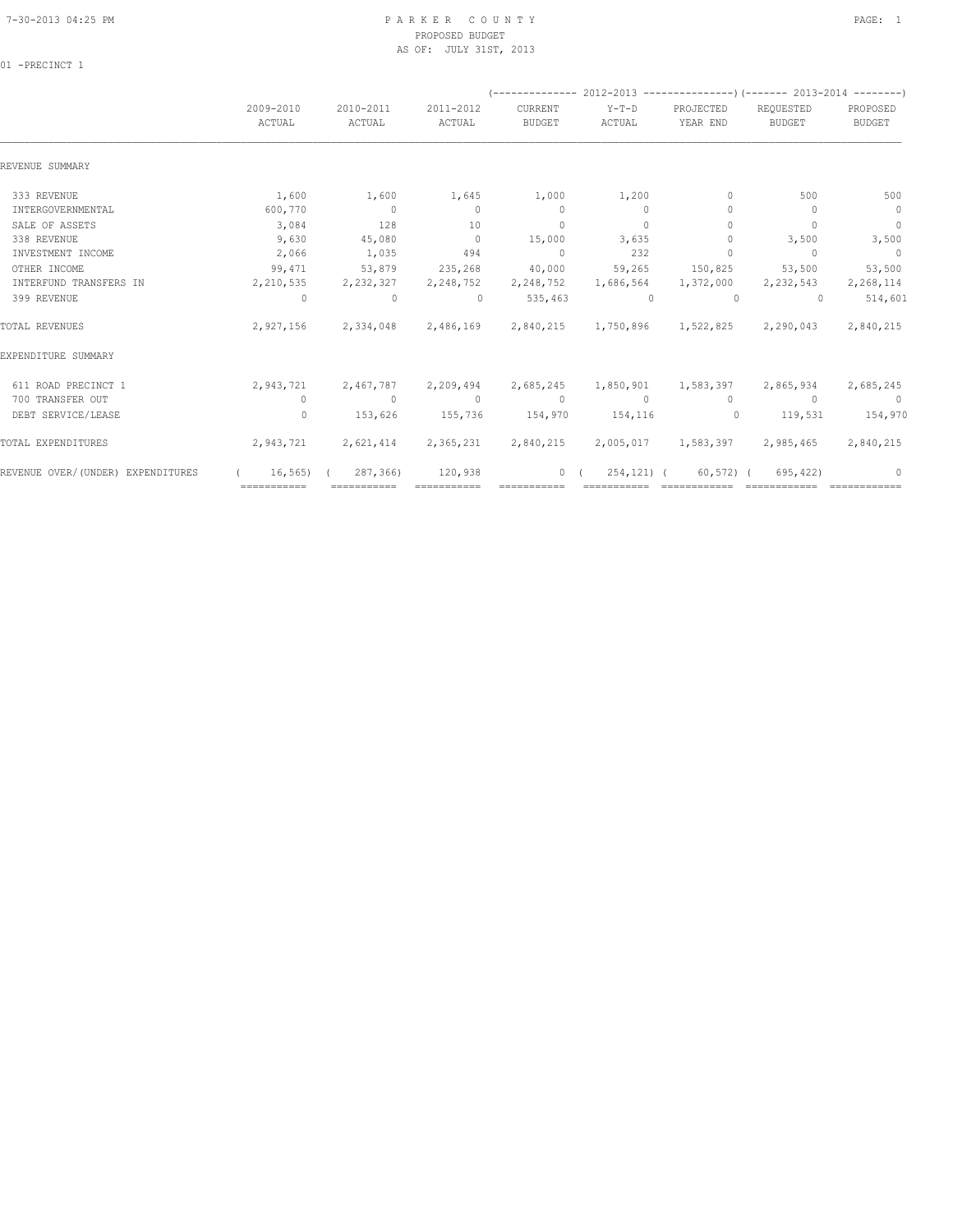01 -PRECINCT 1

# PROPOSED BUDGET AS OF: JULY 31ST, 2013

| <b>REVENUES</b>                                                          | 2009-2010<br>ACTUAL  | 2010-2011<br>ACTUAL       | 2011-2012<br>ACTUAL  | <b>CURRENT</b><br><b>BUDGET</b> | $Y-T-D$<br>ACTUAL     | PROJECTED<br>YEAR END | (-------------- 2012-2013 ----------------) (------- 2013-2014 --------)<br>REQUESTED<br><b>BUDGET</b> | PROPOSED<br><b>BUDGET</b> |
|--------------------------------------------------------------------------|----------------------|---------------------------|----------------------|---------------------------------|-----------------------|-----------------------|--------------------------------------------------------------------------------------------------------|---------------------------|
| 333 REVENUE                                                              |                      |                           |                      |                                 |                       |                       |                                                                                                        |                           |
| 3-333-000-375 PLAT FEES                                                  | 1,600                | 1,600                     | 1,645                | 1,000                           | 1,200                 | $\Omega$              | 500                                                                                                    | 500                       |
| TOTAL 333 REVENUE                                                        | 1,600                | 1,600                     | 1,645                | 1,000                           | 1,200                 | $\Omega$              | 500                                                                                                    | 500                       |
| INTERGOVERNMENTAL                                                        |                      |                           |                      |                                 |                       |                       |                                                                                                        |                           |
| 3-334-000-350 CAPITAL LEASE PROCEEDS                                     | 600,770              | $\mathbf{0}$              | $\circ$              | $\circ$                         | $\mathbf{0}$          | $\Omega$              | 0                                                                                                      | $\Omega$                  |
| TOTAL INTERGOVERNMENTAL                                                  | 600,770              | $\Omega$                  | $\Omega$             | $\Omega$                        | $\Omega$              | $\Omega$              | $\Omega$                                                                                               | $\Omega$                  |
| SALE OF ASSETS                                                           |                      |                           |                      |                                 |                       |                       |                                                                                                        |                           |
| 3-337-000-611 REVENUE-SALE OF EQUIPMENT                                  | 3,084                | 128                       | 10                   | $\Omega$                        | $\Omega$              | $\Omega$              | $\Omega$                                                                                               | $\Omega$                  |
| TOTAL SALE OF ASSETS                                                     | 3,084                | 128                       | 10                   | $\bigcap$                       | $\Omega$              | $\Omega$              | $\cap$                                                                                                 |                           |
| 338 REVENUE                                                              |                      |                           |                      |                                 |                       |                       |                                                                                                        |                           |
| 3-338-000-001 REVENUE-CONTRACT SERVICES                                  | 9,630                | 45,080                    | $\mathbf{0}$         | 15,000                          | 3,635                 | $\circ$               | 3,500                                                                                                  | 3,500                     |
| TOTAL 338 REVENUE                                                        | 9,630                | 45,080                    | $\Omega$             | 15,000                          | 3,635                 | $\Omega$              | 3,500                                                                                                  | 3,500                     |
| INVESTMENT INCOME                                                        |                      |                           |                      |                                 |                       |                       |                                                                                                        |                           |
| 3-361-000-001 INTEREST INCOME                                            | 2,066                | 1,035                     | 494                  | $\circ$                         | 232                   | $\Omega$              | $\circ$                                                                                                | 0                         |
| TOTAL INVESTMENT INCOME                                                  | 2,066                | 1,035                     | 494                  | $\Omega$                        | 232                   | $\Omega$              | $\Omega$                                                                                               | $\Omega$                  |
| OTHER INCOME                                                             |                      |                           |                      |                                 |                       |                       |                                                                                                        |                           |
| 3-370-000-370 MISCELLANEOUS                                              | 120                  | 8,389                     | 16,016               | $\mathbf{0}$                    | 9,741                 | 150,825               | 8,500                                                                                                  | 8,500                     |
| 3-370-000-372 VEHICLE/EQUIP REPAIR REVEN                                 | 27,487               | 31,592                    | 28,406               | 30,000                          | 30,296                | $\circ$               | 30,000                                                                                                 | 30,000                    |
| 3-370-000-374 ROAD/BRIDGE MAINTENANCE (R                                 | 71,864               | 13,898                    | 190,847              | 10,000                          | 19,227                | 0                     | 15,000                                                                                                 | 15,000                    |
| 3-370-000-394 TIME WARRANT PROCEEDS<br>TOTAL OTHER INCOME                | $\circ$<br>99,471    | $\Omega$<br>53,879        | $\Omega$<br>235,268  | $\Omega$<br>40,000              | $\Omega$<br>59,265    | $\circ$<br>150,825    | $\Omega$<br>53,500                                                                                     | $\theta$<br>53,500        |
|                                                                          |                      |                           |                      |                                 |                       |                       |                                                                                                        |                           |
| INTERFUND TRANSFERS IN                                                   |                      |                           |                      |                                 |                       |                       |                                                                                                        |                           |
| 3-371-000-050 TRANSFER FROM FUND 50                                      | 2,210,535            | 2,232,327                 | 2,248,752            | 2,248,752<br>$\Omega$           | 1,686,564             | 1,372,000             | 2,232,543                                                                                              | 2,268,114                 |
| 3-371-000-399 TRANSFER FROM PRIOR FUND B<br>TOTAL INTERFUND TRANSFERS IN | $\circ$<br>2,210,535 | $\mathbf{0}$<br>2,232,327 | $\circ$<br>2,248,752 | 2,248,752                       | $\Omega$<br>1,686,564 | $\Omega$<br>1,372,000 | $\Omega$<br>2,232,543                                                                                  | $\Omega$<br>2,268,114     |
|                                                                          |                      |                           |                      |                                 |                       |                       |                                                                                                        |                           |
| 399 REVENUE<br>3-399-000-001 UNEXPENDED FUND BALANCE                     | $\circ$              | $\mathbf{0}$              | $\mathbf{0}$         | 535,463                         | $\mathbf{0}$          | $\circ$               | $\Omega$                                                                                               | 514,601                   |
| TOTAL 399 REVENUE                                                        | $\mathbf{0}$         | 0                         | $\mathbf{0}$         | 535,463                         | $\circ$               | $\circ$               | $\mathbf{0}$                                                                                           | 514,601                   |
| TOTAL REVENUES                                                           | 2,927,156            | 2,334,048                 | 2,486,169            | 2,840,215                       | 1,750,896             | 1,522,825             | 2,290,043                                                                                              | 2,840,215                 |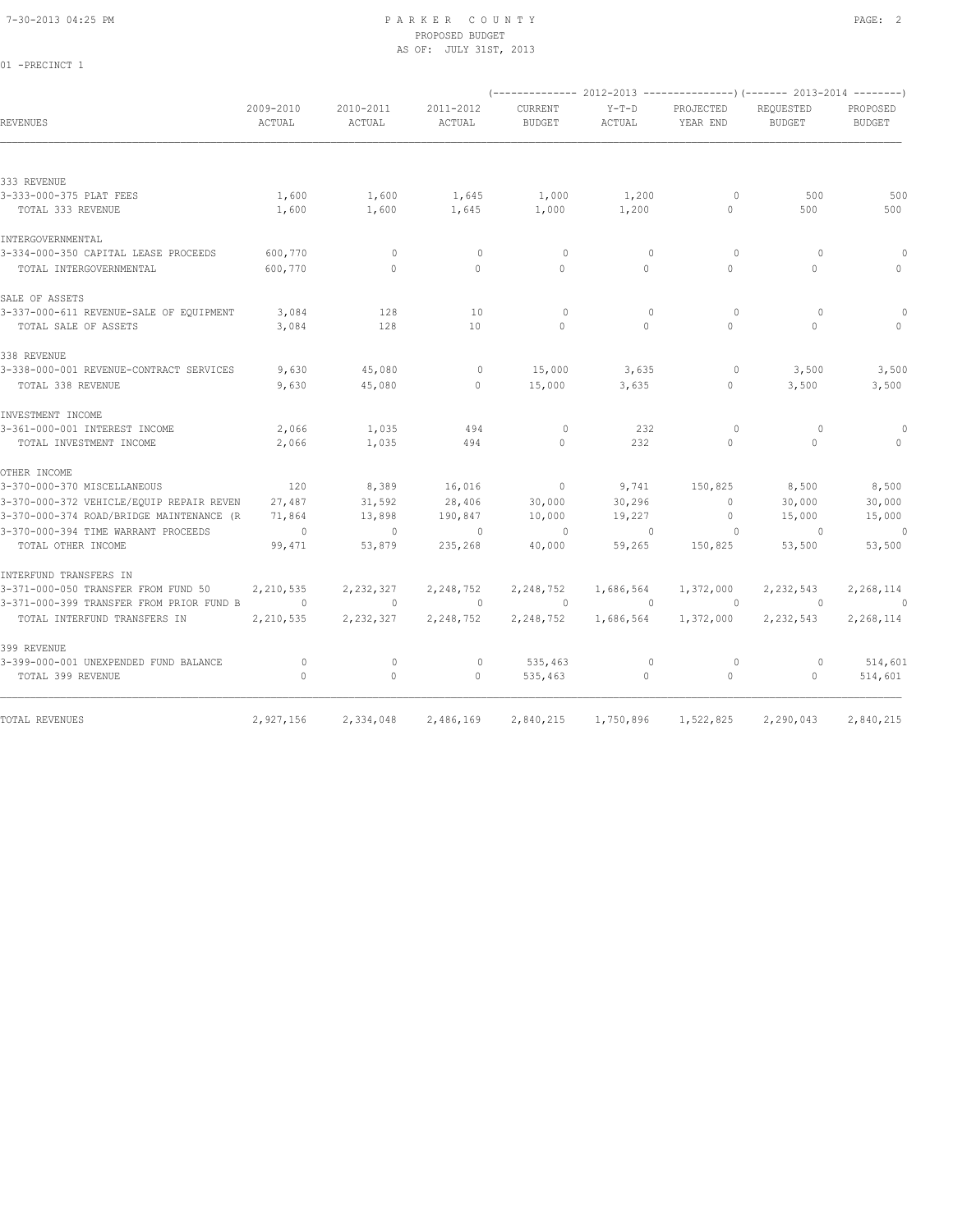# PROPOSED BUDGET AS OF: JULY 31ST, 2013

01 -PRECINCT 1 611 ROAD PRECINCT 1

|                                          |                     |                     |                     | ----------------) (------- 2013-2014 |                   |                       |                            |                           |
|------------------------------------------|---------------------|---------------------|---------------------|--------------------------------------|-------------------|-----------------------|----------------------------|---------------------------|
| EXPENDITURES                             | 2009-2010<br>ACTUAL | 2010-2011<br>ACTUAL | 2011-2012<br>ACTUAL | CURRENT<br><b>BUDGET</b>             | $Y-T-D$<br>ACTUAL | PROJECTED<br>YEAR END | REQUESTED<br><b>BUDGET</b> | PROPOSED<br><b>BUDGET</b> |
| SALARIES & BENEFITS                      |                     |                     |                     |                                      |                   |                       |                            |                           |
| SALARIES & WAGES                         |                     |                     |                     |                                      |                   |                       |                            |                           |
| 5-611-100-101 ELECTED OFFICIALS-COMMISS  | $\mathbf{0}$        | $\mathbf{0}$        | 83,999              | 84,000                               | 67,845            | $\circ$               | 84,000                     | 84,000                    |
| 5-611-100-103 FOREMAN                    | 56,273              | 54,330              | 56,792              | 59,537                               | 46,591            | 44,856                | 59,537                     | 59,537                    |
| 5-611-100-104 LEAD OPERATOR              | 46,839              | 46,839              | 47,669              | 49,556                               | 38,781            | 34,879                | 49,557                     | 49,556                    |
| 5-611-100-106 ADMINISTRATIVE ASSISTANT   | $\mathbf{0}$        | $\circ$             | $\mathbf{0}$        | $\circ$                              | $\circ$           | $\circ$               | $\mathbf{0}$               | $\overline{0}$            |
| 5-611-100-107 EQUIPMENT OPERATOR II      | 270,601             | 297,785             | 300,336             | 315,959                              | 230,424           | 198,035               | 313,907                    | 315,959                   |
| 5-611-100-108 OPERATOR I                 | 223,512             | 197,679             | 168,379             | 166,448                              | 130,197           | 166,739               | 166,448                    | 166,448                   |
| 5-611-100-110 MECHANIC I                 | 43,105              | 49,616              | 43,504              | 45,605                               | 35,688            | 32,887                | 45,606                     | 45,605                    |
| 5-611-100-111 MECHANIC II                | 27,946              | 36,098              | 22,454              | 31,421                               | 24,259            | 30,673                | 31,421                     | 31,421                    |
| 5-611-100-120 PART-TIME                  | 31,107              | 36,776              | 43,868              | 55,000                               | 46,213            | $\circ$               | 35,000                     | 55,000                    |
| 5-611-100-125 RESEARCH COORDINATOR       | $\mathbf{0}$        | $\mathbf{0}$        | $\mathbf{0}$        | $\mathbf{0}$                         | $\circ$           | 1,299                 | $\mathbf{0}$               | $\circ$                   |
| 5-611-100-156 OFFICE MANAGER             | 39,447              | 39,447              | 39,811              | 41,736                               | 32,659            | 27,218                | 41,735                     | 41,736                    |
| 5-611-100-157 SECRETARY                  | 16,235              | 27,969              | 29,606              | 31,038                               | 24,289            | $\circ$               | 31,038                     | 31,038                    |
| TOTAL SALARIES & WAGES                   | 755,066             | 786,539             | 836,418             | 880,300                              | 676,946           | 536,586               | 858,249                    | 880,300                   |
| <b>BENEFITS</b>                          |                     |                     |                     |                                      |                   |                       |                            |                           |
| 5-611-100-201 FICA MATCH                 | 56,768              | 58,940              | 61,782              | 65,813                               | 49,960            | 40,185                | 65,813                     | 65,813                    |
| 5-611-100-202 EMPLOYEE HOSPITALIZATION   | 218,408             | 230,684             | 231,498             | 254,772                              | 192,588           | 99,905                | 254,772                    | 254,772                   |
| 5-611-100-203 RETIREMENT PLAN CONTRIBUT  | 84,157              | 91,939              | 85,346              | 95,000                               | 71,350            | 40,282                | 95,000                     | 95,000                    |
| 5-611-100-204 WORKERS COMPENSATION INSU  | 28,383              | 27,481              | 28,613              | 30,060                               | 24,953            | 38,880                | 30,000                     | 30,060                    |
| 5-611-100-205 CLOTHING ALLOWANCE         | $\circ$             | $\Omega$            | $\mathbf{0}$        | $\circ$                              | $\circ$           | 4,811                 | $\Omega$                   | $\circ$                   |
| 5-611-100-206 LONGEVITY PAY              | 9,240               | 9,060               | 9,000               | 9,300                                | 9,000             | $\circ$               | 9,600                      | 9,300                     |
| 5-611-100-209 CELL PHONE ALLOWANCE       | 2,407               | 2,407               | 2,414               | 3,000                                | 2,318             | $\circ$               | 3,000                      | 3,000                     |
| TOTAL BENEFITS                           | 399,362             | 420,510             | 418,652             | 457,945                              | 350,168           | 224,063               | 458,185                    | 457,945                   |
| TOTAL SALARIES & BENEFITS                | 1,154,428           | 1,207,050           | 1,255,070           | 1,338,245                            | 1,027,115         | 760,649               | 1,316,434                  | 1,338,245                 |
| OPERATING EXPENSES                       |                     |                     |                     |                                      |                   |                       |                            |                           |
| 5-611-300-310 POSTAGE                    | 71                  | 237                 | 438                 | 2,000                                | 67                | 566                   | 1,500                      | 2,000                     |
| 5-611-300-325 UNIFORMS                   | 10,018              | 9,701               | 8,167               | 12,000                               | 5,147             | $\mathbb O$           | 12,000                     | 12,000                    |
| 5-611-300-330 SUPPLIES                   | 39,995              | 21,528              | 20,480              | 50,000                               | 12,719            | 45,186                | 45,000                     | 50,000                    |
| 5-611-300-331 GASOLINE, OIL & DIESEL     | 98,857              | 142,685             | 139,698             | 200,000                              | 116,201           | 57,007                | 200,000                    | 200,000                   |
| 5-611-300-332 SMALL TOOLS                | 1,364               | 5,785               | 7,792               | 10,000                               | 3,110             | 230                   | 5,000                      | 10,000                    |
| 5-611-300-337 TIRES                      | 14,277              | 20,035              | 9,960               | 25,000                               | 20,607            | 3,987                 | 25,000                     | 25,000                    |
| 5-611-300-350 EQUIPMENT REPAIR           | 99,372              | 89,160              | 61,185              | 150,000                              | 83,431            | 66,560                | 140,000                    | 150,000                   |
| 5-611-300-351 BUILDING MAINTENANCE       | 1,456               | 863                 | 5,280               | 15,000                               | 1,550             | 8,175                 | 5,000                      | 15,000                    |
| 5-611-300-352 BRIDGE MAINTENANCE         | 1,320               | 1,040               | 4,500               | 52,000                               | 16,631            | 9,929                 | 50,000                     | 52,000                    |
| 5-611-300-354 ROAD CONST. & REPAIR MATER | 363,461             | 752,756             | 566,606             | 610,000                              | 466,511           | 190,547               | 600,000                    | 610,000                   |
| 5-611-300-355 CULVERTS                   | 10,778              | 9,395               | 3,614               | 20,000                               | 9,071             | $\circ$               | 20,000                     | 20,000                    |
| 5-611-300-356 FENCING                    | 24,052              | 1,113               | 2,621               | $\circ$                              | $\circ$           | $\mathbb O$           | 15,000                     | $\mathbb O$               |
| 5-611-300-357 RIGHT OF WAY               | $\circ$             | $\circ$             | $\circ$             | 0                                    | $\circ$           | 1,171                 | 0                          | $\mathbf{0}$              |
| 5-611-300-359 ROAD SIGNS                 | 3,972               | 33,762              | 39,982              | 35,000                               | 19,995            | 5,437                 | 35,000                     | 35,000                    |
| 5-611-300-367 GROUNDS EQUIPMENT-NON CAP  | $\circ$             | $\circ$             | $\mathbf{0}$        | $\mathbf{0}$                         | $\circ$           | $\circ$               | $\mathbf{0}$               | $\mathbb O$               |
| 5-611-300-368 SAFETY EQUIPMENT-NON CAP   | $\Omega$            | $\Omega$            | $\Omega$            | $\Omega$                             | $\cap$            | $\Omega$              | 5,000                      | $\mathbf{0}$              |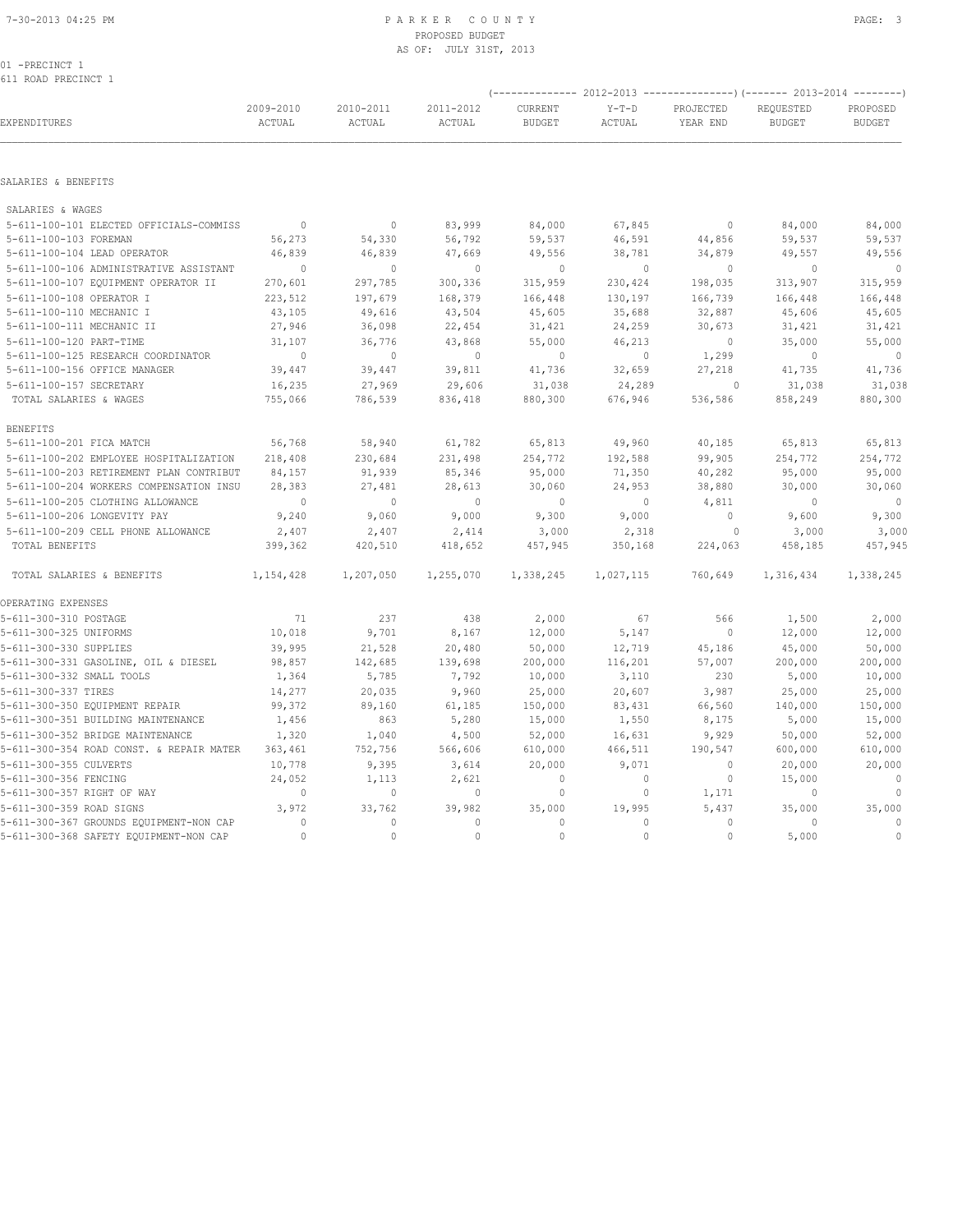### 7-30-2013 04:25 PM P A R K E R C O U N T Y PAGE: 4 PROPOSED BUDGET AS OF: JULY 31ST, 2013

01 -PRECINCT 1

611 ROAD PRECINCT 1

|                                          |                |              |                |                | (-------------- 2012-2013 ---------------) (------- 2013-2014 --------) |                |               |               |
|------------------------------------------|----------------|--------------|----------------|----------------|-------------------------------------------------------------------------|----------------|---------------|---------------|
|                                          | 2009-2010      | 2010-2011    | 2011-2012      | <b>CURRENT</b> | $Y-T-D$                                                                 | PROJECTED      | REOUESTED     | PROPOSED      |
| EXPENDITURES                             | ACTUAL         | ACTUAL       | ACTUAL         | <b>BUDGET</b>  | ACTUAL                                                                  | YEAR END       | <b>BUDGET</b> | <b>BUDGET</b> |
| 5-611-300-369 RADIO EQUIPMENT-NON CAP    | $\mathbf{0}$   | $\circ$      | $\mathbf{0}$   | $\mathbf{0}$   | $\circ$                                                                 | $\circ$        | $\mathbf{0}$  | $\mathbf{0}$  |
| 5-611-300-370 OFFICE EQUIPMENT-NON CAP   | $\Omega$       | $\Omega$     | $\Omega$       | $\Omega$       | $\Omega$                                                                | $\Omega$       | $\Omega$      | $\mathbf{0}$  |
| 5-611-300-371 ELECTRONIC EQUIPMENT-NON C | $\mathbf{0}$   | $\Omega$     | $\mathbf{0}$   | $\mathbf{0}$   | $\mathbf{0}$                                                            | $\Omega$       | $\Omega$      | $\mathbf{0}$  |
| 5-611-300-373 AUTOMOBILE EQUIPMENT-NON C | $\Omega$       |              | $\Omega$       | $\Omega$       | $\circ$                                                                 | $\Omega$       | 10,000        | $\mathbf{0}$  |
| 5-611-300-374 OFFICE FURNITURE-NON CAP   | $\Omega$       | $\Omega$     | $\Omega$       | $\Omega$       | $\Omega$                                                                | $\Omega$       | $\Omega$      |               |
| 5-611-300-393 RETIRE TIME WARRANTS       | $\Omega$       | $\Omega$     | $\mathbf{0}$   | $\Omega$       | $\mathbf{0}$                                                            | $\Omega$       | $\circ$       |               |
| TOTAL OPERATING EXPENSES                 | 668,995        | 1,088,059    | 870,321        | 1,181,000      | 755,041                                                                 | 388,795        | 1,168,500     | 1,181,000     |
| PROFESSIONAL AND SERVICE                 |                |              |                |                |                                                                         |                |               |               |
| 5-611-400-408 CONTRACT SERVICES          | 11,884         | 9,275        | 6,534          | 15,000         | 6,177                                                                   | $\overline{0}$ | 15,000        | 15,000        |
| 5-611-400-415 TRAINING SCHOOLS & SEMINAR | 1,080          | 1,158        | 175            | 4,000          | 2,131                                                                   | 275            | 3,000         | 4,000         |
| 5-611-400-418 SURVEYING                  | 1,200          | $\circ$      | $\mathbb{O}$   | $\circ$        | 0                                                                       | $\mathbf{0}$   | $\mathbf{0}$  | $\sim$ 0      |
| 5-611-400-420 TELEPHONE                  | 4,855          | 4,816        | 5,102          | 6,000          | 4,196                                                                   | 6,879          | 6,000         | 6,000         |
| 5-611-400-425 TRAVEL                     | $\bigcirc$     | $\circ$      | $\mathbf{0}$   | 1,000          | $\Omega$                                                                | 10             | 1,000         | 1,000         |
| 5-611-400-430 ADVERTISING                | 81             | 38           | $\mathbf{0}$   | 2,500          | 0(                                                                      | 2,850          | 2,500         | 2,500         |
| 5-611-400-440 UTILITIES                  | 24,602         | 21,963       | 20,155         | 25,000         | 11,967                                                                  | 9,044          | 25,000        | 25,000        |
| 5-611-400-441 WASTE DISPOSAL-CLEAN UP    | 80,379         | 61,757       | 42,561         | 40,000         | 39,585                                                                  | 38,349         | 85,000        | 40,000        |
| 5-611-400-442 TIRE DISPOSAL              | 13,940         | 6,503        | 7,492          | 20,000         | 3,796                                                                   | 1,538          | 20,000        | 20,000        |
| 5-611-400-443 RECYCLE DISPOSAL           | 793            | 217          | 137            | 15,000         | $\circ$                                                                 | $\mathbf{0}$   | 15,000        | 15,000        |
| 5-611-400-450 OFFICE EQUIPMENT REPAIR    | $\overline{0}$ | $\circ$      | 117            | 500            | $\circ$                                                                 | $\circ$        | 1,000         | 500           |
| 5-611-400-451 RADIO & PAGER              | $\overline{0}$ | $\mathbf{0}$ | $\overline{0}$ | 1,000          | 0                                                                       | 1,174          | 1,000         | 1,000         |
| 5-611-400-460 OFFICE & EQUIPMENT RENTAL  | 758            | $\Omega$     | $\mathbf{0}$   | $2,000$ (      | 10)                                                                     | 1,121          | 2,500         | 2,000         |
| 5-611-400-466 DRUG TESTING               | 1,015          | 1,275        | 450            | 2,500          | 200                                                                     | 858            | 2,500         | 2,500         |
| 5-611-400-480 DUES & SUBSCRIPTIONS       | 617            | 337          | 344            | 1,000          | 243                                                                     | 392            | 1,000         | 1,000         |
| 5-611-400-481 BOOKS & PUBLICATIONS       | 32             | $\mathbf{0}$ | 128            | 500            | 105                                                                     | 165            | 500           | 500           |
| 5-611-400-482 BONDS                      | $\Omega$       | $\mathbf{0}$ | $\Omega$       | 400            | 356                                                                     | $\circ$        | $\mathbf{0}$  | 400           |
| 5-611-400-499 MISCELLANEOUS              | $\Omega$       | $\mathbf{0}$ | $\mathbf{0}$   | $\circ$        | $\mathbf{0}$                                                            | $\circ$        | $\circ$       | $\Omega$      |
| TOTAL PROFESSIONAL AND SERVICE           | 141,236        | 107,339      | 83,195         | 136,400        | 68,745                                                                  | 56,955         | 181,000       | 136,400       |
| CAPITAL EXPENDITURES                     |                |              |                |                |                                                                         |                |               |               |
| 5-611-500-559 BUILDING IMPROVEMENTS      | 16,533         | 10,196       | $\mathbb O$    | $\mathbf{0}$   | $\mathbb O$                                                             | $\mathbf{0}$   | $\mathbf 0$   |               |
| 5-611-500-560 RECYCLE CENTER             | $\mathbf{0}$   | $\circ$      | $\mathbf{0}$   | $\mathbf{0}$   | $\circ$                                                                 | $\mathbf{0}$   | $\Omega$      |               |
| 5-611-500-561 LAND ACQUISITION           | 112,181        | $\circ$      | $\Omega$       | $\mathbf{0}$   | $\Omega$                                                                | $\Omega$       | $\Omega$      | $\mathbf{0}$  |
| 5-611-500-566 TOOLS                      | $\Omega$       | 1,096        | $\Omega$       | $\Omega$       | $\Omega$                                                                | $\Omega$       |               | $\mathbf{0}$  |
| 5-611-500-567 GROUNDS EQUIPMENT          | $\Omega$       | $\Omega$     | $\Omega$       | $\Omega$       | $\Omega$                                                                | $\Omega$       | $\Omega$      | $\mathbf{0}$  |
| 5-611-500-569 RADIO EQUIPMENT            | $\overline{0}$ | $\Omega$     | $\Omega$       | $\Omega$       | $\Omega$                                                                | $\Omega$       | $\Omega$      | $\circ$       |
| 5-611-500-570 OFFICE EQUIPMENT           | 4,868          | $\circ$      | $\Omega$       | $\Omega$       | $\Omega$                                                                | $\Omega$       | $\Omega$      | $\Omega$      |
| 5-611-500-571 ELECTRONIC EQUIPMENT       | 7,912          | 975          | 908            | $\mathbf{0}$   | $\mathbf 0$                                                             | $\Omega$       | $\Omega$      | $\mathbf 0$   |
| 5-611-500-573 TRUCKS AND TRAILERS        | 172,562        | 35,357       | $\mathbf{0}$   | $\mathbf{0}$   | $\circ$                                                                 | 125,000        | $\Omega$      | $\mathbf{0}$  |
| 5-611-500-578 HEAVY EQUIPMENT            | 648,574        | 17,716       | $\mathbf{0}$   | $\mathbf{0}$   | $\circ$                                                                 | 50,000         | $\Omega$      | $\mathbf{0}$  |
| 5-611-500-579 BRIDGE CONSTRUCTION        | $\Omega$       | $\circ$      | $\Omega$       | $\Omega$       | $\Omega$                                                                | $\circ$        | $\cap$        |               |
| 5-611-500-590 OFFICE FURNITURE           | 16,433         | $\circ$      | $\Omega$       | $\Omega$       | $\Omega$                                                                | $\Omega$       | $\cap$        | $\Omega$      |
| 5-611-500-599 MISC. CAPITAL OUTLAY       | $\Omega$       | $\Omega$     | $\Omega$       | $\Omega$       | $\Omega$                                                                | 201,998        | $\cap$        |               |
| TOTAL CAPITAL EXPENDITURES               | 979,063        | 65,340       | 908            | $\Omega$       | $\Omega$                                                                | 376,998        | $\cap$        | $\Omega$      |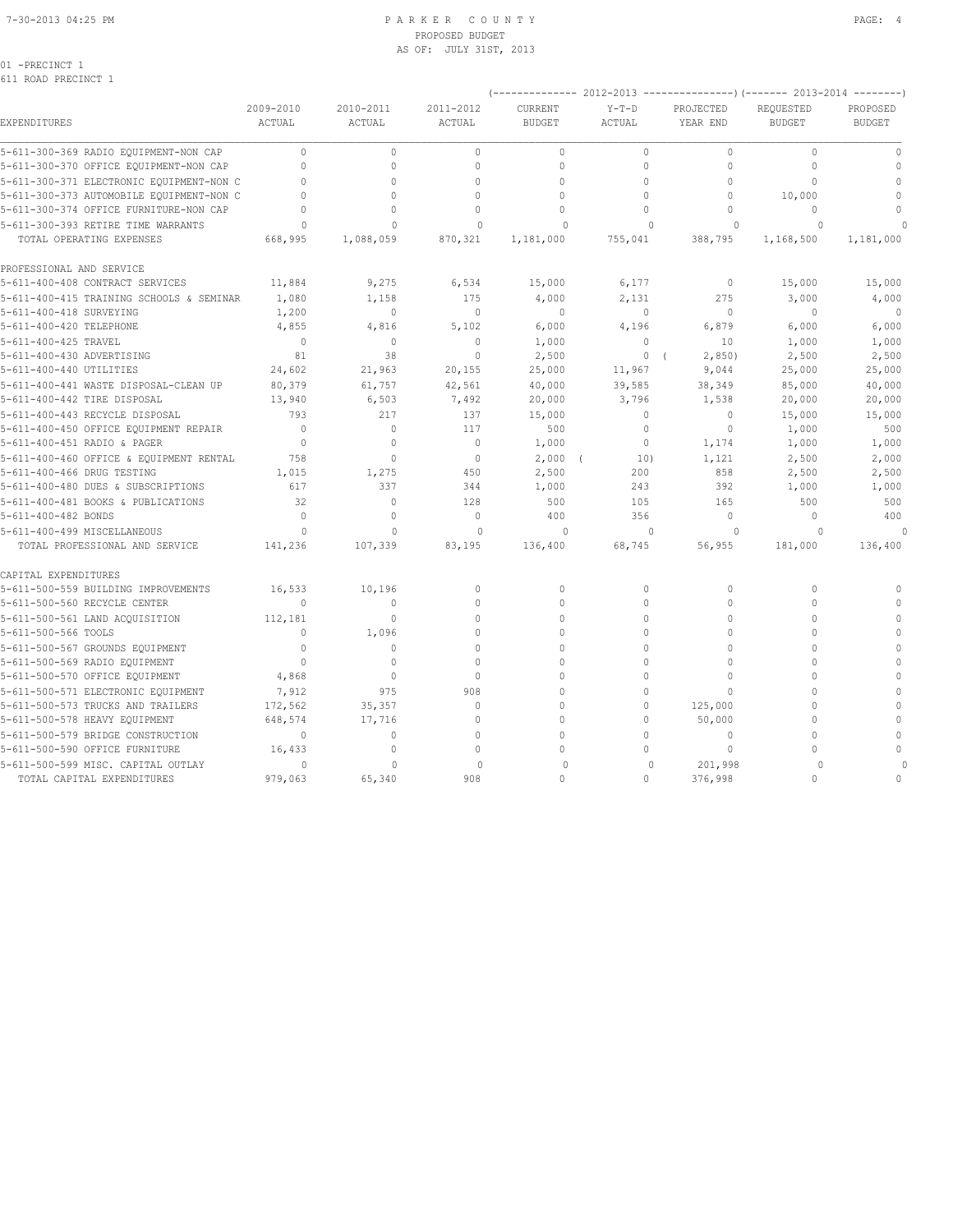# PROPOSED BUDGET AS OF: JULY 31ST, 2013

| TOTAL 611 ROAD PRECINCT 1                             | 2,943,721<br>=========== | 2,467,787<br>=========== | 2,209,494<br>------------- | 2,685,245<br>__________<br>---------- | 1,850,901<br>_________ | 1,583,397             | 2,865,934                                                 | 2,685,245<br>------------ |
|-------------------------------------------------------|--------------------------|--------------------------|----------------------------|---------------------------------------|------------------------|-----------------------|-----------------------------------------------------------|---------------------------|
| TOTAL OTHER SERVICES                                  |                          | 0                        | 0                          | 29,600                                | 0                      | 0                     | 200,000                                                   | 29,600                    |
| OTHER SERVICES<br>5-611-600-699 PROGRAM CONTINGENCIES |                          | 0                        |                            | 29,600                                |                        | $\circ$               | 200,000                                                   | 29,600                    |
| EXPENDITURES                                          | 2009-2010<br>ACTUAL      | 2010-2011<br>ACTUAL      | 2011-2012<br>ACTUAL        | CURRENT<br><b>BUDGET</b>              | $Y-T-D$<br>ACTUAL      | PROJECTED<br>YEAR END | REQUESTED<br><b>BUDGET</b>                                | PROPOSED<br><b>BUDGET</b> |
| 01 -PRECINCT 1<br>611 ROAD PRECINCT 1                 |                          |                          |                            | --------------                        |                        |                       | $2012-2013$ ----------------)(------- 2013-2014 --------) |                           |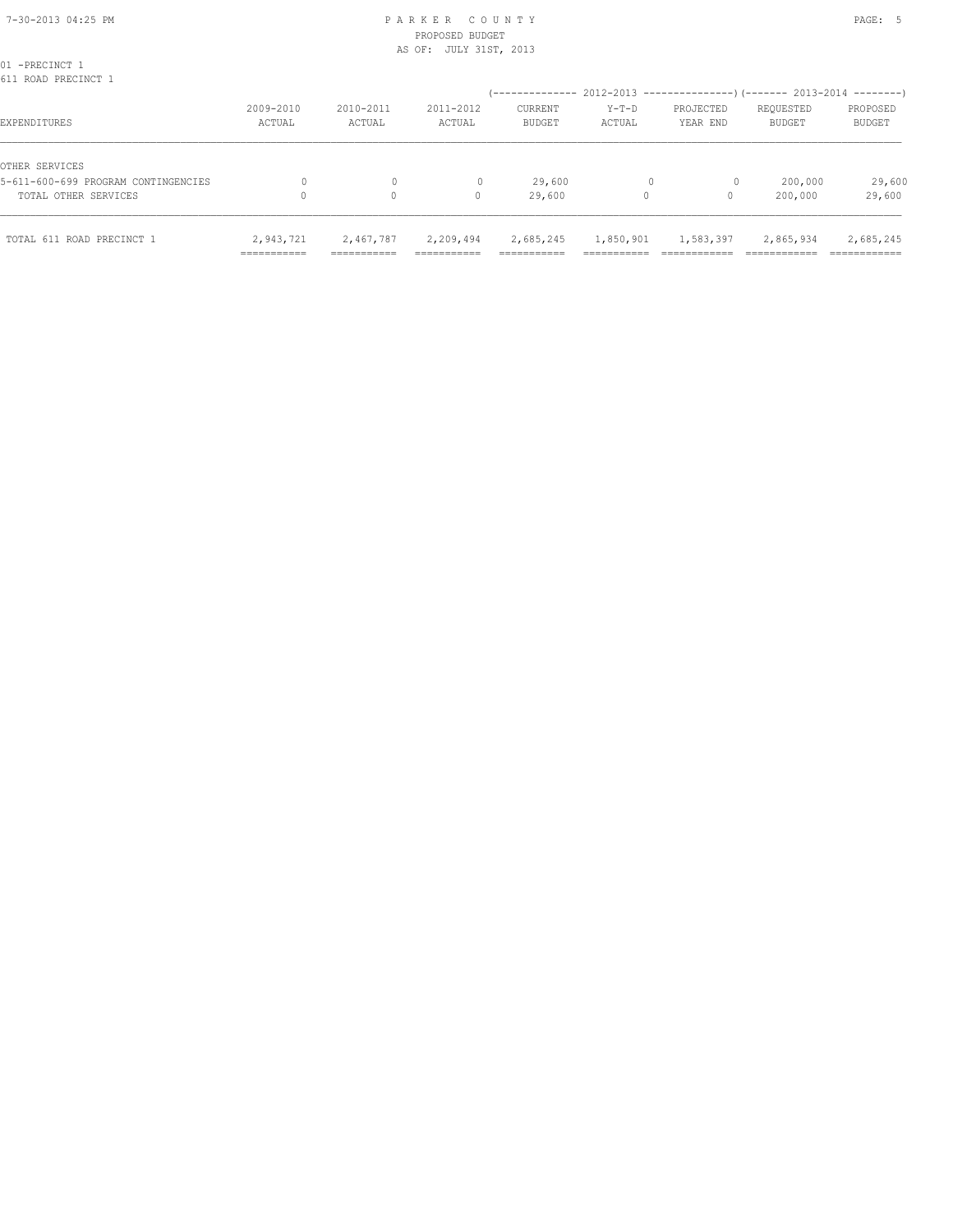### 7-30-2013 04:25 PM P A R K E R C O U N T Y PAGE: 6 PROPOSED BUDGET AS OF: JULY 31ST, 2013

| 01 -PRECINCT 1<br>700 TRANSFER OUT                                |                           |                         |                                                |                                 |                   | (-------------- 2012-2013 --------------------- 2013-2014 ---------- ) |                            |                    |
|-------------------------------------------------------------------|---------------------------|-------------------------|------------------------------------------------|---------------------------------|-------------------|------------------------------------------------------------------------|----------------------------|--------------------|
| EXPENDITURES                                                      | 2009-2010<br>ACTUAL       | 2010-2011<br>ACTUAL     | 2011-2012<br>ACTUAL                            | <b>CURRENT</b><br><b>BUDGET</b> | $Y-T-D$<br>ACTUAL | PROJECTED<br>YEAR END                                                  | REQUESTED<br><b>BUDGET</b> | PROPOSED<br>BUDGET |
| TRANSFERS/DEBT SERVICE                                            |                           |                         |                                                |                                 |                   |                                                                        |                            |                    |
| 5-700-700-002 TRANSFER TO FUND 02<br>TOTAL TRANSFERS/DEBT SERVICE |                           |                         |                                                |                                 |                   |                                                                        |                            |                    |
| TOTAL 700 TRANSFER OUT                                            | __________<br>----------- | $\Omega$<br>----------- | $\begin{array}{c} \n\end{array}$<br>---------- | $\mathbf{0}$                    | $\Omega$          |                                                                        |                            | n<br>------------  |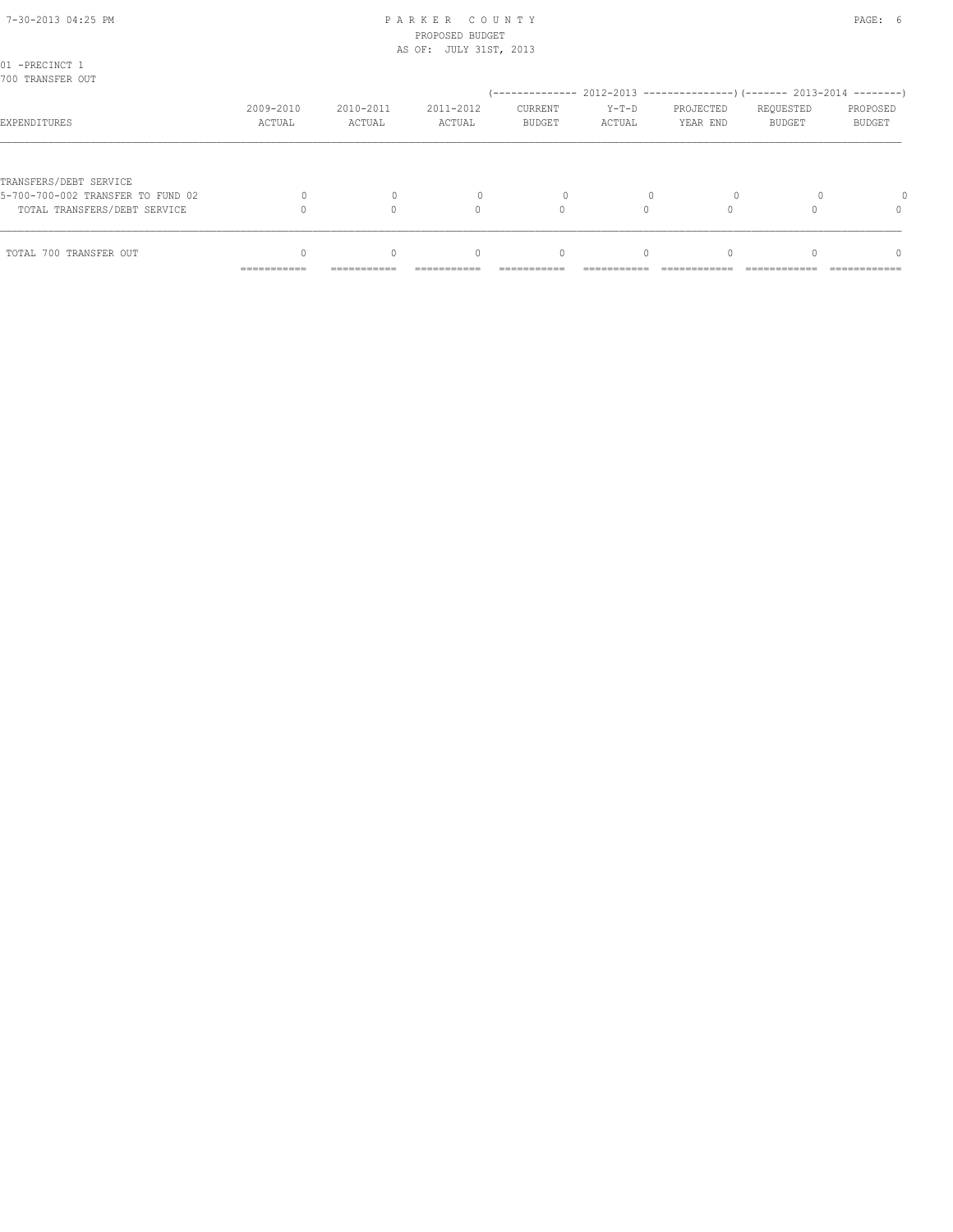# PROPOSED BUDGET AS OF: JULY 31ST, 2013

| 01 -PRECINCT 1<br>DEBT SERVICE/LEASE |                         |                     |                     |                                 |                   | (-------------- 2012-2013 --------------------- 2013-2014 ---------- ) |                            |                           |  |
|--------------------------------------|-------------------------|---------------------|---------------------|---------------------------------|-------------------|------------------------------------------------------------------------|----------------------------|---------------------------|--|
| EXPENDITURES                         | 2009-2010<br>ACTUAL     | 2010-2011<br>ACTUAL | 2011-2012<br>ACTUAL | <b>CURRENT</b><br><b>BUDGET</b> | $Y-T-D$<br>ACTUAL | PROJECTED<br>YEAR END                                                  | REQUESTED<br><b>BUDGET</b> | PROPOSED<br><b>BUDGET</b> |  |
|                                      |                         |                     |                     |                                 |                   |                                                                        |                            |                           |  |
| TRANSFERS/DEBT SERVICE               |                         |                     |                     |                                 |                   |                                                                        |                            |                           |  |
| 5-960-751-691 LEASE PAYMENT          | 0                       | 128,023             | 125,499             | 132,015                         | 132,005           | $\circ$                                                                | 112,318                    | 132,015                   |  |
| 5-960-751-692 LEASE INTEREST         | 0                       | 25,603              | 30,238              | 22,955                          | 22,111            | $\circ$                                                                | 7,213                      | 22,955                    |  |
| TOTAL TRANSFERS/DEBT SERVICE         | 0                       | 153,626             | 155,736             | 154,970                         | 154,116           | 0                                                                      | 119,531                    | 154,970                   |  |
| TOTAL DEBT SERVICE/LEASE             | $\Omega$<br>----------- | 153,626             | 155,736             | 154,970                         | 154,116           | $\circ$                                                                | 119,531                    | 154,970                   |  |
| TOTAL EXPENDITURES                   | 2,943,721               | 2,621,414           | 2,365,231           | 2,840,215                       | 2,005,017         | 1,583,397                                                              | 2,985,465                  | 2,840,215                 |  |

=========== =========== =========== =========== =========== ============ ============ ============

\*\*\* END OF REPORT \*\*\*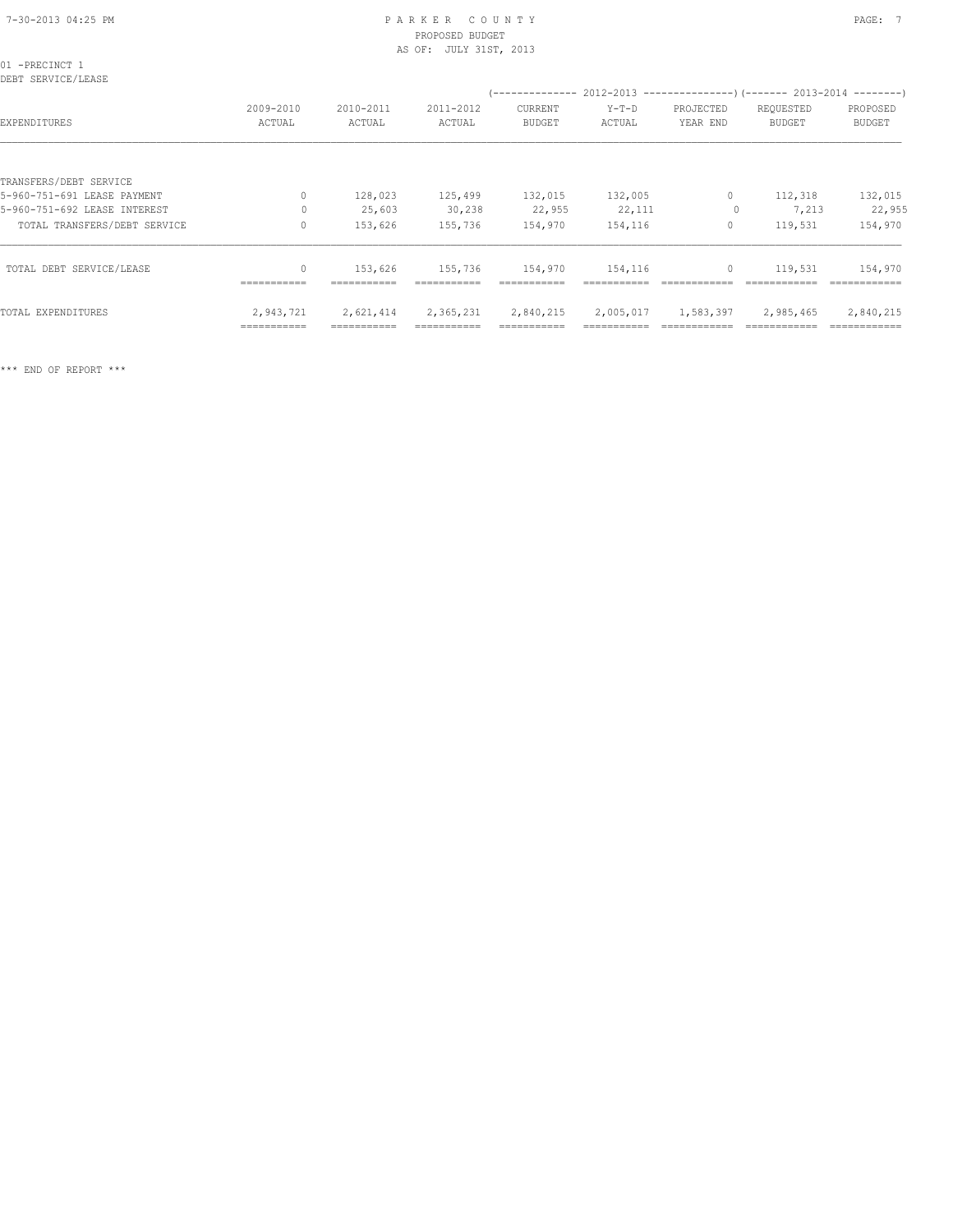### 7-30-2013 04:25 PM P A R K E R C O U N T Y PAGE: 1 PROPOSED BUDGET AS OF: JULY 31ST, 2013

02 -PRECINCT 2

|                                   |                     |                     |                         |                          |                   |                       | (-------------- 2012-2013 ----------------) (------- 2013-2014 --------) |                           |  |
|-----------------------------------|---------------------|---------------------|-------------------------|--------------------------|-------------------|-----------------------|--------------------------------------------------------------------------|---------------------------|--|
|                                   | 2009-2010<br>ACTUAL | 2010-2011<br>ACTUAL | 2011-2012<br>ACTUAL     | CURRENT<br><b>BUDGET</b> | $Y-T-D$<br>ACTUAL | PROJECTED<br>YEAR END | REQUESTED<br><b>BUDGET</b>                                               | PROPOSED<br><b>BUDGET</b> |  |
| REVENUE SUMMARY                   |                     |                     |                         |                          |                   |                       |                                                                          |                           |  |
| 333 REVENUE                       | 2,500               | 1,800               | 1,948                   | 650                      | 1,733             | $\mathbf{0}$          | 650                                                                      | 650                       |  |
| INTERGOVERNMENTAL                 | $\overline{0}$      | $\sim$ 0            | $\sim$ 0                | $\overline{0}$           | $\sim$ 0          | $\mathbf{0}$          | $\mathbf{0}$                                                             | $\overline{0}$            |  |
| SALE OF ASSETS                    | 5,044               | 13,852              | 110,634                 | 25,000                   | 4,510             | $\Omega$              | 5,000                                                                    | 25,000                    |  |
| 338 REVENUE                       | 1,016               | 2,736               | 1,000                   | 1,000                    | $\overline{0}$    | $\circ$               | $\overline{0}$                                                           | 1,000                     |  |
| FEES OF OFFICE                    | 2,722               | 2,561               | 2,828                   | 1,500                    | 2,254             | $\mathbf{0}$          | 1,500                                                                    | 1,500                     |  |
| INVESTMENT INCOME                 | 1,604               | 976                 | 494                     | 250                      | 307               | $\Omega$              | 250                                                                      | 250                       |  |
| OTHER INCOME                      | 29,174              | 23,340              | 19,307                  | 13,000                   | 33,806            | 1,433                 | 24,500                                                                   | 13,000                    |  |
| INTERFUND TRANSFERS IN            | 2,914,343           | 2,730,043           | 2,847,178               | 2,848,167                | 2,135,384         | 1,842,000             | 2,848,596                                                                | 2,871,695                 |  |
| 399 REVENUE                       | $\circ$             | $\circ$             | $\Omega$                | 246,374                  | $\sim$ 0          | $\Omega$              | $\cap$                                                                   | 222,846                   |  |
| TOTAL REVENUES                    | 2,956,403           |                     | 2,775,308 2,983,389     |                          |                   |                       | 3, 135, 941 2, 177, 994 1, 843, 433 2, 880, 496                          | 3, 135, 941               |  |
| EXPENDITURE SUMMARY               |                     |                     |                         |                          |                   |                       |                                                                          |                           |  |
| 612 ROAD PRECINCT 2               | 2,717,703           |                     | 3, 155, 374 2, 386, 859 |                          |                   |                       | 3,054,554 1,779,657 1,847,780 3,173,054                                  | 3,054,554                 |  |
| DEBT SERVICE/LEASE                | 113,523             | 80,400              | 82,510                  | 81,387                   | 79,174            | $\circ$               | 2,110                                                                    | 81,387                    |  |
| TOTAL EXPENDITURES                | 2,831,227           |                     | 3, 235, 773 2, 469, 368 | 3, 135, 941              |                   |                       | 1,858,831 1,847,780 3,175,164                                            | 3, 135, 941               |  |
| REVENUE OVER/(UNDER) EXPENDITURES | 125, 177            | 460,465)            | 514,021                 | $\mathbf{0}$             | 319,163           | $4,347$ (             | 294,668)                                                                 | $\mathbf{0}$              |  |
|                                   | ============        | ============        | ============            |                          |                   | ============          |                                                                          |                           |  |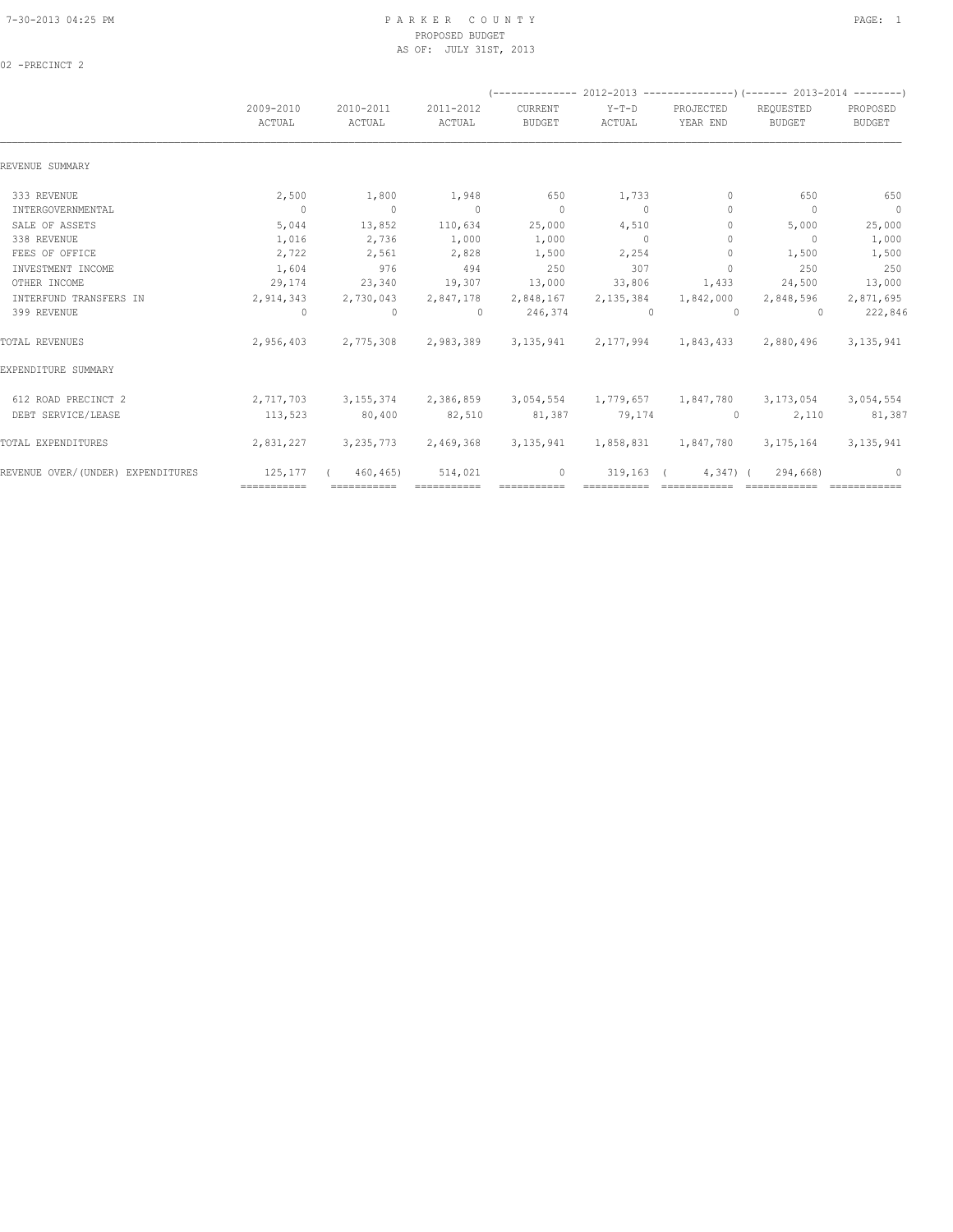02 -PRECINCT 2

### 7-30-2013 04:25 PM P A R K E R C O U N T Y PAGE: 2 PROPOSED BUDGET AS OF: JULY 31ST, 2013

|                                          |                     |                     |                     |                          |                   |                       | (-------------- 2012-2013 ----------------) (------- 2013-2014 --------) |                           |
|------------------------------------------|---------------------|---------------------|---------------------|--------------------------|-------------------|-----------------------|--------------------------------------------------------------------------|---------------------------|
| REVENUES                                 | 2009-2010<br>ACTUAL | 2010-2011<br>ACTUAL | 2011-2012<br>ACTUAL | CURRENT<br><b>BUDGET</b> | $Y-T-D$<br>ACTUAL | PROJECTED<br>YEAR END | REQUESTED<br><b>BUDGET</b>                                               | PROPOSED<br><b>BUDGET</b> |
|                                          |                     |                     |                     |                          |                   |                       |                                                                          |                           |
| 333 REVENUE                              |                     |                     |                     |                          |                   |                       |                                                                          |                           |
| 3-333-000-375 PLAT FEES                  | 2,500               | 1,800               | 1,948               | 650                      | 1,733             | $\circ$               | 650                                                                      | 650                       |
| TOTAL 333 REVENUE                        | 2,500               | 1,800               | 1,948               | 650                      | 1,733             | $\Omega$              | 650                                                                      | 650                       |
| INTERGOVERNMENTAL                        |                     |                     |                     |                          |                   |                       |                                                                          |                           |
| 3-334-000-350 CAPITAL LEASE PROCEEDS     | 0                   | $\mathbf 0$         | $\circ$             | 0                        | $\mathbf 0$       | $\circ$               | $\circ$                                                                  |                           |
| TOTAL INTERGOVERNMENTAL                  | $\Omega$            | $\Omega$            | $\Omega$            | $\Omega$                 | $\Omega$          | $\Omega$              | $\Omega$                                                                 | $\mathbf{0}$              |
| SALE OF ASSETS                           |                     |                     |                     |                          |                   |                       |                                                                          |                           |
| 3-337-000-612 REVENUE-SALE OF EQUIPMENT  | 5,044               | 13,852              | 110,634             | 25,000                   | 4,510             | $\circ$               | 5,000                                                                    | 25,000                    |
| TOTAL SALE OF ASSETS                     | 5,044               | 13,852              | 110,634             | 25,000                   | 4,510             | $\circ$               | 5,000                                                                    | 25,000                    |
| 338 REVENUE                              |                     |                     |                     |                          |                   |                       |                                                                          |                           |
| 3-338-000-002 REVENUE-CONTRACT SERVICES  | 1,016               | 2,736               | 1,000               | 1,000                    | $\mathbf 0$       | $\circ$               | $\circ$                                                                  | 1,000                     |
| TOTAL 338 REVENUE                        | 1,016               | 2,736               | 1,000               | 1,000                    | $\circ$           | $\circ$               | $\Omega$                                                                 | 1,000                     |
| FEES OF OFFICE                           |                     |                     |                     |                          |                   |                       |                                                                          |                           |
| 3-340-000-612 VEHICLE INSPECTION FEES    | 2,722               | 2,561               | 2,828               | 1,500                    | 2,254             | 0                     | 1,500                                                                    | 1,500                     |
| TOTAL FEES OF OFFICE                     | 2,722               | 2,561               | 2,828               | 1,500                    | 2,254             | $\circ$               | 1,500                                                                    | 1,500                     |
| INVESTMENT INCOME                        |                     |                     |                     |                          |                   |                       |                                                                          |                           |
| 3-361-000-002 INTEREST INCOME            | 1,604               | 976                 | 494                 | 250                      | 307               | $\circ$               | 250                                                                      | 250                       |
| TOTAL INVESTMENT INCOME                  | 1,604               | 976                 | 494                 | 250                      | 307               | $\circ$               | 250                                                                      | 250                       |
| OTHER INCOME                             |                     |                     |                     |                          |                   |                       |                                                                          |                           |
| 3-370-000-370 MISCELLANEOUS              | 2,826               | 9,616               | 9,752               | 6,500                    | 18,602            | 1,433                 | 10,000                                                                   | 6,500                     |
| 3-370-000-372 VEHICLE/EQUIP REPAIR REVEN | 14,229              | 13,724              | 9,055               | 6,500                    | 5,204             | 0                     | 4,500                                                                    | 6,500                     |
| 3-370-000-374 ROAD/BRIDGE MAINTENANCE (R | 12,120              | $\mathbf{0}$        | 500                 | $\circ$                  | $\circ$           | $\mathbf{0}$          | $\Omega$                                                                 | $\overline{0}$            |
| 3-370-000-379 DONATIONS/CONTRIBUTIONS    | $\mathbf 0$         | 0                   | $\mathbb O$         | 0                        | 10,000            | $\mathbf{0}$          | 10,000                                                                   | $\mathbb O$               |
| 3-370-000-394 TIME WARRANT PROCEEDS      | $\circ$             | $\mathbf{0}$        | $\circ$             | $\circ$                  | $\mathbf{0}$      | $\circ$               | $\Omega$                                                                 | 0                         |
| TOTAL OTHER INCOME                       | 29,174              | 23,340              | 19,307              | 13,000                   | 33,806            | 1,433                 | 24,500                                                                   | 13,000                    |
| INTERFUND TRANSFERS IN                   |                     |                     |                     |                          |                   |                       |                                                                          |                           |
| 3-371-000-050 TRANSFER FROM FUND 50      | 2,914,343           | 2,730,043           | 2,847,178           | 2,848,167                | 2,135,384         | 1,842,000             | 2,848,596                                                                | 2,871,695                 |
| 3-371-000-399 TRANSFER FROM PRIOR FUND B | $\circ$             | $\mathbf{0}$        | $\mathbf{0}$        | $\circ$                  | $\Omega$          | $\circ$               | 0                                                                        | $\Omega$                  |
| TOTAL INTERFUND TRANSFERS IN             | 2,914,343           | 2,730,043           | 2,847,178           | 2,848,167                | 2,135,384         | 1,842,000             | 2,848,596                                                                | 2,871,695                 |
| 399 REVENUE                              |                     |                     |                     |                          |                   |                       |                                                                          |                           |
| 3-399-000-001 UNEXPENDED FUND BALANCE    | 0                   | $\circ$             | $\mathbf{0}$        | 246,374                  | $\mathbf 0$       | $\circ$               | $\circ$                                                                  | 222,846                   |
| TOTAL 399 REVENUE                        | $\circ$             | $\mathbf{0}$        | $\Omega$            | 246,374                  | $\circ$           | $\circ$               | $\circ$                                                                  | 222,846                   |
| TOTAL REVENUES                           | 2,956,403           | 2,775,308           | 2,983,389           | 3, 135, 941              | 2,177,994         | 1,843,433             | 2,880,496                                                                | 3, 135, 941               |
|                                          |                     |                     |                     |                          |                   |                       |                                                                          |                           |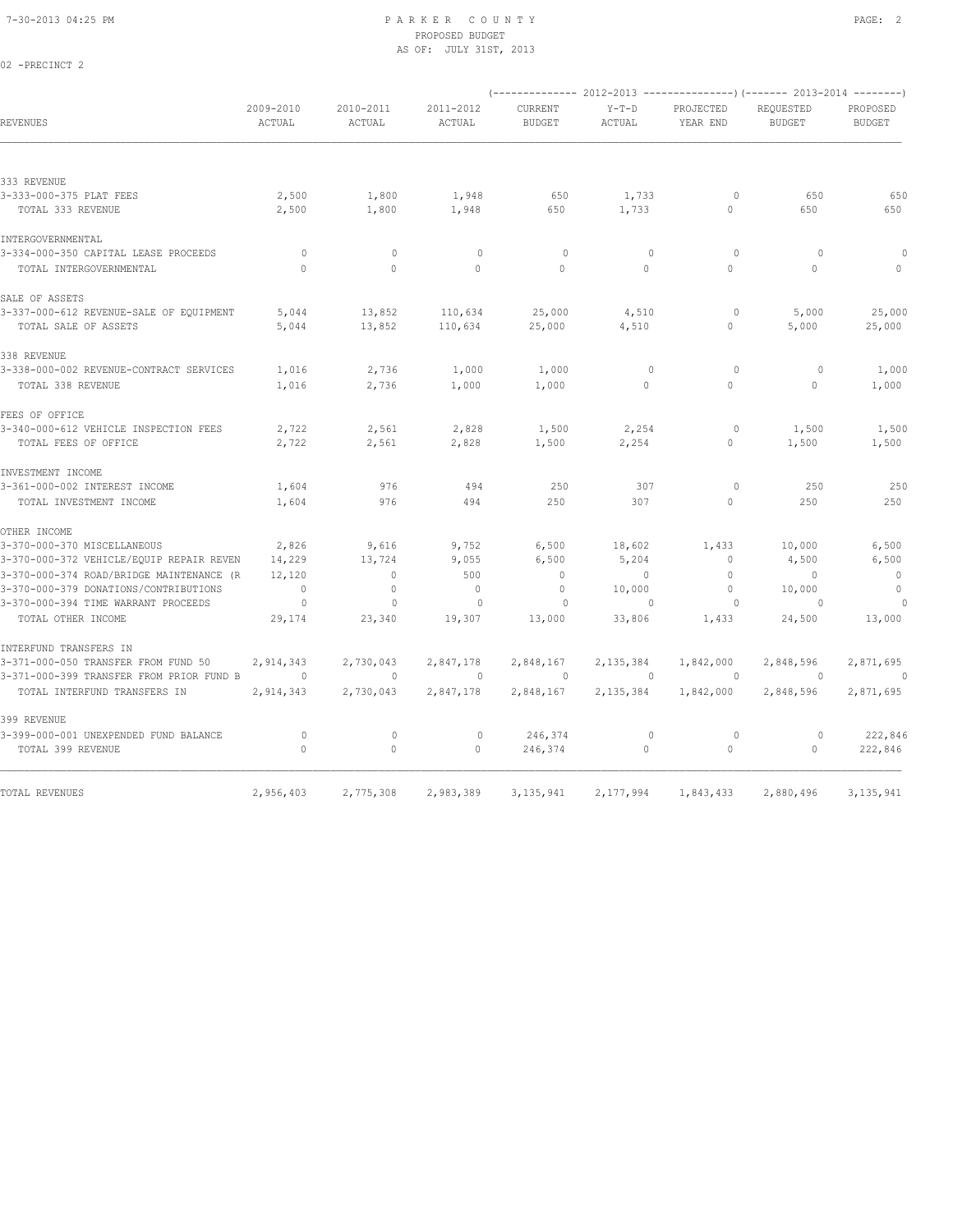### 7-30-2013 04:25 PM P A R K E R C O U N T Y PAGE: 3 PROPOSED BUDGET AS OF: JULY 31ST, 2013

02 -PRECINCT 2 612 ROAD PRECINCT 2

|                                          |                     |                     |                     | (-------------- 2012-2013 ---------------) (------- 2013-2014 --------) |                   |                       |                            |                           |
|------------------------------------------|---------------------|---------------------|---------------------|-------------------------------------------------------------------------|-------------------|-----------------------|----------------------------|---------------------------|
| EXPENDITURES                             | 2009-2010<br>ACTUAL | 2010-2011<br>ACTUAL | 2011-2012<br>ACTUAL | CURRENT<br><b>BUDGET</b>                                                | $Y-T-D$<br>ACTUAL | PROJECTED<br>YEAR END | REQUESTED<br><b>BUDGET</b> | PROPOSED<br><b>BUDGET</b> |
| SALARIES & BENEFITS                      |                     |                     |                     |                                                                         |                   |                       |                            |                           |
| SALARIES & WAGES                         |                     |                     |                     |                                                                         |                   |                       |                            |                           |
| 5-612-100-101 ELECTED OFFICIAL-COMMISSI  | $\mathbf{0}$        | $\circ$             | 83,999              | 84,000                                                                  | 67,845            | $\circ$               | 84,000                     | 84,000                    |
| 5-612-100-103 FOREMAN                    | 56,273              | 57,487              | 57,374              | 59,537                                                                  | 46,591            | 45,474                | 59,537                     | 59,537                    |
| 5-612-100-104 LEAD OPERATOR              | 46,839              | 47,917              | 47,757              | 49,557                                                                  | 38,781            | 36,276                | 49,557                     | 49,557                    |
| 5-612-100-106 ADMINISTRATIVE ASSISTANT   | 786                 | $\mathbf{0}$        | $\mathbf{0}$        | $\mathbb{O}$                                                            | $\circ$           | 24,191                | $\mathbf{0}$               | $\circ$                   |
| 5-612-100-107 EQUIPMENT OPERATOR II      | 330,256             | 288,573             | 185,290             | 277,912                                                                 | 182,089           | 208,149               | 277,912                    | 277,912                   |
| 5-612-100-108 OPERATOR I                 | 330,010             | 358,914             | 350,140             | 419,006                                                                 | 270,884           | 257,171               | 419,006                    | 419,006                   |
| 5-612-100-110 MECHANIC I                 | 43,106              | 50,205              | 43,224              | 44,277                                                                  | 34,650            | 34,519                | 44,277                     | 44,277                    |
| 5-612-100-120 PART-TIME                  | 38,075              | 36,828              | 26,018              | 31,038                                                                  | 12,452            | 11,523                | 31,038                     | 31,038                    |
| 5-612-100-125 RESEARCH COORDINATOR       | 34,587              | 36,502              | 36,625              | 37,518                                                                  | 29,360            | $\circ$               | 37,518                     | 37,518                    |
| 5-612-100-156 OFFICE MANAGER             | 39,447              | 39,447              | 34,436              | 40,520                                                                  | 28,173            | 32,023                | 40,520                     | 40,520                    |
| 5-612-100-157 SECRETARY                  | $\circ$             | $\mathbf 0$         | $\mathbf 0$         | 0                                                                       | 0                 | 1,395                 | 0                          | $\Omega$                  |
| TOTAL SALARIES & WAGES                   | 919,377             | 915,872             | 864,863             | 1,043,365                                                               | 710,823           | 650,721               | 1,043,365                  | 1,043,365                 |
| <b>BENEFITS</b>                          |                     |                     |                     |                                                                         |                   |                       |                            |                           |
| 5-612-100-201 FICA MATCH                 | 67,447              | 67,082              | 63,479              | 79,818                                                                  | 52,037            | 48,565                | 79,818                     | 79,818                    |
| 5-612-100-202 EMPLOYEE HOSPITALIZATION   | 331,792             | 315,300             | 290,569             | 317,013                                                                 | 229,377           | 130,329               | 317,013                    | 317,013                   |
| 5-612-100-203 RETIREMENT PLAN CONTRIBUT  | 102,590             | 110,054             | 93,504              | 114,666                                                                 | 79,950            | 48,371                | 114,666                    | 114,666                   |
| 5-612-100-204 WORKERS COMPENSATION INSU  | 35,737              | 34,618              | 31,491              | 38,252                                                                  | 26,926            | 45,374                | 38,252                     | 38,252                    |
| 5-612-100-205 CLOTHING ALLOWANCE         | $\mathbf{0}$        | $\mathbf{0}$        | $\mathbf{0}$        | $\mathbf{0}$                                                            | $\circ$           | 7,460                 | $\circ$                    | $\mathbf{0}$              |
| 5-612-100-206 LONGEVITY PAY              | 10,560              | 12,480              | 12,660              | 13,340                                                                  | 12,840            | $\mathbf{0}$          | 13,340                     | 13,340                    |
| 5-612-100-208 AUTO ALLOWANCE             | $\mathbf{0}$        | $\circ$             | 12,000              | $\mathbf{0}$                                                            | 462               | $\circ$               | $\mathbf{0}$               | $\mathbf{0}$              |
| 5-612-100-209 CELL PHONE ALLOWANCE       | 3,009               | 2,536               | 2,414               | 3,000                                                                   | 1,879             | $\circ$               | 3,000                      | 3,000                     |
| TOTAL BENEFITS                           | 551,135             | 542,071             | 506,116             | 566,089                                                                 | 403,470           | 280,099               | 566,089                    | 566,089                   |
| TOTAL SALARIES & BENEFITS                | 1,470,512           | 1,457,943           | 1,370,980           | 1,609,454                                                               | 1, 114, 294       | 930,820               | 1,609,454                  | 1,609,454                 |
| OPERATING EXPENSES                       |                     |                     |                     |                                                                         |                   |                       |                            |                           |
| 5-612-300-310 POSTAGE                    | 118                 | 65                  | 339                 | 1,400                                                                   | 188 (             | 354)                  | 1,400                      | 1,400                     |
| 5-612-300-325 UNIFORMS                   | 15,005              | 14,486              | 9,781               | 20,000                                                                  | 8,588             | $\circ$               | 20,000                     | 20,000                    |
| 5-612-300-330 SUPPLIES                   | 25,652              | 28,392              | 28,376              | 30,000                                                                  | 20,627            | 17,661                | 30,000                     | 30,000                    |
| 5-612-300-331 GASOLINE, OIL & DIESEL     | 162,275             | 188,199             | 178,288             | 250,000                                                                 | 132,552           | 86,302                | 250,000                    | 250,000                   |
| 5-612-300-332 SMALL TOOLS                | 4,686               | 3,685               | 3,394               | 7,500                                                                   | 5,748             | 2,407                 | 7,500                      | 7,500                     |
| 5-612-300-337 TIRES                      | 23,895              | 6,640               | 13,331              | 20,000                                                                  | 16,378            | 16,658                | 20,000                     | 20,000                    |
| 5-612-300-350 EQUIPMENT REPAIR           | 66,606              | 55,262              | 58,495              | 77,500                                                                  | 51,099            | 22,510                | 85,000                     | 77,500                    |
| 5-612-300-351 BUILDING MAINTENANCE       | 5,406               | 1,396               | 4,121               | 9,000                                                                   | 511               | 9,156                 | 9,000                      | 9,000                     |
| 5-612-300-352 BRIDGE MAINTENANCE         | 2,540               | 251                 | 1,327               | 6,000                                                                   | $\circ$           | 15,089                | 6,000                      | 6,000                     |
| 5-612-300-354 ROAD CONST. & REPAIR MATER | 689,157             | 764,355             | 615,626             | 700,000                                                                 | 312,645           | 359,590               | 800,000                    | 700,000                   |
| 5-612-300-355 CULVERTS                   | 10,641              | 18,251              | 8,756               | 20,000                                                                  | $\circ$           | 10,846                | 20,000                     | 20,000                    |
| 5-612-300-356 FENCING                    | 10,037              | 23,618              | 7,732               | 20,000                                                                  | 1,829             | 6,957                 | 20,000                     | 20,000                    |
| 5-612-300-357 RIGHT OF WAY               | 6,000               | 2,170               | 10,452              | 15,000                                                                  | $\circ$           | $\mathbb O$           | 15,000                     | 15,000                    |
| 5-612-300-359 ROAD SIGNS                 | 12,901              | 14,305              | 12,573              | 16,000                                                                  | 11,116            | 9,670                 | 16,000                     | 16,000                    |
| 5-612-300-365 VEHICLE INSPECTION STICKER | 2,142               | 2,020               | 1,913               | 2,500                                                                   | 821               | $\circ$               | 2,500                      | 2,500                     |
| 5-612-300-367 GROUNDS EQUIPMENT-NON CAP  | $\Omega$            | $\mathbf{0}$        | $\mathbf{0}$        | $\mathbf{0}$                                                            | $\circ$           | $\circ$               | $\mathbf{0}$               | $\mathbf 0$               |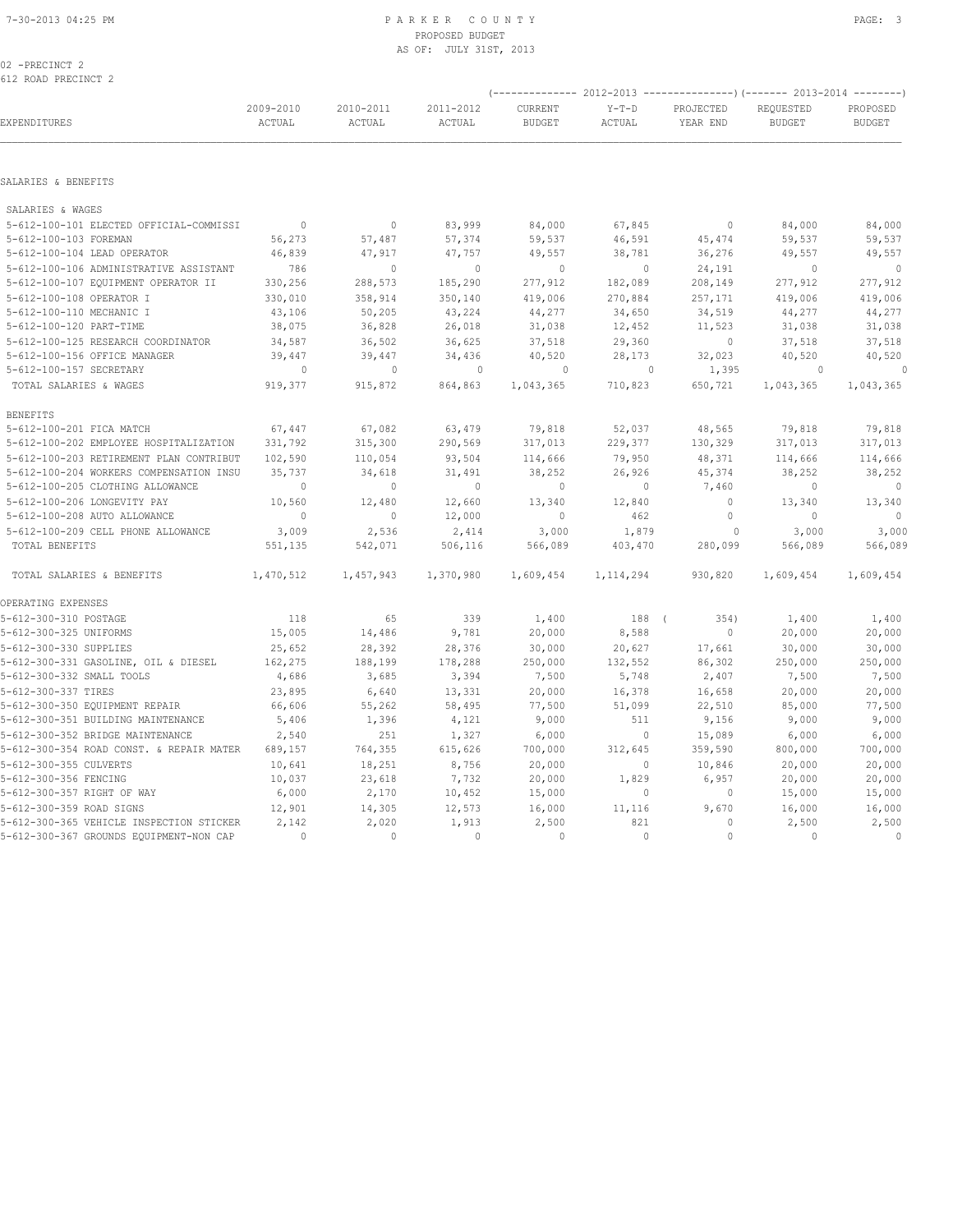### 7-30-2013 04:25 PM P A R K E R C O U N T Y PAGE: 4 PROPOSED BUDGET AS OF: JULY 31ST, 2013

| $-PRECINCT$<br>ſ<br>$\sim$ |  |
|----------------------------|--|
|----------------------------|--|

|                                          | 2009-2010     | 2010-2011    | 2011-2012     | CURRENT       | ----- ∠U1∠-∠U1J<br>$Y-T-D$ | --------<br>----) (-----<br>PROJECTED | 4013-4014<br>REQUESTED | PROPOSED      |
|------------------------------------------|---------------|--------------|---------------|---------------|----------------------------|---------------------------------------|------------------------|---------------|
| EXPENDITURES                             | <b>ACTUAL</b> | ACTUAL       | <b>ACTUAL</b> | <b>BUDGET</b> | ACTUAL                     | YEAR END                              | <b>BUDGET</b>          | <b>BUDGET</b> |
| 5-612-300-368 SAFETY EQUIPMENT-NON CAP   | $\circ$       | $\circ$      | $\circ$       | $\circ$       | $\circ$                    | $\mathbb O$                           | 1,000                  | $\mathbb O$   |
| 5-612-300-369 RADIO EQUIPMENT-NON CAP    | $\mathbf{0}$  | $\Omega$     | $\mathbf{0}$  | 2,000         | $\circ$                    | $\mathbf{0}$                          | 2,000                  | 2,000         |
| 5-612-300-370 OFFICE EQUIPMENT-NON CAP   | $\Omega$      | $\Omega$     | $\Omega$      | $\mathbf{0}$  | $\mathbf 0$                | $\mathbf{0}$                          | $\Omega$               | $\Omega$      |
| 5-612-300-371 ELECTRONIC EQUIPMENT-NON C | $\Omega$      | $\Omega$     | $\Omega$      | 2,000         | 1,592                      | $\mathbf{0}$                          | 2,000                  | 2,000         |
| 5-612-300-373 AUTOMOBILE EQUIPMENT-NON C | $\cap$        | $\Omega$     | $\Omega$      | 7,500         | 6,233                      | $\Omega$                              | 7,500                  | 7,500         |
| 5-612-300-374 OFFICE FURNITURE-NON CAP   |               | $\Omega$     | $\Omega$      | 2,000         | $\mathbf{0}$               | $\mathbf{0}$                          | 2,000                  | 2,000         |
| 5-612-300-393 RETIRE TIME WARRANTS       | O             | $\Omega$     | $\Omega$      | $\Omega$      | $\cap$                     | $\cup$                                | $\Omega$               | $\Omega$      |
| TOTAL OPERATING EXPENSES                 | 1,037,060     | 1,123,095    | 954,504       | 1,208,400     | 569,928                    | 556,492                               | 1,316,900              | 1,208,400     |
| PROFESSIONAL AND SERVICE                 |               |              |               |               |                            |                                       |                        |               |
| 5-612-400-408 CONTRACT SERVICES          | 3,613         | 3,351        | 3,132         | 4,000         | 3,173                      | 1,908                                 | 4,000                  | 4,000         |
| 5-612-400-415 TRAINING SCHOOLS & SEMINAR | $\mathbb O$   | 3,019        | 1,516         | 5,000         | 1,287                      | 769                                   | 5,000                  | 5,000         |
| 5-612-400-418 SURVEYING                  | 6,663         | 2,085        | 1,590         | 8,000         | 438                        | $\mathbf{0}$                          | 8,000                  | 8,000         |
| 5-612-400-420 TELEPHONE                  | 445           | 404          | 486           | 2,000         | 549                        | 3,716                                 | 2,000                  | 2,000         |
| 5-612-400-425 TRAVEL                     | $\mathbf{0}$  | $\mathbf{0}$ | $\mathbf{0}$  | 500           | $\circ$                    | 1,706                                 | 500                    | 500           |
| 5-612-400-430 ADVERTISING                | 43            | 924          | 100           | 1,000         | 299                        | 2,304)                                | 1,000                  | 1,000         |
| 5-612-400-440 UTILITIES                  | 20,564        | 19,792       | 17,652        | 25,000        | 10,574                     | 6,120                                 | 25,000                 | 25,000        |
| 5-612-400-441 WASTE DISPOSAL-CLEAN UP    | 25,328        | 37,761       | 23,548        | 45,000        | 23,555                     | 28,983                                | 45,000                 | 45,000        |
| 5-612-400-442 TIRE DISPOSAL              | 5,140         | 3,596        | 2,832         | 10,000        | 3,696                      | 1,538                                 | 10,000                 | 10,000        |
| 5-612-400-443 RECYCLE DISPOSAL           | 653           | 453          | 182           | 4,000         | $\circ$                    | $\mathbf 0$                           | 4,000                  | 4,000         |
| 5-612-400-450 OFFICE EQUIPMENT REPAIR    | 70            | $\Omega$     | $\mathbf{0}$  | 200           | $\mathbf{0}$               | $\mathbf{0}$                          | 200                    | 200           |
| 5-612-400-451 RADIOS AND PAGERS          | $\Omega$      | $\circ$      | $\mathbf{0}$  | 200           | $\circ$                    | 171                                   | 200                    | 200           |
| 5-612-400-460 OFFICE & EQUIPMENT RENTAL  | 1,511         | 1,735        | 3,646         | 3,000         | 1,295                      | 1,861                                 | 3,000                  | 3,000         |
| 5-612-400-466 DRUG TESTING               | $\Omega$      | $\Omega$     | $\mathbf{0}$  | 2,000         | 475                        | $\mathbf{0}$                          | 2,000                  | 2,000         |
| 5-612-400-480 DUES & SUBSCRIPTIONS       | $\mathbf{0}$  | 94           | 167           | 350           | 96                         | $\mathbf{0}$                          | 350                    | 350           |
| 5-612-400-481 BOOKS & PUBLICATIONS       | 90            | 59           | $\mathbf{0}$  | 150           | $\mathbf 0$                | $\mathbf{0}$                          | 150                    | 150           |
| 5-612-400-482 BONDS                      | 100           | 100          | 256           | 2,050         | $\Omega$                   | $\mathbf{0}$                          | 2,050                  | 2,050         |
| 5-612-400-499 MISCELLANEOUS              | 107           | 175          | $\mathbf{0}$  | 250           | $\Omega$                   | 8,000                                 | 250                    | 250           |
| TOTAL PROFESSIONAL AND SERVICE           | 64,325        | 73,548       | 55,106        | 112,700       | 45,436                     | 52,468                                | 112,700                | 112,700       |
| CAPITAL EXPENDITURES                     |               |              |               |               |                            |                                       |                        |               |
| 5-612-500-559 BUILDING IMPROVEMENTS      | $\Omega$      | 9,411        | 1,830         | 20,000        | $\circ$                    | $\Omega$                              | 20,000                 | 20,000        |
| 5-612-500-566 TOOLS                      | 5,137         | 2,256        | 1,573         | 6,000         | $\mathbf 0$                | $\mathbf{0}$                          | 6,000                  | 6,000         |
| 5-612-500-567 GROUNDS EQUIPMENT          | 1,228         | 5,855        | $\mathbf 0$   | 8,000         | $\Omega$                   | $\mathbf 0$                           | 8,000                  | 8,000         |
| 5-612-500-569 RADIO EQUIPMENT            | 736           | $\circ$      | 277           | $\mathbf{0}$  | $\Omega$                   | $\Omega$                              | $\Omega$               | $\mathbf{0}$  |
| 5-612-500-571 ELECTRONIC EQUIPMENT       | 12,675        | 347          | 1,456         | $\mathbf{0}$  | $\circ$                    | 5,000                                 | $\Omega$               | $\Omega$      |
| 5-612-500-573 TRUCKS AND TRAILERS        | 89,245        | 243,150      | $\mathbf{0}$  | 50,000        | 50,000                     | 182,000                               | 30,000                 | 50,000        |
| 5-612-500-578 HEAVY EQUIPMENT            | 34,324        | 238,905      | $\Omega$      | $\Omega$      | $\Omega$                   | 90,000                                | 30,000                 | $\mathbf{0}$  |
| 5-612-500-579 BRIDGE CONSTRUCTION        | 2,461         | $\mathbf{0}$ | $\mathbf{0}$  | $\circ$       | $\circ$                    | $\mathbf{0}$                          | $\Omega$               | $\mathbf{0}$  |
| 5-612-500-590 OFFICE FURNITURE           | $\mathbf{0}$  | 862          | 1,133         | $\mathbf{0}$  | $\mathbf 0$                | 1,000                                 | $\mathbf{0}$           | $\mathbf{0}$  |
| 5-612-500-599 MISC. CAPITAL OUTLAY       | $\Omega$      | $\Omega$     | $\Omega$      | $\Omega$      |                            | 30,000                                |                        |               |
| TOTAL CAPITAL EXPENDITURES               | 145,806       | 500,787      | 6,268         | 84,000        | 50,000                     | 308,000                               | 94,000                 | 84,000        |

(-------------- 2012-2013 ---------------)(------- 2013-2014 --------)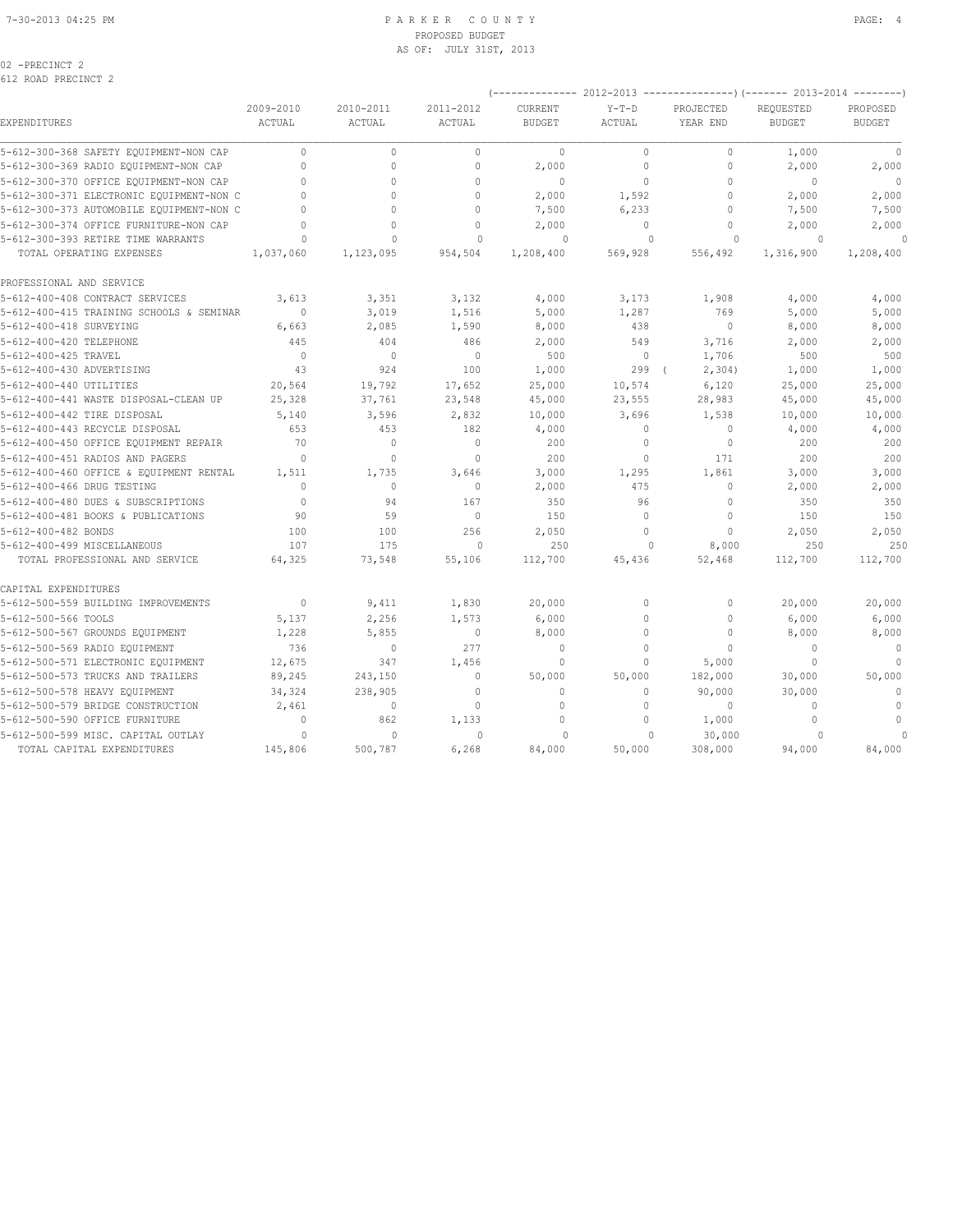# PROPOSED BUDGET AS OF: JULY 31ST, 2013

| TOTAL 612 ROAD PRECINCT 2                             | 2,717,703<br>=========== | 3, 155, 374<br>--------- | 2,386,859<br>------------- | 3,054,554<br>__________  | 1,779,657<br>_________ | 1,847,780             | 3, 173, 054<br>.           | 3,054,554<br>-------------- |
|-------------------------------------------------------|--------------------------|--------------------------|----------------------------|--------------------------|------------------------|-----------------------|----------------------------|-----------------------------|
| TOTAL OTHER SERVICES                                  |                          | 0                        | 0                          | 40,000                   | 0                      | 0                     | 40,000                     | 40,000                      |
| OTHER SERVICES<br>5-612-600-699 PROGRAM CONTINGENCIES |                          | 0                        |                            | 40,000                   |                        | $\circ$               | 40,000                     | 40,000                      |
| EXPENDITURES                                          | 2009-2010<br>ACTUAL      | 2010-2011<br>ACTUAL      | 2011-2012<br>ACTUAL        | CURRENT<br><b>BUDGET</b> | $Y-T-D$<br>ACTUAL      | PROJECTED<br>YEAR END | REQUESTED<br><b>BUDGET</b> | PROPOSED<br>BUDGET          |
| 02 -PRECINCT 2<br>612 ROAD PRECINCT 2                 |                          |                          |                            |                          |                        |                       |                            |                             |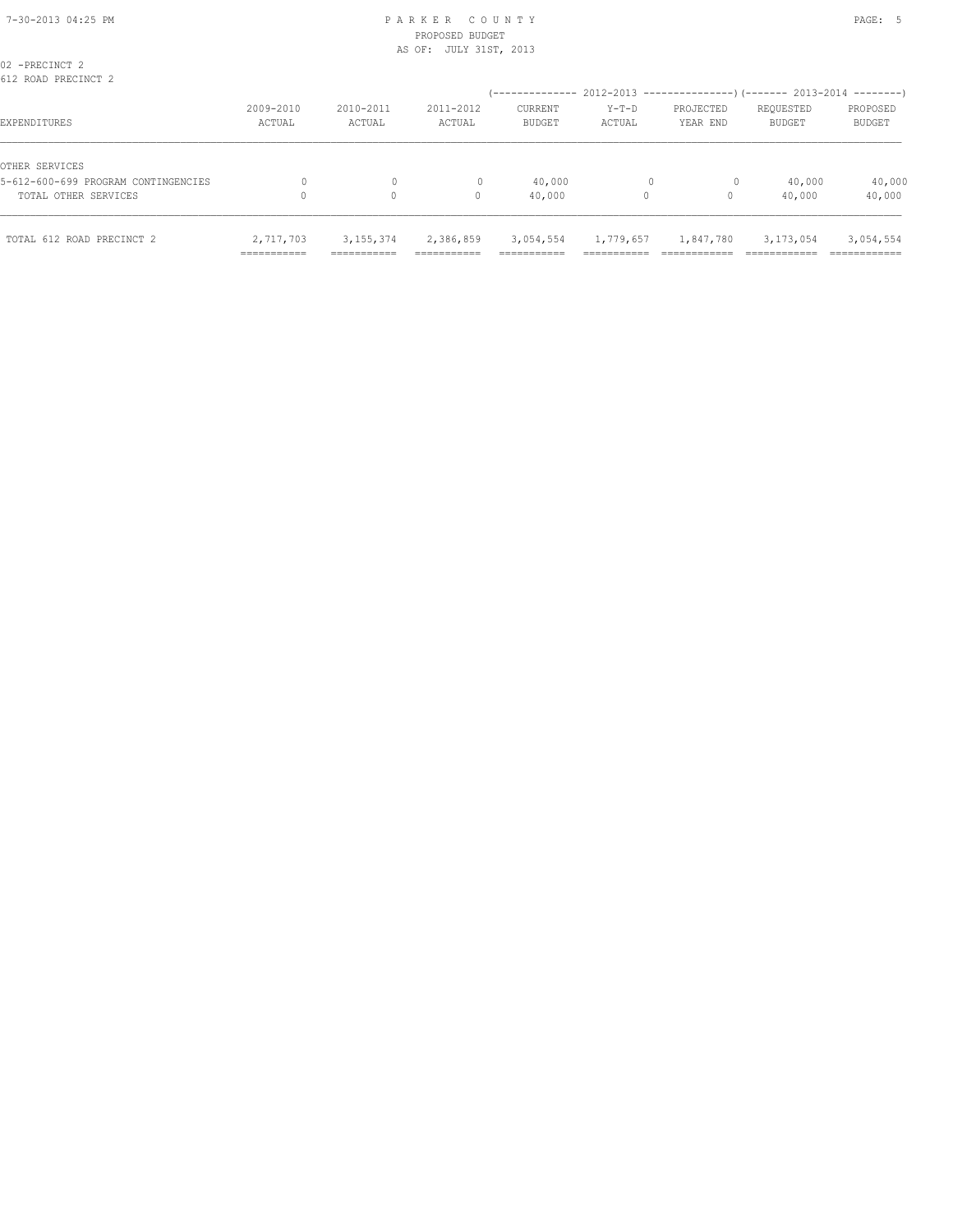# 7-30-2013 04:25 PM P A R K E R C O U N T Y PAGE: 6 PROPOSED BUDGET

|                                      |                  |           | AS OF: JULY 31ST, 2013                              |         |                                                                          |           |               |               |
|--------------------------------------|------------------|-----------|-----------------------------------------------------|---------|--------------------------------------------------------------------------|-----------|---------------|---------------|
| 02 -PRECINCT 2<br>DEBT SERVICE/LEASE |                  |           |                                                     |         |                                                                          |           |               |               |
|                                      |                  |           |                                                     |         | (-------------- 2012-2013 ----------------) (------- 2013-2014 --------) |           |               |               |
|                                      | 2009-2010        | 2010-2011 | 2011-2012                                           | CURRENT | $Y-T-D$                                                                  | PROJECTED | REQUESTED     | PROPOSED      |
| EXPENDITURES                         | ACTUAL           | ACTUAL    | ACTUAL                                              | BUDGET  | ACTUAL                                                                   | YEAR END  | <b>BUDGET</b> | <b>BUDGET</b> |
|                                      |                  |           |                                                     |         |                                                                          |           |               |               |
| TRANSFERS/DEBT SERVICE               |                  |           |                                                     |         |                                                                          |           |               |               |
| 5-960-751-691 CAPITAL LEASE PAYMENT  | 95,318           | 67,972    | 73,839                                              | 76,694  | 75,002                                                                   | $\circ$   | 2,000         | 76,694        |
| 5-960-751-692 CAPITAL LEASE INTEREST | 18,205           | 12,428    | 8,671                                               | 4,693   | 4,172                                                                    | $\circ$   | 110           | 4,693         |
| TOTAL TRANSFERS/DEBT SERVICE         | 113,523          | 80,400    | 82,510                                              | 81,387  | 79,174                                                                   | 0         | 2,110         | 81,387        |
| 5-960-751-691CAPITAL LEASE PAYMENT   | PERMANENT NOTES: |           |                                                     |         |                                                                          |           |               |               |
|                                      |                  |           | This is for the Panic Button/Courthouse Security.dp |         |                                                                          |           |               |               |
| 5-960-751-692CAPITAL LEASE INTEREST  | PERMANENT NOTES: |           |                                                     |         |                                                                          |           |               |               |
|                                      |                  |           | This is for the Panic Button/Courthouse Security.dp |         |                                                                          |           |               |               |
|                                      |                  |           |                                                     |         |                                                                          |           |               |               |

| TOTAL EXPENDITURES       | 2,831,227   |        |             |             |             |        | 3,235,773  2,469,368  3,135,941  1,858,831  1,847,780  3,175,164  3,135,941 |              |
|--------------------------|-------------|--------|-------------|-------------|-------------|--------|-----------------------------------------------------------------------------|--------------|
|                          | :========== |        | =========== | =========== | =========== |        |                                                                             | ============ |
| TOTAL DEBT SERVICE/LEASE | 113,523     | 80,400 | 82,510      | 81,387      | 79.174      | $\Box$ | 2,110                                                                       | 81,387       |

\*\*\* END OF REPORT \*\*\*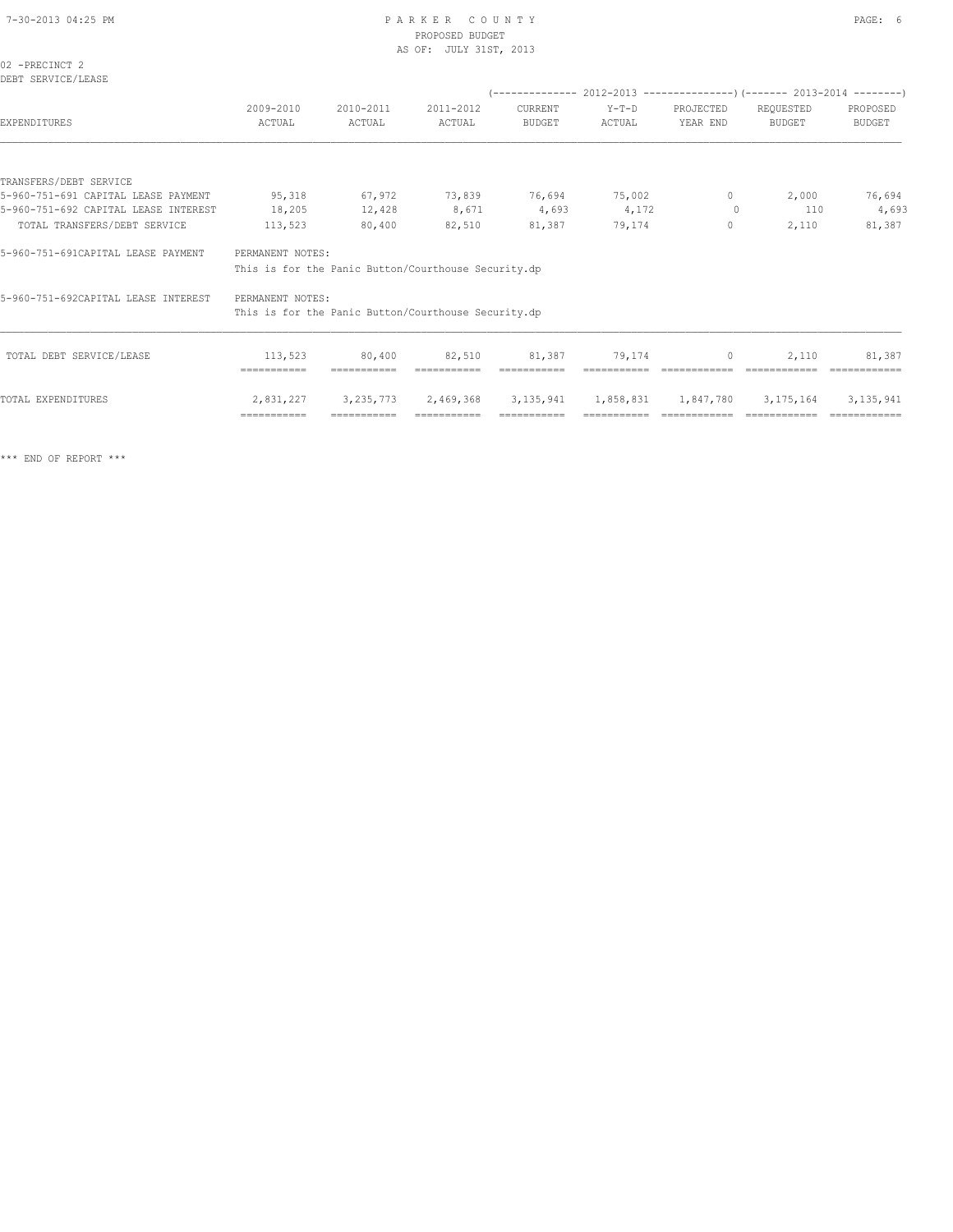### 7-30-2013 04:25 PM P A R K E R C O U N T Y PAGE: 1 PROPOSED BUDGET AS OF: JULY 31ST, 2013

### 023-LEOSE EDUCATION

|                                   |                                  |                     |                                  |                                  |                   | $(---------- 2012-2013$ ----------------) (------- 2013-2014 --------) |                                  |                           |  |
|-----------------------------------|----------------------------------|---------------------|----------------------------------|----------------------------------|-------------------|------------------------------------------------------------------------|----------------------------------|---------------------------|--|
|                                   | 2009-2010<br>ACTUAL              | 2010-2011<br>ACTUAL | 2011-2012<br>ACTUAL              | CURRENT<br><b>BUDGET</b>         | $Y-T-D$<br>ACTUAL | PROJECTED<br>YEAR END                                                  | REQUESTED<br><b>BUDGET</b>       | PROPOSED<br><b>BUDGET</b> |  |
| REVENUE SUMMARY                   |                                  |                     |                                  |                                  |                   |                                                                        |                                  |                           |  |
| INTEREST INCOME                   | $\circ$                          | $\circ$             | $\circ$                          | $\mathbf{0}$                     | $\circ$           | $\mathbf{0}$                                                           | $\Omega$                         | $\circ$                   |  |
| INVESTMENT INCOME                 | $\Omega$                         | $\mathbf{0}$        | $\begin{array}{c} \n\end{array}$ | $\mathbf{0}$                     | $\mathbf{1}$      | $\begin{array}{c} \n\end{array}$                                       |                                  | $\circ$                   |  |
| OTHER INCOME                      | 2,961                            | 3,689               | $\circ$                          | $\circ$                          | $\Omega$          | $\Omega$                                                               | $\begin{array}{c} \n\end{array}$ | $\overline{0}$            |  |
| 399 REVENUE                       | $\Omega$                         | $\mathbf 0$         | $\circ$                          | 1,978                            | $\mathbf{0}$      | $\circ$                                                                | 840                              | 1,978                     |  |
| TOTAL REVENUES                    | 2,961                            | 3,689               | $\circ$                          | 1,978                            | $\mathbf{1}$      | $\mathbf{0}$                                                           | 840                              | 1,978                     |  |
| EXPENDITURE SUMMARY               |                                  |                     |                                  |                                  |                   |                                                                        |                                  |                           |  |
| 475 COUNTY ATTORNEY               | 128                              | $\circ$             | 150                              | $\overline{\phantom{0}}$         | $\overline{0}$    | $\circ$                                                                | $\mathbf{0}$                     | $\overline{0}$            |  |
| 476 DISTRICT ATTORNEY             | $\mathbf{0}$                     | $\mathbf{0}$        | $\circ$                          | 1,978                            | 1,138             | $\mathbf{0}$                                                           | 840                              | 1,978                     |  |
| 543 FIRE MARSHAL                  | $\mathbf{0}$                     | $\circ$             | $\mathbf{0}$                     | $\mathbf{0}$                     | $\circ$           | $\mathbf{0}$                                                           | $\mathbf{0}$                     | $\mathbf 0$               |  |
| 551 CONSTABLE PCT 1               | $\circ$                          | $\circ$             | $\mathbf{0}$                     | $\mathbf{0}$                     | $\Omega$          | $\mathbf{0}$                                                           |                                  | $\mathbf 0$               |  |
| 552 CONSTABLE PCT 2               | $\Omega$                         | $\Omega$            | $\Omega$                         | $\mathbf{0}$                     | $\Omega$          | $\begin{array}{c} \n\end{array}$                                       |                                  | $\mathbb O$               |  |
| 553 CONSTABLE PCT 3               | $\begin{array}{c} \n\end{array}$ | 852                 | $\mathbf{0}$                     | $\begin{array}{c} \n\end{array}$ | $\circ$           | $\mathbf{0}$                                                           |                                  | $\mathbb O$               |  |
| 554 CONSTABLE PCT 4               | 437                              | 145                 | 1,059                            | $\begin{array}{c} \n\end{array}$ | 470               | $\Omega$                                                               |                                  | $\mathbb O$               |  |
| 560 SHERIFF ADMIN                 | $\circ$                          | 907                 | $\Omega$                         | $\circ$                          | $\Omega$          | 0                                                                      |                                  | $\circ$                   |  |
| TOTAL EXPENDITURES                | 565                              | 1,904               | 1,209 1,978                      |                                  | 1,608             | $\circ$                                                                | 840                              | 1,978                     |  |
| REVENUE OVER/(UNDER) EXPENDITURES | 2,396                            | 1,785               | $1,209$ (                        | $0)$ (                           | 1,607)            | $\mathbf 0$                                                            | 0                                | 0)                        |  |
|                                   | ============                     | ===========         | ============                     | ===========                      |                   |                                                                        | =============                    |                           |  |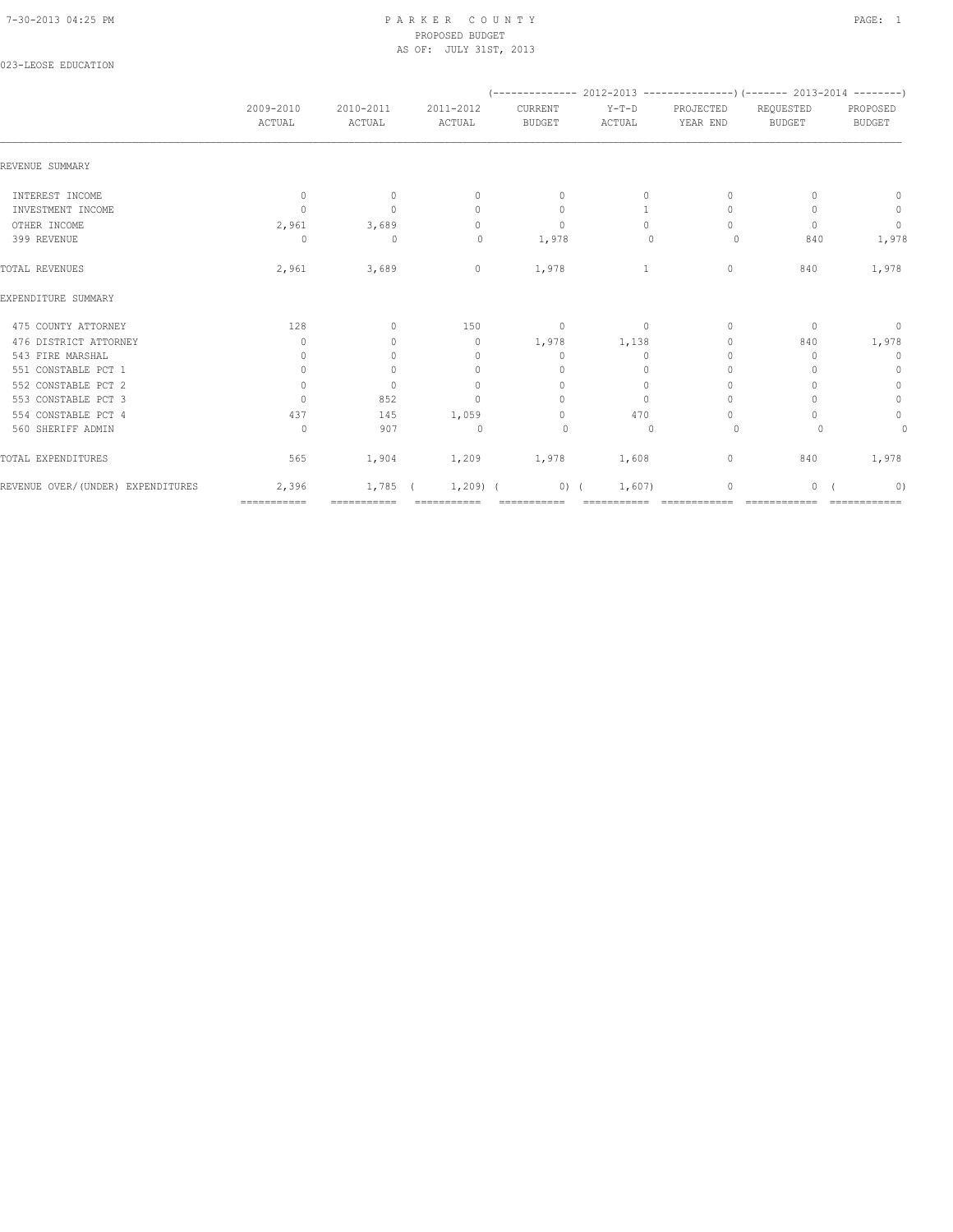023-LEOSE EDUCATION

# PROPOSED BUDGET AS OF: JULY 31ST, 2013

| <b>REVENUES</b>                       | 2009-2010<br>ACTUAL | 2010-2011<br>ACTUAL              | 2011-2012<br>ACTUAL              | CURRENT<br><b>BUDGET</b>         | $Y-T-D$<br>ACTUAL | PROJECTED<br>YEAR END            | (-------------- 2012-2013 ----------------) (------- 2013-2014 --------)<br>REQUESTED<br><b>BUDGET</b> | PROPOSED<br><b>BUDGET</b> |
|---------------------------------------|---------------------|----------------------------------|----------------------------------|----------------------------------|-------------------|----------------------------------|--------------------------------------------------------------------------------------------------------|---------------------------|
|                                       |                     |                                  |                                  |                                  |                   |                                  |                                                                                                        |                           |
| INTEREST INCOME                       |                     |                                  |                                  |                                  |                   |                                  |                                                                                                        |                           |
| 3-359-000-023 NOW ACCOUNT INTEREST    | $\Omega$            | $\Omega$                         | $\Omega$                         | $\Omega$                         | $\Omega$          | $\Omega$                         | $\Omega$                                                                                               |                           |
| TOTAL INTEREST INCOME                 | $\Omega$            | $\Omega$                         | $\Omega$                         | $\Omega$                         | $\Omega$          | $\Omega$                         | $\Omega$                                                                                               | $\cap$                    |
| INVESTMENT INCOME                     |                     |                                  |                                  |                                  |                   |                                  |                                                                                                        |                           |
| 3-361-000-023 INTEREST INCOME         | $\Omega$            | $\Omega$                         | $\Omega$                         | $\Omega$                         | -1                | 0                                | $\Omega$                                                                                               |                           |
| TOTAL INVESTMENT INCOME               | $\bigcap$           | $\Omega$                         | $\Omega$                         | $\Omega$                         | $\mathbf{1}$      | $\Omega$                         | $\Omega$                                                                                               |                           |
| OTHER INCOME                          |                     |                                  |                                  |                                  |                   |                                  |                                                                                                        |                           |
| 3-370-000-475 LEOSE ANNUAL ALLOCATION | 774                 | 857                              | $\begin{array}{c} \n\end{array}$ | $\begin{array}{c} \n\end{array}$ | $\Omega$          | $\begin{array}{c} \n\end{array}$ | ∩                                                                                                      |                           |
| 3-370-000-476 LEOSE ANNUAL ALLOCATION | 775                 | 801                              | $\begin{array}{c} \n\end{array}$ | $\bigcap$                        | $\Omega$          | $\bigcap$                        |                                                                                                        | $\Omega$                  |
| 3-370-000-543 LEOSE ANNUAL ALLOCATION | $\Omega$            | $\begin{array}{c} \n\end{array}$ | $\begin{array}{c} \n\end{array}$ | $\Omega$                         | $\Omega$          | $\Omega$                         |                                                                                                        | $\mathbf{0}$              |
| 3-370-000-551 LEOSE ANNUAL ALLOCATION | $\Omega$            | $\begin{array}{c} \n\end{array}$ | $\cap$                           | $\cap$                           | $\Omega$          | $\Omega$                         |                                                                                                        | $\Omega$                  |
| 3-370-000-552 LEOSE ANNUAL ALLOCATION | $\Omega$            | 577                              | 0                                | $\bigcap$                        | $\Omega$          | $\bigcap$                        |                                                                                                        | $\Omega$                  |
| 3-370-000-553 LEOSE ANNUAL ALLOCATION | 706                 | 727                              | $\Omega$                         | $\Omega$                         | 0                 | $\Omega$                         |                                                                                                        | $\mathbf{0}$              |
| 3-370-000-554 LEOSE ANNUAL ALLOCATION | 706                 | 727                              | 0                                | $\cap$                           | $\Omega$          | $\bigcap$                        | n                                                                                                      | $\mathbf{0}$              |
| 3-370-000-560 LEOSE ANNUAL ALLOCATION | $\Omega$            | $\Omega$                         | $\begin{array}{c} \n\end{array}$ | $\Omega$                         | $\cup$            | $\Omega$                         | ∩                                                                                                      |                           |
| TOTAL OTHER INCOME                    | 2,961               | 3,689                            | $\Omega$                         | $\Omega$                         | $\Omega$          | $\Omega$                         | $\Omega$                                                                                               | $\Omega$                  |
| 399 REVENUE                           |                     |                                  |                                  |                                  |                   |                                  |                                                                                                        |                           |
| 3-399-000-001 UNEXPENDED FUND BALANCE | $\Omega$            | $\mathbf{0}$                     | $\mathbf{0}$                     | 1,978                            | $\Omega$          | $\circ$                          | 840                                                                                                    | 1,978                     |
| TOTAL 399 REVENUE                     | $\bigcap$           | $\circ$                          | $\mathbf{0}$                     | 1,978                            | 0                 | $\circ$                          | 840                                                                                                    | 1,978                     |
| TOTAL REVENUES                        | 2,961               | 3,689                            | 0                                | 1,978                            | 1                 | $\circ$                          | 840                                                                                                    | 1,978                     |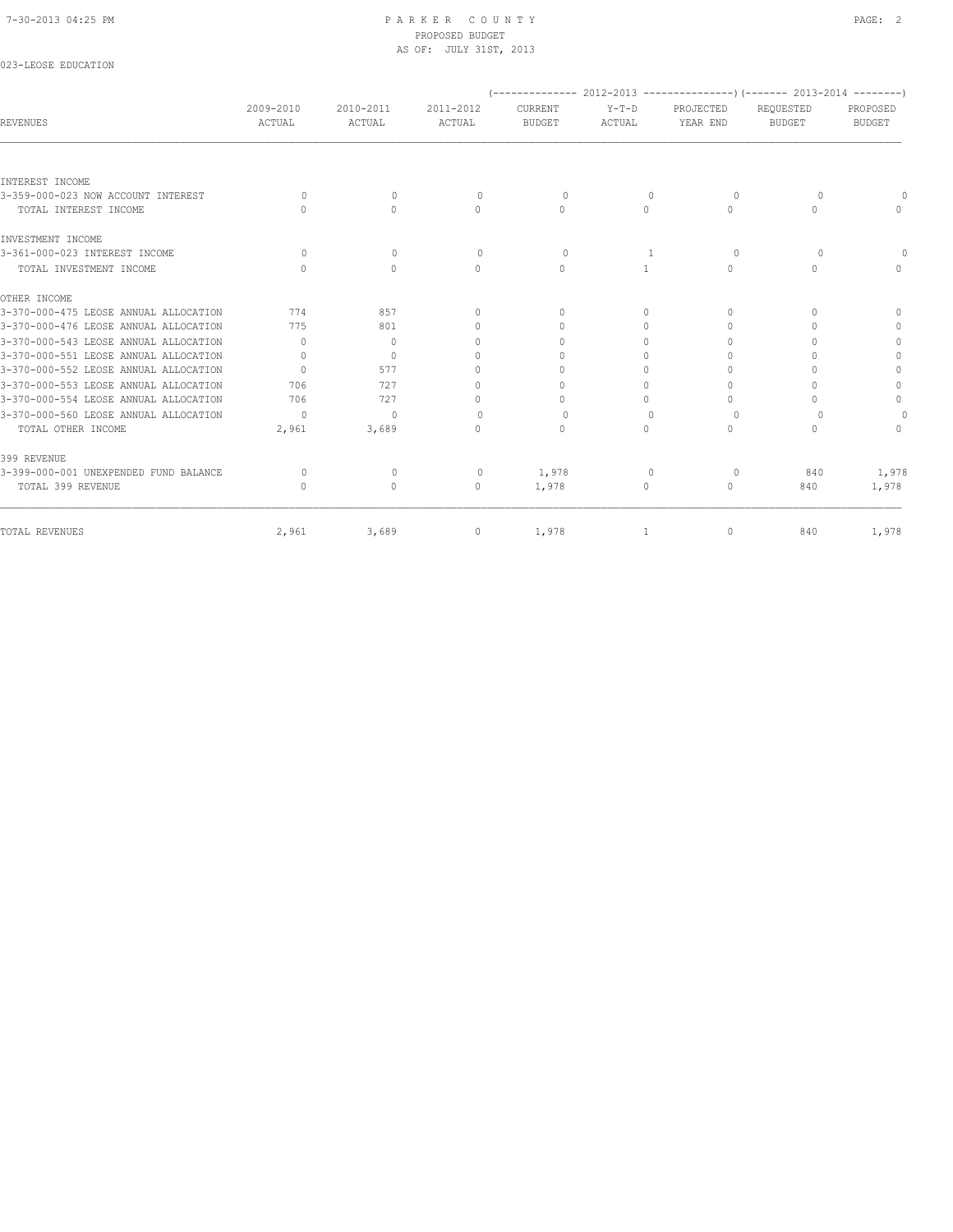### 7-30-2013 04:25 PM P A R K E R C O U N T Y PAGE: 3 PROPOSED BUDGET AS OF: JULY 31ST, 2013

| 023-LEOSE EDUCATION<br>475 COUNTY ATTORNEY |                     |                     |                     |                          |                   |                       |                                                                                                        |                    |
|--------------------------------------------|---------------------|---------------------|---------------------|--------------------------|-------------------|-----------------------|--------------------------------------------------------------------------------------------------------|--------------------|
| EXPENDITURES                               | 2009-2010<br>ACTUAL | 2010-2011<br>ACTUAL | 2011-2012<br>ACTUAL | CURRENT<br><b>BUDGET</b> | $Y-T-D$<br>ACTUAL | PROJECTED<br>YEAR END | (-------------- 2012-2013 ----------------) (------- 2013-2014 --------)<br>REQUESTED<br><b>BUDGET</b> | PROPOSED<br>BUDGET |
| PROFESSIONAL AND SERVICE                   |                     |                     |                     |                          |                   |                       |                                                                                                        |                    |
| 5-475-400-415 TRAINING SCHOOLS & SEMINAR   | 128                 |                     | 150                 | $\Omega$                 | $\Omega$          |                       |                                                                                                        | $\Omega$           |
| 5-475-400-425 TRAVEL                       |                     |                     |                     |                          |                   |                       |                                                                                                        |                    |
| TOTAL PROFESSIONAL AND SERVICE             | 128                 | $\Omega$            | 150                 | 0                        |                   |                       |                                                                                                        | 0                  |
| TOTAL 475 COUNTY ATTORNEY                  | 128<br>===========  | U<br>===========    | 150                 | 0                        |                   |                       |                                                                                                        | n                  |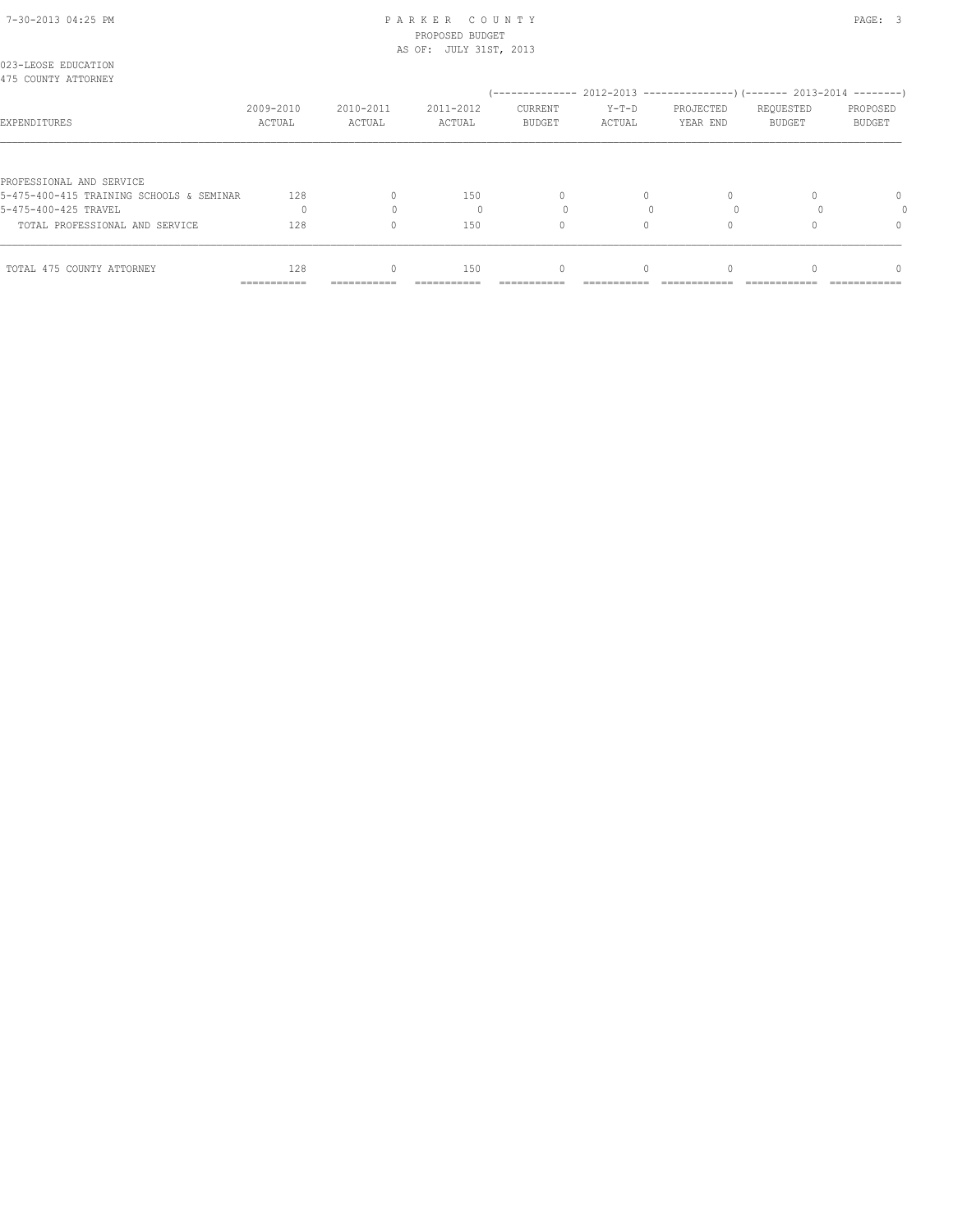### 7-30-2013 04:25 PM P A R K E R C O U N T Y PAGE: 4 PROPOSED BUDGET AS OF: JULY 31ST, 2013

| 023-LEOSE EDUCATION<br>476 DISTRICT ATTORNEY |                     |                     |                     |                          |                 |                       |                            |                    |
|----------------------------------------------|---------------------|---------------------|---------------------|--------------------------|-----------------|-----------------------|----------------------------|--------------------|
| EXPENDITURES                                 | 2009-2010<br>ACTUAL | 2010-2011<br>ACTUAL | 2011-2012<br>ACTUAL | CURRENT<br><b>BUDGET</b> | Y-T-D<br>ACTUAL | PROJECTED<br>YEAR END | REQUESTED<br><b>BUDGET</b> | PROPOSED<br>BUDGET |
| PROFESSIONAL AND SERVICE                     |                     |                     |                     |                          |                 |                       |                            |                    |
| 5-476-400-415 TRAINING SCHOOLS & SEMINAR     |                     | $\Omega$            | $\mathbf{0}$        | 1,978                    | 1,138           |                       | 840                        | 1,978              |
| 5-476-400-425 TRAVEL                         |                     |                     |                     | 0                        |                 |                       |                            |                    |
| TOTAL PROFESSIONAL AND SERVICE               |                     | 0                   | $\mathbf{0}$        | 1,978                    | 1,138           | $\Omega$              | 840                        | 1,978              |
| TOTAL 476 DISTRICT ATTORNEY                  | ===========         | ===========         | $\mathbf{0}$        | 1,978                    | 1,138           |                       | 840                        | 1,978              |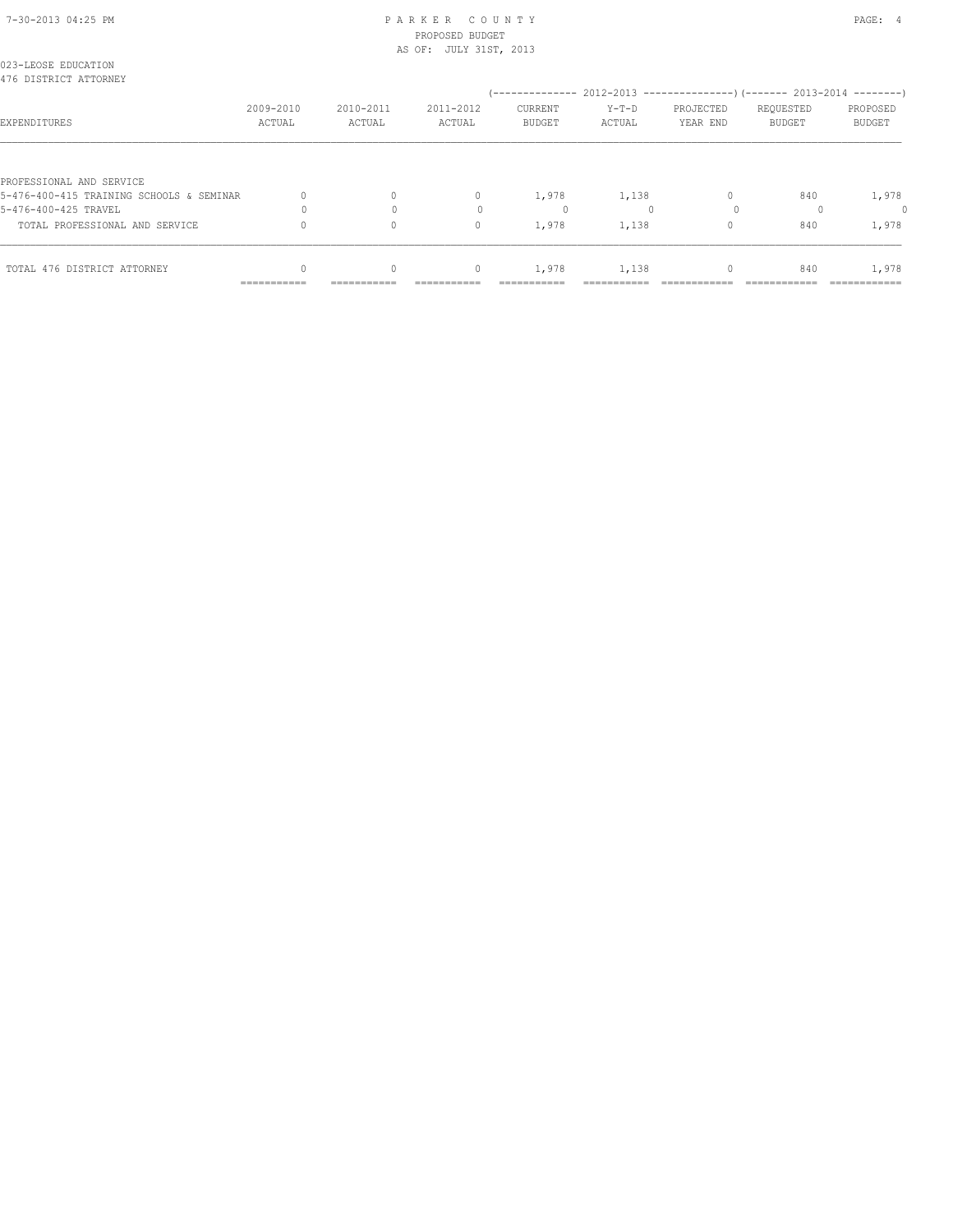### 7-30-2013 04:25 PM P A R K E R C O U N T Y PAGE: 5 PROPOSED BUDGET AS OF: JULY 31ST, 2013

| 023-LEOSE EDUCATION<br>543 FIRE MARSHAL  |                     |                     |                     |                                 |                   |                       |                            |                           |
|------------------------------------------|---------------------|---------------------|---------------------|---------------------------------|-------------------|-----------------------|----------------------------|---------------------------|
|                                          |                     |                     |                     |                                 |                   |                       |                            |                           |
| EXPENDITURES                             | 2009-2010<br>ACTUAL | 2010-2011<br>ACTUAL | 2011-2012<br>ACTUAL | <b>CURRENT</b><br><b>BUDGET</b> | $Y-T-D$<br>ACTUAL | PROJECTED<br>YEAR END | REQUESTED<br><b>BUDGET</b> | PROPOSED<br><b>BUDGET</b> |
|                                          |                     |                     |                     |                                 |                   |                       |                            |                           |
| PROFESSIONAL AND SERVICE                 |                     |                     |                     |                                 |                   |                       |                            |                           |
| 5-543-400-415 TRAINING SCHOOLS & SEMINAR |                     |                     | 0                   | $\Omega$                        | $\Omega$          |                       |                            | $\Omega$                  |
| 5-543-400-425 TRAVEL                     |                     |                     |                     |                                 |                   |                       |                            |                           |
| TOTAL PROFESSIONAL AND SERVICE           |                     |                     | $\Omega$            | 0                               |                   |                       |                            |                           |
| TOTAL 543 FIRE MARSHAL                   |                     |                     | $\Omega$            |                                 |                   |                       |                            | n                         |
|                                          | ===========         | ===========         |                     |                                 |                   |                       |                            |                           |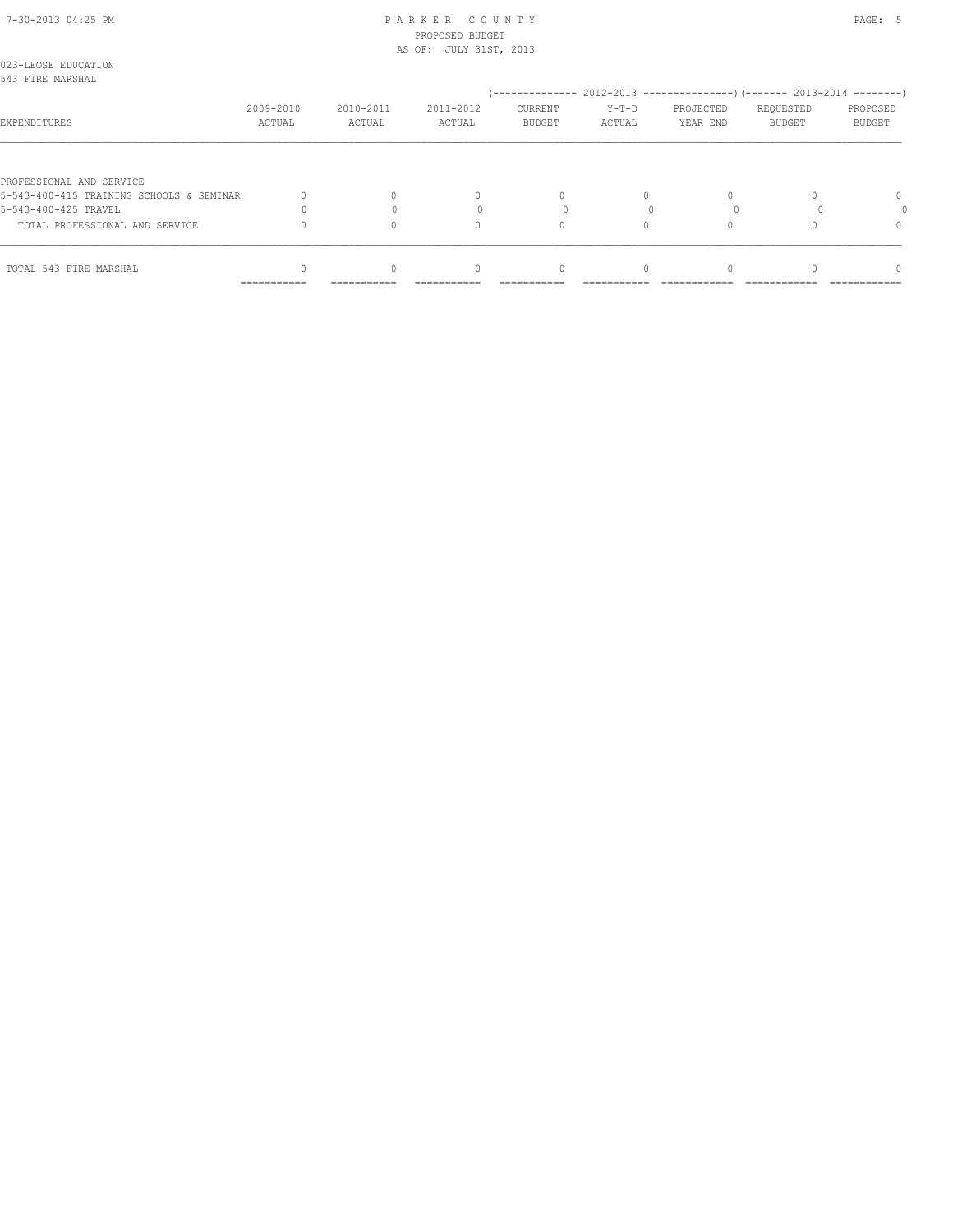### 7-30-2013 04:25 PM P A R K E R C O U N T Y PAGE: 6 PROPOSED BUDGET AS OF: JULY 31ST, 2013

|                                            |                     |                     | .                   |                          |                   |                       |                                                                           |                    |
|--------------------------------------------|---------------------|---------------------|---------------------|--------------------------|-------------------|-----------------------|---------------------------------------------------------------------------|--------------------|
| 023-LEOSE EDUCATION<br>551 CONSTABLE PCT 1 |                     |                     |                     |                          |                   |                       | (-------------- 2012-2013 -----------------) (------- 2013-2014 --------) |                    |
| EXPENDITURES                               | 2009-2010<br>ACTUAL | 2010-2011<br>ACTUAL | 2011-2012<br>ACTUAL | CURRENT<br><b>BUDGET</b> | $Y-T-D$<br>ACTUAL | PROJECTED<br>YEAR END | REQUESTED<br><b>BUDGET</b>                                                | PROPOSED<br>BUDGET |
| PROFESSIONAL AND SERVICE                   |                     |                     |                     |                          |                   |                       |                                                                           |                    |
| 5-551-400-415 TRAINING SCHOOLS & SEMINAR   |                     |                     | 0                   |                          |                   |                       |                                                                           | 0                  |
| 5-551-400-425 TRAVEL                       |                     |                     |                     |                          |                   |                       |                                                                           |                    |
| TOTAL PROFESSIONAL AND SERVICE             |                     |                     | $\cap$              |                          |                   |                       |                                                                           | $^{0}$             |
| TOTAL 551 CONSTABLE PCT 1                  | ===========         | ===========         | $\Omega$            | 0                        |                   |                       |                                                                           |                    |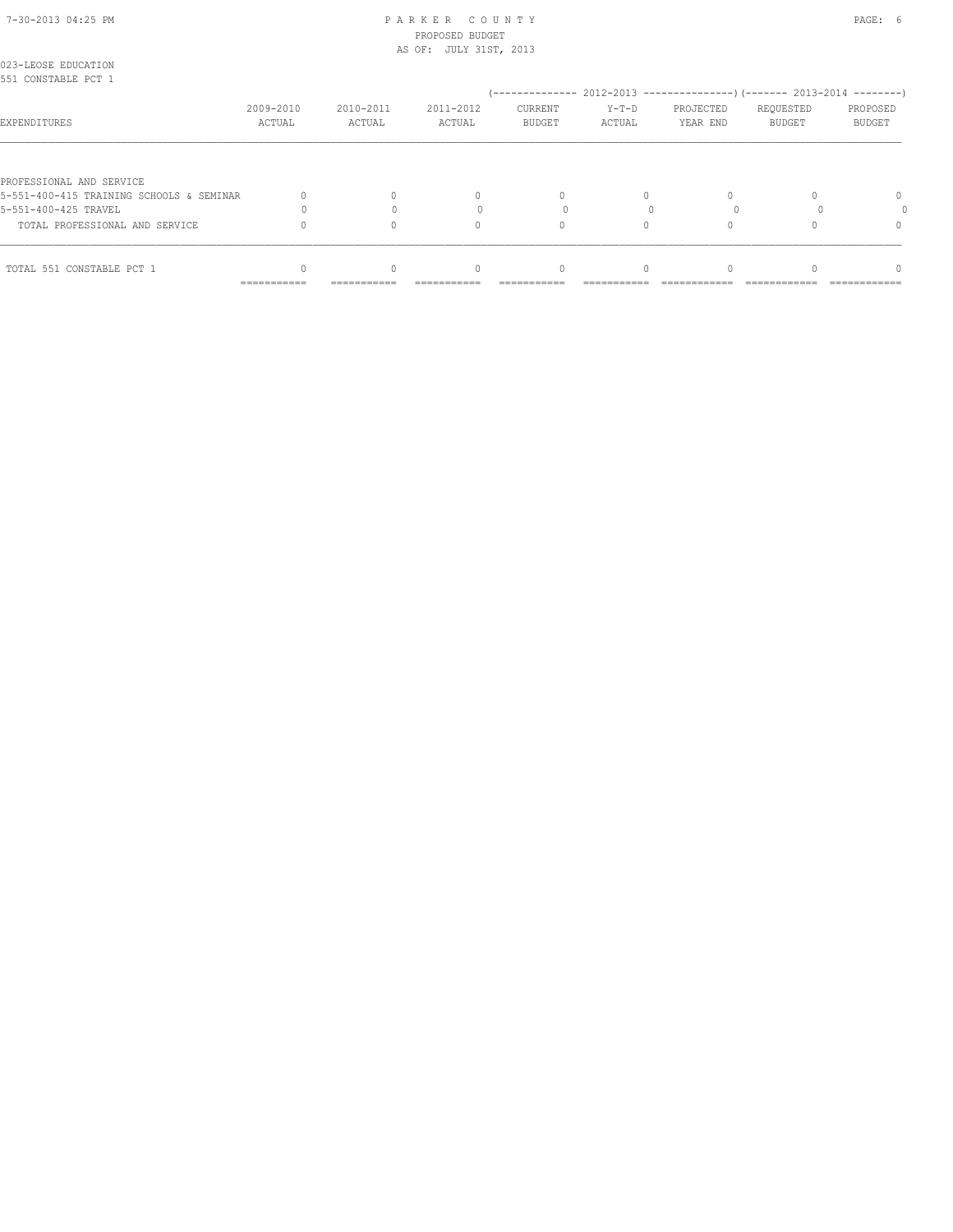### 7-30-2013 04:25 PM P A R K E R C O U N T Y PAGE: 7 PROPOSED BUDGET AS OF: JULY 31ST, 2013

| 023-LEOSE EDUCATION<br>552 CONSTABLE PCT 2 |                     |                     |                     |                                                                           |                 |                       |                     |                    |
|--------------------------------------------|---------------------|---------------------|---------------------|---------------------------------------------------------------------------|-----------------|-----------------------|---------------------|--------------------|
|                                            |                     |                     |                     | (-------------- 2012-2013 -----------------) (------- 2013-2014 --------) |                 |                       |                     |                    |
| EXPENDITURES                               | 2009-2010<br>ACTUAL | 2010-2011<br>ACTUAL | 2011-2012<br>ACTUAL | CURRENT<br>BUDGET                                                         | Y-T-D<br>ACTUAL | PROJECTED<br>YEAR END | REQUESTED<br>BUDGET | PROPOSED<br>BUDGET |
|                                            |                     |                     |                     |                                                                           |                 |                       |                     |                    |
| PROFESSIONAL AND SERVICE                   |                     |                     |                     |                                                                           |                 |                       |                     |                    |
| 5-552-400-415 TRAINING SCHOOLS & SEMINAR   |                     |                     | 0                   | $\Omega$                                                                  | $\Omega$        |                       |                     | 0                  |
| 5-552-400-425 TRAVEL                       |                     |                     |                     |                                                                           |                 |                       |                     |                    |
| TOTAL PROFESSIONAL AND SERVICE             |                     |                     | $\Omega$            |                                                                           |                 |                       |                     | 0                  |
| TOTAL 552 CONSTABLE PCT 2                  |                     |                     | $\bigcap$           | $\Omega$                                                                  | $\cap$          |                       |                     | $\cap$             |
|                                            | ------------        | ------------        | -----------         | -----------                                                               |                 |                       | ------------------  | ------------       |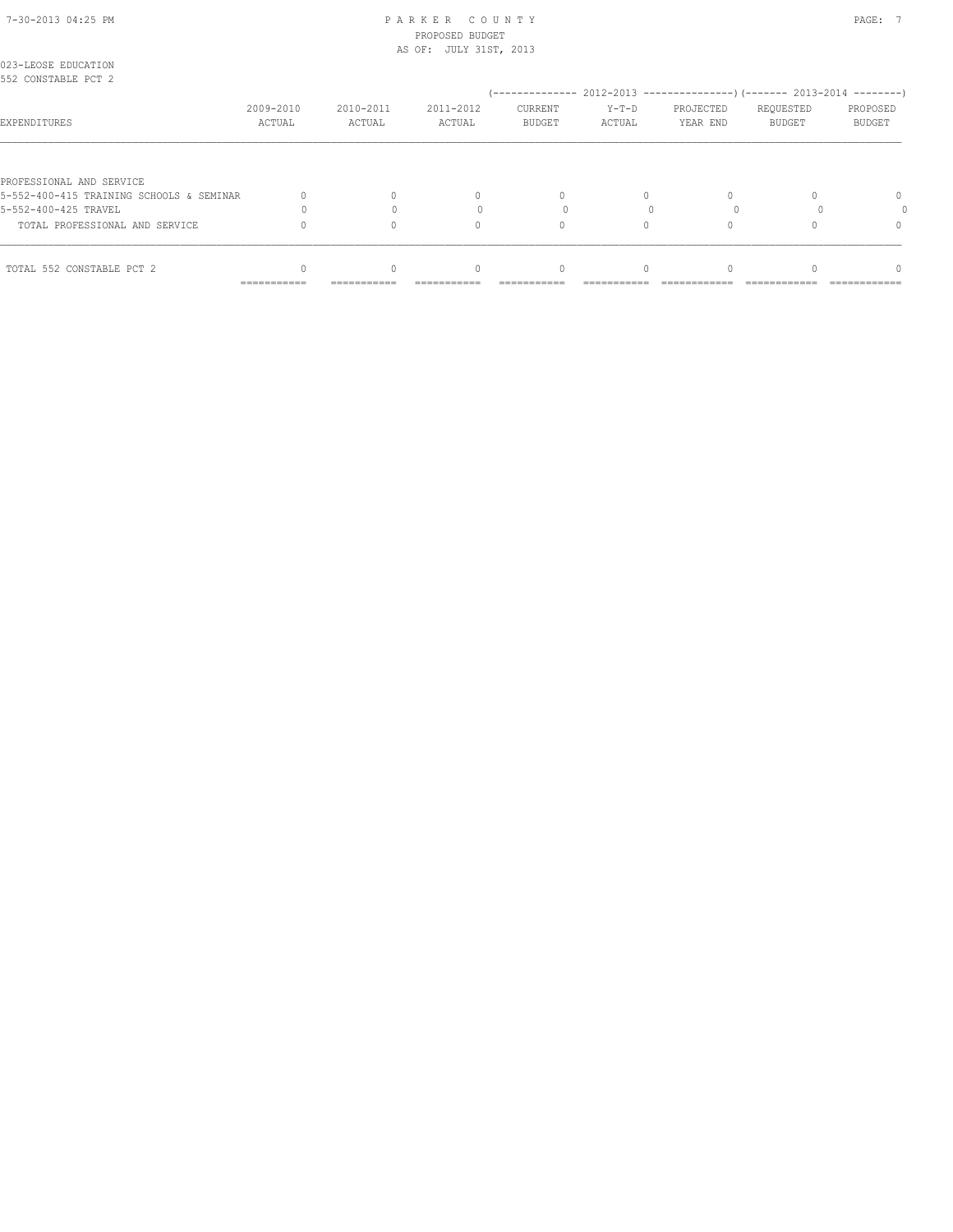# 7-30-2013 04:25 PM P A R K E R C O U N T Y PAGE: 8 PROPOSED BUDGET

|                                            |                     |                     | AS OF: JULY 31ST, 2013 |                   |                   |                       |                     |                           |
|--------------------------------------------|---------------------|---------------------|------------------------|-------------------|-------------------|-----------------------|---------------------|---------------------------|
| 023-LEOSE EDUCATION<br>553 CONSTABLE PCT 3 |                     |                     |                        |                   |                   |                       |                     |                           |
| EXPENDITURES                               | 2009-2010<br>ACTUAL | 2010-2011<br>ACTUAL | 2011-2012<br>ACTUAL    | CURRENT<br>BUDGET | $Y-T-D$<br>ACTUAL | PROJECTED<br>YEAR END | REQUESTED<br>BUDGET | PROPOSED<br><b>BUDGET</b> |
|                                            |                     |                     |                        |                   |                   |                       |                     |                           |
| OPERATING EXPENSES                         |                     |                     |                        |                   |                   |                       |                     |                           |
| 5-553-300-320 AMMUNITION                   | $\bigcap$           | 852                 |                        |                   |                   |                       |                     |                           |
| TOTAL OPERATING EXPENSES                   |                     | 852                 | $\Omega$               | $\Omega$          | $\bigcap$         | $\Omega$              |                     | 0                         |
| PROFESSIONAL AND SERVICE                   |                     |                     |                        |                   |                   |                       |                     |                           |
| 5-553-400-415 TRAINING SCHOOLS & SEMINAR   |                     |                     | $\mathbf{0}$           | $\Omega$          | $\Omega$          |                       |                     | $\mathbf{0}$              |
| 5-553-400-425 TRAVEL                       | $\Omega$            |                     |                        |                   |                   |                       |                     | 0                         |
| TOTAL PROFESSIONAL AND SERVICE             |                     | $\Omega$            | $\Omega$               | $\circ$           | $\Omega$          | $\Omega$              |                     | $\mathbf{0}$              |
| TOTAL 553 CONSTABLE PCT 3                  |                     | 852                 | $\mathbf{0}$           | $\mathbf{0}$      | $\Omega$          | 0                     |                     | $\Omega$                  |
|                                            | ===========         | ===========         |                        |                   |                   |                       |                     |                           |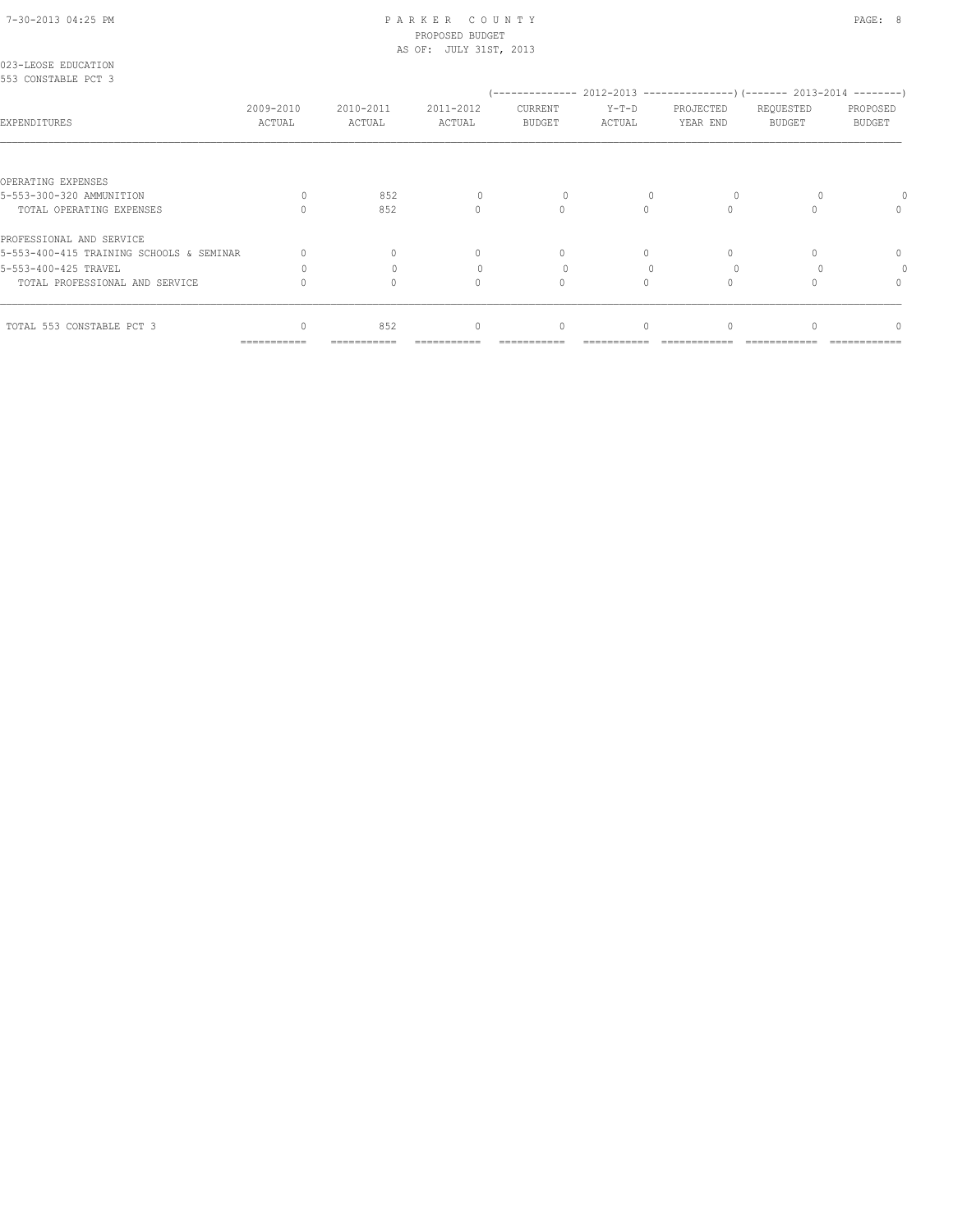### 7-30-2013 04:25 PM P A R K E R C O U N T Y PAGE: 9 PROPOSED BUDGET AS OF: JULY 31ST, 2013

| TOTAL 554 CONSTABLE PCT 4                                            | 437                 | 145                 | 1,059               | $\begin{array}{c} \n\end{array}$                                         | 470               | $\Omega$              |                            | $\bigcap$                 |
|----------------------------------------------------------------------|---------------------|---------------------|---------------------|--------------------------------------------------------------------------|-------------------|-----------------------|----------------------------|---------------------------|
| TOTAL PROFESSIONAL AND SERVICE                                       | 437                 | 145                 | 1,059               | 0                                                                        | 470               |                       |                            | $\Omega$                  |
| 5-554-400-425 TRAVEL                                                 | $\Omega$            | $\mathbf{0}$        |                     |                                                                          |                   | $\Omega$              |                            |                           |
| PROFESSIONAL AND SERVICE<br>5-554-400-415 TRAINING SCHOOLS & SEMINAR | 437                 | 145                 | 1,059               | $\begin{array}{c} \n\end{array}$                                         | 470               |                       |                            | $\Omega$                  |
| EXPENDITURES                                                         | 2009-2010<br>ACTUAL | 2010-2011<br>ACTUAL | 2011-2012<br>ACTUAL | CURRENT<br><b>BUDGET</b>                                                 | $Y-T-D$<br>ACTUAL | PROJECTED<br>YEAR END | REQUESTED<br><b>BUDGET</b> | PROPOSED<br><b>BUDGET</b> |
| 023-LEOSE EDUCATION<br>554 CONSTABLE PCT 4                           |                     |                     |                     | (-------------- 2012-2013 ----------------) (------- 2013-2014 --------) |                   |                       |                            |                           |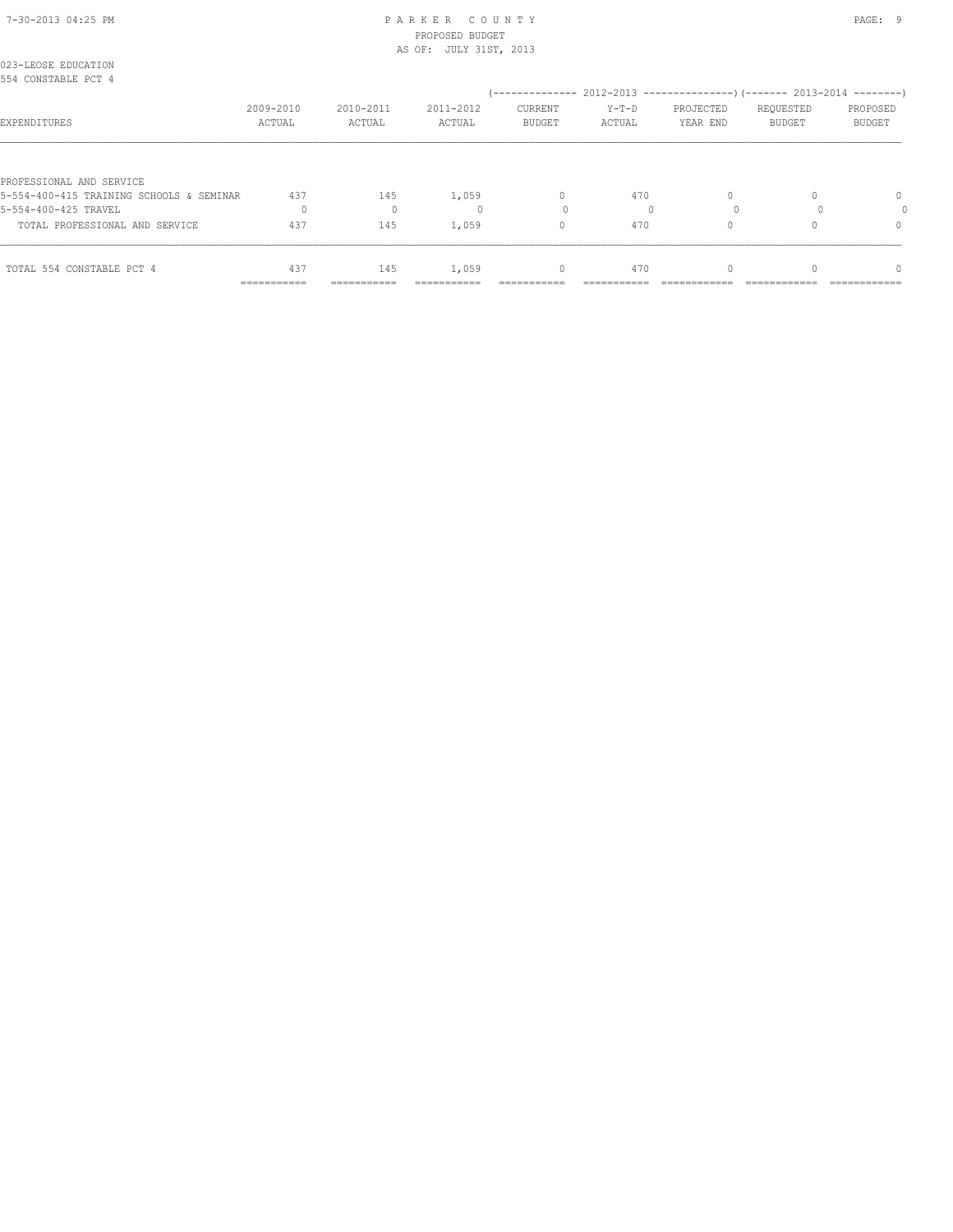# 7-30-2013 04:25 PM P A R K E R C O U N T Y PAGE: 10

|                                                                  |                                  |                                                              | PROPOSED BUDGET                  |                                  |                     |                                                                          |                            |                                  |
|------------------------------------------------------------------|----------------------------------|--------------------------------------------------------------|----------------------------------|----------------------------------|---------------------|--------------------------------------------------------------------------|----------------------------|----------------------------------|
|                                                                  |                                  |                                                              | AS OF: JULY 31ST, 2013           |                                  |                     |                                                                          |                            |                                  |
| 023-LEOSE EDUCATION<br>560 SHERIFF ADMIN                         |                                  |                                                              |                                  |                                  |                     |                                                                          |                            |                                  |
|                                                                  |                                  |                                                              |                                  |                                  |                     | (-------------- 2012-2013 ----------------) (------- 2013-2014 --------) |                            |                                  |
| <b>EXPENDITURES</b>                                              | 2009-2010<br>ACTUAL              | 2010-2011<br>ACTUAL                                          | 2011-2012<br><b>ACTUAL</b>       | CURRENT<br><b>BUDGET</b>         | $Y-T-D$<br>ACTUAL   | PROJECTED<br>YEAR END                                                    | REQUESTED<br><b>BUDGET</b> | PROPOSED<br><b>BUDGET</b>        |
|                                                                  |                                  |                                                              |                                  |                                  |                     |                                                                          |                            |                                  |
| PROFESSIONAL AND SERVICE                                         |                                  |                                                              |                                  |                                  |                     |                                                                          |                            |                                  |
| 5-560-400-415 TRAINING SCHOOLS & SEMINAR<br>5-560-400-425 TRAVEL | $\mathbf{0}$<br>$\bigcap$        | 907<br>$\overline{0}$                                        | $\circ$<br>$\Omega$              | $\mathbf{0}$<br>$\Omega$         | $\circ$<br>$\Omega$ | $\Omega$<br>$\circ$                                                      | $\Omega$<br>$\Omega$       | 0                                |
| TOTAL PROFESSIONAL AND SERVICE                                   | $\begin{array}{c} \n\end{array}$ | 907                                                          | $\Omega$                         | $\Omega$                         | $\Omega$            | $\Omega$                                                                 | $\Omega$                   | $\begin{array}{c} \n\end{array}$ |
|                                                                  |                                  |                                                              |                                  |                                  |                     |                                                                          |                            |                                  |
| 5-560-400-415TRAINING SCHOOLS & SEMINARPERMANENT NOTES:          |                                  |                                                              |                                  |                                  |                     |                                                                          |                            |                                  |
|                                                                  |                                  | These are monmies that are received from the state for       |                                  |                                  |                     |                                                                          |                            |                                  |
|                                                                  |                                  | educational purposes such as training or equipment related   |                                  |                                  |                     |                                                                          |                            |                                  |
|                                                                  |                                  | to training. These funds are intended to supplement existing |                                  |                                  |                     |                                                                          |                            |                                  |
|                                                                  | budgets.                         |                                                              |                                  |                                  |                     |                                                                          |                            |                                  |
| 5-560-400-425TRAVEL                                              | PERMANENT NOTES:                 |                                                              |                                  |                                  |                     |                                                                          |                            |                                  |
|                                                                  |                                  | These are funds received from the state for educational      |                                  |                                  |                     |                                                                          |                            |                                  |
|                                                                  |                                  | training and travel to and from off site training events.    |                                  |                                  |                     |                                                                          |                            |                                  |
| TOTAL 560 SHERIFF ADMIN                                          | $\bigcap$                        | 907                                                          | $\begin{array}{c} \n\end{array}$ | $\begin{array}{c} \n\end{array}$ | $\bigcap$           | $\bigcap$                                                                | $\cap$                     |                                  |
|                                                                  | ------------                     |                                                              |                                  |                                  |                     |                                                                          |                            |                                  |
| TOTAL EXPENDITURES                                               | 565                              | 1,904                                                        | 1,209                            | 1,978                            | 1,608               |                                                                          | 840                        | 1,978                            |
|                                                                  | ------------                     | ===========                                                  |                                  |                                  |                     |                                                                          |                            |                                  |

\*\*\* END OF REPORT \*\*\*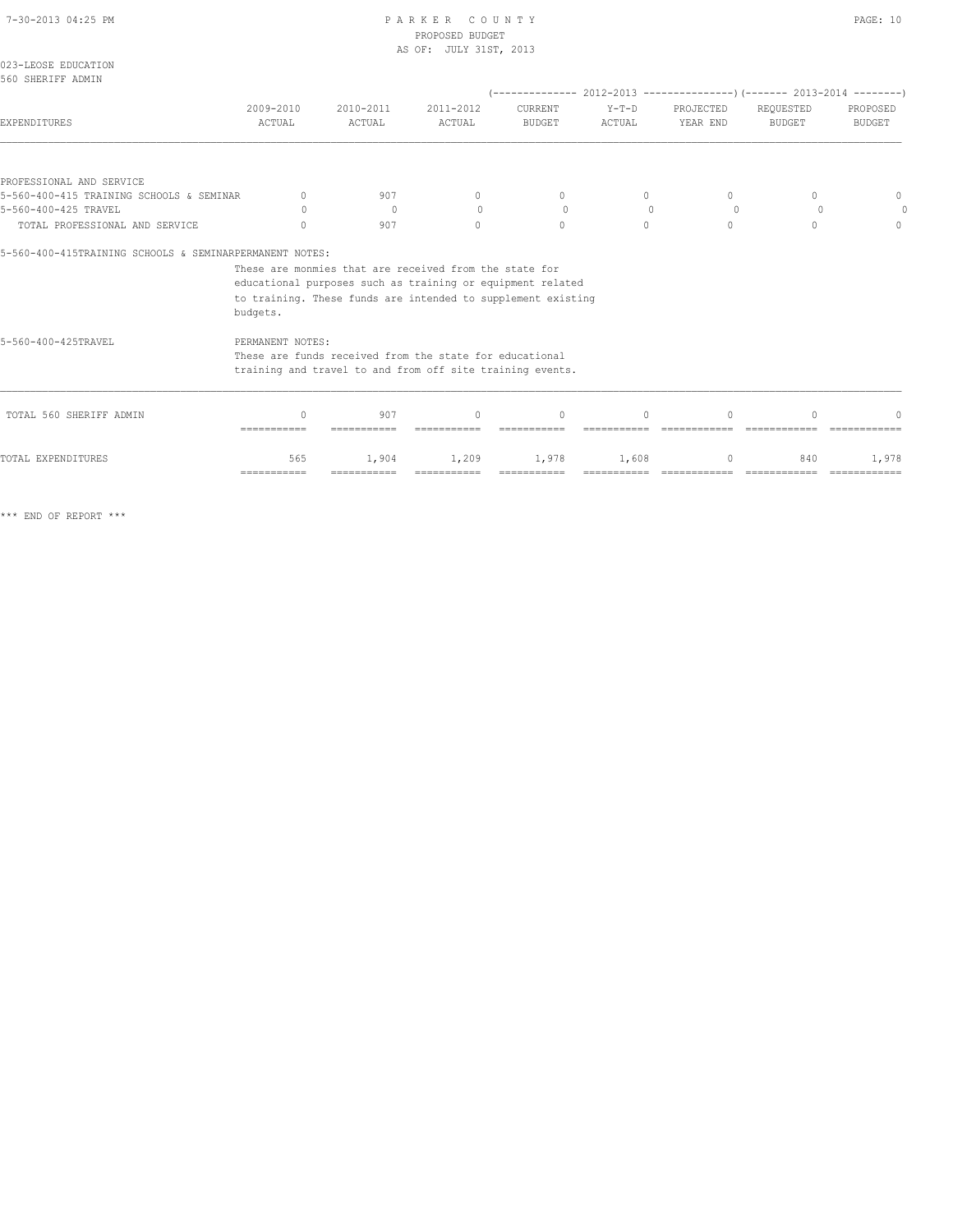024-EMERGENCY MGMT GRANTS

### 7-30-2013 04:25 PM P A R K E R C O U N T Y PAGE: 1 PROPOSED BUDGET AS OF: JULY 31ST, 2013

|                                   |              |             |              |               | (-------------- 2012-2013 -------------------) (------- 2013-2014 ---------) |              |                                  |                          |
|-----------------------------------|--------------|-------------|--------------|---------------|------------------------------------------------------------------------------|--------------|----------------------------------|--------------------------|
|                                   | 2009-2010    | 2010-2011   | 2011-2012    | CURRENT       | Y-T-D                                                                        | PROJECTED    | REQUESTED                        | PROPOSED                 |
|                                   | ACTUAL       | ACTUAL      | ACTUAL       | <b>BUDGET</b> | ACTUAL                                                                       | YEAR END     | <b>BUDGET</b>                    | <b>BUDGET</b>            |
| REVENUE SUMMARY                   |              |             |              |               |                                                                              |              |                                  |                          |
| INVESTMENT INCOME                 | $\mathbf{0}$ | $\circ$     | $\mathbf{0}$ | $\circ$       | $\circ$                                                                      | 0            | $\begin{array}{c} \n\end{array}$ | $\circ$                  |
| OTHER INCOME                      | 130,231      | 559,096     | 543,515      | 316,000       | 74,192                                                                       | $\Omega$     | 272,439                          | 316,000                  |
| 399 REVENUE                       | 0            | $\mathbf 0$ | $\mathbf{0}$ | $\circ$       | $\mathbf{0}$                                                                 | $\circ$      | $\Omega$                         | 0                        |
| TOTAL REVENUES                    | 130,231      | 559,096     | 543,515      | 316,000       | 74,192                                                                       | 0            | 272,439                          | 316,000                  |
| EXPENDITURE SUMMARY               |              |             |              |               |                                                                              |              |                                  |                          |
| 409 NON DEPARTMENT                | $\circ$      | $\circ$     | $\circ$      | $\circ$       | $\circ$                                                                      | 0            | $\Omega$                         | $\overline{\phantom{0}}$ |
| 412 HOMELAND SECURITY (S          | 83,753       | 474,314     | 476,339      | 246,800       | 33,054                                                                       | $\mathbf{0}$ | 213,746                          | 246,800                  |
| 413 CITIES READINESS (CR          | 32,105       | 65,999      | 41,813       | 42,100        | 9,727                                                                        | $\Omega$     | 44,093                           | 42,100                   |
| 414 CCP (CERT) GRANT              | 16,832       | 17,977      | 27,993       | 27,100        | 10,380                                                                       | 0            | 14,600                           | 27,100                   |
| TOTAL EXPENDITURES                | 132,690      | 558,290     | 546,144      | 316,000       | 53,160                                                                       | $\circ$      | 272,439                          | 316,000                  |
| REVENUE OVER/(UNDER) EXPENDITURES | 2,458        | 806         | 2,630        | 0             | 21,032                                                                       | 0            | $\bigcap$                        | $\Omega$                 |
|                                   | ===========  |             |              |               |                                                                              |              |                                  |                          |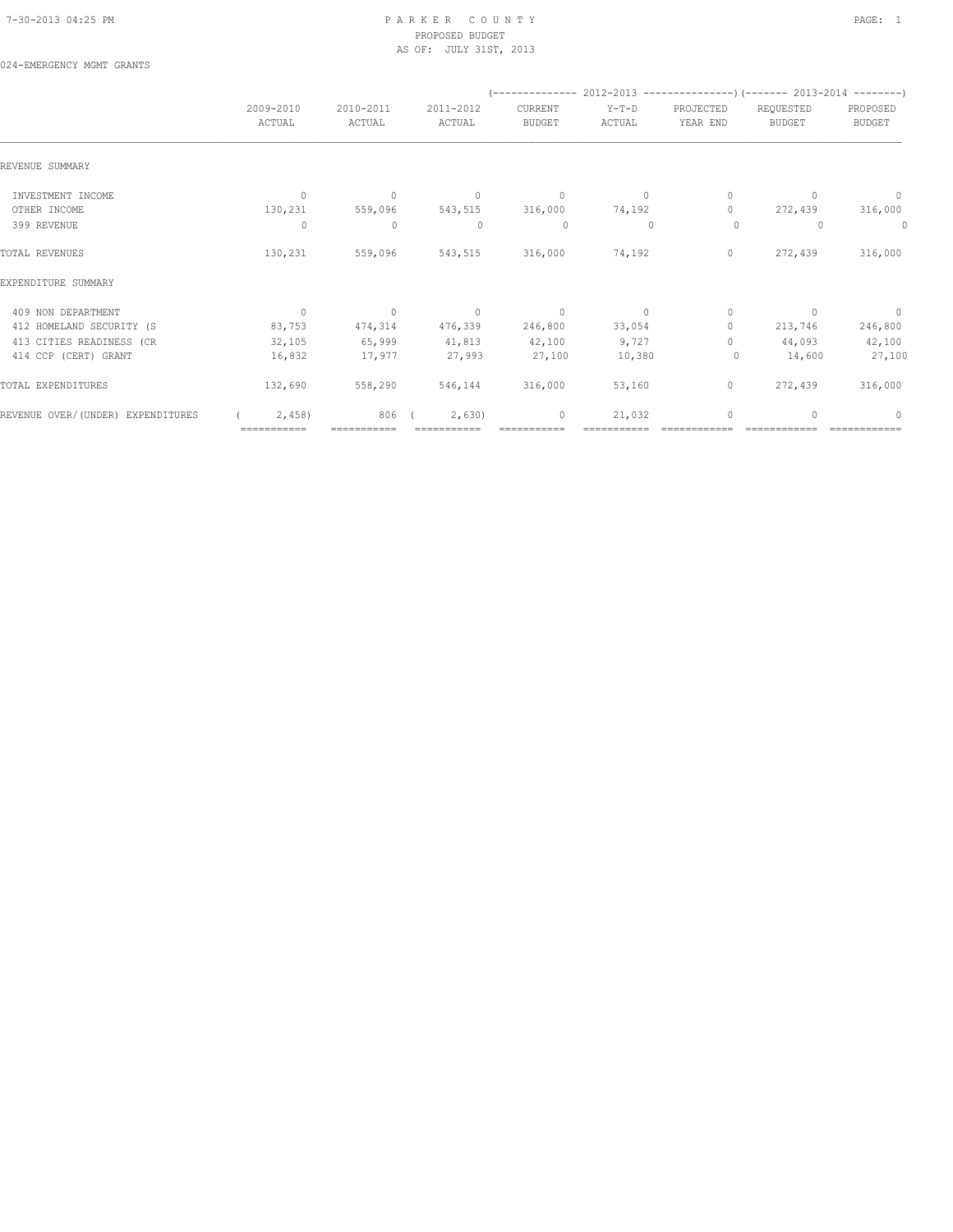### 7-30-2013 04:25 PM P A R K E R C O U N T Y PAGE: 2 PROPOSED BUDGET AS OF: JULY 31ST, 2013

## 024-EMERGENCY MGMT GRANTS

| REVENUES                                 | 2009-2010<br>ACTUAL | 2010-2011<br>ACTUAL | 2011-2012<br>ACTUAL | CURRENT<br><b>BUDGET</b> | $Y-T-D$<br>ACTUAL | PROJECTED<br>YEAR END            | (-------------- 2012-2013 ----------------) (------- 2013-2014 --------)<br>REQUESTED<br><b>BUDGET</b> | PROPOSED<br><b>BUDGET</b> |
|------------------------------------------|---------------------|---------------------|---------------------|--------------------------|-------------------|----------------------------------|--------------------------------------------------------------------------------------------------------|---------------------------|
|                                          |                     |                     |                     |                          |                   |                                  |                                                                                                        |                           |
| INVESTMENT INCOME                        |                     |                     |                     |                          |                   |                                  |                                                                                                        |                           |
| 3-361-000-024 INTEREST INCOME            | $\Omega$            | $\mathbf 0$         | $\Omega$            | 0                        |                   | $\circ$                          |                                                                                                        |                           |
| TOTAL INVESTMENT INCOME                  | $\Omega$            | $\circ$             | $\mathbf{0}$        | $\circ$                  | $\circ$           | $\circ$                          | $\Omega$                                                                                               | $\Omega$                  |
| OTHER INCOME                             |                     |                     |                     |                          |                   |                                  |                                                                                                        |                           |
| 3-370-000-412 HOMELAND SECURITY GRANT RE | 98,625              | 492,620             | 479,068             | 246,800                  | 48,415            | 0                                | 210,746                                                                                                | 246,800                   |
| 3-370-000-413 CITIES READINESS GRANT REV | 31,607              | 66,475              | 40,603              | 42,100                   | 19,746            | $\begin{array}{c} \n\end{array}$ | 47,093                                                                                                 | 42,100                    |
| 3-370-000-414 CCP (CERT) GRANT REV       | $\circ$             | $\mathbf 0$         | 23,843              | 27,100                   | 6,031             | 0                                | 14,600                                                                                                 | 27,100                    |
| TOTAL OTHER INCOME                       | 130,231             | 559,096             | 543,515             | 316,000                  | 74,192            | $\circ$                          | 272,439                                                                                                | 316,000                   |
| 399 REVENUE                              |                     |                     |                     |                          |                   |                                  |                                                                                                        |                           |
| 3-399-000-001 UNEXPENDED FUND BALANCE    | $\Omega$            | $\mathbf{0}$        | $\Omega$            | 0                        |                   | $\circ$                          |                                                                                                        |                           |
| TOTAL 399 REVENUE                        | $\mathbf{0}$        | $\mathbf{0}$        | $\Omega$            | $\circ$                  | $\circ$           | $\circ$                          | 0                                                                                                      | $\mathbf{0}$              |
|                                          |                     |                     |                     |                          |                   |                                  |                                                                                                        |                           |
| TOTAL REVENUES                           | 130,231             | 559,096             | 543,515             | 316,000                  | 74,192            | $\circ$                          | 272,439                                                                                                | 316,000                   |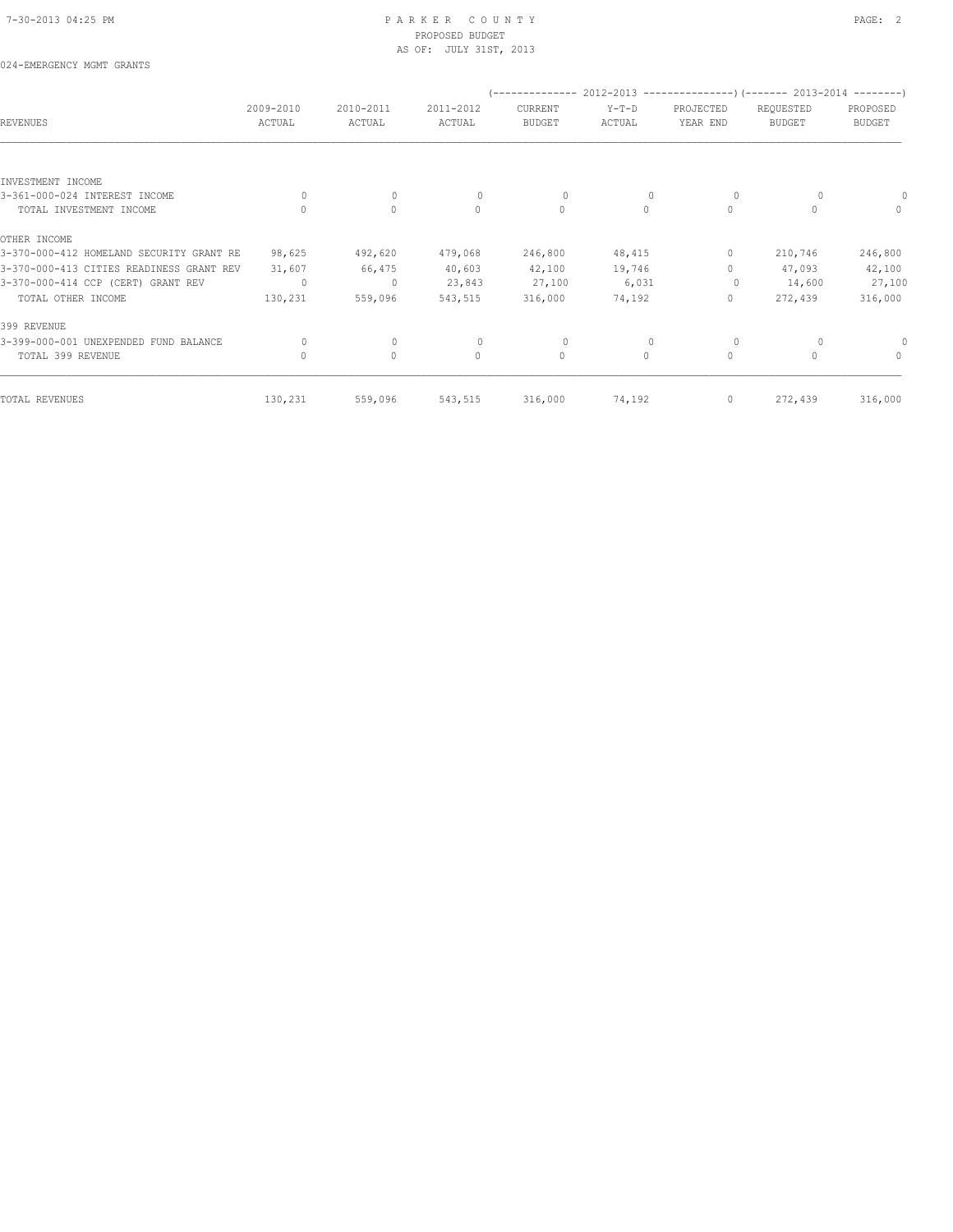### 7-30-2013 04:25 PM P A R K E R C O U N T Y PAGE: 3 PROPOSED BUDGET AS OF: JULY 31ST, 2013

| 024-EMERGENCY MGMT GRANTS<br>409 NON DEPARTMENT                                                                                        |                     |                     |                     |                          |                   |                       |                                                                                                      |                           |
|----------------------------------------------------------------------------------------------------------------------------------------|---------------------|---------------------|---------------------|--------------------------|-------------------|-----------------------|------------------------------------------------------------------------------------------------------|---------------------------|
| EXPENDITURES                                                                                                                           | 2009-2010<br>ACTUAL | 2010-2011<br>ACTUAL | 2011-2012<br>ACTUAL | CURRENT<br><b>BUDGET</b> | $Y-T-D$<br>ACTUAL | PROJECTED<br>YEAR END | (-------------- 2012-2013 --------------------- 2013-2014 ---------- )<br>REQUESTED<br><b>BUDGET</b> | PROPOSED<br><b>BUDGET</b> |
|                                                                                                                                        |                     |                     |                     |                          |                   |                       |                                                                                                      |                           |
| OTHER SERVICES                                                                                                                         |                     |                     |                     |                          |                   |                       |                                                                                                      |                           |
| 5-409-600-699 PROGRAM CONTINGENCIES                                                                                                    |                     |                     |                     | 0                        |                   |                       |                                                                                                      |                           |
| TOTAL OTHER SERVICES                                                                                                                   |                     |                     | $\Omega$            | $\circ$                  |                   |                       |                                                                                                      | 0                         |
| TOTAL 409 NON DEPARTMENT                                                                                                               |                     |                     | $\mathbf{0}$        | 0                        | 0                 | 0                     |                                                                                                      | $\Omega$                  |
| Possible 24 entities contracting for May '07 Elections.<br>Requires additional Jdgs. and Clerks. Also, additional<br>programming fees. |                     |                     |                     |                          |                   |                       |                                                                                                      |                           |

=========== =========== =========== =========== =========== ============ ============ ============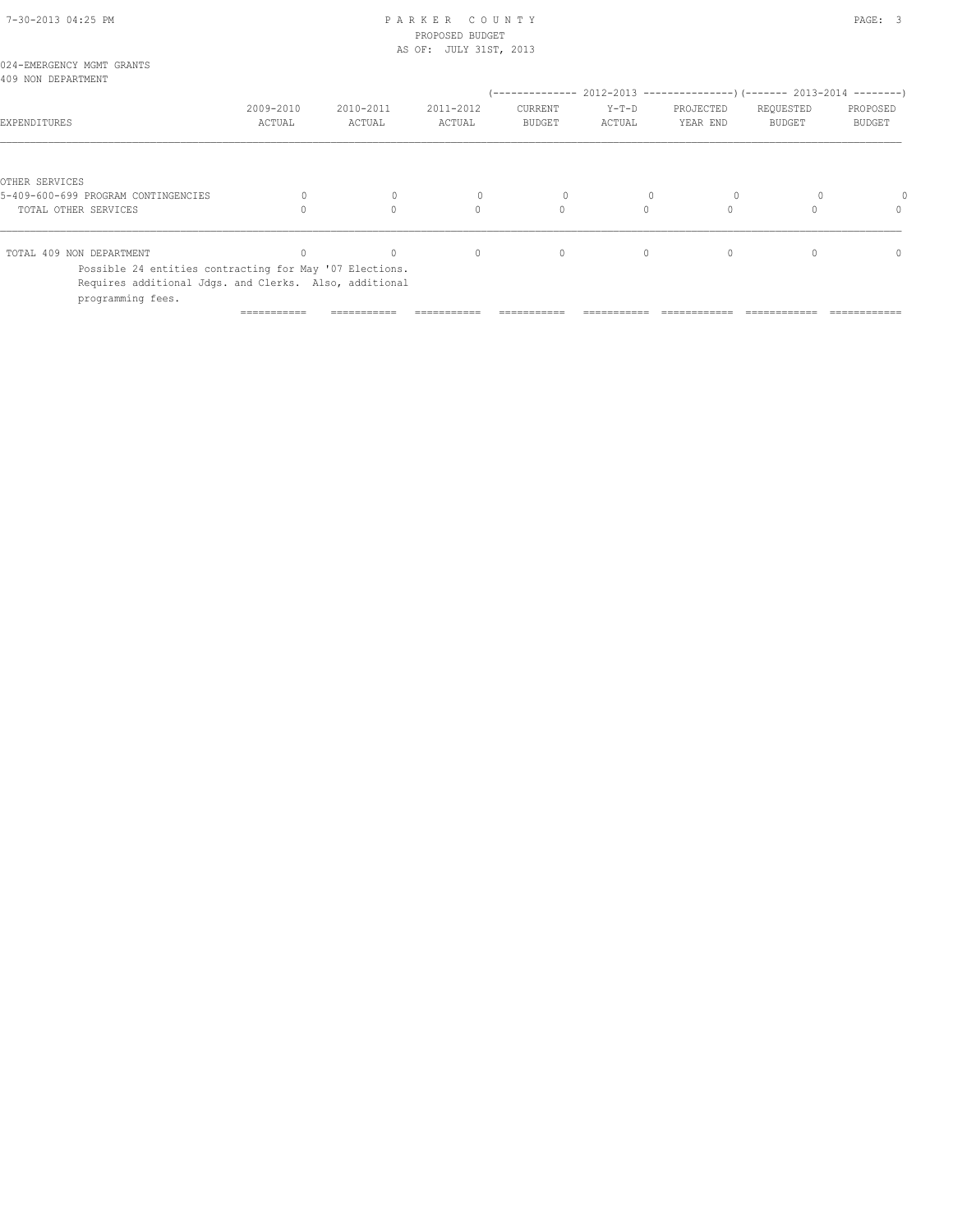# PROPOSED BUDGET AS OF: JULY 31ST, 2013

024-EMERGENCY MGMT GRANTS 412 HOMELAND SECURITY (S

| ATS HOMEBWAD SECOVITI (S                 |                     |                     |                                  | --------------           |                   |                       | $2012 - 2013$ ----------------) (------- 2013-2014 --------- |                           |
|------------------------------------------|---------------------|---------------------|----------------------------------|--------------------------|-------------------|-----------------------|--------------------------------------------------------------|---------------------------|
| EXPENDITURES                             | 2009-2010<br>ACTUAL | 2010-2011<br>ACTUAL | 2011-2012<br>ACTUAL              | CURRENT<br><b>BUDGET</b> | $Y-T-D$<br>ACTUAL | PROJECTED<br>YEAR END | REQUESTED<br><b>BUDGET</b>                                   | PROPOSED<br><b>BUDGET</b> |
|                                          |                     |                     |                                  |                          |                   |                       |                                                              |                           |
| OPERATING EXPENSES                       |                     |                     |                                  |                          |                   |                       |                                                              |                           |
| 5-412-300-335 OPERATING EXPENSE          |                     |                     |                                  | 50,000                   | 0                 | 0                     | 50,000                                                       | 50,000                    |
| 5-412-300-368 SAFETY EQUIPMENT-NON CAP   |                     |                     |                                  | 0                        | 0                 |                       |                                                              | $\mathbf{0}$              |
| 5-412-300-369 RADIO EQUIPMENT-NON CAP    |                     |                     |                                  | 200                      | 0                 |                       | 200                                                          | 200                       |
| 5-412-300-371 ELECTRONIC EQUIPMENT-NON C |                     |                     |                                  | $\mathbf{0}$             | 0                 |                       |                                                              | $\mathbf{0}$              |
| 5-412-300-377 PROTECTIVE CLOTHING/EQUIP- |                     |                     |                                  | $\Omega$                 |                   |                       |                                                              | 0                         |
| TOTAL OPERATING EXPENSES                 |                     |                     | 0                                | 50,200                   | 0                 | 0                     | 50,200                                                       | 50,200                    |
| CAPITAL EXPENDITURES                     |                     |                     |                                  |                          |                   |                       |                                                              |                           |
| 5-412-500-569 RADIO EQUIPMENT            | $\mathbf{0}$        | 139,903             | 24,002                           | $\mathbf{0}$             | 0                 | $\mathbf{0}$          |                                                              | $\mathbf{0}$              |
| 5-412-500-577 PROTECTIVE CLOTHING/EQUIPM | 37,083              | $\mathbf{0}$        | $\begin{array}{c} \n\end{array}$ | $\mathbf{0}$             | $\Omega$          | $\Omega$              |                                                              | $\mathbf{0}$              |
| 5-412-500-595 HOMELAND SECURITY EQUIPMEN | 46,669              | 334,411             | 452,337                          | 196,600                  | 33,054            | $\Omega$              | 163,546                                                      | 196,600                   |
| TOTAL CAPITAL EXPENDITURES               | 83,753              | 474,314             | 476,339                          | 196,600                  | 33,054            | 0                     | 163,546                                                      | 196,600                   |
| TOTAL 412 HOMELAND SECURITY (S           | 83,753              | 474,314             | 476,339                          | 246,800                  | 33,054            | $\circ$               | 213,746                                                      | 246,800                   |

=========== =========== =========== =========== =========== ============ ============ ============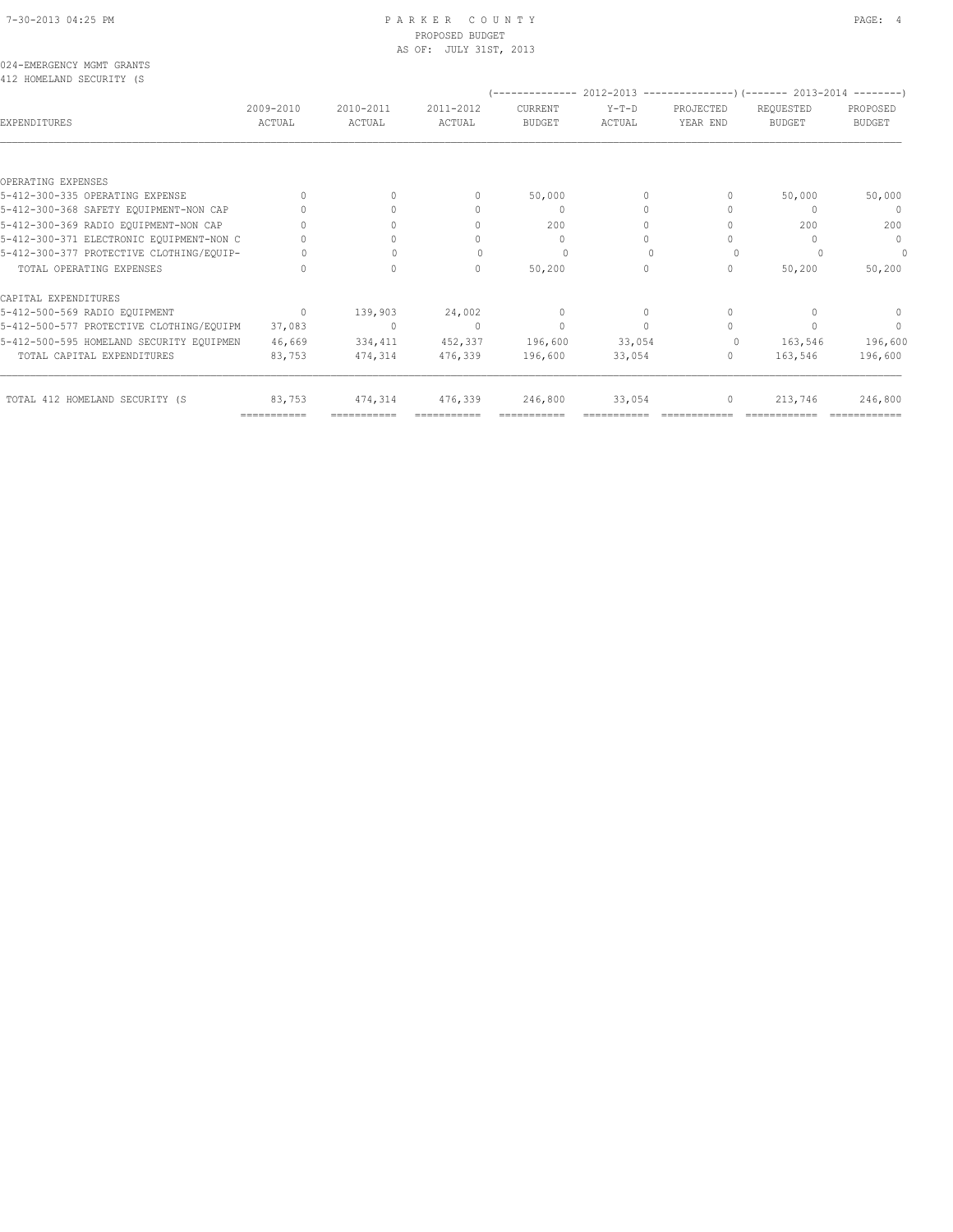### 7-30-2013 04:25 PM P A R K E R C O U N T Y PAGE: 5 PROPOSED BUDGET AS OF: JULY 31ST, 2013

024-EMERGENCY MGMT GRANTS 413 CITIES READINESS (CR

|                                                               |                                  |                     |                     |                          |                        |                                  | $(----------2012-2013------------)$ $(----2013-2014------)$ |                           |
|---------------------------------------------------------------|----------------------------------|---------------------|---------------------|--------------------------|------------------------|----------------------------------|-------------------------------------------------------------|---------------------------|
| EXPENDITURES                                                  | 2009-2010<br>ACTUAL              | 2010-2011<br>ACTUAL | 2011-2012<br>ACTUAL | CURRENT<br><b>BUDGET</b> | $Y-T-D$<br>ACTUAL      | PROJECTED<br>YEAR END            | REQUESTED<br><b>BUDGET</b>                                  | PROPOSED<br><b>BUDGET</b> |
|                                                               |                                  |                     |                     |                          |                        |                                  |                                                             |                           |
| SALARIES & BENEFITS                                           |                                  |                     |                     |                          |                        |                                  |                                                             |                           |
| SALARIES & WAGES                                              |                                  |                     |                     |                          |                        |                                  |                                                             |                           |
| 5-413-100-112 VOLUNTEER COORDINATOR<br>TOTAL SALARIES & WAGES | 24,000<br>24,000                 | 26,939<br>26,939    | 25,600<br>25,600    | 25,000<br>25,000         | $\mathbf 0$<br>$\circ$ | $\circ$<br>$\circ$               | 25,000<br>25,000                                            | 25,000<br>25,000          |
| <b>BENEFITS</b>                                               |                                  |                     |                     |                          |                        |                                  |                                                             |                           |
| 5-413-100-209 CELL PHONE ALLOWANCE                            | 900                              | 831                 | 900                 | 1,300                    | $\mathbf{0}$           | 0                                | 2,000                                                       | 1,300                     |
| TOTAL BENEFITS                                                | 900                              | 831                 | 900                 | 1,300                    | $\mathbf{0}$           | $\circ$                          | 2,000                                                       | 1,300                     |
| TOTAL SALARIES & BENEFITS                                     | 24,900                           | 27,770              | 26,500              | 26,300                   | $\Omega$               | $\circ$                          | 27,000                                                      | 26,300                    |
| OPERATING EXPENSES                                            |                                  |                     |                     |                          |                        |                                  |                                                             |                           |
| 5-413-300-327 PRINTING                                        | $\mathbf{0}$                     | $\mathbf{0}$        | $\mathbf{0}$        | $\mathbf{0}$             | $\circ$                | $\Omega$                         | $\mathbf{0}$                                                | $\mathbf 0$               |
| 5-413-300-330 SUPPLIES                                        | 1,610                            | 747                 | 1,739               | 1,300                    | 1,080                  | $\mathbf 0$                      | 3,000                                                       | 1,300                     |
| 5-413-300-335 OPERATING EXPENSE                               | $\Omega$                         | $\mathbf{0}$        | $\Omega$            | $\Omega$                 | $\Omega$               | $\Omega$                         | $\Omega$                                                    | $\Omega$                  |
| 5-413-300-368 SAFETY EQUIPMENT-NON CAP                        | $\Omega$                         | $\mathbf{0}$        | $\mathbf{0}$        | 5,400                    | 1,685                  | $\circ$                          | 3,000                                                       | 5,400                     |
| 5-413-300-371 ELECTRONIC EQUIPMENT-NON C                      | $\Omega$                         | $\mathbf{0}$        | $\mathbf 0$         | $\mathbf{0}$             | $\circ$                | $\Omega$                         | $\mathbf{0}$                                                | $\mathbf{0}$              |
| 5-413-300-377 PROTECTIVE CLOTHING/EQUIP-                      | $\Omega$                         | $\Omega$            | $\Omega$            | $\Omega$                 | $\Omega$               | $\Omega$                         | $\Omega$                                                    | $\circ$                   |
| TOTAL OPERATING EXPENSES                                      | 1,610                            | 747                 | 1,739               | 6,700                    | 2,765                  | 0                                | 6,000                                                       | 6,700                     |
| PROFESSIONAL AND SERVICE                                      |                                  |                     |                     |                          |                        |                                  |                                                             |                           |
| 5-413-400-408 CONTRACT SERVICES                               | 1,911                            | 3,699               | 4,453               | 2,600                    | 2,391                  | $\mathbf 0$                      | 5,000                                                       | 2,600                     |
| 5-413-400-415 TRAINING SCHOOLS & SEMINAR                      | 1,338                            | 1,356               | 940                 | 3,000                    | 2,879                  | $\Omega$                         | 3,000                                                       | 3,000                     |
| 5-413-400-425 LOCAL TRAVEL (MILEAGE)                          | 2,346                            | 3,408               | 2,305               | 3,200                    | 1,537                  | $\Omega$                         | 3,000                                                       | 3,200                     |
| 5-413-400-430 ADVERTISING                                     | 0                                | $\mathbf{0}$        | 130                 | 300                      | 155                    | 0                                | 93                                                          | 300                       |
| TOTAL PROFESSIONAL AND SERVICE                                | 5,594                            | 8,463               | 7,828               | 9,100                    | 6,961                  | $\circ$                          | 11,093                                                      | 9,100                     |
| CAPITAL EXPENDITURES                                          |                                  |                     |                     |                          |                        |                                  |                                                             |                           |
| 5-413-500-568 SAFETY EQUIPMENT                                | $\Omega$                         | 20,614              | 5,746               | $\mathbf{0}$             | $\Omega$               | $\begin{array}{c} \n\end{array}$ | $\mathbf{0}$                                                | 0                         |
| 5-413-500-571 ELECTRONIC EQUIPMENT                            | $\circ$                          | 8,405               | $\mathbf{0}$        | $\circ$                  | $\mathbf{0}$           | $\circ$                          | $\circ$                                                     |                           |
| TOTAL CAPITAL EXPENDITURES                                    | $\begin{array}{c} \n\end{array}$ | 29,019              | 5,746               | $\Omega$                 | $\Omega$               | $\Omega$                         | $\Omega$                                                    | $\Omega$                  |
| TOTAL 413 CITIES READINESS (CR                                | 32,105                           | 65,999              | 41,813              | 42,100                   | 9,727                  | 0                                | 44,093                                                      | 42,100                    |
|                                                               | ===========                      |                     |                     |                          |                        |                                  |                                                             |                           |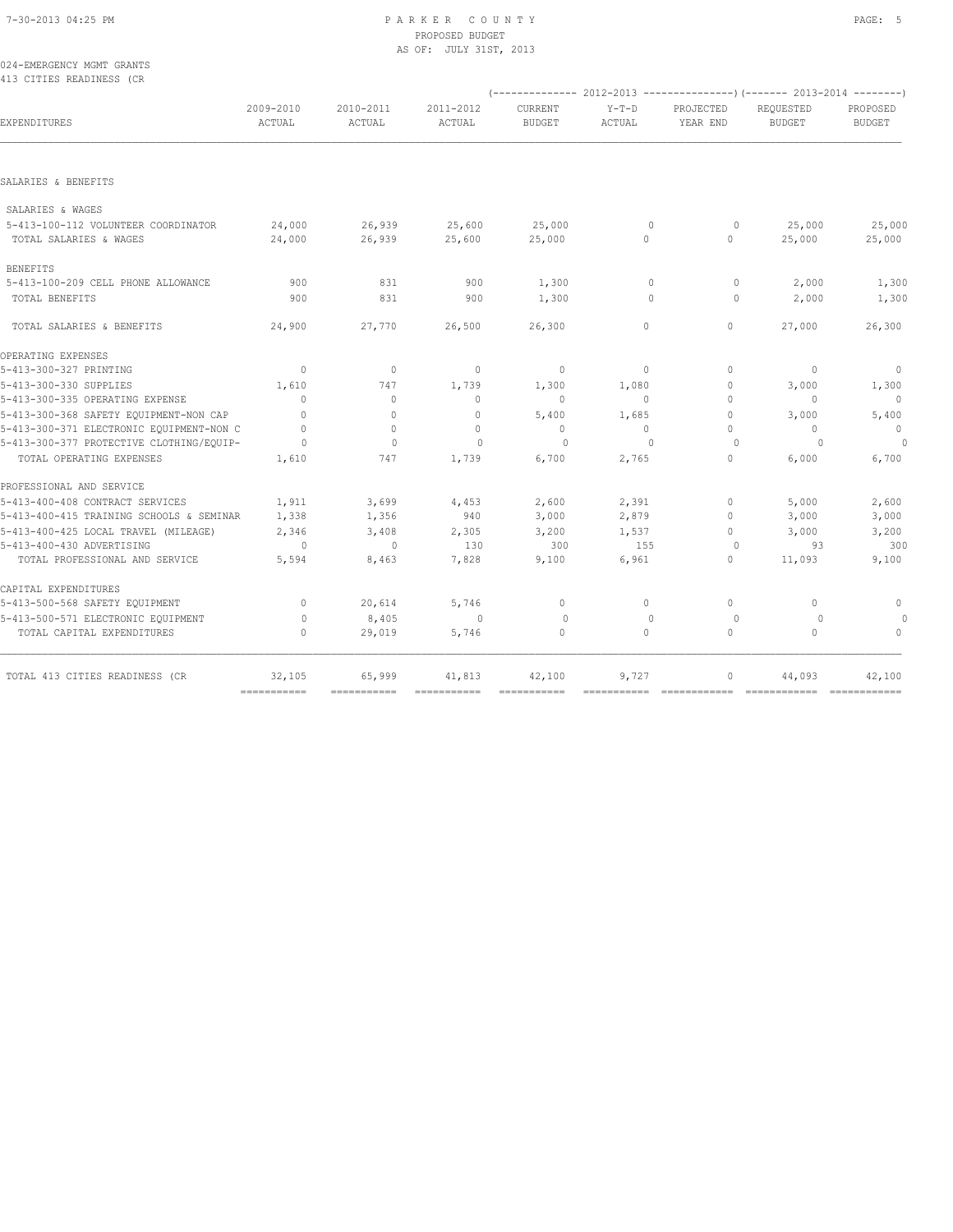### 7-30-2013 04:25 PM P A R K E R C O U N T Y PAGE: 6 PROPOSED BUDGET AS OF: JULY 31ST, 2013

024-EMERGENCY MGMT GRANTS 414 CCP (CERT) GRANT

|                                          |                         |                                  |                                  |                          |                   |                                  | $(----------2012-2013$ ----------------) (------- 2013-2014 -------) |                           |
|------------------------------------------|-------------------------|----------------------------------|----------------------------------|--------------------------|-------------------|----------------------------------|----------------------------------------------------------------------|---------------------------|
| <b>EXPENDITURES</b>                      | 2009-2010<br>ACTUAL     | 2010-2011<br>ACTUAL              | 2011-2012<br>ACTUAL              | CURRENT<br><b>BUDGET</b> | $Y-T-D$<br>ACTUAL | PROJECTED<br>YEAR END            | REOUESTED<br><b>BUDGET</b>                                           | PROPOSED<br><b>BUDGET</b> |
|                                          |                         |                                  |                                  |                          |                   |                                  |                                                                      |                           |
| OPERATING EXPENSES                       |                         |                                  |                                  |                          |                   |                                  |                                                                      |                           |
| 5-414-300-327 PRINTING                   | 265                     | $\Omega$                         | $\Omega$                         | $\overline{0}$           | $\Omega$          | $\Omega$                         | $\Omega$                                                             | $\overline{0}$            |
| 5-414-300-330 SUPPLIES                   | $\Omega$                | $\begin{array}{c} \n\end{array}$ | 557                              | 500                      | 380               | $\begin{array}{c} \n\end{array}$ | 300                                                                  | 500                       |
| 5-414-300-335 OPERATING EXPENSE          | $\Omega$                | $\begin{array}{c} \n\end{array}$ | $\begin{array}{c} \n\end{array}$ | $\Omega$                 | $\Omega$          | $\Omega$                         | $\begin{array}{c} \n\end{array}$                                     | $\overline{0}$            |
| 5-414-300-368 SAFETY EQUIPMENT-NON CAP   | $\bigcap$               | $\bigcap$                        | $\begin{array}{c} \n\end{array}$ | $\Omega$                 | $\Omega$          | $\begin{array}{c} \n\end{array}$ | 7,000                                                                | $\overline{0}$            |
| 5-414-300-371 ELECTRONIC EQUIPMENT-NON C | $\bigcap$               | $\bigcap$                        | $\begin{array}{c} \n\end{array}$ | 2,000                    | 522               | $\Omega$                         | 1,000                                                                | 2,000                     |
| 5-414-300-377 PROTECTIVE CLOTHING/EOUIP- | $\cap$                  | $\bigcap$                        | $\Omega$                         | $\Omega$                 | $\mathbf{0}$      | $\Omega$                         | $\circ$                                                              | $\theta$                  |
| TOTAL OPERATING EXPENSES                 | 265                     | $\begin{array}{c} \n\end{array}$ | 557                              | 2,500                    | 902               | 0                                | 8,300                                                                | 2,500                     |
| PROFESSIONAL AND SERVICE                 |                         |                                  |                                  |                          |                   |                                  |                                                                      |                           |
| 5-414-400-408 CONTRACT SERVICES          | 50                      | 181                              | $\circ$                          | 300                      | $\circ$           | $\Omega$                         | 300                                                                  | 300                       |
| 5-414-400-415 TRAINING SCHOOLS & SEMINAR | 1,776                   | 3,225                            | 3,561                            | 7,000                    | 1,289             | $\circ$                          | 6,000                                                                | 7,000                     |
| 5-414-400-425 LOCAL TRAVEL (MILEAGE)     | $\Omega$                | $\Omega$                         | $\Omega$                         | $\overline{0}$           | $\Omega$          | $\Omega$                         | $\Omega$                                                             | $\overline{0}$            |
| 5-414-400-430 ADVERTISING                | $\Omega$                | $\Omega$                         | $\Omega$                         | $\Omega$                 | $\cap$            | $\Omega$                         | $\cup$                                                               | $\theta$                  |
| TOTAL PROFESSIONAL AND SERVICE           | 1,826                   | 3,406                            | 3,561                            | 7,300                    | 1,289             | $\circ$                          | 6,300                                                                | 7,300                     |
| CAPITAL EXPENDITURES                     |                         |                                  |                                  |                          |                   |                                  |                                                                      |                           |
| 5-414-500-568 SAFETY EQUIPMENT           | 11,096                  | 14,571                           | 23,635                           | 17,300                   | 8,189             | $\Omega$                         | $\Omega$                                                             | 17,300                    |
| 5-414-500-571 ELECTRONIC EQUIPMENT       | 3,645                   | $\circ$                          | 240                              | $\Omega$                 | $\overline{0}$    | $\Omega$                         | $\Omega$                                                             | $\circ$                   |
| TOTAL CAPITAL EXPENDITURES               | 14,741                  | 14,571                           | 23,875                           | 17,300                   | 8,189             | 0                                | $\mathbf{0}$                                                         | 17,300                    |
| TOTAL 414 CCP (CERT) GRANT               | 16,832                  | 17,977                           | 27,993                           | 27,100                   | 10,380            | 0                                | 14,600                                                               | 27,100                    |
|                                          | ============            | ===========                      |                                  |                          |                   |                                  |                                                                      |                           |
| TOTAL EXPENDITURES                       | 132,690<br>============ | 558,290                          | 546,144                          | 316,000<br>===========   | 53,160            | $\circ$                          | 272,439                                                              | 316,000                   |
|                                          |                         |                                  |                                  |                          |                   |                                  |                                                                      |                           |

\*\*\* END OF REPORT \*\*\*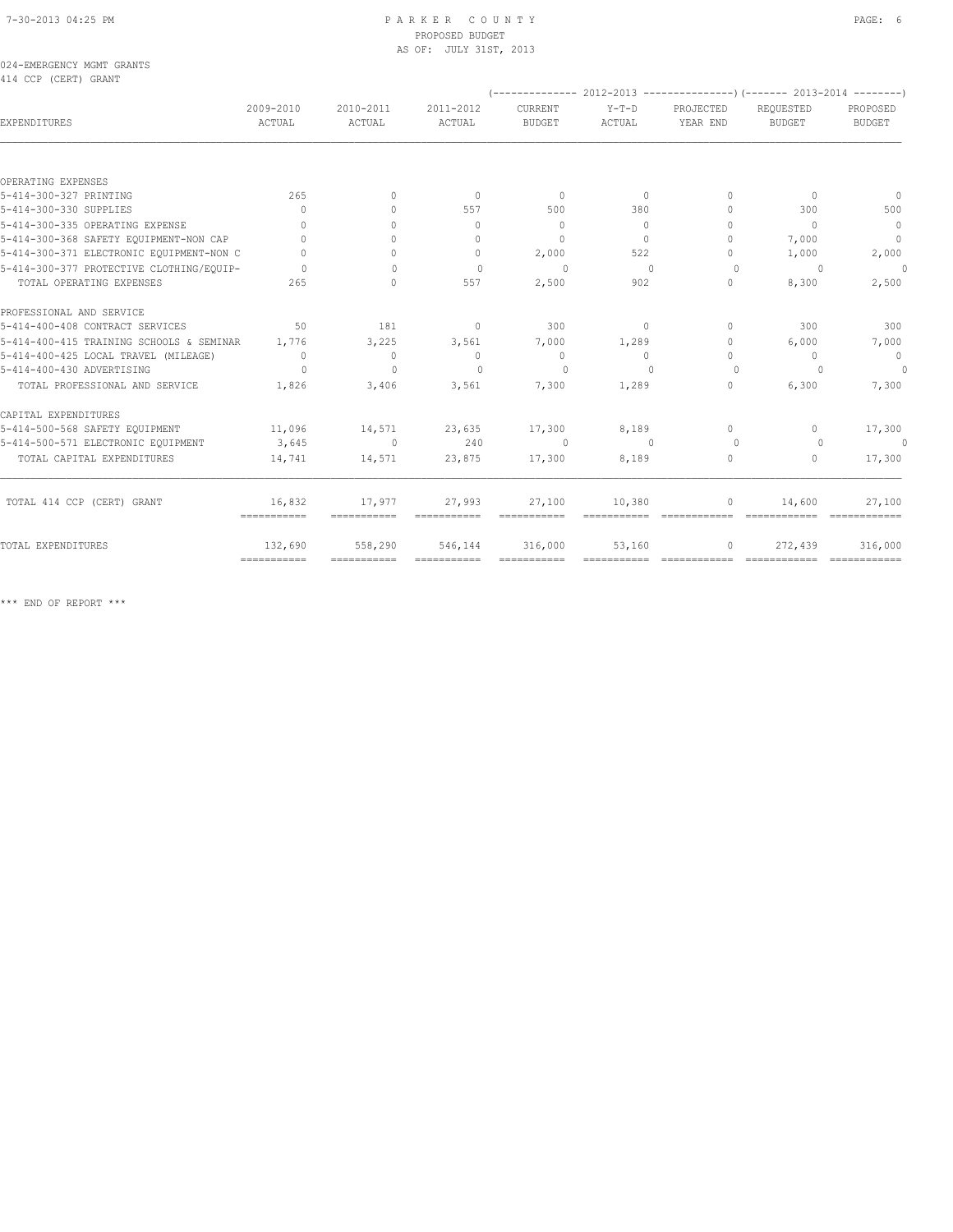### 7-30-2013 04:25 PM P A R K E R C O U N T Y PAGE: 1 PROPOSED BUDGET AS OF: JULY 31ST, 2013

03 -PRECINCT 3

|                                   |                     |                                     |                     |                          |                   | (-------------- 2012-2013 -----------------) (------- 2013-2014 ---------) |                            |                           |
|-----------------------------------|---------------------|-------------------------------------|---------------------|--------------------------|-------------------|----------------------------------------------------------------------------|----------------------------|---------------------------|
|                                   | 2009-2010<br>ACTUAL | 2010-2011<br>ACTUAL                 | 2011-2012<br>ACTUAL | CURRENT<br><b>BUDGET</b> | $Y-T-D$<br>ACTUAL | PROJECTED<br>YEAR END                                                      | REQUESTED<br><b>BUDGET</b> | PROPOSED<br><b>BUDGET</b> |
| REVENUE SUMMARY                   |                     |                                     |                     |                          |                   |                                                                            |                            |                           |
| 333 REVENUE                       | 2,000               | 1,800                               | 1,800               | 1,400                    | 2,800             | $\circ$                                                                    | 1,400                      | 1,400                     |
| INTERGOVERNMENTAL                 | 89,538              | $\overline{0}$                      | $\Omega$            | $\mathbf{0}$             | $\Omega$          | $\begin{array}{c} \n\end{array}$                                           | n                          | $\mathbf 0$               |
| SALE OF ASSETS                    | 125                 | $\circ$                             | 55                  | $\circ$                  | $\Omega$          | $\mathbf{0}$                                                               |                            | $\mathbf{0}$              |
| 338 REVENUE                       | 257,395             | 24,030                              | 8,302               | $\circ$                  | $\Omega$          | $\mathbf{0}$                                                               |                            | $\Omega$                  |
| INVESTMENT INCOME                 | 1,571               | 840                                 | 414                 | 250                      | 241               | $\Omega$                                                                   | 250                        | 250                       |
| OTHER INCOME                      | 296,100             | 202,704                             | 6,794               | 475                      | 23,070            | $\circ$                                                                    | 12,500                     | 475                       |
| INTERFUND TRANSFERS IN            | 2,967,898           | 2,842,770                           | 2,962,059           | 2,962,059                | 2,221,544         | 1,706,000                                                                  | 2,956,639                  | 2,987,562                 |
| 399 REVENUE                       | $\Omega$            | $\mathbf{0}$                        | $\circ$             | 349,511                  | $\Omega$          | $\Omega$                                                                   | $\Omega$                   | 324,008                   |
| TOTAL REVENUES                    | 3,614,627           | 3,072,144                           | 2,979,424           | 3, 313, 695              | 2, 247, 655       | 1,706,000                                                                  | 2,970,789                  | 3, 313, 695               |
| EXPENDITURE SUMMARY               |                     |                                     |                     |                          |                   |                                                                            |                            |                           |
| 613 ROAD PRECINCT 3               |                     | 3, 334, 228 2, 933, 419 2, 666, 925 |                     |                          |                   | 3, 202, 419 2, 085, 990 1, 813, 323                                        | 3, 311, 195                | 3,202,419                 |
| DEBT SERVICE/LEASE                | 295,324             | 285,947                             | 284,274             | 111,276                  | 111,367           | $\sim$ 000 $\sim$ 000 $\sim$ 000 $\sim$                                    | $\bigcirc$                 | 111,276                   |
| TOTAL EXPENDITURES                | 3,629,553           | 3, 219, 367                         | 2,951,200           | 3, 313, 695              | 2,197,356         | 1,813,323                                                                  | 3,311,195                  | 3, 313, 695               |
| REVENUE OVER/(UNDER) EXPENDITURES | 14,925)             | 147,223)                            | 28,224              | 0                        | 50,299            | $107,323$ (                                                                | 340,406)                   | 0                         |
|                                   | ===========         |                                     |                     |                          |                   |                                                                            |                            |                           |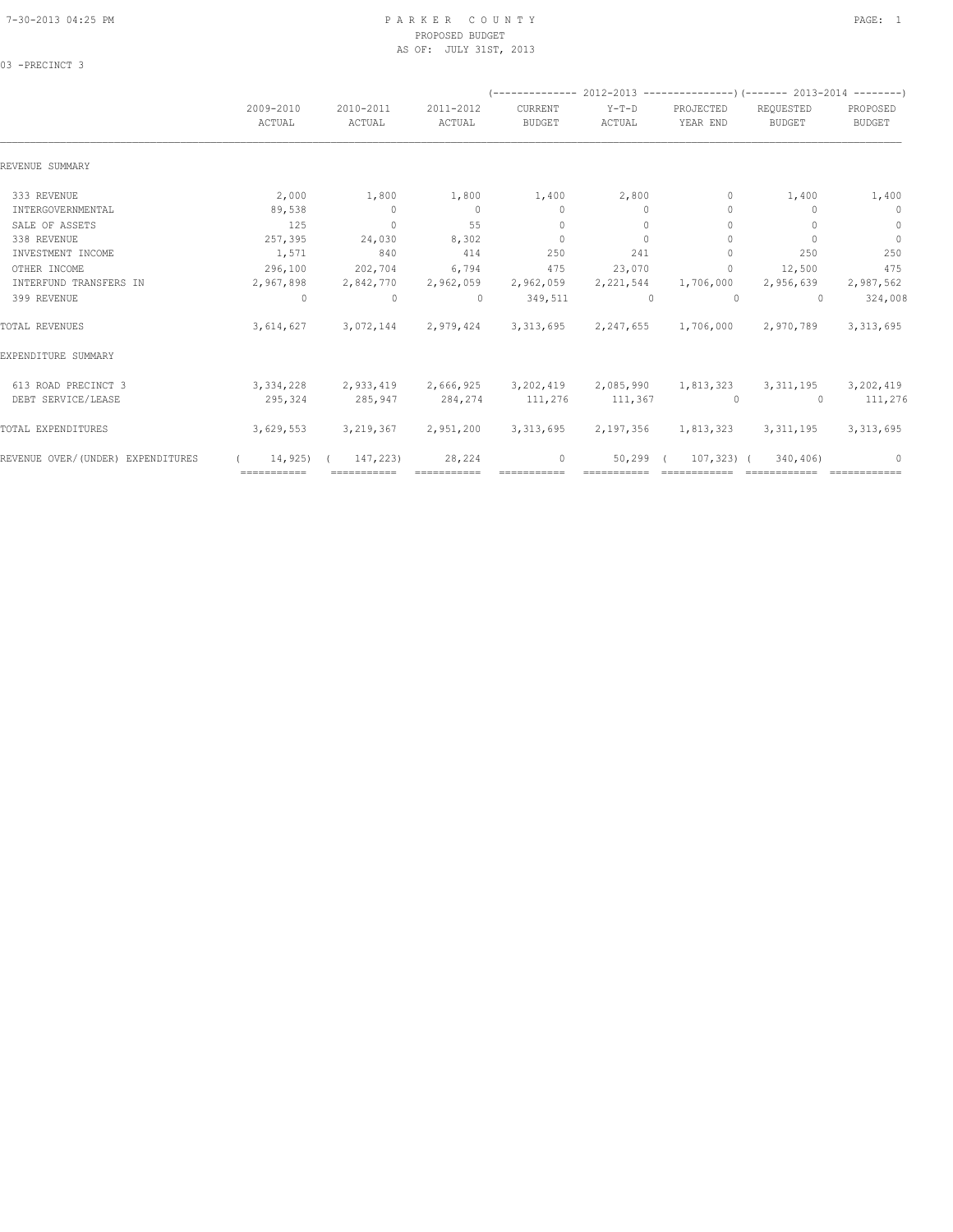03 -PRECINCT 3

### 7-30-2013 04:25 PM P A R K E R C O U N T Y PAGE: 2 PROPOSED BUDGET AS OF: JULY 31ST, 2013

|                                                         |                     |                                    |                     |                                 |                   |                       | (-------------- 2012-2013 ----------------) (------- 2013-2014 --------) |                           |
|---------------------------------------------------------|---------------------|------------------------------------|---------------------|---------------------------------|-------------------|-----------------------|--------------------------------------------------------------------------|---------------------------|
| REVENUES                                                | 2009-2010<br>ACTUAL | 2010-2011<br>ACTUAL                | 2011-2012<br>ACTUAL | <b>CURRENT</b><br><b>BUDGET</b> | $Y-T-D$<br>ACTUAL | PROJECTED<br>YEAR END | REQUESTED<br><b>BUDGET</b>                                               | PROPOSED<br><b>BUDGET</b> |
|                                                         |                     |                                    |                     |                                 |                   |                       |                                                                          |                           |
| 333 REVENUE                                             |                     |                                    |                     |                                 |                   |                       |                                                                          |                           |
| 3-333-000-375 PLAT FEES                                 | 2,000               | 1,800                              | 1,800               | 1,400                           | 2,800             | 0                     | 1,400                                                                    | 1,400                     |
| TOTAL 333 REVENUE                                       | 2,000               | 1,800                              | 1,800               | 1,400                           | 2,800             | $\circ$               | 1,400                                                                    | 1,400                     |
| INTERGOVERNMENTAL                                       |                     |                                    |                     |                                 |                   |                       |                                                                          |                           |
| 3-334-000-350 CAPITAL LEASE PROCEEDS                    | 89,538              | $\mathbf{0}$                       | $\mathbf{0}$        | $\circ$                         | $\mathbf{0}$      | $\circ$               | $\circ$                                                                  | $\theta$                  |
| TOTAL INTERGOVERNMENTAL                                 | 89,538              | $\Omega$                           | $\Omega$            | $\Omega$                        | $\Omega$          | $\Omega$              | $\mathbf{0}$                                                             | $\Omega$                  |
| SALE OF ASSETS                                          |                     |                                    |                     |                                 |                   |                       |                                                                          |                           |
| 3-337-000-613 REVENUE-SALE OF EQUIPMENT                 | 125                 | $\circ$                            | 55                  | $\circ$                         | $\mathbf{0}$      | $\circ$               | $\circ$                                                                  | 0                         |
| TOTAL SALE OF ASSETS                                    | 125                 | $\circ$                            | 55                  | 0                               | $\circ$           | $\circ$               | $\circ$                                                                  | $\cap$                    |
| 338 REVENUE                                             |                     |                                    |                     |                                 |                   |                       |                                                                          |                           |
| 3-338-000-003 REVENUE-CONTRACT SERVICES                 | $\mathbf{0}$        | $\circ$                            | $\bigcirc$          | $\Omega$                        | $\Omega$          | $\Omega$              | $\Omega$                                                                 | $\mathbf 0$               |
| 3-338-000-010 FED SURPLUS PROP DONATION                 | 257,395             | 24,030                             | 8,302               | $\Omega$                        | $\Omega$          | $\Omega$              | $\Omega$                                                                 |                           |
| TOTAL 338 REVENUE                                       | 257,395             | 24,030                             | 8,302               | $\Omega$                        | $\Omega$          | $\Omega$              | $\Omega$                                                                 | $\Omega$                  |
| 3-338-000-003REVENUE-CONTRACT SERVICES PERMANENT NOTES: |                     |                                    |                     |                                 |                   |                       |                                                                          |                           |
|                                                         |                     | Payments from IESI for road repair |                     |                                 |                   |                       |                                                                          |                           |
| INVESTMENT INCOME                                       |                     |                                    |                     |                                 |                   |                       |                                                                          |                           |
| 3-361-000-003 INTEREST INCOME                           | 1,571               | 840                                | 414                 | 250                             | 241               | $\circ$               | 250                                                                      | 250                       |
| TOTAL INVESTMENT INCOME                                 | 1,571               | 840                                | 414                 | 250                             | 241               | $\circ$               | 250                                                                      | 250                       |
| OTHER INCOME                                            |                     |                                    |                     |                                 |                   |                       |                                                                          |                           |
| 3-370-000-370 MISCELLANEOUS                             | 112,028             | 41,908                             | 4,206               | 475                             | 19,623            | $\circ$               | 10,000                                                                   | 475                       |
| 3-370-000-374 ROAD/BRIDGE MAINTENANCE (R                | 184,073             | 160,796                            | 2,588               | $\mathbb{O}$                    | 3,447             | $\circ$               | 2,500                                                                    | $\circ$                   |
| 3-370-000-394 TIME WARRANT PROCEEDS                     | $\circ$             | $\mathbf{0}$                       | $\mathbf{0}$        | $\circ$                         | $\mathbf{0}$      | 0                     | $\circ$                                                                  | $\Omega$                  |
| TOTAL OTHER INCOME                                      | 296,100             | 202,704                            | 6,794               | 475                             | 23,070            | $\circ$               | 12,500                                                                   | 475                       |
| INTERFUND TRANSFERS IN                                  |                     |                                    |                     |                                 |                   |                       |                                                                          |                           |
| 3-371-000-050 TRANSFER FROM FUND 50                     | 2,967,898           | 2,842,770                          | 2,962,059           | 2,962,059                       | 2,221,544         | 1,706,000             | 2,956,639                                                                | 2,987,562                 |
| 3-371-000-399 TRANSFER FROM PRIOR FUND B                | $\circ$             | $\mathbf{0}$                       | $\mathbf{0}$        | $\circ$                         | $\mathbf{0}$      | $\circ$               | $\overline{0}$                                                           | $\circ$                   |
| TOTAL INTERFUND TRANSFERS IN                            | 2,967,898           | 2,842,770                          | 2,962,059           | 2,962,059                       | 2,221,544         | 1,706,000             | 2,956,639                                                                | 2,987,562                 |
| 399 REVENUE                                             |                     |                                    |                     |                                 |                   |                       |                                                                          |                           |
| 3-399-000-001 UNEXPENDED FUND BALANCE                   | $\circ$             | $\mathbf 0$                        | $\circ$             | 349,511                         | $\mathbf 0$       | $\circ$               | $\circ$                                                                  | 324,008                   |
| TOTAL 399 REVENUE                                       | $\mathbf{0}$        | $\mathbb O$                        | $\mathbf{0}$        | 349,511                         | $\circ$           | $\circ$               | $\circ$                                                                  | 324,008                   |
|                                                         |                     |                                    |                     |                                 |                   |                       |                                                                          |                           |
| TOTAL REVENUES                                          | 3,614,627           | 3,072,144                          | 2,979,424           | 3, 313, 695                     | 2, 247, 655       | 1,706,000             | 2,970,789                                                                | 3, 313, 695               |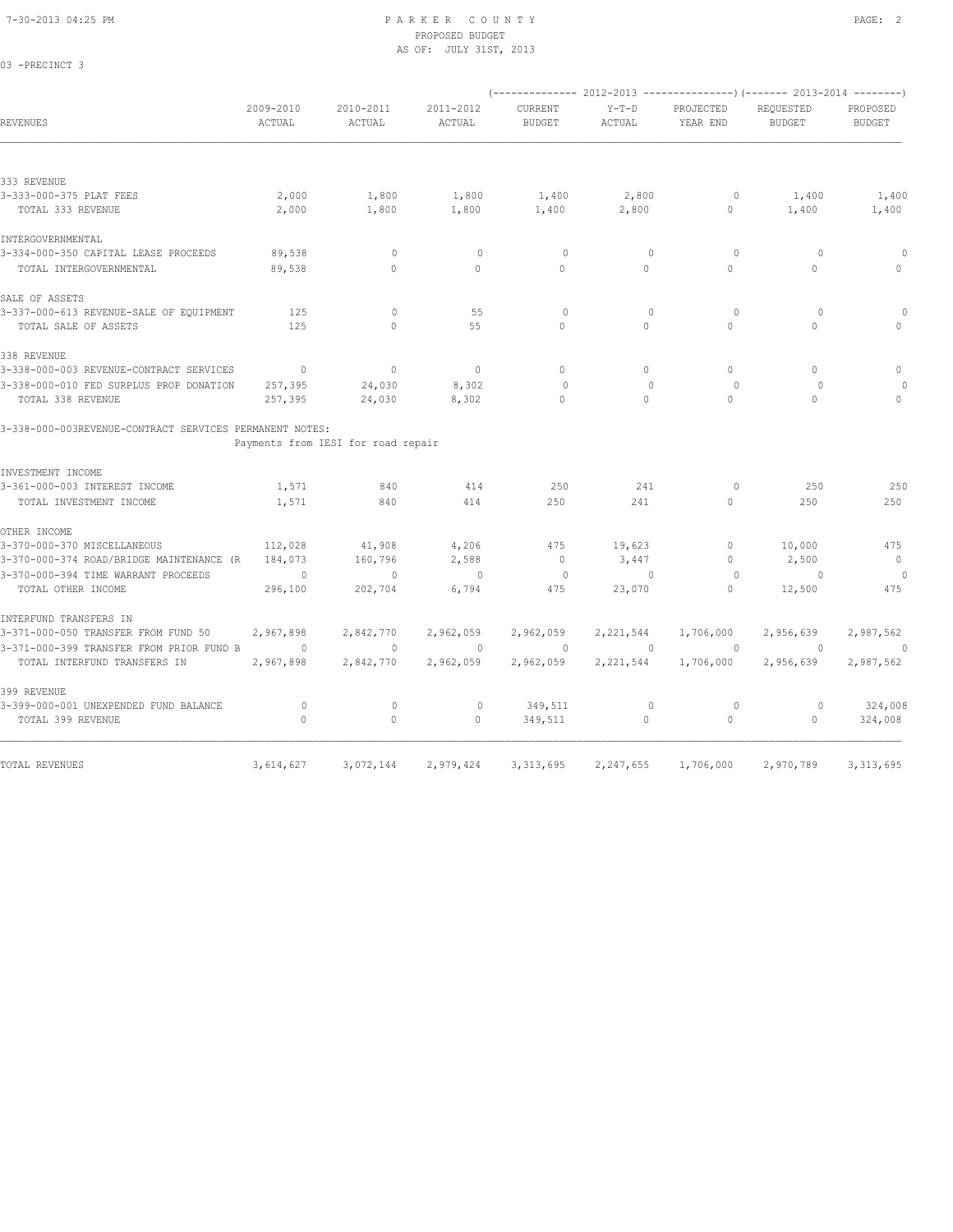# PROPOSED BUDGET AS OF: JULY 31ST, 2013

03 -PRECINCT 3 613 ROAD PRECINCT 3

|                                          |                     |                     |                     |                          |                   | (-------------- 2012-2013 -------------------) (------- 2013-2014 ---------) |                            |                           |  |
|------------------------------------------|---------------------|---------------------|---------------------|--------------------------|-------------------|------------------------------------------------------------------------------|----------------------------|---------------------------|--|
| EXPENDITURES                             | 2009-2010<br>ACTUAL | 2010-2011<br>ACTUAL | 2011-2012<br>ACTUAL | CURRENT<br><b>BUDGET</b> | $Y-T-D$<br>ACTUAL | PROJECTED<br>YEAR END                                                        | REQUESTED<br><b>BUDGET</b> | PROPOSED<br><b>BUDGET</b> |  |
| SALARIES & BENEFITS                      |                     |                     |                     |                          |                   |                                                                              |                            |                           |  |
|                                          |                     |                     |                     |                          |                   |                                                                              |                            |                           |  |
| SALARIES & WAGES                         |                     |                     |                     |                          |                   |                                                                              |                            |                           |  |
| 5-613-100-101 ELECTED OFFICIAL-COMMISSI  | $\mathbf{0}$        | $\circ$             | 83,999              | 84,000                   | 67,837            | $\circ$                                                                      | 84,000                     | 84,000                    |  |
| 5-613-100-103 FOREMAN                    | 56,475              | 58,478              | 57,698              | 59,537                   | 46,591            | 42,436                                                                       | 59,537                     | 59,537                    |  |
| 5-613-100-104 LEAD OPERATOR              | 92,413              | 92,448              | 94,654              | 99,114                   | 76,432            | 80,000                                                                       | 99,114                     | 99,114                    |  |
| 5-613-100-106 ADMINISTRATIVE ASSISTANT   | $\Omega$            | $\mathbf{0}$        | $\mathbf{0}$        | $\mathbf{0}$             | $\circ$           | 24,473                                                                       | $\mathbf{0}$               | $\mathbf{0}$              |  |
| 5-613-100-107 EQUIPMENT OPERATOR II      | 294,230             | 318,678             | 228,021             | 257,985                  | 182,468           | 228,536                                                                      | 257,985                    | 257,985                   |  |
| 5-613-100-108 OPERATOR I                 | 416,136             | 412,992             | 419,680             | 478,434                  | 355,021           | 157,590                                                                      | 478,434                    | 478,434                   |  |
| 5-613-100-110 MECHANIC I                 | 38,325              | 38,298              | 39,269              | 40,520                   | 31,168            | $\mathbf 0$                                                                  | 40,520                     | 40,520                    |  |
| 5-613-100-120 PART-TIME                  | 20,164              | 21,221              | 27,744              | 25,000                   | 383               | 22,037                                                                       | 25,000                     | 25,000                    |  |
| 5-613-100-125 RESEARCH COORDINATOR       | 36,330              | 27,419              | $\mathbb O$         | 36,365                   | 27,203            | 0                                                                            | 36,365                     | 36,365                    |  |
| 5-613-100-156 OFFICE MANAGER             | 39,447              | 38,629              | 40,446              | 41,735                   | 32,659            | 30,889                                                                       | 41,735                     | 41,735                    |  |
| 5-613-100-157 SECRETARY                  | $\overline{0}$      | $\circ$             | $\circ$             | $\Omega$                 | $\Omega$          | $\Omega$                                                                     | $\Omega$                   | $\Omega$                  |  |
| TOTAL SALARIES & WAGES                   | 993,521             | 1,008,163           | 991,510             | 1,122,690                | 819,761           | 585,961                                                                      | 1,122,690                  | 1,122,690                 |  |
| <b>BENEFITS</b>                          |                     |                     |                     |                          |                   |                                                                              |                            |                           |  |
| 5-613-100-201 FICA MATCH                 | 73,645              | 73,791              | 71,617              | 79,383                   | 59,228            | 42,463                                                                       | 79,383                     | 79,383                    |  |
| 5-613-100-202 EMPLOYEE HOSPITALIZATION   | 327,717             | 347,836             | 340,006             | 385,300                  | 297,145           | 106,110                                                                      | 385,300                    | 385,300                   |  |
| 5-613-100-203 RETIREMENT PLAN CONTRIBUT  | 112,544             | 120,492             | 106,509             | 111,300                  | 93,610            | 45,460                                                                       | 111,300                    | 111,300                   |  |
| 5-613-100-204 WORKERS COMPENSATION INSU  | 39,028              | 39,236              | 38,341              | 50,000                   | 32,130            | 44,380                                                                       | 50,000                     | 50,000                    |  |
| 5-613-100-205 CLOTHING ALLOWANCE         | $\mathbf{0}$        | $\mathbf{0}$        | 3,150               | 3,150                    | 3,150             | 4,200                                                                        | 3,150                      | 3,150                     |  |
| 5-613-100-206 LONGEVITY PAY              | 4,200               | 5,160               | 5,640               | 7,320                    | 7,320             | $\circ$                                                                      | 7,320                      | 7,320                     |  |
| 5-613-100-208 AUTO ALLOWANCE             | 12,000              | 12,462              | 12,000              | 12,000                   | 9,691             | $\circ$                                                                      | 12,000                     | 12,000                    |  |
| 5-613-100-209 CELL PHONE ALLOWANCE       | 3,911               | 3,582               | 3,474               | 5,700                    | 2,700             | $\circ$                                                                      | 5,700                      | 5,700                     |  |
| TOTAL BENEFITS                           | 573,046             | 602,558             | 580,737             | 654,153                  | 504,974           | 242,613                                                                      | 654,153                    | 654,153                   |  |
| TOTAL SALARIES & BENEFITS                | 1,566,567           | 1,610,721           | 1,572,247           | 1,776,843                | 1,324,735         | 828,574                                                                      | 1,776,843                  | 1,776,843                 |  |
| OPERATING EXPENSES                       |                     |                     |                     |                          |                   |                                                                              |                            |                           |  |
| 5-613-300-310 POSTAGE                    | 18                  | 54                  | $\overline{7}$      | 250                      | 59                | 400                                                                          | 250                        | 250                       |  |
| 5-613-300-325 UNIFORMS                   | 13,841              | 13,987              | 10,577              | 16,500                   | 8,866             | $\circ$                                                                      | 16,500                     | 16,500                    |  |
| 5-613-300-330 SUPPLIES                   | 101,589             | 27,423              | 18,420              | 33,000                   | 22,143            | 18,200                                                                       | 30,000                     | 30,000                    |  |
| 5-613-300-331 GASOLINE, OIL & DIESEL     | 150,622             | 192,804             | 174,805             | 250,000                  | 164,229           | 47,400                                                                       | 250,000                    | 250,000                   |  |
| 5-613-300-332 SMALL TOOLS                | 3,993               | 7,849               | 4,155               | 7,000                    | 6,916             | 0                                                                            | 7,000                      | 7,000                     |  |
| 5-613-300-337 TIRES                      | 18,423              | 21,742              | 21,722              | 30,000                   | 23,890            | 9,750                                                                        | 25,000                     | 30,000                    |  |
| 5-613-300-350 EQUIPMENT REPAIR           | 138,567             | 154,059             | 123,221             | 125,000                  | 77,472            | 36,500                                                                       | 125,000                    | 125,000                   |  |
| 5-613-300-351 BUILDING MAINTENANCE       | 4,274               | 2,179               | 7,786               | 21,000                   | 7,618             | 6,400                                                                        | 21,000                     | 21,000                    |  |
| 5-613-300-352 BRIDGE MAINTENANCE         | 3,094               | 2,360               | $\overline{0}$      | 3,000                    | 2,721             | 78,500                                                                       | 3,000                      | 3,000                     |  |
| 5-613-300-353 EQUIPMENT RENTAL           | 62                  | 3,013               | 553                 | 5,000                    | 1,682             | 2,600                                                                        | 5,000                      | 5,000                     |  |
| 5-613-300-354 ROAD CONST. & REPAIR MATER | 803,237             | 736,556             | 592,191             | 759,676                  | 314,562           | 600,000                                                                      | 878,952                    | 762,676                   |  |
| 5-613-300-355 CULVERTS                   | 19,948              | 18,497              | 11,626              | 25,000                   | 22,094            | 6,800                                                                        | 25,000                     | 25,000                    |  |
| 5-613-300-356 FENCING                    | 240                 | $\mathbf{0}$        | $\circ$             | 6,000                    | 170               | 17,150                                                                       | 6,000                      | 6,000                     |  |
| 5-613-300-357 RIGHT OF WAY               | 500                 | $\circ$             | 18,676              | 5,000                    | $\circ$           | 8,150                                                                        | 5,000                      | 5,000                     |  |
| 5-613-300-359 ROAD SIGNS                 | 40,150              | 24,086              | 10,431              | 30,000                   | 25,178            | 6,600                                                                        | 30,000                     | 30,000                    |  |
| 5-613-300-367 GROUNDS EQUIPMENT-NON CAP  | $\mathbf{0}$        | $\circ$             | 906                 | $\mathbb O$              | $\circ$           | $\circ$                                                                      | $\mathbf{0}$               | $\mathbb O$               |  |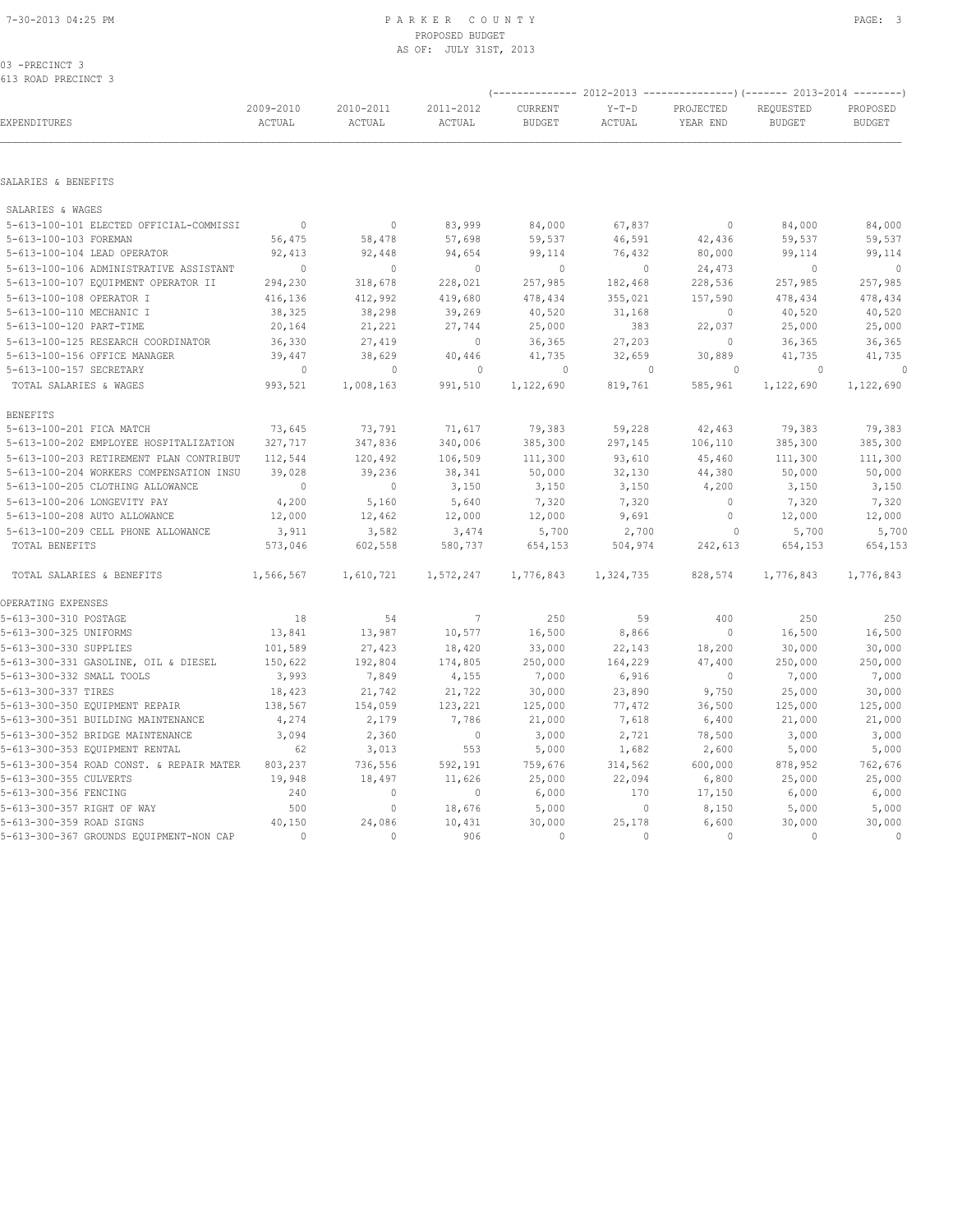### 7-30-2013 04:25 PM P A R K E R C O U N T Y PAGE: 4 PROPOSED BUDGET AS OF: JULY 31ST, 2013

| -PRECINCT<br>ſ |  |
|----------------|--|
|----------------|--|

| EXPENDITURES                             | 2009-2010<br><b>ACTUAL</b> | 2010-2011<br>ACTUAL | 2011-2012<br>ACTUAL              | CURRENT<br><b>BUDGET</b> | $Y-T-D$<br>ACTUAL | PROJECTED<br>YEAR END            | REQUESTED<br><b>BUDGET</b> | PROPOSED<br><b>BUDGET</b> |
|------------------------------------------|----------------------------|---------------------|----------------------------------|--------------------------|-------------------|----------------------------------|----------------------------|---------------------------|
| 5-613-300-368 SAFETY EQUIPMENT-NON CAP   | $\Omega$                   | $\Omega$            | $\begin{array}{c} \n\end{array}$ | 4,500                    | 4,000             | $\begin{array}{c} \n\end{array}$ | 4,500                      | 4,500                     |
| 5-613-300-369 RADIO EQUIPMENT-NON CAP    | $\Omega$                   | $\Omega$            | 0                                | 2,300                    | 0                 | 0                                | 3,000                      | 3,000                     |
| 5-613-300-370 OFFICE EQUIPMENT-NON CAP   | $\bigcap$                  | $\cap$              | $\Omega$                         | $\mathbf{0}$             | 0                 | $\Omega$                         | $\Omega$                   | $\mathbf{0}$              |
| 5-613-300-371 ELECTRONIC EQUIPMENT-NON C | $\bigcap$                  | $\Omega$            | $\Omega$                         | 2,500                    | 2,213             | $\Omega$                         | $\Omega$                   | 2,500                     |
| 5-613-300-373 AUTOMOBILE EQUIPMENT-NON C | $\bigcap$                  | $\Omega$            | $\Omega$                         | $\mathbf{0}$             | $\Omega$          | 0                                | $\Omega$                   | $\mathbb{O}$              |
| 5-613-300-374 OFFICE FURNITURE-NON CAP   |                            | $\Omega$            | $\Omega$                         | $\Omega$                 | $\Omega$          | $\Omega$                         | $\cap$                     | $\Omega$                  |
| 5-613-300-393 RETIRE TIME WARRANTS       | $\Omega$                   | $\Omega$            | $\mathbf 0$                      | 0                        | $\Omega$          | $\Omega$                         | $\Omega$                   |                           |
| TOTAL OPERATING EXPENSES                 | 1,298,559                  | 1,204,609           | 995,076                          | 1,325,726                | 683,814           | 838,450                          | 1,435,202                  | 1,326,426                 |
| PROFESSIONAL AND SERVICE                 |                            |                     |                                  |                          |                   |                                  |                            |                           |
| 5-613-400-408 CONTRACT SERVICES          | 5,748                      | 4,128               | 3,767                            | 4,000                    | 878               | 2,750                            | 4,000                      | 4,000                     |
| 5-613-400-415 TRAINING SCHOOLS & SEMINAR | 2,086                      | 1,005               | 475                              | 2,500                    | 0                 | 1,900                            | 2,500                      | 2,500                     |
| 5-613-400-418 SURVEYING                  | 150                        | $\circ$             | 1,975                            | 2,000                    | 1,125             | $\circ$                          | 2,000                      | 2,000                     |
| 5-613-400-420 TELEPHONE                  | $\Omega$                   | $\Omega$            | $\Omega$                         | $\mathbf{0}$             | $\circ$           | 1,900                            | $\Omega$                   | $\Omega$                  |
| 5-613-400-425 TRAVEL                     | 5,766                      | 5,461               | 1,934                            | 5,000                    | 2,028             | 3,400                            | 5,000                      | 5,000                     |
| 5-613-400-430 ADVERTISING                | 201                        | $\mathbf 0$         | $\mathbf 0$                      | 300                      | 0                 | $\mathbf{0}$                     | 300                        | 300                       |
| 5-613-400-440 UTILITIES                  | 30,483                     | 26,661              | 28,744                           | 30,000                   | 22,171            | 5,250                            | 30,000                     | 30,000                    |
| 5-613-400-441 WASTE DISPOSAL-CLEAN UP    | 28,025                     | 33,021              | 20,435                           | 25,000                   | 24,850            | 47,000                           | 25,000                     | 25,000                    |
| 5-613-400-442 TIRE DISPOSAL              | $\Omega$                   | $\Omega$            | $\Omega$                         | $\Omega$                 | $\Omega$          | 6,400                            | $\Omega$                   | $\mathbf{0}$              |
| 5-613-400-443 RECYCLE DISPOSAL           | $\Omega$                   | $\mathbf 0$         | $\mathbf{0}$                     | $\mathbf{0}$             | $\circ$           | $\mathbf{0}$                     | $\circ$                    | $\overline{0}$            |
| 5-613-400-450 OFFICE EQUIPMENT REPAIR    | 96                         | $\Omega$            | $\Omega$                         | 250                      | $\Omega$          | $\Omega$                         | 250                        | 250                       |
| 5-613-400-451 RADIOS AND PAGERS          | $\Omega$                   | 600                 | 931                              | 1,000                    | 100               | $\circ$                          | 1,000                      | 1,000                     |
| 5-613-400-460 OFFICE & EQUIPMENT RENTAL  | 1,852                      | 1,636               | 1,653                            | 2,000                    | 1,384             | 650                              | 2,000                      | 2,000                     |
| 5-613-400-466 DRUG TESTING               | 1,620                      | 855                 | 870                              | 1,500                    | 725               | $\mathbf{0}$                     | 1,500                      | 1,500                     |
| 5-613-400-480 DUES & SUBSCRIPTIONS       | 286                        | 186                 | 122                              | 300                      | 274               | 800                              | 300                        | 300                       |
| 5-613-400-481 BOOKS & PUBLICATIONS       | 264                        | $\mathbf 0$         | $\mathbf{0}$                     | 1,000                    | 103               | $\Omega$                         | 300                        | 300                       |
| 5-613-400-482 BONDS                      | $\Omega$                   | $\mathbf{0}$        | $\circ$                          | $\mathbf{0}$             | $\mathbf 0$       | $\circ$                          | $\mathbf 0$                | $\mathbf{0}$              |
| 5-613-400-491 CONTRACT LABOR             | $\Omega$                   | $\Omega$            | $\Omega$                         | $\mathbf{0}$             | $\Omega$          | $\Omega$                         | $\Omega$                   | $\Omega$                  |
| 5-613-400-499 MISCELLANEOUS              | $\Omega$                   | $\Omega$            | $\Omega$                         | $\Omega$                 | $\Omega$          | $\Omega$                         | $\Omega$                   |                           |
| TOTAL PROFESSIONAL AND SERVICE           | 76,576                     | 73,553              | 60,906                           | 74,850                   | 53,638            | 70,050                           | 74,150                     | 74,150                    |
| CAPITAL EXPENDITURES                     |                            |                     |                                  |                          |                   |                                  |                            |                           |
| 5-613-500-559 BUILDING IMPROVEMENTS      | 3,495                      | $\mathbf{0}$        | $\mathbf{0}$                     | $\mathbf{0}$             | $\circ$           | 0                                | $\mathbf{0}$               | $\Omega$                  |
| 5-613-500-560 RECYCLE CENTER             | $\mathbf{0}$               | $\circ$             | $\mathbf{0}$                     | $\mathbf{0}$             | $\circ$           | $\Omega$                         | $\Omega$                   | $\mathbf{0}$              |
| 5-613-500-566 TOOLS                      | 60,844                     | 6,691               | $\Omega$                         | $\Omega$                 | $\Omega$          | $\Omega$                         | $\Omega$                   | $\Omega$                  |
| 5-613-500-567 GROUNDS EQUIPMENT          | 21,395                     | $\mathbf 0$         | $\circ$                          | $\mathbf{0}$             | $\circ$           | 0                                | $\Omega$                   | $\mathbf{0}$              |
| 5-613-500-569 RADIO EQUIPMENT            | 558                        | $\Omega$            | $\Omega$                         | $\Omega$                 | $\Omega$          | $\Omega$                         | $\Omega$                   | $\mathbf{0}$              |
| 5-613-500-571 ELECTRONIC EQUIPMENT       | 1,497                      | $\mathbf 0$         | $\Omega$                         | $\mathbf{0}$             | $\Omega$          | $\Omega$                         | $\Omega$                   | $\mathbf{0}$              |
| 5-613-500-573 TRUCKS AND TRAILERS        | 81,291                     | $\circ$             | 38,696                           | $\Omega$                 | $\Omega$          | 72,951                           | $\Omega$                   | $\mathbf{0}$              |
| 5-613-500-578 HEAVY EQUIPMENT            | 218,765                    | 37,845              | $\mathbf{0}$                     | $\mathbf{0}$             | $\Omega$          | 3,298                            | $\Omega$                   |                           |
| 5-613-500-579 BRIDGE CONSTRUCTION        | 3,908                      | $\mathbf 0$         | $\mathbf{0}$                     | 25,000                   | 23,803            | $\mathbf{0}$                     | 25,000                     | 25,000                    |
| 5-613-500-590 OFFICE FURNITURE           | 773                        | $\mathbf{0}$        | $\circ$                          | 0                        | $\mathbf{0}$      | $\Omega$                         | $\circ$                    | $\Omega$                  |
| TOTAL CAPITAL EXPENDITURES               | 392,526                    | 44,536              | 38,696                           | 25,000                   | 23,803            | 76,249                           | 25,000                     | 25,000                    |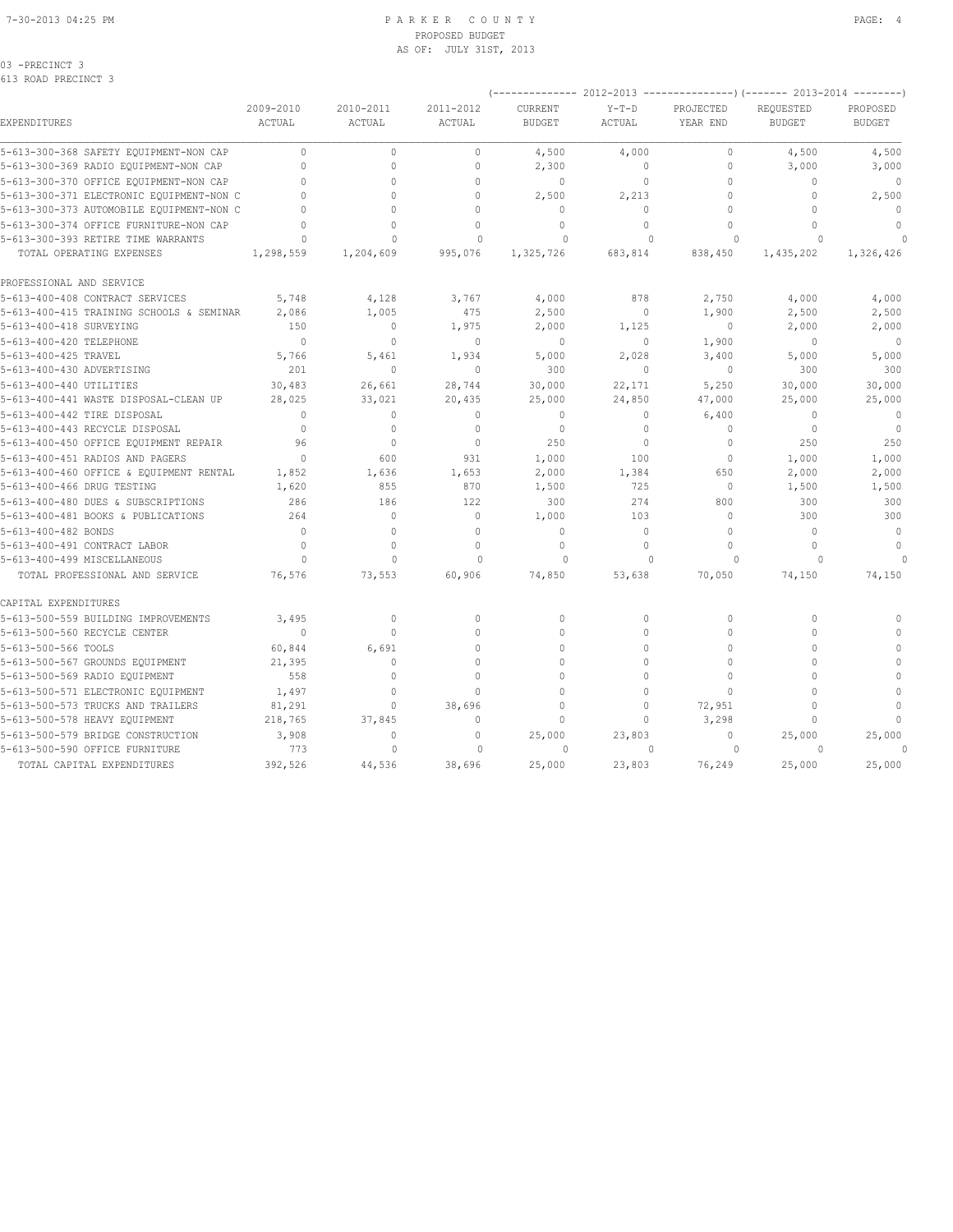# PROPOSED BUDGET AS OF: JULY 31ST, 2013

| TOTAL 613 ROAD PRECINCT 3                             | 3,334,228<br>=========== | 2,933,419<br>=========== | 2,666,925<br>------------ | 3,202,419<br>__________<br>----------- | 2,085,990<br>_________<br>---------- | 1,813,323                                             | 3, 311, 195                | 3,202,419<br>___________  |
|-------------------------------------------------------|--------------------------|--------------------------|---------------------------|----------------------------------------|--------------------------------------|-------------------------------------------------------|----------------------------|---------------------------|
| TOTAL OTHER SERVICES                                  |                          |                          | 0                         | 0                                      | 0                                    | $\Omega$                                              |                            | 0                         |
| OTHER SERVICES<br>5-613-600-699 PROGRAM CONTINGENCIES |                          |                          |                           | 0                                      |                                      | $\Omega$                                              |                            |                           |
| EXPENDITURES                                          | 2009-2010<br>ACTUAL      | 2010-2011<br>ACTUAL      | 2011-2012<br>ACTUAL       | CURRENT<br><b>BUDGET</b>               | $Y-T-D$<br>ACTUAL                    | PROJECTED<br>YEAR END                                 | REQUESTED<br><b>BUDGET</b> | PROPOSED<br><b>BUDGET</b> |
| 03 -PRECINCT 3<br>613 ROAD PRECINCT 3                 |                          |                          |                           | ---------------                        |                                      | 2012-2013 ---------------------- 2013-2014 ---------- |                            |                           |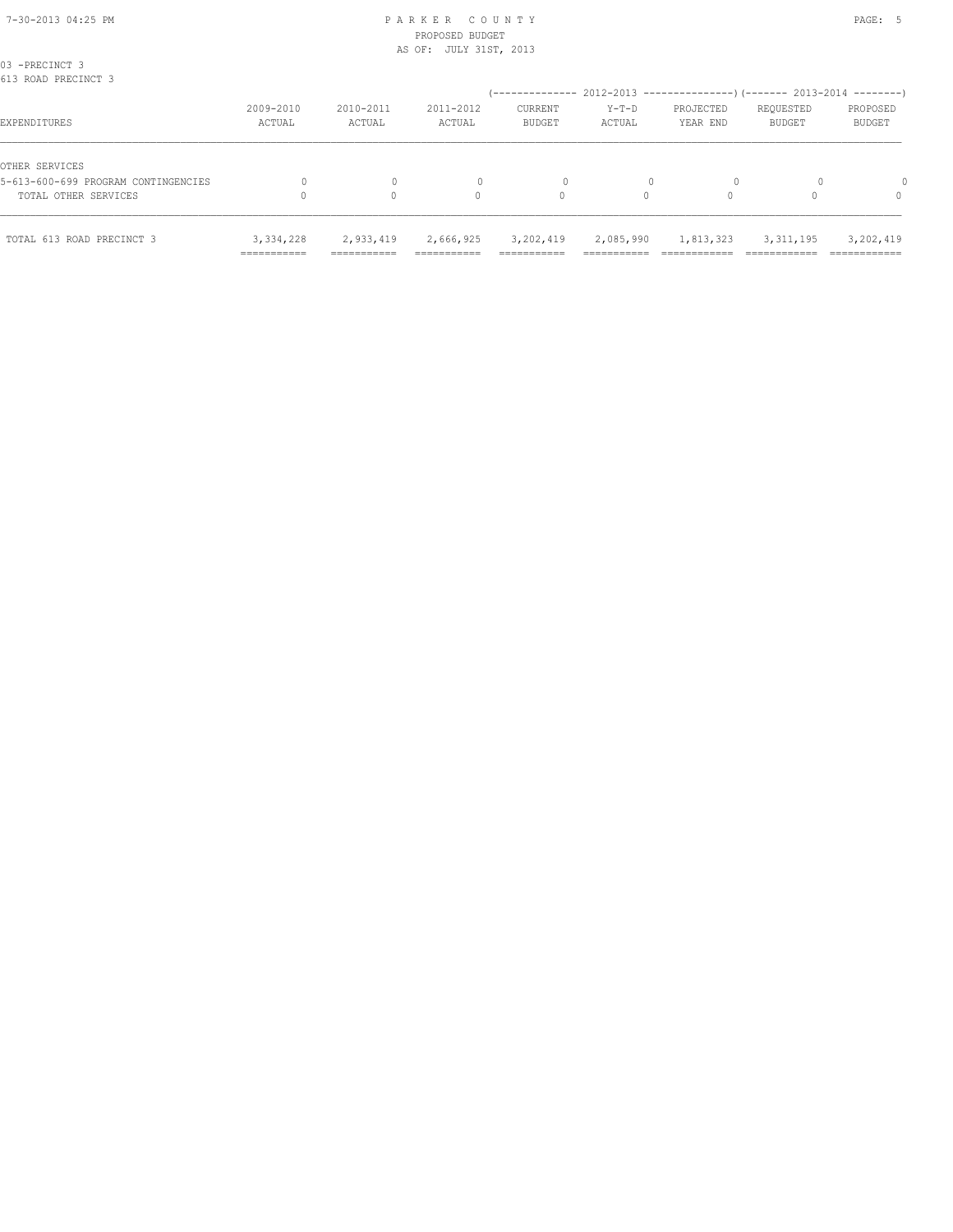### 7-30-2013 04:25 PM P A R K E R C O U N T Y PAGE: 6 PROPOSED BUDGET AS OF: JULY 31ST, 2013

| 03 -PRECINCT 3<br>DEBT SERVICE/LEASE |                        |                     |                     |                                             |                   |                       |                                                                                        |                           |
|--------------------------------------|------------------------|---------------------|---------------------|---------------------------------------------|-------------------|-----------------------|----------------------------------------------------------------------------------------|---------------------------|
| EXPENDITURES                         | 2009-2010<br>ACTUAL    | 2010-2011<br>ACTUAL | 2011-2012<br>ACTUAL | /--------------<br>CURRENT<br><b>BUDGET</b> | $Y-T-D$<br>ACTUAL | PROJECTED<br>YEAR END | $2012-2013$ ---------------)(------- 2013-2014 --------)<br>REQUESTED<br><b>BUDGET</b> | PROPOSED<br><b>BUDGET</b> |
|                                      |                        |                     |                     |                                             |                   |                       |                                                                                        |                           |
| TRANSFERS/DEBT SERVICE               |                        |                     |                     |                                             |                   |                       |                                                                                        |                           |
| 5-960-751-691 CAPITAL LEASE PAYMENT  | 256,189                | 251,746             | 263,731             | 106,022                                     | 106,655           | 0                     | 0                                                                                      | 106,022                   |
| 5-960-751-692 CAPITAL LEASE INTEREST | 39,135                 | 34,202              | 20,543              | 5,254                                       | 4,712             | $\circ$               |                                                                                        | 5,254                     |
| TOTAL TRANSFERS/DEBT SERVICE         | 295,324                | 285,947             | 284,274             | 111,276                                     | 111,367           | $\Omega$              | 0                                                                                      | 111,276                   |
| TOTAL DEBT SERVICE/LEASE             | 295,324<br>=========== | 285,947             | 284,274             | 111,276<br>===========                      | 111,367           | $\Omega$              |                                                                                        | 111,276                   |
| TOTAL EXPENDITURES                   | 3,629,553              | 3,219,367           | 2,951,200           | 3, 313, 695                                 | 2,197,356         | 1,813,323             | 3, 311, 195                                                                            | 3, 313, 695               |

=========== =========== =========== =========== =========== ============ ============ ============

\*\*\* END OF REPORT \*\*\*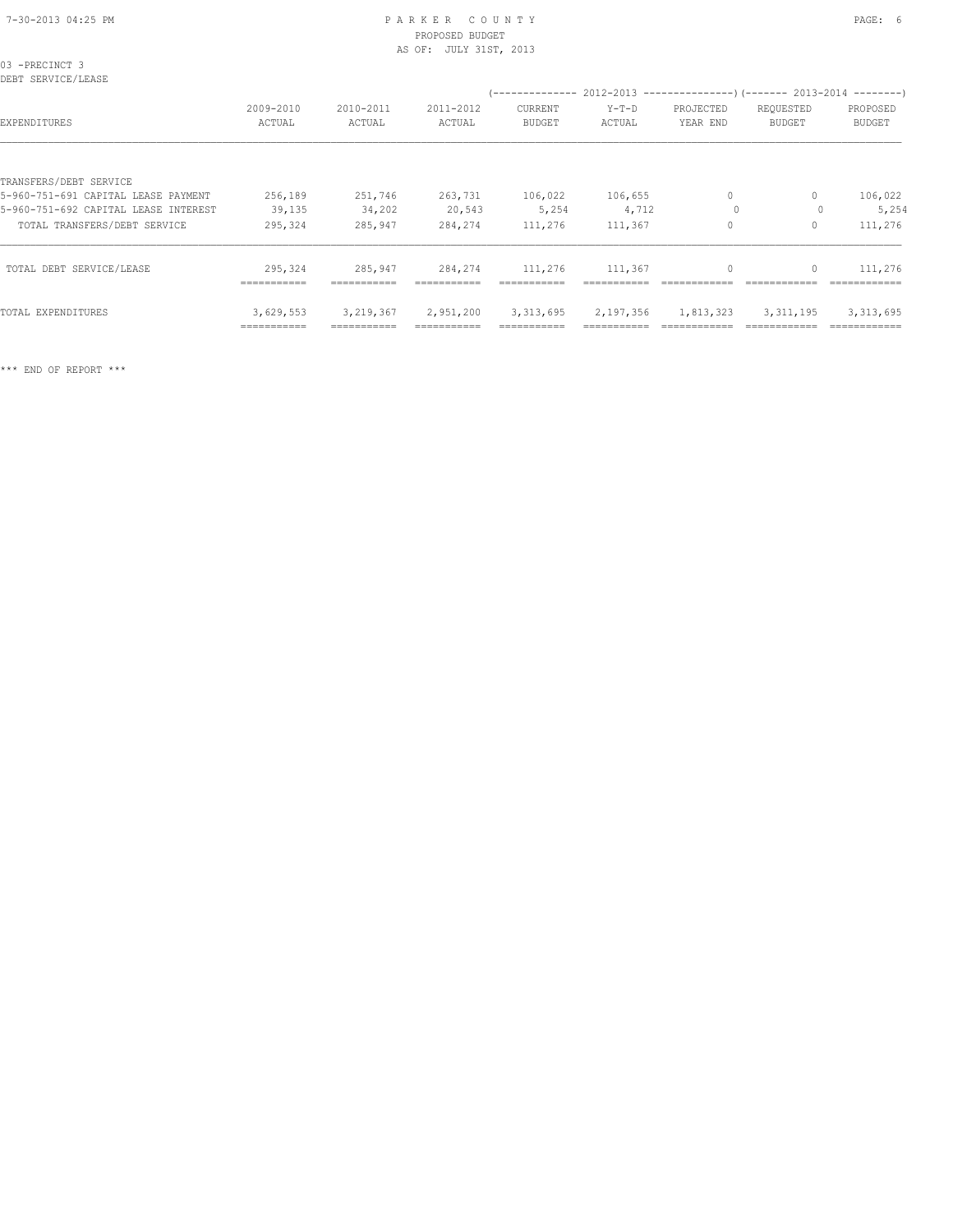### 7-30-2013 04:26 PM P A R K E R C O U N T Y PAGE: 1 PROPOSED BUDGET AS OF: JULY 31ST, 2013

035-TYC DIVERSION-JUV GRANT C

|                                   |                        |                        |                     |                          |                   | (-------------- 2012-2013 -------------------) (------- 2013-2014 ---------) |                            |                           |
|-----------------------------------|------------------------|------------------------|---------------------|--------------------------|-------------------|------------------------------------------------------------------------------|----------------------------|---------------------------|
|                                   | 2009-2010<br>ACTUAL    | 2010-2011<br>ACTUAL    | 2011-2012<br>ACTUAL | CURRENT<br><b>BUDGET</b> | $Y-T-D$<br>ACTUAL | PROJECTED<br>YEAR END                                                        | REQUESTED<br><b>BUDGET</b> | PROPOSED<br><b>BUDGET</b> |
| REVENUE SUMMARY                   |                        |                        |                     |                          |                   |                                                                              |                            |                           |
| 330 REVENUE<br>INVESTMENT INCOME  | 51,100<br>$\Omega$     | 51,100<br>$\mathbf{0}$ | 59,178<br>$\Omega$  | 59,178<br>0              | 59,178<br>4       | $\mathbf{0}$<br>$\circ$                                                      | $\Omega$                   | 59,178<br>0               |
| TOTAL REVENUES                    | 51,100                 | 51,100                 | 59,178              | 59,178                   | 59,182            | $\circ$                                                                      | $\mathbf{0}$               | 59,178                    |
| EXPENDITURE SUMMARY               |                        |                        |                     |                          |                   |                                                                              |                            |                           |
| 570 JUVENILE PROBATION            | 51,100                 | 51,100                 | 59,178              | 59,178                   | 38,906            | $\circ$                                                                      | 0                          | 59,178                    |
| TOTAL EXPENDITURES                | 51,100                 | 51,100                 | 59,178              | 59,178                   | 38,906            | $\circ$                                                                      | $\mathbf{0}$               | 59,178                    |
| REVENUE OVER/(UNDER) EXPENDITURES | $\circ$<br>=========== | 0                      | $\mathbf{0}$        | $\circ$<br>===========   | 20,276            | $\mathbf 0$                                                                  | 0                          | $\mathbf{0}$              |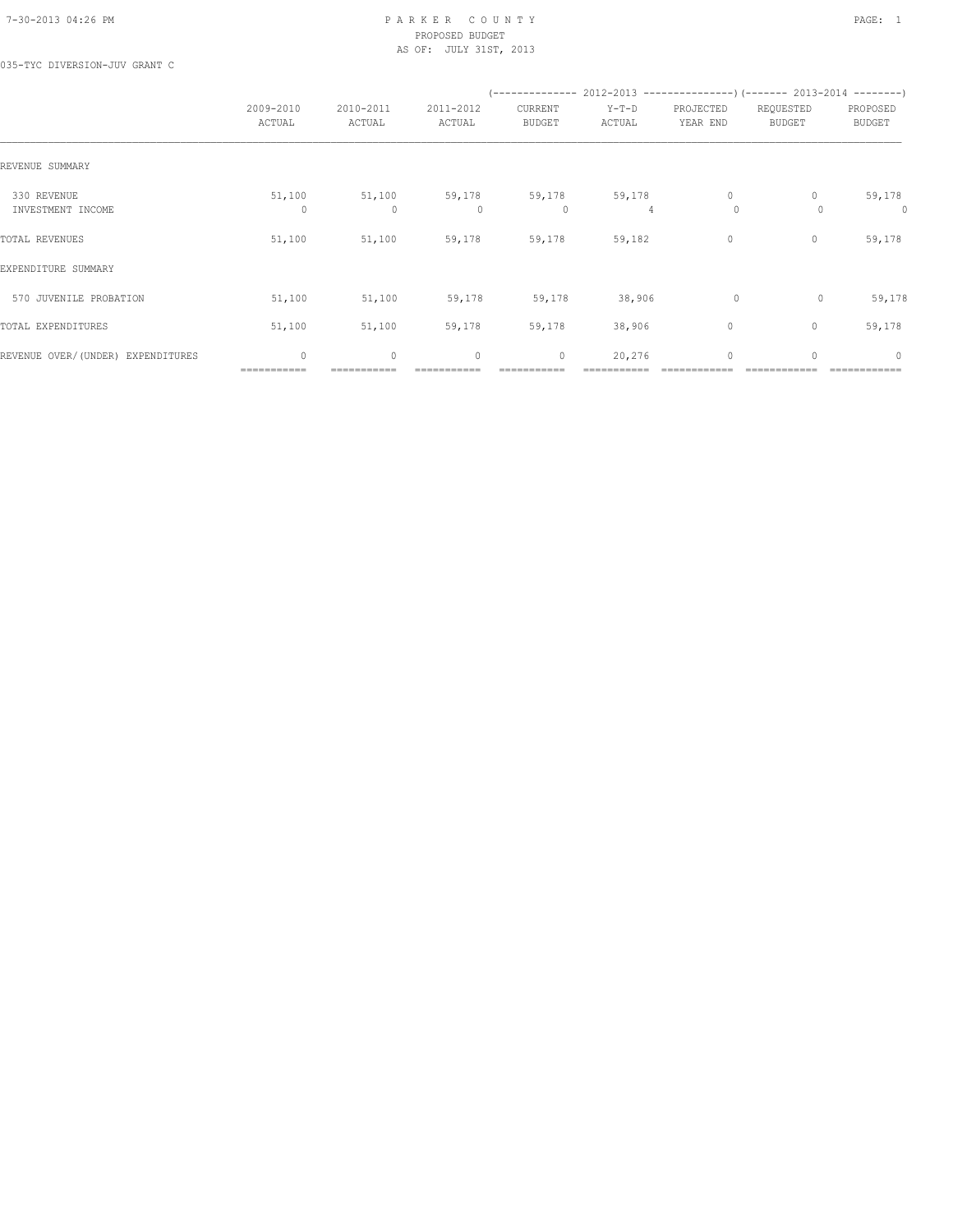035-TYC DIVERSION-JUV GRANT C

| REVENUES                                | 2009-2010<br>ACTUAL | 2010-2011<br>ACTUAL | 2011-2012<br>ACTUAL | --------------<br>CURRENT<br><b>BUDGET</b> | $Y-T-D$<br>ACTUAL | PROJECTED<br>YEAR END | $2012-2013$ ----------------)(------- 2013-2014 --------)<br>REQUESTED<br>BUDGET | PROPOSED<br><b>BUDGET</b> |
|-----------------------------------------|---------------------|---------------------|---------------------|--------------------------------------------|-------------------|-----------------------|----------------------------------------------------------------------------------|---------------------------|
|                                         |                     |                     |                     |                                            |                   |                       |                                                                                  |                           |
| 330 REVENUE                             |                     |                     |                     |                                            |                   |                       |                                                                                  |                           |
| 3-330-000-370 STATE GRANT-TYC DIVERSION | 51,100              | 51,100              | 59,178              | 59,178                                     | 59,178            |                       | 0                                                                                | 59,178                    |
| TOTAL 330 REVENUE                       | 51,100              | 51,100              | 59,178              | 59,178                                     | 59,178            | 0                     |                                                                                  | 59,178                    |
| INVESTMENT INCOME                       |                     |                     |                     |                                            |                   |                       |                                                                                  |                           |
| 3-361-000-035 INTEREST INCOME           | $\Omega$            | $\circ$             | $\circ$             | 0                                          | 4                 |                       | $\Omega$                                                                         | $\Omega$                  |
| TOTAL INVESTMENT INCOME                 | $\Omega$            | $\circ$             | $\circ$             | $\circ$                                    | $\overline{4}$    | 0                     |                                                                                  | $\circ$                   |
| TOTAL REVENUES                          | 51,100              | 51,100              | 59,178              | 59,178                                     | 59,182            | 0                     | 0                                                                                | 59,178                    |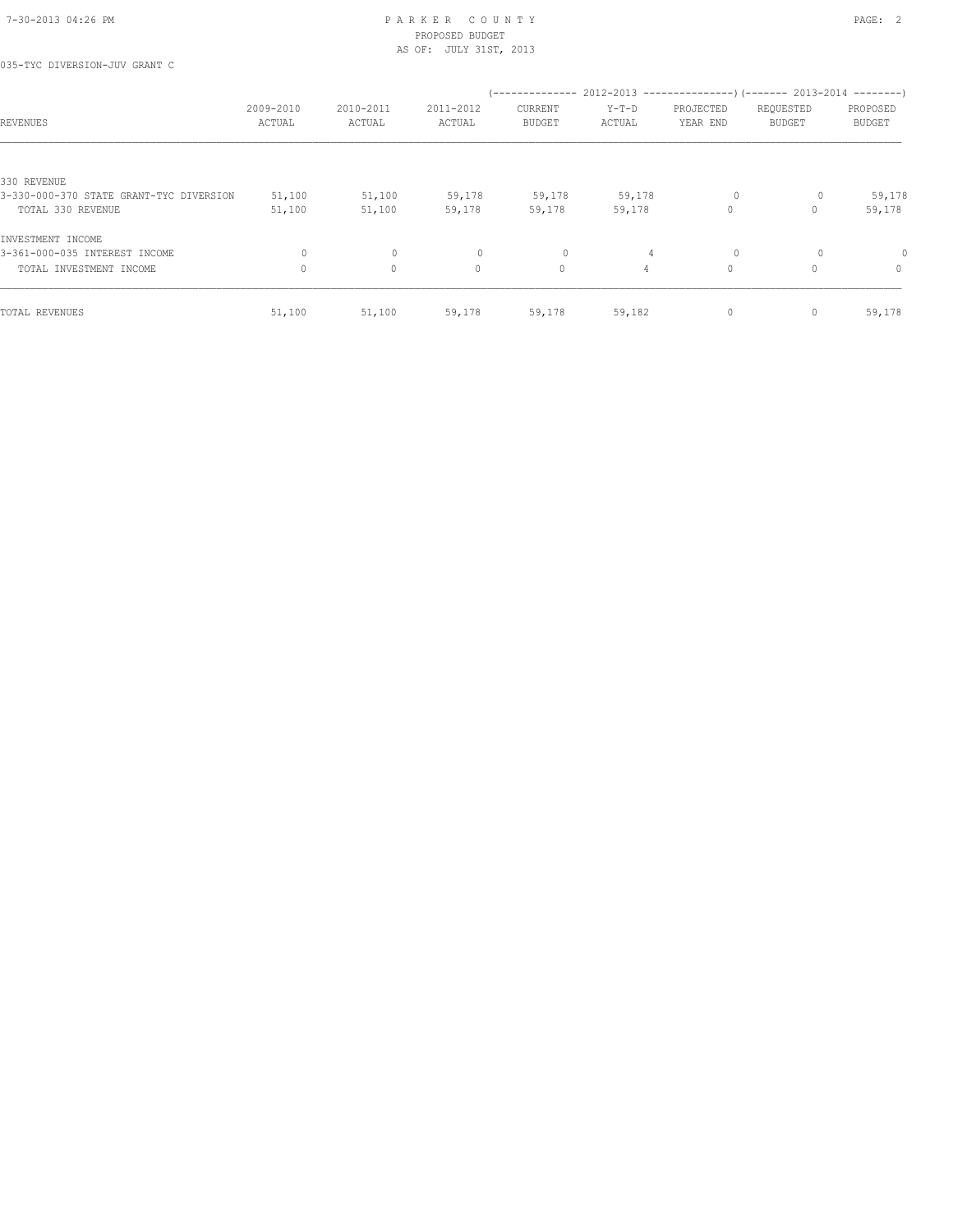| 7-30-2013 04:26 PM |  |
|--------------------|--|

# PARKER COUNTY PARKER S PROPOSED BUDGET

| AS OF: JULY 31ST, 2013                                  |           |           |           |                |                                                                      |           |               |               |  |  |  |  |  |
|---------------------------------------------------------|-----------|-----------|-----------|----------------|----------------------------------------------------------------------|-----------|---------------|---------------|--|--|--|--|--|
| 035-TYC DIVERSION-JUV GRANT C<br>570 JUVENILE PROBATION |           |           |           |                |                                                                      |           |               |               |  |  |  |  |  |
|                                                         |           |           |           |                | (-------------- 2012-2013 --------------------- 2013-2014 ---------- |           |               |               |  |  |  |  |  |
|                                                         | 2009-2010 | 2010-2011 | 2011-2012 | <b>CURRENT</b> | $Y-T-D$                                                              | PROJECTED | REQUESTED     | PROPOSED      |  |  |  |  |  |
| EXPENDITURES                                            | ACTUAL    | ACTUAL    | ACTUAL    | <b>BUDGET</b>  | ACTUAL                                                               | YEAR END  | <b>BUDGET</b> | <b>BUDGET</b> |  |  |  |  |  |
|                                                         |           |           |           |                |                                                                      |           |               |               |  |  |  |  |  |
| OPERATING EXPENSES                                      |           |           |           |                |                                                                      |           |               |               |  |  |  |  |  |
| 5-570-300-323 RESIDENTIAL SERVICES                      | 51,100    | 51,100    | 59,178    | 59,178         | 38,906                                                               | $\circ$   | 0             | 59,178        |  |  |  |  |  |
| TOTAL OPERATING EXPENSES                                | 51,100    | 51,100    | 59,178    | 59,178         | 38,906                                                               | $\circ$   | 0             | 59,178        |  |  |  |  |  |
| TOTAL 570 JUVENILE PROBATION                            | 51,100    | 51,100    | 59,178    | 59,178         | 38,906                                                               |           |               | 59,178        |  |  |  |  |  |

 =========== =========== =========== =========== =========== ============ ============ ============ TOTAL EXPENDITURES 51,100 51,100 59,178 59,178 38,906 0 0 59,178 =========== =========== =========== =========== =========== ============ ============ ============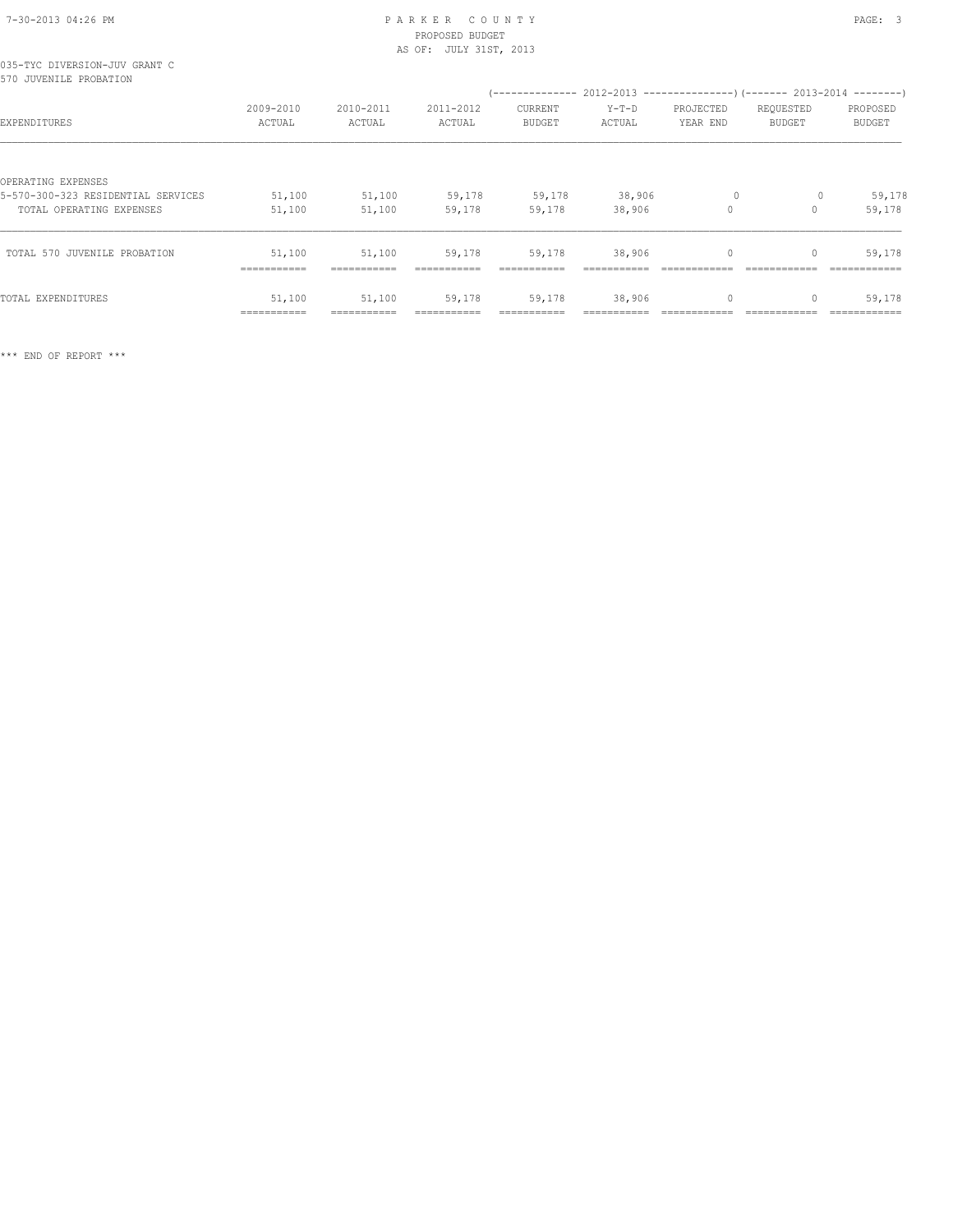### 036-TITLE IV-E REIMBURSEMENT

|                                   | 2009-2010<br>ACTUAL | 2010-2011<br>ACTUAL | 2011-2012<br>ACTUAL | CURRENT<br>BUDGET | $Y-T-D$<br>ACTUAL | PROJECTED<br>YEAR END | REQUESTED<br>BUDGET | PROPOSED<br><b>BUDGET</b>        |
|-----------------------------------|---------------------|---------------------|---------------------|-------------------|-------------------|-----------------------|---------------------|----------------------------------|
| REVENUE SUMMARY                   |                     |                     |                     |                   |                   |                       |                     |                                  |
| 330 REVENUE                       | 0                   | $\Omega$            | $\mathbf{0}$        | $\mathbf{0}$      | $\circ$           | $\Omega$              |                     | $\mathbf{0}$                     |
| INVESTMENT INCOME                 |                     | $\Omega$            | $\mathbf{0}$        | $\circ$           | 17                | $\Omega$              |                     | $\circ$                          |
| INTERFUND TRANSFERS IN            | $\Omega$            | $\Omega$            | $\Omega$            | $\mathbf{0}$      | $\Omega$          | $\Omega$              |                     | $\circ$                          |
| 399 REVENUE                       | U                   | $\mathbf{0}$        | $\mathbf{0}$        | 70,065            | $\Omega$          | $\circ$               | 0                   | 70,065                           |
| TOTAL REVENUES                    | $\mathbf{0}$        | $\circ$             | $\mathbf{0}$        | 70,065            | 17                | $\circ$               | $\Omega$            | 70,065                           |
| EXPENDITURE SUMMARY               |                     |                     |                     |                   |                   |                       |                     |                                  |
| 570 JUVENILE PROBATION            | 14,783              | 21,543              | 4,036               | 70,065            | 32,257            | $\circ$               | $\circ$             | 70,065                           |
| TOTAL EXPENDITURES                | 14,783              | 21,543              | 4,036               | 70,065            | 32,257            | 0                     | $\mathbf{0}$        | 70,065                           |
| REVENUE OVER/(UNDER) EXPENDITURES | 14,783) (           | $21,543$ (          | 4,036)              | 0(                | 32, 239           | $\Omega$              |                     | $\begin{array}{c} \n\end{array}$ |
|                                   | ===========         |                     |                     |                   |                   |                       |                     |                                  |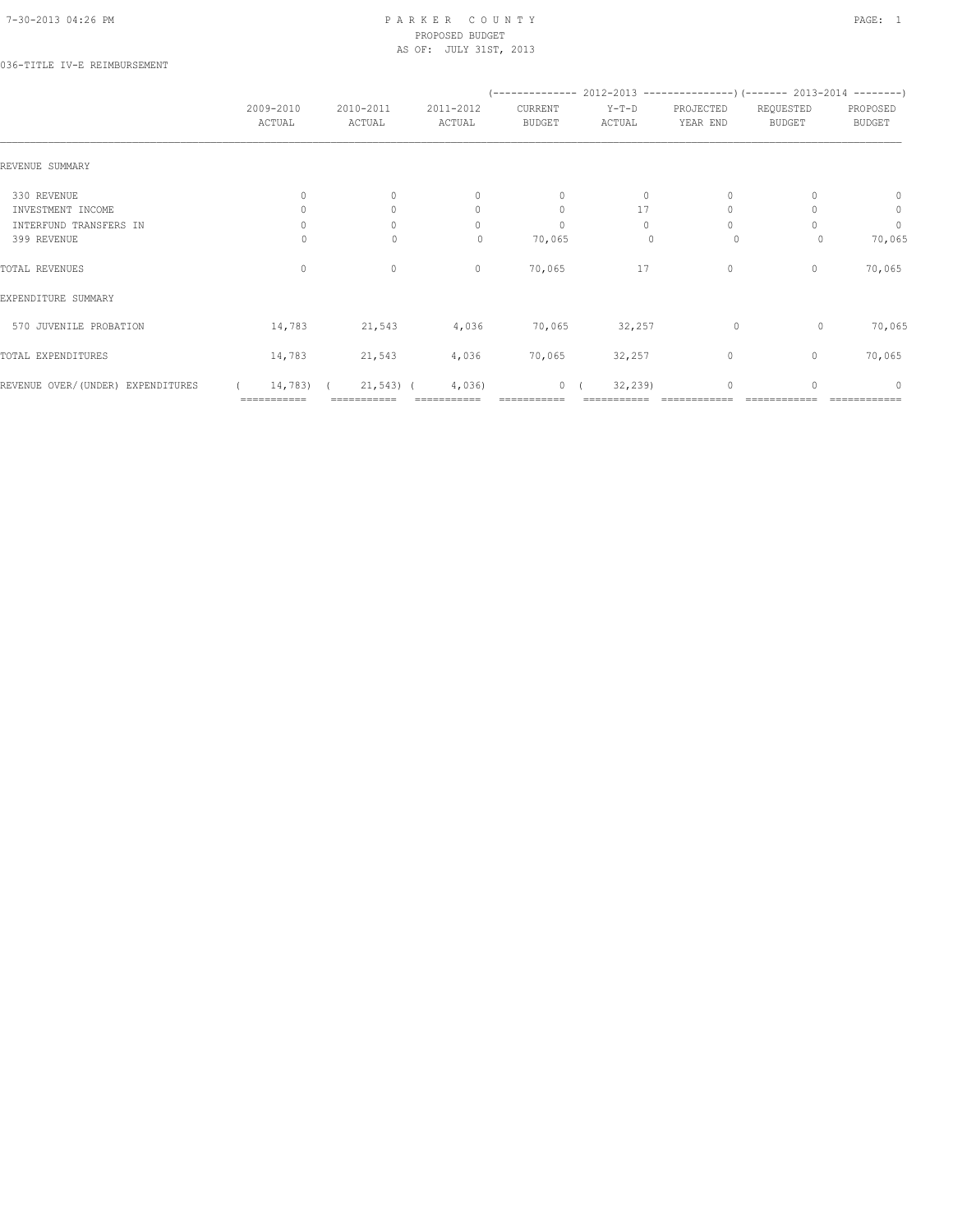## 036-TITLE IV-E REIMBURSEMENT

|                                       |                                                                                                                                    |                     |                                  |                          |                   | $(-----2012-2013)$ $---2013-2013$ $---2013-2014$ $---2013-2014$ |                            |                    |
|---------------------------------------|------------------------------------------------------------------------------------------------------------------------------------|---------------------|----------------------------------|--------------------------|-------------------|-----------------------------------------------------------------|----------------------------|--------------------|
| <b>REVENUES</b>                       | 2009-2010<br>ACTUAL                                                                                                                | 2010-2011<br>ACTUAL | 2011-2012<br>ACTUAL              | CURRENT<br><b>BUDGET</b> | $Y-T-D$<br>ACTUAL | PROJECTED<br>YEAR END                                           | REQUESTED<br><b>BUDGET</b> | PROPOSED<br>BUDGET |
|                                       |                                                                                                                                    |                     |                                  |                          |                   |                                                                 |                            |                    |
| 330 REVENUE                           |                                                                                                                                    |                     |                                  |                          |                   |                                                                 |                            |                    |
| 3-330-000-370 STATE IV-E FUNDS        | $\Omega$                                                                                                                           | $\Omega$            | $\circ$                          | $\Omega$                 | $\Omega$          | 0                                                               | $\bigcap$                  | $\circ$            |
| TOTAL 330 REVENUE                     | $\bigcap$                                                                                                                          | $\Omega$            | $\mathbf{0}$                     | $\mathbf{0}$             | $\circ$           | $\Omega$                                                        | 0                          | $\circ$            |
| INVESTMENT INCOME                     |                                                                                                                                    |                     |                                  |                          |                   |                                                                 |                            |                    |
| 3-361-000-036 INTEREST INCOME         | $\Omega$                                                                                                                           | $\mathbf{0}$        | $\circ$                          | $\Omega$                 | 17                | $\circ$                                                         | $\Omega$                   | $\circ$            |
| TOTAL INVESTMENT INCOME               | $\bigcap$                                                                                                                          | $\Omega$            | $\Omega$                         | $\Omega$                 | 17                | $\begin{array}{c} \n\end{array}$                                | 0                          | $\Omega$           |
| INTERFUND TRANSFERS IN                |                                                                                                                                    |                     |                                  |                          |                   |                                                                 |                            |                    |
| 3-371-000-074 TRANSFER FROM FUND 74   | $\Omega$                                                                                                                           | $\mathbf{0}$        | $\circ$                          | $\circ$                  | $\overline{0}$    | 0                                                               | $\Omega$                   | $\Omega$           |
| TOTAL INTERFUND TRANSFERS IN          |                                                                                                                                    | $\bigcap$           | $\begin{array}{c} \n\end{array}$ | $\Omega$                 | $\Omega$          | $\begin{array}{c} \n\end{array}$                                | 0                          | $\Omega$           |
| 399 REVENUE                           |                                                                                                                                    |                     |                                  |                          |                   |                                                                 |                            |                    |
| 3-399-000-001 UNEXPENDED FUND BALANCE | $\Omega$                                                                                                                           | $\mathbf{0}$        | $\circ$                          | 70,065                   | $\circ$           | $\circ$                                                         | $\circ$                    | 70,065             |
| TOTAL 399 REVENUE                     | $\cap$                                                                                                                             | $\Omega$            | $\Omega$                         | 70,065                   | $\Omega$          | $\begin{array}{c} \n\end{array}$                                | $\bigcap$                  | 70,065             |
| 3-399-000-001UNEXPENDED FUND BALANCE  | PERMANENT NOTES:<br>STARTING IN FY 2010 THIS FUND IS NO LONGER RECEIVING FUNDS<br>FROM THE STATE<br>WORKING FROM FUND BALANCE ONLY |                     |                                  |                          |                   |                                                                 |                            |                    |
| TOTAL REVENUES                        | $\mathbf{0}$                                                                                                                       | $\mathbf{0}$        | $\mathbf{0}$                     | 70,065                   | 17                | $\circ$                                                         | $\circ$                    | 70,065             |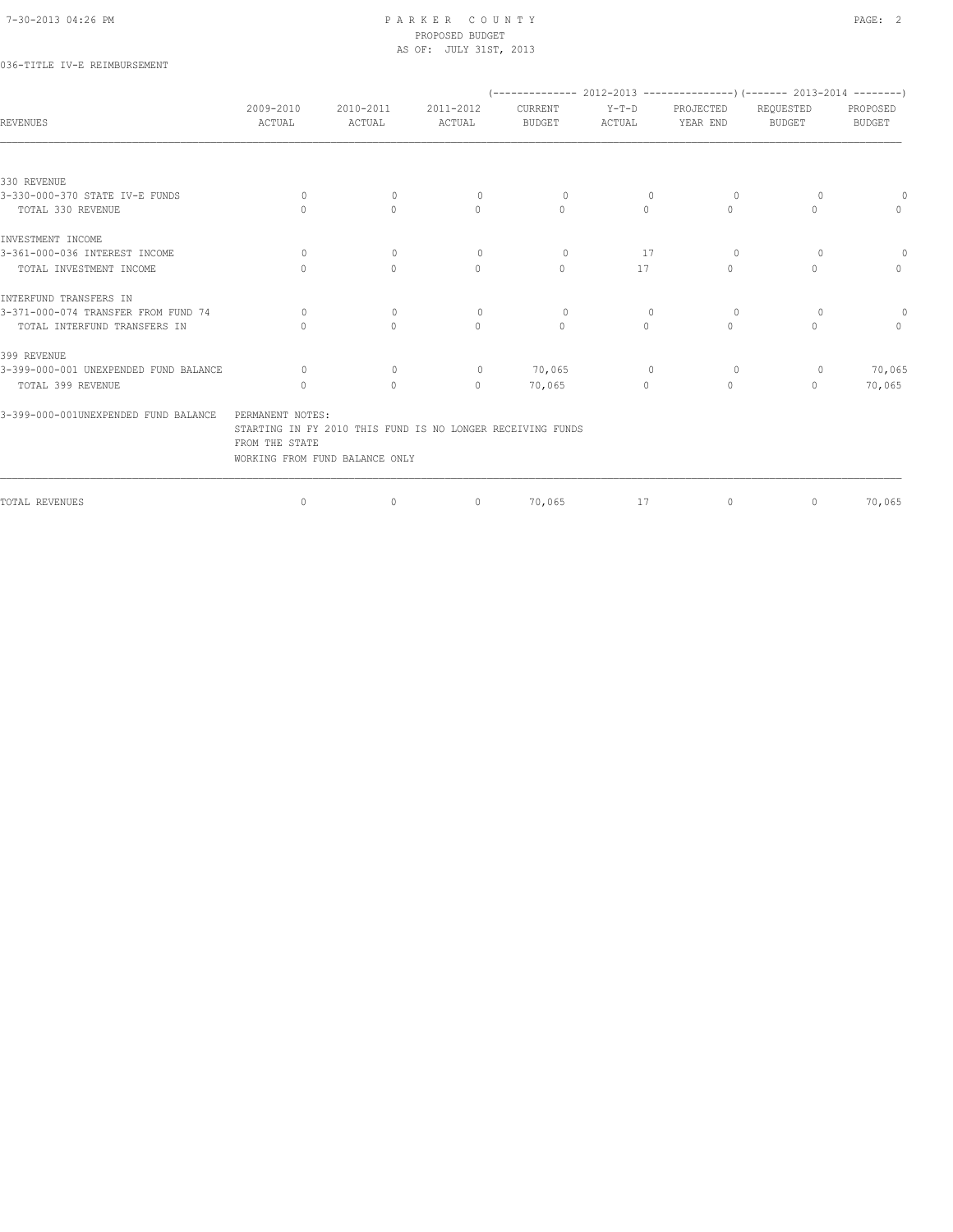| 7-30-2013 04:26 PM                      | PARKER COUNTY<br>PROPOSED BUDGET<br>AS OF: JULY 31ST, 2013 |                            |                     |               |                                                                         |                       |                            | PAGE: 3                   |  |
|-----------------------------------------|------------------------------------------------------------|----------------------------|---------------------|---------------|-------------------------------------------------------------------------|-----------------------|----------------------------|---------------------------|--|
| 036-TITLE IV-E REIMBURSEMENT            |                                                            |                            |                     |               |                                                                         |                       |                            |                           |  |
| 570 JUVENILE PROBATION                  |                                                            |                            |                     |               | (-------------- 2012-2013 ----------------) (------- 2013-2014 -------- |                       |                            |                           |  |
|                                         | 2009-2010                                                  |                            |                     | CURRENT       |                                                                         |                       |                            |                           |  |
| <b>EXPENDITURES</b>                     | ACTUAL                                                     | 2010-2011<br><b>ACTUAL</b> | 2011-2012<br>ACTUAL | <b>BUDGET</b> | $Y-T-D$<br>ACTUAL                                                       | PROJECTED<br>YEAR END | REQUESTED<br><b>BUDGET</b> | PROPOSED<br><b>BUDGET</b> |  |
| SALARIES & BENEFITS                     |                                                            |                            |                     |               |                                                                         |                       |                            |                           |  |
| SALARIES & WAGES                        |                                                            |                            |                     |               |                                                                         |                       |                            |                           |  |
| 5-570-100-102 APPOINTED OFFICIAL-JUVENI | $\Omega$                                                   | $\Omega$                   | $\bigcap$           | $\Omega$      | $\Omega$                                                                | $\Omega$              | $\Omega$                   |                           |  |
| TOTAL SALARIES & WAGES                  | $\Omega$                                                   | $\Omega$                   | $\Omega$            | $\cap$        | $\Omega$                                                                | $\Omega$              | $\Omega$                   |                           |  |
| <b>BENEFITS</b>                         |                                                            |                            |                     |               |                                                                         |                       |                            |                           |  |
| 5-570-100-201 FICA MATCH                | $\Omega$                                                   | $\Omega$                   | $\Omega$            | $\Omega$      | $\Omega$                                                                | $\Omega$              | $\Omega$                   | $\circ$                   |  |
| 5-570-100-202 EMPLOYEE HOSPITALIZATION  | $\Omega$                                                   | $\bigcap$                  | $\mathbf 0$         | $\Omega$      | $\Omega$                                                                | $\Omega$              | $\Omega$                   | $\mathbb O$               |  |
| 5-570-100-203 RETIREMENT PLAN CONTRIBUT | $\Omega$                                                   | $\cap$                     | $\Omega$            | $\bigcap$     | $\Omega$                                                                | $\cap$                | $\bigcap$                  | $\circ$                   |  |
| 5-570-100-204 WORKERS COMPENSATION INSU | $\Omega$                                                   | $\Omega$                   | $\Omega$            | $\Omega$      | $\Omega$                                                                | $\Omega$              | $\Omega$                   | 0                         |  |
| TOTAL BENEFITS                          | $\Omega$                                                   | $\Omega$                   | $\Omega$            | $\Omega$      | $\Omega$                                                                | $\Omega$              | $\Omega$                   |                           |  |
| TOTAL SALARIES & BENEFITS               | $\Omega$                                                   | $\Omega$                   | $\Omega$            | $\Omega$      | $\Omega$                                                                | $\Omega$              | $\Omega$                   | $\Omega$                  |  |
| OPERATING EXPENSES                      |                                                            |                            |                     |               |                                                                         |                       |                            |                           |  |
| 5-570-300-323 RESIDENTIAL SERVICES      | $\mathbf{0}$                                               | $\Omega$                   | 481                 | 20,000        | 19,042                                                                  | $\Omega$              | $\mathbf{0}$               | 20,000                    |  |
| 5-570-300-324 NON-RESIDENTIAL SERVICES  | 14,783                                                     | 19,711                     | 3,555               | 50,065        | 13,215                                                                  | $\circ$               | 0                          | 50,065                    |  |
| TOTAL OPERATING EXPENSES                | 14,783                                                     | 19,711                     | 4,036               | 70,065        | 32,257                                                                  | $\mathbf{0}$          | $\mathbf{0}$               | 70,065                    |  |
| PROFESSIONAL AND SERVICE                |                                                            |                            |                     |               |                                                                         |                       |                            |                           |  |
| 5-570-400-408 CONTRACT SERVICES         | $\mathbf{0}$                                               | $\mathbf{0}$               | $\mathbf{0}$        | $\circ$       | 0                                                                       | $\circ$               | $\circ$                    | $\mathbf{0}$              |  |
| 5-570-400-425 TRAVEL                    | $\mathbf{0}$                                               | $\mathbf{0}$               | $\circ$             | $\Omega$      | $\circ$                                                                 | $\Omega$              | $\Omega$                   | $\circ$                   |  |
| 5-570-400-452 VOC AND ED TRAIN COST     | $\Omega$                                                   | $\mathbf{0}$               | $\circ$             | $\Omega$      | $\circ$                                                                 | $\Omega$              | $\Omega$                   | $\circ$                   |  |
| 5-570-400-498 CHILD SUPPORT PAYMENTS    | $\Omega$                                                   | $\Omega$                   | $\Omega$            | $\bigcap$     | $\Omega$                                                                | $\Omega$              | $\bigcap$                  | $\mathbb O$               |  |
| 5-570-400-499 MISCELLANEOUS             | $\Omega$                                                   | 1,832                      | $\circ$             | $\Omega$      | $\Omega$                                                                | $\Omega$              | $\Omega$                   | $\Omega$                  |  |
| TOTAL PROFESSIONAL AND SERVICE          | $\Omega$                                                   | 1,832                      | $\Omega$            | $\Omega$      | $\Omega$                                                                | $\Omega$              | $\Omega$                   | $\Omega$                  |  |
| CAPITAL EXPENDITURES                    |                                                            |                            |                     |               |                                                                         |                       |                            |                           |  |
| 5-570-500-572 AUTOMOBILES               | $\circ$                                                    | $\mathbf{0}$               | $\circ$             | $\circ$       | $\mathbf{0}$                                                            | $\Omega$              | $\Omega$                   | $\Omega$                  |  |

 TOTAL 570 JUVENILE PROBATION 14,783 21,543 4,036 70,065 32,257 0 0 70,065 =========== =========== =========== =========== =========== ============ ============ ============ TOTAL EXPENDITURES 14,783 21,543 4,036 70,065 32,257 0 0 70,065 =========== =========== =========== =========== =========== ============ ============ ============

TOTAL CAPITAL EXPENDITURES 0 0 0 0 0 0 0 0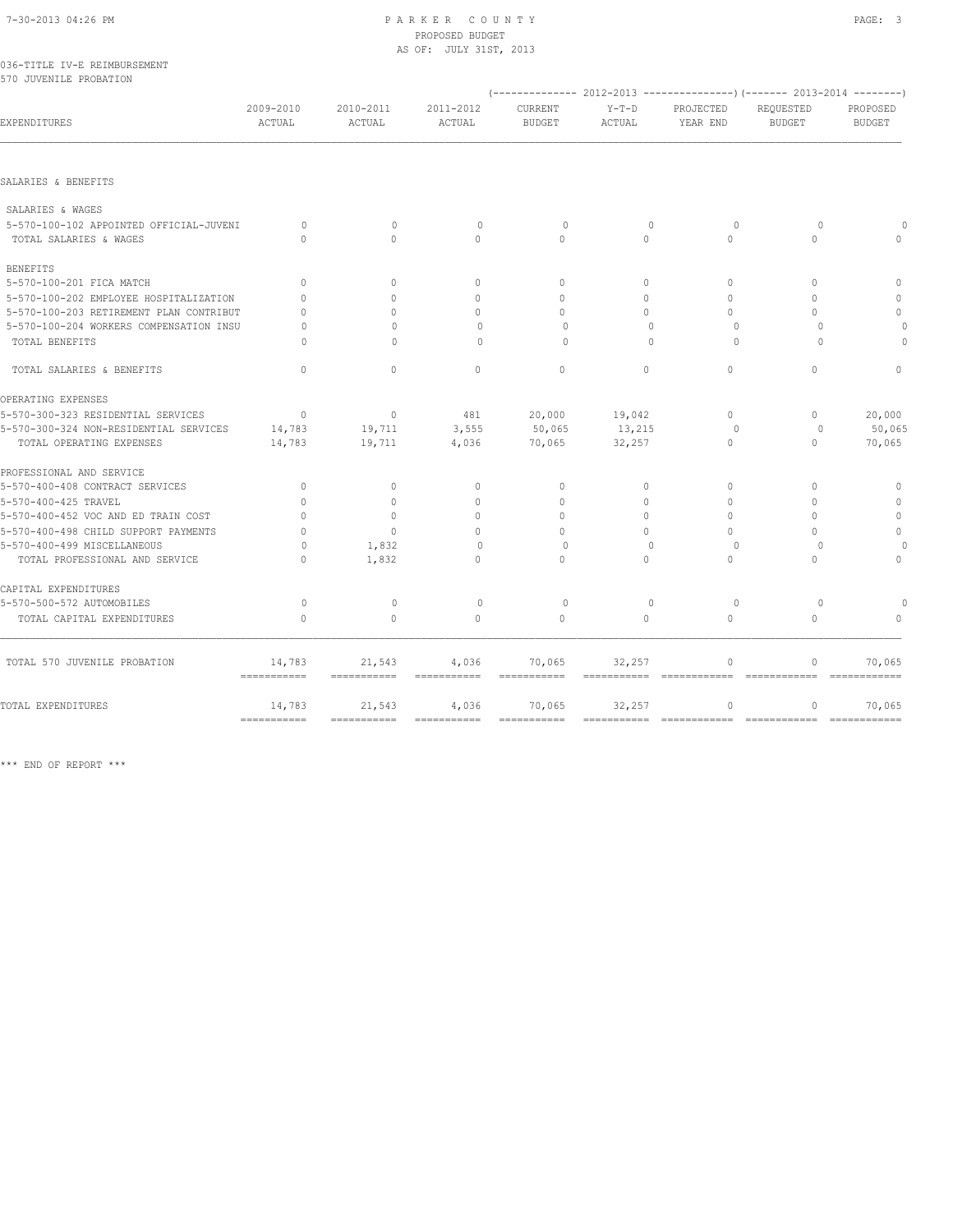04 -PRECINCT 4

|                                   | (-------------- 2012-2013 ----------------) (------- 2013-2014 --------) |                               |                     |                          |                                            |                            |                               |                           |  |  |  |
|-----------------------------------|--------------------------------------------------------------------------|-------------------------------|---------------------|--------------------------|--------------------------------------------|----------------------------|-------------------------------|---------------------------|--|--|--|
|                                   | 2009-2010<br>ACTUAL                                                      | 2010-2011<br>ACTUAL           | 2011-2012<br>ACTUAL | CURRENT<br><b>BUDGET</b> | $Y-T-D$<br>ACTUAL                          | PROJECTED<br>YEAR END      | REQUESTED<br><b>BUDGET</b>    | PROPOSED<br><b>BUDGET</b> |  |  |  |
| REVENUE SUMMARY                   |                                                                          |                               |                     |                          |                                            |                            |                               |                           |  |  |  |
| 333 REVENUE                       | 1,400                                                                    | 1,200                         | 2,458               | 1,000                    | 600                                        | $\circ$                    | 1,000                         | 1,000                     |  |  |  |
| INTERGOVERNMENTAL                 | $\Omega$                                                                 | $\bigcirc$                    | $\overline{0}$      | $\sim$ 0                 | $\overline{0}$                             | $\mathbf{0}$               | $\overline{0}$                | $\sim$ 0                  |  |  |  |
| SALE OF ASSETS                    | 76,746                                                                   | 262,548                       | 56,100              | 20,000                   | 800                                        | 15,623                     | 1,000                         | 20,000                    |  |  |  |
| 338 REVENUE                       | $\overline{0}$                                                           | 1,873                         | 16,746              | 121,297                  | 125,352                                    | 1,600                      | 10,000                        | 121,297                   |  |  |  |
| INVESTMENT INCOME                 | 1,613                                                                    | 805                           | 557                 | 300                      | 284                                        | $\overline{0}$             | 250                           | 300                       |  |  |  |
| OTHER INCOME                      | 58,299                                                                   | 51,000                        | 8,585               | 4,800                    | 30,047                                     | 2,489                      | 10,000                        | 4,800                     |  |  |  |
| INTERFUND TRANSFERS IN            | 2,357,225                                                                | 2,530,691                     | 2,385,772           | 2,385,772                | 1,789,329                                  | 1,652,000                  | 2,350,975                     | 2,406,319                 |  |  |  |
| 399 REVENUE                       | $\Omega$                                                                 | $\circ$                       | $\Omega$            | 472,433                  | $\cap$                                     | $\Omega$                   | $\bigcap$                     | 451,886                   |  |  |  |
| TOTAL REVENUES                    | 2,495,283                                                                |                               | 2,848,116 2,470,218 |                          | 3,005,602  1,946,412  1,671,712  2,373,225 |                            |                               | 3,005,602                 |  |  |  |
| EXPENDITURE SUMMARY               |                                                                          |                               |                     |                          |                                            |                            |                               |                           |  |  |  |
| 614 ROAD PRECINCT 4               |                                                                          | 2,508,474 2,720,236 2,357,474 |                     | 3,004,614                |                                            |                            | 1,971,568 1,750,346 2,983,012 | 3,004,614                 |  |  |  |
| DEBT SERVICE/LEASE                | 70,515                                                                   | $\sim$ 0                      | 2,110               | 988                      | 739                                        | $\Omega$                   | $\Omega$                      | 988                       |  |  |  |
| TOTAL EXPENDITURES                | 2,578,989                                                                | 2,720,236                     | 2,359,584           |                          | 3,005,602 1,972,307 1,750,346 2,983,012    |                            |                               | 3,005,602                 |  |  |  |
| REVENUE OVER/(UNDER) EXPENDITURES | 83,706)                                                                  | 127,880                       | 110,634             | 0(                       | 25,895) (                                  | 78,634) (                  | 609,787)                      | $\circ$                   |  |  |  |
|                                   | $=$ ===========                                                          | ============                  |                     |                          |                                            | ========================== |                               |                           |  |  |  |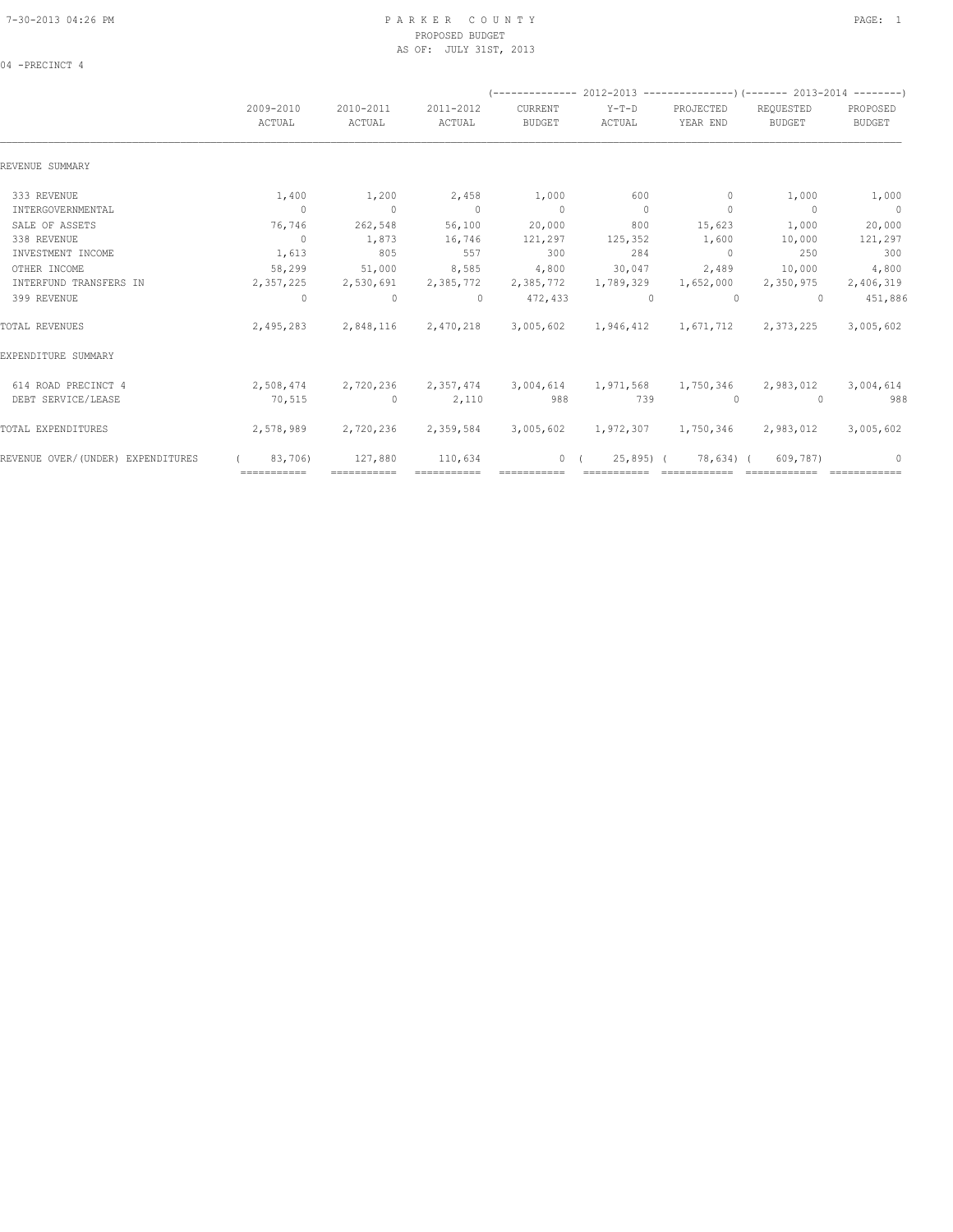04 -PRECINCT 4

## PROPOSED BUDGET AS OF: JULY 31ST, 2013

|                                                                         |                       |                                       |                                                                                                                                                                               |                          |                   | (-------------- 2012-2013 ----------------) (------- 2013-2014 --------) |                            |                           |  |
|-------------------------------------------------------------------------|-----------------------|---------------------------------------|-------------------------------------------------------------------------------------------------------------------------------------------------------------------------------|--------------------------|-------------------|--------------------------------------------------------------------------|----------------------------|---------------------------|--|
| <b>REVENUES</b>                                                         | 2009-2010<br>ACTUAL   | 2010-2011<br>ACTUAL                   | 2011-2012<br>ACTUAL                                                                                                                                                           | CURRENT<br><b>BUDGET</b> | $Y-T-D$<br>ACTUAL | PROJECTED<br>YEAR END                                                    | REQUESTED<br><b>BUDGET</b> | PROPOSED<br><b>BUDGET</b> |  |
|                                                                         |                       |                                       |                                                                                                                                                                               |                          |                   |                                                                          |                            |                           |  |
| 333 REVENUE                                                             |                       |                                       |                                                                                                                                                                               |                          |                   |                                                                          |                            |                           |  |
| 3-333-000-375 PLAT FEES                                                 | 1,400                 | 1,200                                 | 2,458                                                                                                                                                                         | 1,000                    | 600               | $\circ$                                                                  | 1,000                      | 1,000                     |  |
| TOTAL 333 REVENUE                                                       | 1,400                 | 1,200                                 | 2,458                                                                                                                                                                         | 1,000                    | 600               | $\circ$                                                                  | 1,000                      | 1,000                     |  |
| INTERGOVERNMENTAL                                                       |                       |                                       |                                                                                                                                                                               |                          |                   |                                                                          |                            |                           |  |
| 3-334-000-350 CAPITAL LEASE PROCEEDS                                    | $\circ$               | $\mathbf{0}$                          | $\mathbf{0}$                                                                                                                                                                  | $\circ$                  | $\mathbf{0}$      | $\circ$                                                                  | $\circ$                    | 0                         |  |
| TOTAL INTERGOVERNMENTAL                                                 | $\Omega$              | $\Omega$                              | $\Omega$                                                                                                                                                                      | $\Omega$                 | $\Omega$          | $\Omega$                                                                 | $\Omega$                   | $\mathbf{0}$              |  |
| SALE OF ASSETS                                                          |                       |                                       |                                                                                                                                                                               |                          |                   |                                                                          |                            |                           |  |
| 3-337-000-614 REVENUE-SALE OF EQUIPMENT                                 | 76,746                | 262,548                               | 56,100                                                                                                                                                                        | 20,000                   | 800               | 15,623                                                                   | 1,000                      | 20,000                    |  |
| TOTAL SALE OF ASSETS                                                    | 76,746                | 262,548                               | 56,100                                                                                                                                                                        | 20,000                   | 800               | 15,623                                                                   | 1,000                      | 20,000                    |  |
| 3-337-000-614REVENUE-SALE OF EQUIPMENT PERMANENT NOTES:                 |                       | 1-Chip Spreader, 1-Hyster Roller,     | 1-Single Axle Ford Dump Truck, 1-Single Axle Ford Flat<br>Dump Bed, 1-Single Axle Mack Water Truck, 1 Ford extended cab<br>4WD Truck, 1-Black Chev Pickup, 1-Brown GMC Pickup |                          |                   |                                                                          |                            |                           |  |
|                                                                         |                       |                                       |                                                                                                                                                                               |                          |                   |                                                                          |                            |                           |  |
| 338 REVENUE                                                             |                       |                                       |                                                                                                                                                                               |                          |                   |                                                                          |                            |                           |  |
| 3-338-000-004 REVENUE-CONTRACT SERVICES                                 | $\circ$               | 1,873                                 | 16,746                                                                                                                                                                        | 121,297                  | 125,352           | 1,600                                                                    | 10,000                     | 121,297                   |  |
| TOTAL 338 REVENUE                                                       | $\mathbf{0}$          | 1,873                                 | 16,746                                                                                                                                                                        | 121,297                  | 125,352           | 1,600                                                                    | 10,000                     | 121,297                   |  |
| 3-338-000-004REVENUE-CONTRACT SERVICES PERMANENT NOTES:                 | Anticipated income    |                                       |                                                                                                                                                                               |                          |                   |                                                                          |                            |                           |  |
| INVESTMENT INCOME                                                       |                       |                                       |                                                                                                                                                                               |                          |                   |                                                                          |                            |                           |  |
| 3-361-000-004 INTEREST INCOME                                           | 1,613                 | 805                                   | 557                                                                                                                                                                           | 300                      | 284               | $\circ$                                                                  | 250                        | 300                       |  |
| TOTAL INVESTMENT INCOME                                                 | 1,613                 | 805                                   | 557                                                                                                                                                                           | 300                      | 284               | $\circ$                                                                  | 250                        | 300                       |  |
| 3-361-000-004INTEREST INCOME                                            | PERMANENT NOTES:      |                                       |                                                                                                                                                                               |                          |                   |                                                                          |                            |                           |  |
|                                                                         |                       | to be furnished from Auditor's office |                                                                                                                                                                               |                          |                   |                                                                          |                            |                           |  |
|                                                                         |                       |                                       |                                                                                                                                                                               |                          |                   |                                                                          |                            |                           |  |
| OTHER INCOME                                                            |                       |                                       |                                                                                                                                                                               |                          |                   |                                                                          |                            |                           |  |
| 3-370-000-370 MISCELLANEOUS<br>3-370-000-372 VEHICLE/EQUIP REPAIR REVEN | 5,028<br>$\mathbf{0}$ | 24,959<br>501                         | 7,787<br>$\circ$                                                                                                                                                              | 4,000<br>$\mathbf 0$     | 16,623<br>$\circ$ | 2,489<br>0                                                               | 10,000<br>$\mathbf{0}$     | 4,000<br>$\overline{0}$   |  |
| 3-370-000-374 ROAD/BRIDGE MAINTENANCE (R                                | 53,271                | 25,540                                | 799                                                                                                                                                                           | 800                      | 13,424            | $\mathbf{0}$                                                             | $\mathbf{0}$               | 800                       |  |
| 3-370-000-394 TIME WARRANT PROCEEDS                                     | $\circ$               | $\mathbf{0}$                          | $\circ$                                                                                                                                                                       | $\circ$                  | $\mathbf{0}$      | $\circ$                                                                  | $\Omega$                   | $\Omega$                  |  |

3-370-000-372VEHICLE/EQUIP REPAIR REVENPERMANENT NOTES:

oil and filter changes etc. for Constable Brown and Deputies

3-370-000-374ROAD/BRIDGE MAINTENANCE (RPERMANENT NOTES:

anticipated income from oil & gas companies for road repair

and road crossing.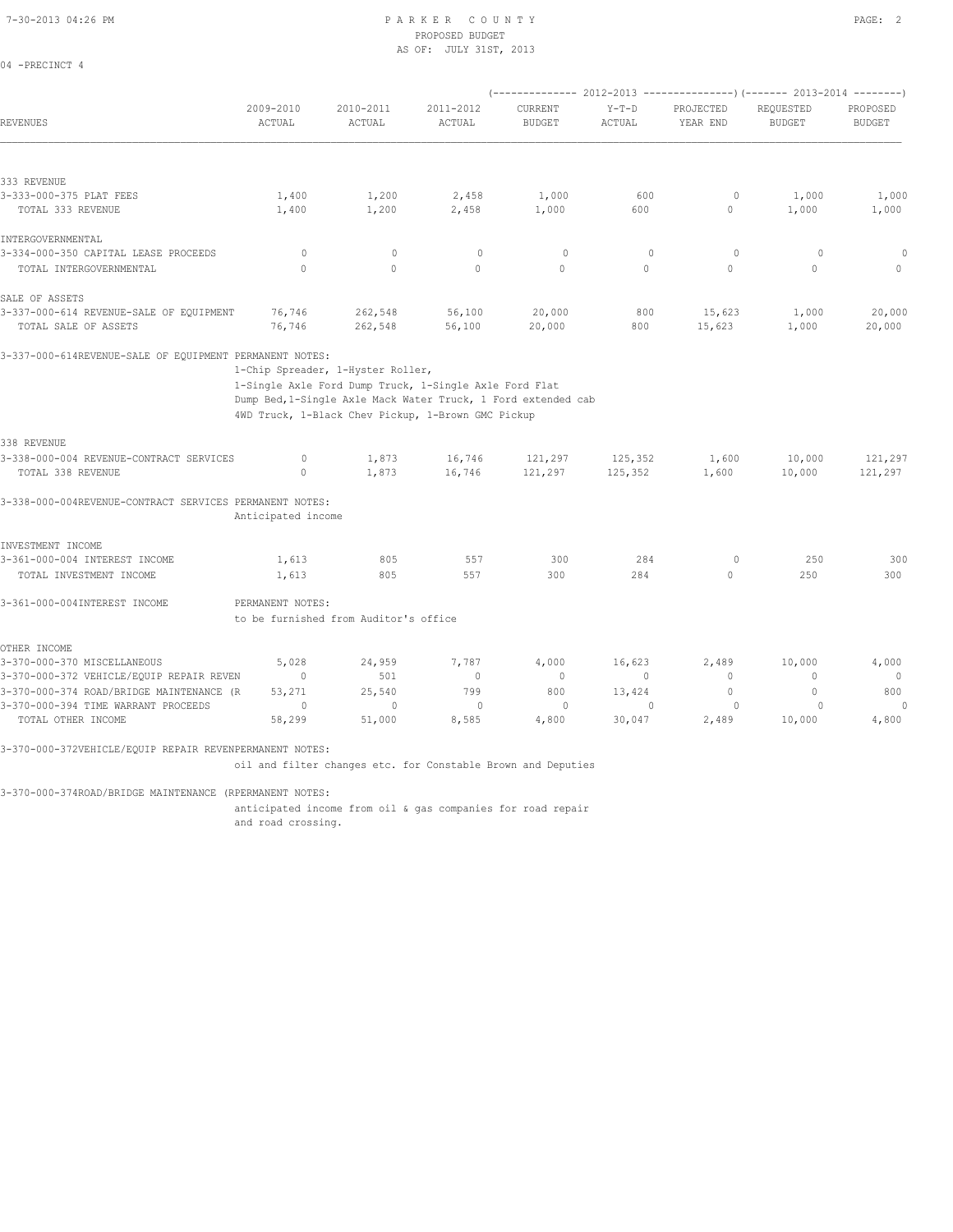04 -PRECINCT 4

#### 7-30-2013 04:26 PM P A R K E R C O U N T Y PAGE: 3 PROPOSED BUDGET AS OF: JULY 31ST, 2013

| <b>REVENUES</b>                          | 2009-2010<br>ACTUAL                                                                                              | 2010-2011<br>ACTUAL | 2011-2012<br>ACTUAL | CURRENT<br><b>BUDGET</b> | Y-T-D<br>ACTUAL | PROJECTED<br>YEAR END | (-------------- 2012-2013 --------------------- 2013-2014 --------- )<br>REQUESTED<br><b>BUDGET</b> | PROPOSED<br><b>BUDGET</b> |
|------------------------------------------|------------------------------------------------------------------------------------------------------------------|---------------------|---------------------|--------------------------|-----------------|-----------------------|-----------------------------------------------------------------------------------------------------|---------------------------|
| INTERFUND TRANSFERS IN                   |                                                                                                                  |                     |                     |                          |                 |                       |                                                                                                     |                           |
| 3-371-000-010 TRANSFER FROM FUND 10      | $\overline{0}$                                                                                                   | 265,009             | $\overline{0}$      | $\mathbf{0}$             | 0               |                       |                                                                                                     |                           |
| 3-371-000-050 TRANSFER FROM FUND 50      | 2,357,225                                                                                                        | 2,265,682           | 2,385,772           | 2,385,772                | 1,789,329       | 1,652,000             | 2,350,975                                                                                           | 2,406,319                 |
| 3-371-000-399 TRANSFER FROM PRIOR FUND B | $\circ$                                                                                                          | $\circ$             | $\Omega$            | 0                        |                 | $\Omega$              |                                                                                                     | - 0                       |
| TOTAL INTERFUND TRANSFERS IN             | 2,357,225                                                                                                        | 2,530,691           | 2,385,772           | 2,385,772                | 1,789,329       | 1,652,000             | 2,350,975                                                                                           | 2,406,319                 |
| 399 REVENUE                              |                                                                                                                  |                     |                     |                          |                 |                       |                                                                                                     |                           |
| 3-399-000-001 UNEXPENDED FUND BALANCE    | $\Omega$                                                                                                         | $\mathbf{0}$        | $\Omega$            | 472,433                  |                 | $\Omega$              |                                                                                                     | 451,886                   |
| TOTAL 399 REVENUE                        | $\Omega$                                                                                                         | $\Omega$            | $\Omega$            | 472,433                  | $\Omega$        | $\Omega$              | $\bigcap$                                                                                           | 451,886                   |
| 3-399-000-001UNEXPENDED FUND BALANCE     | PERMANENT NOTES:<br>adjusted upward to account for FICA & Retirement increases<br>due to $3\frac{1}{2}$ = \$9645 |                     |                     |                          |                 |                       |                                                                                                     |                           |
| TOTAL REVENUES                           | 2,495,283                                                                                                        | 2,848,116           | 2,470,218           | 3,005,602                | 1,946,412       | 1,671,712             | 2,373,225                                                                                           | 3,005,602                 |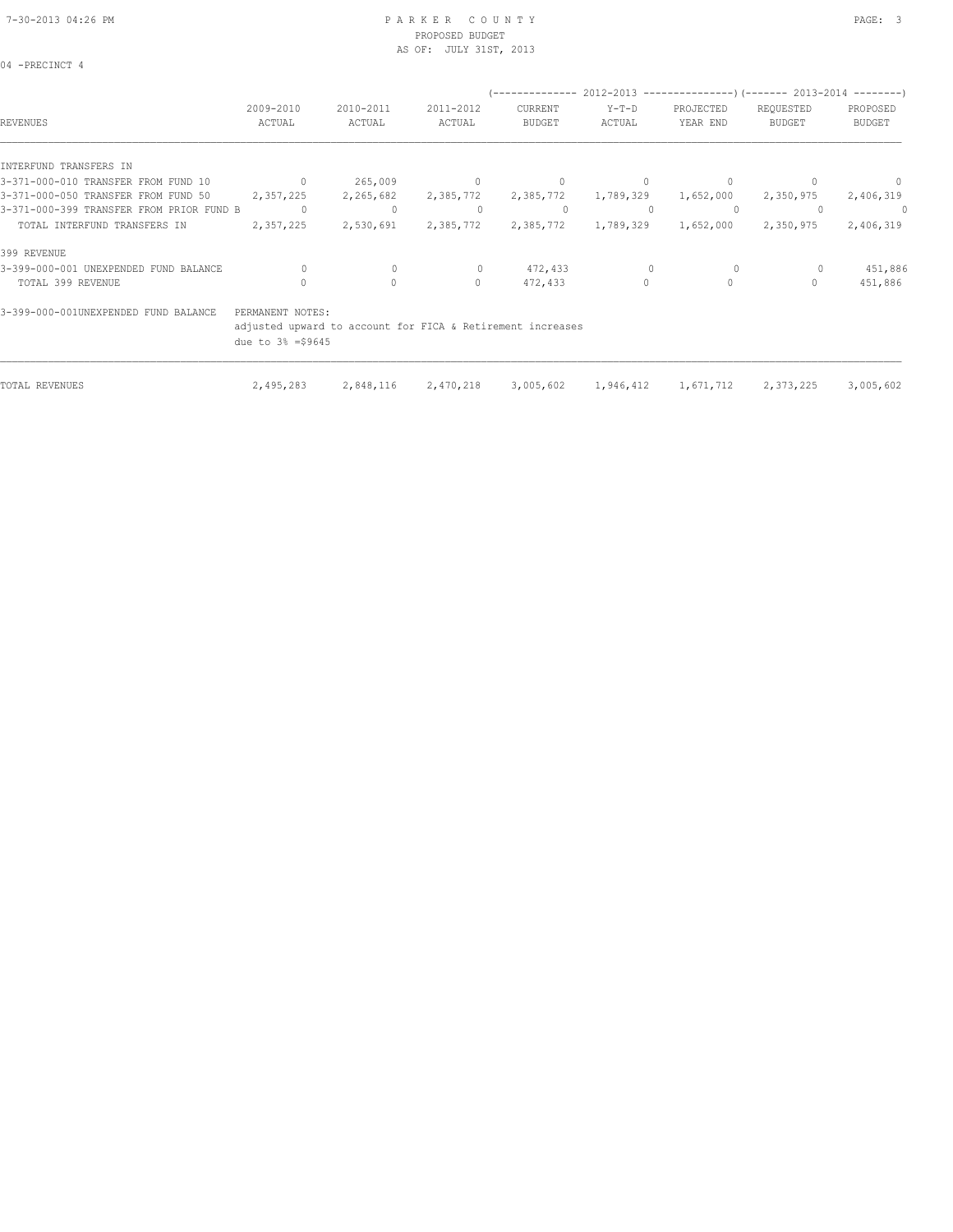# PROPOSED BUDGET AS OF: JULY 31ST, 2013

|  | 04 -PRECINCT 4      |  |
|--|---------------------|--|
|  | 614 ROAD PRECINCT 4 |  |

| EXPENDITURES                            | 2009-2010<br>ACTUAL | 2010-2011<br>ACTUAL                                         | 2011-2012<br>ACTUAL | CURRENT<br><b>BUDGET</b> | $Y-T-D$<br>ACTUAL | PROJECTED<br>YEAR END | REQUESTED<br><b>BUDGET</b> | PROPOSED<br><b>BUDGET</b> |
|-----------------------------------------|---------------------|-------------------------------------------------------------|---------------------|--------------------------|-------------------|-----------------------|----------------------------|---------------------------|
|                                         |                     |                                                             |                     |                          |                   |                       |                            |                           |
| SALARIES & BENEFITS                     |                     |                                                             |                     |                          |                   |                       |                            |                           |
| SALARIES & WAGES                        |                     |                                                             |                     |                          |                   |                       |                            |                           |
| 5-614-100-101 ELECTED OFFICIAL-COMMISSI | $\sim$ 0            | $\overline{0}$                                              | 83,999              | 84,000                   | 67,845            | $\overline{0}$        | 84,000                     | 84,000                    |
| 5-614-100-103 FOREMAN                   | 56,273              | 56,273                                                      | 58,086              | 59,537                   | 46,591            | 44,856                | 59,537                     | 59,537                    |
| 5-614-100-104 LEAD OPERATOR             | 46,839              | 46,839                                                      | 48,350              | 49,557                   | 38,781            | 35,368                | 49,557                     | 49,557                    |
| 5-614-100-106 ADMINISTRATIVE ASSSISTANT | $\Omega$            | $\overline{0}$                                              | $\circ$             | $\mathbf{0}$             | $\circ$           | $\overline{0}$        | $\Omega$                   | $\overline{0}$            |
| 5-614-100-107 EQUIPMENT OPERATOR II     | 163,003             | 147,420                                                     | $\mathbb O$         | $\circ$                  | $\circ$           | 190,896               | $\mathbf{0}$               | $\mathbf{0}$              |
| 5-614-100-108 OPERATOR I                | 317,474             | 325,269                                                     | 488,503             | 474,716                  | 364,430           | 124,540               | 474,716                    | 474,716                   |
| 5-614-100-110 MECHANIC I                | 43,106              | 43,106                                                      | 44,496              | 45,606                   | 35,690            | $\mathbf{0}$          | 45,606                     | 45,606                    |
| 5-614-100-111 MECHANIC II               | $\mathbf{0}$        | $\overline{0}$                                              | $\circ$             | $\Omega$                 | $\circ$           | $\overline{0}$        | $\Omega$                   | $\overline{0}$            |
| 5-614-100-120 PART-TIME                 | 15,443              | 15,414                                                      | 12,346              | 30,000                   | 7,048             | $\overline{0}$        | 30,000                     | 30,000                    |
| 5-614-100-125 RESEARCH COORDINATOR      | 38,954              | 36,525                                                      | 32,562              | 38,644                   | 30,240            | 1,619                 | 38,644                     | 38,644                    |
| 5-614-100-156 OFFICE MANAGER            | 41,543              | 39,447                                                      | 40,446              | 41,735                   | 32,659            | 28,567                | 41,735                     | 41,735                    |
| 5-614-100-157 SECRETARY                 | $\Omega$            | $\Omega$                                                    | $\mathbf{0}$        | $\Omega$                 | $\circ$           | $\Omega$              | $\Omega$                   | $\overline{0}$            |
| 5-614-100-158 OFFICE COORDINATOR        | $\circ$             | $\mathbf{0}$                                                | $\circ$             | $\circ$                  | $\overline{0}$    | 26,948                | $\circ$                    | $\overline{\phantom{0}}$  |
| TOTAL SALARIES & WAGES                  | 722,634             | 710,293                                                     | 808,787             | 823,795                  | 623,284           | 452,794               | 823,795                    | 823,795                   |
| <b>BENEFITS</b>                         |                     |                                                             |                     |                          |                   |                       |                            |                           |
| 5-614-100-201 FICA MATCH                | 53,607              | 52,537                                                      | 58,949              | 63,020                   | 44,989            | 35,286                | 63,020                     | 63,020                    |
| 5-614-100-202 EMPLOYEE HOSPITALIZATION  | 248,986             | 251,537                                                     | 268,436             | 284,768                  | 229,032           | 111,601               | 284,768                    | 284,768                   |
| 5-614-100-203 RETIREMENT PLAN CONTRIBUT | 81,970              | 85,827                                                      | 86,545              | 87,238                   | 70,586            | 35,836                | 87,238                     | 87,238                    |
| 5-614-100-204 WORKERS COMPENSATION INSU | 26,204              | 25,615                                                      | 27,425              | 26,000                   | 22,895            | 36,421                | 26,000                     | 26,000                    |
| 5-614-100-205 CLOTHING ALLOWANCE        | $\Omega$            | $\overline{0}$                                              | $\sim$ 0            | 2,250                    | 2,250             | 3,631                 | 2,250                      | 2,250                     |
| 5-614-100-206 LONGEVITY PAY             | 8,640               | 7,440                                                       | 7,920               | 7,500                    | 7,500             | $\sim$ 0              | 8,880                      | 7,500                     |
| 5-614-100-208 AUTO ALLOWANCE            | 12,000              | 12,462                                                      | 12,000              | 12,000                   | 9,692             | $\circ$               | 12,000                     | 12,000                    |
| 5-614-100-209 CELL PHONE ALLOWANCE      | 1,203               | 1,203                                                       | 1,207               | 1,200                    | 940               | $\overline{0}$        | 1,200                      | 1,200                     |
| TOTAL BENEFITS                          | 432,611             | 436,621                                                     | 462,481             | 483,976                  | 387,885           | 222,775               | 485,356                    | 483,976                   |
| 5-614-100-206LONGEVITY PAY              | PERMANENT NOTES:    |                                                             |                     |                          |                   |                       |                            |                           |
|                                         |                     | Updated information based on report from Treasurer's Office |                     |                          |                   |                       |                            |                           |
| TOTAL SALARIES & BENEFITS               | 1,155,245           | 1,146,914                                                   | 1,271,269           | 1,307,771                | 1,011,169         | 675,569               | 1,309,151                  | 1,307,771                 |
| OPERATING EXPENSES                      |                     |                                                             |                     |                          |                   |                       |                            |                           |
| 5-614-300-310 POSTAGE                   | 106                 | 7                                                           | 72                  | 400                      | 46                | 613                   | 400                        | 400                       |
| 5-614-300-325 UNIFORMS                  | 6,205               | 8,285                                                       | 6,134               | 9,750                    | 4,489             | $\overline{0}$        | 9,750                      | 9,750                     |
| 5-614-300-330 SUPPLIES                  | 20,378              | 21,480                                                      | 21,121              | 30,000                   | 17,645            | 10,481                | 25,000                     | 30,000                    |
| 5-614-300-331 GASOLINE, OIL & DIESEL    | 119,593             | 151,531                                                     | 177,016             | 197,751                  | 107,592           | 54,808                | 198,000                    | 197,751                   |
| 5-614-300-332 SMALL TOOLS               | 1,501               | 2,360                                                       | 4,525               | 3,000                    | 2,949             | 1,990                 | 3,000                      | 3,000                     |
|                                         |                     |                                                             |                     |                          |                   |                       |                            |                           |

5-614-300-337 TIRES 12,826 14,814 14,569 20,000 15,592 14,184 20,000 20,000 5-614-300-350 EQUIPMENT REPAIR 111,454 82,577 77,439 87,000 52,727 58,488 87,000 87,000 5-614-300-351 BUILDING MAINTENANCE 0 1,433 3,845 3,000 798 4,755 3,000 3,000 5-614-300-352 BRIDGE MAINTENANCE 0 0 0 0 0 146,009 3,000 0 5-614-300-354 ROAD CONST. & REPAIR MATER 588,697 507,818 464,117 668,294 458,583 392,582 708,011 668,294 5-614-300-355 CULVERTS 12,833 5,871 17,630 20,000 0 0 20,000 20,000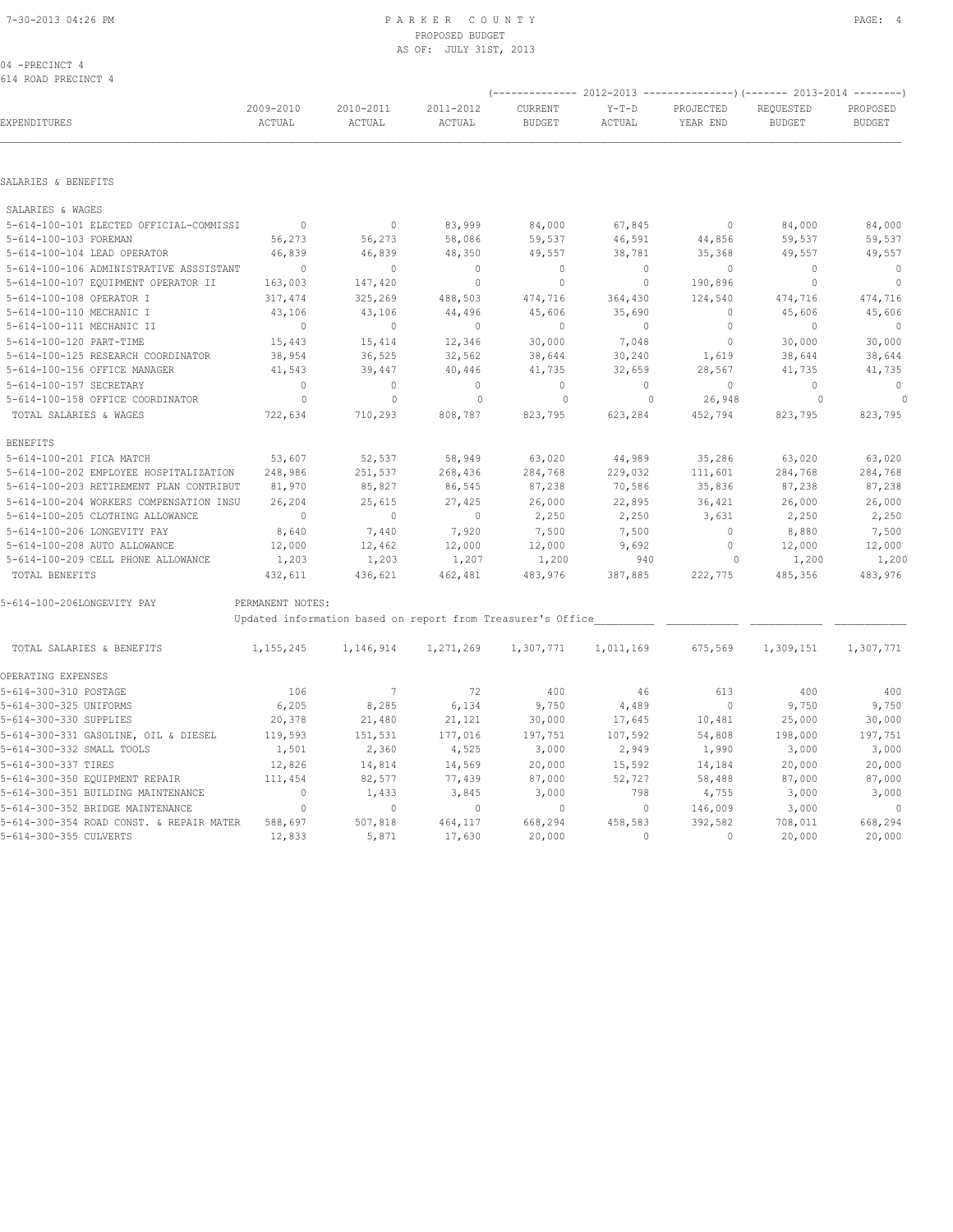# PROPOSED BUDGET AS OF: JULY 31ST, 2013

| 04<br>-PRECINCT |  |
|-----------------|--|
|-----------------|--|

|                                          |                     |                            |                     | (-------------- 2012-2013 ----------------) (------- 2013-2014 --------) |                   |                                  |                            |                           |
|------------------------------------------|---------------------|----------------------------|---------------------|--------------------------------------------------------------------------|-------------------|----------------------------------|----------------------------|---------------------------|
| EXPENDITURES                             | 2009-2010<br>ACTUAL | 2010-2011<br><b>ACTUAL</b> | 2011-2012<br>ACTUAL | <b>CURRENT</b><br><b>BUDGET</b>                                          | $Y-T-D$<br>ACTUAL | PROJECTED<br>YEAR END            | REOUESTED<br><b>BUDGET</b> | PROPOSED<br><b>BUDGET</b> |
| 5-614-300-356 FENCING                    | 710                 | 4,432                      | 10,728              | 10,000                                                                   | 44                | $\mathbf{0}$                     | 5,000                      | 10,000                    |
| 5-614-300-357 RIGHT OF WAY               | $\mathbf{0}$        | 710                        | $\mathbf{0}$        | 1,000                                                                    | 0                 | $\circ$                          | 1,000                      | 1,000                     |
| 5-614-300-359 ROAD SIGNS                 | 3,466               | 6,389                      | 8,124               | 12,000                                                                   | 6,824             | 7,585                            | 12,000                     | 12,000                    |
| 5-614-300-360 ROAD SIGN INSTALLATION     | $\mathbf 0$         | $\circ$                    | 1,994               | 2,000                                                                    | $\circ$           | $\mathbf{0}$                     | 1,000                      | 2,000                     |
| 5-614-300-367 GROUNDS EQUIPMENT-NON CAP  | $\Omega$            | 0                          | $\mathbf{0}$        | 500                                                                      | 230               | $\Omega$                         | 500                        | 500                       |
| 5-614-300-368 SAFETY EQUIPMENT-NON CAP   | $\cap$              | $\Omega$                   | $\Omega$            | 500                                                                      | 488               | $\Omega$                         | 500                        | 500                       |
| 5-614-300-369 RADIO EQUIPMENT-NON CAP    |                     | $\Omega$                   | $\Omega$            | 500                                                                      | 109               | $\Omega$                         | 500                        | 500                       |
| 5-614-300-370 OFFICE EQUIPMENT-NON CAP   |                     | $\Omega$                   | $\cap$              | 500                                                                      | $\Omega$          | $\Omega$                         | 1,000                      | 500                       |
| 5-614-300-371 ELECTRONIC EQUIPMENT-NON C |                     | 0                          | $\Omega$            | 1,500                                                                    | 1,063             | $\circ$                          | 500                        | 1,500                     |
| 5-614-300-373 AUTOMOBILE EQUIPMENT-NON C |                     | $\Omega$                   | $\Omega$            | $\mathbf{0}$                                                             | $\circ$           | $\Omega$                         | $\Omega$                   | $\Omega$                  |
| 5-614-300-374 OFFICE FURNITURE-NON CAP   |                     | $\Omega$                   | 3,700               | 4,500                                                                    | 2,331             | $\Omega$                         | 500                        | 4,500                     |
| 5-614-300-391 DISASTER RECOVERY EXPENSE  | $\cap$              | 10,016                     | 67                  | $\mathbf{0}$                                                             | $\Omega$          | $\Omega$                         | $\Omega$                   | $\Omega$                  |
| 5-614-300-393 RETIRE TIME WARRANTS       |                     | $\Omega$                   | $\Omega$            | $\Omega$                                                                 | $\Omega$          | $\Omega$                         | $\Omega$                   |                           |
| TOTAL OPERATING EXPENSES                 | 877,769             | 817,723                    | 811,080             | 1,072,195                                                                | 671,510           | 691,495                          | 1,099,661                  | 1,072,195                 |
| PROFESSIONAL AND SERVICE                 |                     |                            |                     |                                                                          |                   |                                  |                            |                           |
| 5-614-400-408 CONTRACT SERVICES          | 2,166               | 3,225                      | 1,611               | 3,000                                                                    | 1,017             | 6,422                            | 3,000                      | 3,000                     |
| 5-614-400-409 CONSULTING SERVICE         | $\Omega$            | $\Omega$                   | $\mathbf{0}$        | 2,000                                                                    | $\circ$           | $\Omega$                         | 1,000                      | 2,000                     |
| 5-614-400-415 TRAINING SCHOOLS & SEMINAR | 400                 | 405                        | 1,511               | 2,500                                                                    | 195               | 1,263                            | 2,500                      | 2,500                     |
| 5-614-400-418 SURVEYING                  | 1,463               | $\mathbf{0}$               | $\mathbf{0}$        | 2,000                                                                    | $\circ$           | $\mathbf{0}$                     | 2,000                      | 2,000                     |
| 5-614-400-420 TELEPHONE                  | $\mathbf{0}$        | $\mathbf{0}$               | $\mathbf{0}$        | 500                                                                      | $\circ$           | 3,562                            | 500                        | 500                       |
| 5-614-400-425 TRAVEL                     | 1,445               | 2,108                      | 1,099               | 3,000                                                                    | 608               | 3,050                            | 3,000                      | 3,000                     |
| 5-614-400-430 ADVERTISING                | 260                 | 222                        | 485                 | 1,950                                                                    | 48                | 1,798                            | 1,500                      | 1,950                     |
| 5-614-400-440 UTILITIES                  | 25,828              | 33,829                     | 28,692              | 37,000                                                                   | 22,382            | 2,777                            | 37,000                     | 37,000                    |
| 5-614-400-441 WASTE DISPOSAL-CLEAN UP    | 23,280              | 46,784                     | 19,900              | 40,000                                                                   | 15,722            | 31,662                           | 40,000                     | 40,000                    |
| 5-614-400-442 TIRE DISPOSAL              | 3,792               | 3,621                      | 1,848               | 6,000                                                                    | 1,848             | 1,441                            | 6,000                      | 6,000                     |
| 5-614-400-443 RECYCLE DISPOSAL           | $\Omega$            | $\Omega$                   | $\Omega$            | $\mathbf{0}$                                                             | $\Omega$          | $\begin{array}{c} \n\end{array}$ | $\Omega$                   | $\overline{0}$            |
| 5-614-400-450 OFFICE EQUIPMENT REPAIR    | $\mathbf{0}$        | $\mathbf{0}$               | $\circ$             | $\mathbf{0}$                                                             | $\circ$           | $\circ$                          | $\Omega$                   | $\mathbf{0}$              |
| 5-614-400-451 RADIO AND PAGER            | $\Omega$            | $\Omega$                   | 160                 | 500                                                                      | 0                 | 4,762                            | $\Omega$                   | 500                       |
| 5-614-400-460 OFFICE & EQUIPMENT RENTAL  | 1,389               | 1,907                      | 1,752               | 2,500                                                                    | 1,435             | 820                              | 2,500                      | 2,500                     |
| 5-614-400-462 DISASTER RECOVERY PRO & SE | $\Omega$            | 32,806                     | 1,575               | $\mathbf{0}$                                                             | $\Omega$          | $\Omega$                         | $\Omega$                   |                           |
| 5-614-400-466 DRUG TESTING               | 955                 | 670                        | 725                 | 1,800                                                                    | 290               | $\mathbf{0}$                     | 1,800                      | 1,800                     |
| 5-614-400-480 DUES & SUBSCRIPTIONS       | 449                 | 1,124                      | 832                 | 1,050                                                                    | 905               | 379                              | 1,300                      | 1,050                     |
| 5-614-400-481 BOOKS & PUBLICATIONS       | 120                 | 130                        | 334                 | 500                                                                      | $\Omega$          | 97                               | $\mathbf 0$                | 500                       |
| 5-614-400-482 BONDS                      | $\bigcap$           | $\Omega$                   | 100                 | 100                                                                      | 100               | $\cap$                           | 100                        | 100                       |
| 5-614-400-499 MISCELLANEOUS              |                     | $\Omega$                   | $\Omega$            | $\Omega$                                                                 | $\Omega$          | $\Omega$                         | $\Omega$                   | $\Omega$                  |
| TOTAL PROFESSIONAL AND SERVICE           | 61,547              | 126,833                    | 60,625              | 104,400                                                                  | 44,551            | 58,033                           | 102,200                    | 104,400                   |

5-614-400-443RECYCLE DISPOSAL PERMANENT NOTES:

This is included in Waste Disposal Line 441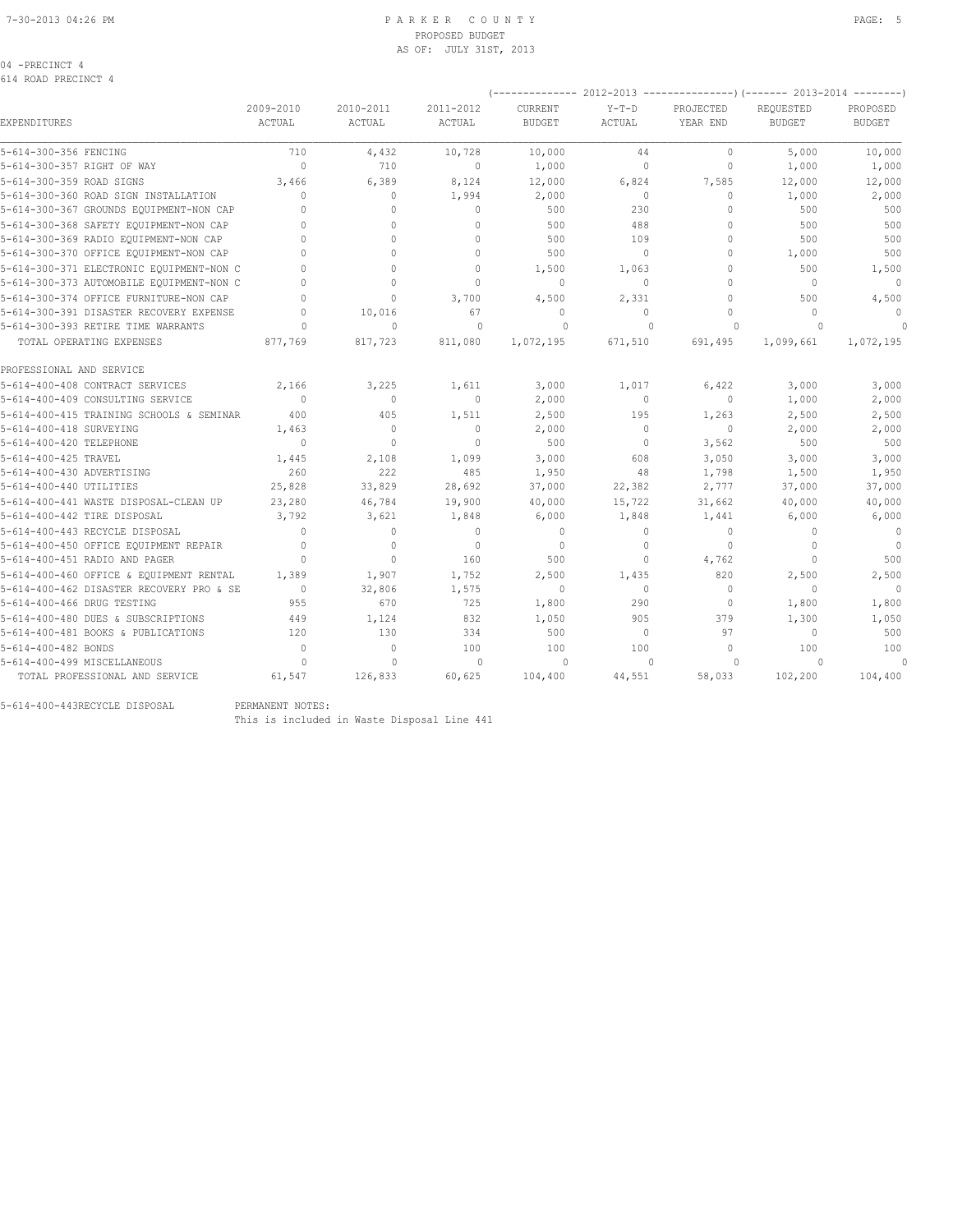04 -PRECINCT 4 614 ROAD PRECINCT 4

|                                         |                                  |                     |                                  | --------------           |                   | 2012-2013 --------------------- (------- 2013-2014 --------- |                            |                                  |
|-----------------------------------------|----------------------------------|---------------------|----------------------------------|--------------------------|-------------------|--------------------------------------------------------------|----------------------------|----------------------------------|
| EXPENDITURES                            | 2009-2010<br>ACTUAL              | 2010-2011<br>ACTUAL | 2011-2012<br>ACTUAL              | CURRENT<br><b>BUDGET</b> | $Y-T-D$<br>ACTUAL | PROJECTED<br>YEAR END                                        | REQUESTED<br><b>BUDGET</b> | PROPOSED<br><b>BUDGET</b>        |
| CAPITAL EXPENDITURES                    |                                  |                     |                                  |                          |                   |                                                              |                            |                                  |
| 5-614-500-559 BUILDING IMPROVEMENTS     | 14,080                           | 464                 | 423                              | $\mathbf{0}$             | 0                 | $\mathbf{0}$                                                 | 20,000                     | $\Omega$                         |
| 5-614-500-560 RECYCLE CENTER            | $\overline{0}$                   | $\Omega$            | $\mathbf{0}$                     | $\mathbf{0}$             | $\Omega$          | 500                                                          | 6,000                      | $\begin{array}{c} \n\end{array}$ |
| 5-614-500-566 TOOLS                     | 1,444                            | $\Omega$            | $\begin{array}{c} \n\end{array}$ | $\Omega$                 |                   | $\cup$                                                       |                            | $\mathbf{0}$                     |
| 5-614-500-567 GROUNDS EQUIPMENT         | 20                               | 7,520               | 3,249                            |                          |                   | $\mathbf{0}$                                                 | 10,000                     | $\mathbf{0}$                     |
| 5-614-500-571 ELECTRONIC EQUIPMENT      | 110                              | 302                 | $\Omega$                         | $\mathbf{0}$             | $\Omega$          | 2,500                                                        |                            | $\Omega$                         |
| 5-614-500-573 TRUCKS AND TRAILERS       | 219,908                          | 29,621              | 60,989                           | 5,000                    | 3,695             | 100,000                                                      | 136,000                    | 5,000                            |
| 5-614-500-578 HEAVY EQUIPMENT           | 178,351                          | 485,593             | 45,000                           | 200,793                  | 200,793           | 138,000                                                      | 100,000                    | 200,793                          |
| 5-614-500-579 BRIDGE CONSTRUCTION       | $\begin{array}{c} \n\end{array}$ | $\Omega$            | $\Omega$                         | 40,000                   | 39,850            | $\Omega$                                                     | n                          | 40,000                           |
| 5-614-500-590 OFFICE FURNITURE          |                                  | $\Omega$            | $\Omega$                         | $\Omega$                 |                   |                                                              |                            | $\Omega$                         |
| 5-614-500-592 DISASTER RECOVERY CAPITAL |                                  | 105,267             | 104,840                          |                          |                   | $\bigcap$                                                    |                            | $\mathbf{0}$                     |
| 5-614-500-599 MISC. CAPITAL OUTLAY      |                                  | $\mathbf{0}$        | $\Omega$                         | 0                        |                   | 84,249                                                       |                            | 0                                |
| TOTAL CAPITAL EXPENDITURES              | 413,913                          | 628,766             | 214,501                          | 245,793                  | 244,338           | 325,249                                                      | 272,000                    | 245,793                          |
| OTHER SERVICES                          |                                  |                     |                                  |                          |                   |                                                              |                            |                                  |
| 5-614-600-699 PROGRAM CONTINGENCIES     | $\bigcap$                        | $\mathbf{0}$        | 0                                | 274,455                  | $\mathbf{0}$      | $\circ$                                                      | 200,000                    | 274,455                          |
| TOTAL OTHER SERVICES                    |                                  | $\circ$             | $\Omega$                         | 274,455                  | 0                 | $\circ$                                                      | 200,000                    | 274,455                          |
| TOTAL 614 ROAD PRECINCT 4               | 2,508,474                        | 2,720,236           | 2,357,474                        | 3,004,614                | 1,971,568         | 1,750,346                                                    | 2,983,012                  | 3,004,614                        |

=========== =========== =========== =========== =========== ============ ============ ============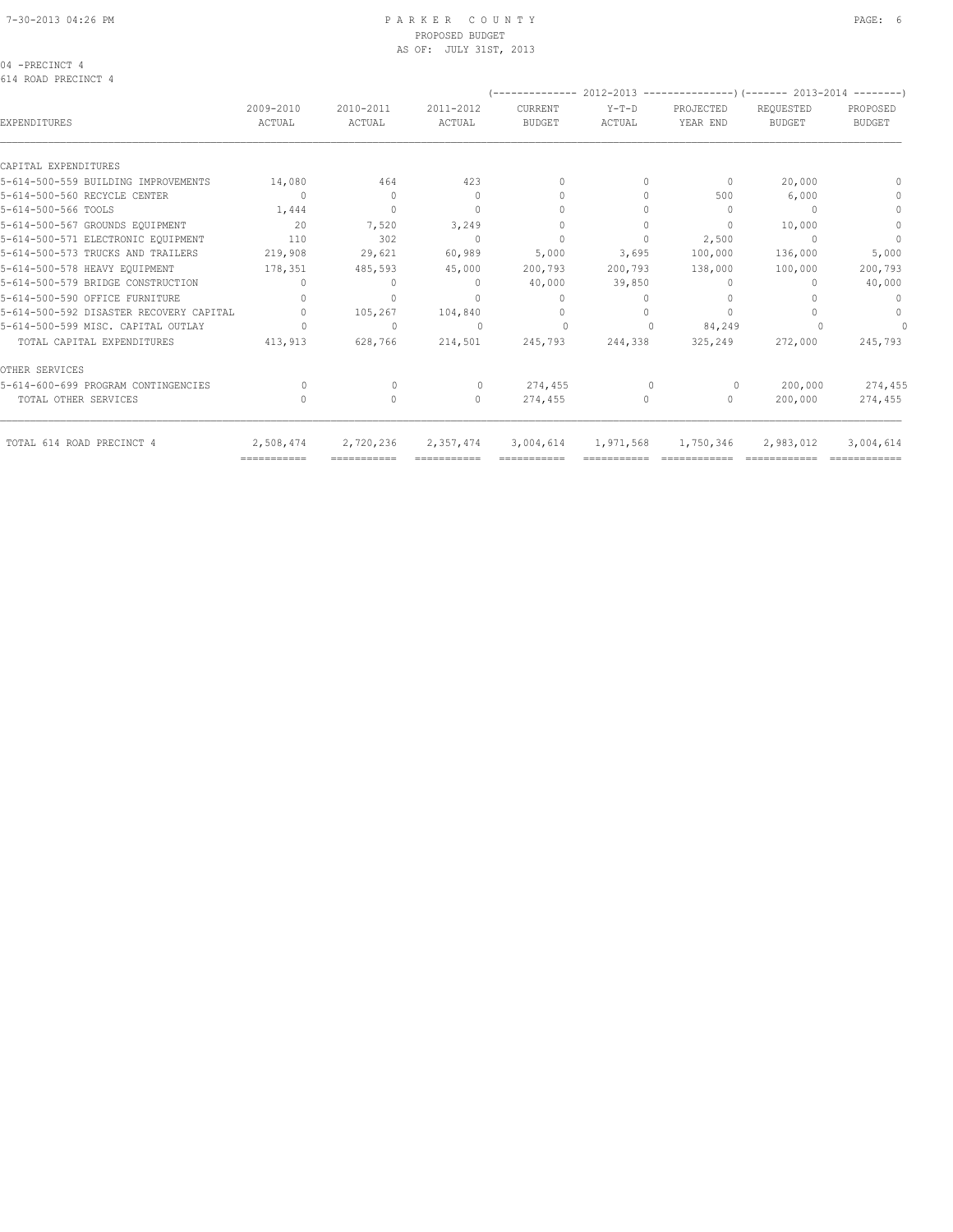| 04 -PRECINCT 4<br>DEBT SERVICE/LEASE |                     |                               |                     | $(---------- 2012-2013 ----------)$ $(---- 2013-2014 ----)$ |                   |                       |                               |                           |
|--------------------------------------|---------------------|-------------------------------|---------------------|-------------------------------------------------------------|-------------------|-----------------------|-------------------------------|---------------------------|
| EXPENDITURES                         | 2009-2010<br>ACTUAL | 2010-2011<br>ACTUAL           | 2011-2012<br>ACTUAL | CURRENT<br>BUDGET                                           | $Y-T-D$<br>ACTUAL | PROJECTED<br>YEAR END | REQUESTED<br>BUDGET           | PROPOSED<br><b>BUDGET</b> |
|                                      |                     |                               |                     |                                                             |                   |                       |                               |                           |
| TRANSFERS/DEBT SERVICE               |                     |                               |                     |                                                             |                   |                       |                               |                           |
| 5-960-751-691 CAPITAL LEASE PAYMENT  | 66,415              | $\circ$                       | 1,954               | 672                                                         | 661               | 0                     | 0                             | 672                       |
| 5-960-751-692 CAPITAL LEASE INTEREST | 4,100               | $\mathbf{0}$                  | 156                 | 316                                                         | 78                | $\Omega$              |                               | 316                       |
| TOTAL TRANSFERS/DEBT SERVICE         | 70,515              | $\circ$                       | 2,110               | 988                                                         | 739               | $\Omega$              |                               | 988                       |
| TOTAL DEBT SERVICE/LEASE             | 70,515              | $\circ$                       | 2,110               | 988                                                         | 739               | $\mathbf{0}$          |                               | 988                       |
|                                      | ------------        |                               |                     |                                                             |                   |                       |                               |                           |
| TOTAL EXPENDITURES                   |                     | 2,578,989 2,720,236 2,359,584 |                     | 3,005,602                                                   |                   |                       | 1,972,307 1,750,346 2,983,012 | 3,005,602                 |
|                                      | ===========         | ===========                   |                     | ===========                                                 |                   |                       |                               | ============              |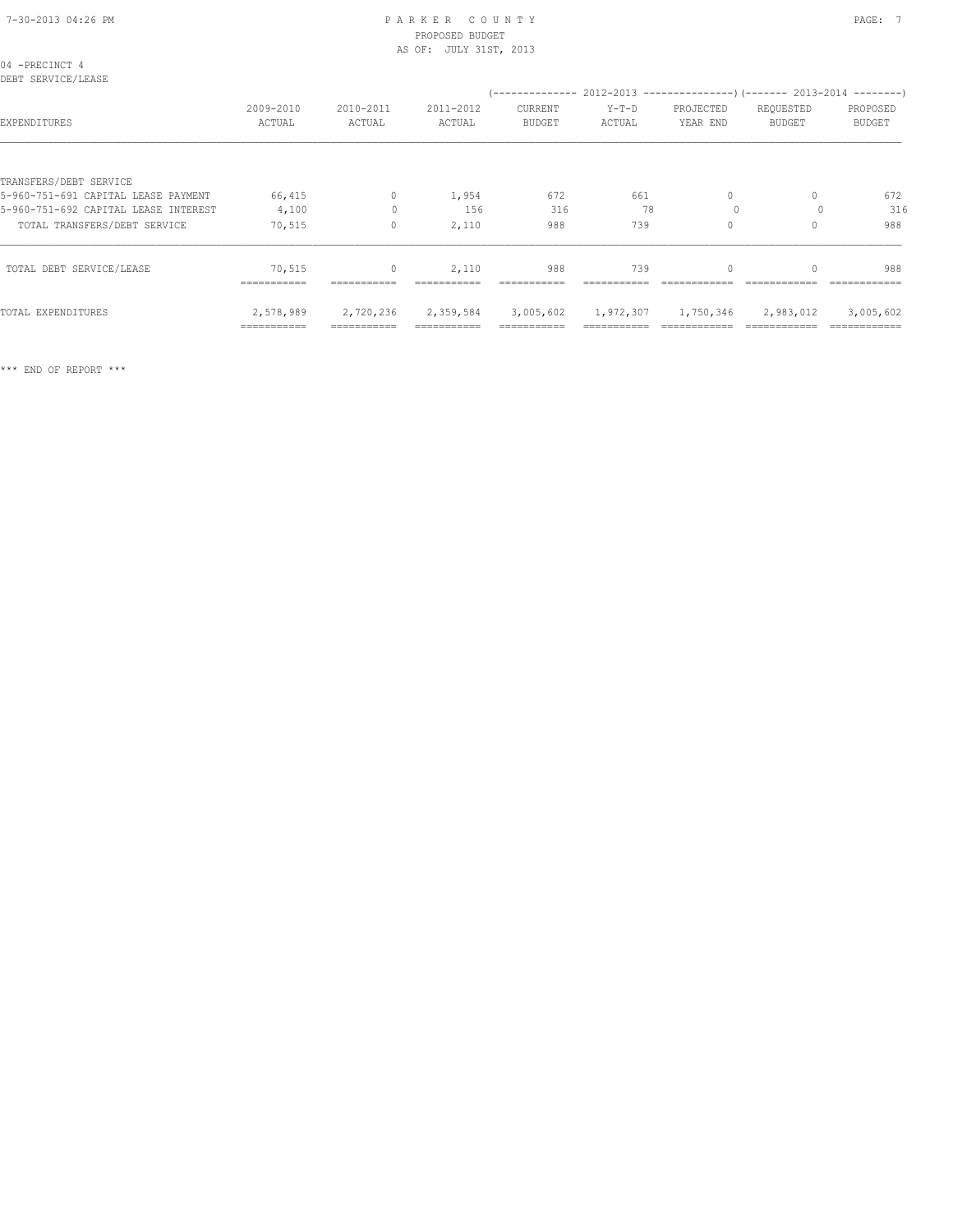069-CO/DIST COURT REC PRESERV

|                                        |                          |                         |                     |                          | $(---------- 2012-2013$ ----------------) (------- 2013-2014 --------) |                         |                            |                           |
|----------------------------------------|--------------------------|-------------------------|---------------------|--------------------------|------------------------------------------------------------------------|-------------------------|----------------------------|---------------------------|
|                                        | 2009-2010<br>ACTUAL      | 2010-2011<br>ACTUAL     | 2011-2012<br>ACTUAL | CURRENT<br><b>BUDGET</b> | $Y-T-D$<br>ACTUAL                                                      | PROJECTED<br>YEAR END   | REQUESTED<br><b>BUDGET</b> | PROPOSED<br><b>BUDGET</b> |
| REVENUE SUMMARY                        |                          |                         |                     |                          |                                                                        |                         |                            |                           |
| FEES OF OFFICE<br>INVESTMENT INCOME    | 10,632<br>$\Omega$       | 23,216<br>$\mathbf{0}$  | 21,867<br>$\Omega$  | 21,600<br>$\circ$        | 18,781<br>11                                                           | $\mathbf{0}$<br>$\circ$ | 20,000                     | 21,600<br>0               |
| TOTAL REVENUES                         | 10,632                   | 23,216                  | 21,867              | 21,600                   | 18,792                                                                 | $\circ$                 | 20,000                     | 21,600                    |
| EXPENDITURE SUMMARY                    |                          |                         |                     |                          |                                                                        |                         |                            |                           |
| 403 COUNTY CLERK<br>450 DISTRICT CLERK | $\mathbf{0}$<br>$\Omega$ | $\circ$<br>$\mathbf{0}$ | $\circ$<br>$\circ$  | 13,300<br>8,300          | $\circ$<br>$\mathbf{0}$                                                | $\mathbf{0}$<br>$\circ$ | 10,000<br>10,000           | 13,300<br>8,300           |
| TOTAL EXPENDITURES                     | $\circ$                  | $\circ$                 | $\circ$             | 21,600                   | 0                                                                      | $\circ$                 | 20,000                     | 21,600                    |
| REVENUE OVER/(UNDER) EXPENDITURES      | 10,632<br>===========    | 23,216<br>===========   | 21,867              | $\circ$                  | 18,792                                                                 | $\circ$                 | $\mathbf{0}$               | $\circ$                   |
|                                        |                          |                         |                     |                          |                                                                        |                         |                            |                           |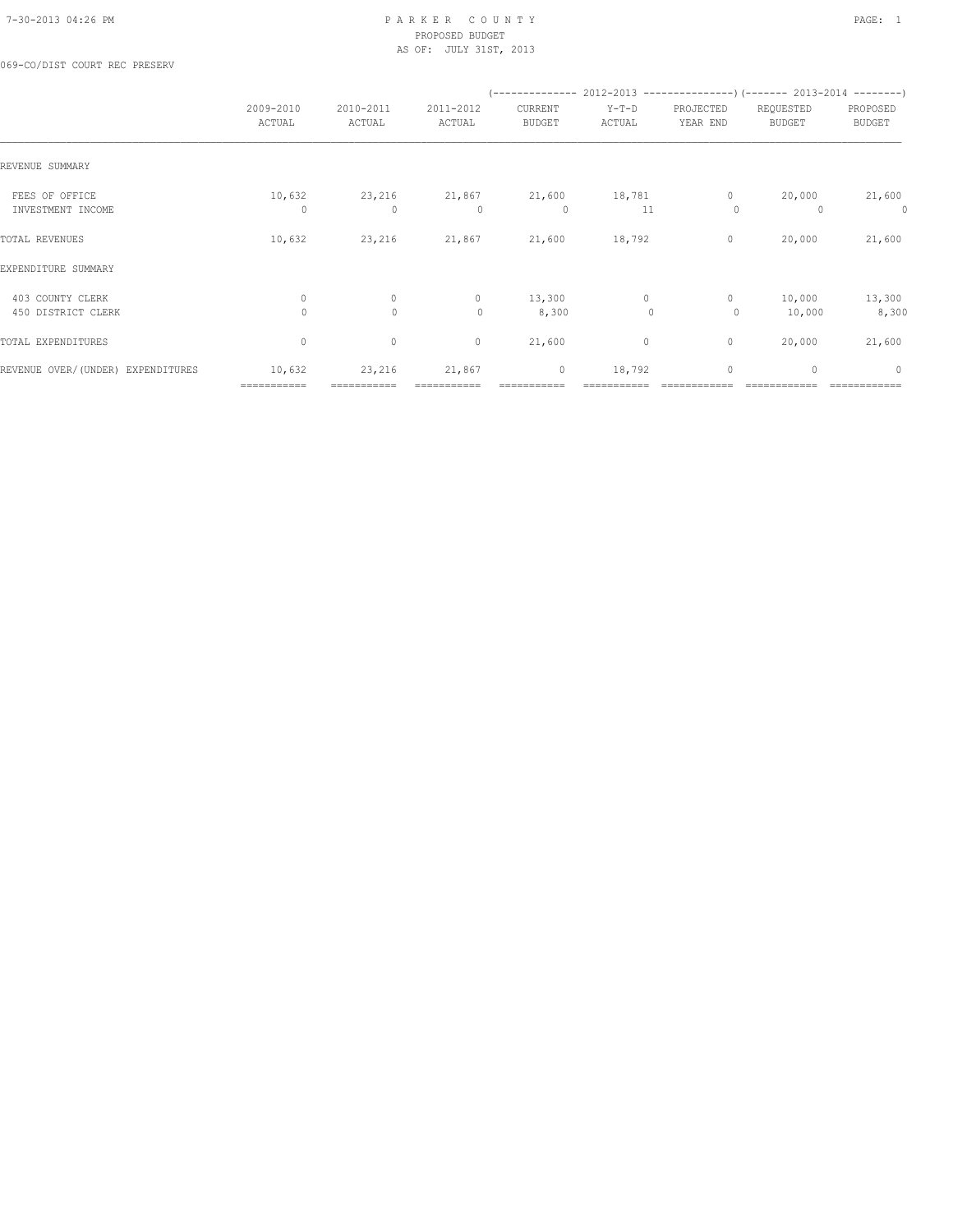| <b>REVENUES</b>                          | 2009-2010<br>ACTUAL | 2010-2011<br>ACTUAL | 2011-2012<br>ACTUAL | CURRENT<br><b>BUDGET</b> | $Y-T-D$<br>ACTUAL | PROJECTED<br>YEAR END | (-------------- 2012-2013 --------------------- 2013-2014 --------- )<br>REQUESTED<br><b>BUDGET</b> | PROPOSED<br><b>BUDGET</b> |
|------------------------------------------|---------------------|---------------------|---------------------|--------------------------|-------------------|-----------------------|-----------------------------------------------------------------------------------------------------|---------------------------|
|                                          |                     |                     |                     |                          |                   |                       |                                                                                                     |                           |
| FEES OF OFFICE                           |                     |                     |                     |                          |                   |                       |                                                                                                     |                           |
| 3-340-000-404 CO CLK REC PRESERVATION FE | $\mathbf{0}$        | 8,920               | 9,321               | 8,300                    | 6,846             | $\circ$               | 8,000                                                                                               | 8,300                     |
| 3-340-000-450 DIST CLK REC PRESERVATION  | 10,632              | 14,296              | 12,546              | 13,300                   | 11,935            | $\circ$               | 12,000                                                                                              | 13,300                    |
| TOTAL FEES OF OFFICE                     | 10,632              | 23,216              | 21,867              | 21,600                   | 18,781            | $\circ$               | 20,000                                                                                              | 21,600                    |
| INVESTMENT INCOME                        |                     |                     |                     |                          |                   |                       |                                                                                                     |                           |
| 3-361-000-069 INTEREST INCOME            | $\circ$             | $\mathbf{0}$        | $\circ$             | $\circ$                  | 11                | $\circ$               |                                                                                                     | 0                         |
| TOTAL INVESTMENT INCOME                  | $\Omega$            | $\Omega$            | $\Omega$            | $\circ$                  | 11                | $\circ$               |                                                                                                     | $\mathbf{0}$              |
| TOTAL REVENUES                           | 10,632              | 23,216              | 21,867              | 21,600                   | 18,792            | $\mathbf{0}$          | 20,000                                                                                              | 21,600                    |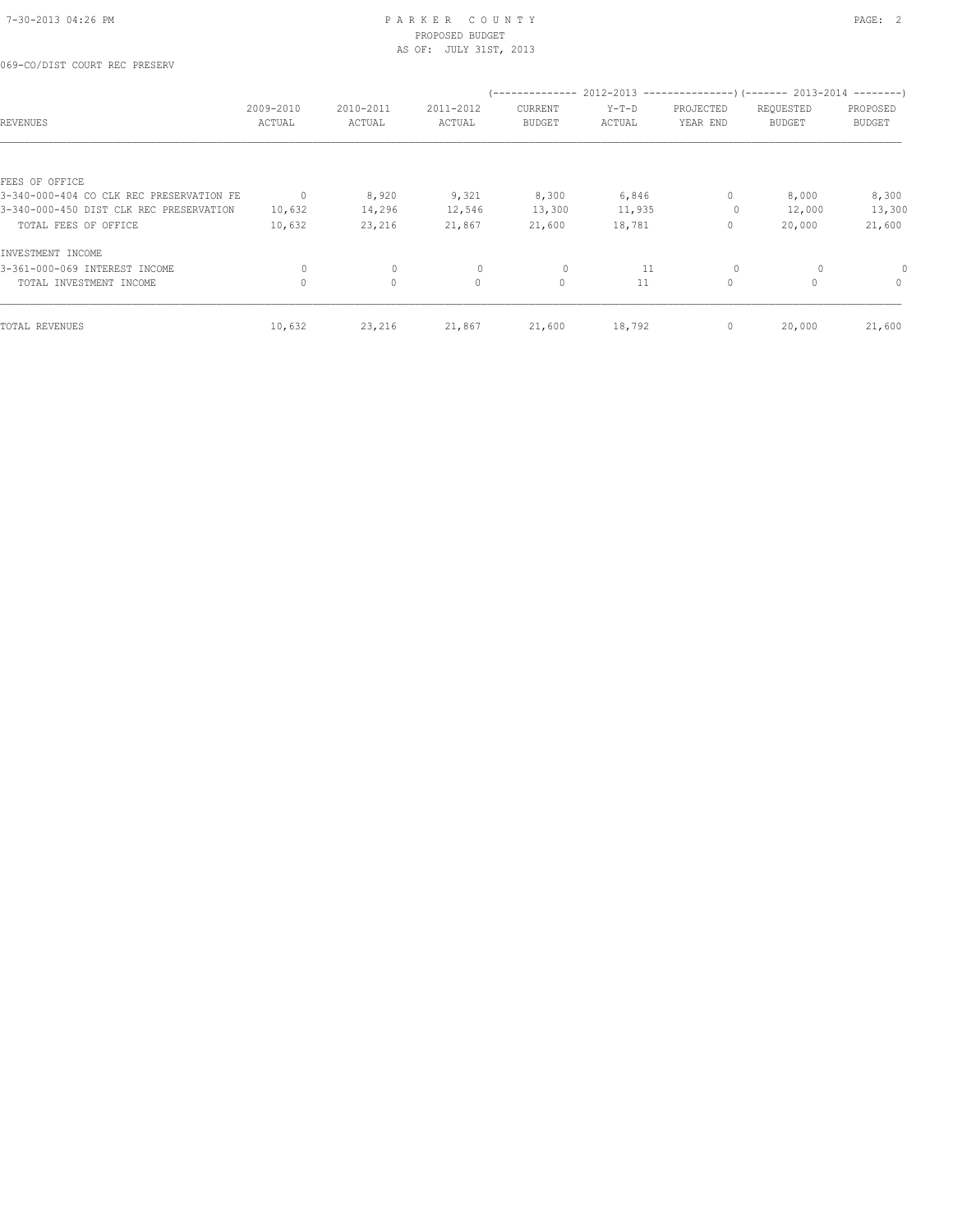# 7-30-2013 04:26 PM P A R K E R C O U N T Y PAGE: 3 PROPOSED BUDGET

|                                                   |             |             | AS OF: JULY 31ST, 2013 |                            |              |              |                                                                        |               |
|---------------------------------------------------|-------------|-------------|------------------------|----------------------------|--------------|--------------|------------------------------------------------------------------------|---------------|
| 069-CO/DIST COURT REC PRESERV<br>403 COUNTY CLERK |             |             |                        |                            |              |              |                                                                        |               |
|                                                   | 2009-2010   | 2010-2011   | 2011-2012              | (--------------<br>CURRENT | $Y-T-D$      | PROJECTED    | $2012-2013$ ---------------) (------- 2013-2014 --------)<br>REQUESTED | PROPOSED      |
| EXPENDITURES                                      | ACTUAL      | ACTUAL      | ACTUAL                 | <b>BUDGET</b>              | ACTUAL       | YEAR END     | <b>BUDGET</b>                                                          | <b>BUDGET</b> |
|                                                   |             |             |                        |                            |              |              |                                                                        |               |
| OPERATING EXPENSES                                |             |             |                        |                            |              |              |                                                                        |               |
| 5-403-300-330 SUPPLIES                            | 0           | $\circ$     | $\mathbf{0}$           | 13,300                     | $\mathbf{0}$ | 0            | 10,000                                                                 | 13,300        |
| TOTAL OPERATING EXPENSES                          | $\Omega$    | $\Omega$    | $\mathbf{0}$           | 13,300                     | 0            | $\circ$      | 10,000                                                                 | 13,300        |
| TOTAL 403 COUNTY CLERK                            | $\Omega$    | $\Omega$    | $\mathbf{0}$           | 13,300                     | 0            | $\mathbf{0}$ | 10,000                                                                 | 13,300        |
|                                                   | =========== | =========== |                        | :==========                |              |              |                                                                        | :===========  |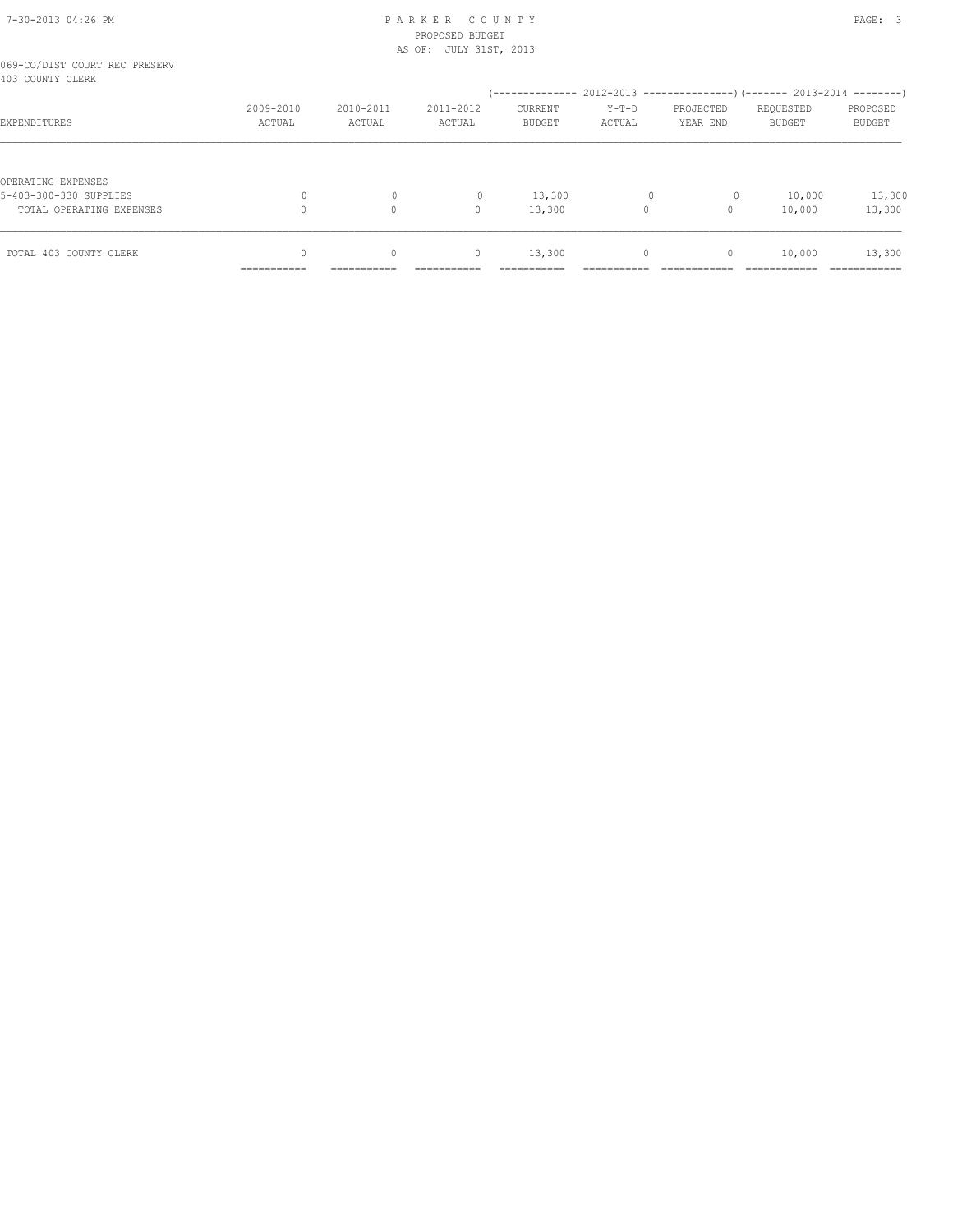# 7-30-2013 04:26 PM P A R K E R C O U N T Y PAGE: 4 PROPOSED BUDGET

|                                                     |                     |                     | AS OF: JULY 31ST, 2013 |                          |                   |                                  |                                                                                                        |                           |
|-----------------------------------------------------|---------------------|---------------------|------------------------|--------------------------|-------------------|----------------------------------|--------------------------------------------------------------------------------------------------------|---------------------------|
| 069-CO/DIST COURT REC PRESERV<br>450 DISTRICT CLERK |                     |                     |                        |                          |                   |                                  |                                                                                                        |                           |
| EXPENDITURES                                        | 2009-2010<br>ACTUAL | 2010-2011<br>ACTUAL | 2011-2012<br>ACTUAL    | CURRENT<br><b>BUDGET</b> | $Y-T-D$<br>ACTUAL | PROJECTED<br>YEAR END            | (-------------- 2012-2013 ----------------) (------- 2013-2014 --------)<br>REQUESTED<br><b>BUDGET</b> | PROPOSED<br><b>BUDGET</b> |
|                                                     |                     |                     |                        |                          |                   |                                  |                                                                                                        |                           |
| OPERATING EXPENSES                                  |                     |                     |                        |                          |                   |                                  |                                                                                                        |                           |
| 5-450-300-330 SUPPLIES                              | $\Omega$            | $\Omega$            | $\mathbf{0}$           | 8,300                    | $\Omega$          | $\begin{array}{c} \n\end{array}$ | 10,000                                                                                                 | 8,300                     |
| 5-450-300-371 ELECTRONIC EQUIPMENT- NON-            |                     | $\bigcap$           |                        | 0                        |                   | $\Omega$                         |                                                                                                        | $\circ$                   |
| TOTAL OPERATING EXPENSES                            |                     | $\circ$             | $\mathbf{0}$           | 8,300                    | $\circ$           | $\mathbf{0}$                     | 10,000                                                                                                 | 8,300                     |
| TOTAL 450 DISTRICT CLERK                            | ===========         | $\Omega$            | $\mathbf{0}$           | 8,300                    | 0                 | 0                                | 10,000                                                                                                 | 8,300                     |
| TOTAL EXPENDITURES                                  | $\Omega$            | $\Omega$            | $\mathbf{0}$           | 21,600                   | $\circ$           | $\mathbf{0}$                     | 20,000                                                                                                 | 21,600                    |
|                                                     | ------------        |                     |                        |                          |                   |                                  |                                                                                                        |                           |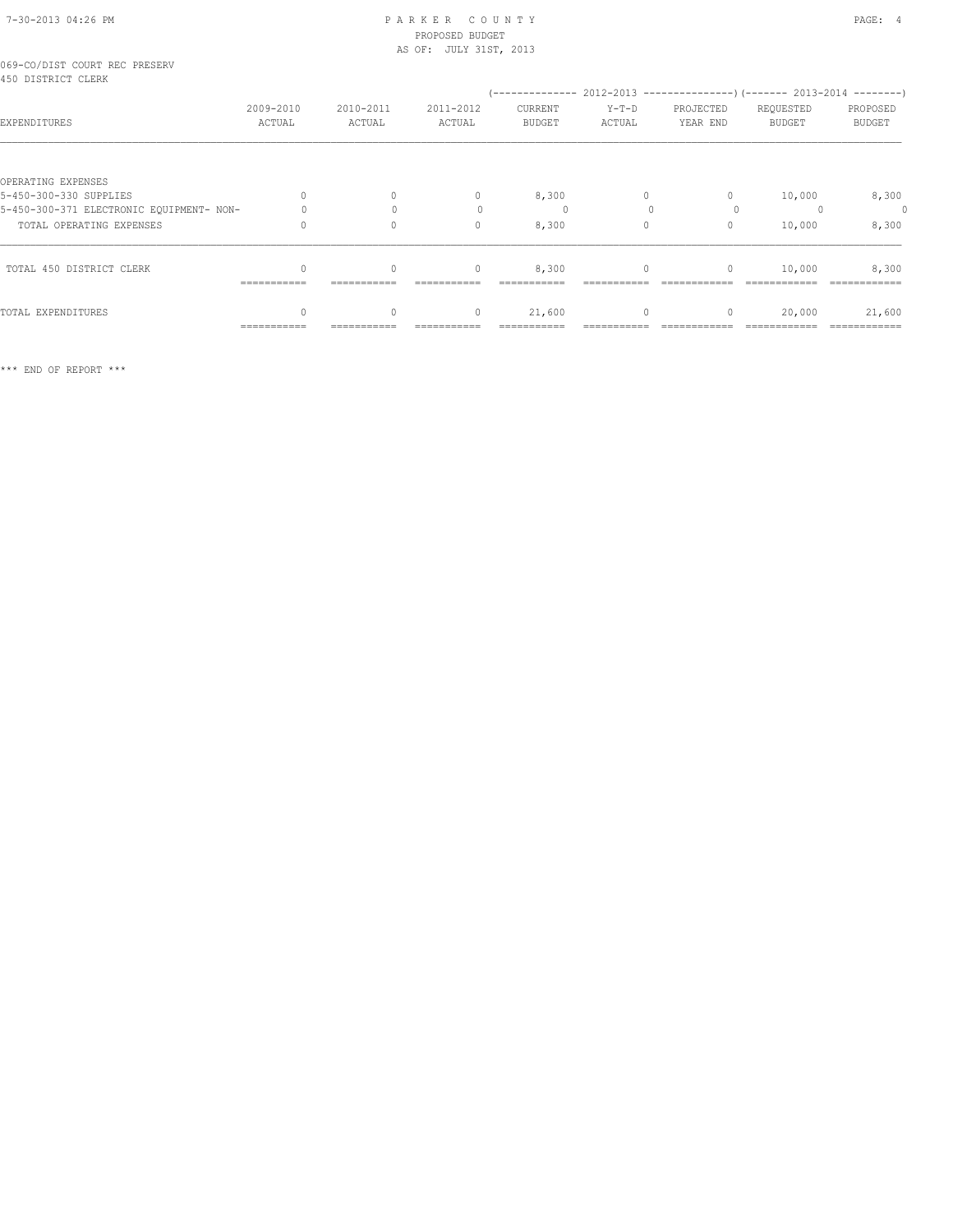### 071-DOCUMENT PRESERVATION

|                                   |                     |                     |                     |                          |                   |                       | $(----------2012-2013------------)$ $(----2013-2014------)$ |                    |
|-----------------------------------|---------------------|---------------------|---------------------|--------------------------|-------------------|-----------------------|-------------------------------------------------------------|--------------------|
|                                   | 2009-2010<br>ACTUAL | 2010-2011<br>ACTUAL | 2011-2012<br>ACTUAL | CURRENT<br><b>BUDGET</b> | $Y-T-D$<br>ACTUAL | PROJECTED<br>YEAR END | REQUESTED<br><b>BUDGET</b>                                  | PROPOSED<br>BUDGET |
| REVENUE SUMMARY                   |                     |                     |                     |                          |                   |                       |                                                             |                    |
| INVESTMENT INCOME                 | $\mathbf{0}$        | 102                 | 307                 | $\circ$                  | 92                | $\circ$               | $\Omega$                                                    | $\overline{0}$     |
| OTHER INCOME                      | 141,625             |                     | 137,671 146,537     | 137,000                  | 131,965           | $\Omega$              | 129,500                                                     | 137,000            |
| 399 REVENUE                       | $\circ$             | $\circ$             | $\circ$             | 304,275                  | $\mathbf{0}$      | $\circ$               | 291,875                                                     | 304,275            |
| TOTAL REVENUES                    | 141,625             | 137,773             | 146,844             | 441,275                  | 132,057           | $\circ$               | 421,375                                                     | 441,275            |
| EXPENDITURE SUMMARY               |                     |                     |                     |                          |                   |                       |                                                             |                    |
| 403 COUNTY CLERK                  | $\circ$             | 52,362              |                     | 52,236 441,275 126,150   |                   | $\circ$               | 421,375                                                     | 441,275            |
| 409 NON DEPARTMENT                | $\circ$             | $\circ$             | 316,014             | $\circ$                  | $\circ$           | $\circ$               | n                                                           | $\circ$            |
| 543 FIRE MARSHAL                  | 0                   | $\circ$             | $\circ$             | $\circ$                  | $\mathbf{0}$      | $\circ$               |                                                             | $\circ$            |
| TOTAL EXPENDITURES                | $\circ$             | 52,362              |                     | 368, 251 441, 275        | 126,150           | $\circ$               | 421,375                                                     | 441,275            |
| REVENUE OVER/(UNDER) EXPENDITURES | 141,625             | 85,412 (            | 221,406)            | $\circ$                  | 5,907             | $\mathbf{0}$          | $\begin{array}{c} \n\end{array}$                            | $\Omega$           |
|                                   | ===========         | ===========         |                     |                          |                   |                       |                                                             |                    |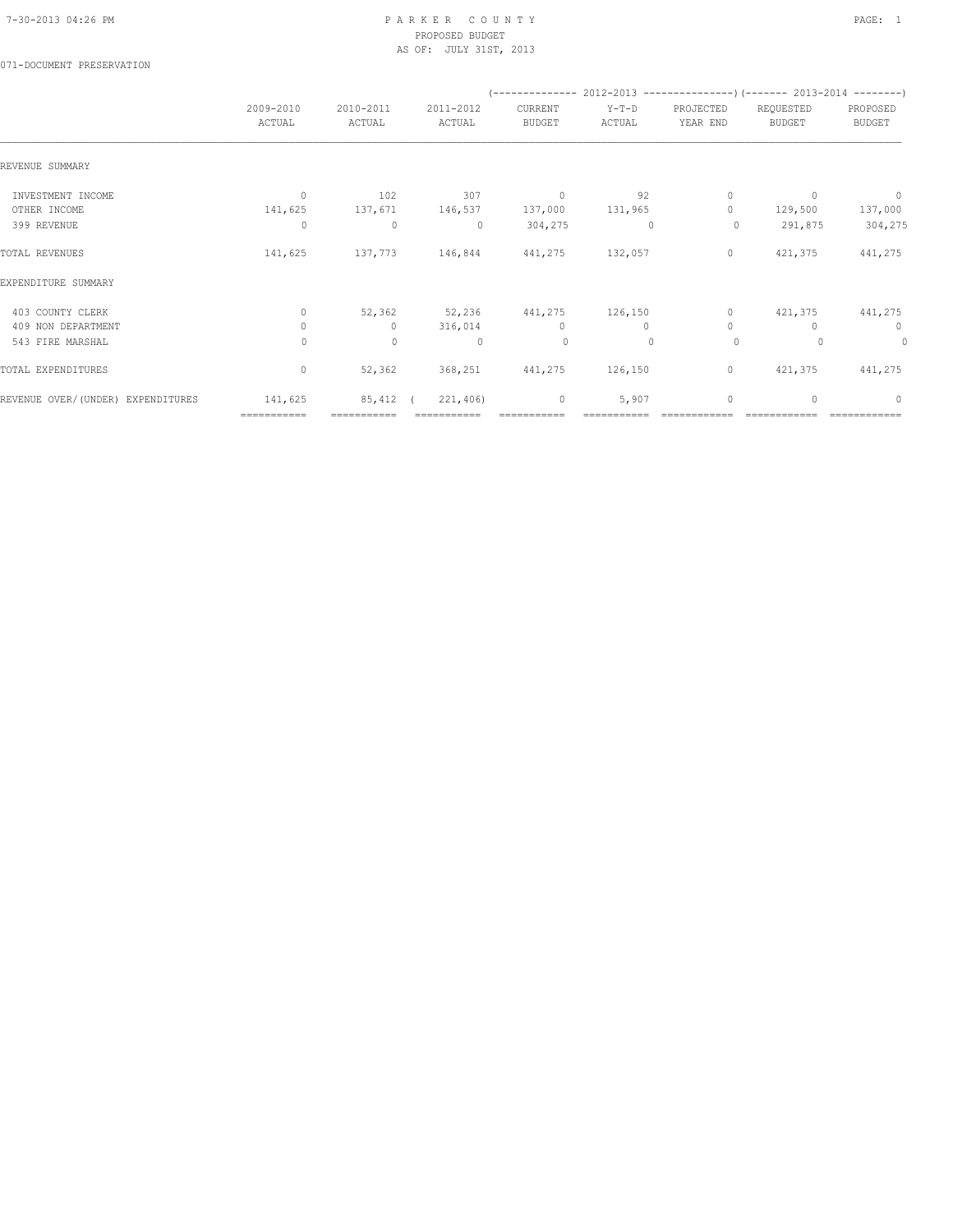## 071-DOCUMENT PRESERVATION

|                                          |                     |                     |                     |                          |                   |                                  | (-------------- 2012-2013 --------------------- 2013-2014 --------- ) |                           |
|------------------------------------------|---------------------|---------------------|---------------------|--------------------------|-------------------|----------------------------------|-----------------------------------------------------------------------|---------------------------|
| <b>REVENUES</b>                          | 2009-2010<br>ACTUAL | 2010-2011<br>ACTUAL | 2011-2012<br>ACTUAL | CURRENT<br><b>BUDGET</b> | $Y-T-D$<br>ACTUAL | PROJECTED<br>YEAR END            | REQUESTED<br><b>BUDGET</b>                                            | PROPOSED<br><b>BUDGET</b> |
|                                          |                     |                     |                     |                          |                   |                                  |                                                                       |                           |
| INVESTMENT INCOME                        |                     |                     |                     |                          |                   |                                  |                                                                       |                           |
| 3-361-000-071 INTEREST INCOME            | $\circ$             | 102                 | 307                 | $\circ$                  | 92                | $\circ$                          | 0                                                                     |                           |
| TOTAL INVESTMENT INCOME                  | $\mathbf{0}$        | 102                 | 307                 | $\circ$                  | 92                | $\circ$                          | $\Omega$                                                              | $\mathbf{0}$              |
| OTHER INCOME                             |                     |                     |                     |                          |                   |                                  |                                                                       |                           |
| 3-370-000-398 RECORD ARCHIVE FEE         | 132,610             | 125,236             | 134,170             | 125,000                  | 122,590           | $\begin{array}{c} \n\end{array}$ | 120,000                                                               | 125,000                   |
| 3-370-000-403 CC RECORD PRESERVATION FEE | 9,015               | 12,435              | 12,367              | 12,000                   | 9,375             | $\circ$                          | 9,500                                                                 | 12,000                    |
| TOTAL OTHER INCOME                       | 141,625             | 137,671             | 146,537             | 137,000                  | 131,965           | $\mathbf{0}$                     | 129,500                                                               | 137,000                   |
| 399 REVENUE                              |                     |                     |                     |                          |                   |                                  |                                                                       |                           |
| 3-399-000-001 UNEXPENDED FUND BALANCE    | $\Omega$            | $\mathbf{0}$        | $\circ$             | 304,275                  | $\mathbf{0}$      | $\circ$                          | 291,875                                                               | 304,275                   |
| TOTAL 399 REVENUE                        | $\circ$             | $\mathbb O$         | $\circ$             | 304,275                  | $\circ$           | $\circ$                          | 291,875                                                               | 304,275                   |
| TOTAL REVENUES                           | 141,625             | 137,773             | 146,844             | 441,275                  | 132,057           | $\circ$                          | 421,375                                                               | 441,275                   |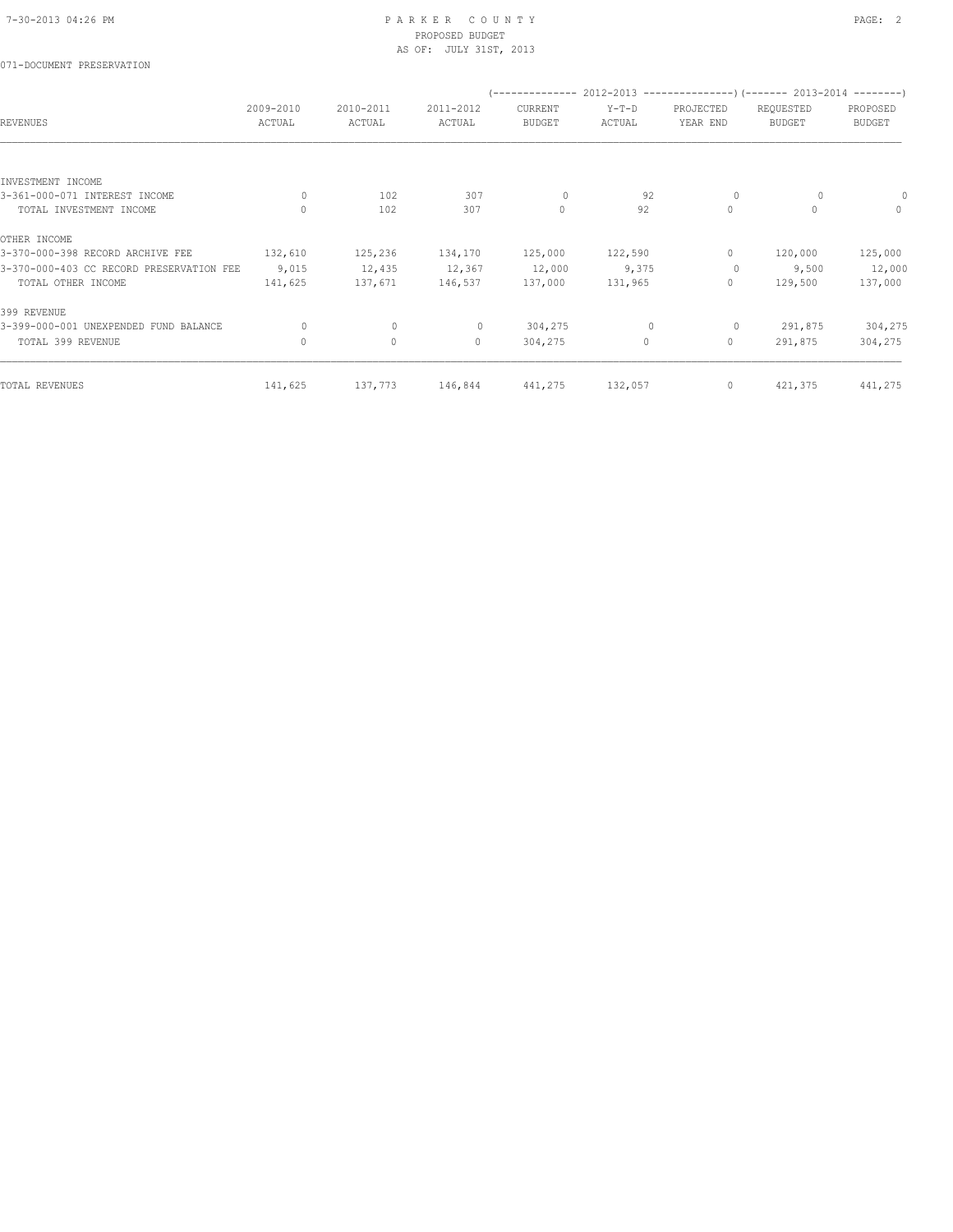|                  | 071-DOCUMENT PRESERVATION |
|------------------|---------------------------|
| 403 COUNTY CLERK |                           |

|                                          |                                  |                                                         |                       | (------------- 2012-2013 ----------------) (------- 2013-2014 --------) |                                      |                                  |                            |                           |
|------------------------------------------|----------------------------------|---------------------------------------------------------|-----------------------|-------------------------------------------------------------------------|--------------------------------------|----------------------------------|----------------------------|---------------------------|
| EXPENDITURES                             | 2009-2010<br>ACTUAL              | 2010-2011<br>ACTUAL                                     | 2011-2012<br>ACTUAL   | <b>CURRENT</b><br><b>BUDGET</b>                                         | $Y-T-D$<br>ACTUAL                    | PROJECTED<br>YEAR END            | REQUESTED<br><b>BUDGET</b> | PROPOSED<br><b>BUDGET</b> |
|                                          |                                  |                                                         |                       |                                                                         |                                      |                                  |                            |                           |
| SALARIES & BENEFITS                      |                                  |                                                         |                       |                                                                         |                                      |                                  |                            |                           |
| SALARIES & WAGES                         |                                  |                                                         |                       |                                                                         |                                      |                                  |                            |                           |
| 5-403-100-106 DEPUTIES                   | $\circ$                          | 33,857                                                  | 33,523                | 34,739                                                                  | 27,185                               | $\circ$                          | 34,739                     | 34,739                    |
| 5-403-100-120 PART-TIME                  | $\Omega$                         | $\circ$                                                 | $\overline{0}$        | 28,955                                                                  | $\sim$ 0                             | $\Omega$                         | 28,955                     | 28,955                    |
| TOTAL SALARIES & WAGES                   | $\mathbf{0}$                     | 33,857                                                  | 33,523                | 63,694                                                                  | 27,185                               | $\circ$                          | 63,694                     | 63,694                    |
| <b>BENEFITS</b>                          |                                  |                                                         |                       |                                                                         |                                      |                                  |                            |                           |
| 5-403-100-201 FICA MATCH                 | $\Omega$                         | 2,547                                                   | 2,513                 | 5,103                                                                   | 2,035                                | $\Omega$                         | 5,103                      | 5,103                     |
| 5-403-100-202 EMPLOYEE HOSPITALIZATION   | $\begin{array}{c} \n\end{array}$ | 8,318                                                   | 9,096                 | 9,301                                                                   | 7,514                                | 0                                | 9,301                      | 9,301                     |
| 5-403-100-203 RETIREMENT PLAN CONTRIBUT  | $\Omega$                         | 3,785                                                   | 3,517                 | 7,277                                                                   | 3,007                                | $\begin{array}{c} \n\end{array}$ | 7,277                      | 7,277                     |
| 5-403-100-204 WORKERS COMPENSATION INSU  | $\Omega$                         | $\overline{0}$                                          | $\Omega$              | $\circ$                                                                 | 52                                   | $\circ$                          | $\circ$                    | $\circ$                   |
| TOTAL BENEFITS                           | $\bigcap$                        | 14,649                                                  | 15,126                | 21,681                                                                  | 12,607                               | $\Omega$                         | 21,681                     | 21,681                    |
| TOTAL SALARIES & BENEFITS                | $\Omega$                         | 48,506                                                  | 48,650                | 85,375                                                                  | 39,792                               | $\mathbf{0}$                     | 85,375                     | 85,375                    |
| OPERATING EXPENSES                       |                                  |                                                         |                       |                                                                         |                                      |                                  |                            |                           |
| 5-403-300-330 SUPPLIES                   | $\circ$                          | $\mathbf{0}$                                            | $\circ$               | 2,750                                                                   | $\mathbf{0}$                         | $\circ$                          | 3,000                      | 2,750                     |
| TOTAL OPERATING EXPENSES                 | $\Omega$                         | $\Omega$                                                | $\Omega$              | 2,750                                                                   | $\Omega$                             | $\circ$                          | 3,000                      | 2,750                     |
| 5-403-300-330SUPPLIES                    | PERMANENT NOTES:                 | SCANNING/MICROFILMING PROJECT FOR ALL COURT RECORDS FOR |                       |                                                                         |                                      |                                  |                            |                           |
|                                          |                                  | RETENTION AS REQUIRED BY LAW                            |                       |                                                                         |                                      |                                  |                            |                           |
| PROFESSIONAL AND SERVICE                 |                                  |                                                         |                       |                                                                         |                                      |                                  |                            |                           |
| 5-403-400-408 CONTRACT SERVICES          | $\Omega$                         | $\circ$                                                 | $\circ$               | 344,900                                                                 | 85,109                               | $\begin{array}{c} \n\end{array}$ | 325,000                    | 344,900                   |
| 5-403-400-415 TRAINING SCHOOLS & SEMINAR | $\mathbf{0}$                     | 3,855                                                   | 3,586                 | 8,000                                                                   | 1,149                                | 0                                | 8,000                      | 8,000                     |
| 5-403-400-480 DUES & SUBSCRIPTIONS       | $\Omega$                         | $\mathbf{0}$                                            | $\Omega$              | 250                                                                     | 100                                  | $\Omega$                         | $\bigcirc$                 | 250                       |
| TOTAL PROFESSIONAL AND SERVICE           | $\mathbf{0}$                     | 3,855                                                   | 3,586                 | 353,150                                                                 | 86,358                               | $\circ$                          | 333,000                    | 353,150                   |
|                                          |                                  |                                                         |                       |                                                                         |                                      |                                  |                            |                           |
| TOTAL 403 COUNTY CLERK                   | $\mathbf{0}$                     | 52,362<br>===========                                   | 52,236<br>=========== | 441,275<br>$=$ = = = = = = = = = = =                                    | 126,150<br>$=$ = = = = = = = = = = = | $\circ$<br>============          | 421,375<br>============    | 441,275                   |
|                                          |                                  |                                                         |                       |                                                                         |                                      |                                  |                            |                           |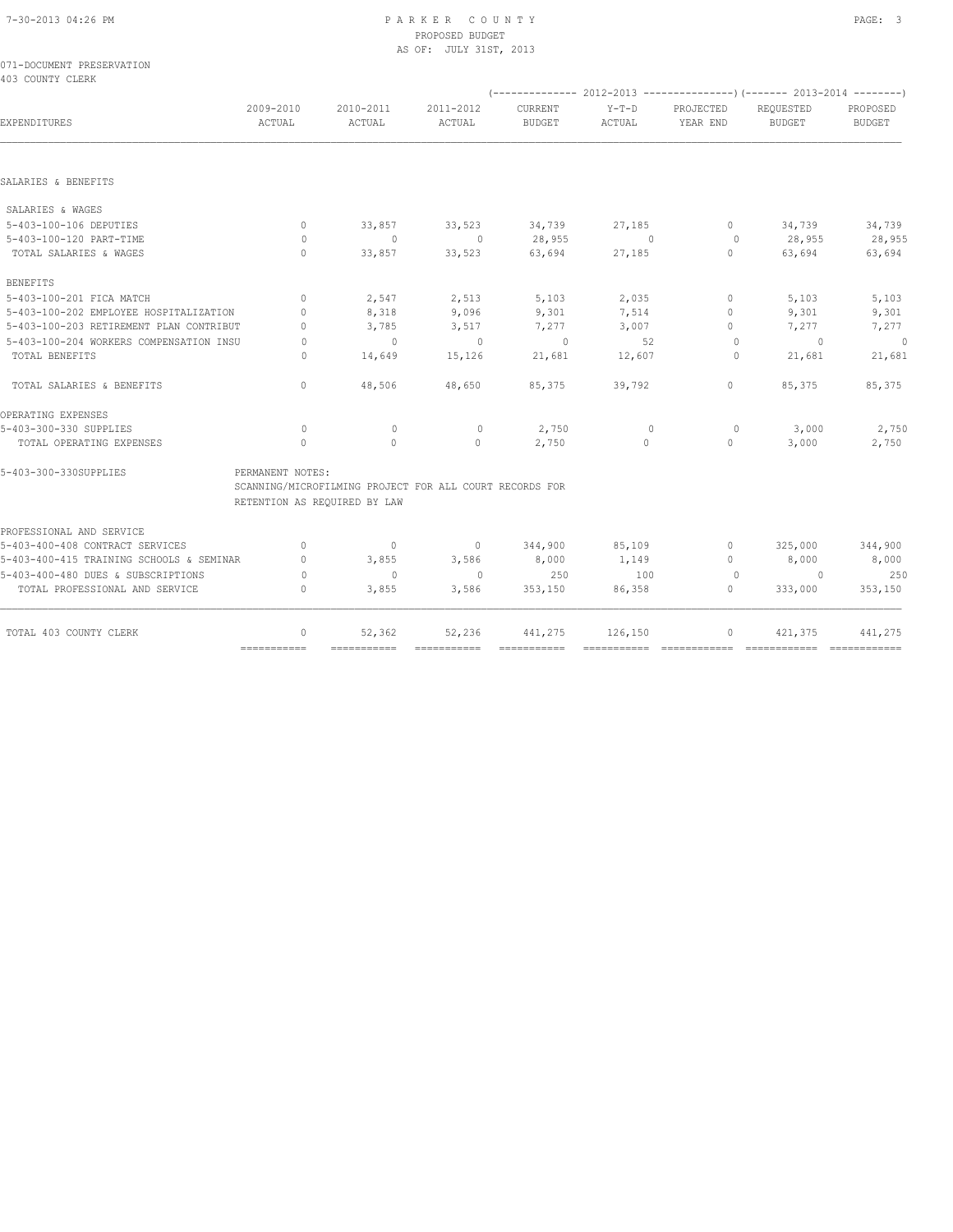| 071-DOCUMENT PRESERVATION<br>409 NON DEPARTMENT                             |             |              |              |                             |          |                                                                      |               |               |
|-----------------------------------------------------------------------------|-------------|--------------|--------------|-----------------------------|----------|----------------------------------------------------------------------|---------------|---------------|
|                                                                             | 2009-2010   | 2010-2011    | 2011-2012    | / ______________<br>CURRENT | $Y-T-D$  | 2012-2013 ----------------) (------- 2013-2014 --------<br>PROJECTED | REQUESTED     | PROPOSED      |
| EXPENDITURES                                                                | ACTUAL      | ACTUAL       | ACTUAL       | <b>BUDGET</b>               | ACTUAL   | YEAR END                                                             | <b>BUDGET</b> | <b>BUDGET</b> |
|                                                                             |             |              |              |                             |          |                                                                      |               |               |
| OPERATING EXPENSES                                                          |             |              |              |                             |          |                                                                      |               |               |
| 5-409-300-371 ELECTRONIC EQUIPMENT-NON C                                    |             | $\mathbf{0}$ | $\mathbf{0}$ | $\circ$                     |          | 0                                                                    |               |               |
| TOTAL OPERATING EXPENSES                                                    |             | $\Omega$     | $\Omega$     | $\Omega$                    | $\Omega$ | $\Omega$                                                             |               | $\Omega$      |
| PROFESSIONAL AND SERVICE                                                    |             |              |              |                             |          |                                                                      |               |               |
| 5-409-400-408 CONTRACT SERVICES                                             | $\Omega$    | $\mathbf{0}$ | 316,014      | $\circ$                     |          | $\Omega$                                                             |               |               |
| TOTAL PROFESSIONAL AND SERVICE                                              |             | 0            | 316,014      | $\mathbf{0}$                | $\circ$  | $\mathbf{0}$                                                         |               | $\Omega$      |
| TOTAL 409 NON DEPARTMENT                                                    |             | $\mathbf{0}$ | 316,014      | $\circ$                     | $\circ$  | $\mathbf{0}$                                                         |               | $\Omega$      |
| Possible 24 entities contracting for May '07 Elections.                     |             |              |              |                             |          |                                                                      |               |               |
| Requires additional Jdgs. and Clerks. Also, additional<br>programming fees. |             |              |              |                             |          |                                                                      |               |               |
|                                                                             | =========== |              |              |                             |          |                                                                      |               |               |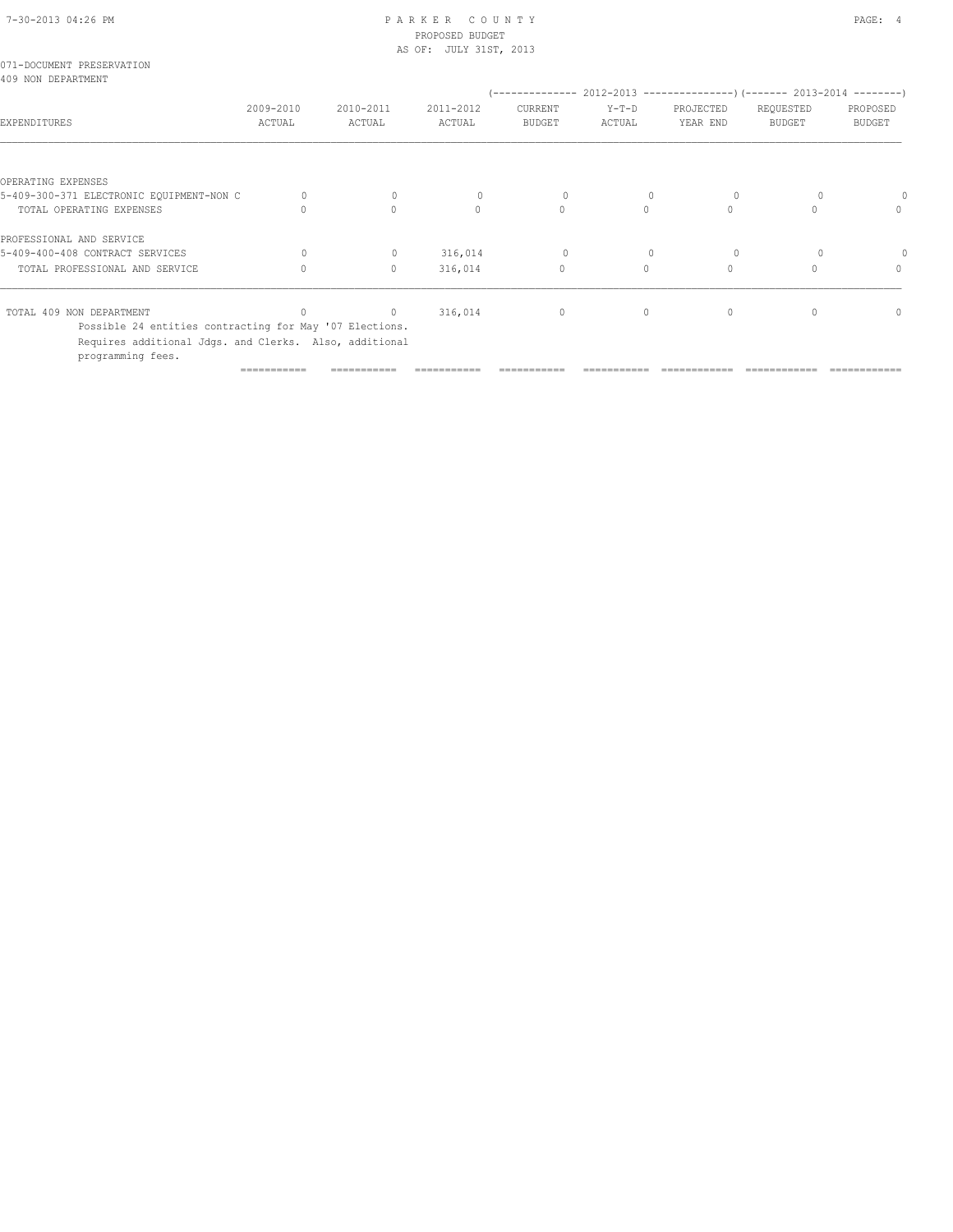| 071-DOCUMENT PRESERVATION<br>543 FIRE MARSHAL                                                      |                     |                     |                                  |                          |                   |                                                                                                   |                            |                                  |
|----------------------------------------------------------------------------------------------------|---------------------|---------------------|----------------------------------|--------------------------|-------------------|---------------------------------------------------------------------------------------------------|----------------------------|----------------------------------|
| EXPENDITURES                                                                                       | 2009-2010<br>ACTUAL | 2010-2011<br>ACTUAL | 2011-2012<br>ACTUAL              | CURRENT<br><b>BUDGET</b> | $Y-T-D$<br>ACTUAL | (-------------- 2012-2013 ----------------) (------- 2013-2014 --------)<br>PROJECTED<br>YEAR END | REQUESTED<br><b>BUDGET</b> | PROPOSED<br><b>BUDGET</b>        |
| PROFESSIONAL AND SERVICE<br>5-543-400-480 DUES AND SUBSCRIPTIONS<br>TOTAL PROFESSIONAL AND SERVICE | $\Omega$            | $\Omega$<br>$\cap$  | $\mathbf{0}$<br>$\Omega$         | 0<br>$\Omega$            | $\bigcap$         | $\circ$<br>$\Omega$                                                                               |                            | $\begin{array}{c} \n\end{array}$ |
| TOTAL 543 FIRE MARSHAL                                                                             |                     | $\Omega$            | $\begin{array}{c} \n\end{array}$ | $\mathbf{0}$             | $\Omega$          |                                                                                                   |                            |                                  |
| TOTAL EXPENDITURES                                                                                 | ===========         | 52,362              | 368,251                          | 441,275                  | 126,150           | $\circ$                                                                                           | 421,375                    | 441,275                          |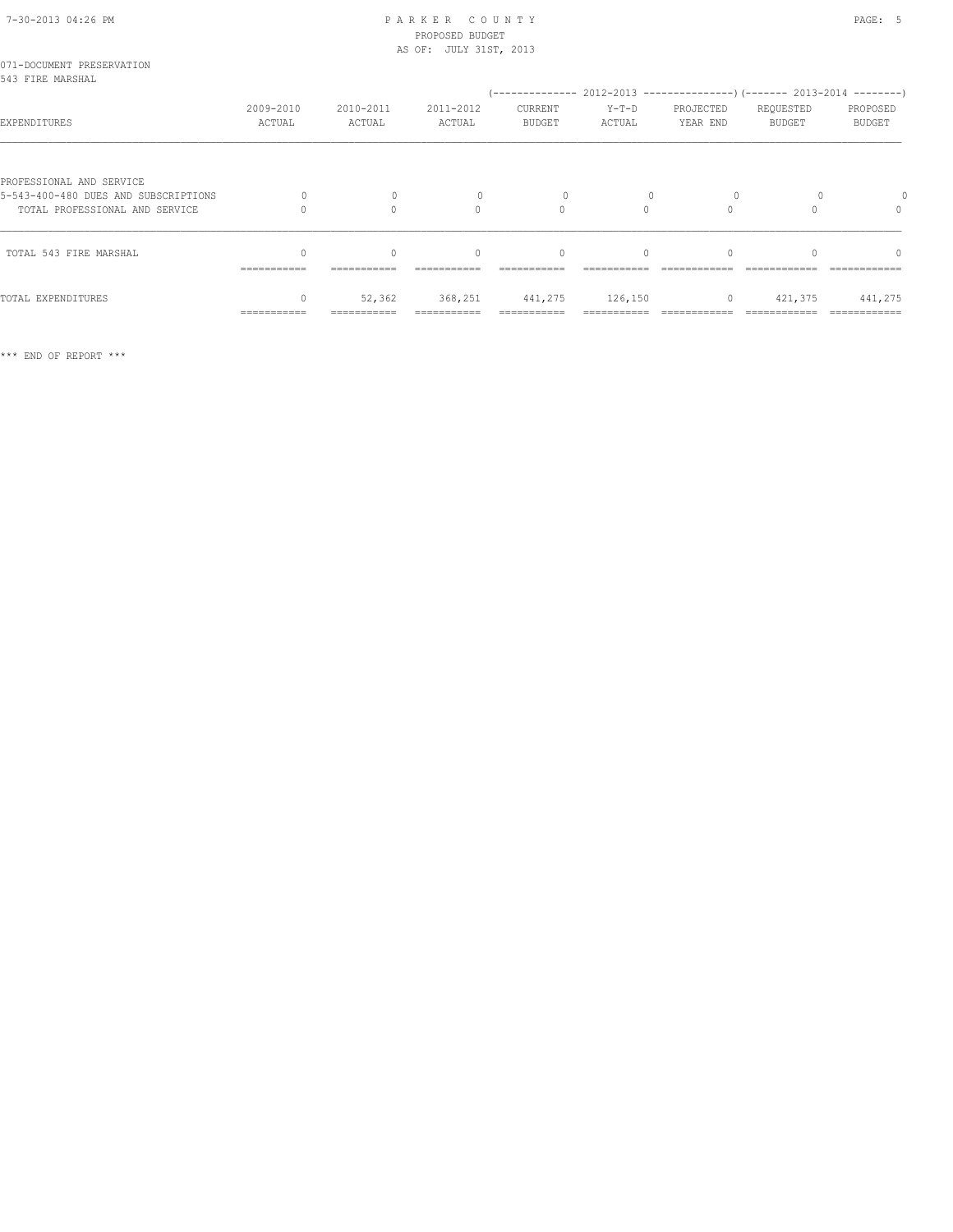072-CO CLK VITALS TRAINING

|                                     |                      |                      |                       |                          | (-------------- 2012-2013 -------------------) (------- 2013-2014 ---------) |                       |                            |                           |
|-------------------------------------|----------------------|----------------------|-----------------------|--------------------------|------------------------------------------------------------------------------|-----------------------|----------------------------|---------------------------|
|                                     | 2009-2010<br>ACTUAL  | 2010-2011<br>ACTUAL  | 2011-2012<br>ACTUAL   | CURRENT<br><b>BUDGET</b> | $Y-T-D$<br>ACTUAL                                                            | PROJECTED<br>YEAR END | REQUESTED<br><b>BUDGET</b> | PROPOSED<br><b>BUDGET</b> |
| REVENUE SUMMARY                     |                      |                      |                       |                          |                                                                              |                       |                            |                           |
| FEES OF OFFICE<br>INVESTMENT INCOME | 3,605<br>0           | 3,621<br>$\Omega$    | 3,840<br>$\mathbf{0}$ | 3,300<br>$\mathbf{0}$    | 4,194<br>3                                                                   | $\circ$<br>$\Omega$   | 3,500                      | 3,300<br>$\mathbf{0}$     |
| 399 REVENUE                         | $\circ$              | $\mathbf 0$          | $\mathbf{0}$          | 0                        | $\mathbf{0}$                                                                 | $\circ$               | 0                          | 0                         |
| TOTAL REVENUES                      | 3,605                | 3,621                | 3,840                 | 3,300                    | 4,197                                                                        | 0                     | 3,500                      | 3,300                     |
| EXPENDITURE SUMMARY                 |                      |                      |                       |                          |                                                                              |                       |                            |                           |
| 403 COUNTY CLERK                    | 1,461                | 1,683                | 1,875                 | 3,300                    | 330                                                                          | 0                     | 3,500                      | 3,300                     |
| TOTAL EXPENDITURES                  | 1,461                | 1,683                | 1,875                 | 3,300                    | 330                                                                          | 0                     | 3,500                      | 3,300                     |
| REVENUE OVER/(UNDER) EXPENDITURES   | 2,144<br>=========== | 1,938<br>=========== | 1,965                 | $\mathbb O$              | 3,867                                                                        | 0                     | $\mathbf{0}$               | $\circ$                   |
|                                     |                      |                      |                       |                          |                                                                              |                       |                            |                           |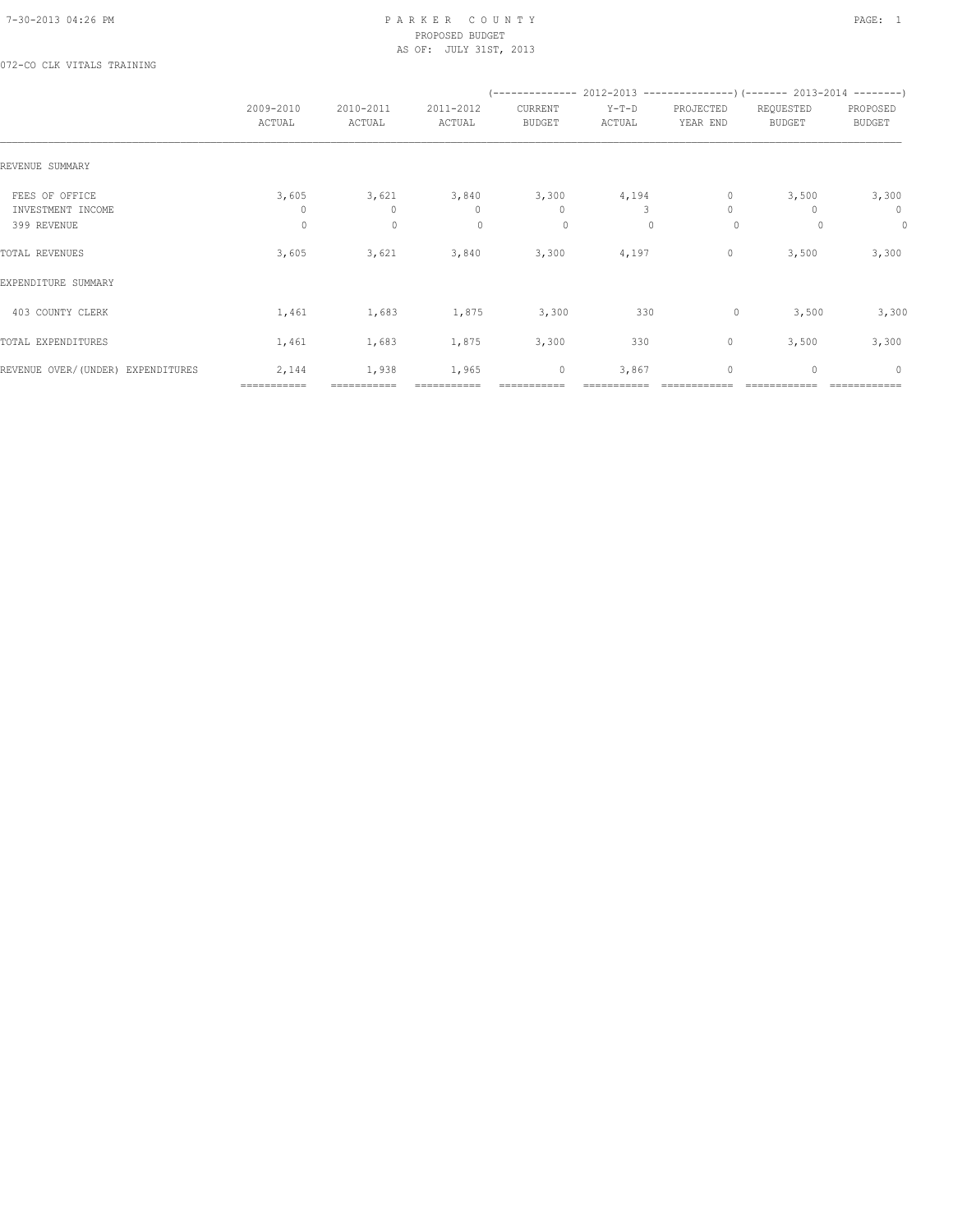## 072-CO CLK VITALS TRAINING

| <b>REVENUES</b>                       | 2009-2010<br>ACTUAL | 2010-2011<br>ACTUAL | 2011-2012<br>ACTUAL | CURRENT<br><b>BUDGET</b> | $Y-T-D$<br>ACTUAL | PROJECTED<br>YEAR END | -------------- 2012-2013 -----------------) (------- 2013-2014 --------)<br>REQUESTED<br><b>BUDGET</b> | PROPOSED<br><b>BUDGET</b> |
|---------------------------------------|---------------------|---------------------|---------------------|--------------------------|-------------------|-----------------------|--------------------------------------------------------------------------------------------------------|---------------------------|
|                                       |                     |                     |                     |                          |                   |                       |                                                                                                        |                           |
| FEES OF OFFICE                        |                     |                     |                     |                          |                   |                       |                                                                                                        |                           |
| 3-340-000-403 VITALS TRAINING FEE     | 3,605               | 3,621               | 3,840               | 3,300                    | 4,194             | 0                     | 3,500                                                                                                  | 3,300                     |
| TOTAL FEES OF OFFICE                  | 3,605               | 3,621               | 3,840               | 3,300                    | 4,194             | 0                     | 3,500                                                                                                  | 3,300                     |
| INVESTMENT INCOME                     |                     |                     |                     |                          |                   |                       |                                                                                                        |                           |
| 3-361-000-072 INTEREST INCOME         | $\circ$             | 0                   | $\circ$             | $\circ$                  | 3                 | $\circ$               | $\circ$                                                                                                | 0                         |
| TOTAL INVESTMENT INCOME               | $\Omega$            | $\circ$             | $\mathbf{0}$        | $\mathbf{0}$             | 3                 | $\mathbf{0}$          | $\Omega$                                                                                               | 0                         |
| 399 REVENUE                           |                     |                     |                     |                          |                   |                       |                                                                                                        |                           |
| 3-399-000-001 UNEXPENDED FUND BALANCE | 0                   | $\circ$             | $\circ$             | 0                        | 0                 | $\circ$               | 0                                                                                                      |                           |
| TOTAL 399 REVENUE                     | $\mathbf{0}$        | $\circ$             | $\mathbf{0}$        | $\circ$                  | $\circ$           | $\circ$               | $\mathbf{0}$                                                                                           | $\circ$                   |
|                                       |                     |                     |                     |                          |                   |                       |                                                                                                        |                           |
| TOTAL REVENUES                        | 3,605               | 3,621               | 3,840               | 3,300                    | 4,197             | 0                     | 3,500                                                                                                  | 3,300                     |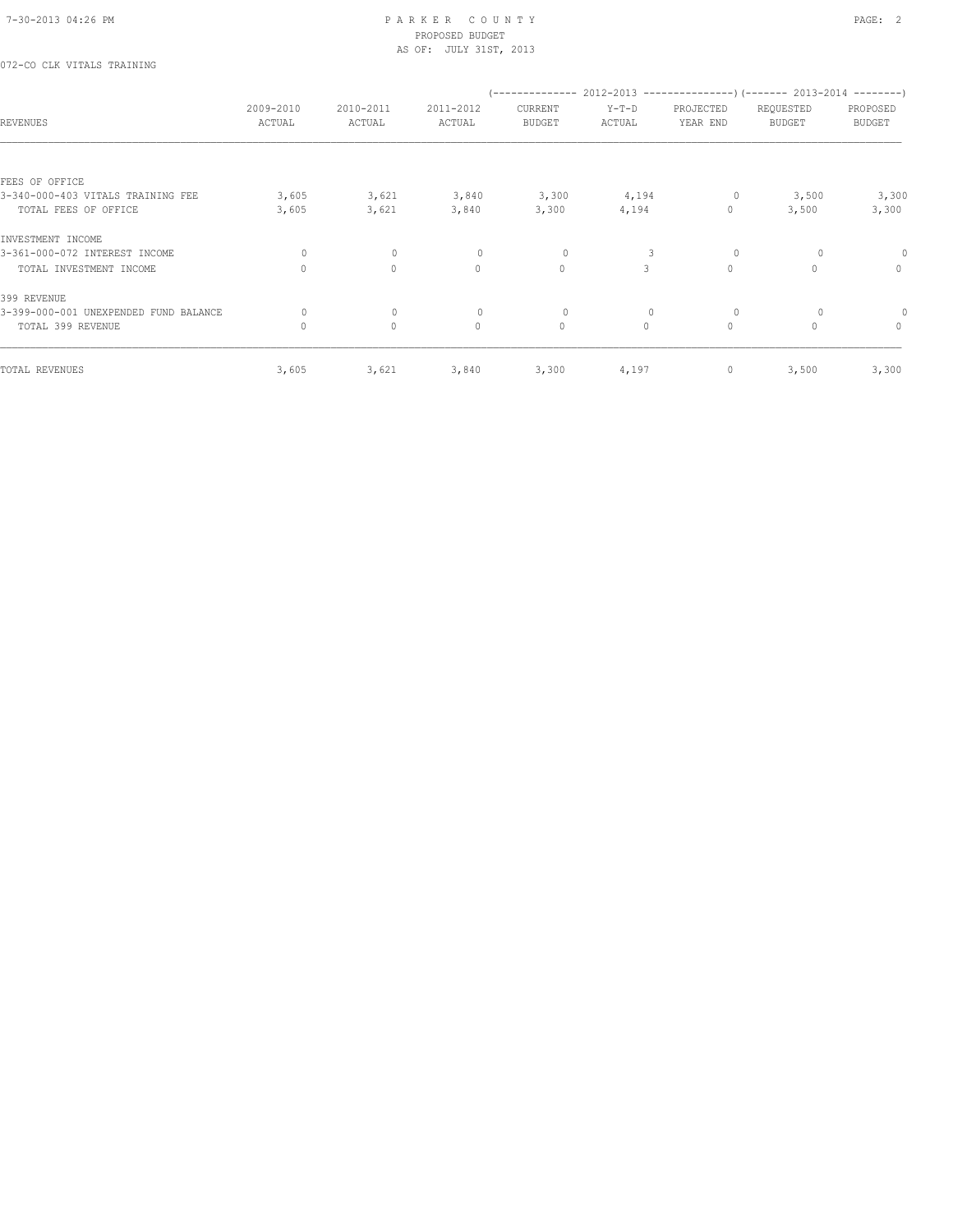|  |                  | 072-CO CLK VITALS TRAINING |
|--|------------------|----------------------------|
|  | 403 COUNTY CLERK |                            |

| 403 COUNTY CLERK                         |                     |                     |                     |                          |                   |                       |                                                           |                           |
|------------------------------------------|---------------------|---------------------|---------------------|--------------------------|-------------------|-----------------------|-----------------------------------------------------------|---------------------------|
|                                          |                     |                     |                     | --------------           |                   |                       | $2012-2013$ ---------------) (------- 2013-2014 --------) |                           |
| EXPENDITURES                             | 2009-2010<br>ACTUAL | 2010-2011<br>ACTUAL | 2011-2012<br>ACTUAL | CURRENT<br><b>BUDGET</b> | $Y-T-D$<br>ACTUAL | PROJECTED<br>YEAR END | REQUESTED<br><b>BUDGET</b>                                | PROPOSED<br><b>BUDGET</b> |
|                                          |                     |                     |                     |                          |                   |                       |                                                           |                           |
| OPERATING EXPENSES                       |                     |                     |                     |                          |                   |                       |                                                           |                           |
| 5-403-300-330 SUPPLIES                   | $\Omega$            | $\mathbf{0}$        | 63                  | 500                      | $\mathbf{0}$      | 0                     | 500                                                       | 500                       |
| TOTAL OPERATING EXPENSES                 |                     | $\circ$             | 63                  | 500                      |                   | 0                     | 500                                                       | 500                       |
| PROFESSIONAL AND SERVICE                 |                     |                     |                     |                          |                   |                       |                                                           |                           |
| 5-403-400-415 TRAINING SCHOOLS & SEMINAR | 1,461               | 1,683               | 1,812               | 2,800                    | 330               | 0                     | 3,000                                                     | 2,800                     |
| TOTAL PROFESSIONAL AND SERVICE           | 1,461               | 1,683               | 1,812               | 2,800                    | 330               | 0                     | 3,000                                                     | 2,800                     |

### 5-403-400-415TRAINING SCHOOLS & SEMINARPERMANENT NOTES:

This is a fee collected by the County Clerk and can be used

only for education of employees or the County Clerk in the

area of Vital Statistics. It will be used for the annual

Vital Statistics conference in Austin in December for 4

employees.

| TOTAL EXPENDITURES     | 1,461           | 1,683       | 1,875       | 3,300       | 330 |              | 3,500<br>$\Omega$ and $\Omega$ | 3,300 |
|------------------------|-----------------|-------------|-------------|-------------|-----|--------------|--------------------------------|-------|
|                        | $=$ =========== | =========== | =========== | =========== |     | ============ | ,,,,,,,,,,,,,                  |       |
| TOTAL 403 COUNTY CLERK | 1,461           | 1,683       | 1,875       | 3,300       | 330 |              | 3,500                          | 3,300 |
|                        |                 |             |             |             |     |              |                                |       |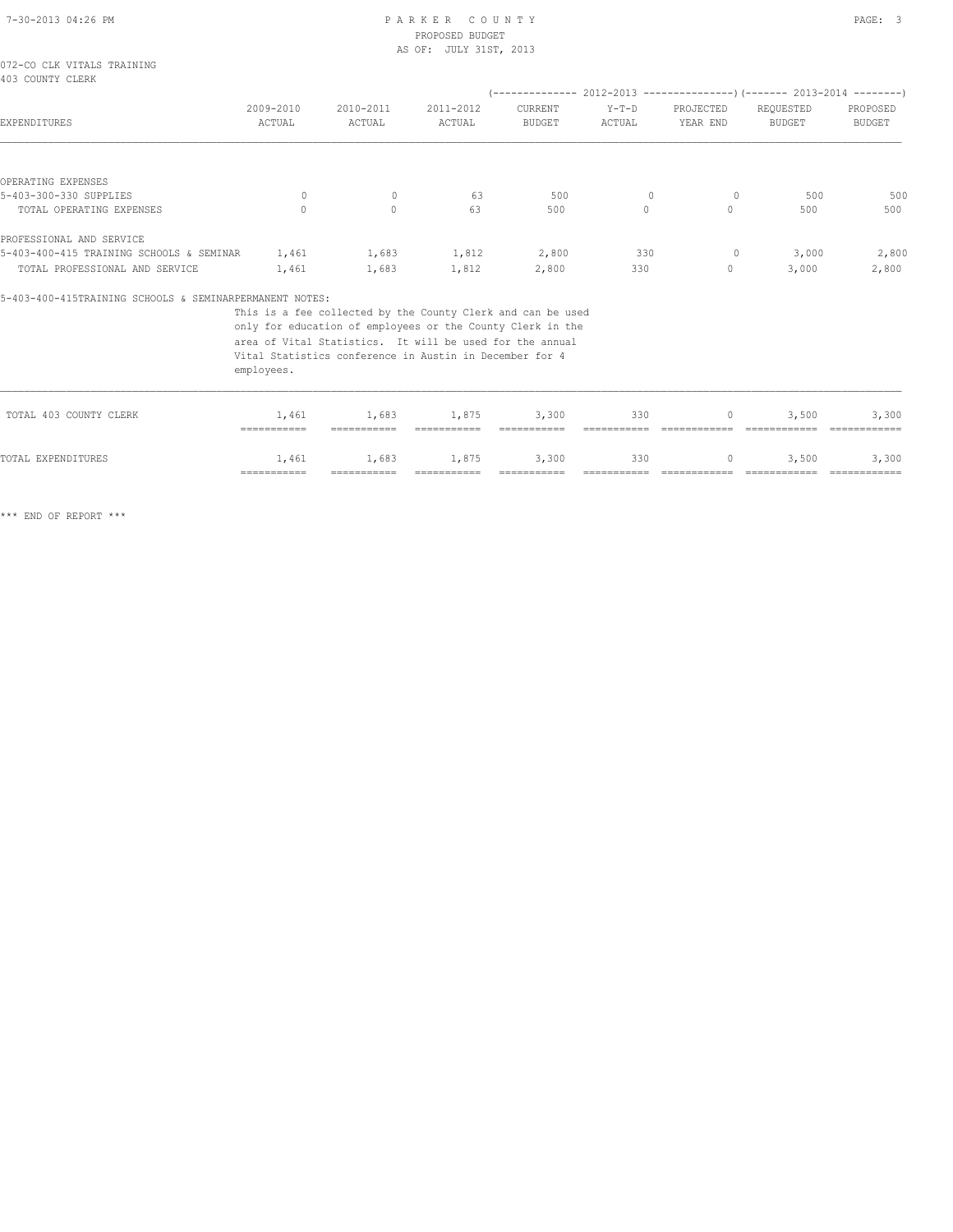074-DIST COURT RECORDS TECHNO

|                                   |                      |                      |                     |                          |                   | (-------------- 2012-2013 -------------------) (------- 2013-2014 ---------) |                            |                           |
|-----------------------------------|----------------------|----------------------|---------------------|--------------------------|-------------------|------------------------------------------------------------------------------|----------------------------|---------------------------|
|                                   | 2009-2010<br>ACTUAL  | 2010-2011<br>ACTUAL  | 2011-2012<br>ACTUAL | CURRENT<br><b>BUDGET</b> | $Y-T-D$<br>ACTUAL | PROJECTED<br>YEAR END                                                        | REQUESTED<br><b>BUDGET</b> | PROPOSED<br><b>BUDGET</b> |
| REVENUE SUMMARY                   |                      |                      |                     |                          |                   |                                                                              |                            |                           |
| INVESTMENT INCOME                 | $\circ$              | $\mathbf{0}$         | $\circ$             | $\circ$                  | 4                 | $\mathbf{0}$                                                                 | $\mathbf{0}$               | $\overline{0}$            |
| OTHER INCOME                      | 6,639                | 8,017                | 7,293               | 7,000                    | 6,821             | $\mathbf{0}$                                                                 | 7,000                      | 7,000                     |
| 399 REVENUE                       | 0                    | $\mathbf 0$          | $\mathbf{0}$        | 0                        | 0                 | $\circ$                                                                      | 7,000                      | 0                         |
| TOTAL REVENUES                    | 6,639                | 8,017                | 7,293               | 7,000                    | 6,825             | 0                                                                            | 14,000                     | 7,000                     |
| EXPENDITURE SUMMARY               |                      |                      |                     |                          |                   |                                                                              |                            |                           |
| 450 DISTRICT CLERK                | $\circ$              | $\circ$              | $\circ$             | 7,000                    | $\mathbf{0}$      | $\circ$                                                                      | 14,000                     | 7,000                     |
| TOTAL EXPENDITURES                | $\mathbf{0}$         | $\circ$              | $\mathbf{0}$        | 7,000                    | 0                 | 0                                                                            | 14,000                     | 7,000                     |
| REVENUE OVER/(UNDER) EXPENDITURES | 6,639<br>=========== | 8,017<br>=========== | 7,293               | $\mathbf 0$              | 6,825             | $\mathbf{0}$                                                                 | $\mathbf{0}$               | $\mathbf{0}$              |
|                                   |                      |                      |                     |                          |                   |                                                                              |                            |                           |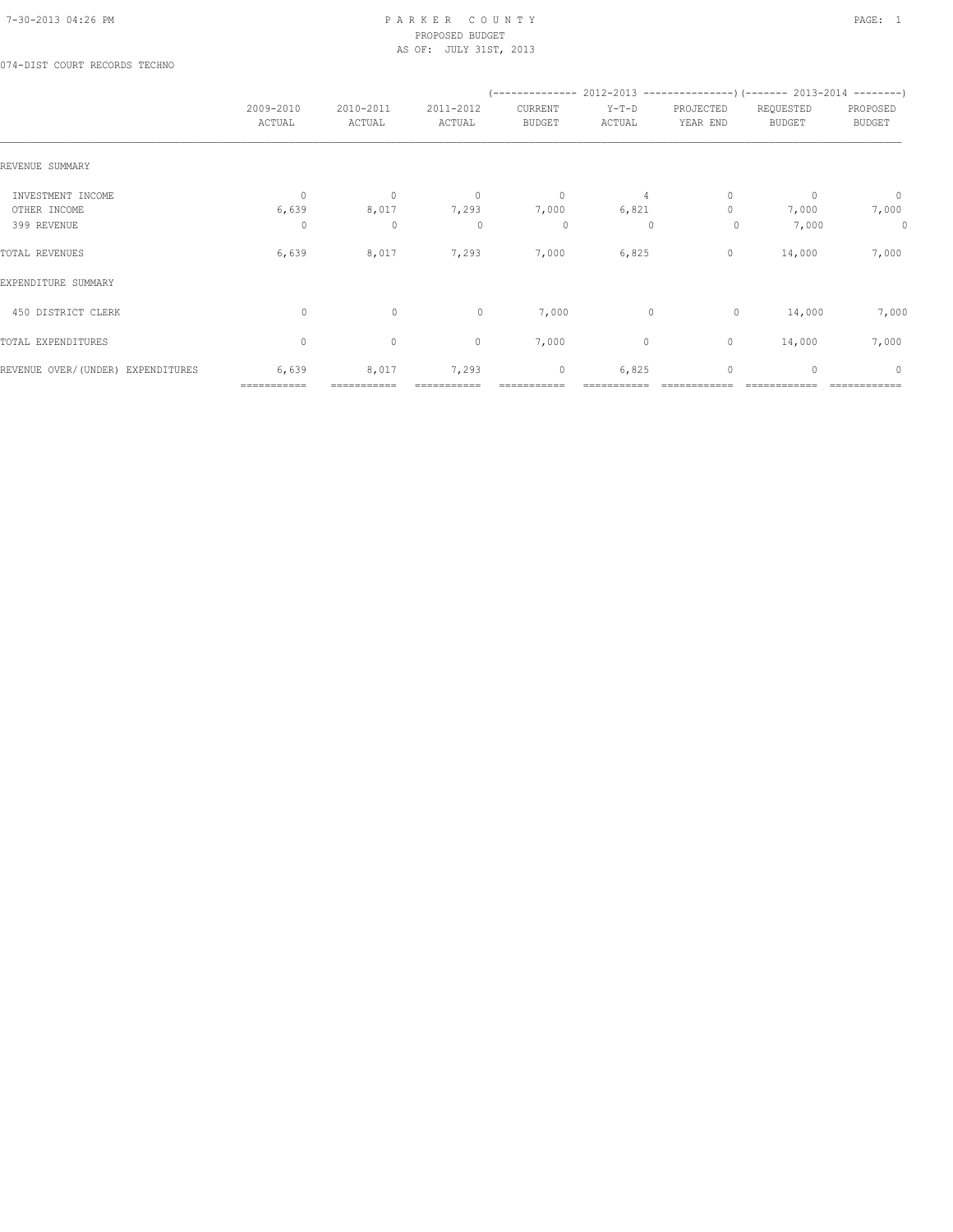## 074-DIST COURT RECORDS TECHNO

| <b>REVENUES</b>                       | 2009-2010<br>ACTUAL | 2010-2011<br>ACTUAL | 2011-2012<br>ACTUAL | CURRENT<br><b>BUDGET</b> | $Y-T-D$<br>ACTUAL | PROJECTED<br>YEAR END | -------------- 2012-2013 --------------------- (------- 2013-2014 ---------)<br>REQUESTED<br><b>BUDGET</b> | PROPOSED<br>BUDGET |
|---------------------------------------|---------------------|---------------------|---------------------|--------------------------|-------------------|-----------------------|------------------------------------------------------------------------------------------------------------|--------------------|
|                                       |                     |                     |                     |                          |                   |                       |                                                                                                            |                    |
| INVESTMENT INCOME                     |                     |                     |                     |                          |                   |                       |                                                                                                            |                    |
| 3-361-000-074 INTEREST INCOME         | $\circ$             | $\circ$             | $\mathbf 0$         | 0                        | 4                 | 0                     | 0                                                                                                          |                    |
| TOTAL INVESTMENT INCOME               | $\Omega$            | $\circ$             | $\mathbf{0}$        | $\circ$                  | $\overline{4}$    | $\circ$               | $\Omega$                                                                                                   | $\circ$            |
| OTHER INCOME                          |                     |                     |                     |                          |                   |                       |                                                                                                            |                    |
| 3-370-000-398 DC RECORDS ARCHIVE FEE  | 6,639               | 8,017               | 7,293               | 7,000                    | 6,821             | 0                     | 7,000                                                                                                      | 7,000              |
| TOTAL OTHER INCOME                    | 6,639               | 8,017               | 7,293               | 7,000                    | 6,821             | $\circ$               | 7,000                                                                                                      | 7,000              |
| 399 REVENUE                           |                     |                     |                     |                          |                   |                       |                                                                                                            |                    |
| 3-399-000-001 UNEXPENDED FUND BALANCE | 0                   | $\circ$             | $\circ$             | 0                        | 0                 | 0                     | 7,000                                                                                                      | 0                  |
| TOTAL 399 REVENUE                     | 0                   | $\circ$             | $\mathbf{0}$        | $\circ$                  | $\circ$           | $\circ$               | 7,000                                                                                                      | $\mathbf{0}$       |
|                                       |                     |                     |                     |                          |                   |                       |                                                                                                            |                    |
| TOTAL REVENUES                        | 6,639               | 8,017               | 7,293               | 7,000                    | 6,825             | 0                     | 14,000                                                                                                     | 7,000              |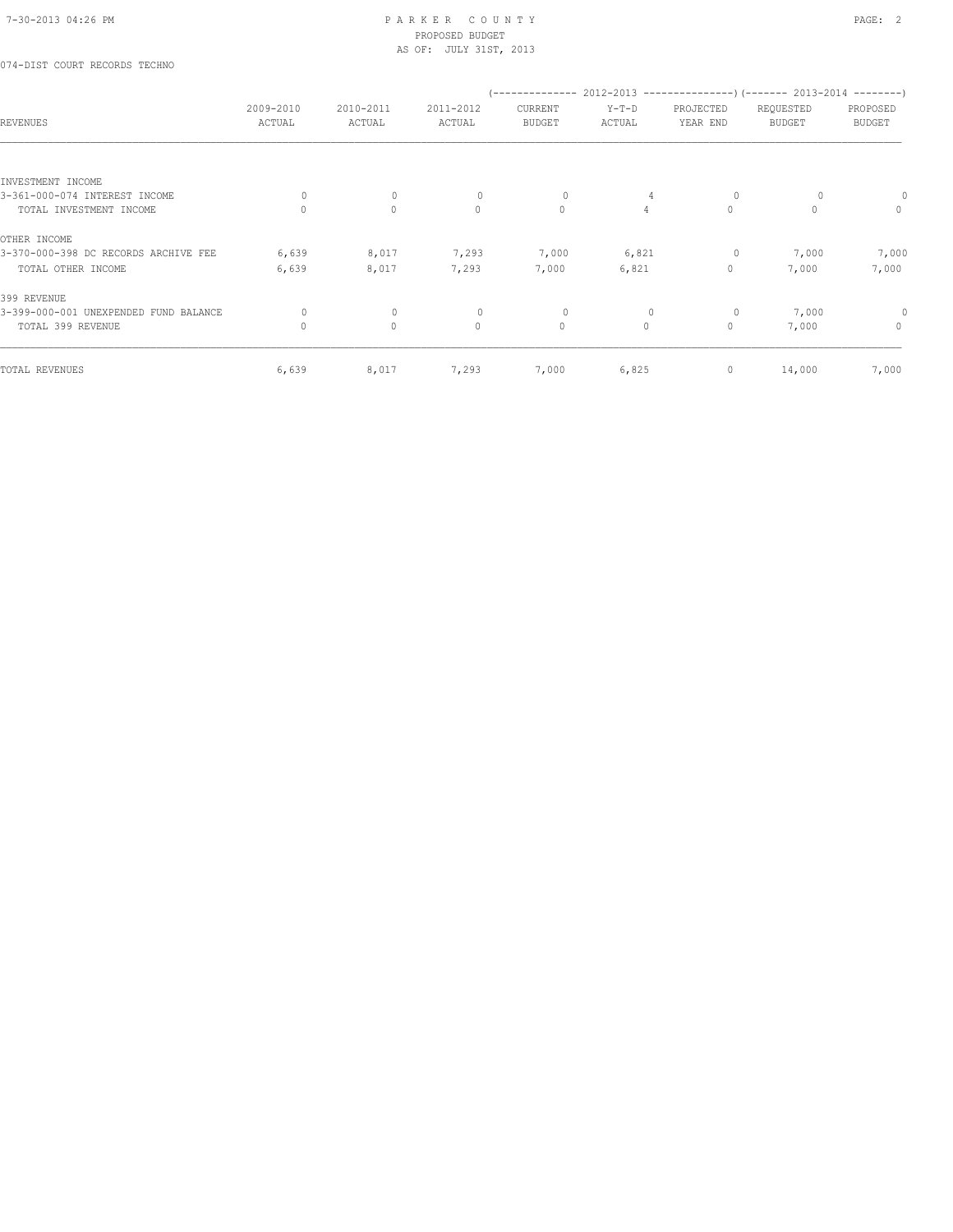|  |                    | 074-DIST COURT RECORDS TECHNO |  |
|--|--------------------|-------------------------------|--|
|  | 450 DISTRICT CLERK |                               |  |

|                                          |                     |                     |                            |                          |                          |                                  | (-------------- 2012-2013 ---------------)(------- 2013-2014 --------) |                           |
|------------------------------------------|---------------------|---------------------|----------------------------|--------------------------|--------------------------|----------------------------------|------------------------------------------------------------------------|---------------------------|
| EXPENDITURES                             | 2009-2010<br>ACTUAL | 2010-2011<br>ACTUAL | 2011-2012<br><b>ACTUAL</b> | CURRENT<br><b>BUDGET</b> | $Y-T-D$<br><b>ACTUAL</b> | PROJECTED<br>YEAR END            | REQUESTED<br><b>BUDGET</b>                                             | PROPOSED<br><b>BUDGET</b> |
|                                          |                     |                     |                            |                          |                          |                                  |                                                                        |                           |
| SALARIES & BENEFITS                      |                     |                     |                            |                          |                          |                                  |                                                                        |                           |
| SALARIES & WAGES                         |                     |                     |                            |                          |                          |                                  |                                                                        |                           |
| 5-450-100-106 DEPUTIES                   | $\Omega$            | $\circ$             | $\mathbf{0}$               | $\circ$                  | $\circ$                  | $\mathbf{0}$                     | $\mathbf{0}$                                                           | $\mathbf{0}$              |
| 5-450-100-120 PART TIME                  | $\Omega$            | $\mathbf{0}$        | $\mathbf{0}$               | $\circ$                  | $\mathbf{0}$             | $\circ$                          | $\circ$                                                                | $\circ$                   |
| TOTAL SALARIES & WAGES                   | $\cap$              | $\Omega$            | $\Omega$                   | $\Omega$                 | $\Omega$                 | $\mathbf{0}$                     | $\Omega$                                                               | $\mathbf{0}$              |
| <b>BENEFITS</b>                          |                     |                     |                            |                          |                          |                                  |                                                                        |                           |
| 5-450-100-201 FICA MATCH                 | $\Omega$            | $\mathbf{0}$        | $\mathbf{0}$               | $\circ$                  | $\circ$                  | $\mathbf{0}$                     | $\Omega$                                                               | $\mathbf{0}$              |
| 5-450-100-202 EMPLOYEE HOSPITALIZATION   | $\Omega$            | $\Omega$            | $\mathbf{0}$               | $\mathbf 0$              | $\circ$                  | $\mathbf{0}$                     | $\Omega$                                                               | $\circ$                   |
| 5-450-100-203 RETIREMENT PLAN CONTRIBUT  | $\cap$              | $\Omega$            | $\Omega$                   | $\Omega$                 | $\Omega$                 | $\Omega$                         | $\bigcap$                                                              | $\Omega$                  |
| 5-450-100-204 WORKERS COMPENSATION       | $\circ$             | $\mathbf 0$         | $\mathbf{0}$               | $\circ$                  | $\mathbf{0}$             | $\circ$                          | $\circ$                                                                | $\circ$                   |
| TOTAL BENEFITS                           | $\Omega$            | $\Omega$            | $\Omega$                   | $\Omega$                 | $\Omega$                 | $\Omega$                         | $\cap$                                                                 | 0                         |
| TOTAL SALARIES & BENEFITS                | $\mathbf{0}$        | $\mathbb O$         | $\mathbf{0}$               | $\circ$                  | 0                        | $\circ$                          | $\mathbf{0}$                                                           | $\mathbf{0}$              |
| OPERATING EXPENSES                       |                     |                     |                            |                          |                          |                                  |                                                                        |                           |
| 5-450-300-310 POSTAGE                    | $\Omega$            | $\mathbf{0}$        | $\mathbf 0$                | $\mathbf 0$              | $\circ$                  | $\mathbf{0}$                     | $\mathbf{0}$                                                           | $\mathbf 0$               |
| 5-450-300-330 SUPPLIES                   | $\Omega$            | $\mathbf{0}$        | $\mathbf{0}$               | $\mathbf 0$              | $\Omega$                 | $\mathbf{0}$                     | 2,000                                                                  | $\circ$                   |
| 5-450-300-336 MICROFILM SUPPLIES         | $\cap$              | $\Omega$            | $\mathbf{0}$               | $\mathbf 0$              | $\Omega$                 | $\mathbf{0}$                     | $\mathbf{0}$                                                           | $\circ$                   |
| 5-450-300-370 OFFICE EQUIPMENT-NON CAP   | $\Omega$            | $\Omega$            | $\Omega$                   | $\Omega$                 | $\Omega$                 | $\Omega$                         | $\Omega$                                                               | $\mathbb O$               |
| 5-450-300-371 ELECTRONIC EQUIPMENT-NON C | $\Omega$            | $\Omega$            | $\Omega$                   | $\mathbf{0}$             | $\circ$                  | $\mathbf{0}$                     | 10,000                                                                 | $\mathbf 0$               |
| 5-450-300-374 OFFICE FURNITURE-NON CAP   | $\cap$              | $\Omega$            | $\Omega$                   | $\Omega$                 | $\Omega$                 | $\circ$                          | $\Omega$                                                               | $\Omega$                  |
| TOTAL OPERATING EXPENSES                 | $\Omega$            | $\Omega$            | $\Omega$                   | $\circ$                  | $\Omega$                 | $\mathbf{0}$                     | 12,000                                                                 | $\mathbf{0}$              |
| PROFESSIONAL AND SERVICE                 |                     |                     |                            |                          |                          |                                  |                                                                        |                           |
| 5-450-400-408 CONTRACT SERVICES          | $\Omega$            | $\circ$             | $\mathbf{0}$               | $\mathbf{0}$             | $\circ$                  | $\circ$                          | 2,000                                                                  | 0                         |
| 5-450-400-415 TRAINING SCHOOLS & SEMINAR | $\Omega$            | $\Omega$            | $\Omega$                   | $\Omega$                 | $\Omega$                 | $\Omega$                         | $\Omega$                                                               | $\mathbf{0}$              |
| 5-450-400-450 OFFICE EQUIPMENT REPAIR    | $\Omega$            | $\Omega$            | $\Omega$                   | $\mathbf{0}$             | $\Omega$                 | $\mathbf{0}$                     | $\mathbf{0}$                                                           | $\circ$                   |
| 5-450-400-480 DUES & SUBSCRIPTIONS       | $\Omega$            | $\Omega$            | $\Omega$                   | $\Omega$                 | $\Omega$                 | $\Omega$                         | $\Omega$                                                               | $\mathbf{0}$              |
| 5-450-400-481 BOOKS & PUBLICATIONS       | $\Omega$            | $\Omega$            | $\mathbf{0}$               | $\mathbf{0}$             | $\circ$                  | $\Omega$                         | $\cap$                                                                 | $\mathbf 0$               |
| 5-450-400-482 BONDS                      | $\Omega$            | $\Omega$            | $\Omega$                   | $\Omega$                 | $\Omega$                 | 0                                | $\cap$                                                                 | $\circ$                   |
| TOTAL PROFESSIONAL AND SERVICE           | $\Omega$            | $\Omega$            | $\Omega$                   | $\mathbf{0}$             | $\Omega$                 | $\Omega$                         | 2,000                                                                  | $\mathbf{0}$              |
| CAPITAL EXPENDITURES                     |                     |                     |                            |                          |                          |                                  |                                                                        |                           |
| 5-450-500-570 OFFICE EQUIPMENT           | $\mathbf{0}$        | 0                   | $\mathbf 0$                | $\mathbf{0}$             | $\circ$                  | $\mathbf{0}$                     | $\mathbf{0}$                                                           | $\mathbf 0$               |
| 5-450-500-571 ELECTRONIC EQUIPMENT       | $\Omega$            | $\Omega$            | $\mathbf{0}$               | $\Omega$                 | $\Omega$                 | $\begin{array}{c} \n\end{array}$ | $\cap$                                                                 | $\mathbf{0}$              |
| 5-450-500-590 OFFICE FURNITURE           | 0                   | 0                   | $\mathbf 0$                | $\Omega$                 | $\mathbf{0}$             | 0                                | 0                                                                      | $\circ$                   |
| TOTAL CAPITAL EXPENDITURES               | $\Omega$            | $\Omega$            | $\Omega$                   | $\Omega$                 | $\Omega$                 | $\Omega$                         | $\Omega$                                                               | $\mathbf{0}$              |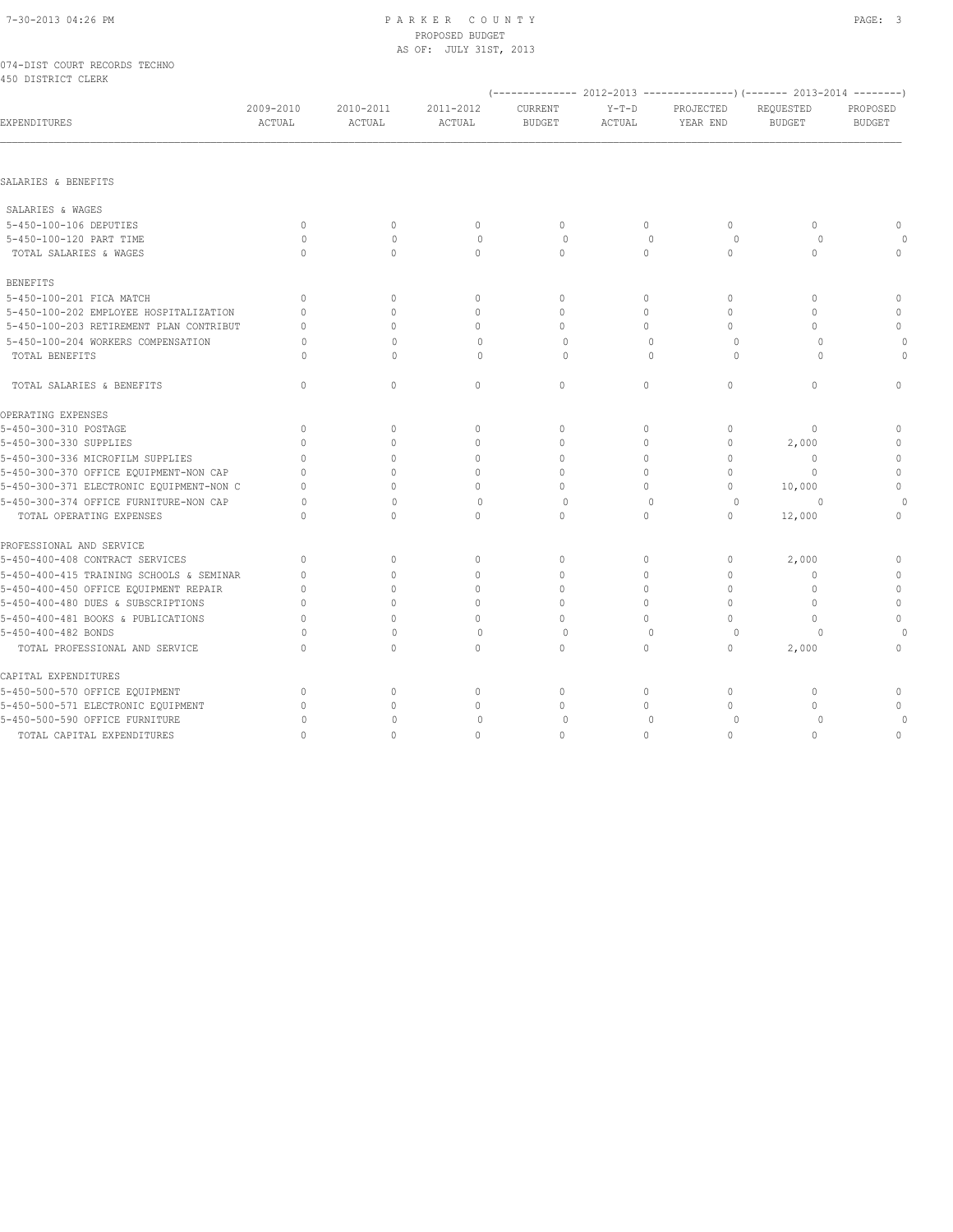# 7-30-2013 04:26 PM P A R K E R C O U N T Y PAGE: 4 PROPOSED BUDGET

|                                                     |                           |              | AS OF: JULY 31ST, 2013 |                                                          |          |              |               |          |
|-----------------------------------------------------|---------------------------|--------------|------------------------|----------------------------------------------------------|----------|--------------|---------------|----------|
| 074-DIST COURT RECORDS TECHNO<br>450 DISTRICT CLERK |                           |              |                        |                                                          |          |              |               |          |
|                                                     |                           |              |                        | $(----------2012-2013---------)$ $(----2013-2014------)$ |          |              |               |          |
|                                                     | 2009-2010                 | 2010-2011    | 2011-2012              | CURRENT                                                  | $Y-T-D$  | PROJECTED    | REQUESTED     | PROPOSED |
| EXPENDITURES                                        | ACTUAL                    | ACTUAL       | ACTUAL                 | <b>BUDGET</b>                                            | ACTUAL   | YEAR END     | <b>BUDGET</b> | BUDGET   |
| OTHER SERVICES                                      |                           |              |                        |                                                          |          |              |               |          |
| 5-450-600-699 PROGRAM CONTINGENCIES                 |                           |              |                        | 7,000                                                    |          |              |               | 7,000    |
| TOTAL OTHER SERVICES                                |                           | $\Omega$     | $\bigcap$              | 7,000                                                    | $\Omega$ | $\Omega$     |               | 7,000    |
|                                                     |                           |              |                        |                                                          |          |              |               |          |
| TOTAL 450 DISTRICT CLERK                            | $\Omega$                  | $\mathbf{0}$ | $\mathbf{0}$           | 7,000                                                    | 0        | $\circ$      | 14,000        | 7,000    |
|                                                     | $=$ = = = = = = = = = = = |              |                        |                                                          |          |              |               |          |
| TOTAL EXPENDITURES                                  | $\cap$                    | $\Omega$     | $\Omega$               | 7,000                                                    | $\circ$  | $\mathbf{0}$ | 14,000        | 7,000    |
|                                                     | -----------               |              |                        |                                                          |          |              |               |          |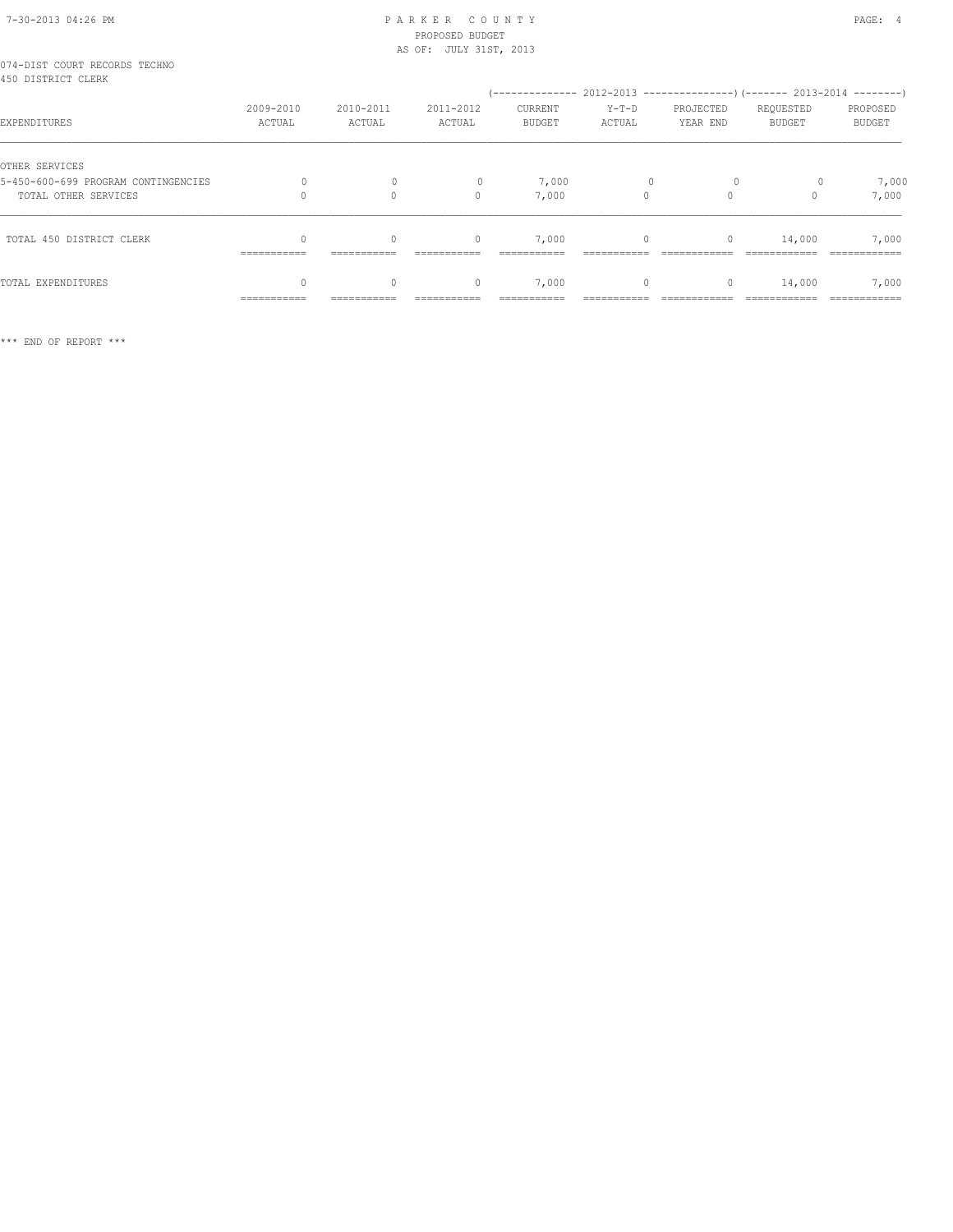075-CO/DIST TECHNOLOGY FUND

|                                   |                     |                     |                     |                          |                   |                       | (-------------- 2012-2013 ----------------) (------- 2013-2014 --------) |                           |
|-----------------------------------|---------------------|---------------------|---------------------|--------------------------|-------------------|-----------------------|--------------------------------------------------------------------------|---------------------------|
|                                   | 2009-2010<br>ACTUAL | 2010-2011<br>ACTUAL | 2011-2012<br>ACTUAL | CURRENT<br><b>BUDGET</b> | $Y-T-D$<br>ACTUAL | PROJECTED<br>YEAR END | REQUESTED<br><b>BUDGET</b>                                               | PROPOSED<br><b>BUDGET</b> |
| REVENUE SUMMARY                   |                     |                     |                     |                          |                   |                       |                                                                          |                           |
| FEES OF OFFICE                    | 2,221               | 2,420               | 3,039               | 3,000                    | 3,103             | 0                     | 3,000                                                                    | 3,000                     |
| INVESTMENT INCOME                 | 0                   | $\mathbf{0}$        | $\mathbf{0}$        | $\mathbf{0}$             |                   | $\Omega$              | n                                                                        | $\mathbf 0$               |
| 399 REVENUE                       | $\circ$             | $\mathbf 0$         | $\circ$             | $\circ$                  | 0                 | $\circ$               |                                                                          | $\circ$                   |
| TOTAL REVENUES                    | 2,221               | 2,420               | 3,039               | 3,000                    | 3,104             | 0                     | 3,000                                                                    | 3,000                     |
| EXPENDITURE SUMMARY               |                     |                     |                     |                          |                   |                       |                                                                          |                           |
| 404 COUNTY CLERK CT DIV           | $\Omega$            | $\mathbf{0}$        | $\overline{0}$      | $\circ$                  | $\circ$           | $\mathbf{0}$          | $\Omega$                                                                 | $\overline{0}$            |
| 409 NON DEPARTMENT                | $\Omega$            | $\circ$             | 3,540               | 1,500                    | $\Omega$          | $\circ$               | 1,500                                                                    | 1,500                     |
| 450 DISTRICT CLERK                | 0                   | $\mathbf 0$         | $\mathbf 0$         | 1,500                    | $\mathbf 0$       | 0                     | 1,500                                                                    | 1,500                     |
| TOTAL EXPENDITURES                | $\circ$             | $\circ$             | 3,540               | 3,000                    | $\circ$           | $\circ$               | 3,000                                                                    | 3,000                     |
| REVENUE OVER/(UNDER) EXPENDITURES | 2,221               | 2,420               | 501)                | 0                        | 3,104             | $\mathbf{0}$          | $\Omega$                                                                 | $\Omega$                  |
|                                   | ===========         |                     |                     |                          |                   |                       |                                                                          |                           |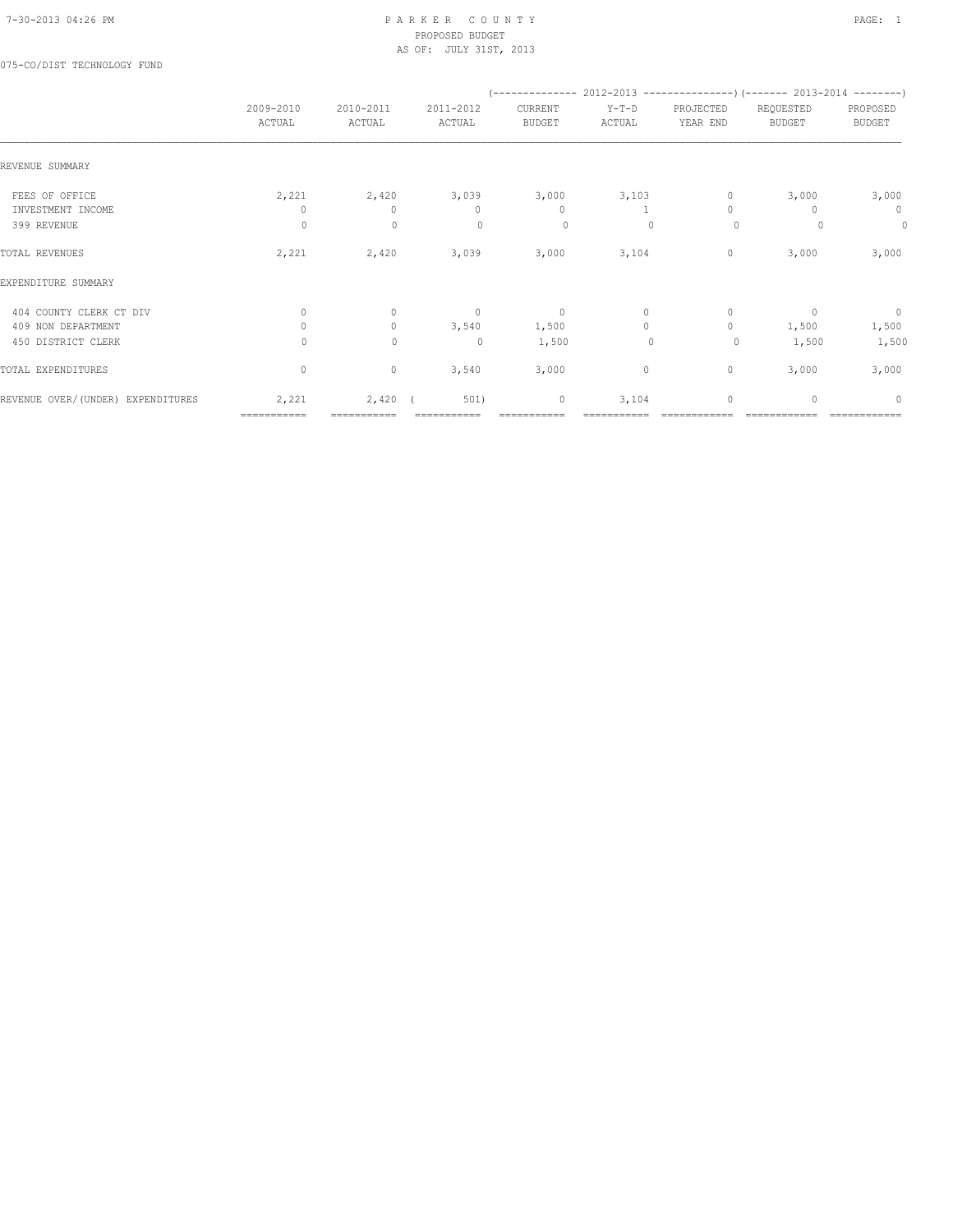## 075-CO/DIST TECHNOLOGY FUND

| 2009-2010    | 2010-2011    | 2011-2012    | CURRENT       | $Y-T-D$                 | PROJECTED    | REQUESTED     | PROPOSED                                                            |
|--------------|--------------|--------------|---------------|-------------------------|--------------|---------------|---------------------------------------------------------------------|
| ACTUAL       | ACTUAL       | ACTUAL       | <b>BUDGET</b> | ACTUAL                  | YEAR END     | <b>BUDGET</b> | <b>BUDGET</b>                                                       |
|              |              |              |               |                         |              |               |                                                                     |
|              |              |              |               |                         |              |               |                                                                     |
| 417          | 1,809        | 2,281        | 2,200         | 2,370                   | $\mathbf{0}$ | 2,200         | 2,200                                                               |
| 1,804        | 610          | 758          | 800           | 733                     | 0            | 800           | 800                                                                 |
| 2,221        | 2,420        | 3,039        | 3,000         | 3,103                   | $\mathbf{0}$ | 3,000         | 3,000                                                               |
|              |              |              |               |                         |              |               |                                                                     |
| $\circ$      | $\circ$      | $\circ$      | $\circ$       |                         | $\circ$      | $\circ$       |                                                                     |
| $\Omega$     | $\circ$      | $\mathbf{0}$ | $\mathbf{0}$  |                         | $\circ$      | $\Omega$      | $\mathbf{0}$                                                        |
|              |              |              |               |                         |              |               |                                                                     |
| $\Omega$     | $\mathbf{0}$ | $\Omega$     | $\circ$       | $\mathbf{0}$            | $\circ$      | $\Omega$      |                                                                     |
| $\mathbf{0}$ | $\circ$      | $\mathbf{0}$ | $\circ$       | $\Omega$                | $\circ$      | $\Omega$      | $\mathbf{0}$                                                        |
|              |              |              |               |                         | 0            |               | 3,000                                                               |
|              | 2,221        | 2,420        | 3,039         | --------------<br>3,000 | 3,104        |               | $2012-2013$ ----------------) (------- 2013-2014 --------)<br>3,000 |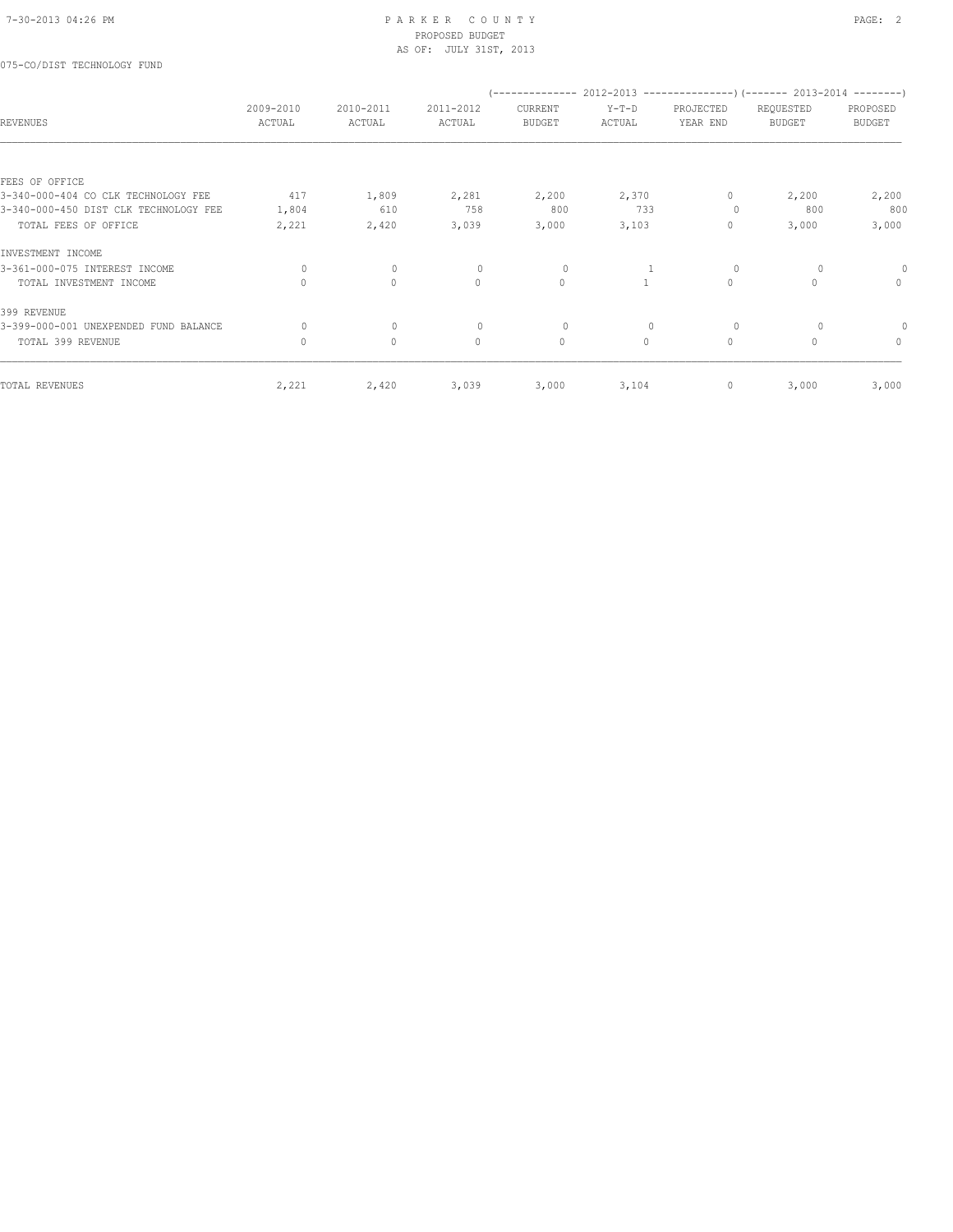|                         |  | 075-CO/DIST TECHNOLOGY FUND |  |
|-------------------------|--|-----------------------------|--|
| 404 COUNTY CLERK CT DIV |  |                             |  |

|                                          |                     |                     |                                  |                          |                   | (-------------- 2012-2013 --------------------- 2013-2014 ---------- |                     |                    |
|------------------------------------------|---------------------|---------------------|----------------------------------|--------------------------|-------------------|----------------------------------------------------------------------|---------------------|--------------------|
| <b>EXPENDITURES</b>                      | 2009-2010<br>ACTUAL | 2010-2011<br>ACTUAL | 2011-2012<br>ACTUAL              | CURRENT<br><b>BUDGET</b> | $Y-T-D$<br>ACTUAL | PROJECTED<br>YEAR END                                                | REQUESTED<br>BUDGET | PROPOSED<br>BUDGET |
|                                          |                     |                     |                                  |                          |                   |                                                                      |                     |                    |
| OPERATING EXPENSES                       |                     |                     |                                  |                          |                   |                                                                      |                     |                    |
| 5-404-300-330 SUPPLIES                   | $\bigcap$           |                     |                                  |                          |                   | 0.                                                                   |                     |                    |
| 5-404-300-371 ELECTRONIC EQUIPMENT-NON C |                     |                     |                                  | $\Omega$                 |                   | $\Omega$                                                             |                     |                    |
| TOTAL OPERATING EXPENSES                 | 0                   | $\cap$              | $\cap$                           | $\cap$                   |                   | 0                                                                    |                     | $\Omega$           |
| PROFESSIONAL AND SERVICE                 |                     |                     |                                  |                          |                   |                                                                      |                     |                    |
| 5-404-400-415 TRAINING SCHOOLS & SEMINAR |                     | $\Omega$            |                                  | $\Omega$                 | $\Omega$          | $\Omega$                                                             |                     |                    |
| TOTAL PROFESSIONAL AND SERVICE           |                     |                     |                                  |                          |                   | 0                                                                    |                     |                    |
| CAPITAL EXPENDITURES                     |                     |                     |                                  |                          |                   |                                                                      |                     |                    |
| 5-404-500-571 ELECTRONIC EQUIPMENT       |                     | $\Omega$            |                                  | $\Omega$                 | $\Omega$          | $\Omega$                                                             |                     |                    |
| TOTAL CAPITAL EXPENDITURES               | U                   | $\Omega$            | $\begin{array}{c} \n\end{array}$ | $\Omega$                 |                   | 0                                                                    |                     |                    |
| TOTAL 404 COUNTY CLERK CT DIV            | $\Omega$            | $\Omega$            | $\begin{array}{c} \n\end{array}$ | $\Omega$                 |                   | 0                                                                    |                     |                    |

=========== =========== =========== =========== =========== ============ ============ ============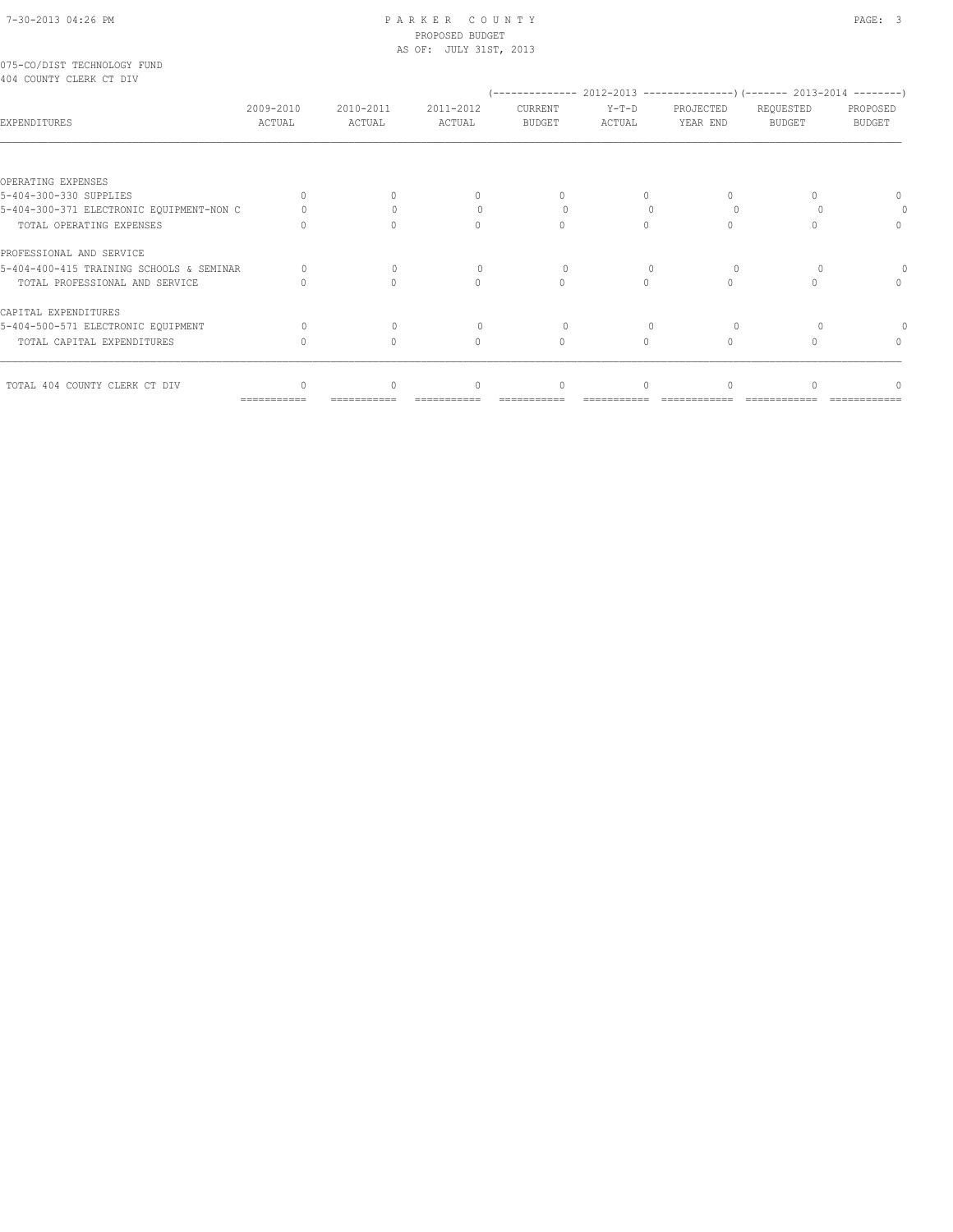| 7-30-2013 04:26 PM |  |
|--------------------|--|

# PARKER COUNTY PAGE: 4 PROPOSED BUDGET

|                                                                                                                                        | AS OF: JULY 31ST, 2013 |                                                  |                |                |         |                     |                                                                      |                |
|----------------------------------------------------------------------------------------------------------------------------------------|------------------------|--------------------------------------------------|----------------|----------------|---------|---------------------|----------------------------------------------------------------------|----------------|
| 075-CO/DIST TECHNOLOGY FUND<br>409 NON DEPARTMENT                                                                                      |                        |                                                  |                |                |         |                     |                                                                      |                |
|                                                                                                                                        |                        |                                                  |                |                |         |                     | (-------------- 2012-2013 --------------------- 2013-2014 ---------- |                |
|                                                                                                                                        | 2009-2010              | 2010-2011                                        | 2011-2012      | CURRENT        | $Y-T-D$ | PROJECTED           | REQUESTED                                                            | PROPOSED       |
| EXPENDITURES                                                                                                                           | ACTUAL                 | ACTUAL                                           | ACTUAL         | <b>BUDGET</b>  | ACTUAL  | YEAR END            | <b>BUDGET</b>                                                        | <b>BUDGET</b>  |
| PROFESSIONAL AND SERVICE<br>5-409-400-408 CONTRACT SERVICES<br>TOTAL PROFESSIONAL AND SERVICE                                          |                        | $\mathbf{0}$<br>$\begin{array}{c} \n\end{array}$ | 3,540<br>3,540 | 1,500<br>1,500 | $\circ$ | $\circ$<br>$\Omega$ | 1,500<br>1,500                                                       | 1,500<br>1,500 |
|                                                                                                                                        |                        |                                                  |                |                |         |                     |                                                                      |                |
| TOTAL 409 NON DEPARTMENT                                                                                                               | 0                      | $\mathbf{0}$                                     | 3,540          | 1,500          | $\circ$ | $\circ$             | 1,500                                                                | 1,500          |
| Possible 24 entities contracting for May '07 Elections.<br>Requires additional Jdgs. and Clerks. Also, additional<br>programming fees. |                        |                                                  |                |                |         |                     |                                                                      |                |

=========== =========== =========== =========== =========== ============ ============ ============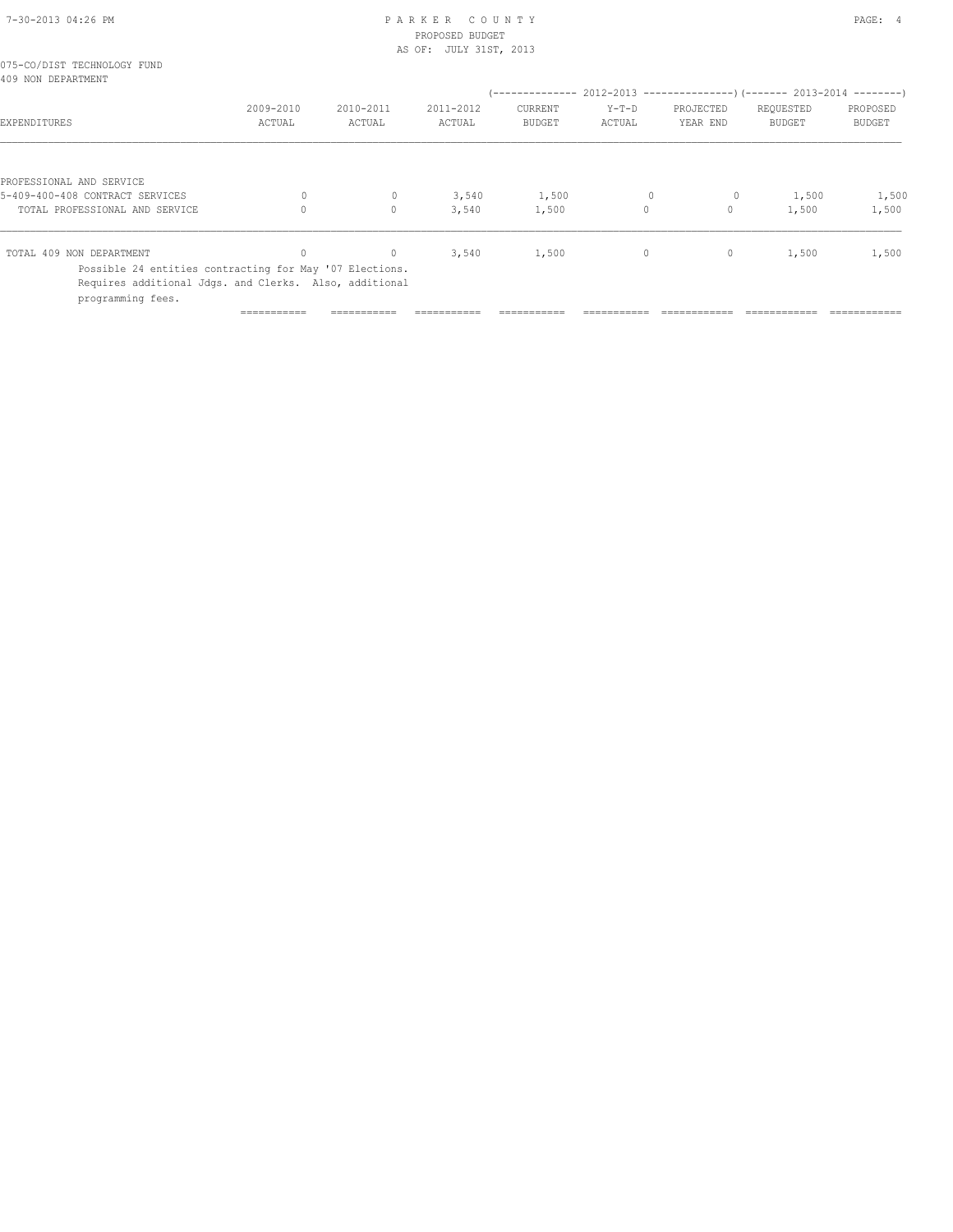|                    | 075-CO/DIST TECHNOLOGY FUND |  |
|--------------------|-----------------------------|--|
| 450 DISTRICT CLERK |                             |  |

|                                          |                                  |                     |                                  |                                  |                   | (-------------- 2012-2013 ----------------) (------- 2013-2014 --------) |                            |                           |
|------------------------------------------|----------------------------------|---------------------|----------------------------------|----------------------------------|-------------------|--------------------------------------------------------------------------|----------------------------|---------------------------|
| EXPENDITURES                             | 2009-2010<br>ACTUAL              | 2010-2011<br>ACTUAL | 2011-2012<br>ACTUAL              | CURRENT<br><b>BUDGET</b>         | $Y-T-D$<br>ACTUAL | PROJECTED<br>YEAR END                                                    | REQUESTED<br><b>BUDGET</b> | PROPOSED<br><b>BUDGET</b> |
|                                          |                                  |                     |                                  |                                  |                   |                                                                          |                            |                           |
| OPERATING EXPENSES                       |                                  |                     |                                  |                                  |                   |                                                                          |                            |                           |
| 5-450-300-330 OFFICE SUPPLIES            | $\Omega$                         | $\Omega$            | $\begin{array}{c} \n\end{array}$ | $\begin{array}{c} \n\end{array}$ | $\Omega$          | 0                                                                        | $\cap$                     | $\Omega$                  |
| 5-450-300-371 ELECTRONIC EQUIPMENT-NON C | $\cap$                           | $\bigcap$           | $\begin{array}{c} \n\end{array}$ | $\bigcap$                        | $\cap$            | $\cup$                                                                   |                            |                           |
| TOTAL OPERATING EXPENSES                 |                                  | $\Omega$            | $\begin{array}{c} \n\end{array}$ | $\begin{array}{c} \n\end{array}$ | $\Omega$          | 0                                                                        | $\cap$                     | $\Omega$                  |
| PROFESSIONAL AND SERVICE                 |                                  |                     |                                  |                                  |                   |                                                                          |                            |                           |
| 5-450-400-415 TRAINING SCHOOLS & SEMINAR | $\Omega$                         | $\Omega$            | $\Omega$                         | $\Omega$                         | $\Omega$          | $\cap$                                                                   | $\Omega$                   |                           |
| TOTAL PROFESSIONAL AND SERVICE           |                                  | $\bigcap$           | $\bigcap$                        | $\bigcap$                        | $\bigcap$         | $\Omega$                                                                 | ∩                          | $\cap$                    |
| CAPITAL EXPENDITURES                     |                                  |                     |                                  |                                  |                   |                                                                          |                            |                           |
| 5-450-500-571 ELECTRONIC EOUIPMENT       | $\Omega$                         | $\Omega$            | $\Omega$                         | $\Omega$                         | $\Omega$          | $\Omega$                                                                 | $\Omega$                   |                           |
| TOTAL CAPITAL EXPENDITURES               |                                  | $\Omega$            | $\Omega$                         | $\Omega$                         | $\Omega$          | $\Omega$                                                                 | $\bigcap$                  | $\Omega$                  |
| OTHER SERVICES                           |                                  |                     |                                  |                                  |                   |                                                                          |                            |                           |
| 5-450-600-699 PROGRAM CONTINGENCIES      | $\bigcap$                        | $\cap$              | $\circ$                          | 1,500                            | $\Omega$          | $\Omega$                                                                 | 1,500                      | 1,500                     |
| TOTAL OTHER SERVICES                     |                                  | $\circ$             | $\mathbf{0}$                     | 1,500                            | $\circ$           | $\circ$                                                                  | 1,500                      | 1,500                     |
|                                          |                                  |                     |                                  |                                  |                   |                                                                          |                            |                           |
| TOTAL 450 DISTRICT CLERK                 | $\begin{array}{c} \n\end{array}$ | $\circ$             | $\mathbf{0}$                     | 1,500                            | $\Omega$          | $\mathbf{0}$                                                             | 1,500                      | 1,500                     |
| TOTAL EXPENDITURES                       | $\cap$                           | 0                   | 3,540                            | 3,000                            | $\circ$           | $\mathbf{0}$                                                             | 3,000                      | 3,000                     |
|                                          | ============                     |                     | ============                     |                                  |                   |                                                                          |                            |                           |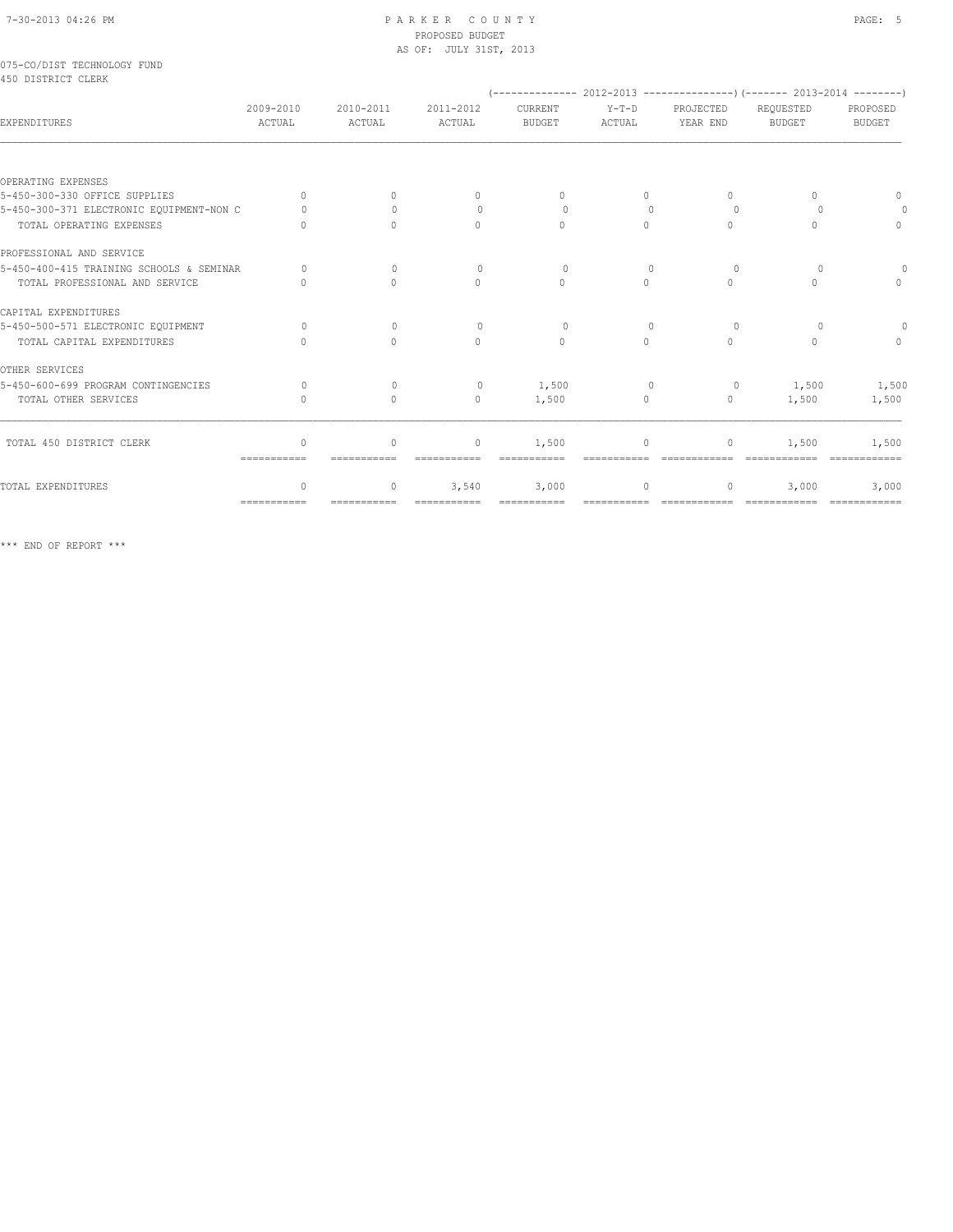076-JUSTICE COURT SECURITY

|                                   |                                  |                     |                                  |                          | (-------------- 2012-2013 ----------------) (------- 2013-2014 --------) |                                  |                            |                           |
|-----------------------------------|----------------------------------|---------------------|----------------------------------|--------------------------|--------------------------------------------------------------------------|----------------------------------|----------------------------|---------------------------|
|                                   | 2009-2010<br>ACTUAL              | 2010-2011<br>ACTUAL | 2011-2012<br>ACTUAL              | CURRENT<br><b>BUDGET</b> | $Y-T-D$<br>ACTUAL                                                        | PROJECTED<br>YEAR END            | REQUESTED<br><b>BUDGET</b> | PROPOSED<br><b>BUDGET</b> |
| REVENUE SUMMARY                   |                                  |                     |                                  |                          |                                                                          |                                  |                            |                           |
| FEES OF OFFICE                    | 11,630                           | 11,766              |                                  | 13,953 13,800            | 9,764                                                                    | 0                                | 12,000                     | 13,800                    |
| INVESTMENT INCOME                 | 0                                | $\Omega$            | $\mathbf{0}$                     | $\mathbf{0}$             | 14                                                                       | $\begin{array}{c} \n\end{array}$ | $\Omega$                   | 0                         |
| OTHER INCOME                      | $\mathbf{0}$                     | $\Omega$            | $\begin{array}{c} \n\end{array}$ | $\mathbf{0}$             | $\Omega$                                                                 | $\Omega$                         |                            | $\circ$                   |
| 399 REVENUE                       | $\circ$                          | $\mathbf{0}$        | $\Omega$                         | $\circ$                  | $\mathbf{0}$                                                             | $\circ$                          |                            | $\circ$                   |
| TOTAL REVENUES                    | 11,630                           | 11,766              | 13,953                           | 13,800                   | 9,778                                                                    | $\circ$                          | 12,000                     | 13,800                    |
| EXPENDITURE SUMMARY               |                                  |                     |                                  |                          |                                                                          |                                  |                            |                           |
| 409 NON DEPARTMENT                | $\circ$                          | $\circ$             | $\circ$                          | 12,300                   | $\circ$                                                                  | $\circ$                          | 12,000                     | 12,300                    |
| 461 JUSTICE COURT PCT 1           | $\circ$                          | $\circ$             | $\circ$                          | $\mathbf{0}$             | $\circ$                                                                  | $\mathbf{0}$                     |                            | $\circ$                   |
| 462 JUSTICE COURT PCT 2           | $\circ$                          | $\mathbf{0}$        | $\circ$                          | $\mathbf 0$              | $\circ$                                                                  | $\mathbf{0}$                     |                            | $\circ$                   |
| 463 JUSTICE COURT PCT 3           | $\begin{array}{c} \n\end{array}$ | $\Omega$            | $\Omega$                         | $\mathbf{0}$             | $\Omega$                                                                 | $\begin{array}{c} \n\end{array}$ |                            | $\mathbf{0}$              |
| 464 JUSTICE COURT PCT 4           | $\Omega$                         | 4,995               | $\circ$                          | 1,500                    | $\mathbf{0}$                                                             | $\circ$                          | 0                          | 1,500                     |
| TOTAL EXPENDITURES                | $\mathbf{0}$                     | 4,995               | $\circ$                          | 13,800                   | 0                                                                        | $\circ$                          | 12,000                     | 13,800                    |
| REVENUE OVER/(UNDER) EXPENDITURES | 11,630                           | 6,771               | 13,953                           | $\mathbf 0$              | 9,778                                                                    | 0                                | U                          | $\Omega$                  |
|                                   | ============                     | ===========         |                                  |                          |                                                                          |                                  | -------------              | =============             |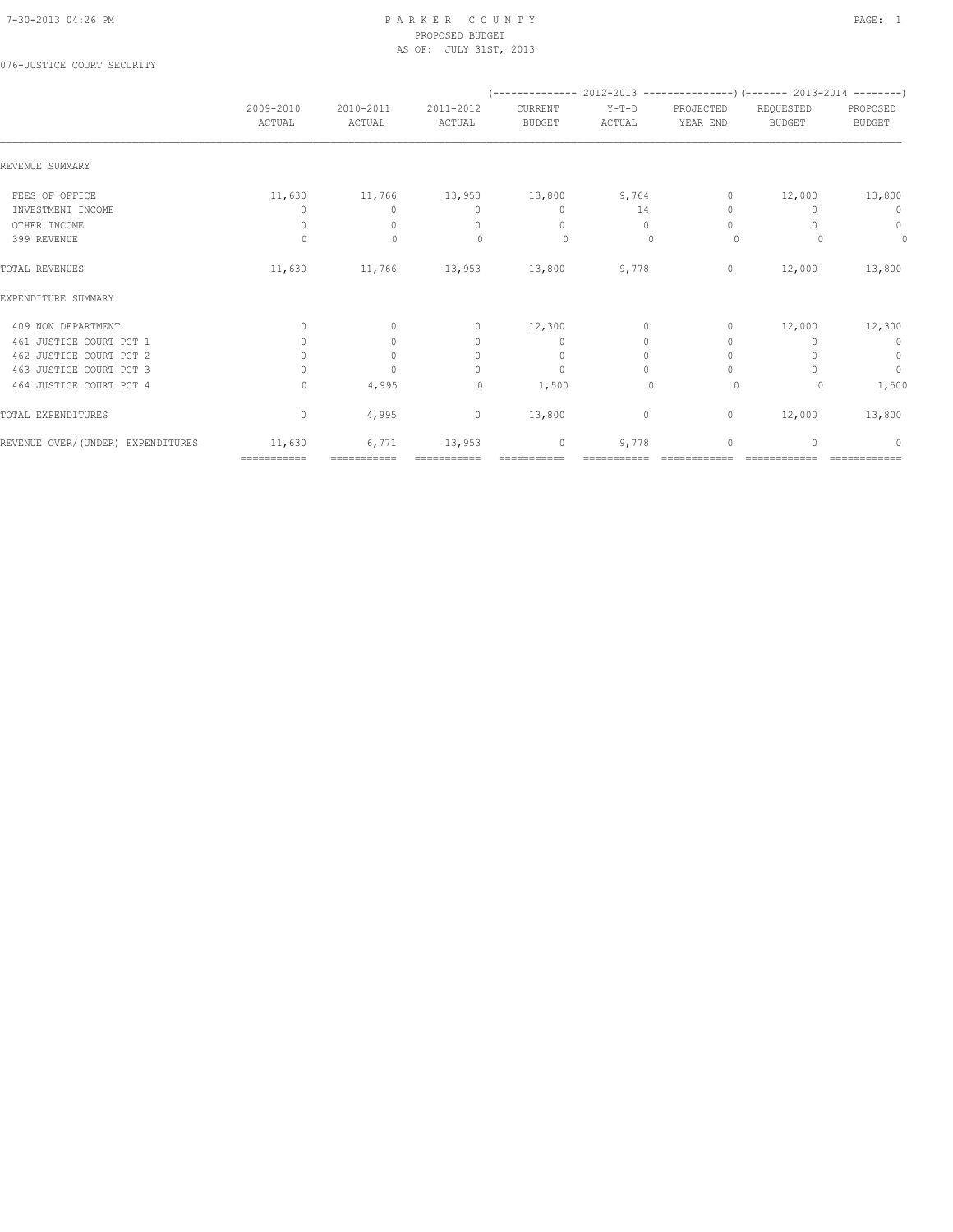076-JUSTICE COURT SECURITY

|                                        |                     |                     |                     |                          |                   | (-------------- 2012-2013 ----------------) (------- 2013-2014 --------) |                            |                                  |
|----------------------------------------|---------------------|---------------------|---------------------|--------------------------|-------------------|--------------------------------------------------------------------------|----------------------------|----------------------------------|
| <b>REVENUES</b>                        | 2009-2010<br>ACTUAL | 2010-2011<br>ACTUAL | 2011-2012<br>ACTUAL | CURRENT<br><b>BUDGET</b> | $Y-T-D$<br>ACTUAL | PROJECTED<br>YEAR END                                                    | REQUESTED<br><b>BUDGET</b> | PROPOSED<br><b>BUDGET</b>        |
|                                        |                     |                     |                     |                          |                   |                                                                          |                            |                                  |
| FEES OF OFFICE                         |                     |                     |                     |                          |                   |                                                                          |                            |                                  |
| 3-340-000-461 JP PCT. 1 FEES OF OFFICE | 1,660               | 2,254               | 2,240               | 2,400                    | 1,473             | 0                                                                        | 2,000                      | 2,400                            |
| 3-340-000-462 JP PCT. 2 FEES OF OFFICE | 2,817               | 2,556               | 2,900               | 2,700                    | 2,016             | $\mathbf{0}$                                                             | 2,500                      | 2,700                            |
| 3-340-000-463 JP PCT. 3 FEES OF OFFICE | 4,569               | 4,229               | 4,705               | 4,700                    | 3,653             | $\Omega$                                                                 | 4,500                      | 4,700                            |
| 3-340-000-464 JP PCT. 4 FEES OF OFFICE | 2,583               | 2,727               | 4,109               | 4,000                    | 2,622             | 0                                                                        | 3,000                      | 4,000                            |
| TOTAL FEES OF OFFICE                   | 11,630              | 11,766              | 13,953              | 13,800                   | 9,764             | $\mathbf{0}$                                                             | 12,000                     | 13,800                           |
| INVESTMENT INCOME                      |                     |                     |                     |                          |                   |                                                                          |                            |                                  |
| 3-361-000-076 INTEREST INCOME          | 0                   | $\mathbf{0}$        | $\circ$             | $\circ$                  | 14                | 0                                                                        | 0                          |                                  |
| TOTAL INVESTMENT INCOME                | $\Omega$            | $\circ$             | $\circ$             | $\mathbf{0}$             | 14                | $\circ$                                                                  | $\mathbf{0}$               | $\mathbf{0}$                     |
| OTHER INCOME                           |                     |                     |                     |                          |                   |                                                                          |                            |                                  |
| 3-370-000-370 MISCELLANEOUS            | $\Omega$            | 0                   | $\Omega$            | $\circ$                  | $\mathbf{0}$      | 0                                                                        | 0                          | 0                                |
| TOTAL OTHER INCOME                     | $\Omega$            | $\Omega$            | $\Omega$            | $\Omega$                 | $\Omega$          | $\circ$                                                                  | $\Omega$                   | $\Omega$                         |
| 399 REVENUE                            |                     |                     |                     |                          |                   |                                                                          |                            |                                  |
| 3-399-000-001 UNEXPENDED FUND BALANCE  | 0                   | $\mathbf 0$         | $\mathbf{0}$        | $\circ$                  | $\mathbf{0}$      | 0                                                                        | $\circ$                    |                                  |
| TOTAL 399 REVENUE                      | $\Omega$            | $\circ$             | $\Omega$            | $\mathbf{0}$             | $\circ$           | $\circ$                                                                  | $\Omega$                   | $\begin{array}{c} \n\end{array}$ |
| TOTAL REVENUES                         | 11,630              | 11,766              | 13,953              | 13,800                   | 9,778             | 0                                                                        | 12,000                     | 13,800                           |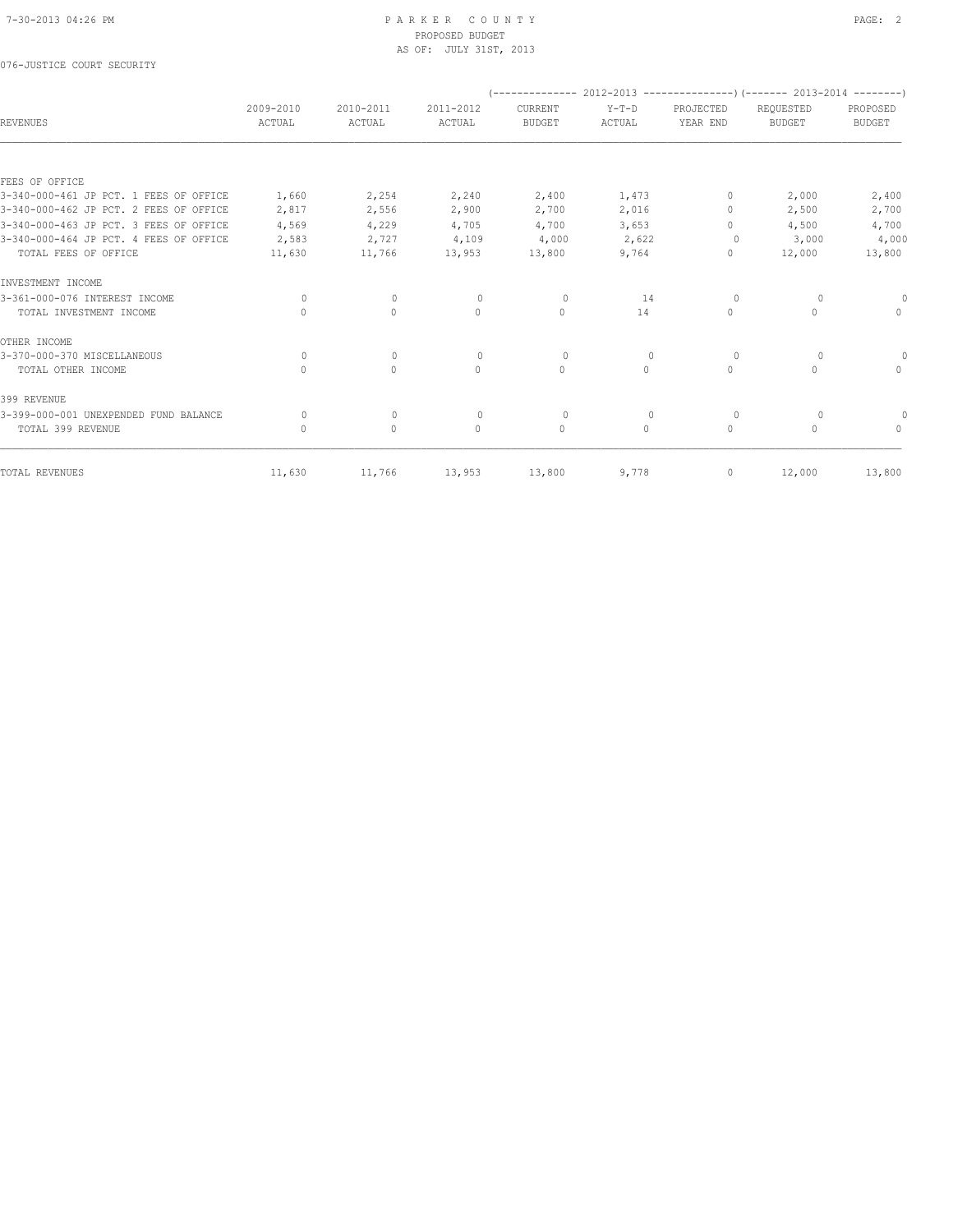# 7-30-2013 04:26 PM P A R K E R C O U N T Y PAGE: 3 PROPOSED BUDGET

|                                                                                                                                        |           | AS OF: JULY 31ST, 2013 |              |               |              |              |               |               |
|----------------------------------------------------------------------------------------------------------------------------------------|-----------|------------------------|--------------|---------------|--------------|--------------|---------------|---------------|
| 076-JUSTICE COURT SECURITY<br>409 NON DEPARTMENT                                                                                       |           |                        |              |               |              |              |               |               |
|                                                                                                                                        |           |                        |              |               |              |              |               |               |
|                                                                                                                                        | 2009-2010 | 2010-2011              | 2011-2012    | CURRENT       | $Y-T-D$      | PROJECTED    | REQUESTED     | PROPOSED      |
| EXPENDITURES                                                                                                                           | ACTUAL    | ACTUAL                 | ACTUAL       | <b>BUDGET</b> | ACTUAL       | YEAR END     | <b>BUDGET</b> | <b>BUDGET</b> |
|                                                                                                                                        |           |                        |              |               |              |              |               |               |
| OTHER SERVICES                                                                                                                         |           |                        |              |               |              |              |               |               |
| 5-409-600-699 PROGRAM CONTINGENCIES                                                                                                    |           | $\mathbf 0$            | 0            | 12,300        | $\mathbf{0}$ | $\circ$      | 12,000        | 12,300        |
| TOTAL OTHER SERVICES                                                                                                                   |           | $\circ$                | $\mathbf{0}$ | 12,300        | $\circ$      | $\mathbf{0}$ | 12,000        | 12,300        |
| TOTAL 409 NON DEPARTMENT                                                                                                               |           | $\Omega$               | $\mathbf{0}$ | 12,300        | $\circ$      | $\circ$      | 12,000        | 12,300        |
| Possible 24 entities contracting for May '07 Elections.<br>Requires additional Jdgs. and Clerks. Also, additional<br>programming fees. |           |                        |              |               |              |              |               |               |

=========== =========== =========== =========== =========== ============ ============ ============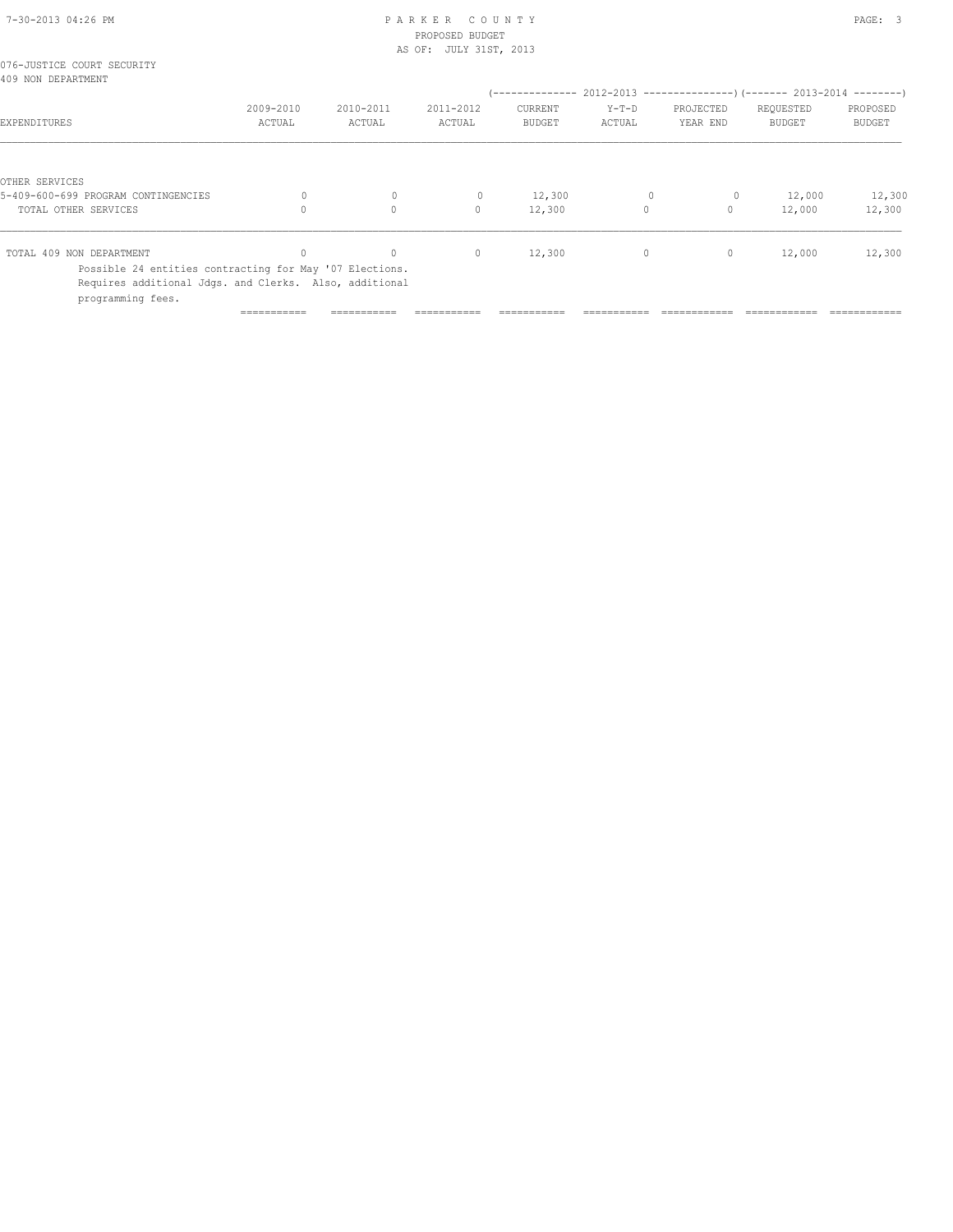| 7-30-2013 04:26 PM |  |
|--------------------|--|

## PARKER COUNTY PAGE: 4 PROPOSED BUDGET AS OF: JULY 31ST, 2013

| 076-JUSTICE COURT SECURITY<br>461 JUSTICE COURT PCT 1                                      |                            |             |                                  |                                                                           |           |           |               |          |
|--------------------------------------------------------------------------------------------|----------------------------|-------------|----------------------------------|---------------------------------------------------------------------------|-----------|-----------|---------------|----------|
|                                                                                            |                            |             |                                  | (-------------- 2012-2013 -----------------) (------- 2013-2014 --------) |           |           |               |          |
|                                                                                            | 2009-2010                  | 2010-2011   | 2011-2012                        | <b>CURRENT</b>                                                            | $Y-T-D$   | PROJECTED | REQUESTED     | PROPOSED |
| EXPENDITURES                                                                               | ACTUAL                     | ACTUAL      | ACTUAL                           | <b>BUDGET</b>                                                             | ACTUAL    | YEAR END  | <b>BUDGET</b> | BUDGET   |
| OPERATING EXPENSES<br>5-461-300-375 SECURITY EQUIPMENT-NON CAP<br>TOTAL OPERATING EXPENSES |                            |             |                                  |                                                                           |           |           |               | $\Omega$ |
| TOTAL 461 JUSTICE COURT PCT 1                                                              |                            | $\Omega$    | $\begin{array}{c} \n\end{array}$ | $\begin{array}{c} \n\end{array}$                                          | $\bigcap$ |           |               | $\Omega$ |
|                                                                                            | -----------<br>----------- | ----------- |                                  |                                                                           |           |           |               | .        |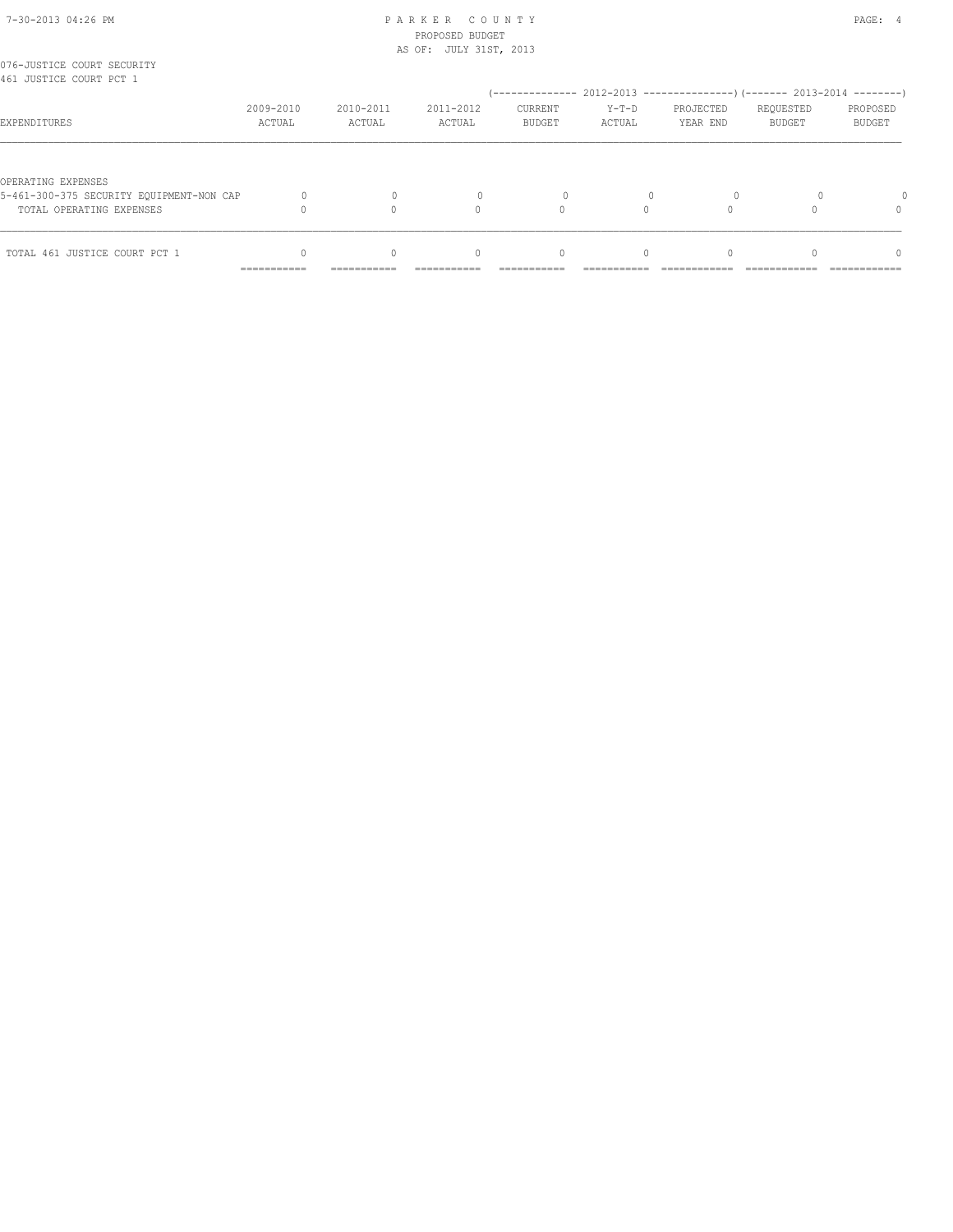## 7-30-2013 04:26 PM P A R K E R C O U N T Y PAGE: 5 PROPOSED BUDGET AS OF: JULY 31ST, 2013

| 076-JUSTICE COURT SECURITY<br>462 JUSTICE COURT PCT 2                                      |                            |             |                                  |                                                                           |           |           |               |              |
|--------------------------------------------------------------------------------------------|----------------------------|-------------|----------------------------------|---------------------------------------------------------------------------|-----------|-----------|---------------|--------------|
|                                                                                            |                            |             |                                  | (-------------- 2012-2013 -----------------) (------- 2013-2014 --------) |           |           |               |              |
|                                                                                            | 2009-2010                  | 2010-2011   | 2011-2012                        | <b>CURRENT</b>                                                            | $Y-T-D$   | PROJECTED | REQUESTED     | PROPOSED     |
| EXPENDITURES                                                                               | ACTUAL                     | ACTUAL      | ACTUAL                           | <b>BUDGET</b>                                                             | ACTUAL    | YEAR END  | <b>BUDGET</b> | BUDGET       |
| OPERATING EXPENSES<br>5-462-300-375 SECURITY EQUIPMENT-NON CAP<br>TOTAL OPERATING EXPENSES |                            |             |                                  |                                                                           |           |           |               | $\Omega$     |
| TOTAL 462 JUSTICE COURT PCT 2                                                              |                            | $\Omega$    | $\begin{array}{c} \n\end{array}$ | $\begin{array}{c} \n\end{array}$                                          | $\bigcap$ |           |               | $\Omega$     |
|                                                                                            | -----------<br>----------- | ----------- |                                  |                                                                           |           |           |               | ------------ |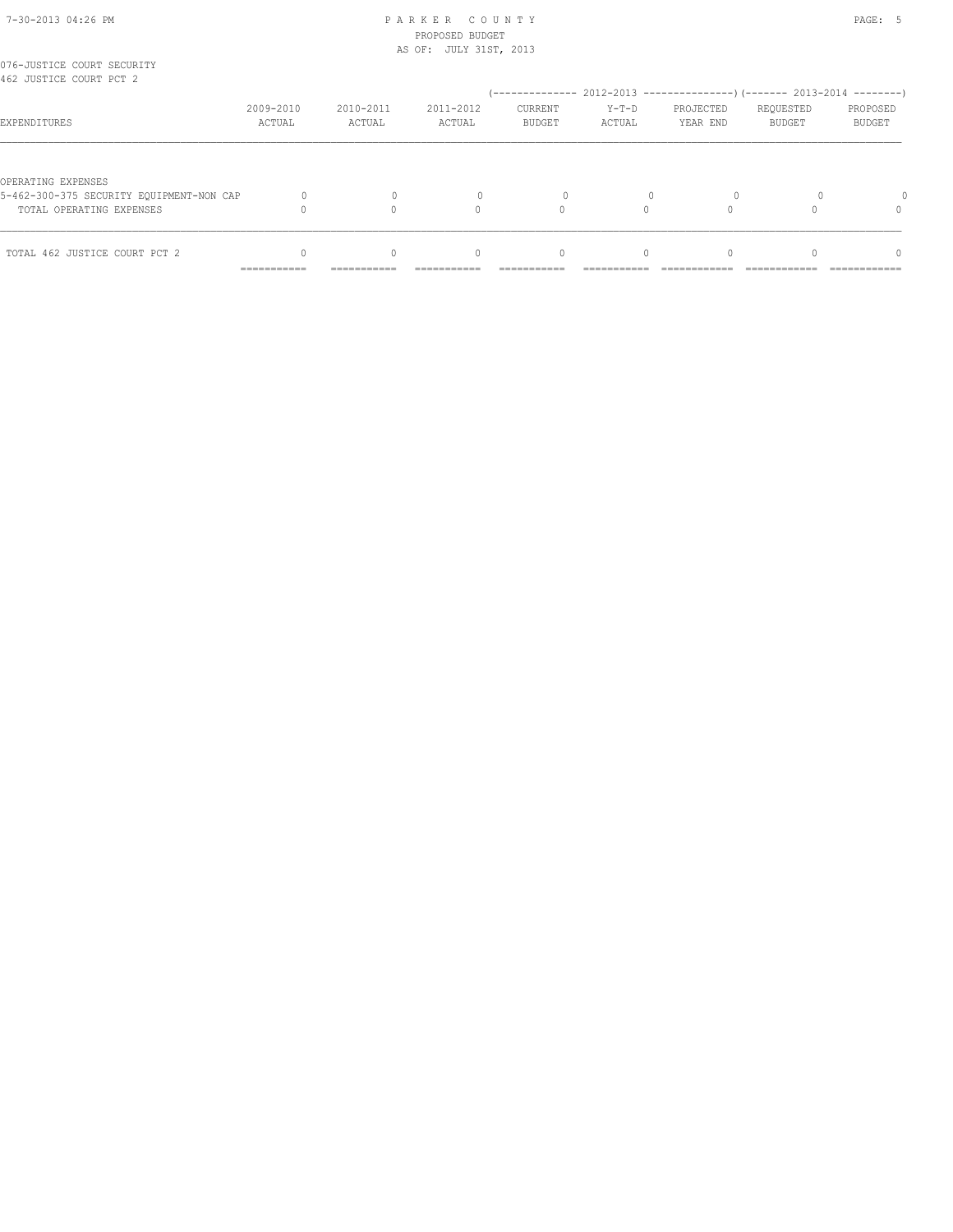| 7-30-2013 04:26 PM |  |
|--------------------|--|

## PARKER COUNTY PAGE: 6 PROPOSED BUDGET

|                                                       |                     |                     | AS OF: JULY 31ST, 2013 |                                  |                   |                                                          |                            |                           |
|-------------------------------------------------------|---------------------|---------------------|------------------------|----------------------------------|-------------------|----------------------------------------------------------|----------------------------|---------------------------|
| 076-JUSTICE COURT SECURITY<br>463 JUSTICE COURT PCT 3 |                     |                     |                        |                                  |                   |                                                          |                            |                           |
|                                                       |                     |                     |                        |                                  |                   | $(----------2012-2013---------)$ $(----2013-2014------)$ |                            |                           |
| EXPENDITURES                                          | 2009-2010<br>ACTUAL | 2010-2011<br>ACTUAL | 2011-2012<br>ACTUAL    | CURRENT<br><b>BUDGET</b>         | $Y-T-D$<br>ACTUAL | PROJECTED<br>YEAR END                                    | REQUESTED<br><b>BUDGET</b> | PROPOSED<br><b>BUDGET</b> |
|                                                       |                     |                     |                        |                                  |                   |                                                          |                            |                           |
| OPERATING EXPENSES                                    |                     |                     |                        |                                  |                   |                                                          |                            |                           |
| 5-463-300-375 SECURITY EQUIPMENT-NON CAP              |                     |                     |                        |                                  |                   |                                                          |                            |                           |
| TOTAL OPERATING EXPENSES                              |                     |                     | 0                      |                                  |                   |                                                          |                            |                           |
| TOTAL 463 JUSTICE COURT PCT 3                         |                     | $\bigcap$           | $\bigcap$              | $\begin{array}{c} \n\end{array}$ | $\Omega$          | $\Omega$                                                 |                            | $\Omega$                  |
|                                                       | ===========         | ===========         |                        |                                  |                   |                                                          |                            |                           |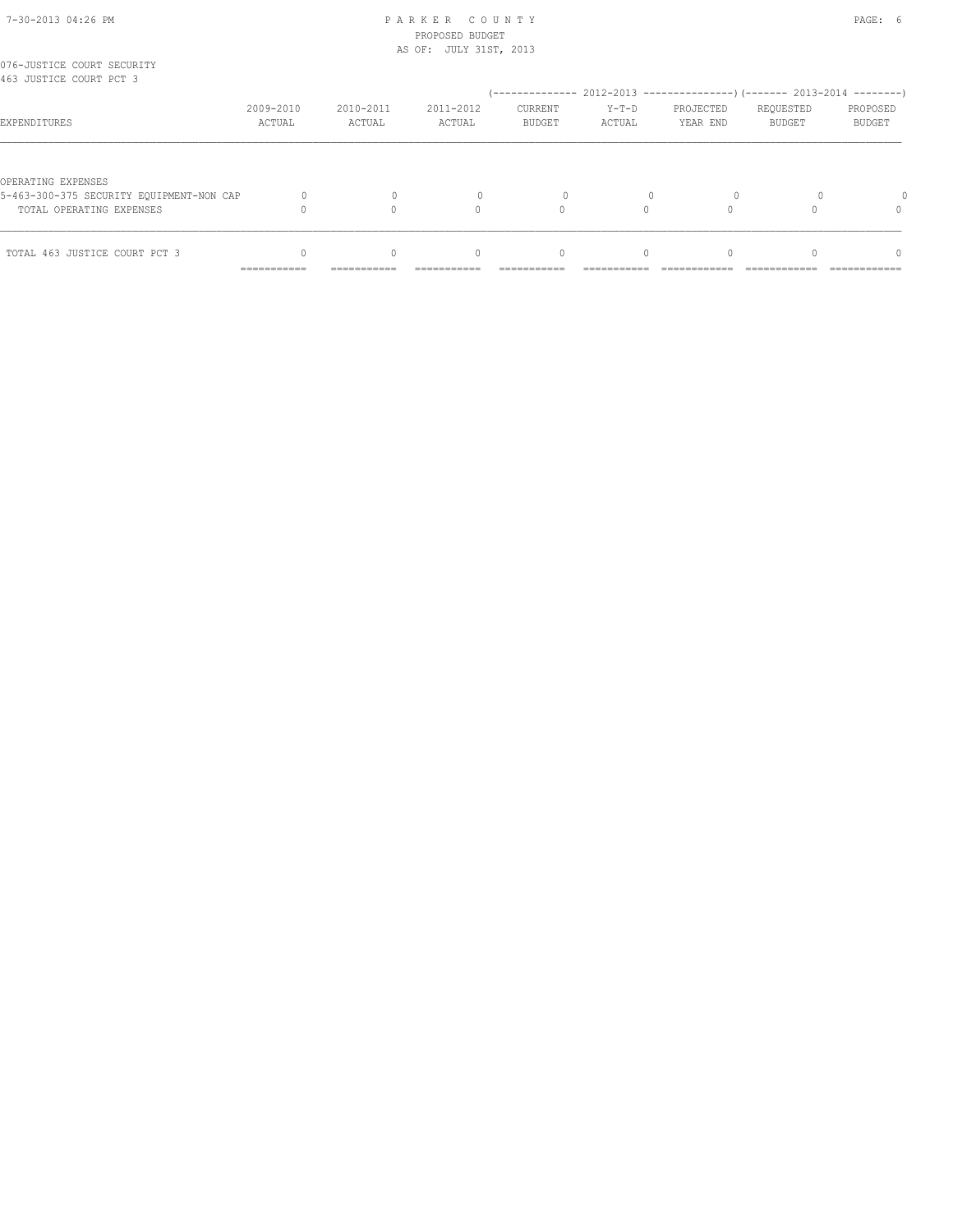## 7-30-2013 04:26 PM P A R K E R C O U N T Y PAGE: 7 PROPOSED BUDGET

|                                                                      |                                  |                     | AS OF: JULY 31ST, 2013  |                                                                                                 |                   |                       |                            |                           |
|----------------------------------------------------------------------|----------------------------------|---------------------|-------------------------|-------------------------------------------------------------------------------------------------|-------------------|-----------------------|----------------------------|---------------------------|
| 076-JUSTICE COURT SECURITY<br>464 JUSTICE COURT PCT 4                |                                  |                     |                         |                                                                                                 |                   |                       |                            |                           |
| EXPENDITURES                                                         | 2009-2010<br>ACTUAL              | 2010-2011<br>ACTUAL | 2011-2012<br>ACTUAL     | (-------------- 2012-2013 ------------------- 2013-2014 --------- )<br>CURRENT<br><b>BUDGET</b> | $Y-T-D$<br>ACTUAL | PROJECTED<br>YEAR END | REQUESTED<br><b>BUDGET</b> | PROPOSED<br><b>BUDGET</b> |
|                                                                      |                                  |                     |                         |                                                                                                 |                   |                       |                            |                           |
| OPERATING EXPENSES                                                   | 0                                | $\mathbf{0}$        |                         |                                                                                                 |                   |                       |                            |                           |
| 5-464-300-375 SECURITY EQUIPMENT-NON CAP<br>TOTAL OPERATING EXPENSES | $\Omega$                         | $\circ$             | $\circ$<br>$\mathbf{0}$ | 1,500<br>1,500                                                                                  | 0<br>$\circ$      | $\circ$<br>$\circ$    | 0<br>$\Omega$              | 1,500<br>1,500            |
|                                                                      |                                  |                     |                         |                                                                                                 |                   |                       |                            |                           |
| CAPITAL EXPENDITURES                                                 |                                  |                     |                         |                                                                                                 |                   |                       |                            |                           |
| 5-464-500-575 COURTHOUSE SECURITY EQUIPM                             | $\circ$                          | 4,995               | $\circ$                 | $\circ$                                                                                         |                   | 0                     |                            | $\circ$                   |
| TOTAL CAPITAL EXPENDITURES                                           | $\mathbf{0}$                     | 4,995               | $\mathbf{0}$            | $\mathbf{0}$                                                                                    | $\Omega$          | $\Omega$              |                            | $\mathbf{0}$              |
| TOTAL 464 JUSTICE COURT PCT 4                                        | $\begin{array}{c} \n\end{array}$ | 4,995               | $\circ$                 | 1,500                                                                                           | $\Omega$          | $\Omega$              | $\Omega$                   | 1,500                     |
|                                                                      |                                  |                     |                         |                                                                                                 |                   |                       |                            |                           |
| TOTAL EXPENDITURES                                                   |                                  | 4,995               | $\circ$                 | 13,800                                                                                          | $\circ$           | 0                     | 12,000                     | 13,800                    |
|                                                                      | ===========                      |                     |                         |                                                                                                 |                   |                       |                            |                           |

\*\*\* END OF REPORT \*\*\*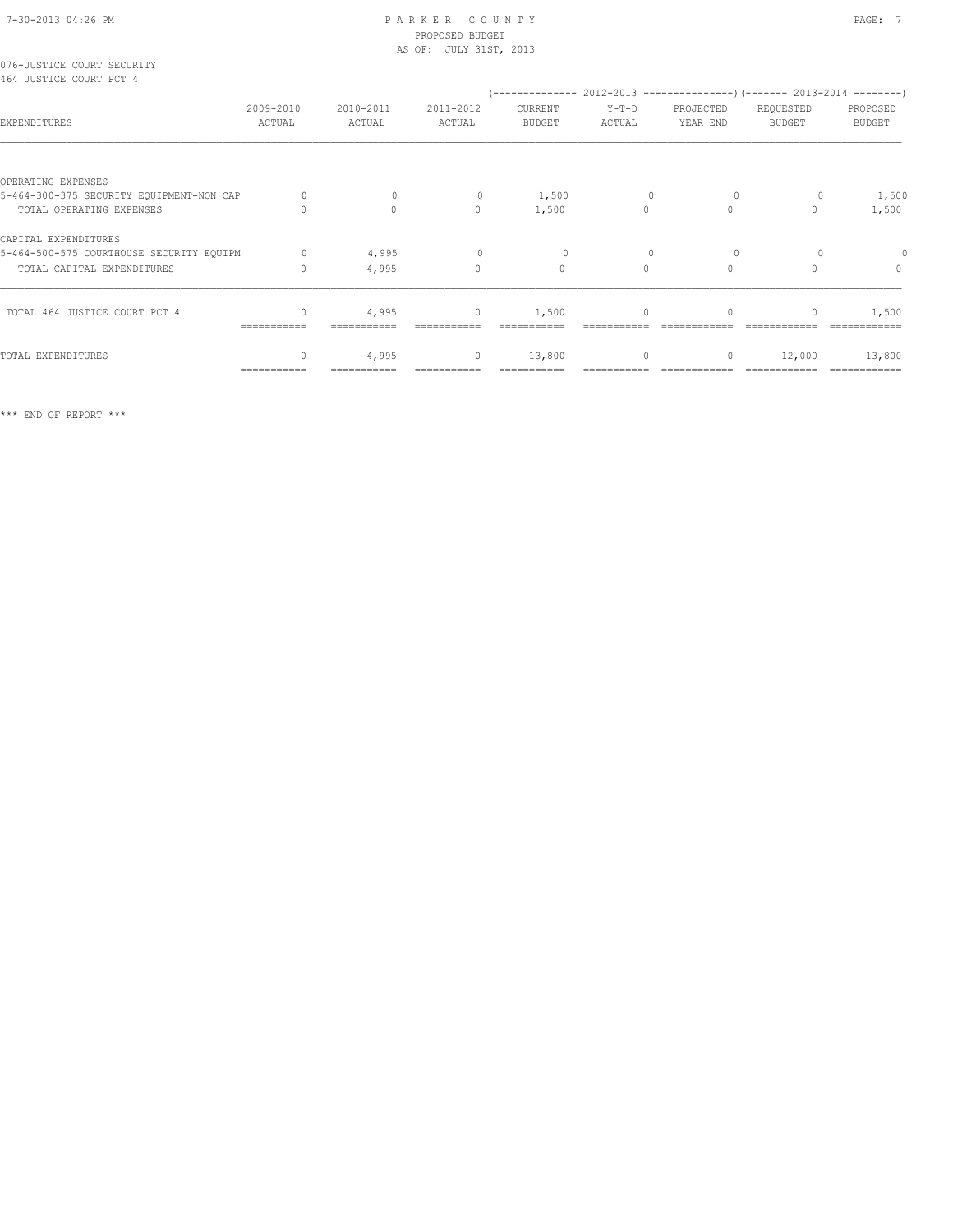## 7-30-2013 04:26 PM P A R K E R C O U N T Y PAGE: 1 PROPOSED BUDGET AS OF: JULY 31ST, 2013

091-911 ADDRESSING GRANT FUND

|                                   |                     |                     |                     |                          | $(----------2012-2013---------)$ $(----2013-2014------)$ |                       |                            |                                  |
|-----------------------------------|---------------------|---------------------|---------------------|--------------------------|----------------------------------------------------------|-----------------------|----------------------------|----------------------------------|
|                                   | 2009-2010<br>ACTUAL | 2010-2011<br>ACTUAL | 2011-2012<br>ACTUAL | CURRENT<br><b>BUDGET</b> | $Y-T-D$<br>ACTUAL                                        | PROJECTED<br>YEAR END | REQUESTED<br><b>BUDGET</b> | PROPOSED<br>BUDGET               |
| REVENUE SUMMARY                   |                     |                     |                     |                          |                                                          |                       |                            |                                  |
| INTERGOVERNMENTAL                 | 25,646              | 25,646              | 26,669              | 22,000                   | 6,411                                                    | 0                     |                            | 22,000                           |
| INVESTMENT INCOME                 | 0                   | 0                   | $\mathbf{0}$        | 0                        | 0                                                        | $\mathbf{0}$          |                            | $\mathbf 0$                      |
| 399 REVENUE                       | 0                   | $\mathbf{0}$        | $\Omega$            | 0                        | $\Omega$                                                 | $\circ$               | $\Omega$                   | $\circ$                          |
| TOTAL REVENUES                    | 25,646              | 25,646              | 26,669              | 22,000                   | 6,411                                                    | 0                     | 0                          | 22,000                           |
| EXPENDITURE SUMMARY               |                     |                     |                     |                          |                                                          |                       |                            |                                  |
| 601 911 ADDRESSING                | 22,901              | 39,589              | 44,836              | 22,000                   | $\circ$                                                  | $\circ$               |                            | 22,000                           |
| 700 TRANSFER OUT                  | $\Omega$            | $\mathbf{0}$        | $\Omega$            | $\circ$                  | 23,307                                                   | $\circ$               |                            | 0                                |
| TOTAL EXPENDITURES                | 22,901              | 39,589              | 44,836              | 22,000                   | 23,307                                                   | $\circ$               | $\mathbf{0}$               | 22,000                           |
| REVENUE OVER/(UNDER) EXPENDITURES | 2,745               | $13,943$ (          | 18,167)             |                          | 0(<br>16,895)                                            | $\mathbf{0}$          | $\Omega$                   | $\begin{array}{c} \n\end{array}$ |
|                                   | ===========         |                     |                     |                          |                                                          |                       |                            |                                  |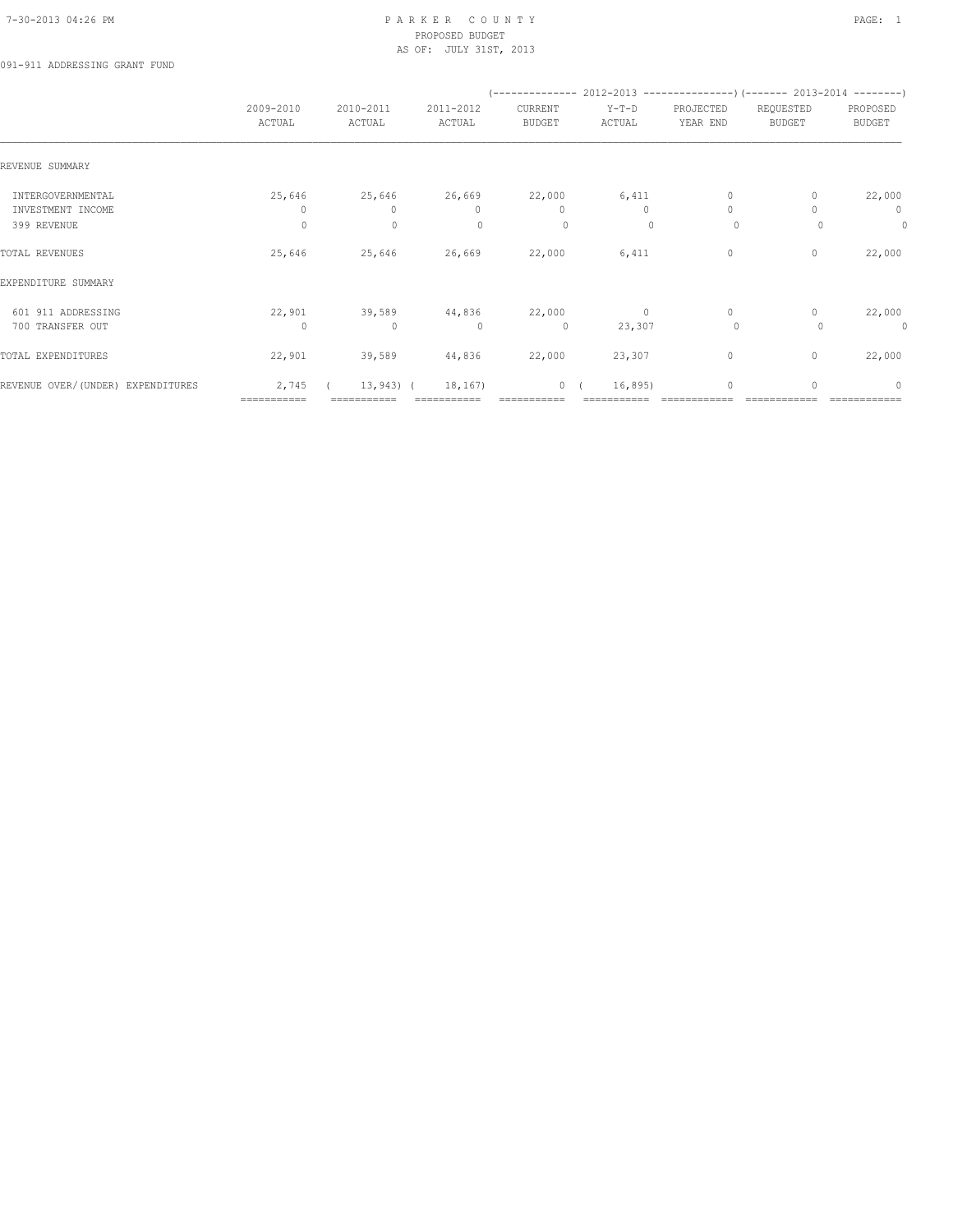## 7-30-2013 04:26 PM P A R K E R C O U N T Y PAGE: 2 PROPOSED BUDGET AS OF: JULY 31ST, 2013

## 091-911 ADDRESSING GRANT FUND

|                                       |                     |                     |                     | --------------           |                   |                       | $2012-2013$ ---------------) (------- 2013-2014 --------) |                           |
|---------------------------------------|---------------------|---------------------|---------------------|--------------------------|-------------------|-----------------------|-----------------------------------------------------------|---------------------------|
| <b>REVENUES</b>                       | 2009-2010<br>ACTUAL | 2010-2011<br>ACTUAL | 2011-2012<br>ACTUAL | CURRENT<br><b>BUDGET</b> | $Y-T-D$<br>ACTUAL | PROJECTED<br>YEAR END | REQUESTED<br><b>BUDGET</b>                                | PROPOSED<br><b>BUDGET</b> |
|                                       |                     |                     |                     |                          |                   |                       |                                                           |                           |
| INTERGOVERNMENTAL                     |                     |                     |                     |                          |                   |                       |                                                           |                           |
| 3-334-000-091 911 GRANT REVENUE       | 25,646              | 25,646              | 26,669              | 22,000                   | 6,411             | 0                     | 0                                                         | 22,000                    |
| TOTAL INTERGOVERNMENTAL               | 25,646              | 25,646              | 26,669              | 22,000                   | 6,411             | 0                     | 0                                                         | 22,000                    |
| INVESTMENT INCOME                     |                     |                     |                     |                          |                   |                       |                                                           |                           |
| 3-361-000-091 INTEREST INCOME         | 0                   | $\circ$             | $\circ$             | 0                        | $\mathbf{0}$      | $\circ$               | 0                                                         | $\Omega$                  |
| TOTAL INVESTMENT INCOME               | $\Omega$            | $\circ$             | $\circ$             | $\circ$                  | $\circ$           | 0                     | $\Omega$                                                  | $\mathbf{0}$              |
| 399 REVENUE                           |                     |                     |                     |                          |                   |                       |                                                           |                           |
| 3-399-000-091 UNEXPENDED FUND BALANCE | 0                   | $\circ$             | $\circ$             | 0                        | 0                 | 0                     | 0                                                         | $\Omega$                  |
| TOTAL 399 REVENUE                     | $\Omega$            | $\circ$             | $\circ$             | $\mathbb O$              | $\circ$           | 0                     | $\Omega$                                                  | $\mathbf{0}$              |
| TOTAL REVENUES                        | 25,646              | 25,646              | 26,669              | 22,000                   | 6,411             | 0                     | 0                                                         | 22,000                    |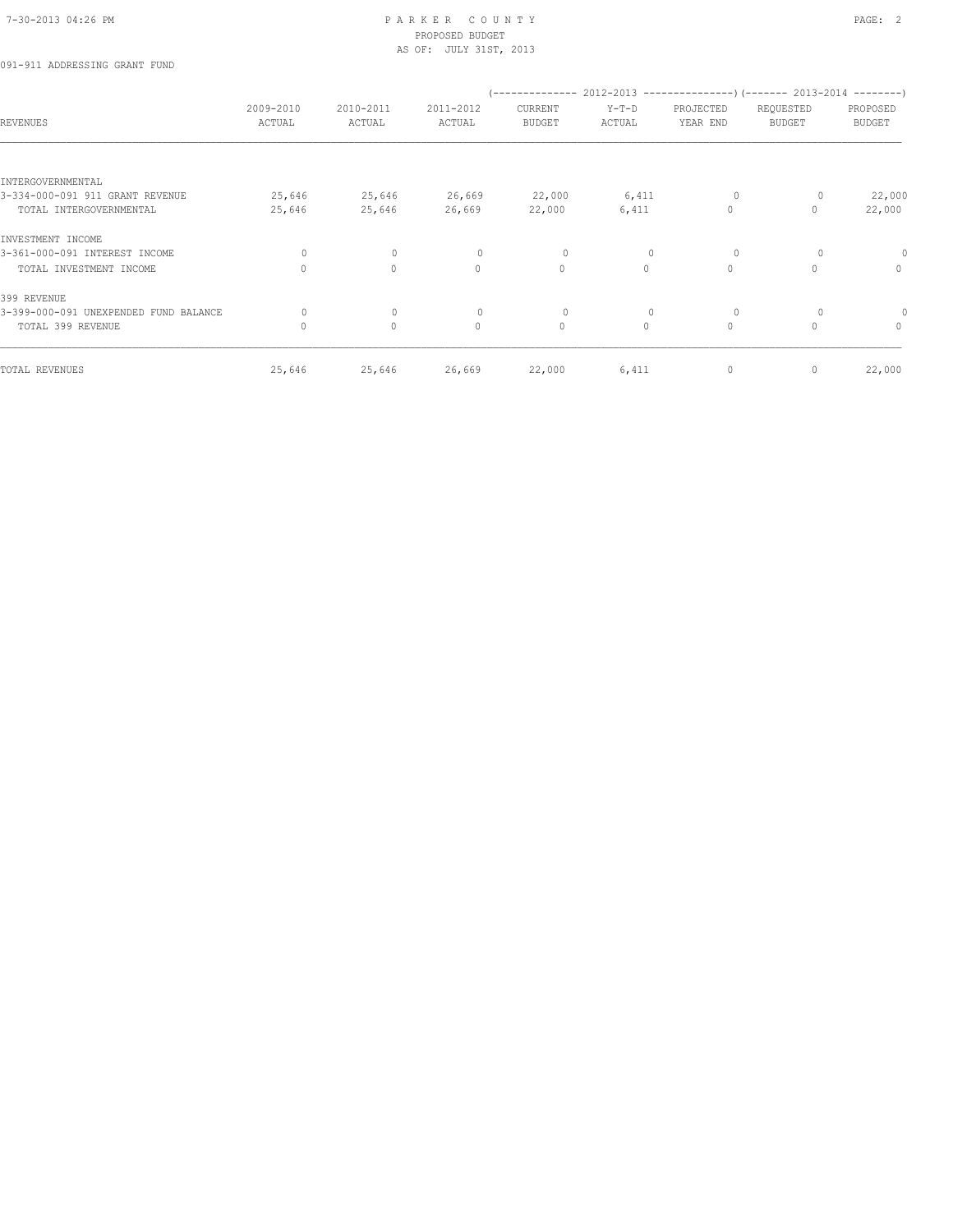## 7-30-2013 04:26 PM P A R K E R C O U N T Y PAGE: 3 PROPOSED BUDGET AS OF: JULY 31ST, 2013

|  | 091-911 ADDRESSING GRANT FUND |  |  |
|--|-------------------------------|--|--|
|  | 601 911 ADDRESSING            |  |  |

|                                          |                     |                     |                     | (-------------- 2012-2013 ------------------- 2013-2014 --------- ) |                   |                                  |                                  |                           |
|------------------------------------------|---------------------|---------------------|---------------------|---------------------------------------------------------------------|-------------------|----------------------------------|----------------------------------|---------------------------|
| EXPENDITURES                             | 2009-2010<br>ACTUAL | 2010-2011<br>ACTUAL | 2011-2012<br>ACTUAL | CURRENT<br><b>BUDGET</b>                                            | $Y-T-D$<br>ACTUAL | PROJECTED<br>YEAR END            | REOUESTED<br><b>BUDGET</b>       | PROPOSED<br><b>BUDGET</b> |
|                                          |                     |                     |                     |                                                                     |                   |                                  |                                  |                           |
| SALARIES & BENEFITS                      |                     |                     |                     |                                                                     |                   |                                  |                                  |                           |
| SALARIES & WAGES                         |                     |                     |                     |                                                                     |                   |                                  |                                  |                           |
| 5-601-100-106 DEPUTIES                   | 15,442              | 25,761              | 25,831              | $\circ$                                                             | $\mathbf{0}$      | $\circ$                          | $\circ$                          |                           |
| TOTAL SALARIES & WAGES                   | 15,442              | 25,761              | 25,831              | $\Omega$                                                            | $\Omega$          | $\Omega$                         | $\Omega$                         | $\Omega$                  |
| <b>BENEFITS</b>                          |                     |                     |                     |                                                                     |                   |                                  |                                  |                           |
| 5-601-100-201 FICA MATCH                 | 1,134               | 1,869               | 1,828               | $\begin{array}{c} \n\end{array}$                                    | $\Omega$          | $\begin{array}{c} \n\end{array}$ | $\begin{array}{c} \n\end{array}$ | $\Omega$                  |
| 5-601-100-202 EMPLOYEE HOSPITALIZATION   | 4,280               | 8,759               | 9,075               | $\Omega$                                                            | $\Omega$          | $\Omega$                         | $\Omega$                         | $\mathbf{0}$              |
| 5-601-100-203 RETIREMENT PLAN            | 1,573               | 2,699               | 3,050               | $\Omega$                                                            | $\Omega$          | $\Omega$                         | $\begin{array}{c} \n\end{array}$ | $\mathbf 0$               |
| 5-601-100-204 WORKERS COMPENSATION INSU  | 471                 | 502                 | 69                  | $\Omega$                                                            | $\cap$            | $\Omega$                         |                                  | $\mathbb{O}$              |
| 5-601-100-206 LONGEVITY PAY              | $\overline{0}$      | $\overline{0}$      | $\overline{0}$      | $\Omega$                                                            | $\Omega$          | $\Omega$                         | 0                                | $\mathbf{0}$              |
| 5-601-100-209 CELL PHONE ALLOWANCE       | $\bigcap$           | $\Omega$            | $\bigcap$           | $\bigcap$                                                           | $\bigcap$         | $\bigcap$                        | $\bigcap$                        | $\Omega$                  |
| TOTAL BENEFITS                           | 7,458               | 13,829              | 14,021              | $\Omega$                                                            | $\Omega$          | $\Omega$                         | $\bigcap$                        | $\Omega$                  |
| TOTAL SALARIES & BENEFITS                | 22,901              | 39,589              | 39,852              | $\mathbf{0}$                                                        | $\Omega$          | $\mathbf{0}$                     | $\Omega$                         | $\Omega$                  |
| OPERATING EXPENSES                       |                     |                     |                     |                                                                     |                   |                                  |                                  |                           |
| 5-601-300-371 ELECTRONIC EQUIPMENT-NON C | $\Omega$            | $\circ$             | 4,984               | $\Omega$                                                            | $\Omega$          | $\Omega$                         | $\Omega$                         |                           |
| TOTAL OPERATING EXPENSES                 | $\Omega$            | $\mathbf{0}$        | 4,984               | $\Omega$                                                            | $\Omega$          | $\Omega$                         | $\cap$                           | $\Omega$                  |
| PROFESSIONAL AND SERVICE                 |                     |                     |                     |                                                                     |                   |                                  |                                  |                           |
| 5-601-400-444 MAPS & CHARTS              | $\Omega$            | $\Omega$            | $\mathbf{0}$        | $\mathbf{0}$                                                        | $\Omega$          | $\Omega$                         | $\Omega$                         | $\overline{0}$            |
| 5-601-400-499 MISCELLANEOUS              | $\Omega$            | $\bigcap$           | $\Omega$            | 22,000                                                              | $\Omega$          | $\Omega$                         | $\Omega$                         | 22,000                    |
| TOTAL PROFESSIONAL AND SERVICE           | $\Omega$            | $\Omega$            | $\Omega$            | 22,000                                                              | $\Omega$          | $\Omega$                         | $\Omega$                         | 22,000                    |
| CAPITAL EXPENDITURES                     |                     |                     |                     |                                                                     |                   |                                  |                                  |                           |
| 5-601-500-571 ELECTRONIC EQUIPMENT       | $\Omega$            | $\mathbf{0}$        | $\circ$             | $\circ$                                                             | $\mathbf{0}$      | $\circ$                          | $\Omega$                         | 0                         |
| TOTAL CAPITAL EXPENDITURES               | $\Omega$            | $\Omega$            | $\Omega$            | $\Omega$                                                            | $\Omega$          | $\Omega$                         | $\Omega$                         | $\Omega$                  |
| TOTAL 601 911 ADDRESSING                 | 22,901              | 39,589              | 44,836              | 22,000                                                              | $\circ$           | $\circ$                          | $\begin{array}{c} \n\end{array}$ | 22,000                    |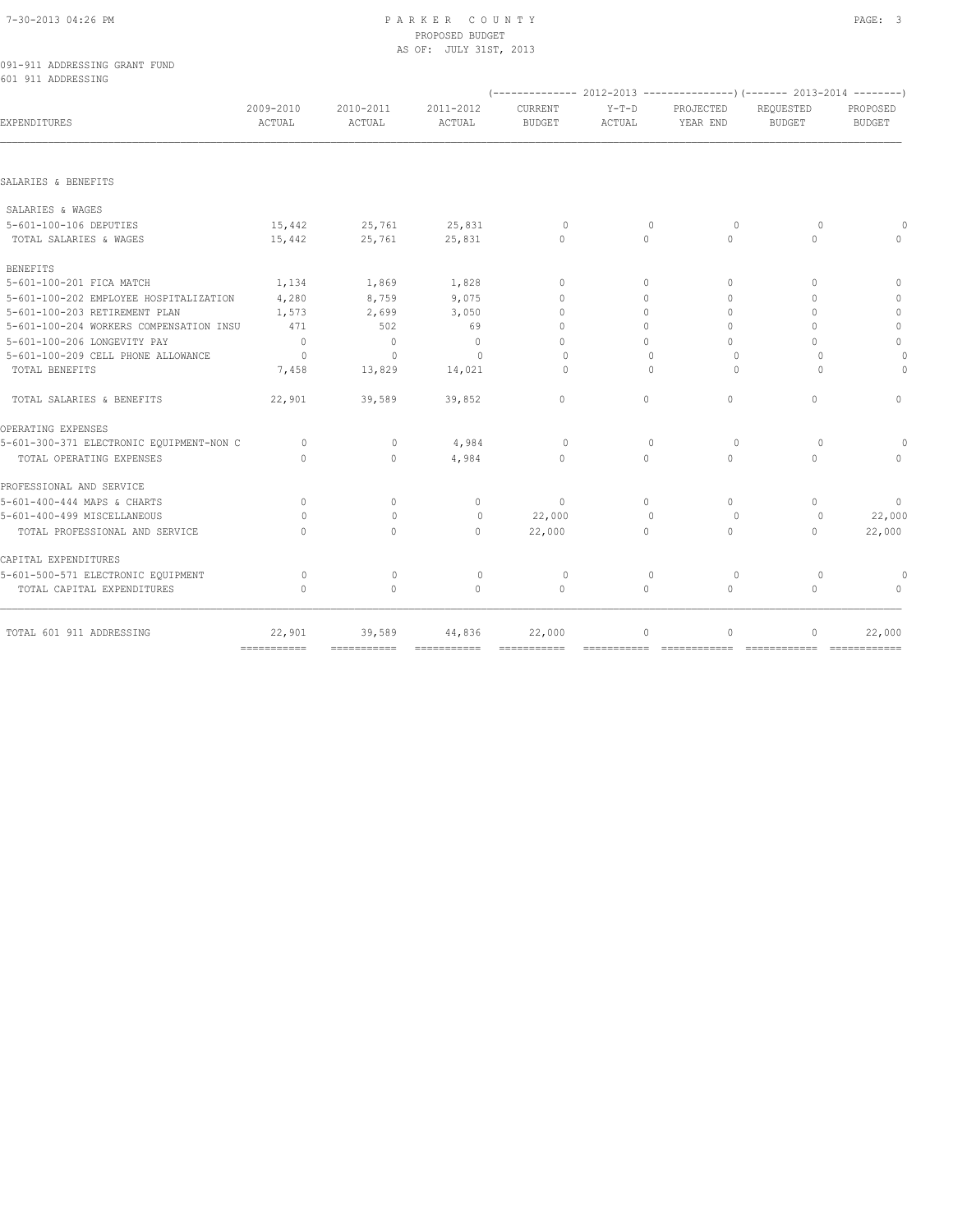## 7-30-2013 04:26 PM P A R K E R C O U N T Y PAGE: 4 PROPOSED BUDGET

|                                                                   | AS OF: JULY 31ST, 2013 |                     |                     |                          |                   |                       |                            |                           |
|-------------------------------------------------------------------|------------------------|---------------------|---------------------|--------------------------|-------------------|-----------------------|----------------------------|---------------------------|
| 091-911 ADDRESSING GRANT FUND<br>700 TRANSFER OUT                 |                        |                     |                     |                          |                   |                       |                            |                           |
| EXPENDITURES                                                      | 2009-2010<br>ACTUAL    | 2010-2011<br>ACTUAL | 2011-2012<br>ACTUAL | CURRENT<br><b>BUDGET</b> | $Y-T-D$<br>ACTUAL | PROJECTED<br>YEAR END | REQUESTED<br><b>BUDGET</b> | PROPOSED<br><b>BUDGET</b> |
| TRANSFERS/DEBT SERVICE                                            |                        | $\mathbf{0}$        |                     |                          |                   |                       |                            |                           |
| 5-700-700-010 TRANSFER TO FUND 10<br>TOTAL TRANSFERS/DEBT SERVICE |                        | $\Omega$            | $\Omega$            | 0<br>$\Omega$            | 23,307<br>23,307  | $\circ$<br>$\cap$     |                            | $\Omega$                  |
| TOTAL 700 TRANSFER OUT                                            | 0<br>===========       | $\circ$             | $\mathbf{0}$        | $\circ$                  | 23,307            | 0                     |                            | 0                         |
| TOTAL EXPENDITURES                                                | 22,901<br>===========  | 39,589              | 44,836              | 22,000                   | 23,307            | 0                     |                            | 22,000                    |

\*\*\* END OF REPORT \*\*\*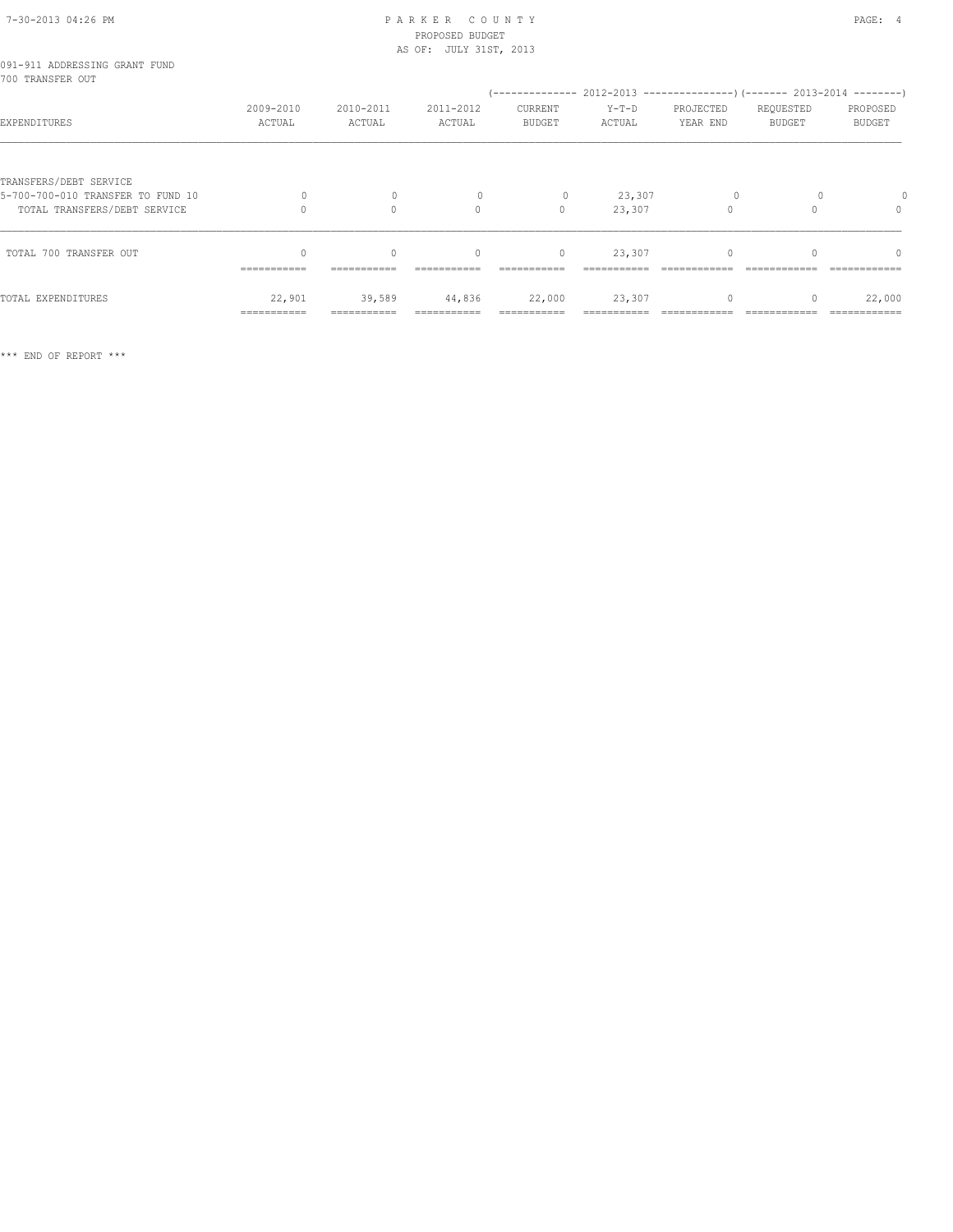## 7-30-2013 04:26 PM P A R K E R C O U N T Y PAGE: 1 PROPOSED BUDGET AS OF: JULY 31ST, 2013

095-TCEQ-LIRAP FUNDS

|                                   | 2009-2010<br>ACTUAL | 2010-2011<br>ACTUAL | 2011-2012<br>ACTUAL | CURRENT<br><b>BUDGET</b> | $Y-T-D$<br>ACTUAL | PROJECTED<br>YEAR END | (-------------- 2012-2013 --------------------- 2013-2014 ---------- )<br>REQUESTED<br><b>BUDGET</b> | PROPOSED<br><b>BUDGET</b> |
|-----------------------------------|---------------------|---------------------|---------------------|--------------------------|-------------------|-----------------------|------------------------------------------------------------------------------------------------------|---------------------------|
| REVENUE SUMMARY                   |                     |                     |                     |                          |                   |                       |                                                                                                      |                           |
| OTHER INCOME                      | $\circ$             | $\circ$             | 96,817              | 44,000                   | 398,987           | $\circ$               | 80,000                                                                                               | 44,000                    |
| TOTAL REVENUES                    | 0                   | $\circ$             | 96,817              | 44,000                   | 398,987           | $\circ$               | 80,000                                                                                               | 44,000                    |
| EXPENDITURE SUMMARY               |                     |                     |                     |                          |                   |                       |                                                                                                      |                           |
| 409 NON DEPARTMENT                | $\circ$             | $\circ$             | 96,817              | 44,000                   | 398,987           | $\circ$               | 80,000                                                                                               | 44,000                    |
| TOTAL EXPENDITURES                | 0                   | $\circ$             | 96,817              | 44,000                   | 398,987           | $\circ$               | 80,000                                                                                               | 44,000                    |
| REVENUE OVER/(UNDER) EXPENDITURES | 0                   | $\circ$             | $\circ$             | $\circ$                  | 0                 | $\circ$               | $\mathbf{0}$                                                                                         | 0                         |

 $\blacksquare$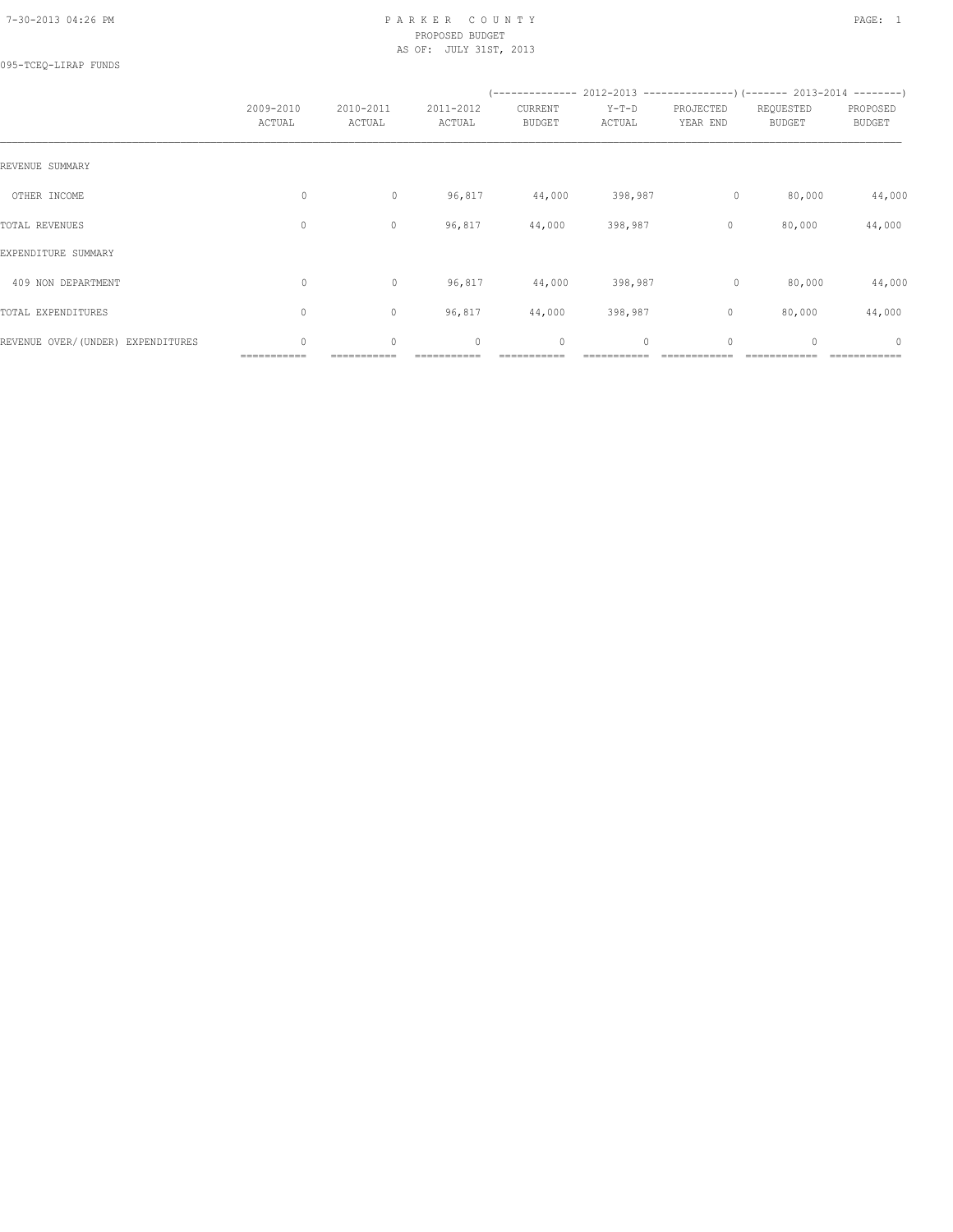## 7-30-2013 04:26 PM P A R K E R C O U N T Y PAGE: 2 PROPOSED BUDGET AS OF: JULY 31ST, 2013

| 095-TCEQ-LIRAP FUNDS                    |           |              |           |               |         |              |                                                                          |               |
|-----------------------------------------|-----------|--------------|-----------|---------------|---------|--------------|--------------------------------------------------------------------------|---------------|
|                                         |           |              |           |               |         |              | (-------------- 2012-2013 ----------------) (------- 2013-2014 --------) |               |
|                                         | 2009-2010 | 2010-2011    | 2011-2012 | CURRENT       | $Y-T-D$ | PROJECTED    | REQUESTED                                                                | PROPOSED      |
| REVENUES                                | ACTUAL    | ACTUAL       | ACTUAL    | <b>BUDGET</b> | ACTUAL  | YEAR END     | <b>BUDGET</b>                                                            | <b>BUDGET</b> |
|                                         |           |              |           |               |         |              |                                                                          |               |
| OTHER INCOME                            |           |              |           |               |         |              |                                                                          |               |
| 3-370-000-527 AIR CHECK TEXAS PROCEEDS  | 0         | $\circ$      | 44,310    | 44,000        | 44,446  | $\circ$      | 44,000                                                                   | 44,000        |
| 3-370-000-540 LIP PROCEEDS              | $\Omega$  | $\Omega$     | 36,452    | $\mathbf{0}$  | 35,337  |              | 36,000                                                                   | $\Omega$      |
| 3-370-000-541 WALNUT CREEK SUD PROCEEDS |           | $\mathbf{0}$ | 16,055    | $\circ$       | 319,203 | $\circ$      |                                                                          | $\circ$       |
| TOTAL OTHER INCOME                      | 0         | $\mathbf{0}$ | 96,817    | 44,000        | 398,987 | 0            | 80,000                                                                   | 44,000        |
| TOTAL REVENUES                          | 0         |              |           |               |         | $\mathbf{0}$ |                                                                          |               |
|                                         |           | 0            | 96,817    | 44,000        | 398,987 |              | 80,000                                                                   | 44,000        |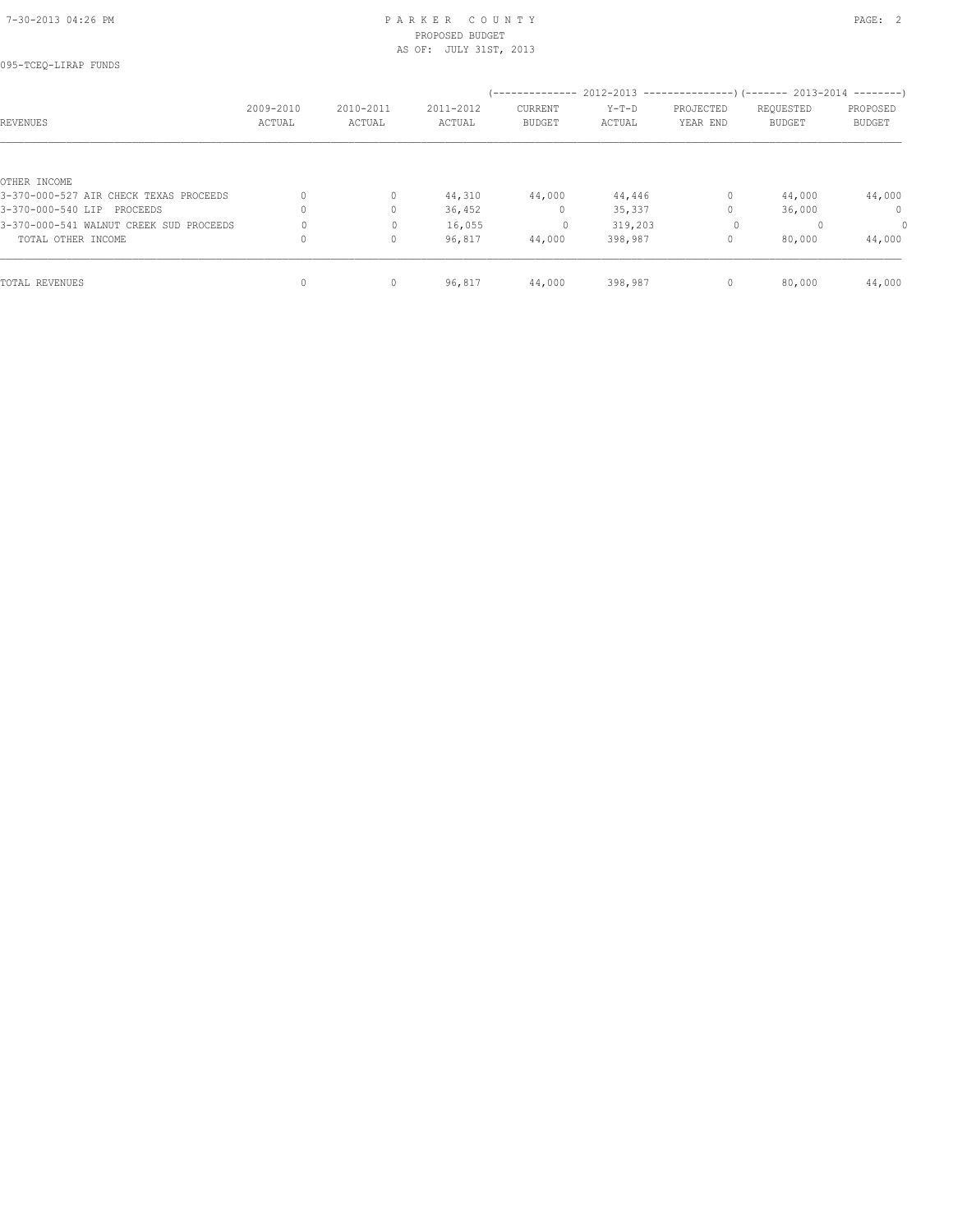## 7-30-2013 04:26 PM P A R K E R C O U N T Y PAGE: 3 PROPOSED BUDGET

|                                                                                                                                        |                                  |                                  | AS OF: JULY 31ST, 2013 |                          |                 |                                  |                                                                                           |                               |
|----------------------------------------------------------------------------------------------------------------------------------------|----------------------------------|----------------------------------|------------------------|--------------------------|-----------------|----------------------------------|-------------------------------------------------------------------------------------------|-------------------------------|
| 095-TCEO-LIRAP FUNDS<br>409 NON DEPARTMENT                                                                                             |                                  |                                  |                        |                          |                 |                                  |                                                                                           |                               |
| EXPENDITURES                                                                                                                           | 2009-2010<br>ACTUAL              | 2010-2011<br>ACTUAL              | 2011-2012<br>ACTUAL    | CURRENT<br><b>BUDGET</b> | Y-T-D<br>ACTUAL | PROJECTED<br>YEAR END            | $(----------2012-2013------------)$ $(----2013-2014------)$<br>REQUESTED<br><b>BUDGET</b> | PROPOSED<br><b>BUDGET</b>     |
|                                                                                                                                        |                                  |                                  |                        |                          |                 |                                  |                                                                                           |                               |
| PROFESSIONAL AND SERVICE                                                                                                               |                                  |                                  |                        |                          |                 |                                  |                                                                                           |                               |
| 5-409-400-417 AIR CHECK TEXAS (LIRAP) EX                                                                                               |                                  | $\circ$                          | 44,310                 | 44,000                   | 44,446          | $\circ$                          | 44,000                                                                                    | 44,000                        |
| 5-409-400-418 LIP EXPENSE                                                                                                              |                                  | $\begin{array}{c} \n\end{array}$ | 36,452                 | $\mathbf{0}$             | 35,337          | $\begin{array}{c} \n\end{array}$ | 36,000                                                                                    | $\mathbf 0$                   |
| 5-409-400-419 WALNUT CREEK SUD EXPENSE                                                                                                 | $\Omega$                         | $\mathbf{0}$                     | 16,055                 | $\Omega$                 | 319,203         | $\Omega$                         | $\Omega$                                                                                  | $\Omega$                      |
| TOTAL PROFESSIONAL AND SERVICE                                                                                                         |                                  | $\circ$                          | 96,817                 | 44,000                   | 398,987         | $\circ$                          | 80,000                                                                                    | 44,000                        |
| TOTAL 409 NON DEPARTMENT                                                                                                               | $\Omega$                         | $\circ$                          | 96,817                 | 44,000                   | 398,987         | $\circ$                          | 80,000                                                                                    | 44,000                        |
| Possible 24 entities contracting for May '07 Elections.<br>Requires additional Jdgs. and Clerks. Also, additional<br>programming fees. |                                  |                                  |                        |                          |                 |                                  |                                                                                           |                               |
|                                                                                                                                        | -----------                      |                                  |                        |                          |                 |                                  |                                                                                           |                               |
| TOTAL EXPENDITURES                                                                                                                     | $\begin{array}{c} \n\end{array}$ | $\circ$                          | 96,817                 | 44,000                   | 398,987         | $\mathbf{0}$                     | 80,000                                                                                    | 44,000                        |
|                                                                                                                                        | ===========                      |                                  |                        |                          |                 |                                  |                                                                                           | $=$ = = = = = = = = = = = = = |

\*\*\* END OF REPORT \*\*\*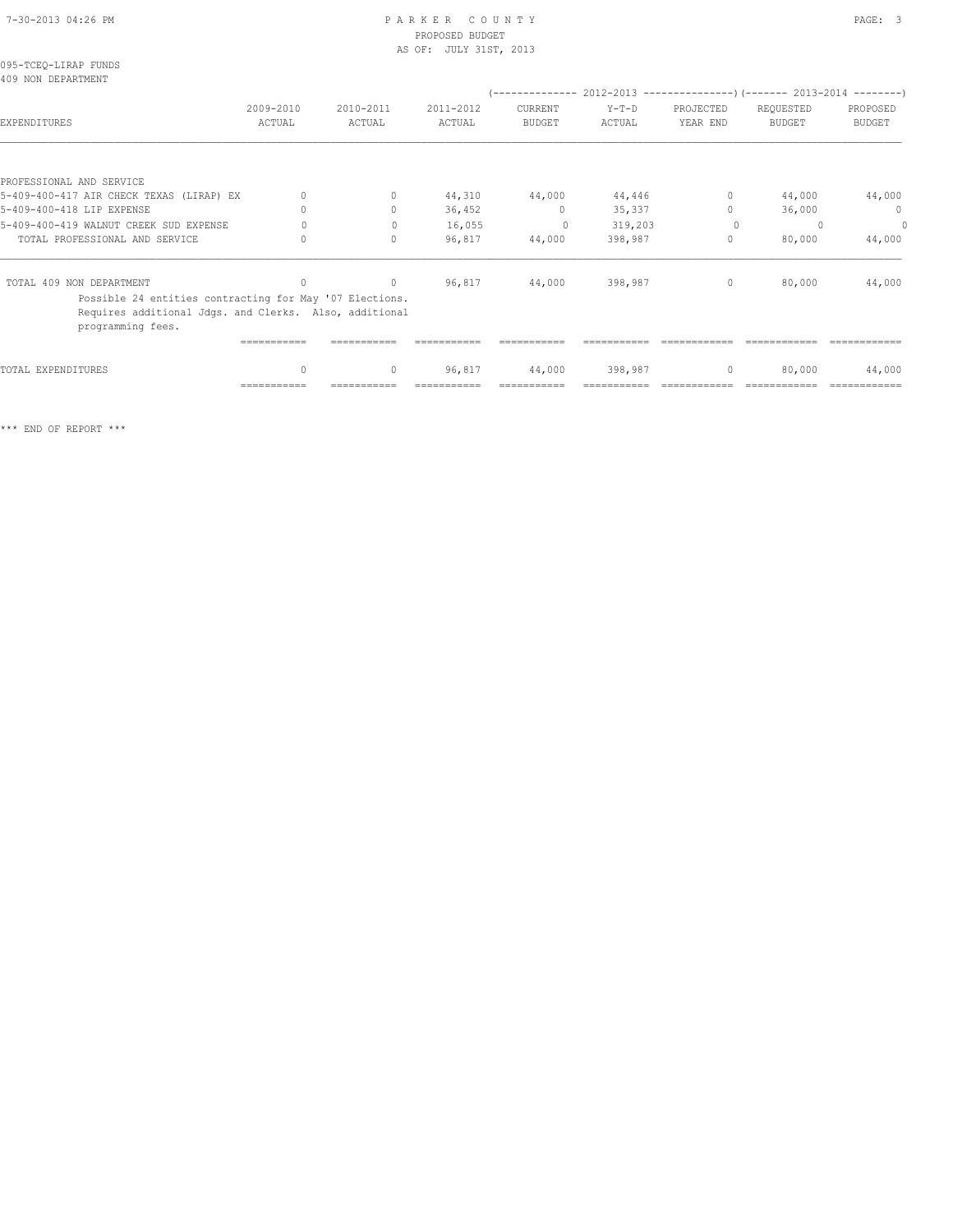10 -GENERAL FUND

## 7-30-2013 04:26 PM P A R K E R C O U N T Y PROPOSED BUDGET AS OF: JULY 31ST, 2013

|                          |                     |                     |                     |                          |                          | (-------------- 2012-2013 ------------------- 2013-2014 --------- ) |                            |                           |
|--------------------------|---------------------|---------------------|---------------------|--------------------------|--------------------------|---------------------------------------------------------------------|----------------------------|---------------------------|
|                          | 2009-2010<br>ACTUAL | 2010-2011<br>ACTUAL | 2011-2012<br>ACTUAL | CURRENT<br><b>BUDGET</b> | $Y-T-D$<br><b>ACTUAL</b> | PROJECTED<br>YEAR END                                               | REQUESTED<br><b>BUDGET</b> | PROPOSED<br><b>BUDGET</b> |
| REVENUE SUMMARY          |                     |                     |                     |                          |                          |                                                                     |                            |                           |
| AD VALOREM TAXES         | 21,634,314          | 22,706,358          | 23, 733, 325        | 24,575,582               | 24,094,902               | 9,951,654                                                           | 24,569,008                 | 24,569,008                |
| INTERGOVERNMENTAL        | 1,969,699           | 1,168,739           | 2,315,705           | 1,529,657                | 1,919,171                | 1,154,969                                                           | 2,011,384                  | 2,011,384                 |
| SALE OF ASSETS           | 4,995               | 3,666               | 13,588              | 3,500                    | 19,503                   | 0                                                                   | 5,000                      | 5,000                     |
| FEES OF OFFICE           | 4,183,880           | 4,273,709           | 4,943,539           | 4,717,011                | 4,901,107                | 3,288,008                                                           | 5,255,250                  | 5,255,250                 |
| 343 REVENUE              | 2,181               | 693                 | 2,094               | 3,200                    | 4,590                    | $\mathbf{0}$                                                        | 5,000                      | 5,000                     |
| INTEREST INCOME          | $\circ$             | 863                 | 478                 | 500                      | 301                      | 1,100                                                               | $\mathbf{0}$               | $\mathbf{0}$              |
| 360 REVENUE              | $\mathbf{0}$        | $\mathbf{0}$        | $\mathbf{0}$        | $\mathbf{0}$             | $\circ$                  | $\mathbf{0}$                                                        | $\mathbf 0$                | $\mathbf{0}$              |
| INVESTMENT INCOME        | 12,260              | 7,691               | 7,921               | 5,000                    | 4,104                    | 59,900                                                              | $\Omega$                   | $\Omega$                  |
| OTHER INCOME             | 6,620,077           | 6,818,021           | 7,402,337           | 6,584,335                | 4,996,907                | 3,043,195                                                           | 6,852,035                  | 6,852,035                 |
| INTERFUND TRANSFERS IN   | 351,828             | $\circ$             | $\mathbf{0}$        | 423,492                  | 23,307                   | 210,000                                                             | 350,000                    | 350,000                   |
| 399 REVENUE              | $\circ$             | $\mathbb O$         | $\circ$             | $\circ$                  | $\mathbf{0}$             | $\circ$                                                             | $\circ$                    | $\Omega$                  |
| TOTAL REVENUES           | 34,779,236          | 34,979,740          | 38, 418, 987        | 37,842,277               | 35,963,890               | 17,708,826                                                          | 39,047,677                 | 39,047,677                |
| EXPENDITURE SUMMARY      |                     |                     |                     |                          |                          |                                                                     |                            |                           |
| 401 COMMISSIONERS COURT  | 88,874              | 108,559             | 114,876             | 456,105                  | 96,201                   | 57,778                                                              | 456,105                    | 456,105                   |
| 402 COUNTY JUDGE         | 441,850             | 411,357             | 402,896             | 337,169                  | 265,830                  | 268,768                                                             | 337,349                    | 337,169                   |
| 403 COUNTY CLERK         | 444,265             | 449,529             | 451,672             | 472,051                  | 367,305                  | 471,943                                                             | 473,291                    | 472,051                   |
| 404 COUNTY CLERK CT DIV  | 761,850             | 746,901             | 706,212             | 754,879                  | 587,489                  | $\mathbb O$                                                         | 758,279                    | 754,879                   |
| 405 VETERANS AFFAIRS     | 58,491              | 58,957              | 59,749              | 62,253                   | 48,155                   | 32,623                                                              | 62,313                     | 62,253                    |
| 406 EMERGENCY MANAGEMENT | 728,341             | 651,009             | 232,838             | 356,037                  | 230,481                  | 623,094                                                             | 349,137                    | 356,037                   |
| 409 NON DEPARTMENT       | 956,177             | 1,081,182           | 1,516,592           | 2,066,852                | 1,349,661                | 1,265,130                                                           | 2,076,300                  | 3, 273, 852               |
| 411 EMPLOYEE BENEFITS CO | 138,691             | 134,679             | 120,556             | 123,111                  | 104,127                  | $\mathbf{0}$                                                        | 124,591                    | 123,111                   |
| 415 PROBATE DEPARTMENT   | $\Omega$            | $\circ$             | $\Omega$            | 87,329                   | 60,364                   | $\Omega$                                                            | 89,389                     | 87,329                    |
| 435 43RD DISTRICT COURT  | 667,391             | 724,385             | 839,914             | 803,086                  | 492,291                  | 421,618                                                             | 802,987                    | 803,086                   |
| 436 415th DISTRICT COURT | 763,063             | 677,213             | 742,148             | 775,583                  | 539,762                  | 57,289                                                              | 998,731                    | 775,583                   |
| 438 COUNTY-COURT-AT-LAW  | 573,618             | 614,915             | 602,354             | 605,418                  | 446,013                  | 282,064                                                             | 634,762                    | 605,418                   |
| 439 COUNTY CRT AT LAW 2  | 594,687             | 625,366             | 627,701             | 599,453                  | 477,536                  | 2,518                                                               | 635,693                    | 599,453                   |
| 450 DISTRICT CLERK       | 869,261             | 857,071             | 819,120             | 882,877                  | 667,103                  | 374,201                                                             | 872,037                    | 882,877                   |
| 461 JUSTICE COURT PCT 1  | 343,215             | 342,377             | 342,781             | 363,286                  | 279,497                  | 178,367                                                             | 364,606                    | 363,286                   |
| 462 JUSTICE COURT PCT 2  | 352,982             | 364,697             | 362,395             | 369,415                  | 291,531                  | 175,857                                                             | 371,424                    | 369,415                   |
| 463 JUSTICE COURT PCT 3  | 457,210             | 460,458             | 386,112             | 407,855                  | 305,778                  | 218,879                                                             | 409,455                    | 407,855                   |
| 464 JUSTICE COURT PCT 4  | 341,494             | 316,291             | 331,061             | 405,733                  | 317,656                  | 172,618                                                             | 410,228                    | 405,733                   |
| 474 MEDICAL EXAMINER     | 239,398             | 256,582             | 247,623             | 273,122                  | 180,492                  | 164,848                                                             | 274,254                    | 273,122                   |
| 475 COUNTY ATTORNEY      | 1,774,211           | 1,746,367           | 1,712,520           | 1,805,639                | 1,406,356                | 795,690                                                             | 1,882,224                  | 1,805,639                 |
| 476 DISTRICT ATTORNEY    | 1,231,016           | 1,260,361           | 1,279,575           | 1,318,513                | 1,035,066                | 499,642                                                             | 1,355,255                  | 1,318,513                 |
| 490 ELECTION             | 559,434             | 419,729             | 465,773             | 489,844                  | 391,082                  | 145,803                                                             | 520,048                    | 489,844                   |
| 495 COUNTY AUDITOR       | 446,734             | 453,526             | 454,942             | 484,677                  | 376,200                  | 290,432                                                             | 485,151                    | 484,677                   |
| 497 TREASURER            | 297,334             | 303,868             | 299,240             | 319,480                  | 222,867                  | 147,700                                                             | 308,668                    | 319,480                   |
| 499 TAX ASSESS/COLLECTOR | 823,742             | 771,338             | 774,243             | 796,088                  | 611,810                  | 537,214                                                             | 800,438                    | 796,088                   |
| 510 BUILDING & GROUNDS   | 1,355,387           | 1,379,037           | 1,276,033           | 1,469,407                | 1,040,340                | 722,626                                                             | 2,009,347                  | 1,469,407                 |
| 512 JAIL                 | 6,446,674           | 6,104,640           | 6,178,730           | 6,484,665                | 5,001,712                | 3,081,716                                                           | 6,742,015                  | 6,484,665                 |
| 543 FIRE MARSHAL         | 1,151,587           | 1,062,639           | 1,021,376           | 1,288,128                | 892,639                  | 699,828                                                             | 1,271,087                  | 1,288,128                 |
| 544 ENVIRONMENTAL OFFICE | $\Omega$            | $\Omega$            | $\Omega$            | $\Omega$                 | $\Omega$                 | 36,859                                                              | $\Omega$                   | $\Omega$                  |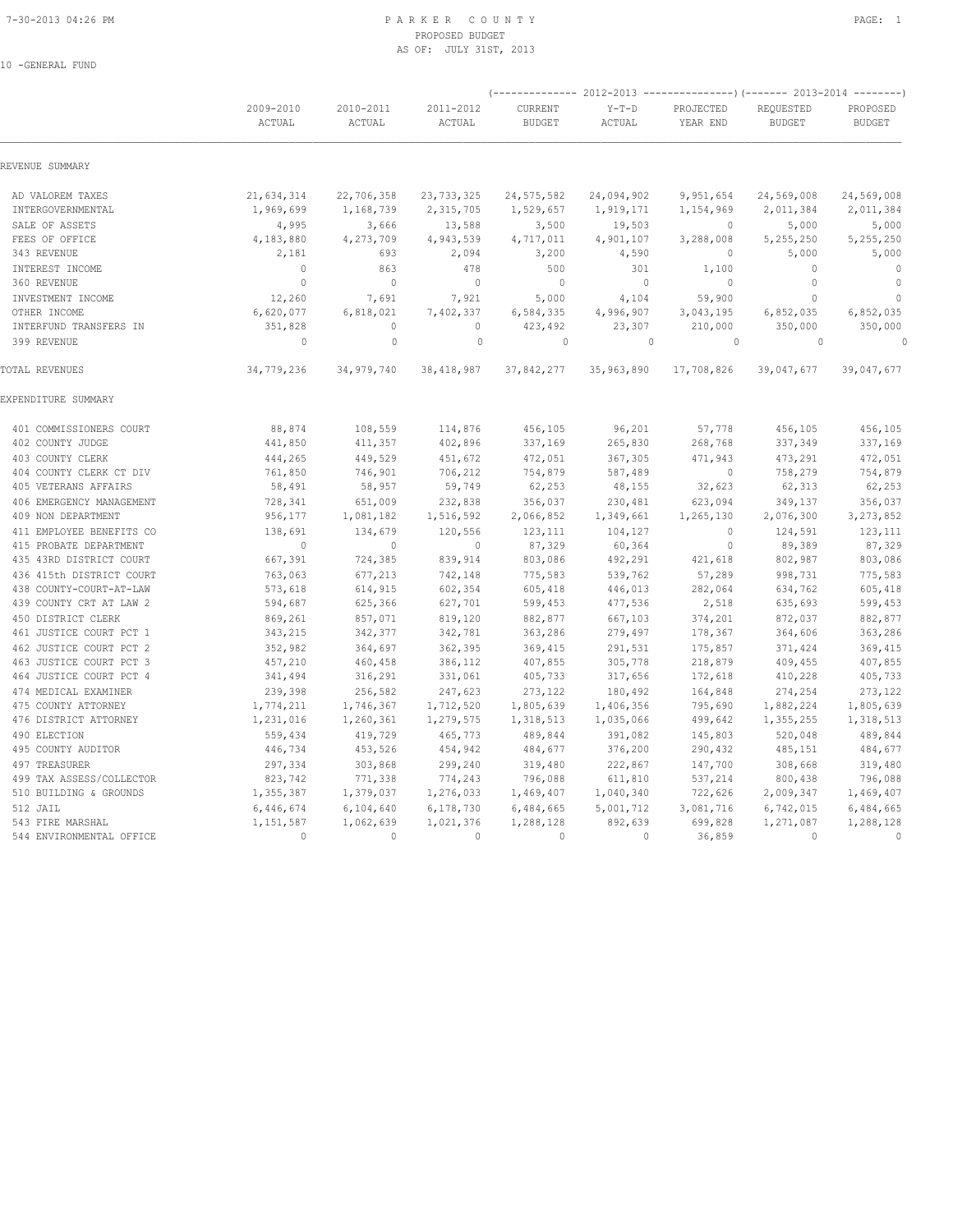## 7-30-2013 04:26 PM P A R K E R C O U N T Y PAGE: 2 PROPOSED BUDGET AS OF: JULY 31ST, 2013

|                                   |                        |                     |                     |                   |                   |                       | $(---------- 2012-2013 ------------)$ $(---- 2013-2014 ------)$ |                    |
|-----------------------------------|------------------------|---------------------|---------------------|-------------------|-------------------|-----------------------|-----------------------------------------------------------------|--------------------|
|                                   | 2009-2010<br>ACTUAL    | 2010-2011<br>ACTUAL | 2011-2012<br>ACTUAL | CURRENT<br>BUDGET | $Y-T-D$<br>ACTUAL | PROJECTED<br>YEAR END | REQUESTED<br>BUDGET                                             | PROPOSED<br>BUDGET |
| 545 SHERIFF DISPATCH              | 1,028,166              | 827,438             | 9,162               | 16,130            | 12,683            | 579,811               | 20,300                                                          | 16,130             |
| 551 CONSTABLE PCT 1               | 149,782                | 154,935             | 148,329             | 185,770           | 149,866           | 46,070                | 167,760                                                         | 185,770            |
| 552 CONSTABLE PCT 2               | 166,143                | 169,789             | 167,820             | 177,708           | 141,242           | 49,241                | 181,058                                                         | 177,708            |
| 553 CONSTABLE PCT 3               | 163,380                | 166,307             | 152,870             | 160,034           | 123,671           | 46,544                | 158,094                                                         | 160,034            |
| 554 CONSTABLE PCT 4               | 165,579                | 169,987             | 167,512             | 174,557           | 141,064           | 68,423                | 219,967                                                         | 174,557            |
| 560 SHERIFF ADMIN                 | 725,817                | 509,442             | 7,552,072           | 8,008,677         | 6,199,089         | 480,941               | 8,490,690                                                       | 8,008,677          |
| 561 SPECIAL CRIMES DIV            | 665,082                | 677,712             | 69,318              | 88,530            | 40,602            | 156,814               | 109,430                                                         | 88,530             |
| 562 INVESTIGATION                 | 1,116,386              | 1,235,370           | 98,781              | 116,659           | 79,976            | 676,819               | 112,442                                                         | 116,659            |
| 563 PATROL                        | 2,686,439              | 2,664,192           | 271,184             | 370,938           | 266,877           | 1,448,831             | 779,339                                                         | 370,938            |
| 564 TRAINING DIVISION             | 177,530                | 175,480             | 19,949              | 41,024            | 26,067            | $\sim$ 0              | 36,939                                                          | 41,024             |
| 566 ANIMAL CONTROL                | 643,243                | 719,358             | 381,960             | 472,402           | 284,272           | 313,274               | 578,060                                                         | 472,402            |
| 567 COURTHOUSE SECURITY           | 577,082                | 451,103             | 110                 | 1,187             | 135               | $\overline{0}$        | 1,500                                                           | 1,187              |
| 568 FUG/EXT/MEN TRANSPOR          | 879,329                | 991,938             | 98,971              | 97,978            | 71,231            | $\circ$               | 250,679                                                         | 97,978             |
| 579 DPS - NORTH                   | 42,194                 | 42,888              | 41,955              | 45,716            | 34,223            | 41,810                | 45,776                                                          | 45,716             |
| 580 DPS - SOUTH                   | 56,091                 | 52,566              | 51,852              | 58,915            | 43,386            | 48,892                | 54,990                                                          | 58,915             |
| 581 PURCHASING                    | 312,119                | 309,938             | 287,394             | 300,946           | 217,379           | 141,203               | 301,926                                                         | 300,946            |
| 582 INFORMATION TECH              | 561,576                | 590,632             | 673,236             | 678,516           | 552,855           | 241,197               | 803,597                                                         | 678,516            |
| 584 HUMAN RESOURCES               | $\sim$ 0               | $\sim$ 0            | $\overline{0}$      | $\sim$ 0          | $\overline{0}$    | 48,131                | $\sim$ 0                                                        | $\overline{0}$     |
| 601 911 ADDRESSING                | 97,800                 | 72,905              | 21,750              | 53,354            | 36,024            | 88,199                | 52,604                                                          | 53,354             |
| 602 GAME WARDEN                   | 1,114                  | 648                 | 1,390               | 1,399             | 1,226             | 3,377                 | $\sim$ 0                                                        | 1,399              |
| 603 WEIGHTS AND MEASURES          | $\overline{0}$         | $\sim$ 0            | $\sim$ 0            | $\sim$ 0          | $\overline{0}$    | $\sim$ 0              | $\overline{0}$                                                  | $\overline{0}$     |
| 630 COUNTY PERMITTING             | 275,303                | 280,094             | 274,236             | 281,682           | 222,443           | 229,210               | 288,672                                                         | 281,682            |
| 640 SOCIAL SERVICES               | 205,574                | 178,228             | 178,684             | 208,940           | 193,150           | 212,391               | 208,940                                                         | 208,940            |
| 665 COUNTY EXTENSION              | 270,491                | 273,234             | 268,192             | 296,206           | 225,091           | 202,153               | 300,566                                                         | 294,606            |
| 700 TRANSFER OUT                  | 670,431                | 865,455             | 604,317             | 778,686           | $\sim$ 0          | 282,733               | 812,636                                                         | 778,686            |
| DEBT SERVICE/LEASE                | 580,830                | 470,878             | 525,854             | 568,268           | 568,268           | $\sim$ 0              | 568,270                                                         | 568,268            |
| TOTAL EXPENDITURES                | 35, 124, 458           | 34, 433, 550        | 34,435,929          | 37,842,277        |                   |                       | 27,716,163 17,131,169 40,419,399                                | 39,047,677         |
| REVENUE OVER/(UNDER) EXPENDITURES | 345,222)<br>$\sqrt{2}$ | 546,191             | 3,983,058           | $\mathbf{0}$      | 8,247,727         |                       | 577,657 ( 1,371,722)                                            | $\circ$            |
|                                   | ===========            | ===========         | $=$ ===========     |                   |                   |                       |                                                                 |                    |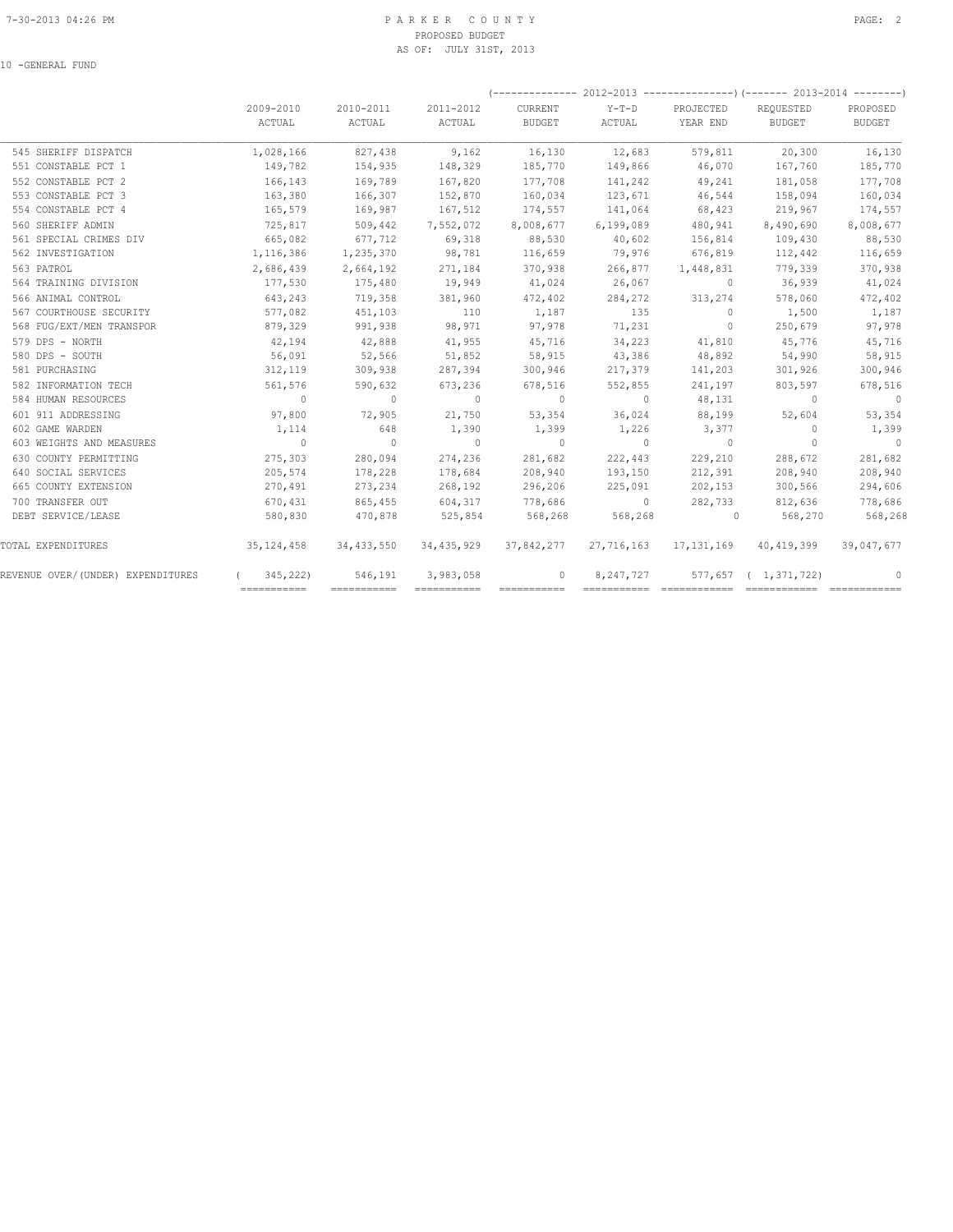10 -GENERAL FUND

## 7-30-2013 04:26 PM P A R K E R C O U N T Y PAGE: 3 PROPOSED BUDGET AS OF: JULY 31ST, 2013

|                                          |                     |                     |                     |                          |                   |                       | (-------------- 2012-2013 ----------------) (------- 2013-2014 --------) |                           |
|------------------------------------------|---------------------|---------------------|---------------------|--------------------------|-------------------|-----------------------|--------------------------------------------------------------------------|---------------------------|
| <b>REVENUES</b>                          | 2009-2010<br>ACTUAL | 2010-2011<br>ACTUAL | 2011-2012<br>ACTUAL | CURRENT<br><b>BUDGET</b> | $Y-T-D$<br>ACTUAL | PROJECTED<br>YEAR END | REQUESTED<br><b>BUDGET</b>                                               | PROPOSED<br><b>BUDGET</b> |
|                                          |                     |                     |                     |                          |                   |                       |                                                                          |                           |
| AD VALOREM TAXES                         |                     |                     |                     |                          |                   |                       |                                                                          |                           |
| 3-310-000-110 CURRENT PROPERTY TAXES     | 21, 168, 632        | 22, 250, 430        | 23, 310, 962        | 24, 195, 582             | 23,635,040        | 9,416,654             | 24,169,008                                                               | 24,169,008                |
| 3-310-000-120 DELINQUENT PROPERTY TAXES  | 465,682             | 455,928             | 422,363             | 380,000                  | 459,862           | 535,000               | 400,000                                                                  | 400,000                   |
| TOTAL AD VALOREM TAXES                   | 21,634,314          | 22,706,358          | 23, 733, 325        | 24, 575, 582             | 24,094,902        | 9,951,654             | 24,569,008                                                               | 24,569,008                |
| INTERGOVERNMENTAL                        |                     |                     |                     |                          |                   |                       |                                                                          |                           |
| 3-334-000-350 CAPITAL LEASE PROCEEDS     | 411,915             | $\mathbb O$         | 276,801             | $\circ$                  | $\circ$           | $\mathbb O$           | 45,000                                                                   | 45,000                    |
| 3-334-000-360 DONATED ASSET              | $\mathbf{0}$        | $\mathbf{0}$        | $\Omega$            | $\Omega$                 | $\Omega$          | $\mathbf{0}$          | $\Omega$                                                                 | $\Omega$                  |
| 3-334-000-370 BEVERAGE AND BINGO FEES    | 99,506              | 92,751              | 82,897              | 38,000                   | 68,028            | 26,618                | 70,000                                                                   | 70,000                    |
| 3-334-000-395 INDIGENT DEFENSE GRANT     | 125,957             | 157,190             | 104,373             | 120,000                  | 65,109            | 46,382                | 100,000                                                                  | 100,000                   |
| 3-334-000-396 NCTCOG-ENVIRONMENTAL       | $\Omega$            | $\Omega$            | 0                   | $\mathbf 0$              | 0                 | 0                     | $\mathbf{0}$                                                             | $\mathbb O$               |
| 3-334-000-397 NCTCOG REIMBURSEMENT       | $\Omega$            | $\Omega$            | $\Omega$            | $\Omega$                 | $\Omega$          | $\Omega$              | $\Omega$                                                                 | $\theta$                  |
| 3-334-000-398 NCTCOG-TRANSPORTATION BOND | $\Omega$            | $\Omega$            | $\mathbf{0}$        | $\Omega$                 | $\Omega$          | $\Omega$              | $\Omega$                                                                 | $\mathbf{0}$              |
| 3-334-000-403 MISCELLANEOUS - COUNTY CLE | $\Omega$            | $\Omega$            | $\Omega$            | $\Omega$                 | $\Omega$          | $\Omega$              | $\Omega$                                                                 | $\Omega$                  |
| 3-334-000-406 CIVIL DEFENSE REIMBURSEMEN | $\cap$              | $\Omega$            | $\Omega$            | $\Omega$                 | $\Omega$          | 11,000                | $\Omega$                                                                 | $\Omega$                  |
| 3-334-000-407 HOMELAND SECURITY GRANT    | $\Omega$            | $\Omega$            | $\cap$              | $\cap$                   | $\circ$           | 523,804               | $\Omega$                                                                 | $\Omega$                  |
| 3-334-000-408 CERT GRANT                 | $\Omega$            | $\Omega$            | $\Omega$            | $\Omega$                 | $\Omega$          | $\Omega$              | $\Omega$                                                                 | $\Omega$                  |
| 3-334-000-409 LETPP GRANT                | $\Omega$            | $\Omega$            | $\Omega$            | $\Omega$                 | $\Omega$          | $\Omega$              | $\Omega$                                                                 | $\Omega$                  |
| 3-334-000-410 EMPG/FEMA GRANT            | 35,841              | 23,655              | $\Omega$            | $\Omega$                 | $\Omega$          | $\mathbf{0}$          | $\Omega$                                                                 | $\Omega$                  |
| 3-334-000-411 DPS GRANT                  | $\Omega$            | $\Omega$            | $\Omega$            | $\Omega$                 | $\Omega$          | $\Omega$              | $\Omega$                                                                 | $\Omega$                  |
| 3-334-000-412 VOLUNTEER COORDINATOR GRAN | $\Omega$            | $\mathbf{0}$        | $\cap$              | $\cap$                   | $\circ$           | $\mathbf{0}$          | $\cap$                                                                   | $\Omega$                  |
| 3-334-000-413 EMG MGMT REIMB             | $\Omega$            | 2,044               | $\Omega$            | 0                        | 248               | $\Omega$              | $\Omega$                                                                 | $\mathbf{0}$              |
| 3-334-000-436 GOVERNOR'S DIST COURT GRAN | $\Omega$            | $\mathbf{0}$        | $\Omega$            | $\Omega$                 | $\circ$           | 275,747               | $\bigcap$                                                                | $\Omega$                  |
| 3-334-000-437 DPS BUILDING LEASE REVENUE | $\Omega$            | $\Omega$            | $\Omega$            | $\Omega$                 | 3,600             | $\Omega$              | 4,800                                                                    | 4,800                     |
| 3-334-000-475 VICTIMS ASSISTANCE GRANT   | $\cap$              | $\cap$              | $\cap$              | $\cap$                   | $\Omega$          | $\Omega$              | $\Omega$                                                                 | $\cap$                    |
| 3-334-000-512 INMATE HOUSING             | 70,802              | 51,755              | 45,783              | 40,000                   | 23,050            | 25,518                | 18,000                                                                   | 18,000                    |
| 3-334-000-519 LOCAL SCHOOLS-DARE OFFICER | 20,000              | 20,000              | 20,000              | 20,000                   | 20,000            | 25,000                | 20,000                                                                   | 20,000                    |
| 3-334-000-520 USDA LEASE                 | 61,584              | 61,584              | 61,584              | 61,584                   | 51,320            | 42,000                | 61,584                                                                   | 61,584                    |
| 3-334-000-521 FEDERAL SCAAP GRANT        | 50,741              | 46,883              | 24,607              | 52,000                   | 12,791            | 16,000                | 52,000                                                                   | 52,000                    |
| 3-334-000-522 WITTNESS EXP REIMB         | $\Omega$            | $\mathbf{0}$        | 335                 | $\mathbf{0}$             | $\circ$           | $\Omega$              | $\Omega$                                                                 | $\mathbf{0}$              |
| 3-334-000-523 VIOLENCE AGAINST WOMEN GRA | $\Omega$            | $\Omega$            | $\Omega$            | $\Omega$                 | $\Omega$          | 50,000                | $\Omega$                                                                 | $\Omega$                  |
| 3-334-000-526 TOBACCO COMPLIANCE GRANT   | 56,741              | 7,657               | 3,262               | 3,500                    | 4,434             | 14,000                | $\Omega$                                                                 | $\mathbf{0}$              |
| 3-334-000-527 CPS TITLE IV REIMBURSEMENT | $\Omega$            | $\mathbf{0}$        | $\Omega$            | $\Omega$                 | $\circ$           | 2,500                 | $\Omega$                                                                 | $\Omega$                  |
| 3-334-000-544 CITIES READINESS REIMB - C | $\mathbf{0}$        | $\mathbf{0}$        | $\mathbf{0}$        | $\mathbf{0}$             | $\circ$           | $\circ$               | $\Omega$                                                                 | $\Omega$                  |
| 3-334-000-560 VINE GRANT REVENUE         | 17,925              | 18,283              | 18,283              | 18,000                   | $\circ$           | $\circ$               | 18,000                                                                   | 18,000                    |
| 3-334-000-561 CROSS TIMBERS TASK FORCE   | $\Omega$            | $\Omega$            | $\Omega$            | $\Omega$                 | $\Omega$          | 89,000                | $\Omega$                                                                 | $\Omega$                  |
| 3-334-000-562 FAMILY VIOLENCE UNIT GRANT | 54,405              | 49,579              | $\mathbf 0$         | $\Omega$                 | $\Omega$          | $\mathbf{0}$          | $\mathbf{0}$                                                             | $\Omega$                  |
| 3-334-000-563 HAVA GRANT                 | 7,459               | 0                   | $\Omega$            | $\cap$                   | $\cap$            | $\Omega$              | $\Omega$                                                                 | $\cap$                    |
| 3-334-000-564 CRIME ANALYST REIMB-WEATHE | $\cap$              | $\Omega$            | 29,693              | O                        | $\Omega$          | $\Omega$              | $\Omega$                                                                 | $\Omega$                  |
| 3-334-000-565 AUTO CRIMES TASK FORCE     | $\Omega$            | $\mathbf{0}$        | 14,699              | $\mathbf{0}$             | 19,248            | $\Omega$              | $\Omega$                                                                 | $\Omega$                  |
| 3-334-000-568 MHMR REIMBURSEMENT GRANT   | $\Omega$            | $\mathbf{0}$        | $\Omega$            | $\Omega$                 | $\Omega$          | $\mathbf{0}$          | $\Omega$                                                                 | $\Omega$                  |
| 3-334-000-601 911 EXP - NCTCOG REIMBURS  | $\Omega$            | $\Omega$            | $\Omega$            | $\Omega$                 | 12,823            | 7,400                 | $\Omega$                                                                 | $\Omega$                  |
| 3-334-000-602 FEMA FIRE REIMBURSEMENT    | $\mathbf 0$         | $\mathbf{0}$        | $\mathbf 0$         | $\mathbf 0$              | $\circ$           | $\mathbb O$           | $\cap$                                                                   | $\cap$                    |
| 3-334-000-603 US MARSHAL REIMB OVERTIME  | 111,381             | 80,782              | 77,000              | 55,000                   | 53,587            | $\mathbf 0$           | 55,000                                                                   | 55,000                    |
| 3-334-000-604 US MARSHAL INMATE HOUSING  | 845,441             | 541,943             | 1,526,429           | 1,055,000                | 1,526,553         | $\mathbf 0$           | 1,550,000                                                                | 1,550,000                 |
| 3-334-000-605 SHERIFF OFFICE O/T REIMB   | $\Omega$            | 14,634              | 29,961              | 17,000                   | 8,808             | $\Omega$              | 17,000                                                                   | 17,000                    |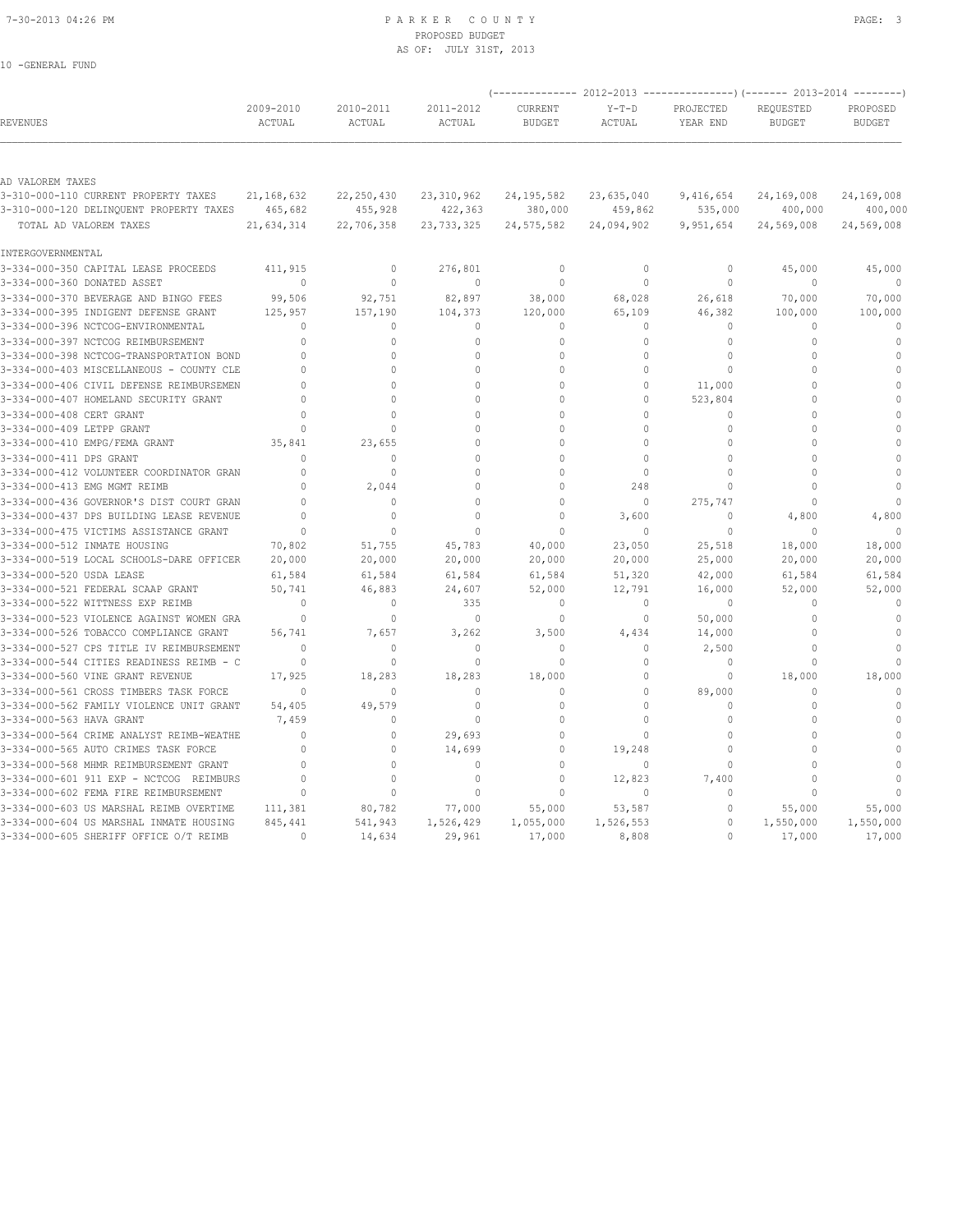## 7-30-2013 04:26 PM P A R K E R C O U N T Y PAGE: 4 PROPOSED BUDGET AS OF: JULY 31ST, 2013

|                                          |                            |                     |                     |                                 |                   |                       | (-------------- 2012-2013 ----------------) (------- 2013-2014 --------) |                           |
|------------------------------------------|----------------------------|---------------------|---------------------|---------------------------------|-------------------|-----------------------|--------------------------------------------------------------------------|---------------------------|
| REVENUES                                 | 2009-2010<br><b>ACTUAL</b> | 2010-2011<br>ACTUAL | 2011-2012<br>ACTUAL | <b>CURRENT</b><br><b>BUDGET</b> | $Y-T-D$<br>ACTUAL | PROJECTED<br>YEAR END | REQUESTED<br><b>BUDGET</b>                                               | PROPOSED<br><b>BUDGET</b> |
| 3-334-000-610 PEASTER GRANT              | $\Omega$                   | $\circ$             | $\mathbf{0}$        | $\mathbf{0}$                    | $\circ$           | $\mathbf 0$           | $\Omega$                                                                 | $\circ$                   |
| 3-334-000-615 COPS GRANT                 | $\mathbf{0}$               | 0                   | $\mathbf{0}$        | $\mathbf{0}$                    | $\circ$           | 0                     | $\circ$                                                                  | $\Omega$                  |
| 3-334-000-620 RIGHT OF WAY REIMBURSEMENT | $\Omega$                   | $\Omega$            | $\mathbf{0}$        | $\mathbf{0}$                    | $\Omega$          | 0                     | 0                                                                        | $\mathbf{0}$              |
| 3-334-000-900 FEMA-REIMBURSEMENT         | $\mathbf{0}$               | $\Omega$            | $\mathbf 0$         | 49,573                          | 49,572            | $\circ$               | $\circ$                                                                  |                           |
| TOTAL INTERGOVERNMENTAL                  | 1,969,699                  | 1,168,739           | 2,315,705           | 1,529,657                       | 1,919,171         | 1,154,969             | 2,011,384                                                                | 2,011,384                 |
| SALE OF ASSETS                           |                            |                     |                     |                                 |                   |                       |                                                                          |                           |
| 3-337-000-409 SALE OF EQUIPMENT          | 4,995                      | $\mathbf{0}$        | 13,588              | 3,500                           | 19,503            | 0                     | 5,000                                                                    | 5,000                     |
| 3-337-000-410 SALE OF ASSETS-SHERIIF OFC | $\Omega$                   | 3,666               | $\mathbf{0}$        | $\Omega$                        | $\Omega$          | $\circ$               | $\Omega$                                                                 |                           |
| TOTAL SALE OF ASSETS                     | 4,995                      | 3,666               | 13,588              | 3,500                           | 19,503            | 0                     | 5,000                                                                    | 5,000                     |
| FEES OF OFFICE                           |                            |                     |                     |                                 |                   |                       |                                                                          |                           |
| 3-340-000-402 COUNTY JUDGE FEES OF OFFIC | 2,397                      | 3,281               | 3,128               | 2,000                           | 2,249             | 0                     | 1,500                                                                    | 1,500                     |
| 3-340-000-403 COUNTY CLERK FEES OF OFFIC | 809,874                    | 811,237             | 875,509             | 875,000                         | 807,896           | 640,575               | 925,000                                                                  | 925,000                   |
| 3-340-000-404 COUNTY CLERK-GUARDIANSHIP  | $\mathbf{0}$               | $\circ$             | 600                 | 300                             | 620               | $\Omega$              | $\mathbf{0}$                                                             | $\circ$                   |
| 3-340-000-405 STATE SUPPLEMENT SALARY    | 259,757                    | 197,401             | 319,992             | 175,000                         | 149,483           | 64,000                | 175,000                                                                  | 175,000                   |
| 3-340-000-438 COUNTY CLERK-COUNTY COURT  | 112,898                    | 103,397             | 128,439             | 115,000                         | 114,917           | 90,244                | 120,000                                                                  | 120,000                   |
| 3-340-000-439 COUNTY COURT AT LAW JUDGE  | $\mathbf{0}$               | $\mathbf{0}$        | $\mathbf{0}$        | $\mathbf{0}$                    | $\circ$           | 33,204                | $\mathbf{0}$                                                             | $\mathbf{0}$              |
| 3-340-000-440 CONSTITUTIONAL CCL FEES    | $\mathbf{0}$               | $\Omega$            | $\mathbf{0}$        | $\Omega$                        | $\Omega$          | $\Omega$              | $\Omega$                                                                 | $\mathbf{0}$              |
| 3-340-000-450 DISTRICT CLERK FEES OF OFF | 460,954                    | 434,404             | 437, 421            | 415,000                         | 396,204           | 404,787               | 460,000                                                                  | 460,000                   |
| 3-340-000-461 JUSTICE OF THE PEACE #1    | 198,176                    | 247,253             | 274,676             | 250,000                         | 169,371           | 216,866               | 200,000                                                                  | 200,000                   |
| 3-340-000-462 JUSTICE OF THE PEACE #2    | 314,172                    | 268,580             | 302,055             | 275,000                         | 217,965           | 181,980               | 250,000                                                                  | 250,000                   |
| 3-340-000-463 JUSTICE OF THE PEACE #3    | 450,511                    | 443,535             | 480,223             | 500,000                         | 401,465           | 442,372               | 490,000                                                                  | 490,000                   |
| 3-340-000-464 JUSTICE OF THE PEACE #4    | 242,873                    | 261,379             | 379,667             | 350,000                         | 274,637           | 229,361               | 330,000                                                                  | 330,000                   |
| 3-340-000-475 COUNTY ATTORNEY            | 26,578                     | 21,138              | 21,763              | 22,000                          | 18,037            | 31,268                | 20,000                                                                   | 20,000                    |
| 3-340-000-476 DISTRICT ATTY FEES OF OFFI | 542                        | 10,205              | 657                 | 750                             | 658               | 339                   | 750                                                                      | 750                       |
| 3-340-000-490 ELECTION FEES OF OFFICE    | 1,559                      | 94                  | 427                 | $\mathbf{0}$                    | 214               | 0                     | $\mathbf{0}$                                                             | $\mathbf{0}$              |
| 3-340-000-495 AUDITOR FEES OF OFFICE     | 4,104                      | 4,158               | 4,236               | 3,500                           | $\Omega$          | 6                     | 4,000                                                                    | 4,000                     |
| 3-340-000-497 TREASURER FEES OF OFFICE   | 92,574                     | 89,486              | 99,517              | 65,000                          | 67,405            | 71,661                | 30,000                                                                   | 30,000                    |
| 3-340-000-499 TAX ASSESSOR FEES OF OFFIC | 704,282                    | 904,768             | 1,167,017           | 1,220,000                       | 1,854,365         | 384,022               | 1,800,000                                                                | 1,800,000                 |
| 3-340-000-543 EM/FIRE FEES OF OFFICE     | $\Omega$                   | $\Omega$            | 10                  | $\Omega$                        | $\Omega$          | $\Omega$              | $\Omega$                                                                 | $\Omega$                  |
| 3-340-000-544 WASTE DISPOSAL FEES        | 54                         | 66                  | 78                  | 100                             | 39                | 0                     | $\circ$                                                                  |                           |
| 3-340-000-551 CONSTABLE PCT #1 FEES OF O | 53,195                     | 45,057              | 46,907              | 42,000                          | 44,101            | 22,559                | 50,000                                                                   | 50,000                    |
| 3-340-000-552 CONSTABLE PCT #2 FEES OF O | 42,042                     | 48,059              | 48,155              | 46,646                          | 49,676            | 12,610                | 55,000                                                                   | 55,000                    |
| 3-340-000-553 CONSTABLE PCT #3 FEES OF O | 47,006                     | 46,581              | 49,943              | 49,500                          | 46,092            | 24,349                | 58,000                                                                   | 58,000                    |
| 3-340-000-554 CONSTABLE PCT #4 FEES OF O | 45,569                     | 46,471              | 35,588              | 35,000                          | 20,657            | 14,501                | 25,000                                                                   | 25,000                    |
| 3-340-000-560 SHERIFF                    | 160,276                    | 142,038             | 128,230             | 120,000                         | 129,337           | 153,059               | 120,000                                                                  | 120,000                   |
| 3-340-000-561 PRE-TRIAL INVESTIGATION    | $\Omega$                   | 0                   | $\mathbf{0}$        | $\Omega$                        | $\circ$           | 0                     | U                                                                        | $\circ$                   |
| 3-340-000-562 PRE-TRIAL INTERVENTION REV | 4                          | $\mathbb O$         | $\mathbb O$         | $\mathbb O$                     | 394               | 0                     | $\Omega$                                                                 | $\Omega$                  |
| 3-340-000-564 SO TRAINING DIV FEES OF OF | $\Omega$                   | 1,405               | 1,185               | 1,000                           | 3,029             | 0                     | 1,000                                                                    | 1,000                     |
| 3-340-000-566 IMPOUNDMENT FEES           | $\Omega$                   | $\circ$             | $\mathbf{0}$        | $\mathbf{0}$                    | $\circ$           | 0                     | $\Omega$                                                                 | $\Omega$                  |
| 3-340-000-567 ADOPTION FEES              | $\cap$                     | $\Omega$            | $\Omega$            | $\Omega$                        | $\Omega$          | $\Omega$              | $\Omega$                                                                 | $\Omega$                  |
| 3-340-000-568 ANIMAL CONTROL-10% OF FEES | $\mathbf{0}$               | $\circ$             | $\circ$             | $\mathbf{0}$                    | $\mathbb O$       | 0                     | $\mathbf{0}$                                                             | $\mathbf{0}$              |
| 3-340-000-601 911 ADDRESSING             | 309                        | 317                 | 292                 | 215                             | 142               | 2,705                 | O                                                                        | $\cap$                    |
| 3-340-000-630 HEALTH DEPARTMENT FEES OF  | 154,175                    | 143,401             | 137,823             | 154,000                         | 132,155           | 267,540               | 140,000                                                                  | 140,000                   |
| TOTAL FEES OF OFFICE                     | 4,183,880                  | 4,273,709           | 4,943,539           | 4,717,011                       | 4,901,107         | 3,288,008             | 5,255,250                                                                | 5,255,250                 |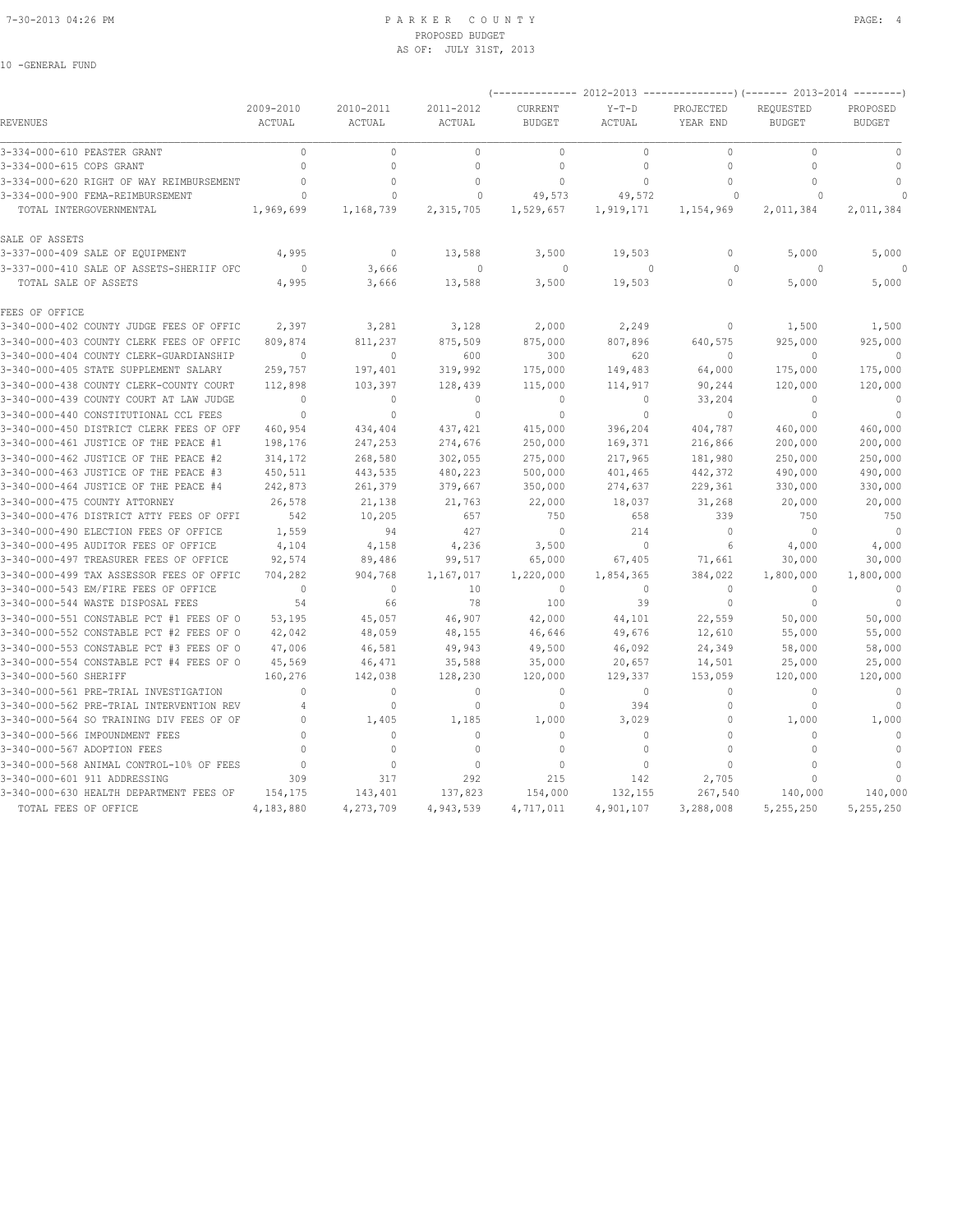## 7-30-2013 04:26 PM P A R K E R C O U N T Y PAGE: 5 PROPOSED BUDGET AS OF: JULY 31ST, 2013

|                                                                     |                     |                         |                     | $(---------- 2012-2013$ ----------------) (------- 2013-2014 --------) |                    |                       |                            |                              |
|---------------------------------------------------------------------|---------------------|-------------------------|---------------------|------------------------------------------------------------------------|--------------------|-----------------------|----------------------------|------------------------------|
| <b>REVENUES</b>                                                     | 2009-2010<br>ACTUAL | 2010-2011<br>ACTUAL     | 2011-2012<br>ACTUAL | CURRENT<br><b>BUDGET</b>                                               | $Y-T-D$<br>ACTUAL  | PROJECTED<br>YEAR END | REQUESTED<br><b>BUDGET</b> | PROPOSED<br><b>BUDGET</b>    |
| 343 REVENUE                                                         |                     |                         |                     |                                                                        |                    |                       |                            |                              |
| 3-343-000-011 BAIL BOND APPL./AGENT FEE                             | $\Omega$            | $\mathbf{0}$            | $\mathbf{0}$        | $\mathbf{0}$                                                           | $\Omega$           | $\Omega$              | $\mathbf{0}$               | $\mathbf 0$                  |
| 3-343-000-015 INSURANCE ADMINISTRATION F                            | $\Omega$            | $\mathbf{0}$            | $\circ$             | $\mathbf{0}$                                                           | $\mathbf{0}$       | $\Omega$              | $\mathbf 0$                | $\mathbf{0}$                 |
| 3-343-000-016 CREDIT CARD TRANSACTION FE                            | $\Omega$            | 1,647)                  | 135                 | 700                                                                    | 3,403              | 0                     | 5,000                      | 5,000                        |
| 3-343-000-017 CREDIT CARD PROCESSING FEE                            | 2,181               | 2,341                   | 1,959               | 2,500                                                                  | 1,186              | $\Omega$              | $\Omega$                   |                              |
| TOTAL 343 REVENUE                                                   | 2,181               | 693                     | 2,094               | 3,200                                                                  | 4,590              | 0                     | 5,000                      | 5,000                        |
| INTEREST INCOME                                                     |                     |                         |                     |                                                                        |                    |                       |                            |                              |
| 3-359-000-010 NOW ACCOUNT INTEREST                                  | 0                   | 863                     | 478                 | 500                                                                    | 301                | 1,100                 | $\circ$                    | $\Omega$                     |
| TOTAL INTEREST INCOME                                               | $\cap$              | 863                     | 478                 | 500                                                                    | 301                | 1,100                 | $\Omega$                   | $\Omega$                     |
| 360 REVENUE                                                         |                     |                         |                     |                                                                        |                    |                       |                            |                              |
| 3-360-000-010 TEXPOOL INTEREST                                      | $\circ$             | $\mathbf{0}$            | $\mathbf{0}$        | $\circ$                                                                | $\mathbf{0}$       | $\circ$               | $\circ$                    |                              |
| TOTAL 360 REVENUE                                                   | $\Omega$            | $\Omega$                | $\Omega$            | $\Omega$                                                               | $\Omega$           | $\Omega$              | $\Omega$                   |                              |
| INVESTMENT INCOME                                                   |                     |                         |                     |                                                                        |                    |                       |                            |                              |
| 3-361-000-010 INTEREST INCOME                                       | 12,260              | 7,691                   | 7,921               | 5,000                                                                  | 4,104              | 59,900                | $\circ$                    |                              |
| TOTAL INVESTMENT INCOME                                             | 12,260              | 7,691                   | 7,921               | 5,000                                                                  | 4,104              | 59,900                | 0                          | $\mathbf{0}$                 |
| OTHER INCOME                                                        |                     |                         |                     |                                                                        |                    |                       |                            |                              |
| 3-370-000-100 INSURANCE SETTLEMENT                                  | 17.793              | 273,717                 | 3,874               | $\mathbf{0}$                                                           | 835                | 950                   | $\Omega$                   | $\mathbf{0}$                 |
| 3-370-000-101 RESTITUTION                                           | $\mathbf{0}$        | $\mathbb O$             | 360                 | $\theta$                                                               | $\circ$            | $\Omega$              | $\mathbb O$                | $\mathbf{0}$                 |
| 3-370-000-370 MISCELLANEOUS                                         | 74,499              | 28,578                  | 44,020              | $\mathbf{0}$                                                           | 33,854             | 36,106                | 0                          | $\cap$                       |
| 3-370-000-371 SALES TAX                                             | 5,608,069           | 5,865,381               | 6,739,420           | 6,100,000                                                              | 4,454,876          | 2,959,989             | 6,400,000                  | 6,400,000                    |
| 3-370-000-372 RACE TRACK REVENUE-COUNTY                             | $\Omega$            | $\mathbf{0}$            | $\mathbf{0}$        | $\Omega$                                                               | $\Omega$           | $\circ$               | $\Omega$                   | $\Omega$                     |
| 3-370-000-373 SALE OF SURPLUS                                       | 922                 | 6,776                   | 2,770               | 2,500                                                                  | $\circ$            | $\Omega$              | 0                          | $\mathbf{0}$                 |
| 3-370-000-374 SHERIFF OFFICE DONATIONS                              | 241,295             | 300                     | 50                  | 1,250                                                                  | 1,250              | $\Omega$              | 0                          | $\mathbf{0}$<br>$\mathbf{0}$ |
| 3-370-000-375 VENDING MACHINE REVENUE                               | 654<br>$\Omega$     | 651                     | 626                 | 550                                                                    | 444                | 2,435<br>$\Omega$     | $\mathbf{0}$               |                              |
| 3-370-000-376 FRANCHISE TAX<br>3-370-000-377 TELEPHONE REVENUE-JAIL | 141,897             | $\mathbf{0}$<br>142,699 | $\circ$<br>195,701  | $\mathbf 0$<br>250,000                                                 | $\circ$<br>240,560 | 33,455                | $\mathbf{0}$<br>185,000    | $\mathbf{0}$<br>185,000      |
| 3-370-000-378 INMATE MEDICAL REIMBURSEME                            | $\bigcap$           | 0                       | $\mathbf{0}$        | $\mathbf{0}$                                                           | 0                  | $\Omega$              | $\Omega$                   | $\mathbf{0}$                 |
| 3-370-000-379 DONATIONS TO EM MGMNT                                 | $\Omega$            | $\Omega$                | $\mathbf{0}$        | $\mathbf{0}$                                                           | 50                 | $\Omega$              | $\mathbf{0}$               | $\mathbf{0}$                 |
| 3-370-000-380 FIRE MARSHAL DONATIONS                                | $\Omega$            | 100                     | $\circ$             | $\Omega$                                                               | 200                | $\Omega$              | $\Omega$                   | $\mathbb O$                  |
| 3-370-000-381 KIOSK COMMISSION-JAIL                                 |                     | $\Omega$                | 371                 | $\Omega$                                                               | 2,092              | $\Omega$              | $\Omega$                   | $\mathbf 0$                  |
| 3-370-000-394 PROCEEDS FROM TIME WARRANT                            | $\Omega$            | $\Omega$                | $\mathbf{0}$        | $\Omega$                                                               | $\circ$            | $\Omega$              | $\Omega$                   | $\mathbf 0$                  |
| 3-370-000-397 LOCAL OPTION ELECTIONS                                | 126                 | $\Omega$                | $\Omega$            | $\Omega$                                                               | 29                 | $\Omega$              | $\Omega$                   | $\mathbf{0}$                 |
| 3-370-000-398 FUNDS HELD-DUE TO OTHERS                              | $\bigcap$           | $\Omega$                | $\Omega$            | $\Omega$                                                               | $\circ$            | $\Omega$              | $\Omega$                   | $\mathbf{0}$                 |
| 3-370-000-401 REPLAT REIMBURSEMENT                                  | $\Omega$            | $\Omega$                | $\Omega$            | $\Omega$                                                               | $\Omega$           | $\Omega$              | $\Omega$                   | $\mathbf{0}$                 |
| 3-370-000-402 DISPUTE RESOLUTION FEES                               |                     | $\Omega$                | $\Omega$            | $\Omega$                                                               | $\Omega$           | $\Omega$              | $\Omega$                   | $\mathbf{0}$                 |
| 3-370-000-403 ADD'L SPECIAL FEE SECT. 11                            | $\Omega$            | $\Omega$                | $\Omega$            | $\Omega$                                                               | 5                  | $\Omega$              | $\Omega$                   |                              |
| 3-370-000-465 OVERSIZE/OVERWEIGHT REVENU                            | 108,256             | 72,426                  | 145,962             | $\Omega$                                                               | 72,187             | 0                     | 50,000                     | 50,000                       |
| 3-370-000-501 INMATE TRANSPORTATION REIM                            | 18,155              | 22,133                  | 25,151              | 16,000                                                                 | 19,305             | $\Omega$              | 20,000                     | 20,000                       |
| 3-370-000-502 INMATE MEDICAL REIMBSMNT                              | 24,032              | 31,518                  | 14,793              | 10,000                                                                 | 17,044             | $\Omega$              | 12,000                     | 12,000                       |
| 3-370-000-516 COUNTY FARM LEASE                                     | $\Omega$            | 0                       | $\circ$             | $\mathbf 0$                                                            | $\circ$            | $\Omega$              | 0                          | $\mathbf 0$                  |
| 3-370-000-517 FIRE STATION LEASE                                    | $\mathbf{0}$        | $\Omega$                | 0                   | $\Omega$                                                               | $\circ$            | $\Omega$              | $\mathbf{0}$               | $\mathbf{0}$                 |
| 3-370-000-518 COUNTRY CLUB LEASE                                    | $\bigcap$           | $\Omega$                | $\Omega$            |                                                                        | 0                  | $\Omega$              | $\Omega$                   | $\mathbf{0}$                 |
| 3-370-000-519 OIL & GAS LEASE - COUNTY F                            | 252,560             | 228,137                 | 47,074              | 20,000                                                                 | 4,908              | $\Omega$              | 1,000                      | 1,000                        |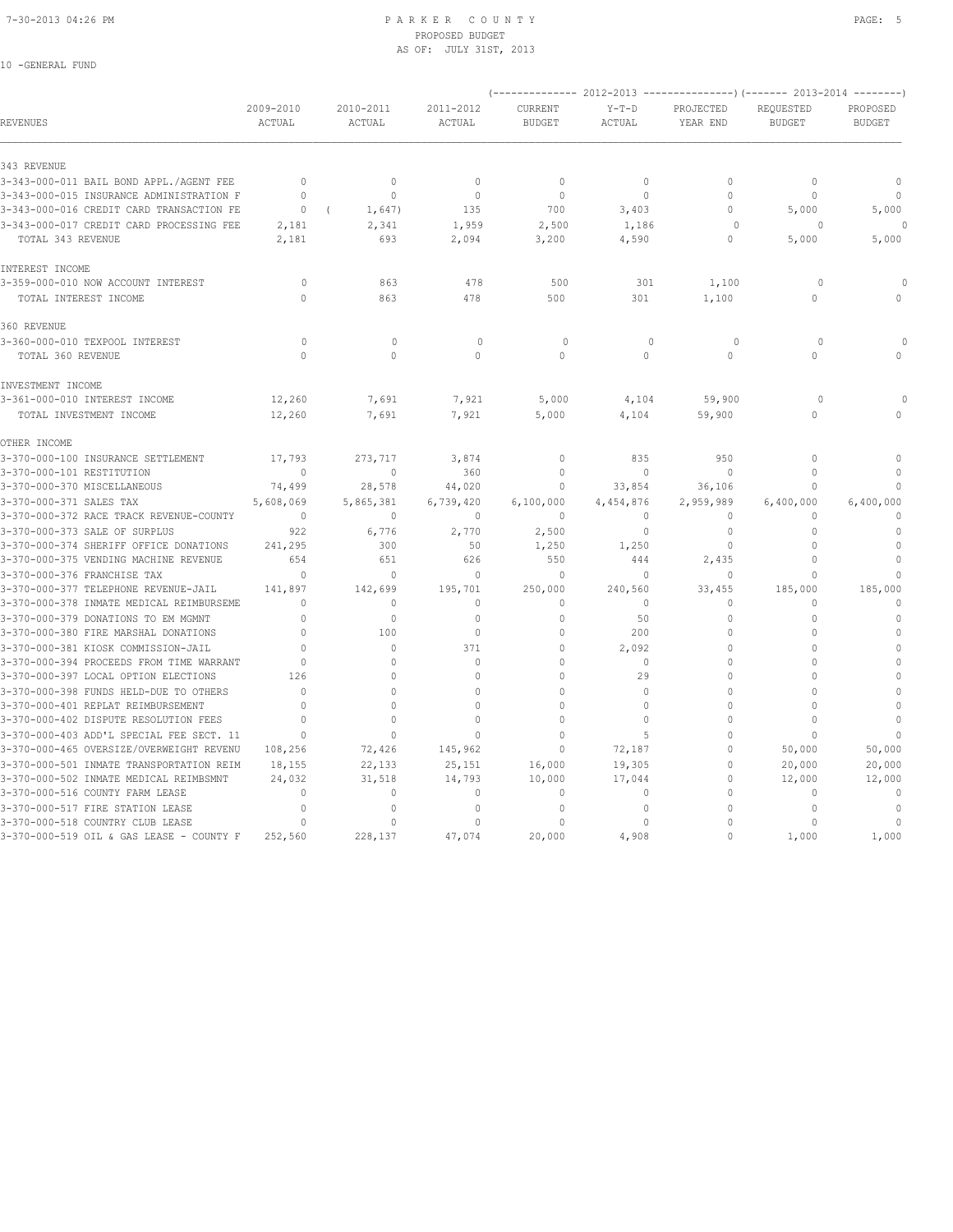## 7-30-2013 04:26 PM P A R K E R C O U N T Y PAGE: 6 PROPOSED BUDGET AS OF: JULY 31ST, 2013

| REVENUES                                                      | 2009-2010<br>ACTUAL                          | 2010-2011                        | 2011-2012                        | CURRENT                          | $Y-T-D$             | PROJECTED           | REQUESTED               | PROPOSED                         |
|---------------------------------------------------------------|----------------------------------------------|----------------------------------|----------------------------------|----------------------------------|---------------------|---------------------|-------------------------|----------------------------------|
|                                                               |                                              | ACTUAL                           | ACTUAL                           | <b>BUDGET</b>                    | ACTUAL              | YEAR END            | <b>BUDGET</b>           | <b>BUDGET</b>                    |
| 3-370-000-522 TOWER LEASE                                     | 11,109                                       | 11,109                           | 11,155                           | 11,110                           | 11,711              | 9,126               | 11,110                  | 11,110                           |
| 3-370-000-524 ENVIRNMENTAL OFFICER GRANT                      | $\begin{array}{c} \n\end{array}$             | $\begin{array}{c} \n\end{array}$ | $\Omega$                         | $\Omega$                         | $\circ$             | $\Omega$            | $\Omega$                | $\Omega$                         |
| 3-370-000-525 MEDICAL BUILDING PARKING L                      |                                              | $\Omega$                         | $\Omega$                         | $\mathbf{0}$                     | $\Omega$            | $\Omega$            | $\cap$                  | $\begin{array}{c} \n\end{array}$ |
| 3-370-000-527 AIR CHECK TEXAS PROCEEDS                        | $\Omega$                                     | $\Omega$                         | $\Omega$                         | $\mathbf{0}$                     | $\circ$             | 0                   | $\cap$                  | $\mathbf{0}$                     |
| 3-370-000-528 BAIL BOND APPLICATION FEE                       | $\Omega$                                     | $\mathbf{0}$                     | $\Omega$                         | $\mathbf{0}$                     | $\Omega$            | 1,134               | $\Omega$                | $\Omega$                         |
| 3-370-000-529 PURCHASING COOP DISTR.                          | $\mathbf{0}$                                 | 2,521                            | $\Omega$                         | $\mathbf{0}$                     | $\Omega$            | $\Omega$            | $\cap$                  | $\begin{array}{c} \n\end{array}$ |
| 3-370-000-530 DISPATCH REIMBURSEMENT                          | 44,091                                       | 55,052                           | 48,400                           | 52,500                           | 35,399              | 0                   | 52,500                  | 52,500                           |
| 3-370-000-531 DISPATCH REIMB-HUDSON OAKS                      | $\Omega$                                     | $\mathbf{0}$                     | $\mathbf{0}$                     | $\mathbf{0}$                     | $\circ$             | $\Omega$            | $\mathbf{0}$            | $\mathbf{0}$                     |
| 3-370-000-532 DISPATCH REIMB-WILLOW PARK                      | $\mathbf{0}$                                 | $\mathbf{0}$                     | $\mathbf{0}$                     | $\mathbf{0}$                     | $\circ$             | $\Omega$            | $\mathbf{0}$            | $\mathbf{0}$                     |
| 3-370-000-560 ALEDO PATROL CONTRACT                           | 64,241                                       | 65,424                           | 65,424                           | 54,425                           | 49,068              | $\Omega$            | 54,425                  | 54,425                           |
| 3-370-000-561 CONTRACTED SECURITY                             | $\Omega$                                     | $\Omega$                         | $\Omega$                         | $\Omega$                         | $\Omega$            | $\Omega$            | $\Omega$                | $\Omega$                         |
| 3-370-000-562 CRIME VICTIMS COMPENSATION                      | 12,378                                       | 11,500                           | 15,077                           | 12,000                           | 10,980              | $\Omega$            | 12,000                  | 12,000                           |
| 3-370-000-566 SPRINGTOWN ANIMAL CONTROL-                      | $\circ$                                      | $\mathbf{0}$                     | 42,110                           | 54,000                           | 42,110              | 0                   | 54,000                  | 54,000                           |
| TOTAL OTHER INCOME                                            | 6,620,077                                    | 6,818,021                        | 7,402,337                        | 6,584,335                        | 4,996,907           | 3,043,195           | 6,852,035               | 6,852,035                        |
| INTERFUND TRANSFERS IN                                        |                                              |                                  |                                  |                                  |                     |                     |                         |                                  |
| 3-371-000-049 TRANSFER FROM FUND 49                           | $\Omega$                                     | $\mathbf{0}$                     | $\begin{array}{c} \n\end{array}$ | $\Omega$                         | $\circ$             | $\Omega$            | $\Omega$                | $\Omega$                         |
| 3-371-000-050 TRANSFER FROM FUND 50                           | 312,336                                      | $\Omega$                         | $\mathbf{0}$                     | $\mathbf{0}$                     | $\circ$             | 210,000             | $\Omega$                |                                  |
| 3-371-000-051 TRANSFER FROM FUND 51                           | $\Omega$                                     | $\cap$                           | $\Omega$                         | $\Omega$                         | $\Omega$            | $\Omega$            | $\Omega$                | $\Omega$                         |
| 3-371-000-059 TRANSFER FROM FUND 59                           |                                              |                                  | $\cap$                           | $\Omega$                         | $\Omega$            | $\Omega$            |                         |                                  |
| 3-371-000-063 TRANSFER FROM FUND 63                           | 39,492                                       | $\Omega$                         | $\Omega$                         | $\Omega$                         | $\Omega$            | $\Omega$            | $\Omega$                | $\Omega$                         |
| 3-371-000-076 TRANSFER FROM FUND 76                           | $\Omega$                                     |                                  | $\Omega$                         | $\Omega$                         | $\Omega$            | $\Omega$            | $\cap$                  |                                  |
| 3-371-000-080 TRANSFER FROM FUND 80                           | $\cap$                                       | $\cap$                           | $\Omega$                         | $\Omega$                         | $\Omega$            | $\Omega$            | $\cap$                  | $\mathbf 0$                      |
| 3-371-000-091 TRANSFER FROM FUND 091                          |                                              | $\cap$                           | $\Omega$                         | $\Omega$                         | 23,307              | $\Omega$            | $\cap$                  | $\cap$                           |
| 3-371-000-092 TRANSFER FROM FUND 92                           | $\Omega$                                     | 0                                | $\Omega$                         | $\Omega$                         | $\Omega$            | $\Omega$            | $\cap$                  | $\Omega$                         |
| 3-371-000-093 TRANSFER FROM FUND 93                           | $\cap$                                       | $\Omega$                         | $\Omega$                         | 0                                | $\Omega$            | $\Omega$            | $\cap$                  | $\mathbf 0$                      |
| 3-371-000-094 TRANSFER FROM FUND 94                           |                                              | $\Omega$                         | $\Omega$                         | $\mathbf{0}$                     | $\Omega$            | $\Omega$            | $\cap$                  | $\mathbf{0}$                     |
| 3-371-000-097 TRANSFER FROM FUND 97                           |                                              | $\Omega$                         | $\Omega$                         | $\mathbf{0}$                     | $\Omega$            | $\Omega$            | $\cap$                  | $\Omega$                         |
| 3-371-000-399 TRANSFER FROM PRIOR FUND B                      |                                              | $\Omega$                         | $\Omega$                         | $\begin{array}{c} \n\end{array}$ | $\Omega$            | $\bigcap$           | $\Omega$                |                                  |
| 3-371-000-408 TRANSFER FROM 408                               | $\Omega$                                     | $\cap$                           | $\Omega$                         | 423,492                          | $\Omega$            | 0                   | 350,000                 | 350,000                          |
| TOTAL INTERFUND TRANSFERS IN                                  | 351,828                                      |                                  | $\Omega$                         | 423,492                          | 23,307              | 210,000             | 350,000                 | 350,000                          |
| 399 REVENUE                                                   |                                              |                                  |                                  |                                  |                     |                     |                         |                                  |
| 3-399-000-001 UNEXPENDED FUND BALANCE                         | $\begin{array}{c} \n\end{array}$             | $\Omega$                         | $\Omega$                         | $\Omega$                         | $\Omega$            | $\Omega$            | $\Omega$                | $\Omega$                         |
| 3-399-000-002 UNXPND FND BAL INDIGENT EX<br>TOTAL 399 REVENUE | $\Omega$<br>$\begin{array}{c} \n\end{array}$ | $\Omega$<br>0                    | $\Omega$<br>$\Omega$             | $\circ$<br>$\mathbf{0}$          | $\Omega$<br>$\circ$ | $\Omega$<br>$\circ$ | $\Omega$<br>$\mathbf 0$ | $\Omega$                         |
| TOTAL REVENUES                                                | 34,779,236                                   | 34,979,740                       | 38, 418, 987                     | 37,842,277                       | 35,963,890          | 17,708,826          | 39,047,677              | 39,047,677                       |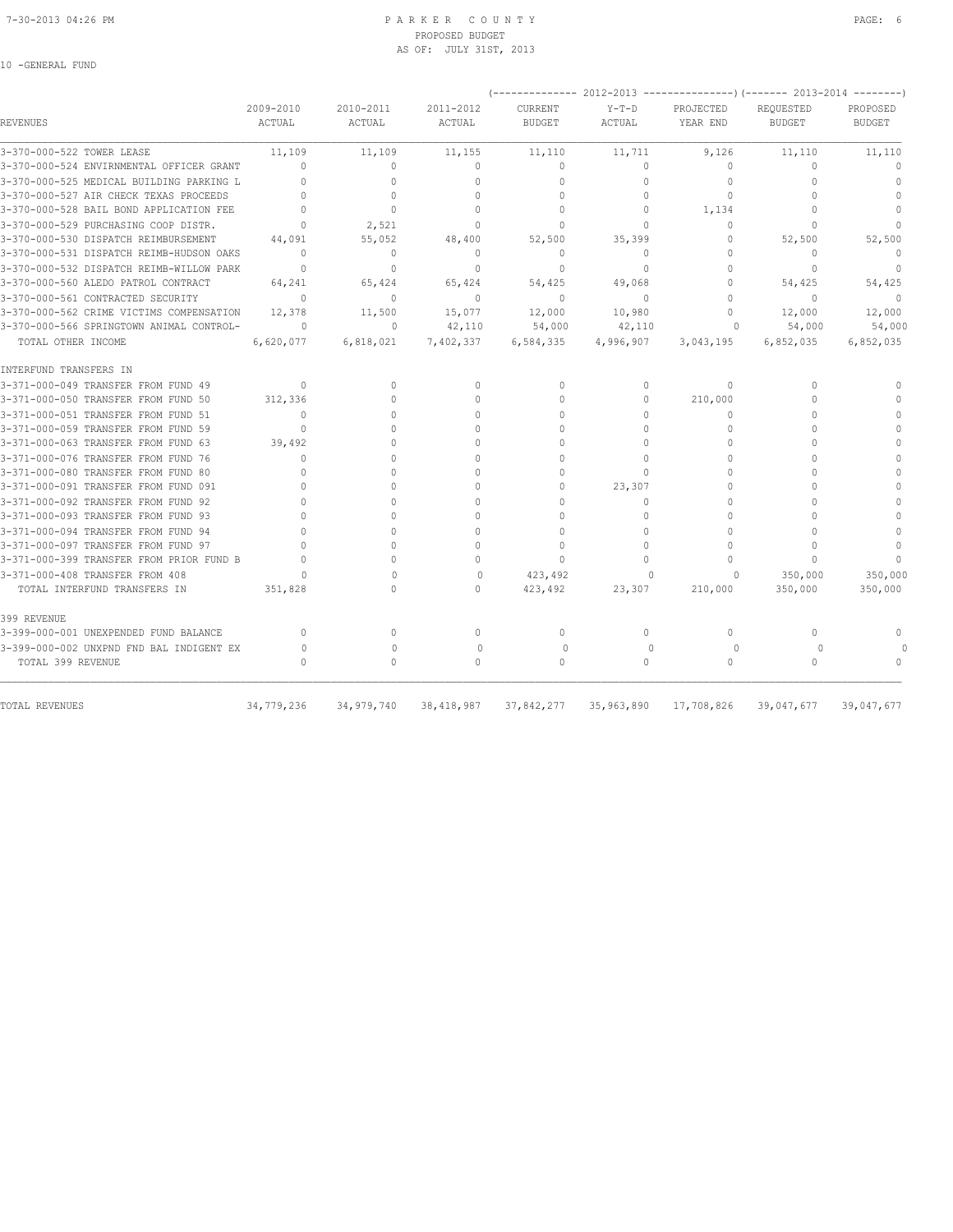## 7-30-2013 04:26 PM P A R K E R C O U N T Y PAGE: 7 PROPOSED BUDGET AS OF: JULY 31ST, 2013

| 10 - GENERAL FUND       |  |
|-------------------------|--|
| 401 COMMISSIONERS COURT |  |

|                                          |                                  |                     |                     |                          |                   |                       | (-------------- 2012-2013 ---------------)(------- 2013-2014 --------) |                           |
|------------------------------------------|----------------------------------|---------------------|---------------------|--------------------------|-------------------|-----------------------|------------------------------------------------------------------------|---------------------------|
| EXPENDITURES                             | 2009-2010<br>ACTUAL              | 2010-2011<br>ACTUAL | 2011-2012<br>ACTUAL | CURRENT<br><b>BUDGET</b> | $Y-T-D$<br>ACTUAL | PROJECTED<br>YEAR END | REQUESTED<br><b>BUDGET</b>                                             | PROPOSED<br><b>BUDGET</b> |
|                                          |                                  |                     |                     |                          |                   |                       |                                                                        |                           |
| SALARIES & BENEFITS                      |                                  |                     |                     |                          |                   |                       |                                                                        |                           |
| SALARIES & WAGES                         |                                  |                     |                     |                          |                   |                       |                                                                        |                           |
| 5-401-100-101 ELECTED OFFICIAL-COMMISSI  | $\circ$                          | $\circ$             | $\mathbb O$         | $\circ$                  | $\mathbf{0}$      | $\circ$               | $\circ$                                                                |                           |
| TOTAL SALARIES & WAGES                   | $\bigcap$                        | $\bigcap$           | $\bigcap$           | $\cap$                   | $\cap$            | $\Omega$              | $\cap$                                                                 | $\bigcap$                 |
| <b>BENEFITS</b>                          |                                  |                     |                     |                          |                   |                       |                                                                        |                           |
| 5-401-100-201 FICA MATCH                 | $\begin{array}{c} \n\end{array}$ | $\circ$             | $\mathbf{0}$        | $\circ$                  | $\Omega$          | $\mathbf{0}$          | $\begin{array}{c} \n\end{array}$                                       | $\mathbf{0}$              |
| 5-401-100-202 EMPLOYEE HOSPITALIZATION   | $\bigcap$                        | $\Omega$            | $\Omega$            | $\Omega$                 | $\Omega$          | $\mathbf{0}$          | $\cap$                                                                 | $\Omega$                  |
| 5-401-100-203 RETIREMENT PLAN CONTRIBUT  | $\Omega$                         | $\Omega$            | $\mathbf{0}$        | $\circ$                  | $\Omega$          | $\circ$               | $\Omega$                                                               | $\mathbf{0}$              |
| 5-401-100-204 WORKERS COMPENSATION INSU  | $\Omega$                         | $\Omega$            | $\Omega$            | $\circ$                  | $\mathbf{0}$      | 622                   | $\Omega$                                                               | $\circ$                   |
| TOTAL BENEFITS                           | $\cap$                           | $\Omega$            | $\Omega$            | $\Omega$                 | $\Omega$          | 622                   | $\cap$                                                                 | $\circ$                   |
| TOTAL SALARIES & BENEFITS                | $\mathbf{0}$                     | $\circ$             | $\circ$             | $\mathbf{0}$             | $\circ$           | 622                   | $\mathbf{0}$                                                           | $\mathbf 0$               |
| OPERATING EXPENSES                       |                                  |                     |                     |                          |                   |                       |                                                                        |                           |
| 5-401-300-310 POSTAGE                    | $\Omega$                         | $\circ$             | $\mathbf{0}$        | $\mathbf{0}$             | $\circ$           | 449                   | 0                                                                      | $\circ$                   |
| 5-401-300-330 SUPPLIES                   | 1,087                            | 407                 | 372                 | 1,200                    | 403               | 932                   | 1,200                                                                  | 1,200                     |
| 5-401-300-331 GASOLINE, OIL & DIESEL     | $\overline{0}$                   | $\circ$             | $\circ$             | $\circ$                  | $\circ$           | $\mathbf{0}$          | $\mathbf{0}$                                                           | $\overline{0}$            |
| 5-401-300-350 EQUIPMENT REPAIR           | 383                              | $\mathbf{0}$        | 646                 | 2,500                    | 0                 | $\circ$               | 2,500                                                                  | 2,500                     |
| 5-401-300-370 OFFICE EQUIPMENT-NON CAP   | $\overline{0}$                   | $\mathbf{0}$        | $\mathbf{0}$        | $\mathbf{0}$             | $\Omega$          | $\mathbf{0}$          | $\circ$                                                                | $\Omega$                  |
| 5-401-300-371 ELECTRONIC EQUIPMENT-NON C | $\overline{0}$                   | $\mathbf{0}$        | $\circ$             | 0                        | $\mathbf{0}$      | $\circ$               | $\circ$                                                                | 0                         |
| TOTAL OPERATING EXPENSES                 | 1,469                            | 407                 | 1,017               | 3,700                    | 403               | 1,381                 | 3,700                                                                  | 3,700                     |
| PROFESSIONAL AND SERVICE                 |                                  |                     |                     |                          |                   |                       |                                                                        |                           |
| 5-401-400-414 OUTSIDE AUDIT              | 75,925                           | 96,500              | 103,550             | 100,000                  | 90, 265           | 42,000                | 100,000                                                                | 100,000                   |
| 5-401-400-415 TRAINING SCHOOLS & SEMINAR | $\overline{0}$                   | $\circ$             | $\mathbf{0}$        | $\mathbf{0}$             | $\circ$           | $\mathbf{0}$          | $\overline{0}$                                                         | $\overline{0}$            |
| 5-401-400-425 TRAVEL                     | $\overline{0}$                   | $\mathbf{0}$        | $\mathbf{0}$        | $\mathbf{0}$             | $\circ$           | $\mathbf{0}$          | $\overline{0}$                                                         | $\overline{0}$            |
| 5-401-400-430 ADVERTISING                | 4,468                            | 3,810               | 3,042               | 5,000                    | 2,302             | 10,544                | 5,000                                                                  | 5,000                     |
| 5-401-400-480 DUES & SUBSCRIPTIONS       | 6,912                            | 7,742               | 7,167               | 8,000                    | 3,231             | 3,231                 | 8,000                                                                  | 8,000                     |
| 5-401-400-482 BONDS                      | 100                              | 100                 | 100                 | 300                      | $\circ$           | $\mathbb O$           | 300                                                                    | 300                       |
| 5-401-400-499 TAX ON PER USE             | $\overline{0}$                   | $\circ$             | $\mathbf{0}$        | $\circ$                  | $\mathbf{0}$      | $\circ$               | $\circ$                                                                | $\overline{0}$            |
| TOTAL PROFESSIONAL AND SERVICE           | 87,405                           | 108,152             | 113,859             | 113,300                  | 95,798            | 55,775                | 113,300                                                                | 113,300                   |
| CAPITAL EXPENDITURES                     |                                  |                     |                     |                          |                   |                       |                                                                        |                           |
| 5-401-500-571 ELECTRONIC EQUIPMENT       | $\circ$                          | 0                   | 0                   | 0                        | 0                 | 0                     | 0                                                                      | 0                         |
| TOTAL CAPITAL EXPENDITURES               | $\Omega$                         | $\mathbf{0}$        | $\Omega$            | $\Omega$                 | $\Omega$          | $\Omega$              | $\Omega$                                                               | $\mathbf{0}$              |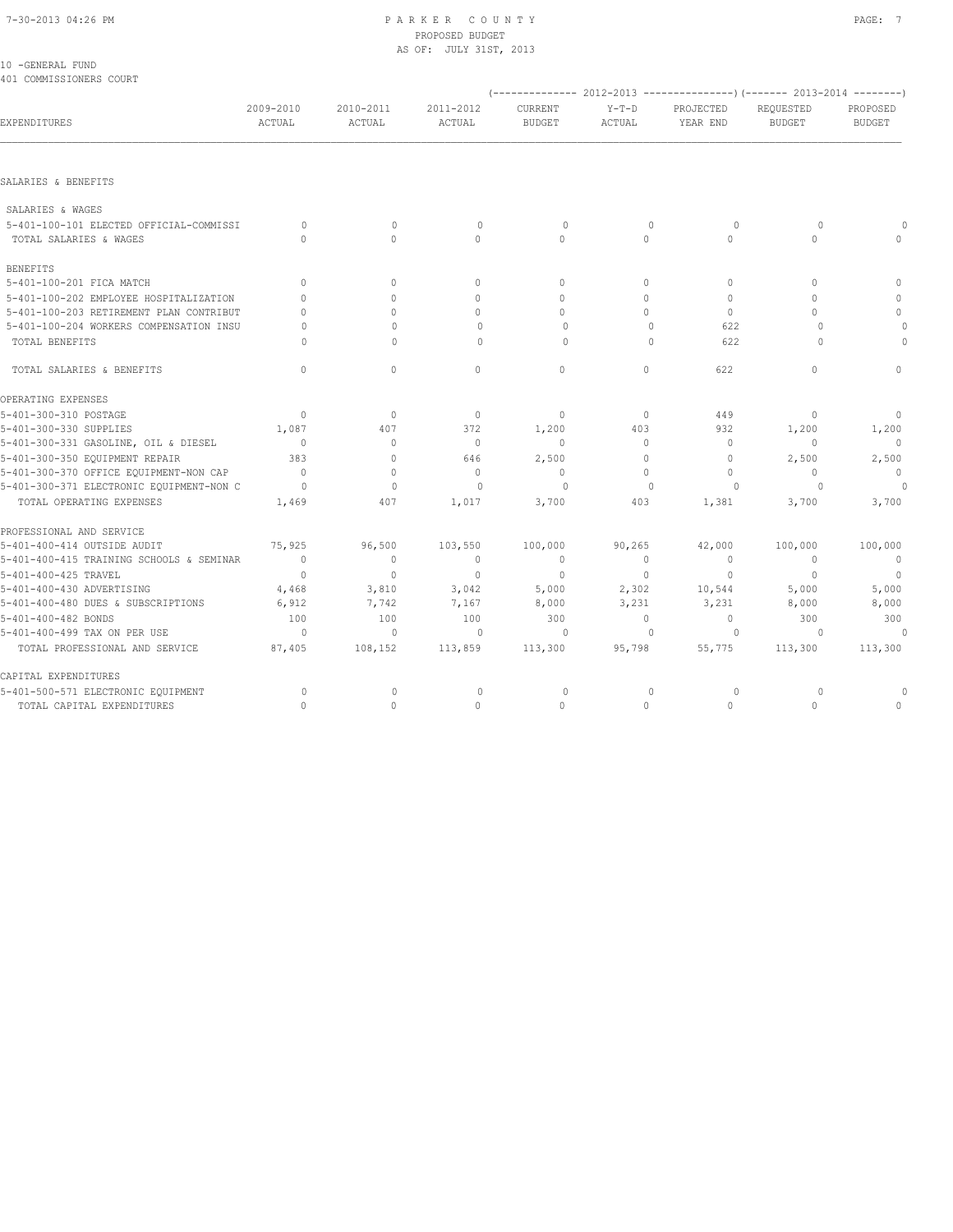## 7-30-2013 04:26 PM P A R K E R C O U N T Y PAGE: 8 PROPOSED BUDGET AS OF: JULY 31ST, 2013

| TOTAL 401 COMMISSIONERS COURT               |                     |                     | 114,876             | 456,105                                                               | 96,201          | 57,778                | 456,105                    | 456,105                   |
|---------------------------------------------|---------------------|---------------------|---------------------|-----------------------------------------------------------------------|-----------------|-----------------------|----------------------------|---------------------------|
| TOTAL OTHER SERVICES                        |                     | $\circ$             | 0                   | 339,105                                                               | 0               | 0                     | 339,105                    | 339,105                   |
| OTHER SERVICES<br>5-401-600-600 RESERVE     |                     | 0                   |                     | 339,105                                                               |                 | 0                     | 339,105                    | 339,105                   |
| EXPENDITURES                                | 2009-2010<br>ACTUAL | 2010-2011<br>ACTUAL | 2011-2012<br>ACTUAL | CURRENT<br><b>BUDGET</b>                                              | Y-T-D<br>ACTUAL | PROJECTED<br>YEAR END | REQUESTED<br><b>BUDGET</b> | PROPOSED<br><b>BUDGET</b> |
| 10 -GENERAL FUND<br>401 COMMISSIONERS COURT |                     |                     |                     | (-------------- 2012-2013 --------------------- 2013-2014 --------- ) |                 |                       |                            |                           |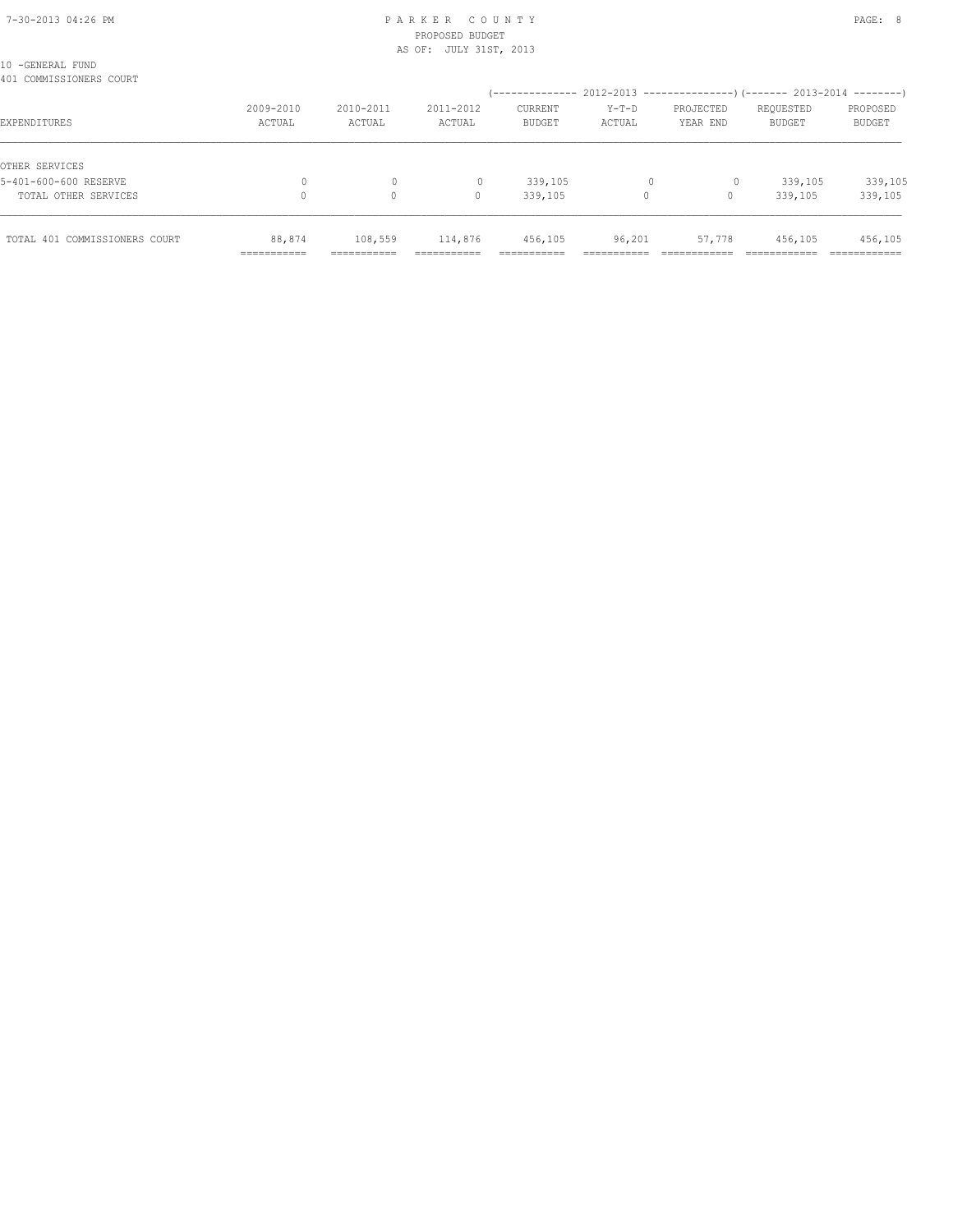## PROPOSED BUDGET AS OF: JULY 31ST, 2013

| 10 -GENERAL FUND |  |
|------------------|--|
| 402 COUNTY JUDGE |  |

|                                          |                     |                     |                     |                          |                   | (-------------- 2012-2013 ----------------) (------- 2013-2014 --------) |                            |                           |
|------------------------------------------|---------------------|---------------------|---------------------|--------------------------|-------------------|--------------------------------------------------------------------------|----------------------------|---------------------------|
| EXPENDITURES                             | 2009-2010<br>ACTUAL | 2010-2011<br>ACTUAL | 2011-2012<br>ACTUAL | CURRENT<br><b>BUDGET</b> | $Y-T-D$<br>ACTUAL | PROJECTED<br>YEAR END                                                    | REOUESTED<br><b>BUDGET</b> | PROPOSED<br><b>BUDGET</b> |
|                                          |                     |                     |                     |                          |                   |                                                                          |                            |                           |
| SALARIES & BENEFITS                      |                     |                     |                     |                          |                   |                                                                          |                            |                           |
| SALARIES & WAGES                         |                     |                     |                     |                          |                   |                                                                          |                            |                           |
| 5-402-100-101 ELECTED OFFICIAL-CO JUDGE  | 115,499             | 119,941             | 115,499             | 115,499                  | 93,287            | 66,198                                                                   | 115,499                    | 115,499                   |
| 5-402-100-108 PROBATE AUDITOR            | 39,285              | 39,447              | 39,555              | $\circ$                  | $\circ$           | $\bigcap$                                                                | $\mathbf{0}$               | $\circ$                   |
| 5-402-100-115 SECRETARY                  | 26,847              | 26,847              | $\circ$             | $\mathbf{0}$             | $\circ$           | $\mathbf{0}$                                                             | $\mathbf{0}$               | $\circ$                   |
| 5-402-100-118 COURIER                    | 23,353              | $\circ$             | 26,921              | 27,577                   | 21,581            | 19,576                                                                   | 27,577                     | 27,577                    |
| 5-402-100-120 PART-TIME                  | $\Omega$            | $\mathbf{0}$        | $\Omega$            | $\Omega$                 | $\circ$           | 442                                                                      | $\Omega$                   | $\Omega$                  |
| 5-402-100-124 ADMINISTRATIVE ASSISTANT   | $\overline{0}$      | $\mathbf{0}$        | $\Omega$            | $\Omega$                 | $\circ$           | 29,678                                                                   | $\Omega$                   | $\overline{0}$            |
| 5-402-100-130 PROJECT COORDINATOR        | 43,881              | 43,881              | 43,917              | 45,074                   | 35,273            | 34,902                                                                   | 45,074                     | 45,074                    |
| 5-402-100-156 OFFICE MANAGER             | 39,447              | 39,447              | 39,555              | 40,520                   | 31,708            | 27,465                                                                   | 40,520                     | 40,520                    |
| TOTAL SALARIES & WAGES                   | 288,313             | 269,564             | 265,447             | 228,670                  | 181,849           | 178,261                                                                  | 228,670                    | 228,670                   |
| <b>BENEFITS</b>                          |                     |                     |                     |                          |                   |                                                                          |                            |                           |
| 5-402-100-201 FICA MATCH                 | 20,676              | 19,740              | 19,337              | 17,647                   | 13,212            | 15,135                                                                   | 17,647                     | 17,647                    |
| 5-402-100-202 EMPLOYEE HOSPITALIZATION   | 57,309              | 51,516              | 52,935              | 44,808                   | 36,199            | 34,672                                                                   | 44,808                     | 44,808                    |
| 5-402-100-203 RETIREMENT PLAN CONTRIBUT  | 31,790              | 31,918              | 28,339              | 25,166                   | 20,152            | 15,256                                                                   | 25,166                     | 25,166                    |
| 5-402-100-204 WORKERS COMPENSATION INSU  | 1,451               | 731                 | 719                 | 818                      | 518               | 1,345                                                                    | 818                        | 818                       |
| 5-402-100-206 LONGEVITY PAY              | 2,100               | 720                 | 1,680               | 1,560                    | 1,560             | $\circ$                                                                  | 1,740                      | 1,560                     |
| 5-402-100-208 AUTO ALLOWANCE             | $\overline{0}$      | $\circ$             | $\circ$             | $\circ$                  | $\circ$           | 3,812                                                                    | $\circ$                    | $\circ$                   |
| 5-402-100-209 CELL PHONE ALLOWANCE       | 725                 | 602                 | 603                 | 600                      | 470               | $\overline{0}$                                                           | 600                        | 600                       |
| TOTAL BENEFITS                           | 114,052             | 105,226             | 103,613             | 90,599                   | 72,111            | 70,220                                                                   | 90,779                     | 90,599                    |
| TOTAL SALARIES & BENEFITS                | 402,365             | 374,790             | 369,060             | 319,269                  | 253,960           | 248,481                                                                  | 319,449                    | 319,269                   |
| OPERATING EXPENSES                       |                     |                     |                     |                          |                   |                                                                          |                            |                           |
| 5-402-300-310 POSTAGE                    | 289                 | 141                 | 128                 | 600                      | 46                | 305                                                                      | 600                        | 600                       |
| 5-402-300-330 SUPPLIES                   | 1,274               | 839                 | 870                 | 800                      | 273               | 1,715                                                                    | 800                        | 800                       |
| 5-402-300-331 GASOLINE, OIL & DIESEL     | 5,583               | 5,642               | 8,506               | 6,500                    | 6,214             | 985                                                                      | 6,500                      | 6,500                     |
| 5-402-300-337 TIRES                      | 102                 | 442                 | 372                 | 500                      | 15                | 181                                                                      | 500                        | 500                       |
| 5-402-300-350 EQUIPMENT REPAIR           | 215                 | $\circ$             | $\overline{0}$      | $\overline{0}$           | $\circ$           | 428                                                                      | $\mathbf{0}$               | $\overline{0}$            |
| 5-402-300-352 AUTO REPAIR                | 2,420               | $\Omega$            | 56                  | 343                      | 235               | $\mathbf{0}$                                                             | 343                        | 343                       |
| 5-402-300-353 FEMA REIMBURSEMENT         | $\circ$             | $\circ$             | $\mathbf{0}$        | $\mathbf{0}$             | $\circ$           | $\mathbf{0}$                                                             | $\Omega$                   | $\overline{0}$            |
| 5-402-300-369 RADIO EQUIPMENT-NON CAP    | $\mathbf{0}$        | $\Omega$            | $\Omega$            | $\mathbf{0}$             | $\Omega$          | $\Omega$                                                                 | $\Omega$                   | $\overline{0}$            |
| 5-402-300-370 OFFICE EQUIPMENT-NON CAP   | $\Omega$            | $\Omega$            | $\Omega$            | $\Omega$                 | $\Omega$          | $\Omega$                                                                 | $\Omega$                   | $\Omega$                  |
| 5-402-300-371 ELECTRONIC EQUIPMENT-NON C | $\circ$             | 0                   | 1,135               | 1,707                    | 1,707             | $\circ$                                                                  | 1,707                      | 1,707                     |
| 5-402-300-373 AUTOMOBILE EQUIPMENT-NON C | $\Omega$            | $\Omega$            | $\mathbf{0}$        | $\mathbf{0}$             | $\Omega$          | $\Omega$                                                                 | $\Omega$                   | $\circ$                   |
| 5-402-300-374 OFFICE FURNITURE-NON CAP   | $\circ$             | $\mathbf{0}$        | $\mathbf{0}$        | $\circ$                  | $\Omega$          | $\Omega$                                                                 | $\Omega$                   | $\theta$                  |
| TOTAL OPERATING EXPENSES                 | 9,884               | 7,064               | 11,067              | 10,450                   | 8,491             | 3,614                                                                    | 10,450                     | 10,450                    |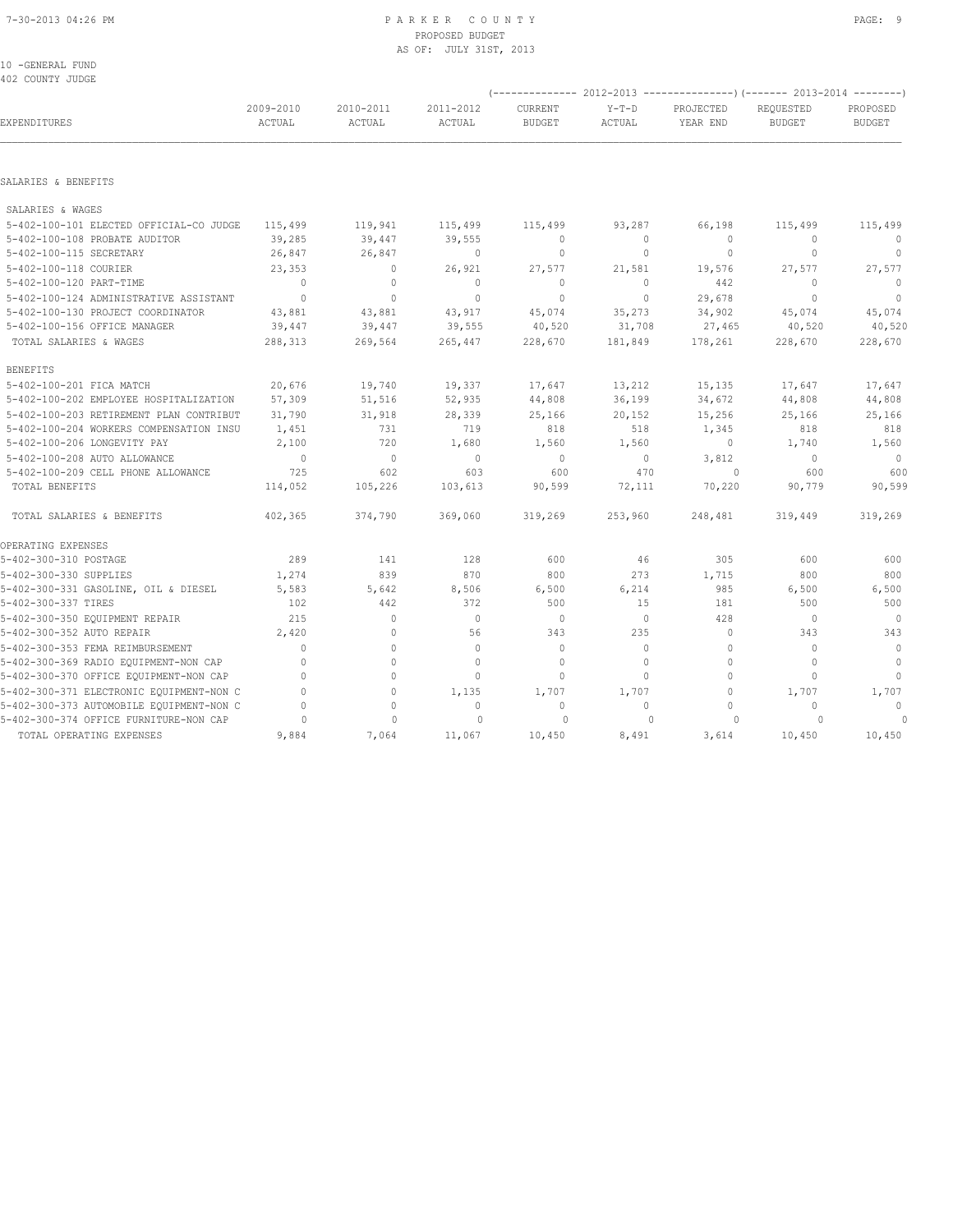## 7-30-2013 04:26 PM P A R K E R C O U N T Y PAGE: 10 PROPOSED BUDGET AS OF: JULY 31ST, 2013

10 -GENERAL FUND 402 COUNTY JUDGE

|                                          |                     |                                  |                     |                          |                   | (-------------- 2012-2013 ----------------) (------- 2013-2014 --------) |                                  |                           |
|------------------------------------------|---------------------|----------------------------------|---------------------|--------------------------|-------------------|--------------------------------------------------------------------------|----------------------------------|---------------------------|
| <b>EXPENDITURES</b>                      | 2009-2010<br>ACTUAL | 2010-2011<br>ACTUAL              | 2011-2012<br>ACTUAL | CURRENT<br><b>BUDGET</b> | $Y-T-D$<br>ACTUAL | PROJECTED<br>YEAR END                                                    | REOUESTED<br><b>BUDGET</b>       | PROPOSED<br><b>BUDGET</b> |
| PROFESSIONAL AND SERVICE                 |                     |                                  |                     |                          |                   |                                                                          |                                  |                           |
| 5-402-400-400 ATTORNEY FEES              | 13,386              | 8,697                            | 11,277              | 1,000                    | $\circ$           | 2,215                                                                    | 1,000                            | 1,000                     |
| 5-402-400-401 OUTSIDE COURT REPORTER     | 1,736               | 1,736                            | 1,566               | $\mathbf{0}$             | $\circ$           | 1,279                                                                    | $\mathbf{0}$                     | $\circ$                   |
| 5-402-400-405 MEDICAL SERVICE            | $\Omega$            | $\mathbf{0}$                     | $\mathbf{0}$        | $\mathbf{0}$             | $\Omega$          | $\mathbf{0}$                                                             | $\mathbf{0}$                     | $\mathbf{0}$              |
| 5-402-400-415 TRAINING SCHOOLS & SEMINAR | 4,790               | 5,317                            | 3,550               | 3,500                    | 1,760             | 1,401                                                                    | 3,500                            | 3,500                     |
| 5-402-400-420 TELEPHONE                  | 2,161               | 2,811                            | 516                 | 500                      | 66                | 2,455                                                                    | 500                              | 500                       |
| 5-402-400-425 TRAVEL                     | 0                   | $\mathbf{0}$                     | $\mathbf{0}$        | $\mathbf{0}$             | 0                 | 3,690                                                                    | $\begin{array}{c} \n\end{array}$ | $\Omega$                  |
| 5-402-400-430 ADVERTISING                | $\Omega$            | $\Omega$                         | $\Omega$            | 500                      | $\Omega$          | $\mathbf{0}$                                                             | 500                              | 500                       |
| 5-402-400-450 OFFICE EQUIPMENT REPAIR    | $\Omega$            | $\Omega$                         | $\Omega$            | $\Omega$                 | $\Omega$          | $\Omega$                                                                 | $\Omega$                         | $\Omega$                  |
| 5-402-400-451 RADIO MAINTENANCE          | 69                  | 62                               | 62                  | 200                      | $\Omega$          | 185                                                                      | 200                              | 200                       |
| 5-402-400-460 OFFICE & EQUIPMENT RENTAL  | $\Omega$            | $\Omega$                         | $\Omega$            | $\Omega$                 | $\Omega$          | $\Omega$                                                                 | $\Omega$                         | $\Omega$                  |
| 5-402-400-480 DUES & SUBSCRIPTIONS       | 1,563               | 1,652                            | 2,167               | 1,500                    | 1,554             | 768                                                                      | 1,500                            | 1,500                     |
| 5-402-400-481 BOOKS & PUBLICATIONS       | $\Omega$            | $\Omega$                         | 75                  | $\Omega$                 | $\Omega$          | 422                                                                      | $\Omega$                         | $\Omega$                  |
| 5-402-400-482 BONDS                      | $\Omega$            | 178                              | $\Omega$            | 250                      | 0                 | $\mathbf{0}$                                                             | 250                              | 250                       |
| 5-402-400-491 MENTAL COMMITTMENT COSTS   | 5,896               | 9,051                            | 3,556               | $\mathbf{0}$             | 0                 | 858                                                                      | $\Omega$                         | $\mathbf{0}$              |
| 5-402-400-495 INSURANCE                  | 0                   | $\circ$                          | 0                   | $\mathbf{0}$             | $\Omega$          | $\circ$                                                                  | $\Omega$                         | $\mathbf 0$               |
| 5-402-400-499 MISCELLANEOUS              | $\Omega$            | $\Omega$                         | $\Omega$            | $\Omega$                 | $\Omega$          | $\Omega$                                                                 | $\cup$                           | $\Omega$                  |
| TOTAL PROFESSIONAL AND SERVICE           | 29,601              | 29,504                           | 22,769              | 7,450                    | 3,379             | 13,273                                                                   | 7,450                            | 7,450                     |
| CAPITAL EXPENDITURES                     |                     |                                  |                     |                          |                   |                                                                          |                                  |                           |
| 5-402-500-569 RADIO EQUIPMENT            | $\Omega$            | $\begin{array}{c} \n\end{array}$ | $\mathbf{0}$        | $\Omega$                 | 0                 | $\mathbf{0}$                                                             | $\bigcap$                        |                           |
| 5-402-500-570 OFFICE EQUIPMENT           | $\bigcap$           | $\bigcap$                        | $\Omega$            | $\cap$                   | $\Omega$          | 200                                                                      | $\cap$                           |                           |
| 5-402-500-571 ELECTRONIC EQUIPMENT       | $\cap$              | U                                | $\Omega$            | $\Omega$                 | 0                 | 200                                                                      | $\cap$                           |                           |
| 5-402-500-572 AUTOMOBILES                | $\cap$              |                                  | $\Omega$            | $\bigcap$                | 0                 | 500                                                                      | $\cap$                           | $\cap$                    |
| 5-402-500-573 AUTOMOBILE EQUIPMENT       | $\cap$              | U                                | $\Omega$            | $\Omega$                 | 0                 | $\circ$                                                                  | $\cap$                           | $\Omega$                  |
| 5-402-500-590 OFFICE FURNITURE           | $\Omega$            | $\bigcap$                        | $\Omega$            | $\Omega$                 | $\circ$           | 2,500                                                                    | $\cap$                           |                           |
| TOTAL CAPITAL EXPENDITURES               | $\Omega$            | 0                                | $\mathbf{0}$        | $\circ$                  | 0                 | 3,400                                                                    | $\mathbf{0}$                     | $\cap$                    |
| TOTAL 402 COUNTY JUDGE                   | 441,850             | 411,357                          | 402,896             | 337,169                  | 265,830           | 268,768                                                                  | 337,349                          | 337,169                   |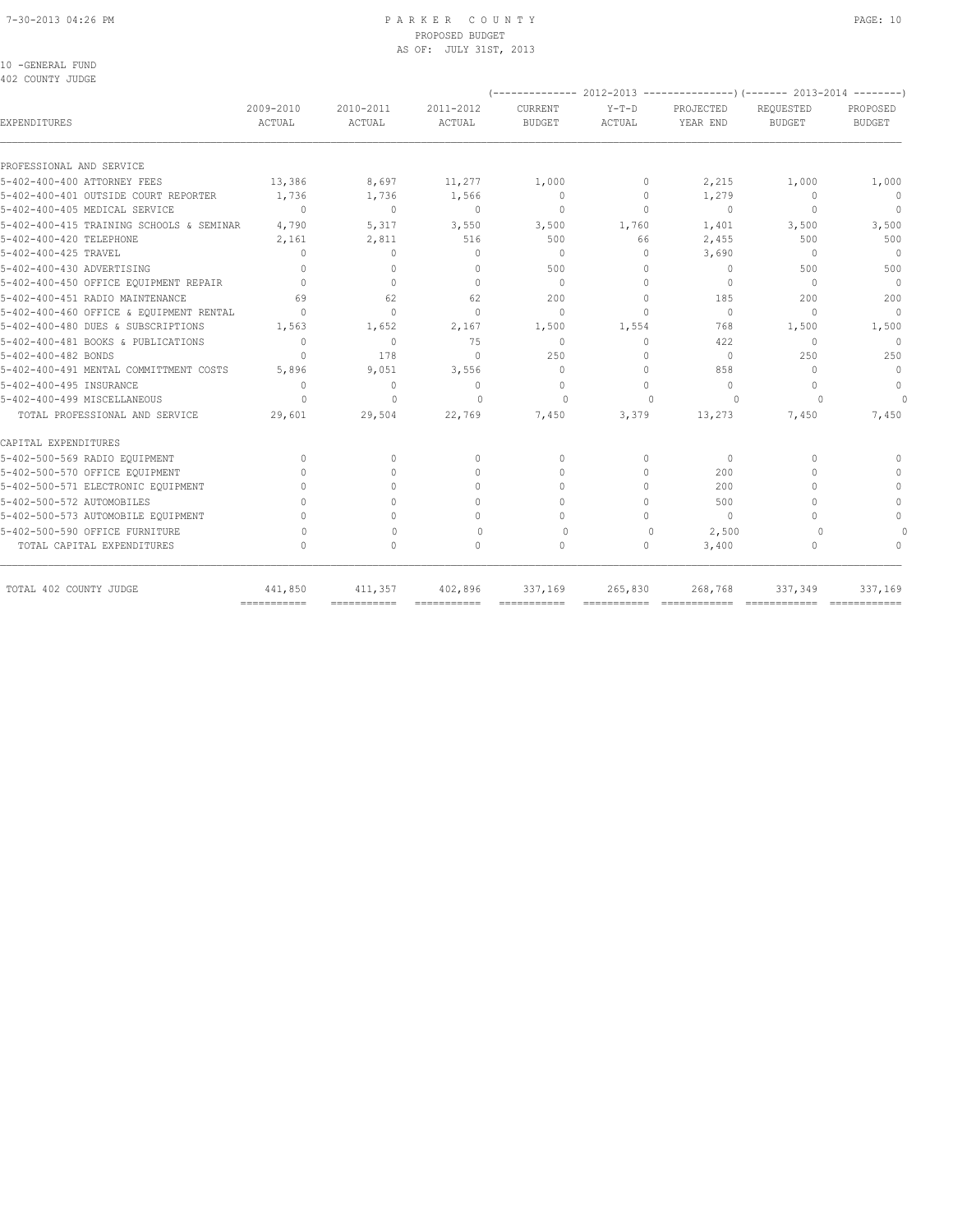## PROPOSED BUDGET AS OF: JULY 31ST, 2013

10 -GENERAL FUND 403 COUNTY CLERK

|                                          |                |                |              |                |          |                | (-------------- 2012-2013 -------------------) (------- 2013-2014 ---------) |                |
|------------------------------------------|----------------|----------------|--------------|----------------|----------|----------------|------------------------------------------------------------------------------|----------------|
|                                          | 2009-2010      | 2010-2011      | 2011-2012    | <b>CURRENT</b> | $Y-T-D$  | PROJECTED      | REQUESTED                                                                    | PROPOSED       |
| EXPENDITURES                             | ACTUAL         | ACTUAL         | ACTUAL       | <b>BUDGET</b>  | ACTUAL   | YEAR END       | BUDGET                                                                       | BUDGET         |
| SALARIES & BENEFITS                      |                |                |              |                |          |                |                                                                              |                |
|                                          |                |                |              |                |          |                |                                                                              |                |
| SALARIES & WAGES                         |                |                |              |                |          |                |                                                                              |                |
| 5-403-100-101 ELECTED OFFICIAL-CO CLERK  | 73,499         | 76,326         | 73,499       | 73,500         | 59,364   | 46,730         | 73,500                                                                       | 73,500         |
| 5-403-100-103 CHIEF DEPUTIES, 1ST ASSIS  | 43,106         | 43,106         | 42,660       | 44,278         | 34,650   | 61,766         | 44,278                                                                       | 44,278         |
| 5-403-100-106 DEPUTIES                   | 134,506        | 135,271        | 133,639      | 138,956        | 107,596  | 188,139        | 138,956                                                                      | 138,956        |
| 5-403-100-120 PART-TIME                  | $\sim$ 0       | $\overline{0}$ | $\Omega$     | $\overline{0}$ | $\circ$  | 14,945         | $\overline{0}$                                                               | $\mathbf{0}$   |
| 5-403-100-156 OFFICE MANAGER             | 43,106         | 43,106         | 42,645       | 44,278         | 34,650   | $\circ$        | 44,278                                                                       | 44,278         |
| TOTAL SALARIES & WAGES                   | 294,216        | 297,808        | 292,443      | 301,012        | 236,260  | 311,580        | 301,012                                                                      | 301,012        |
| <b>BENEFITS</b>                          |                |                |              |                |          |                |                                                                              |                |
| 5-403-100-201 FICA MATCH                 | 21,804         | 21,829         | 20,945       | 23,222         | 16,956   | 29,295         | 23,222                                                                       | 23,222         |
| 5-403-100-202 EMPLOYEE HOSPITALIZATION   | 60,075         | 66,062         | 84,465       | 87,460         | 68,013   | 64,673         | 87,460                                                                       | 87,460         |
| 5-403-100-203 RETIREMENT PLAN CONTRIBUT  | 32,684         | 34,967         | 30,906       | 33,117         | 26,146   | 28,901         | 33,117                                                                       | 33,117         |
| 5-403-100-204 WORKERS COMPENSATION INSU  | 710            | 719            | 849          | 1,150          | 690      | 1,360          | 1,150                                                                        | 1,150          |
| 5-403-100-206 LONGEVITY PAY              | 1,560          | 1,380          | 1,560        | 2,040          | 2,040    | $\overline{0}$ | 2,880                                                                        | 2,040          |
| 5-403-100-208 AUTO ALLOWANCE             | $\overline{0}$ | $\circ$        | $\circ$      | $\overline{0}$ | $\Omega$ | $\circ$        | $\Omega$                                                                     | $\overline{0}$ |
| 5-403-100-209 CELL PHONE ALLOWANCE       | 1,000          | $\mathbf 0$    | $\mathbf{0}$ | $\circ$        | 0        | $\circ$        | $\Omega$                                                                     | $\circ$        |
| TOTAL BENEFITS                           | 117,833        | 124,958        | 138,725      | 146,989        | 113,844  | 124,229        | 147,829                                                                      | 146,989        |
| TOTAL SALARIES & BENEFITS                | 412,050        | 422,765        | 431,168      | 448,001        | 350,104  | 435,809        | 448,841                                                                      | 448,001        |
| OPERATING EXPENSES                       |                |                |              |                |          |                |                                                                              |                |
| 5-403-300-310 POSTAGE                    | 9,248          | 8,731          | 7,727        | 7,800          | 5,111    | 21,132         | 5,800                                                                        | 7,800          |
| 5-403-300-330 SUPPLIES                   | 14,130         | 11,815         | 6,895        | 9,000          | 3,642    | 9,103          | 8,250                                                                        | 9,000          |
| 5-403-300-331 GASOLINE, OIL & DIESEL     | $\Omega$       | $\circ$        | $\circ$      | 0(             | 245)     | $\circ$        | $\mathbf{0}$                                                                 | $\bigcirc$     |
| 5-403-300-336 MICROFILM SUPPLIES         | $\mathbf{0}$   | $\circ$        | $\mathbf{0}$ | $\circ$        | $\circ$  | $\circ$        | $\mathbf{0}$                                                                 | $\overline{0}$ |
| 5-403-300-350 EQUIPMENT REPAIR           | 70             | $\Omega$       | 485          | 200            | $\Omega$ | $\Omega$       | 100                                                                          | 200            |
| 5-403-300-352 AUTO REPAIR                | $\Omega$       | $\circ$        | $\mathbf{0}$ | $\mathbf{0}$   | $\Omega$ | $\circ$        | $\Omega$                                                                     | $\overline{0}$ |
| 5-403-300-370 OFFICE EQUIPMENT-NON CAP   | $\cap$         | $\Omega$       | $\Omega$     | $\Omega$       | $\Omega$ | $\circ$        | $\Omega$                                                                     | $\overline{0}$ |
| 5-403-300-371 ELECTRONIC EQUIPMENT-NON C | $\Omega$       | $\circ$        | 821          | $\mathbf{0}$   | $\Omega$ | $\circ$        | $\Omega$                                                                     | $\overline{0}$ |
| 5-403-300-374 OFFICE FURNITURE-NON CAP   | $\Omega$       | $\circ$        | $\Omega$     | 500            | $\Omega$ | $\circ$        | 900                                                                          | 500            |
| 5-403-300-390 VITAL STATISTICS           | 3,894          | 3,159          | 2,864        | 4,000          | 602      | 2,341          | 0                                                                            | 4,000          |
| TOTAL OPERATING EXPENSES                 | 27,343         | 23,705         | 18,792       | 21,500         | 9,110    | 32,576         | 15,050                                                                       | 21,500         |

5-403-300-310POSTAGE

PERMANENT NOTES:<br>THIS AMOUNT IS FOR DEPARTMENT 403 ONLY!!!! DO NOT TAKE POSTAGE FOR DEPARTMENT 404 FROM THIS LINE!!!! DEPARTMENT 404 HAS A POSTAGE LINE! THESE BUDGETS MUST BE KEPT SEPARATE. THANK YOU VERY MUCH.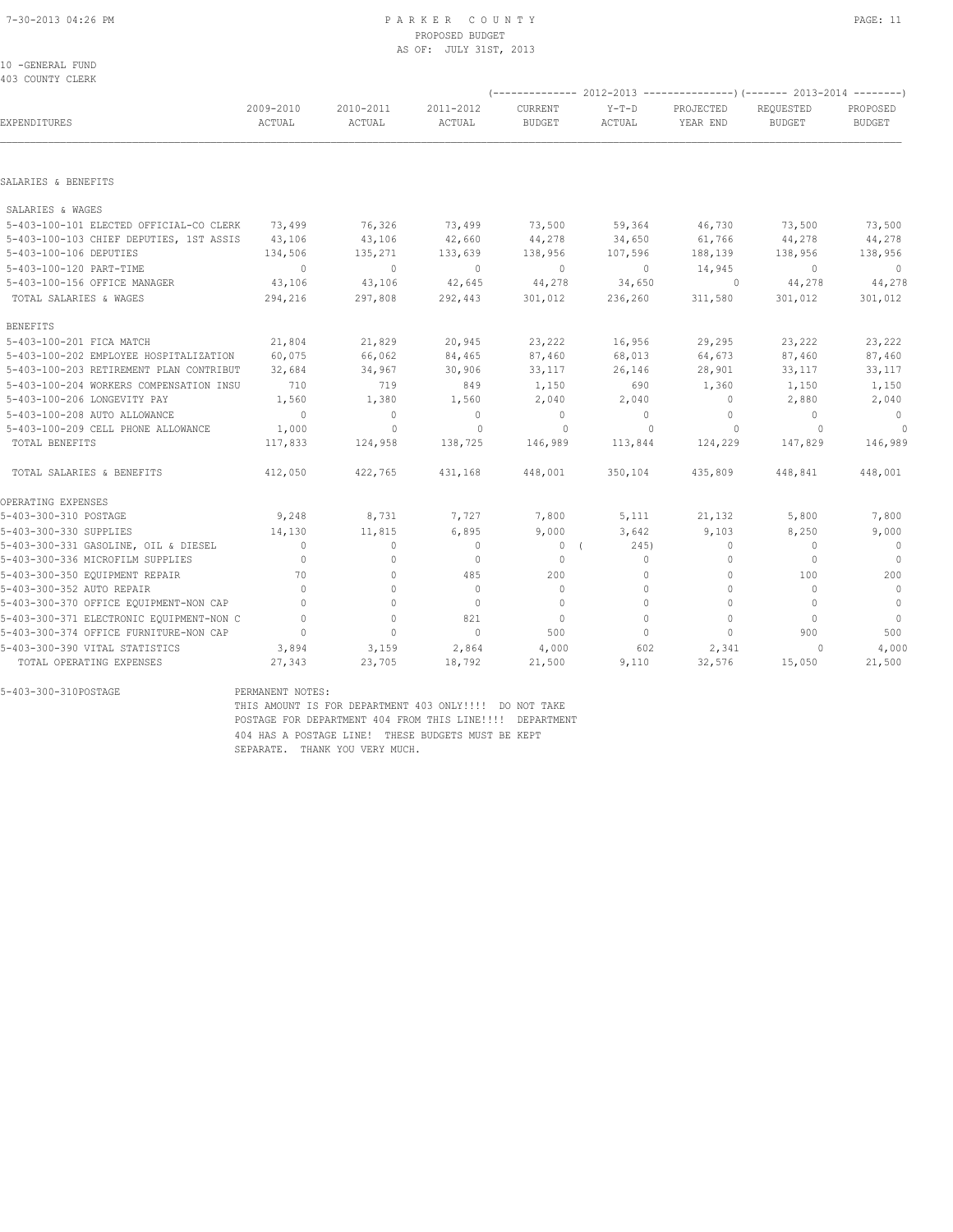## 7-30-2013 04:26 PM P A R K E R C O U N T Y PAGE: 12 PROPOSED BUDGET AS OF: JULY 31ST, 2013

| 10 -GENERAL FUND |         |
|------------------|---------|
|                  | ------- |

| 403 COUNTY CLERK                         |                  |                                  |                                                            |               |                                  |                                  |                                                                                       |                                  |
|------------------------------------------|------------------|----------------------------------|------------------------------------------------------------|---------------|----------------------------------|----------------------------------|---------------------------------------------------------------------------------------|----------------------------------|
|                                          | 2009-2010        | 2010-2011                        | 2011-2012                                                  | CURRENT       | $Y-T-D$                          | PROJECTED                        | (-------------- 2012-2013 ----------------) (------- 2013-2014 --------)<br>REQUESTED | PROPOSED                         |
| EXPENDITURES                             | <b>ACTUAL</b>    | ACTUAL                           | ACTUAL                                                     | <b>BUDGET</b> | ACTUAL                           | YEAR END                         | <b>BUDGET</b>                                                                         | <b>BUDGET</b>                    |
| PROFESSIONAL AND SERVICE                 |                  |                                  |                                                            |               |                                  |                                  |                                                                                       |                                  |
| 5-403-400-408 CONTRACT SERVICES          | $\Omega$         | $\circ$                          | $\circ$                                                    | $\mathbf{0}$  | 6,800                            | $\circ$                          | 6,800                                                                                 | 0                                |
| 5-403-400-415 TRAINING SCHOOLS & SEMINAR | 2,879            | 1,852                            | 794                                                        | 1,000         | 458                              | 219                              | 1,000                                                                                 | 1,000                            |
| 5-403-400-420 TELEPHONE                  | $\Omega$         | $\Omega$                         | $\mathbf{0}$                                               | $\Omega$      | 0                                | $\Omega$                         | $\circ$                                                                               | $\Omega$                         |
| 5-403-400-425 TRAVEL                     | 272              | 265                              | 107                                                        | 300           | 0                                | 766                              | 300                                                                                   | 300                              |
| 5-403-400-430 ADVERTISING                | $\Omega$         | $\Omega$                         | $\Omega$                                                   | 200           | $\Omega$                         | $\begin{array}{c} \n\end{array}$ | 200                                                                                   | 200                              |
| 5-403-400-450 OFFICE EQUIPMENT REPAIR    | $\bigcap$        | $\Omega$                         | $\bigcap$                                                  | $\Omega$      | $\cap$                           | $\bigcap$                        | $\Omega$                                                                              | $\Omega$                         |
| 5-403-400-480 DUES & SUBSCRIPTIONS       | 250              | 242                              | 110                                                        | 150           | 132                              | $\begin{array}{c} \n\end{array}$ | 150                                                                                   | 150                              |
| 5-403-400-481 BOOKS & PUBLICATIONS       | 198              | $\Omega$                         | $\Omega$                                                   | 200           | $\Omega$                         | 1,439                            | 200                                                                                   | 200                              |
| 5-403-400-482 BONDS                      | 700              | 700                              | 700                                                        | 700           | 700                              | 1,134                            | 750                                                                                   | 700                              |
| 5-403-400-499 MISCELLANEOUS              | $\Omega$         | $\mathbf{0}$                     | $\mathbf{0}$                                               | 0             | $\begin{array}{c} \n\end{array}$ | $\Omega$                         | 0                                                                                     | $\Omega$                         |
| TOTAL PROFESSIONAL AND SERVICE           | 4,300            | 3,059                            | 1,712                                                      | 2,550         | 8,090                            | 3,558                            | 9,400                                                                                 | 2,550                            |
| 5-403-400-408CONTRACT SERVICES           | PERMANENT NOTES: |                                  |                                                            |               |                                  |                                  |                                                                                       |                                  |
|                                          |                  |                                  | All maintenance contract costs came from Fund 79. There is |               |                                  |                                  |                                                                                       |                                  |
|                                          |                  |                                  | no money in this Fund as per Auditor. I will be requesting |               |                                  |                                  |                                                                                       |                                  |
|                                          |                  |                                  | all maintenance contract amounts come from Countywide      |               |                                  |                                  |                                                                                       |                                  |
|                                          |                  |                                  | Records Management Fund during budget sessions.            |               |                                  |                                  |                                                                                       |                                  |
| CAPITAL EXPENDITURES                     |                  |                                  |                                                            |               |                                  |                                  |                                                                                       |                                  |
| 5-403-500-570 OFFICE EQUIPMENT           | $\Omega$         | $\begin{array}{c} \n\end{array}$ | $\begin{array}{c} \n\end{array}$                           | $\Omega$      | 0                                | $\bigcap$                        | $\bigcap$                                                                             |                                  |
| 5-403-500-571 ELECTRONIC EQUIPMENT       | $\Omega$         | $\bigcap$                        | $\begin{array}{c} \n\end{array}$                           | $\bigcap$     | 0                                | $\bigcap$                        | $\bigcap$                                                                             | $\begin{array}{c} \n\end{array}$ |
| 5-403-500-590 OFFICE FURNITURE           | 573              | $\begin{array}{c} \n\end{array}$ | $\begin{array}{c} \n\end{array}$                           | $\Omega$      | $\begin{array}{c} \n\end{array}$ | $\Omega$                         | $\Omega$                                                                              | $\cap$                           |
| TOTAL CAPITAL EXPENDITURES               | 573              | $\Omega$                         | $\begin{array}{c} \n\end{array}$                           | $\Omega$      | $\Omega$                         | $\Omega$                         | $\Omega$                                                                              | $\begin{array}{c} \n\end{array}$ |
| TOTAL 403 COUNTY CLERK                   | 444,265          | 449,529                          | 451,672                                                    | 472,051       | 367,305                          | 471,943                          | 473,291                                                                               | 472,051                          |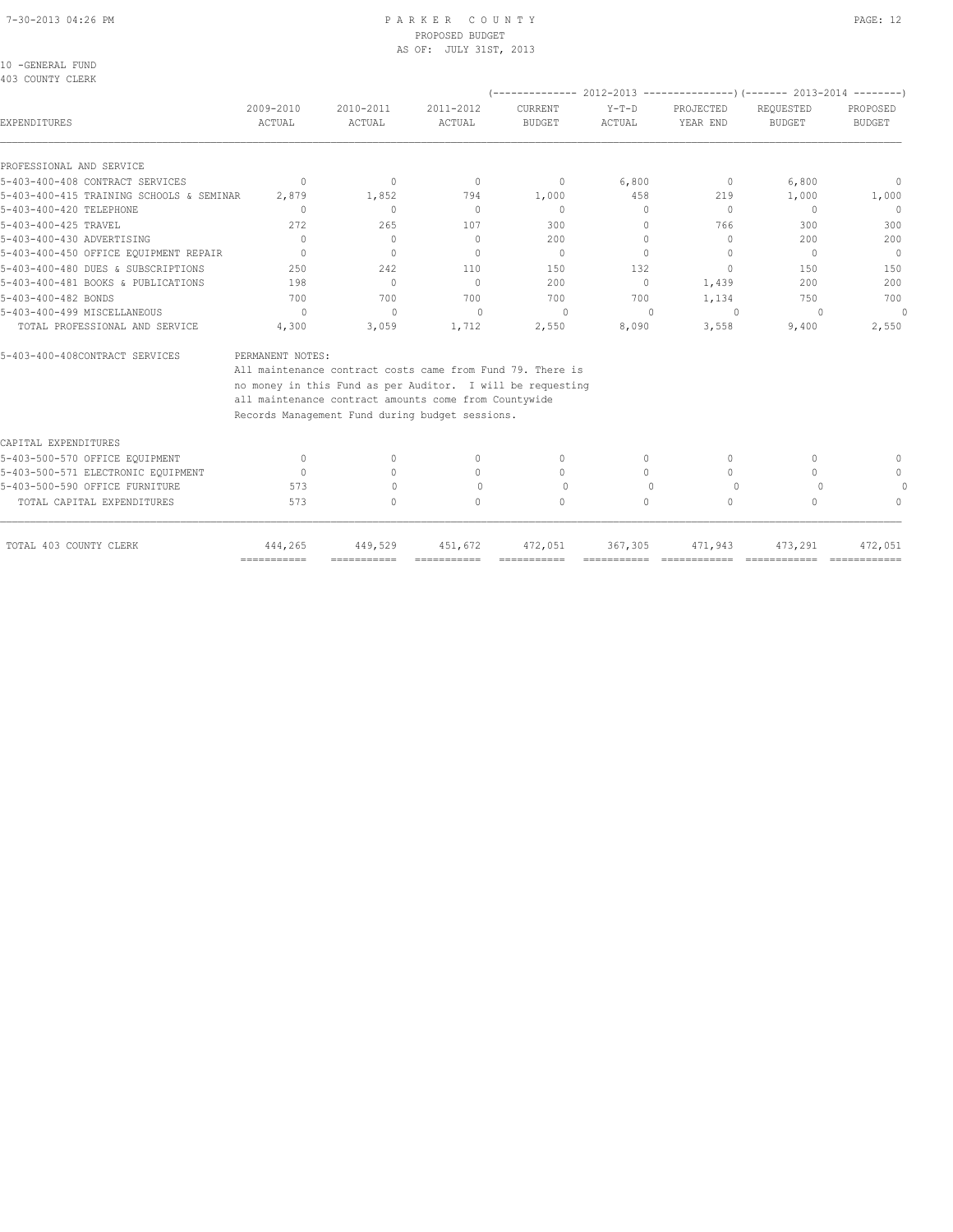## 7-30-2013 04:26 PM P A R K E R C O U N T Y PAGE: 13 PROPOSED BUDGET AS OF: JULY 31ST, 2013

## 10 -GENERAL FUND 404 COUNTY CLERK CT DIV

|                                          |                     |                     |                            | --                       | 2012-2013                |                       | ---)(------- 2013-2014     | ---------                 |
|------------------------------------------|---------------------|---------------------|----------------------------|--------------------------|--------------------------|-----------------------|----------------------------|---------------------------|
| EXPENDITURES                             | 2009-2010<br>ACTUAL | 2010-2011<br>ACTUAL | 2011-2012<br><b>ACTUAL</b> | CURRENT<br><b>BUDGET</b> | $Y-T-D$<br><b>ACTUAL</b> | PROJECTED<br>YEAR END | REQUESTED<br><b>BUDGET</b> | PROPOSED<br><b>BUDGET</b> |
|                                          |                     |                     |                            |                          |                          |                       |                            |                           |
| SALARIES & BENEFITS                      |                     |                     |                            |                          |                          |                       |                            |                           |
| SALARIES & WAGES                         |                     |                     |                            |                          |                          |                       |                            |                           |
| 5-404-100-103 CHIEF DEPUTIES, 1ST ASSIS  | 43,106              | 43,106              | 42,562                     | 44,278                   | 34,650                   | $\mathbf 0$           | 44,278                     | 44,278                    |
| 5-404-100-106 DEPUTIES                   | 413,228             | 403,459             | 390,130                    | 416,866                  | 323,672                  | $\Omega$              | 416,866                    | 416,866                   |
| 5-404-100-120 PART-TIME                  | $\mathbf{0}$        | $\mathbf{0}$        | $\mathbf{0}$               | $\mathbf{0}$             | $\circ$                  | 0                     | $\mathbf{0}$               | $\Omega$                  |
| 5-404-100-156 OFFICE MANAGER             | 43,196              | 42,300              | 42,547                     | 44,278                   | 34,336                   | $\circ$               | 44,278                     | 44,278                    |
| TOTAL SALARIES & WAGES                   | 499,530             | 488,865             | 475,239                    | 505,422                  | 392,658                  | $\Omega$              | 505,422                    | 505,422                   |
| <b>BENEFITS</b>                          |                     |                     |                            |                          |                          |                       |                            |                           |
| 5-404-100-201 FICA MATCH                 | 36,743              | 35,588              | 34,544                     | 38,840                   | 29,130                   | 0                     | 38,840                     | 38,840                    |
| 5-404-100-202 EMPLOYEE HOSPITALIZATION   | 142,020             | 147,140             | 131,247                    | 130,041                  | 104,924                  | $\Omega$              | 130,041                    | 130,041                   |
| 5-404-100-203 RETIREMENT PLAN CONTRIBUT  | 55,162              | 57,899              | 49,944                     | 55,391                   | 43,655                   | $\Omega$              | 55,391                     | 55,391                    |
| 5-404-100-204 WORKERS COMPENSATION INSU  | 1,436               | 1,409               | 1,293                      | 1,925                    | 1,129                    | $\circ$               | 1,925                      | 1,925                     |
| 5-404-100-206 LONGEVITY PAY              | 1,140               | 780                 | 1,140                      | 2,160                    | 2,160                    | $\circ$               | 3,660                      | 2,160                     |
| TOTAL BENEFITS                           | 236,500             | 242,815             | 218,168                    | 228,357                  | 180,997                  | 0                     | 229,857                    | 228,357                   |
| TOTAL SALARIES & BENEFITS                | 736,031             | 731,679             | 693,407                    | 733,779                  | 573,655                  | 0                     | 735,279                    | 733,779                   |
| OPERATING EXPENSES                       |                     |                     |                            |                          |                          |                       |                            |                           |
| 5-404-300-310 POSTAGE                    | $\mathbf{0}$        | $\circ$             | $\circ$                    | $\circ$                  | $\circ$                  | $\mathbf 0$           | $\mathbf{0}$               | 0                         |
| 5-404-300-330 SUPPLIES                   | 15,826              | 10,609              | 8,500                      | 10,500                   | 5,844                    | 0                     | 10,500                     | 10,500                    |
| 5-404-300-350 EQUIPMENT REPAIR           | $\Omega$            | 85                  | 262                        | 500                      | 381                      | $\mathbf 0$           | 200                        | 500                       |
| 5-404-300-370 OFFICE EQUIPMENT-NON CAP   | $\Omega$            | $\circ$             | $\circ$                    | $\mathbf 0$              | $\Omega$                 | $\mathbf 0$           | $\mathbf{0}$               | $\mathbf{0}$              |
| 5-404-300-371 ELECTRONIC EQUIPMENT-NON C | $\Omega$            | $\mathbf{0}$        | $\mathbf{0}$               | $\mathbf{0}$             | $\Omega$                 | $\circ$               | $\Omega$                   | $\Omega$                  |
| 5-404-300-374 OFFICE FURNITURE-NON CAP   | $\Omega$            | $\Omega$            | $\Omega$                   | 1,400                    | $\Omega$                 | $\circ$               | 1,400                      | 1,400                     |
| TOTAL OPERATING EXPENSES                 | 15,826              | 10,694              | 8,762                      | 12,400                   | 6,226                    | 0                     | 12,100                     | 12,400                    |
| PROFESSIONAL AND SERVICE                 |                     |                     |                            |                          |                          |                       |                            |                           |
| 5-404-400-408 CONTRACT SERVICES          | 1,890               | 755                 | 690                        | 500                      | 500                      | $\mathbf 0$           | 700                        | 500                       |
| 5-404-400-415 TRAINING SCHOOLS & SEMINAR | 5,083               | 2,862               | 450                        | 2,000                    | 1,112                    | $\mathbf 0$           | 2,000                      | 2,000                     |
| 5-404-400-420 TELEPHONE                  | $\mathbf{0}$        | $\mathbf{0}$        | $\mathbf{0}$               | $\circ$                  | $\circ$                  | $\mathbf{0}$          | $\mathbf{0}$               | $\mathbf{0}$              |
| 5-404-400-425 TRAVEL                     | 765                 | 210                 | 125                        | 200                      | 73                       | $\Omega$              | 200                        | 200                       |
| 5-404-400-430 ADVERTISING                | $\mathbf{0}$        | $\circ$             | $\mathbf{0}$               | $\mathbf{0}$             | $\circ$                  | $\mathbf{0}$          | $\Omega$                   | $\mathbf{0}$              |
| 5-404-400-450 OFFICE EQUIPMENT REPAIR    | 547                 | $\circ$             | $\mathbf{0}$               | $\mathbb O$              | $\Omega$                 | $\mathbf{0}$          | 0                          | $\mathbb O$               |
| 5-404-400-480 DUES & SUBSCRIPTIONS       | $\mathbf{0}$        | $\circ$             | $\Omega$                   | $\circ$                  | $\Omega$                 | $\Omega$              | $\Omega$                   | $\mathbf 0$               |
| 5-404-400-481 BOOKS & PUBLICATIONS       | 689                 | 700                 | $\mathbf{0}$               | $\Omega$                 | $\cap$                   | $\circ$               | O                          |                           |
| TOTAL PROFESSIONAL AND SERVICE           | 8,974               | 4,527               | 1,265                      | 2,700                    | 1,685                    | $\Omega$              | 2,900                      | 2,700                     |

(-------------- 2012-2013 ---------------)(------- 2013-2014 --------)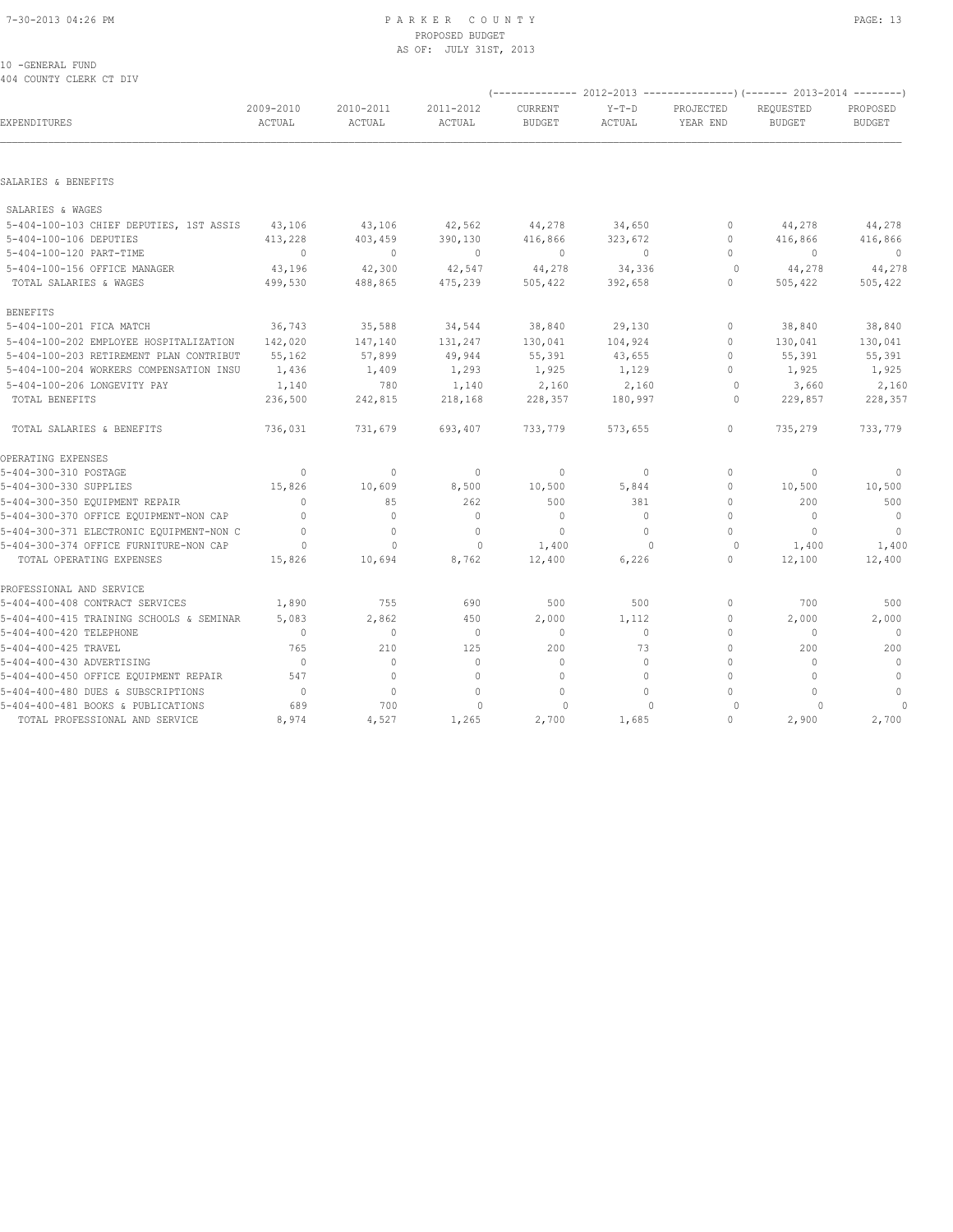#### 7-30-2013 04:26 PM P A R K E R C O U N T Y PAGE: 14 PROPOSED BUDGET AS OF: JULY 31ST, 2013

10 -GENERAL FUND 404 COUNTY CLERK CT DIV

| 5-404-500-570 OFFICE EQUIPMENT<br>5-404-500-571 ELECTRONIC EOUIPMENT<br>5-404-500-590 OFFICE FURNITURE | 1,020                  |                      | U<br>2,778           | 0<br>6,000<br>0       | 5,923   |   | 8,000   | $\mathbf{0}$<br>6,000   |
|--------------------------------------------------------------------------------------------------------|------------------------|----------------------|----------------------|-----------------------|---------|---|---------|-------------------------|
| TOTAL CAPITAL EXPENDITURES                                                                             | 1,020                  |                      | 2,778                | 6,000                 | 5,923   |   | 8,000   | 6,000                   |
| TOTAL 404 COUNTY CLERK CT DIV                                                                          | 761,850<br>=========== | 746,901<br>_________ | 706,212<br>_________ | 754,879<br>---------- | 587,489 | 0 | 758,279 | 754,879<br>------------ |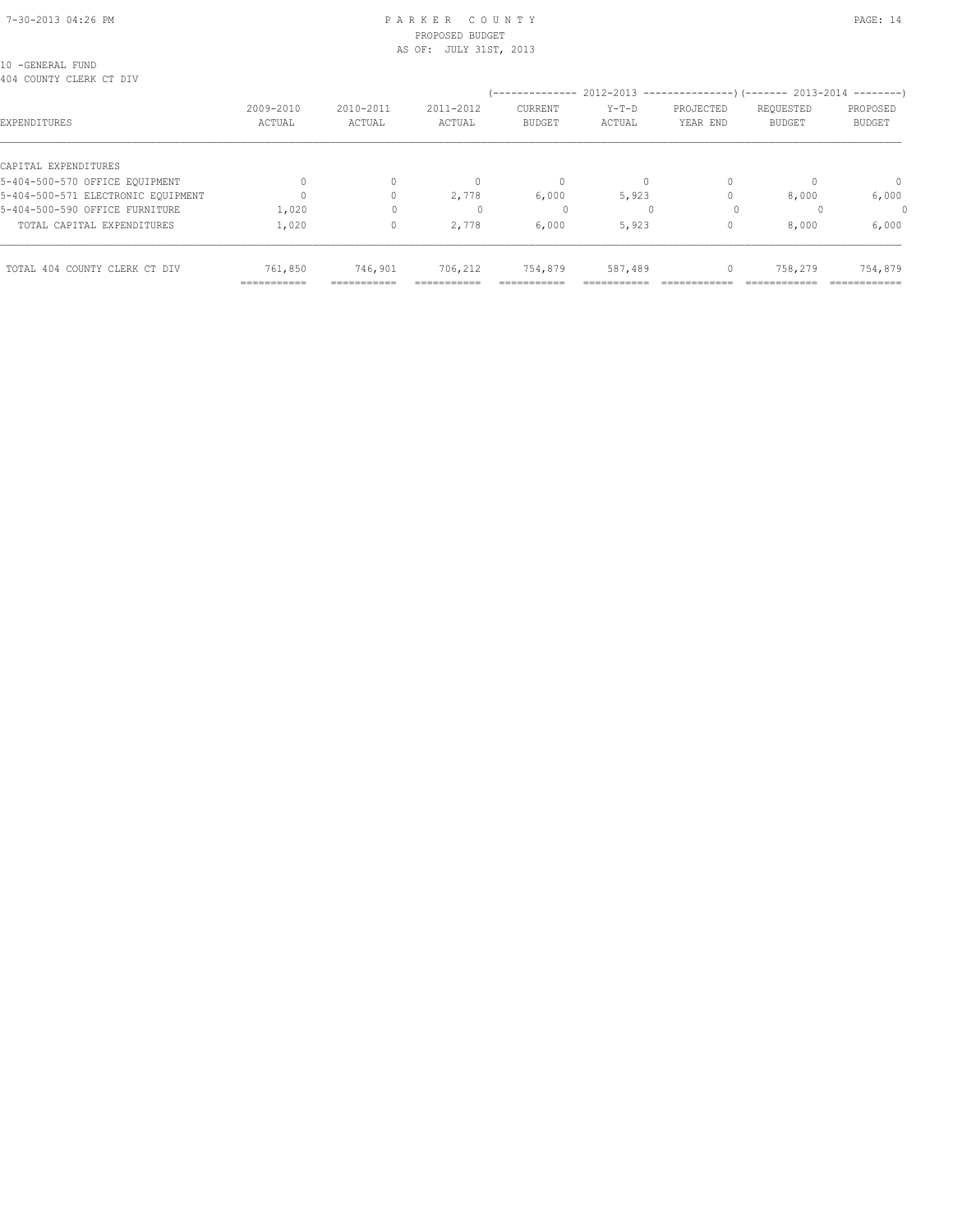## PROPOSED BUDGET AS OF: JULY 31ST, 2013

| 10 - GENERAL FUND    |
|----------------------|
| 405 VETERANS AFFAIRS |

| TUJ VEIENNINO METAINO                    |                           |                     |                     |                          |                   |                       | (-------------- 2012-2013 ------------------- 2013-2014 --------- ) |                           |
|------------------------------------------|---------------------------|---------------------|---------------------|--------------------------|-------------------|-----------------------|---------------------------------------------------------------------|---------------------------|
| EXPENDITURES                             | 2009-2010<br>ACTUAL       | 2010-2011<br>ACTUAL | 2011-2012<br>ACTUAL | CURRENT<br><b>BUDGET</b> | $Y-T-D$<br>ACTUAL | PROJECTED<br>YEAR END | REQUESTED<br><b>BUDGET</b>                                          | PROPOSED<br><b>BUDGET</b> |
|                                          |                           |                     |                     |                          |                   |                       |                                                                     |                           |
| SALARIES & BENEFITS                      |                           |                     |                     |                          |                   |                       |                                                                     |                           |
| SALARIES & WAGES                         |                           |                     |                     |                          |                   |                       |                                                                     |                           |
| 5-405-100-102 APPOINTED OFFICIAL-VETERA  | 36,098                    | 36,098              | 36,197              | 37,080                   | 29,018            | 21,459                | 37,080                                                              | 37,080                    |
| TOTAL SALARIES & WAGES                   | 36,098                    | 36,098              | 36,197              | 37,080                   | 29,018            | 21,459                | 37,080                                                              | 37,080                    |
| <b>BENEFITS</b>                          |                           |                     |                     |                          |                   |                       |                                                                     |                           |
| 5-405-100-201 FICA MATCH                 | 2,493                     | 2,470               | 2,477               | 2,866                    | 1,970             | 1,642                 | 2,866                                                               | 2,866                     |
| 5-405-100-202 EMPLOYEE HOSPITALIZATION   | 14,822                    | 15,600              | 16,437              | 16,851                   | 13,265            | 4,895                 | 16,851                                                              | 16,851                    |
| 5-405-100-203 RETIREMENT PLAN CONTRIBUT  | 3,973                     | 4,257               | 3,832               | 4,086                    | 3,246             | 1,609                 | 4,086                                                               | 4,086                     |
| 5-405-100-204 WORKERS COMPENSATION INSU  | 97                        | 95                  | 97                  | 110                      | 84                | 74                    | 110                                                                 | 110                       |
| 5-405-100-206 LONGEVITY PAY              | $\mathbf{0}$              | $\mathbf{0}$        | 300                 | 360                      | 360               | $\Omega$              | 420                                                                 | 360                       |
| 5-405-100-209 CELL PHONE ALLOWANCE       | $\Omega$                  | $\Omega$            | $\Omega$            | $\Omega$                 | $\Omega$          | $\Omega$              | $\Omega$                                                            | $\Omega$                  |
| TOTAL BENEFITS                           | 21,386                    | 22,421              | 23,143              | 24,273                   | 18,925            | 8,220                 | 24,333                                                              | 24,273                    |
| TOTAL SALARIES & BENEFITS                | 57,484                    | 58,519              | 59,340              | 61,353                   | 47,943            | 29,679                | 61,413                                                              | 61,353                    |
| OPERATING EXPENSES                       |                           |                     |                     |                          |                   |                       |                                                                     |                           |
| 5-405-300-310 POSTAGE                    | 370                       | 438                 | 409                 | 400                      | 213               | 294                   | 400                                                                 | 400                       |
| 5-405-300-330 SUPPLIES                   | 637                       | $\mathbf{0}$        | $\mathbf{0}$        | 500                      | $\circ$           | 1,224                 | 500                                                                 | 500                       |
| 5-405-300-331 GASOLINE, OIL & DIESEL     | $\Omega$                  | 0                   | $\mathbf{0}$        | $\mathbf{0}$             | $\Omega$          | 0                     | $\cap$                                                              | $\mathbf{0}$              |
| 5-405-300-370 OFFICE EQUIPMENT-NON CAP   | $\Omega$                  | $\Omega$            | $\Omega$            | $\Omega$                 | $\Omega$          | $\Omega$              | $\Omega$                                                            | $\mathbf{0}$              |
| 5-405-300-371 ELECTRONIC EQUIPMENT-NON C | $\mathbf{0}$              | $\circ$             | $\mathbf{0}$        | $\mathbf{0}$             | $\circ$           | 0                     | $\circ$                                                             | $\mathbf 0$               |
| 5-405-300-374 OFFICE FURNITURE-NON CAP   | $\circ$                   | $\mathbf{0}$        | 0                   | $\circ$                  | $\mathbf{0}$      | 0                     | 0                                                                   |                           |
| TOTAL OPERATING EXPENSES                 | 1,007                     | 438                 | 409                 | 900                      | 213               | 1,518                 | 900                                                                 | 900                       |
| PROFESSIONAL AND SERVICE                 |                           |                     |                     |                          |                   |                       |                                                                     |                           |
| 5-405-400-415 TRAINING SCHOOLS & SEMINAR | $\mathbf{0}$              | $\mathbf{0}$        | $\mathbf{0}$        | $\mathbf{0}$             | $\circ$           | $\mathbf{0}$          | $\Omega$                                                            | $\mathbf{0}$              |
| 5-405-400-420 TELEPHONE                  | $\Omega$                  | $\Omega$            | $\Omega$            | $\Omega$                 | $\Omega$          | 735                   | $\Omega$                                                            | $\Omega$                  |
| 5-405-400-425 TRAVEL                     | $\cap$                    | 0                   | $\mathbf{0}$        | $\mathbf{0}$             | $\Omega$          | 659                   | O                                                                   | $\mathbf{0}$              |
| 5-405-400-450 OFFICE EQUIPMENT REPAIR    | $\Omega$                  | $\Omega$            | $\Omega$            | $\Omega$                 | $\Omega$          | $\Omega$              | $\Omega$                                                            | $\circ$                   |
| 5-405-400-480 DUES & SUBSCRIPTIONS       |                           | $\Omega$            | $\Omega$            | $\Omega$                 | $\Omega$          | 32                    | $\Omega$                                                            |                           |
| TOTAL PROFESSIONAL AND SERVICE           | $\Omega$                  | 0                   | $\circ$             | $\circ$                  | 0                 | 1,426                 | $\circ$                                                             | $\circ$                   |
| CAPITAL EXPENDITURES                     |                           |                     |                     |                          |                   |                       |                                                                     |                           |
| 5-405-500-570 OFFICE EQUIPMENT           | $\mathbf{0}$              | $\circ$             | $\circ$             | $\circ$                  | $\circ$           | $\circ$               | $\circ$                                                             | $\mathbf{0}$              |
| 5-405-500-571 ELECTRONIC EQUIPMENT       | $\circ$                   | $\mathbf{0}$        | $\circ$             | $\circ$                  | $\mathbf{0}$      | $\circ$               | 0                                                                   |                           |
| TOTAL CAPITAL EXPENDITURES               | $\mathbf 0$               | 0                   | $\mathbf{0}$        | $\circ$                  | 0                 | 0                     | $\circ$                                                             | $\mathbf{0}$              |
| TOTAL 405 VETERANS AFFAIRS               | 58,491                    | 58,957              | 59,749              | 62,253                   | 48,155            | 32,623                | 62,313                                                              | 62,253                    |
|                                          | $=$ = = = = = = = = = = = | ===========         | ===========         |                          |                   |                       |                                                                     | $=$ ============          |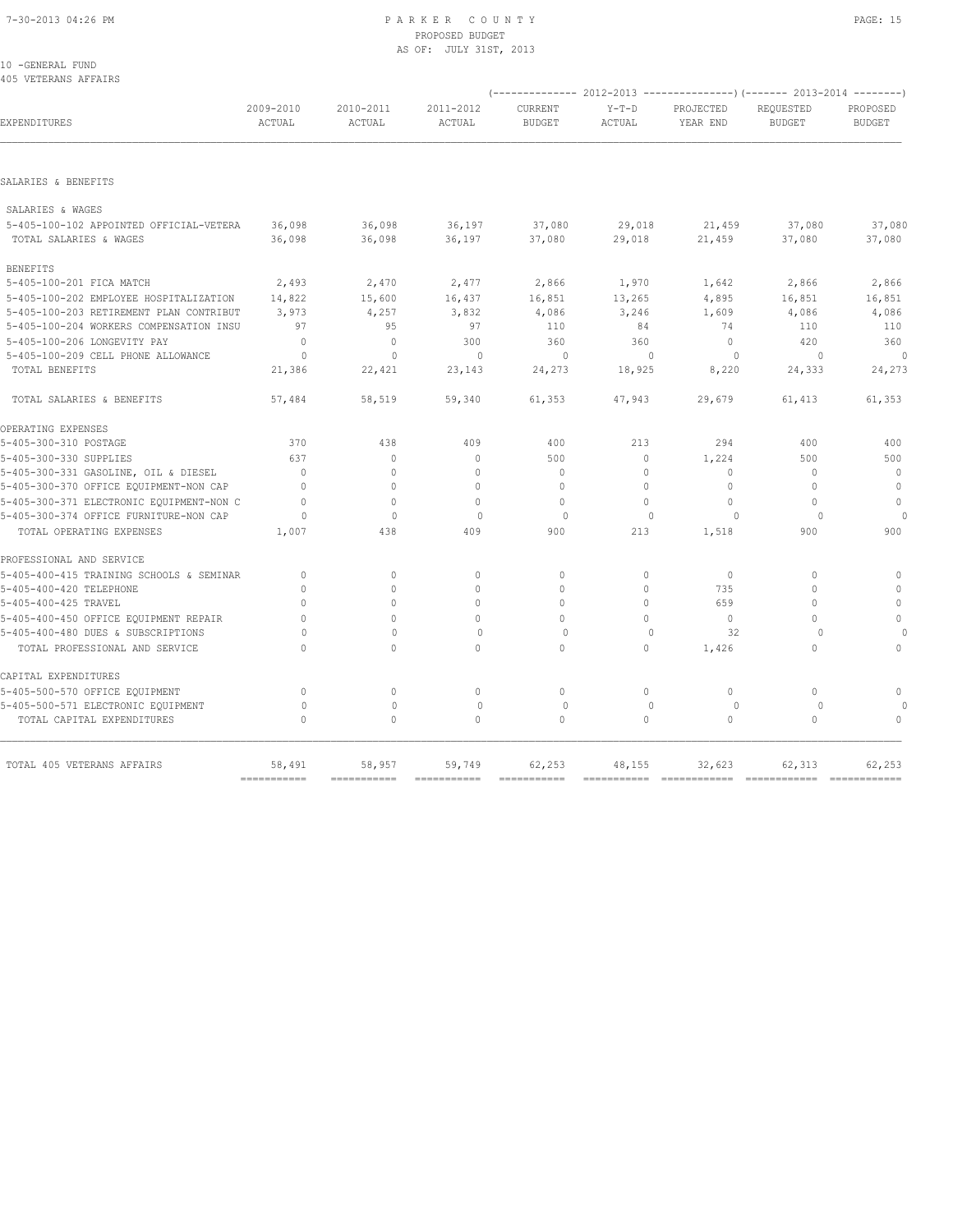## 7-30-2013 04:26 PM P A R K E R C O U N T Y PAGE: 16 PROPOSED BUDGET AS OF: JULY 31ST, 2013

| 10 - GENERAL FUND |                          |  |
|-------------------|--------------------------|--|
|                   | 406 EMERGENCY MANAGEMENT |  |

| EXPENDITURES                             | 2009-2010<br>ACTUAL     | 2010-2011<br>ACTUAL | 2011-2012<br>ACTUAL | CURRENT<br><b>BUDGET</b> | $Y-T-D$<br>ACTUAL | PROJECTED<br>YEAR END | REQUESTED<br><b>BUDGET</b> | PROPOSED<br><b>BUDGET</b> |
|------------------------------------------|-------------------------|---------------------|---------------------|--------------------------|-------------------|-----------------------|----------------------------|---------------------------|
|                                          |                         |                     |                     |                          |                   |                       |                            |                           |
| SALARIES & BENEFITS                      |                         |                     |                     |                          |                   |                       |                            |                           |
| SALARIES & WAGES                         |                         |                     |                     |                          |                   |                       |                            |                           |
| 5-406-100-102 APPOINTED OFFICIAL-EMERG   | 62,646                  | 63,087              | 61,470              | 63,163                   | 49,440            | 46,620                | 63,163                     | 63,163                    |
| 5-406-100-112 VOLUNTEER COORDINATOR      | 26,999                  | 23,017              | 25,534              | 52,254                   | 40,892            | $\mathbf 0$           | 52,254                     | 52,254                    |
| 5-406-100-120 PART TIME                  | $\mathbf 0$             | $\circ$             | 0                   | $\mathbf 0$              | $\Omega$          | 17,111                | 0                          | $\mathbf 0$               |
| 5-406-100-124 ADMINISTRATIVE ASSISTANT   | 19,485                  | $\mathbb O$         | $\circ$             | $\mathbb O$              | $\Omega$          | $\Omega$              | 0                          | $\mathbb O$               |
| 5-406-100-137 ASSISTANT E.M.C            | 51,286                  | 50,871              | 51,010              | 52,254                   | 40,907            | 0                     | 52,254                     | 52,254                    |
| 5-406-100-156 OFFICE MANAGER             | $\Omega$                | $\mathbb O$         | $\circ$             | $\mathbb O$              | $\circ$           | $\mathbb O$           | 0                          | $\mathbf{0}$              |
| 5-406-100-197 SPECIAL OVERTIME           | $\circ$                 | 0                   | $\mathbf 0$         | $\circ$                  | 0                 | $\circ$               | $\circ$                    |                           |
| TOTAL SALARIES & WAGES                   | 160,416                 | 136,975             | 138,014             | 167,671                  | 131,239           | 63,731                | 167,671                    | 167,671                   |
| 5-406-100-112VOLUNTEER COORDINATOR       | PERMANENT NOTES:        |                     |                     |                          |                   |                       |                            |                           |
|                                          | CRI grant partial reimb |                     |                     |                          |                   |                       |                            |                           |
| <b>BENEFITS</b>                          |                         |                     |                     |                          |                   |                       |                            |                           |
| 5-406-100-201 FICA MATCH                 | 14,084                  | 12,421              | 12,595              | 13,162                   | 10,157            | 4,634                 | 13,162                     | 13,162                    |
| 5-406-100-202 EMPLOYEE HOSPITALIZATION   | 37,394                  | 32,232              | 27,688              | 28,013                   | 21,592            | 8,769                 | 28,013                     | 28,013                    |
| 5-406-100-203 RETIREMENT PLAN CONTRIBUT  | 20,920                  | 19,764              | 17,684              | 18,771                   | 14,953            | 4,668                 | 18,771                     | 18,771                    |
| 5-406-100-204 WORKERS COMPENSATION INSU  | 1,614                   | 1,522               | 1,810               | 4,460                    | 1,570             | 549                   | 4,460                      | 4,460                     |
| 5-406-100-206 LONGEVITY PAY              | 480                     | 540                 | 1,200               | 1,380                    | 1,380             | 0                     | 1,560                      | 1,380                     |
| 5-406-100-209 CELL PHONE ALLOWANCE       | 2,112                   | 1,753               | 1,704               | 3,000                    | 2,114             | $\Omega$              | 3,000                      | 3,000                     |
| TOTAL BENEFITS                           | 76,605                  | 68,232              | 62,680              | 68,786                   | 51,766            | 18,620                | 68,966                     | 68,786                    |
| TOTAL SALARIES & BENEFITS                | 237,021                 | 205,207             | 200,695             | 236,457                  | 183,006           | 82,351                | 236,637                    | 236,457                   |
| OPERATING EXPENSES                       |                         |                     |                     |                          |                   |                       |                            |                           |
| 5-406-300-310 POSTAGE                    | 148                     | 87                  | 28                  | 300                      | 12                | 218                   | 300                        | 300                       |
| 5-406-300-325 UNIFORMS                   | 800                     | 500                 | 500                 | 600                      | 500               | $\Omega$              | 600                        | 600                       |
| 5-406-300-330 SUPPLIES                   | 9,971                   | 2,810               | 3,897               | 7,000                    | 1,830             | 1,627                 | 10,000                     | 7,000                     |
| 5-406-300-331 GASOLINE, OIL & DIESEL     | 2,446                   | 4,078               | 4,859               | 10,000                   | 4,544             | 2,807                 | 10,000                     | 10,000                    |
| 5-406-300-333 SMALL EQUIPMENT            | 455                     | 255                 | $\mathbf 0$         | 9,455                    | 2,075             | $\mathbf 0$           | 2,000                      | 9,455                     |
| 5-406-300-337 TIRES                      | 11                      | $\mathbb O$         | 1,959               | 5,000                    | 3,618             | 440                   | 5,000                      | 5,000                     |
| 5-406-300-348 HAZARDOUS WASTE DISPOSAL   | $\Omega$                | $\mathbb O$         | 0                   | $\mathbf 0$              | 0                 | 1,457                 | $\cap$                     | $\mathbf 0$               |
| 5-406-300-349 COPIER EXPENSE             | $\Omega$                | $\mathbf{0}$        | $\mathbf{0}$        | $\mathbb O$              | $\Omega$          | $\mathbf{0}$          | 0                          | $\mathbf{0}$              |
| 5-406-300-350 EQUIPMENT REPAIR           | $\mathbf{0}$            | 2,937               | 1,630               | 6,000                    | 263               | 2,712                 | 5,000                      | 6,000                     |
| 5-406-300-352 AUTO REPAIR                | 524                     | 991                 | 1,396               | 7,500                    | 1,704             | $\mathbb O$           | 3,000                      | 7,500                     |
| 5-406-300-367 GROUNDS EQUIPMENT-NON CAP  | $\Omega$                | $\circ$             | $\mathbf{0}$        | $\mathbf 0$              | $\Omega$          | $\mathbf 0$           | $\Omega$                   | $\mathbf 0$               |
| 5-406-300-369 RADIO EQUIPMENT-NON CAP    | $\Omega$                | $\circ$             | $\mathbf{0}$        | $\mathbb O$              | $\Omega$          | $\mathbf 0$           | 0                          | $\mathbb O$               |
| 5-406-300-370 OFFICE EQUIPMENT-NON CAP   | $\Omega$                | $\mathbb O$         | $\Omega$            | $\mathbb O$              | $\Omega$          | 0                     | 0                          | $\circ$                   |
| 5-406-300-371 ELECTRONIC EQUIPMENT-NON C | $\Omega$                | $\Omega$            | $\mathbb O$         | 1,200                    | $\Omega$          | $\mathbb O$           | 1,500                      | 1,200                     |
| 5-406-300-373 AUTOMOBILE EQUIPMENT-NON C | $\Omega$                | $\circ$             | $\mathbf{0}$        | 7,175                    | 93                | $\mathbf{0}$          | 1,200                      | 7,175                     |
| 5-406-300-374 OFFICE FURNITURE-NON CAP   | $\Omega$                | $\circ$             | $\mathbf{0}$        | 1,500                    | 1,404             | $\mathbf{0}$          | 0                          | 1,500                     |
| 5-406-300-377 PROTECTIVE CLOTHING/EQUIP- | $\Omega$                | $\circ$             | $\Omega$            | $\mathbf{0}$             | $\circ$           | $\Omega$              | 0                          | $\mathbf{0}$              |
| 5-406-300-398 LOCAL EMERGENCY PLANNING   | 700                     | 84                  | $\Omega$            | 750                      | 102               | 2,208                 | 3,500                      | 750                       |
| TOTAL OPERATING EXPENSES                 | 15,055                  | 11,742              | 14,268              | 56,480                   | 16,145            | 11,469                | 42,100                     | 56,480                    |

(-------------- 2012-2013 ---------------)(------- 2013-2014 --------)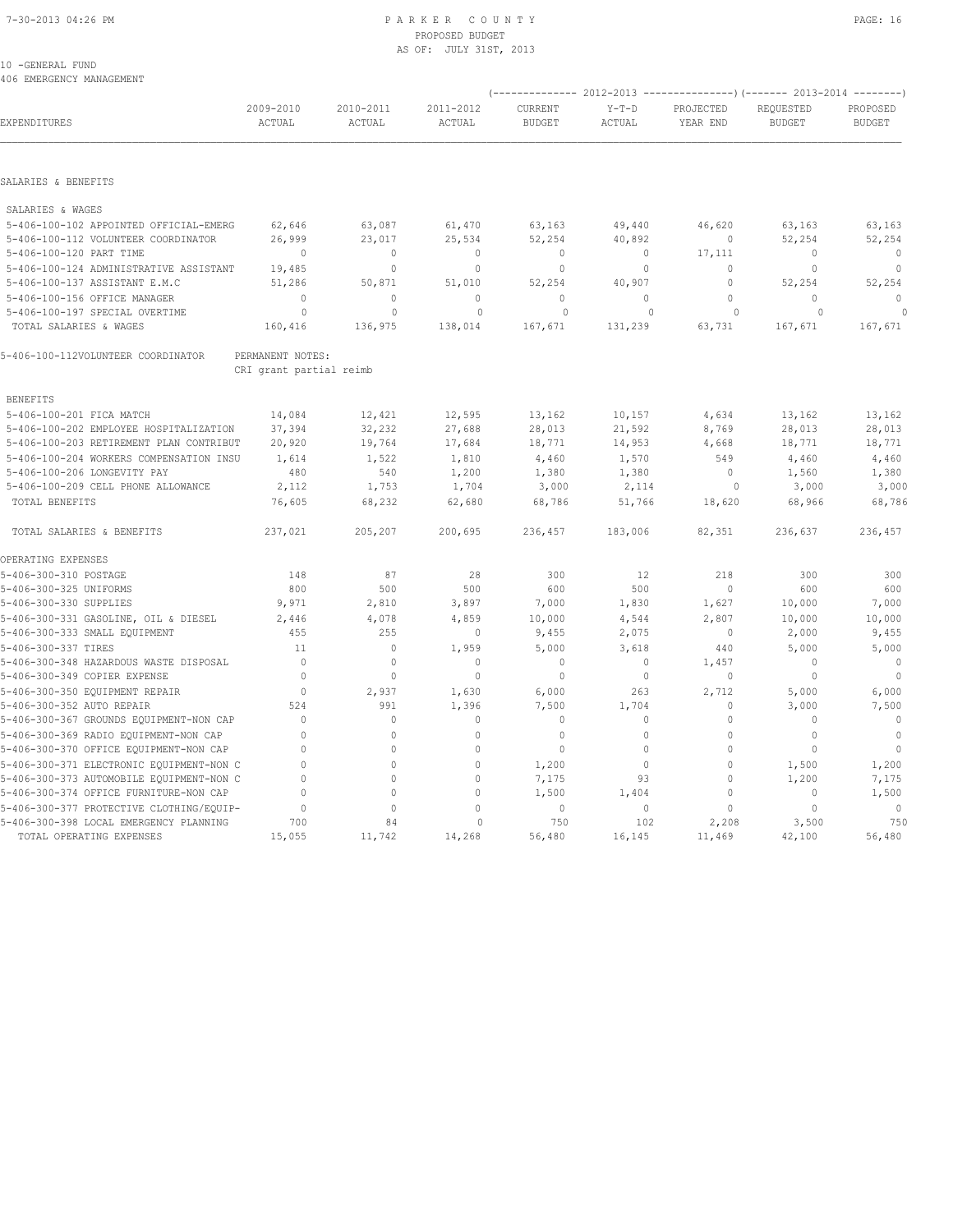## 7-30-2013 04:26 PM P A R K E R C O U N T Y PAGE: 17 PROPOSED BUDGET AS OF: JULY 31ST, 2013

## 10 -GENERAL FUND

406 EMERGENCY MANAGEMENT

|                                          |                                          |                                  |                     | (-------------- 2012-2013 |                   | ----------------) (------- 2013-2014 -------- |                            |                           |
|------------------------------------------|------------------------------------------|----------------------------------|---------------------|---------------------------|-------------------|-----------------------------------------------|----------------------------|---------------------------|
| EXPENDITURES                             | 2009-2010<br>ACTUAL                      | 2010-2011<br>ACTUAL              | 2011-2012<br>ACTUAL | CURRENT<br><b>BUDGET</b>  | $Y-T-D$<br>ACTUAL | PROJECTED<br>YEAR END                         | REQUESTED<br><b>BUDGET</b> | PROPOSED<br><b>BUDGET</b> |
|                                          |                                          |                                  |                     |                           |                   |                                               |                            |                           |
| PROFESSIONAL AND SERVICE                 |                                          |                                  |                     |                           |                   |                                               |                            |                           |
| 5-406-400-408 CONTRACT SERVICES          | 459,325                                  | 422,532                          | 6,369               | 12,000                    | 8,709             | 355                                           | 15,000                     | 12,000                    |
| 5-406-400-415 TRAINING SCHOOLS & SEMINAR | 5,652                                    | 184                              | 1,741               | 20,000                    | 2,125             | 666                                           | 20,000                     | 20,000                    |
| 5-406-400-419 DISASTER RELIEF PAYMENTS   | $\mathbf{0}$                             | $\mathbf{0}$                     | $\mathbf{0}$        | $\overline{0}$            | $\circ$           | $\Omega$                                      | $\Omega$                   | $\overline{0}$            |
| 5-406-400-420 TELEPHONE                  | 4,464                                    | 4,622                            | 1,702               | 5,000                     | 2,206             | 786                                           | 5,000                      | 5,000                     |
| 5-406-400-425 TRAVEL                     | $\Omega$                                 | $\mathbf{0}$                     | $\mathbf{0}$        | 1,000                     | $\circ$           | 1,691                                         | 1,000                      | 1,000                     |
| 5-406-400-430 ADVERTISING                | 500                                      | $\Omega$                         | $\mathbf{0}$        | 1,500                     | 1,229             | $\mathbf{0}$                                  | 1,500                      | 1,500                     |
| 5-406-400-440 UTILITIES                  | 5,679                                    | 5,489                            | 5,210               | 6,200                     | 3,659             | $\mathbf{0}$                                  | 6,500                      | 6,200                     |
| 5-406-400-445 FILM & PHOTOGRAPHY SUPPLIE | $\Omega$                                 | $\begin{array}{c} \n\end{array}$ | 240                 | 300                       | $\Omega$          | 451                                           | 300                        | 300                       |
| 5-406-400-450 OFFICE EQUIPMENT REPAIR    | $\Omega$                                 | $\begin{array}{c} \n\end{array}$ | $\Omega$            | $\Omega$                  | $\Omega$          | $\Omega$                                      | $\Omega$                   | $\circ$                   |
| 5-406-400-451 RADIO MAINTENANCE          | $\Omega$                                 | 247                              | 385                 | 500                       | $\circ$           | 72                                            | 500                        | 500                       |
| 5-406-400-480 DUES & SUBSCRIPTIONS       | 220                                      | 584                              | 802                 | 600                       | 228               | 683                                           | 600                        | 600                       |
| 5-406-400-481 BOOKS & PUBLICATIONS       | $\Omega$                                 | $\Omega$                         | $\Omega$            | $\mathbf{0}$              | $\Omega$          | 60                                            | $\bigcap$                  | $\Omega$                  |
| 5-406-400-482 BONDS                      | 86                                       | $\circ$                          | $\Omega$            | $\mathbf{0}$              | $\Omega$          | $\Omega$                                      | $\bigcap$                  | $\mathbf{0}$              |
| 5-406-400-499 MISCELLANEOUS              | $\cap$                                   | $\cap$                           | $\cap$              | $\cap$                    | $\cap$            | 405                                           |                            | $\cap$                    |
| TOTAL PROFESSIONAL AND SERVICE           | 475,925                                  | 433,658                          | 16,450              | 47,100                    | 18,157            | 5,169                                         | 50,400                     | 47,100                    |
| 5-406-400-440UTILITIES                   | PERMANENT NOTES:<br>Tower site utilities |                                  |                     |                           |                   |                                               |                            |                           |
| CAPITAL EXPENDITURES                     |                                          |                                  |                     |                           |                   |                                               |                            |                           |
| 5-406-500-550 REMODELING                 | $\Omega$                                 | $\Omega$                         | $\Omega$            | 16,000                    | 13,174            | $\Omega$                                      | 20,000                     | 16,000                    |
| 5-406-500-567 GROUNDS EQUIPMENT          | $\Omega$                                 | $\Omega$                         | $\mathbf{0}$        | $\mathbf{0}$              | $\circ$           | $\mathbf{0}$                                  | $\Omega$                   | $\mathbf{0}$              |
| 5-406-500-569 RADIO EQUIPMENT            | $\cap$                                   | $\Omega$                         | $\Omega$            | $\Omega$                  | $\Omega$          | $\Omega$                                      | $\Omega$                   | $\mathbf{0}$              |
| 5-406-500-571 ELECTRONIC EQUIPMENT       |                                          | $\circ$                          | 1,425               | $\mathbf{0}$              | $\circ$           | $\mathbf{0}$                                  | $\Omega$                   | $\mathbf{0}$              |
| 5-406-500-572 AUTOMOBILES                | $\Omega$                                 | $\mathbf{0}$                     | $\mathbf{0}$        | $\mathbf{0}$              | $\circ$           | $\mathbf{0}$                                  | O                          | $\mathbf{0}$              |
| 5-406-500-573 AUTOMOBILE EQUIPMENT       | 341                                      | 402                              | $\Omega$            | $\Omega$                  | $\Omega$          | $\mathbf{0}$                                  | $\cap$                     | $\Omega$                  |
| 5-406-500-577 UNIFORMS & PROTECTIVE CLOT | $\Omega$                                 | $\mathbf{0}$                     | $\Omega$            | $\Omega$                  | $\Omega$          | 301                                           | $\cap$                     | $\mathbf{0}$              |
| 5-406-500-580 SEARCH/RESCUE TRAILER      | $\cap$                                   | $\Omega$                         | $\Omega$            | $\Omega$                  | $\Omega$          | $\Omega$                                      | $\cap$                     | $\mathbf 0$               |
| 5-406-500-590 OFFICE FURNITURE           |                                          | $\Omega$                         | $\Omega$            | $\Omega$                  | $\Omega$          | $\Omega$                                      | $\bigcap$                  | $\Omega$                  |
| 5-406-500-595 HOMELAND SECURITY EXPENDIT | $\Omega$                                 | $\circ$                          | $\Omega$            | $\circ$                   | $\circ$           | 523,804                                       | $\Omega$                   | $\mathbf{0}$              |
| 5-406-500-599 MISC. CAPITAL OUTLAY       | $\Omega$                                 | $\Omega$                         | $\cap$              | $\Omega$                  | $\cap$            | $\Omega$                                      | $\cap$                     |                           |
| TOTAL CAPITAL EXPENDITURES               | 341                                      | 402                              | 1,425               | 16,000                    | 13,174            | 524,105                                       | 20,000                     | 16,000                    |
| TOTAL 406 EMERGENCY MANAGEMENT           | 728,341                                  | 651,009                          | 232,838             | 356,037                   | 230,481           | 623,094                                       | 349,137                    | 356,037                   |
|                                          | $=$ ===========                          | $=$ ===========                  | $=$ ===========     | $=$ ===========           |                   |                                               |                            | ============              |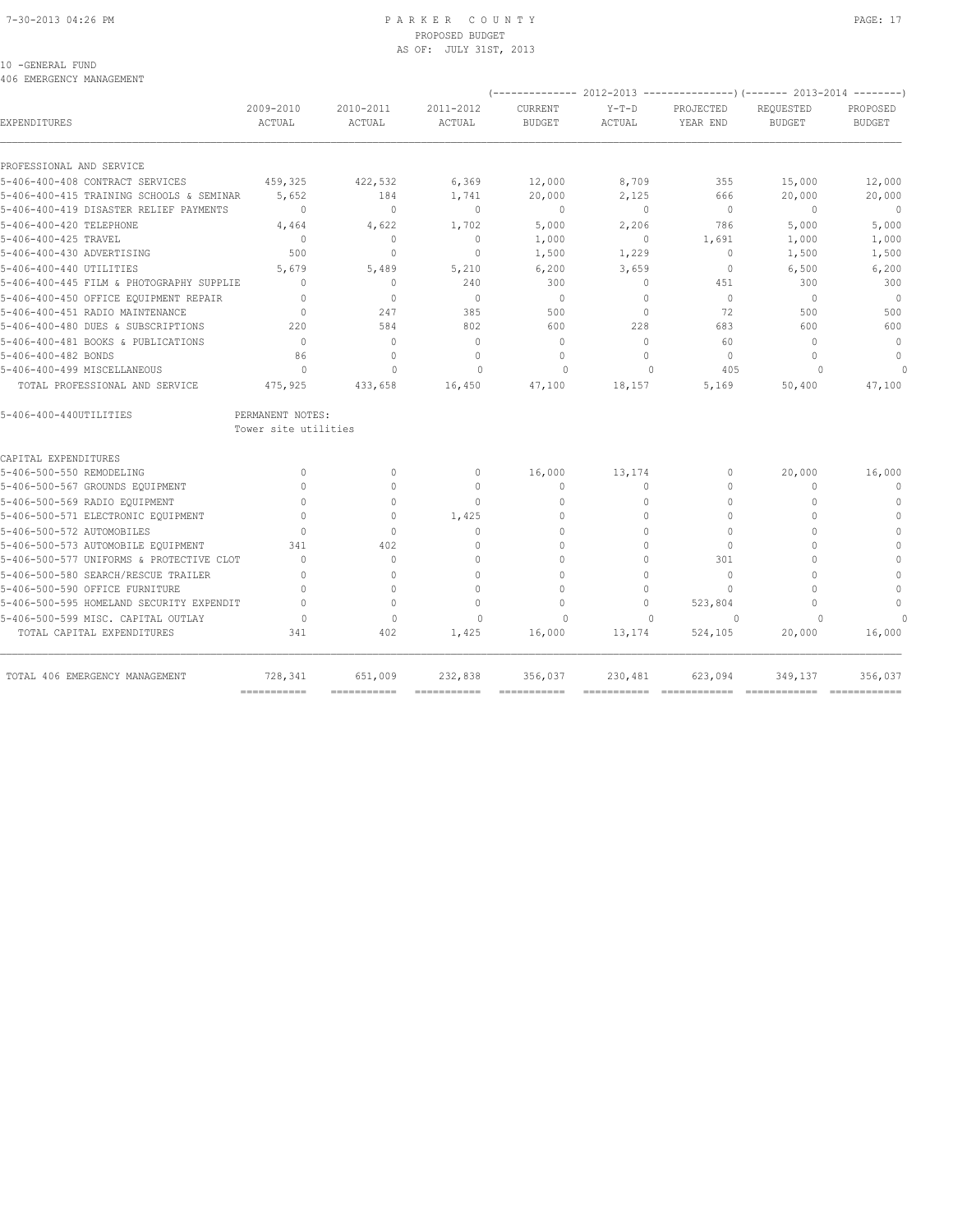## 7-30-2013 04:26 PM P A R K E R C O U N T Y PAGE: 18 PROPOSED BUDGET AS OF: JULY 31ST, 2013

| 10 -GENERAL FUND<br>409 NON DEPARTMENT   |                            |                     |                            |                          |                   |                                                                         |                            |                           |
|------------------------------------------|----------------------------|---------------------|----------------------------|--------------------------|-------------------|-------------------------------------------------------------------------|----------------------------|---------------------------|
|                                          |                            |                     |                            |                          |                   | (-------------- 2012-2013 ----------------) (------- 2013-2014 -------- |                            |                           |
| EXPENDITURES                             | 2009-2010<br><b>ACTUAL</b> | 2010-2011<br>ACTUAL | 2011-2012<br><b>ACTUAL</b> | CURRENT<br><b>BUDGET</b> | $Y-T-D$<br>ACTUAL | PROJECTED<br>YEAR END                                                   | REQUESTED<br><b>BUDGET</b> | PROPOSED<br><b>BUDGET</b> |
|                                          |                            |                     |                            |                          |                   |                                                                         |                            |                           |
| SALARIES & BENEFITS                      |                            |                     |                            |                          |                   |                                                                         |                            |                           |
| SALARIES & WAGES                         |                            |                     |                            |                          |                   |                                                                         |                            |                           |
| 5-409-100-101 STRAIGHT TIME EARNED       | $\Omega$                   | $\Omega$            | $\mathbf{0}$               | $\Omega$                 | $\circ$           | $\Omega$                                                                | $\Omega$                   | $\mathbf{0}$              |
| 5-409-100-102 WORKERS COMP UNPAID        | $\Omega$                   | $\Omega$            | $\mathbf{0}$               | $\Omega$                 | $\Omega$          | $\Omega$                                                                | $\Omega$                   | $\cap$                    |
| 5-409-100-103 FMLA UNPAID                | $\Omega$                   | $\mathbf{0}$        | $\circ$                    | $\circ$                  | $\Omega$          | $\circ$                                                                 | $\Omega$                   |                           |
| TOTAL SALARIES & WAGES                   | $\cap$                     | $\Omega$            | $\Omega$                   | $\Omega$                 | $\Omega$          | $\Omega$                                                                | $\Omega$                   | $\circ$                   |
| <b>BENEFITS</b>                          |                            |                     |                            |                          |                   |                                                                         |                            |                           |
| 5-409-100-200 COST OF HEALTH INSURANCE   | $\mathbf{0}$               | $\Omega$            | $\mathbf{0}$               | $\mathbf{0}$             | $\circ$           | $\Omega$                                                                | $\bigcap$                  | $\Omega$                  |
| 5-409-100-201 FICA MATCH                 | $\Omega$                   | $\Omega$            | $\Omega$                   | $\Omega$                 | $\Omega$          | $\Omega$                                                                | $\Omega$                   | $\Omega$                  |
| 5-409-100-202 EMPLOYEE HOSPITALIZATION   | $\Omega$                   | $\circ$             | $\mathbf{0}$               | $\mathbf{0}$             | $\circ$           | $\mathbf{0}$                                                            | $\Omega$                   | $\mathbf{0}$              |
| 5-409-100-203 RETIREMENT PLAN CONTRIBUT  | $\Omega$                   | $\Omega$            | $\Omega$                   | $\Omega$                 | $\Omega$          | $\Omega$                                                                | $\Omega$                   | $\mathbf{0}$              |
| 5-409-100-204 WORKERS COMPENSATION INSU  | $\Omega$                   | $\Omega$            | $\Omega$                   | $\cap$                   | $\Omega$          | $\Omega$                                                                | $\cap$                     | $\mathbf{0}$              |
| 5-409-100-207 UNEMPLOYMENT BENEFITS      | 47,224                     | 69,573              | 60,468                     | 52,000                   | 27,736            | 39,900                                                                  | 52,000                     | 52,000                    |
| 5-409-100-210 FLEX SPENDING              | $\circ$                    | $\mathbf{0}$        | $\mathbf{0}$               | 0                        | $\Omega$          | $\circ$                                                                 | $\circ$                    | $\circ$                   |
| TOTAL BENEFITS                           | 47,224                     | 69,573              | 60,468                     | 52,000                   | 27,736            | 39,900                                                                  | 52,000                     | 52,000                    |
| TOTAL SALARIES & BENEFITS                | 47,224                     | 69,573              | 60,468                     | 52,000                   | 27,736            | 39,900                                                                  | 52,000                     | 52,000                    |
| OPERATING EXPENSES                       |                            |                     |                            |                          |                   |                                                                         |                            |                           |
| 5-409-300-310 POSTAGE                    | 54                         | $\mathbf{0}$        | 67                         | $\mathbf{0}$             | $\circ$           | 0                                                                       | $\mathbf{0}$               | 0                         |
| 5-409-300-311 POSTAGE METER RENTAL       | 4,913                      | 5,325               | 3,551                      | 2,100                    | 1,668             | 6,829                                                                   | 2,500                      | 2,100                     |
| 5-409-300-312 POSTAGE INV. PURCH         | 12, 186)                   | 28)                 | 11,987                     | 28,000                   | 6,586             | $\mathbf{0}$                                                            | $\mathbf{0}$               | 28,000                    |
| 5-409-300-326 COPY PAPER                 | 25,222                     | 24,605              | 18,261                     | 25,000                   | 8,618             | 15,000                                                                  | 18,000                     | 25,000                    |
| 5-409-300-330 SUPPLIES                   | $\mathbf{0}$               | $\circ$             | $\mathbf{0}$               | $\mathbf{0}$             | $\circ$           | 0                                                                       | $\mathbf{0}$               | $\mathbf{0}$              |
| 5-409-300-348 CONTRACT COMPUTER SUPPLIES | $\mathbf{0}$               | $\circ$             | $\circ$                    | $\mathbf{0}$             | $\circ$           | $\mathbf{0}$                                                            | $\Omega$                   | $\mathbf{0}$              |
| 5-409-300-349 COPIER EXPENSE             | 71,577                     | 68,805              | 71,978                     | 75,000                   | 62,671            | 27,800                                                                  | 76,500                     | 75,000                    |
| 5-409-300-350 EQUIPMENT REPAIR           | $\Omega$                   | $\circ$             | $\mathbf{0}$               | $\mathbf{0}$             | $\circ$           | $\mathbf{0}$                                                            | $\Omega$                   | $\mathbf{0}$              |
| 5-409-300-362 EMPLOYEE RECOGNITION       | $\Omega$                   | $\circ$             | $\mathbf{0}$               | $\mathbf{0}$             | $\circ$           | 5,000                                                                   | $\Omega$                   | $\mathbf{0}$              |
| 5-409-300-368 SAFETY EQUIPMENT-NON CAP   | $\Omega$                   | $\Omega$            | $\Omega$                   | $\circ$                  | $\circ$           | $\mathbf{0}$                                                            | $\Omega$                   | $\mathbf{0}$              |
| 5-409-300-370 OFFICE EQUIPMENT-NON CAP   | $\Omega$                   | $\cap$              | $\Omega$                   | $\Omega$                 | $\Omega$          | $\Omega$                                                                | $\cap$                     | $\Omega$                  |
| 5-409-300-374 OFFICE FURNITURE-NON CAP   | $\Omega$                   | $\circ$             | $\Omega$                   | $\Omega$                 | $\circ$           | $\mathbf{0}$                                                            | $\Omega$                   | $\Omega$                  |
| 5-409-300-375 SECURITY EQUIPMENT-NON CAP | $\cap$                     | $\Omega$            | $\Omega$                   | $\Omega$                 | $\Omega$          | $\Omega$                                                                | $\cap$                     | $\mathbf{0}$              |
| 5-409-300-377 PROTECTIVE CLOTHING/EQUIP- |                            | $\Omega$            | $\Omega$                   | $\Omega$                 | $\Omega$          | $\Omega$                                                                |                            | $\Omega$                  |
| 5-409-300-399 MISC GRANT EXPENSES        | $\cap$                     | $\cap$              | $\cap$                     | $\cap$                   | $\cap$            | $\cap$                                                                  |                            |                           |

TOTAL OPERATING EXPENSES 89,580 98,708 105,844 130,100 79,542 54,629 97,000 130,100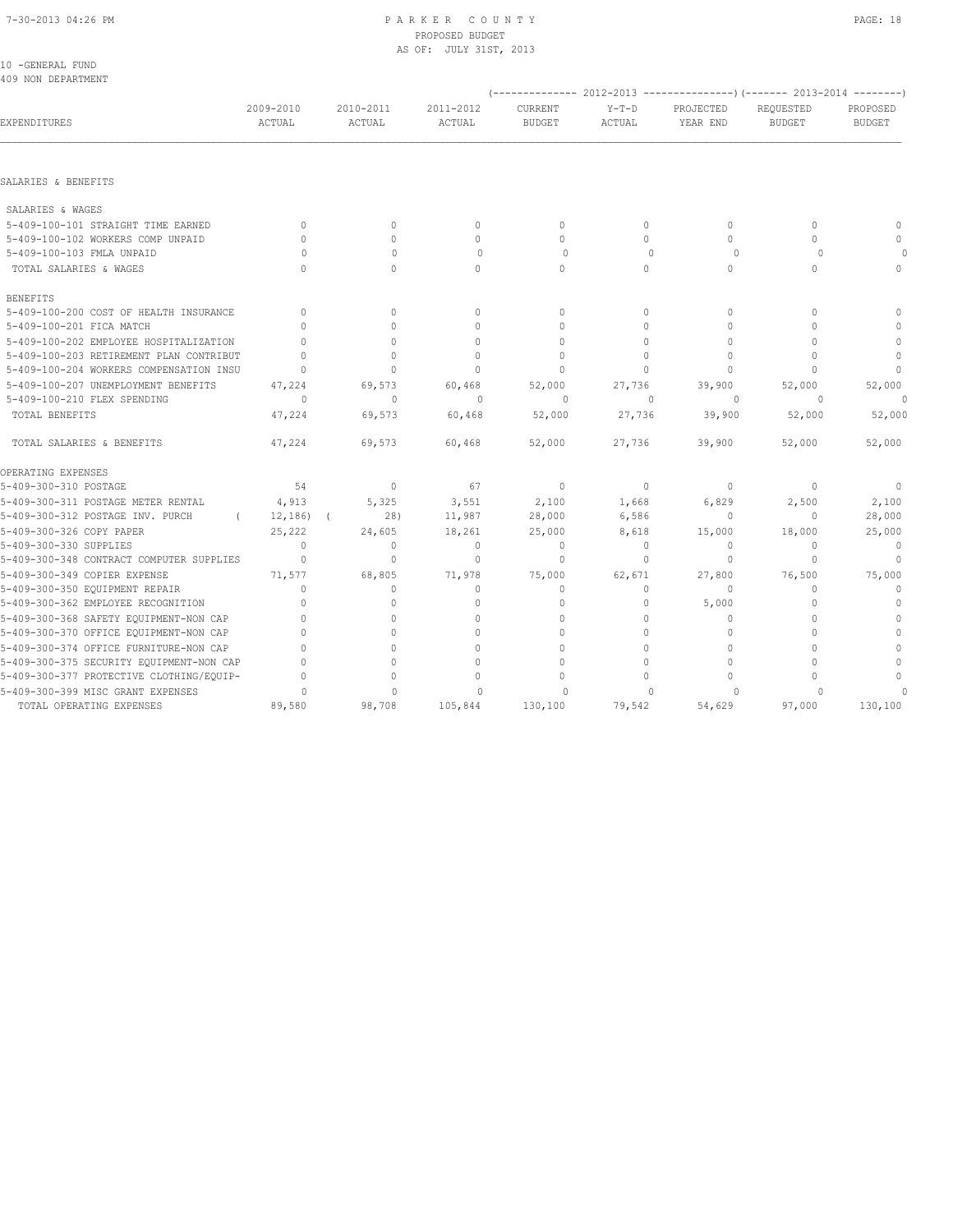## 7-30-2013 04:26 PM P A R K E R C O U N T Y PAGE: 19 PROPOSED BUDGET AS OF: JULY 31ST, 2013

10 -GENERAL FUND 409 NON DEPARTMENT

|                                                                                                                                        |                     |                                              |                     |                          |                          | (-------------- 2012-2013 ----------------) (------- 2013-2014 --------) |                            |                           |
|----------------------------------------------------------------------------------------------------------------------------------------|---------------------|----------------------------------------------|---------------------|--------------------------|--------------------------|--------------------------------------------------------------------------|----------------------------|---------------------------|
| EXPENDITURES                                                                                                                           | 2009-2010<br>ACTUAL | 2010-2011<br>ACTUAL                          | 2011-2012<br>ACTUAL | CURRENT<br><b>BUDGET</b> | $Y-T-D$<br><b>ACTUAL</b> | PROJECTED<br>YEAR END                                                    | REQUESTED<br><b>BUDGET</b> | PROPOSED<br><b>BUDGET</b> |
| PROFESSIONAL AND SERVICE                                                                                                               |                     |                                              |                     |                          |                          |                                                                          |                            |                           |
| 5-409-400-400 ATTORNEY FEES                                                                                                            | 10,644              | 4,587                                        | 934                 | 10,000                   | 9,500                    | 15,000                                                                   | 10,500                     | 10,000                    |
| 5-409-400-404 LITIGATION                                                                                                               | $\mathbf{0}$        | $\mathbf{0}$                                 | $\mathbb O$         | 15,000                   | 0                        | 15,639                                                                   | 15,000                     | 15,000                    |
| 5-409-400-408 CONTRACT SERVICES                                                                                                        | 11,934              | 32,400                                       | 501,448             | 524,410                  | 438,056                  | 0                                                                        | 515,000                    | 514,410                   |
| 5-409-400-410 APPRAISAL FEES                                                                                                           | 360,460             | 346,463                                      | 359,809             | 396,000                  | 291,069                  | 325,000                                                                  | 410,000                    | 396,000                   |
| 5-409-400-417 ECONOMIC DEVELOPMENT                                                                                                     | $\mathbf{0}$        | $\mathbf{0}$                                 | $\mathbf{0}$        | $\mathbf{0}$             | $\circ$                  | 0                                                                        | $\bigcap$                  | $\mathbf 0$               |
| 5-409-400-420 TELEPHONE                                                                                                                | 120,138             | 139,248                                      | 129,036             | 130,000                  | 136,464                  | 136,300                                                                  | 137,000                    | 130,000                   |
| 5-409-400-421 TELEPHONE EQUIPMENT                                                                                                      | $\Omega$            | $\Omega$                                     | $\Omega$            | $\mathbf{0}$             | $\circ$                  | 11,848                                                                   | $\Omega$                   | $\mathbf{0}$              |
| 5-409-400-422 TELEPHONE LABOR                                                                                                          | $\Omega$            | $\Omega$                                     | $\Omega$            | 16,974                   | 16,998                   | 9,408                                                                    | 17,000                     | 16,974                    |
| 5-409-400-423 TELEPHONE EQUIPMENT REPAIR                                                                                               | $\Omega$            | $\Omega$                                     | $\Omega$            | $\Omega$                 | $\Omega$                 | $\Omega$                                                                 | $\Omega$                   | $\Omega$                  |
| 5-409-400-425 TRAVEL                                                                                                                   | $\Omega$            | $\Omega$                                     | $\Omega$            | $\mathbf{0}$             | $\circ$                  | $\mathbf{0}$                                                             | $\mathbf{0}$               | $\mathbf{0}$              |
| 5-409-400-427 TDC-PUBLIC HEALTH SERVICES                                                                                               | $\Omega$            | $\Omega$                                     | $\Omega$            | $\mathbf{0}$             | $\Omega$                 | $\mathbf{0}$                                                             | $\Omega$                   | $\mathbf{0}$              |
| 5-409-400-430 ADVERTISING                                                                                                              | $\Omega$            | 296                                          | 1,046               | 1,200                    | $\circ$                  | $\mathbf{0}$                                                             | 1,200                      | 1,200                     |
| 5-409-400-440 UTILITIES                                                                                                                | $\Omega$            | $\Omega$                                     | $\mathbf{0}$        | $\Omega$                 | $\circ$                  | $\mathbf{0}$                                                             | $\Omega$                   | $\mathbf{0}$              |
| 5-409-400-460 OFFICE & EQUIPMENT RENTAL                                                                                                | 52,113              | 53,596                                       | 53,291              | 54,000                   | 44,277                   | 35,000                                                                   | 54,000                     | 54,000                    |
| 5-409-400-480 DUES & SUBSCRIPTIONS                                                                                                     | $\mathbf{0}$        | 9,524                                        | 1,524               | 2,000                    | 1,779                    | $\mathbf{0}$                                                             | 2,600                      | 2,000                     |
| 5-409-400-491 HOSPITAL SETTLEMENT                                                                                                      | $\Omega$            | $\circ$                                      | $\mathbf{0}$        | $\mathbf{0}$             | $\circ$                  | $\mathbf{0}$                                                             | $\cap$                     | $\mathbf{0}$              |
| 5-409-400-493 SENATE BILL 7 INDIGENT COS                                                                                               | $\Omega$            | $\Omega$                                     | $\Omega$            | $\mathbf{0}$             | $\circ$                  | $\Omega$                                                                 | $\Omega$                   | $\mathbf{0}$              |
| 5-409-400-494 INSTALLMENT PAYMENTS-POST                                                                                                | $\mathbf{0}$        | $\circ$                                      | $\mathbf{0}$        | $\mathbf{0}$             | $\circ$                  | $\mathbf{0}$                                                             | $\Omega$                   | $\mathbf{0}$              |
| 5-409-400-495 INSURANCE                                                                                                                | 62,657              | 273,564                                      | 303,176             | 361,205                  | 304,240                  | 127,292                                                                  | 310,000                    | 300,000                   |
| 5-409-400-496 INMATE HOUSING EXPENSE                                                                                                   | $\mathbf{0}$        | $\mathbf{0}$                                 | $\mathbf{0}$        | $\circ$                  | $\circ$                  | 132,905                                                                  | $\Omega$                   | $\mathbb O$               |
| 5-409-400-497 TRIAL COSTS                                                                                                              | $\Omega$            | $\circ$                                      | $\mathbf{0}$        | $\mathbf{0}$             | $\circ$                  | $\mathbf{0}$                                                             | $\Omega$                   | $\mathbf 0$               |
| 5-409-400-498 LIABILITY INSURANCE                                                                                                      | 201,427             | 53,223                                       | $\mathbb O$         | $\Omega$                 | $\circ$                  | 209,258                                                                  | $\Omega$                   | $\mathbb O$               |
| 5-409-400-499 MISCELLANEOUS                                                                                                            | $\Omega$            | $\Omega$                                     | 15                  | $\Omega$                 | $\Omega$                 | 152,951                                                                  | $\Omega$                   |                           |
| TOTAL PROFESSIONAL AND SERVICE                                                                                                         | 819,373             | 912,901                                      | 1,350,280           | 1,510,789                | 1,242,382                | 1,170,601                                                                | 1,472,300                  | 1,439,584                 |
| 5-409-400-408CONTRACT SERVICES                                                                                                         | PERMANENT NOTES:    | MOTOROLA, TOWER LEASES, CIVICS PLUS (26,000) |                     |                          |                          |                                                                          |                            |                           |
| CAPITAL EXPENDITURES                                                                                                                   |                     |                                              |                     |                          |                          |                                                                          |                            |                           |
| 5-409-500-555 O. C. A. COLLECTIONS                                                                                                     | $\mathbf{0}$        | $\mathbf{0}$                                 | $\mathbf{0}$        | $\mathbf{0}$             | $\circ$                  | $\circ$                                                                  | $\mathbf{0}$               | $\mathbf{0}$              |
| 5-409-500-570 OFFICE EQUIPMENT                                                                                                         | $\Omega$            | $\Omega$                                     | $\Omega$            | $\Omega$                 | $\circ$                  | $\mathbf{0}$                                                             | $\mathbf{0}$               | $\mathbf{0}$              |
| 5-409-500-572 AUTOMOBILES                                                                                                              | $\Omega$            | $\Omega$                                     | 0                   | $\Omega$                 | $\Omega$                 | $\circ$                                                                  | $\Omega$                   | $\mathbf{0}$              |
| 5-409-500-575 COURTHOUSE SECURITY EQPT                                                                                                 | $\mathbf{0}$        | $\Omega$                                     | $\Omega$            | $\Omega$                 | $\Omega$                 | $\circ$                                                                  | $\Omega$                   | $\mathbb O$               |
| 5-409-500-578 TELEPHONE EQUIPMENT                                                                                                      | $\Omega$            | $\Omega$                                     | $\Omega$            | $\Omega$                 | $\Omega$                 | $\Omega$                                                                 | $\Omega$                   | $\Omega$                  |
| 5-409-500-590 OFFICE FURNITURE                                                                                                         | 0                   | $\circ$                                      | $\mathbf 0$         | $\mathbf 0$              | $\Omega$                 | $\circ$                                                                  | $\Omega$                   |                           |
| TOTAL CAPITAL EXPENDITURES                                                                                                             | $\Omega$            | $\mathbf 0$                                  | $\Omega$            | $\mathbf{0}$             | $\circ$                  | $\circ$                                                                  | $\mathbf{0}$               | $\Omega$                  |
| OTHER SERVICES                                                                                                                         |                     |                                              |                     |                          |                          |                                                                          |                            |                           |
| 5-409-600-699 PROGRAM CONTINGENCIES                                                                                                    | $\circ$             | $\circ$                                      | $\circ$             | 373,963                  | $\mathbf 0$              | 0                                                                        | 455,000                    | 1,652,168                 |
| TOTAL OTHER SERVICES                                                                                                                   | $\Omega$            | $\mathbf 0$                                  | $\circ$             | 373,963                  | $\circ$                  | $\circ$                                                                  | 455,000                    | 1,652,168                 |
| TOTAL 409 NON DEPARTMENT                                                                                                               | 956,177             | 1,081,182                                    | 1,516,592           | 2,066,852                | 1,349,661                | 1,265,130                                                                | 2,076,300                  | 3, 273, 852               |
| Possible 24 entities contracting for May '07 Elections.<br>Requires additional Jdgs. and Clerks. Also, additional<br>programming fees. |                     |                                              |                     |                          |                          |                                                                          |                            |                           |

=========== =========== =========== =========== =========== ============ ============ ============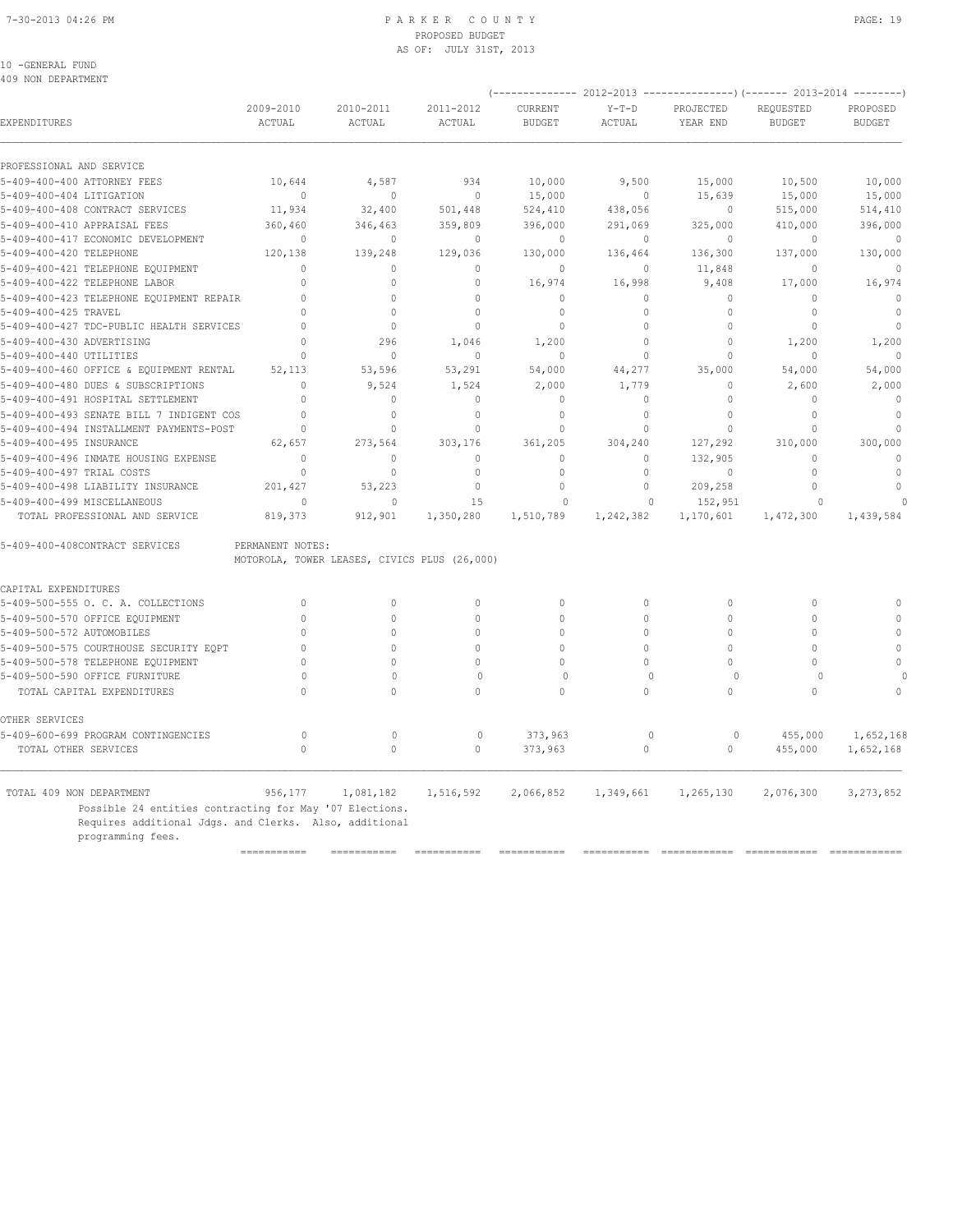## PROPOSED BUDGET AS OF: JULY 31ST, 2013

## 10 -GENERAL FUND

411 EMPLOYEE BENEFITS CO

|                                                           |                     |                                                      |                      |                          |                   |                       | $(----------2012-2013------------)$ $(----2013-2014------)$ |                           |
|-----------------------------------------------------------|---------------------|------------------------------------------------------|----------------------|--------------------------|-------------------|-----------------------|-------------------------------------------------------------|---------------------------|
| <b>EXPENDITURES</b>                                       | 2009-2010<br>ACTUAL | 2010-2011<br>ACTUAL                                  | 2011-2012<br>ACTUAL  | CURRENT<br><b>BUDGET</b> | $Y-T-D$<br>ACTUAL | PROJECTED<br>YEAR END | REQUESTED<br><b>BUDGET</b>                                  | PROPOSED<br><b>BUDGET</b> |
|                                                           |                     |                                                      |                      |                          |                   |                       |                                                             |                           |
| SALARIES & BENEFITS                                       |                     |                                                      |                      |                          |                   |                       |                                                             |                           |
| SALARIES & WAGES                                          |                     |                                                      |                      |                          |                   |                       |                                                             |                           |
| 5-411-100-102 APPOINTED OFFICIAL                          | 46,553              | 46,553                                               | 46,681 47,820 37,422 |                          |                   |                       | 0 $47,820$                                                  | 47,820                    |
| 5-411-100-103 ASSISTANT                                   | 30,047              | 30,047                                               | 30,129               | 30,865                   | 23,899            | $\overline{0}$        | 30,865                                                      | 30,865                    |
| 5-411-100-120 PART-TIME                                   | $\sim$ 0            | $\sim$ 0                                             | $\sim$ 0             | $\sim$ 0                 | $\sim$ 0          | $\sim$ 0              | $\sim$ 0                                                    | $\circ$                   |
| TOTAL SALARIES & WAGES                                    | 76,600              | 76,600                                               | 76,810               |                          | 78,685 61,321     | $\Omega$              | 78,685                                                      | 78,685                    |
| <b>BENEFITS</b>                                           |                     |                                                      |                      |                          |                   |                       |                                                             |                           |
| 5-411-100-201 FICA MATCH                                  | 5,228               | 5,195 5,343 6,041                                    |                      |                          | 4,214             | $\circ$               | 6,041                                                       | 6,041                     |
| 5-411-100-202 EMPLOYEE HOSPITALIZATION                    | 42,281              | 40,458                                               | 23,560               |                          | 24,134 28,498     | $\circ$               | 24,134                                                      | 24,134                    |
| 5-411-100-203 RERTIREMENT PLAN CONTRIBU                   | 8,476               | 9.088                                                | 8,121                | 8,616                    | 6,844             | $\Omega$              | 8,616                                                       | 8,616                     |
| 5-411-100-204 WORKERS COMPENSATION INSU                   | 207                 | 203                                                  | 206                  | 275                      | 174               | $\circ$               | 275                                                         | 275                       |
| 5-411-100-206 LONGEVITY PAY                               | 420                 | 480                                                  | 540                  | 600                      | 600               | $\circ$               | 1,080                                                       | 600                       |
| 5-411-100-209 CELL PHONE ALLOWANCE                        | $\sim$ 0            | $\overline{0}$                                       | $\sim$ 0             | $\overline{0}$           | $\overline{0}$    | $\bigcirc$            | $\sim$ 0                                                    | $\circ$                   |
| TOTAL BENEFITS                                            | 56,612              | 55,424 37,770                                        |                      | 39,666                   | 40,330            | $\circ$               | 40,146                                                      | 39,666                    |
| 5-411-100-202EMPLOYEE HOSPITALIZATION CURRENT YEAR NOTES: |                     |                                                      |                      |                          |                   |                       |                                                             |                           |
|                                                           |                     | Hired new employee that isn't an OPT OUT of the ins. |                      |                          |                   |                       |                                                             |                           |
| 5-411-100-206LONGEVITY PAY                                | CURRENT YEAR NOTES: |                                                      |                      |                          |                   |                       |                                                             |                           |
|                                                           |                     | Increased line according to years of service.        |                      |                          |                   |                       |                                                             |                           |
| TOTAL SALARIES & BENEFITS                                 |                     | 133,212 132,024 114,580 118,351 101,651              |                      |                          |                   | $\circ$               |                                                             | 118,831 118,351           |

| TAIUT AUTUTTA & BENETIN                  | 1001212 | 1.961027     | $+ +     -$ | 1101JJ1      | $+0+1$ $0-1$ |          | 110,001 | 110,001                          |
|------------------------------------------|---------|--------------|-------------|--------------|--------------|----------|---------|----------------------------------|
| OPERATING EXPENSES                       |         |              |             |              |              |          |         |                                  |
| 5-411-300-310 POSTAGE                    | 530     | 390          | 396         | 650          | 371          | $\Omega$ | 650     | 650                              |
| 5-411-300-330 SUPPLIES                   | 1,905   | 1,504        | 1,091       | 1,000        | 575          | $\Omega$ | 1,000   | 1,000                            |
| 5-411-300-370 OFFICE EQUIPMENT-NON CAP   |         | 0            |             | $\mathbf{0}$ |              |          |         | $\mathbf{0}$                     |
| 5-411-300-371 ELECTRONIC EQUIPMENT-NON C |         | $\Omega$     | 2,568       | 0            |              |          |         | $\circ$                          |
| 5-411-300-374 OFFICE FURNITURE-NON CAP   |         |              |             |              |              |          |         |                                  |
| TOTAL OPERATING EXPENSES                 | 2,435   | 1,894        | 4,055       | 1,650        | 947          | 0        | 1,650   | 1,650                            |
| PROFESSIONAL AND SERVICE                 |         |              |             |              |              |          |         |                                  |
| 5-411-400-415 TRAINING SCHOOLS & SEMINAR | 1,168   | $\mathbf{0}$ | 1,106       | 2,000        | 906          | $\Omega$ | 3,000   | 2,000                            |
| 5-411-400-420 TELEPHONE                  | 288     | 421          | 456         | 460          | 342          | 0        | 460     | 460                              |
| 5-411-400-430 ADVERTISING                |         | 0            |             | $\mathbf{0}$ |              |          |         | $\begin{array}{c} \n\end{array}$ |
| 5-411-400-480 DUES & SUBSCRIPTIONS       |         | 340          | 360         | 650          | 282          | $\Omega$ | 650     | 650                              |
| 5-411-400-482 BONDS                      |         | $\Omega$     |             |              |              |          |         |                                  |
| TOTAL PROFESSIONAL AND SERVICE           | 1,456   | 761          | 1,921       | 3,110        | 1,530        | 0        | 4,110   | 3,110                            |

5-411-400-415TRAINING SCHOOLS & SEMINARCURRENT YEAR NOTES:

New hire needs additional training.

5-411-400-420TELEPHONE

PERMANENT NOTES:<br>Covers air card at \$37.99/month.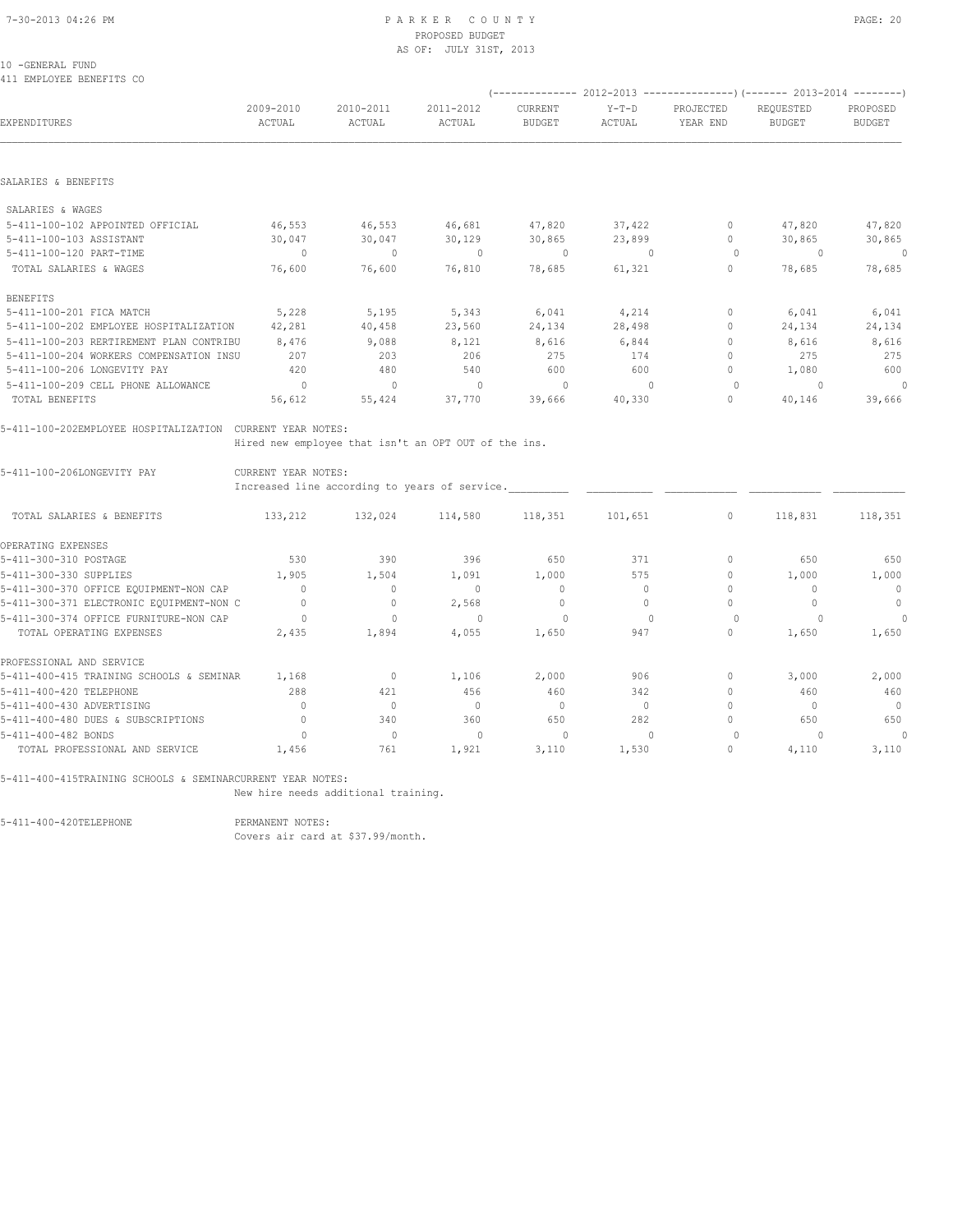## 7-30-2013 04:26 PM P A R K E R C O U N T Y PAGE: 21 PROPOSED BUDGET AS OF: JULY 31ST, 2013

10 -GENERAL FUND 10 SENERIE IONE<br>111 EMBLOVEE BENEFITS CO

| 411 EMPLOYEE BENEFITS CO          |                                |                     |                     |                                 |                   | (-------------- 2012-2013 --------------------- 2013-2014 ---------- |                     |                           |
|-----------------------------------|--------------------------------|---------------------|---------------------|---------------------------------|-------------------|----------------------------------------------------------------------|---------------------|---------------------------|
| EXPENDITURES                      | 2009-2010<br>ACTUAL            | 2010-2011<br>ACTUAL | 2011-2012<br>ACTUAL | <b>CURRENT</b><br><b>BUDGET</b> | $Y-T-D$<br>ACTUAL | PROJECTED<br>YEAR END                                                | REQUESTED<br>BUDGET | PROPOSED<br><b>BUDGET</b> |
| 5-411-400-480DUES & SUBSCRIPTIONS | PERMANENT NOTES:<br>SHRM dues. |                     |                     |                                 |                   |                                                                      |                     |                           |
| CAPITAL EXPENDITURES              |                                |                     |                     |                                 |                   |                                                                      |                     |                           |
| 5-411-500-590 OFFICE FURNITURE    | 1,588                          | 0                   |                     | $\Omega$                        |                   |                                                                      |                     |                           |
| TOTAL CAPITAL EXPENDITURES        | 1,588                          | $\Omega$            | 0                   | 0                               | $\Omega$          |                                                                      |                     | $\Omega$                  |
| TOTAL 411 EMPLOYEE BENEFITS CO    | 138,691                        | 134,679             | 120,556             | 123, 111                        | 104,127           | 0                                                                    | 124,591             | 123, 111                  |
|                                   | ===========                    | ===========         | ===========         | ===========                     | ------------      | ============                                                         | ============        | =============             |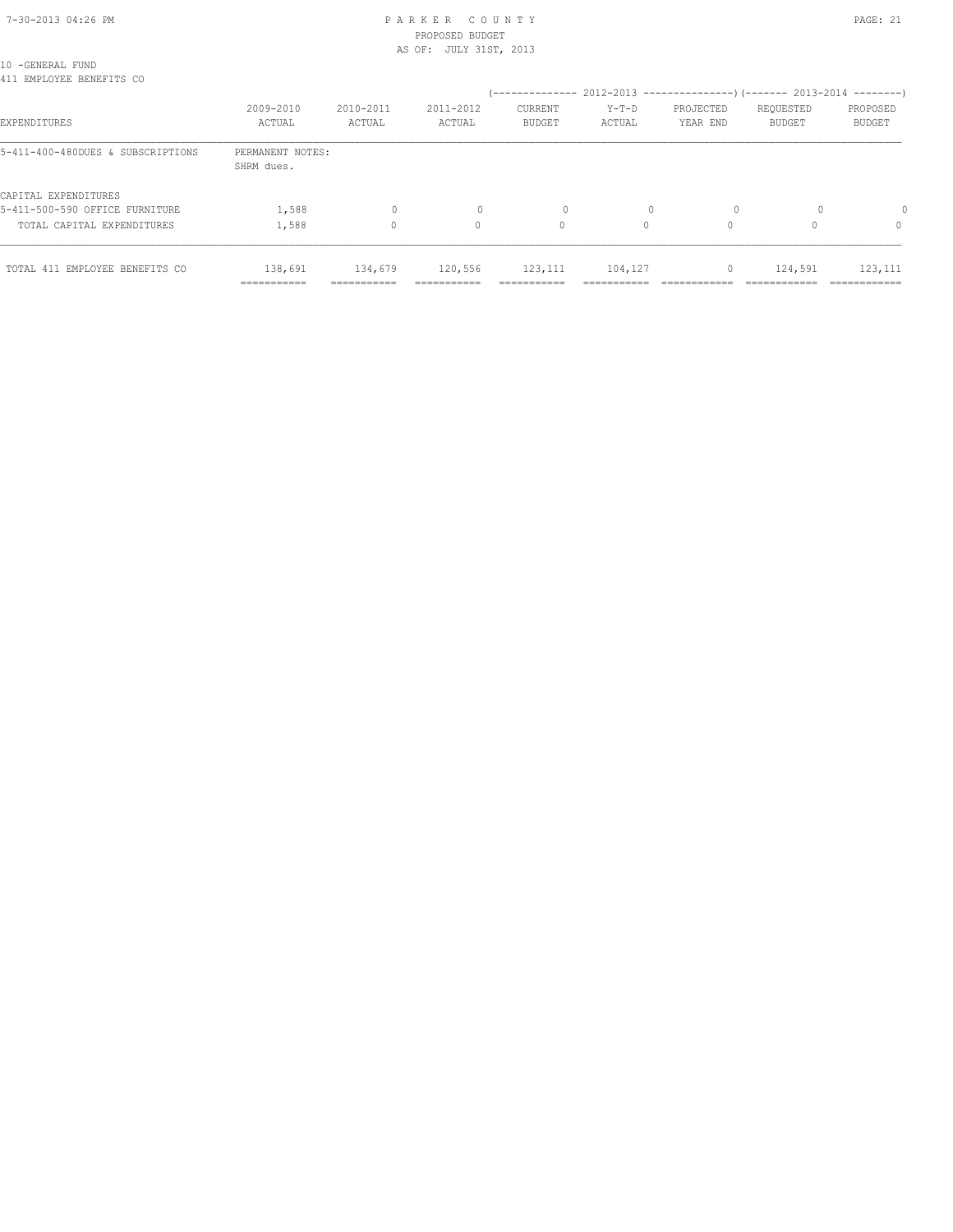# PROPOSED BUDGET

|                                            |           |              | AS OF: JULY 31ST, 2013           |               |         |                                  |                                                                          |          |
|--------------------------------------------|-----------|--------------|----------------------------------|---------------|---------|----------------------------------|--------------------------------------------------------------------------|----------|
| 10 -GENERAL FUND<br>415 PROBATE DEPARTMENT |           |              |                                  |               |         |                                  |                                                                          |          |
|                                            |           |              |                                  |               |         |                                  | (-------------- 2012-2013 ----------------) (------- 2013-2014 --------) |          |
|                                            | 2009-2010 | 2010-2011    | 2011-2012                        | CURRENT       | $Y-T-D$ | PROJECTED                        | REQUESTED                                                                | PROPOSED |
| <b>EXPENDITURES</b>                        | ACTUAL    | ACTUAL       | ACTUAL                           | <b>BUDGET</b> | ACTUAL  | YEAR END                         | <b>BUDGET</b>                                                            | BUDGET   |
|                                            |           |              |                                  |               |         |                                  |                                                                          |          |
| SALARIES & BENEFITS                        |           |              |                                  |               |         |                                  |                                                                          |          |
| SALARIES & WAGES                           |           |              |                                  |               |         |                                  |                                                                          |          |
| 5-415-100-108 PROBATE AUDITOR              | $\Omega$  | $\mathbf{0}$ | $\mathbf{0}$                     | 40,520        | 31,708  | $\circ$                          | 40,520                                                                   | 40,520   |
| TOTAL SALARIES & WAGES                     | $\Omega$  | $\Omega$     | $\Omega$                         | 40,520        | 31,708  | $\Omega$                         | 40,520                                                                   | 40,520   |
| BENEFITS                                   |           |              |                                  |               |         |                                  |                                                                          |          |
| 5-415-100-201 FICA MATCH                   | $\Omega$  |              | $\mathbf{0}$                     | 3,132         | 2,455   | $\mathbf{0}$                     | 3,132                                                                    | 3,132    |
| 5-415-100-202 EMPLOYEE HOSPITALIZATION     | $\circ$   | $\Omega$     | $\mathbf{0}$                     | 9,316         | 7,526   | $\mathbf{0}$                     | 9,316                                                                    | 9,316    |
| 5-415-100-203 RETIREMENT PLAN CONTRIBUT    | $\cap$    |              | $\begin{array}{c} \n\end{array}$ | 4,467         | 3,544   | $\begin{array}{c} \n\end{array}$ | 4,467                                                                    | 4,467    |
| 5-415-100-204 WORKERS COMPENSATION INSU    | $\Omega$  |              | $\Omega$                         | 134           | 91      | 0                                | 134                                                                      | 134      |
| 5-415-100-206 LONGEVITY PAY                |           | $\mathbf{0}$ | 0                                | 360           | 360     | $\Omega$                         | 420                                                                      | 360      |

 TOTAL BENEFITS 0 0 0 17,409 13,976 0 17,469 17,409 TOTAL SALARIES & BENEFITS 0 0 0 57,929 45,684 0 57,989 57,929 OPERATING EXPENSES 5-415-300-330 SUPPLIES 0 0 0 200 0 0 200 200 TOTAL OPERATING EXPENSES 0 0 0 200 0 0 200 200 PROFESSIONAL AND SERVICE<br>5-415-400-400 ATTORNEY FEES 5-415-400-400 ATTORNEY FEES 0 0 0 10,000 3,906 0 12,000 10,000 5-415-400-401 OUTSIDE COURT REPORTER 0 0 0 2,000 833 0 3,000 2,000 5-415-400-415 TRAINING SCHOOLS & SEMINAR 0 0 0 2,500 0 0 2,500 2,500 5-415-400-481 BOOKS & PUBLICATIONS 0 0 0 200 0 0 200 200 5-415-400-491 MENTAL COMMITTMENT COSTS 0 0 0 14,500 9,941 0 13,500 14,500 TOTAL PROFESSIONAL AND SERVICE 0 0 0 29,200 14,680 0 31,200 29,200 TOTAL 415 PROBATE DEPARTMENT 0 0 0 87,329 60,364 0 89,389 87,329

=========== =========== =========== =========== =========== ============ ============ ============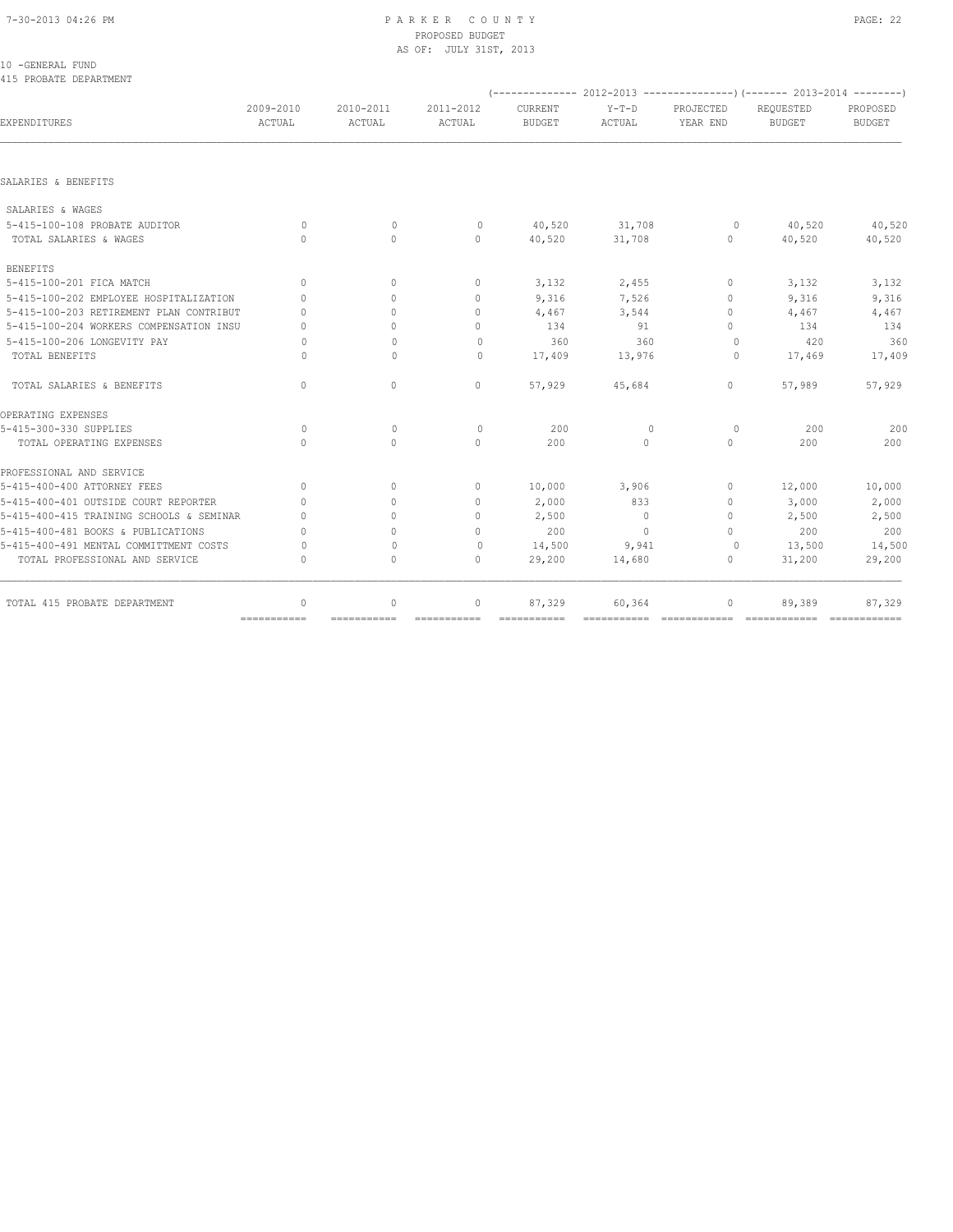## 7-30-2013 04:26 PM P A R K E R C O U N T Y PAGE: 23 PROPOSED BUDGET AS OF: JULY 31ST, 2013

10 -GENERAL FUND 435 43RD DISTRICT COURT

|                                          |                     |                                                 |                     |                          |                   |                       | (-------------- 2012-2013 ----------------) (------- 2013-2014 --------) |                           |
|------------------------------------------|---------------------|-------------------------------------------------|---------------------|--------------------------|-------------------|-----------------------|--------------------------------------------------------------------------|---------------------------|
| EXPENDITURES                             | 2009-2010<br>ACTUAL | 2010-2011<br>ACTUAL                             | 2011-2012<br>ACTUAL | CURRENT<br><b>BUDGET</b> | $Y-T-D$<br>ACTUAL | PROJECTED<br>YEAR END | REQUESTED<br><b>BUDGET</b>                                               | PROPOSED<br><b>BUDGET</b> |
|                                          |                     |                                                 |                     |                          |                   |                       |                                                                          |                           |
| SALARIES & BENEFITS                      |                     |                                                 |                     |                          |                   |                       |                                                                          |                           |
| SALARIES & WAGES                         |                     |                                                 |                     |                          |                   |                       |                                                                          |                           |
| 5-435-100-101 ELECTED OFFICIAL-DIST JUD  | 14,999              | 13,845                                          | 14,999              | 15,000                   | 12,113            | 3,493                 | 15,000                                                                   | 15,000                    |
| 5-435-100-110 COURT REPORTER             | 68,078              | 68,078                                          | 68,264              | 70,609                   | 55,246            | 57,907                | 70,609                                                                   | 70,609                    |
| 5-435-100-111 BAILIFF                    | 36,955              | 36,955                                          | 37,056              | 37,961                   | 29,706            | $\circ$               | 37,961                                                                   | 37,961                    |
| 5-435-100-120 PART-TIME                  | 907                 | 156                                             | 51                  | $\mathbf{0}$             | 428               | $\circ$               | 3,000                                                                    | $\overline{0}$            |
| 5-435-100-122 COURT COORDINATOR          | 46,194              | 46,194                                          | 46,321              | 47,451                   | 37,132            | 53,767                | 47,451                                                                   | 47,451                    |
| 5-435-100-123 ASST. COORDINATOR          | 36,617              | 36,617                                          | 36,717              | 37,613                   | 29,630            | $\circ$               | 37,613                                                                   | 37,613                    |
| 5-435-100-199 CERTIFICATION PAY          | $\circ$             | $\mathbf{0}$                                    | $\circ$             | $\circ$                  | $\mathbf{0}$      | $\circ$               | $\circ$                                                                  | $\circ$                   |
| TOTAL SALARIES & WAGES                   | 203,749             | 201,844                                         | 203,408             | 208,634                  | 164,255           | 115,167               | 211,634                                                                  | 208,634                   |
| <b>BENEFITS</b>                          |                     |                                                 |                     |                          |                   |                       |                                                                          |                           |
| 5-435-100-201 FICA MATCH                 | 15,085              | 14,645                                          | 14,261              | 16,190                   | 11,686            | 8,482                 | 16,190                                                                   | 16,190                    |
| 5-435-100-202 EMPLOYEE HOSPITALIZATION   | 46,817              | 60,313                                          | 73,891              | 75,988                   | 59,013            | 20,392                | 75,988                                                                   | 75,988                    |
| 5-435-100-203 RETIREMENT PLAN CONTRIBUT  | 22,516              | 23,942                                          | 21,613              | 23,080                   | 18,354            | 8,632                 | 23,080                                                                   | 23,080                    |
| 5-435-100-204 WORKERS COMPENSATION INSU  | 517                 | 506                                             | 515                 | 510                      | 444               | 411                   | 510                                                                      | 510                       |
| 5-435-100-205 CLOTHING ALLOWANCE         | $\overline{0}$      | $\mathbb O$                                     | $\overline{0}$      | $\overline{0}$           | $\circ$           | $\circ$               | 300                                                                      | $\overline{0}$            |
| 5-435-100-206 LONGEVITY PAY              | 1,740               | 1,860                                           | 2,280               | 2,460                    | 2,460             | $\circ$               | 2,640                                                                    | 2,460                     |
| TOTAL BENEFITS                           | 86,675              | 101,267                                         | 112,560             | 118,228                  | 91,957            | 37,917                | 118,708                                                                  | 118,228                   |
| 5-435-100-205CLOTHING ALLOWANCE          | PERMANENT NOTES:    |                                                 |                     |                          |                   |                       |                                                                          |                           |
|                                          |                     | NEW REQUEST FOR CLOTHING ALLOWANCE FOR BAILIFF. |                     |                          |                   |                       |                                                                          |                           |
| TOTAL SALARIES & BENEFITS                | 290,424             | 303,112                                         | 315,967             | 326,862                  | 256,212           | 153,084               | 330,342                                                                  | 326,862                   |
| OPERATING EXPENSES                       |                     |                                                 |                     |                          |                   |                       |                                                                          |                           |
| 5-435-300-310 POSTAGE                    | 985                 | 1,092                                           | 1,086               | 1,500                    | 536               | 1,178                 | 1,500                                                                    | 1,500                     |
| 5-435-300-330 SUPPLIES                   | 1,838               | 2,193                                           | 1,759               | 3,800                    | 2,207             | 179                   | 4,000                                                                    | 3,800                     |
| 5-435-300-370 OFFICE EQUIPMENT-NON CAP   | $\circ$             | $\circ$                                         | $\circ$             | 1,927                    | $\circ$           | $\circ$               | 1,000                                                                    | 1,927                     |
| 5-435-300-371 ELECTRONIC EQUIPMENT-NON C | $\overline{0}$      | $\circ$                                         | $\mathbf{0}$        | 3,600                    | $\circ$           | $\circ$               | 1,000                                                                    | 3,600                     |
| 5-435-300-374 OFFICE FURNITURE-NON CAP   | $\mathbf{0}$        | $\circ$                                         | $\circ$             | 500                      | 64                | $\circ$               | $\mathbf{0}$                                                             | 500                       |
| 5-435-300-377 PROTECTIVE CLOTHING/EQUIP- | $\overline{0}$      | $\mathbf{0}$                                    | $\mathbf{0}$        | $\circ$                  | $\mathbf{0}$      | 0                     | $\circ$                                                                  | 0                         |
| TOTAL OPERATING EXPENSES                 | 2,823               | 3,284                                           | 2,846               | 11,327                   | 2,807             | 1,357                 | 7,500                                                                    | 11,327                    |
| PROFESSIONAL AND SERVICE                 |                     |                                                 |                     |                          |                   |                       |                                                                          |                           |
| 5-435-400-400 ATTORNEY FEES              | 334,932             | 375,108                                         | 461,211             | 375,000                  | 204,539           | 240,127               | 375,000                                                                  | 375,000                   |
| 5-435-400-401 OUTSIDE COURT REPORTER     | 2,349               | 2,349                                           | 1,827               | 6,000                    | 934               | $\circ$               | 6,000                                                                    | 6,000                     |
| 5-435-400-402 VISITING JUDGE TRAVEL      | 766                 | 2,828                                           | 195                 | 1,500                    | 492               | 182                   | 1,500                                                                    | 1,500                     |
| 5-435-400-403 COMPETENCY EVALUATION      | 5,073               | 12,317                                          | 8,545               | 20,000                   | 7,823             | 11,282                | 20,000                                                                   | 20,000                    |
| 5-435-400-405 MEDICAL SERVICE            | $\mathbf{0}$        | $\circ$                                         | $\overline{0}$      | $\mathbf{0}$             | $\circ$           | $\mathbf{0}$          | $\mathbf{0}$                                                             | $\overline{0}$            |
| 5-435-400-408 CONTRACT SERVICES          | $\mathbf{0}$        | 500                                             | 721                 | 3,300                    | $\circ$           | $\circ$               | 3,300                                                                    | 3,300                     |
| 5-435-400-415 TRAINING SCHOOLS & SEMINAR | 6,490               | 1,390                                           | 1,844               | 8,000                    | 3,154             | 2,413                 | 8,000                                                                    | 8,000                     |
| 5-435-400-425 TRAVEL                     | $\bigcap$           | $\circ$                                         | $\mathbf{0}$        | $\mathbf{0}$             | $\circ$           | 2,983                 | 500                                                                      | $\sim$ 0                  |
| 5-435-400-430 ADVERTISING                | $\mathbf{0}$        | $\circ$                                         | $\circ$             | $\mathbf{0}$             | $\circ$           | $\mathbf{0}$          | $\mathbf{0}$                                                             | $\overline{0}$            |
| 5-435-400-435 INTERPRETER                | 753                 | 683                                             | 1,658               | 4,000                    | 466               | $\cap$                | 4,000                                                                    | 4,000                     |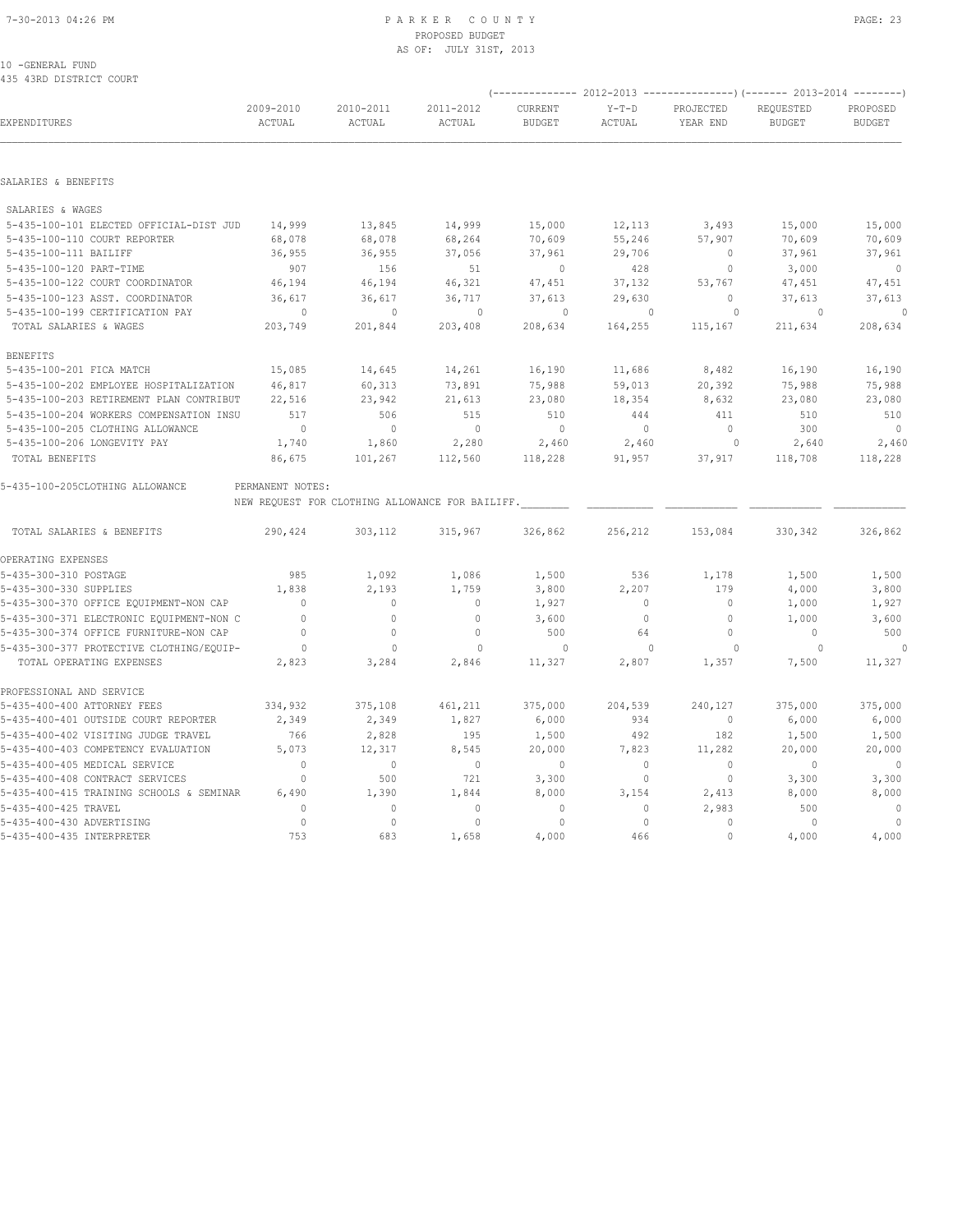## 7-30-2013 04:26 PM P A R K E R C O U N T Y PAGE: 24 PROPOSED BUDGET AS OF: JULY 31ST, 2013

## 10 -GENERAL FUND

435 43RD DISTRICT COURT

|                                          |               |                                  |              | .             |           |                                  | 2012-2013 --------------------- (------- 2013-2014 ----------) |               |
|------------------------------------------|---------------|----------------------------------|--------------|---------------|-----------|----------------------------------|----------------------------------------------------------------|---------------|
|                                          | $2009 - 2010$ | 2010-2011                        | 2011-2012    | CURRENT       | $Y-T-D$   | PROJECTED                        | REQUESTED                                                      | PROPOSED      |
| EXPENDITURES                             | ACTUAL        | ACTUAL                           | ACTUAL       | <b>BUDGET</b> | ACTUAL    | YEAR END                         | <b>BUDGET</b>                                                  | <b>BUDGET</b> |
| 5-435-400-450 OFFICE EQUIPMENT REPAIR    | $\Omega$      | 465                              | 400          | 500           | 475       | $\Omega$                         | 500                                                            | 500           |
| 5-435-400-480 DUES & SUBSCRIPTIONS       | 480           | 534                              | 1,407        | 1,700         | 993       | $\mathbf{0}$                     | 1,700                                                          | 1,700         |
| 5-435-400-481 BOOKS & PUBLICATIONS       | 545           | 577                              | 467          | 2,000         | 99        | 442                              | 2,000                                                          | 2,000         |
| 5-435-400-482 BONDS                      | $\Omega$      | $\mathbf{0}$                     | $\Omega$     | 200           | 50        | $\Omega$                         | 200                                                            | 200           |
| 5-435-400-486 ADMINISTRATIVE EXPENSE     | 3,013         | 2,806                            | 3,151        | 3,197         | 3,197     | 9,248                            | 2,945                                                          | 3,197         |
| 5-435-400-491 MENTAL COMMITTMENT COSTS   | $\Omega$      | $\mathbf{0}$                     | $\mathbf{0}$ | 2,000         | 320       | $\mathbf{0}$                     | 2,000                                                          | 2,000         |
| 5-435-400-497 TRIAL COSTS                | 5,785         | 7,664                            | 9,355        | 15,000        | 7,304     | 0                                | 15,000                                                         | 15,000        |
| 5-435-400-498 REPORTERS RECORDS          | 12,166        | 10,770                           | 30,320       | 20,000        | 3,426     | $\begin{array}{c} \n\end{array}$ | 20,000                                                         | 20,000        |
| 5-435-400-499 MISCELLANEOUS              | $\Omega$      | $\mathbf{0}$                     | $\mathbf{0}$ | 2,500         | $\Omega$  | 500                              | 2,500                                                          | 2,500         |
| TOTAL PROFESSIONAL AND SERVICE           | 372,350       | 417,989                          | 521,101      | 464,897       | 233,271   | 267,177                          | 465,145                                                        | 464,897       |
| CAPITAL EXPENDITURES                     |               |                                  |              |               |           |                                  |                                                                |               |
| 5-435-500-570 OFFICE EQUIPMENT           | $\bigcap$     | $\begin{array}{c} \n\end{array}$ | $\mathbf{0}$ | $\mathbf{0}$  | $\Omega$  | $\begin{array}{c} \n\end{array}$ |                                                                | $\Omega$      |
| 5-435-500-571 ELECTRONIC EQUIPMENT       | 623           |                                  | 0            | 0             | $\Omega$  | $\mathbf{0}$                     |                                                                | $\mathbf{0}$  |
| 5-435-500-577 UNIFORMS & PROTECTIVE CLOT | $\bigcirc$    |                                  | $\Omega$     | $\Omega$      |           | $\Omega$                         |                                                                | $\Omega$      |
| 5-435-500-590 OFFICE FURNITURE           | 1,170         |                                  |              | $\Omega$      |           | $\Omega$                         |                                                                |               |
| TOTAL CAPITAL EXPENDITURES               | 1,793         | 0                                | 0            | 0             | $\bigcap$ | 0                                |                                                                | $\bigcap$     |
| TOTAL 435 43RD DISTRICT COURT            | 667,391       | 724,385                          | 839,914      | 803,086       | 492,291   | 421,618                          | 802,987                                                        | 803,086       |
|                                          | ===========   | ===========                      |              | ===========   |           |                                  |                                                                |               |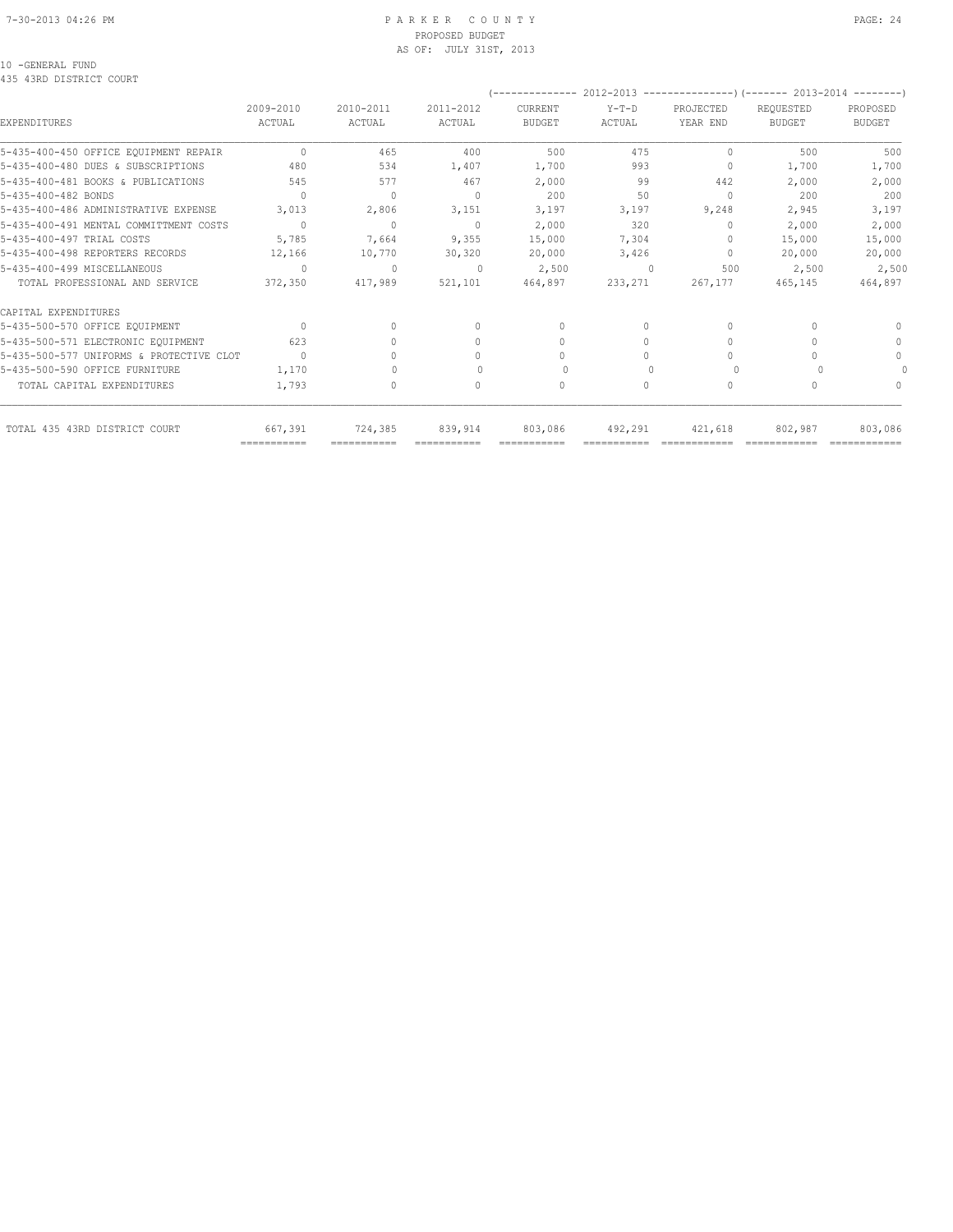## 7-30-2013 04:26 PM P A R K E R C O U N T Y PAGE: 25 PROPOSED BUDGET AS OF: JULY 31ST, 2013

| 490 419UN DISIKIUI UUUKI                 |                                                   |                     |                     |                                 |                          |                       | (-------------- 2012-2013 -------------------) (------- 2013-2014 ---------) |                           |
|------------------------------------------|---------------------------------------------------|---------------------|---------------------|---------------------------------|--------------------------|-----------------------|------------------------------------------------------------------------------|---------------------------|
| EXPENDITURES                             | 2009-2010<br>ACTUAL                               | 2010-2011<br>ACTUAL | 2011-2012<br>ACTUAL | <b>CURRENT</b><br><b>BUDGET</b> | $Y-T-D$<br><b>ACTUAL</b> | PROJECTED<br>YEAR END | REOUESTED<br><b>BUDGET</b>                                                   | PROPOSED<br><b>BUDGET</b> |
|                                          |                                                   |                     |                     |                                 |                          |                       |                                                                              |                           |
| SALARIES & BENEFITS                      |                                                   |                     |                     |                                 |                          |                       |                                                                              |                           |
| SALARIES & WAGES                         |                                                   |                     |                     |                                 |                          |                       |                                                                              |                           |
| 5-436-100-101 ELECTED OFFICIAL-DIST JUD  | 14,999                                            | 15,576              | 14,999              | 15,000                          | 12,114                   | 2,238                 | 15,000                                                                       | 15,000                    |
| 5-436-100-110 COURT REPORTER             | 68,078                                            | 67,947              | 68,264              | 70,609                          | 55,246                   | $\mathbf{0}$          | 70,609                                                                       | 70,609                    |
| 5-436-100-111 BAILIFF                    | 36,955                                            | 28,357              | 35,977              | 37,961                          | 29,691                   | $\circ$               | 37,961                                                                       | 37,961                    |
| 5-436-100-120 PART-TIME                  | 1,173                                             | 3,547               | 1,162               | 3,000                           | 623                      | 7,966                 | 3,000                                                                        | 3,000                     |
| 5-436-100-122 COURT COORDINATOR          | 46,194                                            | 46,194              | 46,321              | 47,451                          | 37,132                   | 11,420                | 47,451                                                                       | 47,451                    |
| 5-436-100-123 ASST. COORDINATOR          | 35,688                                            | 34,992              | 34,076              | 37,613                          | 28,535                   | $\circ$               | 37,613                                                                       | 37,613                    |
| 5-436-100-199 CERTIFICATION PAY          | $\circ$                                           | $\mathbf{0}$        | $\mathbf{0}$        | 0                               | $\mathbf{0}$             | 0                     | $\circ$                                                                      | $\circ$                   |
| TOTAL SALARIES & WAGES                   | 203,086                                           | 196,613             | 200,798             | 211,634                         | 163,343                  | 21,624                | 211,634                                                                      | 211,634                   |
| <b>BENEFITS</b>                          |                                                   |                     |                     |                                 |                          |                       |                                                                              |                           |
| 5-436-100-201 FICA MATCH                 | 14,317                                            | 13,785              | 14,004              | 16,329                          | 11,612                   | 1,574                 | 16,329                                                                       | 16,329                    |
| 5-436-100-202 EMPLOYEE HOSPITALIZATION   | 63,348                                            | 49,140              | 47,822              | 49,320                          | 39,372                   | 4,048                 | 49,320                                                                       | 49,320                    |
| 5-436-100-203 RETIREMENT PLAN CONTRIBUT  | 22,550                                            | 23,065              | 21,199              | 22,959                          | 18,182                   | 1,146                 | 22,959                                                                       | 22,959                    |
| 5-436-100-204 WORKERS COMPENSATION INSU  | 509                                               | 477                 | 503                 | 520                             | 437                      | $\Omega$              | 520                                                                          | 520                       |
| 5-436-100-206 LONGEVITY PAY              | 1,740                                             | 1,920               | 1,680               | 1,800                           | 1,800                    | $\circ$               | 2,220                                                                        | 1,800                     |
| TOTAL BENEFITS                           | 102,464                                           | 88,387              | 85,208              | 90,928                          | 71,402                   | 6,768                 | 91,348                                                                       | 90,928                    |
| TOTAL SALARIES & BENEFITS                | 305,550                                           | 285,000             | 286,006             | 302,562                         | 234,745                  | 28,392                | 302,982                                                                      | 302,562                   |
| OPERATING EXPENSES                       |                                                   |                     |                     |                                 |                          |                       |                                                                              |                           |
| 5-436-300-310 POSTAGE                    | 1,287                                             | 1,308               | 1,197               | 1,500                           | 920                      | 110                   | 2,000                                                                        | 1,500                     |
| 5-436-300-330 SUPPLIES                   | 2,610                                             | 1,436               | 2,571               | 3,800                           | 2,091                    | 1,141                 | 4,000                                                                        | 3,800                     |
| 5-436-300-370 OFFICE EQUIPMENT-NON CAP   | $\mathbf{0}$                                      | $\mathbf{0}$        | 393                 | 2,620                           | 1,634                    | $\mathbf{0}$          | 1,000                                                                        | 2,620                     |
| 5-436-300-371 ELECTRONIC EQUIPMENT-NON C | $\mathbf{0}$                                      | $\mathbf 0$         | 3,335               | 2,100                           | 317                      | $\mathbf{0}$          | 1,000                                                                        | 2,100                     |
| 5-436-300-374 OFFICE FURNITURE-NON CAP   | $\circ$                                           | $\mathbf{0}$        | $\mathbf{0}$        | $\mathbb O$                     | $\circ$                  | $\circ$               | $\mathbf{0}$                                                                 | $\mathbb O$               |
| 5-436-300-377 PROTECTIVE CLOTHING/EQUIP- | 0                                                 | $\mathbf{0}$        | $\mathbf{0}$        | 0                               | $\mathbf{0}$             | 0                     | $\Omega$                                                                     |                           |
| TOTAL OPERATING EXPENSES                 | 3,897                                             | 2,744               | 7,497               | 10,020                          | 4,963                    | 1,251                 | 8,000                                                                        | 10,020                    |
| 5-436-300-310POSTAGE                     | CURRENT YEAR NOTES:<br>POSTAGE RATE INCREASE      |                     |                     |                                 |                          |                       |                                                                              |                           |
| 5-436-300-330SUPPLIES                    | CURRENT YEAR NOTES:<br>INCREASE OF PURCHASE COSTS |                     |                     |                                 |                          |                       |                                                                              |                           |
| PROFESSIONAL AND SERVICE                 |                                                   |                     |                     |                                 |                          |                       |                                                                              |                           |
| 5-436-400-400 ATTORNEY FEES              | 406,538                                           | 342,427             | 383,383             | 375,000                         | 256,499                  | 22,369                | 600,000                                                                      | 375,000                   |
| 5-436-400-401 OUTSIDE COURT REPORTER     | 6,530                                             | 6,656               | 3,633               | 6,000                           | 3,182                    | $\mathbb O$           | 6,000                                                                        | 6,000                     |
| 5-436-400-402 VISITING JUDGE TRAVEL      | 233                                               | 478                 | 461                 | 1,500                           | 124                      | 0                     | 1,500                                                                        | 1,500                     |
| 5-436-400-403 COMPETENCY EVALUATION      | 5,470                                             | 16,302              | 21,311              | 20,000                          | 10,468                   | $\circ$               | 20,000                                                                       | 20,000                    |
| 5-436-400-408 CONTRACT SERVICES          | $\mathbf{0}$                                      | 555                 | $\mathbf 0$         | 904                             | 0                        | $\Omega$              | 904                                                                          | 904                       |
| 5-436-400-415 TRAINING SCHOOLS & SEMINAR | 1,863                                             | 3,506               | 3,942               | 8,000                           | 2,685                    | 0                     | 8,000                                                                        | 8,000                     |
| 5-436-400-425 TRAVEL                     | 332                                               | $\circ$             | $\mathbf{0}$        | 500                             | 496                      | $\Omega$              | 500                                                                          | 500                       |
| 5-436-400-430 ADVERTISING                | $\cap$                                            | $\Omega$            | $\Omega$            | $\Omega$                        | $\Omega$                 | $\cap$                | $\Omega$                                                                     | $\Omega$                  |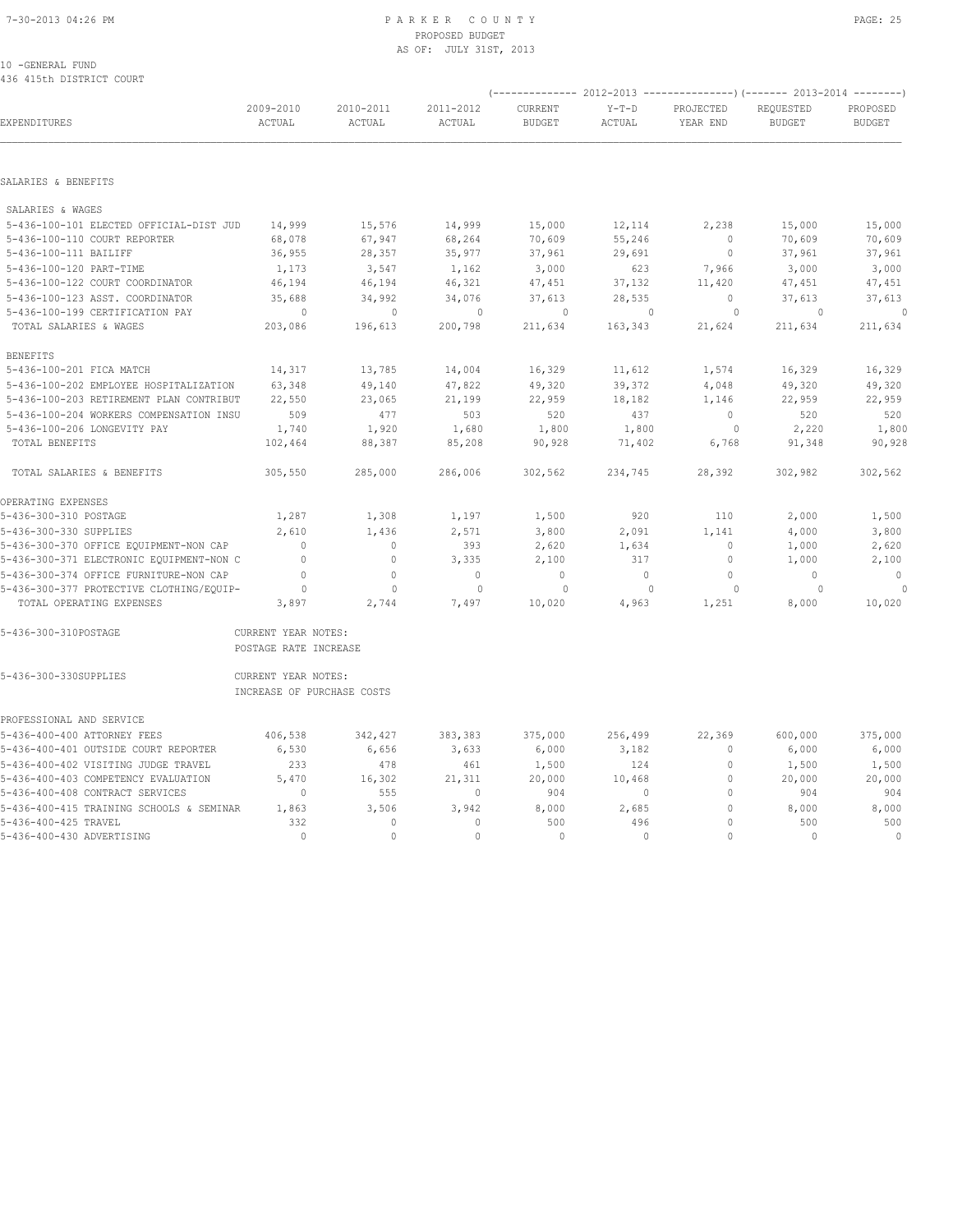#### 7-30-2013 04:26 PM P A R K E R C O U N T Y PAGE: 26 PROPOSED BUDGET AS OF: JULY 31ST, 2013

### 10 -GENERAL FUND

### 436 415th DISTRICT COURT

|                                        |                     |                                      |                                  |               |          |                                  | (-------------- 2012-2013 --------------------- 2013-2014 --------- ) |               |
|----------------------------------------|---------------------|--------------------------------------|----------------------------------|---------------|----------|----------------------------------|-----------------------------------------------------------------------|---------------|
|                                        | 2009-2010           | 2010-2011                            | 2011-2012                        | CURRENT       | $Y-T-D$  | <b>PROJECTED</b>                 | REQUESTED                                                             | PROPOSED      |
| <b>EXPENDITURES</b>                    | ACTUAL              | ACTUAL                               | ACTUAL                           | <b>BUDGET</b> | ACTUAL   | YEAR END                         | <b>BUDGET</b>                                                         | <b>BUDGET</b> |
| 5-436-400-435 INTERPRETER              | 224                 | 740                                  | 2,199                            | 2,000         | 479      | 0                                | 4,000                                                                 | 2,000         |
| 5-436-400-450 OFFICE EQUIPMENT REPAIR  | 63                  | $\begin{array}{c} \n\end{array}$     | 190                              | 500           | 219      | $\Omega$                         | 500                                                                   | 500           |
| 5-436-400-480 DUES & SUBSCRIPTIONS     | 940                 | 2,515                                | 1,492                            | 1,700         | 810      | 0                                | 1,700                                                                 | 1,700         |
| 5-436-400-481 BOOKS & PUBLICATIONS     | 989                 | 910                                  | 1,146                            | 2,000         | 961      | 212                              | 2,000                                                                 | 2,000         |
| 5-436-400-482 BONDS                    | $\Omega$            | 153                                  | $\mathbf{0}$                     | 200           | $\Omega$ | $\Omega$                         | 200                                                                   | 200           |
| 5-436-400-486 ADMINISTRATIVE EXPENSE   | 3,013               | 2,806                                | 3,151                            | 3,197         | 3,197    | $\mathbf{0}$                     | 2,945                                                                 | 3,197         |
| 5-436-400-491 MENTAL COMMITTMENT COSTS | $\Omega$            | $\bigcap$                            | 680                              | 2,000         | $\Omega$ | $\begin{array}{c} \n\end{array}$ | 2,000                                                                 | 2,000         |
| 5-436-400-497 TRIAL COSTS              | 14,780              | 9,313                                | 16,741                           | 19,000        | 14,579   | $\Omega$                         | 15,000                                                                | 19,000        |
| 5-436-400-498 REPORTERS RECORDS        | 11,365              | 3,110                                | 9,914                            | 20,000        | 6,355    | $\Omega$                         | 20,000                                                                | 20,000        |
| 5-436-400-499 MISCELLANEOUS            | 653                 | $\mathbf{0}$                         | 401                              | 500           |          | 0                                | 2,500                                                                 | 500           |
| TOTAL PROFESSIONAL AND SERVICE         | 452,994             | 389,469                              | 448,645                          | 463,001       | 300,054  | 22,581                           | 687,749                                                               | 463,001       |
| 5-436-400-400ATTORNEY FEES             | CURRENT YEAR NOTES: |                                      |                                  |               |          |                                  |                                                                       |               |
|                                        |                     | SEVERAL PENDING CAPITAL MURDER CASES |                                  |               |          |                                  |                                                                       |               |
| CAPITAL EXPENDITURES                   |                     |                                      |                                  |               |          |                                  |                                                                       |               |
| 5-436-500-570 OFFICE EQUIPMENT         | $\bigcap$           | $\Omega$                             | $\begin{array}{c} \n\end{array}$ | $\mathbf{0}$  | 0        | 0                                | n                                                                     |               |
| 5-436-500-571 ELECTRONIC EQUIPMENT     | 623                 | $\Omega$                             | $\mathbf{0}$                     | $\mathbf{0}$  | 0        | 4,762                            |                                                                       | $\mathbf{0}$  |
| 5-436-500-590 OFFICE FURNITURE         | $\bigcap$           | $\bigcap$                            | 0                                | $\Omega$      | $\Omega$ | 303                              |                                                                       | $\circ$       |
| 5-436-500-599 MISC. CAPITAL OUTLAY     | $\Omega$            | $\Omega$                             | $\Omega$                         | 0             | $\cup$   | $\Omega$                         |                                                                       |               |
| TOTAL CAPITAL EXPENDITURES             | 623                 | $\circ$                              | 0                                | 0             | 0        | 5,065                            | 0                                                                     | $\Omega$      |
| TOTAL 436 415th DISTRICT COURT         | 763,063             | 677.213                              | 742,148                          | 775,583       | 539,762  | 57,289                           | 998,731                                                               | 775,583       |
|                                        | ===========         | ===========                          |                                  |               |          |                                  |                                                                       |               |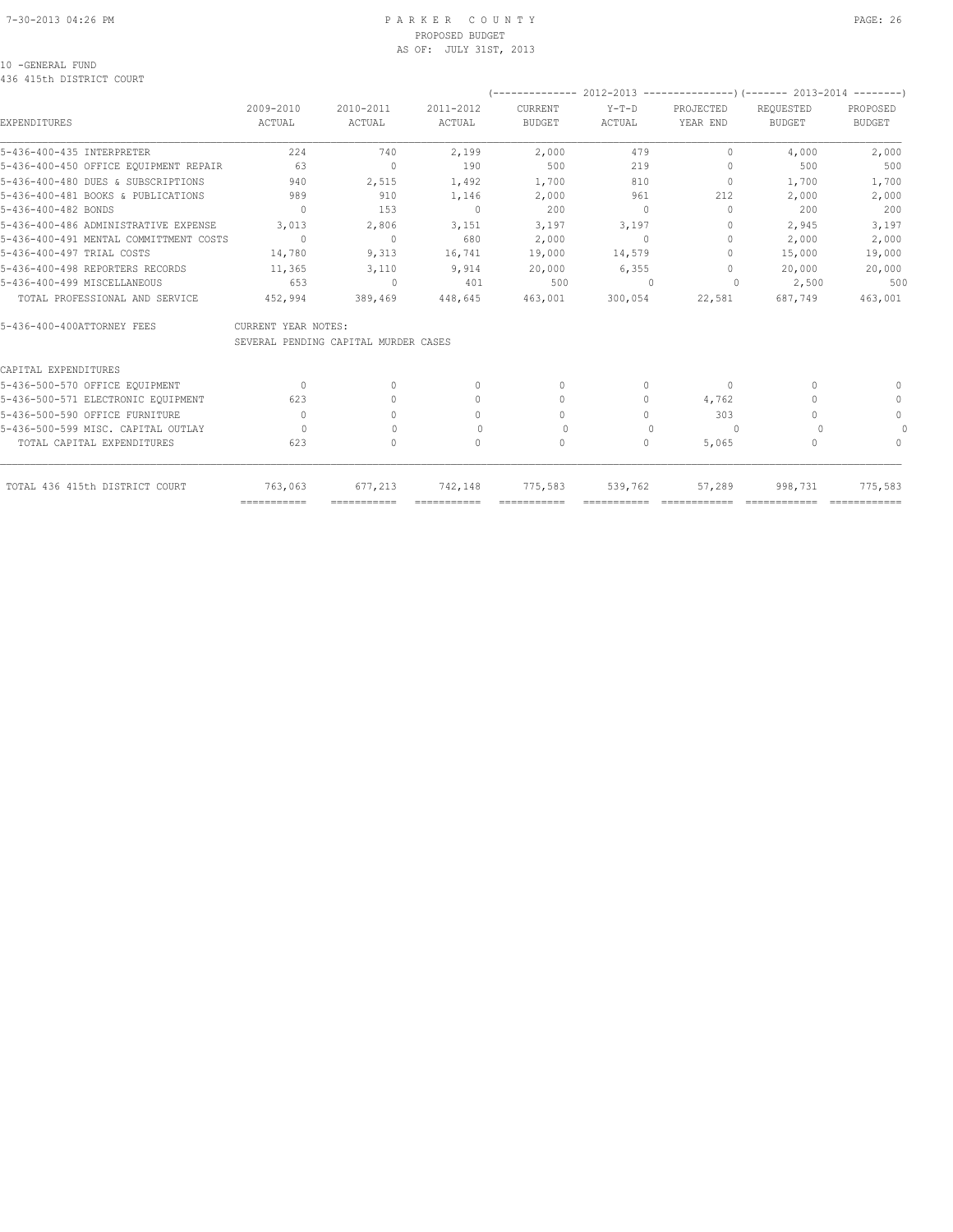#### 7-30-2013 04:26 PM P A R K E R C O U N T Y PAGE: 27 PROPOSED BUDGET AS OF: JULY 31ST, 2013

10 -GENERAL FUND 438 COUNTY-COURT-AT-LAW

|                                                                    |                     |                     |                            | $--------- 2012-2013$           |                   |                       | ---------------) (------- 2013-2014 |                           |
|--------------------------------------------------------------------|---------------------|---------------------|----------------------------|---------------------------------|-------------------|-----------------------|-------------------------------------|---------------------------|
| EXPENDITURES                                                       | 2009-2010<br>ACTUAL | 2010-2011<br>ACTUAL | 2011-2012<br><b>ACTUAL</b> | <b>CURRENT</b><br><b>BUDGET</b> | $Y-T-D$<br>ACTUAL | PROJECTED<br>YEAR END | REQUESTED<br><b>BUDGET</b>          | PROPOSED<br><b>BUDGET</b> |
| SALARIES & BENEFITS                                                |                     |                     |                            |                                 |                   |                       |                                     |                           |
|                                                                    |                     |                     |                            |                                 |                   |                       |                                     |                           |
| SALARIES & WAGES                                                   |                     |                     |                            |                                 |                   |                       |                                     |                           |
| 5-438-100-101 ELECTED OFFICIAL-CCL 1                               | 138,998             | 144,344             | 138,998                    | 139,000                         | 112,268           | 68,018                | 139,000                             | 139,000<br>70,609         |
| 5-438-100-110 COURT REPORTER<br>5-438-100-111 BAILIFF              | 68,078<br>36,045    | 68,078<br>35,574    | 68,264<br>34,970           | 70,609<br>37,961                | 55,246<br>26,353  | 31,604<br>0           | 70,609<br>37,961                    | 37,961                    |
| 5-438-100-115 SECRETARY                                            | $\overline{0}$      | $\circ$             | $\mathbf 0$                | $\circ$                         | $\circ$           | $\mathbf 0$           | $\mathbf 0$                         | $\mathbf 0$               |
| 5-438-100-120 PART-TIME                                            | 709                 | 1,190               | 368                        | $\mathbf 0$                     | $\circ$           | 10,639                | $\mathbf 0$                         | $\circ$                   |
|                                                                    | 46,192              | 46,192              | 46,319                     |                                 | 37,132            | 28,323                |                                     |                           |
| 5-438-100-122 COURT COORDINATOR<br>5-438-100-123 ASST. COORDINATOR | 36,617              | 36,617              | 36,717                     | 47,450<br>37,613                | 29,434            | $\Omega$              | 47,450<br>37,613                    | 47,450<br>37,613          |
| TOTAL SALARIES & WAGES                                             | 326,638             | 331,996             | 325,637                    | 332,633                         | 260,433           | 138,584               | 332,633                             | 332,633                   |
| <b>BENEFITS</b>                                                    |                     |                     |                            |                                 |                   |                       |                                     |                           |
| 5-438-100-201 FICA MATCH                                           | 21,473              | 22,242              | 21,602                     | 25,678                          | 17,483            | 8,189                 | 25,678                              | 25,678                    |
| 5-438-100-202 EMPLOYEE HOSPITALIZATION                             | 62,599              | 62,537              | 64,247                     | 66,165                          | 52,969            | 15,604                | 66,165                              | 66,165                    |
| 5-438-100-203 RETIREMENT PLAN CONTRIBUT                            | 36,014              | 38,590              | 34,358                     | 36,621                          | 28,631            | 11,441                | 36,621                              | 36,621                    |
| 5-438-100-204 WORKERS COMPENSATION INSU                            | 926                 | 893                 | 872                        | 900                             | 736               | 499                   | 900                                 | 900                       |
| 5-438-100-205 CLOTHING ALLOWANCE                                   | 300                 | $\circ$             | 281                        | 300                             | $\circ$           | $\circ$               | 300                                 | 300                       |
| 5-438-100-206 LONGEVITY PAY                                        | 720                 | 780                 | 1,440                      | 1,920                           | 1,920             | $\Omega$              | 2,520                               | 1,920                     |
| TOTAL BENEFITS                                                     | 122,031             | 125,042             | 122,800                    | 131,584                         | 101,739           | 35,733                | 132,184                             | 131,584                   |
| TOTAL SALARIES & BENEFITS                                          | 448,669             | 457,038             | 448,437                    | 464,217                         | 362,172           | 174,317               | 464,817                             | 464,217                   |
| OPERATING EXPENSES                                                 |                     |                     |                            |                                 |                   |                       |                                     |                           |
| 5-438-300-310 POSTAGE                                              | 631                 | 561                 | 602                        | 1,000                           | 336               | 407                   | 1,000                               | 1,000                     |
| 5-438-300-330 SUPPLIES                                             | 1,604               | 1,316               | 2,254                      | 1,500                           | 1,342             | 1,620                 | 1,500                               | 1,500                     |
| 5-438-300-370 OFFICE EQUIPMENT-NON CAP                             | $\Omega$            | $\mathbb O$         | $\mathbf{0}$               | 1,116                           | 1,116             | $\mathbf{0}$          | 300                                 | 1,116                     |
| 5-438-300-371 ELECTRONIC EQUIPMENT-NON C                           | $\Omega$            | $\circ$             | $\circ$                    | 2,136                           | $\circ$           | $\mathbf 0$           | $\mathbf{0}$                        | 2,136                     |
| 5-438-300-374 OFFICE FURNITURE-NON CAP                             | $\mathbf{0}$        | $\mathbf{0}$        | 233                        | $\mathbf{0}$                    | $\circ$           | $\mathbf{0}$          | $\mathbf{0}$                        | $\mathbf{0}$              |
| 5-438-300-377 PROTECTIVE CLOTHING/EQUIP-                           | $\circ$             | $\mathbf{0}$        | $\mathbf{0}$               | $\circ$                         | $\mathbf{0}$      | $\circ$               | 0                                   | $\theta$                  |
| TOTAL OPERATING EXPENSES                                           | 2,235               | 1,877               | 3,088                      | 5,752                           | 2,794             | 2,027                 | 2,800                               | 5,752                     |
| PROFESSIONAL AND SERVICE                                           |                     |                     |                            |                                 |                   |                       |                                     |                           |
| 5-438-400-400 ATTORNEY FEES                                        | 110,856             | 139,294             | 133,635                    | 101,589                         | 76,935            | 67,775                | 135,000                             | 101,589                   |
| 5-438-400-401 OUTSIDE COURT REPORTER                               | 1,310               | 3,639               | 653                        | 4,000                           | 0                 | 0                     | 5,000                               | 4,000                     |
| 5-438-400-402 VISITING JUDGE TRAVEL                                | 2,580               | 3,175               | $\mathbf{0}$               | $\mathbf{0}$                    | $\circ$           | 36,263                | 2,000                               | $\mathbf 0$               |
| 5-438-400-403 COMPETENCY EVALUATION                                | $\mathbf{0}$        | 950                 | $\circ$                    | 3,500                           | $\circ$           | $\mathbf{0}$          | 2,000                               | 3,500                     |
| 5-438-400-408 CONTRACT SERVICES                                    | $\mathbf{0}$        | 350                 | 545                        | 545                             | 545               | $\mathbf{0}$          | 545                                 | 545                       |
| 5-438-400-415 TRAINING SCHOOLS & SEMINAR                           | 2,258               | 2,349               | 475                        | 3,000                           | 1,586             | 0                     | 4,000                               | 3,000                     |
| 5-438-400-420 TELEPHONE                                            | $\mathbf{0}$        | $\circ$             | $\mathbb O$                | $\mathbf 0$                     | $\circ$           | 0                     | 0                                   | $\mathbf 0$               |
| 5-438-400-425 TRAVEL                                               | $\Omega$            | $\circ$             | 1,636                      | 500                             | 198               | 0<br>$\mathbf{0}$     | $\Omega$                            | 500                       |
| 5-438-400-435 INTERPRETER<br>5-438-400-450 OFFICE EQUIPMENT REPAIR | 865<br>$\mathbf{0}$ | 1,719<br>$\circ$    | 625<br>$\circ$             | 3,365<br>500                    | 650<br>$\circ$    | $\mathbf{0}$          | 2,500<br>$\mathbf{0}$               | 3,365<br>500              |
| 5-438-400-480 DUES & SUBSCRIPTIONS                                 |                     |                     |                            |                                 | 687               |                       |                                     |                           |
| 5-438-400-481 BOOKS & PUBLICATIONS                                 | 2,279<br>1,062      | 2,280<br>553        | 1,834<br>912               | 1,500<br>1,500                  | 446               | 40<br>347             | 3,000<br>1,000                      | 1,500<br>1,500            |
| 5-438-400-482 BONDS                                                | $\Omega$            | 178                 | $\Omega$                   | 200                             | $\Omega$          | $\Omega$              | 100                                 | 200                       |
|                                                                    |                     |                     |                            |                                 |                   |                       |                                     |                           |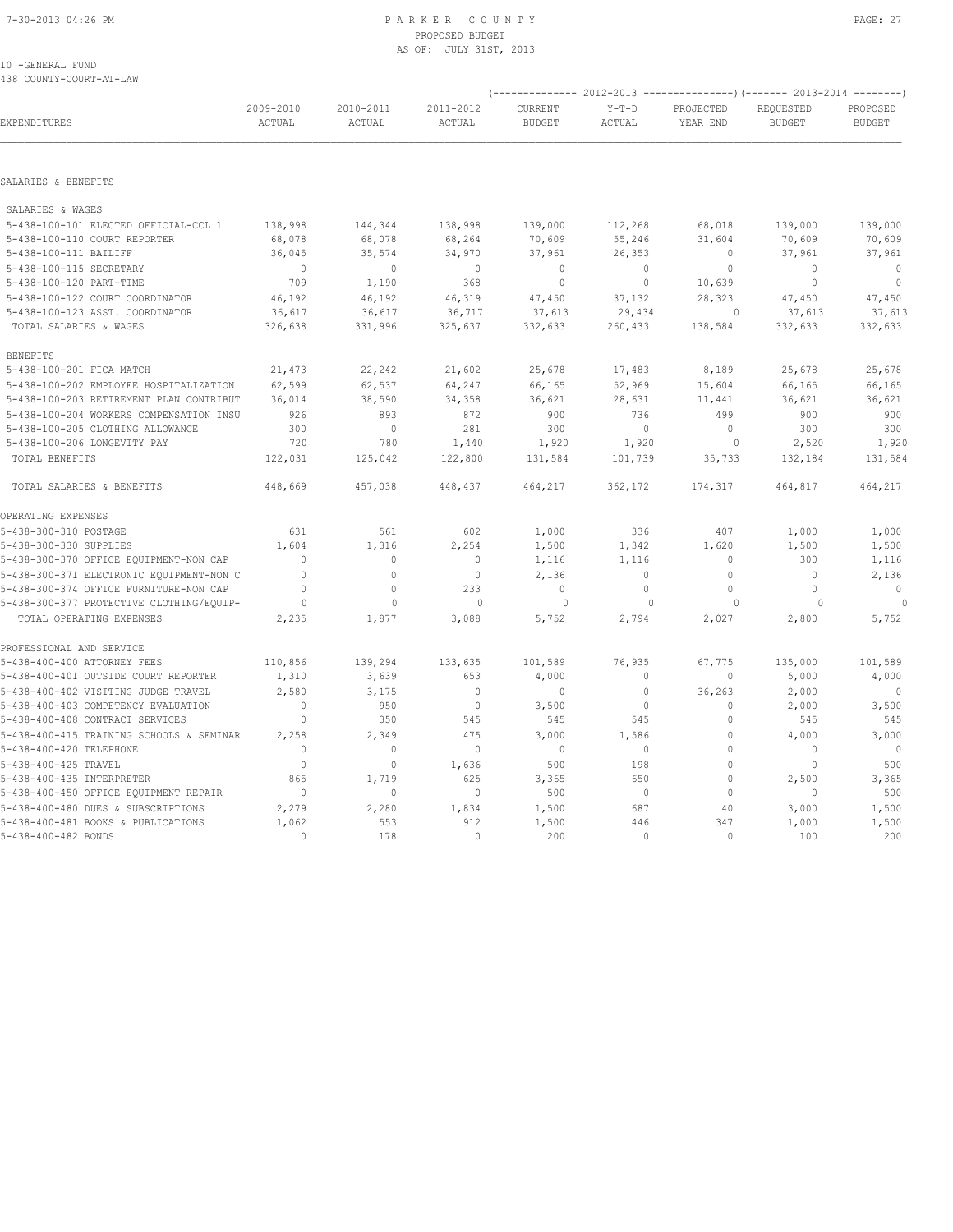#### 7-30-2013 04:26 PM P A R K E R C O U N T Y PAGE: 28 PROPOSED BUDGET AS OF: JULY 31ST, 2013

### 10 -GENERAL FUND

438 COUNTY-COURT-AT-LAW

|                                        |                                                                                                       |                                  |           |                                  |                                  |           | (-------------- 2012-2013 --------------------) (------- 2013-2014 ---------) |               |
|----------------------------------------|-------------------------------------------------------------------------------------------------------|----------------------------------|-----------|----------------------------------|----------------------------------|-----------|-------------------------------------------------------------------------------|---------------|
|                                        | 2009-2010                                                                                             | 2010-2011                        | 2011-2012 | CURRENT                          | $Y-T-D$                          | PROJECTED | REQUESTED                                                                     | PROPOSED      |
| <b>EXPENDITURES</b>                    | ACTUAL                                                                                                | ACTUAL                           | ACTUAL    | BUDGET                           | ACTUAL                           | YEAR END  | <b>BUDGET</b>                                                                 | <b>BUDGET</b> |
| 5-438-400-491 MENTAL COMMITTMENT COSTS |                                                                                                       |                                  | $\Omega$  | 2,000                            |                                  | 0         | $\begin{array}{c} \n\end{array}$                                              | 2,000         |
| 5-438-400-497 TRIAL COSTS              |                                                                                                       |                                  | $\Omega$  | 6,000                            | $\Omega$                         | $\Omega$  | 7,500                                                                         | 6,000         |
| 5-438-400-498 STATEMENT OF FACTS       | $\begin{array}{c} \n\end{array}$                                                                      | 1,515                            | 8,380     | 7,250                            |                                  | $\Omega$  | 3,000                                                                         | 7,250         |
| 5-438-400-499 MISCELLANEOUS            | 40                                                                                                    | $\begin{array}{c} \n\end{array}$ |           | $\Omega$                         | $\cup$                           |           | 500                                                                           | 0             |
| TOTAL PROFESSIONAL AND SERVICE         | 121,249                                                                                               | 156,000                          | 148,694   | 135,449                          | 81,048                           | 104,425   | 166,145                                                                       | 135,449       |
| 5-438-400-408CONTRACT SERVICES         | PERMANENT NOTES:<br>This is a yearly amount due on the Court Reporters software<br>for courtroom use. |                                  |           |                                  |                                  |           |                                                                               |               |
| CAPITAL EXPENDITURES                   |                                                                                                       |                                  |           |                                  |                                  |           |                                                                               |               |
| 5-438-500-570 OFFICE EQUIPMENT         |                                                                                                       | $\bigcap$                        | $\bigcap$ | $\begin{array}{c} \n\end{array}$ |                                  | $\circ$   | 1,000                                                                         | $\Omega$      |
| 5-438-500-571 ELECTRONIC EQUIPMENT     | 1,465                                                                                                 |                                  | 2,135     | $\Omega$                         | $\Omega$                         | 1,295     | n                                                                             | 0             |
| 5-438-500-590 OFFICE FURNITURE         | $\Omega$                                                                                              | $\bigcap$                        |           | $\Omega$                         | $\begin{array}{c} \n\end{array}$ | $\bigcap$ |                                                                               | 0             |
| TOTAL CAPITAL EXPENDITURES             | 1,465                                                                                                 | 0                                | 2,135     | 0                                | 0                                | 1,295     | 1,000                                                                         | $\Omega$      |
| TOTAL 438 COUNTY-COURT-AT-LAW          | 573,618                                                                                               | 614,915                          | 602,354   | 605,418                          | 446,013                          | 282,064   | 634,762                                                                       | 605,418       |

=========== =========== =========== =========== =========== ============ ============ ============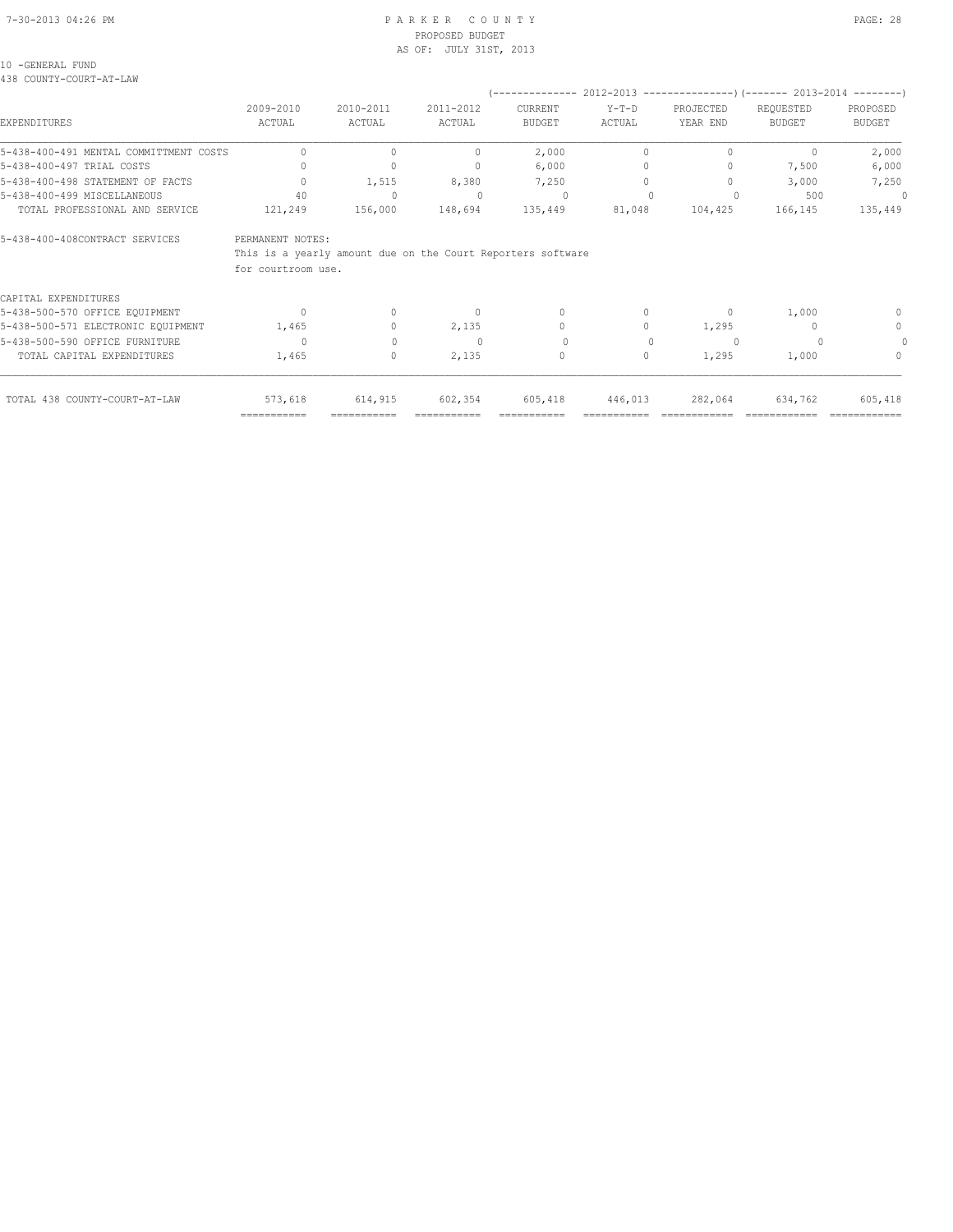#### 7-30-2013 04:26 PM P A R K E R C O U N T Y PAGE: 29 PROPOSED BUDGET AS OF: JULY 31ST, 2013

10 -GENERAL FUND 439 COUNTY CRT AT LAW 2

|                                          |                     |                     |                                                           |                          |                   |                                  | (-------------- 2012-2013 ----------------) (------- 2013-2014 --------) |                           |
|------------------------------------------|---------------------|---------------------|-----------------------------------------------------------|--------------------------|-------------------|----------------------------------|--------------------------------------------------------------------------|---------------------------|
| <b>EXPENDITURES</b>                      | 2009-2010<br>ACTUAL | 2010-2011<br>ACTUAL | 2011-2012<br>ACTUAL                                       | CURRENT<br><b>BUDGET</b> | $Y-T-D$<br>ACTUAL | PROJECTED<br>YEAR END            | REQUESTED<br><b>BUDGET</b>                                               | PROPOSED<br><b>BUDGET</b> |
|                                          |                     |                     |                                                           |                          |                   |                                  |                                                                          |                           |
| SALARIES & BENEFITS                      |                     |                     |                                                           |                          |                   |                                  |                                                                          |                           |
| SALARIES & WAGES                         |                     |                     |                                                           |                          |                   |                                  |                                                                          |                           |
| 5-439-100-101 ELECTED OFFICIAL-CCL 2     | 138,998             | 144,344             | 138,998                                                   | 139,000                  | 112,268           | 0                                | 139,000                                                                  | 139,000                   |
| 5-439-100-102 CELL PHONE ALLOWANCE       | $\overline{0}$      | $\circ$             | $\circ$                                                   | $\circ$                  | $\circ$           | 0                                | $\circ$                                                                  | $\overline{0}$            |
| 5-439-100-110 COURT REPORTER             | 68,078              | 68,078              | 68,264                                                    | 70,609                   | 55,246            | $\circ$                          | 70,609                                                                   | 70,609                    |
| 5-439-100-111 BAILIFF                    | 36,955              | 36,955              | 37,056                                                    | 37,961                   | 31,123            | $\circ$                          | 37,961                                                                   | 37,961                    |
| 5-439-100-115 SECRETARY                  | $\bigcirc$          | $\circ$             | $\Omega$                                                  | $\circ$                  | $\overline{0}$    | $\begin{array}{c} \n\end{array}$ | $\begin{array}{c} \n\end{array}$                                         | $\overline{0}$            |
| 5-439-100-120 PART-TIME                  | 607                 | 243                 | 2,267                                                     | $\circ$                  | 680               | $\circ$                          | $\Omega$                                                                 | $\overline{0}$            |
| 5-439-100-122 COURT COORDINATOR          | 46,194              | 46,194              | 46,321                                                    | 47,450                   | 36,999            | $\Omega$                         | 47,450                                                                   | 47,450                    |
| 5-439-100-123 ASST. COORDINATOR          | 36,617              | 36,617              | 36,717                                                    | 37,613                   | 29,434            | $\circ$                          | 37,613                                                                   | 37,613                    |
| 5-439-100-199 CERTIFICATION PAY          | $\overline{0}$      | 1,177               | 1,206                                                     | 1,200                    | 939               | $\circ$                          | 1,200                                                                    | 1,200                     |
| TOTAL SALARIES & WAGES                   | 327,449             | 333,607             | 330,830                                                   | 333,833                  | 266,690           | $\mathbf 0$                      | 333,833                                                                  | 333,833                   |
| <b>BENEFITS</b>                          |                     |                     |                                                           |                          |                   |                                  |                                                                          |                           |
| 5-439-100-201 FICA MATCH                 | 21,682              | 22,668              | 22,564                                                    | 25,738                   | 18,091            | 0                                | 25,738                                                                   | 25,738                    |
| 5-439-100-202 EMPLOYEE HOSPITALIZATION   | 75,366              | 82,127              | 67,068                                                    | 66,166                   | 49,691            | 0                                | 66,166                                                                   | 66,166                    |
| 5-439-100-203 RETIREMENT PLAN CONTRIBUT  | 36,130              | 38,914              | 34,796                                                    | 36,706                   | 29,283            | $\Omega$                         | 36,706                                                                   | 36,706                    |
| 5-439-100-204 WORKERS COMPENSATION INSU  | 891                 | 870                 | 886                                                       | 910                      | 756               | $\circ$                          | 910                                                                      | 910                       |
| 5-439-100-205 CLOTHING ALLOWANCE         | 300                 | 300                 | 300                                                       | 300                      | $\overline{0}$    | $\circ$                          | 300                                                                      | 300                       |
| 5-439-100-206 LONGEVITY PAY              | 420                 | 1,080               | 1,560                                                     | 1,800                    | 1,800             | 0                                | 2,040                                                                    | 1,800                     |
| 5-439-100-209 CELL PHONE ALLOWANCE       | 602                 | 602                 | 603                                                       | 600                      | 470               | $\circ$                          | 600                                                                      | 600                       |
| TOTAL BENEFITS                           | 135,390             | 146,561             | 127,778                                                   | 132,220                  | 100,090           | $\circ$                          | 132,460                                                                  | 132,220                   |
| 5-439-100-209CELL PHONE ALLOWANCE        | PERMANENT NOTES:    |                     |                                                           |                          |                   |                                  |                                                                          |                           |
|                                          |                     |                     | Bailiff cell phone allowance 12 months at \$25 per month. |                          |                   |                                  |                                                                          |                           |
| TOTAL SALARIES & BENEFITS                | 462,839             | 480,169             | 458,608                                                   | 466,053                  | 366,780           | $\circ$                          | 466,293                                                                  | 466,053                   |
| OPERATING EXPENSES                       |                     |                     |                                                           |                          |                   |                                  |                                                                          |                           |
| 5-439-300-310 POSTAGE                    | 751                 | 607                 | 580                                                       | 1,000                    | 390               | 0                                | 1,000                                                                    | 1,000                     |
| 5-439-300-330 SUPPLIES                   | 2,001               | 954                 | 1,195                                                     | 1,500                    | 1,242             | 0                                | 1,500                                                                    | 1,500                     |
| 5-439-300-370 OFFICE EQUIPMENT-NON CAP   | $\Omega$            | $\circ$             | $\mathbf{0}$                                              | $\overline{0}$           | $\circ$           | $\circ$                          | 300                                                                      | $\overline{0}$            |
| 5-439-300-371 ELECTRONIC EQUIPMENT-NON C | $\Omega$            | $\circ$             | $\mathbf{0}$                                              | 300                      | $\Omega$          | $\circ$                          | $\begin{array}{c} \n\end{array}$                                         | 300                       |
| 5-439-300-374 OFFICE FURNITURE-NON CAP   | $\circ$             | $\circ$             | $\circ$                                                   | $\mathbf{0}$             | $\circ$           | $\circ$                          | $\Omega$                                                                 | $\circ$                   |
| 5-439-300-377 PROTECTIVE CLOTHING/EQUIP- | $\Omega$            | $\Omega$            | $\Omega$                                                  | $\Omega$                 | $\Omega$          | $\Omega$                         | $\Omega$                                                                 | 0                         |
| TOTAL OPERATING EXPENSES                 | 2,752               | 1,561               | 1,775                                                     | 2,800                    | 1,632             | 0                                | 2,800                                                                    | 2,800                     |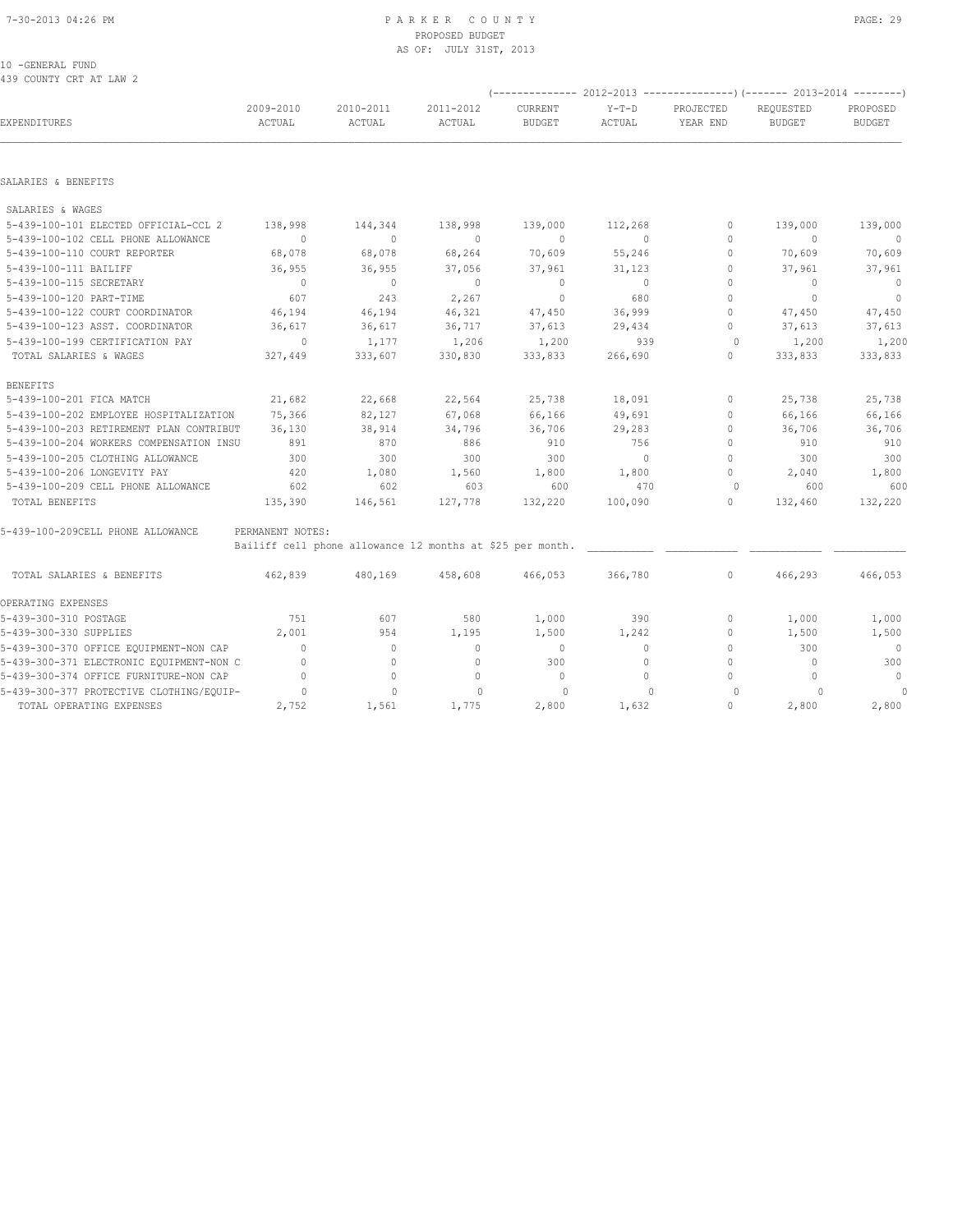#### 7-30-2013 04:26 PM P A R K E R C O U N T Y PAGE: 30 PROPOSED BUDGET AS OF: JULY 31ST, 2013

### 10 -GENERAL FUND

439 COUNTY CRT AT LAW 2

| <b>EXPENDITURES</b>                      | 2009-2010<br>ACTUAL                  | 2010-2011<br>ACTUAL              | 2011-2012<br>ACTUAL | CURRENT<br><b>BUDGET</b> | $Y-T-D$<br>ACTUAL | PROJECTED<br>YEAR END            | REQUESTED<br><b>BUDGET</b>       | PROPOSED<br><b>BUDGET</b> |  |  |  |
|------------------------------------------|--------------------------------------|----------------------------------|---------------------|--------------------------|-------------------|----------------------------------|----------------------------------|---------------------------|--|--|--|
| PROFESSIONAL AND SERVICE                 |                                      |                                  |                     |                          |                   |                                  |                                  |                           |  |  |  |
| 5-439-400-400 ATTORNEY FEES              | 114,191                              | 131,927                          | 157,921             | 110,000                  | 100,308           | $\Omega$                         | 135,000                          | 110,000                   |  |  |  |
| 5-439-400-401 OUTSIDE COURT REPORTER     | 2,610                                | 2,349                            | 3,091               | 5,000                    | 3,414             | 0                                | 5,000                            | 5,000                     |  |  |  |
| 5-439-400-402 VISITING JUDGE TRAVEL      | 3,612                                | 516                              | 258                 | 2,000                    | $\circ$           | 0                                | 2,000                            | 2,000                     |  |  |  |
| 5-439-400-403 COMPETENCY EVALUATION      | $\Omega$                             | $\begin{array}{c} \n\end{array}$ | $\Omega$            | $\mathbf{0}$             | $\Omega$          | $\begin{array}{c} \n\end{array}$ | 2,000                            | $\mathbf{0}$              |  |  |  |
| 5-439-400-415 TRAINING SCHOOLS & SEMINAR | 2,897                                | 2,552                            | 537                 | 3,000                    | 675               | 0                                | 4,000                            | 3,000                     |  |  |  |
| 5-439-400-420 TELEPHONE                  | 0                                    | $\circ$                          | $\mathbf{0}$        | $\mathbf{0}$             | $\Omega$          | $\begin{array}{c} \n\end{array}$ | $\begin{array}{c} \n\end{array}$ | $\mathbf{0}$              |  |  |  |
| 5-439-400-425 TRAVEL                     | $\Omega$                             | 21                               | $\Omega$            | $\Omega$                 | $\Omega$          | 0                                | $\begin{array}{c} \n\end{array}$ | $\mathbf{0}$              |  |  |  |
| 5-439-400-435 INTERPRETER                | 949                                  | 579                              | 361                 | 2,500                    | 1,994             | 0                                | 2,500                            | 2,500                     |  |  |  |
| 5-439-400-450 OFFICE EQUIPMENT REPAIR    | 514                                  | $\mathbf{0}$                     | 415                 | $\mathbf{0}$             | $\Omega$          | $\Omega$                         | $\Omega$                         | $\Omega$                  |  |  |  |
| 5-439-400-480 DUES & SUBSCRIPTIONS       | 2,037                                | 2,728                            | 2,367               | 2,500                    | 1,436             | $\Omega$                         | 3,000                            | 2,500                     |  |  |  |
| 5-439-400-481 BOOKS & PUBLICATIONS       | 540                                  | 328                              | 407                 | 1,000                    | 248               | 0                                | 1,000                            | 1,000                     |  |  |  |
| 5-439-400-482 BONDS                      | $\Omega$                             | 50                               | 50                  | 100                      | 50                | $\Omega$                         | 100                              | 100                       |  |  |  |
| 5-439-400-497 TRIAL COSTS                | 202                                  | 1,589                            | 839                 | 3,000                    | 1,000             | $\Omega$                         | 7,500                            | 3,000                     |  |  |  |
| 5-439-400-498 STATEMENT OF FACTS         | $\Omega$                             | $\circ$                          | 829                 | 1,000                    | $\circ$           | $\circ$                          | 3,000                            | 1,000                     |  |  |  |
| 5-439-400-499 MISCELLANEOUS              | 241                                  | $\Omega$                         | $\Omega$            | 500                      | $\Omega$          | $\Omega$                         | 500                              | 500                       |  |  |  |
| TOTAL PROFESSIONAL AND SERVICE           | 127,793                              | 142,639                          | 167,075             | 130,600                  | 109,125           | 0                                | 165,600                          | 130,600                   |  |  |  |
| CAPITAL EXPENDITURES                     |                                      |                                  |                     |                          |                   |                                  |                                  |                           |  |  |  |
| 5-439-500-570 OFFICE EQUIPMENT           | $\Omega$                             | $\Omega$                         | $\Omega$            | $\Omega$                 | 0                 | 0                                | 1,000                            | $\Omega$                  |  |  |  |
| 5-439-500-571 ELECTRONIC EOUIPMENT       | 1,128                                | 998                              | 244                 | $\mathbf{0}$             | 0                 | 2,518                            | $\mathbf{0}$                     | $\mathbf{0}$              |  |  |  |
| 5-439-500-590 OFFICE FURNITURE           | 175                                  | $\Omega$                         | $\Omega$            | $\Omega$                 | $\Omega$          | $\Omega$                         |                                  |                           |  |  |  |
| TOTAL CAPITAL EXPENDITURES               | 1,303                                | 998                              | 244                 | $\Omega$                 | 0                 | 2,518                            | 1,000                            | $\Omega$                  |  |  |  |
| TOTAL 439 COUNTY CRT AT LAW 2            | 594,687<br>$=$ = = = = = = = = = = = | 625,366                          | 627,701             | 599,453                  | 477,536           | 2,518                            | 635,693                          | 599,453                   |  |  |  |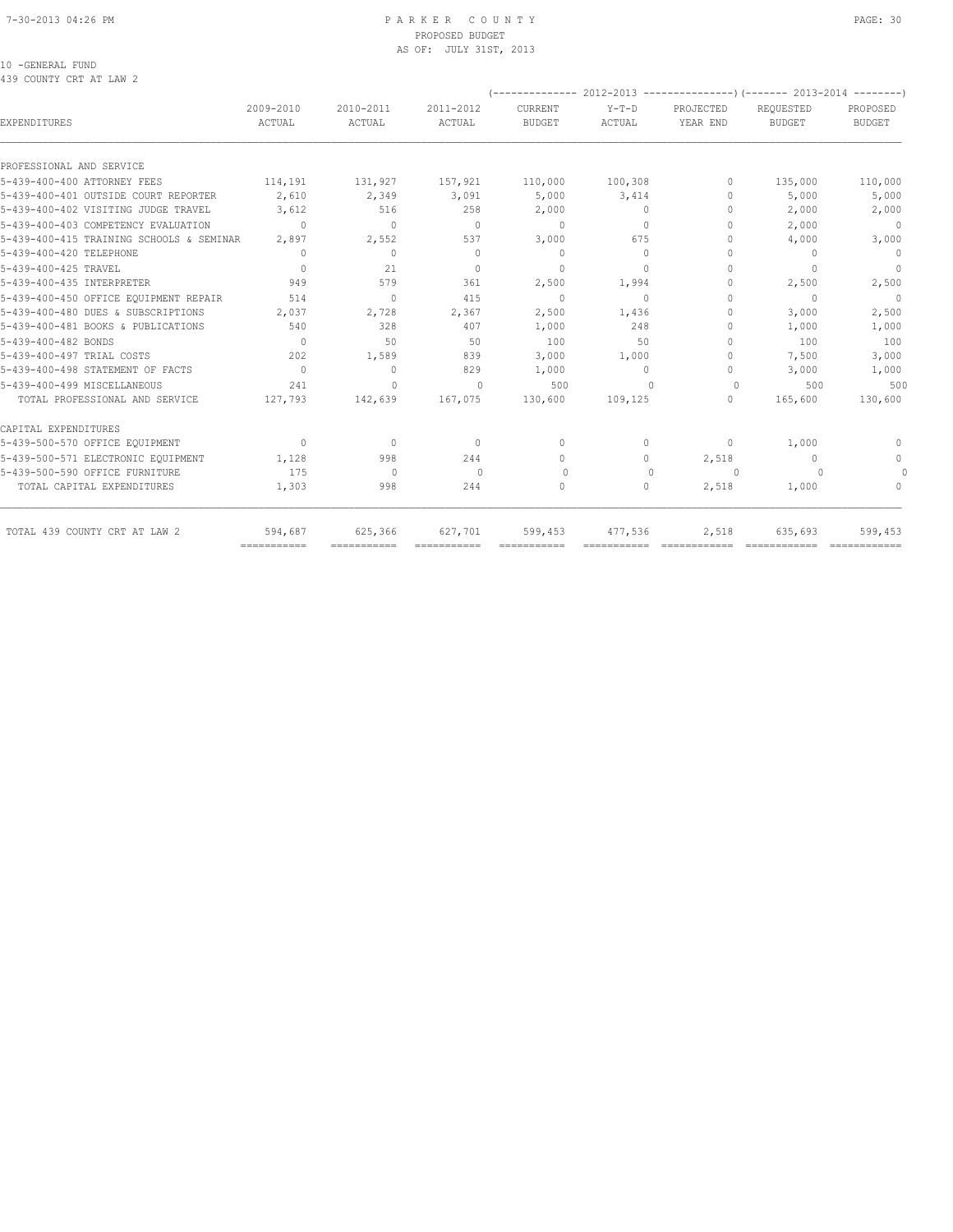10 -GENERAL FUND 450 DISTRICT CLERK

|                                                            |                     |                                           |                     | (------------- 2012-2013        |                   |                       | ----------------) (------- 2013-2014 | $- - - - - - - -$         |  |
|------------------------------------------------------------|---------------------|-------------------------------------------|---------------------|---------------------------------|-------------------|-----------------------|--------------------------------------|---------------------------|--|
| EXPENDITURES                                               | 2009-2010<br>ACTUAL | 2010-2011<br>ACTUAL                       | 2011-2012<br>ACTUAL | <b>CURRENT</b><br><b>BUDGET</b> | $Y-T-D$<br>ACTUAL | PROJECTED<br>YEAR END | REQUESTED<br><b>BUDGET</b>           | PROPOSED<br><b>BUDGET</b> |  |
|                                                            |                     |                                           |                     |                                 |                   |                       |                                      |                           |  |
| SALARIES & BENEFITS                                        |                     |                                           |                     |                                 |                   |                       |                                      |                           |  |
| SALARIES & WAGES                                           |                     |                                           |                     |                                 |                   |                       |                                      |                           |  |
| 5-450-100-101 ELECTED OFFICIAL-DIST CLE                    | 73,499              | 76,326                                    | 73,499              | 73,500                          | 59,379            | 46,730                | 73,500                               | 73,500                    |  |
| 5-450-100-103 CHIEF DEPUTIES, 1ST ASSIS                    | 87,821              | 75,364                                    | 120,959             | 124,286                         | 97,306            | 41,341                | 124,286                              | 124,286                   |  |
| 5-450-100-106 DEPUTIES                                     | 395,174             | 384,174                                   | 315,816             | 331,780                         | 241,963           | 178,589               | 331,780                              | 331,780                   |  |
| 5-450-100-120 PART-TIME                                    | $\Omega$            | $\mathbf{0}$                              | $\mathbf{0}$        | $\circ$                         | $\Omega$          | $\circ$               | $\Omega$                             | $\Omega$                  |  |
| TOTAL SALARIES & WAGES                                     | 556,493             | 535,864                                   | 510,274             | 529,566                         | 398,649           | 266,660               | 529,566                              | 529,566                   |  |
| <b>BENEFITS</b>                                            |                     |                                           |                     |                                 |                   |                       |                                      |                           |  |
| 5-450-100-201 FICA MATCH                                   | 40,248              | 38,203                                    | 35,748              | 42,693                          | 27,823            | 20,178                | 42,693                               | 42,693                    |  |
| 5-450-100-202 EMPLOYEE HOSPITALIZATION                     | 184,115             | 189,549                                   | 181,791             | 187,772                         | 147,281           | 46,516                | 187,772                              | 187,772                   |  |
| 5-450-100-203 RETIREMENT PLAN CONTRIBUT                    | 61,959              | 63,590                                    | 54,258              | 60,886                          | 44,208            | 19,870                | 60,886                               | 60,886                    |  |
| 5-450-100-204 WORKERS COMPENSATION INSU                    | 1,516               | 1,421                                     | 1,378               | 1,500                           | 1,132             | 1,294                 | 1,500                                | 1,500                     |  |
| 5-450-100-206 LONGEVITY PAY                                | 5,460               | 5,280                                     | 3,480               | 3,900                           | 3,900             | $\circ$               | 4,620                                | 3,900                     |  |
| 5-450-100-209 CELL PHONE ALLOWANCE                         | 1,000               | $\mathbf{0}$                              | $\mathbf{0}$        | $\circ$                         | $\mathbf{0}$      | $\circ$               | $\circ$                              | $\cap$                    |  |
| TOTAL BENEFITS                                             | 294,298             | 298,043                                   | 276,654             | 296,751                         | 224,345           | 87,858                | 297,471                              | 296,751                   |  |
| TOTAL SALARIES & BENEFITS                                  | 850,791             | 833,907                                   | 786,928             | 826,317                         | 622,993           | 354,518               | 827,037                              | 826,317                   |  |
| OPERATING EXPENSES                                         |                     |                                           |                     |                                 |                   |                       |                                      |                           |  |
| 5-450-300-310 POSTAGE                                      | 8,088               | 10,304                                    | 10,014              | 12,000                          | 8,509             | 5,154                 | 12,000                               | 12,000                    |  |
| 5-450-300-330 SUPPLIES                                     | 6,772               | 8,761                                     | 10,979              | 14,500                          | 12,671            | 8,844                 | 14,000                               | 14,500                    |  |
| 5-450-300-336 MICROFILM SUPPLIES                           | $\Omega$            | $\circ$                                   | $\mathbf{0}$        | $\mathbf{0}$                    | $\circ$           | 0                     | $\mathbf{0}$                         | $\overline{0}$            |  |
| 5-450-300-370 OFFICE EQUIPMENT-NON CAP                     | $\Omega$            | $\Omega$                                  | $\mathbf{0}$        | 1,500                           | 514               | $\circ$               | 1,500                                | 1,500                     |  |
| 5-450-300-371 ELECTRONIC EQUIPMENT-NON C                   | $\mathbf{0}$        | $\mathbf{0}$                              | 730                 | 17,359                          | 14,030            | 0                     | 5,000                                | 17,359                    |  |
| 5-450-300-374 OFFICE FURNITURE-NON CAP                     | $\circ$             | $\mathbf{0}$                              | 5,885               | 3,660                           | 3,539             | $\circ$               | 1,000                                | 3,660                     |  |
| TOTAL OPERATING EXPENSES                                   | 14,860              | 19,065                                    | 27,607              | 49,019                          | 39,263            | 13,998                | 33,500                               | 49,019                    |  |
| 5-450-300-371ELECTRONIC EQUIPMENT-NON CCURRENT YEAR NOTES: |                     |                                           |                     |                                 |                   |                       |                                      |                           |  |
|                                                            |                     | 1 - PC, receipt printers, barcode printer |                     |                                 |                   |                       |                                      |                           |  |
| PROFESSIONAL AND SERVICE                                   |                     |                                           |                     |                                 |                   |                       |                                      |                           |  |
| 5-450-400-408 CONTRACT SERVICES                            | $\mathbf{0}$        | $\mathbf{0}$                              | $\mathbf{0}$        | 126                             | 126               | $\mathbf{0}$          | 1,500                                | 126                       |  |
| 5-450-400-415 TRAINING SCHOOLS & SEMINAR                   | 1,290               | 2,002                                     | 884                 | 3,305                           | 2,013             | 599                   | 4,500                                | 3,305                     |  |
| 5-450-400-425 TRAVEL                                       | $\Omega$            | $\mathbf{0}$                              | 52                  | 500                             | 74                | 753                   | 500                                  | 500                       |  |
| 5-450-400-450 OFFICE EQUIPMENT REPAIR                      | 88                  | 208                                       | 500                 | 264                             | 263               | 40                    | 1,000                                | 264                       |  |
| 5-450-400-480 DUES & SUBSCRIPTIONS                         | 160                 | 544                                       | 1,492               | 1,500                           | 598               | 204                   | 1,500                                | 1,500                     |  |
| 5-450-400-481 BOOKS & PUBLICATIONS                         | 745                 | 39                                        | 313                 | 500                             | 426               | 588                   | 500                                  | 500                       |  |
| 5-450-400-482 BONDS                                        | 1,327               | 1,307                                     | 1,346               | 1,346                           | 1,346             | 3,501                 | 1,500                                | 1,346                     |  |
| 5-450-400-499 MISCELLANEOUS                                | $\Omega$            | $\cap$                                    | $\Omega$            | $\cap$                          | $\bigcap$         | $\cap$                | 500                                  | $\cap$                    |  |

TOTAL PROFESSIONAL AND SERVICE 3,610 4,100 4,586 7,541 4,847 5,685 11,500 7,541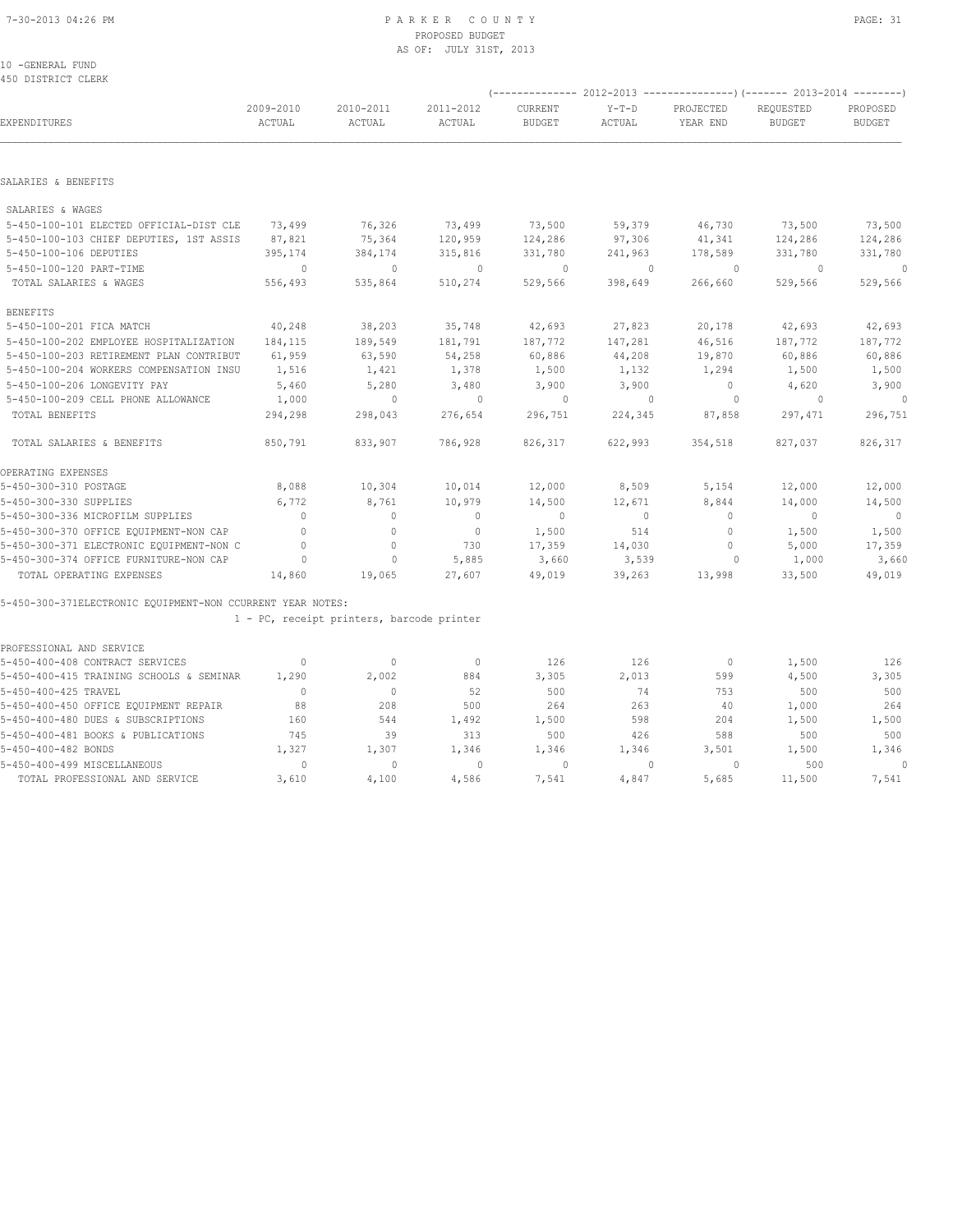#### 7-30-2013 04:26 PM P A R K E R C O U N T Y PAGE: 32 PROPOSED BUDGET AS OF: JULY 31ST, 2013

| 10 -GENERAL FUND<br>450 DISTRICT CLERK |                        |                        |                       | '--------------          |                   |                       | 2012-2013 --------------------- (------- 2013-2014 ----------) |                           |
|----------------------------------------|------------------------|------------------------|-----------------------|--------------------------|-------------------|-----------------------|----------------------------------------------------------------|---------------------------|
| EXPENDITURES                           | 2009-2010<br>ACTUAL    | 2010-2011<br>ACTUAL    | 2011-2012<br>ACTUAL   | CURRENT<br><b>BUDGET</b> | $Y-T-D$<br>ACTUAL | PROJECTED<br>YEAR END | REQUESTED<br><b>BUDGET</b>                                     | PROPOSED<br><b>BUDGET</b> |
| CAPITAL EXPENDITURES                   |                        |                        |                       |                          |                   |                       |                                                                |                           |
| 5-450-500-571 ELECTRONIC EOUIPMENT     |                        |                        | 0                     | 0                        | $\Omega$          |                       |                                                                |                           |
| 5-450-500-590 OFFICE FURNITURE         |                        |                        |                       |                          |                   |                       |                                                                | $\Omega$                  |
| 5-450-500-599 MISC. CAPITAL OUTLAY     |                        |                        |                       |                          |                   |                       |                                                                |                           |
| TOTAL CAPITAL EXPENDITURES             |                        |                        | 0                     | 0                        |                   |                       |                                                                |                           |
| TOTAL 450 DISTRICT CLERK               | 869,261<br>=========== | 857,071<br>=========== | 819,120<br>========== | 882,877<br>===========   | 667,103           | 374,201               | 872,037                                                        | 882,877                   |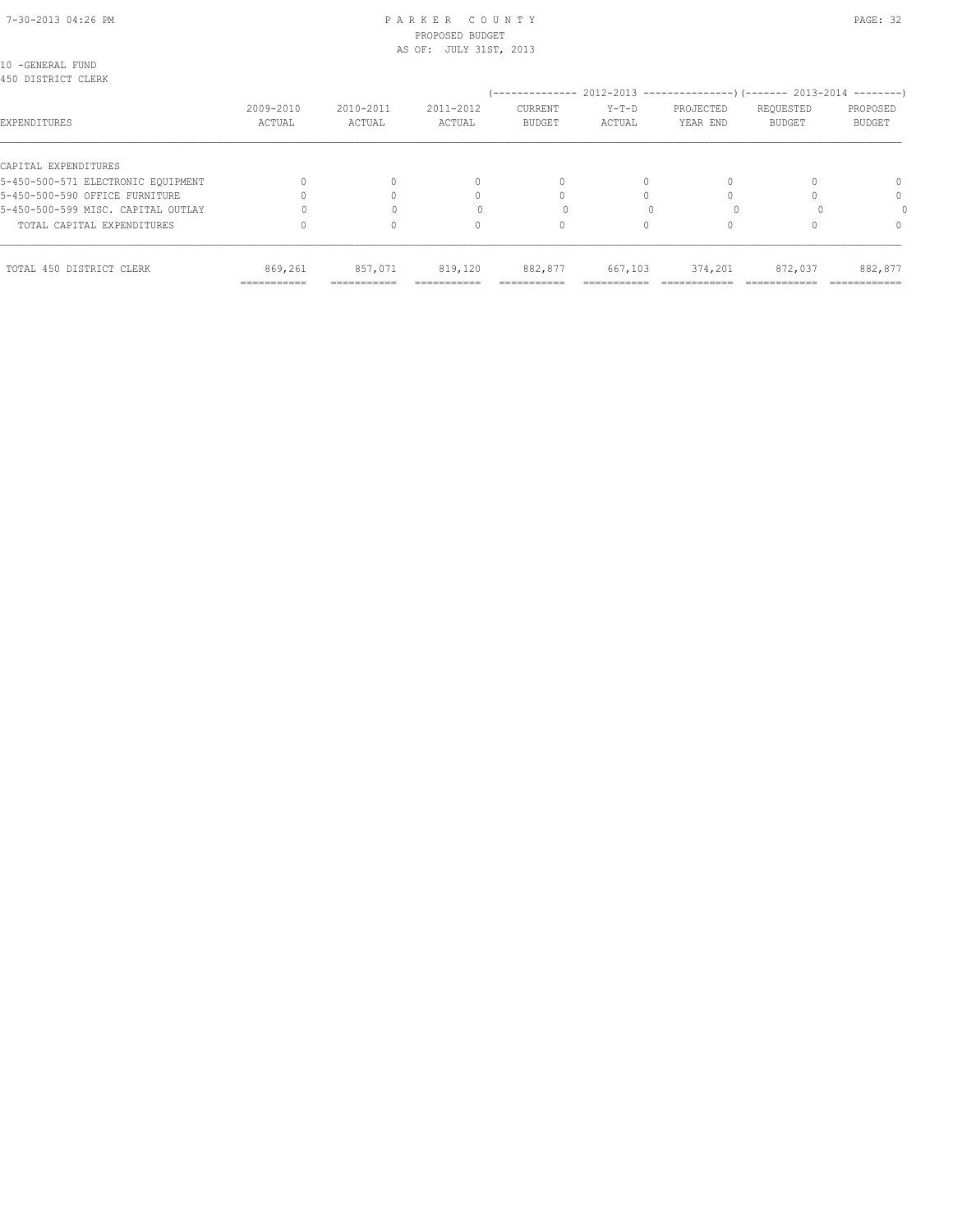#### 7-30-2013 04:26 PM P A R K E R C O U N T Y PAGE: 33 PROPOSED BUDGET AS OF: JULY 31ST, 2013

# 10 -GENERAL FUND

461 JUSTICE COURT PCT 1

| AAT AARITAR CAAWI ECI T                  |                     |                     |                     |                          |                   |                       | $($ -------------- 2012-2013 ----------------) (------- 2013-2014 -------- |                           |
|------------------------------------------|---------------------|---------------------|---------------------|--------------------------|-------------------|-----------------------|----------------------------------------------------------------------------|---------------------------|
| EXPENDITURES                             | 2009-2010<br>ACTUAL | 2010-2011<br>ACTUAL | 2011-2012<br>ACTUAL | CURRENT<br><b>BUDGET</b> | $Y-T-D$<br>ACTUAL | PROJECTED<br>YEAR END | REQUESTED<br><b>BUDGET</b>                                                 | PROPOSED<br><b>BUDGET</b> |
|                                          |                     |                     |                     |                          |                   |                       |                                                                            |                           |
| SALARIES & BENEFITS                      |                     |                     |                     |                          |                   |                       |                                                                            |                           |
| SALARIES & WAGES                         |                     |                     |                     |                          |                   |                       |                                                                            |                           |
| 5-461-100-101 ELECTED OFFICIAL-JP #1     | 73,499              | 76,326              | 73,499              | 73,500                   | 59,364            | 42,922                | 73,500                                                                     | 73,500                    |
| 5-461-100-103 CHIEF DEPUTIES, 1ST ASSIS  | $\overline{0}$      | $\mathbf{0}$        | $\mathbf{0}$        | $\mathbf{0}$             | $\circ$           | 30,883                | $\mathbf{0}$                                                               | $\Omega$                  |
| 5-461-100-106 DEPUTIES                   | 62,972              | 66,643              | 67,821              | 69,478                   | 53,998            | 52,133                | 69,478                                                                     | 69,478                    |
| 5-461-100-109 DEPUTY/COLLECTIONS         | 35,879              | 35,879              | 35,977              | 36,855                   | 28,840            | $\circ$               | 36,855                                                                     | 36,855                    |
| 5-461-100-120 PART-TIME                  | 2,151               | $\mathbf{0}$        | $\mathbf{0}$        | $\mathbf{0}$             | $\circ$           | 4,924                 | $\mathbf{0}$                                                               | $\Omega$                  |
| 5-461-100-122 COURT COORDINATOR          | 44,399              | 44,399              | 44,520              | 45,605                   | 35,690            | 0                     | 45,605                                                                     | 45,605                    |
| TOTAL SALARIES & WAGES                   | 218,900             | 223,246             | 221,817             | 225,438                  | 177,893           | 130,862               | 225,438                                                                    | 225,438                   |
| <b>BENEFITS</b>                          |                     |                     |                     |                          |                   |                       |                                                                            |                           |
| 5-461-100-201 FICA MATCH                 | 16,026              | 16,346              | 15,897              | 17,415                   | 12,827            | 9,956                 | 17,415                                                                     | 17,415                    |
| 5-461-100-202 EMPLOYEE HOSPITALIZATION   | 60,674              | 64,547              | 72,514              | 74,636                   | 59,808            | 18,360                | 74,636                                                                     | 74,636                    |
| 5-461-100-203 RETIREMENT PLAN CONTRIBUT  | 24,627              | 26,047              | 23,550              | 24,832                   | 19,701            | 9,452                 | 24,832                                                                     | 24,832                    |
| 5-461-100-204 WORKERS COMPENSATION INSU  | 602                 | 583                 | 597                 | 605                      | 507               | 452                   | 605                                                                        | 605                       |
| 5-461-100-206 LONGEVITY PAY              | 2,160               | 1,920               | 2,040               | 2,160                    | 2,160             | $\circ$               | 3,180                                                                      | 2,160                     |
| 5-461-100-209 CELL PHONE ALLOWANCE       | 1,000               | $\mathbf{0}$        | $\circ$             | $\circ$                  | $\mathbf{0}$      | $\circ$               | $\circ$                                                                    | $\circ$                   |
| TOTAL BENEFITS                           | 105,089             | 109,443             | 114,598             | 119,648                  | 95,003            | 38,220                | 120,668                                                                    | 119,648                   |
| TOTAL SALARIES & BENEFITS                | 323,989             | 332,689             | 336,415             | 345,086                  | 272,896           | 169,082               | 346,106                                                                    | 345,086                   |
| OPERATING EXPENSES                       |                     |                     |                     |                          |                   |                       |                                                                            |                           |
| 5-461-300-310 POSTAGE                    | 2,698               | 2,057               | 1,512               | 3,000                    | 1,271             | 1,474                 | 3,000                                                                      | 3,000                     |
| 5-461-300-330 SUPPLIES                   | 4,264               | 1,989               | 1,641               | 3,500                    | 1,082             | 2,885                 | 3,500                                                                      | 3,500                     |
| 5-461-300-370 OFFICE EQUIPMENT-NON CAP   | $\Omega$            | $\Omega$            | $\mathbf{0}$        | $\mathbf{0}$             | $\circ$           | $\mathbf{0}$          | $\Omega$                                                                   | $\mathbf{0}$              |
| 5-461-300-371 ELECTRONIC EQUIPMENT-NON C | $\mathbf{0}$        | $\circ$             | $\mathbf{0}$        | $\mathbf{0}$             | $\circ$           | $\mathbf{0}$          | $\mathbf{0}$                                                               | $\mathbf{0}$              |
| 5-461-300-374 OFFICE FURNITURE-NON CAP   | $\circ$             | $\mathbf{0}$        | $\mathbf{0}$        | $\circ$                  | $\mathbf{0}$      | 0                     | $\Omega$                                                                   | $\Omega$                  |
| TOTAL OPERATING EXPENSES                 | 6,962               | 4,046               | 3,154               | 6,500                    | 2,353             | 4,359                 | 6,500                                                                      | 6,500                     |
| PROFESSIONAL AND SERVICE                 |                     |                     |                     |                          |                   |                       |                                                                            |                           |
| 5-461-400-415 TRAINING SCHOOLS & SEMINAR | 7,061               | 4,072               | 1,116               | 4,200                    | 2,872             | 243                   | 4,500                                                                      | 4,200                     |
| 5-461-400-420 TELEPHONE                  | $\Omega$            | $\Omega$            | $\mathbf{0}$        | $\mathbf{0}$             | $\circ$           | $\Omega$              | $\Omega$                                                                   | $\overline{0}$            |
| 5-461-400-425 TRAVEL                     | $\mathbf{0}$        | $\mathbf 0$         | $\mathbf{0}$        | $\mathbf{0}$             | $\circ$           | 4,126                 | $\mathbf{0}$                                                               | $\overline{0}$            |
| 5-461-400-430 ADVERTISING                | $\Omega$            | $\Omega$            | $\Omega$            | $\mathbf{0}$             | $\Omega$          | $\Omega$              | $\Omega$                                                                   | $\overline{0}$            |
| 5-461-400-450 OFFICE EQUIPMENT REPAIR    | $\overline{0}$      | $\mathbf 0$         | $\mathbf{0}$        | 500                      | $\Omega$          | $\circ$               | 500                                                                        | 500                       |
| 5-461-400-480 DUES & SUBSCRIPTIONS       | 730                 | 1,117               | 1,401               | 2,000                    | 1,291             | 387                   | 2,000                                                                      | 2,000                     |
| 5-461-400-481 BOOKS & PUBLICATIONS       | 4,212               | 44                  | 560                 | 4,500                    | $\circ$           | 0                     | 4,500                                                                      | 4,500                     |
| 5-461-400-482 BONDS                      | 261                 | 409                 | 136                 | 500                      | 86                | 170                   | 500                                                                        | 500                       |
| 5-461-400-499 MISCELLANEOUS              | $\circ$             | $\mathbf{0}$        | $\circ$             | 0                        | $\mathbf{0}$      | 0                     | $\Omega$                                                                   | $\circ$                   |
| TOTAL PROFESSIONAL AND SERVICE           | 12,264              | 5,643               | 3,213               | 11,700                   | 4,249             | 4,926                 | 12,000                                                                     | 11,700                    |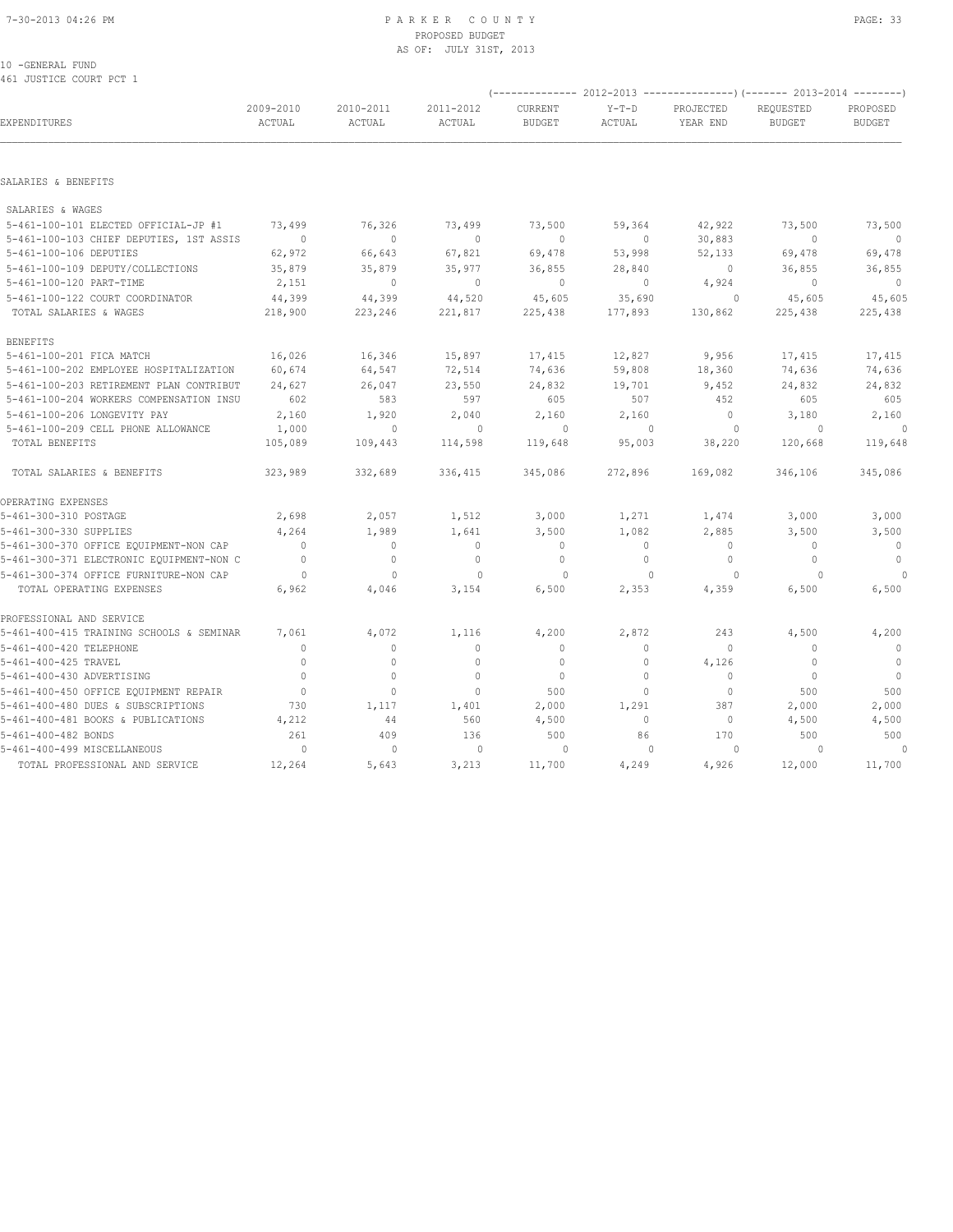#### 7-30-2013 04:26 PM P A R K E R C O U N T Y PAGE: 34 PROPOSED BUDGET AS OF: JULY 31ST, 2013

10 -GENERAL FUND 461 JUSTICE COURT PCT 1

| AAT AARITAR CAAMI EAT T            |                     |                         |                     | --------------                  |                                  | $2012-2013$ ----------------) (------- 2013-2014 --------) |                            |                           |
|------------------------------------|---------------------|-------------------------|---------------------|---------------------------------|----------------------------------|------------------------------------------------------------|----------------------------|---------------------------|
| EXPENDITURES                       | 2009-2010<br>ACTUAL | 2010-2011<br>ACTUAL     | 2011-2012<br>ACTUAL | <b>CURRENT</b><br><b>BUDGET</b> | $Y-T-D$<br>ACTUAL                | PROJECTED<br>YEAR END                                      | REQUESTED<br><b>BUDGET</b> | PROPOSED<br><b>BUDGET</b> |
| CAPITAL EXPENDITURES               |                     |                         |                     |                                 |                                  |                                                            |                            |                           |
| 5-461-500-570 OFFICE EQUIPMENT     |                     |                         | 0                   | 0                               |                                  |                                                            |                            | $\Omega$                  |
| 5-461-500-571 ELECTRONIC EOUIPMENT |                     |                         |                     |                                 |                                  |                                                            |                            | $\Omega$                  |
| 5-461-500-590 OFFICE FURNITURE     |                     |                         |                     |                                 |                                  |                                                            |                            |                           |
| TOTAL CAPITAL EXPENDITURES         |                     |                         | U                   |                                 |                                  |                                                            |                            | $\Omega$                  |
| TOTAL 461 JUSTICE COURT PCT 1      | 343,215             | 342,377                 | 342,781             | 363,286                         | 279,497                          | 178,367                                                    | 364,606                    | 363,286                   |
|                                    | ===========         | --------<br>----------- | __________          | ----------<br>----------        | ________<br>-------------------- |                                                            |                            | ------------              |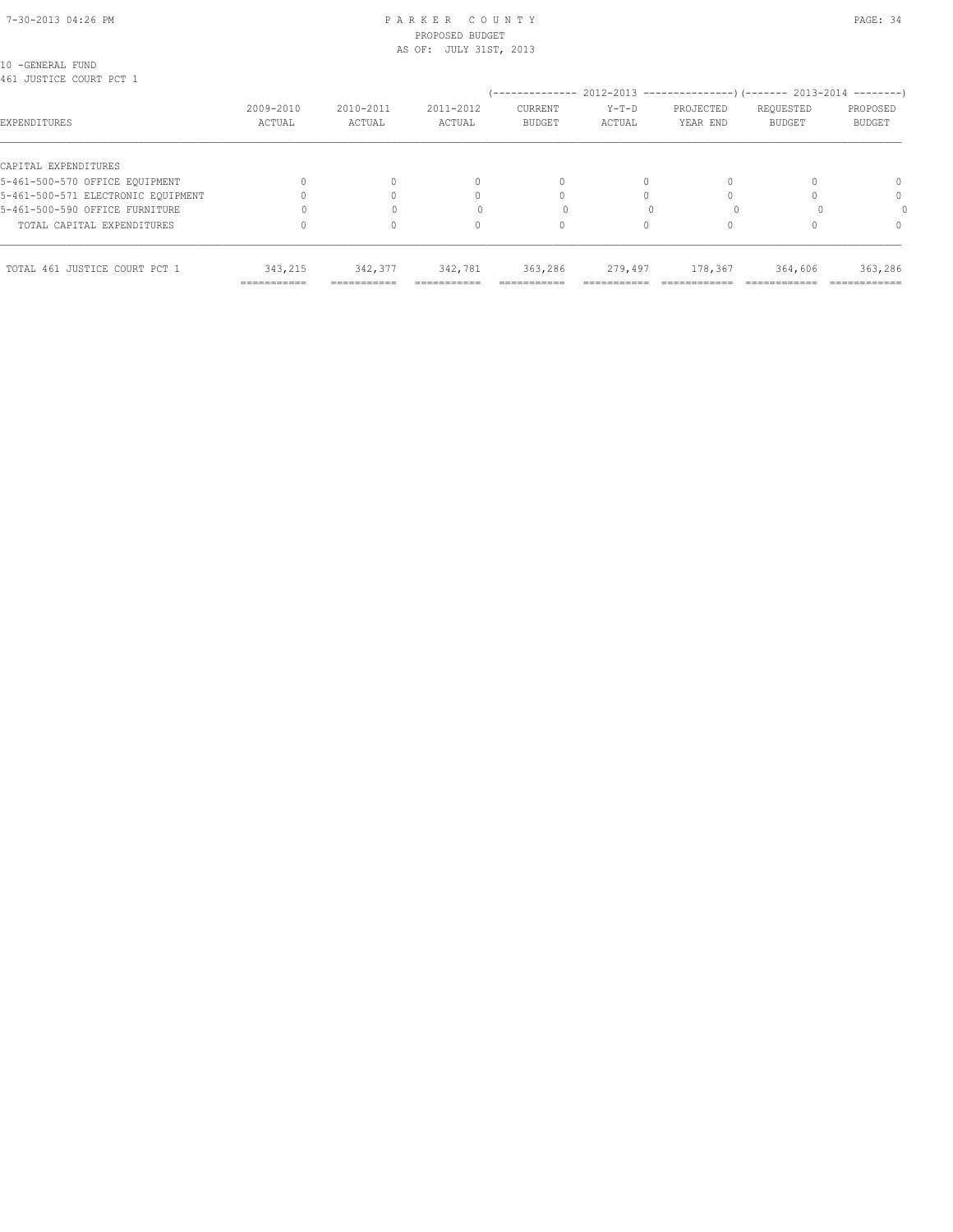#### 7-30-2013 04:26 PM P A R K E R C O U N T Y PAGE: 35 PROPOSED BUDGET AS OF: JULY 31ST, 2013

#### 10 -GENERAL FUND 462 JUSTICE COURT PCT 2

|                                          |                             |                     |                     |                          |                   | (-------------- 2012-2013 ----------------) (------- 2013-2014 --------) |                            |                           |
|------------------------------------------|-----------------------------|---------------------|---------------------|--------------------------|-------------------|--------------------------------------------------------------------------|----------------------------|---------------------------|
| EXPENDITURES                             | 2009-2010<br>ACTUAL         | 2010-2011<br>ACTUAL | 2011-2012<br>ACTUAL | CURRENT<br><b>BUDGET</b> | $Y-T-D$<br>ACTUAL | PROJECTED<br>YEAR END                                                    | REOUESTED<br><b>BUDGET</b> | PROPOSED<br><b>BUDGET</b> |
|                                          |                             |                     |                     |                          |                   |                                                                          |                            |                           |
| SALARIES & BENEFITS                      |                             |                     |                     |                          |                   |                                                                          |                            |                           |
| SALARIES & WAGES                         |                             |                     |                     |                          |                   |                                                                          |                            |                           |
| 5-462-100-101 ELECTED OFFICIAL-JP #2     | 73,499                      | 76,326              | 73,499              | 73,500                   | 59,364            | 44,827                                                                   | 73,500                     | 73,500                    |
| 5-462-100-103 CHIEF DEPUTIES, 1ST ASSIS  | $\sim$ 0                    | $\sqrt{2}$          | $\circ$             | $\Omega$                 | $\circ$           | 30,883                                                                   | $\Omega$                   | $\overline{0}$            |
| 5-462-100-106 DEPUTIES                   | 67,635                      | 67,635              | 66,919              | 69,478                   | 54,370            | 48,116                                                                   | 69,478                     | 69,478                    |
| 5-462-100-109 DEPUTY/COLLECTIONS         | 35,879                      | 35,879              | 35,977              | 36,855                   | 28,840            | $\overline{0}$                                                           | 36,855                     | 36,855                    |
| 5-462-100-120 PART-TIME                  | $\overline{0}$              | 3,214               | 4,336               | $\circ$                  | $\circ$           | 907                                                                      | $\Omega$                   | $\overline{0}$            |
| 5-462-100-122 COURT COORDINATOR          | 44,399                      | 44,399              | 44,520              | 45,605                   | 35,690            | $\circ$                                                                  | 45,605                     | 45,605                    |
| TOTAL SALARIES & WAGES                   | 221,412                     | 227,452             | 225,252             | 225,438                  | 178,264           | 124,733                                                                  | 225,438                    | 225,438                   |
| <b>BENEFITS</b>                          |                             |                     |                     |                          |                   |                                                                          |                            |                           |
| 5-462-100-201 FICA MATCH                 | 15,526                      | 15,691              | 15,310              | 17,453                   | 12,363            | 9,280                                                                    | 17,453                     | 17,453                    |
| 5-462-100-202 EMPLOYEE HOSPITALIZATION   | 70,233                      | 80,474              | 85,143              | 81,818                   | 66,094            | 21,066                                                                   | 81,818                     | 81,818                    |
| 5-462-100-203 RETIREMENT PLAN CONTRIBUT  | 24,923                      | 26,432              | 23,553              | 24,890                   | 19,797            | 9,304                                                                    | 24,890                     | 24,890                    |
| 5-462-100-204 WORKERS COMPENSATION INSU  | 609                         | 633                 | 600                 | 600                      | 510               | 443                                                                      | 600                        | 600                       |
| 5-462-100-206 LONGEVITY PAY              | 3,960                       | 2,640               | 2,880               | 2,700                    | 2,700             | $\overline{0}$                                                           | 4,080                      | 2,700                     |
| 5-462-100-209 CELL PHONE ALLOWANCE       | 1,000                       | $\circ$             | $\circ$             | $\circ$                  | $\overline{0}$    | $\circ$                                                                  | $\overline{0}$             | $\theta$                  |
| TOTAL BENEFITS                           | 116,251                     | 125,869             | 127,487             | 127,461                  | 101,465           | 40,093                                                                   | 128,841                    | 127,461                   |
| 5-462-100-206LONGEVITY PAY               | CURRENT YEAR NOTES:         |                     |                     |                          |                   |                                                                          |                            |                           |
|                                          | Includes the Judge as well. |                     |                     |                          |                   |                                                                          |                            |                           |
| TOTAL SALARIES & BENEFITS                | 337,663                     | 353,321             | 352,738             | 352,899                  | 279,729           | 164,826                                                                  | 354,279                    | 352,899                   |
| OPERATING EXPENSES                       |                             |                     |                     |                          |                   |                                                                          |                            |                           |
| 5-462-300-310 POSTAGE                    | 2,890                       | 2,992               | 2,641               | 3,150                    | 1,573             | 1,068                                                                    | 3,150                      | 3,150                     |
| 5-462-300-330 SUPPLIES                   | 3,279                       | 3,453               | 4,002               | 3,500                    | 2,000             | 3,808                                                                    | 3,500                      | 3,500                     |
| 5-462-300-370 OFFICE EQUIPMENT-NON CAP   | $\sim$ 0                    | $\bigcirc$          | $\Omega$            | $\overline{0}$           | $\Omega$          | $\bigcirc$                                                               | $\Omega$                   | $\overline{0}$            |
| 5-462-300-371 ELECTRONIC EQUIPMENT-NON C | $\bigcap$                   | $\Omega$            | $\Omega$            | $\mathbf{0}$             | $\Omega$          | $\Omega$                                                                 | $\Omega$                   | $\circ$                   |
| 5-462-300-374 OFFICE FURNITURE-NON CAP   | $\overline{0}$              | $\mathbf{0}$        | $\Omega$            | $\circ$                  | $\Omega$          | $\Omega$                                                                 | $\Omega$                   | $\theta$                  |
| TOTAL OPERATING EXPENSES                 | 6,169                       | 6,445               | 6,643               | 6,650                    | 3,573             | 4,876                                                                    | 6,650                      | 6,650                     |
| 5-462-300-310POSTAGE                     | CURRENT YEAR NOTES:         |                     |                     |                          |                   |                                                                          |                            |                           |
|                                          | No Change                   |                     |                     |                          |                   |                                                                          |                            |                           |

5-462-300-330SUPPLIES CURRENT YEAR NOTES:

No Change is a strategies of the Change of the Change of the Change of the Change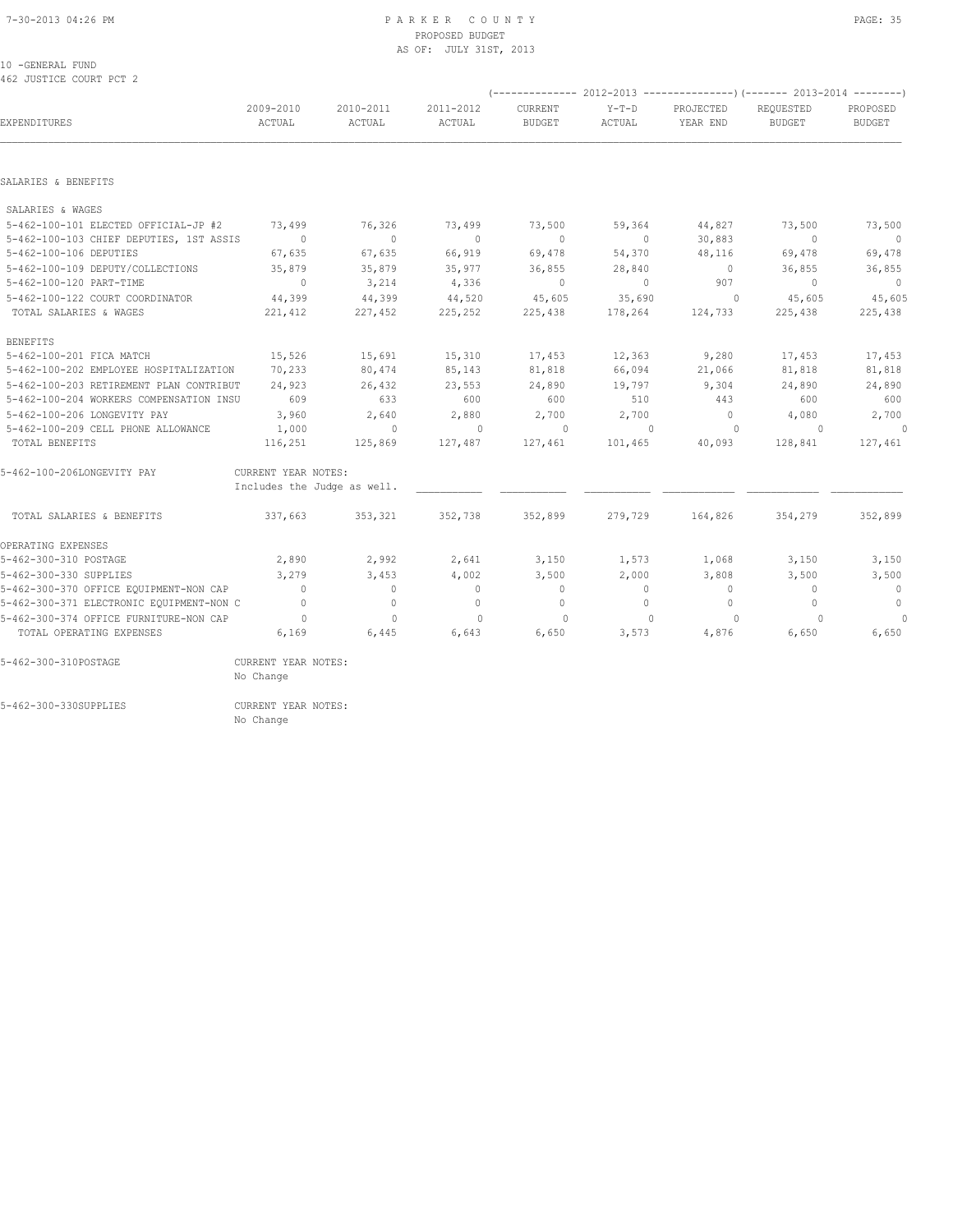10 -GENERAL FUND 462 JUSTICE COURT PCT 2

|                                                            |                                    |                                     |                                                                                                                     |                          |                   |                                  | $(----------2012-2013---------)$ $(----2013-2014------)$ |                           |
|------------------------------------------------------------|------------------------------------|-------------------------------------|---------------------------------------------------------------------------------------------------------------------|--------------------------|-------------------|----------------------------------|----------------------------------------------------------|---------------------------|
| <b>EXPENDITURES</b>                                        | 2009-2010<br>ACTUAL                | 2010-2011<br>ACTUAL                 | 2011-2012<br>ACTUAL                                                                                                 | CURRENT<br><b>BUDGET</b> | $Y-T-D$<br>ACTUAL | PROJECTED<br>YEAR END            | REQUESTED<br><b>BUDGET</b>                               | PROPOSED<br><b>BUDGET</b> |
| PROFESSIONAL AND SERVICE                                   |                                    |                                     |                                                                                                                     |                          |                   |                                  |                                                          |                           |
| 5-462-400-415 TRAINING SCHOOLS & SEMINAR                   | 5,602                              | 3,340                               | 0                                                                                                                   | 5,750                    | 5,586             | 834                              | 5,750                                                    | 5,750                     |
| 5-462-400-420 TELEPHONE                                    | 0                                  | $\circ$                             | $\circ$                                                                                                             | $\mathbf{0}$             | 0                 | 883                              | 0                                                        | $\circ$                   |
| 5-462-400-425 TRAVEL                                       | 0                                  | $\mathbf{0}$                        | $\mathbf{0}$                                                                                                        | 0                        | 0                 | 3,795                            | $\Omega$                                                 | $\circ$                   |
| 5-462-400-430 ADVERTISING                                  | $\Omega$                           | $\Omega$                            | $\Omega$                                                                                                            | $\mathbf{0}$             | $\Omega$          | $\begin{array}{c} \n\end{array}$ | $\Omega$                                                 | $\bigcirc$                |
| 5-462-400-435 INTERPRETER                                  | 159                                | $\begin{array}{c} \n\end{array}$    | $\Omega$                                                                                                            | 325                      | $\Omega$          | 0                                | 500                                                      | 325                       |
| 5-462-400-450 OFFICE EQUIPMENT REPAIR                      | $\Omega$                           | $\mathbf{0}$                        | $\mathbf{0}$                                                                                                        | 340                      | $\Omega$          | $\mathbf{0}$                     | 500                                                      | 340                       |
| 5-462-400-460 OFFICE & EQUIPMENT RENTAL                    | $\mathbf{0}$                       | $\mathbf{0}$                        | $\mathbf{0}$                                                                                                        | $\mathbf{0}$             | $\circ$           | $\mathbf{0}$                     | $\mathbf{0}$                                             | $\overline{0}$            |
| 5-462-400-480 DUES & SUBSCRIPTIONS                         | 519                                | 1,137                               | 2,827                                                                                                               | 2,806                    | 2,589             | 314                              | 3,000                                                    | 2,806                     |
| 5-462-400-481 BOOKS & PUBLICATIONS                         | 2,769                              | 161                                 | $\mathbf{0}$                                                                                                        | 645                      | 54                | 79                               | 645                                                      | 645                       |
| 5-462-400-482 BONDS                                        | 100                                | 293                                 | 186                                                                                                                 | $\Omega$                 | $\Omega$          | 250                              | 100                                                      | $\Omega$                  |
| 5-462-400-499 MISCELLANEOUS                                | $\Omega$                           | $\circ$                             | $\Omega$                                                                                                            | $\Omega$                 | $\Omega$          | $\Omega$                         | $\Omega$                                                 | $\circ$                   |
| TOTAL PROFESSIONAL AND SERVICE                             | 9,150                              | 4,931                               | 3,013                                                                                                               | 9,866                    | 8,229             | 6,155                            | 10,495                                                   | 9,866                     |
|                                                            |                                    |                                     |                                                                                                                     |                          |                   |                                  |                                                          |                           |
| 5-462-400-415TRAINING SCHOOLS & SEMINARCURRENT YEAR NOTES: | No Change                          |                                     |                                                                                                                     |                          |                   |                                  |                                                          |                           |
|                                                            |                                    |                                     |                                                                                                                     |                          |                   |                                  |                                                          |                           |
| 5-462-400-435INTERPRETER                                   | PERMANENT NOTES:<br>\$500.00 each. |                                     | New Law required that all courts provide a cerified court<br>interpreter. I have figured this on only 2 per year at |                          |                   |                                  |                                                          |                           |
| 5-462-400-450OFFICE EQUIPMENT REPAIR                       | CURRENT YEAR NOTES:<br>No Change   |                                     |                                                                                                                     |                          |                   |                                  |                                                          |                           |
| 5-462-400-480DUES & SUBSCRIPTIONS                          | CURRENT YEAR NOTES:                | user instead of 2 for a lower rate. | Spoke with agent at Wes Law Next. was able to lower to one                                                          |                          |                   |                                  |                                                          |                           |

| 5-462-400-481BOOKS & PUBLICATIONS |  |           | CURRENT YEAR NOTES: |
|-----------------------------------|--|-----------|---------------------|
|                                   |  | No Change |                     |

5-462-400-482BONDS CURRENT YEAR NOTES: Employee bond only one due for new FY

|  | 0. |  | $\cap$ |
|--|----|--|--------|
|  |    |  |        |
|  |    |  | $\cap$ |
|  |    |  |        |
|  |    |  |        |
|  |    |  |        |

=========== =========== =========== =========== =========== ============ ============ ============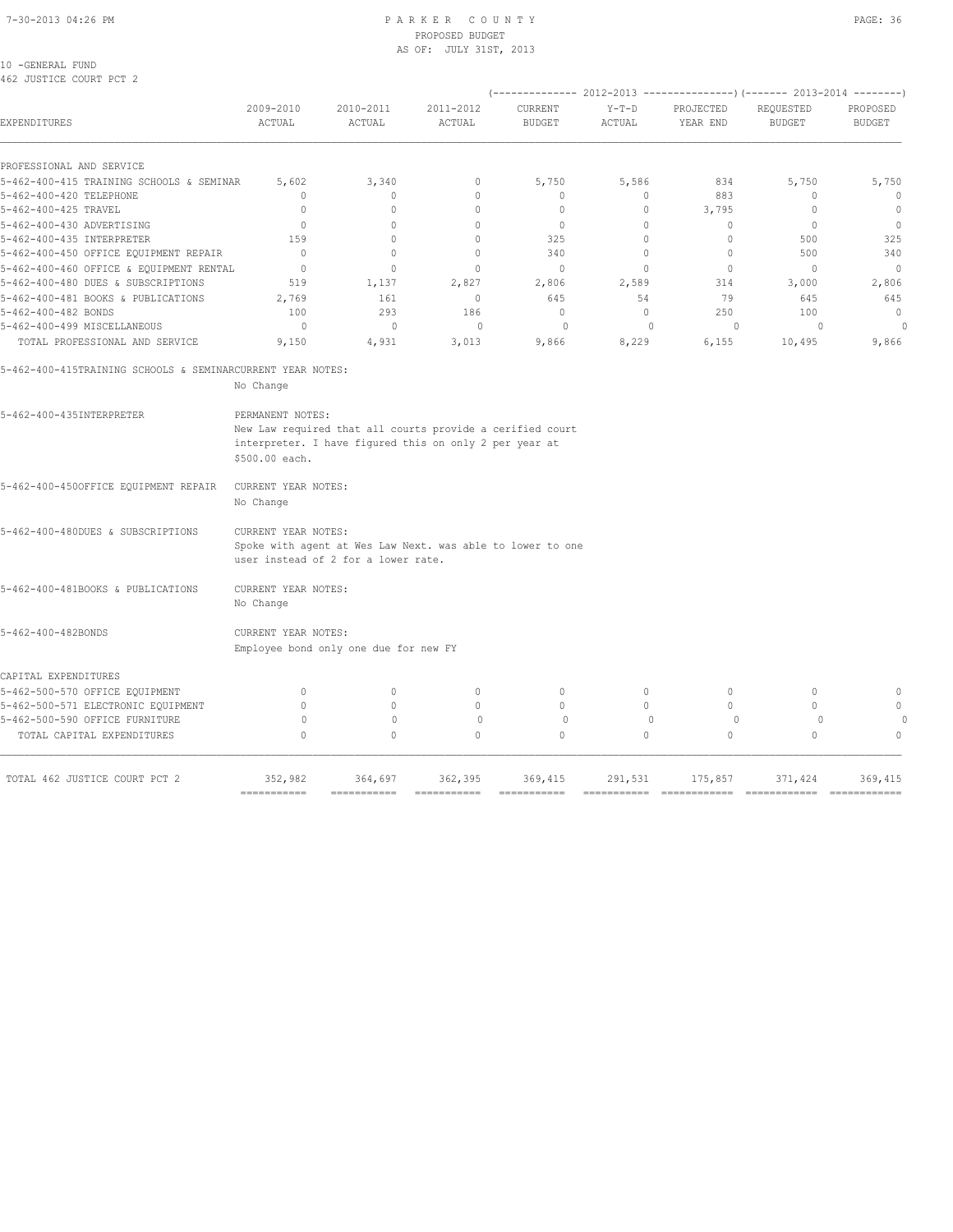### 7-30-2013 04:26 PM P A R K E R C O U N T Y PAGE: 37 PROPOSED BUDGET AS OF: JULY 31ST, 2013

10 -GENERAL FUND 463 JUSTICE COURT PCT 3

|                                          |                     |                     |                     |                          |                   |                       | (-------------- 2012-2013 ---------------) (------- 2013-2014 --------) |                           |  |
|------------------------------------------|---------------------|---------------------|---------------------|--------------------------|-------------------|-----------------------|-------------------------------------------------------------------------|---------------------------|--|
| EXPENDITURES                             | 2009-2010<br>ACTUAL | 2010-2011<br>ACTUAL | 2011-2012<br>ACTUAL | CURRENT<br><b>BUDGET</b> | $Y-T-D$<br>ACTUAL | PROJECTED<br>YEAR END | REQUESTED<br><b>BUDGET</b>                                              | PROPOSED<br><b>BUDGET</b> |  |
|                                          |                     |                     |                     |                          |                   |                       |                                                                         |                           |  |
| SALARIES & BENEFITS                      |                     |                     |                     |                          |                   |                       |                                                                         |                           |  |
| SALARIES & WAGES                         |                     |                     |                     |                          |                   |                       |                                                                         |                           |  |
| 5-463-100-101 ELECTED OFFICIAL-JP #3     | 73,499              | 76,326              | 73,499              | 73,500                   | 59,364            | 44,827                | 73,500                                                                  | 73,500                    |  |
| 5-463-100-103 CHIEF DEPUTIES, 1ST ASSIS  | $\Omega$            | $\Omega$            | $\Omega$            | $\Omega$                 | $\circ$           | 30,883                | $\begin{array}{c} \n\end{array}$                                        | $\overline{0}$            |  |
| 5-463-100-106 DEPUTIES                   | 135,271             | 133,869             | 115,032             | 104,167                  | 81,682            | 79,236                | 104,167                                                                 | 104,167                   |  |
| 5-463-100-109 DEPUTY/COLLECTIONS         | 35,879              | 35,879              | 22,442              | 36,855                   | 27,853            | $\mathbf{0}$          | 36,855                                                                  | 36,855                    |  |
| 5-463-100-120 PART-TIME                  | $\mathbf{0}$        | $\mathbf{0}$        | $\Omega$            | $\mathbf{0}$             | $\circ$           | $\circ$               | $\mathbf{0}$                                                            | $\mathbf{0}$              |  |
| 5-463-100-122 COURT COORDINATOR          | 43,106              | 43,106              | 43,224              | 45,605                   | 35,672            | $\circ$               | 45,605                                                                  | 45,605                    |  |
| TOTAL SALARIES & WAGES                   | 287,754             | 289,179             | 254,197             | 260,127                  | 204,572           | 154,946               | 260,127                                                                 | 260,127                   |  |
| <b>BENEFITS</b>                          |                     |                     |                     |                          |                   |                       |                                                                         |                           |  |
| 5-463-100-201 FICA MATCH                 | 20,299              | 20,320              | 18,212              | 20,210                   | 15,104            | 11,619                | 20,210                                                                  | 20,210                    |  |
| 5-463-100-202 EMPLOYEE HOSPITALIZATION   | 97,809              | 101,774             | 70,137              | 79,199                   | 47,498            | 30,961                | 79,199                                                                  | 79,199                    |  |
| 5-463-100-203 RETIREMENT PLAN CONTRIBUT  | 32,251              | 34,217              | 27,116              | 28,823                   | 22,729            | 11,603                | 28,823                                                                  | 28,823                    |  |
| 5-463-100-204 WORKERS COMPENSATION INSU  | 783                 | 765                 | 698                 | 936                      | 584               | 535                   | 936                                                                     | 936                       |  |
| 5-463-100-206 LONGEVITY PAY              | 4,200               | 3,060               | 3,540               | 3,000                    | 3,000             | $\circ$               | 3,360                                                                   | 3,000                     |  |
| 5-463-100-209 CELL PHONE ALLOWANCE       | 1,000               | $\mathbf{0}$        | $\circ$             | $\Omega$                 | $\mathbf{0}$      | $\overline{0}$        | $\Omega$                                                                | $\circ$                   |  |
| TOTAL BENEFITS                           | 156,342             | 160,136             | 119,703             | 132,168                  | 88,915            | 54,718                | 132,528                                                                 | 132,168                   |  |
| TOTAL SALARIES & BENEFITS                | 444,096             | 449,315             | 373,900             | 392,295                  | 293,487           | 209,664               | 392,655                                                                 | 392,295                   |  |
| OPERATING EXPENSES                       |                     |                     |                     |                          |                   |                       |                                                                         |                           |  |
| 5-463-300-310 POSTAGE                    | 3,799               | 3,603               | 3,450               | 3,500                    | 3,345             | 2,755                 | 4,000                                                                   | 3,500                     |  |
| 5-463-300-330 SUPPLIES                   | 2,607               | 2,292               | 2,818               | 3,500                    | 2,679             | 3,895                 | 4,000                                                                   | 3,500                     |  |
| 5-463-300-370 OFFICE EQUIPMENT-NON CAP   | $\mathbf{0}$        | $\circ$             | $\mathbf{0}$        | $\mathbf{0}$             | $\circ$           | $\mathbf{0}$          | $\mathbf{0}$                                                            | $\overline{0}$            |  |
| 5-463-300-371 ELECTRONIC EQUIPMENT-NON C | $\mathbf{0}$        | $\mathbb O$         | $\mathbb O$         | $\mathbb O$              | $\circ$           | $\mathbb O$           | $\mathbb O$                                                             | $\mathbb O$               |  |
| 5-463-300-374 OFFICE FURNITURE-NON CAP   | $\circ$             | $\mathbf{0}$        | $\mathbf{0}$        | $\circ$                  | $\mathbf{0}$      | $\circ$               | $\Omega$                                                                |                           |  |
| TOTAL OPERATING EXPENSES                 | 6,406               | 5,896               | 6,268               | 7,000                    | 6,024             | 6,650                 | 8,000                                                                   | 7,000                     |  |
| PROFESSIONAL AND SERVICE                 |                     |                     |                     |                          |                   |                       |                                                                         |                           |  |
| 5-463-400-400 ATTORNEY FEES              | $\mathbf{0}$        | 100                 | $\circ$             | 200                      | $\circ$           | $\mathbf{0}$          | 200                                                                     | 200                       |  |
| 5-463-400-402 VISITING JUDGE             | $\Omega$            | $\circ$             | $\Omega$            | $\mathbf{0}$             | $\circ$           | $\circ$               | $\Omega$                                                                | $\overline{0}$            |  |
| 5-463-400-408 CONTRACT SERVICES          | $\Omega$            | $\circ$             | $\mathbf{0}$        | 500                      | 192               | $\circ$               | 1,000                                                                   | 500                       |  |
| 5-463-400-415 TRAINING SCHOOLS & SEMINAR | 2,717               | 1,514               | 1,566               | 3,760                    | 3,589             | 194                   | 3,500                                                                   | 3,760                     |  |
| 5-463-400-420 TELEPHONE                  | $\Omega$            | $\circ$             | $\mathbf{0}$        | $\mathbf{0}$             | $\circ$           | $\circ$               | $\mathbf{0}$                                                            | $\mathbb O$               |  |
| 5-463-400-425 TRAVEL                     | $\Omega$            | $\mathbf{0}$        | $\mathbf{0}$        | $\mathbf{0}$             | $\circ$           | 1,723                 | $\mathbf{0}$                                                            | $\mathbb O$               |  |
| 5-463-400-430 ADVERTISING                | $\mathbf{0}$        | $\mathbf{0}$        | $\mathbf{0}$        | $\mathbf{0}$             | $\circ$           | $\circ$               | $\mathbf{0}$                                                            | $\circ$                   |  |
| 5-463-400-450 OFFICE EQUIPMENT REPAIR    | $\mathbf{0}$        | $\mathbf{0}$        | $\mathbf{0}$        | $\mathbf{0}$             | $\circ$           | $\mathbb O$           | $\mathbf{0}$                                                            | $\mathbb O$               |  |
| 5-463-400-480 DUES & SUBSCRIPTIONS       | 459                 | 654                 | 837                 | 500                      | 235               | 300                   | 500                                                                     | 500                       |  |
| 5-463-400-481 BOOKS & PUBLICATIONS       | 3,432               | 2,702               | 3,440               | 3,500                    | 2,151             | 186                   | 3,500                                                                   | 3,500                     |  |
| 5-463-400-482 BONDS                      | 100                 | 278                 | 100                 | 100                      | 100               | 162                   | 100                                                                     | 100                       |  |
| 5-463-400-499 MISCELLANEOUS              | 0                   | $\mathbf{0}$        | $\circ$             | $\circ$                  | $\mathbf{0}$      | $\circ$               | $\Omega$                                                                | 0                         |  |
| TOTAL PROFESSIONAL AND SERVICE           | 6,708               | 5,247               | 5,943               | 8,560                    | 6,266             | 2,565                 | 8,800                                                                   | 8,560                     |  |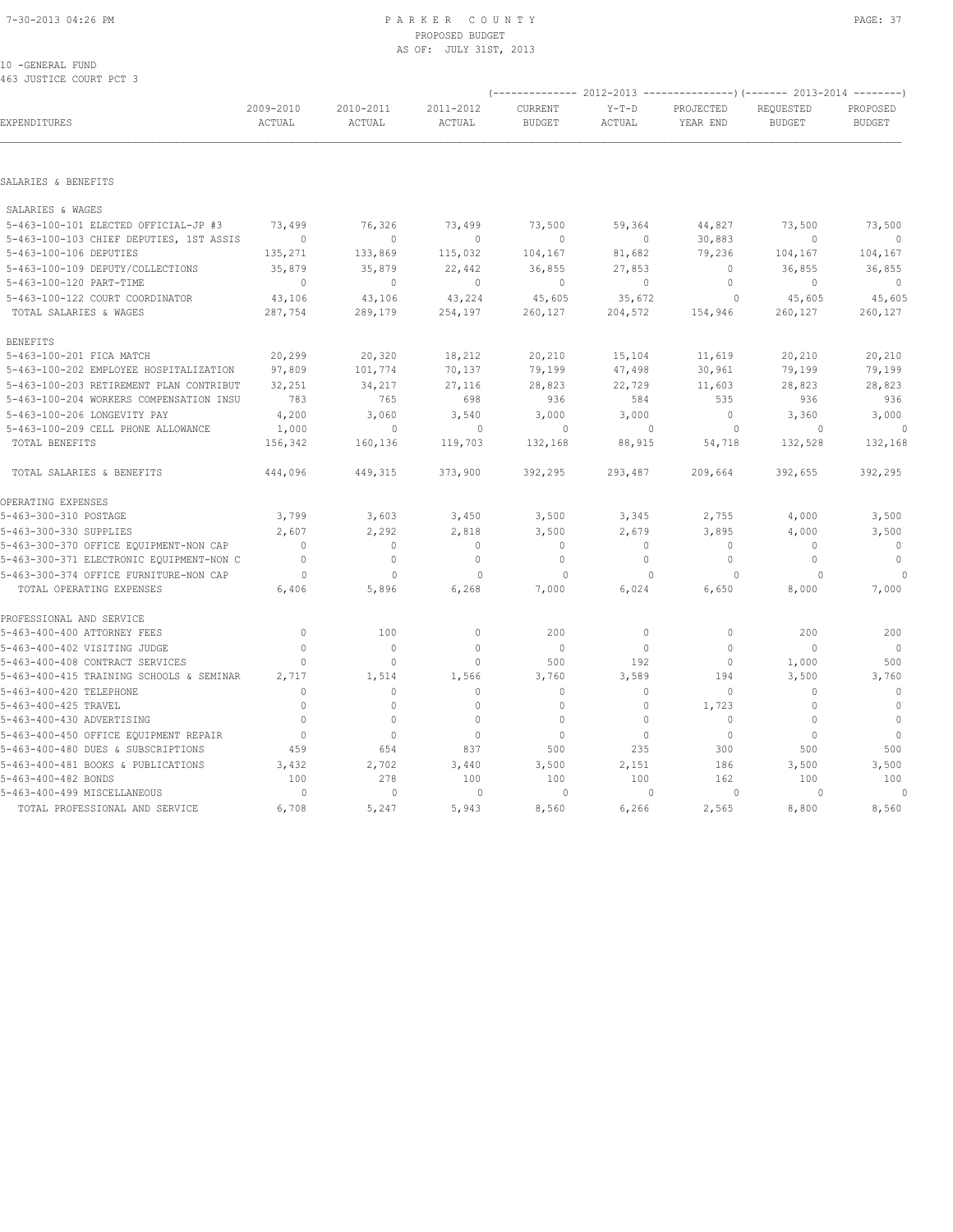#### 7-30-2013 04:26 PM P A R K E R C O U N T Y PAGE: 38 PROPOSED BUDGET AS OF: JULY 31ST, 2013

10 -GENERAL FUND 463 JUSTICE COURT PCT 3

| YUJ UUJIIYA GUUNI EVI J            |                     |                          |                     | --------------                  |                                  | $2012-2013$ ----------------) (------- 2013-2014 --------) |                            |                           |
|------------------------------------|---------------------|--------------------------|---------------------|---------------------------------|----------------------------------|------------------------------------------------------------|----------------------------|---------------------------|
| EXPENDITURES                       | 2009-2010<br>ACTUAL | 2010-2011<br>ACTUAL      | 2011-2012<br>ACTUAL | <b>CURRENT</b><br><b>BUDGET</b> | $Y-T-D$<br>ACTUAL                | PROJECTED<br>YEAR END                                      | REQUESTED<br><b>BUDGET</b> | PROPOSED<br><b>BUDGET</b> |
| CAPITAL EXPENDITURES               |                     |                          |                     |                                 |                                  |                                                            |                            |                           |
| 5-463-500-570 OFFICE EQUIPMENT     |                     |                          | 0                   | 0                               |                                  |                                                            |                            | $\Omega$                  |
| 5-463-500-571 ELECTRONIC EOUIPMENT |                     |                          |                     |                                 |                                  |                                                            |                            | $\Omega$                  |
| 5-463-500-590 OFFICE FURNITURE     |                     |                          |                     |                                 |                                  |                                                            |                            |                           |
| TOTAL CAPITAL EXPENDITURES         |                     |                          | U                   |                                 |                                  |                                                            |                            | $\Omega$                  |
| TOTAL 463 JUSTICE COURT PCT 3      | 457,210             | 460,458                  | 386,112             | 407,855                         | 305,778                          | 218,879                                                    | 409,455                    | 407,855                   |
|                                    | ===========         | ---------<br>----------- | -----------         | _________<br>----------         | ________<br>-------------------- |                                                            |                            | ------------              |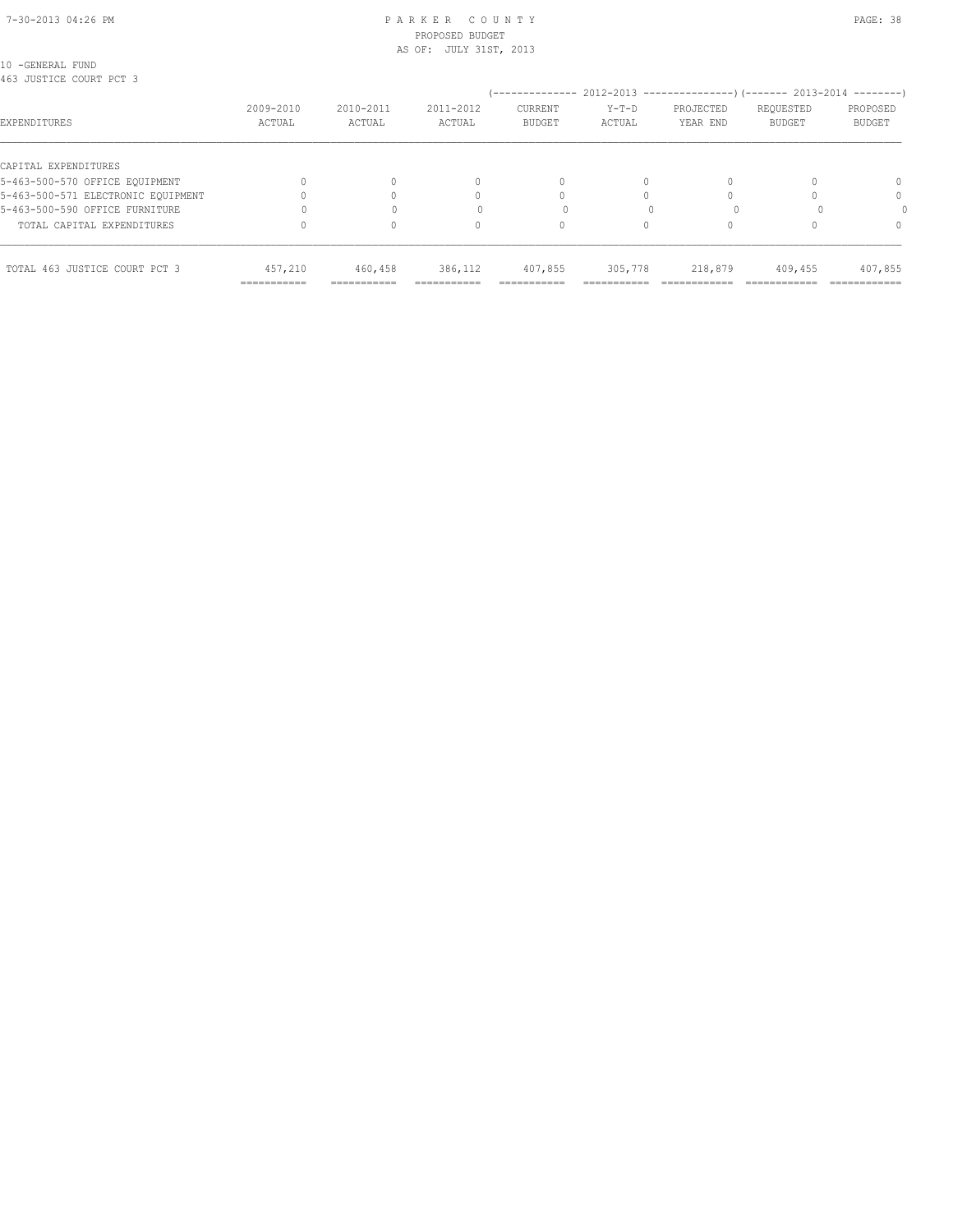#### 10 -GENERAL FUND 464 JUSTICE COURT PCT 4

| YUY UUJIICE COURI FCI Y                  |                            |                     |                                                             |                          |                   |                       | (-------------- 2012-2013 ----------------) (------- 2013-2014 --------) |                           |
|------------------------------------------|----------------------------|---------------------|-------------------------------------------------------------|--------------------------|-------------------|-----------------------|--------------------------------------------------------------------------|---------------------------|
| EXPENDITURES                             | 2009-2010<br>ACTUAL        | 2010-2011<br>ACTUAL | 2011-2012<br>ACTUAL                                         | CURRENT<br><b>BUDGET</b> | $Y-T-D$<br>ACTUAL | PROJECTED<br>YEAR END | REQUESTED<br><b>BUDGET</b>                                               | PROPOSED<br><b>BUDGET</b> |
|                                          |                            |                     |                                                             |                          |                   |                       |                                                                          |                           |
| SALARIES & BENEFITS                      |                            |                     |                                                             |                          |                   |                       |                                                                          |                           |
| SALARIES & WAGES                         |                            |                     |                                                             |                          |                   |                       |                                                                          |                           |
| 5-464-100-101 ELECTED OFFICIAL-JP #4     | 73,499                     | 76,326              | 73,499                                                      | 73,500                   | 59,364            | 42,922                | 73,500                                                                   | 73,500                    |
| 5-464-100-103 CHIEF DEPUTIES, 1ST ASSIS  | $\mathbf{0}$               | $\mathbf{0}$        | $\mathbf{0}$                                                | $\mathbf{0}$             | $\circ$           | 30,877                | $\mathbf{0}$                                                             | $\overline{0}$            |
| 5-464-100-106 DEPUTIES                   | 67,635                     | 56,310              | 60,674                                                      | 104,217                  | 76,861            | 49,933                | 104,217                                                                  | 104,217                   |
| 5-464-100-109 DEPUTY/COLLECTIONS         | 35,879                     | 35,879              | 33,027                                                      | 36,855                   | 23,588            | $\circ$               | 36,855                                                                   | 36,855                    |
| 5-464-100-120 PART-TIME                  | $\overline{0}$             | $\circ$             | 2,900                                                       | $\mathbf 0$              | 275               | 0                     | $\circ$                                                                  | $\mathbf 0$               |
| 5-464-100-122 COURT COORDINATOR          | 44,399                     | 44,399              | 44,520                                                      | 45,605                   | 35,690            | $\circ$               | 45,605                                                                   | 45,605                    |
| TOTAL SALARIES & WAGES                   | 221,412                    | 212,913             | 214,621                                                     | 260,177                  | 195,779           | 123,732               | 260,177                                                                  | 260,177                   |
| <b>BENEFITS</b>                          |                            |                     |                                                             |                          |                   |                       |                                                                          |                           |
| 5-464-100-201 FICA MATCH                 | 16,137                     | 15,795              | 15,131                                                      | 19,567                   | 13,398            | 9,395                 | 19,567                                                                   | 19,567                    |
| 5-464-100-202 EMPLOYEE HOSPITALIZATION   | 62,013                     | 47,234              | 64,334                                                      | 79,784                   | 74,585            | 22,647                | 79,784                                                                   | 79,784                    |
| 5-464-100-203 RETIREMENT PLAN CONTRIBUT  | 24,783                     | 25,088              | 22,474                                                      | 27,905                   | 21,455            | 9,272                 | 27,905                                                                   | 27,905                    |
| 5-464-100-204 WORKERS COMPENSATION INSU  | 606                        | 538                 | 580                                                         | 400                      | 552               | 437                   | 400                                                                      | 400                       |
| 5-464-100-206 LONGEVITY PAY              | 2,640                      | 2,220               | 1,320                                                       | 1,200                    | 1,200             | $\circ$               | 1,620                                                                    | 1,200                     |
| 5-464-100-209 CELL PHONE ALLOWANCE       | 1,000                      | $\mathbf{0}$        | $\circ$                                                     | $\circ$                  | $\mathbf{0}$      | $\circ$               | $\circ$                                                                  | $\circ$                   |
| TOTAL BENEFITS                           | 107,180                    | 90,874              | 103,838                                                     | 128,856                  | 111,191           | 41,751                | 129,276                                                                  | 128,856                   |
| TOTAL SALARIES & BENEFITS                | 328,592                    | 303,787             | 318,459                                                     | 389,033                  | 306,970           | 165,483               | 389,453                                                                  | 389,033                   |
| OPERATING EXPENSES                       |                            |                     |                                                             |                          |                   |                       |                                                                          |                           |
| 5-464-300-310 POSTAGE                    | 1,882                      | 2,043               | 2,643                                                       | 3,000                    | 2,103             | 964                   | 3,000                                                                    | 3,000                     |
| 5-464-300-330 SUPPLIES                   | 3,958                      | 4,273               | 4,021                                                       | 4,247                    | 2,993             | 3,189                 | 5,950                                                                    | 4,247                     |
| 5-464-300-370 OFFICE EQUIPMENT-NON CAP   | $\circ$                    | $\circ$             | $\mathbf{0}$                                                | $\mathbf{0}$             | $\circ$           | $\circ$               | $\mathbf{0}$                                                             | $\overline{0}$            |
| 5-464-300-371 ELECTRONIC EQUIPMENT-NON C | $\mathbf{0}$               | $\mathbf{0}$        | $\mathbf{0}$                                                | $\circ$                  | $\circ$           | $\circ$               | $\mathbf{0}$                                                             | $\overline{0}$            |
| 5-464-300-374 OFFICE FURNITURE-NON CAP   | $\circ$                    | $\mathbf{0}$        | 0                                                           | 703                      | 703               | 0                     | 0                                                                        | 703                       |
| TOTAL OPERATING EXPENSES                 | 5,841                      | 6,316               | 6,664                                                       | 7,950                    | 5,800             | 4,153                 | 8,950                                                                    | 7,950                     |
| 5-464-300-330SUPPLIES                    | CURRENT YEAR NOTES:        |                     |                                                             |                          |                   |                       |                                                                          |                           |
|                                          |                            |                     | SUPPLIES HAVE INCREASED IN COST; CHANGE IN JUSTICE CT RULES |                          |                   |                       |                                                                          |                           |
|                                          | WILL REQUIRE NEW SUPPLIES. |                     |                                                             |                          |                   |                       |                                                                          |                           |
| PROFESSIONAL AND SERVICE                 |                            |                     |                                                             |                          |                   |                       |                                                                          |                           |
| 5-464-400-408 CONTRACT SERVICES          | $\circ$                    | $\circ$             | $\circ$                                                     | $\mathbf 0$              | 0                 | $\overline{0}$        | 0                                                                        | 0                         |
| 5-464-400-415 TRAINING SCHOOLS & SEMINAR | 3,093                      | 3,750               | 2,825                                                       | 5,400                    | 3,752             | 534                   | 6,000                                                                    | 5,400                     |
| 5-464-400-420 TELEPHONE                  | $\mathbf{0}$               | $\circ$             | $\mathbf 0$                                                 | $\mathbf 0$              | 0                 | 98                    | $\mathbf 0$                                                              | $\mathbb{O}$              |
| 5-464-400-425 TRAVEL                     | $\mathbf{0}$               | $\mathbf{0}$        | $\mathbf{0}$                                                | $\mathbf{0}$             | $\circ$           | 1,754                 | $\mathbf{0}$                                                             | $\mathbf{0}$              |
| 5-464-400-430 ADVERTISING                | $\circ$                    | $\mathbf{0}$        | $\mathbf{0}$                                                | $\mathbf{0}$             | $\circ$           | $\Omega$              | $\mathbf{0}$                                                             | $\overline{0}$            |
| 5-464-400-450 OFFICE EQUIPMENT REPAIR    | 195                        | 190                 | 200                                                         | 100                      | $\circ$           | $\circ$               | 650                                                                      | 100                       |
| 5-464-400-480 DUES & SUBSCRIPTIONS       | 786                        | 1,387               | 2,701                                                       | 1,060                    | 951               | 405                   | 1,500                                                                    | 1,060                     |
| 5-464-400-481 BOOKS & PUBLICATIONS       | 2,916                      | 427                 | $\circ$                                                     | 1,915                    | $\circ$           | 191                   | 3,000                                                                    | 1,915                     |
| 5-464-400-482 BONDS                      | 71                         | 433                 | 213                                                         | 275                      | 184               | $\circ$               | 675                                                                      | 275                       |
| 5-464-400-499 MISCELLANEOUS              | $\Omega$                   | $\cap$              | $\Omega$                                                    | $\cap$                   | $\cap$            | $\cap$                | $\cap$                                                                   | $\Omega$                  |

TOTAL PROFESSIONAL AND SERVICE 7,062 6,187 5,938 8,750 4,887 2,982 11,825 8,750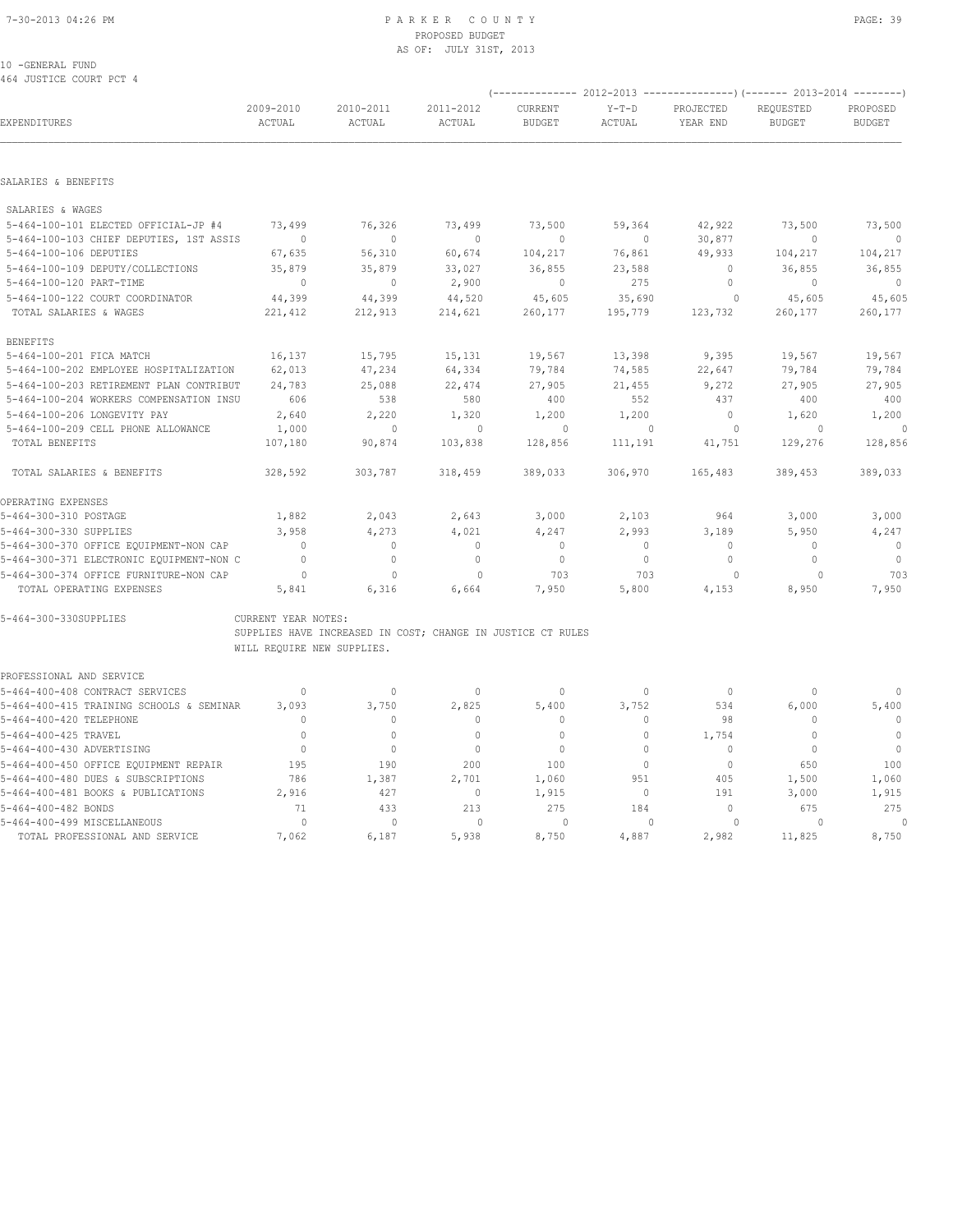|                                                            |                                                              |                     | PROPOSED BUDGET        |              |           |                                                                         |           |               |
|------------------------------------------------------------|--------------------------------------------------------------|---------------------|------------------------|--------------|-----------|-------------------------------------------------------------------------|-----------|---------------|
|                                                            |                                                              |                     | AS OF: JULY 31ST, 2013 |              |           |                                                                         |           |               |
| 10 -GENERAL FUND<br>464 JUSTICE COURT PCT 4                |                                                              |                     |                        |              |           |                                                                         |           |               |
|                                                            |                                                              |                     |                        |              |           | (-------------- 2012-2013 ----------------) (------- 2013-2014 -------- |           |               |
|                                                            | 2009-2010                                                    | 2010-2011 2011-2012 |                        | CURRENT      | Y-T-D     | PROJECTED                                                               | REQUESTED | PROPOSED      |
| EXPENDITURES                                               | ACTUAL                                                       | ACTUAL              | ACTUAL                 | BUDGET       | ACTUAL    | YEAR END                                                                | BUDGET    | <b>BUDGET</b> |
| 5-464-400-415TRAINING SCHOOLS & SEMINARCURRENT YEAR NOTES: |                                                              |                     |                        |              |           |                                                                         |           |               |
|                                                            | 2 CLERKS WERE UNABLE TO GO TO SCHOOL THIS FISCAL YEAR DUE TO |                     |                        |              |           |                                                                         |           |               |
|                                                            | MEDICAL ISSUES: INSUFFICIENT FUNDS IN LINE ITEM FOR JUDGE &  |                     |                        |              |           |                                                                         |           |               |
|                                                            | 5 CLERKS TO ATTEND LEGISLATIVE UPDATE SEMINARS.              |                     |                        |              |           |                                                                         |           |               |
| 5-464-400-480DUES & SUBSCRIPTIONS                          | CURRENT YEAR NOTES:                                          |                     |                        |              |           |                                                                         |           |               |
|                                                            | MEMBERSHIPS REQUIRED FOR 6 EMPLOYEES TO ATTEND SEMINARS;     |                     |                        |              |           |                                                                         |           |               |
|                                                            | LEGAL RESEARCH IS DEDUCTED FROM LINE ITEM ALSO: PUBLIC       |                     |                        |              |           |                                                                         |           |               |
|                                                            | DATE.COM SUBSCRIPTION EXPIRED AND WILL NEED TO BE RENEWED.   |                     |                        |              |           |                                                                         |           |               |
| CAPITAL EXPENDITURES                                       |                                                              |                     |                        |              |           |                                                                         |           |               |
| 5-464-500-570 OFFICE EQUIPMENT                             |                                                              |                     | $\Omega$               | $\Omega$     | $\Omega$  | $\Omega$                                                                |           | 0             |
| 5-464-500-571 ELECTRONIC EQUIPMENT                         |                                                              | $\cap$              | $\bigcap$              | $\Omega$     | $\bigcap$ | $\bigcap$                                                               |           | $\mathbf{0}$  |
| 5-464-500-590 OFFICE FURNITURE                             |                                                              | $\Omega$            |                        | $\Omega$     |           | $\Omega$                                                                |           | $\Omega$      |
| TOTAL CAPITAL EXPENDITURES                                 |                                                              | $\Omega$            | $\bigcap$              | $\mathbf{0}$ | $\bigcap$ | $\mathbf{0}$                                                            | $\Omega$  | $\bigcap$     |
| TOTAL 464 JUSTICE COURT PCT 4                              | 341,494                                                      | 316,291             | 331,061                | 405,733      |           | 317,656 172,618                                                         | 410,228   | 405,733       |

=========== =========== =========== =========== =========== ============ ============ ============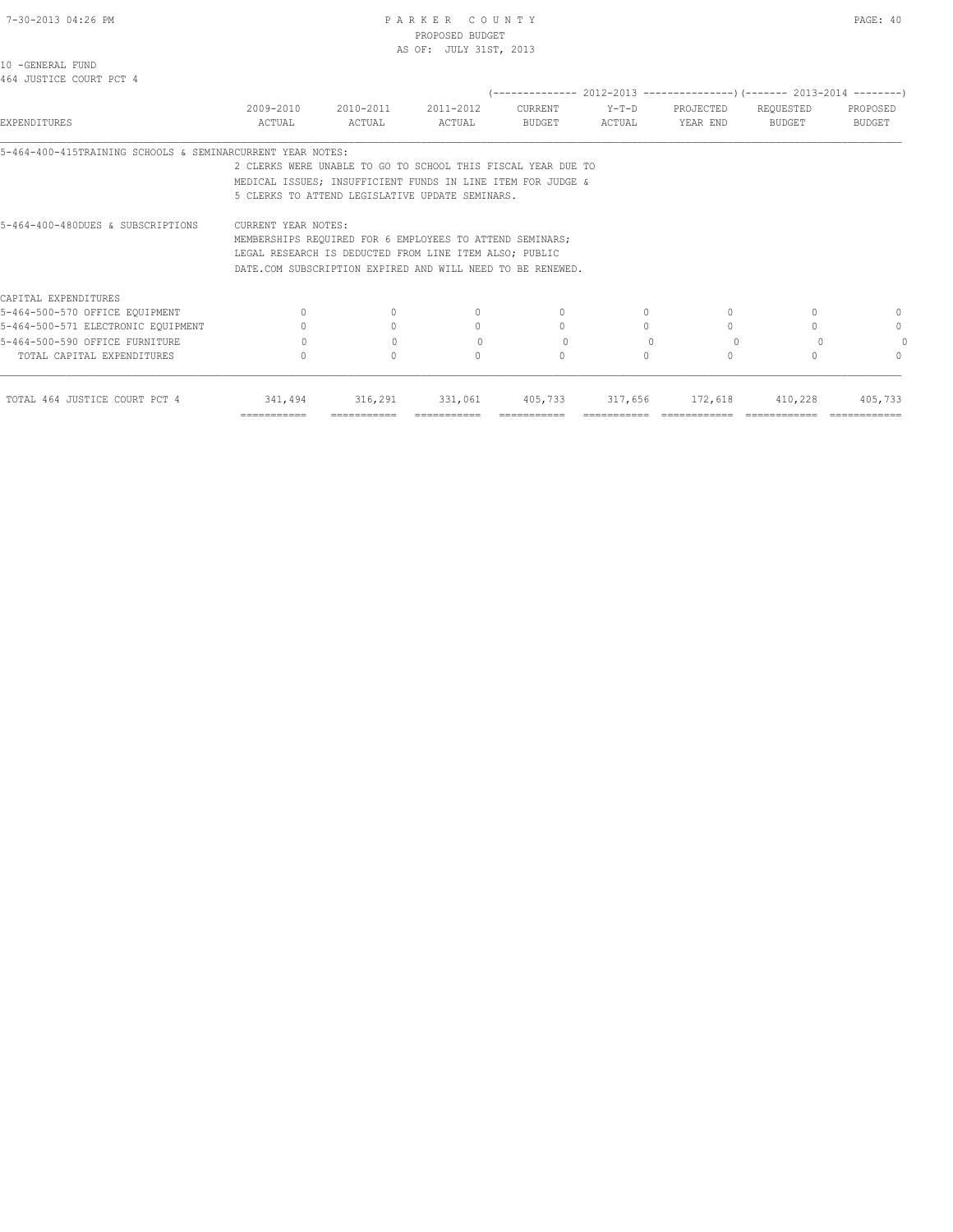10 -GENERAL FUND 474 MEDICAL EXAMINER

|                                          |                     |                     |                     |                          |                   |                       | (-------------- 2012-2013 ----------------) (------- 2013-2014 --------) |                           |  |
|------------------------------------------|---------------------|---------------------|---------------------|--------------------------|-------------------|-----------------------|--------------------------------------------------------------------------|---------------------------|--|
| EXPENDITURES                             | 2009-2010<br>ACTUAL | 2010-2011<br>ACTUAL | 2011-2012<br>ACTUAL | CURRENT<br><b>BUDGET</b> | $Y-T-D$<br>ACTUAL | PROJECTED<br>YEAR END | REQUESTED<br><b>BUDGET</b>                                               | PROPOSED<br><b>BUDGET</b> |  |
|                                          |                     |                     |                     |                          |                   |                       |                                                                          |                           |  |
| SALARIES & BENEFITS                      |                     |                     |                     |                          |                   |                       |                                                                          |                           |  |
| SALARIES & WAGES                         |                     |                     |                     |                          |                   |                       |                                                                          |                           |  |
| 5-474-100-105 MEDICAL EXAMINER - INVEST  | 49,205              | 51,918              | 46,421              | 47,553                   | 36,385            | 39,598                | 50,135                                                                   | 47,553                    |  |
| 5-474-100-106 MEDICAL EXAMINER           | $\Omega$            | $\Omega$            | $\mathbf{0}$        | $\Omega$                 | $\Omega$          | $\Omega$              | $\Omega$                                                                 | $\circ$                   |  |
| 5-474-100-120 PART TIME                  | $\mathbf{0}$        | $\mathbf{0}$        | $\mathbf{0}$        | 36,000                   | 23,539            | $\circ$               | 36,000                                                                   | 36,000                    |  |
| 5-474-100-199 CERTIFICATION PAY          | $\Omega$            | $\Omega$            | $\Omega$            | $\Omega$                 | $\Omega$          | $\Omega$              | 1,800                                                                    | 0                         |  |
| TOTAL SALARIES & WAGES                   | 49,205              | 51,918              | 46,421              | 83,553                   | 59,925            | 39,598                | 87,935                                                                   | 83,553                    |  |
| <b>BENEFITS</b>                          |                     |                     |                     |                          |                   |                       |                                                                          |                           |  |
| 5-474-100-201 FICA MATCH                 | 5,355               | 5,457               | 4,742               | 6,447                    | 4,509             | 3,029                 | 6,447                                                                    | 6,447                     |  |
| 5-474-100-202 EMPLOYEE HOSPITALIZATION   | 26,369              | 22,460              | 24,663              | 24,058                   | 10,329            | 6,086                 | 24,058                                                                   | 24,058                    |  |
| 5-474-100-203 RETIREMENT PLAN CONTRIBUT  | 8,423               | 9,113               | 7,239               | 9,194                    | 6,687             | 2,968                 | 9,194                                                                    | 9,194                     |  |
| 5-474-100-204 WORKERS COMPENSATION INSU  | 1,034               | 967                 | 1,159               | 1,600                    | 866               | 1,371                 | 1,600                                                                    | 1,600                     |  |
| 5-474-100-206 LONGEVITY PAY              | 960                 | 1,020               | $\mathbb O$         | $\circ$                  | 0                 | $\circ$               | $\mathbf{0}$                                                             | $\mathbb O$               |  |
| 5-474-100-209 CELL PHONE ALLOWANCE       | 903                 | 833                 | 905                 | 900                      | 578               | $\circ$               | 900                                                                      | 900                       |  |
| TOTAL BENEFITS                           | 43,043              | 39,850              | 38,708              | 42,199                   | 22,970            | 13,454                | 42,199                                                                   | 42,199                    |  |
| TOTAL SALARIES & BENEFITS                | 92,248              | 91,768              | 85,130              | 125,752                  | 82,894            | 53,052                | 130,134                                                                  | 125,752                   |  |
| OPERATING EXPENSES                       |                     |                     |                     |                          |                   |                       |                                                                          |                           |  |
| 5-474-300-310 POSTAGE                    | $\overline{1}$      | 274                 | 92                  | 350                      | 20                | $\mathbf 0$           | 350                                                                      | 350                       |  |
| 5-474-300-325 UNIFORMS                   | 571                 | $\circ$             | $\mathbf{0}$        | 500                      | 500               | $\mathbf{0}$          | 500                                                                      | 500                       |  |
| 5-474-300-330 SUPPLIES                   | 325                 | 1,636               | 1,979               | 4,000                    | 866               | 2,397                 | 4,000                                                                    | 4,000                     |  |
| 5-474-300-331 GASOLINE, OIL & DIESEL     | 3,456               | 4,849               | 7,568               | 6,700                    | 2,730             | 1,884                 | 4,700                                                                    | 6,700                     |  |
| 5-474-300-337 TIRES                      | $\mathbf{0}$        | $\circ$             | 176                 | 800                      | $\circ$           | 636                   | 800                                                                      | 800                       |  |
| 5-474-300-350 EQUIPMENT REPAIR           | 934                 | $\circ$             | $\mathbf 0$         | 750                      | 435               | 730                   | 750                                                                      | 750                       |  |
| 5-474-300-370 OFFICE EQUIPMENT-NON CAP   | $\Omega$            | $\circ$             | $\mathbf{0}$        | $\mathbf{0}$             | $\circ$           | $\mathbf{0}$          | $\mathbf{0}$                                                             | $\overline{0}$            |  |
| 5-474-300-371 ELECTRONIC EQUIPMENT-NON C | $\Omega$            | $\circ$             | $\Omega$            | 1,250                    | $\circ$           | $\mathbf{0}$          | $\mathbf{0}$                                                             | 1,250                     |  |
| 5-474-300-373 AUTOMOBILE EQUIPMENT-NON C | $\mathbf{0}$        | $\circ$             | 2,500               | $\mathbf{0}$             | $\circ$           | $\mathbf{0}$          | $\mathbf{0}$                                                             | $\mathbf{0}$              |  |
| 5-474-300-374 OFFICE FURNITURE-NON CAP   | $\Omega$            | $\Omega$            | $\mathbf{0}$        | $\Omega$                 | $\cap$            | $\cap$                | $\Omega$                                                                 |                           |  |
| TOTAL OPERATING EXPENSES                 | 5,287               | 6,759               | 12,315              | 14,350                   | 4,550             | 5,647                 | 11,100                                                                   | 14,350                    |  |
| PROFESSIONAL AND SERVICE                 |                     |                     |                     |                          |                   |                       |                                                                          |                           |  |
| 5-474-400-408 CONTRACT SERVICES          | 13,200              | 24,400              | 24,795              | 25,000                   | 14,680            | 15,161                | 25,000                                                                   | 25,000                    |  |
| 5-474-400-411 MEDICAL EXAMINER CONTRACT  | 65,436              | 75,734              | 66,745              | 66,745                   | 50,059            | 53,282                | 66,745                                                                   | 66,745                    |  |
| 5-474-400-412 MEDICAL EXAMINER PROFESSIO | 35,250              | 26,966              | 35,955              | 35,955                   | 26,966            | 28,690                | 35,955                                                                   | 35,955                    |  |
| 5-474-400-413 CONTRACT INVESTIGATORS     | 25,620              | 24,780              | 21,776              | $\mathbf{0}$             | $\circ$           | 8,263                 | $\mathbf{0}$                                                             | $\circ$                   |  |
| 5-474-400-415 TRAINING SCHOOLS & SEMINAR | 1,566               | 3,112               | 72                  | 3,500                    | 886               | $\mathbf{0}$          | 3,500                                                                    | 3,500                     |  |
| 5-474-400-420 TELEPHONE                  | 645                 | 542                 | 455                 | 720                      | 342               | 625                   | 720                                                                      | 720                       |  |
| 5-474-400-425 TRAVEL                     | 55                  | $\circ$             | 334                 | 800                      | 114               | $\mathbf{0}$          | 800                                                                      | 800                       |  |
| 5-474-400-451 RADIO MAINTENANCE          | 51                  | $\circ$             | 87                  | 100                      | $\circ$           | 63                    | 100                                                                      | 100                       |  |
| 5-474-400-480 DUES & SUBSCRIPTIONS       | 40                  | 0                   | 40)                 | 200                      | $\Omega$          | 65                    | 200                                                                      | 200                       |  |
| TOTAL PROFESSIONAL AND SERVICE           | 141,863             | 155,534             | 150,178             | 133,020                  | 93,048            | 106,149               | 133,020                                                                  | 133,020                   |  |
|                                          |                     |                     |                     |                          |                   |                       |                                                                          |                           |  |

5-474-400-408CONTRACT SERVICES CURRENT YEAR NOTES: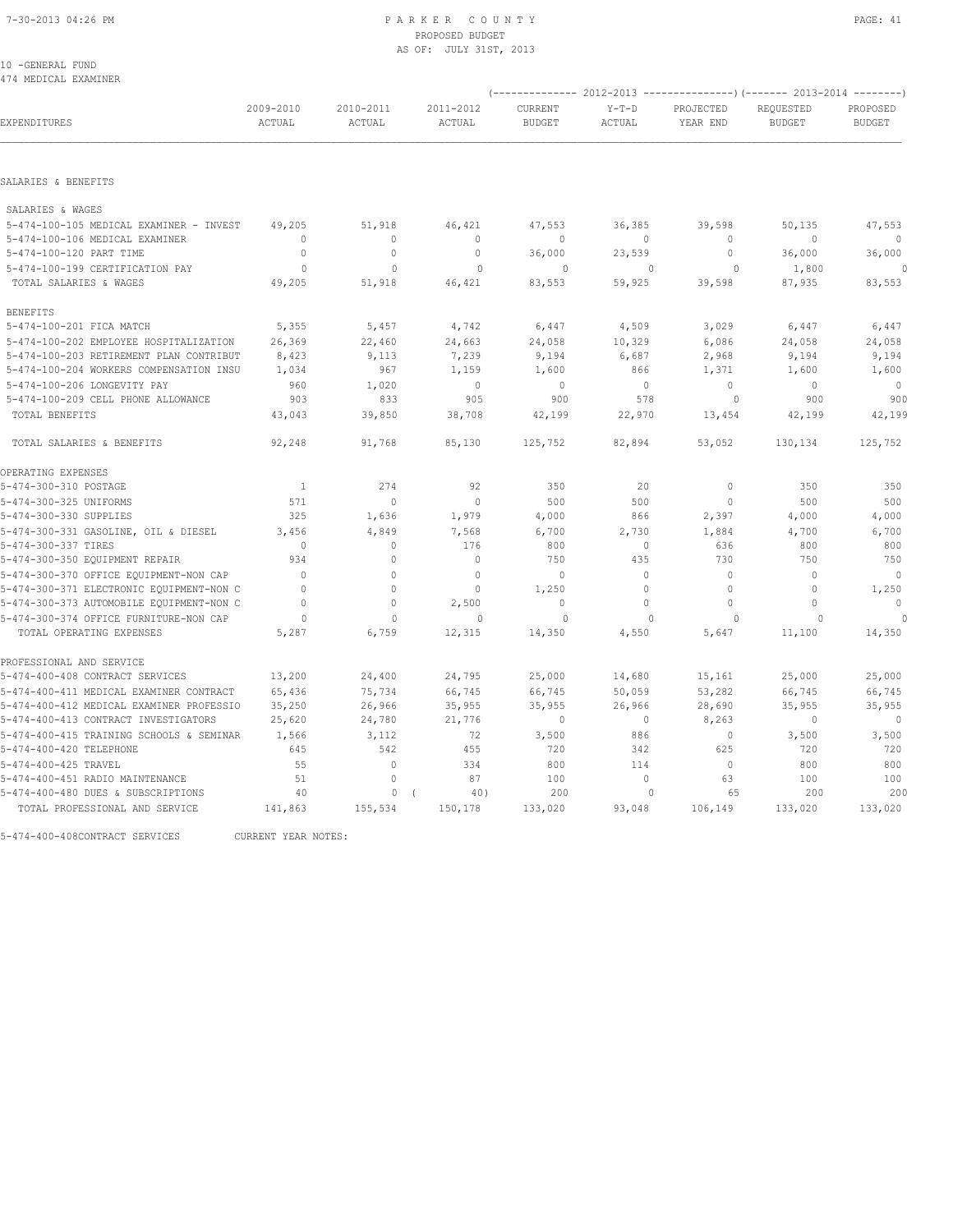10 -GENERAL FUND

#### 7-30-2013 04:26 PM PAGE: 42 PROPOSED BUDGET AS OF: JULY 31ST, 2013

| ב בבטי |          |  |  |  |  |  |  |
|--------|----------|--|--|--|--|--|--|
|        | ST, 2013 |  |  |  |  |  |  |
|        |          |  |  |  |  |  |  |
|        |          |  |  |  |  |  |  |
|        |          |  |  |  |  |  |  |

| 474 MEDICAL EXAMINER                                       |                                              |                        |                     |                          |                 |                       | (-------------- 2012-2013 ------------------- (------- 2013-2014 ---------) |                           |
|------------------------------------------------------------|----------------------------------------------|------------------------|---------------------|--------------------------|-----------------|-----------------------|-----------------------------------------------------------------------------|---------------------------|
| <b>EXPENDITURES</b>                                        | 2009-2010<br>ACTUAL                          | 2010-2011<br>ACTUAL    | 2011-2012<br>ACTUAL | CURRENT<br><b>BUDGET</b> | Y-T-D<br>ACTUAL | PROJECTED<br>YEAR END | REQUESTED<br>BUDGET                                                         | PROPOSED<br><b>BUDGET</b> |
|                                                            | Mortuary Transportation Services             |                        |                     |                          |                 |                       |                                                                             |                           |
| 5-474-400-411MEDICAL EXAMINER CONTRACT CURRENT YEAR NOTES: | Tarrant County ME Contract for Parker County |                        |                     |                          |                 |                       |                                                                             |                           |
| 5-474-400-412MEDICAL EXAMINER PROFESSIOCURRENT YEAR NOTES: | Autopsy and Forensic Tests                   |                        |                     |                          |                 |                       |                                                                             |                           |
| 5-474-400-415TRAINING SCHOOLS & SEMINARCURRENT YEAR NOTES: | 2,000 of this for ME Seminar Annually        |                        |                     |                          |                 |                       |                                                                             |                           |
| CAPITAL EXPENDITURES                                       |                                              |                        |                     |                          |                 |                       |                                                                             |                           |
| 5-474-500-571 ELECTRONIC EQUIPMENT                         | $\circ$                                      | $\circ$                | $\circ$             | $\mathbf{0}$             | $\circ$         | $\circ$               | $\mathbf{0}$                                                                | 0                         |
| 5-474-500-572 AUTOMOBILES                                  | $\circ$                                      | 2,521                  | $\circ$             | $\circ$                  | $\mathbb{O}$    | $\overline{0}$        |                                                                             | 0                         |
| TOTAL CAPITAL EXPENDITURES                                 | $\mathbf{0}$                                 | 2,521                  | $\mathbf{0}$        | $\mathbf{0}$             | $\Omega$        | $\circ$               | $\Omega$                                                                    | $\Omega$                  |
| TOTAL 474 MEDICAL EXAMINER                                 | 239,398<br>===========                       | 256,582<br>=========== | 247,623             | 273,122                  | 180,492         | 164,848               | 274,254                                                                     | 273, 122                  |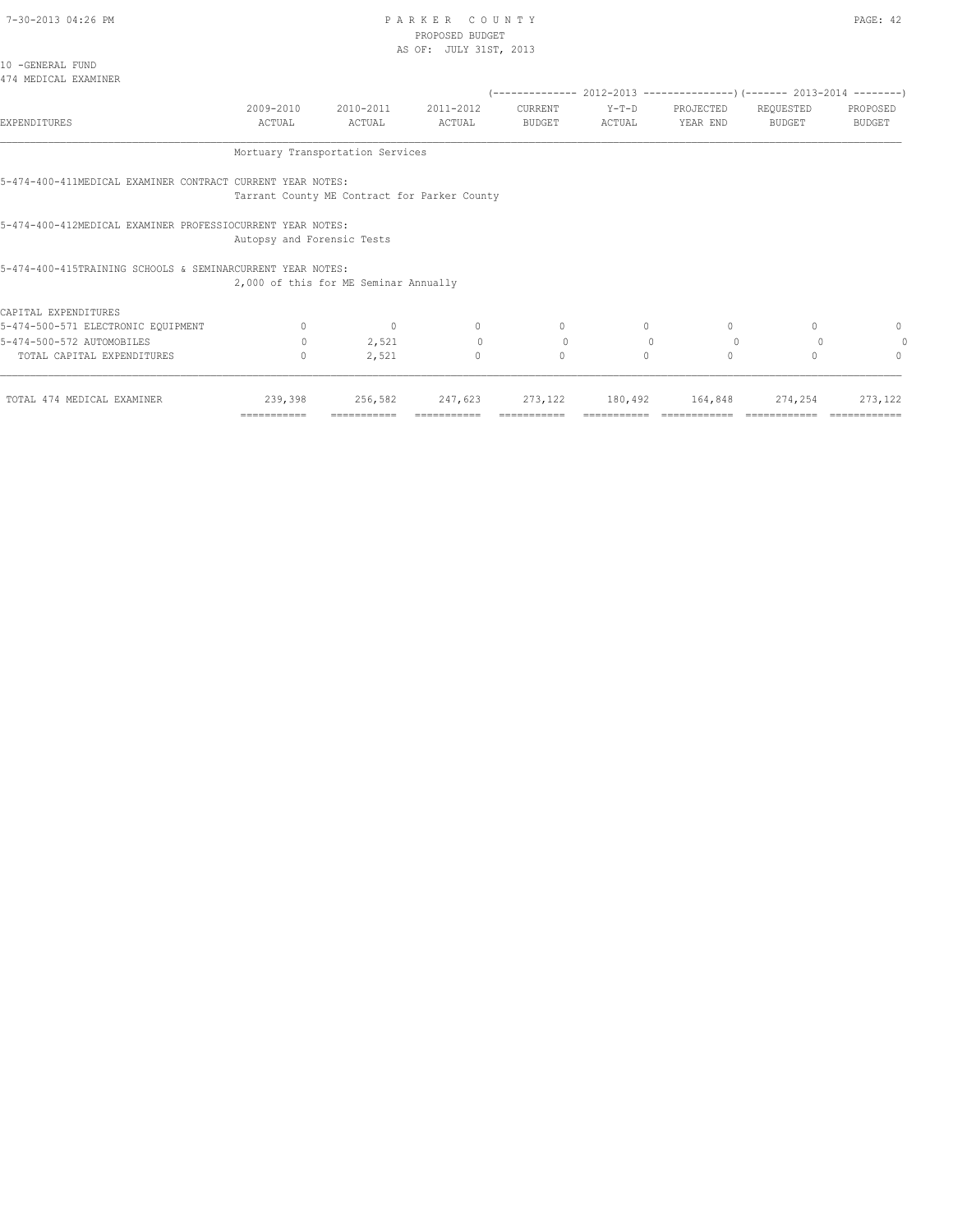|                                         |                                                                          |                                                                                                        |                     | (-------------- 2012-2013 ----------------) (------- 2013-2014 --------) |                   |                       |                            |                           |  |  |  |
|-----------------------------------------|--------------------------------------------------------------------------|--------------------------------------------------------------------------------------------------------|---------------------|--------------------------------------------------------------------------|-------------------|-----------------------|----------------------------|---------------------------|--|--|--|
| EXPENDITURES                            | 2009-2010<br>ACTUAL                                                      | 2010-2011<br>ACTUAL                                                                                    | 2011-2012<br>ACTUAL | CURRENT<br><b>BUDGET</b>                                                 | $Y-T-D$<br>ACTUAL | PROJECTED<br>YEAR END | REQUESTED<br><b>BUDGET</b> | PROPOSED<br><b>BUDGET</b> |  |  |  |
|                                         |                                                                          |                                                                                                        |                     |                                                                          |                   |                       |                            |                           |  |  |  |
| SALARIES & BENEFITS                     |                                                                          |                                                                                                        |                     |                                                                          |                   |                       |                            |                           |  |  |  |
| SALARIES & WAGES                        |                                                                          |                                                                                                        |                     |                                                                          |                   |                       |                            |                           |  |  |  |
| 5-475-100-101 ELECTED OFFICIAL-CO ATTOR | 120,644                                                                  | 124,076                                                                                                | 120,644             | 89,250                                                                   | 73,293            | 85,373                | 89,250                     | 89,250                    |  |  |  |
| 5-475-100-103 ASSISTANT COUNTY ATTORNEY | 522,795                                                                  | 519,515                                                                                                | 527,051             | 511,935                                                                  | 401,030           | 252,248               | 511,935                    | 511,935                   |  |  |  |
| 5-475-100-105 INVESTIGATOR              | 127,085                                                                  | 127,118                                                                                                | 127,510             | 130,622                                                                  | 102,116           | 82,864                | 130,622                    | 130,622                   |  |  |  |
| 5-475-100-106 INVESTIGATOR CA           | 38,004                                                                   | 35,624                                                                                                 | 38,721              | 40,049                                                                   | 26,258            | $\circ$               | 40,049                     | 40,049                    |  |  |  |
| 5-475-100-114 LEGAL SECRETARY           | 36,955                                                                   | 91,310                                                                                                 | 184,207             | 210,597                                                                  | 164,608           | 61,792                | 210,597                    | 210,597                   |  |  |  |
| 5-475-100-115 SECRETARY                 | 166,585                                                                  | 105,593                                                                                                | 14,319              | $\mathbf{0}$                                                             | $\circ$           | 65,770                | $\mathbf{0}$               | $\mathbf{0}$              |  |  |  |
| 5-475-100-116 OFFICE MANAGER            | 37,899                                                                   | 38,298                                                                                                 | 25,465              | 31,987                                                                   | 25,031            | $\circ$               | 31,987                     | 31,987                    |  |  |  |
| 5-475-100-120 PART-TIME                 | 9,440                                                                    | 573                                                                                                    | $\mathbf 0$         | $\circ$                                                                  | $\circ$           | 10,094                | $\mathbf{0}$               | $\circ$                   |  |  |  |
| 5-475-100-125 RESEARCH COORDINATOR      | $\Omega$                                                                 | $\circ$                                                                                                | $\mathbf{0}$        | $\mathbf{0}$                                                             | $\circ$           | $\Omega$              | $\circ$                    | $\circ$                   |  |  |  |
| 5-475-100-156 VICTIMS ASSISTANCE COORD  | 32,074                                                                   | 32,074                                                                                                 | 32,152              | 32,947                                                                   | 25,792            | $\circ$               | 32,947                     | 32,947                    |  |  |  |
| 5-475-100-185 PARALEGAL                 | 46,553                                                                   | 46,553                                                                                                 | 46,681              | 47,820                                                                   | 37,422            | $\circ$               | 47,820                     | 47,820                    |  |  |  |
| 5-475-100-197 STATE SALARY SUPPLEMENT   | $\mathbf{0}$                                                             | $\circ$                                                                                                | $\mathbb O$         | 62,500                                                                   | 47,334            | $\circ$               | 62,500                     | 62,500                    |  |  |  |
| 5-475-100-199 CERTIFICATION PAY         | 3,173                                                                    | 3,610                                                                                                  | 4,249               | 6,900                                                                    | 3,550             | $\circ$               | 6,900                      | 6,900                     |  |  |  |
| TOTAL SALARIES & WAGES                  | 1,141,206                                                                | 1,124,343                                                                                              | 1,120,998           | 1,164,607                                                                | 906,434           | 558,141               | 1,164,607                  | 1,164,607                 |  |  |  |
| <b>BENEFITS</b>                         |                                                                          |                                                                                                        |                     |                                                                          |                   |                       |                            |                           |  |  |  |
| 5-475-100-201 FICA MATCH                | 83,487                                                                   | 82,688                                                                                                 | 82,394              | 94,229                                                                   | 66,749            | 44,682                | 94,229                     | 94,229                    |  |  |  |
| 5-475-100-202 EMPLOYEE HOSPITALIZATION  | 289,196                                                                  | 287,191                                                                                                | 272,446             | 280,284                                                                  | 235,076           | 77,910                | 280,284                    | 280,284                   |  |  |  |
| 5-475-100-203 RETIREMENT PLAN CONTRIBUT | 128,629                                                                  | 135,775                                                                                                | 121,128             | 134,384                                                                  | 103,011           | 47,256                | 134,384                    | 134,384                   |  |  |  |
| 5-475-100-204 WORKERS COMPENSATION INSU | 3,742                                                                    | 3,999                                                                                                  | 4,947               | 3,800                                                                    | 4,228             | 4,935                 | 3,800                      | 3,800                     |  |  |  |
| 5-475-100-206 LONGEVITY PAY             | 7,380                                                                    | 7,800                                                                                                  | 7,560               | 6,900                                                                    | 6,900             | 0                     | 9,480                      | 6,900                     |  |  |  |
| 5-475-100-208 AUTO ALLOWANCE            | $\circ$                                                                  | $\circ$                                                                                                | $\mathbb O$         | $\mathbb O$                                                              | $\circ$           | $\mathbb O$           | $\mathbf{0}$               | $\circ$                   |  |  |  |
| 5-475-100-209 CELL PHONE ALLOWANCE      | 8,438                                                                    | 7,776                                                                                                  | 7,844               | 8,000                                                                    | 6,039             | $\Omega$              | 8,000                      | 8,000                     |  |  |  |
| 5-475-100-211 STATE LONGEVITY           | 13,114                                                                   | 14,893                                                                                                 | 16,870              | 17,280                                                                   | 15,189            | $\circ$               | 21,120                     | 17,280                    |  |  |  |
| TOTAL BENEFITS                          | 533,987                                                                  | 540,122                                                                                                | 513,188             | 544,877                                                                  | 437,192           | 174,783               | 551,297                    | 544,877                   |  |  |  |
| 5-475-100-206LONGEVITY PAY              | CURRENT YEAR NOTES:                                                      |                                                                                                        |                     |                                                                          |                   |                       |                            |                           |  |  |  |
|                                         |                                                                          | Weldon Lane 780.00, Onna Mehrhoff 300.00, Sharon Mutzig                                                |                     |                                                                          |                   |                       |                            |                           |  |  |  |
|                                         |                                                                          | 480.00, Sabra Swaim 420.00, Jamie Tierce 1020.00, Jerri                                                |                     |                                                                          |                   |                       |                            |                           |  |  |  |
|                                         |                                                                          | Westbrook 300.00, Bill Wilson 420.00, Robert Wilson 960.00,                                            |                     |                                                                          |                   |                       |                            |                           |  |  |  |
|                                         |                                                                          | Donna Barker 660.00, Fred Barker 720.00, Natalie Barnett                                               |                     |                                                                          |                   |                       |                            |                           |  |  |  |
|                                         |                                                                          | 300.00, Steven Bosser 300.00, Kelly Bradford 660.00, John                                              |                     |                                                                          |                   |                       |                            |                           |  |  |  |
|                                         |                                                                          | Forrest 720.00, Ken Hanson 840.00, Julie Josey 600.00                                                  |                     |                                                                          |                   |                       |                            |                           |  |  |  |
| 5-475-100-209CELL PHONE ALLOWANCE       | PERMANENT NOTES:                                                         |                                                                                                        |                     |                                                                          |                   |                       |                            |                           |  |  |  |
|                                         |                                                                          |                                                                                                        |                     |                                                                          |                   |                       |                            |                           |  |  |  |
|                                         | 600.08*13 employees=7801.04<br>Wilson, B; Edwards, F, Barker, F; Wilson, |                                                                                                        |                     |                                                                          |                   |                       |                            |                           |  |  |  |
|                                         |                                                                          | G;Bradford, K;Lane, B;Gabber, J; Tierce, J; Merhohoff, L;<br>Hanson, K; Hall, M; Barnett, N; Bosser, S |                     |                                                                          |                   |                       |                            |                           |  |  |  |
|                                         |                                                                          |                                                                                                        |                     |                                                                          |                   |                       |                            |                           |  |  |  |
| TOTAL SALARIES & BENEFITS               | 1,675,193                                                                | 1,664,466                                                                                              | 1,634,187           | 1,709,484                                                                | 1,343,626         | 732,924               | 1,715,904                  | 1,709,484                 |  |  |  |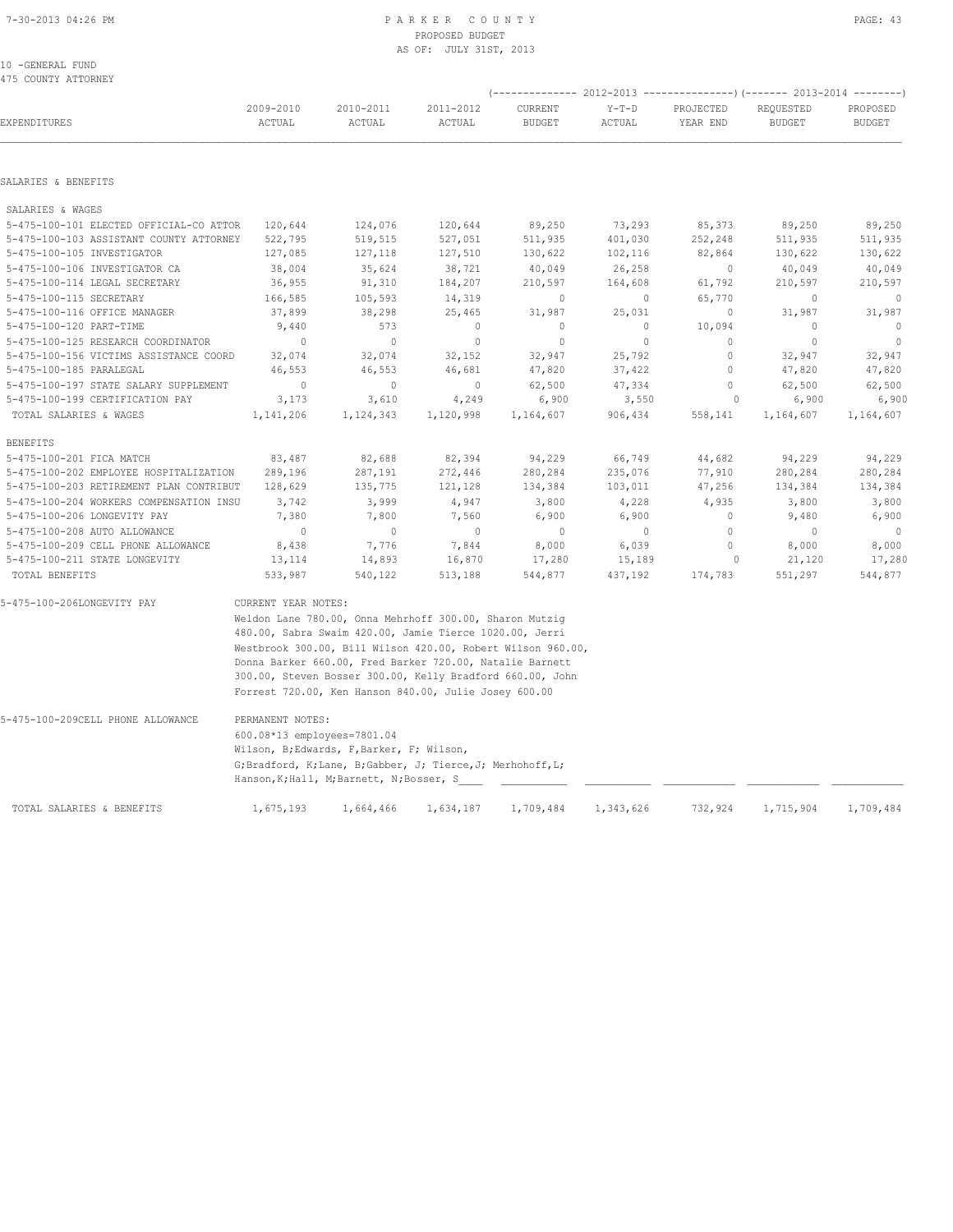#### 7-30-2013 04:26 PM P A R K E R C O U N T Y PAGE: 44 PROPOSED BUDGET AS OF: JULY 31ST, 2013

#### 10 -GENERAL FUND 475 COUNTY ATTORNEY

| EXPENDITURES                             | 2009-2010<br>ACTUAL                    | 2010-2011<br>ACTUAL          | 2011-2012<br><b>ACTUAL</b>             | CURRENT<br><b>BUDGET</b> | $Y-T-D$<br>ACTUAL | PROJECTED<br>YEAR END    | REQUESTED<br><b>BUDGET</b>               | PROPOSED<br><b>BUDGET</b> |
|------------------------------------------|----------------------------------------|------------------------------|----------------------------------------|--------------------------|-------------------|--------------------------|------------------------------------------|---------------------------|
| OPERATING EXPENSES                       |                                        |                              |                                        |                          |                   |                          |                                          |                           |
| 5-475-300-310 POSTAGE                    | 2,407                                  | 2,222                        | 2,186                                  | 2,575                    | 1,579             | 3,942                    | 2,653                                    | 2,575                     |
| 5-475-300-330 SUPPLIES                   | 16,177                                 | 13,114                       | 12,245                                 | 12,360                   | 9,546             | 12,238                   | 15,000                                   | 12,360                    |
| 5-475-300-331 GASOLINE, OIL & DIESEL     | 10,876                                 | 13,483                       | 13,954                                 | 12,800                   | 7,760             | 2,784                    | 13,200                                   | 12,800                    |
| 5-475-300-350 EQUIPMENT REPAIR           | $\mathbf{0}$                           | $\mathbf{0}$                 | $\circ$                                | $\mathbf{0}$             | $\circ$           | 958                      | $\mathbf{0}$                             | $\mathbb O$               |
| 5-475-300-352 AUTO REPAIR                | 4,845                                  | 1,852                        | 3,572                                  | 5,150                    | 3,947             | $\mathbf{0}$             | 5,305                                    | 5,150                     |
| 5-475-300-370 OFFICE EQUIPMENT-NON CAP   | $\bigcap$                              | 0                            | $\Omega$                               | 0                        | $\Omega$          | $\Omega$                 | $\cap$                                   | $\mathbf{0}$              |
| 5-475-300-371 ELECTRONIC EQUIPMENT-NON C | $\bigcap$                              | $\Omega$                     | $\Omega$                               | $\mathbf{0}$             | $\Omega$          | $\Omega$                 | $\Omega$                                 | $\circ$                   |
| 5-475-300-373 AUTOMOBILE EQUIPMENT-NON C | $\Omega$                               | $\Omega$                     | $\Omega$                               | $\mathbf{0}$             | $\Omega$          | $\Omega$                 | $\Omega$                                 | $\Omega$                  |
| 5-475-300-374 OFFICE FURNITURE-NON CAP   | 0                                      | $\mathbf{0}$                 | 0                                      | $\circ$                  | $\Omega$          | $\Omega$                 | $\Omega$                                 | $\Omega$                  |
| TOTAL OPERATING EXPENSES                 | 34,304                                 | 30,671                       | 31,958                                 | 32,885                   | 22,832            | 19,922                   | 36,158                                   | 32,885                    |
| PROFESSIONAL AND SERVICE                 |                                        |                              |                                        |                          |                   |                          |                                          |                           |
| 5-475-400-407 CONTINUING LEGAL EDUCATION | $\Omega$                               | $\mathbf{0}$                 | $\mathbf{0}$                           | $\mathbf{0}$             | $\circ$           | 2,162                    | $\Omega$                                 | $\Omega$                  |
| 5-475-400-408 CONTRACT SERVICES          | 8,691                                  | 10,017                       | 11,764                                 | 11,330                   | 13,267            | 7,500                    | 28,345                                   | 11,330                    |
| 5-475-400-415 TRAINING SCHOOLS & SEMINAR | 21,642                                 | 10,912                       | 8,790                                  | 10,300                   | 4,296             | 421                      | 11,000                                   | 10,300                    |
| 5-475-400-420 TELEPHONE                  | 5,465                                  | 3,757                        | 2,769                                  | 7,417                    | 2,182             | 8,820                    | 7,640                                    | 7,417                     |
| 5-475-400-425 TRAVEL                     | $\Omega$                               | $\circ$                      | 0                                      | $\mathbf{0}$             | $\circ$           | 7,274                    | $\mathbf{0}$                             | $\mathbf{0}$              |
| 5-475-400-430 ADVERTISING                | $\mathbf{0}$                           | $\circ$                      | $\mathbf{0}$                           | 260                      | $\circ$           | $\Omega$                 | 268                                      | 260                       |
| 5-475-400-450 OFFICE EQUIPMENT REPAIR    | $\Omega$                               | $\Omega$                     | $\Omega$                               | $\Omega$                 | $\Omega$          | $\Omega$                 | $\Omega$                                 | $\Omega$                  |
| 5-475-400-451 RADIO MAINTENANCE          | 135                                    | 117                          | 123                                    | 300                      | $\Omega$          | 624                      | 309                                      | 300                       |
| 5-475-400-480 DUES & SUBSCRIPTIONS       | 3,799                                  | 8,931                        | 15,501                                 | 4,120                    | 6,305             | 1,712                    | 6,500                                    | 4,120                     |
| 5-475-400-481 BOOKS & PUBLICATIONS       | 22,822                                 | 16,614                       | 6,846                                  | 15,450                   | 5,569             | 14,047                   | 15,914                                   | 15,450                    |
| 5-475-400-482 BONDS                      | 192                                    | 142                          | 71                                     | 361                      | 192               | 284                      | 372                                      | 361                       |
| 5-475-400-490 WITNESS EXPENSE            | 670                                    | $\circ$                      | 125                                    | 1,030                    | $\circ$           | $\mathbf 0$              | 1,061                                    | 1,030                     |
| 5-475-400-495 INSURANCE                  | $\Omega$                               | $\Omega$                     | $\Omega$                               | $\Omega$                 | $\Omega$          | $\Omega$                 | $\Omega$                                 | $\Omega$                  |
| 5-475-400-497 TRIAL COSTS                | 1,299                                  | 719                          | 386                                    | 1,442                    | 104               | $\mathbf 0$              | 1,485                                    | 1,442                     |
| 5-475-400-498 STATEMENT OF FACTS         | $\Omega$                               | 22                           | $\Omega$                               | 260                      | $\Omega$          | $\mathbf 0$              | 268                                      | 260                       |
| 5-475-400-499 MISCELLANEOUS              | 0                                      | $\mathbf{0}$                 | $\Omega$                               | $\Omega$                 | 5                 | $\Omega$                 | $\Omega$                                 |                           |
| TOTAL PROFESSIONAL AND SERVICE           | 64,714                                 | 51,230                       | 46,375                                 | 52,270                   | 31,921            | 42,844                   | 73,162                                   | 52,270                    |
| CAPITAL EXPENDITURES                     |                                        |                              |                                        |                          |                   |                          |                                          |                           |
| 5-475-500-570 OFFICE EQUIPMENT           | $\Omega$                               | $\mathbf{0}$                 | $\mathbf{0}$                           | $\mathbf{0}$             | $\circ$           | $\mathbf 0$              | $\Omega$                                 | 0                         |
| 5-475-500-571 ELECTRONIC EQUIPMENT       | $\Omega$                               | 0                            | $\mathbf{0}$                           | 11,000                   | 7,976             | $\mathbf 0$              | 11,000                                   | 11,000                    |
| 5-475-500-572 AUTOMOBILES                | $\Omega$                               | $\Omega$                     | $\mathbf{0}$                           | $\mathbf{0}$             | $\circ$           | $\mathbf{0}$             | 46,000                                   | $\mathbf{0}$              |
| 5-475-500-590 OFFICE FURNITURE           | $\Omega$                               | $\Omega$                     | $\Omega$                               | $\Omega$                 | $\Omega$          | $\Omega$                 | $\Omega$                                 |                           |
| TOTAL CAPITAL EXPENDITURES               | $\Omega$                               | 0                            | $\mathbf{0}$                           | 11,000                   | 7,976             | $\mathbb O$              | 57,000                                   | 11,000                    |
| TOTAL 475 COUNTY ATTORNEY                | 1,774,211<br>$=$ = = = = = = = = = = = | 1,746,367<br>$=$ =========== | 1,712,520<br>$=$ = = = = = = = = = = = | 1,805,639                | 1,406,356         | 795,690<br>============= | 1,882,224<br>--------------------------- | 1,805,639                 |

(-------------- 2012-2013 ---------------)(------- 2013-2014 --------)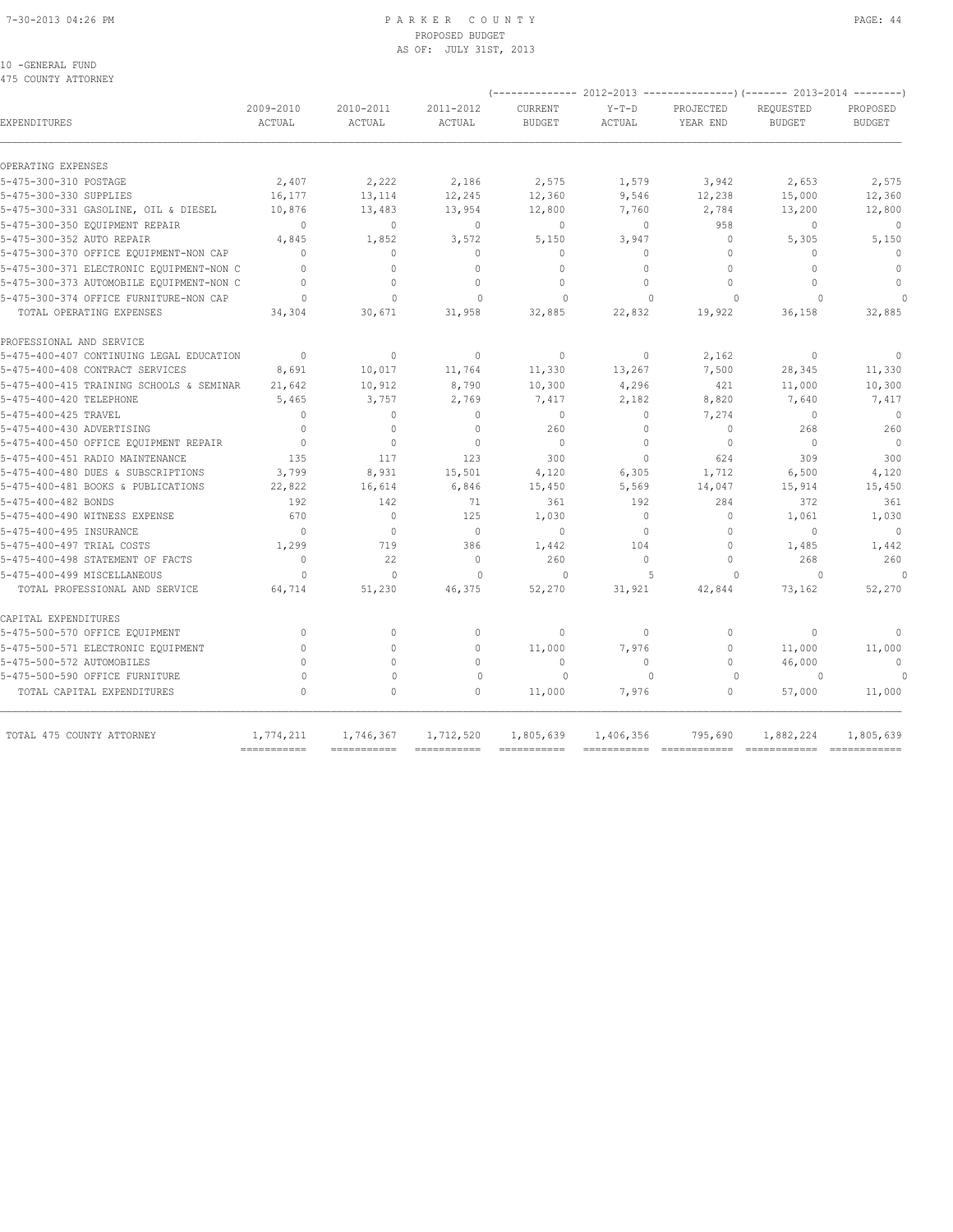10 -GENERAL FUND 476 DISTRICT ATTORNEY

|  |  | PP |
|--|--|----|
|  |  |    |

(-------------- 2012-2013 ---------------)(------- 2013-2014 --------)

| <b>EXPENDITURES</b>                     | 2009-2010<br>ACTUAL | 2010-2011<br>ACTUAL | 2011-2012<br>ACTUAL              | <b>CURRENT</b><br><b>BUDGET</b>  | $Y-T-D$<br>ACTUAL | PROJECTED<br>YEAR END            | REQUESTED<br><b>BUDGET</b> | PROPOSED<br><b>BUDGET</b>        |
|-----------------------------------------|---------------------|---------------------|----------------------------------|----------------------------------|-------------------|----------------------------------|----------------------------|----------------------------------|
|                                         |                     |                     |                                  |                                  |                   |                                  |                            |                                  |
| SALARIES & BENEFITS                     |                     |                     |                                  |                                  |                   |                                  |                            |                                  |
| SALARIES & WAGES                        |                     |                     |                                  |                                  |                   |                                  |                            |                                  |
| 5-476-100-101 ELECTED OFFICIAL-DIST ATT | $\Omega$            | $\Omega$            | $\begin{array}{c} \n\end{array}$ | $\begin{array}{c} \n\end{array}$ | $\Omega$          | $\begin{array}{c} \n\end{array}$ | $\cap$                     | $\Omega$                         |
| 5-476-100-103 ASSISTANT DISTRICT ATTORN | 471,902             | 527,784             | 530,144                          | 522,866                          | 424,516           | 214,987                          | 522,866                    | 522,866                          |
| 5-476-100-105 INVESTIGATOR              | 174,543             | 150,923             | 176,401                          | 180,717                          | 141,423           | 70,788                           | 180,717                    | 180,717                          |
| 5-476-100-114 LEGAL SECRETARY           | 63,234              | 63,752              | 63,213                           | 64,028                           | 47,094            | 24,855                           | 64,028                     | 64,028                           |
| 5-476-100-115 SECRETARY                 | 23,158              | 23,105              | 14,262                           | 22,424                           | 17,472            | 21,256                           | 22,424                     | 22,424                           |
| 5-476-100-116 OFFICE MANAGER            | 39,729              | 39,447              | 43,433                           | 44,278                           | 34,650            | $\Omega$                         | 44,278                     | 44,278                           |
| 5-476-100-119 GRAND JURY BAILIFF        | 286                 | 939                 | 1,207                            | 1,200                            | 968               | 0                                | 1,200                      | 1,200                            |
| 5-476-100-120 PART-TIME                 | $\Omega$            | $\Omega$            | $\Omega$                         | $\mathbf{0}$                     | $\Omega$          | 0                                |                            | $\Omega$                         |
| 5-476-100-156 VICTIMS ASSISTANCE COORD. | 32,633              | 32,633              | 32,723                           | 33,522                           | 26,231            | 23,894                           | 33,522                     | 33,522                           |
| 5-476-100-197 STATE LONGEVITY SUPPLEMEN | $\mathbf{0}$        | $\cup$              | 0                                | $\Omega$                         | $\Omega$          | $\Omega$                         | 22,040                     | $\begin{array}{c} \n\end{array}$ |
| 5-476-100-199 CERTIFICATION PAY         |                     |                     |                                  | $\Omega$                         |                   |                                  | 4,800                      | 0                                |
| TOTAL SALARIES & WAGES                  | 805,485             | 838,583             | 861,382                          | 869,035                          | 692,354           | 355,780                          | 895,875                    | 869,035                          |

 Professional Prosecutor Longevity- This amount is reinbursed by the state.

5-476-100-199CERTIFICATION PAY CURRENT YEAR NOTES:

 Requesting Certification pay for Investigators: Investigator Marc Gray - Master Peace Officer Investigator Darrell Vinson - Master Peace Officer Investigator Stephen Jones - Advanced Peace Officer

BENEFITS

| 5-476-100-201 FICA MATCH                | 60,142      | 62,871    | 62,943    | 67,465    | 50,895  | 27,218  | 67,465    | 67,465    |
|-----------------------------------------|-------------|-----------|-----------|-----------|---------|---------|-----------|-----------|
| 5-476-100-202 EMPLOYEE HOSPITALIZATION  | 198,240     | 200,832   | 195,020   | 192,434   | 158,057 | 50,085  | 192,434   | 192,434   |
| 5-476-100-203 RETIREMENT PLAN CONTRIBUT | 90,855      | 102,585   | 91,758    | 96,214    | 77,725  | 29,140  | 96,214    | 96,214    |
| 5-476-100-204 WORKERS COMPENSATION INSU | 1,800       | 2,398     | 4,073     | 4,075     | 3,506   | 3,351   | 4,075     | 4,075     |
| 5-476-100-206 LONGEVITY PAY             | 8,220       | 8,760     | 7,260     | 6,240     | 6,240   | w       | 8,160     | 6,240     |
| 5-476-100-208 AUTO ALLOWANCE            | 5,615       | 123       | 0         | $\circ$   |         | 2,800   |           | $\Omega$  |
| 5-476-100-209 CELL PHONE ALLOWANCE      | 3,835       | 3,110     | 6,335     | 6,300     | 4,933   |         | 6,300     | 6,300     |
| TOTAL BENEFITS                          | 368,707     | 380,679   | 367,390   | 372,728   | 301,356 | 112,594 | 374,648   | 372,728   |
| TOTAL SALARIES & BENEFITS               | 1, 174, 192 | 1,219,262 | 1,228,772 | 1,241,763 | 993,709 | 468,374 | 1,270,523 | 1,241,763 |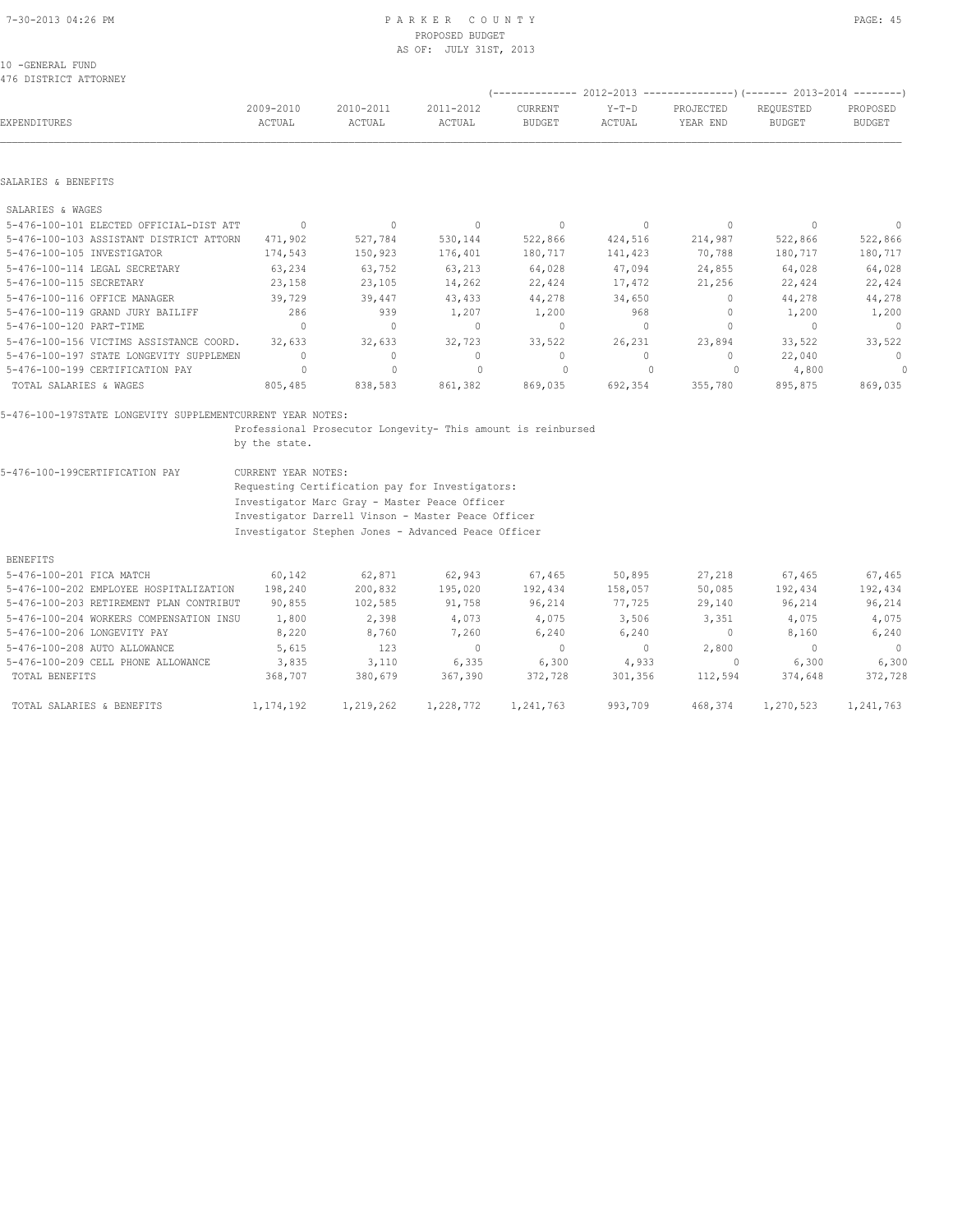### 10 -GENERAL FUND

476 DISTRICT ATTORNEY

| . , o picinici nitonumi                  |                     |                         |                     | --------------                  |                   |                       | $2012-2013$ ----------------)(------- 2013-2014 --------) |                                  |
|------------------------------------------|---------------------|-------------------------|---------------------|---------------------------------|-------------------|-----------------------|-----------------------------------------------------------|----------------------------------|
| EXPENDITURES                             | 2009-2010<br>ACTUAL | $2010 - 2011$<br>ACTUAL | 2011-2012<br>ACTUAL | <b>CURRENT</b><br><b>BUDGET</b> | $Y-T-D$<br>ACTUAL | PROJECTED<br>YEAR END | REQUESTED<br><b>BUDGET</b>                                | PROPOSED<br><b>BUDGET</b>        |
| OPERATING EXPENSES                       |                     |                         |                     |                                 |                   |                       |                                                           |                                  |
| 5-476-300-310 POSTAGE                    | 2,283               | 1,947                   | 2,102               | 2,500                           | 1,487             | 1,888                 | 2,500                                                     | 2,500                            |
| 5-476-300-330 SUPPLIES                   | 9,068               | 8,022                   | 8,475               | 8,500                           | 7,554             | 3,935                 | 8,500                                                     | 8,500                            |
| 5-476-300-331 GASOLINE, OIL & DIESEL     | 5,067               | 6,742                   | 8,388               | 7,000                           | 5,780             | 1,650                 | 7,000                                                     | 7,000                            |
| 5-476-300-337 TIRES                      |                     |                         |                     |                                 |                   |                       |                                                           | $\Omega$                         |
| 5-476-300-350 EQUIPMENT REPAIR           |                     |                         |                     | $\Omega$                        |                   | $\Omega$              |                                                           | $\begin{array}{c} \n\end{array}$ |
| 5-476-300-352 AUTO REPAIR                | 137                 | 40                      | 450                 | 1,000                           | 406               | 110                   | 1,000                                                     | 1,000                            |
| 5-476-300-370 OFFICE EQUIPMENT-NON CAP   |                     |                         |                     | $\Omega$                        |                   |                       |                                                           | $\cap$                           |
| 5-476-300-371 ELECTRONIC EQUIPMENT-NON C |                     |                         | 1,575               | 2,500                           | 2,381             |                       | 4,500                                                     | 2,500                            |
| 5-476-300-373 AUTOMOBILE EQUIPMENT-NON C |                     |                         |                     | $\cup$                          |                   |                       |                                                           | $\cap$                           |
| 5-476-300-374 OFFICE FURNITURE-NON CAP   |                     |                         |                     |                                 |                   |                       |                                                           |                                  |
| TOTAL OPERATING EXPENSES                 | 16,554              | 16,750                  | 20,990              | 21,500                          | 17,608            | 7,583                 | 23,500                                                    | 21,500                           |

5-476-300-371ELECTRONIC EQUIPMENT-NON CCURRENT YEAR NOTES:

 Replacement of 1 computer for legal secretary - Denise Callaway. IT estimate of cost \$1000.00 (email)

New computer for new discovery legal secretary position

|        |        |        |        |        | 181    |        |        |
|--------|--------|--------|--------|--------|--------|--------|--------|
| 653    |        | 1,350  | 1,500  | 60     | 450    | 1,500  | 1,500  |
| 12,041 | 2,897  | 745    | 27,482 | 1,894  | 6,500  | 27,482 | 27,482 |
| 11,689 | 7,511  | 7,851  | 9,000  | 6,103  | 3,133  | 11,000 | 9,000  |
|        | 763    |        |        |        |        |        |        |
|        |        |        |        |        | 4,749  |        |        |
| 763    | 209    | 465    | 1,000  |        | 922    | 1,000  | 1,000  |
|        |        |        |        |        |        |        |        |
|        |        |        |        |        |        |        |        |
|        |        |        |        |        |        |        |        |
| 1,880  | 4,949  | 11,074 | 6,518  | 8,173  | 2,500  | 10,500 | 6,518  |
| 6,799  | 6,356  | 7,473  | 8,000  | 7,106  | 5,000  | 8,000  | 8,000  |
|        |        | 285    | 250    |        | 250    | 250    | 250    |
|        |        |        | $\cap$ |        |        |        | $\cap$ |
| 643    | 881    | 570    | 1,500  | 413    |        | 1,500  | 1,500  |
|        |        |        |        |        |        |        |        |
| 34,468 | 23,565 | 29,813 | 55,250 | 23,749 | 23,685 | 61,232 | 55,250 |
|        |        |        |        |        |        |        |        |

5-476-400-415TRAINING SCHOOLS & SEMINARCURRENT YEAR NOTES:

 Increase (\$2000.00) for Investigators Continuing Education ( Leose money not longer received from the state)

5-476-400-480DUES & SUBSCRIPTIONS CURRENT YEAR NOTES:

 Increase in the following: Westlaw subscription (increase \$27.00 a user per month), TDCAA Dues and National DA Association Dues.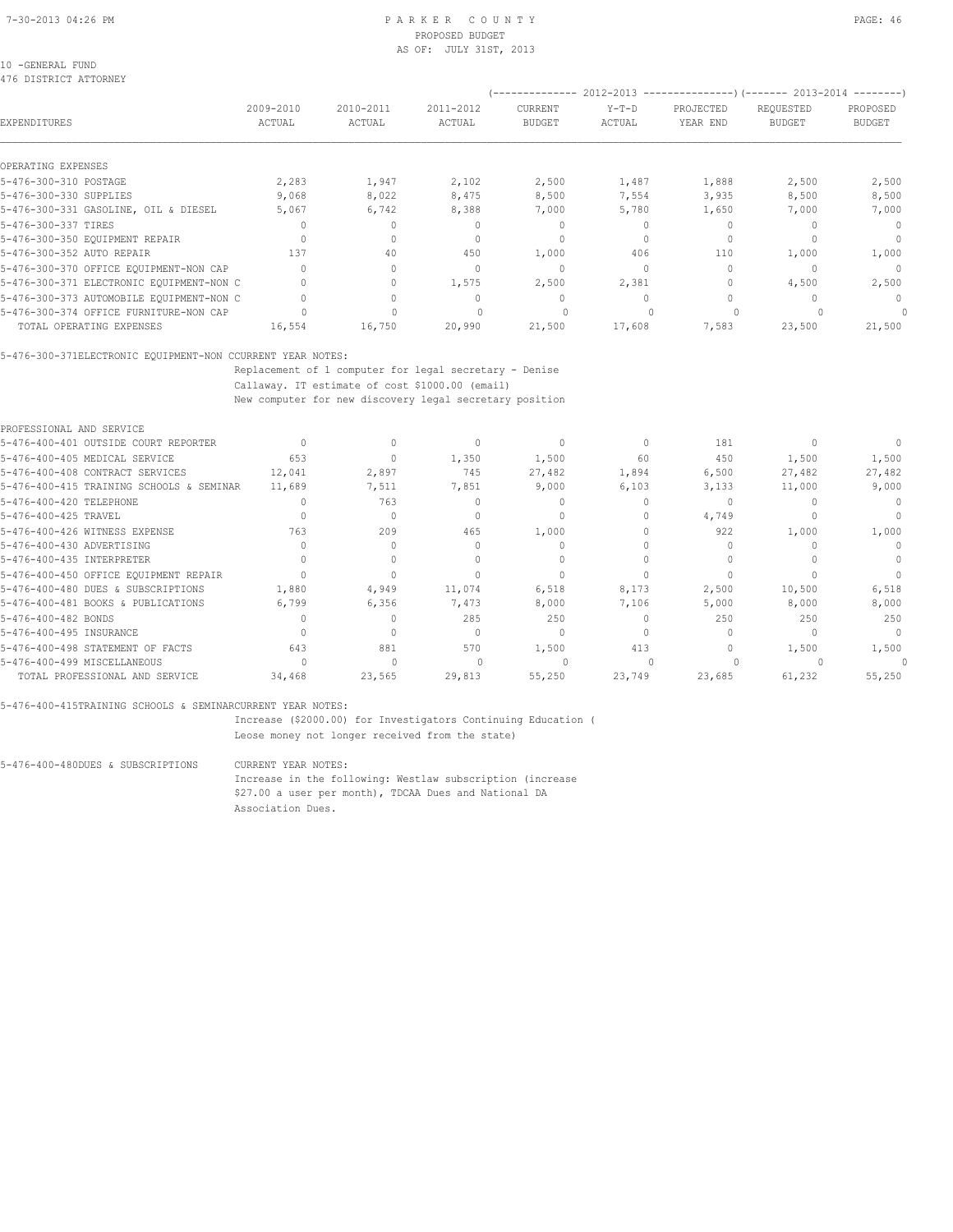#### 7-30-2013 04:26 PM P A R K E R C O U N T Y PAGE: 47 PROPOSED BUDGET AS OF: JULY 31ST, 2013

10 -GENERAL FUND

| TOTAL 476 DISTRICT ATTORNEY        | 1,231,016<br>=========== | 1,260,361 | 1,279,575 | 1,318,513      | 1,035,066 | 499,642                                                        | 1,355,255     | 1,318,513     |
|------------------------------------|--------------------------|-----------|-----------|----------------|-----------|----------------------------------------------------------------|---------------|---------------|
| TOTAL CAPITAL EXPENDITURES         | 5,802                    | 784       |           |                |           |                                                                |               |               |
| 5-476-500-590 OFFICE FURNITURE     |                          |           |           |                |           |                                                                |               |               |
| 5-476-500-573 AUTOMOBILE EQUIPMENT |                          | 784       |           |                |           |                                                                |               | $\Omega$      |
| 5-476-500-572 AUTOMOBILES          |                          |           |           |                |           |                                                                |               | $\Omega$      |
| 5-476-500-571 ELECTRONIC EOUIPMENT | 5,802                    |           |           |                |           |                                                                |               | $\Omega$      |
| 5-476-500-570 OFFICE EQUIPMENT     |                          |           |           |                |           |                                                                |               |               |
| CAPITAL EXPENDITURES               |                          |           |           |                |           |                                                                |               |               |
| EXPENDITURES                       | ACTUAL                   | ACTUAL    | ACTUAL    | <b>BUDGET</b>  | ACTUAL    | YEAR END                                                       | <b>BUDGET</b> | <b>BUDGET</b> |
|                                    | 2009-2010                | 2010-2011 | 2011-2012 | CURRENT        | $Y-T-D$   | PROJECTED                                                      | REQUESTED     | PROPOSED      |
| 476 DISTRICT ATTORNEY              |                          |           |           | -------------- |           | 2012-2013 --------------------- (------- 2013-2014 ----------) |               |               |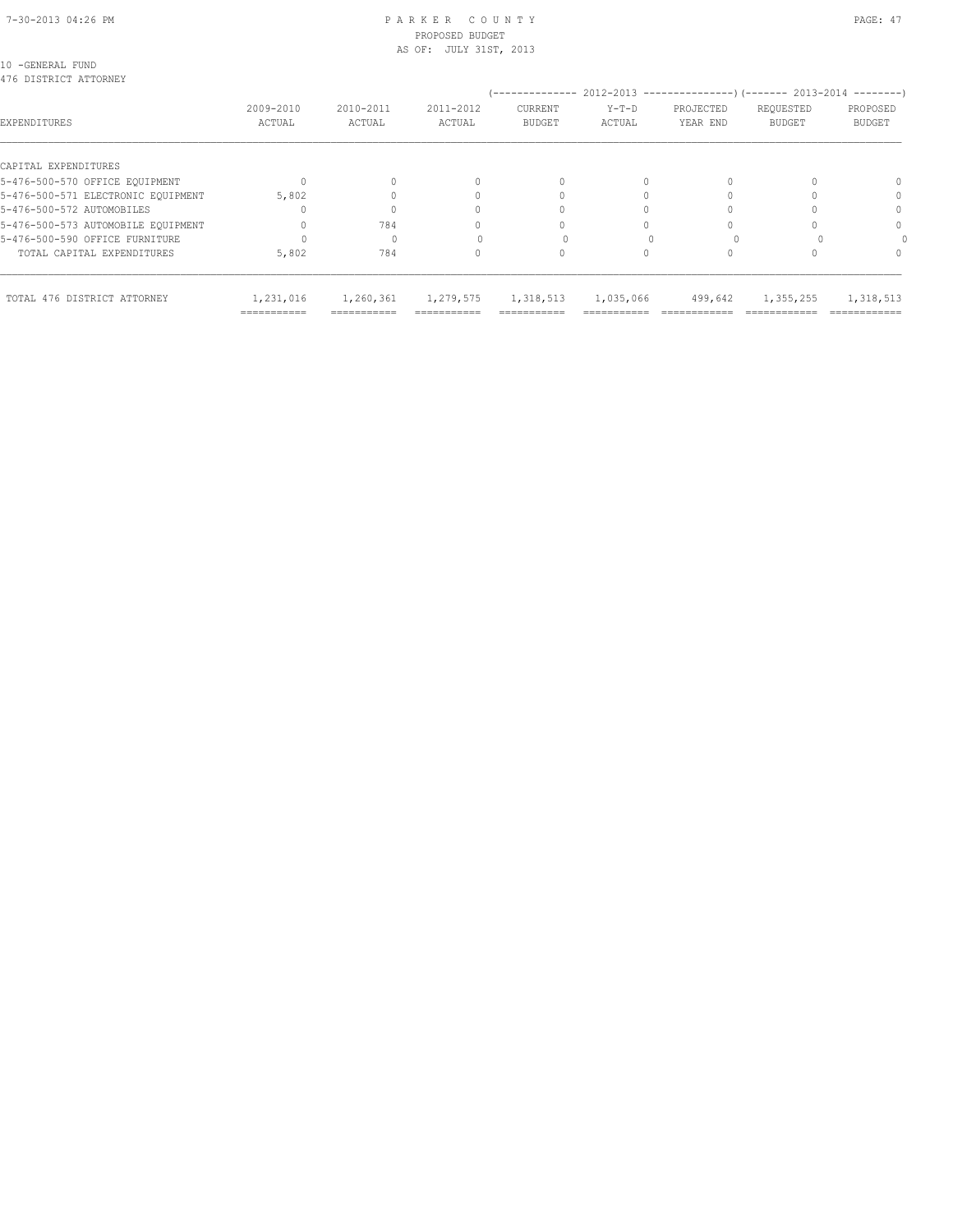#### 7-30-2013 04:26 PM P A R K E R C O U N T Y PAGE: 48 PROPOSED BUDGET AS OF: JULY 31ST, 2013

10 -GENERAL FUND 490 ELECTION

|                                          |                     |                     | (-------------- 2012-2013 ---------------) (------- 2013-2014 --------) |                          |                   |                       |                            |                           |
|------------------------------------------|---------------------|---------------------|-------------------------------------------------------------------------|--------------------------|-------------------|-----------------------|----------------------------|---------------------------|
| EXPENDITURES                             | 2009-2010<br>ACTUAL | 2010-2011<br>ACTUAL | 2011-2012<br>ACTUAL                                                     | CURRENT<br><b>BUDGET</b> | $Y-T-D$<br>ACTUAL | PROJECTED<br>YEAR END | REQUESTED<br><b>BUDGET</b> | PROPOSED<br><b>BUDGET</b> |
|                                          |                     |                     |                                                                         |                          |                   |                       |                            |                           |
| SALARIES & BENEFITS                      |                     |                     |                                                                         |                          |                   |                       |                            |                           |
| SALARIES & WAGES                         |                     |                     |                                                                         |                          |                   |                       |                            |                           |
| 5-490-100-102 APPOINTED OFFICIAL-ELECTI  | $\mathbf{0}$        | $\mathbb O$         | $\mathbb O$                                                             | $\mathbf{0}$             | $\circ$           | $\mathbb O$           | 50,000                     | $\mathbf{0}$              |
| 5-490-100-103 CHIEF DEPUTIES, 1ST ASSIS  | 65,883              | 36,099              | 36,198                                                                  | 37,082                   | 29,018            | $\circ$               | 37,082                     | 37,082                    |
| 5-490-100-106 DEPUTIES                   | 59,951              | 59,916              | 60,081                                                                  | 61,549                   | 48,340            | 57,875                | 61,549                     | 61,549                    |
| 5-490-100-120 PART-TIME                  | 83,218              | 74,114              | 87,723                                                                  | 65,000                   | 62,893            | 48,762                | 15,000                     | 65,000                    |
| 5-490-100-130 ELECTION JUDGES AND CLERK  | 121,128             | 75,866              | 121,330                                                                 | 135,000                  | 122,579           | $\circ$               | 153,380                    | 135,000                   |
| TOTAL SALARIES & WAGES                   | 330,179             | 245,995             | 305,332                                                                 | 298,631                  | 262,829           | 106,637               | 317,011                    | 298,631                   |
| <b>BENEFITS</b>                          |                     |                     |                                                                         |                          |                   |                       |                            |                           |
| 5-490-100-201 FICA MATCH                 | 19,815              | 15,994              | 21,018                                                                  | 22,892                   | 16,924            | 4,228                 | 22,892                     | 22,892                    |
| 5-490-100-202 EMPLOYEE HOSPITALIZATION   | 47,165              | 45,382              | 46,156                                                                  | 41,924                   | 33,866            | 14,389                | 41,924                     | 41,924                    |
| 5-490-100-203 RETIREMENT PLAN CONTRIBUT  | 14,614              | 11,324              | 10,102                                                                  | 32,647                   | 8,617             | 4,036                 | 32,647                     | 32,647                    |
| 5-490-100-204 WORKERS COMPENSATION INSU  | 573                 | 450                 | 493                                                                     | 550                      | 495               | 184                   | 550                        | 550                       |
| 5-490-100-206 LONGEVITY PAY              | 1,500               | $\mathbf{0}$        | $\mathbf{0}$                                                            | 600                      | 600               | $\circ$               | 1,020                      | 600                       |
| 5-490-100-208 AUTO ALLOWANCE             | $\circ$             | $\circ$             | $\mathbf{0}$                                                            | $\mathbf{0}$             | $\Omega$          | $\circ$               | $\Omega$                   | $\mathbb O$               |
| 5-490-100-209 CELL PHONE ALLOWANCE       | $\Omega$            | $\mathbf{0}$        | $\Omega$                                                                | $\circ$                  | $\Omega$          | $\circ$               | $\circ$                    | $\circ$                   |
| TOTAL BENEFITS                           | 83,666              | 73,150              | 77,769                                                                  | 98,613                   | 60,502            | 22,837                | 99,033                     | 98,613                    |
| TOTAL SALARIES & BENEFITS                | 413,846             | 319,145             | 383,101                                                                 | 397,244                  | 323,332           | 129,474               | 416,044                    | 397,244                   |
| OPERATING EXPENSES                       |                     |                     |                                                                         |                          |                   |                       |                            |                           |
| 5-490-300-310 POSTAGE                    | 24,611              | 21,417              | 23,724                                                                  | 20,000                   | 7,129             | 215                   | 20,000                     | 20,000                    |
| 5-490-300-330 SUPPLIES                   | 29,316              | 18,139              | 8,390                                                                   | 10,000                   | 9,766             | 15,824                | 15,000                     | 10,000                    |
| 5-490-300-370 OFFICE EQUIPMENT-NON CAP   | $\Omega$            | 0                   | $\mathbf{0}$                                                            | $\mathbf{0}$             | $\circ$           | $\mathbf{0}$          | $\mathbf{0}$               | $\mathbf 0$               |
| 5-490-300-371 ELECTRONIC EQUIPMENT-NON C | $\mathbf{0}$        | $\mathbb O$         | $\mathbf{0}$                                                            | $\mathbf{0}$             | $\circ$           | $\circ$               | $\circ$                    | $\mathbb O$               |
| 5-490-300-374 OFFICE FURNITURE-NON CAP   | $\circ$             | $\mathbb O$         | $\mathbf{0}$                                                            | $\circ$                  | $\mathbf{0}$      | $\circ$               | $\Omega$                   |                           |
| TOTAL OPERATING EXPENSES                 | 53,927              | 39,555              | 32,114                                                                  | 30,000                   | 16,895            | 16,039                | 35,000                     | 30,000                    |
| PROFESSIONAL AND SERVICE                 |                     |                     |                                                                         |                          |                   |                       |                            |                           |
| 5-490-400-408 CONTRACT SERVICES          | 79,372              | 56,473              | 41,859                                                                  | 47,000                   | 44,475            | $\mathbb O$           | 48,054                     | 47,000                    |
| 5-490-400-415 TRAINING SCHOOLS & SEMINAR | 810                 | 285                 | 658                                                                     | 1,500                    | 1,219             | $\mathbb O$           | 1,500                      | 1,500                     |
| 5-490-400-420 TELEPHONE                  | $\circ$             | $\mathbb O$         | 3,688                                                                   | 3,650                    | 2,735             | $\mathbb O$           | 4,000                      | 3,650                     |
| 5-490-400-425 TRAVEL                     | 755                 | 775                 | 975                                                                     | 1,000                    | 502               | $\overline{c}$        | 1,000                      | 1,000                     |
| 5-490-400-429 PROGRAMMING                | $\overline{0}$      | $\mathbb O$         | $\mathbf 0$                                                             | $\mathbb O$              | $\circ$           | $\circ$               | 5,000                      | $\mathbf 0$               |
| 5-490-400-430 ADVERTISING                | 693                 | 2,527               | 3,016                                                                   | 3,500                    | 664               | 207                   | 3,500                      | 3,500                     |
| 5-490-400-450 OFFICE EQUIPMENT REPAIR    | 63                  | $\circ$             | $\mathbf 0$                                                             | $\circ$                  | $\circ$           | $\circ$               | 0                          | $\mathbf{0}$              |
| 5-490-400-460 OFFICE & EQUIPMENT RENTAL  | 1,510               | $\mathbb O$         | 43                                                                      | 4,500                    | 812               | 81                    | 4,500                      | 4,500                     |
| 5-490-400-480 DUES & SUBSCRIPTIONS       | 455                 | 321                 | 321                                                                     | 500                      | 450               | $\mathbf{0}$          | 500                        | 500                       |
| 5-490-400-481 BOOKS & PUBLICATIONS       | $\mathbb O$         | 648                 | $\mathbb O$                                                             | 750                      | $\circ$           | $\circ$               | 750                        | 750                       |
| 5-490-400-482 BONDS                      | $\mathbf{0}$        | $\mathbf{0}$        | $\mathbf{0}$                                                            | 200                      | $\circ$           | $\circ$               | 200                        | 200                       |
| 5-490-400-499 MISCELLANEOUS              | $\circ$             | $\mathbf{0}$        | $\mathbf{0}$                                                            | $\circ$                  | $\mathbf{0}$      | $\circ$               | $\Omega$                   | $\mathbf{0}$              |
| TOTAL PROFESSIONAL AND SERVICE           | 83,659              | 61,029              | 50,559                                                                  | 62,600                   | 50,856            | 290                   | 69,004                     | 62,600                    |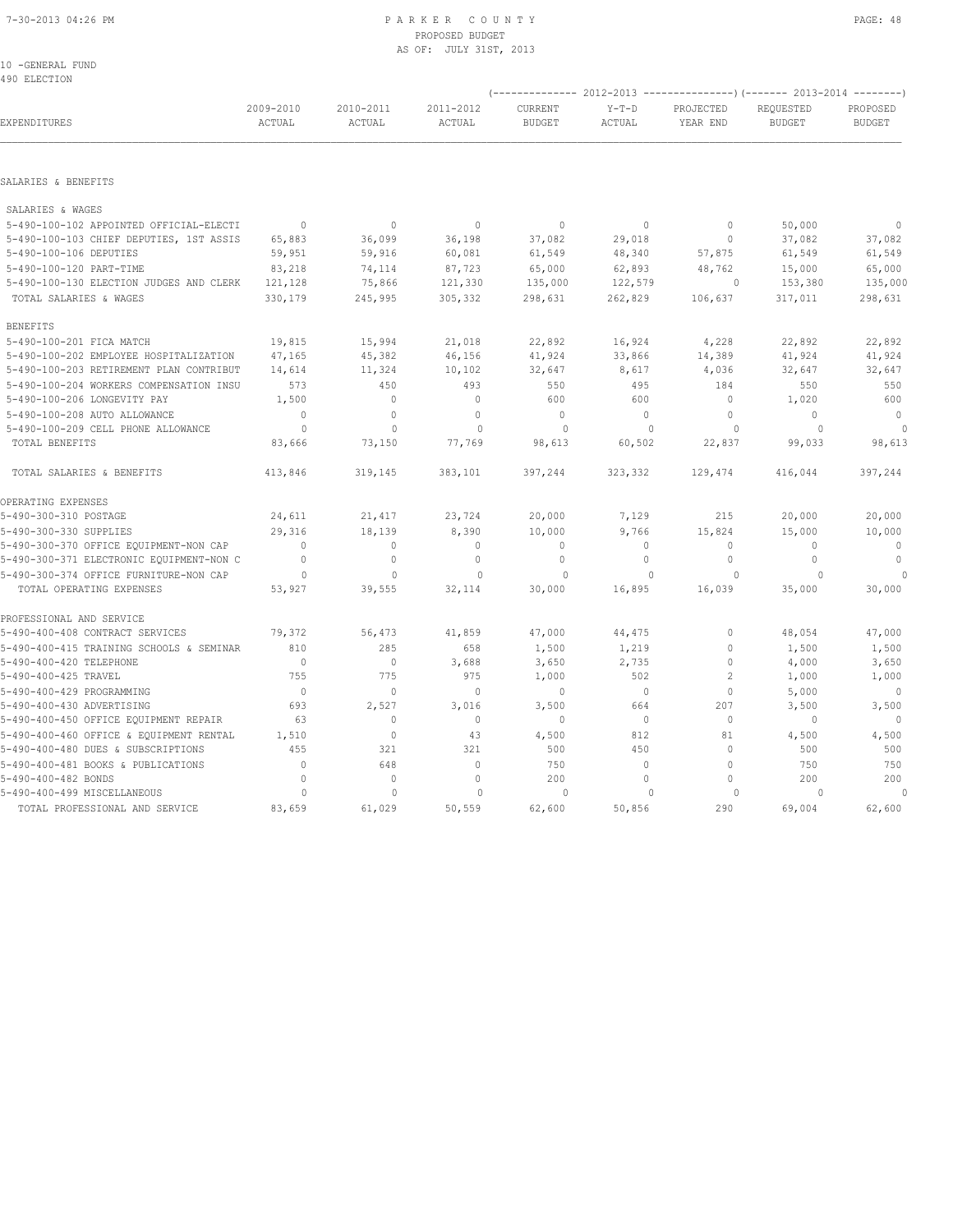|  |                     | 10 -GENERAL FUND |
|--|---------------------|------------------|
|  | <b>AOO RIROTION</b> |                  |

| 490 ELECTION                       |                     |                     |                     | --------------                  |                   |                       |                            | $2012-2013$ ---------------) (------- 2013-2014 --------) |
|------------------------------------|---------------------|---------------------|---------------------|---------------------------------|-------------------|-----------------------|----------------------------|-----------------------------------------------------------|
| EXPENDITURES                       | 2009-2010<br>ACTUAL | 2010-2011<br>ACTUAL | 2011-2012<br>ACTUAL | <b>CURRENT</b><br><b>BUDGET</b> | $Y-T-D$<br>ACTUAL | PROJECTED<br>YEAR END | REQUESTED<br><b>BUDGET</b> | PROPOSED<br><b>BUDGET</b>                                 |
| CAPITAL EXPENDITURES               |                     |                     |                     |                                 |                   |                       |                            |                                                           |
| 5-490-500-570 OFFICE EQUIPMENT     |                     | 0                   |                     |                                 |                   |                       |                            |                                                           |
| 5-490-500-571 ELECTRONIC EOUIPMENT |                     |                     |                     |                                 |                   |                       |                            |                                                           |
| 5-490-500-590 OFFICE FURNITURE     | 2,957               |                     |                     |                                 |                   |                       |                            |                                                           |
| 5-490-500-593 ELECTION EQUIPMENT   | 5,045               |                     | $\Omega$            |                                 |                   |                       | O                          |                                                           |
| TOTAL CAPITAL EXPENDITURES         | 8,002               | 0                   |                     |                                 |                   |                       |                            |                                                           |
| TOTAL 490 ELECTION                 | 559,434             | 419,729             | 465,773             | 489,844                         | 391,082           | 145,803               | 520,048                    | 489,844                                                   |
| Includes 7,000 HAVE Grant Money    |                     |                     |                     |                                 |                   |                       |                            |                                                           |
|                                    | ===========         |                     |                     |                                 |                   |                       |                            |                                                           |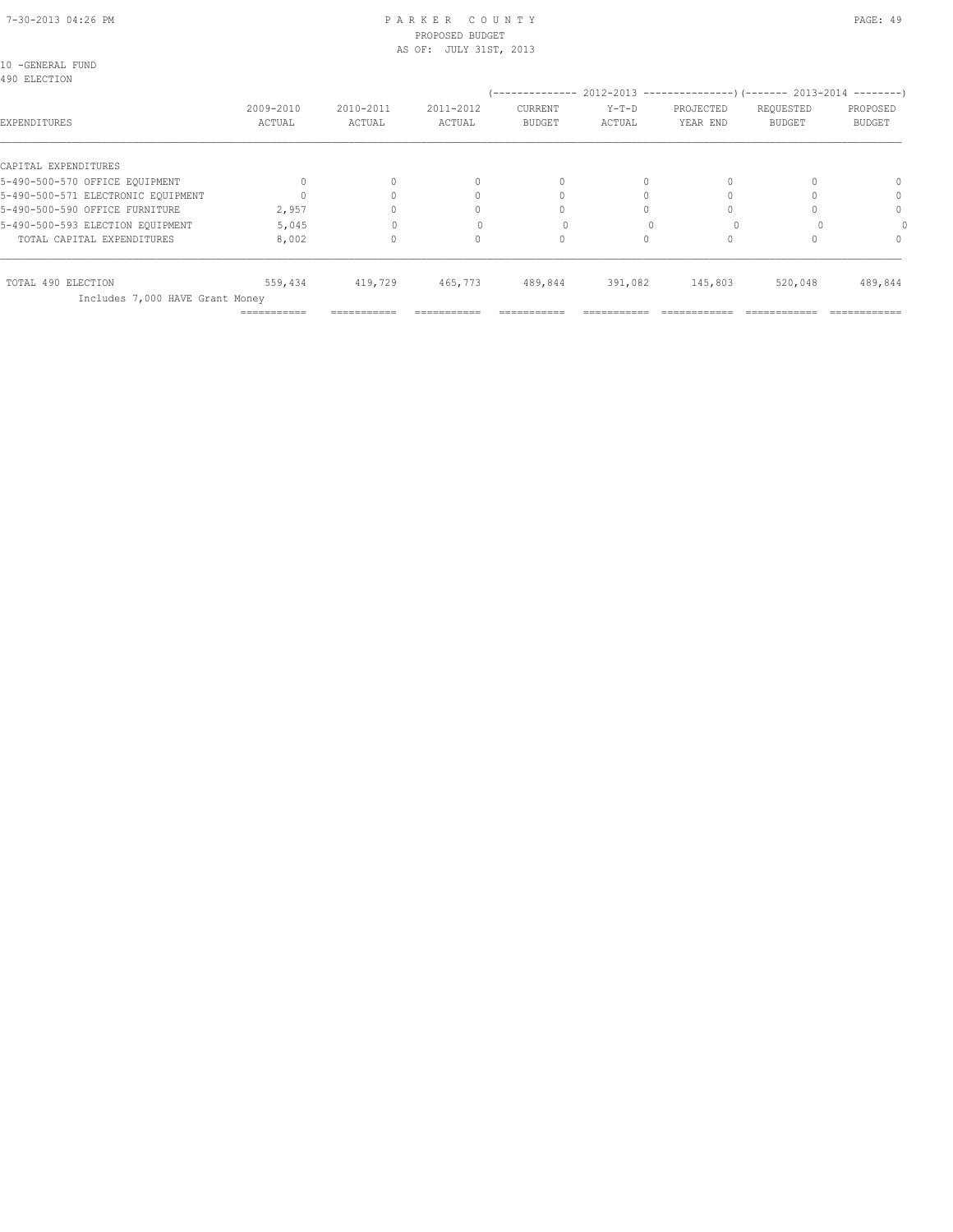### 7-30-2013 04:26 PM P A R K E R C O U N T Y PAGE: 50 PROPOSED BUDGET AS OF: JULY 31ST, 2013

10 -GENERAL FUND 495 COUNTY AUDITOR

|                                          |                     |                     |                     |                          |                   |                       | (-------------- 2012-2013 ----------------) (------- 2013-2014 -------- |                           |
|------------------------------------------|---------------------|---------------------|---------------------|--------------------------|-------------------|-----------------------|-------------------------------------------------------------------------|---------------------------|
| EXPENDITURES                             | 2009-2010<br>ACTUAL | 2010-2011<br>ACTUAL | 2011-2012<br>ACTUAL | CURRENT<br><b>BUDGET</b> | $Y-T-D$<br>ACTUAL | PROJECTED<br>YEAR END | REQUESTED<br><b>BUDGET</b>                                              | PROPOSED<br><b>BUDGET</b> |
|                                          |                     |                     |                     |                          |                   |                       |                                                                         |                           |
| SALARIES & BENEFITS                      |                     |                     |                     |                          |                   |                       |                                                                         |                           |
| SALARIES & WAGES                         |                     |                     |                     |                          |                   |                       |                                                                         |                           |
| 5-495-100-102 APPOINTED OFFICIAL-AUDITO  | 86,737              | 86,737              | 86,974              | 89,095                   | 69,723            | 79,739                | 89,095                                                                  | 89,095                    |
| 5-495-100-103 FIRST ASST. COUNTY AUDITO  | 51,181              | 51,181              | 53,775              | 55,136                   | 43,147            | 114,754               | 55,136                                                                  | 55,136                    |
| 5-495-100-104 GL ACCOUNTS AUDITOR        | 43,370              | 43,370              | 45,568              | 46,720                   | 36,561            | $\mathbf{0}$          | 46,720                                                                  | 46,720                    |
| 5-495-100-106 ASST AUDITOR - PAYABLES    | 35,461              | 34,403              | 35,733              | 38,201                   | 28,518            | 25,622                | 38,201                                                                  | 38,201                    |
| 5-495-100-107 ACCOUNTING CLERK           | 34,429              | 34,429              | 36,436              | 37,088                   | 28,961            | $\mathbf{0}$          | 37,088                                                                  | 37,088                    |
| 5-495-100-116 ASST- INTERNAL AUDITOR     | 41,362              | 41,362              | 43,457              | 44,557                   | 34,868            | $\circ$               | 44,557                                                                  | 44,557                    |
| 5-495-100-120 PART-TIME                  | 15,084              | 10,936              | 9,000               | 10,000                   | 7,069             | $\circ$               | 10,000                                                                  | 10,000                    |
| TOTAL SALARIES & WAGES                   | 307,625             | 302,418             | 310,941             | 320,797                  | 248,845           | 220,115               | 320,797                                                                 | 320,797                   |
| <b>BENEFITS</b>                          |                     |                     |                     |                          |                   |                       |                                                                         |                           |
| 5-495-100-201 FICA MATCH                 | 22,506              | 21,799              | 22,068              | 24,734                   | 17,807            | 16,308                | 24,734                                                                  | 24,734                    |
| 5-495-100-202 EMPLOYEE HOSPITALIZATION   | 71,189              | 80,723              | 82,511              | 85,761                   | 66,700            | 31,775                | 85,761                                                                  | 85,761                    |
| 5-495-100-203 RETIREMENT PLAN CONTRIBUT  | 33,925              | 35,792              | 32,593              | 35,274                   | 26,931            | 16,508                | 35,274                                                                  | 35,274                    |
| 5-495-100-204 WORKERS COMPENSATION INSU  | 830                 | 801                 | 832                 | 750                      | 719               | 758                   | 750                                                                     | 750                       |
| 5-495-100-206 LONGEVITY PAY              | 480                 | 1,140               | 1,920               | 2,520                    | 2,160             | $\circ$               | 2,700                                                                   | 2,520                     |
| 5-495-100-208 AUTO ALLOWANCE             | $\circ$             | $\circ$             | $\circ$             | $\circ$                  | $\mathbf{0}$      | $\circ$               | $\Omega$                                                                | $\mathbf{0}$              |
| TOTAL BENEFITS                           | 128,930             | 140,255             | 139,925             | 149,039                  | 114,317           | 65,349                | 149,219                                                                 | 149,039                   |
| TOTAL SALARIES & BENEFITS                | 436,555             | 442,673             | 450,866             | 469,836                  | 363,162           | 285,464               | 470,016                                                                 | 469,836                   |
| OPERATING EXPENSES                       |                     |                     |                     |                          |                   |                       |                                                                         |                           |
| 5-495-300-309 SPECIAL DELIVERY SERVICE   | $\mathbf{0}$        | $\mathbf{0}$        | $\mathbf{0}$        | $\mathbf{0}$             | $\circ$           | $\mathbf{0}$          | 150                                                                     | $\circ$                   |
| 5-495-300-310 POSTAGE                    | 166                 | 164                 | 215                 | 250                      | 209               | 291                   | 250                                                                     | 250                       |
| 5-495-300-330 SUPPLIES                   | 1,810               | 1,863               | 1,214               | 1,800                    | 1,311             | 2,035                 | 1,600                                                                   | 1,800                     |
| 5-495-300-370 OFFICE EQUIPMENT-NON CAP   | $\Omega$            | $\mathbf{0}$        | $\mathbf{0}$        | $\mathbf{0}$             | $\circ$           | $\mathbf{0}$          | 1,500                                                                   | $\mathbf{0}$              |
| 5-495-300-371 ELECTRONIC EQUIPMENT-NON C | $\mathbf{0}$        | $\circ$             | 207                 | 1,500                    | 1,281             | $\circ$               | $\mathbf{0}$                                                            | 1,500                     |
| 5-495-300-374 OFFICE FURNITURE-NON CAP   | $\circ$             | $\circ$             | $\circ$             | $\Omega$                 | $\bigcap$         | $\circ$               | $\Omega$                                                                |                           |
| TOTAL OPERATING EXPENSES                 | 1,976               | 2,027               | 1,636               | 3,550                    | 2,801             | 2,326                 | 3,500                                                                   | 3,550                     |
| PROFESSIONAL AND SERVICE                 |                     |                     |                     |                          |                   |                       |                                                                         |                           |
| 5-495-400-408 CONTRACT SERVICES          | $\mathbf{0}$        | 1,218               | $\mathbb O$         | 80                       | $\circ$           | $\circ$               | 280                                                                     | 80                        |
| 5-495-400-415 TRAINING SCHOOLS & SEMINAR | 6,499               | 6,116               | 1,107               | 9,025                    | 8,962             | 308                   | 8,825                                                                   | 9,025                     |
| 5-495-400-420 TELEPHONE                  | 306                 | 456                 | 419                 | 480                      | 342               | $\circ$               | 480                                                                     | 480                       |
| 5-495-400-425 TRAVEL                     | $\mathbf{0}$        | $\mathbf{0}$        | $\mathbf{0}$        | $\mathbf{0}$             | $\circ$           | 1,094                 | $\Omega$                                                                | $\mathbf{0}$              |
| 5-495-400-430 ADVERTISING                | 101                 | 64                  | 161                 | 106                      | $\circ$           | $\mathbf{0}$          | 450                                                                     | 106                       |
| 5-495-400-440 UTILITIES                  | 212                 | 256                 | 251                 | 250                      | 192               | $\mathbf{0}$          | 250                                                                     | 250                       |
| 5-495-400-450 OFFICE EQUIPMENT REPAIR    | 532                 | 215                 | $\mathbb O$         | 300                      | 139               | $\mathbf 0$           | 300                                                                     | 300                       |
| 5-495-400-480 DUES & SUBSCRIPTIONS       | 396                 | 451                 | 451                 | 650                      | 551               | 818                   | 650                                                                     | 650                       |
| 5-495-400-481 BOOKS & PUBLICATIONS       | 107                 | $\circ$             | $\mathbb O$         | 300                      | $\circ$           | 341                   | 300                                                                     | 300                       |
| 5-495-400-482 BONDS                      | 50                  | 50                  | 50                  | 100                      | 50                | 81                    | 100                                                                     | 100                       |
| 5-495-400-499 MISCELLANEOUS              | 0                   | $\mathbf{0}$        | 0                   | 0                        | $\Omega$          | $\circ$               | $\Omega$                                                                | 0                         |
| TOTAL PROFESSIONAL AND SERVICE           | 8,203               | 8,826               | 2,439               | 11,291                   | 10,237            | 2,642                 | 11,635                                                                  | 11,291                    |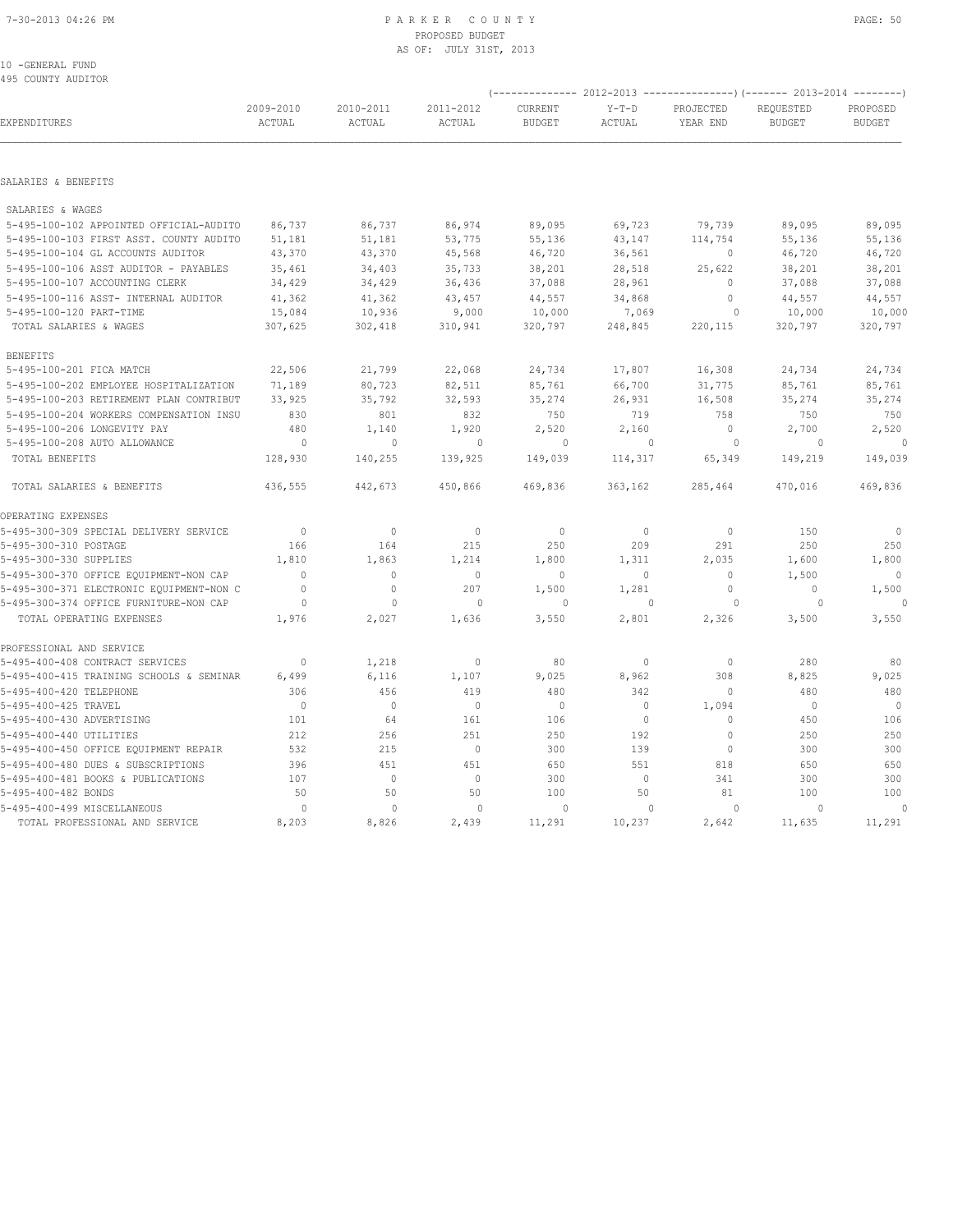# 7-30-2013 04:26 PM P A R K E R C O U N T Y PAGE: 51 PROPOSED BUDGET

| TOTAL 495 COUNTY AUDITOR               | 446,734<br>=========== | 453,526             | 454,942                | 484,677                  | 376,200           | 290,432                                                                | 485,151                    | 484,677                   |
|----------------------------------------|------------------------|---------------------|------------------------|--------------------------|-------------------|------------------------------------------------------------------------|----------------------------|---------------------------|
| TOTAL CAPITAL EXPENDITURES             |                        |                     | 0                      |                          |                   |                                                                        |                            | $\Omega$                  |
| 5-495-500-590 OFFICE FURNITURE         |                        |                     |                        |                          |                   |                                                                        |                            |                           |
| 5-495-500-571 ELECTRONIC EOUIPMENT     |                        |                     | $\bigcap$              |                          |                   |                                                                        |                            | 0                         |
| 5-495-500-570 OFFICE EQUIPMENT         |                        |                     | $\mathbf{0}$           | $\Omega$                 | $\Omega$          |                                                                        |                            | 0                         |
| CAPITAL EXPENDITURES                   |                        |                     |                        |                          |                   |                                                                        |                            |                           |
| EXPENDITURES                           | 2009-2010<br>ACTUAL    | 2010-2011<br>ACTUAL | 2011-2012<br>ACTUAL    | CURRENT<br><b>BUDGET</b> | $Y-T-D$<br>ACTUAL | PROJECTED<br>YEAR END                                                  | REQUESTED<br><b>BUDGET</b> | PROPOSED<br><b>BUDGET</b> |
| 10 -GENERAL FUND<br>495 COUNTY AUDITOR |                        |                     |                        |                          |                   | (-------------- 2012-2013 --------------------- 2013-2014 ---------- ) |                            |                           |
|                                        |                        |                     | AS OF: JULY 31ST, 2013 |                          |                   |                                                                        |                            |                           |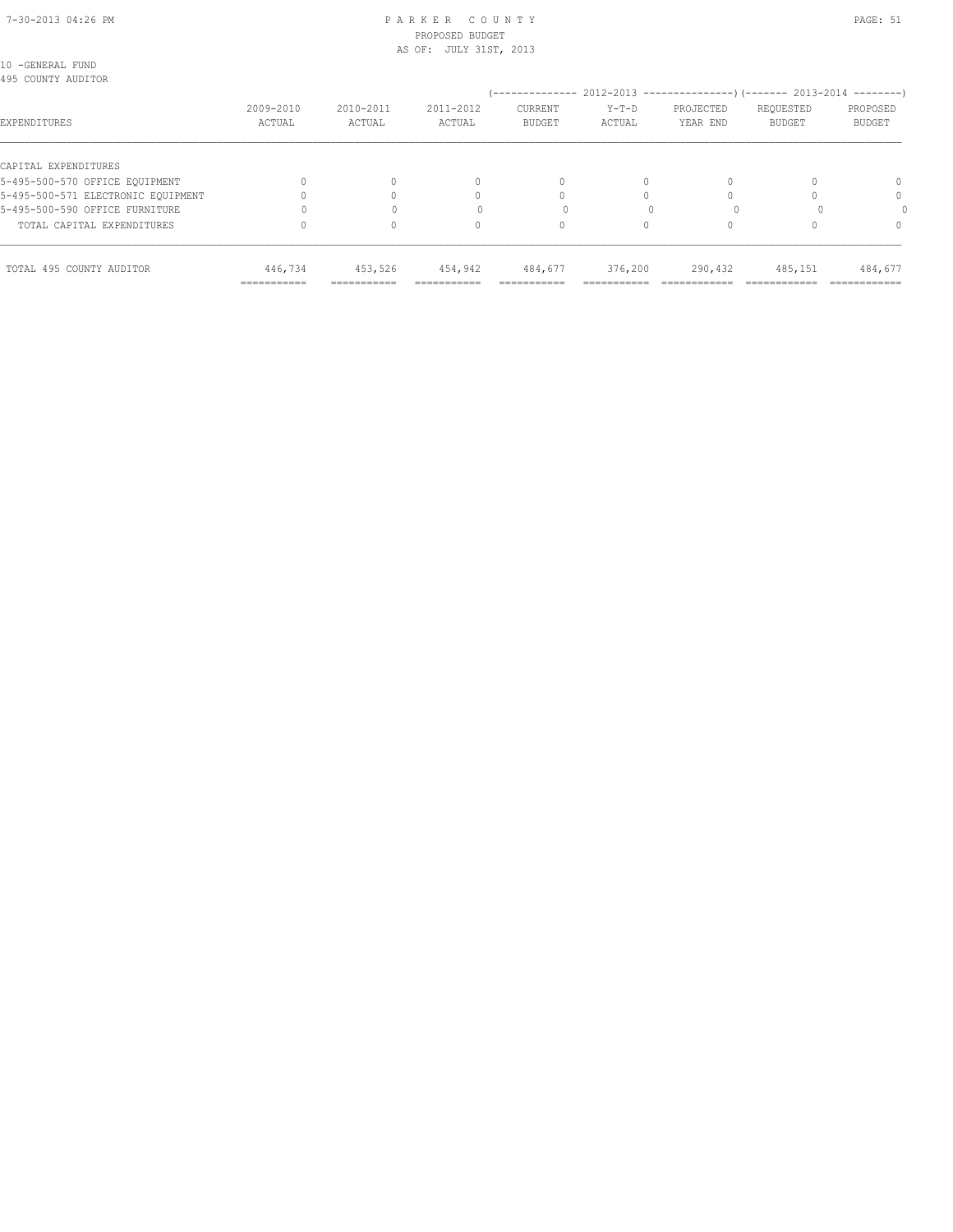10 -GENERAL FUND 497 TREASURER

|                                          |                     |                     |                     |                          |                   | (-------------- 2012-2013 ----------------) (------- 2013-2014 --------) |                            |                           |  |
|------------------------------------------|---------------------|---------------------|---------------------|--------------------------|-------------------|--------------------------------------------------------------------------|----------------------------|---------------------------|--|
| EXPENDITURES                             | 2009-2010<br>ACTUAL | 2010-2011<br>ACTUAL | 2011-2012<br>ACTUAL | CURRENT<br><b>BUDGET</b> | $Y-T-D$<br>ACTUAL | PROJECTED<br>YEAR END                                                    | REOUESTED<br><b>BUDGET</b> | PROPOSED<br><b>BUDGET</b> |  |
|                                          |                     |                     |                     |                          |                   |                                                                          |                            |                           |  |
| SALARIES & BENEFITS                      |                     |                     |                     |                          |                   |                                                                          |                            |                           |  |
| SALARIES & WAGES                         |                     |                     |                     |                          |                   |                                                                          |                            |                           |  |
| 5-497-100-101 ELECTED OFFICIAL-CO TREAS  | 73,499              | 76,326              | 73,499              | 73,500                   | 44,618            | 43,946                                                                   | 73,500                     | 73,500                    |  |
| 5-497-100-103 CHIEF DEPUTIES, 1ST ASSIS  | 40,630              | 40,630              | 40,741              | 41,736                   | 32,661            | 30,010                                                                   | 41,736                     | 41,736                    |  |
| 5-497-100-106 DEPUTIES                   | 33,818              | 33,818              | 33,910              | 34,739                   | 27,185            | 26,927                                                                   | 34,739                     | 34,739                    |  |
| 5-497-100-120 PART-TIME                  | $\mathbb O$         | $\mathbf{0}$        | $\overline{0}$      | $\circ$                  | $\circ$           | $\circ$                                                                  | $\mathbf{0}$               | $\circ$                   |  |
| 5-497-100-160 PAYROLL ADMINISTRATOR      | 35,048              | 35,048              | 35,144              | 36,003                   | 28,175            | $\circ$                                                                  | 36,003                     | 36,003                    |  |
| TOTAL SALARIES & WAGES                   | 182,995             | 185,822             | 183,295             | 185,978                  | 132,638           | 100,883                                                                  | 185,978                    | 185,978                   |  |
|                                          |                     |                     |                     |                          |                   |                                                                          |                            |                           |  |
| <b>BENEFITS</b>                          |                     |                     |                     |                          |                   |                                                                          |                            |                           |  |
| 5-497-100-201 FICA MATCH                 | 12,723              | 13,041              | 12,675              | 14,407                   | 9,227             | 7,291                                                                    | 14,407                     | 14,407                    |  |
| 5-497-100-202 EMPLOYEE HOSPITALIZATION   | 65,453              | 69,136              | 71,626              | 74,255                   | 51,613            | 20,613                                                                   | 74,255                     | 74,255                    |  |
| 5-497-100-203 RETIREMENT PLAN CONTRIBUT  | 20,574              | 21,841              | 19,528              | 20,546                   | 14,736            | 7,564                                                                    | 20,546                     | 20,546                    |  |
| 5-497-100-204 WORKERS COMPENSATION INSU  | 504                 | 489                 | 495                 | 550                      | 379               | 345                                                                      | 550                        | 550                       |  |
| 5-497-100-206 LONGEVITY PAY              | 2,820               | 2,100               | 2,220               | 2,340                    | 2,340             | $\mathbf{0}$                                                             | 2,460                      | 2,340                     |  |
| 5-497-100-209 CELL PHONE ALLOWANCE       | 1,000               | $\mathbf{0}$        | $\mathbf{0}$        | $\circ$                  | $\mathbf{0}$      | $\circ$                                                                  | $\circ$                    | $\circ$                   |  |
| TOTAL BENEFITS                           | 103,074             | 106,606             | 106,545             | 112,098                  | 78,295            | 35,813                                                                   | 112,218                    | 112,098                   |  |
| TOTAL SALARIES & BENEFITS                | 286,069             | 292,427             | 289,839             | 298,076                  | 210,933           | 136,696                                                                  | 298,196                    | 298,076                   |  |
| OPERATING EXPENSES                       |                     |                     |                     |                          |                   |                                                                          |                            |                           |  |
| 5-497-300-310 POSTAGE                    | 4,424               | 3,956               | 3,799               | 4,000                    | 2,947             | 3,701                                                                    | 4,000                      | 4,000                     |  |
| 5-497-300-330 SUPPLIES                   | 2,999               | 2,776               | 2,681               | 3,200                    | 2,427             | 1,047                                                                    | 3,200                      | 3,200                     |  |
| 5-497-300-370 OFFICE EQUIPMENT-NON CAP   | $\bigcirc$          | $\mathbf{0}$        | $\mathbf{0}$        | $\circ$                  | $\circ$           | $\mathbf{0}$                                                             | $\mathbf{0}$               | $\mathbf 0$               |  |
| 5-497-300-371 ELECTRONIC EQUIPMENT-NON C | $\mathbf{0}$        | $\mathbf{0}$        | $\mathbf{0}$        | 9,675                    | 4,130             | $\circ$                                                                  | $\mathbf{0}$               | 9,675                     |  |
| 5-497-300-374 OFFICE FURNITURE-NON CAP   | $\circ$             | $\mathbf{0}$        | $\mathbf{0}$        | $\circ$                  | $\Omega$          | $\circ$                                                                  | $\Omega$                   |                           |  |
| TOTAL OPERATING EXPENSES                 | 7,423               | 6,732               | 6,479               | 16,875                   | 9,504             | 4,748                                                                    | 7,200                      | 16,875                    |  |
|                                          |                     |                     |                     |                          |                   |                                                                          |                            |                           |  |
| PROFESSIONAL AND SERVICE                 |                     |                     |                     |                          |                   |                                                                          |                            |                           |  |
| 5-497-400-408 CONTRACT SERVICES          | 800                 | 800                 | $\mathbf{0}$        | 927                      | 0                 | $\mathbf{0}$                                                             | 495                        | 927                       |  |
| 5-497-400-415 TRAINING SCHOOLS & SEMINAR | 2,434               | 2,115               | 2,362               | 2,000                    | 1,345             | 1,449                                                                    | 2,000                      | 2,000                     |  |
| 5-497-400-420 TELEPHONE                  | $\Omega$            | $\mathbf{0}$        | $\Omega$            | $\mathbf{0}$             | $\circ$           | 570                                                                      | $\Omega$                   | $\mathbf{0}$              |  |
| 5-497-400-425 TRAVEL                     | $\Omega$            | $\circ$             | $\Omega$            | $\Omega$                 | $\circ$           | 3,497                                                                    | $\Omega$                   | $\mathbf{0}$              |  |
| 5-497-400-430 ADVERTISING                | $\Omega$            | $\circ$             | $\mathbf{0}$        | $\mathbf{0}$             | $\circ$           | $\circ$                                                                  | $\Omega$                   | $\mathbf{0}$              |  |
| 5-497-400-450 OFFICE EQUIPMENT REPAIR    | $\mathbf{0}$        | $\mathbf{0}$        | $\mathbf{0}$        | $\mathbf{0}$             | $\circ$           | $\circ$                                                                  | $\mathbf{0}$               | $\overline{0}$            |  |
| 5-497-400-480 DUES & SUBSCRIPTIONS       | 509                 | 450                 | 433                 | 550                      | 120               | 623                                                                      | 550                        | 550                       |  |
| 5-497-400-481 BOOKS & PUBLICATIONS       | $\mathbf{0}$        | $\circ$             | 26                  | 27                       | 12                | $\circ$                                                                  | 27                         | 27                        |  |
| 5-497-400-482 BONDS                      | 100                 | 1,343               | 100                 | 1,025                    | 1,025             | 117                                                                      | 200                        | 1,025                     |  |
| 5-497-400-499 MISCELLANEOUS              | $\circ$             | $\mathbf 0$         | $\circ$             | $\circ$                  | 72)<br>$\sqrt{ }$ | $\circ$                                                                  | $\circ$                    | $\theta$                  |  |
| TOTAL PROFESSIONAL AND SERVICE           | 3,843               | 4,708               | 2,921               | 4,529                    | 2,430             | 6,256                                                                    | 3,272                      | 4,529                     |  |
|                                          |                     |                     |                     |                          |                   |                                                                          |                            |                           |  |

5-497-400-408CONTRACT SERVICES PERMANENT NOTES:

check folder sealer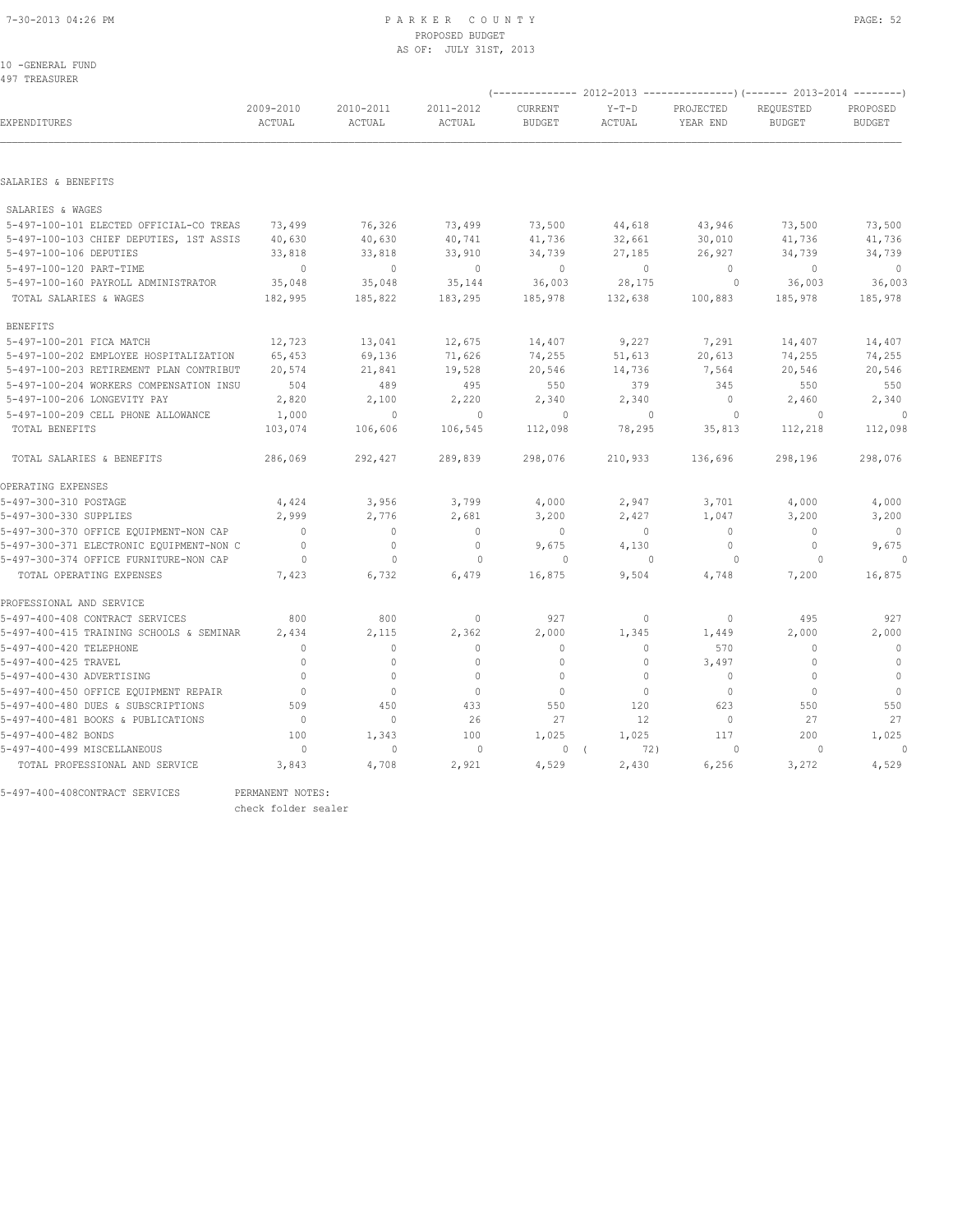#### 7-30-2013 04:26 PM P A R K E R C O U N T Y PAGE: 53 PROPOSED BUDGET AS OF: JULY 31ST, 2013

10 -GENERAL FUND

| 2009-2010<br>ACTUAL | 2010-2011<br>ACTUAL | 2011-2012<br>ACTUAL | <b>CURRENT</b><br><b>BUDGET</b> | $Y-T-D$<br>ACTUAL | PROJECTED<br>YEAR END | REQUESTED<br><b>BUDGET</b> | PROPOSED<br><b>BUDGET</b>                                                                                             |
|---------------------|---------------------|---------------------|---------------------------------|-------------------|-----------------------|----------------------------|-----------------------------------------------------------------------------------------------------------------------|
|                     |                     |                     |                                 |                   |                       |                            |                                                                                                                       |
|                     |                     | 0                   | $\Omega$                        | $\Omega$          |                       |                            | $\Omega$                                                                                                              |
|                     |                     | n                   |                                 |                   |                       |                            | $\Omega$                                                                                                              |
|                     |                     |                     |                                 |                   |                       |                            |                                                                                                                       |
|                     |                     | 0                   | 0                               |                   |                       |                            | $\Omega$                                                                                                              |
| 297,334             | 303,868             | 299,240             | 319,480                         | 222,867           | 147,700               | 308,668                    | 319,480<br>=============                                                                                              |
|                     | ===========         | ===========         | ===========                     | ===========       |                       |                            | (-------------- 2012-2013 --------------------- 2013-2014 ---------- )<br>===========<br>============<br>============ |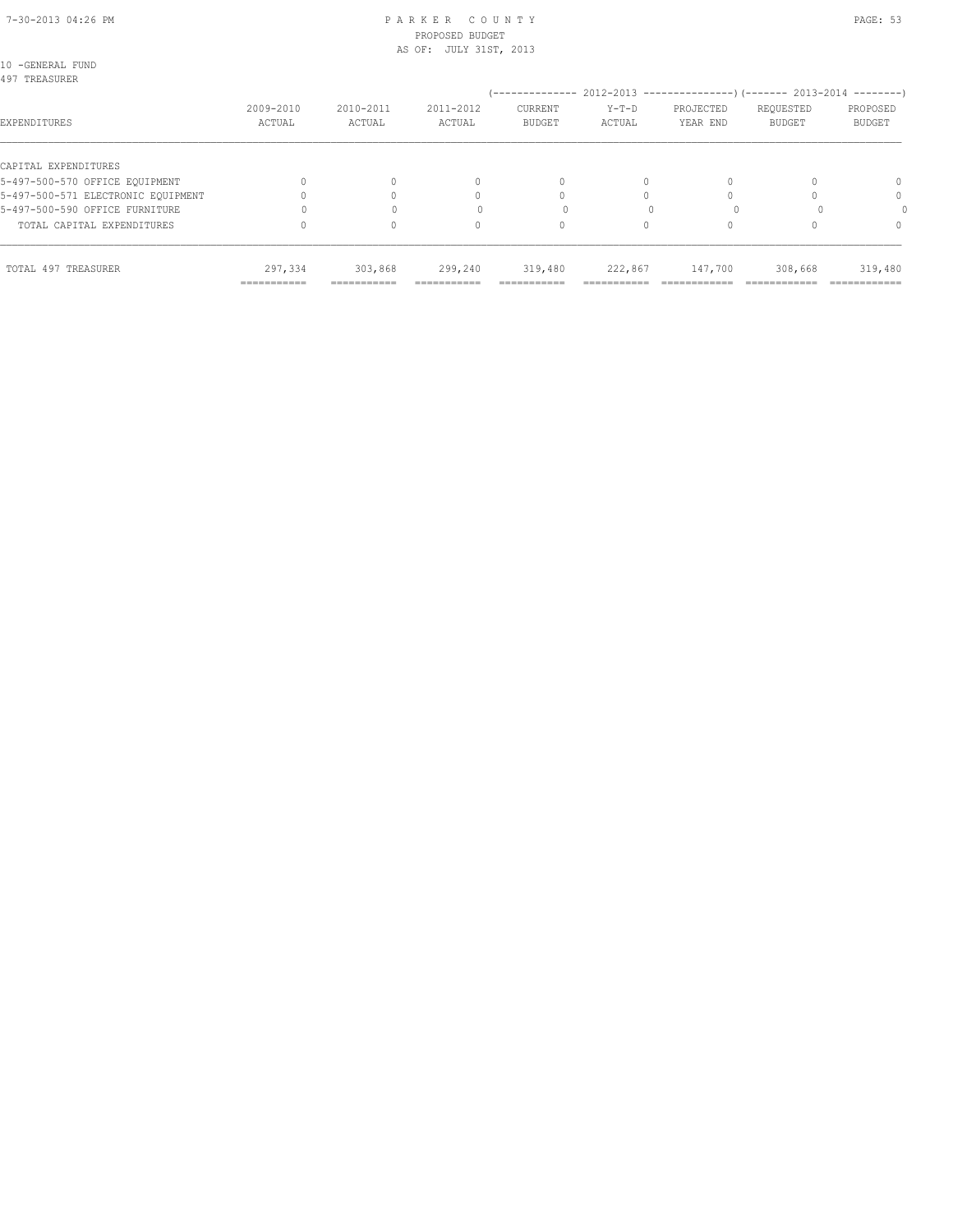#### 7-30-2013 04:26 PM P A R K E R C O U N T Y PAGE: 54 PROPOSED BUDGET AS OF: JULY 31ST, 2013

| 10 -GENERAL FUND |                          |
|------------------|--------------------------|
|                  | 499 TAX ASSESS/COLLECTOR |

| EXPENDITURES                                            | 2009-2010<br>ACTUAL              | 2010-2011<br>ACTUAL                                          | 2011-2012<br>ACTUAL | CURRENT<br><b>BUDGET</b> | $Y-T-D$<br><b>ACTUAL</b> | PROJECTED<br>YEAR END | REQUESTED<br><b>BUDGET</b> | PROPOSED<br><b>BUDGET</b> |
|---------------------------------------------------------|----------------------------------|--------------------------------------------------------------|---------------------|--------------------------|--------------------------|-----------------------|----------------------------|---------------------------|
|                                                         |                                  |                                                              |                     |                          |                          |                       |                            |                           |
| SALARIES & BENEFITS                                     |                                  |                                                              |                     |                          |                          |                       |                            |                           |
| SALARIES & WAGES                                        |                                  |                                                              |                     |                          |                          |                       |                            |                           |
| 5-499-100-101 ELECTED OFFICIAL-TAX ASSE                 | 73,499                           | 76,326                                                       | 73,499              | 73,500                   | 59,364                   | 41,505                | 73,500                     | 73,500                    |
| 5-499-100-103 CHIEF DEPUTIES, 1ST ASSIS                 | 73,263                           | 73,263                                                       | 73,464              | 75,257                   | 61,423                   | 56,926                | 45,606                     | 75,257                    |
| 5-499-100-106 DEPUTIES                                  | 324,190                          | 290,679                                                      | 294,105             | 299,527                  | 230,105                  | 248,100               | 333,048                    | 299,527                   |
| 5-499-100-120 PART-TIME                                 | $\mathbf{0}$                     | 3,690                                                        | $\circ$             | $\mathbf{0}$             | $\circ$                  | $\mathbf{0}$          | $\mathbf{0}$               | $\mathbf{0}$              |
| 5-499-100-131 BOOKKEEPER                                | 34,429                           | 34,429                                                       | 34,523              | 35,365                   | 26,859                   | 27,399                | 35,365                     | 35,365                    |
| TOTAL SALARIES & WAGES                                  | 505,381                          | 478,387                                                      | 475,590             | 483,649                  | 377,750                  | 373,930               | 487,519                    | 483,649                   |
| 5-499-100-103CHIEF DEPUTIES, 1ST ASSISTPERMANENT NOTES: |                                  |                                                              |                     |                          |                          |                       |                            |                           |
|                                                         |                                  | Budget amendment of 3,870.00 approved in Commissioners Court |                     |                          |                          |                       |                            |                           |
|                                                         |                                  | on 11/13/12. From 499-300-347 to 499-100-103                 |                     |                          |                          |                       |                            |                           |
|                                                         |                                  | Fringes will not need an adjustment for the current budget   |                     |                          |                          |                       |                            |                           |
|                                                         | year.                            |                                                              |                     |                          |                          |                       |                            |                           |
| 5-499-100-106DEPUTIES                                   | CURRENT YEAR NOTES:              |                                                              |                     |                          |                          |                       |                            |                           |
|                                                         |                                  | Move Deputy from line 103 to 106. There should only be 1     |                     |                          |                          |                       |                            |                           |
|                                                         |                                  | employee paid from line 103.                                 |                     |                          |                          |                       |                            |                           |
| <b>BENEFITS</b>                                         |                                  |                                                              |                     |                          |                          |                       |                            |                           |
| 5-499-100-201 FICA MATCH                                | 36,664                           | 34,890                                                       | 34,377              | 37,802                   | 27,418                   | 28,804                | 37,802                     | 37,802                    |
| 5-499-100-202 EMPLOYEE HOSPITALIZATION                  | 189,703                          | 170,934                                                      | 180,321             | 185,555                  | 140,657                  | 77,910                | 185,555                    | 185,555                   |
| 5-499-100-203 RETIREMENT PLAN CONTRIBUT                 | 55,824                           | 56,227                                                       | 50,365              | 53,911                   | 41,989                   | 30,842                | 53,911                     | 53,911                    |
| 5-499-100-204 WORKERS COMPENSATION INSU                 | 1,370                            | 1,268                                                        | 1,274               | 1,875                    | 1,074                    | 1,339                 | 1,875                      | 1,875                     |
| 5-499-100-206 LONGEVITY PAY                             | 2,640                            | 3,240                                                        | 3,540               | 3,900                    | 3,900                    | $\Omega$              | 2,880                      | 3,900                     |
| 5-499-100-209 CELL PHONE ALLOWANCE                      | 1,000                            | $\mathbf{0}$                                                 | $\mathbf{0}$        | $\circ$                  | $\mathbf{0}$             | $\circ$               | $\circ$                    | $\Omega$                  |
| TOTAL BENEFITS                                          | 287,201                          | 266,559                                                      | 269,878             | 283,043                  | 215,039                  | 138,895               | 282,023                    | 283,043                   |
| TOTAL SALARIES & BENEFITS                               | 792,582                          | 744,946                                                      | 745,468             | 766,692                  | 592,789                  | 512,825               | 769,542                    | 766,692                   |
|                                                         |                                  |                                                              |                     |                          |                          |                       |                            |                           |
| OPERATING EXPENSES                                      |                                  |                                                              |                     |                          |                          |                       |                            |                           |
| 5-499-300-310 POSTAGE                                   | 14,406                           | 15,701                                                       | 16,050              | 14,500                   | 12,320                   | 8,798                 | 18,000                     | 14,500                    |
| 5-499-300-329 OIL, FILTERS, TUNE-UPS                    | $\begin{array}{c} \n\end{array}$ | $\circ$                                                      | $\mathbf{0}$        | $\mathbf{0}$             | $\Omega$                 | O                     | $\Omega$                   |                           |
| 5-499-300-330 SUPPLIES                                  | 8,544                            | 7,212                                                        | 8,501               | 9,000                    | 5,552                    | 10,000                | 10,500                     | 9,000                     |
| 5-499-300-331 GASOLINE, OIL & DIESEL                    | $\Omega$                         | $\mathbf{0}$                                                 | $\mathbf{0}$        | $\mathbf{0}$             | 0                        | $\Omega$              | $\Omega$                   | $\mathbf{0}$              |
| 5-499-300-337 TIRES                                     | $\Omega$                         | $\Omega$                                                     | $\Omega$            | $\mathbf{0}$             | $\Omega$                 | $\Omega$              | $\Omega$                   | $\Omega$                  |
| 5-499-300-347 EQUIPMENT LEASE                           | 4,200                            | 2,100                                                        | $\mathbf{0}$        | 4,200                    | $\Omega$                 | 0                     | 0                          | 4,200                     |
| 5-499-300-352 AUTO REPAIR                               | $\Omega$                         | $\mathbf{0}$                                                 | $\mathbf{0}$        | $\mathbf{0}$             | $\Omega$                 | $\Omega$              | $\Omega$                   | $\mathbf{0}$              |
| 5-499-300-370 OFFICE EQUIPMENT-NON CAP                  | $\Omega$                         | $\Omega$                                                     | $\Omega$            | $\Omega$                 | $\Omega$                 | $\Omega$              | $\Omega$                   | $\Omega$                  |
| 5-499-300-371 ELECTRONIC EQUIPMENT-NON C                | $\Omega$                         | $\mathbf 0$                                                  | 2,817               | $\mathbf{0}$             | 0                        | $\Omega$              | $\circ$                    | $\mathbf{0}$              |
| 5-499-300-374 OFFICE FURNITURE-NON CAP                  | $\circ$                          | $\mathbf{0}$                                                 | $\mathbf{0}$        | $\circ$                  | $\Omega$                 | $\Omega$              | $\Omega$                   | $\Omega$                  |
| TOTAL OPERATING EXPENSES                                | 27,150                           | 25,013                                                       | 27,368              | 27,700                   | 17,871                   | 18,798                | 28,500                     | 27,700                    |

5-499-300-310POSTAGE PERMANENT NOTES:

First 3 months of 2013 compared to first 3 months of 2012: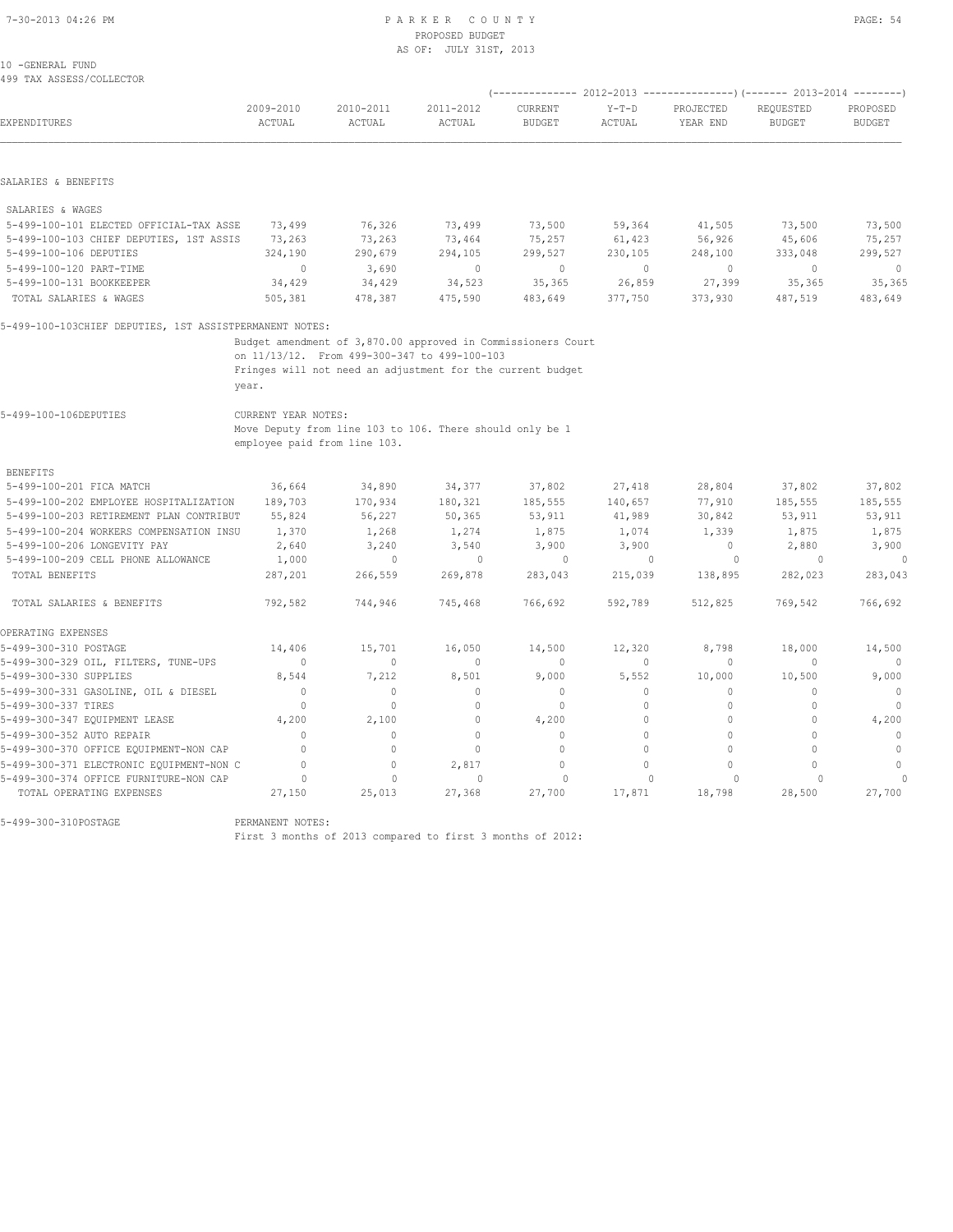#### PARKER COUNTY PAGE: 55 PROPOSED BUDGET AS OF: JULY 31ST, 2013

|  | 10 - GENERAL FUND        |
|--|--------------------------|
|  | 499 TAX ASSESS/COLLECTOR |

| 2009-2010<br>ACTUAL | 2010-2011<br>ACTUAL                                                   | 2011-2012<br>ACTUAL              | <b>CURRENT</b><br><b>BUDGET</b>        | $Y-T-D$<br>ACTUAL | PROJECTED<br>YEAR END                                       | REQUESTED<br><b>BUDGET</b> | PROPOSED<br><b>BUDGET</b>                                             |  |
|---------------------|-----------------------------------------------------------------------|----------------------------------|----------------------------------------|-------------------|-------------------------------------------------------------|----------------------------|-----------------------------------------------------------------------|--|
|                     |                                                                       |                                  |                                        |                   |                                                             |                            |                                                                       |  |
|                     |                                                                       |                                  |                                        |                   |                                                             |                            |                                                                       |  |
|                     |                                                                       |                                  |                                        |                   |                                                             |                            |                                                                       |  |
| 2,876               | 326                                                                   | 478                              | 500                                    | $\Omega$          | 0                                                           | 1,200                      | 500                                                                   |  |
| 0                   | $\Omega$                                                              | $\begin{array}{c} \n\end{array}$ | $\begin{array}{c} \n\end{array}$       | $\Omega$          | 669                                                         | 0                          | $\Omega$                                                              |  |
| $\cap$              | $\Omega$                                                              | $\begin{array}{c} \n\end{array}$ | $\begin{array}{c} \n\end{array}$       | $\Omega$          | 2,649                                                       |                            | $\bigcap$                                                             |  |
| $\Omega$            | $\circ$                                                               | $\mathbf{0}$                     | $\mathbf{0}$                           |                   | $\mathbf{0}$                                                |                            | $\Omega$                                                              |  |
| $\bigcap$           | $\Omega$                                                              | $\Omega$                         | $\Omega$                               | $\bigcap$         | 97                                                          | $\bigcap$                  | $\Omega$                                                              |  |
| 205                 | 125                                                                   | $\Omega$                         | 250                                    | 220               | 672                                                         | 250                        | 250                                                                   |  |
| 929                 | 929                                                                   | 929                              | 946                                    | 929               | 1,504                                                       | 946                        | 946                                                                   |  |
| 4,010               | 1,380                                                                 | 1,407                            | 1,696                                  | 1,149             | 5,591                                                       | 2,396                      | 1,696                                                                 |  |
|                     |                                                                       |                                  |                                        |                   |                                                             |                            |                                                                       |  |
| $\bigcap$           | $\begin{array}{c} \n\end{array}$                                      | $\Omega$                         | $\Omega$                               | $\cap$            | 0                                                           | $\cap$                     | $\cap$                                                                |  |
| 0                   | $\mathbf{0}$                                                          | $\Omega$                         | $\circ$                                | $\Omega$          | $\circ$                                                     | $\Omega$                   |                                                                       |  |
| $\Omega$            | $\Omega$                                                              | $\Omega$                         | $\Omega$                               | $\Omega$          | $\Omega$                                                    | $\cap$                     | $\cap$                                                                |  |
| 823,742             | 771,338                                                               | 774,243                          | 796,088                                | 611,810           | 537,214                                                     | 800,438                    | 796,088                                                               |  |
|                     | customers)<br>5-499-400-415 TRAINING SCHOOLS & SEMINAR<br>=========== | mail-in renewals up 19%          | titles up 14% (mail to Austin via UPS) |                   | internet renewals up 35% (mailed from Weatherford office to |                            | (-------------- 2012-2013 ---------------------- 2013-2014 ---------- |  |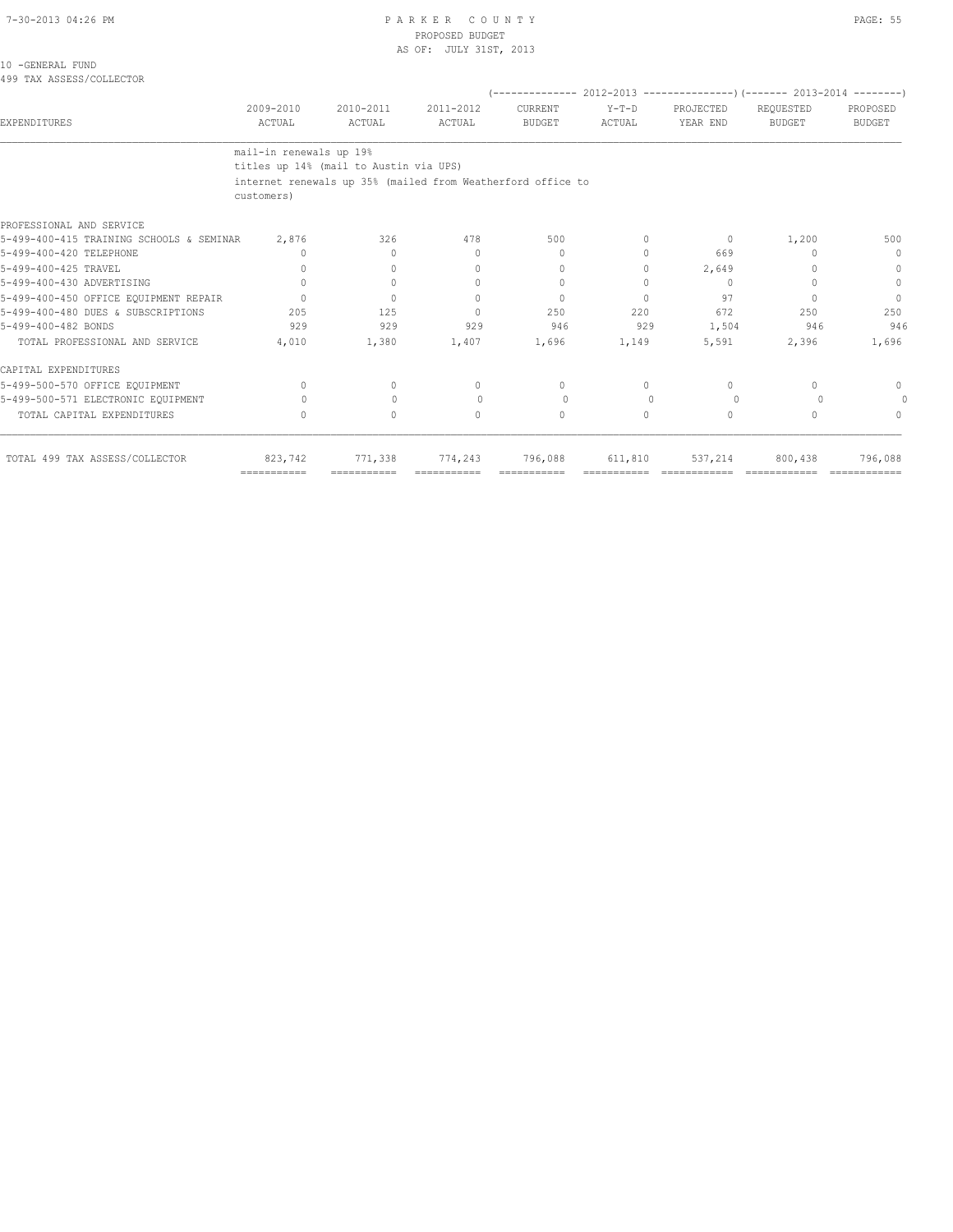### 7-30-2013 04:26 PM P A R K E R C O U N T Y PAGE: 56 PROPOSED BUDGET AS OF: JULY 31ST, 2013

#### 10 -GENERAL FUND 510 BUILDING & GROUNDS

| SIA RATTDIMA & AKAAMDP                                                             |                     | (-------------- 2012-2013 -------------------) (------- 2013-2014 ---------) |                            |                          |                            |                       |                            |                           |
|------------------------------------------------------------------------------------|---------------------|------------------------------------------------------------------------------|----------------------------|--------------------------|----------------------------|-----------------------|----------------------------|---------------------------|
| EXPENDITURES                                                                       | 2009-2010<br>ACTUAL | 2010-2011<br>ACTUAL                                                          | 2011-2012<br>ACTUAL        | CURRENT<br><b>BUDGET</b> | $Y-T-D$<br>ACTUAL          | PROJECTED<br>YEAR END | REQUESTED<br><b>BUDGET</b> | PROPOSED<br><b>BUDGET</b> |
|                                                                                    |                     |                                                                              |                            |                          |                            |                       |                            |                           |
| SALARIES & BENEFITS                                                                |                     |                                                                              |                            |                          |                            |                       |                            |                           |
| SALARIES & WAGES                                                                   |                     |                                                                              |                            |                          |                            |                       |                            |                           |
| 5-510-100-102 APPOINTED OFFICIAL-B&G                                               | 58,955              | 58,955                                                                       | 59,116                     | 60,558                   | 48,052                     | 45,595                | 60,558                     | 60,558                    |
| 5-510-100-117 CUSTODIAN / MAINTENANCE A                                            | 150,796             | 139,207                                                                      | 133,066                    | 136,122                  | 106,523                    | 77,556                | 136,122                    | 136,122                   |
| 5-510-100-121 MAINTENANCE TECH                                                     | 120,375             | 120,351                                                                      | 120,704                    | 123,646                  | 96,761                     | 71,298                | 123,646                    | 123,646                   |
| 5-510-100-125 MAINTENANCE II                                                       | 88,551              | 88,551                                                                       | 85,987                     | 90,959                   | 71,181                     | 13,080                | 90,959                     | 90,959                    |
| 5-510-100-130 MAINTENANCE SUPERVISOR                                               | 52,998              | 52,998                                                                       | 53,143                     | 54,440                   | 48,058                     | 35,572                | 54,440                     | 54,440                    |
| 5-510-100-132 LAWN CARE TECH                                                       | 54,793              | 71,705                                                                       | 37,427                     | 37,050                   | 29,312                     | 29,496                | 37,050                     | 37,050                    |
| 5-510-100-156 OFFICE MANAGER                                                       | 37,182              | 37,182                                                                       | 37,284                     | 38,193                   | 29,889                     | 0                     | 38,193                     | 38,193                    |
| 5-510-100-157 SECRETARY                                                            | 0                   | 0                                                                            | 0                          | 0                        | 0                          | 22,920                | 0                          | $\Omega$                  |
| TOTAL SALARIES & WAGES                                                             | 563,649             | 568,948                                                                      | 526,729                    | 540,968                  | 429,776                    | 295,517               | 540,968                    | 540,968                   |
| <b>BENEFITS</b>                                                                    |                     |                                                                              |                            |                          |                            |                       |                            |                           |
| 5-510-100-201 FICA MATCH                                                           | 41,276              | 41,107                                                                       | 37,812                     | 41,940                   | 31,010                     | 22,590                | 41,940                     | 41,940                    |
| 5-510-100-202 EMPLOYEE HOSPITALIZATION                                             | 206,262             | 220,850                                                                      | 201,972                    | 202,914                  | 158,368                    | 66,508                | 202,914                    | 202,914                   |
| 5-510-100-203 RETIREMENT PLAN CONTRIBUT                                            | 63,064              | 68,549                                                                       | 56,838                     | 59,812                   | 48,726                     | 22,094                | 59,812                     | 59,812                    |
| 5-510-100-204 WORKERS COMPENSATION INSU                                            | 14,619              | 14,502                                                                       | 13,604                     | 13,936                   | 11,656                     | 12,979                | 13,936                     | 13,936                    |
| 5-510-100-206 LONGEVITY PAY                                                        | 3,240               | 4,200                                                                        | 5,280                      | 5,340                    | 5,340                      | 0                     | 6,780                      | 5,340                     |
| 5-510-100-209 CELL PHONE ALLOWANCE                                                 | 4,212               | 4,212                                                                        | 4,154                      | 4,200                    | 3,266                      | 0                     | 4,200                      | 4,200                     |
| TOTAL BENEFITS                                                                     | 332,673             | 353,420                                                                      | 319,661                    | 328,142                  | 258,366                    | 124,171               | 329,582                    | 328,142                   |
| TOTAL SALARIES & BENEFITS                                                          | 896,322             | 922,368                                                                      | 846,390                    | 869,110                  | 688,141                    | 419,688               | 870,550                    | 869,110                   |
| OPERATING EXPENSES                                                                 |                     |                                                                              |                            |                          |                            |                       |                            |                           |
| 5-510-300-310 POSTAGE                                                              | 30                  | 13                                                                           | 26                         | 97                       | $\mathbf{1}$               | 12                    | 97                         | 97                        |
| 5-510-300-325 UNIFORMS                                                             | 1,017               | 1,283                                                                        | 590                        | 1,000                    | 352                        | $\circ$               | 1,000                      | 1,000                     |
| 5-510-300-330 SUPPLIES                                                             | 9,310               | 9,630                                                                        | 10,242                     | 10,500                   | 9,239                      | 4,019                 | 10,500                     | 10,500                    |
| 5-510-300-331 GASOLINE, OIL & DIESEL                                               | 17,219              | 19,815                                                                       | 23,197                     | 20,000                   | 16,791                     | 7,094                 | 25,000                     | 20,000                    |
| 5-510-300-332 SMALL TOOLS                                                          | 3,313               | 674                                                                          | 2,048                      | 2,500                    | 939                        | 933                   | 2,500                      | 2,500                     |
| 5-510-300-337 TIRES                                                                | 1,187               | 529                                                                          | 992                        | 2,500                    | 984                        | 118                   | 2,500                      | 2,500                     |
| 5-510-300-338 JANITORIAL SUPPLIES                                                  | 20,960              | 19,749                                                                       | 20,692                     | 25,000                   | 12,829                     | 15,903                | 25,000                     | 25,000                    |
| 5-510-300-350 EQUIPMENT REPAIR                                                     | 3,350               | 6,443                                                                        | 2,673                      | 7,000                    | 2,355                      | 15,016                | 7,000                      | 7,000                     |
| 5-510-300-351 BUILDING MAINTENANCE                                                 | 77,704              | 72,341                                                                       | 72,440                     | 140,000                  | 89,602                     | 67,213                | 100,000                    | 140,000                   |
| 5-510-300-352 AUTO REPAIR                                                          | 2,215               | 3,472                                                                        | 5,212                      | 9,000                    | 4,068                      | 0                     | 7,000                      | 9,000                     |
| 5-510-300-353 LAWN CARE SERVICES                                                   | 2,264               | 1,021                                                                        | 1,868                      | 3,000                    | 1,896                      | 1,683                 | 3,000                      | 3,000                     |
| 5-510-300-361 SERVICE CONTRACTS                                                    | 27,096<br>$\Omega$  | 18,008<br>0                                                                  | 20,255<br>$\mathbf{0}$     | 30,000<br>$\mathbf{0}$   | 18,105<br>$\Omega$         | 5,754<br>0            | 30,000<br>$\Omega$         | 30,000<br>$\mathbf{0}$    |
| 5-510-300-362 A.D.A. COMPLIANCE                                                    |                     |                                                                              |                            |                          |                            |                       |                            |                           |
| 5-510-300-367 GROUNDS EQUIPMENT-NON CAP<br>5-510-300-368 SAFETY EQUIPMENT-NON CAP  | $\mathbf{0}$<br>0   | 0<br>0                                                                       | $\mathbb O$<br>$\mathbb O$ | 1,500<br>$\mathbf{0}$    | $\mathbf 0$<br>$\mathbf 0$ | $\mathbf 0$<br>0      | 0<br>$\mathbf{0}$          | 1,500<br>$\mathbb O$      |
|                                                                                    | $\Omega$            |                                                                              | $\mathbb O$                | $\mathbf{0}$             | $\Omega$                   |                       | $\Omega$                   |                           |
| 5-510-300-370 OFFICE EQUIPMENT-NON CAP<br>5-510-300-371 ELECTRONIC EQUIPMENT-NON C | $\Omega$            | 0<br>$\Omega$                                                                | $\mathbf{0}$               | $\mathbf 0$              | $\Omega$                   | 0<br>0                | $\Omega$                   | $\circ$<br>$\circ$        |
| 5-510-300-373 AUTOMOBILE EQUIPMENT-NON C                                           | $\Omega$            | 0                                                                            | $\mathbf{0}$               | $\mathbf 0$              | $\Omega$                   | 0                     | $\circ$                    | $\mathbf{0}$              |
| 5-510-300-374 OFFICE FURNITURE-NON CAP                                             | $\cap$              | 0                                                                            | $\Omega$                   | 3,000                    | $\Omega$                   | 0                     | 0                          | 3,000                     |
| 5-510-300-375 SECURITY EQUIPMENT-NON CAP                                           | $\Omega$            | $\Omega$                                                                     | $\mathbf 0$                | $\Omega$                 | $\mathbf{0}$               | $\Omega$              | $\Omega$                   |                           |
| TOTAL OPERATING EXPENSES                                                           | 165,664             | 152,978                                                                      | 160,236                    | 255,097                  | 157,159                    | 117,745               | 213,597                    | 255,097                   |
|                                                                                    |                     |                                                                              |                            |                          |                            |                       |                            |                           |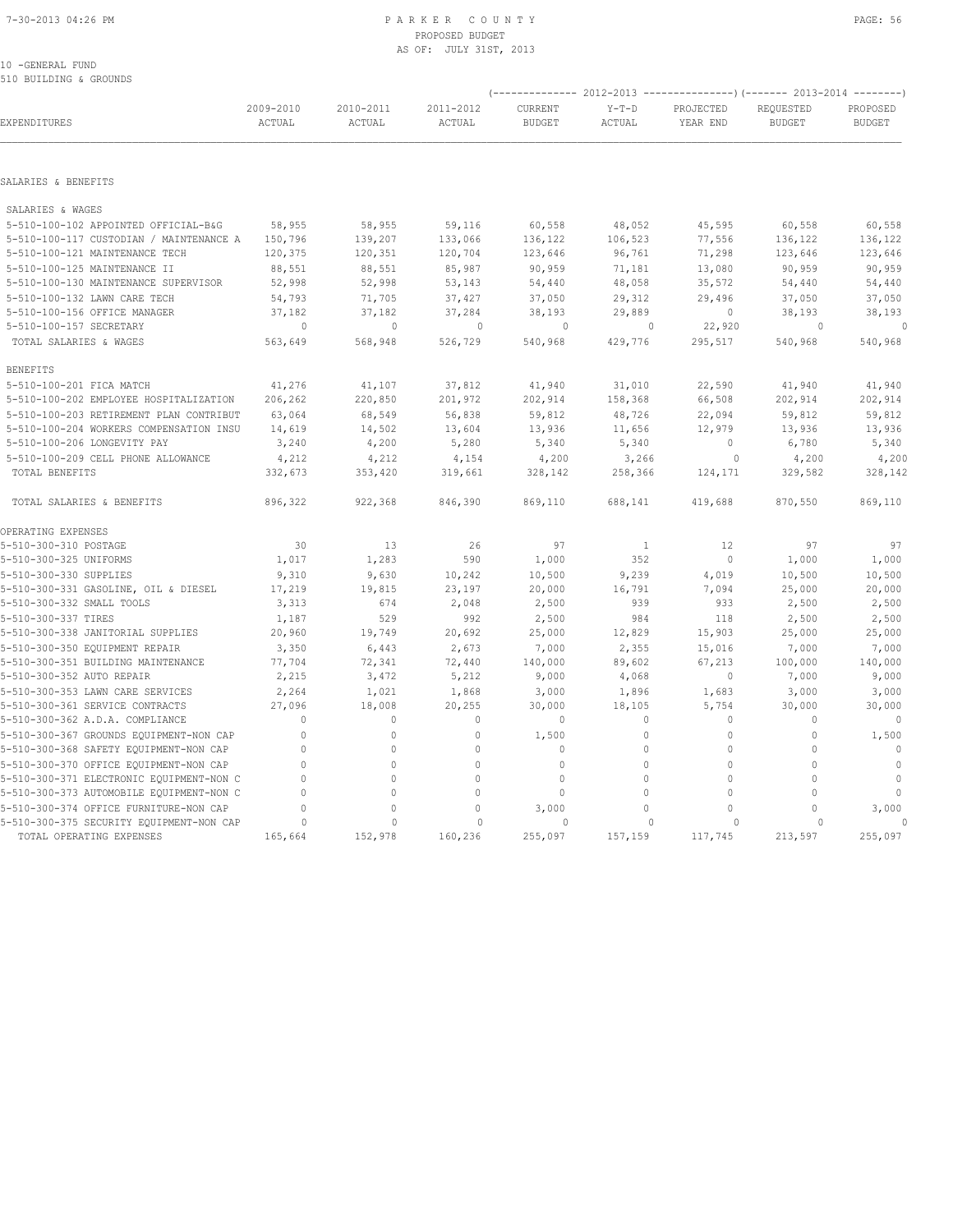#### 7-30-2013 04:26 PM P A R K E R C O U N T Y PAGE: 57 PROPOSED BUDGET AS OF: JULY 31ST, 2013

### 10 -GENERAL FUND

510 BUILDING & GROUNDS

|                                                                                        |                                  |                                  |                                  |                                  |                          |                                  | (-------------- 2012-2013 ----------------) (------- 2013-2014 -------- |                                  |
|----------------------------------------------------------------------------------------|----------------------------------|----------------------------------|----------------------------------|----------------------------------|--------------------------|----------------------------------|-------------------------------------------------------------------------|----------------------------------|
| EXPENDITURES                                                                           | 2009-2010<br>ACTUAL              | 2010-2011<br>ACTUAL              | 2011-2012<br>ACTUAL              | CURRENT<br><b>BUDGET</b>         | $Y-T-D$<br><b>ACTUAL</b> | PROJECTED<br>YEAR END            | REQUESTED<br><b>BUDGET</b>                                              | PROPOSED<br><b>BUDGET</b>        |
| PROFESSIONAL AND SERVICE                                                               |                                  |                                  |                                  |                                  |                          |                                  |                                                                         |                                  |
| 5-510-400-415 TRAINING SCHOOLS & SEMINAR                                               |                                  | $\Omega$                         | $\Omega$                         | $\begin{array}{c} \n\end{array}$ | $\circ$                  | 165                              |                                                                         |                                  |
| 5-510-400-420 TELEPHONE                                                                |                                  | $\bigcap$                        | $\bigcap$                        | $\begin{array}{c} \n\end{array}$ | 224                      | 3,068                            |                                                                         | $\Omega$                         |
| 5-510-400-425 TRAVEL                                                                   |                                  |                                  | $\Omega$                         | $\mathbf{0}$                     | $\circ$                  | 0                                |                                                                         | $\begin{array}{c} \n\end{array}$ |
| 5-510-400-440 UTILITIES                                                                | 250,927                          | 228,547                          | 198,817                          | 270,000                          | 159,308                  | 153,960                          | 325,000                                                                 | 270,000                          |
| 5-510-400-451 RADIO MAINTENANCE                                                        | $\Omega$                         | $\Omega$                         | $\Omega$                         | $\mathbf{0}$                     | $\Omega$                 | $\begin{array}{c} \n\end{array}$ | $\cup$                                                                  | $\circ$                          |
| 5-510-400-480 DUES & SUBSCRIPTIONS                                                     | 18                               | $\Omega$                         | 170                              | 200                              | $\Omega$                 | $\begin{array}{c} \n\end{array}$ | 200                                                                     | 200                              |
| 5-510-400-499 MTSCELLANEOUS                                                            | $\bigcap$                        | $\Omega$                         | $\Omega$                         | $\Omega$                         |                          | $\Omega$                         |                                                                         | 0                                |
| TOTAL PROFESSIONAL AND SERVICE                                                         | 250,946                          | 228,547                          | 198,987                          | 270,200                          | 159,531                  | 157,193                          | 325,200                                                                 | 270,200                          |
| CAPITAL EXPENDITURES                                                                   |                                  |                                  |                                  |                                  |                          |                                  |                                                                         |                                  |
| 5-510-500-550 COURTHOUSE REMODELING & RE                                               | 11,055                           | 6,334                            | $\mathbf{0}$                     | 23,500                           | 0                        | 0                                | 100,000                                                                 | 23,500                           |
| 5-510-500-567 GROUNDS EQUIPMENT                                                        | $\Omega$                         | 243                              | $\mathbf{0}$                     | $\mathbf{0}$                     | $\Omega$                 |                                  |                                                                         | $\Omega$                         |
| 5-510-500-571 ELECTRONIC EQUIPMENT                                                     | 541                              | $\Omega$                         | $\begin{array}{c} \n\end{array}$ | 1,500                            | 989                      |                                  |                                                                         | 1,500                            |
| 5-510-500-572 AUTOMOBILES                                                              | n                                | $\begin{array}{c} \n\end{array}$ | 28,198                           | $\mathbf{0}$                     | $\Omega$                 |                                  |                                                                         | $\begin{array}{c} \n\end{array}$ |
| 5-510-500-575 COURTHOUSE SECURITY EQUIPM                                               |                                  | $\Omega$                         | $\begin{array}{c} \n\end{array}$ | $\mathbf{0}$                     | $\Omega$                 | $\Omega$                         |                                                                         | $\mathbf{0}$                     |
| 5-510-500-590 OFFICE FURNITURE                                                         | $\begin{array}{c} \n\end{array}$ | $\Omega$                         | 1,790                            | $\Omega$                         | $\bigcap$                | $\bigcap$                        |                                                                         | $\Omega$                         |
| 5-510-500-596 BUILDING ANNEX                                                           | 30,859                           | 68,567                           | 40,431                           | 50,000                           | 34,519                   | 28,000                           | 500,000                                                                 | 50,000                           |
| TOTAL CAPITAL EXPENDITURES                                                             | 42,455                           | 75,144                           | 70,419                           | 75,000                           | 35,508                   | 28,000                           | 600,000                                                                 | 75,000                           |
| TOTAL 510 BUILDING & GROUNDS<br>REQUIREMENTS TO CHANGE AC UNITS FREON FROM R22 TO 410A | 1,355,387                        | 1,379,037                        | 1,276,033                        | 1,469,407                        | 1,040,340                | 722,626                          | 2,009,347                                                               | 1,469,407                        |

=========== =========== =========== =========== =========== ============ ============ ============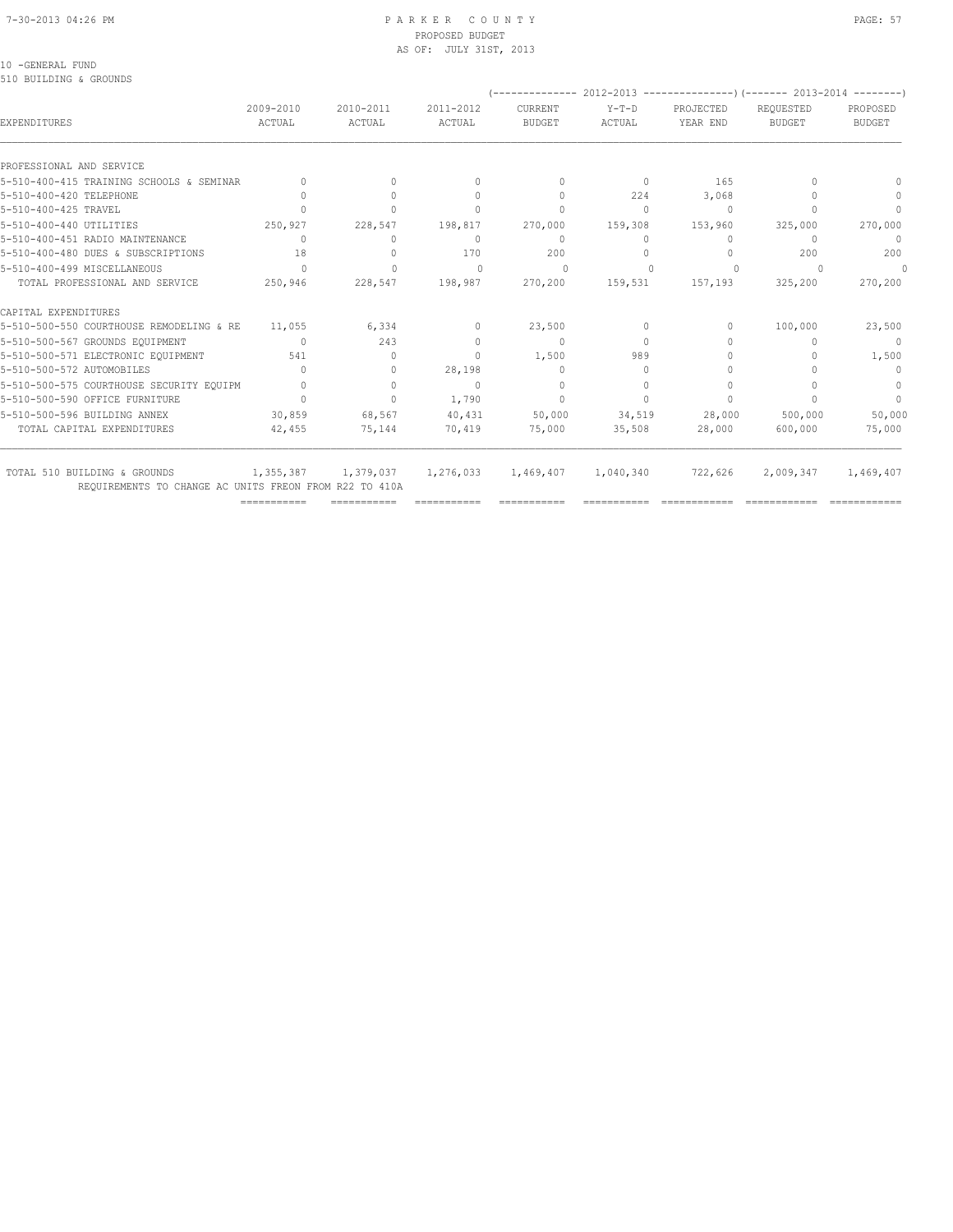10 -GENERAL FUND 512 JAIL

| سيمت عدب                                |                                  |                                  |                                  |                          |                   |                       | $(-$ -------------- 2012-2013 -----------------) (------- 2013-2014 --------) |                                  |
|-----------------------------------------|----------------------------------|----------------------------------|----------------------------------|--------------------------|-------------------|-----------------------|-------------------------------------------------------------------------------|----------------------------------|
| EXPENDITURES                            | 2009-2010<br>ACTUAL              | 2010-2011<br>ACTUAL              | 2011-2012<br>ACTUAL              | CURRENT<br><b>BUDGET</b> | $Y-T-D$<br>ACTUAL | PROJECTED<br>YEAR END | REQUESTED<br><b>BUDGET</b>                                                    | PROPOSED<br><b>BUDGET</b>        |
|                                         |                                  |                                  |                                  |                          |                   |                       |                                                                               |                                  |
| SALARIES & BENEFITS                     |                                  |                                  |                                  |                          |                   |                       |                                                                               |                                  |
| SALARIES & WAGES                        |                                  |                                  |                                  |                          |                   |                       |                                                                               |                                  |
| 5-512-100-106 DEPUTIES - JAILERS        | $\Omega$                         | $\Omega$                         | $\Omega$                         | $\Omega$                 | $\Omega$          | 738,248               | $\Omega$                                                                      | $\bigcap$                        |
| 5-512-100-116 CLERK                     | 30,528                           | 12,346                           | $\Omega$                         | $\Omega$                 | $\Omega$          | $\Omega$              | $\Omega$                                                                      | $\Omega$                         |
| 5-512-100-120 PART-TIME                 | 136                              | 6,572                            | $\mathbf{0}$                     | $\circ$                  | $\Omega$          | $\mathbf{0}$          | $\Omega$                                                                      | $\Omega$                         |
| 5-512-100-123 JAIL ADMINISTRATOR        | 60,225                           | 35,818                           | $\mathbf 0$                      | $\circ$                  | $\circ$           | 47,508                | $\mathbf{0}$                                                                  | $\Omega$                         |
| 5-512-100-124 ADMINISTRATIVE ASSISTANT  | 35,879                           | 26,785                           | $\Omega$                         | $\Omega$                 | $\Omega$          | 30,883                | $\Omega$                                                                      | $\bigcap$                        |
| 5-512-100-125 JAIL CONTROLLER           | $\circ$                          | $\circ$                          | $\Omega$                         | $\Omega$                 | $\Omega$          | $\overline{0}$        | $\Omega$                                                                      | $\cap$                           |
| 5-512-100-126 JAIL BOND CLERK           | 29,892                           | 30,047                           | 30,129                           | $\Omega$                 | $\bigcap$         | 26,093                | $\bigcap$                                                                     | $\Omega$                         |
| 5-512-100-127 SERGEANTS                 | $\Omega$                         | $\begin{array}{c} \n\end{array}$ | $\Omega$                         | $\Omega$                 | $\Omega$          | 122,897               | $\Omega$                                                                      | $\Omega$                         |
| 5-512-100-140 CLERK/WORK RELEASE        | $\bigcap$                        | $\bigcap$                        | $\begin{array}{c} \n\end{array}$ | $\bigcap$                | $\cap$            | $\Omega$              | $\bigcap$                                                                     | $\Omega$                         |
| 5-512-100-141 JAIL CORPORALS            | $\bigcap$                        | $\begin{array}{c} \n\end{array}$ | $\Omega$                         | $\Omega$                 | $\Omega$          | 72,745                | $\Omega$                                                                      | $\bigcap$                        |
| 5-512-100-142 JAIL TRANSPORT DEPUTY COR | $\begin{array}{c} \n\end{array}$ | $\Omega$                         | $\mathbf{0}$                     | $\Omega$                 | $\Omega$          | 45,009                | $\Omega$                                                                      | $\bigcap$                        |
| 5-512-100-143 JAIL TRANSPORT SERGEANT   | $\Omega$                         | $\Omega$                         | $\Omega$                         | $\Omega$                 | $\Omega$          | $\Omega$              | $\Omega$                                                                      | $\cap$                           |
| 5-512-100-144 LT-JAIL                   | $\bigcap$                        | $\Omega$                         | $\bigcap$                        | $\cap$                   | $\Omega$          | 46,352                | $\bigcap$                                                                     | $\cap$                           |
| 5-512-100-155 JAIL TRANSPORT DEPUTIES   | $\Omega$                         | $\Omega$                         | $\Omega$                         | $\cap$                   | $\Omega$          | 195,822               | $\bigcap$                                                                     | $\cap$                           |
| 5-512-100-197 SPECIAL OVERTIME          | $\Omega$                         | $\Omega$                         | $\Omega$                         | $\Omega$                 | $\Omega$          | $\Omega$              | $\Omega$                                                                      | $\Omega$                         |
| 5-512-100-199 CERTIFICATION PAY         | 1,805                            | 1,078                            | $\Omega$                         | $\bigcap$                | $\Omega$          | $\Omega$              | $\cap$                                                                        | $\Omega$                         |
| TOTAL SALARIES & WAGES                  | 158,465                          | 112,646                          | 30,129                           | $\Omega$                 | $\Omega$          | 1,325,557             | $\Omega$                                                                      | $\Omega$                         |
| <b>BENEFITS</b>                         |                                  |                                  |                                  |                          |                   |                       |                                                                               |                                  |
| 5-512-100-201 FICA MATCH                | 12,614                           | 8,720                            | 2,237                            | $\Omega$                 | $\Omega$          | 99,049                | $\Omega$                                                                      | $\bigcap$                        |
| 5-512-100-202 EMPLOYEE HOSPITALIZATION  | 48,724                           | 31,631                           | 7,873                            | $\Omega$                 | $\Omega$          | 252,960               | $\Omega$                                                                      | $\Omega$                         |
| 5-512-100-203 RETIREMENT PLAN CONTRIBUT | 19,008                           | 14,267                           | 3,161                            | $\bigcap$                | $\bigcap$         | 98,826                | $\bigcap$                                                                     | $\bigcap$                        |
| 5-512-100-204 WORKERS COMPENSATION INSU | 1,549                            | 1,120                            | 88                               | $\Omega$                 | $\Omega$          | 46,437                | $\bigcap$                                                                     | $\cap$                           |
| 5-512-100-205 CLOTHING ALLOWANCE        | 225                              | 225                              | $\Omega$                         | $\Omega$                 | $\cap$            | 11,984                | $\Omega$                                                                      | $\cap$                           |
| 5-512-100-206 LONGEVITY PAY             | 1,440                            | 1,560                            | $\mathbf{0}$                     | $\Omega$                 | $\cap$            | $\Omega$              | $\Omega$                                                                      | $\cap$                           |
| 5-512-100-209 CELL PHONE ALLOWANCE      | 602                              | 359                              | $\Omega$                         | $\circ$                  | $\mathbf{0}$      | $\Omega$              | $\Omega$                                                                      | $\circ$                          |
| TOTAL BENEFITS                          | 84,161                           | 57,882                           | 13,358                           | $\bigcap$                | $\Omega$          | 509,256               | $\bigcap$                                                                     | $\Omega$                         |
| TOTAL SALARIES & BENEFITS               | 242,627                          | 170,528                          | 43,488                           | $\circ$                  | $\Omega$          | 1,834,813             | $\mathbf{0}$                                                                  | $\begin{array}{c} \n\end{array}$ |

5-512-300-310 POSTAGE 0 0 0 0 0 132 0 0 5-512-300-329 OIL, FILTERS, TUNE-UPS 77 56 0 0 0 1,017 0 0 5-512-300-330 SUPPLIES 1,641 837 132 500 141 11,270 500 500 5-512-300-331 GASOLINE, OIL & DIESEL 2,196 5,343 8 0 0 15,420 0 0 5-512-300-334 GROCERIES 0 0 0 0 0 210,433 0 0 5-512-300-337 TIRES 0 0 0 0 0 2,558 0 0 5-512-300-338 JANITORIAL SUPPLIES 0 0 0 0 14,250 0 0 5-512-300-339 COVERALLS & BEDDING 0 0 0 0 0 4,703 0 0 5-512-300-340 INMATE CLOTHING 0 0 0 0 0 6,856 0 0 5-512-300-341 SECURITY EQUIPMENT 0 0 0 0 0 3,292 0 0 5-512-300-350 EQUIPMENT REPAIR 0 0 0 0 0 27 0 0 5-512-300-351 BUILDING MAINTENANCE 0 0 0 0 6,408 0 0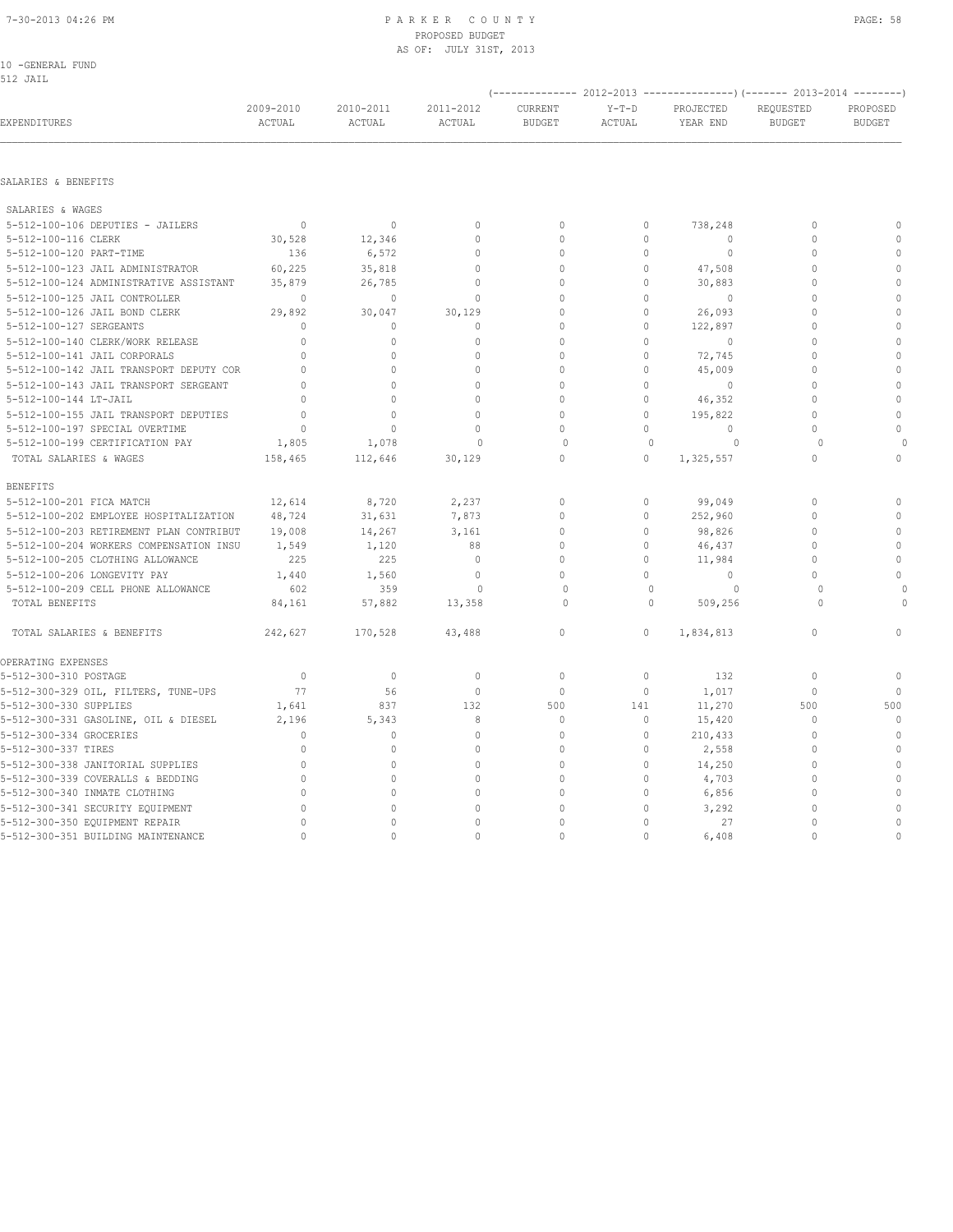#### 7-30-2013 04:26 PM P A R K E R C O U N T Y PAGE: 59 PROPOSED BUDGET AS OF: JULY 31ST, 2013

10 -GENERAL FUND

| 512 JAIL                                                   |                     |                                                                                |                     |                          |                          |                       | $(---------- 2012-2013$ ----------------)(------- 2013-2014 --------) |                           |
|------------------------------------------------------------|---------------------|--------------------------------------------------------------------------------|---------------------|--------------------------|--------------------------|-----------------------|-----------------------------------------------------------------------|---------------------------|
| EXPENDITURES                                               | 2009-2010<br>ACTUAL | 2010-2011<br>ACTUAL                                                            | 2011-2012<br>ACTUAL | CURRENT<br><b>BUDGET</b> | $Y-T-D$<br><b>ACTUAL</b> | PROJECTED<br>YEAR END | REQUESTED<br><b>BUDGET</b>                                            | PROPOSED<br><b>BUDGET</b> |
| 5-512-300-352 AUTO REPAIR                                  | 275                 | 28                                                                             | $\circ$             | $\mathbf{0}$             | $\circ$                  | 4,427                 | $\Omega$                                                              | $\mathbb O$               |
| 5-512-300-368 SAFETY EQUIPMENT-NON CAP                     | $\mathbf{0}$        | $\circ$                                                                        | $\mathbf 0$         | $\mathbf 0$              | $\circ$                  | $\Omega$              | $\Omega$                                                              | $\mathbb O$               |
| 5-512-300-370 OFFICE EQUIPMENT-NON CAP                     | $\Omega$            | $\Omega$                                                                       | $\Omega$            | $\Omega$                 | $\Omega$                 | $\Omega$              | $\Omega$                                                              | $\mathbf{0}$              |
| 5-512-300-371 ELECTRONIC EQUIPMENT-NON C                   | $\mathbf{0}$        | $\Omega$                                                                       | $\Omega$            | $\Omega$                 | $\circ$                  | $\Omega$              | $\Omega$                                                              | $\mathbf{0}$              |
| 5-512-300-373 AUTOMOBILE EQUIPMENT-NON C                   | $\mathbf{0}$        | $\Omega$                                                                       | $\cap$              | $\mathbf 0$              | $\Omega$                 | $\mathbf 0$           | $\cap$                                                                | $\mathbb O$               |
| 5-512-300-374 OFFICE FURNITURE-NON CAP                     | $\mathbf{0}$        | $\Omega$                                                                       | $\mathbf{0}$        | $\mathbf{0}$             | $\circ$                  | $\Omega$              | $\mathbf 0$                                                           | $\mathbf{0}$              |
| 5-512-300-377 PROTECTIVE CLOTHING/EQUIP-                   | $\Omega$            | $\Omega$                                                                       | $\Omega$            | $\Omega$                 | $\Omega$                 | $\Omega$              | $\Omega$                                                              |                           |
| TOTAL OPERATING EXPENSES                                   | 4,190               | 6,263                                                                          | 139                 | 500                      | 141                      | 280,793               | 500                                                                   | 500                       |
| PROFESSIONAL AND SERVICE                                   |                     |                                                                                |                     |                          |                          |                       |                                                                       |                           |
| 5-512-400-405 MEDICAL SERVICE                              | $\Omega$            | $\Omega$                                                                       | $\mathbf{0}$        | $\Omega$                 | $\circ$                  | 57,017                | $\Omega$                                                              | $\mathbf{0}$              |
| 5-512-400-406 MEDICAL SUPPLIES & EQUIP                     | $\Omega$            | $\Omega$                                                                       | $\mathbf{0}$        | $\mathbf{0}$             | $\circ$                  | 1,736                 | $\Omega$                                                              |                           |
| 5-512-400-407 INMATE HEALTH CARE SERVICE                   | 191,517             | 154,564                                                                        | 230,139             | 235,000                  | 215,342                  | 216,918               | 350,000                                                               | 235,000                   |
| 5-512-400-408 CONTRACT SERVICES                            | 6,008,341           | 5,770,700                                                                      | 5,904,963           | 6,249,165                | 4,788,229                | 5,653                 | 6,391,515                                                             | 6,249,165                 |
| 5-512-400-409 CONSULTING SERVICE                           | $\mathbf{0}$        | $\mathbf{0}$                                                                   | $\mathbf{0}$        | $\mathbf{0}$             | $\circ$                  | 1,830                 | $\mathbf{0}$                                                          | $\mathbf 0$               |
| 5-512-400-415 TRAINING SCHOOLS & SEMINAR                   | $\mathbf{0}$        | $\Omega$                                                                       | 0                   | $\circ$                  | $\circ$                  | 1,736                 | $\mathbf{0}$                                                          | $\mathbb O$               |
| 5-512-400-420 TELEPHONE                                    | $\cap$              | $\Omega$                                                                       | 0                   | $\mathbf{0}$             | $\circ$                  | 5,044                 | $\Omega$                                                              | $\mathbf 0$               |
| 5-512-400-425 TRAVEL                                       | $\cap$              | $\Omega$                                                                       | $\Omega$            | $\Omega$                 | $\Omega$                 | 1,415                 | $\cap$                                                                | $\mathbf{0}$              |
| 5-512-400-430 ADVERTISING                                  | $\Omega$            | $\Omega$                                                                       | $\Omega$            | $\Omega$                 | $\Omega$                 | $\Omega$              | $\Omega$                                                              | $\mathbf 0$               |
| 5-512-400-440 UTILITIES                                    | $\Omega$            | $\Omega$                                                                       | $\Omega$            | $\Omega$                 | $\Omega$                 | 128,774               | $\Omega$                                                              | $\mathbf 0$               |
| 5-512-400-446 BINDING & STOCK PAPER                        | $\Omega$            | 2,584                                                                          | $\mathbf 0$         | $\Omega$                 | $\circ$                  | 5,897                 | $\Omega$                                                              | $\mathbf 0$               |
| 5-512-400-450 OFFICE EQUIPMENT REPAIR                      | $\Omega$            | $\Omega$                                                                       | $\Omega$            | $\Omega$                 | $\Omega$                 | 251                   | $\Omega$                                                              | $\Omega$                  |
| 5-512-400-451 RADIO MAINTENANCE                            | $\Omega$            | $\Omega$                                                                       | $\Omega$            | $\Omega$                 | $\circ$                  | 646                   | $\Omega$                                                              | $\mathbf 0$               |
| 5-512-400-460 OFFICE & EQUIPMENT RENTAL                    | $\Omega$            | $\Omega$                                                                       | $\mathbf 0$         | $\Omega$                 | $\circ$                  | 1,256                 | $\Omega$                                                              | $\mathbf 0$               |
| 5-512-400-481 BOOKS & PUBLICATIONS                         | $\Omega$            | $\Omega$                                                                       | $\Omega$            | $\cap$                   | $\Omega$                 | 0                     | $\Omega$                                                              | $\mathbf{0}$              |
| 5-512-400-482 BONDS                                        | $\cap$              | $\cap$                                                                         | $\mathbf 0$         | $\Omega$                 | $\circ$                  | 1,312                 | $\cap$                                                                | $\mathbf 0$               |
| 5-512-400-496 INMATE HOUSING                               | $\Omega$            | $\Omega$                                                                       | $\mathbf 0$         | $\mathbf{0}$             | $\circ$                  | 533,325               | $\mathbf 0$                                                           | $\mathbf 0$               |
| 5-512-400-499 MISCELLANEOUS                                | $\cap$              | $\Omega$                                                                       | $\Omega$            | $\Omega$                 | 2,000)                   | $\cap$                | $\cap$                                                                |                           |
| TOTAL PROFESSIONAL AND SERVICE                             | 6,199,858           | 5,927,848                                                                      | 6,135,103           | 6,484,165                | 5,001,571                | 962,810               | 6,741,515                                                             | 6,484,165                 |
| 5-512-400-407INMATE HEALTH CARE SERVICECURRENT YEAR NOTES: |                     |                                                                                |                     |                          |                          |                       |                                                                       |                           |
|                                                            | 2012/13             | Increase due to anticipated medical costs responsibility in                    |                     |                          |                          |                       |                                                                       |                           |
| 5-512-400-408CONTRACT SERVICES                             | CURRENT YEAR NOTES: | Oct 1, 2013 Contract Rate goes to \$44.90<br>390 x 44.90 x 365= \$6,391,515.00 |                     |                          |                          |                       |                                                                       |                           |
| CAPITAL EXPENDITURES                                       |                     |                                                                                |                     |                          |                          |                       |                                                                       |                           |
| 5-512-500-568 SAFETY EQUIPMENT                             | $\mathbf{0}$        | $\circ$                                                                        | $\mathbf 0$         | $\Omega$                 | $\circ$                  | $\Omega$              | $\Omega$                                                              | $\Omega$                  |
| 5-512-500-571 ELECTRONIC EOUIPMENT                         | $\Omega$            | 0                                                                              | $\mathbf 0$         | $\Omega$                 | $\circ$                  | 3,000                 | $\Omega$                                                              | $\Omega$                  |
| 5-512-500-572 AUTOMOBILES                                  | $\Omega$            | $\Omega$                                                                       | $\Omega$            | $\Omega$                 | $\circ$                  | $\mathbf 0$           | $\Omega$                                                              | $\mathbf 0$               |
| 5-512-500-573 AUTOMOBILE EQUIPMENT                         | $\Omega$            | $\Omega$                                                                       | $\Omega$            | $\Omega$                 | $\Omega$                 | $\mathbf{0}$          | $\Omega$                                                              | $\mathbf 0$               |
| 5-512-500-577 UNIFORMS & PROTECTIVE CLOT                   | $\Omega$            | $\Omega$                                                                       | $\Omega$            | $\Omega$                 | $\circ$                  | $\circ$               | $\mathbf 0$                                                           | $\mathbf 0$               |
| 5-512-500-590 OFFICE FURNITURE                             | $\circ$             | $\mathbf{0}$                                                                   | $\mathbf{0}$        | $\Omega$                 | $\mathbf{0}$             | 300                   | $\circ$                                                               |                           |
| TOTAL CAPITAL EXPENDITURES                                 | $\Omega$            | $\Omega$                                                                       | $\Omega$            | $\Omega$                 | $\circ$                  | 3,300                 | $\Omega$                                                              | $\mathbf{0}$              |
|                                                            |                     |                                                                                |                     |                          |                          |                       |                                                                       |                           |

 TOTAL 512 JAIL 6,446,674 6,104,640 6,178,730 6,484,665 5,001,712 3,081,716 6,742,015 6,484,665 =========== =========== =========== =========== =========== ============ ============ ============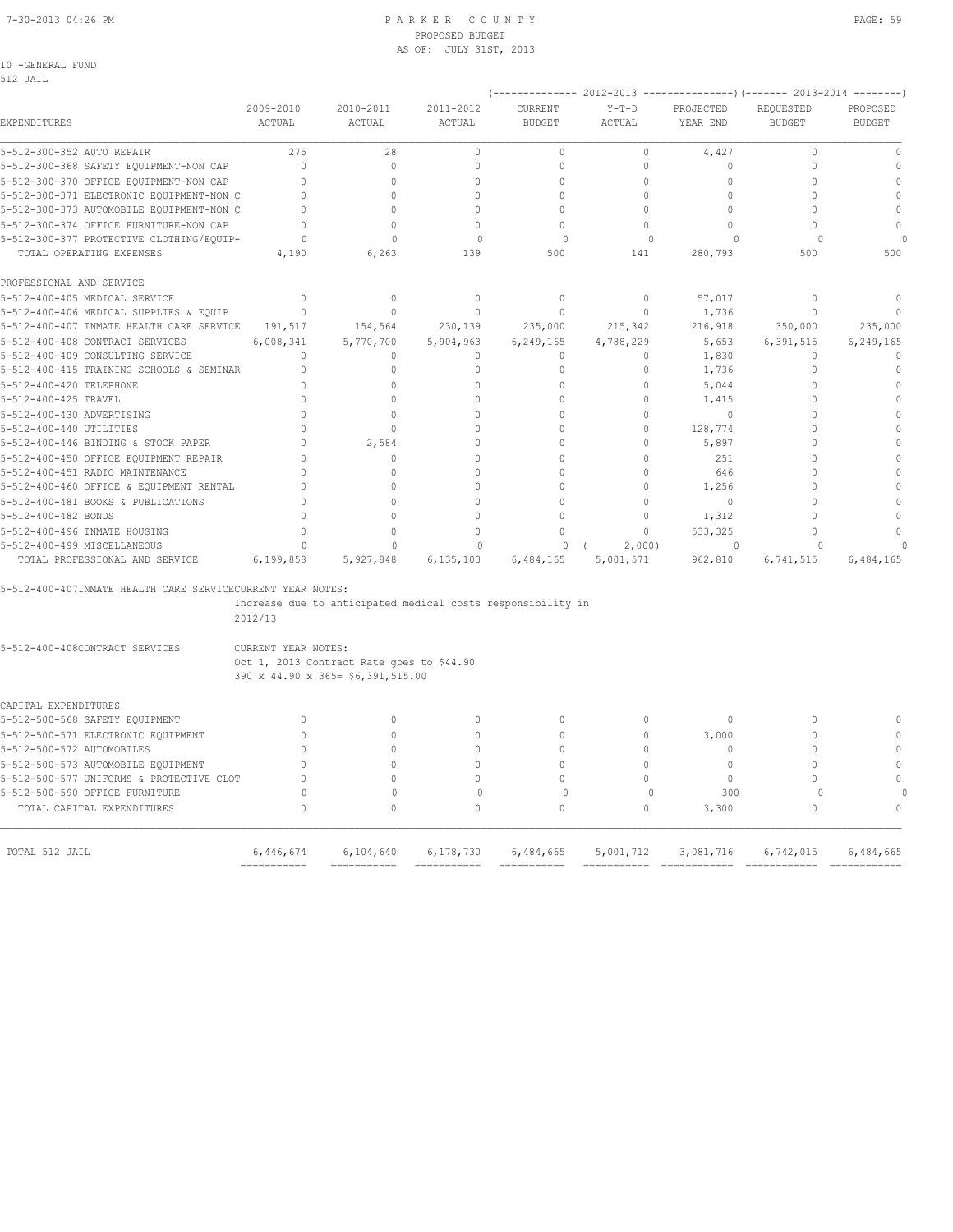| 10 -GENERAL FUND |  |
|------------------|--|
| 543 FIRE MARSHAL |  |

|                                          | (-------------- 2012-2013 ----------------) (------- 2013-2014 --------) |                     |                     |                          |                   |                       |                            |                           |  |  |
|------------------------------------------|--------------------------------------------------------------------------|---------------------|---------------------|--------------------------|-------------------|-----------------------|----------------------------|---------------------------|--|--|
| EXPENDITURES                             | 2009-2010<br>ACTUAL                                                      | 2010-2011<br>ACTUAL | 2011-2012<br>ACTUAL | CURRENT<br><b>BUDGET</b> | $Y-T-D$<br>ACTUAL | PROJECTED<br>YEAR END | REQUESTED<br><b>BUDGET</b> | PROPOSED<br><b>BUDGET</b> |  |  |
|                                          |                                                                          |                     |                     |                          |                   |                       |                            |                           |  |  |
| SALARIES & BENEFITS                      |                                                                          |                     |                     |                          |                   |                       |                            |                           |  |  |
| SALARIES & WAGES                         |                                                                          |                     |                     |                          |                   |                       |                            |                           |  |  |
| 5-543-100-102 APPOINTED OFFICIAL-FIRE M  | 10,056                                                                   | 9,821               | 10,245              | 10,300                   | 8,048             | 7,431                 | 10,300                     | 10,300                    |  |  |
| 5-543-100-103 CHIEF DEPUTIES, 1ST ASSIS  | 42,938                                                                   | 39,694              | 15,227              | 46,426                   | 36,331            | $\circ$               | 46,426                     | 46,426                    |  |  |
| 5-543-100-105 INVESTIGATORS              | 143,842                                                                  | 75,512              | 72,397              | 74,162                   | 52,906            | $\circ$               | 81,179                     | 74,162                    |  |  |
| 5-543-100-115 SECRETARY                  | 28,583                                                                   | 28,480              | 28,558              | 29,256                   | 22,894            | $\circ$               | 29,256                     | 29,256                    |  |  |
| 5-543-100-120 PART-TIME                  | 854                                                                      | 17,907              | 59,943              | 180,000                  | 105,648           | $\circ$               | 180,000                    | 180,000                   |  |  |
| 5-543-100-155 ENVIRONMENTAL OFFICER      | $\overline{0}$                                                           | $\circ$             | $\overline{0}$      | $\circ$                  | 0                 | $\circ$               | $\mathbf{0}$               | $\circ$                   |  |  |
| 5-543-100-199 CERTIFICATION PAY          | 4,352                                                                    | 3,610               | 1,914               | 10,000                   | 1,225             | $\circ$               | 10,000                     | 10,000                    |  |  |
| TOTAL SALARIES & WAGES                   | 230,625                                                                  | 175,024             | 188,285             | 350,144                  | 227,053           | 7,431                 | 357,161                    | 350,144                   |  |  |
| <b>BENEFITS</b>                          |                                                                          |                     |                     |                          |                   |                       |                            |                           |  |  |
| 5-543-100-201 FICA MATCH                 | 16,906                                                                   | 12,635              | 13,807              | 19,967                   | 16,953            | 563                   | 19,967                     | 19,967                    |  |  |
| 5-543-100-202 EMPLOYEE HOSPITALIZATION   | 74,401                                                                   | 54,746              | 55,748              | 73,173                   | 46,324            | 158                   | 73,173                     | 73,173                    |  |  |
| 5-543-100-203 RETIREMENT PLAN CONTRIBUT  | 25,545                                                                   | 20,864              | 19,431              | 28,476                   | 25,291            | 606                   | 28,476                     | 28,476                    |  |  |
| 5-543-100-204 WORKERS COMPENSATION INSU  | 8,191                                                                    | 4,929               | 1,971               | 6,700                    | 2,315             | 980                   | 6,700                      | 6,700                     |  |  |
| 5-543-100-205 CLOTHING ALLOWANCE         | 1,800                                                                    | 1,400               | 1,200               | 3,000                    | 900               | $\mathbf{0}$          | 3,000                      | 3,000                     |  |  |
| 5-543-100-206 LONGEVITY PAY              | 360                                                                      | 420                 | 480                 | 840                      | 840               | $\circ$               | 960                        | 840                       |  |  |
| 5-543-100-209 CELL PHONE ALLOWANCE       | 3,033                                                                    | 1,815               | 1,652               | 3,000                    | 1,391             | $\circ$               | 3,000                      | 3,000                     |  |  |
| TOTAL BENEFITS                           | 130,236                                                                  | 96,809              | 94,289              | 135,156                  | 94,013            | 2,307                 | 135,276                    | 135,156                   |  |  |
| TOTAL SALARIES & BENEFITS                | 360,861                                                                  | 271,832             | 282,574             | 485,300                  | 321,066           | 9,738                 | 492,437                    | 485,300                   |  |  |
| OPERATING EXPENSES                       |                                                                          |                     |                     |                          |                   |                       |                            |                           |  |  |
| 5-543-300-310 POSTAGE                    | 422                                                                      | 923                 | 887                 | 1,200                    | 339               | 164                   | 1,200                      | 1,200                     |  |  |
| 5-543-300-330 SUPPLIES                   | 6,449                                                                    | 4,823               | 5,473               | 7,000                    | 5,271             | 2,171                 | 7,000                      | 7,000                     |  |  |
| 5-543-300-331 GASOLINE, OIL & DIESEL     | 15,348                                                                   | 14,827              | 9,850               | 14,000                   | 7,508             | 257                   | 14,000                     | 14,000                    |  |  |
| 5-543-300-332 SMALL TOOLS                | 46                                                                       | 885                 | 110                 | 418                      | 216               | $\mathbf{0}$          | 3,500                      | 418                       |  |  |
| 5-543-300-333 SMALL EQUIPMENT            | 628                                                                      | $\circ$             | 869                 | 3,000                    | 1,226             | 1,088                 | 17,000                     | 3,000                     |  |  |
| 5-543-300-337 TIRES                      | 147                                                                      | 2,472               | 1,872               | 2,500                    | 1,047             | 648                   | 3,000                      | 2,500                     |  |  |
| 5-543-300-350 EQUIPMENT REPAIR           | 1,028                                                                    | 524                 | 807                 | 5,000                    | 200               | 1,557                 | 12,000                     | 5,000                     |  |  |
| 5-543-300-351 BUILDING MAINTENANCE       | $\Omega$                                                                 | $\Omega$            | $\Omega$            | $\mathbf{0}$             | $\circ$           | $\circ$               | $\Omega$                   | $\overline{0}$            |  |  |
| 5-543-300-352 AUTO REPAIR                | 901                                                                      | 686                 | 2,011               | 3,000                    | 1,794             | 0                     | 3,000                      | 3,000                     |  |  |
| 5-543-300-370 OFFICE EQUIPMENT-NON CAP   | $\mathbf{0}$                                                             | $\circ$             | $\mathbf{0}$        | $\circ$                  | $\circ$           | $\mathbb O$           | $\mathbf{0}$               | $\overline{0}$            |  |  |
| 5-543-300-371 ELECTRONIC EQUIPMENT-NON C | $\Omega$                                                                 | $\mathbf{0}$        | $\mathbf{0}$        | 3,500                    | $\circ$           | $\mathbf{0}$          | 3,500                      | 3,500                     |  |  |
| 5-543-300-373 AUTOMOBILE EQUIPMENT-NON C | $\mathbf{0}$                                                             | $\circ$             | $\mathbf{0}$        | 2,125                    | $\circ$           | $\mathbf{0}$          | 2,500                      | 2,125                     |  |  |
| 5-543-300-374 OFFICE FURNITURE-NON CAP   | $\Omega$                                                                 | $\Omega$            | $\Omega$            | $\mathbf{0}$             | $\circ$           | $\Omega$              | $\mathbf{0}$               | $\overline{\phantom{0}}$  |  |  |
| 5-543-300-375 SECURITY EQUIPMENT-NON CAP | $\mathbf{0}$                                                             | 0                   | $\circ$             | 3,000                    | $\circ$           | $\circ$               | $\mathbf{0}$               | 3,000                     |  |  |
| 5-543-300-377 PROTECTIVE CLOTHING/EQUIP- | $\Omega$                                                                 | $\mathbf{0}$        | $\circ$             | 3,000                    | 1,072             | 0                     | 5,500                      | 3,000                     |  |  |
| TOTAL OPERATING EXPENSES                 | 24,969                                                                   | 25,140              | 21,881              | 47,743                   | 18,673            | 5,885                 | 72,200                     | 47,743                    |  |  |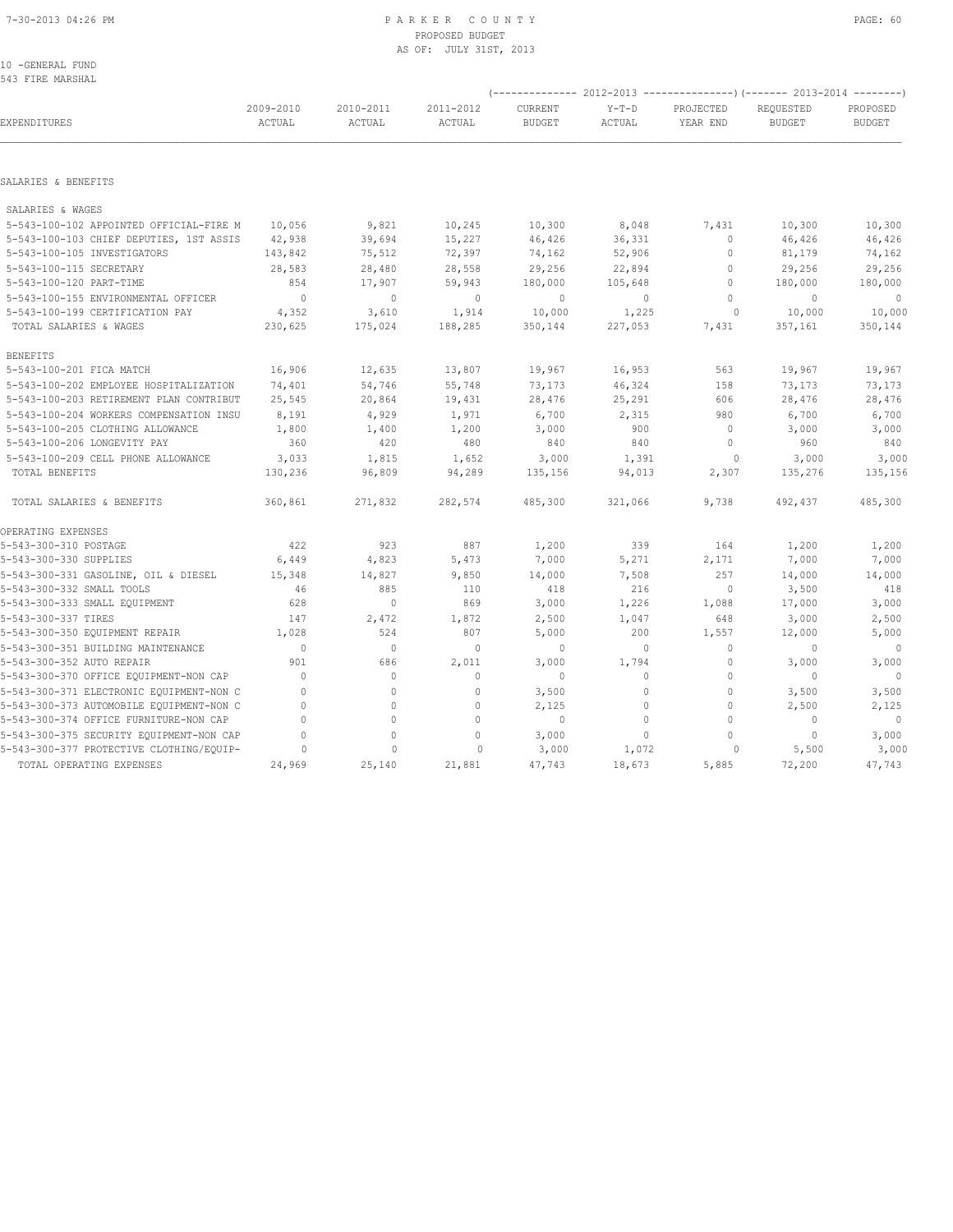#### 7-30-2013 04:26 PM P A R K E R C O U N T Y PAGE: 61 PROPOSED BUDGET AS OF: JULY 31ST, 2013

10 -GENERAL FUND 543 FIRE MARSHAL

| 2009-2010<br>ACTUAL                               | 2010-2011<br>ACTUAL                                                                                                                                                                                                                                                                                                                                                                                           | 2011-2012<br>ACTUAL                                                                                                                                                                                                                                                                              | <b>CURRENT</b><br><b>BUDGET</b>                                                                                                                                                                                                                                                          | $Y-T-D$<br>ACTUAL                                                                                                                                                                                                    | PROJECTED<br>YEAR END                                                                                                                                                                                                          | REQUESTED<br><b>BUDGET</b>                                                                                                                                                                                                          | PROPOSED<br><b>BUDGET</b>                                                                                                                                                                                                                                                                                                                                |
|---------------------------------------------------|---------------------------------------------------------------------------------------------------------------------------------------------------------------------------------------------------------------------------------------------------------------------------------------------------------------------------------------------------------------------------------------------------------------|--------------------------------------------------------------------------------------------------------------------------------------------------------------------------------------------------------------------------------------------------------------------------------------------------|------------------------------------------------------------------------------------------------------------------------------------------------------------------------------------------------------------------------------------------------------------------------------------------|----------------------------------------------------------------------------------------------------------------------------------------------------------------------------------------------------------------------|--------------------------------------------------------------------------------------------------------------------------------------------------------------------------------------------------------------------------------|-------------------------------------------------------------------------------------------------------------------------------------------------------------------------------------------------------------------------------------|----------------------------------------------------------------------------------------------------------------------------------------------------------------------------------------------------------------------------------------------------------------------------------------------------------------------------------------------------------|
|                                                   |                                                                                                                                                                                                                                                                                                                                                                                                               |                                                                                                                                                                                                                                                                                                  |                                                                                                                                                                                                                                                                                          |                                                                                                                                                                                                                      |                                                                                                                                                                                                                                |                                                                                                                                                                                                                                     |                                                                                                                                                                                                                                                                                                                                                          |
|                                                   |                                                                                                                                                                                                                                                                                                                                                                                                               |                                                                                                                                                                                                                                                                                                  |                                                                                                                                                                                                                                                                                          |                                                                                                                                                                                                                      |                                                                                                                                                                                                                                |                                                                                                                                                                                                                                     | $\Omega$                                                                                                                                                                                                                                                                                                                                                 |
|                                                   |                                                                                                                                                                                                                                                                                                                                                                                                               |                                                                                                                                                                                                                                                                                                  |                                                                                                                                                                                                                                                                                          |                                                                                                                                                                                                                      |                                                                                                                                                                                                                                |                                                                                                                                                                                                                                     | 71,340                                                                                                                                                                                                                                                                                                                                                   |
|                                                   |                                                                                                                                                                                                                                                                                                                                                                                                               |                                                                                                                                                                                                                                                                                                  |                                                                                                                                                                                                                                                                                          |                                                                                                                                                                                                                      |                                                                                                                                                                                                                                |                                                                                                                                                                                                                                     | 9,000                                                                                                                                                                                                                                                                                                                                                    |
|                                                   |                                                                                                                                                                                                                                                                                                                                                                                                               |                                                                                                                                                                                                                                                                                                  |                                                                                                                                                                                                                                                                                          |                                                                                                                                                                                                                      |                                                                                                                                                                                                                                |                                                                                                                                                                                                                                     | 4,200                                                                                                                                                                                                                                                                                                                                                    |
|                                                   |                                                                                                                                                                                                                                                                                                                                                                                                               |                                                                                                                                                                                                                                                                                                  |                                                                                                                                                                                                                                                                                          |                                                                                                                                                                                                                      |                                                                                                                                                                                                                                |                                                                                                                                                                                                                                     | $\overline{0}$                                                                                                                                                                                                                                                                                                                                           |
|                                                   |                                                                                                                                                                                                                                                                                                                                                                                                               |                                                                                                                                                                                                                                                                                                  |                                                                                                                                                                                                                                                                                          |                                                                                                                                                                                                                      |                                                                                                                                                                                                                                |                                                                                                                                                                                                                                     | $\overline{0}$                                                                                                                                                                                                                                                                                                                                           |
|                                                   |                                                                                                                                                                                                                                                                                                                                                                                                               |                                                                                                                                                                                                                                                                                                  |                                                                                                                                                                                                                                                                                          |                                                                                                                                                                                                                      |                                                                                                                                                                                                                                |                                                                                                                                                                                                                                     | 1,500                                                                                                                                                                                                                                                                                                                                                    |
|                                                   |                                                                                                                                                                                                                                                                                                                                                                                                               |                                                                                                                                                                                                                                                                                                  |                                                                                                                                                                                                                                                                                          |                                                                                                                                                                                                                      |                                                                                                                                                                                                                                |                                                                                                                                                                                                                                     | $\bigcirc$                                                                                                                                                                                                                                                                                                                                               |
|                                                   |                                                                                                                                                                                                                                                                                                                                                                                                               |                                                                                                                                                                                                                                                                                                  |                                                                                                                                                                                                                                                                                          |                                                                                                                                                                                                                      |                                                                                                                                                                                                                                |                                                                                                                                                                                                                                     | 1,500                                                                                                                                                                                                                                                                                                                                                    |
|                                                   |                                                                                                                                                                                                                                                                                                                                                                                                               |                                                                                                                                                                                                                                                                                                  |                                                                                                                                                                                                                                                                                          |                                                                                                                                                                                                                      |                                                                                                                                                                                                                                |                                                                                                                                                                                                                                     | $\Omega$                                                                                                                                                                                                                                                                                                                                                 |
|                                                   |                                                                                                                                                                                                                                                                                                                                                                                                               |                                                                                                                                                                                                                                                                                                  |                                                                                                                                                                                                                                                                                          |                                                                                                                                                                                                                      |                                                                                                                                                                                                                                |                                                                                                                                                                                                                                     | 1,250                                                                                                                                                                                                                                                                                                                                                    |
|                                                   |                                                                                                                                                                                                                                                                                                                                                                                                               |                                                                                                                                                                                                                                                                                                  |                                                                                                                                                                                                                                                                                          |                                                                                                                                                                                                                      |                                                                                                                                                                                                                                |                                                                                                                                                                                                                                     | 800                                                                                                                                                                                                                                                                                                                                                      |
|                                                   |                                                                                                                                                                                                                                                                                                                                                                                                               |                                                                                                                                                                                                                                                                                                  |                                                                                                                                                                                                                                                                                          |                                                                                                                                                                                                                      |                                                                                                                                                                                                                                |                                                                                                                                                                                                                                     | $\bigcirc$                                                                                                                                                                                                                                                                                                                                               |
|                                                   |                                                                                                                                                                                                                                                                                                                                                                                                               |                                                                                                                                                                                                                                                                                                  |                                                                                                                                                                                                                                                                                          |                                                                                                                                                                                                                      |                                                                                                                                                                                                                                |                                                                                                                                                                                                                                     | $\overline{0}$                                                                                                                                                                                                                                                                                                                                           |
|                                                   |                                                                                                                                                                                                                                                                                                                                                                                                               |                                                                                                                                                                                                                                                                                                  |                                                                                                                                                                                                                                                                                          |                                                                                                                                                                                                                      |                                                                                                                                                                                                                                |                                                                                                                                                                                                                                     | 11,000                                                                                                                                                                                                                                                                                                                                                   |
|                                                   |                                                                                                                                                                                                                                                                                                                                                                                                               |                                                                                                                                                                                                                                                                                                  |                                                                                                                                                                                                                                                                                          |                                                                                                                                                                                                                      |                                                                                                                                                                                                                                |                                                                                                                                                                                                                                     | 615,045                                                                                                                                                                                                                                                                                                                                                  |
|                                                   |                                                                                                                                                                                                                                                                                                                                                                                                               |                                                                                                                                                                                                                                                                                                  |                                                                                                                                                                                                                                                                                          |                                                                                                                                                                                                                      |                                                                                                                                                                                                                                |                                                                                                                                                                                                                                     | $\mathbf{0}$                                                                                                                                                                                                                                                                                                                                             |
|                                                   |                                                                                                                                                                                                                                                                                                                                                                                                               |                                                                                                                                                                                                                                                                                                  |                                                                                                                                                                                                                                                                                          |                                                                                                                                                                                                                      |                                                                                                                                                                                                                                |                                                                                                                                                                                                                                     |                                                                                                                                                                                                                                                                                                                                                          |
|                                                   |                                                                                                                                                                                                                                                                                                                                                                                                               |                                                                                                                                                                                                                                                                                                  |                                                                                                                                                                                                                                                                                          |                                                                                                                                                                                                                      |                                                                                                                                                                                                                                |                                                                                                                                                                                                                                     | 13,000<br>$\Omega$                                                                                                                                                                                                                                                                                                                                       |
|                                                   |                                                                                                                                                                                                                                                                                                                                                                                                               |                                                                                                                                                                                                                                                                                                  |                                                                                                                                                                                                                                                                                          |                                                                                                                                                                                                                      |                                                                                                                                                                                                                                |                                                                                                                                                                                                                                     |                                                                                                                                                                                                                                                                                                                                                          |
|                                                   |                                                                                                                                                                                                                                                                                                                                                                                                               |                                                                                                                                                                                                                                                                                                  |                                                                                                                                                                                                                                                                                          |                                                                                                                                                                                                                      |                                                                                                                                                                                                                                |                                                                                                                                                                                                                                     | 728,635                                                                                                                                                                                                                                                                                                                                                  |
|                                                   |                                                                                                                                                                                                                                                                                                                                                                                                               |                                                                                                                                                                                                                                                                                                  |                                                                                                                                                                                                                                                                                          |                                                                                                                                                                                                                      |                                                                                                                                                                                                                                |                                                                                                                                                                                                                                     |                                                                                                                                                                                                                                                                                                                                                          |
| $\Omega$                                          | $\Omega$                                                                                                                                                                                                                                                                                                                                                                                                      | $\Omega$                                                                                                                                                                                                                                                                                         | $\Omega$                                                                                                                                                                                                                                                                                 | $\bigcap$                                                                                                                                                                                                            | $\Omega$                                                                                                                                                                                                                       | $\Omega$                                                                                                                                                                                                                            | $\begin{array}{c} \n\end{array}$                                                                                                                                                                                                                                                                                                                         |
| $\Omega$                                          | 2,761                                                                                                                                                                                                                                                                                                                                                                                                         | 4,133                                                                                                                                                                                                                                                                                            | $\Omega$                                                                                                                                                                                                                                                                                 | $\Omega$                                                                                                                                                                                                             | $\Omega$                                                                                                                                                                                                                       | $\cap$                                                                                                                                                                                                                              | $\begin{array}{c} \n\end{array}$                                                                                                                                                                                                                                                                                                                         |
| $\bigcap$                                         | $\Omega$                                                                                                                                                                                                                                                                                                                                                                                                      | $\Omega$                                                                                                                                                                                                                                                                                         | $\Omega$                                                                                                                                                                                                                                                                                 | $\Omega$                                                                                                                                                                                                             | $\Omega$                                                                                                                                                                                                                       | 50,000                                                                                                                                                                                                                              | $\mathbf{0}$                                                                                                                                                                                                                                                                                                                                             |
| $\bigcap$                                         | $\Omega$                                                                                                                                                                                                                                                                                                                                                                                                      | $\Omega$                                                                                                                                                                                                                                                                                         | $\bigcap$                                                                                                                                                                                                                                                                                | $\Omega$                                                                                                                                                                                                             | $\Omega$                                                                                                                                                                                                                       | 28,000                                                                                                                                                                                                                              | $\bigcap$                                                                                                                                                                                                                                                                                                                                                |
| 503                                               | 379                                                                                                                                                                                                                                                                                                                                                                                                           | 11,243                                                                                                                                                                                                                                                                                           | 26,450                                                                                                                                                                                                                                                                                   | 26,333                                                                                                                                                                                                               | $\Omega$                                                                                                                                                                                                                       | $\Omega$                                                                                                                                                                                                                            | 26,450                                                                                                                                                                                                                                                                                                                                                   |
| 5-543-500-577 UNIFORMS & PROTECTIVE CLOT<br>2,234 | 2,560                                                                                                                                                                                                                                                                                                                                                                                                         | 2,855                                                                                                                                                                                                                                                                                            | $\mathbf{0}$                                                                                                                                                                                                                                                                             | $\Omega$                                                                                                                                                                                                             | $\Omega$                                                                                                                                                                                                                       |                                                                                                                                                                                                                                     | $\Omega$                                                                                                                                                                                                                                                                                                                                                 |
| $\Omega$                                          | $\Omega$                                                                                                                                                                                                                                                                                                                                                                                                      | $\Omega$                                                                                                                                                                                                                                                                                         | $\Omega$                                                                                                                                                                                                                                                                                 | $\Omega$                                                                                                                                                                                                             | $\Omega$                                                                                                                                                                                                                       | 2,600                                                                                                                                                                                                                               | $\Omega$                                                                                                                                                                                                                                                                                                                                                 |
| 2,737                                             | 5,700                                                                                                                                                                                                                                                                                                                                                                                                         | 18,230                                                                                                                                                                                                                                                                                           | 26,450                                                                                                                                                                                                                                                                                   | 26,333                                                                                                                                                                                                               | $\Omega$                                                                                                                                                                                                                       | 83,100                                                                                                                                                                                                                              | 26,450                                                                                                                                                                                                                                                                                                                                                   |
| 1, 151, 587                                       | 1,062,639                                                                                                                                                                                                                                                                                                                                                                                                     | 1,021,376                                                                                                                                                                                                                                                                                        | 1,288,128                                                                                                                                                                                                                                                                                | 892,639                                                                                                                                                                                                              | 699,828                                                                                                                                                                                                                        | 1,271,087                                                                                                                                                                                                                           | 1,288,128                                                                                                                                                                                                                                                                                                                                                |
|                                                   | $\Omega$<br>15,830<br>5-543-400-415 TRAINING SCHOOLS & SEMINAR<br>6,638<br>2,378<br>$\bigcap$<br>$\Omega$<br>787<br>5-543-400-445 FILM & PHOTOGRAPHY SUPPLIE<br>$\bigcirc$<br>479<br>$\Omega$<br>1,467<br>217<br>$\Omega$<br>1,963<br>$\Omega$<br>5-543-400-487 VOLUNTEER F.D. TRAINING EX<br>719,951<br>$\Omega$<br>5-543-400-495 DEATH AND DISABILITY INSUR<br>13,310<br>$\Omega$<br>763,020<br>=========== | $\Omega$<br>13,032<br>1,338<br>3,298<br>$\Omega$<br>$\begin{array}{c} \n\end{array}$<br>$\begin{array}{c} \n\end{array}$<br>$\Omega$<br>$\Omega$<br>$\Omega$<br>1,429<br>295<br>$\Omega$<br>$\Omega$<br>$\Omega$<br>727,734<br>$\Omega$<br>12,841<br>$\begin{array}{c} \n\end{array}$<br>759,967 | $\Omega$<br>20,004<br>2,472<br>2,182<br>$\Omega$<br>$\Omega$<br>1,160<br>$\begin{array}{c} \n\end{array}$<br>435<br>$\Omega$<br>1,512<br>109<br>$\Omega$<br>$\begin{array}{c} \n\end{array}$<br>$\Omega$<br>658,668<br>$\Omega$<br>12,149<br>$\begin{array}{c} \n\end{array}$<br>698,691 | $\mathbf{0}$<br>71,040<br>9,000<br>4,200<br>$\Omega$<br>$\Omega$<br>1,500<br>$\Omega$<br>1,500<br>$\Omega$<br>1,550<br>800<br>$\Omega$<br>$\Omega$<br>11,000<br>615,045<br>$\Omega$<br>13,000<br>$\Omega$<br>728,635 | $\Omega$<br>37,216<br>4,287<br>1,828<br>$\Omega$<br>$\circ$<br>378<br>$\Omega$<br>240<br>$\Omega$<br>1,173<br>426<br>$\Omega$<br>$\Omega$<br>7,618<br>461,256<br>$\Omega$<br>12,145<br>$\Omega$<br>526,567<br>$=$ ============ | $\begin{array}{c} \n\end{array}$<br>$\mathbf{0}$<br>227<br>941<br>2,424<br>2,668<br>410<br>$\overline{0}$<br>193<br>558<br>308<br>$\mathbf{0}$<br>$\Omega$<br>2,000<br>3,892<br>661,498<br>$\Omega$<br>9,086<br>$\Omega$<br>684,205 | $(----------2012-2013$ ----------------) $(----2013-2014$ -------)<br>$\Omega$<br>35,000<br>9,000<br>4,200<br>$\bigcap$<br>$\Omega$<br>1,200<br>$\begin{array}{c} \n\end{array}$<br>1,500<br>$\Omega$<br>1,250<br>1,200<br>$\Omega$<br>3,000<br>16,000<br>536,000<br>$\Omega$<br>15,000<br>$\Omega$<br>623,350<br>2,500<br>----------------------------- |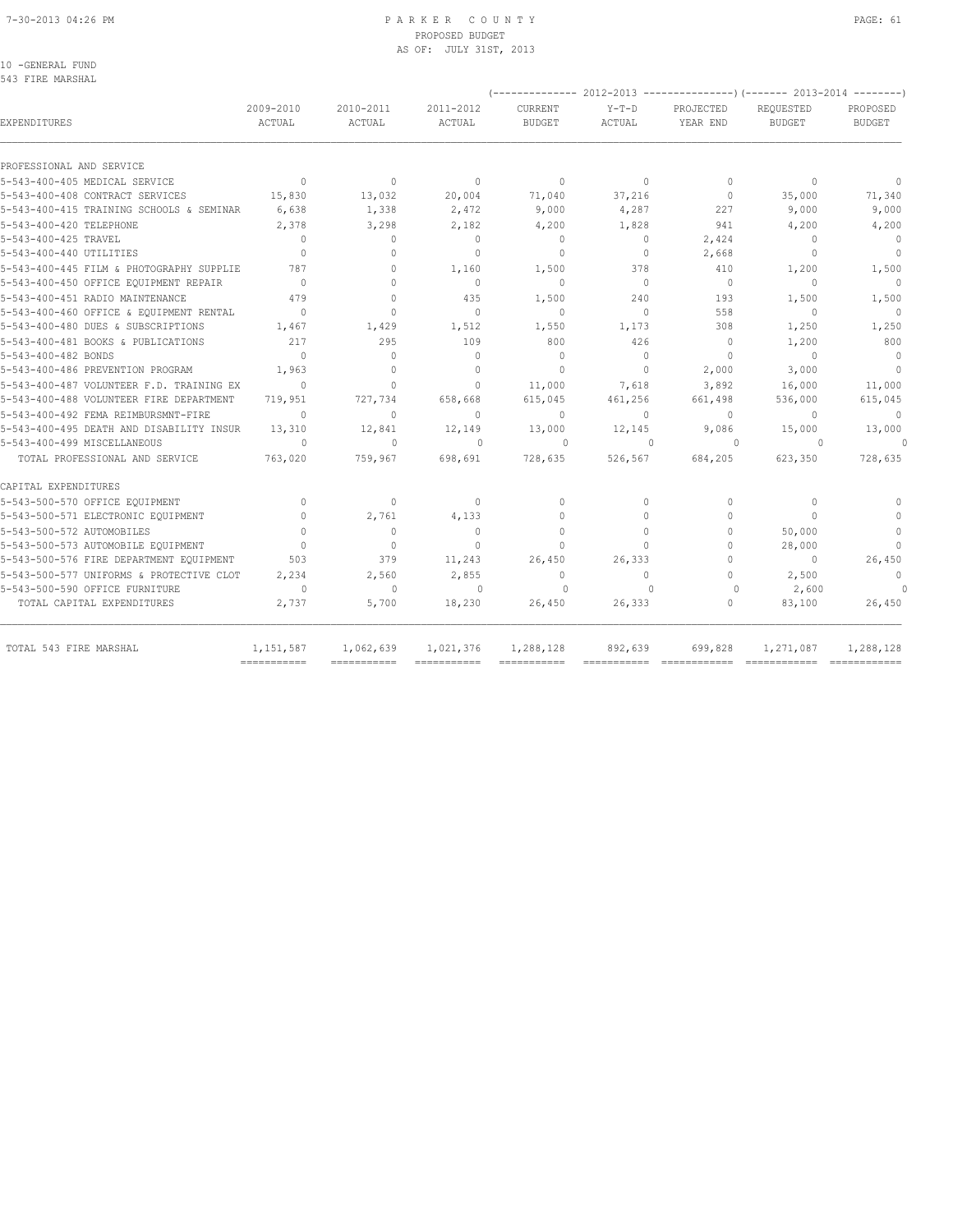#### 7-30-2013 04:26 PM PAGE: 62 PARKER COUNTY PAGE: 62 PROPOSED BUDGET AS OF: JULY 31ST, 2013

| 10 - GENERAL FUND        |  |
|--------------------------|--|
| 544 ENVIRONMENTAL OFFICE |  |

| 044 ENVIRONMENTAL OFFICE                 |                     |                     |                     |                          |                   |                       |                            |                                  |
|------------------------------------------|---------------------|---------------------|---------------------|--------------------------|-------------------|-----------------------|----------------------------|----------------------------------|
| EXPENDITURES                             | 2009-2010<br>ACTUAL | 2010-2011<br>ACTUAL | 2011-2012<br>ACTUAL | CURRENT<br><b>BUDGET</b> | $Y-T-D$<br>ACTUAL | PROJECTED<br>YEAR END | REQUESTED<br><b>BUDGET</b> | PROPOSED<br><b>BUDGET</b>        |
|                                          |                     |                     |                     |                          |                   |                       |                            |                                  |
| SALARIES & BENEFITS                      |                     |                     |                     |                          |                   |                       |                            |                                  |
| SALARIES & WAGES                         |                     |                     |                     |                          |                   |                       |                            |                                  |
| 5-544-100-112 VOLUNTEER COORDINATOR      | $\Omega$            | $\circ$             | $\mathbf{0}$        | $\mathbf{0}$             | $\circ$           | $\mathbf{0}$          | $\mathbf{0}$               | $\Omega$                         |
| 5-544-100-120 PART-TIME                  | $\Omega$            | $\circ$             | $\mathbf{0}$        | $\circ$                  | $\circ$           | $\mathbf{0}$          | $\mathbf{0}$               | $\mathbf{0}$                     |
| 5-544-100-155 ENVIRONMENTAL OFFICER      | $\cap$              | $\Omega$            | $\Omega$            | $\circ$                  | $\circ$           | 23,431                | $\Omega$                   | $\mathbf{0}$                     |
| 5-544-100-197 SPECIAL OVERTIME           |                     | $\Omega$            | $\Omega$            | $\Omega$                 | $\Omega$          | $\Omega$              | $\Omega$                   | $\mathbf{0}$                     |
| 5-544-100-199 CERTIFICATION PAY          | $\Omega$            | $\Omega$            | $\Omega$            | $\Omega$                 | $\Omega$          | $\Omega$              | $\Omega$                   | $\circ$                          |
| TOTAL SALARIES & WAGES                   | $\Omega$            | $\Omega$            | $\mathbf{0}$        | $\circ$                  | $\circ$           | 23,431                | $\Omega$                   | $\circ$                          |
| <b>BENEFITS</b>                          |                     |                     |                     |                          |                   |                       |                            |                                  |
| 5-544-100-201 FICA MATCH                 | $\Omega$            | $\circ$             | $\mathbf{0}$        | $\Omega$                 | 0                 | 1,763                 | $\Omega$                   | $\mathbf{0}$                     |
| 5-544-100-202 EMPLOYEE HOSPITALIZAITON   | $\Omega$            | $\Omega$            | $\Omega$            | $\Omega$                 | $\circ$           | 5,260                 | $\Omega$                   | $\circ$                          |
| 5-544-100-203 RETIREMENT PLAN CONTRIBUT  | $\Omega$            | $\Omega$            | $\Omega$            | $\Omega$                 | $\Omega$          | 1,735                 | $\Omega$                   | $\mathbf{0}$                     |
| 5-544-100-204 WORKERS COMPENSATION INSU  | $\Omega$            | $\Omega$            | $\Omega$            | $\circ$                  | $\Omega$          | 90                    | $\Omega$                   | $\circ$                          |
| 5-544-100-206 LONGEVITY PAY              | $\Omega$            | $\Omega$            | $\Omega$            | $\Omega$                 | $\Omega$          | $\Omega$              | $\cap$                     | $\mathbf{0}$                     |
| 5-544-100-209 CELL PHONE ALLOWANCE       | $\Omega$            | $\Omega$            | $\mathbf{0}$        | $\Omega$                 | $\mathbf{0}$      | $\circ$               | $\Omega$                   | $\Omega$                         |
| TOTAL BENEFITS                           | $\cap$              | $\Omega$            | $\cap$              | $\Omega$                 | $\Omega$          | 8,848                 | $\Omega$                   | $\Omega$                         |
| TOTAL SALARIES & BENEFITS                | $\Omega$            | $\circ$             | $\mathbf 0$         | $\Omega$                 | $\Omega$          | 32,279                | $\Omega$                   | $\Omega$                         |
| OPERATING EXPENSES                       |                     |                     |                     |                          |                   |                       |                            |                                  |
| 5-544-300-310 POSTAGE                    | $\mathbf{0}$        | $\mathbf{0}$        | 0                   | $\circ$                  | $\circ$           | $\mathbf{0}$          | $\mathbf{0}$               | $\mathbf{0}$                     |
| 5-544-300-325 UNIFORMS                   | $\Omega$            | $\Omega$            | $\Omega$            | $\Omega$                 | $\Omega$          | $\Omega$              | $\Omega$                   | $\mathbf{0}$                     |
| 5-544-300-330 SUPPLIES                   | $\cap$              | $\Omega$            | $\Omega$            | $\mathbf{0}$             | $\circ$           | 344)<br>$\sqrt{ }$    | $\Omega$                   | $\mathbb O$                      |
| 5-544-300-331 GASOLINE, OIL & DIESEL     | $\Omega$            | $\mathbf 0$         | $\Omega$            | $\circ$                  | $\Omega$          | 1,548                 | $\Omega$                   | $\mathbb O$                      |
| 5-544-300-337 TIRES                      | $\Omega$            | $\mathbf 0$         | $\mathbf 0$         | $\circ$                  | $\Omega$          | $\mathbf{0}$          | $\mathbf{0}$               | $\mathbb O$                      |
| 5-544-300-350 EQUIPMENT REPAIR           | $\cap$              | $\Omega$            | $\Omega$            | $\Omega$                 | $\Omega$          | 908                   | $\Omega$                   | $\mathbf{0}$                     |
| 5-544-300-352 AUTO REPAIR                | $\Omega$            | 0                   | $\mathbf{0}$        | 0                        | $\mathbf{0}$      | $\circ$               | $\circ$                    | $\circ$                          |
| TOTAL OPERATING EXPENSES                 | $\cap$              | $\cap$              | $\cap$              | $\Omega$                 | $\Omega$          | 2,112                 | $\bigcap$                  | $\begin{array}{c} \n\end{array}$ |
| PROFESSIONAL AND SERVICE                 |                     |                     |                     |                          |                   |                       |                            |                                  |
| 5-544-400-408 CONTRACT SERVICES          | $\Omega$            | $\circ$             | $\mathbf{0}$        | $\circ$                  | $\circ$           | $\mathbf{0}$          | $\mathbf{0}$               | $\mathbf{0}$                     |
| 5-544-400-415 TRAINING SCHOOLS & SEMINAR | $\mathbf{0}$        | $\Omega$            | $\Omega$            | $\circ$                  | $\circ$           | $\mathbf{0}$          | $\mathbf{0}$               | $\circ$                          |
| 5-544-400-420 TELEPHONE                  | $\Omega$            | $\Omega$            | $\Omega$            | $\circ$                  | $\Omega$          | 526                   | $\bigcap$                  | $\mathbf 0$                      |
| 5-544-400-425 TRAVEL                     | $\Omega$            | $\Omega$            | $\Omega$            | $\Omega$                 | $\Omega$          | 800                   | $\Omega$                   | $\mathbb O$                      |
| 5-544-400-451 RADIO MAINTENANCE          | $\Omega$            | $\Omega$            | $\Omega$            | $\Omega$                 | $\Omega$          | 65                    | $\Omega$                   | $\mathbf{0}$                     |
| 5-544-400-480 DUES & SUBSCRIPTIONS       | $\Omega$            | $\Omega$            | $\mathbf{0}$        | $\Omega$                 | $\Omega$          | $\mathbf{0}$          | $\Omega$                   | $\mathbf{0}$                     |
| 5-544-400-481 BOOKS & PUBLICATIONS       | $\Omega$            | $\Omega$            | $\Omega$            | $\circ$                  | $\circ$           | 304                   | $\Omega$                   | $\circ$                          |
| 5-544-400-499 MISCELLANEOUS              | $\Omega$            | $\cap$              | $\mathbf{0}$        | $\cap$                   | $\mathbf{0}$      | 773                   | $\circ$                    | $\circ$                          |
| TOTAL PROFESSIONAL AND SERVICE           | $\Omega$            | $\Omega$            | $\Omega$            | $\Omega$                 | $\Omega$          | 2,468                 | 0                          | $\mathbf{0}$                     |
|                                          |                     |                     |                     |                          |                   |                       |                            |                                  |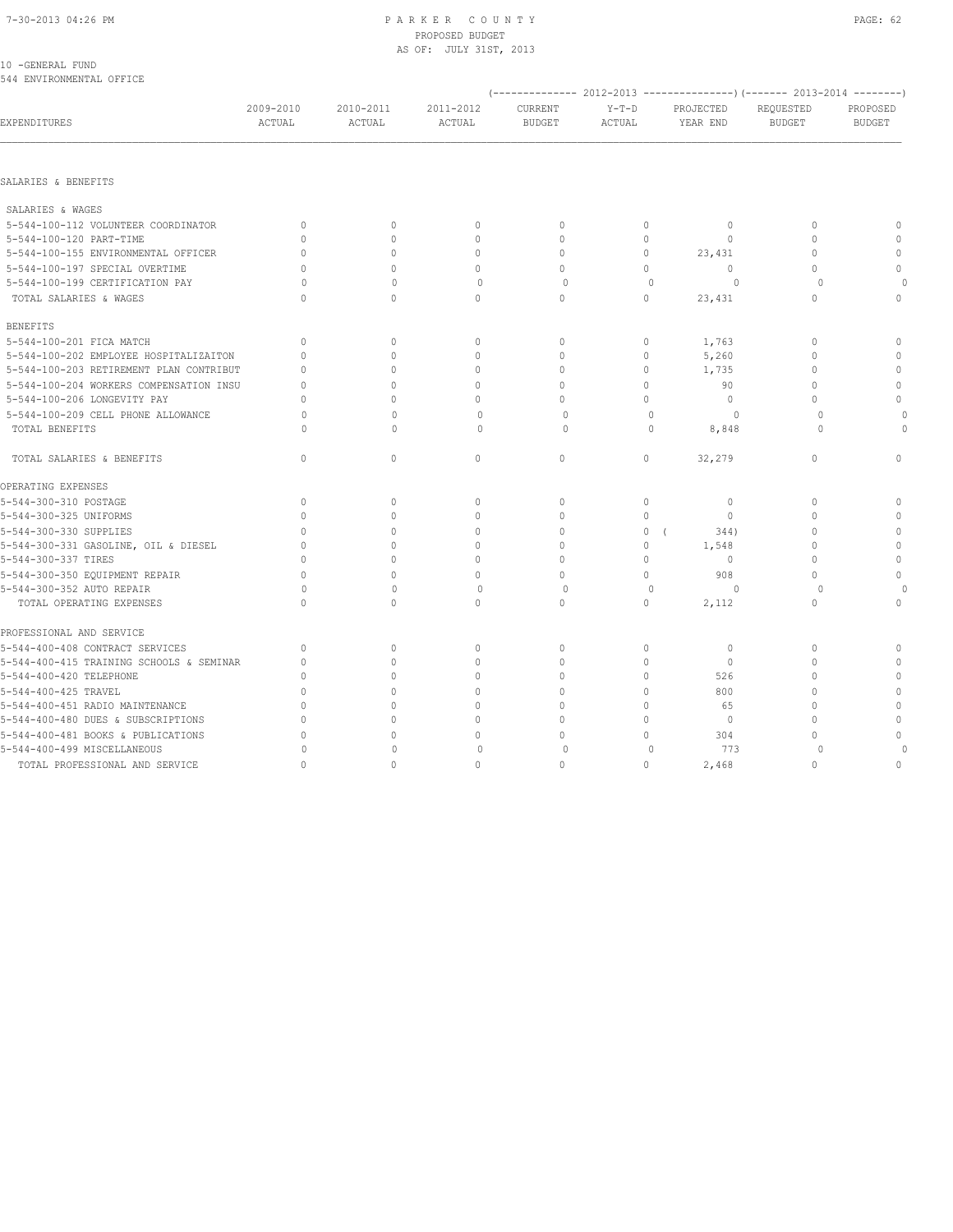#### 7-30-2013 04:26 PM P A R K E R C O U N T Y PAGE: 63 PROPOSED BUDGET AS OF: JULY 31ST, 2013

10 -GENERAL FUND

| 544 ENVIRONMENTAL OFFICE                 |             |             |           |                |           |           |                                                                              |               |
|------------------------------------------|-------------|-------------|-----------|----------------|-----------|-----------|------------------------------------------------------------------------------|---------------|
|                                          |             |             |           |                |           |           | -------------- 2012-2013 --------------------- (------- 2013-2014 ---------) |               |
|                                          | 2009-2010   | 2010-2011   | 2011-2012 | <b>CURRENT</b> | $Y-T-D$   | PROJECTED | REQUESTED                                                                    | PROPOSED      |
| EXPENDITURES                             | ACTUAL      | ACTUAL      | ACTUAL    | <b>BUDGET</b>  | ACTUAL    | YEAR END  | <b>BUDGET</b>                                                                | <b>BUDGET</b> |
| CAPITAL EXPENDITURES                     |             |             |           |                |           |           |                                                                              |               |
| 5-544-500-571 ELECTRONIC EOUIPMENT       |             |             |           |                |           |           |                                                                              |               |
| 5-544-500-572 AUTOMOBILES                |             |             |           |                |           |           |                                                                              |               |
| 5-544-500-577 UNIFORMS & PROTECTIVE CLOT |             |             |           |                |           |           |                                                                              |               |
| 5-544-500-590 OFFICE FURNITURE           |             |             |           |                |           |           |                                                                              |               |
| TOTAL CAPITAL EXPENDITURES               |             |             |           |                |           |           |                                                                              |               |
| TOTAL 544 ENVIRONMENTAL OFFICE           |             |             | n         | $\Omega$       | $\bigcap$ | 36,859    |                                                                              |               |
|                                          | =========== | =========== |           |                |           |           |                                                                              |               |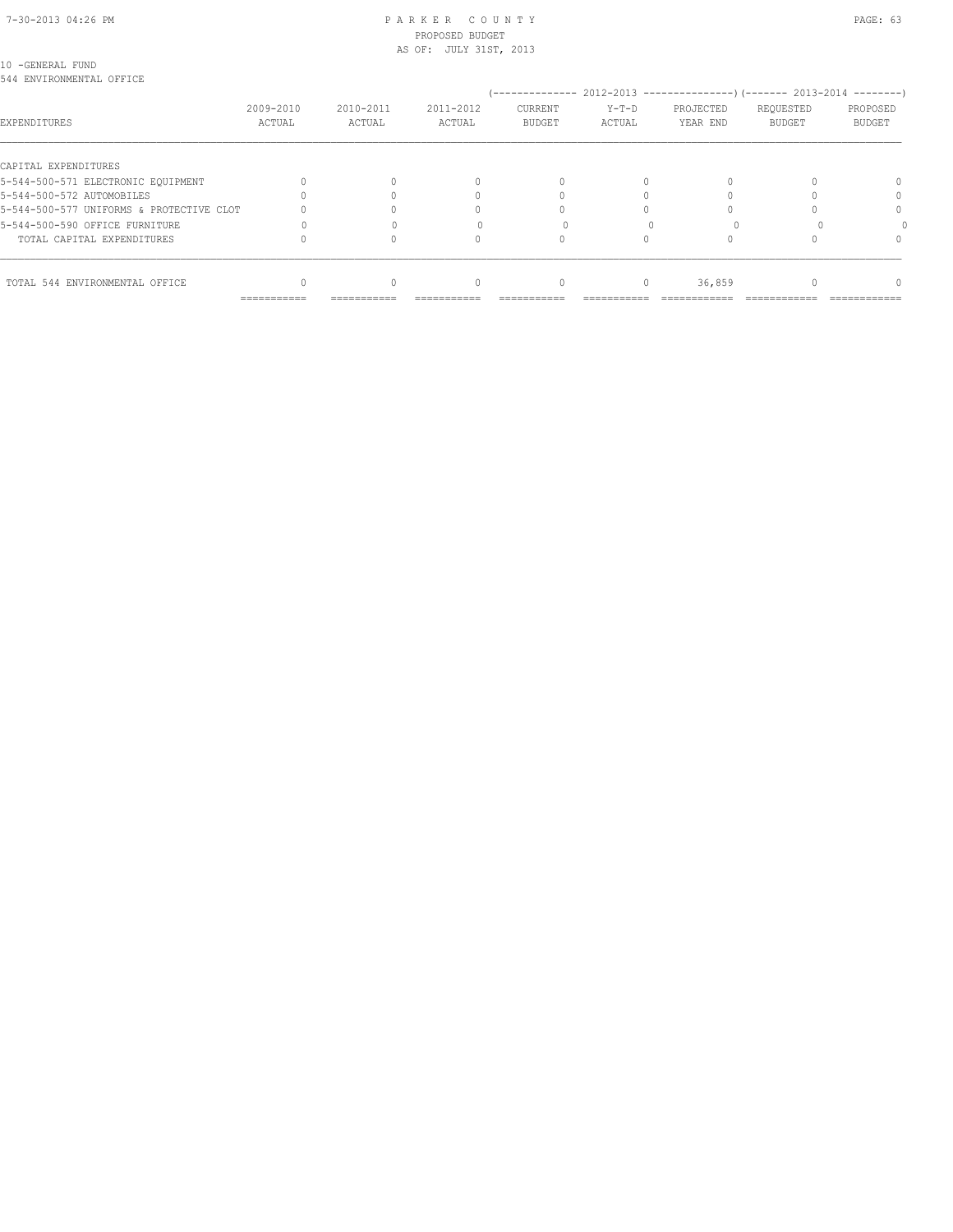#### 10 -GENERAL FUND 545 SHERIFF DISPATCH

|                                          |                     |                     |                                  |                          |                   |                                  | $(-$ ------------- 2012-2013 ----------------) $(-$ ------ 2013-2014 --------) |                           |
|------------------------------------------|---------------------|---------------------|----------------------------------|--------------------------|-------------------|----------------------------------|--------------------------------------------------------------------------------|---------------------------|
| EXPENDITURES                             | 2009-2010<br>ACTUAL | 2010-2011<br>ACTUAL | 2011-2012<br>ACTUAL              | CURRENT<br><b>BUDGET</b> | $Y-T-D$<br>ACTUAL | PROJECTED<br>YEAR END            | REOUESTED<br><b>BUDGET</b>                                                     | PROPOSED<br><b>BUDGET</b> |
|                                          |                     |                     |                                  |                          |                   |                                  |                                                                                |                           |
| SALARIES & BENEFITS                      |                     |                     |                                  |                          |                   |                                  |                                                                                |                           |
| SALARIES & WAGES                         |                     |                     |                                  |                          |                   |                                  |                                                                                |                           |
| 5-545-100-113 DISPATCHERS                | 389,593             | 385,077             | $\mathbf{0}$                     | $\mathbf{0}$             | 0                 | 284,943                          | $\mathbf{0}$                                                                   | $\mathbf{0}$              |
| 5-545-100-116 WARRANT CLERK              | 30,047              | 29,471              | $\mathbf{0}$                     | $\mathbf{0}$             | 0                 | 25,995                           | $\mathbf{0}$                                                                   | $\mathbf{0}$              |
| 5-545-100-120 PART-TIME                  | $\sim$ 0            | $\Omega$            | $\mathbf{0}$                     | $\mathbf{0}$             | 0                 | $\circ$                          | $\mathbf{0}$                                                                   | $\mathbf{0}$              |
| 5-545-100-134 LEAD DISPATCHER            | 69,667              | 70,160              | $\Omega$                         | $\mathbf{0}$             | 0                 | $\Omega$                         | $\bigcap$                                                                      | $\circ$                   |
| 5-545-100-148 SUPERVISOR/CLERK           | 36,099              | 35,407              | $\Omega$                         | $\circ$                  | $\Omega$          | 30,948                           | $\cap$                                                                         | $\mathbf{0}$              |
| 5-545-100-198 OVERTIME                   | $\Omega$            | $\Omega$            | $\Omega$                         | $\Omega$                 | $\Omega$          | $\Omega$                         | $\cap$                                                                         | $\circ$                   |
| TOTAL SALARIES & WAGES                   | 525,406             | 520,114             | $\Omega$                         | $\Omega$                 | $\Omega$          | 341,886                          | $\bigcap$                                                                      | $\Omega$                  |
| <b>BENEFITS</b>                          |                     |                     |                                  |                          |                   |                                  |                                                                                |                           |
| 5-545-100-201 FICA MATCH                 | 38,233              | 36,782              | $\mathbf{0}$                     | $\mathbf{0}$             | 0                 | 25,407                           | $\bigcap$                                                                      | $\circ$                   |
| 5-545-100-202 EMPLOYEE HOSPITALIZATION   | 191,625             | 193,475             | $\begin{array}{c} \n\end{array}$ | $\Omega$                 | $\Omega$          | 77,584                           | $\bigcap$                                                                      | $\circ$                   |
| 5-545-100-203 RETIREMENT PLAN CONTRIBUT  | 58,324              | 62,908              | $\circ$                          | $\circ$                  | 0                 | 25,572                           | $\Omega$                                                                       | $\circ$                   |
| 5-545-100-204 WORKERS COMPENSATION INSU  | 1,503               | 1,451               | $\mathbf{0}$                     | $\circ$                  | $\Omega$          | 1,267                            | $\bigcap$                                                                      | $\mathbf{0}$              |
| 5-545-100-205 CLOTHING ALLOWANCE         | $\sim$ 0            | $\sim$ 0            | $\Omega$                         | $\circ$                  | $\Omega$          | 1,579                            | $\cap$                                                                         | $\circ$                   |
| 5-545-100-206 LONGEVITY PAY              | 3,240               | 3,540               | 0                                | $\Omega$                 | $\mathbf{0}$      | $\Omega$                         | $\bigcap$                                                                      | $\circ$                   |
| TOTAL BENEFITS                           | 292,925             | 298,156             | 0                                | $\circ$                  | $\Omega$          | 131,409                          | 0                                                                              | $\circ$                   |
| TOTAL SALARIES & BENEFITS                | 818,331             | 818,270             | $\mathbf{0}$                     | $\mathbf{0}$             | $\circ$           | 473,295                          | $\begin{array}{c} \n\end{array}$                                               | $\Omega$                  |
| OPERATING EXPENSES                       |                     |                     |                                  |                          |                   |                                  |                                                                                |                           |
| 5-545-300-330 SUPPLIES                   | 1,415               | 1,974               | 1,174                            | 2,000                    | 1,468             | 4,326                            | 2,000                                                                          | 2,000                     |
| 5-545-300-350 EQUIPMENT REPAIR           | 110                 | $\mathbf{0}$        | $\mathbf{0}$                     | $\mathbf{0}$             | $\circ$           | 3,019                            | $\Omega$                                                                       | $\overline{0}$            |
| 5-545-300-369 RADIO EQUIPMENT-NON CAP    | $\Omega$            | $\circ$             | $\mathbf{0}$                     | $\mathbf{0}$             | $\Omega$          | $\Omega$                         | $\Omega$                                                                       | $\circ$                   |
| 5-545-300-370 OFFICE EQUIPMENT-NON CAP   | $\Omega$            | $\circ$             | $\mathbf{0}$                     | $\Omega$                 | $\Omega$          | $\begin{array}{c} \n\end{array}$ | $\Omega$                                                                       | $\overline{0}$            |
| 5-545-300-371 ELECTRONIC EQUIPMENT-NON C | $\Omega$            | $\circ$             | 788                              | 3,930                    | 1,769             | 0                                | 2,000                                                                          | 3,930                     |
| 5-545-300-374 OFFICE FURNITURE-NON CAP   | $\Omega$            | $\mathbf{0}$        | $\mathbf{0}$                     | 3,000                    | 2,246             | 0                                | 1,100                                                                          | 3,000                     |
| TOTAL OPERATING EXPENSES                 | 1,525               | 1,974               | 1,962                            | 8,930                    | 5,483             | 7,345                            | 5,100                                                                          | 8,930                     |

5-545-300-371ELECTRONIC EQUIPMENT-NON CCURRENT YEAR NOTES:

2013/14- 4 Printers @ 1,200

6 Wireless Mouse-Mapping/CAD @ 180

6 Wireless Keyboards Map/Cad @ 600

5-545-300-374OFFICE FURNITURE-NON CAP CURRENT YEAR NOTES: 2012-13 4 Office Chairs Comm @ 1100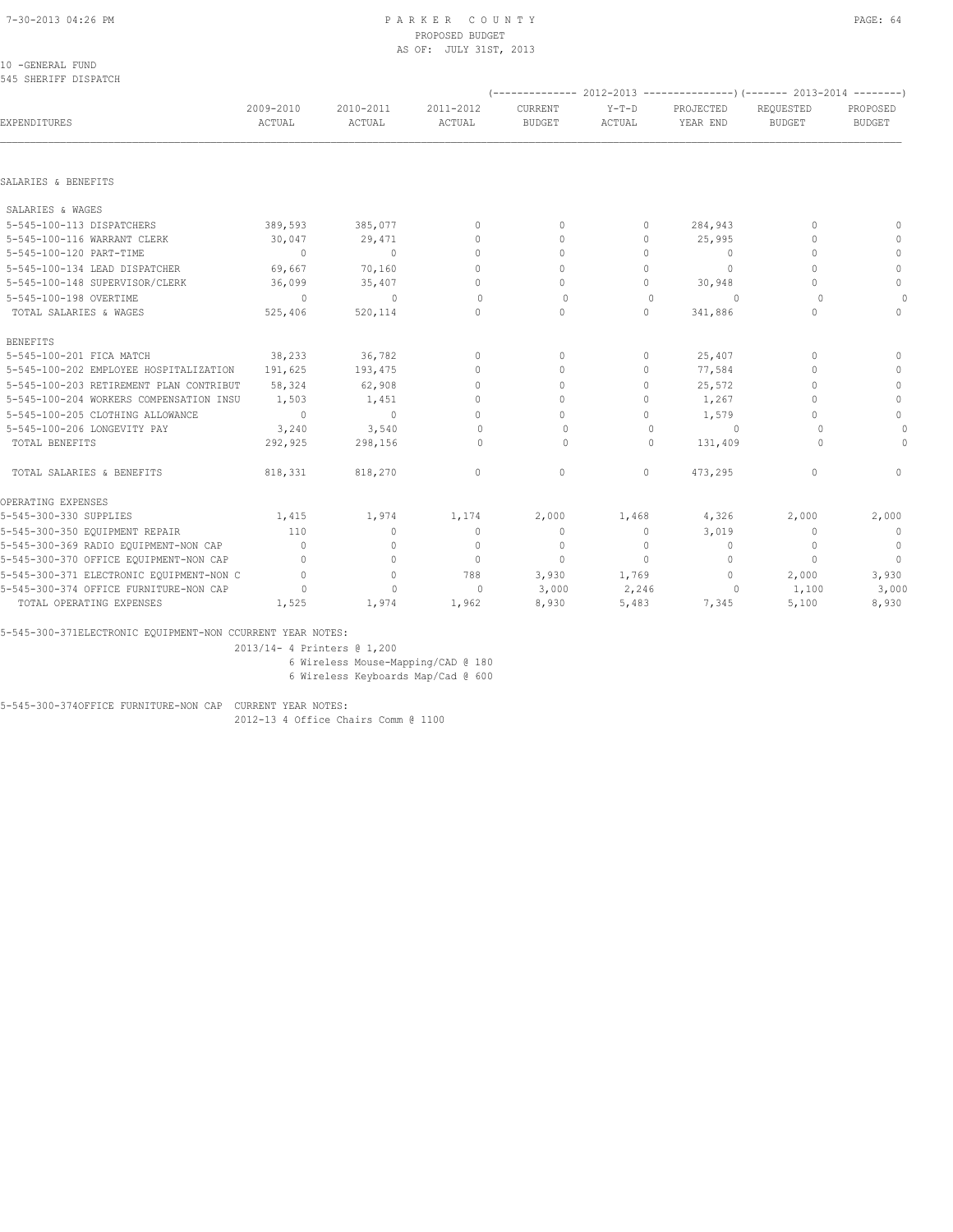### 7-30-2013 04:26 PM P A R K E R C O U N T Y PAGE: 65 PROPOSED BUDGET AS OF: JULY 31ST, 2013

10 -GENERAL FUND 545 SHERIFF DISPATCH

|                                                         |                           |                                                              |                           |                          |                   |                       | (-------------- 2012-2013 ----------------) (------- 2013-2014 --------) |                             |
|---------------------------------------------------------|---------------------------|--------------------------------------------------------------|---------------------------|--------------------------|-------------------|-----------------------|--------------------------------------------------------------------------|-----------------------------|
| EXPENDITURES                                            | 2009-2010<br>ACTUAL       | 2010-2011<br>ACTUAL                                          | 2011-2012<br>ACTUAL       | CURRENT<br><b>BUDGET</b> | $Y-T-D$<br>ACTUAL | PROJECTED<br>YEAR END | REQUESTED<br><b>BUDGET</b>                                               | PROPOSED<br><b>BUDGET</b>   |
| PROFESSIONAL AND SERVICE                                |                           |                                                              |                           |                          |                   |                       |                                                                          |                             |
| 5-545-400-408 CONTRACT SERVICES                         | $\mathbf{0}$              | 7,194                                                        | 7,200                     | 7,200                    | 7,200             | $\mathbf 0$           | 15,200                                                                   | 7,200                       |
| 5-545-400-415 TRAINING SCHOOLS & SEMINAR                | $\circ$                   | $\circ$                                                      | $\mathbf{0}$              | $\mathbf{0}$             | $\circ$           | 394                   | $\mathbf{0}$                                                             | $\mathbf{0}$                |
| 5-545-400-425 TRAVEL                                    | $\Omega$                  | $\circ$                                                      | $\circ$                   | $\mathbf{0}$             | $\circ$           | 29                    | $\Omega$                                                                 | $\circ$                     |
| 5-545-400-440 UTILITIES                                 | $\Omega$                  | $\Omega$                                                     | $\circ$                   | $\mathbf{0}$             | $\circ$           | 2,267                 | $\Omega$                                                                 | $\mathbf{0}$                |
| 5-545-400-446 BINDING & STOCK PAPER                     | 2,173                     | $\circ$                                                      | $\mathbf{0}$              | $\mathbf{0}$             | $\circ$           | 5,715                 | $\mathbf{0}$                                                             | $\mathbf{0}$                |
| 5-545-400-450 OFFICE EQUIPMENT REPAIR                   | 180                       | $\Omega$                                                     | $\Omega$                  | $\mathbf{0}$             | $\bigcap$         | 570                   | $\Omega$                                                                 | $\mathbb O$                 |
| 5-545-400-451 RADIO MAINTENANCE                         | 0                         | $\mathbf{0}$                                                 | $\mathbf 0$               | $\Omega$                 | $\mathbf{0}$      | 196                   | $\Omega$                                                                 |                             |
| TOTAL PROFESSIONAL AND SERVICE                          | 2,353                     | 7,194                                                        | 7,200                     | 7,200                    | 7,200             | 9,171                 | 15,200                                                                   | 7,200                       |
| 5-545-400-408CONTRACT SERVICES                          | CURRENT YEAR NOTES:       |                                                              |                           |                          |                   |                       |                                                                          |                             |
|                                                         | $2013 - 14$               | \$15,200.00                                                  |                           |                          |                   |                       |                                                                          |                             |
|                                                         |                           | Nice Recorder System @ \$7,200                               |                           |                          |                   |                       |                                                                          |                             |
|                                                         |                           | Communications Center Renovation \$7,991 See                 |                           |                          |                   |                       |                                                                          |                             |
|                                                         |                           | Itemized below:                                              |                           |                          |                   |                       |                                                                          |                             |
|                                                         |                           | TCI Industries @ \$1,500 to move existing stations           |                           |                          |                   |                       |                                                                          |                             |
|                                                         |                           | TCI Industries @ \$2,929 for raised Supv Station             |                           |                          |                   |                       |                                                                          |                             |
|                                                         |                           | Utilities Contractor \$3,562                                 |                           |                          |                   |                       |                                                                          |                             |
| 5-545-400-415TRAINING SCHOOLS & SEMINARPERMANENT NOTES: |                           |                                                              |                           |                          |                   |                       |                                                                          |                             |
|                                                         |                           | All training and travel is budgeted in Dept. 564.            |                           |                          |                   |                       |                                                                          |                             |
| 5-545-400-425TRAVEL                                     | PERMANENT NOTES:          |                                                              |                           |                          |                   |                       |                                                                          |                             |
|                                                         |                           | All training and travel is budgeted in Dept. 564.            |                           |                          |                   |                       |                                                                          |                             |
| 5-545-400-440UTILITIES                                  | PERMANENT NOTES:          |                                                              |                           |                          |                   |                       |                                                                          |                             |
|                                                         |                           | This money was previously budgeted for Tower                 |                           |                          |                   |                       |                                                                          |                             |
|                                                         |                           | Site Radio Maintenance/Lease costs which are not paid by the |                           |                          |                   |                       |                                                                          |                             |
|                                                         |                           | Sheriff's Office any longer.                                 |                           |                          |                   |                       |                                                                          |                             |
| CAPITAL EXPENDITURES                                    |                           |                                                              |                           |                          |                   |                       |                                                                          |                             |
| 5-545-500-562 FENCING                                   | $\mathbf{0}$              | $\mathbf{0}$                                                 | $\mathbf{0}$              | $\mathbf{0}$             | 0                 | $\mathbf{0}$          | $\mathbf{0}$                                                             | $\mathbf{0}$                |
| 5-545-500-569 RADIO EQUIPMENT                           | $\circ$                   | $\circ$                                                      | $\mathbf{0}$              | $\mathbf{0}$             | $\circ$           | $\circ$               | $\circ$                                                                  | $\Omega$                    |
| 5-545-500-570 OFFICE EQUIPMENT                          | $\circ$                   | $\Omega$                                                     | $\circ$                   | $\mathbf{0}$             | $\circ$           | 10,000                | $\mathbf{0}$                                                             | $\mathbf{0}$                |
| 5-545-500-571 ELECTRONIC EQUIPMENT                      | 205,957                   | $\Omega$                                                     | $\Omega$                  | $\Omega$                 | $\circ$           | 80,000                | $\Omega$                                                                 | $\mathbf{0}$                |
| 5-545-500-590 OFFICE FURNITURE                          | $\Omega$                  | $\circ$                                                      | $\circ$                   | $\Omega$                 | $\mathbf{0}$      | $\Omega$              | $\circ$                                                                  |                             |
| TOTAL CAPITAL EXPENDITURES                              | 205,957                   | $\Omega$                                                     | $\circ$                   | $\circ$                  | $\circ$           | 90,000                | $\mathbf{0}$                                                             | $\Omega$                    |
| TOTAL 545 SHERIFF DISPATCH                              | 1,028,166                 | 827,438                                                      | 9,162                     | 16,130                   | 12,683            | 579,811               | 20,300                                                                   | 16,130                      |
|                                                         | $=$ = = = = = = = = = = = | ===========                                                  | $=$ = = = = = = = = = = = |                          |                   |                       | =============                                                            | $=$ = = = = = = = = = = = = |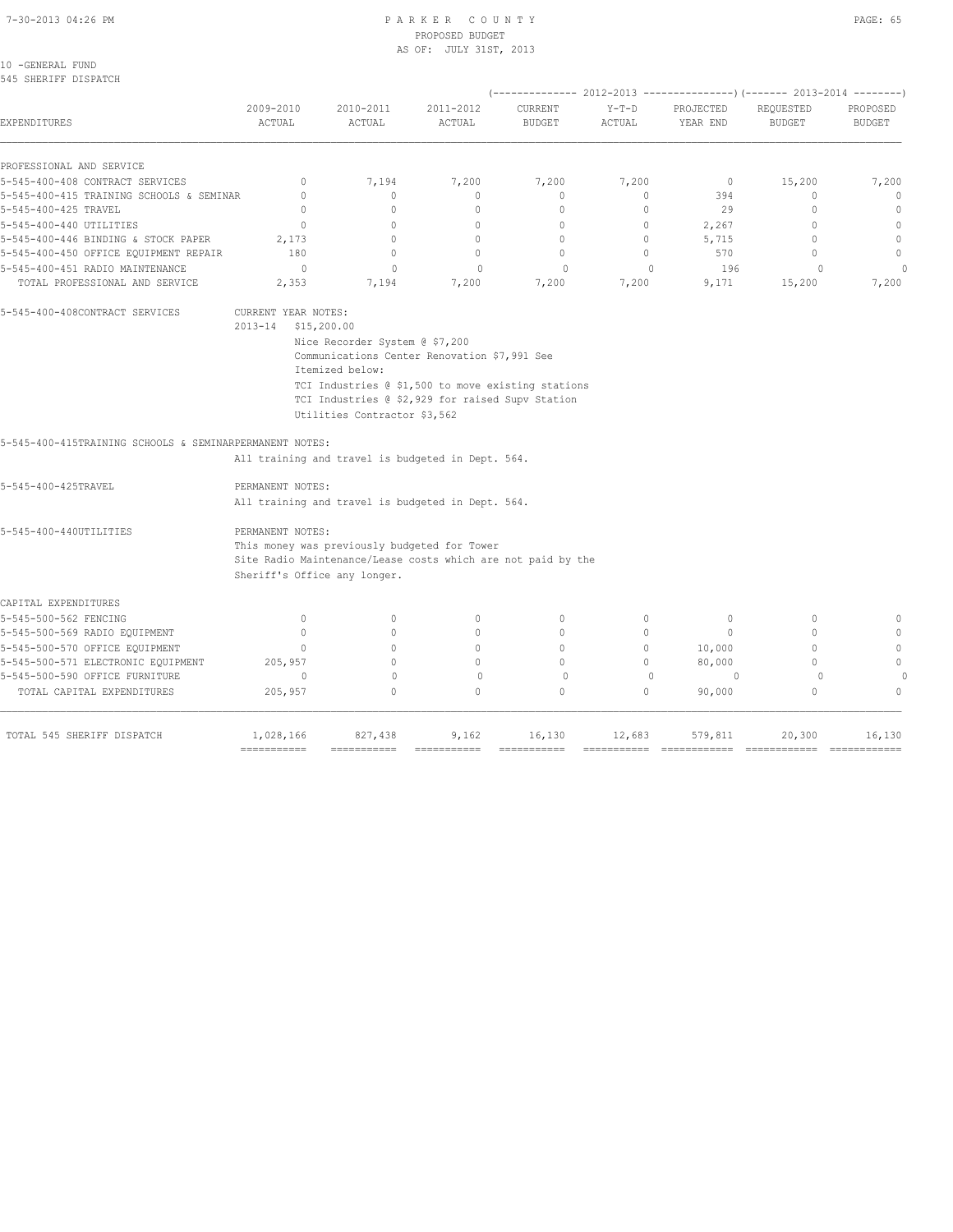10 -GENERAL FUND

| 551 CONSTABLE PCT 1                                                  |                     |                     |                     |                          |                   |                       |                                                                                                       |                    |
|----------------------------------------------------------------------|---------------------|---------------------|---------------------|--------------------------|-------------------|-----------------------|-------------------------------------------------------------------------------------------------------|--------------------|
| EXPENDITURES                                                         | 2009-2010<br>ACTUAL | 2010-2011<br>ACTUAL | 2011-2012<br>ACTUAL | CURRENT<br><b>BUDGET</b> | $Y-T-D$<br>ACTUAL | PROJECTED<br>YEAR END | (-------------- 2012-2013 ----------------)(------- 2013-2014 --------)<br>REQUESTED<br><b>BUDGET</b> | PROPOSED<br>BUDGET |
|                                                                      |                     |                     |                     |                          |                   |                       |                                                                                                       |                    |
| SALARIES & BENEFITS                                                  |                     |                     |                     |                          |                   |                       |                                                                                                       |                    |
| SALARIES & WAGES                                                     |                     |                     |                     |                          |                   |                       |                                                                                                       |                    |
| 5-551-100-101 ELECTED OFFICIAL-CONST #1                              | 62,999              | 65,422              | 62,999              | 63,000                   | 50,884            | 32,718                | 63,000                                                                                                | 63,000             |
| 5-551-100-106 DEPUTIES                                               | 36,099              | 35,505              | 34,983              | 37,801                   | 31,752            | 0                     | 37,801                                                                                                | 37,801             |
| 5-551-100-199 CERTIFICATION PAY                                      | 1,203               | 1,399               | 1,810               | 1,800                    | 1,340             | $\circ$               | 1,800                                                                                                 | 1,800              |
| TOTAL SALARIES & WAGES                                               | 100,302             | 102,326             | 99,792              | 102,601                  | 83,976            | 32,718                | 102,601                                                                                               | 102,601            |
| <b>BENEFITS</b>                                                      |                     |                     |                     |                          |                   |                       |                                                                                                       |                    |
| 5-551-100-201 FICA MATCH                                             | 7,087               | 7,535               | 7,517               | 8,035                    | 6,332             | 2,503                 | 8,035                                                                                                 | 8,035              |
| 5-551-100-202 EMPLOYEE HOSPITALIZATION                               | 18,770              | 21,506              | 18,870              | 18,646                   | 15,322            | 4,895                 | 18,646                                                                                                | 18,646             |
| 5-551-100-203 RETIREMENT PLAN CONTRIBUT                              | 11,342              | 12,059              | 10,588              | 11,458                   | 9,254             | 2,453                 | 11,458                                                                                                | 11,458             |
| 5-551-100-204 WORKERS COMPENSATION INSU                              | 2,080               | 2,023               | 2,015               | 2,180                    | 1,813             | 1,129                 | 2,180                                                                                                 | 2,180              |
| 5-551-100-206 LONGEVITY PAY                                          | 1,020               | $\circ$             | $\mathbb O$         | $\circ$                  | $\circ$           | $\circ$               | 1,740                                                                                                 | $\mathbb O$        |
| 5-551-100-209 CELL PHONE ALLOWANCE                                   | 1,602               | 1,590               | 1,584               | 2,000                    | 1,278             | $\circ$               | 2,000                                                                                                 | 2,000              |
| TOTAL BENEFITS                                                       | 41,901              | 44,713              | 40,574              | 42,319                   | 33,998            | 10,980                | 44,059                                                                                                | 42,319             |
| TOTAL SALARIES & BENEFITS                                            | 142,202             | 147,040             | 140,366             | 144,920                  | 117,973           | 43,698                | 146,660                                                                                               | 144,920            |
| OPERATING EXPENSES                                                   |                     |                     |                     |                          |                   |                       |                                                                                                       |                    |
| 5-551-300-310 POSTAGE                                                | 570                 | 410                 | 609                 | 800                      | 259               | 240                   | 800                                                                                                   | 800                |
| 5-551-300-325 UNIFORMS                                               | $\mathbf{0}$        | $\circ$             | $\mathbf{0}$        | 300                      | $\circ$           | $\circ$               | 300                                                                                                   | 300                |
| 5-551-300-330 SUPPLIES                                               | 397                 | 913                 | 989                 | 1,000                    | 123               | 202                   | 1,000                                                                                                 | 1,000              |
| 5-551-300-331 GASOLINE, OIL & DIESEL                                 | 2,911               | 4,094               | 5,212               | 5,000                    | 4,319             | 1,009                 | 8,000                                                                                                 | 5,000              |
| 5-551-300-337 TIRES                                                  | 498                 | 524                 | 253                 | 1,000                    | $\circ$           | $\mathbf 0$           | 1,000                                                                                                 | 1,000              |
| 5-551-300-350 EQUIPMENT REPAIR                                       | 40                  | 0                   | 463                 | 500                      | $\circ$           | 138                   | 1,000                                                                                                 | 500                |
| 5-551-300-352 AUTO REPAIR                                            | 670                 | 669                 | 98                  | 2,000                    | 189               | 0                     | 2,000                                                                                                 | 2,000              |
| 5-551-300-369 RADIO EQUIPMENT-NON CAP                                | $\Omega$            | $\mathbb O$         | $\mathbf 0$         | $\circ$                  | $\mathbb O$       | $\Omega$              | $\mathbf 0$                                                                                           | $\circ$            |
| 5-551-300-370 OFFICE EQUIPMENT-NON CAP                               | $\Omega$            | $\Omega$            | $\Omega$            | $\Omega$                 | $\circ$           | $\Omega$              | $\Omega$                                                                                              | $\mathbb O$        |
| 5-551-300-371 ELECTRONIC EQUIPMENT-NON C                             | $\mathbf{0}$        | $\circ$             | $\Omega$            | $\Omega$                 | $\Omega$          | $\mathbf 0$           | $\mathbf{0}$                                                                                          | $\circ$            |
| 5-551-300-373 AUTOMOBILE EQUIPMENT-NON C                             | $\Omega$            | $\Omega$            | $\Omega$            | $\Omega$                 | $\Omega$          | $\Omega$              | $\Omega$                                                                                              | $\circ$            |
| 5-551-300-374 OFFICE FURNITURE-NON CAP                               | $\mathbf 0$         | $\mathbb O$         | $\Omega$            | 0                        | $\circ$           | $\mathbf{0}$          | $\Omega$                                                                                              | $\mathbb O$        |
| 5-551-300-375 SECURITY EQUIPMENT-NON CAP                             | $\Omega$            | $\Omega$            | $\Omega$            | 0                        | $\mathbf 0$       | $\mathbf 0$           | $\mathbf{0}$                                                                                          | $\mathbf{0}$       |
| 5-551-300-377 PROTECTIVE CLOTHING/EQUIP-<br>TOTAL OPERATING EXPENSES | $\Omega$<br>5,086   | $\Omega$<br>6,610   | $\Omega$<br>7,623   | $\Omega$<br>10,600       | $\Omega$<br>4,889 | $\Omega$<br>1,589     | 1,000<br>15,100                                                                                       | 10,600             |
| PROFESSIONAL AND SERVICE                                             |                     |                     |                     |                          |                   |                       |                                                                                                       |                    |
| 5-551-400-415 TRAINING SCHOOLS & SEMINAR                             | 0                   | $\mathbb O$         | $\mathbb O$         | 750                      | $\circ$           | 0                     | 750                                                                                                   | 750                |
| 5-551-400-420 TELEPHONE                                              | $\circ$             | $\mathbf{0}$        | $\Omega$            | $\mathbf{0}$             | $\circ$           | 783                   | $\mathbf{0}$                                                                                          | $\mathbf{0}$       |
| 5-551-400-425 TRAVEL                                                 | $\mathbf{0}$        | $\circ$             | $\Omega$            | $\mathbf{0}$             | $\circ$           | $\mathbf 0$           | $\mathbf{0}$                                                                                          | $\mathbf{0}$       |
| 5-551-400-430 ADVERTISING                                            | $\mathbf{0}$        | $\circ$             | $\mathbf{0}$        | $\mathbf{0}$             | $\circ$           | $\Omega$              | $\mathbf{0}$                                                                                          | $\mathbf{0}$       |
| 5-551-400-451 RADIO MAINTENANCE                                      | $\mathbf{0}$        | $\mathbb O$         | $\mathbf{0}$        | 500                      | $\circ$           | $\mathbf 0$           | 500                                                                                                   | 500                |
| 5-551-400-480 DUES & SUBSCRIPTIONS                                   | 1,656               | 1,135               | 240                 | 2,000                    | 240               | $\mathbf 0$           | 2,000                                                                                                 | 2,000              |
| 5-551-400-482 BONDS                                                  | 100                 | 150                 | 100                 | 500                      | 378               | $\mathbf 0$           | 500                                                                                                   | 500                |
| 5-551-400-499 MISCELLANEOUS                                          | 0                   | $\mathbf{0}$        | $\circ$             | $\circ$                  | $\Omega$          | $\Omega$              | $\circ$                                                                                               | $\Omega$           |
| TOTAL PROFESSIONAL AND SERVICE                                       | 1,756               | 1,285               | 340                 | 3,750                    | 618               | 783                   | 3,750                                                                                                 | 3,750              |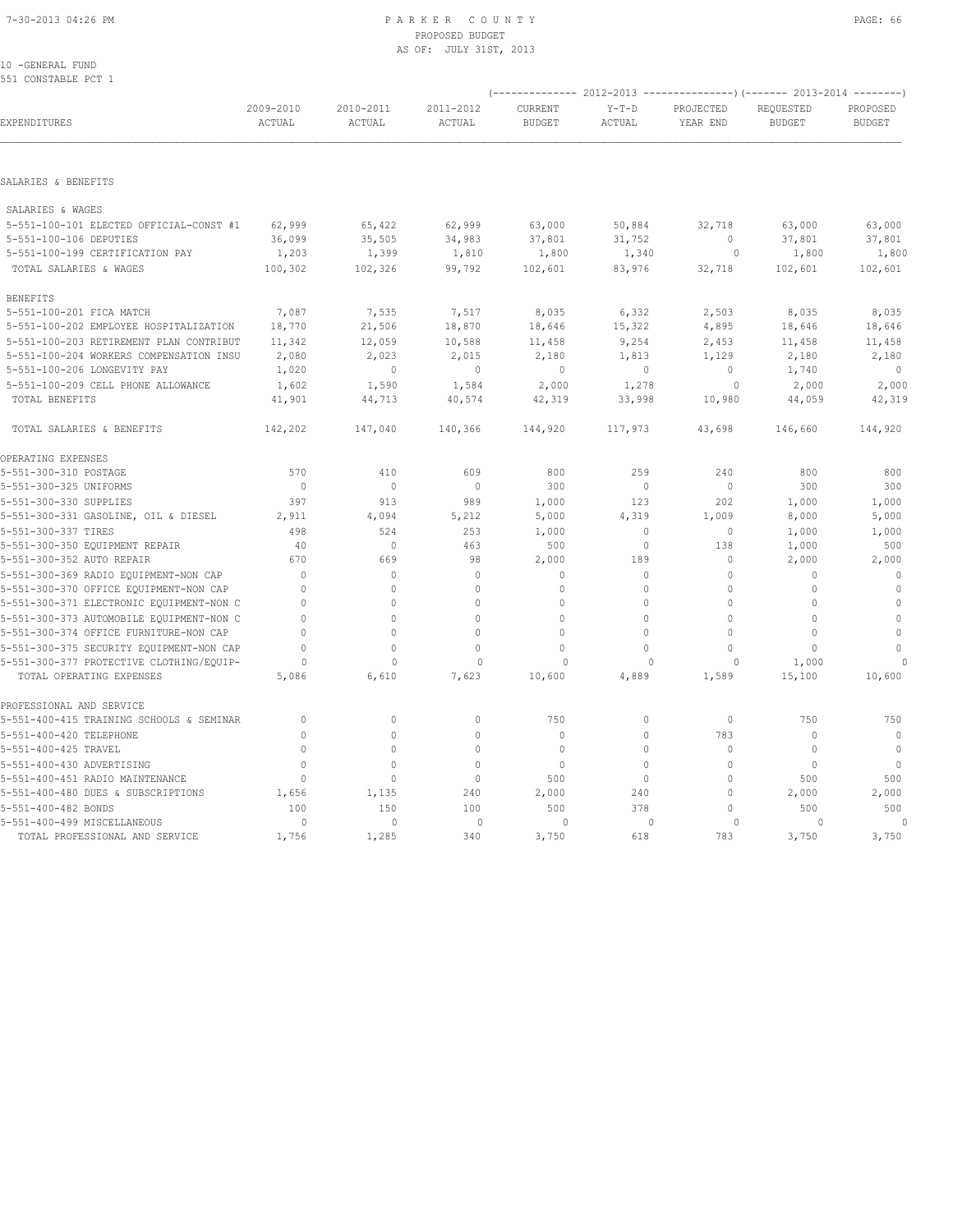#### 7-30-2013 04:26 PM PAGE: 67 PAR K E R C O U N T Y PROPOSED BUDGET AS OF: JULY 31ST, 2013

10 -GENERAL FUND

| 551 CONSTABLE PCT 1                      |                     |                     |                                                          | --------------           |                   |                       |                                                                                   |                           |
|------------------------------------------|---------------------|---------------------|----------------------------------------------------------|--------------------------|-------------------|-----------------------|-----------------------------------------------------------------------------------|---------------------------|
| EXPENDITURES                             | 2009-2010<br>ACTUAL | 2010-2011<br>ACTUAL | 2011-2012<br>ACTUAL                                      | CURRENT<br><b>BUDGET</b> | $Y-T-D$<br>ACTUAL | PROJECTED<br>YEAR END | $2012-2013$ ----------------) (------- 2013-2014 --------)<br>REQUESTED<br>BUDGET | PROPOSED<br><b>BUDGET</b> |
| CAPITAL EXPENDITURES                     |                     |                     |                                                          |                          |                   |                       |                                                                                   |                           |
| 5-551-500-570 OFFICE EQUIPMENT           | 738                 |                     |                                                          | 0                        |                   |                       |                                                                                   | 0                         |
| 5-551-500-571 ELECTRONIC EOUIPMENT       |                     |                     |                                                          |                          |                   |                       | 2,250                                                                             |                           |
| 5-551-500-572 AUTOMOBILES                |                     |                     | $\Omega$                                                 | 26,500                   | 26,386            |                       |                                                                                   | 26,500                    |
| 5-551-500-577 UNIFORMS & PROTECTIVE CLOT |                     |                     |                                                          |                          |                   |                       |                                                                                   | $\Omega$                  |
| 5-551-500-590 OFFICE FURNITURE           |                     |                     |                                                          |                          |                   |                       |                                                                                   |                           |
| TOTAL CAPITAL EXPENDITURES               | 738                 |                     | $\Omega$                                                 | 26,500                   | 26,386            |                       | 2,250                                                                             | 26,500                    |
| 5-551-500-571ELECTRONIC EQUIPMENT        | CURRENT YEAR NOTES: |                     |                                                          |                          |                   |                       |                                                                                   |                           |
|                                          |                     |                     | Requesting 2 new computers and new printer, price per IT |                          |                   |                       |                                                                                   |                           |
|                                          |                     |                     |                                                          |                          |                   |                       |                                                                                   |                           |

| TOTAL 551 CONSTABLE PCT 1 |                              | 149,782 154,935 148,329 185,770 149,866 46,070 167,760 185,770 |              |              |              |               |               |               |
|---------------------------|------------------------------|----------------------------------------------------------------|--------------|--------------|--------------|---------------|---------------|---------------|
|                           | -------------<br>----------- | ------------                                                   | ------------ | ------------ | ------------ | ------------- | ------------- | ------------- |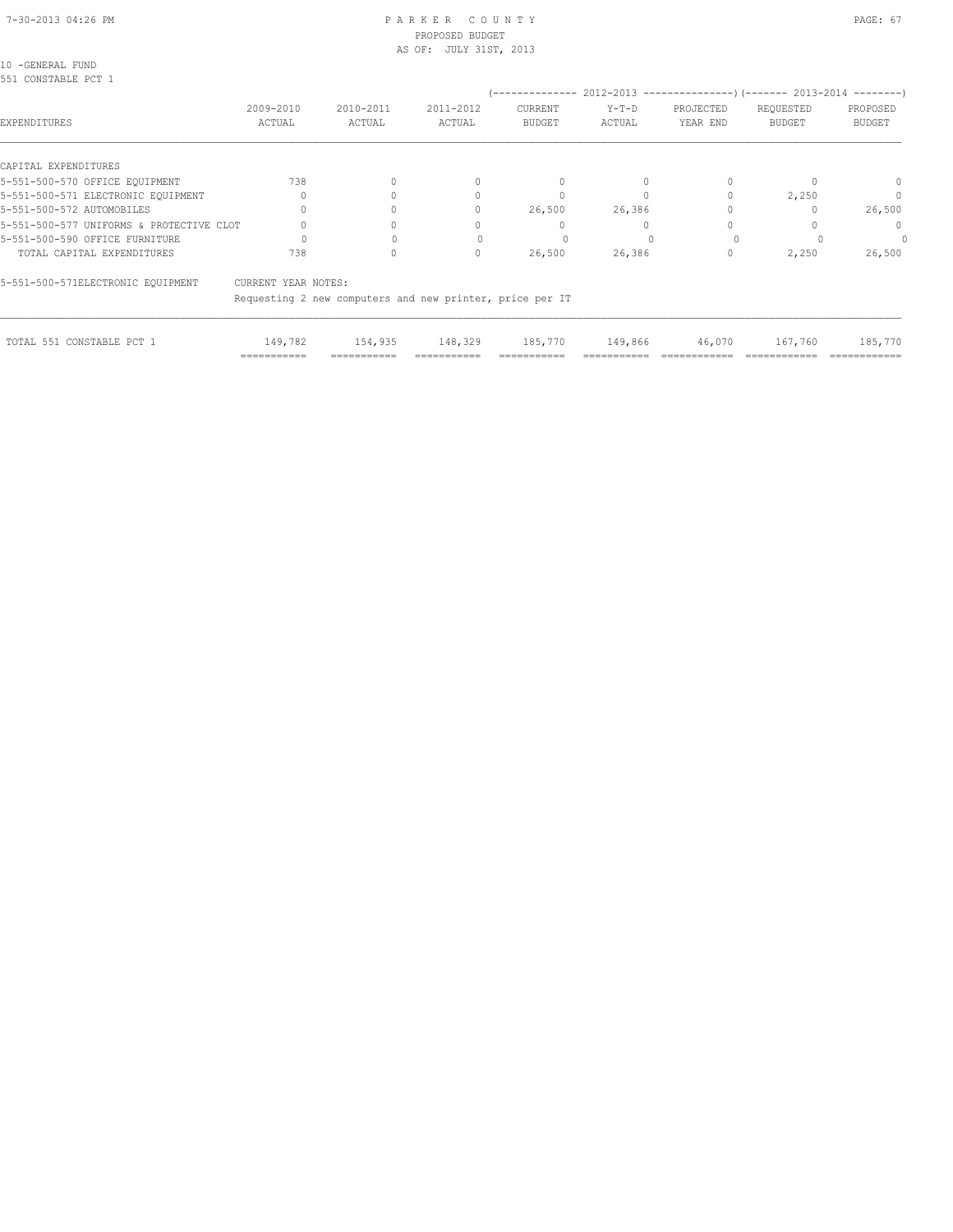#### 7-30-2013 04:26 PM P A R K E R C O U N T Y PAGE: 68 PROPOSED BUDGET AS OF: JULY 31ST, 2013

10 -GENERAL FUND 552 CONSTABLE PCT 2

|                                          | 2009-2010<br>ACTUAL |                     |                          |                          |                   | (-------------- 2012-2013 ----------------) (------- 2013-2014 --------) |                                  |                           |
|------------------------------------------|---------------------|---------------------|--------------------------|--------------------------|-------------------|--------------------------------------------------------------------------|----------------------------------|---------------------------|
| EXPENDITURES                             |                     | 2010-2011<br>ACTUAL | 2011-2012<br>ACTUAL      | CURRENT<br><b>BUDGET</b> | $Y-T-D$<br>ACTUAL | PROJECTED<br>YEAR END                                                    | REOUESTED<br><b>BUDGET</b>       | PROPOSED<br><b>BUDGET</b> |
|                                          |                     |                     |                          |                          |                   |                                                                          |                                  |                           |
| SALARIES & BENEFITS                      |                     |                     |                          |                          |                   |                                                                          |                                  |                           |
| SALARIES & WAGES                         |                     |                     |                          |                          |                   |                                                                          |                                  |                           |
| 5-552-100-101 ELECTED OFFICIAL-CONST #2  | 62,999              | 65,422              | 62,999                   | 63,000                   | 50,877            | 32,718                                                                   | 63,000                           | 63,000                    |
| 5-552-100-106 DEPUTIES                   | 36,099              | 36,099              | 36,198                   | 37,801                   | 29,571            | $\circ$                                                                  | 37,801                           | 37,801                    |
| 5-552-100-120 PART-TIME                  | $\circ$             | $\circ$             | $\overline{\phantom{0}}$ | 1,500                    | 1,485             | 0                                                                        | 1,500                            | 1,500                     |
| 5-552-100-199 CERTIFICATION PAY          | 1,805               | 1,805               | 1,810                    | 1,800                    | 1,409             | $\circ$                                                                  | 1,800                            | 1,800                     |
| TOTAL SALARIES & WAGES                   | 100,903             | 103,327             | 101,007                  | 104,101                  | 83,343            | 32,718                                                                   | 104,101                          | 104,101                   |
| <b>BENEFITS</b>                          |                     |                     |                          |                          |                   |                                                                          |                                  |                           |
| 5-552-100-201 FICA MATCH                 | 7,303               | 7,519               | 7,285                    | 8,074                    | 6,019             | 2,364                                                                    | 8,074                            | 8,074                     |
| 5-552-100-202 EMPLOYEE HOSPITALIZATION   | 28,840              | 31,537              | 32,954                   | 33,732                   | 30, 395           | 7,305                                                                    | 33,732                           | 33,732                    |
| 5-552-100-203 RETIREMENT PLAN CONTRIBUT  | 11,380              | 12,109              | 10,803                   | 11,351                   | 9,052             | 2,453                                                                    | 11,351                           | 11,351                    |
| 5-552-100-204 WORKERS COMPENSATION INSU  | 2,086               | 2,030               | 2,054                    | 2,040                    | 1,897             | 1,129                                                                    | 2,040                            | 2,040                     |
| 5-552-100-206 LONGEVITY PAY              | 720                 | $\circ$             | $\circ$                  | 300                      | 300               | $\circ$                                                                  | 300                              | 300                       |
| 5-552-100-209 CELL PHONE ALLOWANCE       | 1,633               | 1,659               | 1,584                    | 1,800                    | 1,269             | $\circ$                                                                  | 1,800                            | 1,800                     |
| TOTAL BENEFITS                           | 51,962              | 54,854              | 54,680                   | 57,297                   | 48,932            | 13,251                                                                   | 57,297                           | 57,297                    |
| TOTAL SALARIES & BENEFITS                | 152,866             | 158,180             | 155,688                  | 161,398                  | 132,275           | 45,969                                                                   | 161,398                          | 161,398                   |
| OPERATING EXPENSES                       |                     |                     |                          |                          |                   |                                                                          |                                  |                           |
| 5-552-300-310 POSTAGE                    | 819                 | 703                 | 859                      | 1,000                    | 627               | 128                                                                      | 1,000                            | 1,000                     |
| 5-552-300-320 AMMUNITION                 | $\overline{0}$      | $\circ$             | $\mathbf{0}$             | 350                      | $\circ$           | $\mathbf{0}$                                                             | 350                              | 350                       |
| 5-552-300-325 UNIFORMS                   | 250                 | 300                 | 300                      | 350                      | 350               | $\mathbf{0}$                                                             | 700                              | 350                       |
| 5-552-300-330 SUPPLIES                   | 658                 | 1,569               | 801                      | 1,500                    | 347               | 738                                                                      | 1,500                            | 1,500                     |
| 5-552-300-331 GASOLINE, OIL & DIESEL     | 4,322               | 5,617               | 6,641                    | 5,000                    | 4,455             | 605                                                                      | 7,000                            | 5,000                     |
| 5-552-300-337 TIRES                      | $\Omega$            | $\mathbf{0}$        | 169                      | 750                      | $\circ$           | $\mathbf{0}$                                                             | 750                              | 750                       |
| 5-552-300-350 EQUIPMENT REPAIR           | 1,518               | 139                 | 56                       | 500                      | $\circ$           | 89                                                                       | 500                              | 500                       |
| 5-552-300-352 AUTO REPAIR                | 1,663               | 418                 | 1,218                    | 1,500                    | 345               | $\mathbf{0}$                                                             | 1,500                            | 1,500                     |
| 5-552-300-369 RADIO EQUIPMENT-NON CAP    | $\mathbf{0}$        | $\circ$             | $\mathbf{0}$             | $\mathbf{0}$             | $\circ$           | $\circ$                                                                  | $\mathbf{0}$                     | $\sim$ 0                  |
| 5-552-300-370 OFFICE EQUIPMENT-NON CAP   | $\Omega$            | $\circ$             | $\mathbf{0}$             | $\circ$                  | $\circ$           | $\circ$                                                                  | $\Omega$                         | $\Omega$                  |
| 5-552-300-371 ELECTRONIC EQUIPMENT-NON C | $\Omega$            | $\circ$             | $\mathbf{0}$             | 1,000                    | 768               | $\circ$                                                                  | 1,000                            | 1,000                     |
| 5-552-300-373 AUTOMOBILE EQUIPMENT-NON C | $\Omega$            | $\Omega$            | $\Omega$                 | $\circ$                  | $\Omega$          | $\Omega$                                                                 | $\Omega$                         | $\overline{0}$            |
| 5-552-300-374 OFFICE FURNITURE-NON CAP   | $\Omega$            | $\circ$             | $\mathbf{0}$             | $\mathbf{0}$             | $\circ$           | $\circ$                                                                  | $\mathbf{0}$                     | $\circ$                   |
| 5-552-300-375 SECURITY EQUIPMENT-NON CAP | $\Omega$            | $\circ$             | 0                        | $\mathbf{0}$             | $\bigcap$         | $\Omega$                                                                 | $\begin{array}{c} \n\end{array}$ | $\mathbf{0}$              |
| 5-552-300-377 PROTECTIVE CLOTHING/EQUIP- | 0                   | $\mathbf{0}$        | 0                        | 350                      | 0                 | 0                                                                        | 350                              | 350                       |
| TOTAL OPERATING EXPENSES                 | 9,230               | 8,746               | 10,044                   | 12,300                   | 6,891             | 1,560                                                                    | 14,650                           | 12,300                    |
|                                          |                     |                     |                          |                          |                   |                                                                          |                                  |                           |

5-552-300-325UNIFORMS PERMANENT NOTES:

Uniforms for Deputy Constable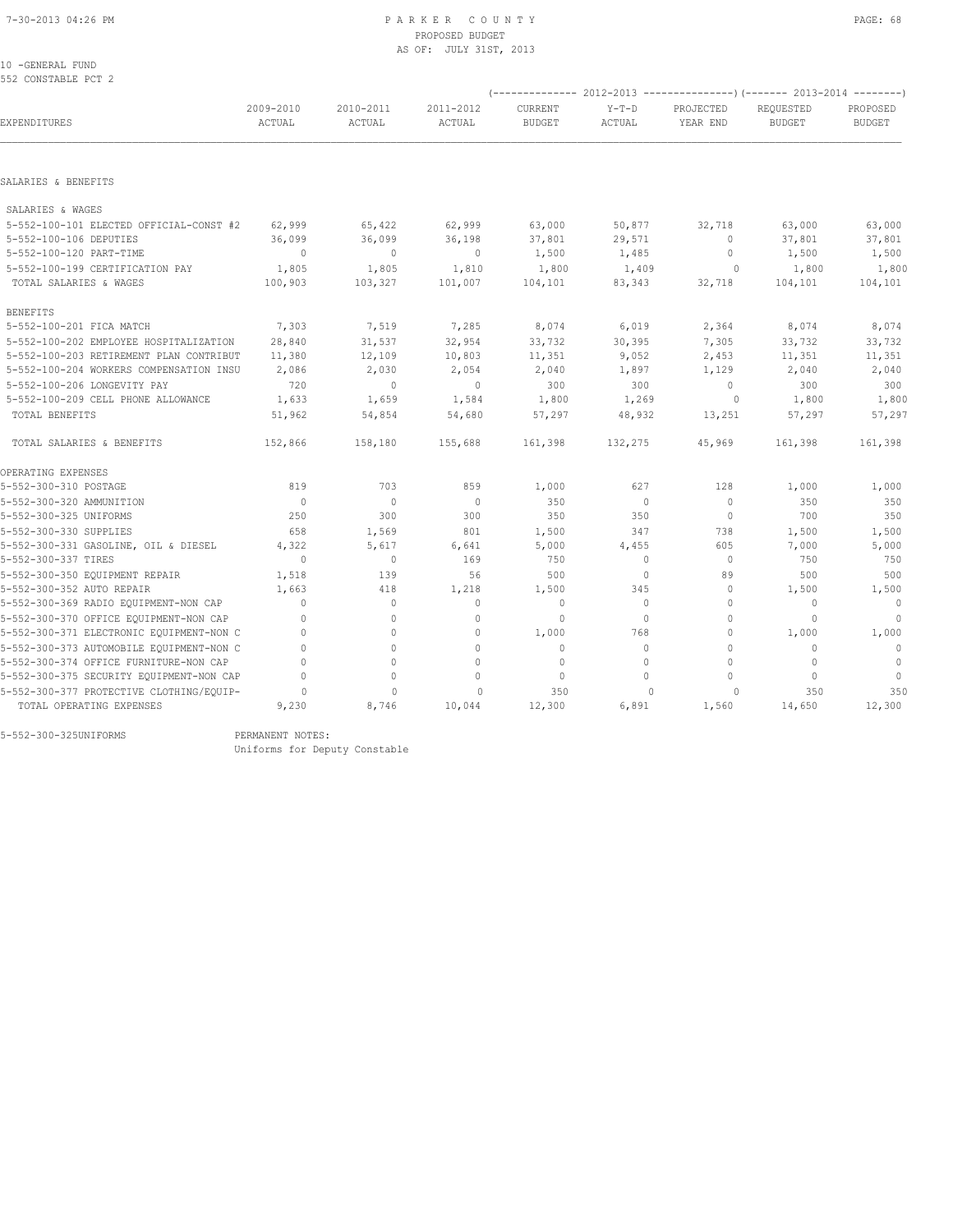#### 7-30-2013 04:26 PM P A R K E R C O U N T Y PAGE: 69 PROPOSED BUDGET AS OF: JULY 31ST, 2013

10 -GENERAL FUND

| 2009-2010<br>ACTUAL              | 2010-2011<br>ACTUAL                                                                                               | 2011-2012<br>ACTUAL                                                    | CURRENT<br><b>BUDGET</b>                                 | $Y-T-D$<br>ACTUAL         | PROJECTED<br>YEAR END            | REOUESTED<br><b>BUDGET</b> | PROPOSED<br><b>BUDGET</b>                                                                                  |
|----------------------------------|-------------------------------------------------------------------------------------------------------------------|------------------------------------------------------------------------|----------------------------------------------------------|---------------------------|----------------------------------|----------------------------|------------------------------------------------------------------------------------------------------------|
|                                  |                                                                                                                   |                                                                        |                                                          |                           |                                  |                            |                                                                                                            |
| 985                              | 849                                                                                                               | $\overline{0}$                                                         | 1,000                                                    | 775                       | $\Omega$                         | 1,000                      | 1,000                                                                                                      |
| $\Omega$                         | 167                                                                                                               | 456                                                                    | 460                                                      | 348                       | 740                              | 460                        | 460                                                                                                        |
| $\Omega$                         | $\begin{array}{c} \n\end{array}$                                                                                  | $\begin{array}{c} \n\end{array}$                                       | $\Omega$                                                 | $\Omega$                  | 810                              | 1,000                      | $\circ$                                                                                                    |
| $\Omega$                         | $\begin{array}{c} \n\end{array}$                                                                                  | $\begin{array}{c} \n\end{array}$                                       | $\Omega$                                                 | $\Omega$                  | $\Omega$                         | $\Omega$                   | $\overline{0}$                                                                                             |
| $\cap$                           | $\Omega$                                                                                                          | $\bigcap$                                                              | 250                                                      | $\Omega$                  | $\bigcap$                        | 250                        | 250                                                                                                        |
| 2,457                            | 1,438                                                                                                             | 1,432                                                                  | 1,500                                                    | 674                       | $\begin{array}{c} \n\end{array}$ | 1,500                      | 1,500                                                                                                      |
| 391                              | 208                                                                                                               | $\Omega$                                                               | 500                                                      | $\Omega$                  | $\bigcirc$                       | 500                        | 500                                                                                                        |
| 215                              | 200                                                                                                               | 200                                                                    | 300                                                      | 278                       | 162                              | 300                        | 300                                                                                                        |
| $\Omega$                         | $\Omega$                                                                                                          | $\Omega$                                                               | $\Omega$                                                 | $\cup$                    | $\Omega$                         | $\Omega$                   | $\circ$                                                                                                    |
| 4,047                            | 2,862                                                                                                             | 2,088                                                                  | 4,010                                                    | 2,076                     | 1,712                            | 5,010                      | 4,010                                                                                                      |
|                                  |                                                                                                                   |                                                                        |                                                          |                           |                                  |                            |                                                                                                            |
|                                  |                                                                                                                   |                                                                        |                                                          |                           |                                  |                            |                                                                                                            |
|                                  |                                                                                                                   |                                                                        |                                                          |                           |                                  |                            |                                                                                                            |
| $\begin{array}{c} \n\end{array}$ | $\Omega$                                                                                                          | $\begin{array}{c} \n\end{array}$                                       | $\begin{array}{c} \n\end{array}$                         | $\bigcap$                 | $\begin{array}{c} \n\end{array}$ | ∩                          | n                                                                                                          |
| $\Omega$                         | $\Omega$                                                                                                          | $\begin{array}{c} \n\end{array}$                                       | $\begin{array}{c} \n\end{array}$                         | $\bigcap$                 | $\begin{array}{c} \n\end{array}$ |                            | $\Omega$                                                                                                   |
|                                  | $\cap$                                                                                                            | $\bigcap$                                                              | $\bigcap$                                                | $\cap$                    | $\bigcap$                        | ∩                          | $\bigcap$                                                                                                  |
|                                  | $\bigcap$                                                                                                         | 0                                                                      | $\bigcap$                                                | $\cap$                    | $\bigcap$                        |                            | $\Omega$                                                                                                   |
| $\bigcap$                        | $\bigcap$                                                                                                         | $\begin{array}{c} \n\end{array}$                                       | $\Omega$                                                 | $\bigcap$                 | $\Omega$                         |                            |                                                                                                            |
|                                  | $\bigcap$                                                                                                         | $\bigcap$                                                              | $\Omega$                                                 | $\Omega$                  | $\begin{array}{c} \n\end{array}$ | $\cap$                     |                                                                                                            |
| 166,143                          | 169,789                                                                                                           | 167,820                                                                | 177,708                                                  | 141,242                   | 49,241                           | 181,058                    | 177,708                                                                                                    |
|                                  | 5-552-400-415 TRAINING SCHOOLS & SEMINAR<br>5-552-500-577 UNIFORMS & PROTECTIVE CLOT<br>$=$ = = = = = = = = = = = | 5-552-400-415TRAINING SCHOOLS & SEMINARPERMANENT NOTES:<br>=========== | mandated training for Peace Officers.<br>$=$ =========== | $=$ = = = = = = = = = = = |                                  | -------------              | (-------------- 2012-2013 ----------------) (------- 2013-2014 --------<br>=============<br>______________ |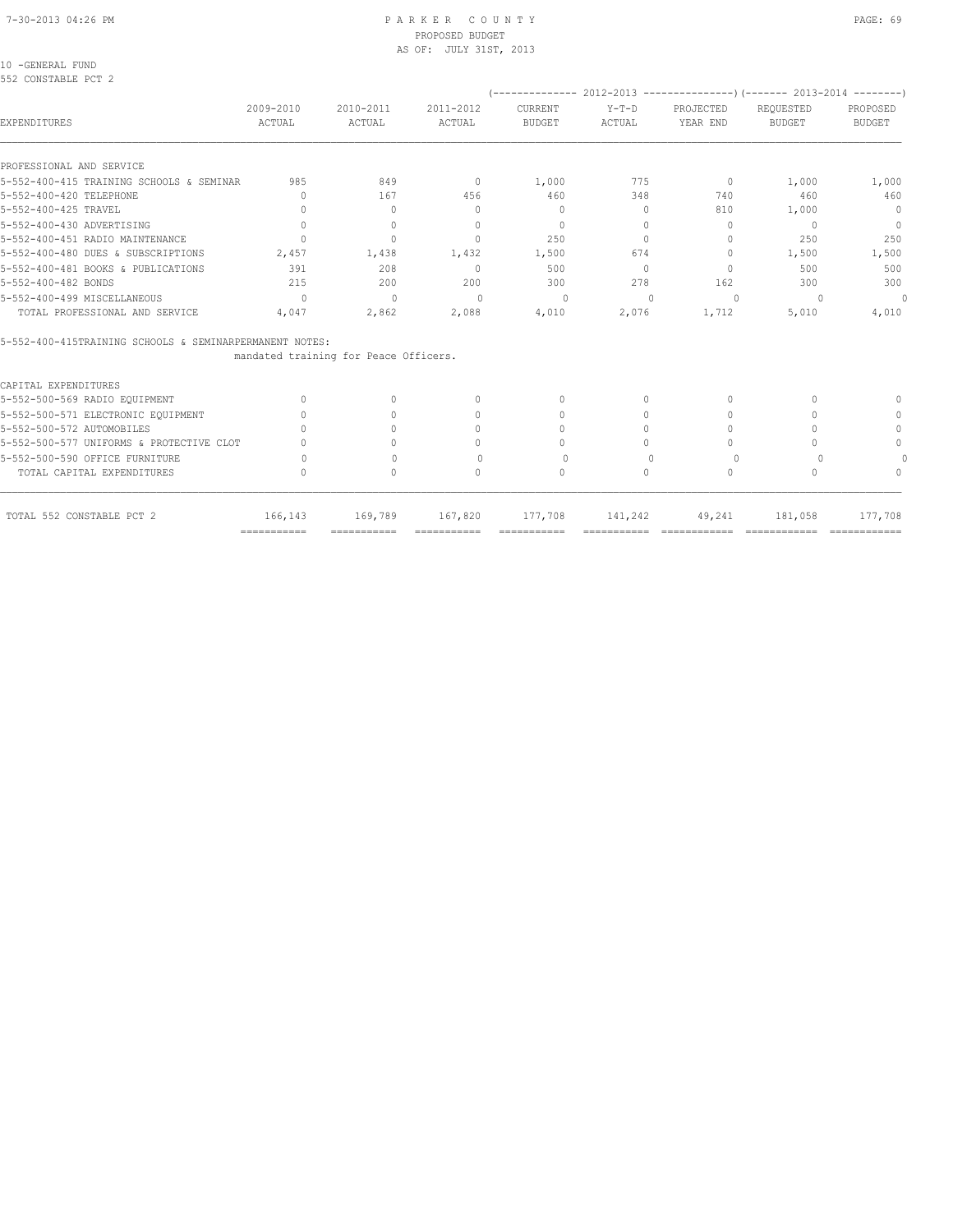10 -GENERAL FUND

| 553 CONSTABLE PCT 3                                  |                     |                                                     |                     |                          |                   |                       |                                                                                                       |                           |
|------------------------------------------------------|---------------------|-----------------------------------------------------|---------------------|--------------------------|-------------------|-----------------------|-------------------------------------------------------------------------------------------------------|---------------------------|
| EXPENDITURES                                         | 2009-2010<br>ACTUAL | 2010-2011<br>ACTUAL                                 | 2011-2012<br>ACTUAL | CURRENT<br><b>BUDGET</b> | $Y-T-D$<br>ACTUAL | PROJECTED<br>YEAR END | (-------------- 2012-2013 ----------------) (------- 2013-2014 --------<br>REOUESTED<br><b>BUDGET</b> | PROPOSED<br><b>BUDGET</b> |
|                                                      |                     |                                                     |                     |                          |                   |                       |                                                                                                       |                           |
| SALARIES & BENEFITS                                  |                     |                                                     |                     |                          |                   |                       |                                                                                                       |                           |
| SALARIES & WAGES                                     |                     |                                                     |                     |                          |                   |                       |                                                                                                       |                           |
| 5-553-100-101 ELECTED OFFICIAL-CONST #3              | 62,999              | 65,422                                              | 62,999              | 63,000                   | 50,884            | 32,718                | 63,000                                                                                                | 63,000                    |
| 5-553-100-106 DEPUTIES                               | 36,099              | 36,100                                              | 36,198              | 37,801                   | 29,571            | $\mathbf{0}$          | 37,801                                                                                                | 37,801                    |
| 5-553-100-199 CERTIFICATION PAY                      | 587                 | 1,732                                               | 1,810               | 1,800                    | 1,409             | 0                     | 1,800                                                                                                 | 1,800                     |
| TOTAL SALARIES & WAGES                               | 99,685              | 103,254                                             | 101,007             | 102,601                  | 81,864            | 32,718                | 102,601                                                                                               | 102,601                   |
| <b>BENEFITS</b>                                      |                     |                                                     |                     |                          |                   |                       |                                                                                                       |                           |
| 5-553-100-201 FICA MATCH                             | 7,121               | 7,559                                               | 7,619               | 7,822                    | 6, 253            | 2,449                 | 7,822                                                                                                 | 7,822                     |
| 5-553-100-202 EMPLOYEE HOSPITALIZATION               | 29,494              | 30,010                                              | 19,354              | 18,646                   | 14,580            | 4,895                 | 18,646                                                                                                | 18,646                    |
| 5-553-100-203 RETIREMENT PLAN CONTRIBUT              | 11,222              | 12,094                                              | 10,803              | 11,155                   | 9,079             | 2,453                 | 11,155                                                                                                | 11,155                    |
| 5-553-100-204 WORKERS COMPENSATION INSU              | 2,057               | 2,027                                               | 2,054               | 2,000                    | 1,747             | 1,129                 | 2,000                                                                                                 | 2,000                     |
| 5-553-100-206 LONGEVITY PAY                          | 540                 | $\mathbf{0}$                                        | $\mathbf{0}$        | 300                      | 300               | 0                     | 360                                                                                                   | 300                       |
| 5-553-100-209 CELL PHONE ALLOWANCE<br>TOTAL BENEFITS | 1,602<br>52,036     | 1,659<br>53,349                                     | 1,584<br>41,415     | 1,900<br>41,823          | 1,508<br>33,468   | $\circ$<br>10,926     | 1,900<br>41,883                                                                                       | 1,900<br>41,823           |
|                                                      |                     |                                                     |                     |                          |                   |                       |                                                                                                       |                           |
| 5-553-100-209CELL PHONE ALLOWANCE                    | PERMANENT NOTES:    | one allowance for deputy (\$23.08 x 26pp)           |                     |                          |                   |                       |                                                                                                       |                           |
|                                                      |                     | one allowance for elected official (\$38.46 x 26pp) |                     |                          |                   |                       |                                                                                                       |                           |
| TOTAL SALARIES & BENEFITS                            | 151,721             | 156,603                                             | 142,422             | 144,424                  | 115,333           | 43,644                | 144,484                                                                                               | 144,424                   |
| OPERATING EXPENSES                                   |                     |                                                     |                     |                          |                   |                       |                                                                                                       |                           |
| 5-553-300-310 POSTAGE                                | 620                 | 491                                                 | 405                 | 750                      | 199               | 144                   | 750                                                                                                   | 750                       |
| 5-553-300-325 UNIFORMS                               | 752                 | 725                                                 | 502                 | 750                      | 195               | $\circ$               | 750                                                                                                   | 750                       |
| 5-553-300-330 SUPPLIES                               | 1,357               | 2,024                                               | 1,155               | 1,400                    | 601               | 1,423                 | 1,400                                                                                                 | 1,400                     |
| 5-553-300-331 GASOLINE, OIL & DIESEL                 | 3,233               | 4,855                                               | 5,250               | 5,000                    | 3,230             | 1,136                 | 5,000                                                                                                 | 5,000                     |
| 5-553-300-337 TIRES                                  | $\mathbf{0}$        | 156                                                 | 624                 | 920                      | 886               | $\circ$               | 1,000                                                                                                 | 920                       |
| 5-553-300-350 EQUIPMENT REPAIR                       | $\mathbf{0}$        | 32                                                  | $\mathbf{0}$        | 250                      | $\circ$           | 182                   | 250                                                                                                   | 250                       |
| 5-553-300-352 AUTO REPAIR                            | 591                 | 727                                                 | 835                 | 1,880                    | 375               | $\circ$               | 1,250                                                                                                 | 1,880                     |
| 5-553-300-369 RADIO EQUIPMENT-NON CAP                | $\Omega$            | $\mathbf{0}$                                        | $\mathbf{0}$        | $\mathbf{0}$             | 0                 | $\mathbf 0$           | $\mathbf{0}$                                                                                          | $\mathbf{0}$              |
| 5-553-300-370 OFFICE EQUIPMENT-NON CAP               | $\mathbf{0}$        | $\circ$                                             | $\mathbf{0}$        | $\mathbf{0}$             | $\circ$           | $\circ$               | $\mathbf{0}$                                                                                          | $\mathbf{0}$              |
| 5-553-300-371 ELECTRONIC EQUIPMENT-NON C             | $\mathbf 0$         | $\mathbf{0}$                                        | $\mathbf 0$         | $\mathbf{0}$             | $\circ$           | $\mathbf{0}$          | $\mathbf{0}$                                                                                          | $\mathbb O$               |
| 5-553-300-373 AUTOMOBILE EQUIPMENT-NON C             | $\mathbf{0}$        | 0                                                   | 395                 | $\Omega$                 | 0                 | $\mathbf{0}$          | $\Omega$                                                                                              | $\mathbf{0}$              |
| 5-553-300-374 OFFICE FURNITURE-NON CAP               | $\Omega$            | $\circ$                                             | $\Omega$            | $\Omega$                 | $\Omega$          | $\Omega$              | $\Omega$                                                                                              | $\Omega$                  |
| 5-553-300-375 SECURITY EQUIPMENT-NON CAP             | $\Omega$            | 0                                                   | $\mathbf{0}$        | 1,900                    | 1,788             | $\Omega$              | $\Omega$                                                                                              | 1,900                     |
| 5-553-300-377 PROTECTIVE CLOTHING/EQUIP-             | $\Omega$            | $\mathbf{0}$                                        | $\Omega$            | $\Omega$                 | $\circ$           | $\Omega$              | $\cap$                                                                                                |                           |
| TOTAL OPERATING EXPENSES                             | 6,552               | 9,010                                               | 9,166               | 12,850                   | 7,275             | 2,885                 | 10,400                                                                                                | 12,850                    |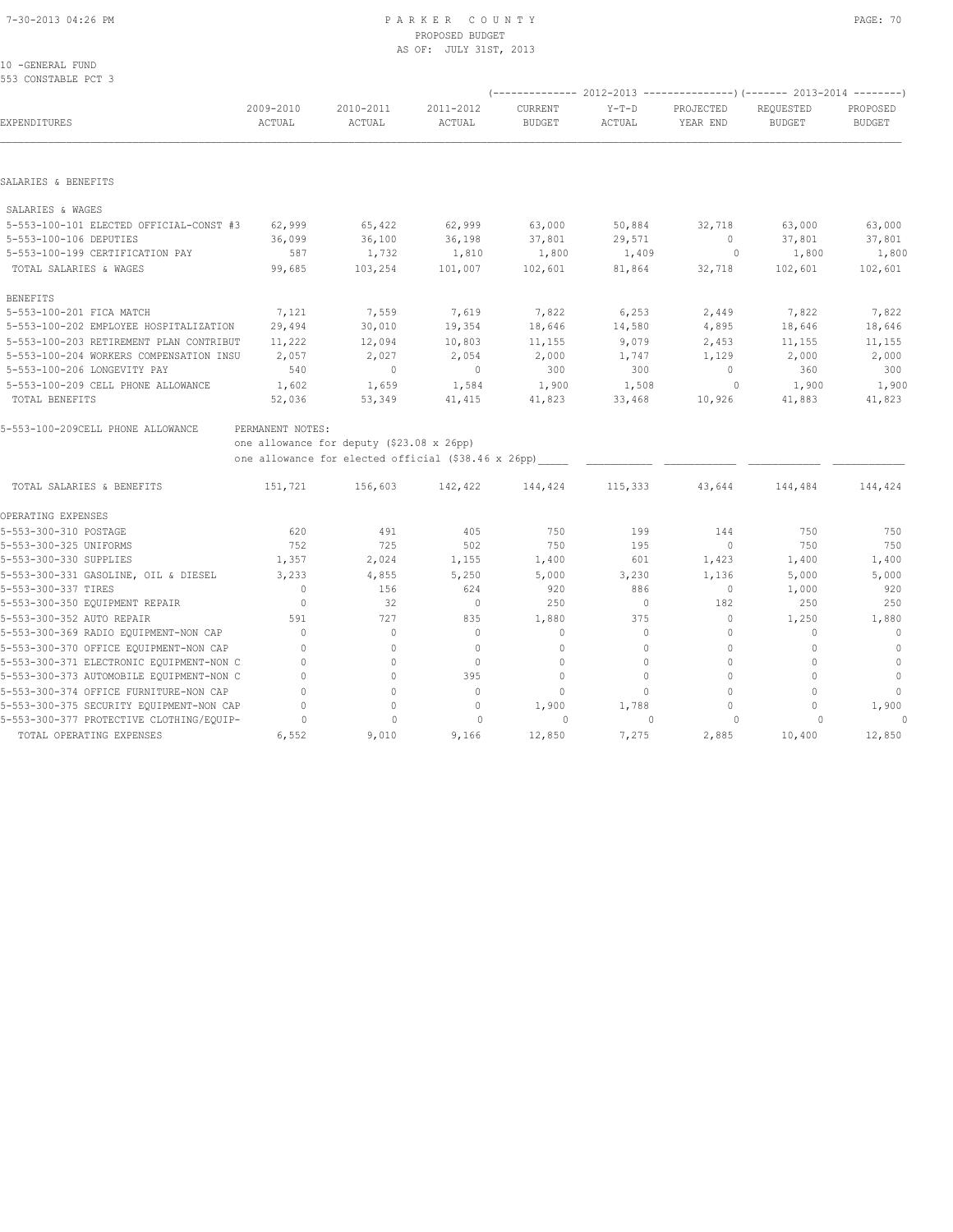#### 7-30-2013 04:26 PM P A R K E R C O U N T Y PAGE: 71 PROPOSED BUDGET AS OF: JULY 31ST, 2013

10 -GENERAL FUND 553 CONSTABLE PCT 3

|                                                                            |                                  |                                                             |                                  |                                  |                                                 |                       | (-------------- 2012-2013 -------------------) (------- 2013-2014 ---------) |                                  |  |  |
|----------------------------------------------------------------------------|----------------------------------|-------------------------------------------------------------|----------------------------------|----------------------------------|-------------------------------------------------|-----------------------|------------------------------------------------------------------------------|----------------------------------|--|--|
| EXPENDITURES                                                               | 2009-2010<br>ACTUAL              | 2010-2011<br>ACTUAL                                         | 2011-2012<br>ACTUAL              | CURRENT<br><b>BUDGET</b>         | $Y-T-D$<br>ACTUAL                               | PROJECTED<br>YEAR END | REQUESTED<br><b>BUDGET</b>                                                   | PROPOSED<br><b>BUDGET</b>        |  |  |
| PROFESSIONAL AND SERVICE                                                   |                                  |                                                             |                                  |                                  |                                                 |                       |                                                                              |                                  |  |  |
| 5-553-400-415 TRAINING SCHOOLS & SEMINAR                                   | $\begin{array}{c} \n\end{array}$ | 200                                                         | $\overline{0}$                   | $\overline{0}$                   | $\begin{array}{ccc} & & 0 & \\ & & \end{array}$ | 694)                  | 500                                                                          | $\overline{0}$                   |  |  |
| 5-553-400-420 TELEPHONE                                                    | $\Omega$                         | 319                                                         | 912                              | 960                              | 684                                             | 417                   | 960                                                                          | 960                              |  |  |
| 5-553-400-425 TRAVEL                                                       | $\bigcap$                        | $\Omega$                                                    | $\Omega$                         | 550                              | $\Omega$                                        | $\Omega$              | 500                                                                          | 550                              |  |  |
| 5-553-400-451 RADIO MAINTENANCE                                            | $\Omega$                         | $\begin{array}{c} \n\end{array}$                            | $\Omega$                         | 300                              | $\Omega$                                        | $\Omega$              | 300                                                                          | 300                              |  |  |
| 5-553-400-480 DUES & SUBSCRIPTIONS                                         | 85                               | 25                                                          | 170                              | 450                              | 230                                             | 130                   | 450                                                                          | 450                              |  |  |
| 5-553-400-481 BOOKS & PUBLICATIONS                                         | $\bigcap$                        | $\bigcirc$                                                  | $\Omega$                         | 250                              | $\Omega$                                        | $\Omega$              | 250                                                                          | 250                              |  |  |
| 5-553-400-482 BONDS                                                        | 200                              | 150                                                         | 200                              | 250                              | 150                                             | 162                   | 250                                                                          | 250                              |  |  |
| 5-553-400-499 MISCELLANEOUS                                                | $\Omega$                         | $\mathbb{O}$                                                | $\mathbf{0}$                     | $\circ$                          | $\mathbf{0}$                                    | $\circ$               | $\circ$                                                                      | $\mathbf{0}$                     |  |  |
| TOTAL PROFESSIONAL AND SERVICE                                             | 285                              | 694                                                         | 1,282                            | 2,760                            | 1,064                                           | 15                    | 3,210                                                                        | 2,760                            |  |  |
| 5-553-400-420TELEPHONE                                                     | PERMANENT NOTES:                 |                                                             |                                  |                                  |                                                 |                       |                                                                              |                                  |  |  |
|                                                                            |                                  | two air cards (est \$40.00 per month)                       |                                  |                                  |                                                 |                       |                                                                              |                                  |  |  |
| 5-553-400-480DUES & SUBSCRIPTIONS                                          | PERMANENT NOTES:                 |                                                             |                                  |                                  |                                                 |                       |                                                                              |                                  |  |  |
|                                                                            |                                  | membership dues, and cost of publicdata.com (\$125.00 year) |                                  |                                  |                                                 |                       |                                                                              |                                  |  |  |
| 5-553-400-482BONDS                                                         | PERMANENT NOTES:                 |                                                             |                                  |                                  |                                                 |                       |                                                                              |                                  |  |  |
|                                                                            | 5 people @ \$50.00 year          |                                                             |                                  |                                  |                                                 |                       |                                                                              |                                  |  |  |
|                                                                            |                                  |                                                             |                                  |                                  |                                                 |                       |                                                                              |                                  |  |  |
| CAPITAL EXPENDITURES                                                       |                                  |                                                             |                                  |                                  |                                                 |                       |                                                                              |                                  |  |  |
| 5-553-500-571 ELECTRONIC EQUIPMENT                                         | 883                              | $\Omega$                                                    | $\mathbf{0}$                     | $\mathbf{0}$                     | 0                                               | $\mathbf{0}$          | 0                                                                            | $\mathbf{0}$                     |  |  |
| 5-553-500-572 AUTOMOBILES                                                  | $\bigcap$                        | $\begin{array}{c} \n\end{array}$                            | $\mathbf{0}$                     | $\begin{array}{c} \n\end{array}$ | 0                                               | $\Omega$              | $\Omega$                                                                     | $\Omega$                         |  |  |
| 5-553-500-573 AUTOMOBILE EQUIPMENT                                         | $\bigcap$                        | $\bigcap$                                                   | $\begin{array}{c} \n\end{array}$ | $\begin{array}{c} \n\end{array}$ | $\Omega$                                        | $\Omega$              | $\bigcap$                                                                    | $\mathbf{0}$                     |  |  |
|                                                                            | $\Omega$                         | $\bigcap$                                                   | 0                                | $\begin{array}{c} \n\end{array}$ | $\bigcap$                                       | $\Omega$              | $\cap$                                                                       | $\mathbf{0}$                     |  |  |
| 5-553-500-577 UNIFORMS & PROTECTIVE CLOT<br>5-553-500-590 OFFICE FURNITURE | 3,938                            | $\Omega$                                                    | $\Omega$                         | $\Omega$                         | $\Omega$                                        | $\Omega$              | $\Omega$                                                                     | $\Omega$                         |  |  |
| TOTAL CAPITAL EXPENDITURES                                                 | 4,821                            | $\circ$                                                     | $\Omega$                         | $\circ$                          | $\circ$                                         | $\circ$               | $\Omega$                                                                     | $\begin{array}{c} \n\end{array}$ |  |  |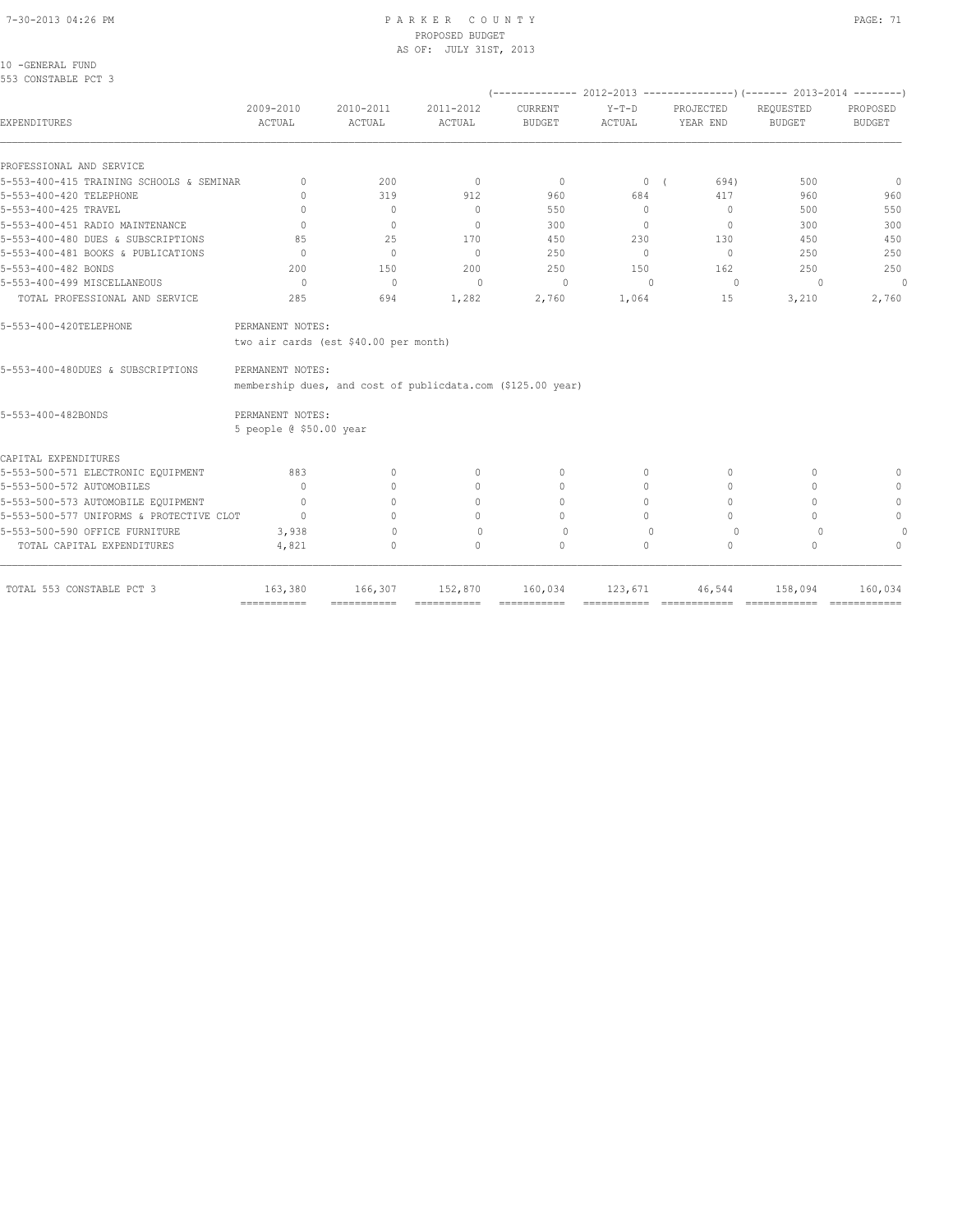#### 10 -GENERAL FUND 554 CONSTABLE PCT 4

| 554 CONSTABLE PCT 4                      |                     |                     |                     |                          |                   | (-------------- 2012-2013 -----------------) (------- 2013-2014 -------- |                            |                           |  |
|------------------------------------------|---------------------|---------------------|---------------------|--------------------------|-------------------|--------------------------------------------------------------------------|----------------------------|---------------------------|--|
| EXPENDITURES                             | 2009-2010<br>ACTUAL | 2010-2011<br>ACTUAL | 2011-2012<br>ACTUAL | CURRENT<br><b>BUDGET</b> | $Y-T-D$<br>ACTUAL | PROJECTED<br>YEAR END                                                    | REQUESTED<br><b>BUDGET</b> | PROPOSED<br><b>BUDGET</b> |  |
|                                          |                     |                     |                     |                          |                   |                                                                          |                            |                           |  |
| SALARIES & BENEFITS                      |                     |                     |                     |                          |                   |                                                                          |                            |                           |  |
| SALARIES & WAGES                         |                     |                     |                     |                          |                   |                                                                          |                            |                           |  |
| 5-554-100-101 ELECTED OFFICIAL-CONST #4  | 62,999              | 65,422              | 62,999              | 63,000                   | 50,877            | 32,718                                                                   | 63,000                     | 63,000                    |  |
| 5-554-100-106 DEPUTIES                   | 36,099              | 36,099              | 36,198              | 37,801                   | 29,571            | $\circ$                                                                  | 37,801                     | 37,801                    |  |
| 5-554-100-199 CERTIFICATION PAY          | 1,203               | 1,203               | 1,206               | 1,800                    | 939               | $\circ$                                                                  | 1,800                      | 1,800                     |  |
| TOTAL SALARIES & WAGES                   | 100,302             | 102,725             | 100,404             | 102,601                  | 81,388            | 32,718                                                                   | 102,601                    | 102,601                   |  |
| <b>BENEFITS</b>                          |                     |                     |                     |                          |                   |                                                                          |                            |                           |  |
| 5-554-100-201 FICA MATCH                 | 7,043               | 7,382               | 7,135               | 7,950                    | 5,477             | 2,472                                                                    | 7,950                      | 7,950                     |  |
| 5-554-100-202 EMPLOYEE HOSPITALIZATION   | 36,599              | 38,359              | 39,992              | 40,914                   | 35,042            | 4,991                                                                    | 40,914                     | 40,914                    |  |
| 5-554-100-203 RETIREMENT PLAN CONTRIBUT  | 11,357              | 12,079              | 10,788              | 11,332                   | 9,019             | 2,453                                                                    | 11,332                     | 11,332                    |  |
| 5-554-100-204 WORKERS COMPENSATION INSU  | 2,081               | 2,025               | 2,051               | 2,030                    | 1,737             | 1,129                                                                    | 2,030                      | 2,030                     |  |
| 5-554-100-206 LONGEVITY PAY              | 1,140               | 360                 | 420                 | 480                      | 480               | 0                                                                        | 540                        | 480                       |  |
| 5-554-100-209 CELL PHONE ALLOWANCE       | 1,602               | 1,659               | 1,584               | 1,500                    | 1,269             | $\circ$                                                                  | 1,500                      | 1,500                     |  |
| TOTAL BENEFITS                           | 59,822              | 61,864              | 61,970              | 64,206                   | 53,023            | 11,045                                                                   | 64,266                     | 64,206                    |  |
| TOTAL SALARIES & BENEFITS                | 160,124             | 164,589             | 162,374             | 166,807                  | 134,411           | 43,763                                                                   | 166,867                    | 166,807                   |  |
| OPERATING EXPENSES                       |                     |                     |                     |                          |                   |                                                                          |                            |                           |  |
| 5-554-300-310 POSTAGE                    | 420                 | 271                 | 216                 | 400                      | 185               | 14                                                                       | 400                        | 400                       |  |
| 5-554-300-325 UNIFORMS                   | 250                 | 300                 | $\mathbf{0}$        | 710                      | 699               | $\mathbf{0}$                                                             | 750                        | 710                       |  |
| 5-554-300-330 SUPPLIES                   | 473                 | 255                 | 477                 | 860                      | 664               | 348                                                                      | 1,200                      | 860                       |  |
| 5-554-300-331 GASOLINE, OIL & DIESEL     | 3,165               | 3,373               | 4,014               | 3,000                    | 2,911             | 849                                                                      | 5,000                      | 3,000                     |  |
| 5-554-300-337 TIRES                      | 1,022               | 367                 | $\mathbf{0}$        | $\Omega$                 | $\Omega$          | $\Omega$                                                                 | 1,000                      | $\cap$                    |  |
| 5-554-300-350 EQUIPMENT REPAIR           | 125                 | 783                 | 331                 | 1,100                    | 1,036             | $\circ$                                                                  | 500                        | 1,100                     |  |
| 5-554-300-369 RADIO EQUIPMENT-NON CAP    | $\mathbf{0}$        | $\circ$             | $\mathbf{0}$        | $\mathbf{0}$             | 0                 | $\mathbf{0}$                                                             | 2,000                      | $\mathbf{0}$              |  |
| 5-554-300-370 OFFICE EQUIPMENT-NON CAP   | $\mathbf{0}$        | $\circ$             | $\mathbf{0}$        | $\mathbf 0$              | 0                 | $\circ$                                                                  | 500                        | $\mathbf 0$               |  |
| 5-554-300-371 ELECTRONIC EQUIPMENT-NON C | $\Omega$            | $\Omega$            | $\Omega$            | $\Omega$                 | $\Omega$          | $\Omega$                                                                 | 1,500                      | $\mathbf{0}$              |  |
| 5-554-300-373 AUTOMOBILE EQUIPMENT-NON C | $\Omega$            | $\Omega$            | $\Omega$            | $\Omega$                 | $\Omega$          | $\circ$                                                                  | 8,000                      | $\mathbb O$               |  |
| 5-554-300-374 OFFICE FURNITURE-NON CAP   | $\Omega$            | $\Omega$            | $\Omega$            | $\Omega$                 | $\cap$            | $\circ$                                                                  | 500                        | $\mathbf{0}$              |  |
| 5-554-300-375 SECURITY EQUIPMENT-NON CAP | $\cap$              | $\circ$             | $\Omega$            | $\mathbf{0}$             | $\Omega$          | $\circ$                                                                  | 2,000                      | $\mathbf{0}$              |  |
| 5-554-300-377 PROTECTIVE CLOTHING/EQUIP- | 0                   | 0                   | 0                   | $\Omega$                 | $\bigcap$         | $\Omega$                                                                 | 1,000                      | $\Omega$                  |  |
| TOTAL OPERATING EXPENSES                 | 5,455               | 5,348               | 5,038               | 6,070                    | 5,496             | 1,211                                                                    | 24,350                     | 6,070                     |  |

5-554-300-369RADIO EQUIPMENT-NON CAP CURRENT YEAR NOTES:

Two handheld police radios and microphones.

5-554-300-371ELECTRONIC EQUIPMENT-NON CNEXT YEAR NOTES:

New computer plus microsoft office license and new printer.

5-554-300-373AUTOMOBILE EQUIPMENT-NON CNEXT YEAR NOTES: Emergency Lights, Car Camera, Police Radio for new department vehicle and existing patrol vehicle(s)

5-554-300-375SECURITY EQUIPMENT-NON CAPNEXT YEAR NOTES: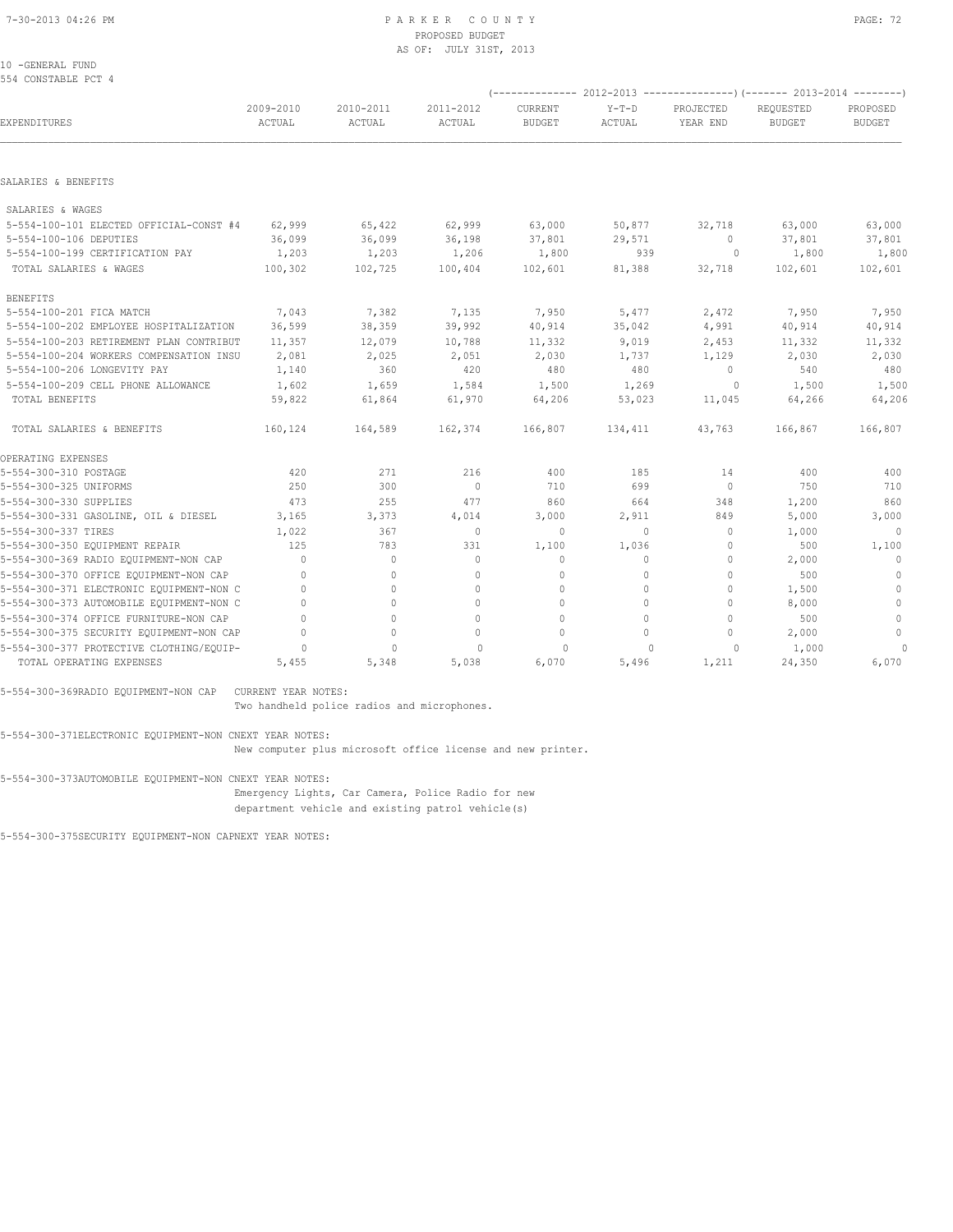#### PARKER COUNTY PROPOSED BUDGET AS OF: JULY 31ST, 2013

| ٠<br>v<br>- | ٠<br>× |
|-------------|--------|
|-------------|--------|

|                                         |           |           | Two Garrett Superwand Metal Detector(s) for courtroom. One |               |        |           |                                                                        |          |
|-----------------------------------------|-----------|-----------|------------------------------------------------------------|---------------|--------|-----------|------------------------------------------------------------------------|----------|
| EXPENDITURES                            | ACTUAL    | ACTUAL    | ACTUAL                                                     | <b>BUDGET</b> | ACTUAL | YEAR END  | <b>BUDGET</b>                                                          | BUDGET   |
|                                         | 2009-2010 | 2010-2011 | 2011-2012                                                  | CURRENT       | Y-T-D  | PROJECTED | REQUESTED                                                              | PROPOSED |
|                                         |           |           |                                                            |               |        |           | (-------------- 2012-2013 ----------------) (------- 2013-2014 ------- |          |
| 10 -GENERAL FUND<br>554 CONSTABLE PCT 4 |           |           |                                                            |               |        |           |                                                                        |          |
|                                         |           |           | AS OF: JULY 31ST, 2013                                     |               |        |           |                                                                        |          |

d Metal Detector(s) for courtroom. One X26E Taser plus holster and cartridges. Two gunracks for Constable vehicles to secure weapons.

5-554-300-377PROTECTIVE CLOTHING/EQUIP-NEXT YEAR NOTES:

 Body Armor (bullet proof vest) and carrier for new Constable.

| 5-554-400-415 TRAINING SCHOOLS & SEMINAR | $\bigcap$ | 0        | 500                              | 295                                                                                                                                                                                                                                      | $\mathbf{0}$                     | 1,000     | 500          |
|------------------------------------------|-----------|----------|----------------------------------|------------------------------------------------------------------------------------------------------------------------------------------------------------------------------------------------------------------------------------------|----------------------------------|-----------|--------------|
|                                          | $\cap$    |          | $\Omega$                         | $\circ$                                                                                                                                                                                                                                  | 1,377                            | $\bigcap$ | $\Omega$     |
|                                          |           |          | 400                              | 367                                                                                                                                                                                                                                      | $\Omega$                         | 1,000     | 400          |
|                                          | $\cap$    |          | $\Omega$                         | $\Omega$                                                                                                                                                                                                                                 | 114                              | 250       | $\mathbf{0}$ |
|                                          | $\Omega$  |          | 300                              | 205                                                                                                                                                                                                                                      | $\mathbf{0}$                     | 1,000     | 300          |
|                                          | $\Omega$  | $\cap$   | 150                              | 11                                                                                                                                                                                                                                       | 63                               | 250       | 150          |
|                                          | 50        | 100      | 330                              | 278                                                                                                                                                                                                                                      | $\begin{array}{c} \n\end{array}$ | 250       | 330          |
|                                          | $\Omega$  | $\Omega$ | $\Omega$                         | $\cap$                                                                                                                                                                                                                                   |                                  |           | $\Omega$     |
|                                          | 50        | 100      | 1,680                            | 1,156                                                                                                                                                                                                                                    | 1,554                            | 3,750     | 1,680        |
|                                          |           |          |                                  |                                                                                                                                                                                                                                          |                                  |           |              |
|                                          | $\cap$    |          | $\bigcap$                        | $\cap$                                                                                                                                                                                                                                   | $\Omega$                         |           |              |
|                                          |           |          | $\begin{array}{c} \n\end{array}$ | 0                                                                                                                                                                                                                                        | $\bigcap$                        |           | $\cap$       |
|                                          | $\cap$    |          | $\cap$                           | $\Omega$                                                                                                                                                                                                                                 | 21,895                           | 25,000    |              |
| 5-554-500-577 UNIFORMS & PROTECTIVE CLOT |           |          | $\Omega$                         | $\bigcap$                                                                                                                                                                                                                                | $\Omega$                         |           |              |
|                                          | $\cap$    | $\cap$   | $\Omega$                         | 0                                                                                                                                                                                                                                        | 21,895                           | 25,000    |              |
| NEXT YEAR NOTES:                         |           |          |                                  |                                                                                                                                                                                                                                          |                                  |           |              |
|                                          |           |          |                                  |                                                                                                                                                                                                                                          |                                  |           |              |
|                                          |           |          |                                  |                                                                                                                                                                                                                                          |                                  |           |              |
|                                          |           |          |                                  |                                                                                                                                                                                                                                          |                                  |           |              |
|                                          |           |          |                                  |                                                                                                                                                                                                                                          |                                  |           |              |
|                                          |           |          |                                  | New Constable vehicle (plus equipment) to replace 10 year<br>old vehicle. Vehicle is approximately \$25,000 and equipment<br>is approximately \$5,000. The \$5000 to equip the new<br>vehicle has been requested in auto equip line 373. |                                  |           |              |

|                           | ----------- | ______<br>-------- |         | _____   | ______  |        |         |        |
|---------------------------|-------------|--------------------|---------|---------|---------|--------|---------|--------|
| TOTAL 554 CONSTABLE PCT 4 | 165,579     | 169.987            | 167.512 | 174,557 | 141,064 | 68,423 | 219,967 | 74,557 |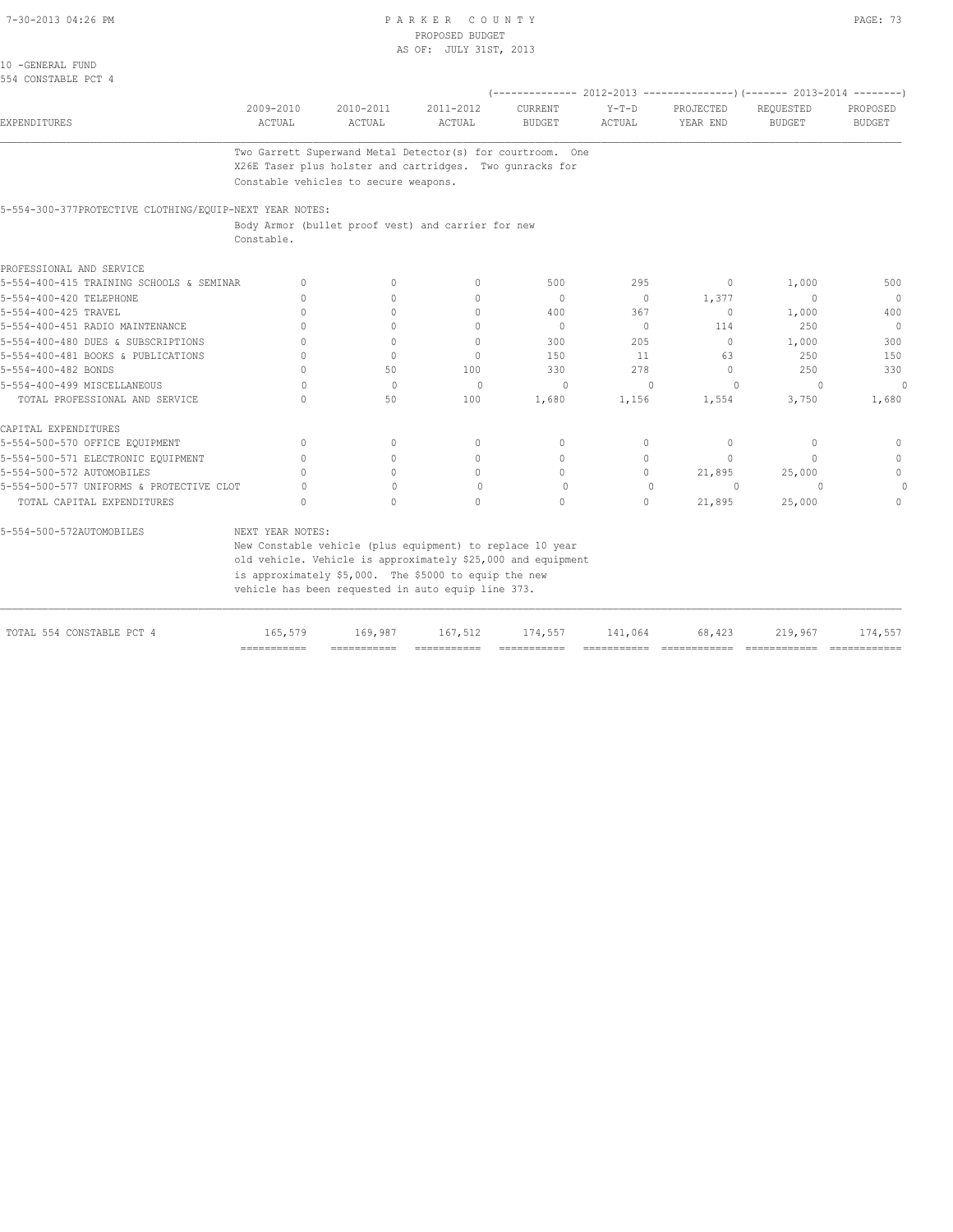#### 7-30-2013 04:26 PM P A R K E R C O U N T Y PAGE: 74 PROPOSED BUDGET AS OF: JULY 31ST, 2013

10 -GENERAL FUND 560 SHERIFF ADMIN

| EXPENDITURES                                           | 2009-2010<br>ACTUAL                                                      | 2010-2011<br>ACTUAL                                    | 2011-2012<br>ACTUAL | CURRENT<br><b>BUDGET</b> | $Y-T-D$<br>ACTUAL | PROJECTED<br>YEAR END | REQUESTED<br><b>BUDGET</b> | PROPOSED<br><b>BUDGET</b> |  |  |
|--------------------------------------------------------|--------------------------------------------------------------------------|--------------------------------------------------------|---------------------|--------------------------|-------------------|-----------------------|----------------------------|---------------------------|--|--|
| SALARIES & BENEFITS                                    |                                                                          |                                                        |                     |                          |                   |                       |                            |                           |  |  |
| SALARIES & WAGES                                       |                                                                          |                                                        |                     |                          |                   |                       |                            |                           |  |  |
| 5-560-100-101 ELECTED OFFICIAL-SHERIFF                 | 94,499                                                                   | 98,133                                                 | 94,499              | 94,500                   | 76,326            | 55,610                | 94,500                     | 94,500                    |  |  |
| 5-560-100-103 PERSONNAL SALARIES                       | $\circ$                                                                  | 17,952                                                 | 4,542,865           | 3,624,671                | 2,963,642         | $\circ$               | 3,871,526                  | 3,624,671                 |  |  |
| 5-560-100-104 ASSISTANT/DEPUTY SHERIFF                 | 69,031                                                                   | 69,031                                                 | $\circ$             | $\circ$                  | $\circ$           | 55,119                | $\circ$                    | $\overline{0}$            |  |  |
| 5-560-100-106 DEPUTIES                                 | 34,775                                                                   | 36,680                                                 | $\mathbf 0$         | $\circ$                  | 0                 | $\circ$               | $\circ$                    | $\mathbf{0}$              |  |  |
| 5-560-100-115 SECRETARY/RECEPTIONIST                   | 26,645                                                                   | 25,398                                                 | $\circ$             | 1,085,037                | 838,215           | 22,131                | 1,278,484                  | 1,085,037                 |  |  |
| 5-560-100-116 CLERK                                    | 88,979                                                                   | 30,393                                                 | $\mathbf 0$         | $\circ$                  | $\circ$           | 103,939               | $\mathbf{0}$               | $\mathbf{0}$              |  |  |
| 5-560-100-127 SERGEANT                                 | $\mathbf{0}$                                                             | 0                                                      | $\mathbf{0}$        | $\circ$                  | $\circ$           | $\circ$               | $\mathbf{0}$               | $\mathbb O$               |  |  |
| 5-560-100-135 CAPTAIN                                  | $\mathbb O$                                                              | $\mathbb O$                                            | $\mathbb O$         | $\mathbb O$              | $\circ$           | $\mathbb O$           | $\mathbb O$                | $\mathbb O$               |  |  |
| 5-560-100-144 LIEUTENANT                               | $\mathbf{0}$                                                             | $\circ$                                                | $\mathbf 0$         | $\circ$                  | $\circ$           | $\circ$               | $\circ$                    | $\mathbb O$               |  |  |
| 5-560-100-147 CORPORAL                                 | $\Omega$                                                                 | $\Omega$                                               | $\mathbb O$         | $\Omega$                 | $\Omega$          | $\mathbb O$           | $\Omega$                   | $\mathbb O$               |  |  |
| 5-560-100-152 STATION OFFICER                          | $\mathbf{0}$                                                             | $\circ$                                                | $\circ$             | $\circ$                  | $\circ$           | 36,184                | $\Omega$                   | $\mathbf{0}$              |  |  |
| 5-560-100-154 D.A.R.E. OFFICER                         | $\Omega$                                                                 | $\circ$                                                | $\circ$             | $\Omega$                 | $\circ$           | $\circ$               | $\Omega$                   | $\mathbf{0}$              |  |  |
| 5-560-100-159 ADMINISTRATIVE ASSISTANT                 | 40,382                                                                   | 39,607                                                 | $\mathbf{0}$        | $\Omega$                 | $\circ$           | 30,836                | $\Omega$                   | $\mathbf{0}$              |  |  |
| 5-560-100-197 SPECIAL OVERTIME                         | $\mathbf{0}$                                                             | $\circ$                                                | $\mathbf{0}$        | 50,000                   | $\circ$           | $\circ$               | 70,700                     | 50,000                    |  |  |
| 5-560-100-199 CERTIFICATION PAY                        | 1,919                                                                    | 1,920                                                  | 84,034              | 90,600                   | 66,769            | $\circ$               | 97,320                     | 90,600                    |  |  |
| TOTAL SALARIES & WAGES                                 | 356,229                                                                  | 319,114                                                | 4,721,398           | 4,944,808                | 3,944,953         | 303,819               | 5,412,530                  | 4,944,808                 |  |  |
| 5-560-100-101ELECTED OFFICIAL-SHERIFF PERMANENT NOTES: | He is the Sheriff                                                        |                                                        |                     |                          |                   |                       |                            |                           |  |  |
| 5-560-100-103PERSONNAL SALARIES                        | CURRENT YEAR NOTES:                                                      | 2013/14 Sworn Personnel \$3,871,526                    |                     |                          |                   |                       |                            |                           |  |  |
| 5-560-100-115SECRETARY/RECEPTIONIST                    | CURRENT YEAR NOTES:                                                      |                                                        |                     |                          |                   |                       |                            |                           |  |  |
|                                                        | 2013/14 Civillian Personnel \$1,278,484.00                               |                                                        |                     |                          |                   |                       |                            |                           |  |  |
|                                                        | (Includes 2 New Communications Officers at 32,745yr each<br>\$65, 490.00 |                                                        |                     |                          |                   |                       |                            |                           |  |  |
| 5-560-100-197SPECIAL OVERTIME                          | CURRENT YEAR NOTES:                                                      |                                                        |                     |                          |                   |                       |                            |                           |  |  |
|                                                        |                                                                          |                                                        |                     |                          |                   |                       |                            |                           |  |  |
|                                                        | 2013/14- \$70,700 ****<br>SWAT Pay 10 Operators at 1,800 yr \$18,000     |                                                        |                     |                          |                   |                       |                            |                           |  |  |
|                                                        |                                                                          | SWAT Negotiators Pay 3 at 900yr                        | \$2,700             |                          |                   |                       |                            |                           |  |  |
|                                                        |                                                                          | Departure Pay for Leaving employees with Time on Books |                     |                          |                   |                       |                            |                           |  |  |
|                                                        | \$50,000                                                                 |                                                        |                     |                          |                   |                       |                            |                           |  |  |
| 5-560-100-199CERTIFICATION PAY                         | PERMANENT NOTES:                                                         | All Cert Pay for all Department Officers               |                     |                          |                   |                       |                            |                           |  |  |
| 5-560-100-199CERTIFICATION PAY                         | CURRENT YEAR NOTES:                                                      |                                                        |                     |                          |                   |                       |                            |                           |  |  |
|                                                        | 2013/14 \$97,320                                                         |                                                        |                     |                          |                   |                       |                            |                           |  |  |
|                                                        | $(32$ at \$1,800<br>22 at \$1,200                                        | Certification Pay for Sworn Personnel \$91,200         |                     |                          |                   |                       |                            |                           |  |  |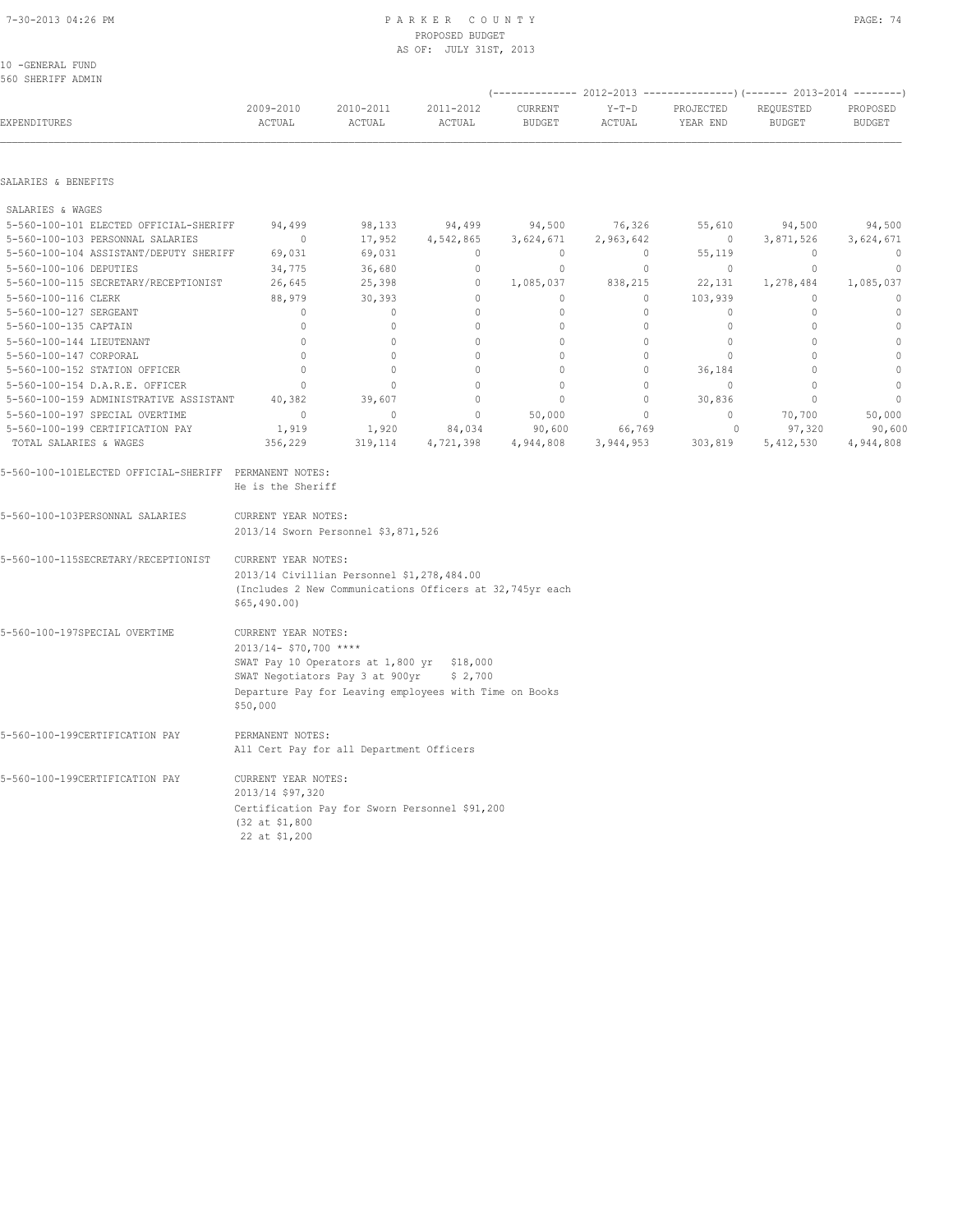#### 7-30-2013 04:26 PM P A R K E R C O U N T Y PAGE: 75 PROPOSED BUDGET AS OF: JULY 31ST, 2013

10 -GENERAL FUND 560 SHERIFF ADMIN

|                                          |                                          |                                      |                     | ----------------) (------- 2013-2014 --------) |                                       |                       |                            |                           |  |  |
|------------------------------------------|------------------------------------------|--------------------------------------|---------------------|------------------------------------------------|---------------------------------------|-----------------------|----------------------------|---------------------------|--|--|
| EXPENDITURES                             | 2009-2010<br>ACTUAL                      | 2010-2011<br>ACTUAL                  | 2011-2012<br>ACTUAL | CURRENT<br><b>BUDGET</b>                       | ------ 2012-2013<br>$Y-T-D$<br>ACTUAL | PROJECTED<br>YEAR END | REQUESTED<br><b>BUDGET</b> | PROPOSED<br><b>BUDGET</b> |  |  |
|                                          | 12 zt \$600)                             |                                      |                     |                                                |                                       |                       |                            |                           |  |  |
|                                          | 911 Certification Pay (New) \$6,120      |                                      |                     |                                                |                                       |                       |                            |                           |  |  |
|                                          |                                          | (1 at \$360yr and 8 at \$480yr)      |                     |                                                |                                       |                       |                            |                           |  |  |
| <b>BENEFITS</b>                          |                                          |                                      |                     |                                                |                                       |                       |                            |                           |  |  |
| 5-560-100-201 FICA MATCH                 | 26,501                                   | 23,833                               | 341,797             | 406,714                                        | 287,072                               | 22,628                | 406,714                    | 406,714                   |  |  |
| 5-560-100-202 EMPLOYEE HOSPITALIZATION   | 85,160                                   | 57,739                               | 1,470,440           | 1,612,067                                      | 1,235,519                             | 53,783                | 1,612,067                  | 1,612,067                 |  |  |
| 5-560-100-203 RETIREMENT PLAN CONTRIBUT  | 40,404                                   | 35,980                               | 504,566             | 580,032                                        | 445,843                               | 22,781                | 580,032                    | 580,032                   |  |  |
| 5-560-100-204 WORKERS COMPENSATION INSU  | 5,285                                    | 4,989                                | 78,909              | 80,931                                         | 70,871                                | 5,618                 | 80,931                     | 80,931                    |  |  |
| 5-560-100-205 CLOTHING ALLOWANCE         | 450                                      | 450                                  | 19,125              | 44,500                                         | 44,500                                | 364                   | 47,000                     | 44,500                    |  |  |
| 5-560-100-206 LONGEVITY PAY              | 2,160                                    | 900                                  | 34,560              | 41,020                                         | 41,760                                | $\circ$               | 46,260                     | 41,020                    |  |  |
| 5-560-100-208 AUTO ALLOWANCE             | $\mathbf{0}$                             | $\mathbf{0}$                         | $\mathbf{0}$        | $\mathbf{0}$                                   | $\circ$                               | $\mathbf{0}$          | $\mathbf{0}$               | $\mathbf{0}$              |  |  |
| 5-560-100-209 CELL PHONE ALLOWANCE       | 2,584                                    | 2,915                                | 44,255              | 44,506                                         | 34,517                                | 0                     | 45,300                     | 44,506                    |  |  |
| TOTAL BENEFITS                           | 162,545                                  | 126,805                              | 2,493,652           | 2,809,770                                      | 2,160,082                             | 105,174               | 2,818,304                  | 2,809,770                 |  |  |
| 5-560-100-205CLOTHING ALLOWANCE          | CURRENT YEAR NOTES:                      |                                      |                     |                                                |                                       |                       |                            |                           |  |  |
|                                          | 2013/14 \$47,000 (500each)               |                                      |                     |                                                |                                       |                       |                            |                           |  |  |
|                                          | 90 Employees insludes 1 New Aledo Deputy |                                      |                     |                                                |                                       |                       |                            |                           |  |  |
|                                          |                                          | 6 at \$250 for attrition of Deputies |                     |                                                |                                       |                       |                            |                           |  |  |
| 5-560-100-206LONGEVITY PAY               | CURRENT YEAR NOTES:                      |                                      |                     |                                                |                                       |                       |                            |                           |  |  |
|                                          | 2013/14 \$46,260                         |                                      |                     |                                                |                                       |                       |                            |                           |  |  |
| 5-560-100-209CELL PHONE ALLOWANCE        | CURRENT YEAR NOTES:                      |                                      |                     |                                                |                                       |                       |                            |                           |  |  |
|                                          | 2013/14 \$45,300                         |                                      |                     |                                                |                                       |                       |                            |                           |  |  |
|                                          | 33 at \$900                              |                                      |                     |                                                |                                       |                       |                            |                           |  |  |
|                                          | 25 at \$600                              |                                      |                     |                                                |                                       |                       |                            |                           |  |  |
|                                          | 1 New Aledo at \$600                     |                                      |                     |                                                |                                       |                       |                            |                           |  |  |
| TOTAL SALARIES & BENEFITS                | 518,774                                  | 445,919                              | 7,215,050           | 7,754,578                                      | 6,105,034                             | 408,993               | 8,230,834                  | 7,754,578                 |  |  |
| OPERATING EXPENSES                       |                                          |                                      |                     |                                                |                                       |                       |                            |                           |  |  |
| 5-560-300-310 POSTAGE                    | 10,577                                   | 9,589                                | 11,003              | 10,000                                         | 8,372                                 | 6,511                 | 10,000                     | 10,000                    |  |  |
| 5-560-300-328 BLOCK GRANT MATCH          | $\mathbf{0}$                             | $\circ$                              | $\mathbf{0}$        | $\mathbf{0}$                                   | $\circ$                               | $\mathbf{0}$          | $\mathbf{0}$               | $\overline{0}$            |  |  |
| 5-560-300-329 OIL, FILTERS, TUNE-UPS     | 169                                      | 254                                  | 243                 | 600                                            | 103                                   | 303                   | 600                        | 600                       |  |  |
| 5-560-300-330 SUPPLIES                   | 12,737                                   | 11,149                               | 10,818              | 11,200                                         | 8,289                                 | 18,026                | 11,200                     | 11,200                    |  |  |
| 5-560-300-331 GASOLINE, OIL & DIESEL     | 8,552                                    | 11,670                               | 13,892              | 12,500                                         | 10,134                                | 4,585                 | 12,500                     | 12,500                    |  |  |
| 5-560-300-337 TIRES                      | 689                                      | 1,182                                | 1,453               | 1,460                                          | 1,052                                 | 163                   | 1,500                      | 1,460                     |  |  |
| 5-560-300-338 JANITORIAL SUPPLIES        | 3,480                                    | $\circ$                              | $\circ$             | $\mathbf{0}$                                   | $\circ$                               | 1,971                 | $\mathbf{0}$               | $\Omega$                  |  |  |
| 5-560-300-350 EQUIPMENT REPAIR           | 1,000                                    | 336                                  | $\circ$             | 1,000                                          | 115                                   | $\circ$               | 1,000                      | 1,000                     |  |  |
| 5-560-300-351 BUILDING MAINTENANCE       | $\mathbf 0$                              | $\mathbb O$                          | $\mathbf 0$         | $\circ$                                        | $\circ$                               | $\circ$               | 0                          | $\mathbf{0}$              |  |  |
| 5-560-300-352 AUTO REPAIR                | 591                                      | 1,233                                | 530                 | 1,500                                          | 56                                    | 1,812                 | 1,500                      | 1,500                     |  |  |
| 5-560-300-353 PURCHASE OF INFORMATION    | $\Omega$                                 | $\circ$                              | $\circ$             | $\Omega$                                       | $\circ$                               | $\circ$               | 0                          | $\Omega$                  |  |  |
| 5-560-300-368 SAFETY EQUIPMENT-NON CAP   | $\Omega$                                 | 0                                    | $\circ$             | $\mathbf{0}$                                   | $\mathbf 0$                           | $\circ$               | 7,200                      | $\mathbb O$               |  |  |
| 5-560-300-369 RADIO EQUIPMENT-NON CAP    | $\mathbf 0$                              | 0                                    | $\mathbf{0}$        | $\mathbf{0}$                                   | $\circ$                               | $\circ$               | 5,500                      | $\mathbb O$               |  |  |
| 5-560-300-370 OFFICE EQUIPMENT-NON CAP   | $\mathbf 0$                              | 0                                    | $\mathbf{0}$        | $\Omega$                                       | $\Omega$                              | $\circ$               | $\mathbf{0}$               | $\circ$                   |  |  |
| 5-560-300-371 ELECTRONIC EQUIPMENT-NON C | $\Omega$                                 | 0                                    | $\circ$             | $\mathbf{0}$                                   | $\circ$                               | $\circ$               | $\mathbf{0}$               | $\circ$                   |  |  |
| 5-560-300-373 AUTOMOBILE EQUIPMENT-NON C | $\Omega$                                 | $\Omega$                             | $\Omega$            | $\bigcap$                                      | $\cap$                                | $\Omega$              | $\Omega$                   | $\mathbf{0}$              |  |  |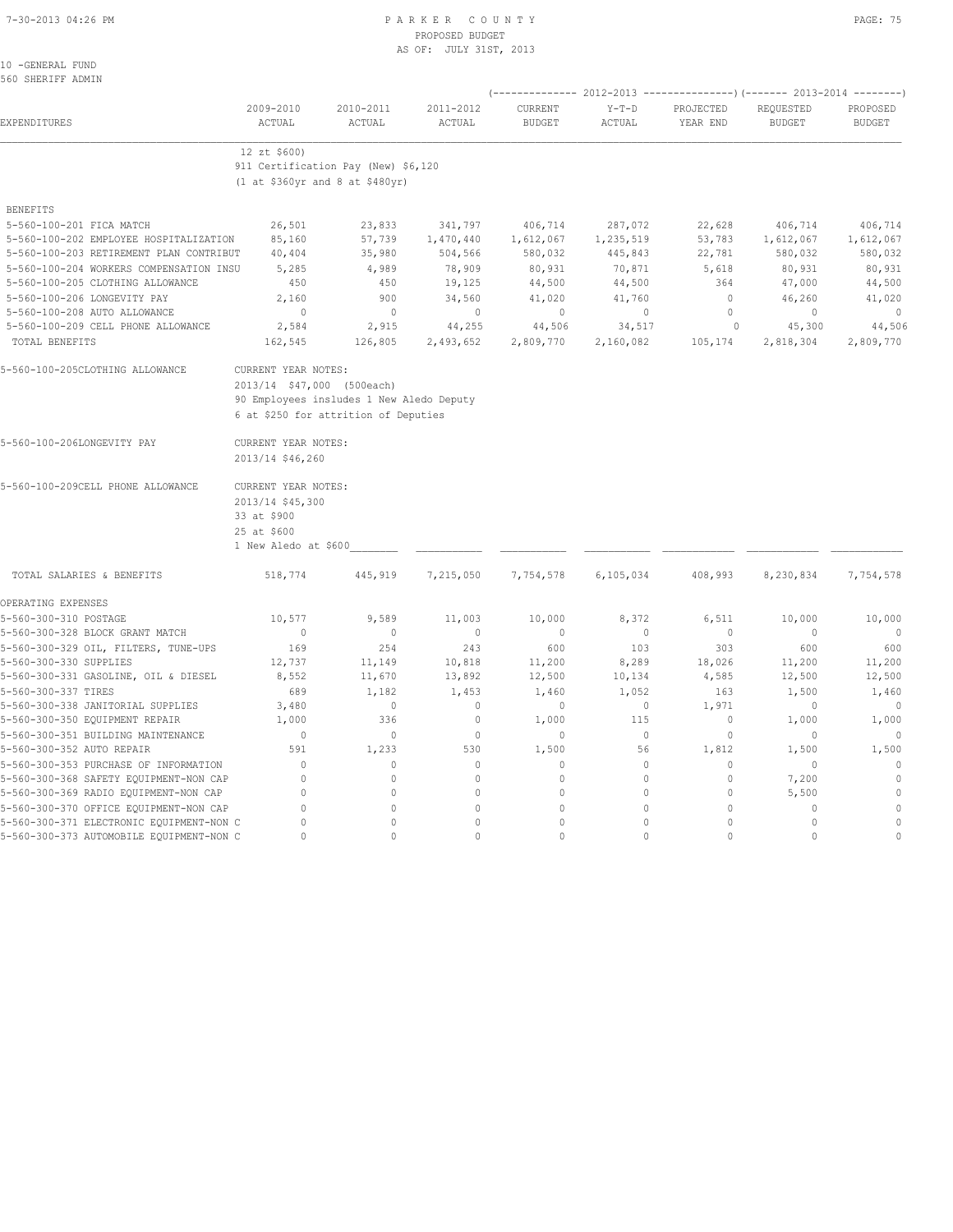#### 7-30-2013 04:26 PM P A R K E R C O U N T Y PAGE: 76 PROPOSED BUDGET AS OF: JULY 31ST, 2013

10 -GENERAL FUND 560 SHERIFF ADMIN

| JUV JHERIFE ADMIN                                         |                                                                            |                                                                                                              |              |               |             | (-------------- 2012-2013 ------------------- 2013-2014 --------- ) |               |                |  |
|-----------------------------------------------------------|----------------------------------------------------------------------------|--------------------------------------------------------------------------------------------------------------|--------------|---------------|-------------|---------------------------------------------------------------------|---------------|----------------|--|
|                                                           | 2009-2010                                                                  | 2010-2011                                                                                                    | 2011-2012    | CURRENT       | $Y-T-D$     | PROJECTED                                                           | REQUESTED     | PROPOSED       |  |
| EXPENDITURES                                              | ACTUAL                                                                     | ACTUAL                                                                                                       | ACTUAL       | <b>BUDGET</b> | ACTUAL      | YEAR END                                                            | <b>BUDGET</b> | <b>BUDGET</b>  |  |
| 5-560-300-374 OFFICE FURNITURE-NON CAP                    | $\mathbb O$                                                                | $\mathbb O$                                                                                                  | $\mathbb O$  | $\mathbb O$   | $\circ$     | $\mathbb O$                                                         | $\mathbb O$   | $\mathbb O$    |  |
| 5-560-300-375 SECURITY EQUIPMENT-NON CAP                  | $\mathbb O$                                                                | $\circ$                                                                                                      | $\circ$      | $\mathbb O$   | $\circ$     | 0                                                                   | $\mathbb O$   | $\mathbb{O}$   |  |
| 5-560-300-377 PROTECTIVE CLOTHING/EQUIP-                  | $\circ$                                                                    | $\mathbf 0$                                                                                                  | $\Omega$     | $\Omega$      | $\Omega$    | $\Omega$                                                            | $\Omega$      | $\Omega$       |  |
| TOTAL OPERATING EXPENSES                                  | 37,794                                                                     | 35,412                                                                                                       | 37,939       | 38,260        | 28,120      | 33,371                                                              | 51,000        | 38,260         |  |
| 5-560-300-310POSTAGE                                      | PERMANENT NOTES:                                                           | Monies are utilized for Estray notification as well as<br>seized vehicles and seized property notifications. |              |               |             |                                                                     |               |                |  |
| 5-560-300-3290IL, FILTERS, TUNE-UPS                       | PERMANENT NOTES:<br>Admin. Div.                                            | Monies utilized for maintenaance of vehicles assigned to                                                     |              |               |             |                                                                     |               |                |  |
| 5-560-300-338JANITORIAL SUPPLIES                          | PERMANENT NOTES:<br>continue to do so.                                     | Janitorial supplies have been paid out of commissarywill                                                     |              |               |             |                                                                     |               |                |  |
| 5-560-300-368SAFETY EQUIPMENT-NON CAP CURRENT YEAR NOTES: | 2013/14 \$7,200<br>New Aledo Deputy included                               | Replace 3 Interim 05 Officer Vests.<br>Funds for 5 New Officer Armor/attrition                               |              |               |             |                                                                     |               |                |  |
| 5-560-300-369RADIO EQUIPMENT-NON CAP                      | CURRENT YEAR NOTES:<br>$2013/14 - $5,500$<br>2 Spare Mobile Radios \$1,303 | 2 Spare Poratble Radios \$1,412                                                                              |              |               |             |                                                                     |               |                |  |
| PROFESSIONAL AND SERVICE                                  |                                                                            |                                                                                                              |              |               |             |                                                                     |               |                |  |
| 5-560-400-405 MEDICAL SERVICE                             | $\mathbb O$                                                                | $\mathbb O$                                                                                                  | $\Omega$     | $\circ$       | $\circ$     | $\Omega$                                                            | $\Omega$      | $\Omega$       |  |
| 5-560-400-408 CONTRACT SERVICES                           | $\mathbf{0}$                                                               | 3,305                                                                                                        | 1,000        | 3,630         | 2,190       | 5,012                                                               | 3,630         | 3,630          |  |
| 5-560-400-409 CONSULTING SERVICE                          | $\mathbf{0}$                                                               | $\circ$                                                                                                      | $\mathbf 0$  | $\circ$       | $\circ$     | $\circ$                                                             | $\mathbf{0}$  | $\circ$        |  |
| 5-560-400-415 TRAINING SCHOOLS & SEMINAR                  | $\mathbb O$                                                                | $\mathbb O$                                                                                                  | $\mathbb O$  | $\mathbb O$   | $\mathbb O$ | 3,545                                                               | $\circ$       | $\circ$        |  |
| 5-560-400-416 VINE GRANT                                  | 17,925                                                                     | 18,283                                                                                                       | 18,283       | 18,641        | $\circ$     | $\mathbf{0}$                                                        | 18,641        | 18,641         |  |
| 5-560-400-420 TELEPHONE                                   | 6,051                                                                      | 2,788                                                                                                        | 457          | 1,000         | 418         | 19,168                                                              | 1,000         | 1,000          |  |
| 5-560-400-425 TRAVEL                                      | $\mathbf{0}$                                                               | $\circ$                                                                                                      | $\circ$      | $\mathbf{0}$  | $\circ$     | 3,061                                                               | $\cup$        | $\mathbf{0}$   |  |
| 5-560-400-430 ADVERTISING                                 | $\mathbb O$                                                                | $\circ$                                                                                                      | $\mathbb O$  | $\mathbb O$   | $\mathbb O$ | 339                                                                 | $\circ$       | $\mathbb O$    |  |
| 5-560-400-440 UTILITIES                                   | $\Omega$                                                                   | $\circ$                                                                                                      | $\mathbf 0$  | $\mathbb O$   | $\mathbb O$ | $\circ$                                                             | $\mathbf 0$   | $\mathbb O$    |  |
| 5-560-400-445 FILM & PHOTOGRAPHY SUPPLIE                  | $\mathbf{0}$                                                               | $\mathbf{0}$                                                                                                 | $\mathbf{0}$ | $\mathbf{0}$  | $\circ$     | 15)                                                                 | $\mathbf{0}$  | $\mathbf{0}$   |  |
| 5-560-400-446 BINDING & STOCK PAPER                       | 1,931                                                                      | 1,905                                                                                                        | 1,934        | 2,500         | 865         | 92                                                                  | 2,200         | 2,500          |  |
| 5-560-400-450 OFFICE EQUIPMENT REPAIR                     | $\mathbf{0}$                                                               | $\circ$                                                                                                      | $\mathbf{0}$ | $\mathbf{0}$  | $\circ$     | $\circ$                                                             | $\mathbf{0}$  | $\mathbf{0}$   |  |
| 5-560-400-451 RADIO MAINTENANCE                           | 61                                                                         | 67                                                                                                           | 5            | $\mathbf{0}$  | $\circ$     | 300                                                                 | $\mathbf{0}$  | $\overline{0}$ |  |
| 5-560-400-460 OFFICE & EQUIPMENT RENTAL                   | 849                                                                        | 229                                                                                                          | $\mathbf{0}$ | $\mathbf{0}$  | $\circ$     | 2,380                                                               | $\mathbf{0}$  | $\overline{0}$ |  |
| 5-560-400-480 DUES & SUBSCRIPTIONS                        | 121                                                                        | 480                                                                                                          | 602          | 905           | 25          | 321                                                                 | 905           | 905            |  |
| 5-560-400-481 BOOKS & PUBLICATIONS                        | 36                                                                         | $\circ$                                                                                                      | $\Omega$     | $\circ$       | $\circ$     | 3,231                                                               | $\circ$       | $\mathbf 0$    |  |
| 5-560-400-482 BONDS                                       | 1,005                                                                      | 1,055                                                                                                        | $\mathbb O$  | 1,055         | 984         | 1,143                                                               | 1,075         | 1,055          |  |
| 5-560-400-495 LIABILITY INSURANCE                         | 0                                                                          | $\circ$                                                                                                      | $\circ$      | $\mathbf{0}$  | $\circ$     | $\circ$                                                             | $\mathbf{0}$  | $\mathbf{0}$   |  |
| 5-560-400-499 MISCELLANEOUS                               | $\circ$                                                                    | 0                                                                                                            | $\circ$      | 124,405       | $\circ$     | $\circ$                                                             | 141,405       | 124,405        |  |
| TOTAL PROFESSIONAL AND SERVICE                            | 27,979                                                                     | 28,111                                                                                                       | 22,282       | 152,136       | 4,481       | 38,577                                                              | 168,856       | 152,136        |  |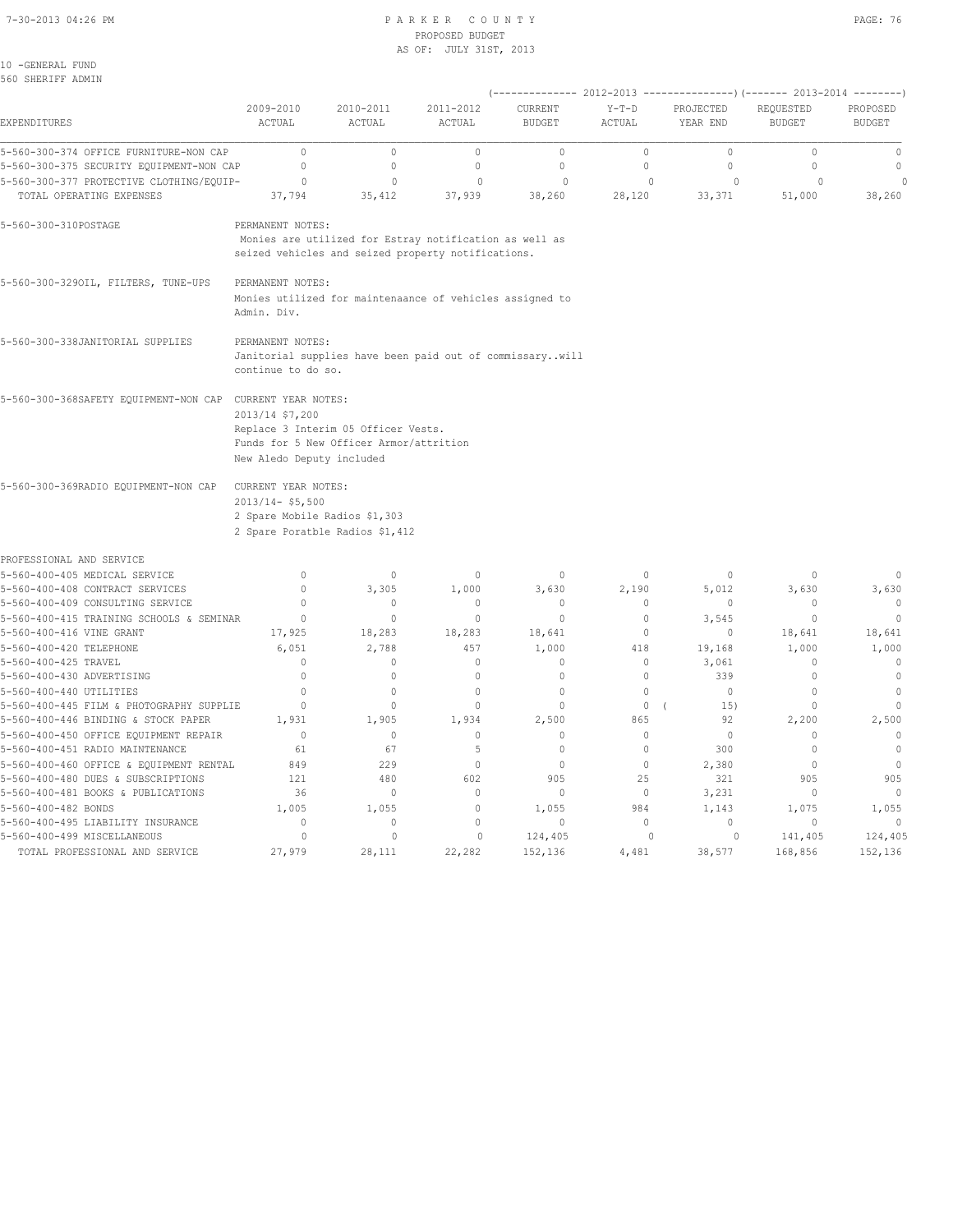10 -GENERAL FUND

#### 7-30-2013 04:26 PM P A R K E R C O U N T Y PROPOSED BUDGET AS OF: JULY 31ST, 2013

| $\sim$<br>- |  |
|-------------|--|
|             |  |

560 SHERIFF ADMIN (-------------- 2012-2013 ---------------)(------- 2013-2014 --------) 2009-2010 2010-2011 2011-2012 CURRENT Y-T-D PROJECTED REQUESTED PROPOSED EXPENDITURES ACTUAL ACTUAL ACTUAL BUDGET ACTUAL YEAR END BUDGET BUDGET 5-560-400-408CONTRACT SERVICES PERMANENT NOTES: Clear is being moved back to CID who has the most access to these types of contract services. Clear to stay in  $562.$ 5-560-400-408CONTRACT SERVICES CURRENT YEAR NOTES: 2013/14 \$3,630 6 Pre Employ Physicals \$70each = \$420 6 Psych Exams @ \$170 = \$1,020 TCLEDDS Contract (TCLEOSE online ACCESS) \$2,190 5-560-400-416VINE GRANT PERMANENT NOTES: Annual costs. 5-560-400-420TELEPHONE PERMANENT NOTES: Sheriff's Office telephones. May be deleted once AT&T quits billing for IP phone system. 5-560-400-420TELEPHONE CURRENT YEAR NOTES: 2013/14 2 Verizon Aircards @ \$38mo each 5-560-400-430ADVERTISING PERMANENT NOTES: no longer publishing sex offenders. 5-560-400-446BINDING & STOCK PAPER CURRENT YEAR NOTES: 2013/14 Business Cards, Envelopes, Bond and Certificate Award Stock,Property Sheets, Juror Summons Envelopes. 5-560-400-480DUES & SUBSCRIPTIONS PERMANENT NOTES: Sheriff's Association Membership Fees Local Newspaper Subs. 5-560-400-480DUES & SUBSCRIPTIONS CURRENT YEAR NOTES: 2013/14 Sheriff's Association Membership Fees Location Newspaper Subscripts. NTOA and TTPOA Mmeberships 5-560-400-482BONDS CURRENT YEAR NOTES: 2013/14 \$1,075 Sheriff's Indemnity Bond \$50 Deputies Indeminity Bond \$812 Notary Renewals 3 @ \$213 5-560-400-499MISCELLANEOUS CURRENT YEAR NOTES: 2013/14 Federal and State Overtime \$141,405.00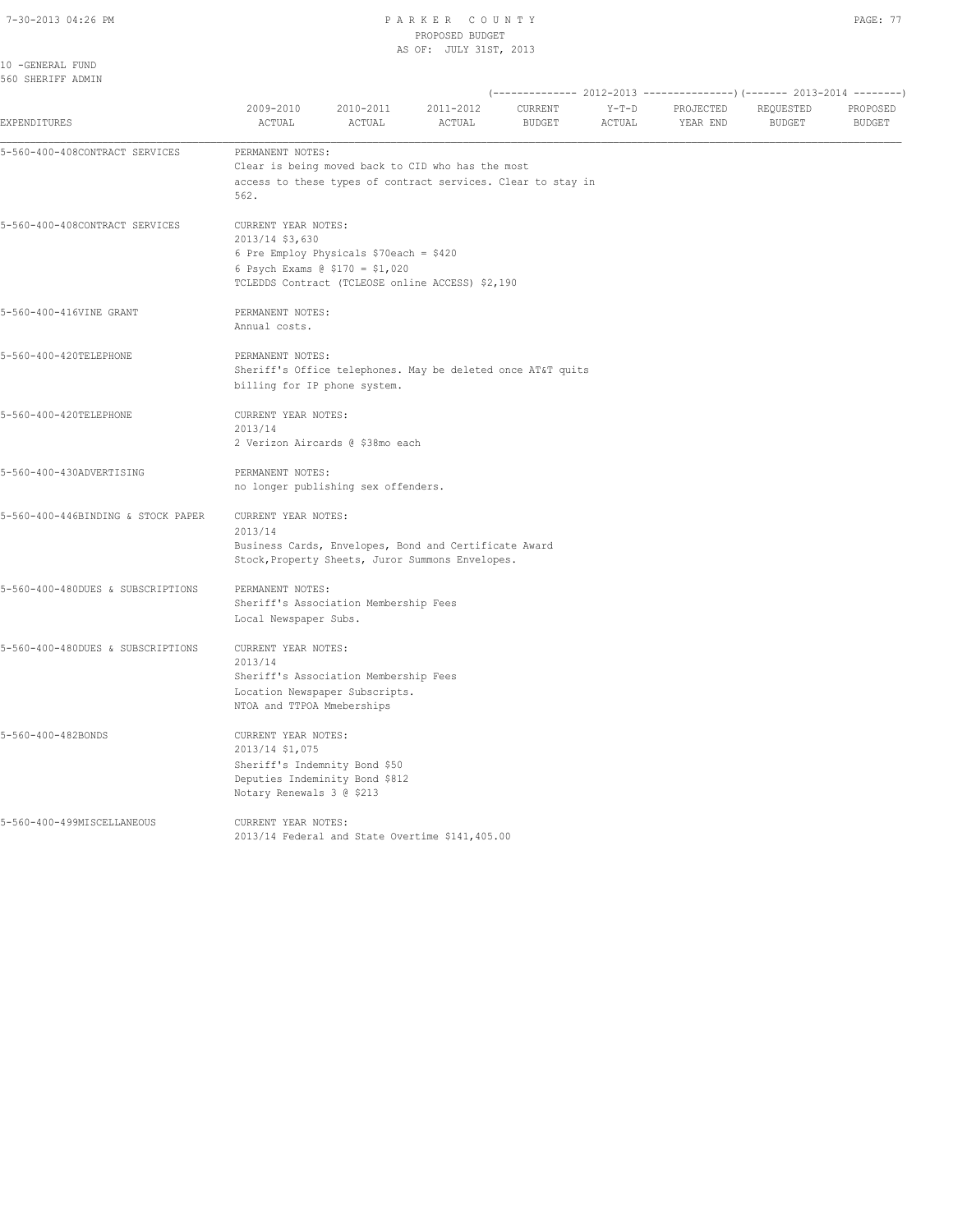#### 7-30-2013 04:26 PM P A R K E R C O U N T Y PAGE: 78 PROPOSED BUDGET AS OF: JULY 31ST, 2013

| 2009-2010<br>ACTUAL | 2010-2011<br>ACTUAL                                                                                                                              | 2011-2012<br>ACTUAL                                                                                                                                                                                                                                                                                              | CURRENT<br><b>BUDGET</b>                                                                                                                                                                                                             | $Y-T-D$<br>ACTUAL                                                                                                                                                             | PROJECTED<br>YEAR END                                                                                                | REQUESTED<br><b>BUDGET</b>                       | PROPOSED<br><b>BUDGET</b>                                                                                                                  |
|---------------------|--------------------------------------------------------------------------------------------------------------------------------------------------|------------------------------------------------------------------------------------------------------------------------------------------------------------------------------------------------------------------------------------------------------------------------------------------------------------------|--------------------------------------------------------------------------------------------------------------------------------------------------------------------------------------------------------------------------------------|-------------------------------------------------------------------------------------------------------------------------------------------------------------------------------|----------------------------------------------------------------------------------------------------------------------|--------------------------------------------------|--------------------------------------------------------------------------------------------------------------------------------------------|
|                     |                                                                                                                                                  |                                                                                                                                                                                                                                                                                                                  |                                                                                                                                                                                                                                      |                                                                                                                                                                               |                                                                                                                      |                                                  |                                                                                                                                            |
| Max Available       |                                                                                                                                                  |                                                                                                                                                                                                                                                                                                                  |                                                                                                                                                                                                                                      |                                                                                                                                                                               |                                                                                                                      |                                                  |                                                                                                                                            |
|                     |                                                                                                                                                  |                                                                                                                                                                                                                                                                                                                  |                                                                                                                                                                                                                                      |                                                                                                                                                                               |                                                                                                                      |                                                  |                                                                                                                                            |
|                     |                                                                                                                                                  |                                                                                                                                                                                                                                                                                                                  |                                                                                                                                                                                                                                      |                                                                                                                                                                               |                                                                                                                      |                                                  |                                                                                                                                            |
|                     |                                                                                                                                                  |                                                                                                                                                                                                                                                                                                                  |                                                                                                                                                                                                                                      |                                                                                                                                                                               |                                                                                                                      |                                                  | $\mathbf{0}$                                                                                                                               |
| $\mathbf{0}$        | 0                                                                                                                                                |                                                                                                                                                                                                                                                                                                                  | $\mathbf{0}$                                                                                                                                                                                                                         | $\circ$                                                                                                                                                                       | $\circ$                                                                                                              | 40,000                                           | $\mathbf{0}$                                                                                                                               |
|                     |                                                                                                                                                  |                                                                                                                                                                                                                                                                                                                  |                                                                                                                                                                                                                                      |                                                                                                                                                                               |                                                                                                                      |                                                  | $\mathbf{0}$                                                                                                                               |
| $\Omega$            | $\Omega$                                                                                                                                         | $\mathbf{0}$                                                                                                                                                                                                                                                                                                     | 63,703                                                                                                                                                                                                                               | 61,453                                                                                                                                                                        | $\circ$                                                                                                              | $\mathbf{0}$                                     | 63,703                                                                                                                                     |
|                     |                                                                                                                                                  |                                                                                                                                                                                                                                                                                                                  |                                                                                                                                                                                                                                      |                                                                                                                                                                               |                                                                                                                      |                                                  | $\mathbf{0}$                                                                                                                               |
|                     |                                                                                                                                                  |                                                                                                                                                                                                                                                                                                                  |                                                                                                                                                                                                                                      |                                                                                                                                                                               |                                                                                                                      |                                                  | $\mathbf{0}$                                                                                                                               |
| $\Omega$            | $\Omega$                                                                                                                                         | $\Omega$                                                                                                                                                                                                                                                                                                         | $\Omega$                                                                                                                                                                                                                             | $\mathbf{0}$                                                                                                                                                                  | $\Omega$                                                                                                             | $\Omega$                                         | $\Omega$                                                                                                                                   |
|                     | $\Omega$                                                                                                                                         |                                                                                                                                                                                                                                                                                                                  |                                                                                                                                                                                                                                      |                                                                                                                                                                               | $\mathbf{0}$                                                                                                         |                                                  | 63,703                                                                                                                                     |
|                     |                                                                                                                                                  |                                                                                                                                                                                                                                                                                                                  |                                                                                                                                                                                                                                      |                                                                                                                                                                               |                                                                                                                      |                                                  |                                                                                                                                            |
|                     |                                                                                                                                                  |                                                                                                                                                                                                                                                                                                                  |                                                                                                                                                                                                                                      |                                                                                                                                                                               |                                                                                                                      |                                                  |                                                                                                                                            |
|                     |                                                                                                                                                  |                                                                                                                                                                                                                                                                                                                  |                                                                                                                                                                                                                                      |                                                                                                                                                                               |                                                                                                                      |                                                  |                                                                                                                                            |
|                     |                                                                                                                                                  |                                                                                                                                                                                                                                                                                                                  |                                                                                                                                                                                                                                      |                                                                                                                                                                               |                                                                                                                      |                                                  |                                                                                                                                            |
|                     |                                                                                                                                                  |                                                                                                                                                                                                                                                                                                                  |                                                                                                                                                                                                                                      |                                                                                                                                                                               |                                                                                                                      |                                                  |                                                                                                                                            |
|                     |                                                                                                                                                  |                                                                                                                                                                                                                                                                                                                  |                                                                                                                                                                                                                                      |                                                                                                                                                                               |                                                                                                                      |                                                  |                                                                                                                                            |
|                     |                                                                                                                                                  |                                                                                                                                                                                                                                                                                                                  |                                                                                                                                                                                                                                      |                                                                                                                                                                               |                                                                                                                      |                                                  |                                                                                                                                            |
|                     |                                                                                                                                                  |                                                                                                                                                                                                                                                                                                                  |                                                                                                                                                                                                                                      |                                                                                                                                                                               |                                                                                                                      |                                                  |                                                                                                                                            |
|                     |                                                                                                                                                  |                                                                                                                                                                                                                                                                                                                  |                                                                                                                                                                                                                                      |                                                                                                                                                                               |                                                                                                                      |                                                  |                                                                                                                                            |
|                     |                                                                                                                                                  |                                                                                                                                                                                                                                                                                                                  |                                                                                                                                                                                                                                      |                                                                                                                                                                               |                                                                                                                      |                                                  |                                                                                                                                            |
|                     |                                                                                                                                                  |                                                                                                                                                                                                                                                                                                                  |                                                                                                                                                                                                                                      |                                                                                                                                                                               |                                                                                                                      |                                                  |                                                                                                                                            |
| 725,817             | 509,442                                                                                                                                          | 7,552,072                                                                                                                                                                                                                                                                                                        | 8,008,677                                                                                                                                                                                                                            | 6,199,089                                                                                                                                                                     | 480,941                                                                                                              | 8,490,690                                        | 8,008,677                                                                                                                                  |
|                     | $\mathbf{0}$<br>141,270<br>5-560-500-577 UNIFORMS & PROTECTIVE CLOT<br>$\Omega$<br>$\Omega$<br>5-560-500-591 DRUG PROGRAM-GRANT MATCH<br>141,270 | $\circ$<br>$\Omega$<br>$\Omega$<br>$\Omega$<br>CURRENT YEAR NOTES:<br>Dept 474 ME- 1 \$1,000<br>Dept 545 Comm-2 \$2,000<br>Dept 560 Admin-4 \$4,000<br>Dept 561 SCU - 1 \$1,000<br>Dept 562 CID - 10 \$10,000<br>Dept 563 Patrol- 5 \$5,000<br>Dept 564 Training - $3$ \$3,000<br>Dept 568 Fugitive - 7 $$7,000$ | DEA \$34,405 (\$17,202.25 each/max)<br>USMS \$77,000 (Maximum available all)<br>$\circ$<br>$\mathbf{0}$<br>276,801<br>$\mathbf{0}$<br>$\Omega$<br>276,801<br>Dept 561 SCU Laptops- 4 \$4,000<br>Dept 568 Fugitive Laptops- 3 \$3,000 | MHMR Apprehend/Transport \$20,000 Max Available<br>$\mathbf{0}$<br>$\mathbf{0}$<br>$\mathbf{0}$<br>$\mathbf{0}$<br>63,703<br>2013/14- Dell Computers Outdated/New \$40,000.00 | SMLI (Southern Money Launder Interdict Initiative) \$10,000<br>$\circ$<br>$\Omega$<br>$\Omega$<br>$\Omega$<br>61,453 | $\mathbf{0}$<br>$\Omega$<br>$\Omega$<br>$\Omega$ | (-------------- 2012-2013 ----------------) (------- 2013-2014 --------)<br>$\mathbf{0}$<br>$\mathbf{0}$<br>$\Omega$<br>$\Omega$<br>40,000 |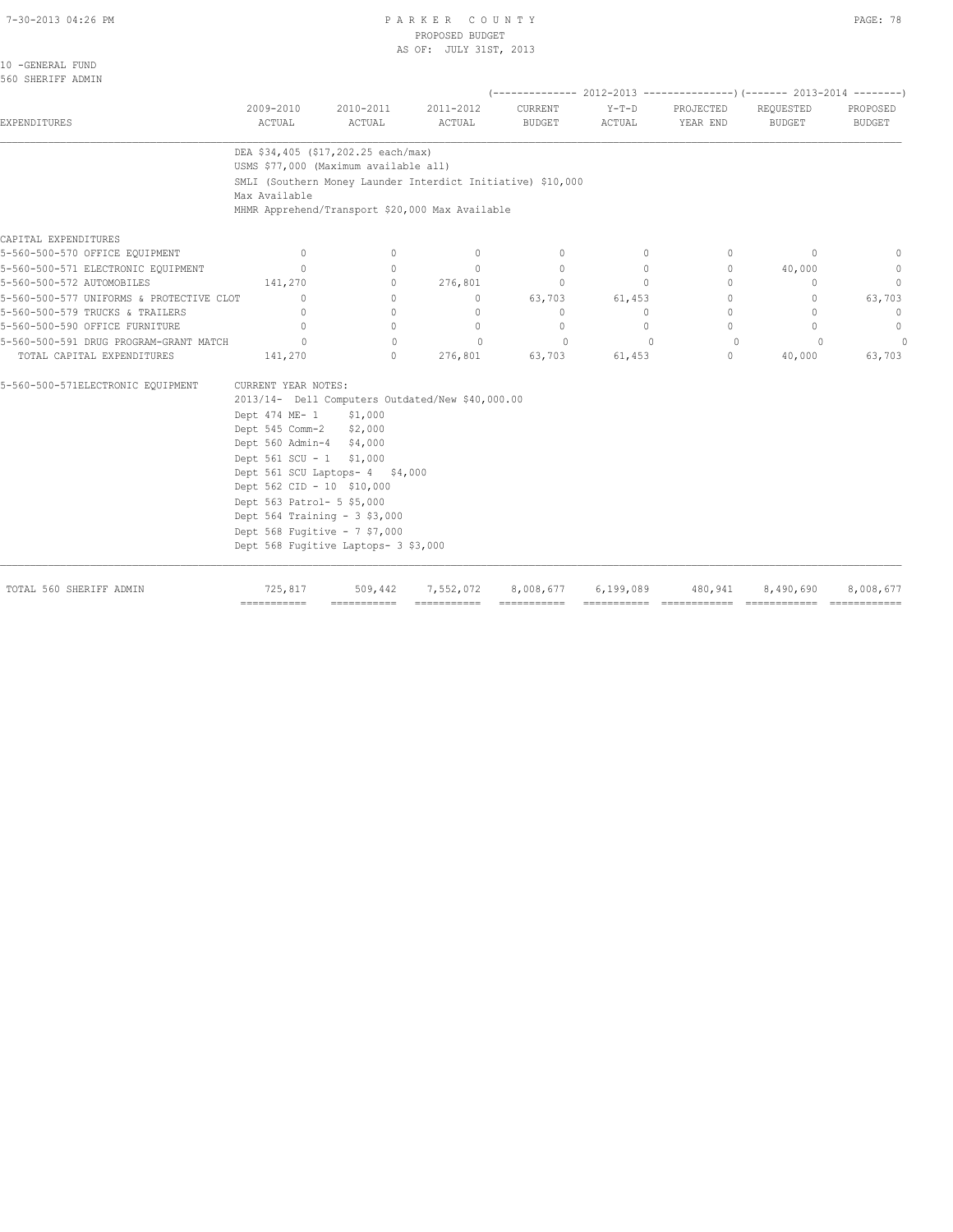#### 10 -GENERAL FUND 561 SPECIAL CRIMES DIV

|                                          |                     |                            |                     |                          |                   | (-------------- 2012-2013 ------------------- 2013-2014 --------- ) |                            |                           |  |
|------------------------------------------|---------------------|----------------------------|---------------------|--------------------------|-------------------|---------------------------------------------------------------------|----------------------------|---------------------------|--|
| EXPENDITURES                             | 2009-2010<br>ACTUAL | 2010-2011<br><b>ACTUAL</b> | 2011-2012<br>ACTUAL | CURRENT<br><b>BUDGET</b> | $Y-T-D$<br>ACTUAL | PROJECTED<br>YEAR END                                               | REOUESTED<br><b>BUDGET</b> | PROPOSED<br><b>BUDGET</b> |  |
|                                          |                     |                            |                     |                          |                   |                                                                     |                            |                           |  |
| SALARIES & BENEFITS                      |                     |                            |                     |                          |                   |                                                                     |                            |                           |  |
| SALARIES & WAGES                         |                     |                            |                     |                          |                   |                                                                     |                            |                           |  |
| 5-561-100-105 INVESTIGATORS              | 197,257             | 174,677                    | $\mathbf{0}$        | $\mathbf{0}$             | $\circ$           | 108,402                                                             | $\mathbf{0}$               | $\Omega$                  |  |
| 5-561-100-106 DEPUTIES                   | 73,213              | 72,483                     | $\Omega$            | $\Omega$                 | $\Omega$          | $\Omega$                                                            | $\Omega$                   | $\Omega$                  |  |
| 5-561-100-124 ADMINISTRATIVE ASSISTANT   | 31,878              | 31,878                     | $\mathbf{0}$        | $\Omega$                 | $\circ$           | $\Omega$                                                            | $\Omega$                   | $\mathbf{0}$              |  |
| 5-561-100-127 SERGEANTS                  | 25,364              | 55,466                     | $\Omega$            | $\Omega$                 | $\Omega$          | $\Omega$                                                            | $\Omega$                   | $\mathbf{0}$              |  |
| 5-561-100-144 LIEUTENANT                 | 52,170              | 51,872                     | $\cap$              | $\Omega$                 | $\cap$            | $\Omega$                                                            | $\Omega$                   | $\mathbf{0}$              |  |
| 5-561-100-199 CERTIFICATION PAY          | 6,494               | 8,515                      | $\Omega$            | $\Omega$                 | $\Omega$          | $\Omega$                                                            | $\Omega$                   | $\cap$                    |  |
| TOTAL SALARIES & WAGES                   | 386,376             | 394,890                    | $\mathbf{0}$        | $\mathbf{0}$             | $\Omega$          | 108,402                                                             | $\Omega$                   | $\Omega$                  |  |
| <b>BENEFITS</b>                          |                     |                            |                     |                          |                   |                                                                     |                            |                           |  |
| 5-561-100-201 FICA MATCH                 | 27,918              | 28,817                     | $\Omega$            | $\Omega$                 | $\Omega$          | 10,281                                                              | $\Omega$                   | $\Omega$                  |  |
| 5-561-100-202 EMPLOYEE HOSPITALIZATION   | 135,998             | 124,304                    | $\Omega$            | $\mathbf{0}$             | 0                 | 23,097                                                              | $\Omega$                   | $\mathbf{0}$              |  |
| 5-561-100-203 RETIREMENT PLAN CONTRIBUT  | 43,263              | 47,324                     | $\mathbf{0}$        | $\mathbf{0}$             | $\Omega$          | 10,074                                                              | $\Omega$                   | $\mathbf{0}$              |  |
| 5-561-100-204 WORKERS COMPENSATION INSU  | 7,770               | 7,937                      | $\Omega$            | $\Omega$                 | $\Omega$          | 3,867                                                               | $\Omega$                   | $\mathbf{0}$              |  |
| 5-561-100-205 CLOTHING ALLOWANCE         | 1,800               | 1,800                      | $\bigcap$           | $\bigcap$                | $\Omega$          | 1,093                                                               | $\bigcap$                  | $\mathbf{0}$              |  |
| 5-561-100-206 LONGEVITY PAY              | 2,700               | 2,820                      | $\circ$             | $\Omega$                 | $\Omega$          | $\circ$                                                             | $\cap$                     | $\mathbf{0}$              |  |
| 5-561-100-209 CELL PHONE ALLOWANCE       | 338                 | 1,506                      | $\circ$             | $\Omega$                 | $\Omega$          | $\circ$                                                             | $\Omega$                   | $\Omega$                  |  |
| TOTAL BENEFITS                           | 219,787             | 214,507                    | $\Omega$            | $\Omega$                 | $\Omega$          | 48,412                                                              | $\cap$                     | $\Omega$                  |  |
| TOTAL SALARIES & BENEFITS                | 606,163             | 609,398                    | $\mathbf{0}$        | $\circ$                  | $\circ$           | 156,814                                                             | 0                          |                           |  |
| OPERATING EXPENSES                       |                     |                            |                     |                          |                   |                                                                     |                            |                           |  |
| 5-561-300-329 OIL FILTERS, TUNE-UPS, MAI | 490                 | 557                        | 228                 | 1,250                    | 115               | $\circ$                                                             | 1,250                      | 1,250                     |  |
| 5-561-300-330 SUPPLIES                   | 1,391               | 3,971                      | 2,994               | 2,500                    | 1,978             | $\Omega$                                                            | 3,000                      | 2,500                     |  |
| 5-561-300-331 GASOLINE, OIL & DIESEL     | 31,675              | 32,742                     | 33,164              | 34,000                   | 16,517            | $\circ$                                                             | 34,000                     | 34,000                    |  |
| 5-561-300-337 TIRES                      | $\Omega$            | 1,774                      | 192                 | 2,000                    | 721               | $\circ$                                                             | 2,000                      | 2,000                     |  |
| 5-561-300-350 EQUIPMENT REPAIR           | 1,820               | 85                         | $\mathbf{0}$        | 500                      | $\bigcirc$        | $\Omega$                                                            | 500                        | 500                       |  |
| 5-561-300-352 AUTO REPAIR                | $\Omega$            | 1,328                      | 10,563              | 10,000                   | 688               | $\Omega$                                                            | 10,000                     | 10,000                    |  |
| 5-561-300-368 SAFETY EQUIPMENT-NON CAP   | $\mathbf{0}$        | $\mathbf{0}$               | $\mathbf{0}$        | $\mathbf{0}$             | 0                 | $\circ$                                                             | $\mathbf{0}$               | $\mathbf{0}$              |  |
| 5-561-300-370 OFFICE EQUIPMENT-NON CAP   | $\Omega$            | $\Omega$                   | $\Omega$            | $\Omega$                 | $\Omega$          | $\Omega$                                                            | $\Omega$                   | $\mathbf{0}$              |  |
| 5-561-300-371 ELECTRONIC EQUIPMENT-NON C | $\bigcap$           | $\Omega$                   | $\Omega$            | $\Omega$                 | $\Omega$          | $\Omega$                                                            | $\bigcap$                  | $\Omega$                  |  |
| 5-561-300-373 AUTOMOBILE EQUIPMENT-NON C | $\Omega$            | $\Omega$                   | $\Omega$            | $\Omega$                 | $\Omega$          | $\Omega$                                                            | $\Omega$                   | $\mathbf{0}$              |  |
| 5-561-300-374 OFFICE FURNITURE-NON CAP   | $\Omega$            | $\Omega$                   | $\Omega$            | $\Omega$                 | $\Omega$          | $\circ$                                                             | $\Omega$                   | $\mathbf{0}$              |  |
| 5-561-300-375 SECURITY EQUIPMENT-NON CAP | $\cap$              | $\Omega$                   | $\Omega$            | $\Omega$                 | $\Omega$          | $\Omega$                                                            | 3,400                      | $\Omega$                  |  |
| 5-561-300-377 PROTECTIVE CLOTHING/EQUIP- | $\Omega$            | $\Omega$                   | $\Omega$            | $\Omega$                 | $\Omega$          | $\circ$                                                             | $\Omega$                   | $\Omega$                  |  |
| TOTAL OPERATING EXPENSES                 | 35,376              | 40,457                     | 47,141              | 50,250                   | 20,019            | $\Omega$                                                            | 54,150                     | 50,250                    |  |
|                                          |                     |                            |                     |                          |                   |                                                                     |                            |                           |  |

5-561-300-330SUPPLIES CURRENT YEAR NOTES:

2013/14 Increased 500....already at 70% mid year 2013

5-561-300-331GASOLINE, OIL & DIESEL PERMANENT NOTES:

Fuel for 9 vehicles.

5-561-300-337TIRES PERMANENT NOTES: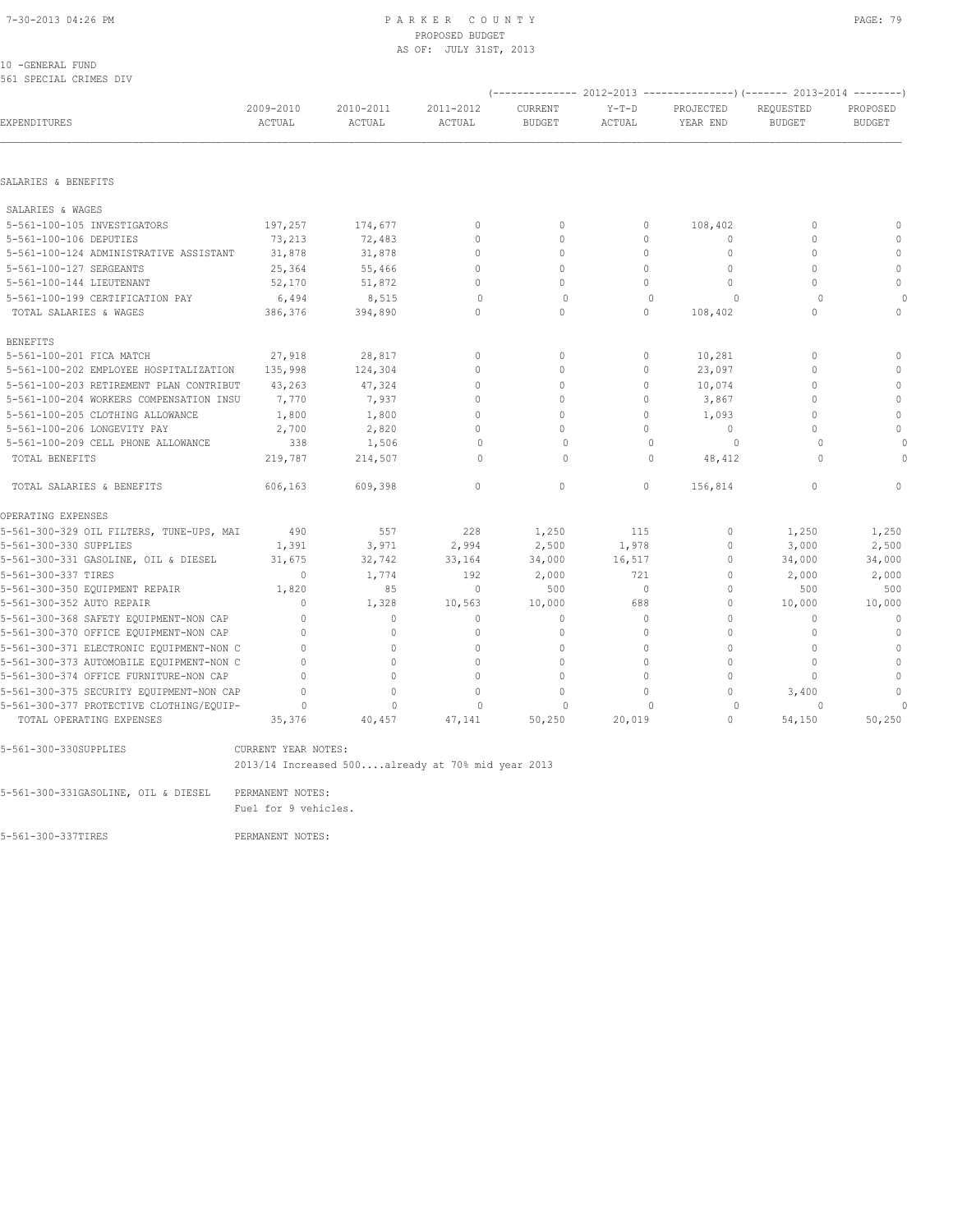#### 7-30-2013 04:26 PM P A R K E R C O U N T Y PAGE: 80 PROPOSED BUDGET AS OF: JULY 31ST, 2013

| ACTUAL                                              | ACTUAL                         | ACTUAL                                                                                                                                                                                                                        | <b>BUDGET</b>                                                                                                                                                                                                                                                                                      | <b>ACTUAL</b>                                                                                                                                                                                                                                                                                                                                                    | PROJECTED<br>YEAR END                                                            | REQUESTED<br><b>BUDGET</b> | PROPOSED<br><b>BUDGET</b>                                                             |
|-----------------------------------------------------|--------------------------------|-------------------------------------------------------------------------------------------------------------------------------------------------------------------------------------------------------------------------------|----------------------------------------------------------------------------------------------------------------------------------------------------------------------------------------------------------------------------------------------------------------------------------------------------|------------------------------------------------------------------------------------------------------------------------------------------------------------------------------------------------------------------------------------------------------------------------------------------------------------------------------------------------------------------|----------------------------------------------------------------------------------|----------------------------|---------------------------------------------------------------------------------------|
|                                                     |                                |                                                                                                                                                                                                                               |                                                                                                                                                                                                                                                                                                    |                                                                                                                                                                                                                                                                                                                                                                  |                                                                                  |                            |                                                                                       |
|                                                     |                                |                                                                                                                                                                                                                               |                                                                                                                                                                                                                                                                                                    |                                                                                                                                                                                                                                                                                                                                                                  |                                                                                  |                            |                                                                                       |
|                                                     |                                |                                                                                                                                                                                                                               |                                                                                                                                                                                                                                                                                                    |                                                                                                                                                                                                                                                                                                                                                                  |                                                                                  |                            |                                                                                       |
|                                                     |                                |                                                                                                                                                                                                                               |                                                                                                                                                                                                                                                                                                    |                                                                                                                                                                                                                                                                                                                                                                  |                                                                                  |                            |                                                                                       |
|                                                     |                                |                                                                                                                                                                                                                               |                                                                                                                                                                                                                                                                                                    |                                                                                                                                                                                                                                                                                                                                                                  |                                                                                  |                            |                                                                                       |
|                                                     |                                |                                                                                                                                                                                                                               |                                                                                                                                                                                                                                                                                                    |                                                                                                                                                                                                                                                                                                                                                                  |                                                                                  |                            |                                                                                       |
|                                                     |                                |                                                                                                                                                                                                                               |                                                                                                                                                                                                                                                                                                    |                                                                                                                                                                                                                                                                                                                                                                  |                                                                                  |                            |                                                                                       |
| 21,372                                              | 20,520                         | 16,856                                                                                                                                                                                                                        | 31,320                                                                                                                                                                                                                                                                                             | 15,845                                                                                                                                                                                                                                                                                                                                                           | $\mathbb O$                                                                      | 46,320                     | 31,320                                                                                |
| 1,487                                               | 3,999                          | 5,321                                                                                                                                                                                                                         | 6,960                                                                                                                                                                                                                                                                                              | 4,738                                                                                                                                                                                                                                                                                                                                                            | $\circ$                                                                          | 6,960                      | 6,960                                                                                 |
|                                                     |                                |                                                                                                                                                                                                                               |                                                                                                                                                                                                                                                                                                    |                                                                                                                                                                                                                                                                                                                                                                  |                                                                                  |                            | $\Omega$                                                                              |
| 22,960                                              | 24,519                         | 22,177                                                                                                                                                                                                                        | 38,280                                                                                                                                                                                                                                                                                             | 20,583                                                                                                                                                                                                                                                                                                                                                           | $\circ$                                                                          | 55,280                     | 38,280                                                                                |
|                                                     |                                |                                                                                                                                                                                                                               |                                                                                                                                                                                                                                                                                                    |                                                                                                                                                                                                                                                                                                                                                                  |                                                                                  |                            |                                                                                       |
|                                                     |                                |                                                                                                                                                                                                                               |                                                                                                                                                                                                                                                                                                    |                                                                                                                                                                                                                                                                                                                                                                  |                                                                                  |                            |                                                                                       |
|                                                     |                                |                                                                                                                                                                                                                               |                                                                                                                                                                                                                                                                                                    |                                                                                                                                                                                                                                                                                                                                                                  |                                                                                  |                            |                                                                                       |
|                                                     |                                |                                                                                                                                                                                                                               |                                                                                                                                                                                                                                                                                                    |                                                                                                                                                                                                                                                                                                                                                                  |                                                                                  |                            |                                                                                       |
|                                                     |                                |                                                                                                                                                                                                                               |                                                                                                                                                                                                                                                                                                    |                                                                                                                                                                                                                                                                                                                                                                  |                                                                                  |                            |                                                                                       |
|                                                     |                                |                                                                                                                                                                                                                               |                                                                                                                                                                                                                                                                                                    |                                                                                                                                                                                                                                                                                                                                                                  |                                                                                  |                            |                                                                                       |
|                                                     |                                |                                                                                                                                                                                                                               |                                                                                                                                                                                                                                                                                                    |                                                                                                                                                                                                                                                                                                                                                                  |                                                                                  |                            |                                                                                       |
|                                                     |                                |                                                                                                                                                                                                                               |                                                                                                                                                                                                                                                                                                    |                                                                                                                                                                                                                                                                                                                                                                  |                                                                                  |                            |                                                                                       |
| 2013/14 \$2,000                                     |                                |                                                                                                                                                                                                                               |                                                                                                                                                                                                                                                                                                    |                                                                                                                                                                                                                                                                                                                                                                  |                                                                                  |                            |                                                                                       |
|                                                     |                                |                                                                                                                                                                                                                               |                                                                                                                                                                                                                                                                                                    |                                                                                                                                                                                                                                                                                                                                                                  |                                                                                  |                            |                                                                                       |
|                                                     |                                |                                                                                                                                                                                                                               |                                                                                                                                                                                                                                                                                                    |                                                                                                                                                                                                                                                                                                                                                                  |                                                                                  |                            |                                                                                       |
| 584                                                 | 3,338                          | $\circ$                                                                                                                                                                                                                       | $\circ$                                                                                                                                                                                                                                                                                            | $\circ$                                                                                                                                                                                                                                                                                                                                                          | $\circ$                                                                          | $\mathbf{0}$               | $\mathbb O$                                                                           |
| $\mathbb O$                                         | $\circ$                        | $\circ$                                                                                                                                                                                                                       | $\circ$                                                                                                                                                                                                                                                                                            | $\circ$                                                                                                                                                                                                                                                                                                                                                          | $\circ$                                                                          | $\circ$                    | $\circ$                                                                               |
| $\circ$                                             | $\circ$                        | $\Omega$                                                                                                                                                                                                                      | $\Omega$                                                                                                                                                                                                                                                                                           | $\Omega$                                                                                                                                                                                                                                                                                                                                                         | $\Omega$                                                                         | $\Omega$                   | $\circ$                                                                               |
| 5-561-500-577 UNIFORMS & PROTECTIVE CLOT<br>$\circ$ | $\mathbf{0}$                   | $\mathbf{0}$                                                                                                                                                                                                                  | $\circ$                                                                                                                                                                                                                                                                                            | $\overline{0}$                                                                                                                                                                                                                                                                                                                                                   | $\circ$                                                                          | $\circ$                    |                                                                                       |
| 584                                                 | 3,338                          | $\Omega$                                                                                                                                                                                                                      | $\Omega$                                                                                                                                                                                                                                                                                           | $\Omega$                                                                                                                                                                                                                                                                                                                                                         | $\Omega$                                                                         | $\Omega$                   | $\Omega$                                                                              |
|                                                     |                                |                                                                                                                                                                                                                               |                                                                                                                                                                                                                                                                                                    |                                                                                                                                                                                                                                                                                                                                                                  |                                                                                  |                            |                                                                                       |
|                                                     | 2009-2010<br>100<br>$2013/14-$ | 2010-2011<br>PERMANENT NOTES:<br>CURRENT YEAR NOTES:<br>5-561-300-375SECURITY EQUIPMENT-NON CAPCURRENT YEAR NOTES:<br>2013/14 \$3,400.00<br>$\mathbf{0}$<br>CURRENT YEAR NOTES:<br>CURRENT YEAR NOTES:<br>CURRENT YEAR NOTES: | 2011-2012<br>Reduction of \$1,000.00. (2009/10)<br>2 DPMS SASS .308 Rifles \$1,700each<br>$\circ$<br>Vehicle Lease 400mo x 6 vehicles<br>Vehicle Track Devices 2 @ 65 a mo<br>Vehicle Track Device 1 @ 80mo<br>1 Office phone 100 mo<br>1 Office Fax 100 mo<br>Laundering Interdiction Initiative. | CURRENT<br>This line added to budget. Estimate replacing 4-5 sets.<br>Prices vary based on type vehicle and tire needed.<br>No change. (2010/11) Funds were expended this year<br>$\circ$<br>TCME Lab Tests for Narcotics Substances 15,000<br>2013/14- 10 Aircards at 38mo (3 are reimbursed by WPD)<br>This Travel Money is reimbursable by the Southern Money | $Y-T-D$<br>2013/14- We are responsible for repairs to Lease Vehicles.<br>$\circ$ | $\circ$                    | (-------------- 2012-2013 -------------------) (------- 2013-2014 ---------)<br>2,000 |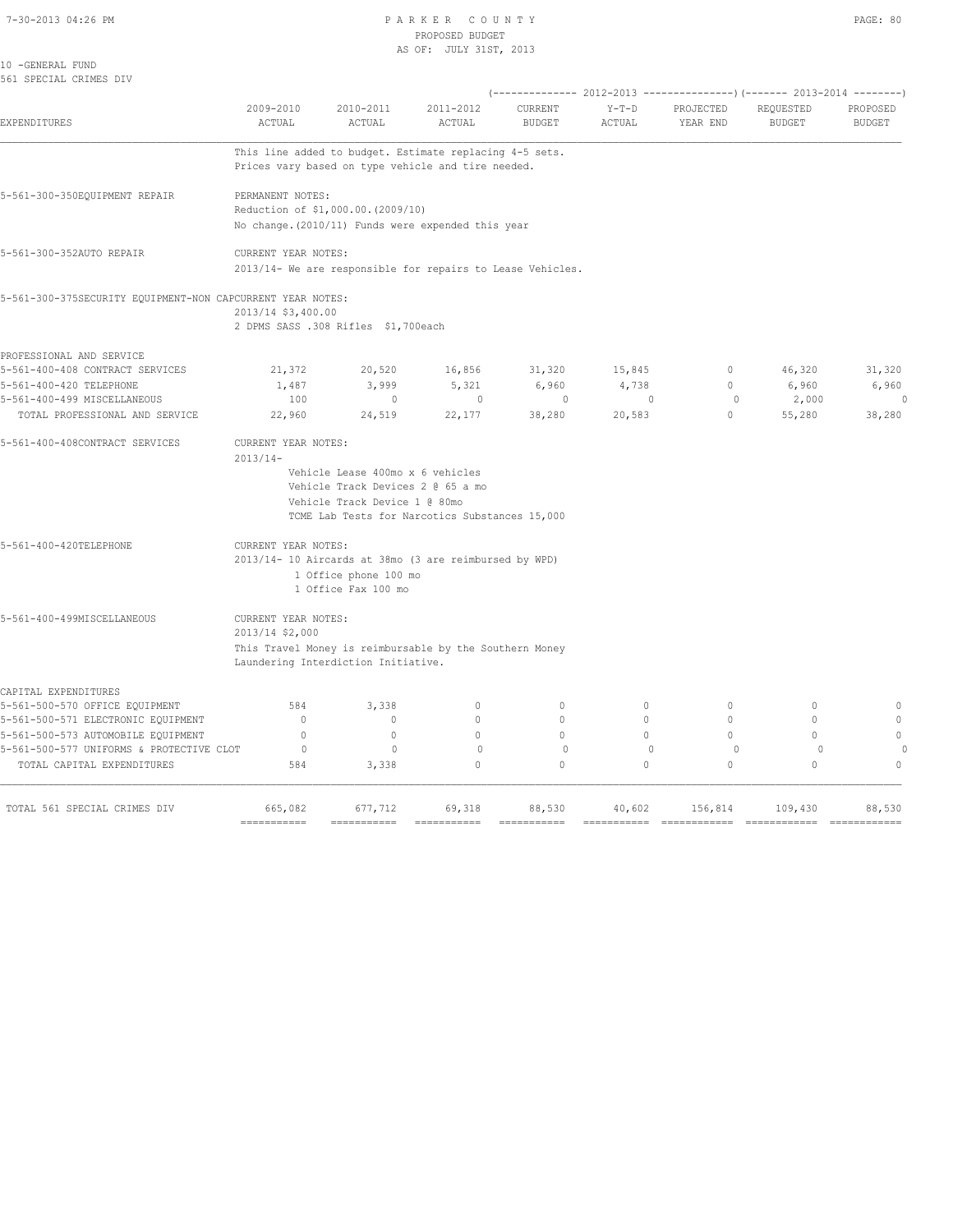#### 7-30-2013 04:26 PM P A R K E R C O U N T Y PAGE: 81 PROPOSED BUDGET AS OF: JULY 31ST, 2013

#### 10 -GENERAL FUND 562 INVESTIGATION

|                                               |                        |                     |                              |                              |                   |                             | (-------------- 2012-2013 ---------------) (------- 2013-2014 --------) |                           |
|-----------------------------------------------|------------------------|---------------------|------------------------------|------------------------------|-------------------|-----------------------------|-------------------------------------------------------------------------|---------------------------|
| EXPENDITURES                                  | 2009-2010<br>ACTUAL    | 2010-2011<br>ACTUAL | 2011-2012<br>ACTUAL          | CURRENT<br><b>BUDGET</b>     | $Y-T-D$<br>ACTUAL | PROJECTED<br>YEAR END       | REQUESTED<br><b>BUDGET</b>                                              | PROPOSED<br><b>BUDGET</b> |
| SALARIES & BENEFITS                           |                        |                     |                              |                              |                   |                             |                                                                         |                           |
|                                               |                        |                     |                              |                              |                   |                             |                                                                         |                           |
| SALARIES & WAGES                              |                        |                     |                              |                              |                   |                             |                                                                         |                           |
| 5-562-100-105 INVESTIGATOR                    | 355,095                | 344,939             | $\mathbf{0}$                 | $\mathbf{0}$                 | 0<br>$\Omega$     | 276,117                     | 0<br>$\Omega$                                                           | $\mathbf{0}$<br>$\circ$   |
| 5-562-100-106 DEPUTIES<br>5-562-100-116 CLERK | 79,272<br>$\mathbf{0}$ | 79,272<br>58,019    | $\mathbf{0}$<br>$\mathbf{0}$ | $\mathbf{0}$<br>$\mathbf{0}$ | $\circ$           | $\mathbf{0}$<br>$\mathbb O$ | 0                                                                       | $\mathbb O$               |
| 5-562-100-124 ADMINISTRATIVE ASSISTANT        | 35,879                 | 35,190              | $\mathbf{0}$                 | $\mathbf{0}$                 | $\mathbf 0$       | $\mathbf{0}$                | $\Omega$                                                                | $\mathbb O$               |
| 5-562-100-127 SERGEANT                        | 99,424                 | 95,757              | $\mathbf{0}$                 | $\mathbf{0}$                 | $\circ$           | 41,887                      | $\Omega$                                                                | $\mathbb O$               |
| 5-562-100-128 CRIME SCENE/TECH                | 40,156                 | 40,156              | $\Omega$                     | $\mathbf{0}$                 | $\mathbf 0$       | 38,534                      | $\Omega$                                                                | $\mathbb O$               |
| 5-562-100-144 LIEUTENANT                      | 56,711                 | 56,711              | $\Omega$                     | $\mathbf{0}$                 | $\Omega$          | 48,945                      | 0                                                                       | $\mathbb O$               |
| 5-562-100-147 CID CORPORAL                    | $\mathbf{0}$           | $\mathbf{0}$        | $\Omega$                     | $\mathbf{0}$                 | $\Omega$          | 37,968                      | $\Omega$                                                                | $\mathbb O$               |
| 5-562-100-153 CRIMINAL INTERDICTION           | $\circ$                | $\circ$             | $\Omega$                     | $\Omega$                     | $\Omega$          | $\Omega$                    | $\Omega$                                                                | $\mathbf{0}$              |
| 5-562-100-198 OVERTIME                        | $\mathbf{0}$           | $\circ$             | $\Omega$                     | $\Omega$                     | $\circ$           | $\mathbf{0}$                | $\Omega$                                                                | $\mathbf 0$               |
| 5-562-100-199 CERTIFICATION PAY               | 14,957                 | 14,706              | $\mathbf{0}$                 | $\Omega$                     | $\mathbf{0}$      | $\circ$                     | $\Omega$                                                                | $\cap$                    |
| TOTAL SALARIES & WAGES                        | 681,492                | 724,750             | $\Omega$                     | $\Omega$                     | $\Omega$          | 443,451                     | $\Omega$                                                                | $\mathbf 0$               |
| <b>BENEFITS</b>                               |                        |                     |                              |                              |                   |                             |                                                                         |                           |
| 5-562-100-201 FICA MATCH                      | 51,486                 | 53,447              | $\mathbf{0}$                 | $\circ$                      | 0                 | 32,926                      | 0                                                                       | $\circ$                   |
| 5-562-100-202 EMPLOYEE HOSPITALIZATION        | 181,432                | 235,196             | $\mathbf{0}$                 | $\mathbf{0}$                 | $\circ$           | 74,809                      | $\Omega$                                                                | $\circ$                   |
| 5-562-100-203 RETIREMENT PLAN CONTRIBUT       | 76,682                 | 87,498              | $\Omega$                     | $\mathbf{0}$                 | $\Omega$          | 33,220                      | $\Omega$                                                                | $\mathbf{0}$              |
| 5-562-100-204 WORKERS COMPENSATION INSU       | 11,329                 | 11,326              | $\mathbf{0}$                 | $\mathbf{0}$                 | $\Omega$          | 15,200                      | $\Omega$                                                                | $\mathbf{0}$              |
| 5-562-100-205 CLOTHING ALLOWANCE              | 3,150                  | 3,150               | $\circ$                      | $\mathbf{0}$                 | $\mathbf 0$       | 3,644                       | $\Omega$                                                                | $\circ$                   |
| 5-562-100-206 LONGEVITY PAY                   | 5,084                  | 6,360               | $\Omega$                     | $\Omega$                     | $\Omega$          | $\circ$                     | $\Omega$                                                                | $\mathbf 0$               |
| 5-562-100-209 CELL PHONE ALLOWANCE            | 9,377                  | 9,627               | $\mathbf{0}$                 | $\circ$                      | $\mathbf{0}$      | $\circ$                     | $\Omega$                                                                |                           |
| TOTAL BENEFITS                                | 338,541                | 406,604             | $\Omega$                     | $\Omega$                     | $\Omega$          | 159,799                     | $\Omega$                                                                | $\Omega$                  |
| TOTAL SALARIES & BENEFITS                     | 1,020,033              | 1, 131, 353         | $\Omega$                     | $\Omega$                     | $\Omega$          | 603,250                     | $\Omega$                                                                |                           |
| OPERATING EXPENSES                            |                        |                     |                              |                              |                   |                             |                                                                         |                           |
| 5-562-300-310 POSTAGE                         | $\mathbf{0}$           | $\mathbf{0}$        | $\mathbf{0}$                 | $\circ$                      | $\circ$           | $\mathbf{0}$                | $\mathbf{0}$                                                            | $\mathbf{0}$              |
| 5-562-300-329 OIL, FILTERS, TUNE-UPS          | 979                    | 1,368               | 1,308                        | 1,700                        | 875               | 2,553                       | 1,700                                                                   | 1,700                     |
| 5-562-300-330 SUPPLIES                        | 4,329                  | 7,794               | 5,087                        | 6,500                        | 4,717             | 3,651                       | 6,500                                                                   | 6,500                     |
| 5-562-300-331 GASOLINE, OIL & DIESEL          | 33,261                 | 41,258              | 38,560                       | 41,000                       | 26,390            | 15,643                      | 40,000                                                                  | 41,000                    |
| 5-562-300-337 TIRES                           | 2,398                  | 4,070               | 2,463                        | 3,000                        | 903               | 2,289                       | 3,000                                                                   | 3,000                     |
| 5-562-300-341 SECURITY EQUIPMENT              | $\Omega$               | $\mathbf{0}$        | $\mathbf{0}$                 | $\mathbf{0}$                 | $\circ$           | $\Omega$                    | $\mathbf{0}$                                                            | $\overline{0}$            |
| 5-562-300-350 EQUIPMENT REPAIR                | $\Omega$               | $\Omega$            | 90                           | 350                          | $\Omega$          | $\Omega$                    | 350                                                                     | 350                       |
| 5-562-300-352 AUTO REPAIR                     | 9,156                  | 2,328               | 2,638                        | 6,000                        | 1,834             | 8,826                       | 6,000                                                                   | 6,000                     |
| 5-562-300-353 PURCHASE OF INFORMATION         | $\mathbf{0}$           | $\mathbf{0}$        | $\mathbf{0}$                 | $\mathbf{0}$                 | $\circ$           | $\mathbf{0}$                | $\mathbf{0}$                                                            | $\mathbf{0}$              |
| 5-562-300-361 CRIME SCENE SUPPLIES            | 4,307                  | 2,918               | 1,063                        | 4,200                        | 1,039             | $\mathbf{0}$                | 4,200                                                                   | 4,200                     |
| 5-562-300-362 CRIME SCENE TELEPHONE           | $\Omega$               | $\mathbf{0}$        | $\mathbf{0}$                 | $\mathbf{0}$                 | $\circ$           | $\mathbf{0}$                | $\mathbf{0}$                                                            | $\Omega$                  |
| 5-562-300-363 CRIME SCENE EQUIPMENT           | 1,562                  | 1,938               | 3,607                        | 2,034                        | 87                | $\mathbb O$                 | 2,000                                                                   | 2,034                     |
| 5-562-300-368 SAFETY EQUIPMENT-NON CAP        | $\Omega$               | $\circ$             | $\mathbf{0}$                 | $\mathbf{0}$                 | $\Omega$          | $\mathbf{0}$                | 0                                                                       | $\circ$                   |
| 5-562-300-370 OFFICE EQUIPMENT-NON CAP        | $\Omega$               | $\circ$             | $\Omega$                     | $\mathbf{0}$                 | $\Omega$          | $\Omega$                    | $\Omega$                                                                | $\Omega$                  |
| 5-562-300-371 ELECTRONIC EQUIPMENT-NON C      | $\Omega$               | $\circ$             | 4,662                        | 7,850                        | 2,883             | $\Omega$                    | $\mathbf{0}$                                                            | 7,850                     |
| 5-562-300-373 AUTOMOBILE EQUIPMENT-NON C      |                        | $\Omega$            | $\mathbf 0$                  | $\Omega$                     | $\Omega$          | $\Omega$                    | $\Omega$                                                                | $\Omega$                  |
| 5-562-300-374 OFFICE FURNITURE-NON CAP        | $\Omega$               | $\Omega$            | $\Omega$                     | $\Omega$                     | $\Omega$          | $\Omega$                    | 1,500                                                                   | $\circ$                   |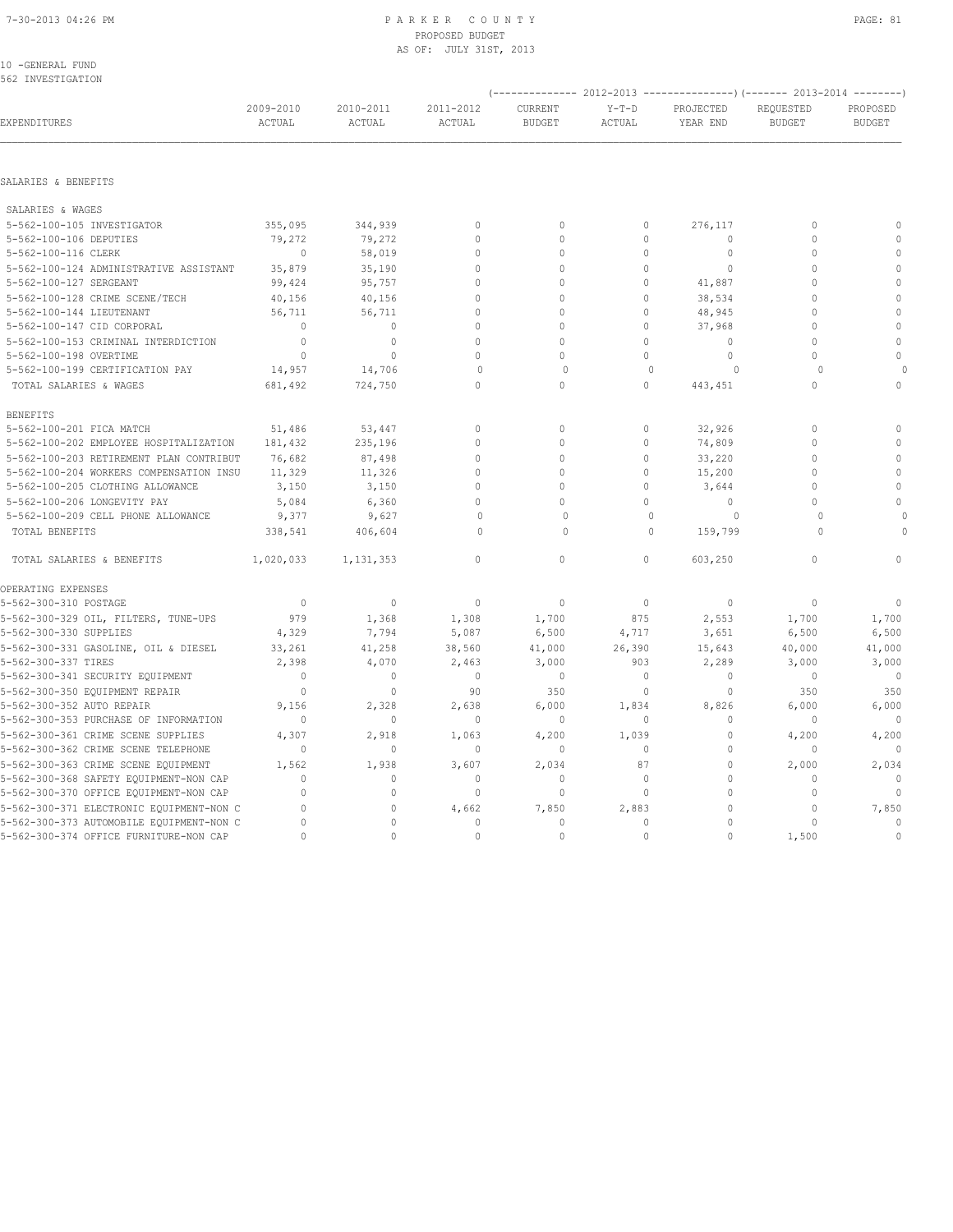#### 7-30-2013 04:26 PM P A R K E R C O U N T Y PAGE: 82 PROPOSED BUDGET AS OF: JULY 31ST, 2013

10 -GENERAL FUND 562 INVESTIGATION

|                                                                                                                  |                                                   |                                                                       |                                                                                                                     | (-------------- 2012-2013 ----------------) (------- 2013-2014 --------) |                                   |                              |                              |                                  |
|------------------------------------------------------------------------------------------------------------------|---------------------------------------------------|-----------------------------------------------------------------------|---------------------------------------------------------------------------------------------------------------------|--------------------------------------------------------------------------|-----------------------------------|------------------------------|------------------------------|----------------------------------|
| EXPENDITURES                                                                                                     | 2009-2010<br>ACTUAL                               | 2010-2011<br>ACTUAL                                                   | 2011-2012<br>ACTUAL                                                                                                 | CURRENT<br><b>BUDGET</b>                                                 | $Y-T-D$<br>ACTUAL                 | PROJECTED<br>YEAR END        | REQUESTED<br><b>BUDGET</b>   | PROPOSED<br><b>BUDGET</b>        |
| 5-562-300-375 SECURITY EQUIPMENT-NON CAP<br>5-562-300-377 PROTECTIVE CLOTHING/EQUIP-<br>TOTAL OPERATING EXPENSES | $\circ$<br>$\circ$<br>55,993                      | $\circ$<br>$\mathbf{0}$<br>61,675                                     | $\circ$<br>$\mathbf{0}$<br>59,478                                                                                   | $\circ$<br>$\circ$<br>72,634                                             | $\circ$<br>$\mathbf{0}$<br>38,727 | $\circ$<br>$\circ$<br>32,962 | $\circ$<br>$\circ$<br>65,250 | $\mathbf 0$<br>$\circ$<br>72,634 |
| 5-562-300-3290IL, FILTERS, TUNE-UPS                                                                              | PERMANENT NOTES:                                  | Service for twelve (12) vehicles.                                     |                                                                                                                     |                                                                          |                                   |                              |                              |                                  |
| 5-562-300-3290IL, FILTERS, TUNE-UPS                                                                              | CURRENT YEAR NOTES:                               |                                                                       | 2013-14 Service for 12 Vehicles 41% at 7 mos of this year                                                           |                                                                          |                                   |                              |                              |                                  |
| 5-562-300-330SUPPLIES                                                                                            | CURRENT YEAR NOTES:                               | 2013-14 at 60% at 7 moson track                                       |                                                                                                                     |                                                                          |                                   |                              |                              |                                  |
| 5-562-300-331GASOLINE, OIL & DIESEL                                                                              | PERMANENT NOTES:                                  |                                                                       | Based on average annual use at 13,008 gallons                                                                       |                                                                          |                                   |                              |                              |                                  |
| 5-562-300-331GASOLINE, OIL & DIESEL                                                                              | CURRENT YEAR NOTES:                               |                                                                       | 2013-14- Last Years end of budget expenditure was 38,561                                                            |                                                                          |                                   |                              |                              |                                  |
| 5-562-300-352AUTO REPAIR                                                                                         | CURRENT YEAR NOTES:                               | must go another year before replacement                               | 2013-14 Only at 27% at 7 mos of current year but vehicles                                                           |                                                                          |                                   |                              |                              |                                  |
| 5-562-300-361CRIME SCENE SUPPLIES                                                                                | PERMANENT NOTES:                                  | assault, assaults, burgalries and thefts.                             | We are now processing more crime scenes which include sexual                                                        |                                                                          |                                   |                              |                              |                                  |
| 5-562-300-361CRIME SCENE SUPPLIES                                                                                | CURRENT YEAR NOTES:<br>bags, envelopes and boxes. | 2013/14 CS Supplies, finger print                                     | powder, gloves, ninhydrin, luminol, blood detection, evidnece                                                       |                                                                          |                                   |                              |                              |                                  |
| 5-562-300-363CRIME SCENE EQUIPMENT                                                                               | PERMANENT NOTES:                                  | Reduction of \$1,806.00. (2009/10)<br>No increase requested (2010/11) |                                                                                                                     |                                                                          |                                   |                              |                              |                                  |
| 5-562-300-363CRIME SCENE EQUIPMENT                                                                               | CURRENT YEAR NOTES:                               |                                                                       | 2013-14 Only at 4% at 7 mos? Flash Cards, Memory Sticks,<br>Alternate Lighting Footprint evidenec Kit, camera discs |                                                                          |                                   |                              |                              |                                  |
| 5-562-300-3740FFICE FURNITURE-NON CAP CURRENT YEAR NOTES:                                                        |                                                   | 2013-14 Five (5) Office Chairs @ \$300each                            |                                                                                                                     |                                                                          |                                   |                              |                              |                                  |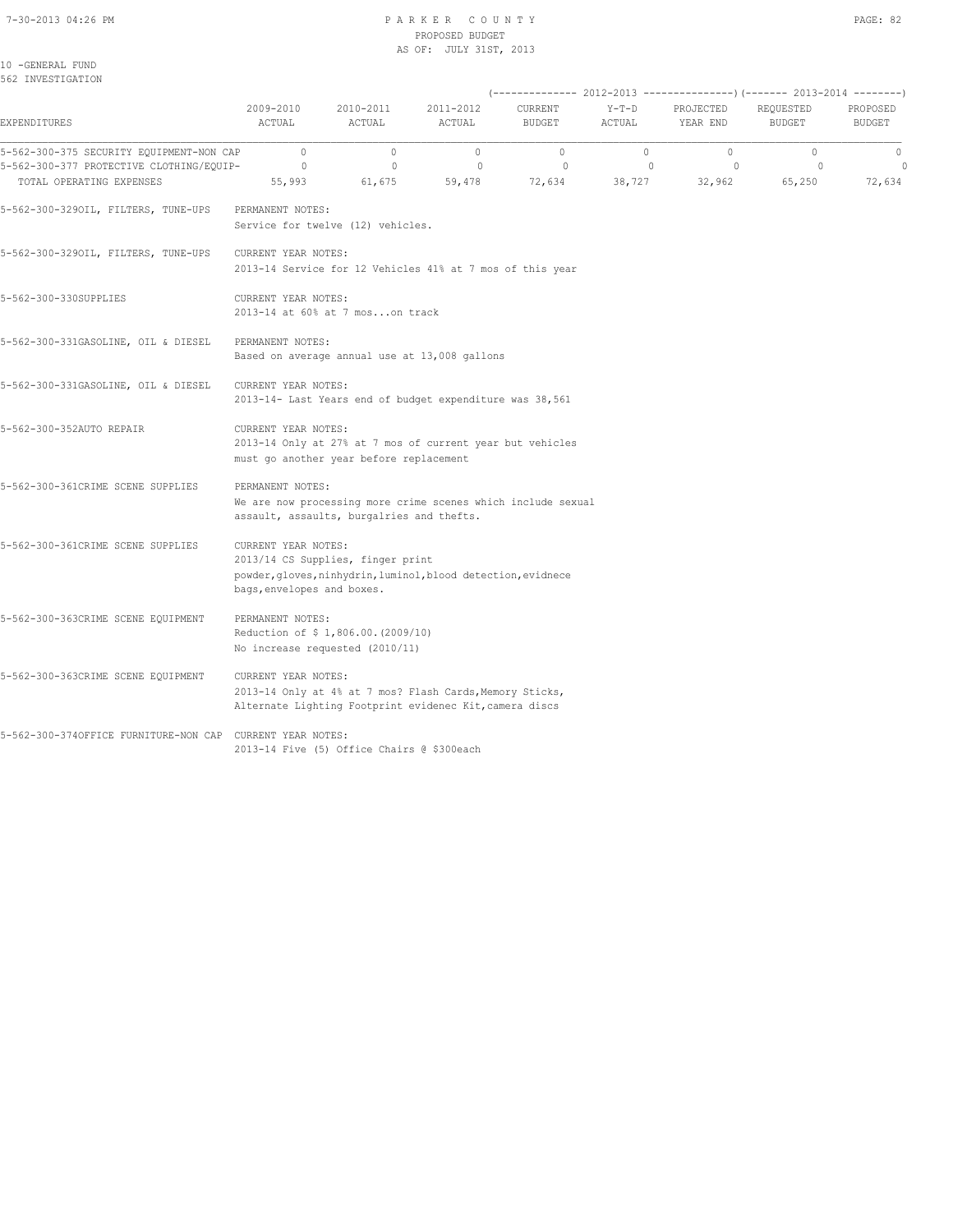#### 7-30-2013 04:26 PM P A R K E R C O U N T Y PAGE: 83 PROPOSED BUDGET AS OF: JULY 31ST, 2013

| 10 | -GENERAL FUND |  |
|----|---------------|--|
|    |               |  |

| 2009-2010<br>ACTUAL                         | 2010-2011<br>ACTUAL                                                                                                                                                                               | 2011-2012<br>ACTUAL                                                                                                                                                                                                                                                                            | <b>CURRENT</b><br><b>BUDGET</b>                                                                                                                                                              | $Y-T-D$<br>ACTUAL                                                                                                                                                                                                                                            | PROJECTED<br>YEAR END                                                                                                                                                                                                                                   | REQUESTED<br><b>BUDGET</b>                    | PROPOSED<br><b>BUDGET</b>                                                                                                                                                  |
|---------------------------------------------|---------------------------------------------------------------------------------------------------------------------------------------------------------------------------------------------------|------------------------------------------------------------------------------------------------------------------------------------------------------------------------------------------------------------------------------------------------------------------------------------------------|----------------------------------------------------------------------------------------------------------------------------------------------------------------------------------------------|--------------------------------------------------------------------------------------------------------------------------------------------------------------------------------------------------------------------------------------------------------------|---------------------------------------------------------------------------------------------------------------------------------------------------------------------------------------------------------------------------------------------------------|-----------------------------------------------|----------------------------------------------------------------------------------------------------------------------------------------------------------------------------|
|                                             |                                                                                                                                                                                                   |                                                                                                                                                                                                                                                                                                |                                                                                                                                                                                              |                                                                                                                                                                                                                                                              |                                                                                                                                                                                                                                                         |                                               |                                                                                                                                                                            |
| 33,879                                      | 37,536                                                                                                                                                                                            | 36,780                                                                                                                                                                                                                                                                                         | 41,745                                                                                                                                                                                       | 39,121                                                                                                                                                                                                                                                       | 11,670                                                                                                                                                                                                                                                  | 44,912                                        | 41,745                                                                                                                                                                     |
| $\Omega$                                    | $\Omega$                                                                                                                                                                                          | $\Omega$                                                                                                                                                                                                                                                                                       | $\Omega$                                                                                                                                                                                     | $\circ$                                                                                                                                                                                                                                                      | 7,128                                                                                                                                                                                                                                                   | $\mathbf{0}$                                  | $\mathbf{0}$                                                                                                                                                               |
| 5,341                                       | 4,019                                                                                                                                                                                             | 1,659                                                                                                                                                                                                                                                                                          | 2,280                                                                                                                                                                                        | 2,129                                                                                                                                                                                                                                                        | 7,511                                                                                                                                                                                                                                                   | 2,280                                         | 2,280                                                                                                                                                                      |
| $\mathbb O$                                 | $\mathbb O$                                                                                                                                                                                       | $\mathbf 0$                                                                                                                                                                                                                                                                                    | 0                                                                                                                                                                                            | 0                                                                                                                                                                                                                                                            | 6,932                                                                                                                                                                                                                                                   | $\Omega$                                      | $\mathbb O$                                                                                                                                                                |
| $\mathbf{0}$                                | $\circ$                                                                                                                                                                                           | $\mathbf{0}$                                                                                                                                                                                                                                                                                   | $\mathbf{0}$                                                                                                                                                                                 | $\circ$                                                                                                                                                                                                                                                      | 182                                                                                                                                                                                                                                                     | $\mathbf{0}$                                  | $\mathbf{0}$                                                                                                                                                               |
|                                             |                                                                                                                                                                                                   |                                                                                                                                                                                                                                                                                                |                                                                                                                                                                                              |                                                                                                                                                                                                                                                              |                                                                                                                                                                                                                                                         |                                               | $\mathbf{0}$                                                                                                                                                               |
|                                             |                                                                                                                                                                                                   |                                                                                                                                                                                                                                                                                                |                                                                                                                                                                                              |                                                                                                                                                                                                                                                              |                                                                                                                                                                                                                                                         |                                               | $\Omega$                                                                                                                                                                   |
|                                             |                                                                                                                                                                                                   |                                                                                                                                                                                                                                                                                                |                                                                                                                                                                                              |                                                                                                                                                                                                                                                              |                                                                                                                                                                                                                                                         |                                               | $\mathbf{0}$                                                                                                                                                               |
| 39,361                                      | 41,555                                                                                                                                                                                            | 38,438                                                                                                                                                                                                                                                                                         | 44,025                                                                                                                                                                                       | 41,249                                                                                                                                                                                                                                                       | 34,098                                                                                                                                                                                                                                                  | 47,192                                        | $\cap$<br>44,025                                                                                                                                                           |
|                                             |                                                                                                                                                                                                   |                                                                                                                                                                                                                                                                                                |                                                                                                                                                                                              |                                                                                                                                                                                                                                                              |                                                                                                                                                                                                                                                         |                                               |                                                                                                                                                                            |
| $2013 - 14$<br>ROCIC \$600<br>CLEAR \$6,100 |                                                                                                                                                                                                   |                                                                                                                                                                                                                                                                                                |                                                                                                                                                                                              |                                                                                                                                                                                                                                                              |                                                                                                                                                                                                                                                         |                                               |                                                                                                                                                                            |
| Dept. 564.                                  |                                                                                                                                                                                                   |                                                                                                                                                                                                                                                                                                |                                                                                                                                                                                              |                                                                                                                                                                                                                                                              |                                                                                                                                                                                                                                                         |                                               |                                                                                                                                                                            |
|                                             |                                                                                                                                                                                                   |                                                                                                                                                                                                                                                                                                |                                                                                                                                                                                              |                                                                                                                                                                                                                                                              |                                                                                                                                                                                                                                                         |                                               |                                                                                                                                                                            |
|                                             |                                                                                                                                                                                                   |                                                                                                                                                                                                                                                                                                |                                                                                                                                                                                              |                                                                                                                                                                                                                                                              |                                                                                                                                                                                                                                                         |                                               |                                                                                                                                                                            |
| $\mathbf{0}$                                | $\mathbb O$                                                                                                                                                                                       | $\mathbb O$                                                                                                                                                                                                                                                                                    | $\mathbf{0}$                                                                                                                                                                                 | $\circ$                                                                                                                                                                                                                                                      | $\circ$                                                                                                                                                                                                                                                 | $\mathbf{0}$                                  | $\mathbb O$                                                                                                                                                                |
| 998                                         | 788                                                                                                                                                                                               | 865                                                                                                                                                                                                                                                                                            | $\Omega$                                                                                                                                                                                     | $\Omega$                                                                                                                                                                                                                                                     | 6,509                                                                                                                                                                                                                                                   | $\Omega$                                      | $\circ$                                                                                                                                                                    |
| $\Omega$                                    | $\circ$                                                                                                                                                                                           | $\mathbf{0}$                                                                                                                                                                                                                                                                                   | $\Omega$                                                                                                                                                                                     | 0                                                                                                                                                                                                                                                            | $\mathbf{0}$                                                                                                                                                                                                                                            | $\mathbf{0}$                                  | $\mathbf{0}$                                                                                                                                                               |
| $\bigcap$                                   | $\Omega$                                                                                                                                                                                          | $\Omega$                                                                                                                                                                                                                                                                                       | $\Omega$                                                                                                                                                                                     | $\Omega$                                                                                                                                                                                                                                                     | $\Omega$                                                                                                                                                                                                                                                | $\cap$                                        | $\Omega$                                                                                                                                                                   |
| $\Omega$                                    | $\Omega$                                                                                                                                                                                          | $\Omega$                                                                                                                                                                                                                                                                                       | $\Omega$                                                                                                                                                                                     | $\Omega$                                                                                                                                                                                                                                                     | $\Omega$                                                                                                                                                                                                                                                | $\cap$                                        | $\theta$                                                                                                                                                                   |
| 998                                         | 788                                                                                                                                                                                               | 865                                                                                                                                                                                                                                                                                            | $\Omega$                                                                                                                                                                                     | $\Omega$                                                                                                                                                                                                                                                     | 0<br>6,509                                                                                                                                                                                                                                              | $\Omega$                                      | $\Omega$                                                                                                                                                                   |
| 1,116,386                                   | 1,235,370                                                                                                                                                                                         | 98,781                                                                                                                                                                                                                                                                                         | 116,659                                                                                                                                                                                      | 79,976                                                                                                                                                                                                                                                       | 676,819                                                                                                                                                                                                                                                 | 112,442                                       | 116,659<br>============                                                                                                                                                    |
|                                             | 5-562-400-415 TRAINING SCHOOLS & SEMINAR<br>5-562-400-445 FILM & PHOTOGRAPHY SUPPLIE<br>141<br>$\Omega$<br>$\mathbf{0}$<br>$\mathbf 0$<br>5-562-500-577 UNIFORMS & PROTECTIVE CLOT<br>$\mathbf 0$ | $\Omega$<br>$\Omega$<br>$\circ$<br>$\mathbf{0}$<br>PERMANENT NOTES:<br>contracts for AFIX Tracker.<br>CURRENT YEAR NOTES:<br>Leads on Line \$800<br>Voice Products \$7,200<br>Cellbrite \$1,100<br>5-562-400-415TRAINING SCHOOLS & SEMINARPERMANENT NOTES:<br>PERMANENT NOTES:<br>$\mathbf{0}$ | $\circ$<br>$\Omega$<br>$\mathbf{0}$<br>$\Omega$<br>Color Copier/Printer \$2,196 (Lease 183mo)<br>Cooks and All Lab Analysis \$26,916<br>5 Lap Top Aircards at 38 per mo x 12<br>$\mathbf{0}$ | $\cap$<br>$\Omega$<br>$\mathbf 0$<br>$\mathbf 0$<br>Based on current expenditures we estimate payments to<br>Accurint, ROCIC and Leadsonline as well as maintenance<br>All expenses for training and travel have been moved into<br>2010/2011<br>$\mathbf 0$ | $\circ$<br>$\Omega$<br>$\circ$<br>$\mathbf{0}$<br>Tarrant County ME, Tarrant County Hospital Dist. and Cook's<br>Childrens Hospital. Additionally, one (1) year contract for<br>$\mathbf{0}$<br>===========<br>===========<br>$=$ = = = = = = = = = = = | $\mathbf{0}$<br>675<br>$\mathbb O$<br>$\circ$ | (-------------- 2012-2013 ---------------) (------- 2013-2014 --------)<br>$\mathbf{0}$<br>$\Omega$<br>$\mathbf{0}$<br>$\cap$<br>$\mathbf 0$<br>------------- ------------ |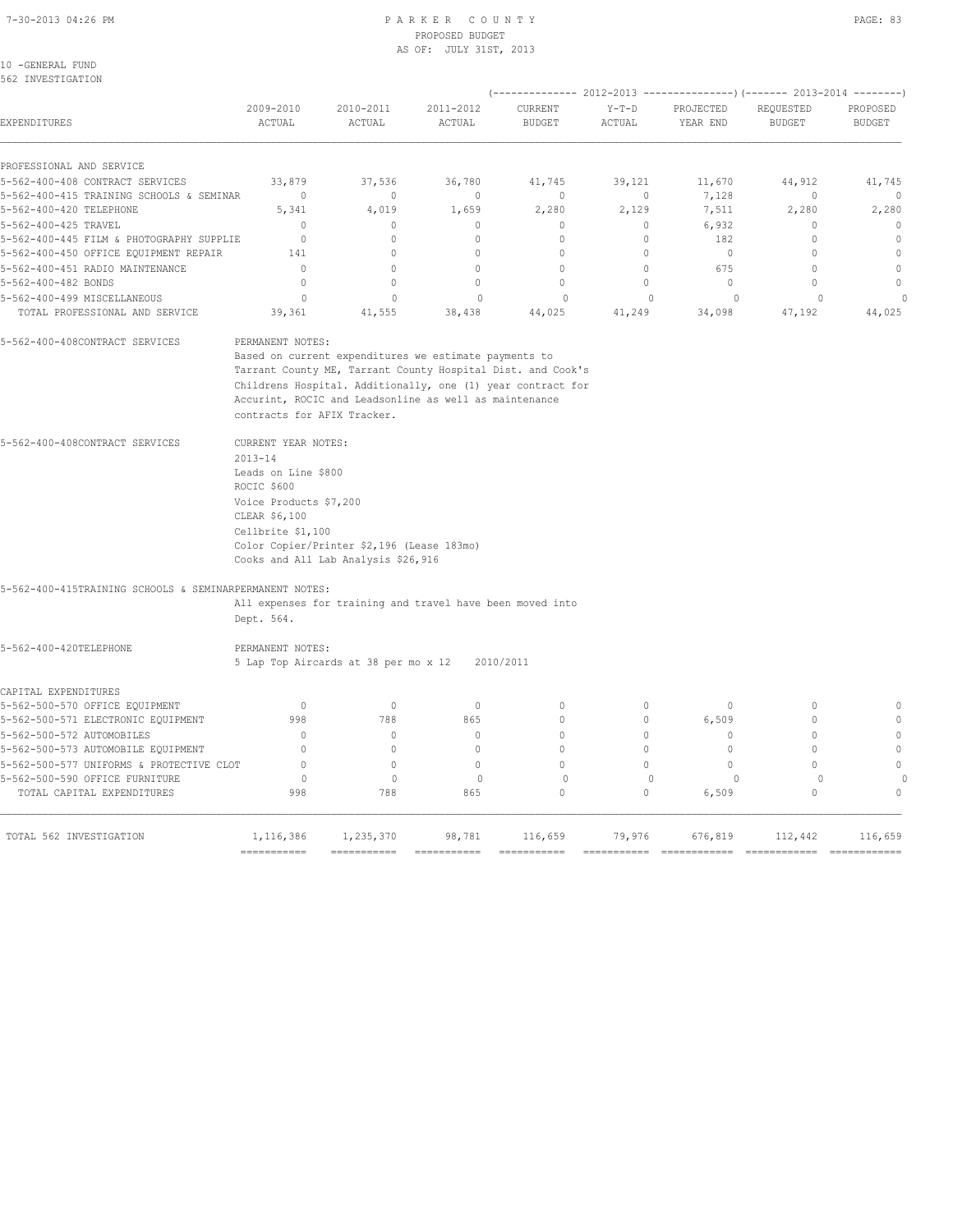#### 7-30-2013 04:26 PM P A R K E R C O U N T Y PAGE: 84 PROPOSED BUDGET AS OF: JULY 31ST, 2013

10 -GENERAL FUND

| 563 PATROL                               |                     |                     |                     |                                 |                   |                       |                                                                                                 |                           |
|------------------------------------------|---------------------|---------------------|---------------------|---------------------------------|-------------------|-----------------------|-------------------------------------------------------------------------------------------------|---------------------------|
| EXPENDITURES                             | 2009-2010<br>ACTUAL | 2010-2011<br>ACTUAL | 2011-2012<br>ACTUAL | <b>CURRENT</b><br><b>BUDGET</b> | $Y-T-D$<br>ACTUAL | PROJECTED<br>YEAR END | (-------------- 2012-2013 ----------------) (------- 2013-2014 --------)<br>REQUESTED<br>BUDGET | PROPOSED<br><b>BUDGET</b> |
| SALARIES & BENEFITS                      |                     |                     |                     |                                 |                   |                       |                                                                                                 |                           |
|                                          |                     |                     |                     |                                 |                   |                       |                                                                                                 |                           |
| SALARIES & WAGES                         |                     |                     |                     |                                 |                   |                       |                                                                                                 |                           |
| 5-563-100-106 DEPUTIES                   | 888,469             | 867,423             | $\mathbf{0}$        | $\Omega$                        | $\circ$           | 614,648               | $\Omega$                                                                                        | $\Omega$                  |
| 5-563-100-116 CLERK                      | 30,113              | 29,471              | $\mathbb O$         | $\mathbf{0}$                    | $\circ$           | $\circ$               | $\mathbf{0}$                                                                                    | $\Omega$                  |
| 5-563-100-127 SERGEANTS                  | 202,346             | 209,725             | $\mathbf{0}$        | $\Omega$                        | $\circ$           | 127,511               | $\Omega$                                                                                        | $\mathbf{0}$              |
| 5-563-100-135 CAPTIAN                    | 63,979              | 63,979              | $\Omega$            | $\Omega$                        | $\Omega$          | $\bigcirc$            | $\Omega$                                                                                        | $\mathbf{0}$              |
| 5-563-100-146 LIEUTENANT                 | 52,900              | 89,315              | $\Omega$            | $\Omega$                        | $\circ$           | 47,305                | $\mathbf{0}$                                                                                    | $\mathbf{0}$              |
| 5-563-100-147 PATROL CORPORALS           | 242,191             | 237,655             | $\Omega$            | $\Omega$                        | $\Omega$          | 154,283               | $\Omega$                                                                                        | $\mathbf{0}$              |
| 5-563-100-198 OVERTIME                   | 19,703              | 10,941              | $\Omega$            | $\Omega$                        | $\Omega$          | $\bigcirc$            | $\Omega$                                                                                        | $\Omega$                  |
| 5-563-100-199 CERTIFICATION PAY          | 21,194              | 24,009              | $\Omega$            | $\Omega$                        | $\Omega$          | $\Omega$              | $\Omega$                                                                                        |                           |
| TOTAL SALARIES & WAGES                   | 1,520,895           | 1,532,517           | $\mathbf{0}$        | 0                               | 0                 | 943,747               | $\mathbf{0}$                                                                                    | $\Omega$                  |
| <b>BENEFITS</b>                          |                     |                     |                     |                                 |                   |                       |                                                                                                 |                           |
| 5-563-100-201 FICA MATCH                 | 112,646             | 113,008             | $\mathbf{0}$        | $\Omega$                        | $\circ$           | 70,882                | $\Omega$                                                                                        | $\mathbf{0}$              |
| 5-563-100-202 EMPLOYEE HOSPITALIZATION   | 408,465             | 455,327             | $\Omega$            | $\Omega$                        | $\Omega$          | 168,413               | $\Omega$                                                                                        | $\theta$                  |
| 5-563-100-203 RETIREMENT PLAN CONTRIBUT  | 167,717             | 183,050             | $\Omega$            | $\Omega$                        | $\circ$           | 70,470                | $\mathbf{0}$                                                                                    | $\mathbf{0}$              |
| 5-563-100-204 WORKERS COMPENSATION INSU  | 29,669              | 28,289              | $\mathbf{0}$        | $\Omega$                        | $\circ$           | 34,419                | $\Omega$                                                                                        | $\mathbf{0}$              |
| 5-563-100-205 CLOTHING ALLOWANCE         | 7,875               | 7,875               | $\Omega$            | $\Omega$                        | $\Omega$          | 9,838                 | $\Omega$                                                                                        | $\mathbf{0}$              |
| 5-563-100-206 LONGEVITY PAY              | 7,140               | 10,140              | $\Omega$            | $\Omega$                        | 0                 | $\circ$               | $\Omega$                                                                                        | $\Omega$                  |
| 5-563-100-209 CELL PHONE ALLOWANCE       | 7,808               | 8,158               | $\Omega$            | $\Omega$                        | $\Omega$          | $\Omega$              | $\Omega$                                                                                        |                           |
| TOTAL BENEFITS                           | 741,321             | 805,847             | $\cap$              | $\cap$                          | $\cap$            | 354,022               | $\cap$                                                                                          |                           |
| TOTAL SALARIES & BENEFITS                | 2,262,216           | 2,338,364           | $\Omega$            | $\Omega$                        | $\Omega$          | 1,297,769             | $\Omega$                                                                                        | $\cap$                    |
| OPERATING EXPENSES                       |                     |                     |                     |                                 |                   |                       |                                                                                                 |                           |
| 5-563-300-320 AMMUNITION                 | $\mathbf{0}$        | $\circ$             | $\mathbf{0}$        | $\mathbf{0}$                    | $\circ$           | 22,096                | 10,740                                                                                          | $\mathbf{0}$              |
| 5-563-300-329 OIL, FILTERS, TUNE-UPS     | 5,438               | 5,875               | 3,585               | 7,000                           | 4,246             | 6,979                 | 7,000                                                                                           | 7,000                     |
| 5-563-300-330 SUPPLIES                   | 1,326               | 5,597               | 7,789               | 15,000                          | 12,877            | 22,064                | 15,000                                                                                          | 15,000                    |
| 5-563-300-331 GASOLINE, OIL & DIESEL     | 150,203             | 203,202             | 208,948             | 203,000                         | 152,262           | 52,708                | 209,000                                                                                         | 203,000                   |
| 5-563-300-337 TIRES                      | 6,042               | 7,304               | 5,999               | 7,000                           | 6,071             | 3,991                 | 7,000                                                                                           | 7,000                     |
| 5-563-300-350 EQUIPMENT REPAIR           | 744                 | $\circ$             | $\mathbf{0}$        | 1,500                           | 807               | 507                   | 1,500                                                                                           | 1,500                     |
| 5-563-300-352 AUTO REPAIR                | 25,917              | 16,302              | 25,832              | 25,000                          | 17,935            | 8,461                 | 25,000                                                                                          | 25,000                    |
| 5-563-300-368 SAFETY EQUIPMENT-NON CAP   | $\Omega$            | $\mathbf{0}$        | $\mathbf{0}$        | $\mathbf{0}$                    | $\circ$           | 0                     | 4,000                                                                                           | $\mathbf{0}$              |
| 5-563-300-369 RADIO EQUIPMENT-NON CAP    | $\Omega$            | $\Omega$            | $\Omega$            | $\Omega$                        | $\Omega$          | $\mathbf{0}$          | $\mathbf{0}$                                                                                    | $\mathbf{0}$              |
| 5-563-300-370 OFFICE EQUIPMENT-NON CAP   | $\Omega$            | $\Omega$            | $\Omega$            | $\Omega$                        | $\Omega$          | $\mathbf{0}$          | $\mathbf{0}$                                                                                    | $\mathbf{0}$              |
| 5-563-300-371 ELECTRONIC EQUIPMENT-NON C | 0                   | $\circ$             | $\mathbf{0}$        | $\Omega$                        | $\circ$           | $\mathbf{0}$          | $\mathbf{0}$                                                                                    | $\mathbb O$               |
| 5-563-300-373 AUTOMOBILE EQUIPMENT-NON C | $\Omega$            | $\circ$             | $\mathbf{0}$        | $\Omega$                        | $\Omega$          | $\circ$               | 1,200                                                                                           | $\mathbf{0}$              |
| 5-563-300-374 OFFICE FURNITURE-NON CAP   | $\Omega$            | $\Omega$            | $\Omega$            | $\Omega$                        | $\Omega$          | $\Omega$              | $\Omega$                                                                                        | $\mathbb O$               |
| 5-563-300-375 SECURITY EQUIPMENT-NON CAP | 0                   | $\Omega$            | $\mathbf{0}$        | $\Omega$                        | $\circ$           | $\Omega$              | $\mathbf{0}$                                                                                    | $\mathbf{0}$              |
| 5-563-300-377 PROTECTIVE CLOTHING/EOUIP- | $\mathbf 0$         | $\circ$             | 1,670               | 12,654                          | 3,953             | 0                     | 29,500                                                                                          | 12,654                    |
| TOTAL OPERATING EXPENSES                 | 189,670             | 238,280             | 253,823             | 271,154                         | 198,150           | 116,806               | 309,940                                                                                         | 271,154                   |

5-563-300-320AMMUNITION CURRENT YEAR NOTES:

 2013/14- \$10,740 2013/14- \$10,740<br>SWAT Ammo 4,500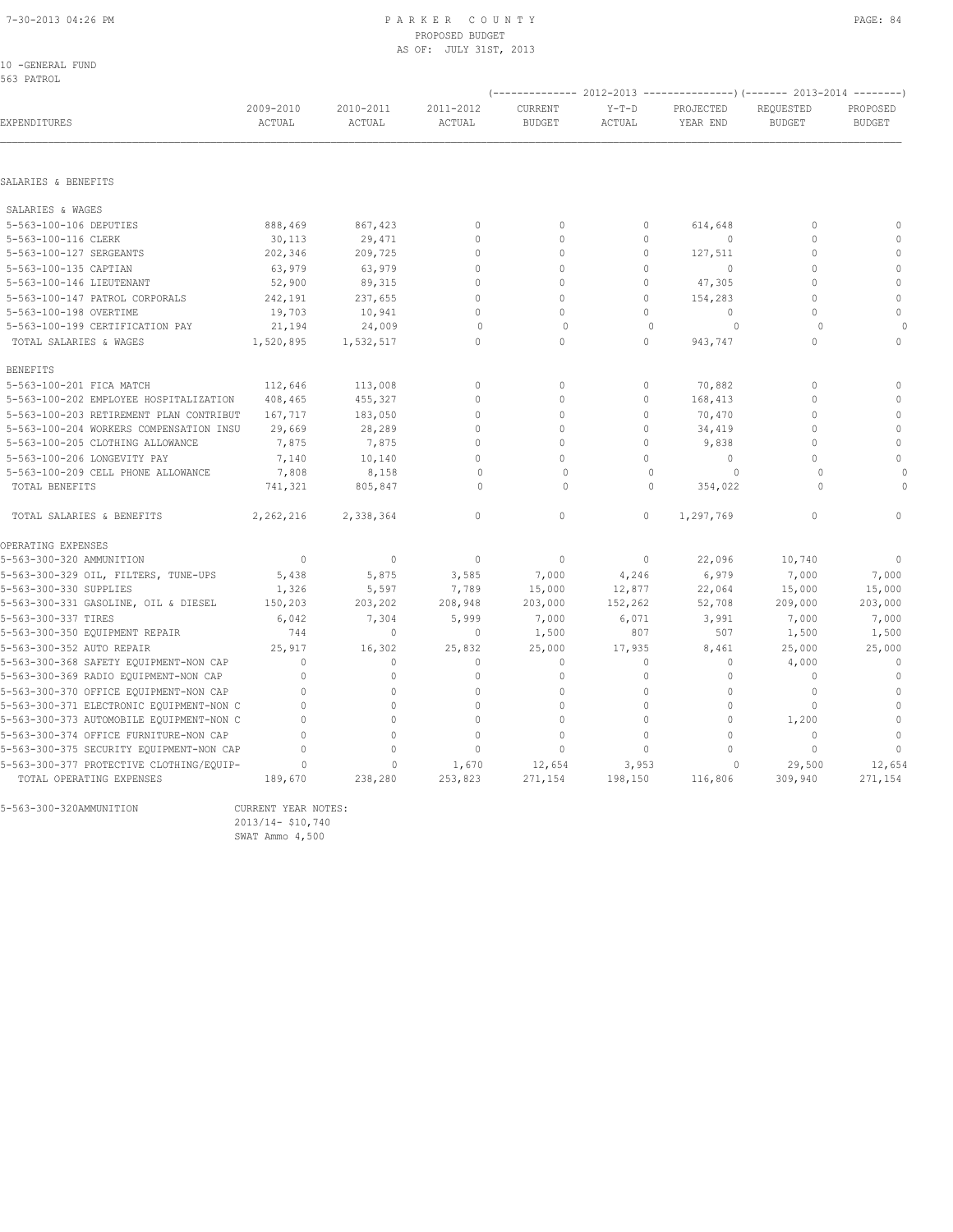#### 7-30-2013 04:26 PM P A R K E R C O U N T Y PAGE: 85 PROPOSED BUDGET AS OF: JULY 31ST, 2013

| 10 -GENERAL FUND<br>563 PATROL                                      |                                   |                                                              |                        |                          |                   |                       |                                                                                                        |                           |
|---------------------------------------------------------------------|-----------------------------------|--------------------------------------------------------------|------------------------|--------------------------|-------------------|-----------------------|--------------------------------------------------------------------------------------------------------|---------------------------|
| EXPENDITURES                                                        | 2009-2010<br>ACTUAL               | 2010-2011<br>ACTUAL                                          | 2011-2012<br>ACTUAL    | CURRENT<br><b>BUDGET</b> | $Y-T-D$<br>ACTUAL | PROJECTED<br>YEAR END | (-------------- 2012-2013 ----------------) (------- 2013-2014 --------)<br>REQUESTED<br><b>BUDGET</b> | PROPOSED<br><b>BUDGET</b> |
|                                                                     | SWAT Munitions 3,000              |                                                              |                        |                          |                   |                       |                                                                                                        |                           |
|                                                                     | 12 SWAT Magazines UMP 1,080       |                                                              |                        |                          |                   |                       |                                                                                                        |                           |
|                                                                     |                                   | 80 Patrol Rifle AR Magazines 2,160                           |                        |                          |                   |                       |                                                                                                        |                           |
| 5-563-300-331GASOLINE, OIL & DIESEL                                 | CURRENT YEAR NOTES:               |                                                              |                        |                          |                   |                       |                                                                                                        |                           |
|                                                                     |                                   | 2013-14- Used Last years final fuel cost (\$208,949)         |                        |                          |                   |                       |                                                                                                        |                           |
| 5-563-300-352AUTO REPAIR                                            | CURRENT YEAR NOTES:               |                                                              |                        |                          |                   |                       |                                                                                                        |                           |
|                                                                     |                                   | 2013/14 Keep 25K regardless of new vehicle purchase. Average |                        |                          |                   |                       |                                                                                                        |                           |
|                                                                     |                                   | Fleet w/Deer is running 5K to repair Tahoes. If fewer or no  |                        |                          |                   |                       |                                                                                                        |                           |
|                                                                     | minimum.                          | new vehicles are purchased we will need at least \$30,000    |                        |                          |                   |                       |                                                                                                        |                           |
| 5-563-300-368SAFETY EQUIPMENT-NON CAP CURRENT YEAR NOTES:           |                                   |                                                              |                        |                          |                   |                       |                                                                                                        |                           |
|                                                                     |                                   | 2013-14 SWAT Helmets 10 @ \$400ea                            |                        |                          |                   |                       |                                                                                                        |                           |
| 5-563-300-373AUTOMOBILE EQUIPMENT-NON CCURRENT YEAR NOTES:          |                                   |                                                              |                        |                          |                   |                       |                                                                                                        |                           |
|                                                                     |                                   | 2013/14 4' Extension Ram for Batt Tactical Vehicle @ \$1200  |                        |                          |                   |                       |                                                                                                        |                           |
| 5-563-300-377PROTECTIVE CLOTHING/EOUIP-CURRENT YEAR NOTES:          |                                   |                                                              |                        |                          |                   |                       |                                                                                                        |                           |
|                                                                     | 2013/14                           |                                                              |                        |                          |                   |                       |                                                                                                        |                           |
|                                                                     |                                   | 8 SWAT Entry Vests @ 2,900 each                              |                        |                          |                   |                       |                                                                                                        |                           |
|                                                                     |                                   | 3 Negotiator/Command Vests @ 2,000 each                      |                        |                          |                   |                       |                                                                                                        |                           |
| PROFESSIONAL AND SERVICE                                            |                                   |                                                              |                        |                          |                   |                       |                                                                                                        |                           |
| 5-563-400-408 CONTRACT SERVICES                                     | 54,976)<br>$\circ$                | 54,976                                                       | 0                      | 82,289                   | 54,976            | 437                   | 27,313                                                                                                 | 82,289                    |
| 5-563-400-415 TRAINING SCHOOLS & SEMINAR<br>5-563-400-420 TELEPHONE | 33,218                            | $\mathbf{0}$<br>30,654                                       | $\mathbf{0}$<br>15,996 | $\mathbf{0}$<br>15,960   | $\circ$<br>12,497 | 10,646<br>6,320       | $\mathbf{0}$<br>15,960                                                                                 | $\mathbf{0}$<br>15,960    |
| 5-563-400-425 TRAVEL                                                | $\mathbf{0}$                      | $\mathbf{0}$                                                 | $\mathbf{0}$           | $\mathbf{0}$             | $\circ$           | 11,819                | $\mathbf 0$                                                                                            | $\mathbf{0}$              |
| 5-563-400-446 BINDING & STOCK PAPER                                 | 1,013                             | 1,228                                                        | 872                    | 1,535                    | 1,254             | 1,675                 | 2,000                                                                                                  | 1,535                     |
| 5-563-400-451 RADIO MAINTENANCE                                     | 796                               | 690                                                          | 493                    | $\mathbf{0}$             | $\circ$           | 2,075                 | $\mathbf{0}$                                                                                           | $\mathbf{0}$              |
| 5-563-400-481 BOOKS & PUBLICATIONS                                  | $\circ$                           | $\mathbf{0}$                                                 | $\circ$                | $\mathbf{0}$             | $\circ$           | 1,284                 | $\circ$                                                                                                | $\circ$                   |
| 5-563-400-499 MISCELLANEOUS                                         | $\circ$                           | $\mathbf{0}$                                                 | $\mathbf{0}$           | $\circ$                  | $\mathbf{0}$      | $\circ$               | 6,600                                                                                                  | $\circ$                   |
| TOTAL PROFESSIONAL AND SERVICE                                      | 19,949)<br>$\left($               | 87,548                                                       | 17,360                 | 99,784                   | 68,727            | 34,256                | 51,873                                                                                                 | 99,784                    |
| 5-563-400-408CONTRACT SERVICES                                      | PERMANENT NOTES:                  |                                                              |                        |                          |                   |                       |                                                                                                        |                           |
|                                                                     |                                   | Motorola contract for CAD dispatch upgrade.                  |                        |                          |                   |                       |                                                                                                        |                           |
| 5-563-400-408CONTRACT SERVICES                                      | CURRENT YEAR NOTES:<br>$2013/14-$ |                                                              |                        |                          |                   |                       |                                                                                                        |                           |
|                                                                     | Motorola MDT Annual 54,978        |                                                              |                        |                          |                   |                       |                                                                                                        |                           |
|                                                                     |                                   | Motorola MDT Service and Updates 27,311 (This may not be     |                        |                          |                   |                       |                                                                                                        |                           |
|                                                                     |                                   | needed but reccomend some be kept for any transition costs   |                        |                          |                   |                       |                                                                                                        |                           |
|                                                                     |                                   | to new computer system per Lt. Arnett.                       |                        |                          |                   |                       |                                                                                                        |                           |
| 5-563-400-415TRAINING SCHOOLS & SEMINARPERMANENT NOTES:             |                                   |                                                              |                        |                          |                   |                       |                                                                                                        |                           |

All training and related travel moved to Dept. 564.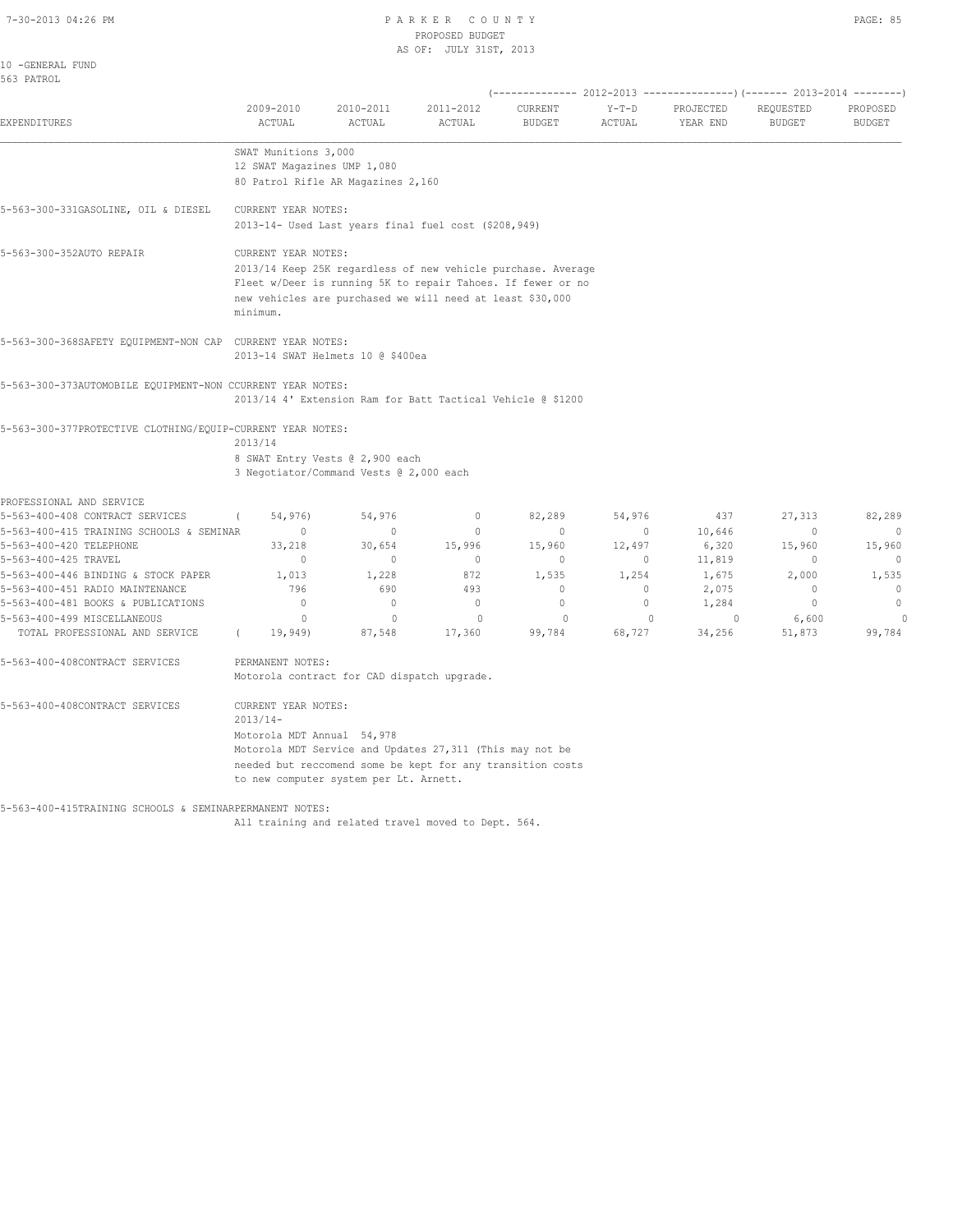10 Stripe Kits at 255ea (\$2,550)

# 7-30-2013 04:26 PM P A R K E R C O U N T Y PAGE: 86 PROPOSED BUDGET

|                                          |                                  |                                             | AS OF: JULY 31ST, 2013                                     |                                  |              |                                                                          |                                  |               |
|------------------------------------------|----------------------------------|---------------------------------------------|------------------------------------------------------------|----------------------------------|--------------|--------------------------------------------------------------------------|----------------------------------|---------------|
| 10 -GENERAL FUND                         |                                  |                                             |                                                            |                                  |              |                                                                          |                                  |               |
| 563 PATROL                               |                                  |                                             |                                                            |                                  |              |                                                                          |                                  |               |
|                                          |                                  |                                             |                                                            |                                  |              | (-------------- 2012-2013 ----------------) (------- 2013-2014 --------) |                                  |               |
|                                          | 2009-2010                        | 2010-2011                                   | 2011-2012                                                  | CURRENT                          | $Y-T-D$      | PROJECTED                                                                | REQUESTED                        | PROPOSED      |
| EXPENDITURES                             | ACTUAL                           | ACTUAL                                      | ACTUAL                                                     | <b>BUDGET</b>                    | ACTUAL       | YEAR END                                                                 | <b>BUDGET</b>                    | <b>BUDGET</b> |
|                                          |                                  |                                             |                                                            |                                  |              |                                                                          |                                  |               |
| 5-563-400-420TELEPHONE                   | PERMANENT NOTES:                 |                                             |                                                            |                                  |              |                                                                          |                                  |               |
|                                          |                                  |                                             | 35 Verizon Aircards for MDT's at \$38 mo each.             |                                  |              |                                                                          |                                  |               |
| 5-563-400-420TELEPHONE                   | CURRENT YEAR NOTES:              |                                             |                                                            |                                  |              |                                                                          |                                  |               |
|                                          |                                  | 2013/14 35 Verizon Aircards @ \$38mo        |                                                            |                                  |              |                                                                          |                                  |               |
| 5-563-400-446BINDING & STOCK PAPER       | CURRENT YEAR NOTES:              |                                             |                                                            |                                  |              |                                                                          |                                  |               |
|                                          |                                  |                                             | 2013/14- Increased this line- @ 81% in 7th mo              |                                  |              |                                                                          |                                  |               |
|                                          | 100 Books Traffic Cits \$850     |                                             |                                                            |                                  |              |                                                                          |                                  |               |
|                                          | 200 Traffic Warn Books \$385     |                                             |                                                            |                                  |              |                                                                          |                                  |               |
|                                          |                                  | 200 Trespass Warnin Books \$300             |                                                            |                                  |              |                                                                          |                                  |               |
| 5-563-400-481BOOKS & PUBLICATIONS        | PERMANENT NOTES:                 |                                             |                                                            |                                  |              |                                                                          |                                  |               |
|                                          |                                  |                                             | All books and publications have been moved into Dept. 564. |                                  |              |                                                                          |                                  |               |
| 5-563-400-499MISCELLANEOUS               | CURRENT YEAR NOTES:              |                                             |                                                            |                                  |              |                                                                          |                                  |               |
|                                          | $2013 - 14$                      |                                             |                                                            |                                  |              |                                                                          |                                  |               |
|                                          | 40 Winter Jackets @ 150eac       |                                             |                                                            |                                  |              |                                                                          |                                  |               |
|                                          | 40 Raincoats @ 15ea              |                                             |                                                            |                                  |              |                                                                          |                                  |               |
| CAPITAL EXPENDITURES                     |                                  |                                             |                                                            |                                  |              |                                                                          |                                  |               |
| 5-563-500-568 SAFETY EQUIPMENT           | $\circ$                          | $\mathbf{0}$                                | 0                                                          | $\mathbf{0}$                     | 0            | $\mathbf{0}$                                                             | 0                                | $\mathbf 0$   |
| 5-563-500-569 RADIO EQUIPMENT            | $\circ$                          | $\circ$                                     | $\mathbf{0}$                                               | $\mathbf{0}$                     | $\circ$      | $\circ$                                                                  | $\mathbf{0}$                     | $\mathbf{0}$  |
| 5-563-500-570 OFFICE EQUIPMENT           | $\begin{array}{c} \n\end{array}$ | $\begin{array}{c} \n\end{array}$            | $\Omega$                                                   | $\Omega$                         | $\Omega$     | $\Omega$                                                                 | $\Omega$                         | $\circ$       |
| 5-563-500-571 ELECTRONIC EQUIPMENT       | 207,509                          | $\Omega$                                    | $\Omega$                                                   | $\Omega$                         | $\Omega$     | $\Omega$                                                                 | $\Omega$                         | $\Omega$      |
| 5-563-500-572 AUTOMOBILES                | 33,216                           | 0                                           | 0                                                          | $\mathbf{0}$                     | 0            | $\circ$                                                                  | 260,000                          | $\mathbf{0}$  |
| 5-563-500-573 AUTOMOBILE EQUIPMENT       | 10,088                           | $\circ$                                     | $\circ$                                                    | $\mathbf{0}$                     | $\circ$      | $\circ$                                                                  | 102,550                          | $\circ$       |
| 5-563-500-577 UNIFORMS & PROTECTIVE CLOT | 3,689                            | $\Omega$                                    | $\begin{array}{c} \n\end{array}$                           | $\begin{array}{c} \n\end{array}$ | $\bigcap$    | $\Omega$                                                                 | $\begin{array}{c} \n\end{array}$ | $\circ$       |
| 5-563-500-590 OFFICE FURNITURE           | $\Omega$                         | $\mathbf{0}$                                | $\mathbf{0}$                                               | $\circ$                          | $\mathbf{0}$ | $\circ$                                                                  | $\Omega$                         | $\Omega$      |
| TOTAL CAPITAL EXPENDITURES               | 254,502                          | $\cap$                                      | $\Omega$                                                   | $\Omega$                         | $\Omega$     | $\Omega$                                                                 | 362,550                          | $\Omega$      |
| 5-563-500-572AUTOMOBILES                 | CURRENT YEAR NOTES:              |                                             |                                                            |                                  |              |                                                                          |                                  |               |
|                                          | 2013/14 \$260,000                |                                             |                                                            |                                  |              |                                                                          |                                  |               |
|                                          |                                  |                                             | 10 Tahoe PPV's w/ Spotlamp and dual Batteries \$26,000ea   |                                  |              |                                                                          |                                  |               |
| 5-563-500-573AUTOMOBILE EQUIPMENT        | CURRENT YEAR NOTES:              |                                             |                                                            |                                  |              |                                                                          |                                  |               |
|                                          | 2013/14 \$102,550                |                                             |                                                            |                                  |              |                                                                          |                                  |               |
|                                          |                                  | 10 Tahoes Outfitted at \$10,000ea (\$9,961) |                                                            |                                  |              |                                                                          |                                  |               |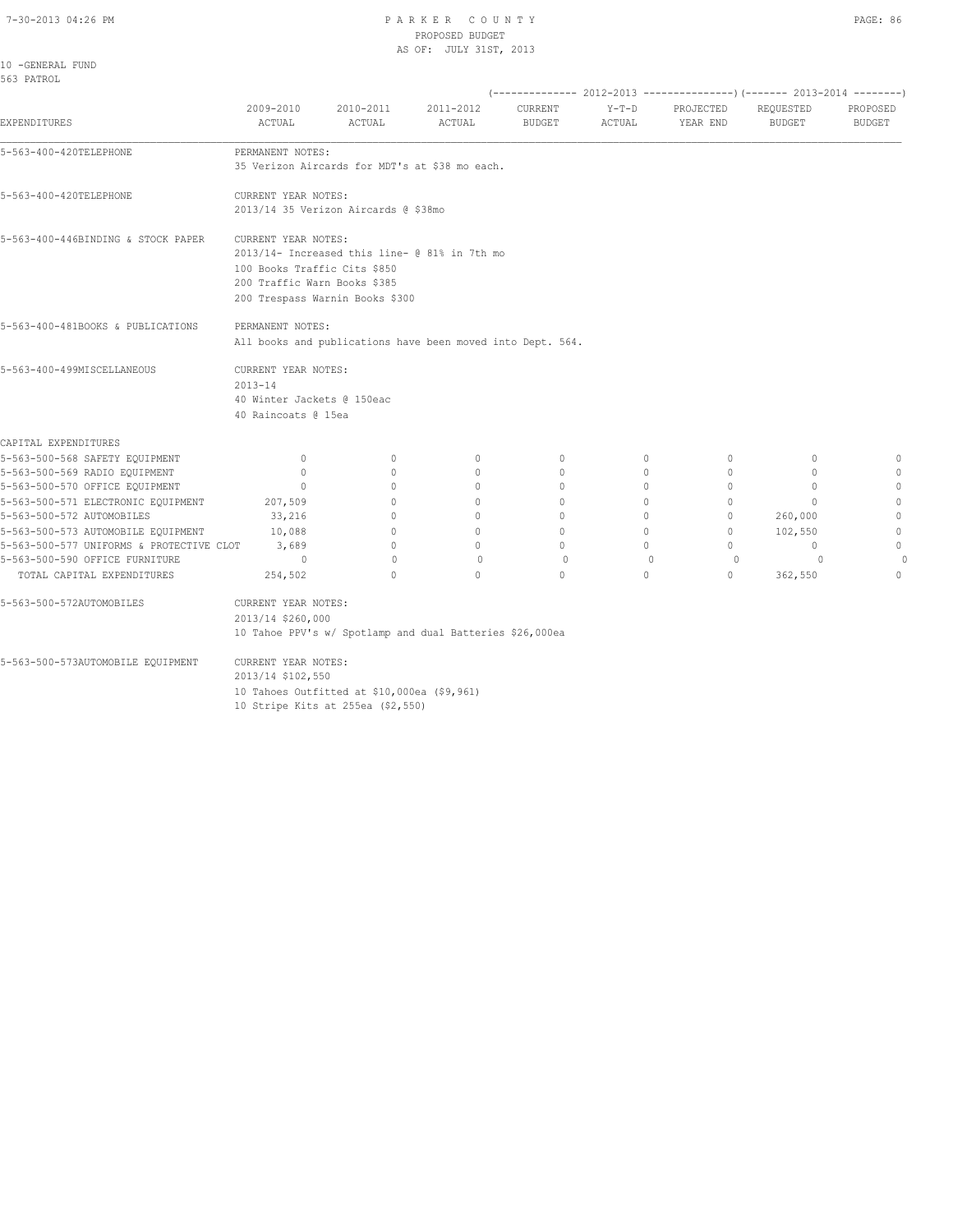# 7-30-2013 04:26 PM P A R K E R C O U N T Y PAGE: 87 PROPOSED BUDGET

|                  |  | AS OF: JULY 31ST, 2013 |                 |      |
|------------------|--|------------------------|-----------------|------|
| 10 -GENERAL FUND |  |                        |                 |      |
| 563 PATROL       |  |                        |                 |      |
|                  |  |                        | (-------------- | 2012 |
|                  |  |                        | $\alpha$        |      |

| 2009-2010<br>ACTUAL | 2010-2011<br>ACTUAL | 2011-2012<br>ACTUAL                  | CURRENT<br><b>BUDGET</b> | $Y-T-D$<br>ACTUAL                                                                                      | PROJECTED<br>YEAR END | REQUESTED<br>BUDGET | PROPOSED<br>BUDGET                                                          |
|---------------------|---------------------|--------------------------------------|--------------------------|--------------------------------------------------------------------------------------------------------|-----------------------|---------------------|-----------------------------------------------------------------------------|
|                     |                     |                                      |                          |                                                                                                        |                       |                     |                                                                             |
| $\bigcap$           | $\mathbf{0}$        | $\begin{array}{c} \n\end{array}$     | 0                        |                                                                                                        | 0                     | 42,047              | $\mathbf{0}$                                                                |
|                     | $\circ$             | $\circ$                              | $\circ$                  |                                                                                                        | $\circ$               | 12,929              | $\Omega$                                                                    |
|                     | 0                   | $\Omega$                             | $\circ$                  | $\Omega$                                                                                               | 0                     | 54,976              | $\circ$                                                                     |
| 2013/14             |                     |                                      |                          |                                                                                                        |                       |                     |                                                                             |
| 2013/14             |                     |                                      |                          |                                                                                                        |                       |                     |                                                                             |
|                     |                     | PERMANENT NOTES:<br>PERMANENT NOTES: |                          | MOTOROLA MDT ANNUAL PRINCIPLE PAYMENT--\$42047.00<br>ANNUAL MOTOROLA MDT INTEREST PAYMENT--\$12,929.00 |                       |                     | ------------- 2012-2013 -------------------- (------- 2013-2014 --------- ) |

|                  | ______________<br>---------- | ____________<br>___________ | ___________ |         |                   |         |         |
|------------------|------------------------------|-----------------------------|-------------|---------|-------------------|---------|---------|
| TOTAL 563 PATROL | 2,686,439                    | 2,664,192                   | 271,184     | 370,938 | 266,877 1,448,831 | 779,339 | 370,938 |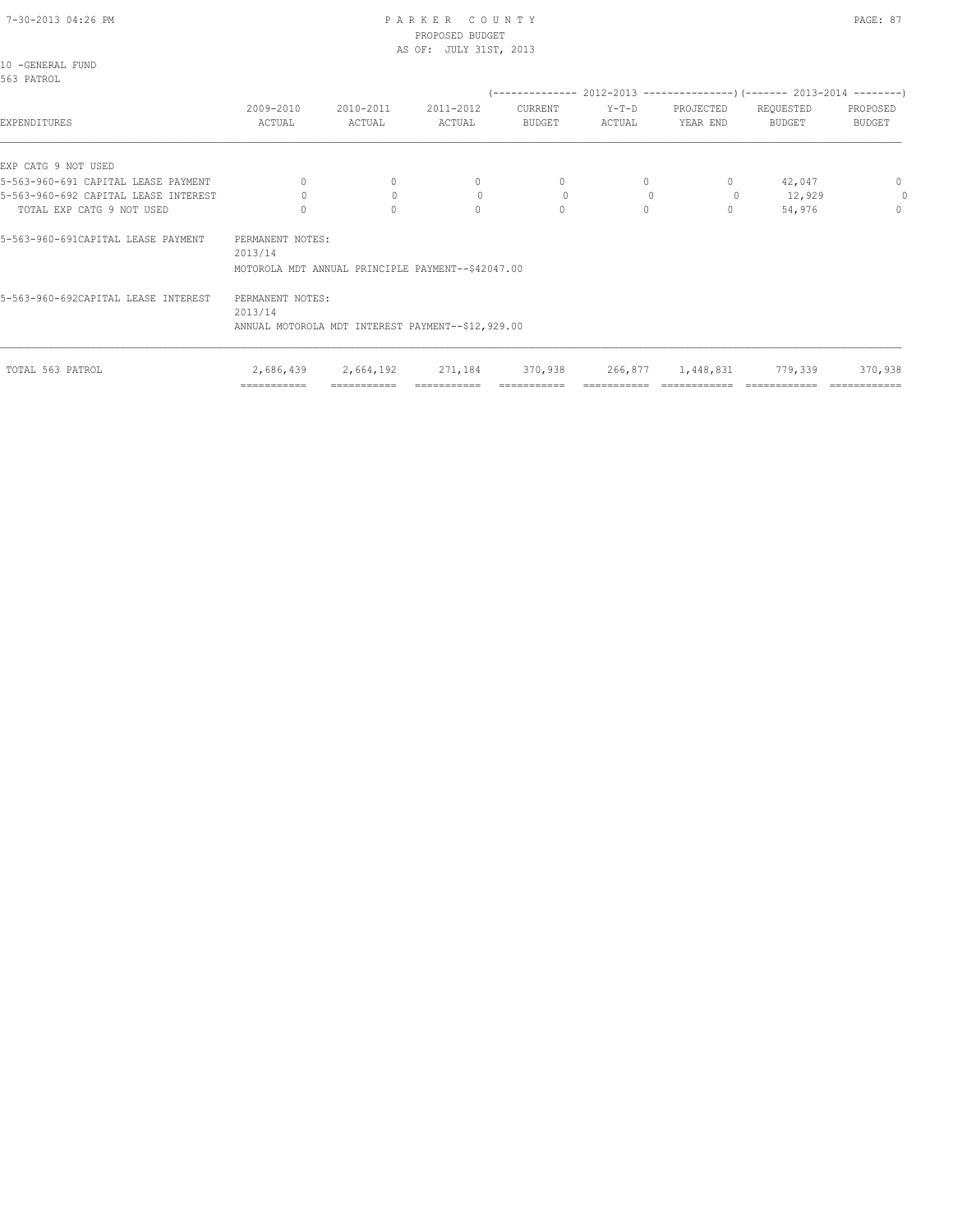#### 10 -GENERAL FUND 564 TRAINING DIVISION

|                                          |                     |                     |                     |                          |                   |                       | (-------------- 2012-2013 ----------------)(------- 2013-2014 --------) |                           |
|------------------------------------------|---------------------|---------------------|---------------------|--------------------------|-------------------|-----------------------|-------------------------------------------------------------------------|---------------------------|
| EXPENDITURES                             | 2009-2010<br>ACTUAL | 2010-2011<br>ACTUAL | 2011-2012<br>ACTUAL | CURRENT<br><b>BUDGET</b> | $Y-T-D$<br>ACTUAL | PROJECTED<br>YEAR END | REQUESTED<br><b>BUDGET</b>                                              | PROPOSED<br><b>BUDGET</b> |
|                                          |                     |                     |                     |                          |                   |                       |                                                                         |                           |
| SALARIES & BENEFITS                      |                     |                     |                     |                          |                   |                       |                                                                         |                           |
| SALARIES & WAGES                         |                     |                     |                     |                          |                   |                       |                                                                         |                           |
| 5-564-100-106 DEPUTIES                   | $\mathbf{0}$        | $\mathbf{0}$        | $\mathbf{0}$        | $\mathbf{0}$             | $\circ$           | $\mathbf{0}$          | $\mathbf{0}$                                                            | $\mathbf{0}$              |
| 5-564-100-124 ADMINISTRATIVE ASSISTANT   | $\Omega$            | $\circ$             | $\Omega$            | $\Omega$                 | $\circ$           | $\Omega$              | $\Omega$                                                                | $\Omega$                  |
| 5-564-100-127 SERGEANT                   | 47,583              | 47,869              | $\Omega$            | $\Omega$                 | $\Omega$          | $\Omega$              | $\Omega$                                                                | $\mathbf{0}$              |
| 5-564-100-146 LIEUTENANT                 | 57,520              | 57,520              | $\Omega$            | $\Omega$                 | $\Omega$          | $\Omega$              | $\Omega$                                                                | $\mathbf 0$               |
| 5-564-100-199 CERTIFICATION PAY          | 3,610               | 3,610               | $\circ$             | $\circ$                  | $\mathbf{0}$      | $\circ$               | $\circ$                                                                 |                           |
| TOTAL SALARIES & WAGES                   | 108,712             | 108,999             | $\Omega$            | $\circ$                  | $\circ$           | $\mathbf{0}$          | $\mathbf 0$                                                             | $\mathbf{0}$              |
| <b>BENEFITS</b>                          |                     |                     |                     |                          |                   |                       |                                                                         |                           |
| 5-564-100-201 FICA MATCH                 | 8,099               | 7,962               | $\mathbf{0}$        | $\mathbf{0}$             | 9                 | $\Omega$              | 0                                                                       | $\mathbf{0}$              |
| 5-564-100-202 EMPLOYEE HOSPITALIZATION   | 18,818              | 21,585              | $\Omega$            | $\Omega$                 | 37                | $\Omega$              | $\Omega$                                                                | $\Omega$                  |
| 5-564-100-203 RETIREMENT PLAN CONTRIBUT  | 12,225              | $13, 154$ (         | (0)                 | $\mathbf 0$              | 14                | $\mathbf 0$           | $\Omega$                                                                | $\mathbf 0$               |
| 5-564-100-204 WORKERS COMPENSATION INSU  | 2,511               | 2,482               | $\mathbf 0$         | $\mathbf{0}$             | $\circ$           | $\mathbf 0$           | $\Omega$                                                                | $\mathbf{0}$              |
| 5-564-100-205 CLOTHING ALLOWANCE         | 450                 | 450                 | $\mathbf 0$         | $\circ$                  | $\circ$           | $\mathbf 0$           | $\mathbf 0$                                                             | $\mathbf{0}$              |
| 5-564-100-206 LONGEVITY PAY              | 960                 | 1,020               | $\Omega$            | $\Omega$                 | $\Omega$          | $\Omega$              | $\Omega$                                                                | $\mathbf 0$               |
| 5-564-100-209 CELL PHONE ALLOWANCE       | 1,203               | 1,203               | $\Omega$            | $\Omega$                 | $\Omega$          | $\Omega$              | $\Omega$                                                                | 0                         |
| TOTAL BENEFITS                           | 44,266              | 47,857 (            | 0)                  | $\Omega$                 | 60                | $\Omega$              | $\Omega$                                                                | O                         |
| TOTAL SALARIES & BENEFITS                | 152,978             | 156,855 (           | (0)                 | $\mathbf{0}$             | 60                | $\mathbf{0}$          | $\mathbf 0$                                                             | $\mathbf{0}$              |
| OPERATING EXPENSES                       |                     |                     |                     |                          |                   |                       |                                                                         |                           |
| 5-564-300-320 AMMUNITION                 | 12,997              | 9,881               | 8,192               | 12,750                   | 12,267            | $\mathbf{0}$          | 8,000                                                                   | 12,750                    |
| 5-564-300-329 VEHICLE MAINTENANCE        | 84                  | 132                 | 116                 | 500                      | 33                | $\mathbf{0}$          | 500                                                                     | 500                       |
| 5-564-300-330 SUPPLIES                   | 424                 | 804                 | 1,065               | 1,500                    | 224               | 0                     | 1,500                                                                   | 1,500                     |
| 5-564-300-331 GASOLINE, OIL & DIESEL     | 681                 | 769                 | 2,295               | 2,500                    | 1,515             | $\mathbf{0}$          | 2,295                                                                   | 2,500                     |
| 5-564-300-350 EOUIPMENT REPAIR           | 83                  | 87                  | $\Omega$            | $\Omega$                 | $\Omega$          | $\Omega$              | $\begin{array}{c} \n\end{array}$                                        | $\Omega$                  |
| 5-564-300-368 SAFETY EQUIPMENT-NON CAP   | $\Omega$            | $\mathbf{0}$        | $\mathbf{0}$        | 588                      | $\circ$           | $\Omega$              | $\Omega$                                                                | 588                       |
| 5-564-300-369 RADIO EQUIPMENT-NON CAP    | $\Omega$            | $\Omega$            | $\Omega$            | $\mathbf{0}$             | $\Omega$          | $\Omega$              | $\Omega$                                                                | $\circ$                   |
| 5-564-300-370 OFFICE EQUIPMENT-NON CAP   | $\Omega$            | $\Omega$            | $\Omega$            | $\mathbf{0}$             | $\Omega$          | $\Omega$              | $\Omega$                                                                | $\mathbf{0}$              |
| 5-564-300-371 ELECTRONIC EQUIPMENT-NON C | $\cap$              | $\Omega$            | $\Omega$            | $\Omega$                 | $\Omega$          | $\Omega$              | $\cap$                                                                  | $\mathbf{0}$              |
| 5-564-300-373 AUTOMOBILE EQUIPMENT-NON C | $\Omega$            | $\Omega$            | $\cap$              | $\Omega$                 | $\cap$            | $\Omega$              | $\cap$                                                                  | $\circ$                   |
| 5-564-300-374 OFFICE FURNITURE-NON CAP   |                     | $\Omega$            | $\Omega$            | $\Omega$                 | $\Omega$          | $\Omega$              | $\Omega$                                                                | $\mathbf{0}$              |
| 5-564-300-375 SECURITY EQUIPMENT-NON CAP | $\Omega$            | 0                   | $\mathbf{0}$        | $\mathbf{0}$             | $\circ$           | $\mathbf 0$           | $\mathbf{0}$                                                            | $\mathbf{0}$              |
| 5-564-300-377 PROTECTIVE CLOTHING/EOUIP- | $\Omega$            | $\mathbf{0}$        | $\Omega$            | $\Omega$                 | $\cap$            | $\Omega$              | $\Omega$                                                                |                           |
| TOTAL OPERATING EXPENSES                 | 14,270              | 11,672              | 11,669              | 17,838                   | 14,039            | $\mathbf 0$           | 12,295                                                                  | 17,838                    |

5-564-300-320AMMUNITION PERMANENT NOTES:

Ammunition for Department qualifications and for SWAT

tarining. No increase over previous year.

5-564-300-320AMMUNITION CURRENT YEAR NOTES:

 2013-14 Dept Ammo \$8,000 SWAT Ammo and Munitions moved to Patrol Ammo Line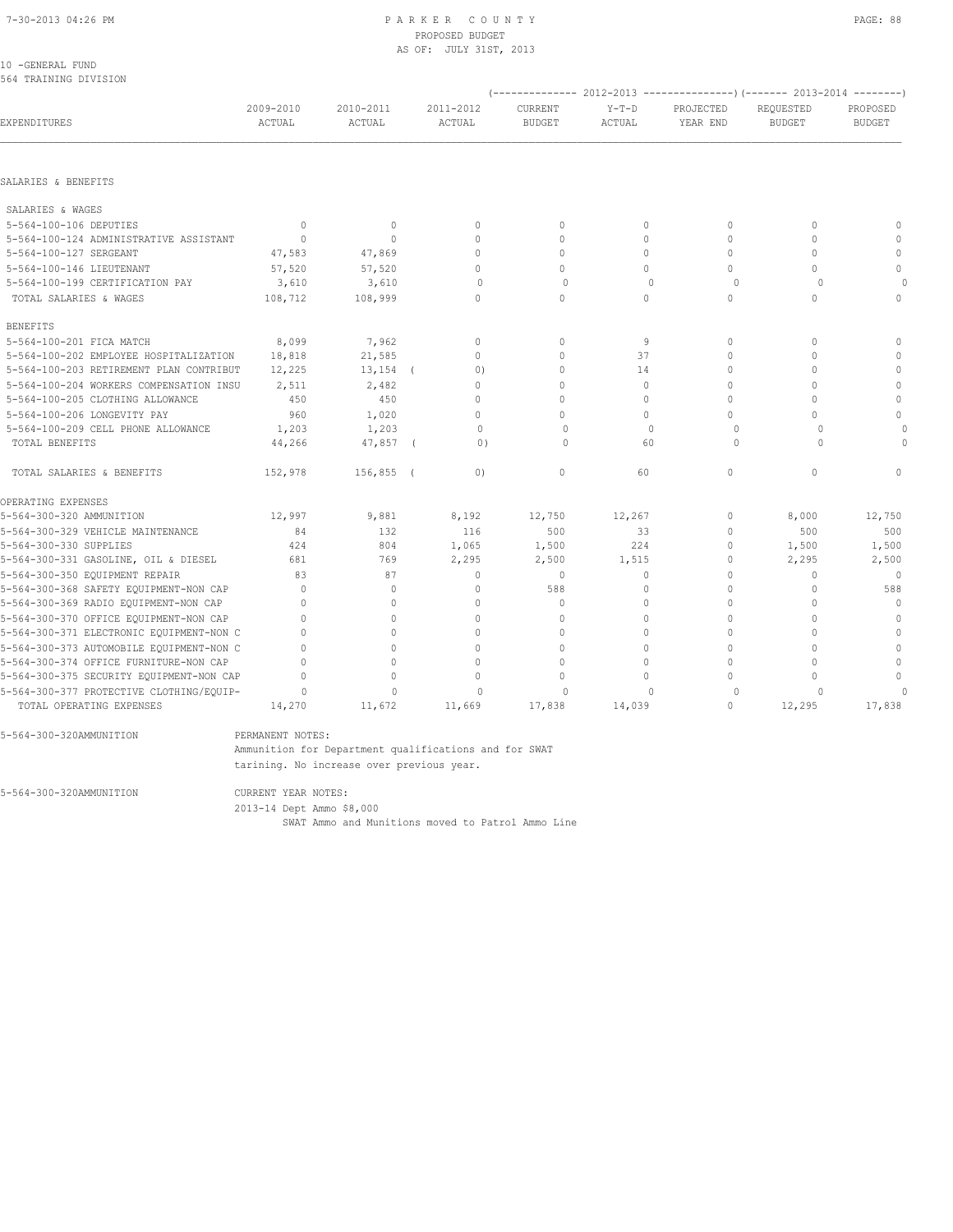# 7-30-2013 04:26 PM P A R K E R C O U N T Y PAGE: 89 PROPOSED BUDGET

| 10 -GENERAL FUND                                           |                              |                                                                                      |                                                                                                                   |                          |                   |                       |                            |                                        |  |  |  |  |  |  |  |  |
|------------------------------------------------------------|------------------------------|--------------------------------------------------------------------------------------|-------------------------------------------------------------------------------------------------------------------|--------------------------|-------------------|-----------------------|----------------------------|----------------------------------------|--|--|--|--|--|--|--|--|
|                                                            |                              |                                                                                      |                                                                                                                   |                          |                   |                       |                            |                                        |  |  |  |  |  |  |  |  |
| 564 TRAINING DIVISION                                      |                              |                                                                                      |                                                                                                                   |                          |                   |                       |                            |                                        |  |  |  |  |  |  |  |  |
|                                                            |                              |                                                                                      | (-------------- 2012-2013 ---------------) (------- 2013-2014 --------)                                           |                          |                   |                       |                            |                                        |  |  |  |  |  |  |  |  |
| EXPENDITURES                                               | 2009-2010<br>ACTUAL          | 2010-2011<br>ACTUAL                                                                  | 2011-2012<br>ACTUAL                                                                                               | CURRENT<br><b>BUDGET</b> | $Y-T-D$<br>ACTUAL | PROJECTED<br>YEAR END | REQUESTED<br><b>BUDGET</b> | PROPOSED<br><b>BUDGET</b>              |  |  |  |  |  |  |  |  |
| 5-564-300-331GASOLINE, OIL & DIESEL                        | PERMANENT NOTES:             |                                                                                      |                                                                                                                   |                          |                   |                       |                            |                                        |  |  |  |  |  |  |  |  |
|                                                            | Years                        |                                                                                      | Fuel for two (2) vehicles. An \$1,171.00 reduction. Previous                                                      |                          |                   |                       |                            |                                        |  |  |  |  |  |  |  |  |
| 5-564-300-331GASOLINE, OIL & DIESEL                        | CURRENT YEAR NOTES:          |                                                                                      |                                                                                                                   |                          |                   |                       |                            |                                        |  |  |  |  |  |  |  |  |
|                                                            |                              |                                                                                      | 2013/14 Budgeted at Last Years Total Fuel Cost                                                                    |                          |                   |                       |                            |                                        |  |  |  |  |  |  |  |  |
| PROFESSIONAL AND SERVICE                                   |                              |                                                                                      |                                                                                                                   |                          |                   |                       |                            |                                        |  |  |  |  |  |  |  |  |
| 5-564-400-408 CONTRACT SERVICES                            | $\mathbf 0$                  | $\circ$                                                                              | $\mathbf 0$                                                                                                       | $\mathbf 0$              | $\circ$           | $\circ$               | 1,000                      | $\circ$                                |  |  |  |  |  |  |  |  |
| 5-564-400-415 TRAINING SCHOOLS & SEMINAR                   | 9,444                        | 5,566                                                                                | 8,148                                                                                                             | 19,542                   | 11,872            | 0                     | 20,000                     | 19,542                                 |  |  |  |  |  |  |  |  |
| 5-564-400-420 TELEPHONE                                    | $\mathbf{0}$                 | 0                                                                                    | $\mathbf 0$                                                                                                       | 456                      | 0                 | $\circ$               | 456                        | 456                                    |  |  |  |  |  |  |  |  |
| 5-564-400-425 TRAVEL                                       | 99                           | $\circ$                                                                              | $\circ$                                                                                                           | $\circ$                  | $\circ$           | $\circ$               | $\circ$                    | $\mathbf 0$                            |  |  |  |  |  |  |  |  |
| 5-564-400-446 BINDING & STOCK PAPER                        | $\overline{0}$               | $\circ$                                                                              | $\circ$                                                                                                           | 300                      | 0                 | $\circ$               | 300                        | 300                                    |  |  |  |  |  |  |  |  |
| 5-564-400-481 BOOKS & PUBLICATIONS                         | 739                          | 1,386                                                                                | 132                                                                                                               | 2,888                    | 96                | $\mathbf{0}$          | 2,888                      | 2,888                                  |  |  |  |  |  |  |  |  |
| 5-564-400-499 MISCELLANEOUS                                | 0                            | $\mathbf 0$                                                                          | $\mathbf 0$                                                                                                       | $\circ$                  | $\circ$           | $\circ$               | $\circ$                    | $\Omega$                               |  |  |  |  |  |  |  |  |
| TOTAL PROFESSIONAL AND SERVICE                             | 10,281                       | 6,952                                                                                | 8,280                                                                                                             | 23,186                   | 11,968            | 0                     | 24,644                     | 23,186                                 |  |  |  |  |  |  |  |  |
| 5-564-400-408CONTRACT SERVICES                             | CURRENT YEAR NOTES:          |                                                                                      |                                                                                                                   |                          |                   |                       |                            |                                        |  |  |  |  |  |  |  |  |
|                                                            |                              | 2013/14 \$1,000.00                                                                   |                                                                                                                   |                          |                   |                       |                            |                                        |  |  |  |  |  |  |  |  |
|                                                            |                              |                                                                                      |                                                                                                                   |                          |                   |                       |                            | 5 Yr TCLEOSE Training Facilitation Fee |  |  |  |  |  |  |  |  |
|                                                            |                              |                                                                                      |                                                                                                                   |                          |                   |                       |                            |                                        |  |  |  |  |  |  |  |  |
|                                                            |                              |                                                                                      |                                                                                                                   |                          |                   |                       |                            |                                        |  |  |  |  |  |  |  |  |
|                                                            |                              |                                                                                      |                                                                                                                   |                          |                   |                       |                            |                                        |  |  |  |  |  |  |  |  |
|                                                            |                              |                                                                                      | 2013/14 Training Seminars and Travel (No LEOSE Funds are                                                          |                          |                   |                       |                            |                                        |  |  |  |  |  |  |  |  |
|                                                            |                              |                                                                                      | rec'd anylonger) \$20,000 Budgeted (\$23,000 actual)                                                              |                          |                   |                       |                            |                                        |  |  |  |  |  |  |  |  |
|                                                            |                              |                                                                                      | TCLEOSE Trainers Conference (Annual Mandatory) \$1,000<br>TCLEOSE Advisory Board Meetings 300ea x 2annually \$600 |                          |                   |                       |                            |                                        |  |  |  |  |  |  |  |  |
|                                                            | \$1,500                      |                                                                                      | Animal Control Mandatory Continuing Education x 5 Officers                                                        |                          |                   |                       |                            |                                        |  |  |  |  |  |  |  |  |
| 5-564-400-415TRAINING SCHOOLS & SEMINARCURRENT YEAR NOTES: |                              |                                                                                      | Texas Annual Hostage Negotiators Conference x 2 \$2,150                                                           |                          |                   |                       |                            |                                        |  |  |  |  |  |  |  |  |
|                                                            | Advanced Crisis Negotiations |                                                                                      |                                                                                                                   |                          |                   |                       |                            |                                        |  |  |  |  |  |  |  |  |
|                                                            |                              |                                                                                      | Caliber Press Officer Survival Seminar x 10Deps \$1,940                                                           |                          |                   |                       |                            |                                        |  |  |  |  |  |  |  |  |
|                                                            |                              | TTPOA SWAT Conference Break Outs x 4 \$2,750                                         |                                                                                                                   |                          |                   |                       |                            |                                        |  |  |  |  |  |  |  |  |
|                                                            |                              | SWAT Command Decision Making x 1 \$671                                               |                                                                                                                   |                          |                   |                       |                            |                                        |  |  |  |  |  |  |  |  |
|                                                            |                              |                                                                                      | TNOA or DEA Clandestine Narcotics Investigation x 2 \$1,675                                                       |                          |                   |                       |                            |                                        |  |  |  |  |  |  |  |  |
|                                                            | ROCIC Intel Conference x 2   |                                                                                      |                                                                                                                   |                          |                   |                       |                            |                                        |  |  |  |  |  |  |  |  |
|                                                            | Basic SWAT x 1 \$1,100       |                                                                                      |                                                                                                                   |                          |                   |                       |                            |                                        |  |  |  |  |  |  |  |  |
|                                                            | Urban Sniper x 1 at \$925    |                                                                                      |                                                                                                                   |                          |                   |                       |                            |                                        |  |  |  |  |  |  |  |  |
|                                                            |                              | Interview and Interrogation x 5 \$2,800                                              |                                                                                                                   |                          |                   |                       |                            |                                        |  |  |  |  |  |  |  |  |
|                                                            | CAC Seminar x 2 \$1,170      |                                                                                      |                                                                                                                   |                          |                   |                       |                            |                                        |  |  |  |  |  |  |  |  |
|                                                            |                              | Juvenile Investigator x 1 \$505                                                      |                                                                                                                   |                          |                   |                       |                            |                                        |  |  |  |  |  |  |  |  |
|                                                            |                              | Evidence Technician Update x 2 \$1,624<br>Sex Offender Registration Annual x 1 \$680 |                                                                                                                   |                          |                   |                       |                            |                                        |  |  |  |  |  |  |  |  |
| 5-564-400-420TELEPHONE                                     | CURRENT YEAR NOTES:          |                                                                                      |                                                                                                                   |                          |                   |                       |                            |                                        |  |  |  |  |  |  |  |  |
|                                                            | 2013-14 One Aircard @38mo    |                                                                                      |                                                                                                                   |                          |                   |                       |                            |                                        |  |  |  |  |  |  |  |  |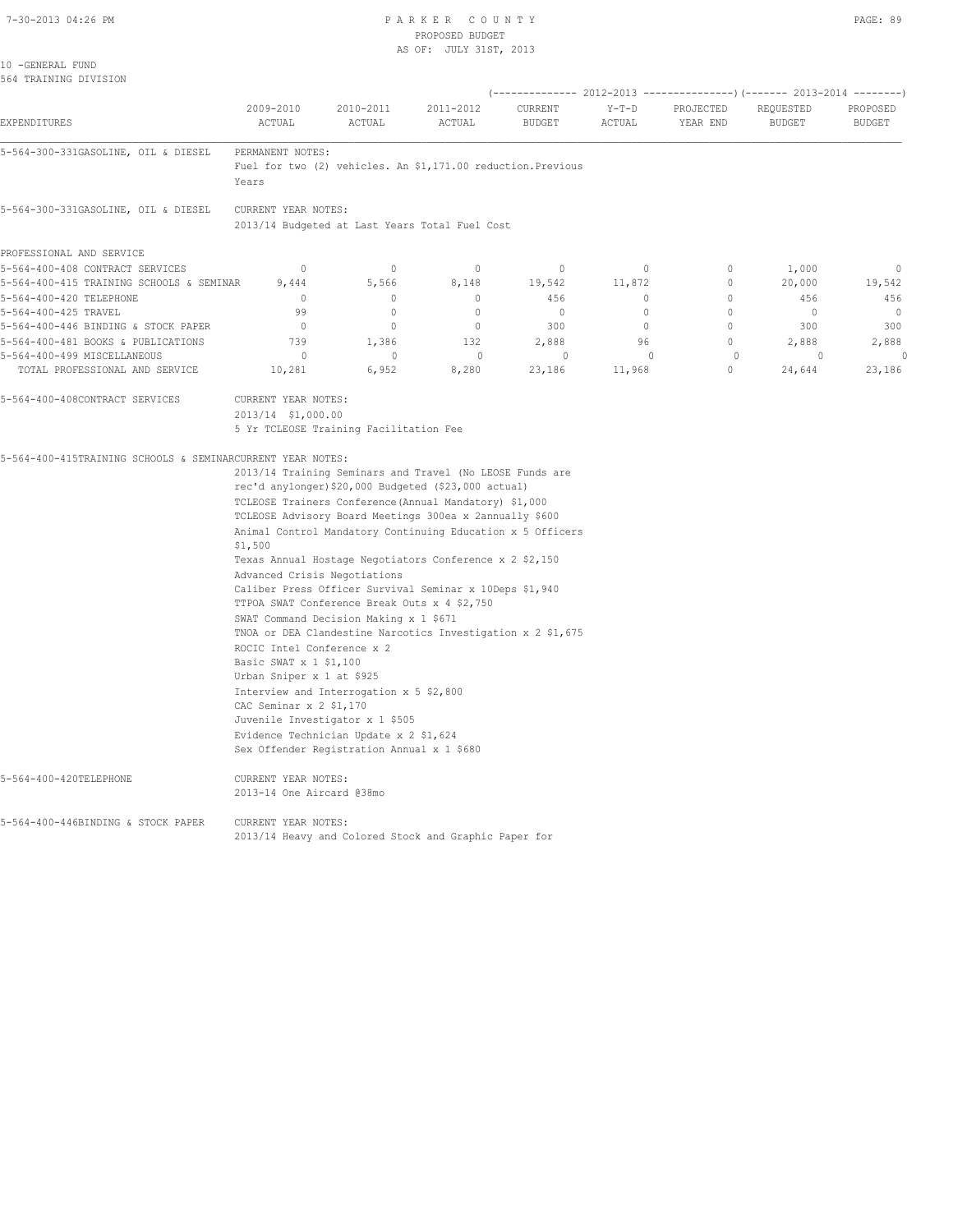| 10 - GENERAL FUND     |  |
|-----------------------|--|
| 564 TRAINING DIVISION |  |

|                                          |                                                                 |                                                             |                                                       |                          |                   |                                  | $(---------- 2012-2013$ ----------------) (------- 2013-2014 --------) |                           |
|------------------------------------------|-----------------------------------------------------------------|-------------------------------------------------------------|-------------------------------------------------------|--------------------------|-------------------|----------------------------------|------------------------------------------------------------------------|---------------------------|
| <b>EXPENDITURES</b>                      | 2009-2010<br>ACTUAL                                             | 2010-2011<br>ACTUAL                                         | 2011-2012<br>ACTUAL                                   | CURRENT<br><b>BUDGET</b> | $Y-T-D$<br>ACTUAL | PROJECTED<br>YEAR END            | REQUESTED<br><b>BUDGET</b>                                             | PROPOSED<br><b>BUDGET</b> |
|                                          | Handout/Training Materials                                      |                                                             |                                                       |                          |                   |                                  |                                                                        |                           |
| 5-564-400-481BOOKS & PUBLICATIONS        | PERMANENT NOTES:                                                |                                                             | Updated Penal Code, CCP and Traffic Law publications. |                          |                   |                                  |                                                                        |                           |
| 5-564-400-481BOOKS & PUBLICATIONS        | CURRENT YEAR NOTES:<br>2013/14 67 @ \$35 Criminal Law Handbooks | 1 x \$53 Texas Familiy Code<br>1 X \$35 Juvenile Laws Texas | 7 x \$65 Annotated Criminal Handbooks                 |                          |                   |                                  |                                                                        |                           |
| CAPITAL EXPENDITURES                     |                                                                 |                                                             |                                                       |                          |                   |                                  |                                                                        |                           |
| 5-564-500-568 SAFETY EQUIPMENT           | $\Omega$                                                        | $\begin{array}{c} \n\end{array}$                            | $\Omega$                                              | $\mathbf{0}$             | 0                 | $\begin{array}{c} \n\end{array}$ |                                                                        |                           |
| 5-564-500-569 RADIO EQUIPMENT            | n                                                               |                                                             | $\mathbf{0}$                                          | 0                        | 0                 | 0                                |                                                                        | 0                         |
| 5-564-500-570 OFFICE EQUIPMENT           | $\cap$                                                          |                                                             | $\Omega$                                              | 0                        | $\Omega$          | $\begin{array}{c} \n\end{array}$ |                                                                        | 0                         |
| 5-564-500-571 ELECTRONIC EQUIPMENT       | ∩                                                               |                                                             | $\bigcap$                                             | $\bigcap$                | 0                 | $\bigcap$                        |                                                                        | $\Omega$                  |
| 5-564-500-572 AUTOMOBILES                | ∩                                                               |                                                             | $\bigcap$                                             | $\Omega$                 | $\Omega$          | $\cap$                           |                                                                        | $\Omega$                  |
| 5-564-500-577 UNIFORMS & PROTECTIVE CLOT |                                                                 | $\cap$                                                      | $\cap$                                                | $\Omega$                 | $\Omega$          | $\Omega$                         |                                                                        |                           |
| TOTAL CAPITAL EXPENDITURES               | $\Omega$                                                        | $\bigcap$                                                   | $\Omega$                                              | $\Omega$                 | $\Omega$          | $\Omega$                         |                                                                        | $\cup$                    |
| TOTAL 564 TRAINING DIVISION              | 177,530<br>$=$ = = = = = = = = = = =                            | 175,480<br>-----------                                      | 19,949                                                | 41,024                   | 26,067            | 0                                | 36,939                                                                 | 41,024                    |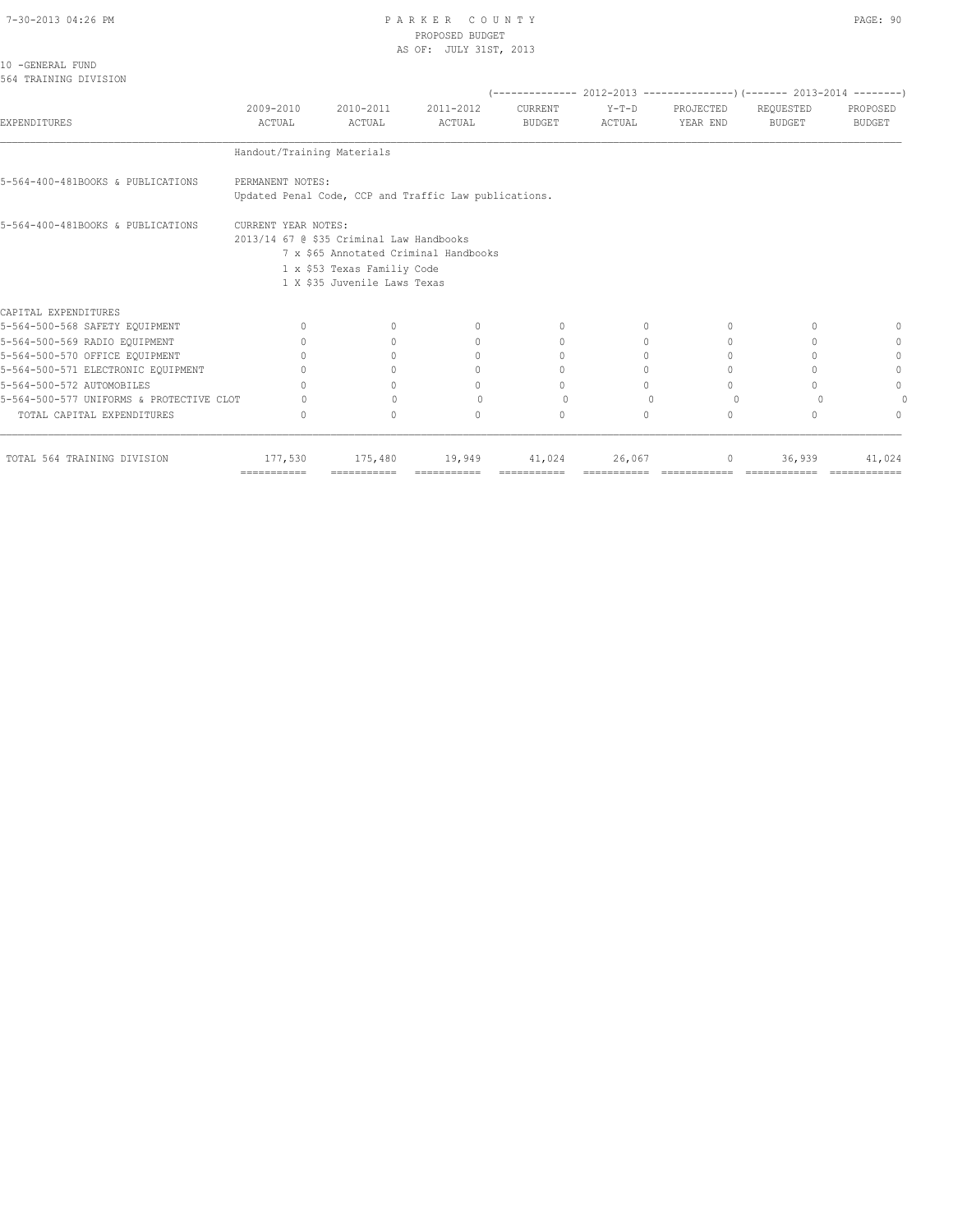| 10 - GENERAL FUND  |  |
|--------------------|--|
| 566 ANIMAL CONTROL |  |

| OOO ANIMAL CUNTKUL                       |                     |                                            |                     |                          |                   | (-------------- 2012-2013 ----------------) (------- 2013-2014 --------) |                            |                           |
|------------------------------------------|---------------------|--------------------------------------------|---------------------|--------------------------|-------------------|--------------------------------------------------------------------------|----------------------------|---------------------------|
| EXPENDITURES                             | 2009-2010<br>ACTUAL | 2010-2011<br>ACTUAL                        | 2011-2012<br>ACTUAL | CURRENT<br><b>BUDGET</b> | $Y-T-D$<br>ACTUAL | PROJECTED<br>YEAR END                                                    | REQUESTED<br><b>BUDGET</b> | PROPOSED<br><b>BUDGET</b> |
|                                          |                     |                                            |                     |                          |                   |                                                                          |                            |                           |
| SALARIES & BENEFITS                      |                     |                                            |                     |                          |                   |                                                                          |                            |                           |
| SALARIES & WAGES                         |                     |                                            |                     |                          |                   |                                                                          |                            |                           |
| 5-566-100-102 APPOINTED OFFICIAL-ANIMAL  | 42,751              | 53,155                                     | $\circ$             | $\mathbf{0}$             | 0                 | 33,543                                                                   | 0                          | $\mathbf{0}$              |
| 5-566-100-106 CLERK                      | $\Omega$            | $\Omega$                                   | $\mathbf{0}$        | $\Omega$                 | $\circ$           | $\begin{array}{c} \n\end{array}$                                         | $\Omega$                   | $\mathbf{0}$              |
| 5-566-100-150 ANIMAL CONTROL OFFICER     | 101,493             | 136,423                                    | $\Omega$            | $\mathbf{0}$             | $\circ$           | 26,129                                                                   | $\mathbf 0$                | $\circ$                   |
| 5-566-100-199 CERTIFICATION PAY          | 916                 | 1,190                                      | $\circ$             | $\circ$                  | $\mathbf{0}$      | <sup>0</sup>                                                             | $\Omega$                   | $\cap$                    |
| TOTAL SALARIES & WAGES                   | 145,160             | 190,767                                    | $\cap$              | $\Omega$                 | $\Omega$          | 59,672                                                                   | $\Omega$                   | $\mathbf{0}$              |
| <b>BENEFITS</b>                          |                     |                                            |                     |                          |                   |                                                                          |                            |                           |
| 5-566-100-201 FICA MATCH                 | 10,532              | 13,729                                     | $\mathbf{0}$        | $\mathbf{0}$             | 0                 | 4,533                                                                    | $\mathbf{0}$               | $\mathbf{0}$              |
| 5-566-100-202 EMPLOYEE HOSPITALIZATION   | 60,973              | 80,160                                     | $\circ$             | $\mathbf{0}$             | $\circ$           | 12,297                                                                   | $\mathbf 0$                | $\mathbb O$               |
| 5-566-100-203 RETIREMENT PLAN CONTRIBUT  | 16,377              | 22,851                                     | $\mathbf{0}$        | $\circ$                  | $\circ$           | 4,482                                                                    | $\Omega$                   | $\mathbf{0}$              |
| 5-566-100-204 WORKERS COMPENSATION INSU  | 1,088               | 1,307                                      | $\mathbf{0}$        | $\Omega$                 | $\Omega$          | 833                                                                      | $\Omega$                   | $\mathbb O$               |
| 5-566-100-205 CLOTHING ALLOWANCE         | 900                 | 1,125                                      | $\mathbf{0}$        | $\mathbf{0}$             | $\circ$           | 729                                                                      | $\Omega$                   | $\mathbb O$               |
| 5-566-100-206 LONGEVITY PAY              | 1,680               | 1,860                                      | $\mathbf{0}$        | $\circ$                  | $\circ$           | $\circ$                                                                  | $\Omega$                   | $\mathbf{0}$              |
| 5-566-100-209 CELL PHONE ALLOWANCE       | 2,354               | 3,002                                      | $\Omega$            | $\Omega$                 | $\Omega$          | $\Omega$                                                                 | $\Omega$                   | 0                         |
| TOTAL BENEFITS                           | 93,904              | 124,034                                    | $\Omega$            | $\Omega$                 | $\Omega$          | 22,874                                                                   | $\cap$                     | $\Omega$                  |
| TOTAL SALARIES & BENEFITS                | 239,064             | 314,801                                    | $\circ$             | $\mathbf{0}$             | $\circ$           | 82,546                                                                   | $\circ$                    | 0                         |
| OPERATING EXPENSES                       |                     |                                            |                     |                          |                   |                                                                          |                            |                           |
| 5-566-300-310 POSTAGE                    | $\circ$             | $\mathbf{0}$                               | $\overline{0}$      | $\mathbf{0}$             | $\circ$           | $\mathbf{0}$                                                             | $\mathbf{0}$               | $\mathbf{0}$              |
| 5-566-300-329 OIL, FILTERS, TUNE-UPS     | 971                 | 1,001                                      | 832                 | 1,200                    | 604               | 383                                                                      | 1,500                      | 1,200                     |
| 5-566-300-330 SUPPLIES                   | 1,873               | 1,445                                      | 1,400               | 1,500                    | 671               | 225                                                                      | 1,500                      | 1,500                     |
| 5-566-300-331 GASOLINE, OIL & DIESEL     | 24,440              | 28,890                                     | 35,902              | 28,890                   | 24,873            | 3,061                                                                    | 35,902                     | 28,890                    |
| 5-566-300-337 TIRES                      | 2,168               | 1,415                                      | 1,102               | 2,000                    | 626               | 227                                                                      | 2,800                      | 2,000                     |
| 5-566-300-350 EQUIPMENT REPAIR           | $\Omega$            | $\circ$                                    | $\mathbf{0}$        | $\mathbf{0}$             | 0                 | $\mathbf{0}$                                                             | $\mathbf 0$                | $\mathbf{0}$              |
| 5-566-300-352 AUTO REPAIR                | 2,682               | 1,545                                      | 1,684               | 2,500                    | 1,531             | 1,940                                                                    | 3,000                      | 2,500                     |
| 5-566-300-368 SAFETY EQUIPMENT-NON CAP   | $\Omega$            | $\Omega$                                   | $\mathbf{0}$        | $\Omega$                 | $\Omega$          | $\Omega$                                                                 | $\Omega$                   | $\mathbf{0}$              |
| 5-566-300-370 OFFICE EQUIPMENT-NON CAP   | $\mathbf{0}$        | 0                                          | $\mathbf{0}$        | 0                        | $\circ$           | $\circ$                                                                  | 300                        | $\mathbf 0$               |
| 5-566-300-371 ELECTRONIC EQUIPMENT-NON C | $\Omega$            | $\Omega$                                   | $\Omega$            | $\Omega$                 | $\Omega$          | $\Omega$                                                                 | $\Omega$                   | $\circ$                   |
| 5-566-300-373 AUTOMOBILE EQUIPMENT-NON C | $\Omega$            | $\Omega$                                   | $\Omega$            | $\Omega$                 | $\Omega$          | $\Omega$                                                                 | $\Omega$                   | $\mathbf{0}$              |
| 5-566-300-374 OFFICE FURNITURE-NON CAP   | $\Omega$            | 0                                          | $\Omega$            | $\mathbf{0}$             | $\circ$           | $\circ$                                                                  | $\mathbf 0$                | $\circ$                   |
| 5-566-300-375 SECURITY EQUIPMENT-NON CAP | $\Omega$            | $\mathbf{0}$                               | $\mathbf{0}$        | $\mathbf{0}$             | $\circ$           | $\circ$                                                                  | $\circ$                    | $\mathbf{0}$              |
| 5-566-300-377 PROTECTIVE CLOTHING/EQUIP- | $\circ$             | $\Omega$                                   | $\Omega$            | $\mathbf 0$              | $\Omega$          | $\Omega$                                                                 | 825                        | $\Omega$                  |
| TOTAL OPERATING EXPENSES                 | 32,134              | 34,296                                     | 40,920              | 36,090                   | 28,305            | 5,836                                                                    | 45,827                     | 36,090                    |
| 5-566-300-3290IL, FILTERS, TUNE-UPS      | CURRENT YEAR NOTES: | Service 5 VehiclesSlight Increase for 2014 |                     |                          |                   |                                                                          |                            |                           |
|                                          |                     |                                            |                     |                          |                   |                                                                          |                            |                           |
| 5-566-300-330SUPPLIES                    | CURRENT YEAR NOTES: |                                            |                     |                          |                   |                                                                          |                            |                           |

2013-14 No Change

5-566-300-331GASOLINE, OIL & DIESEL CURRENT YEAR NOTES:

2013/14- Amount represents total spent by Sept 30,2012 (last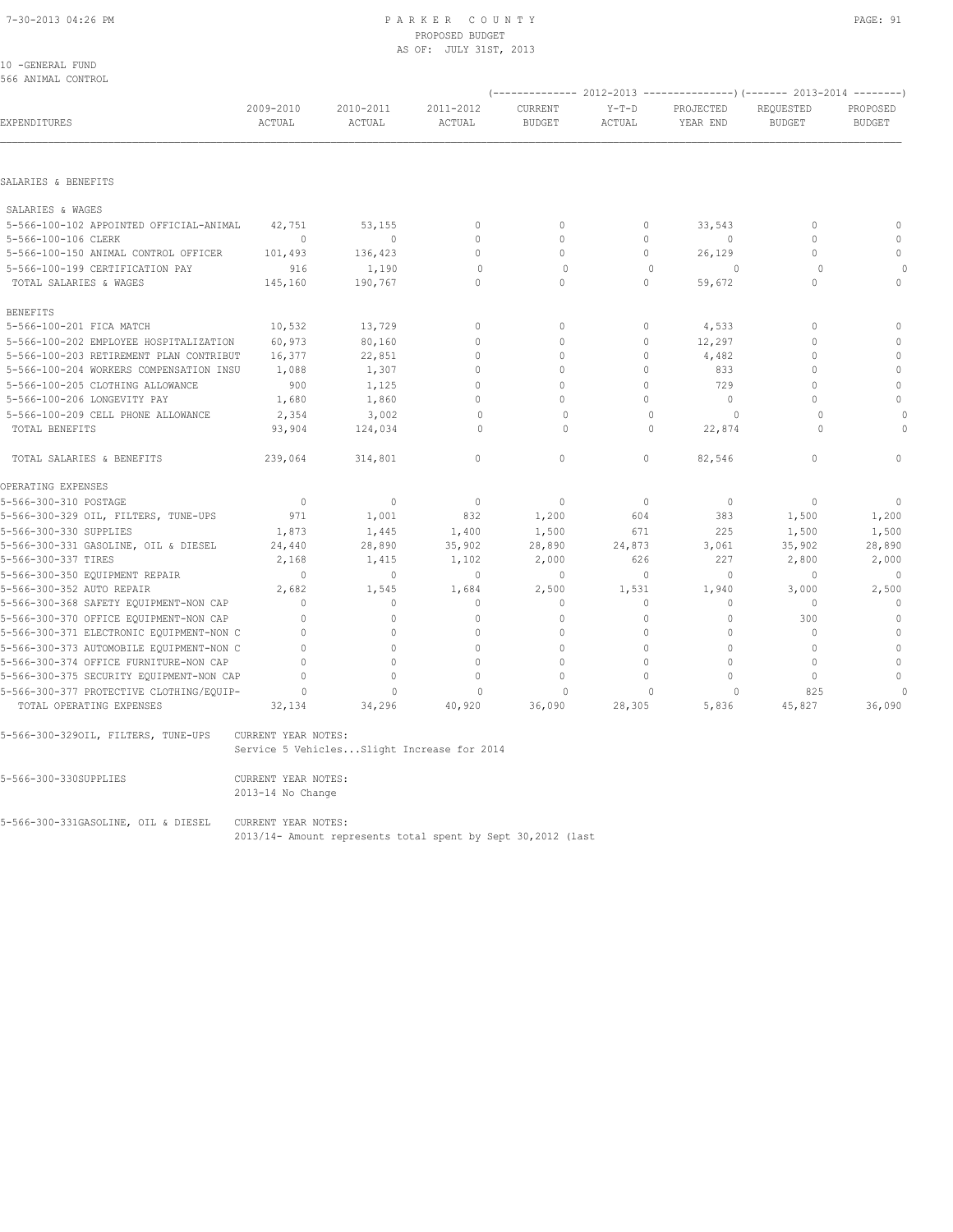# 7-30-2013 04:26 PM P A R K E R C O U N T Y PROPOSED BUDGET

| w<br>v<br>-<br>۰, |  |
|-------------------|--|
|-------------------|--|

|                                                                            |                                                         |                                             | AS OF: JULY 31ST, 2013                                     |                          |                         |                       |                                                             |                           |
|----------------------------------------------------------------------------|---------------------------------------------------------|---------------------------------------------|------------------------------------------------------------|--------------------------|-------------------------|-----------------------|-------------------------------------------------------------|---------------------------|
| 10 -GENERAL FUND<br>566 ANIMAL CONTROL                                     |                                                         |                                             |                                                            |                          |                         |                       |                                                             |                           |
|                                                                            |                                                         |                                             |                                                            |                          |                         |                       | $(----------2012-2013------------)$ $(----2013-2014------)$ |                           |
| EXPENDITURES                                                               | 2009-2010<br>ACTUAL                                     | 2010-2011<br>ACTUAL                         | 2011-2012<br>ACTUAL                                        | CURRENT<br><b>BUDGET</b> | $Y-T-D$<br>ACTUAL       | PROJECTED<br>YEAR END | REQUESTED<br><b>BUDGET</b>                                  | PROPOSED<br><b>BUDGET</b> |
|                                                                            | year)                                                   |                                             |                                                            |                          |                         |                       |                                                             |                           |
| 5-566-300-352AUTO REPAIR                                                   | CURRENT YEAR NOTES:<br>expenditures.                    |                                             | 2013-14 Reflect an increase due to current year            |                          |                         |                       |                                                             |                           |
| 5-566-300-370OFFICE EQUIPMENT-NON CAP CURRENT YEAR NOTES:                  |                                                         |                                             | 2013-14 Replace Printer and purchase Shredder              |                          |                         |                       |                                                             |                           |
| 5-566-300-377PROTECTIVE CLOTHING/EQUIP-CURRENT YEAR NOTES:                 |                                                         |                                             |                                                            |                          |                         |                       |                                                             |                           |
|                                                                            | 2013/14 \$825                                           |                                             |                                                            |                          |                         |                       |                                                             |                           |
|                                                                            | 5 Winter Jackets @ 150 each<br>5 Rain Jackets @ 15 each |                                             |                                                            |                          |                         |                       |                                                             |                           |
| PROFESSIONAL AND SERVICE                                                   |                                                         |                                             |                                                            |                          |                         |                       |                                                             |                           |
| 5-566-400-408 CONTRACT SERVICES                                            | 370,171                                                 | 370,261                                     | 340,261                                                    | 433,512                  | 255,196                 | 222,434               | 433,512                                                     | 433,512                   |
| 5-566-400-409 CONTRACT SERVICES/MEDICAL                                    | 1,874                                                   | $\mathbb O$                                 | 779                                                        | 2,800                    | 771                     | $\circ$               | 3,300                                                       | 2,800                     |
| 5-566-400-415 TRAINING SCHOOLS & SEMINAR                                   | $\Omega$                                                | $\circ$                                     | 0                                                          | $\mathbf 0$              | $\circ$                 | 178                   | $\circ$                                                     | $\circ$                   |
| 5-566-400-420 TELEPHONE                                                    | $\circ$                                                 | $\circ$                                     | $\mathbb O$                                                | $\mathbf 0$              | $\circ$                 | 1,344                 | $\mathbb O$                                                 | $\mathbf 0$               |
| 5-566-400-425 TRAVEL                                                       | $\Omega$                                                | $\Omega$                                    | $\mathbf{0}$                                               | $\mathbf{0}$             | $\circ$                 | 662                   | $\mathbf{0}$                                                | $\mathbf{0}$              |
| 5-566-400-445 FILM & PHOTOGRAPHY SUPPLIE                                   | $\mathbf{0}$                                            | $\circ$                                     | $\circ$                                                    | $\mathbf{0}$             | $\circ$                 | $\circ$               | $\mathbf{0}$                                                | $\circ$                   |
| 5-566-400-451 RADIO MAINTENANCE/PAGER RE<br>TOTAL PROFESSIONAL AND SERVICE | $\circ$<br>372,045                                      | $\mathbf{0}$<br>370,261                     | $\mathbf{0}$<br>341,040                                    | $\Omega$<br>436,312      | $\mathbf{0}$<br>255,967 | 274<br>224,892        | $\circ$<br>436,812                                          | $\circ$<br>436,312        |
| 5-566-400-408CONTRACT SERVICES                                             | PERMANENT NOTES:<br>Contract renewal.                   |                                             |                                                            |                          |                         |                       |                                                             |                           |
| 5-566-400-408CONTRACT SERVICES                                             | CURRENT YEAR NOTES:                                     |                                             | 2013-14 \$433,512 (Does not include 10% contract increase) |                          |                         |                       |                                                             |                           |
| 5-566-400-409CONTRACT SERVICES/MEDICAL PERMANENT NOTES:                    |                                                         |                                             | Rabies pre-vaccines for three (3) employees. R             |                          |                         |                       |                                                             |                           |
| 5-566-400-409CONTRACT SERVICES/MEDICAL CURRENT YEAR NOTES:                 |                                                         |                                             |                                                            |                          |                         |                       |                                                             |                           |
|                                                                            |                                                         | still needs Pre Rabies Series at \$650 also | 2013-14 Increased due to cost of Vet Services. Have 1 ACO  |                          |                         |                       |                                                             |                           |
| CAPITAL EXPENDITURES                                                       |                                                         |                                             |                                                            |                          |                         |                       |                                                             |                           |
| 5-566-500-571 ELECTRONIC EQUIPMENT                                         | $\mathbf{0}$                                            | $\circ$                                     | $\mathbf 0$                                                | $\circ$                  | $\circ$                 | $\circ$               | 38,610                                                      | $\mathbf{0}$              |
| 5-566-500-572 AUTOMOBILES                                                  | $\circ$                                                 | $\circ$                                     | 0                                                          | $\mathbf{0}$             | $\circ$                 | $\circ$               | 46,000                                                      | $\mathbf{0}$              |
| 5-566-500-573 AUTOMOBILE EQUIPMENT                                         | $\Omega$                                                | $\Omega$                                    | $\mathbf{0}$                                               | $\mathbf{0}$             | $\circ$                 | $\circ$               | 10,811                                                      | $\circ$                   |
| 5-566-500-577 UNIFORMS & PROTECTIVE CLOT<br>TOTAL CAPITAL EXPENDITURES     | 0<br>$\circ$                                            | $\mathbf{0}$<br>$\Omega$                    | $\circ$<br>$\Omega$                                        | $\circ$<br>$\circ$       | $\mathbf{0}$<br>$\circ$ | $\circ$<br>$\circ$    | $\circ$<br>95,421                                           | $\circ$<br>$\circ$        |
| 5-566-500-571ELECTRONIC EQUIPMENT                                          | CURRENT YEAR NOTES:                                     |                                             |                                                            |                          |                         |                       |                                                             |                           |
|                                                                            | 2013/14- \$38,610                                       |                                             | 5 Motorola MDT's, software, mounting equipment @           |                          |                         |                       |                                                             |                           |

\$7,266.00each (\$36,330 total)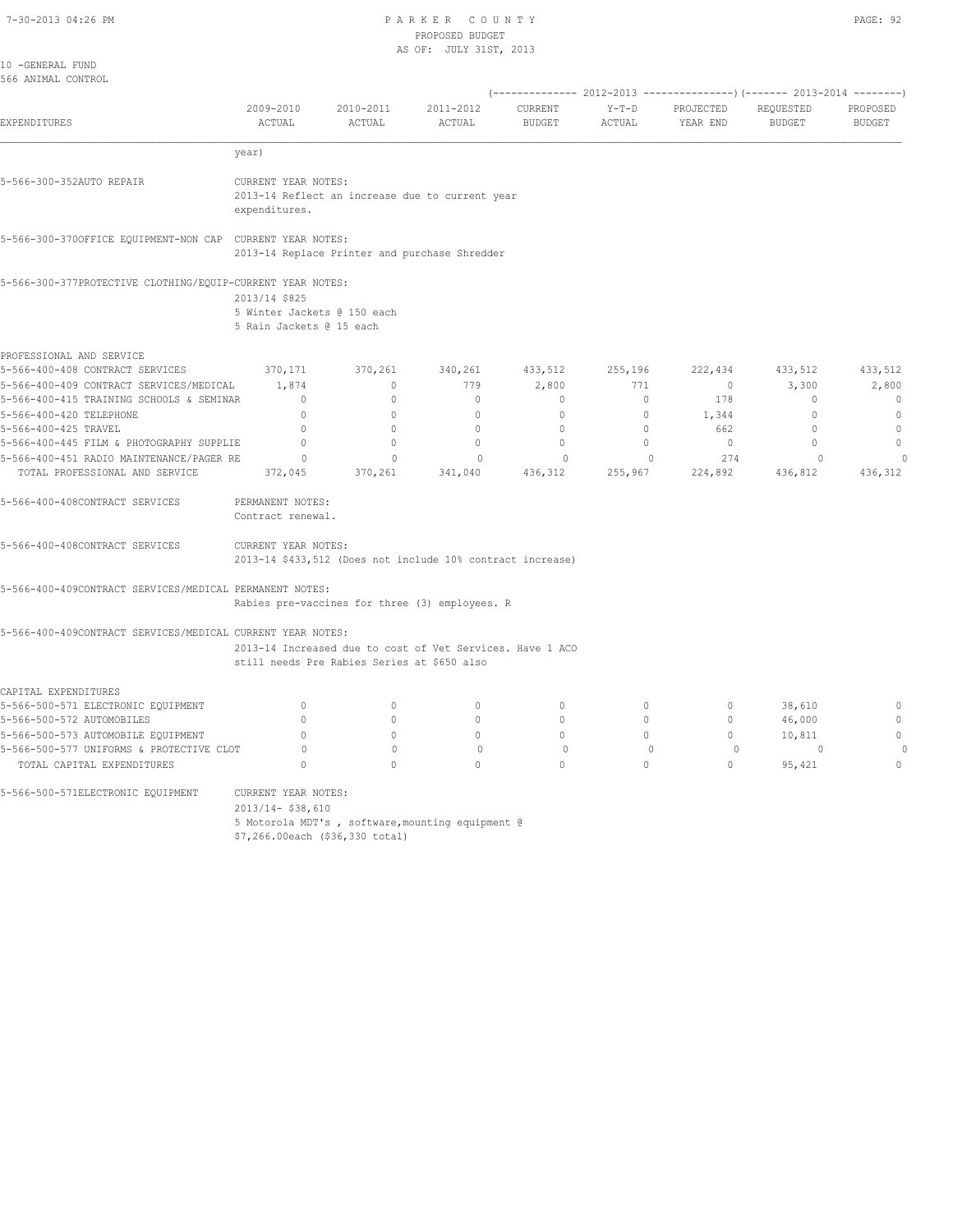#### 7-30-2013 04:26 PM P A R K E R C O U N T Y PROPOSED BUDGET AS OF: JULY 31ST, 2013

|--|--|

| 10 -GENERAL FUND<br>566 ANIMAL CONTROL |                     |                                       |                                                 |                   |                   |                       |                            |                                                                      |
|----------------------------------------|---------------------|---------------------------------------|-------------------------------------------------|-------------------|-------------------|-----------------------|----------------------------|----------------------------------------------------------------------|
|                                        |                     |                                       |                                                 |                   |                   |                       |                            | (-------------- 2012-2013 --------------------- 2013-2014 ---------- |
| <b>EXPENDITURES</b>                    | 2009-2010<br>ACTUAL | 2010-2011<br>ACTUAL                   | 2011-2012<br>ACTUAL                             | CURRENT<br>BUDGET | $Y-T-D$<br>ACTUAL | PROJECTED<br>YEAR END | REQUESTED<br><b>BUDGET</b> | PROPOSED<br><b>BUDGET</b>                                            |
|                                        |                     |                                       | 5 Verizon Aircards @ 38mo each \$2,280.00 Total |                   |                   |                       |                            |                                                                      |
| 5-566-500-572AUTOMOBILES               | CURRENT YEAR NOTES: | $2013/14 - 2$ Ford F250 x 23,000      |                                                 |                   |                   |                       |                            |                                                                      |
| 5-566-500-573AUTOMOBILE EQUIPMENT      | CURRENT YEAR NOTES: | 2013-14 Outfit 2 Trucks @ \$5,405each |                                                 |                   |                   |                       |                            |                                                                      |
| TOTAL 566 ANIMAL CONTROL               | 643,243             | 719,358                               | 381,960                                         | 472,402           | 284,272           | 313,274               | 578,060                    | 472,402                                                              |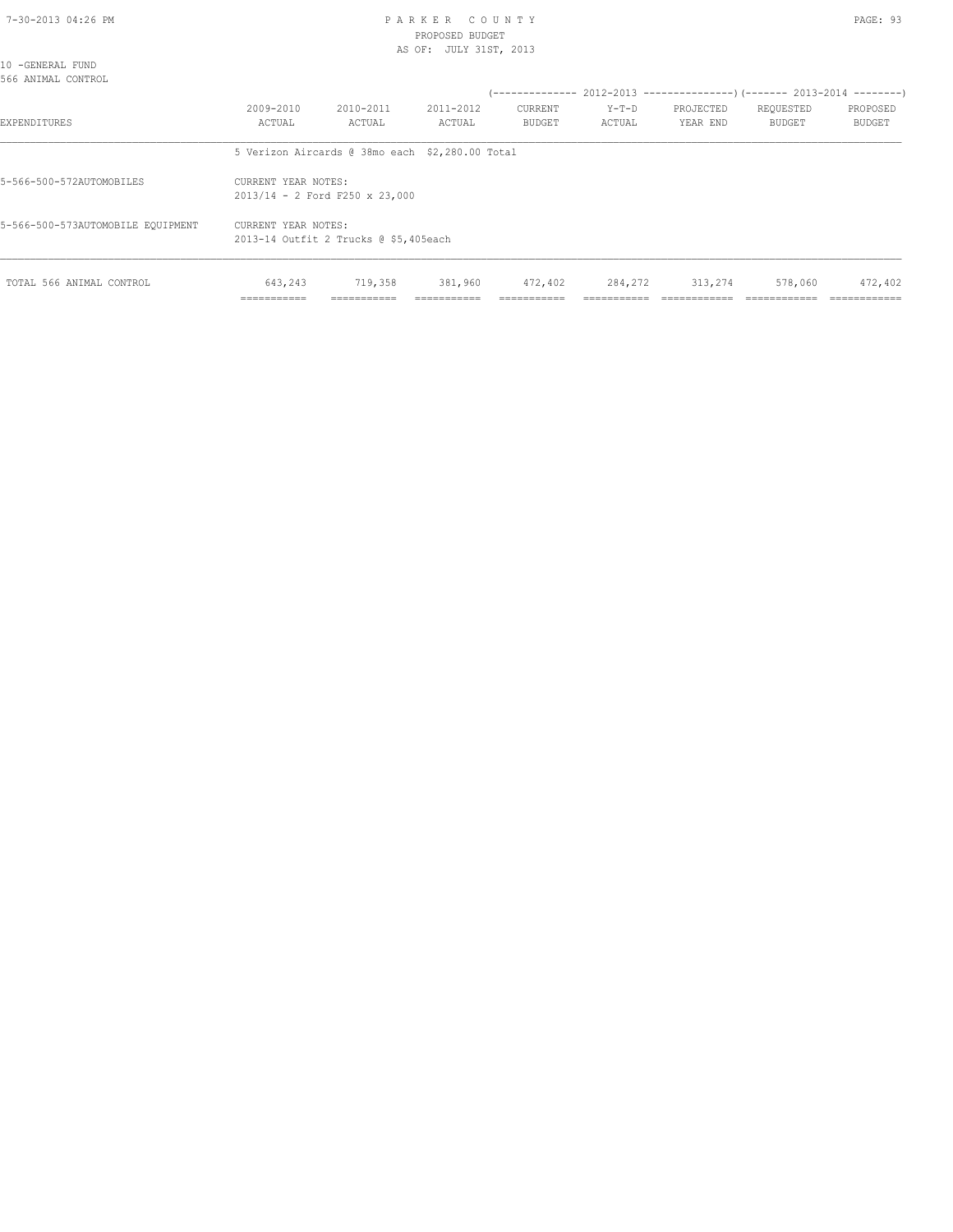| 10 - GENERAL FUND |                         |
|-------------------|-------------------------|
|                   | 567 COURTHOUSE SECURITY |

| 307 COORTHOUSE SECURITI                  |                                  |                     |                     |                          |                   |                                  | (-------------- 2012-2013 ----------------) (------- 2013-2014 --------) |                           |
|------------------------------------------|----------------------------------|---------------------|---------------------|--------------------------|-------------------|----------------------------------|--------------------------------------------------------------------------|---------------------------|
| EXPENDITURES                             | 2009-2010<br><b>ACTUAL</b>       | 2010-2011<br>ACTUAL | 2011-2012<br>ACTUAL | CURRENT<br><b>BUDGET</b> | $Y-T-D$<br>ACTUAL | PROJECTED<br>YEAR END            | REQUESTED<br><b>BUDGET</b>                                               | PROPOSED<br><b>BUDGET</b> |
|                                          |                                  |                     |                     |                          |                   |                                  |                                                                          |                           |
| SALARIES & BENEFITS                      |                                  |                     |                     |                          |                   |                                  |                                                                          |                           |
| SALARIES & WAGES                         |                                  |                     |                     |                          |                   |                                  |                                                                          |                           |
| 5-567-100-106 DEPUTIES                   | 313,632                          | 255,984             | $\mathbf{0}$        | $\mathbf 0$              | $\circ$           | $\mathbf{0}$                     | $\Omega$                                                                 | $\mathbf{0}$              |
| 5-567-100-127 SERGEANTS                  | $\Omega$                         | 21,060              | $\Omega$            | $\Omega$                 | $\Omega$          | $\Omega$                         | $\Omega$                                                                 | $\Omega$                  |
| 5-567-100-146 LIEUTENANT                 | 51,485                           | 856                 | $\mathbf{0}$        | $\Omega$                 | $\Omega$          | $\circ$                          | $\Omega$                                                                 | $\mathbf{0}$              |
| 5-567-100-199 CERTIFICATION PAY          | 11,571                           | 10,785              | $\Omega$            | $\Omega$                 | $\Omega$          | $\circ$                          | $\Omega$                                                                 | $\Omega$                  |
| TOTAL SALARIES & WAGES                   | 376,688                          | 288,685             | $\mathbf{0}$        | $\mathbf{0}$             | 0                 | $\circ$                          | $\circ$                                                                  | $\mathbf{0}$              |
| <b>BENEFITS</b>                          |                                  |                     |                     |                          |                   |                                  |                                                                          |                           |
| 5-567-100-201 FICA MATCH                 | 27,407                           | 20,684              | $\mathbf{0}$        | $\Omega$                 | $\Omega$          | $\mathbf{0}$                     | $\Omega$                                                                 | $\Omega$                  |
| 5-567-100-202 EMPLOYEE HOSPITALIZATION   | 115,598                          | 94,889              | $\mathbf{0}$        | $\Omega$                 | $\Omega$          | $\Omega$                         | $\Omega$                                                                 | $\Omega$                  |
| 5-567-100-203 RETIREMENT PLAN CONTRIBUT  | 42,155                           | 34,459              | $\mathbf{0}$        | $\mathbf 0$              | $\Omega$          | $\circ$                          | $\cap$                                                                   | $\mathbf{0}$              |
| 5-567-100-204 WORKERS COMPENSATION INSU  | 9,496                            | 8,565               | $\mathbf{0}$        | $\Omega$                 | $\Omega$          | $\Omega$                         | $\cap$                                                                   | $\mathbf{0}$              |
| 5-567-100-205 CLOTHING ALLOWANCE         | 2,250                            | 2,025               | $\Omega$            | $\Omega$                 | $\Omega$          | $\Omega$                         | $\cap$                                                                   | $\mathbf{0}$              |
| 5-567-100-206 LONGEVITY PAY              | 1,560                            | 300                 | $\Omega$            | $\Omega$                 | $\Omega$          | $\Omega$                         | $\cap$                                                                   | $\mathbf{0}$              |
| 5-567-100-209 CELL PHONE ALLOWANCE       | 1,187                            | 851                 | $\Omega$            | $\Omega$                 | $\Omega$          | $\circ$                          | $\Omega$                                                                 | $\circ$                   |
| TOTAL BENEFITS                           | 199,652                          | 161,772             | $\Omega$            | $\Omega$                 | $\Omega$          | $\Omega$                         | $\Omega$                                                                 | $\Omega$                  |
| TOTAL SALARIES & BENEFITS                | 576,340                          | 450,457             | $\mathbf{0}$        | $\circ$                  | $\circ$           | $\mathbf{0}$                     | $\mathbf{0}$                                                             | $\Omega$                  |
| OPERATING EXPENSES                       |                                  |                     |                     |                          |                   |                                  |                                                                          |                           |
| 5-567-300-320 AMMUNITION                 | $\Omega$                         | $\circ$             | $\mathbf{0}$        | $\Omega$                 | 0                 | $\begin{array}{c} \n\end{array}$ | $\Omega$                                                                 | $\Omega$                  |
| 5-567-300-330 SUPPLIES                   | 356                              | 446                 | 110                 | 987                      | 135               | $\circ$                          | 1,300                                                                    | 987                       |
| 5-567-300-350 EQUIPMENT REPAIR           | 386                              | 200                 | $\Omega$            | 200                      | $\Omega$          | $\Omega$                         | 200                                                                      | 200                       |
| 5-567-300-368 SAFETY EQUIPMENT-NON CAP   | $\begin{array}{c} \n\end{array}$ | $\mathbf{0}$        | $\mathbf{0}$        | 0                        | 0                 | $\mathbf{0}$                     | $\mathbf{0}$                                                             | $\circ$                   |
| 5-567-300-369 RADIO EQUIPMENT-NON CAP    | 0                                | $\mathbf{0}$        | $\mathbf{0}$        | $\mathbf 0$              | $\Omega$          | $\Omega$                         | $\cap$                                                                   | $\mathbf{0}$              |
| 5-567-300-370 OFFICE EQUIPMENT-NON CAP   | $\Omega$                         | 0                   | $\Omega$            | $\mathbf 0$              | $\Omega$          | $\Omega$                         | $\Omega$                                                                 | $\mathbf{0}$              |
| 5-567-300-371 ELECTRONIC EQUIPMENT-NON C | $\Omega$                         | $\Omega$            | $\Omega$            | $\mathbf 0$              | $\Omega$          | $\circ$                          | $\Omega$                                                                 | $\mathbf{0}$              |
| 5-567-300-373 AUTOMOBILE EQUIPMENT-NON C | $\Omega$                         | $\Omega$            | $\Omega$            | $\Omega$                 | $\Omega$          | $\Omega$                         | $\Omega$                                                                 | $\Omega$                  |
| 5-567-300-374 OFFICE FURNITURE-NON CAP   | $\Omega$                         | $\Omega$            | $\Omega$            | $\Omega$                 | $\Omega$          | $\Omega$                         | $\cap$                                                                   | $\Omega$                  |
| 5-567-300-375 SECURITY EQUIPMENT-NON CAP | $\bigcap$                        | $\circ$             | $\Omega$            | $\Omega$                 | $\Omega$          | $\Omega$                         | $\cap$                                                                   | $\Omega$                  |
| 5-567-300-377 PROTECTIVE CLOTHING/EQUIP- | $\cap$                           | $\mathbf{0}$        | $\Omega$            | $\cap$                   | $\Omega$          | $\Omega$                         | $\Omega$                                                                 | $\cap$                    |
| TOTAL OPERATING EXPENSES                 | 742                              | 646                 | 110                 | 1,187                    | 135               | 0                                | 1,500                                                                    | 1,187                     |

5-567-300-330SUPPLIES CURRENT YEAR NOTES:

2013-14 1 Taser Replacement w/Holster and cartridges

3 Flashlite Batteries w Bulbulbs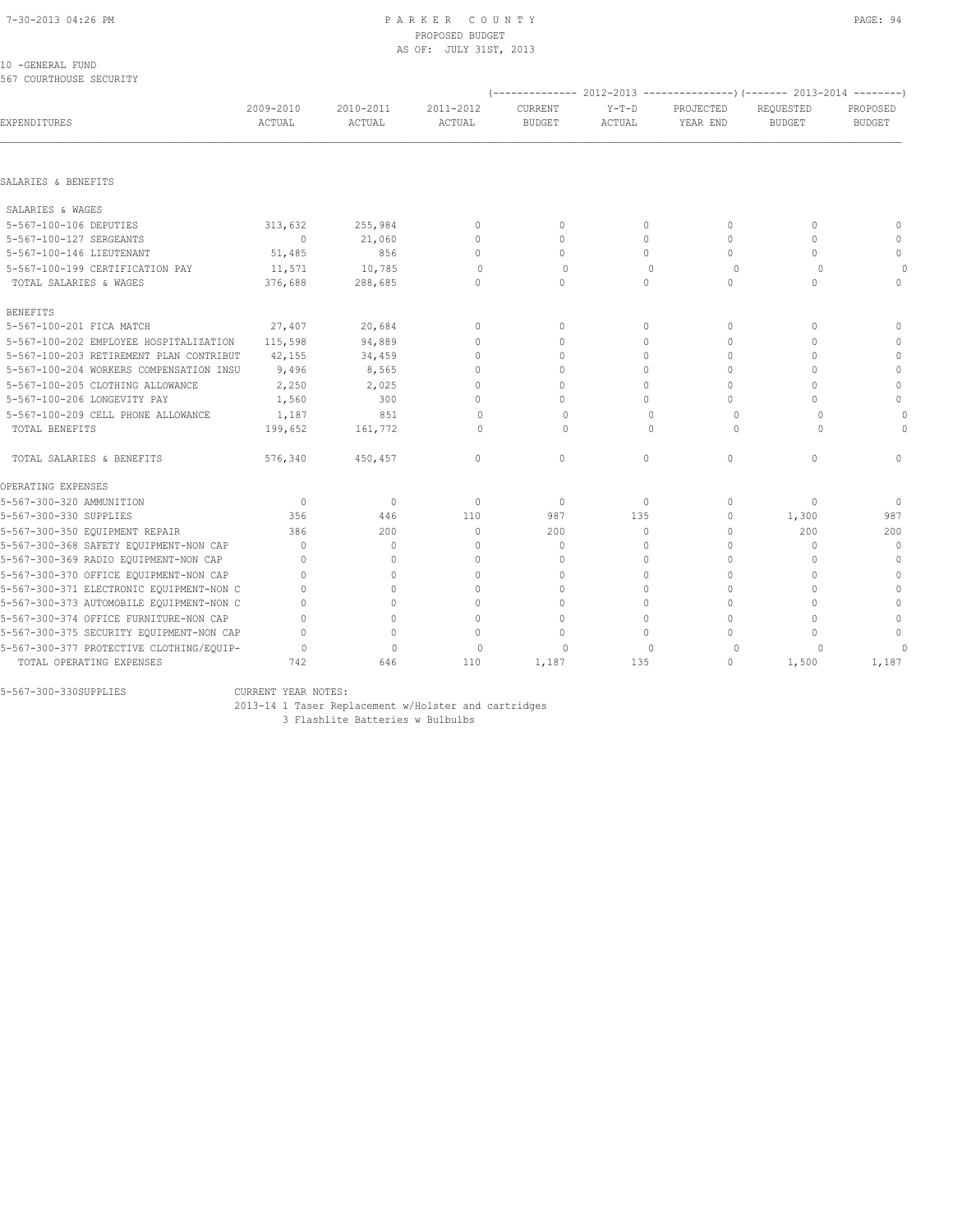#### 7-30-2013 04:26 PM P A R K E R C O U N T Y PAGE: 95 PROPOSED BUDGET AS OF: JULY 31ST, 2013

#### 10 -GENERAL FUND

567 COURTHOUSE SECURITY

| EXPENDITURES                                                        |                     | 2010-2011<br>ACTUAL |                     |                          |                   |                       |                            |                           |
|---------------------------------------------------------------------|---------------------|---------------------|---------------------|--------------------------|-------------------|-----------------------|----------------------------|---------------------------|
|                                                                     | 2009-2010<br>ACTUAL |                     | 2011-2012<br>ACTUAL | CURRENT<br><b>BUDGET</b> | $Y-T-D$<br>ACTUAL | PROJECTED<br>YEAR END | REQUESTED<br><b>BUDGET</b> | PROPOSED<br><b>BUDGET</b> |
| PROFESSIONAL AND SERVICE                                            |                     |                     |                     |                          |                   |                       |                            |                           |
| 5-567-400-409 CONSULTING SERVICE                                    |                     | 0                   | $\cup$              | $\cup$                   |                   |                       |                            |                           |
|                                                                     |                     |                     |                     |                          |                   |                       |                            |                           |
| 5-567-400-415 TRAINING SCHOOLS & SEMINAR<br>5-567-400-420 TELEPHONE |                     |                     |                     |                          |                   |                       |                            |                           |
|                                                                     |                     |                     |                     |                          |                   |                       |                            |                           |
| 5-567-400-451 RADIO MAINTENANCE                                     |                     |                     | $\Omega$            |                          |                   |                       |                            |                           |
| 5-567-400-499 MISCELLANEOUS                                         |                     |                     |                     |                          |                   |                       |                            |                           |
| TOTAL PROFESSIONAL AND SERVICE                                      |                     |                     | $\cap$              |                          |                   |                       |                            |                           |
| CAPITAL EXPENDITURES                                                |                     |                     |                     |                          |                   |                       |                            |                           |
| 5-567-500-568 SAFETY EQUIPMENT                                      |                     |                     | $\cup$              | $\cup$                   |                   |                       |                            |                           |
| 5-567-500-569 RADIO EQUIPMENT                                       |                     |                     |                     |                          |                   |                       |                            |                           |
| 5-567-500-570 OFFICE EQUIPMENT                                      |                     |                     | 0                   |                          |                   |                       |                            | ∩                         |
| 5-567-500-571 ELECTRONIC EQUIPMENT                                  |                     |                     | $\Omega$            |                          |                   |                       |                            | ∩                         |
| 5-567-500-572 AUTOMOBILES                                           |                     |                     | 0                   |                          |                   |                       |                            |                           |
| 5-567-500-573 AUTOMOBILE EQUIPMENT                                  |                     |                     |                     |                          |                   |                       |                            |                           |
| 5-567-500-577 UNIFORMS & PROTECTIVE CLOT                            |                     |                     |                     |                          |                   |                       |                            |                           |
| TOTAL CAPITAL EXPENDITURES                                          |                     |                     | $\Omega$            | $\Omega$                 | $\bigcap$         |                       |                            |                           |
| TOTAL 567 COURTHOUSE SECURITY                                       | 577,082             | 451,103             | 110                 | 1,187                    | 135               | 0                     | 1,500                      | 1,187                     |
|                                                                     | ============        |                     | ============        |                          |                   |                       |                            |                           |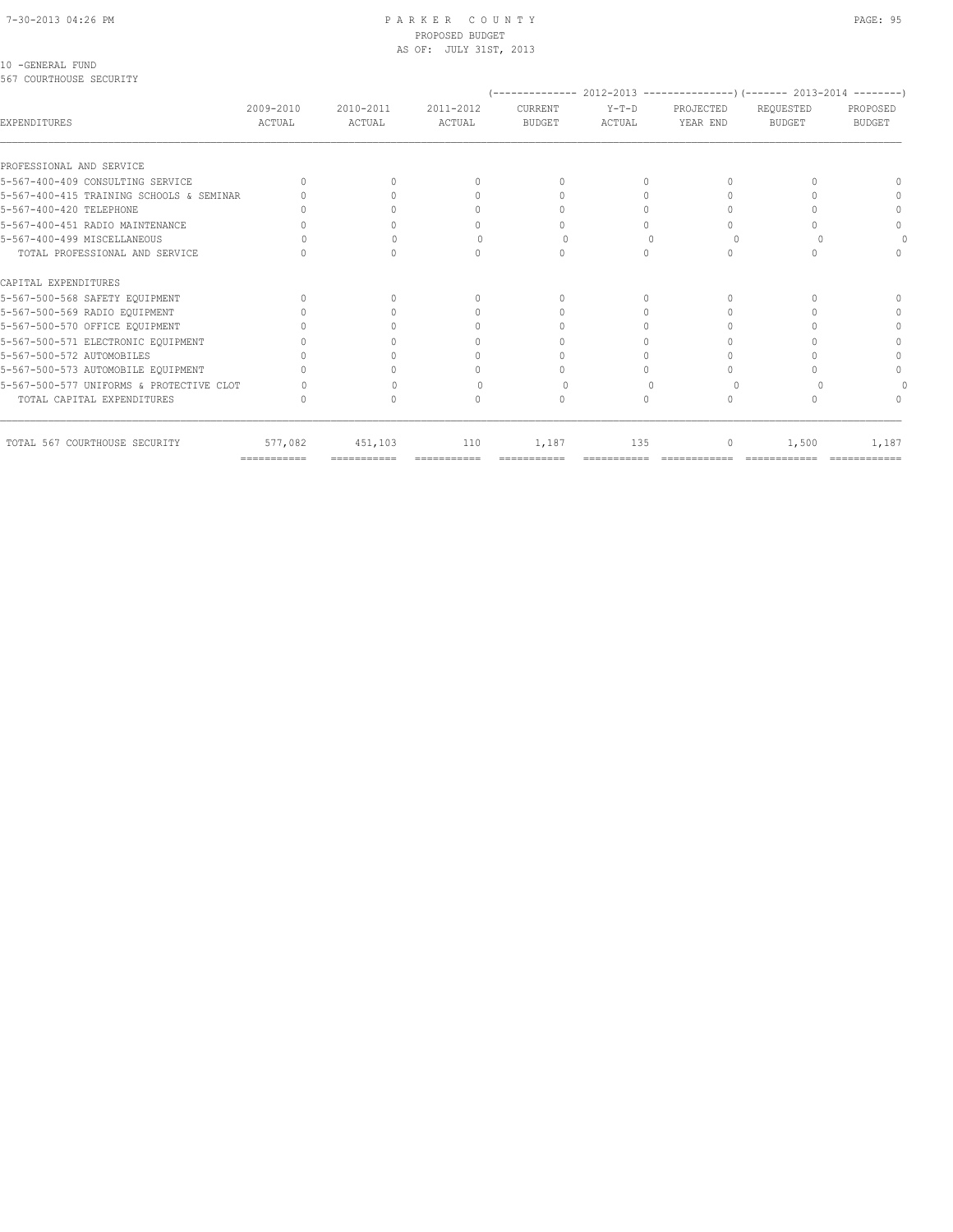#### 7-30-2013 04:26 PM P A R K E R C O U N T Y PAGE: 96 PROPOSED BUDGET AS OF: JULY 31ST, 2013

10 -GENERAL FUND 568 FUG/EXT/MEN TRANSPOR

|                                          |                     |                     |                                  |                                 |                   |                       | (-------------- 2012-2013 ---------------) (------- 2013-2014 --------) |                           |
|------------------------------------------|---------------------|---------------------|----------------------------------|---------------------------------|-------------------|-----------------------|-------------------------------------------------------------------------|---------------------------|
| EXPENDITURES                             | 2009-2010<br>ACTUAL | 2010-2011<br>ACTUAL | 2011-2012<br>ACTUAL              | <b>CURRENT</b><br><b>BUDGET</b> | $Y-T-D$<br>ACTUAL | PROJECTED<br>YEAR END | REOUESTED<br><b>BUDGET</b>                                              | PROPOSED<br><b>BUDGET</b> |
|                                          |                     |                     |                                  |                                 |                   |                       |                                                                         |                           |
| SALARIES & BENEFITS                      |                     |                     |                                  |                                 |                   |                       |                                                                         |                           |
| SALARIES & WAGES                         |                     |                     |                                  |                                 |                   |                       |                                                                         |                           |
| 5-568-100-106 DEPUTIES                   | 259,252             | 256,571             | $\mathbf{0}$                     | $\mathbf{0}$                    | $\circ$           | $\mathbf{0}$          | $\mathbf{0}$                                                            | $\mathbf{0}$              |
| 5-568-100-116 CLERK                      | 30,047              | 29,471              | $\Omega$                         | $\Omega$                        | $\Omega$          | $\Omega$              | $\Omega$                                                                | $\mathbf{0}$              |
| 5-568-100-127 SERGEANTS                  | 28,141              | 63,307              | $\mathbf{0}$                     | $\mathbf{0}$                    | $\circ$           | $\mathbf{0}$          | $\Omega$                                                                | $\mathbb O$               |
| 5-568-100-146 LIEUTENANT                 | 65,390              | 66,857              | $\Omega$                         | $\circ$                         | $\Omega$          | $\Omega$              | $\Omega$                                                                | $\mathbf{0}$              |
| 5-568-100-147 CORPORALS                  | 159,649             | 159,734             | $\Omega$                         | $\circ$                         | $\circ$           | $\Omega$              | $\Omega$                                                                | $\Omega$                  |
| 5-568-100-199 CERTIFICATION PAY          | 11,019              | 12,679              | $\circ$                          | $\mathbf 0$                     | $\Omega$          | $\circ$               | $\Omega$                                                                |                           |
| TOTAL SALARIES & WAGES                   | 553,498             | 588,619             | $\Omega$                         | $\Omega$                        | $\Omega$          | $\Omega$              | $\Omega$                                                                | $\Omega$                  |
| <b>BENEFITS</b>                          |                     |                     |                                  |                                 |                   |                       |                                                                         |                           |
| 5-568-100-201 FICA MATCH                 | 41,479              | 43,422              | $\mathbf{0}$                     | $\mathbf{0}$                    | $\circ$           | $\mathbf{0}$          | $\mathbf{0}$                                                            | $\Omega$                  |
| 5-568-100-202 EMPLOYEE HOSPITALIZATION   | 132,729             | 161,923             | $\Omega$                         | $\circ$                         | $\circ$           | $\mathbf{0}$          | $\Omega$                                                                | $\Omega$                  |
| 5-568-100-203 RETIREMENT PLAN CONTRIBUT  | 62,136              | 70,699              | $\Omega$                         | $\circ$                         | $\circ$           | $\mathbf{0}$          | $\mathbf{0}$                                                            | $\mathbb O$               |
| 5-568-100-204 WORKERS COMPENSATION INSU  | 10,059              | 10,117              | $\Omega$                         | $\Omega$                        | $\Omega$          | $\mathbf{0}$          | $\Omega$                                                                | $\mathbf{0}$              |
| 5-568-100-205 CLOTHING ALLOWANCE         | 2,475               | 2,475               | $\Omega$                         | $\Omega$                        | $\Omega$          | $\Omega$              | $\Omega$                                                                | $\Omega$                  |
| 5-568-100-206 LONGEVITY PAY              | 2,220               | 3,240               | $\Omega$                         | $\Omega$                        | $\Omega$          | $\Omega$              | $\Omega$                                                                | $\Omega$                  |
| 5-568-100-209 CELL PHONE ALLOWANCE       | 6,281               | 6,607               | $\begin{array}{c} \n\end{array}$ | $\Omega$                        | $\Omega$          | $\Omega$              | $\Omega$                                                                |                           |
| TOTAL BENEFITS                           | 257,379             | 298,483             | $\Omega$                         | $\Omega$                        | $\Omega$          | $\Omega$              | $\Omega$                                                                |                           |
| TOTAL SALARIES & BENEFITS                | 810,878             | 887,102             | $\mathbf{0}$                     | $\circ$                         | $\circ$           | $\circ$               | $\mathbf{0}$                                                            | $\Omega$                  |
| OPERATING EXPENSES                       |                     |                     |                                  |                                 |                   |                       |                                                                         |                           |
| 5-568-300-310 POSTAGE                    | $\mathbf{0}$        | $\mathbf{0}$        | $\mathbb O$                      | $\mathbf{0}$                    | $\circ$           | $\mathbf{0}$          | $\mathbf{0}$                                                            | $\mathbf{0}$              |
| 5-568-300-329 OIL, FILTERS, TUNE-UPS     | 1,702               | 2,313               | 2,262                            | 2,500                           | 1,633             | $\mathbf{0}$          | 2,750                                                                   | 2,500                     |
| 5-568-300-330 SUPPLIES                   | 3,407               | 3,000               | 1,965                            | 8,600                           | 4,391             | $\mathbf{0}$          | 2,500                                                                   | 8,600                     |
| 5-568-300-331 GASOLINE, OIL & DIESEL     | 36,686              | 47,685              | 55,031                           | 47,700                          | 44,924            | $\mathbf{0}$          | 55,031                                                                  | 47,700                    |
| 5-568-300-337 TIRES                      | 2,544               | 3,714               | 3,660                            | 3,000                           | 1,360             | 0                     | 5,000                                                                   | 3,000                     |
| 5-568-300-338 JANITORIAL SUPPLIES        | $\mathbf{0}$        | $\mathbf{0}$        | $\mathbf{0}$                     | $\mathbf{0}$                    | $\circ$           | $\mathbf{0}$          | $\mathbf{0}$                                                            | $\circ$                   |
| 5-568-300-341 SECURITY EQUIPMENT         | $\mathbf{0}$        | 286                 | $\mathbf{0}$                     | $\mathbf{0}$                    | $\circ$           | $\Omega$              | $\Omega$                                                                | $\Omega$                  |
| 5-568-300-350 EQUIPMENT REPAIR           | $\mathbf{0}$        | $\mathbf{0}$        | $\mathbf{0}$                     | $\mathbf{0}$                    | $\circ$           | $\mathbf{0}$          | $\Omega$                                                                | $\mathbf{0}$              |
| 5-568-300-352 AUTO REPAIR                | 11,202              | 11,701              | 6,973                            | 10,000                          | 7,141             | $\mathbf{0}$          | 15,000                                                                  | 10,000                    |
| 5-568-300-368 SAFETY EQUIPMENT-NON CAP   | $\mathbf{0}$        | $\circ$             | $\circ$                          | 0                               | 0                 | $\mathbf 0$           | 5,000                                                                   | $\mathbf{0}$              |
| 5-568-300-369 RADIO EQUIPMENT-NON CAP    | $\mathbf{0}$        | $\circ$             | 4,881                            | $\mathbf{0}$                    | $\circ$           | $\mathbf{0}$          | $\mathbf{0}$                                                            | $\mathbf 0$               |
| 5-568-300-370 OFFICE EQUIPMENT-NON CAP   | $\Omega$            | $\Omega$            | $\mathbf{0}$                     | $\mathbf{0}$                    | $\Omega$          | $\Omega$              | $\Omega$                                                                | $\Omega$                  |
| 5-568-300-371 ELECTRONIC EQUIPMENT-NON C | $\mathbf{0}$        | $\circ$             | $\mathbf{0}$                     | 8,180                           | $\circ$           | $\mathbf{0}$          | $\mathbf{0}$                                                            | 2,400                     |
| 5-568-300-373 AUTOMOBILE EQUIPMENT-NON C | $\Omega$            | $\Omega$            | $\Omega$                         | $\mathbf{0}$                    | $\Omega$          | $\Omega$              | $\Omega$                                                                | $\cap$                    |
| 5-568-300-374 OFFICE FURNITURE-NON CAP   | $\mathbf{0}$        | $\circ$             | $\mathbf{0}$                     | $\mathbf{0}$                    | $\circ$           | $\cap$                | $\Omega$                                                                | $\mathbf{0}$              |
| 5-568-300-377 PROTECTIVE CLOTHING/EQUIP- | $\Omega$            | $\Omega$            | $\Omega$                         | $\Omega$                        | $\cap$            | $\Omega$              |                                                                         | $\Omega$                  |
| TOTAL OPERATING EXPENSES                 | 55,540              | 68,700              | 74,772                           | 79,980                          | 59,449            | $\Omega$              | 85,281                                                                  | 74,200                    |

5-568-300-329OIL, FILTERS, TUNE-UPS CURRENT YEAR NOTES:

2013-14 Slight Increase from last year

5-568-300-331GASOLINE, OIL & DIESEL PERMANENT NOTES: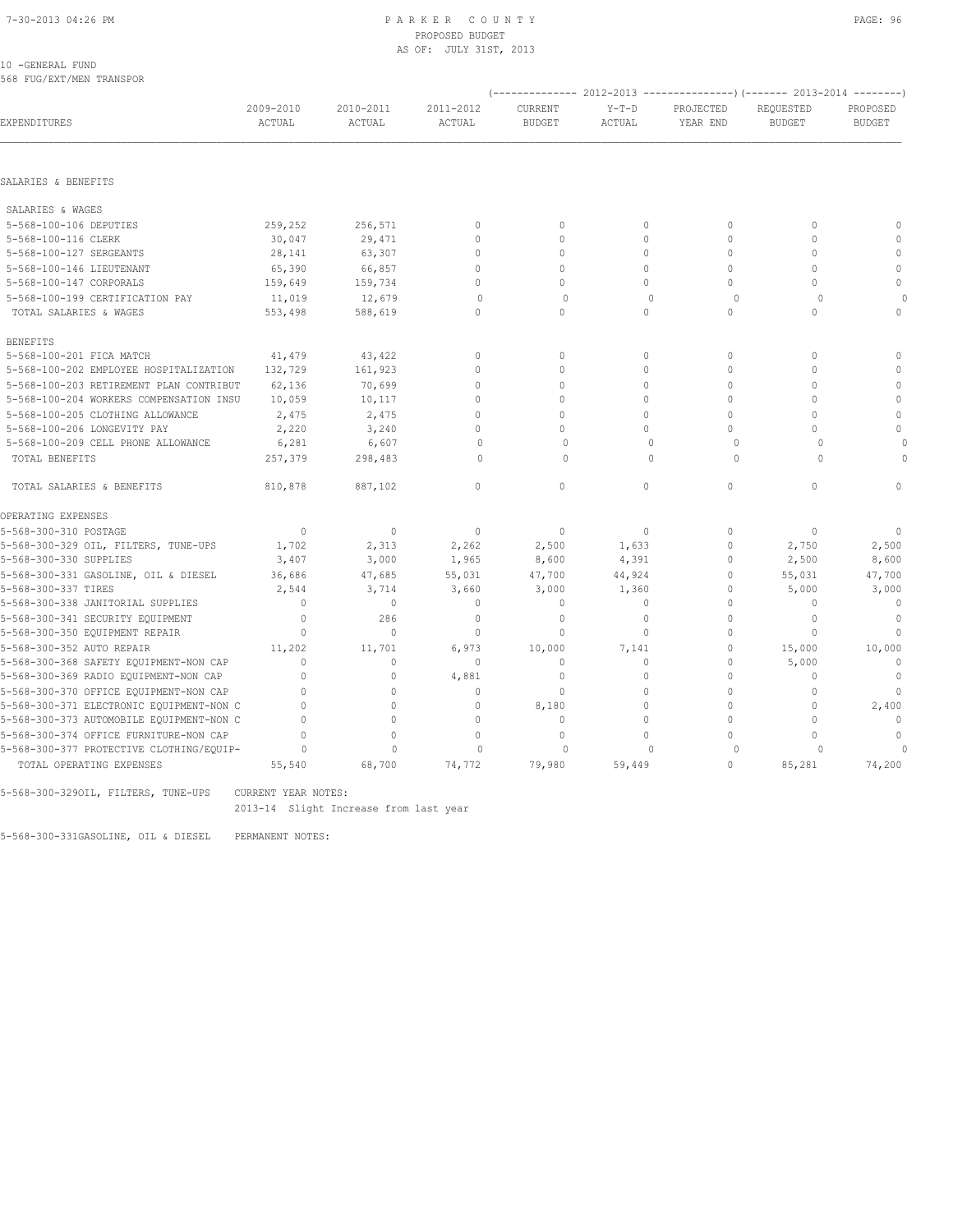#### 7-30-2013 04:26 PM PAGE: 97 PROPOSED BUDGET AS OF: JULY 31ST, 2013

10 -GENERAL FUND 568 FUG/EXT/MEN TRANSPOR

| <b>EXPENDITURES</b>                                       |                                                                                                                                                 |                                  |                            |                                  |                   |                       |                            |                           |  |  |
|-----------------------------------------------------------|-------------------------------------------------------------------------------------------------------------------------------------------------|----------------------------------|----------------------------|----------------------------------|-------------------|-----------------------|----------------------------|---------------------------|--|--|
|                                                           | 2009-2010<br><b>ACTUAL</b>                                                                                                                      | 2010-2011<br>ACTUAL              | 2011-2012<br><b>ACTUAL</b> | CURRENT<br><b>BUDGET</b>         | $Y-T-D$<br>ACTUAL | PROJECTED<br>YEAR END | REQUESTED<br><b>BUDGET</b> | PROPOSED<br><b>BUDGET</b> |  |  |
|                                                           | Annual mileage projected at 245,000 mi. for a total of<br>17,500 gallons of fuel X \$3.00 per gal.                                              |                                  |                            |                                  |                   |                       |                            |                           |  |  |
| 5-568-300-331GASOLINE, OIL & DIESEL                       | CURRENT YEAR NOTES:<br>2013-14 Represents end of last years costs                                                                               |                                  |                            |                                  |                   |                       |                            |                           |  |  |
| 5-568-300-350EQUIPMENT REPAIR                             | CURRENT YEAR NOTES:<br>2013-14 \$15,000 with no new vehicles<br>\$10,000 with new vehicles                                                      |                                  |                            |                                  |                   |                       |                            |                           |  |  |
| 5-568-300-368SAFETY EOUIPMENT-NON CAP CURRENT YEAR NOTES: | 2013-14 Tasers / accessories                                                                                                                    |                                  |                            |                                  |                   |                       |                            |                           |  |  |
| PROFESSIONAL AND SERVICE                                  |                                                                                                                                                 |                                  |                            |                                  |                   |                       |                            |                           |  |  |
| 5-568-400-408 CONTRACT SERVICES                           | 8,261                                                                                                                                           | 10,630                           | 17,040                     | 13,000                           | 8,349             | 0                     | 18,000                     | 18,000                    |  |  |
| 5-568-400-409 CONSULTING SERVICE                          | $\Omega$                                                                                                                                        | $\Omega$                         | $\mathbf{0}$               | $\Omega$                         | $\circ$           | $\Omega$              | $\Omega$                   | $\overline{0}$            |  |  |
| 5-568-400-415 TRAINING SCHOOLS & SEMINAR                  | $\Omega$                                                                                                                                        | $\circ$                          | $\mathbf{0}$               | $\mathbf{0}$                     | $\circ$           | $\Omega$              | $\mathbf{0}$               | $\overline{0}$            |  |  |
| 5-568-400-420 TELEPHONE                                   | $\Omega$                                                                                                                                        | 1,288                            | 3,931                      | 3,648                            | 3,070             | $\Omega$              | 3,648                      | 3,648                     |  |  |
| 5-568-400-425 TRAVEL                                      | 4,571                                                                                                                                           | 1,636                            | 1,602                      | 1,350                            | 363               | 0                     | 3,750                      | 1,350                     |  |  |
| 5-568-400-430 ADVERTISING                                 | $\Omega$                                                                                                                                        | $\circ$                          | $\Omega$                   | $\mathbf{0}$                     | $\circ$           | $\Omega$              | $\Omega$                   | $\Omega$                  |  |  |
| 5-568-400-446 BINDING & STOCK PAPER                       | $\Omega$                                                                                                                                        | $\Omega$                         | $\Omega$                   | $\begin{array}{c} \n\end{array}$ | $\Omega$          | $\Omega$              | $\Omega$                   | $\mathbf{0}$              |  |  |
| 5-568-400-450 OFFICE EQUIPMENT REPAIR                     | $\Omega$                                                                                                                                        | $\begin{array}{c} \n\end{array}$ | $\Omega$                   | $\begin{array}{c} \n\end{array}$ | $\Omega$          | $\Omega$              | $\Omega$                   | $\Omega$                  |  |  |
| 5-568-400-451 RADIO MAINTENANCE                           | 80                                                                                                                                              | 57                               | 68                         | $\begin{array}{c} \n\end{array}$ | $\Omega$          | $\Omega$              | $\Omega$                   | $\mathbf{0}$              |  |  |
| 5-568-400-460 OFFICE & EQUIPMENT RENTAL                   | $\Omega$                                                                                                                                        | $\Omega$                         | 585                        | $\Omega$                         | $\Omega$          | $\Omega$              | $\Omega$                   | 780                       |  |  |
| 5-568-400-481 BOOKS & PUBLICATIONS                        | $\Omega$                                                                                                                                        | $\Omega$                         | $\Omega$                   | $\begin{array}{c} \n\end{array}$ | $\Omega$          | $\Omega$              | $\Omega$                   | $\circ$                   |  |  |
| 5-568-400-482 BONDS                                       | $\bigcap$                                                                                                                                       | $\Omega$                         | $\Omega$                   | $\Omega$                         | $\Omega$          | $\Omega$              | $\Omega$                   | $\mathbf{0}$              |  |  |
| 5-568-400-499 MISCELLANEOUS                               | $\Omega$                                                                                                                                        | $\Omega$                         | $\Omega$                   | $\Omega$                         | $\Omega$          | $\circ$               | $\Omega$                   | $\cap$                    |  |  |
| TOTAL PROFESSIONAL AND SERVICE                            | 12,911                                                                                                                                          | 13,610                           | 23,227                     | 17,998                           | 11,782            | $\circ$               | 25,398                     | 23,778                    |  |  |
| 5-568-400-408CONTRACT SERVICES                            | PERMANENT NOTES:<br>Out-of-state extradition utilizing both county employes and<br>independent transport contractors. Additional Accurint fees. |                                  |                            |                                  |                   |                       |                            |                           |  |  |
| 5-568-400-408CONTRACT SERVICES                            | CURRENT YEAR NOTES:                                                                                                                             |                                  |                            |                                  |                   |                       |                            |                           |  |  |
|                                                           | 2013-14 Moved money into line in 2012 for Bail Bond<br>Absconders. Keep at last year budgeted amount                                            |                                  |                            |                                  |                   |                       |                            |                           |  |  |
| 5-568-400-420TELEPHONE                                    | CURRENT YEAR NOTES:<br>8 Aircards @ 38mo                                                                                                        |                                  |                            |                                  |                   |                       |                            |                           |  |  |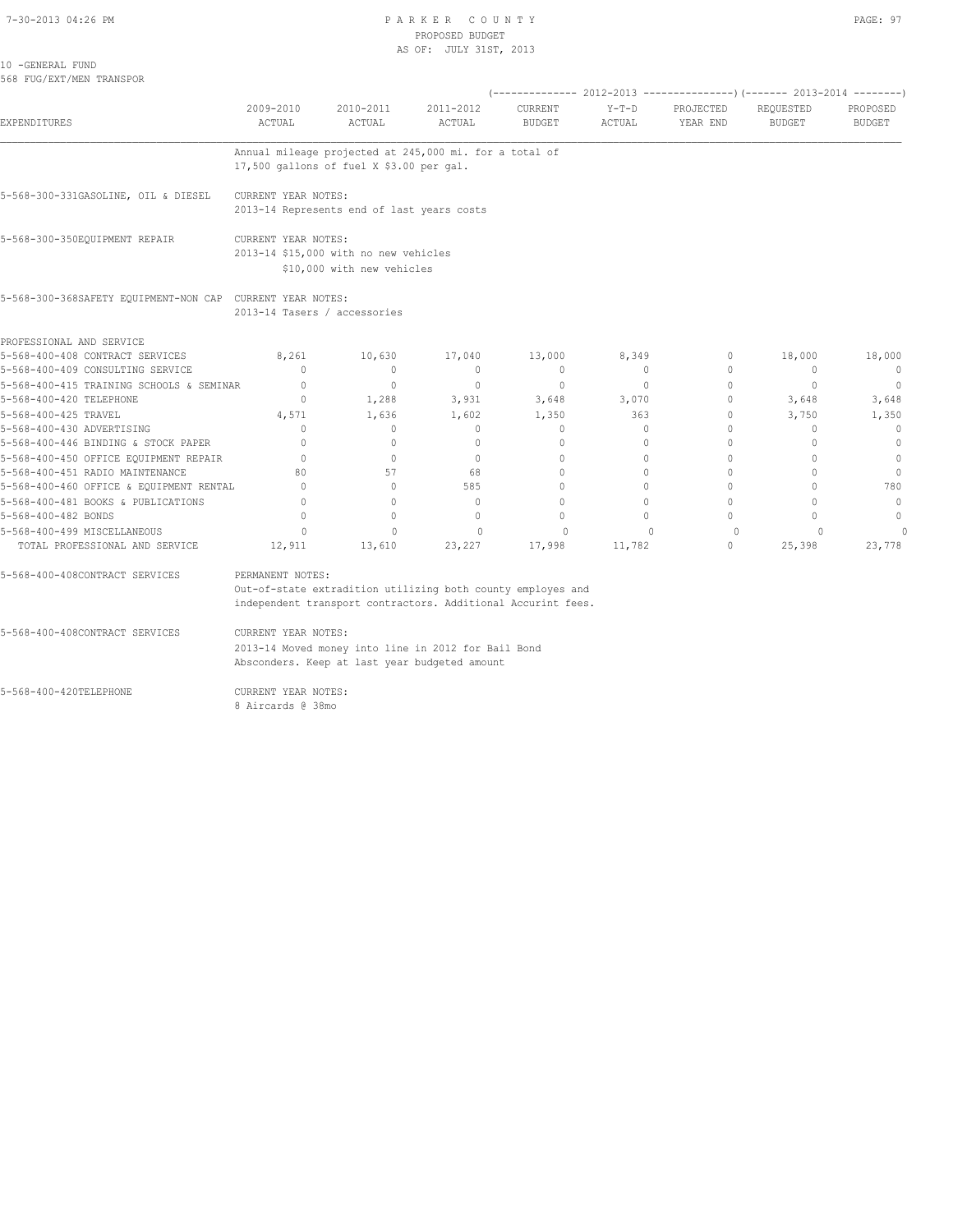#### 7-30-2013 04:26 PM P A R K E R C O U N T Y PAGE: 98 PROPOSED BUDGET AS OF: JULY 31ST, 2013

| 10 - GENERAL FUND |                          |
|-------------------|--------------------------|
|                   | 568 FUG/EXT/MEN TRANSPOR |

|                                          |                                      |                                                                                            |                       |                                  |                   | $(-$ -------------- 2012-2013 -----------------) (------- 2013-2014 ---------) |                                  |                                  |
|------------------------------------------|--------------------------------------|--------------------------------------------------------------------------------------------|-----------------------|----------------------------------|-------------------|--------------------------------------------------------------------------------|----------------------------------|----------------------------------|
| EXPENDITURES                             | 2009-2010<br>ACTUAL                  | 2010-2011<br>ACTUAL                                                                        | 2011-2012<br>ACTUAL   | CURRENT<br><b>BUDGET</b>         | $Y-T-D$<br>ACTUAL | PROJECTED<br>YEAR END                                                          | REQUESTED<br><b>BUDGET</b>       | PROPOSED<br><b>BUDGET</b>        |
| CAPITAL EXPENDITURES                     |                                      |                                                                                            |                       |                                  |                   |                                                                                |                                  |                                  |
| 5-568-500-571 ELECTRONIC EQUIPMENT       | $\Omega$                             | $\Omega$                                                                                   | 972                   | $\begin{array}{c} \n\end{array}$ | $\Omega$          | $\Omega$                                                                       | $\Omega$                         | $\begin{array}{c} \n\end{array}$ |
| 5-568-500-572 AUTOMOBILES                | $\bigcap$                            | $\Omega$                                                                                   | 0                     | $\begin{array}{c} \n\end{array}$ | $\Omega$          | $\circ$                                                                        | 130,000                          | 0                                |
| 5-568-500-573 AUTOMOBILE EQUIPMENT       |                                      | 22,526                                                                                     | $\mathbf{0}$          |                                  | $\Omega$          | $\begin{array}{c} \n\end{array}$                                               | 10,000                           | $\mathbf{0}$                     |
| 5-568-500-577 UNIFORMS & PROTECTIVE CLOT |                                      | $\mathbf{0}$                                                                               | $\mathbf{0}$          | 0                                | $\Omega$          | $\cap$                                                                         | $\begin{array}{c} \n\end{array}$ | $\circ$                          |
| 5-568-500-590 OFFICE FURNITURE           | $\Omega$                             | $\Omega$                                                                                   | $\Omega$              | $\Omega$                         | $\mathbf{0}$      | $\Omega$                                                                       |                                  | $\Omega$                         |
| TOTAL CAPITAL EXPENDITURES               | $\cup$                               | 22,526                                                                                     | 972                   | $\Omega$                         | $\Omega$          | $\circ$                                                                        | 140,000                          | $\Omega$                         |
| 5-568-500-571ELECTRONIC EQUIPMENT        | CURRENT YEAR NOTES:                  | 2013-14 See IT Sheet 7 Desktop 3 Laptop Replacements @<br>\$1,000each placed in 560 Budget |                       |                                  |                   |                                                                                |                                  |                                  |
| 5-568-500-572AUTOMOBILES                 | CURRENT YEAR NOTES:                  | 2013-14 5 New Tahoes at 26,000                                                             |                       |                                  |                   |                                                                                |                                  |                                  |
| 5-568-500-573AUTOMOBILE EQUIPMENT        | CURRENT YEAR NOTES:                  | 2013-14/ Outfit at least 3 New Tahoes                                                      |                       |                                  |                   |                                                                                |                                  |                                  |
| TOTAL 568 FUG/EXT/MEN TRANSPOR           | 879,329<br>$=$ = = = = = = = = = = = | 991,938<br>===========                                                                     | 98,971<br>=========== | 97,978                           | 71,231            | $\circ$                                                                        | 250,679                          | 97,978                           |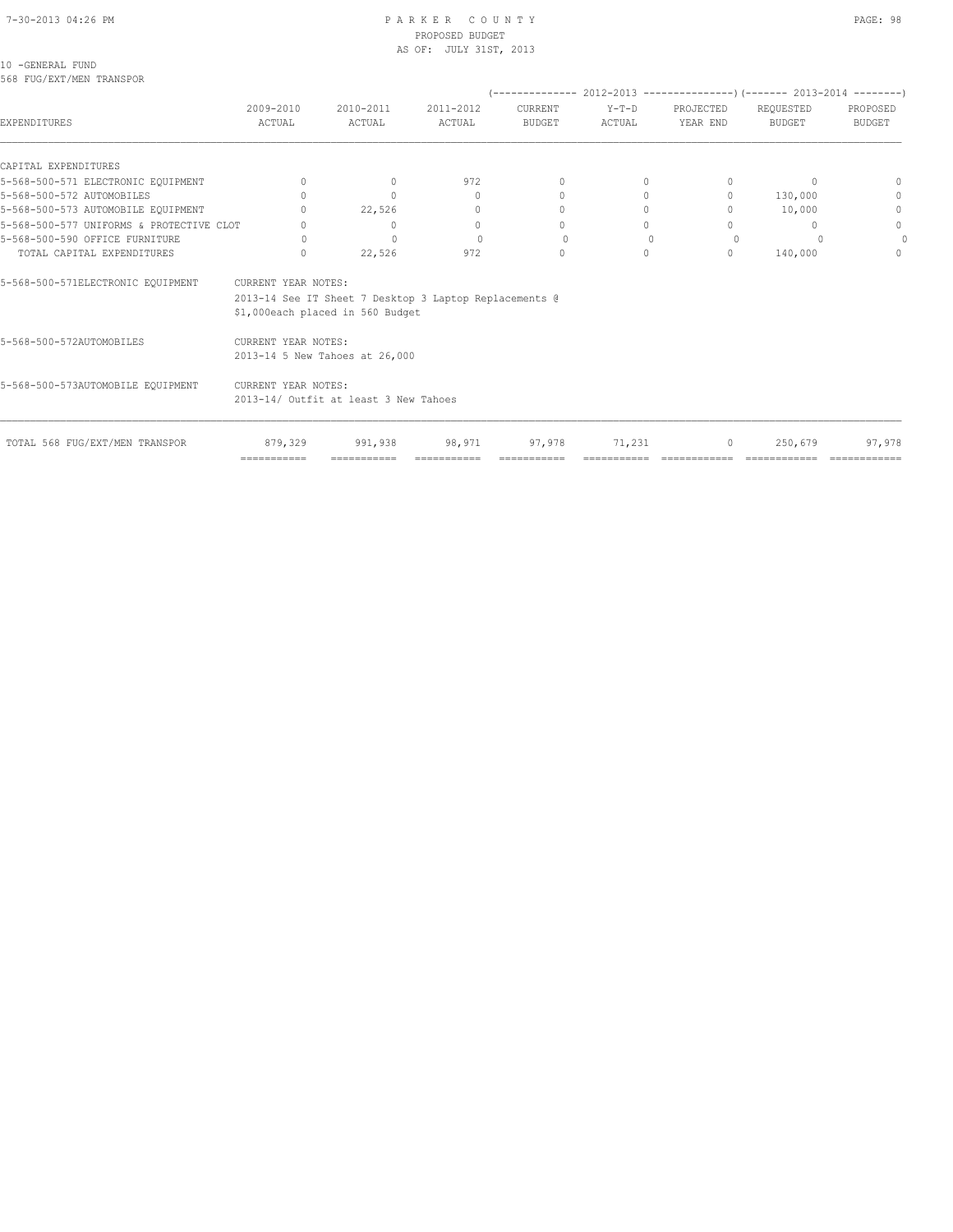# 7-30-2013 04:26 PM P A R K E R C O U N T Y PAGE: 99 PROPOSED BUDGET

| 10 -GENERAL FUND                         |                     |                     |                     |                          |                   |                       |                                                                        |                           |
|------------------------------------------|---------------------|---------------------|---------------------|--------------------------|-------------------|-----------------------|------------------------------------------------------------------------|---------------------------|
| 579 DPS - NORTH                          |                     |                     |                     |                          |                   |                       |                                                                        |                           |
|                                          |                     |                     |                     |                          |                   |                       | (------------- 2012-2013 ---------------) (------- 2013-2014 --------) |                           |
| EXPENDITURES                             | 2009-2010<br>ACTUAL | 2010-2011<br>ACTUAL | 2011-2012<br>ACTUAL | CURRENT<br><b>BUDGET</b> | $Y-T-D$<br>ACTUAL | PROJECTED<br>YEAR END | REQUESTED<br><b>BUDGET</b>                                             | PROPOSED<br><b>BUDGET</b> |
|                                          |                     |                     |                     |                          |                   |                       |                                                                        |                           |
| SALARIES & BENEFITS                      |                     |                     |                     |                          |                   |                       |                                                                        |                           |
| SALARIES & WAGES                         |                     |                     |                     |                          |                   |                       |                                                                        |                           |
| 5-579-100-115 SECRETARY                  | 27,652              | 27,652              | 27,728              | 28,405                   | 22,227            | 21,183                | 28,405                                                                 | 28,405                    |
| 5-579-100-120 PART-TIME                  | $\circ$             | $\mathbf{0}$        | $\circ$             | $\circ$                  | $\mathbf{0}$      | $\circ$               | $\circ$                                                                | 0                         |
| TOTAL SALARIES & WAGES                   | 27,652              | 27,652              | 27,728              | 28,405                   | 22,227            | 21,183                | 28,405                                                                 | 28,405                    |
| <b>BENEFITS</b>                          |                     |                     |                     |                          |                   |                       |                                                                        |                           |
| 5-579-100-201 FICA MATCH                 | 2,075               | 2,071               | 2,043               | 2,219                    | 1,644             | 1,621                 | 2,219                                                                  | 2,219                     |
| 5-579-100-202 EMPLOYEE HOSPITALIZATION   | 8,516               | 8,696               | 8,598               | 9,287                    | 7,017             | 7,084                 | 9,287                                                                  | 9,287                     |
| 5-579-100-203 RETIREMENT PLAN CONTRIBUT  | 3,088               | 3,315               | 2,971               | 3,165                    | 2,520             | 1,588                 | 3,165                                                                  | 3,165                     |
| 5-579-100-204 WORKERS COMPENSATION INSU  | 76                  | 74                  | 75                  | 40                       | 65                | 74                    | 40                                                                     | 40                        |
| 5-579-100-206 LONGEVITY PAY              | 420                 | 480                 | 540                 | 600                      | 600               | $\mathbb O$           | 660                                                                    | 600                       |
| 5-579-100-209 CELL PHONE ALLOWANCE       | $\circ$             | $\mathbf{0}$        | $\mathbf{0}$        | $\circ$                  | $\Omega$          | $\mathbf{0}$          | $\Omega$                                                               | $\theta$                  |
| TOTAL BENEFITS                           | 14,175              | 14,636              | 14,227              | 15,311                   | 11,846            | 10,367                | 15,371                                                                 | 15,311                    |
| TOTAL SALARIES & BENEFITS                | 41,827              | 42,288              | 41,955              | 43,716                   | 34,073            | 31,550                | 43,776                                                                 | 43,716                    |
| OPERATING EXPENSES                       |                     |                     |                     |                          |                   |                       |                                                                        |                           |
| 5-579-300-330 SUPPLIES                   | 99                  | $\mathbb O$         | $\circ$             | 2,000                    | 150               | 2,369                 | 2,000                                                                  | 2,000                     |
| 5-579-300-350 EQUIPMENT REPAIR           | 268                 | 600                 | $\Omega$            | $\mathbf{0}$             | 0                 | 719                   | $\mathbf{0}$                                                           | $\mathbf{0}$              |
| 5-579-300-368 SAFETY EQUIPMENT-NON CAP   | $\mathbf{0}$        | $\circ$             | $\Omega$            | $\mathbf{0}$             | 0                 | 0                     | $\Omega$                                                               | $\mathbf{0}$              |
| 5-579-300-369 RADIO EQUIPMENT-NON CAP    | $\mathbf{0}$        | $\circ$             | $\Omega$            | 0                        | $\mathbf 0$       | 0                     | $\mathbf{0}$                                                           | $\mathbb O$               |
| 5-579-300-370 OFFICE EQUIPMENT-NON CAP   | $\mathbf{0}$        | $\circ$             | $\Omega$            | $\circ$                  | $\circ$           | $\mathbf 0$           | $\Omega$                                                               | $\mathbb O$               |
| 5-579-300-371 ELECTRONIC EQUIPMENT-NON C | $\mathbf{0}$        | $\Omega$            | $\Omega$            | $\mathbf{0}$             | $\circ$           | $\mathbf{0}$          | $\Omega$                                                               | $\mathbb O$               |
| 5-579-300-373 AUTOMOBILE EQUIPMENT-NON C | $\Omega$            | $\Omega$            | $\Omega$            | 0                        | $\circ$           | $\mathbf{0}$          | $\Omega$                                                               | $\mathbf 0$               |
| 5-579-300-377 PROTECTIVE CLOTHING/EQUIP- | $\circ$             | $\mathbf{0}$        | $\circ$             | $\circ$                  | $\cap$            | $\circ$               |                                                                        | 0                         |
| TOTAL OPERATING EXPENSES                 | 367                 | 600                 | $\Omega$            | 2,000                    | 150               | 3,088                 | 2,000                                                                  | 2,000                     |
| PROFESSIONAL AND SERVICE                 |                     |                     |                     |                          |                   |                       |                                                                        |                           |
| 5-579-400-420 TELEPHONE                  | $\mathbf 0$         | $\circ$             | $\mathbb O$         | $\circ$                  | 0                 | 1,862                 | 0                                                                      | $\mathbb O$               |
| 5-579-400-451 RADIO MAINTENANCE          | $\circ$             | $\circ$             | $\mathbf{0}$        | $\circ$                  | $\circ$           | 452                   | $\mathbf{0}$                                                           | $\mathbf{0}$              |
| 5-579-400-480 DUES & SUBSCRIPTIONS       | $\circ$             | $\mathbf{0}$        | $\circ$             | $\circ$                  | $\mathbf{0}$      | $\circ$               | $\Omega$                                                               | 0                         |
| TOTAL PROFESSIONAL AND SERVICE           | $\Omega$            | $\circ$             | 0                   | $\circ$                  | $\circ$           | 2,314                 | $\circ$                                                                | 0                         |
| CAPITAL EXPENDITURES                     |                     |                     |                     |                          |                   |                       |                                                                        |                           |
| 5-579-500-569 RADIO EQUIPMENT            | $\circ$             | $\circ$             | $\mathbb O$         | $\mathbb O$              | $\circ$           | $\mathbb O$           | $\circ$                                                                | $\circ$                   |
| 5-579-500-571 ELECTRONIC EQUIPMENT       | $\circ$             | $\mathbb O$         | $\mathbf{0}$        | $\circ$                  | $\Omega$          | 4,858                 | $\circ$                                                                |                           |
| TOTAL CAPITAL EXPENDITURES               | $\circ$             | $\circ$             | $\circ$             | $\circ$                  | $\circ$           | 4,858                 | $\circ$                                                                | $\mathbf{0}$              |

|                       |                                                                         |  | ------------ | ------------- | ------------- |
|-----------------------|-------------------------------------------------------------------------|--|--------------|---------------|---------------|
| TOTAL 579 DPS - NORTH | $42,194$ $42,888$ $41,955$ $45,716$ $34,223$ $41,810$ $45,776$ $45,716$ |  |              |               |               |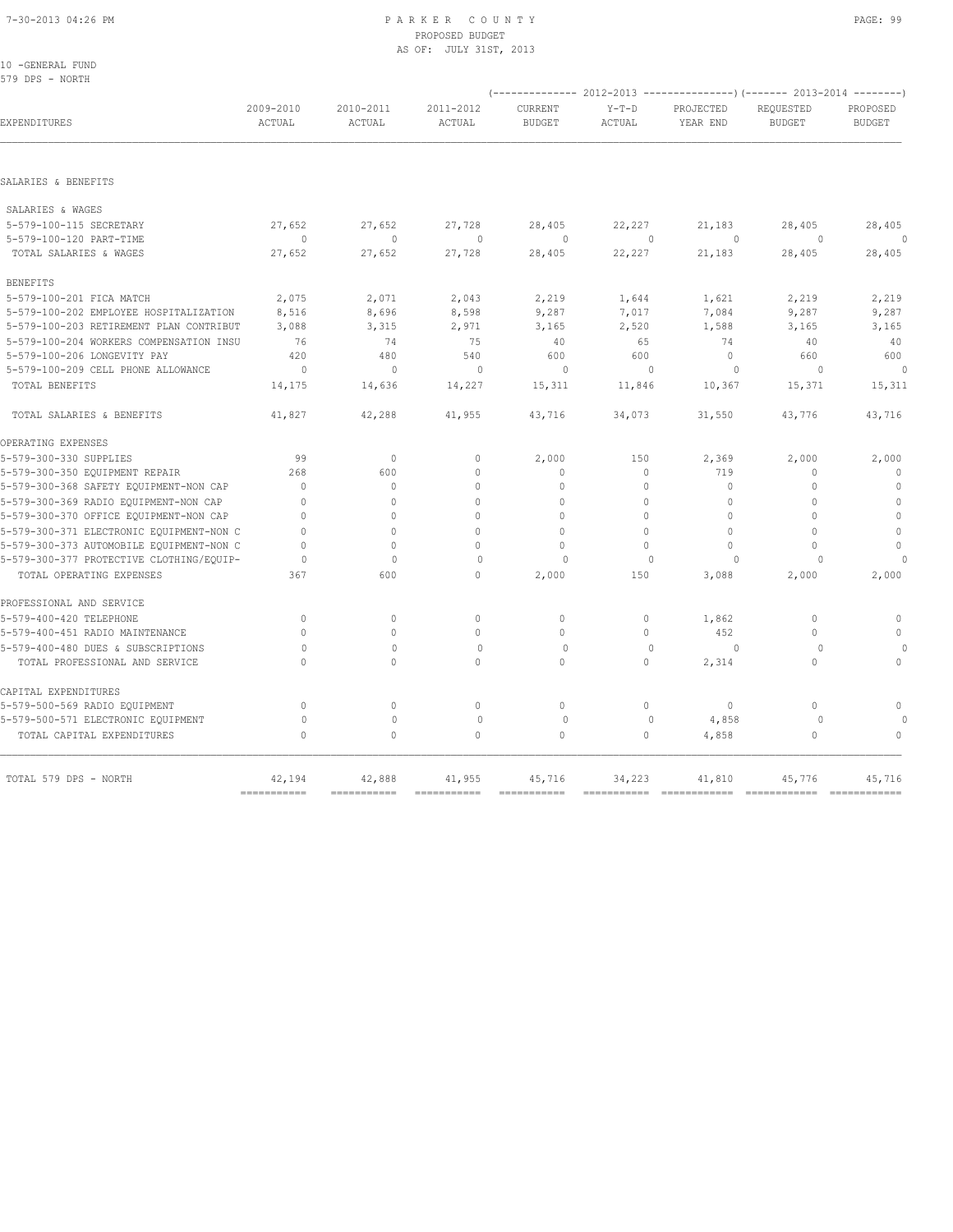## 7-30-2013 04:26 PM P A R K E R C O U N T Y PAGE:100 PROPOSED BUDGET AS OF: JULY 31ST, 2013

| ٠.<br>w<br>۰, | . .<br>- |  | τ |
|---------------|----------|--|---|
|               |          |  |   |

| 10 -GENERAL FUND<br>580 DPS - SOUTH      |                     |                     |                     |                          |                   |                       |                                                                          |                           |
|------------------------------------------|---------------------|---------------------|---------------------|--------------------------|-------------------|-----------------------|--------------------------------------------------------------------------|---------------------------|
|                                          |                     |                     |                     |                          |                   |                       | (-------------- 2012-2013 ----------------) (------- 2013-2014 --------) |                           |
| EXPENDITURES                             | 2009-2010<br>ACTUAL | 2010-2011<br>ACTUAL | 2011-2012<br>ACTUAL | CURRENT<br><b>BUDGET</b> | $Y-T-D$<br>ACTUAL | PROJECTED<br>YEAR END | REQUESTED<br><b>BUDGET</b>                                               | PROPOSED<br><b>BUDGET</b> |
|                                          |                     |                     |                     |                          |                   |                       |                                                                          |                           |
| SALARIES & BENEFITS                      |                     |                     |                     |                          |                   |                       |                                                                          |                           |
| SALARIES & WAGES                         |                     |                     |                     |                          |                   |                       |                                                                          |                           |
| 5-580-100-115 SECRETARY                  | 35,005              | 35,005              | 35,100              | 35,958                   | 28,139            | 29,763                | 34,910                                                                   | 35,958                    |
| 5-580-100-120 PART-TIME                  | $\circ$             | $\circ$             | $\circ$             | $\Omega$                 | $\mathbf{0}$      | $\circ$               | $\circ$                                                                  | $\Omega$                  |
| TOTAL SALARIES & WAGES                   | 35,005              | 35,005              | 35,100              | 35,958                   | 28,139            | 29,763                | 34,910                                                                   | 35,958                    |
| <b>BENEFITS</b>                          |                     |                     |                     |                          |                   |                       |                                                                          |                           |
| 5-580-100-201 FICA MATCH                 | 2,746               | 2,740               | 2,723               | 2,866                    | 2,194             | 2,277                 | 2,650                                                                    | 2,866                     |
| 5-580-100-202 EMPLOYEE HOSPITALIZATION   | 8,521               | 8,786               | 8,637               | 9,304                    | 7,031             | 4,908                 | 9,200                                                                    | 9,304                     |
| 5-580-100-203 RETIREMENT PLAN CONTRIBUT  | 3,993               | 4,283               | 3,848               | 4,087                    | 3,266             | 2,231                 | 3,470                                                                    | 4,087                     |
| 5-580-100-204 WORKERS COMPENSATION INSU  | 97                  | 96                  | 98                  | 100                      | 85                | 102                   | 100                                                                      | 100                       |
| 5-580-100-206 LONGEVITY PAY              | 1,320               | 1,380               | 1,440               | 1,500                    | 1,500             | $\circ$               | 1,560                                                                    | 1,500                     |
| 5-580-100-209 CELL PHONE ALLOWANCE       | $\circ$             | $\mathbf{0}$        | $\circ$             | $\circ$                  | $\mathbb O$       | $\circ$               | $\circ$                                                                  | $\Omega$                  |
| TOTAL BENEFITS                           | 16,678              | 17,285              | 16,744              | 17,857                   | 14,076            | 9,518                 | 16,980                                                                   | 17,857                    |
| TOTAL SALARIES & BENEFITS                | 51,682              | 52,289              | 51,845              | 53,815                   | 42,214            | 39,281                | 51,890                                                                   | 53,815                    |
| OPERATING EXPENSES                       |                     |                     |                     |                          |                   |                       |                                                                          |                           |
| 5-580-300-310 POSTAGE                    | 8                   | 35                  | 7                   | 100                      | $\circ$           | $\circ$               | 100                                                                      | 100                       |
| 5-580-300-330 SUPPLIES                   | 2,952               | $\circ$             | $\Omega$            | 1,000                    | $\circ$           | 994                   | 1,000                                                                    | 1,000                     |
| 5-580-300-350 EQUIPMENT REPAIR           | 1,449               | 242                 | $\mathbf{0}$        | 2,000                    | 0                 | 368                   | 2,000                                                                    | 2,000                     |
| 5-580-300-368 SAFETY EQUIPMENT-NON CAP   | $\Omega$            | $\mathbf{0}$        | $\Omega$            | $\mathbf{0}$             | $\Omega$          | $\mathbf{0}$          | $\mathbf{0}$                                                             | $\mathbf{0}$              |
| 5-580-300-369 RADIO EQUIPMENT-NON CAP    | $\mathbf{0}$        | $\mathbf{0}$        | $\Omega$            | 0                        | 0                 | 0                     | $\mathbf{0}$                                                             | $\mathbf{0}$              |
| 5-580-300-370 OFFICE EQUIPMENT-NON CAP   | $\mathbf{0}$        | $\mathbf{0}$        | $\mathbf{0}$        | $\Omega$                 | $\Omega$          | $\Omega$              | $\mathbf{0}$                                                             | $\Omega$                  |
| 5-580-300-371 ELECTRONIC EQUIPMENT-NON C | $\Omega$            | $\mathbf{0}$        | $\Omega$            | 2,000                    | 1,171             | $\Omega$              | $\mathbf{0}$                                                             | 2,000                     |
| 5-580-300-373 AUTOMOBILE EQUIPMENT-NON C | $\mathbf{0}$        | $\mathbf{0}$        | $\mathbf 0$         | $\circ$                  | $\circ$           | $\Omega$              | $\mathbf{0}$                                                             | $\mathbf{0}$              |
| 5-580-300-377 PROTECTIVE CLOTHING/EQUIP- | $\circ$             | $\mathbf{0}$        | 0                   | $\circ$                  | $\mathbf{0}$      | $\Omega$              | $\Omega$                                                                 |                           |
| TOTAL OPERATING EXPENSES                 | 4,408               | 277                 | 7                   | 5,100                    | 1,171             | 1,362                 | 3,100                                                                    | 5,100                     |
| PROFESSIONAL AND SERVICE                 |                     |                     |                     |                          |                   |                       |                                                                          |                           |
| 5-580-400-420 TELEPHONE                  | $\mathbf{0}$        | $\mathbf{0}$        | $\mathbf{0}$        | 0                        | $\circ$           | 1,687                 | $\mathbf{0}$                                                             | 0                         |
| 5-580-400-425 TRAVEL                     | $\mathbf{0}$        | $\mathbf 0$         | $\mathbf{0}$        | 0                        | 0                 | $\mathbf{0}$          | $\mathbf{0}$                                                             | $\mathbf{0}$              |
| 5-580-400-451 RADIO MAINTENANCE          | $\Omega$            | $\mathbf{0}$        | $\Omega$            | $\Omega$                 | $\circ$           | 362                   | $\Omega$                                                                 | $\mathbf 0$               |
| 5-580-400-460 OFFICE & EQUIPMENT RENTAL  | $\cap$              | $\mathbf{0}$        | $\Omega$            | $\Omega$                 | $\Omega$          | $\Omega$              | $\bigcap$                                                                | $\mathbf{0}$              |
| 5-580-400-499 MISCELLANEOUS              | 0                   | $\mathbf{0}$        | $\circ$             | $\Omega$                 | $\Omega$          | $\Omega$              | $\Omega$                                                                 | $\Omega$                  |
| TOTAL PROFESSIONAL AND SERVICE           | $\Omega$            | $\mathbf{0}$        | $\Omega$            | 0                        | $\circ$           | 2,049                 | 0                                                                        | $\mathbf{0}$              |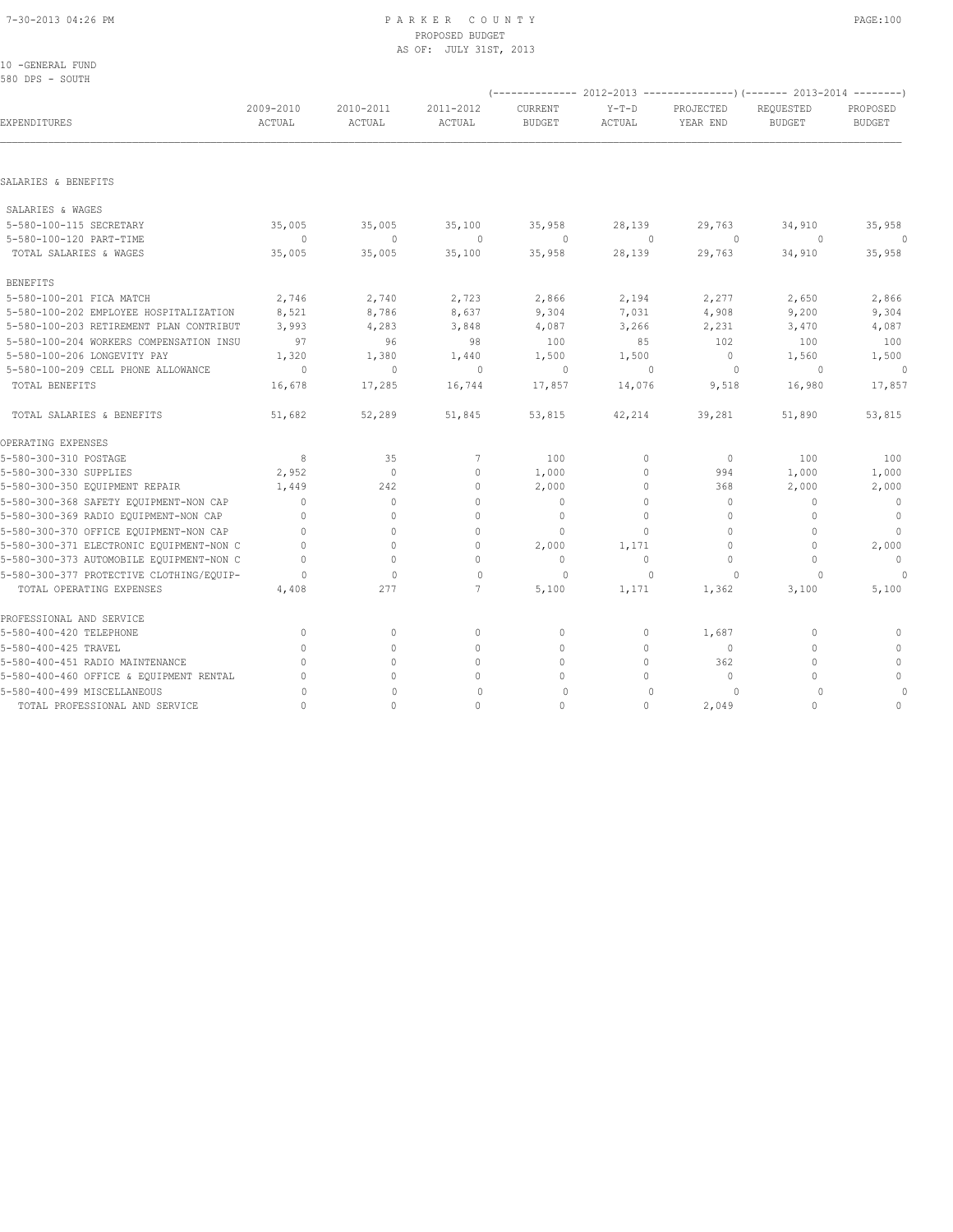10 -GENERAL FUND

## 7-30-2013 04:26 PM P A R K E R C O U N T Y PAGE:101 PROPOSED BUDGET

AS OF: JULY 31ST, 2013

| 580 DPS - SOUTH                    |                     |                     |                     |                          |                   | (-------------- 2012-2013 ----------------) (------- 2013-2014 --------) |                            |                    |
|------------------------------------|---------------------|---------------------|---------------------|--------------------------|-------------------|--------------------------------------------------------------------------|----------------------------|--------------------|
| EXPENDITURES                       | 2009-2010<br>ACTUAL | 2010-2011<br>ACTUAL | 2011-2012<br>ACTUAL | CURRENT<br><b>BUDGET</b> | $Y-T-D$<br>ACTUAL | PROJECTED<br>YEAR END                                                    | REQUESTED<br><b>BUDGET</b> | PROPOSED<br>BUDGET |
| CAPITAL EXPENDITURES               |                     |                     |                     |                          |                   |                                                                          |                            |                    |
| 5-580-500-571 ELECTRONIC EOUIPMENT |                     | $\mathbf{0}$        |                     | 0                        |                   | 6,200                                                                    |                            |                    |
| TOTAL CAPITAL EXPENDITURES         |                     | $\Omega$            | 0                   | 0                        | $\Omega$          | 6,200                                                                    |                            | $\Omega$           |
| TOTAL 580 DPS - SOUTH              | 56,091              | 52,566              | 51,852              | 58,915                   | 43,386            | 48,892                                                                   | 54,990                     | 58,915             |
|                                    | ------------        | ------------        |                     |                          |                   |                                                                          |                            |                    |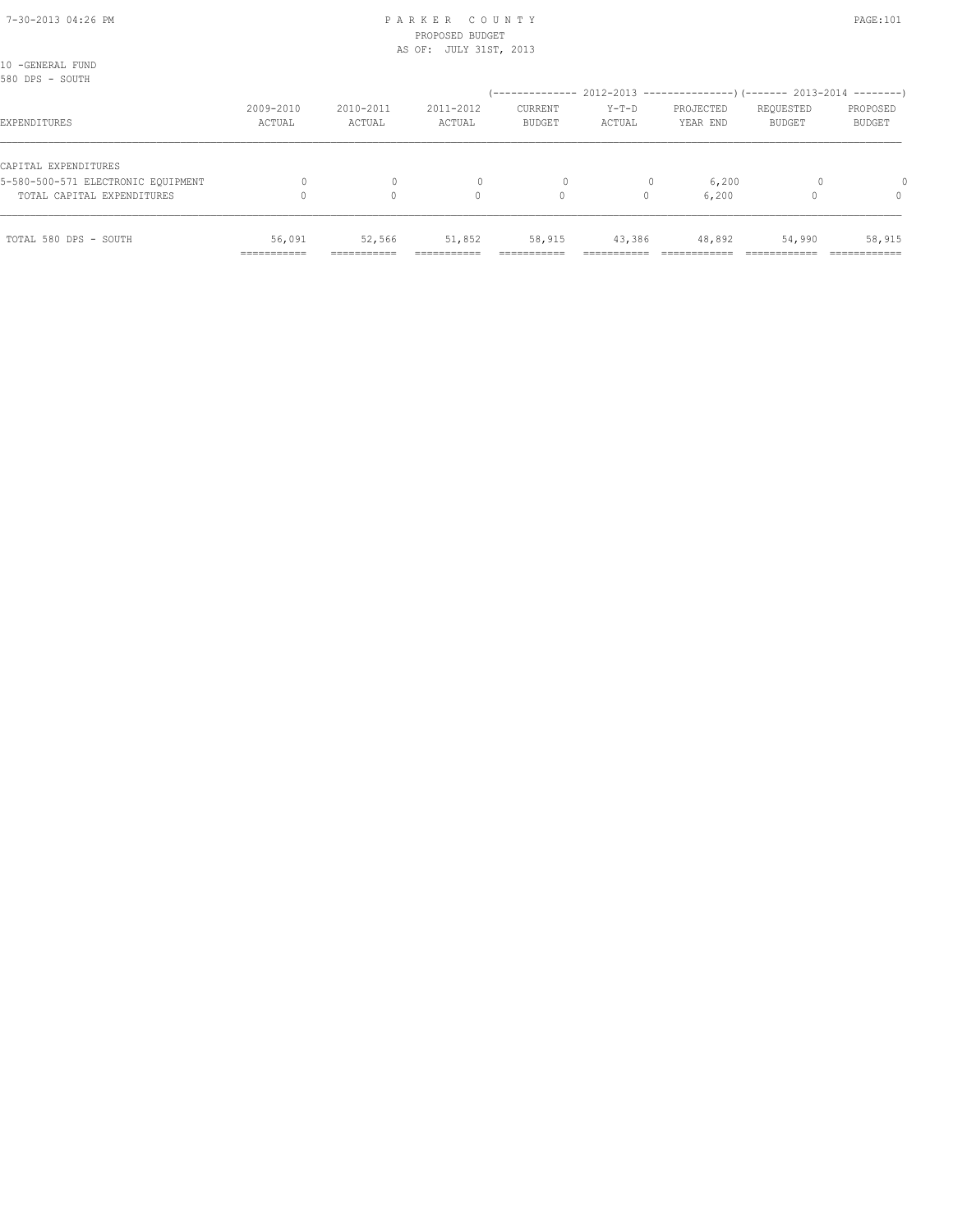#### 7-30-2013 04:26 PM P A R K E R C O U N T Y PAGE:102 PROPOSED BUDGET AS OF: JULY 31ST, 2013

10 -GENERAL FUND 581 PURCHASING

|                                          |                     |                     |                     |                          |                   |                       | (-------------- 2012-2013 ----------------) (------- 2013-2014 --------) |                           |
|------------------------------------------|---------------------|---------------------|---------------------|--------------------------|-------------------|-----------------------|--------------------------------------------------------------------------|---------------------------|
| EXPENDITURES                             | 2009-2010<br>ACTUAL | 2010-2011<br>ACTUAL | 2011-2012<br>ACTUAL | CURRENT<br><b>BUDGET</b> | $Y-T-D$<br>ACTUAL | PROJECTED<br>YEAR END | REQUESTED<br><b>BUDGET</b>                                               | PROPOSED<br><b>BUDGET</b> |
|                                          |                     |                     |                     |                          |                   |                       |                                                                          |                           |
| SALARIES & BENEFITS                      |                     |                     |                     |                          |                   |                       |                                                                          |                           |
| SALARIES & WAGES                         |                     |                     |                     |                          |                   |                       |                                                                          |                           |
| 5-581-100-102 APPOINTED OFFICIAL-PURCHA  | 71,160              | 71,160              | 71,355              | 73,096                   | 57,202            | 45,319                | 73,096                                                                   | 73,096                    |
| 5-581-100-103 CHIEF DEPUTIES, 1ST ASSIS  | 42,603              | 42,603              | 42,720              | 43,762                   | 34,246            | $\circ$               | 47,262                                                                   | 43,762                    |
| 5-581-100-106 DEPUTIES                   | 34,026              | 34,026              | 34,120              | 34,954                   | 27,352            | 23,886                | 37,749                                                                   | 34,954                    |
| 5-581-100-120 PART-TIME                  | $\circ$             | $\circ$             | 1,150               | 11,504                   | 1,079             | $\circ$               | 3,238                                                                    | 11,504                    |
| 5-581-100-133 BUYER                      | 62,900              | 62,651              | 39,363              | 32,364                   | 25,326            | 27,634                | 34,335                                                                   | 32,364                    |
| TOTAL SALARIES & WAGES                   | 210,690             | 210,441             | 188,708             | 195,680                  | 145,205           | 96,839                | 195,680                                                                  | 195,680                   |
| 5-581-100-106DEPUTIES                    | PERMANENT NOTES:    |                     |                     |                          |                   |                       |                                                                          |                           |
|                                          | G7S5                |                     |                     |                          |                   |                       |                                                                          |                           |
| <b>BENEFITS</b>                          |                     |                     |                     |                          |                   |                       |                                                                          |                           |
| 5-581-100-201 FICA MATCH                 | 15,852              | 15,708              | 13,750              | 15,785                   | 10,659            | 7,087                 | 15,785                                                                   | 15,785                    |
| 5-581-100-202 EMPLOYEE HOSPITALIZATION   | 47,158              | 50,097              | 47,448              | 51,289                   | 36,944            | 20,662                | 51,289                                                                   | 51,289                    |
| 5-581-100-203 RETIREMENT PLAN CONTRIBUT  | 23,319              | 24,961              | 19,970              | 22,512                   | 16,143            | 7,326                 | 22,512                                                                   | 22,512                    |
| 5-581-100-204 WORKERS COMPENSATION INSU  | 571                 | 558                 | 508                 | 545                      | 419               | 330                   | 545                                                                      | 545                       |
| 5-581-100-206 LONGEVITY PAY              | $\mathbf{0}$        | $\circ$             | 300                 | 960                      | 960               | $\circ$               | 1,440                                                                    | 960                       |
| 5-581-100-209 CELL PHONE ALLOWANCE       | 1,203               | 1,203               | 1,207               | 1,200                    | 940               | $\Omega$              | 1,200                                                                    | 1,200                     |
| TOTAL BENEFITS                           | 88,103              | 92,529              | 83,183              | 92,291                   | 66,064            | 35,405                | 92,771                                                                   | 92,291                    |
| TOTAL SALARIES & BENEFITS                | 298,793             | 302,969             | 271,890             | 287,971                  | 211,270           | 132,244               | 288,451                                                                  | 287,971                   |
| OPERATING EXPENSES                       |                     |                     |                     |                          |                   |                       |                                                                          |                           |
| 5-581-300-310 POSTAGE                    | 427                 | 386                 | 237                 | 400                      | 171               | 322                   | 400                                                                      | 400                       |
| 5-581-300-326 COPY PAPER                 | $\Omega$            | $\circ$             | $\mathbf 0$         | $\mathbf{0}$             | $\circ$           | 0                     | $\mathbf{0}$                                                             | $\overline{0}$            |
| 5-581-300-327 PRINTING SUPPLIES          | $\mathbf{0}$        | $\bigcirc$          | $\mathbf{0}$        | $\Omega$                 | $\circ$           | $\Omega$              | $\Omega$                                                                 | $\overline{0}$            |
| 5-581-300-329 OIL, FILTERS, TUNE-UPS     | 61                  | 33                  | 25                  | 75                       | 71                | $\circ$               | 75                                                                       | 75                        |
| 5-581-300-330 SUPPLIES                   | 1,407               | 1,993               | 2,334               | 2,300                    | 774               | 2,974                 | 2,500                                                                    | 2,300                     |
| 5-581-300-331 GASOLINE, OIL & DIESEL     | 717                 | 452                 | 556                 | 1,500                    | 194               | 1,499                 | 500                                                                      | 1,500                     |
| 5-581-300-337 TIRES                      | $\Omega$            | $\bigcirc$          | $\mathbf{0}$        | 250                      | $\circ$           | 243                   | 250                                                                      | 250                       |
| 5-581-300-350 EQUIPMENT REPAIR           | $\mathbf{0}$        | $\mathbf{0}$        | 109                 | $\mathbf{0}$             | $\circ$           | 480                   | $\mathbf{0}$                                                             | $\overline{0}$            |
| 5-581-300-352 AUTO REPAIR                | 45                  | 157                 | $\Omega$            | 500                      | 549               | $\circ$               | 1,000                                                                    | 500                       |
| 5-581-300-370 OFFICE EQUIPMENT-NON CAP   | $\Omega$            | $\circ$             | $\mathbf{0}$        | $\mathbf{0}$             | $\Omega$          | $\circ$               | $\Omega$                                                                 | $\mathbf{0}$              |
| 5-581-300-371 ELECTRONIC EQUIPMENT-NON C | $\Omega$            | $\mathbf{0}$        | $\mathbf{0}$        | $\mathbf{0}$             | $\Omega$          | $\Omega$              | $\Omega$                                                                 | $\mathbf{0}$              |
| 5-581-300-373 AUTOMOBILE EQUIPMENT-NON C | $\Omega$            | $\circ$             | $\mathbf{0}$        | $\mathbf{0}$             | $\circ$           | $\Omega$              | $\Omega$                                                                 | $\circ$                   |
| 5-581-300-374 OFFICE FURNITURE-NON CAP   | 0                   | $\circ$             | 2,282               | $\circ$                  | 792)              | $\circ$               | $\Omega$                                                                 |                           |
| TOTAL OPERATING EXPENSES                 | 2,658               | 3,021               | 5,543               | 5,025                    | 965               | 5,518                 | 4,725                                                                    | 5,025                     |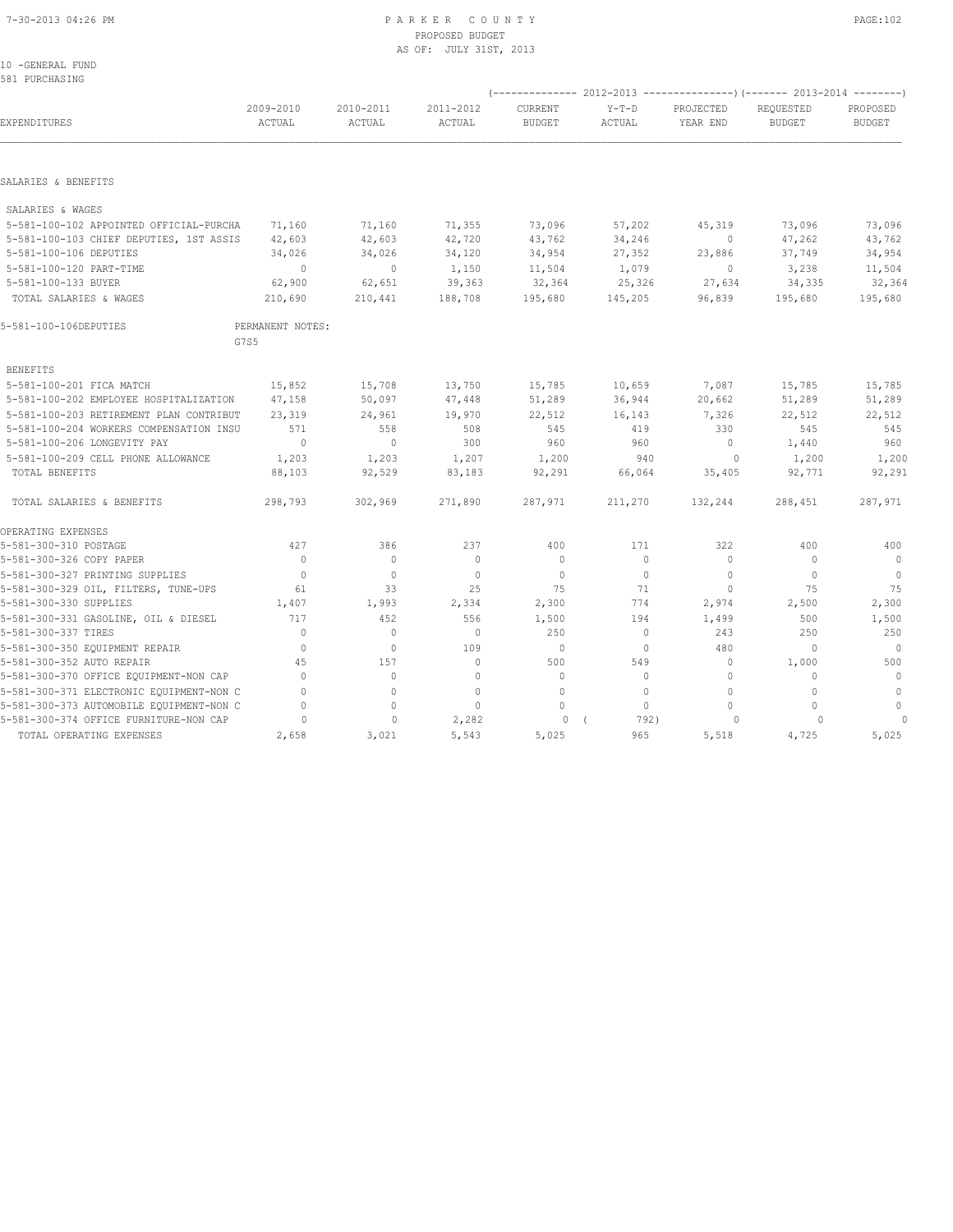#### 7-30-2013 04:26 PM P A R K E R C O U N T Y PAGE:103 PROPOSED BUDGET AS OF: JULY 31ST, 2013

10 -GENERAL FUND

| 2009-2010<br>ACTUAL | 2010-2011<br>ACTUAL                                 | 2011-2012<br>ACTUAL                                           | CURRENT<br><b>BUDGET</b>                                        | $Y-T-D$<br>ACTUAL                                                                              | PROJECTED<br>YEAR END                                            | REQUESTED<br><b>BUDGET</b>                                      | PROPOSED<br><b>BUDGET</b>                                                                             |
|---------------------|-----------------------------------------------------|---------------------------------------------------------------|-----------------------------------------------------------------|------------------------------------------------------------------------------------------------|------------------------------------------------------------------|-----------------------------------------------------------------|-------------------------------------------------------------------------------------------------------|
|                     |                                                     |                                                               |                                                                 |                                                                                                |                                                                  |                                                                 |                                                                                                       |
|                     |                                                     |                                                               |                                                                 |                                                                                                |                                                                  |                                                                 |                                                                                                       |
|                     |                                                     |                                                               |                                                                 |                                                                                                |                                                                  |                                                                 | 1,000                                                                                                 |
|                     |                                                     |                                                               |                                                                 |                                                                                                |                                                                  |                                                                 | 5,200                                                                                                 |
|                     |                                                     |                                                               |                                                                 |                                                                                                |                                                                  |                                                                 | 500                                                                                                   |
|                     |                                                     |                                                               |                                                                 |                                                                                                |                                                                  |                                                                 | $\mathbf{0}$                                                                                          |
|                     |                                                     |                                                               |                                                                 |                                                                                                |                                                                  |                                                                 | $\mathbf{0}$                                                                                          |
|                     |                                                     |                                                               |                                                                 |                                                                                                |                                                                  |                                                                 | $\Omega$                                                                                              |
|                     |                                                     |                                                               |                                                                 |                                                                                                |                                                                  |                                                                 | 1,200                                                                                                 |
|                     | $\begin{array}{c} \n\end{array}$                    | $\Omega$                                                      | $\mathbf{0}$                                                    | $\Omega$                                                                                       | 57                                                               |                                                                 | $\mathbf{0}$                                                                                          |
| 50                  | 50                                                  | 50                                                            | 50                                                              | 50                                                                                             | $\begin{array}{c} \n\end{array}$                                 | 50                                                              | 50                                                                                                    |
| $\Omega$            | $\Omega$                                            | $\Omega$                                                      | $\Omega$                                                        | 56)                                                                                            | $\Omega$                                                         |                                                                 | $\Omega$                                                                                              |
| 9,122               | 3,947                                               | 6,137                                                         | 7,950                                                           | 5,144                                                                                          | 3,441                                                            | 8,750                                                           | 7,950                                                                                                 |
|                     |                                                     |                                                               |                                                                 |                                                                                                |                                                                  |                                                                 |                                                                                                       |
| $\Omega$            | $\begin{array}{c} \n\end{array}$                    | $\mathbf{0}$                                                  | $\Omega$                                                        | $\Omega$                                                                                       | $\mathbf{0}$                                                     |                                                                 | $\Omega$                                                                                              |
| 1,547               | $\Omega$                                            | 3,823                                                         | $\Omega$                                                        | $\Omega$                                                                                       | $\Omega$                                                         |                                                                 | $\circ$                                                                                               |
| $\Omega$            | $\Omega$                                            | ∩                                                             | $\Omega$                                                        |                                                                                                | $\Omega$                                                         |                                                                 |                                                                                                       |
| 1,547               | 0                                                   | 3,823                                                         | $\mathbf{0}$                                                    | $\circ$                                                                                        | $\mathbf{0}$                                                     |                                                                 | $\begin{array}{c} \n\end{array}$                                                                      |
| 312,119             | 309,938                                             | 287,394                                                       | 300,946                                                         | 217,379                                                                                        | 141,203                                                          | 301,926                                                         | 300,946                                                                                               |
| ===========         | 134<br>7,868<br>232<br>$\Omega$<br>$\bigcap$<br>838 | 400<br>1,989<br>514<br>$\circ$<br>$\Omega$<br>$\Omega$<br>994 | 200<br>4,482<br>433<br>$\Omega$<br>$\Omega$<br>$\bigcap$<br>972 | 1,000<br>5,200<br>500<br>$\mathbf{0}$<br>$\begin{array}{c} \n\end{array}$<br>$\Omega$<br>1,200 | 350<br>3,406<br>342<br>$\circ$<br>$\Omega$<br>$\bigcap$<br>1,051 | $\bigcap$<br>688<br>673<br>1,202<br>$\Omega$<br>$\Omega$<br>821 | ------------- 2012-2013 ----------------) (------- 2013-2014 --------<br>500<br>6,500<br>500<br>1,200 |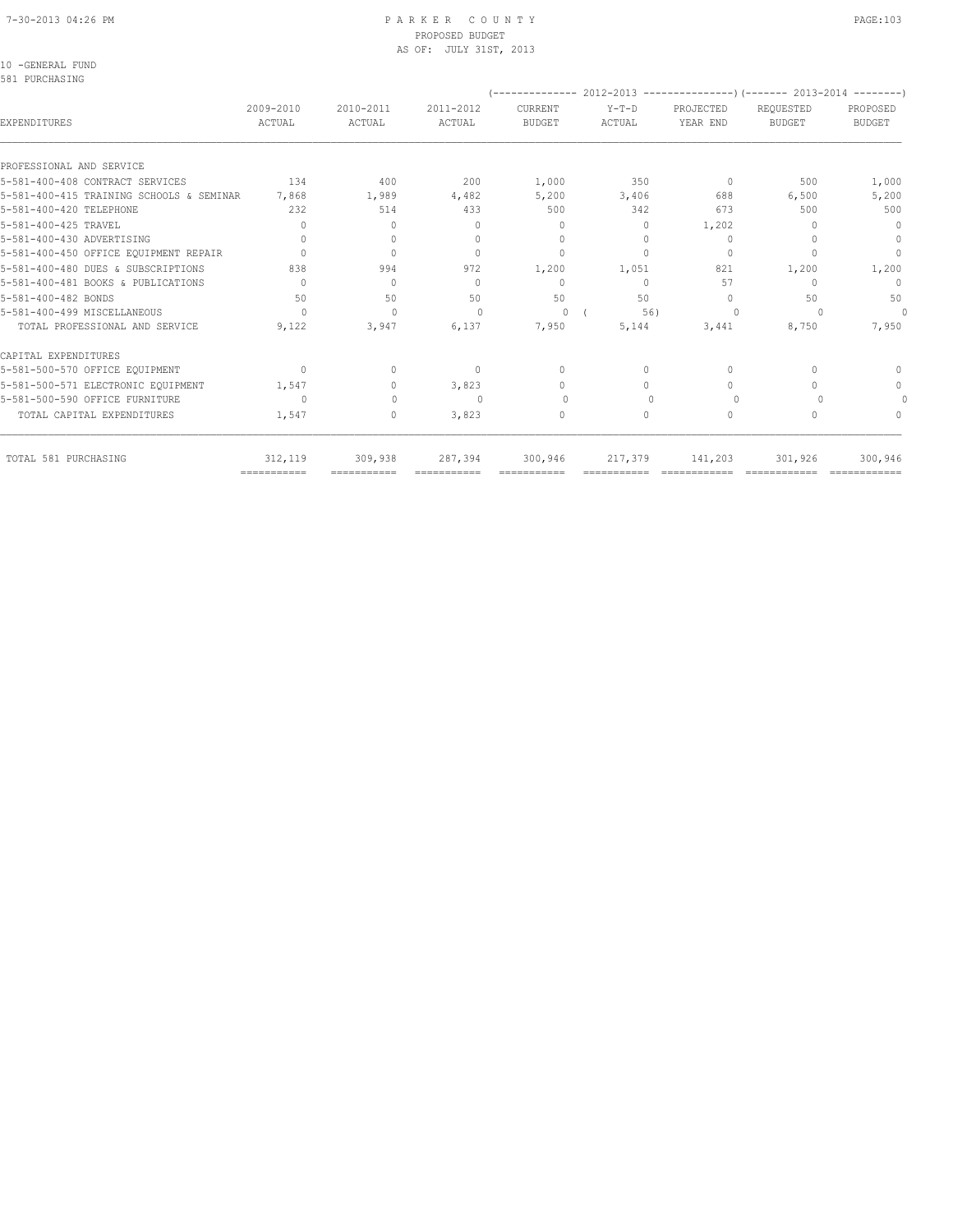#### 7-30-2013 04:26 PM P A R K E R C O U N T Y PAGE:104 PROPOSED BUDGET AS OF: JULY 31ST, 2013

#### 10 -GENERAL FUND 582 INFORMATION TECH

|                                                               |                     |                     |                         |                          |                     | (-------------- 2012-2013 ----------------) (------- 2013-2014 --------) |                            |                           |
|---------------------------------------------------------------|---------------------|---------------------|-------------------------|--------------------------|---------------------|--------------------------------------------------------------------------|----------------------------|---------------------------|
| EXPENDITURES                                                  | 2009-2010<br>ACTUAL | 2010-2011<br>ACTUAL | 2011-2012<br>ACTUAL     | CURRENT<br><b>BUDGET</b> | $Y-T-D$<br>ACTUAL   | PROJECTED<br>YEAR END                                                    | REQUESTED<br><b>BUDGET</b> | PROPOSED<br><b>BUDGET</b> |
|                                                               |                     |                     |                         |                          |                     |                                                                          |                            |                           |
| SALARIES & BENEFITS                                           |                     |                     |                         |                          |                     |                                                                          |                            |                           |
| SALARIES & WAGES                                              |                     |                     |                         |                          |                     |                                                                          |                            |                           |
| 5-582-100-102 APPOINTED OFFICIAL-DATA P                       | 60,404              | 60,404              | 60,570                  | 62,047                   | 48,554              | 44,853                                                                   | 62,047                     | 62,047                    |
| 5-582-100-103 ASSISTANT                                       | 94,948              | 94,948              | 95,208                  | 97,531                   | 76,323              | 34,841                                                                   | 97,531                     | 97,531                    |
| 5-582-100-120 PART-TIME                                       | 10,969              | $\mathbf{0}$        | $\circ$                 | 0                        | $\mathbf{0}$        | $\circ$                                                                  | $\circ$                    | $\circ$                   |
| TOTAL SALARIES & WAGES                                        | 166,322             | 155,353             | 155,778                 | 159,578                  | 124,877             | 79,694                                                                   | 159,578                    | 159,578                   |
| <b>BENEFITS</b>                                               |                     |                     |                         |                          |                     |                                                                          |                            |                           |
| 5-582-100-201 FICA MATCH                                      | 12,630              | 11,535              | 11,575                  | 12,442                   | 9,232               | 6,029                                                                    | 12,442                     | 12,442                    |
| 5-582-100-202 EMPLOYEE HOSPITALIZATION                        | 34,023              | 42,755              | 43,115                  | 42,728                   | 34,519              | 13,572                                                                   | 42,728                     | 42,728                    |
| 5-582-100-203 RETIREMENT PLAN CONTRIBUT                       | 18,711              | 18,662              | 16,672                  | 17,744                   | 14,097              | 5,974                                                                    | 17,744                     | 17,744                    |
| 5-582-100-204 WORKERS COMPENSATION INSU                       | 456                 | 418                 | 423                     | 504                      | 362                 | 273                                                                      | 504                        | 504                       |
| 5-582-100-206 LONGEVITY PAY                                   | 1,080               | 1,140               | 1,200                   | 1,260                    | 1,260               | $\mathbf{0}$                                                             | 1,620                      | 1,260                     |
| 5-582-100-209 CELL PHONE ALLOWANCE                            | 1,805               | 1,805               | 1,810                   | 1,800                    | 1,410               | 0                                                                        | 1,800                      | 1,800                     |
| TOTAL BENEFITS                                                | 68,706              | 76,315              | 74,795                  | 76,478                   | 60,880              | 25,848                                                                   | 76,838                     | 76,478                    |
| TOTAL SALARIES & BENEFITS                                     | 235,028             | 231,668             | 230,573                 | 236,056                  | 185,757             | 105,542                                                                  | 236,416                    | 236,056                   |
| OPERATING EXPENSES                                            |                     |                     |                         |                          |                     |                                                                          |                            |                           |
| 5-582-300-310 POSTAGE                                         | $\mathbf{0}$        | 3                   | 13                      | 50                       | $\circ$             | 15                                                                       | 50                         | 50                        |
| 5-582-300-329 OIL, FILTERS, TUNE-UPS                          | 83                  | 129                 | 70                      | 140                      | $\circ$             | 0                                                                        | 140                        | 140                       |
| 5-582-300-330 SUPPLIES                                        | 2,930               | 2,896               | 4,490                   | 5,000                    | 469                 | 3,816                                                                    | 5,000                      | 5,000                     |
| 5-582-300-331 GASOLINE, OIL & DIESEL                          | 770                 | 715                 | 910                     | 1,000                    | 534                 | $\mathbf{0}$                                                             | 1,000                      | 1,000                     |
| 5-582-300-350 EQUIPMENT REPAIR                                | 1,819               | 1,740               | 1,851                   | 4,000                    | 949                 | 15,120                                                                   | 6,000                      | 6,000                     |
| 5-582-300-352 AUTO REPAIR                                     | $\mathbf{0}$        | 108                 | 80                      | 500                      | 115                 | $\mathbf{0}$                                                             | 500                        | 500                       |
| 5-582-300-370 OFFICE EQUIPMENT-NON CAP                        | $\Omega$            | $\Omega$            | $\mathbf{0}$            | $\mathbf{0}$             | $\Omega$            | $\Omega$                                                                 | $\Omega$                   | $\mathbf{0}$              |
| 5-582-300-371 ELECTRONIC EQUIPMENT-NON C                      | $\Omega$            | $\mathbf{0}$        | $\mathbf{0}$            | 2,000                    | $\Omega$            | $\Omega$                                                                 | $\circ$                    | $\circ$                   |
| 5-582-300-374 OFFICE FURNITURE-NON CAP                        | $\circ$             | $\mathbf{0}$        | $\mathbf{0}$            | $\Omega$                 | $\Omega$            | $\circ$                                                                  | $\Omega$                   |                           |
| TOTAL OPERATING EXPENSES                                      | 5,602               | 5,591               | 7,414                   | 12,690                   | 2,067               | 18,951                                                                   | 12,690                     | 12,690                    |
| PROFESSIONAL AND SERVICE                                      |                     |                     |                         |                          |                     |                                                                          |                            |                           |
| 5-582-400-408 CONTRACT SERVICES                               | 292,677             | 324,897             | 343,197                 | 396,789                  | 340,851             | 103,076                                                                  | 521,870                    | 396,789                   |
| 5-582-400-415 TRAINING SCHOOLS & SEMINAR                      | 1,883               | 1,732               | $\mathbf 0$             | 1,800                    | 99                  | 1,731                                                                    | 1,800                      | 1,800                     |
| 5-582-400-420 TELEPHONE                                       | 1,968               | 2,122               | 1,759                   | 2,160                    | 711                 | $\mathbf 0$                                                              | 1,800                      | 2,160                     |
| 5-582-400-421 TELEPHONE EQUIPMENT                             | $\mathbf{0}$        | $\circ$             | $\mathbf{0}$            | $\mathbf 0$              | $\circ$             | $\mathbf 0$                                                              | 0                          | $\circ$                   |
| 5-582-400-422 TELEPHONE LABOR                                 | 0                   | $\mathbb O$         | $\circ$                 | $\mathbf 0$              | $\Omega$            | 0                                                                        | 0                          | $\circ$                   |
| 5-582-400-425 TRAVEL                                          | $\circ$             | $\circ$             | $\mathbf{0}$            | $\mathbf{0}$             | $\circ$             | 2,315                                                                    | $\mathbf{0}$               | $\mathbb O$               |
| 5-582-400-430 ADVERTISING                                     | $\mathbf{0}$        | $\circ$             | $\mathbf{0}$            | $\mathbf{0}$             | $\circ$             | 0                                                                        | 0                          | $\circ$                   |
| 5-582-400-451 RADIO MAINTENANCE                               | $\Omega$            | $\Omega$            | $\Omega$                | $\Omega$                 | $\Omega$            | $\Omega$                                                                 | $\Omega$                   | $\mathbf{0}$              |
| 5-582-400-480 DUES & SUBSCRIPTIONS                            | 18,109              | 24,621              | 22,179                  | 28,921                   | 23,369              | 3,067                                                                    | 28,921                     | 28,921                    |
| 5-582-400-481 BOOKS & PUBLICATIONS                            | $\Omega$            | $\Omega$            | $\Omega$                | 100                      | $\Omega$            | $\Omega$                                                                 | 100                        | 100                       |
| 5-582-400-496 COMPUTER LEASE                                  | $\mathbf{0}$        | $\mathbf{0}$        | $\mathbf 0$             | $\mathbf{0}$             | $\mathbf 0$         | $\mathbf{0}$                                                             | 0                          | $\mathbf{0}$              |
| 5-582-400-499 MISCELLANEOUS<br>TOTAL PROFESSIONAL AND SERVICE | $\circ$<br>314,636  | $\Omega$            | $\mathbf{0}$<br>367,134 | $\Omega$<br>429,770      | $\Omega$<br>365,031 | $\Omega$<br>110,189                                                      | $\circ$                    | 429,770                   |
|                                                               |                     | 353, 373            |                         |                          |                     |                                                                          | 554,491                    |                           |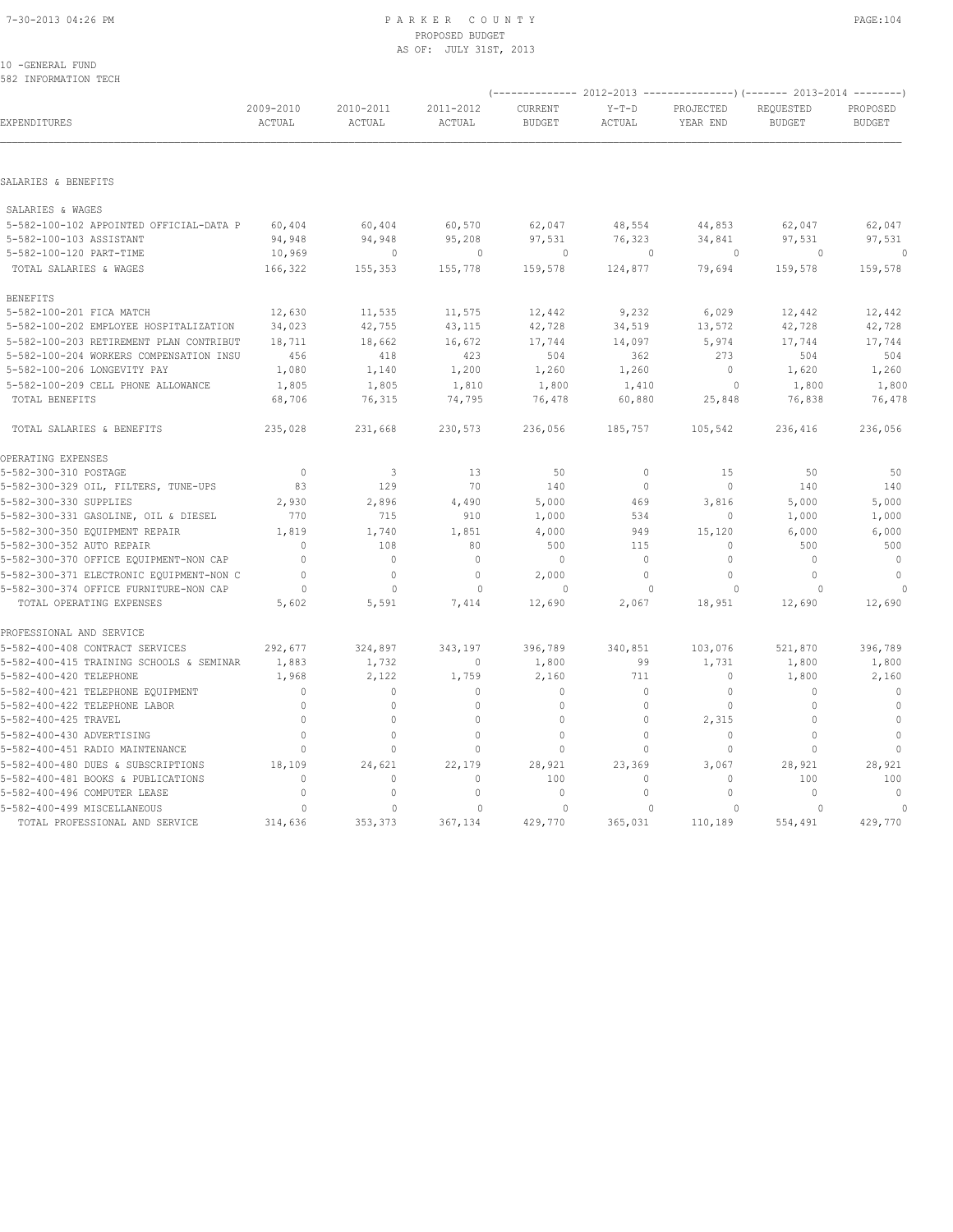#### 7-30-2013 04:26 PM P A R K E R C O U N T Y PAGE:105 PROPOSED BUDGET AS OF: JULY 31ST, 2013

10 -GENERAL FUND 582 INFORMATION TECH

## (-------------- 2012-2013 ---------------)(------- 2013-2014 --------) 2009-2010 2010-2011 2011-2012 CURRENT Y-T-D PROJECTED REQUESTED PROPOSED EXPENDITURES ACTUAL ACTUAL ACTUAL BUDGET ACTUAL YEAR END BUDGET BUDGET 5-582-400-408CONTRACT SERVICES PERMANENT NOTES: Maintenance on all Fiber, Servers, Phone system, Software, Agenda software. 5-582-400-408CONTRACT SERVICES CURRENT YEAR NOTES: 3 Qtrs Able Term Maint & 1 Qtr Odyssey Fees 1 Qtr Incode Maint & 1 Yr STW Financial Maint 1 Yr SunGard Maint Fees (\$85,670) 5-582-400-420TELEPHONE PERMANENT NOTES: Wireless Card for 3 employees for remote access. 5-582-400-480DUES & SUBSCRIPTIONS PERMANENT NOTES: Universe & Symantec Antivirus Licenses Unite Wireless for Internet McAfee Renewals Go To Assist Licenses CAPITAL EXPENDITURES<br>5-582-500-570 OFFICE EQUIPMENT 5-582-500-570 OFFICE EQUIPMENT 0 0 0 0 0 0 0 0 5-582-500-571 ELECTRONIC EQUIPMENT 6,311 0 68,114 0 0 6,515 0 0 6,515 5-582-500-572 AUTOMOBILES 0 0 0 0 0 0 0 0 5-582-500-590 OFFICE FURNITURE 0 0 0 0 0 0 0 0 TOTAL CAPITAL EXPENDITURES 6,311 0 68,114 0 0 6,515 0 0 TOTAL 582 INFORMATION TECH 561,576 590,632 673,236 678,516 552,855 241,197 803,597 678,516

=========== =========== =========== =========== =========== ============ ============ ============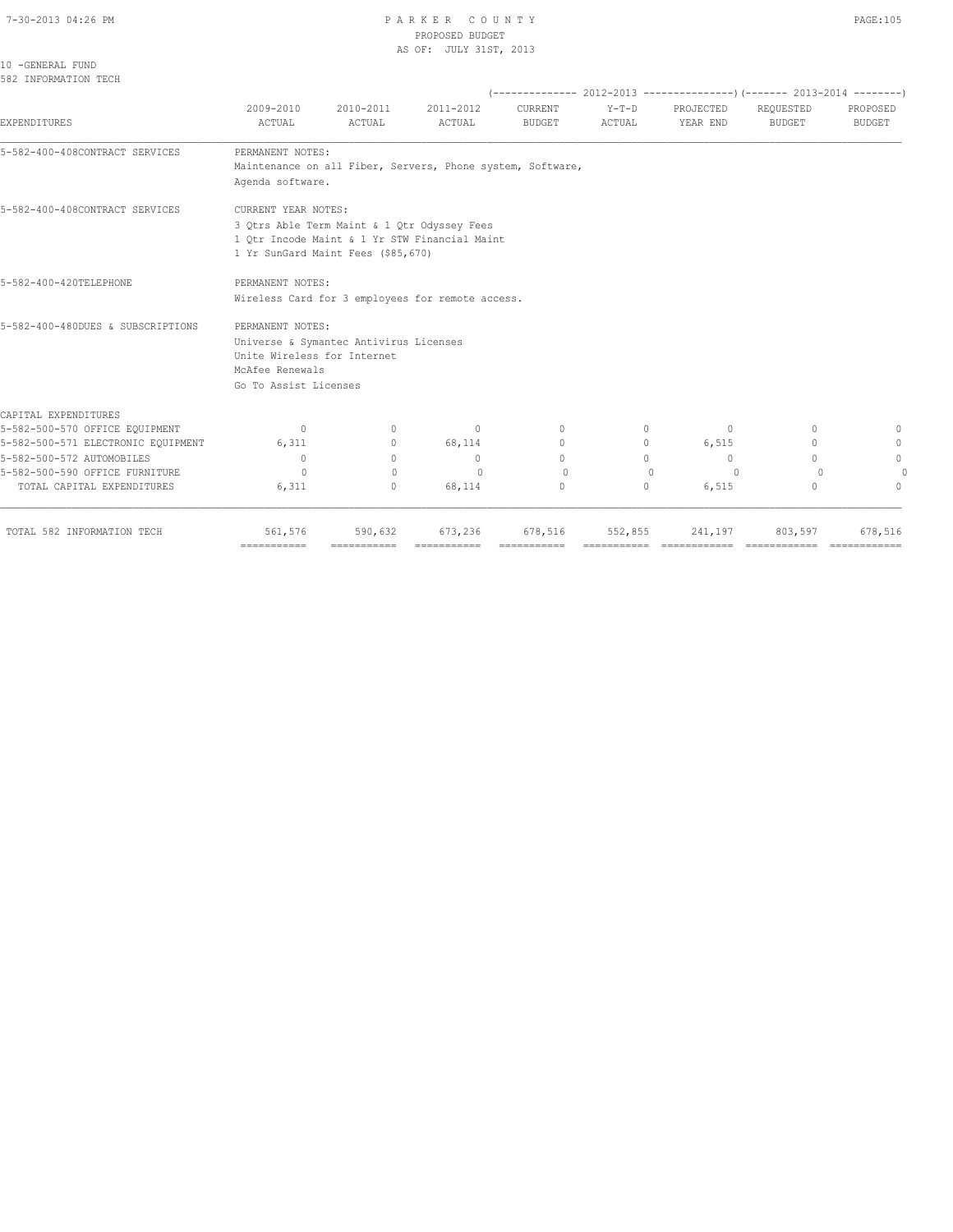#### 7-30-2013 04:26 PM P A R K E R C O U N T Y PAGE:106 PROPOSED BUDGET AS OF: JULY 31ST, 2013

| 10 -GENERAL FUND<br>584 HUMAN RESOURCES  |                                  |                     |                     |                                  |                   |                                                                        |                                  |                           |
|------------------------------------------|----------------------------------|---------------------|---------------------|----------------------------------|-------------------|------------------------------------------------------------------------|----------------------------------|---------------------------|
|                                          |                                  |                     |                     |                                  |                   | $(---------- 2012-2013$ ----------------) (------- 2013-2014 --------) |                                  |                           |
| EXPENDITURES                             | 2009-2010<br>ACTUAL              | 2010-2011<br>ACTUAL | 2011-2012<br>ACTUAL | <b>CURRENT</b><br><b>BUDGET</b>  | $Y-T-D$<br>ACTUAL | PROJECTED<br>YEAR END                                                  | REQUESTED<br><b>BUDGET</b>       | PROPOSED<br><b>BUDGET</b> |
| SALARIES & BENEFITS                      |                                  |                     |                     |                                  |                   |                                                                        |                                  |                           |
| SALARIES & WAGES                         |                                  |                     |                     |                                  |                   |                                                                        |                                  |                           |
| 5-584-100-102 APPOINTED OFFICIAL-HUMAN   | $\begin{array}{c} \n\end{array}$ | $\Omega$            | $\mathbf{0}$        | $\begin{array}{c} \n\end{array}$ | $\circ$           | 34,924                                                                 | $\begin{array}{c} \n\end{array}$ | $\Omega$                  |
| 5-584-100-103 ASSISTANT                  | $\Omega$                         | $\Omega$            | $\circ$             | $\Omega$                         | $\circ$           | $\circ$                                                                | $\Omega$                         | $\Omega$                  |
| 5-584-100-120 PART-TIME                  | O                                | $\Omega$            | $\circ$             | $\Omega$                         | $\mathbf{0}$      | $\Omega$                                                               | $\Omega$                         |                           |
| TOTAL SALARIES & WAGES                   | $\bigcap$                        | $\Omega$            | $\Omega$            | $\Omega$                         | $\circ$           | 34,924                                                                 | $\Omega$                         | $\Omega$                  |
| <b>BENEFITS</b>                          |                                  |                     |                     |                                  |                   |                                                                        |                                  |                           |
| 5-584-100-201 FICA MATCH                 | $\Omega$                         | $\Omega$            | $\mathbf{0}$        | $\mathbf{0}$                     | 0                 | 2,549                                                                  | $\mathbf{0}$                     | $\mathbf{0}$              |
| 5-584-100-202 EMPLOYEE HOSPITALIZATION   | $\Omega$                         | $\Omega$            | $\mathbf{0}$        | $\Omega$                         | $\circ$           | 6,086                                                                  | $\mathbf{0}$                     | $\Omega$                  |
| 5-584-100-203 RETIREMENT PLAN CONTRIBUT  | $\Omega$                         | $\Omega$            | $\Omega$            | $\Omega$                         | $\Omega$          | 2,618                                                                  | $\Omega$                         | $\Omega$                  |
| 5-584-100-204 WORKERS COMPENSATION INSU  | $\Omega$                         | $\Omega$            | $\Omega$            | $\cap$                           | $\Omega$          | 123                                                                    | $\Omega$                         | $\circ$                   |
| 5-584-100-206 LONGEVITY PAY              | O                                | $\Omega$            | $\Omega$            | $\Omega$                         | $\Omega$          | $\Omega$                                                               | $\Omega$                         |                           |
| TOTAL BENEFITS                           | O                                | $\Omega$            | $\circ$             | 0                                | $\Omega$          | 11,376                                                                 | $\Omega$                         |                           |
| TOTAL SALARIES & BENEFITS                | $\Omega$                         | $\circ$             | $\Omega$            | $\circ$                          | $\circ$           | 46,300                                                                 | $\Omega$                         | $\Omega$                  |
| OPERATING EXPENSES                       |                                  |                     |                     |                                  |                   |                                                                        |                                  |                           |
| 5-584-300-310 POSTAGE                    | $\begin{array}{c} \n\end{array}$ | $\Omega$            | $\Omega$            | $\Omega$                         | $\Omega$          | $\Omega$                                                               | $\Omega$                         | $\mathbf{0}$              |
| 5-584-300-330 SUPPLIES                   | $\Omega$                         | $\Omega$            | $\Omega$            | $\Omega$                         | $\Omega$          | 647                                                                    | $\Omega$                         |                           |
| TOTAL OPERATING EXPENSES                 | $\Omega$                         | $\Omega$            | $\Omega$            | $\mathbf{0}$                     | $\Omega$          | 647                                                                    | $\mathbf{0}$                     | $\Omega$                  |
| PROFESSIONAL AND SERVICE                 |                                  |                     |                     |                                  |                   |                                                                        |                                  |                           |
| 5-584-400-415 TRAINING SCHOOLS & SEMINAR | $\circ$                          | $\mathbf{0}$        | $\circ$             | $\circ$                          | $\circ$           | 283                                                                    | $\Omega$                         | $\Omega$                  |
| 5-584-400-420 TELEPHONE                  | $\mathbf{0}$                     | $\Omega$            | $\mathbf{0}$        | $\Omega$                         | $\circ$           | $\mathbf{0}$                                                           | $\Omega$                         | $\mathbf{0}$              |
| 5-584-400-425 TRAVEL                     | $\Omega$                         | $\Omega$            | $\Omega$            | $\Omega$                         | $\Omega$          | 642                                                                    | $\Omega$                         | $\circ$                   |
| 5-584-400-430 ADVERTISING                | $\cap$                           | $\Omega$            | $\Omega$            | $\Omega$                         | $\Omega$          | $\Omega$                                                               | $\bigcap$                        | $\Omega$                  |
| 5-584-400-465 SAFETY LOSS CONTROL        | $\Omega$                         | $\Omega$            | $\Omega$            | $\Omega$                         | $\circ$           | $\mathbf{0}$                                                           | $\Omega$                         | $\mathbf{0}$              |
| 5-584-400-466 DRUG TESTING               | $\Omega$                         | $\Omega$            | $\Omega$            | $\Omega$                         | $\Omega$          | $\mathbf{0}$                                                           | $\bigcap$                        | $\mathbf{0}$              |
| 5-584-400-480 DUES & SUBSCRIPTIONS       | $\Omega$                         | $\cap$              | $\Omega$            | $\Omega$                         | $\Omega$          | 259                                                                    | $\bigcap$                        | $\Omega$                  |
| 5-584-400-482 BONDS                      | $\Omega$                         | $\mathbf{0}$        | $\circ$             | $\circ$                          | $\mathbf{0}$      | $\circ$                                                                | $\Omega$                         |                           |
| TOTAL PROFESSIONAL AND SERVICE           | $\mathbf{0}$                     | $\circ$             | $\mathbf{0}$        | $\circ$                          | $\circ$           | 1,184                                                                  | $\mathbf{0}$                     | $\Omega$                  |
|                                          |                                  |                     |                     |                                  |                   |                                                                        |                                  |                           |

=========== =========== =========== =========== =========== ============ ============ ============

TOTAL 584 HUMAN RESOURCES 0 0 0 0 0 0 48,131 0 0 0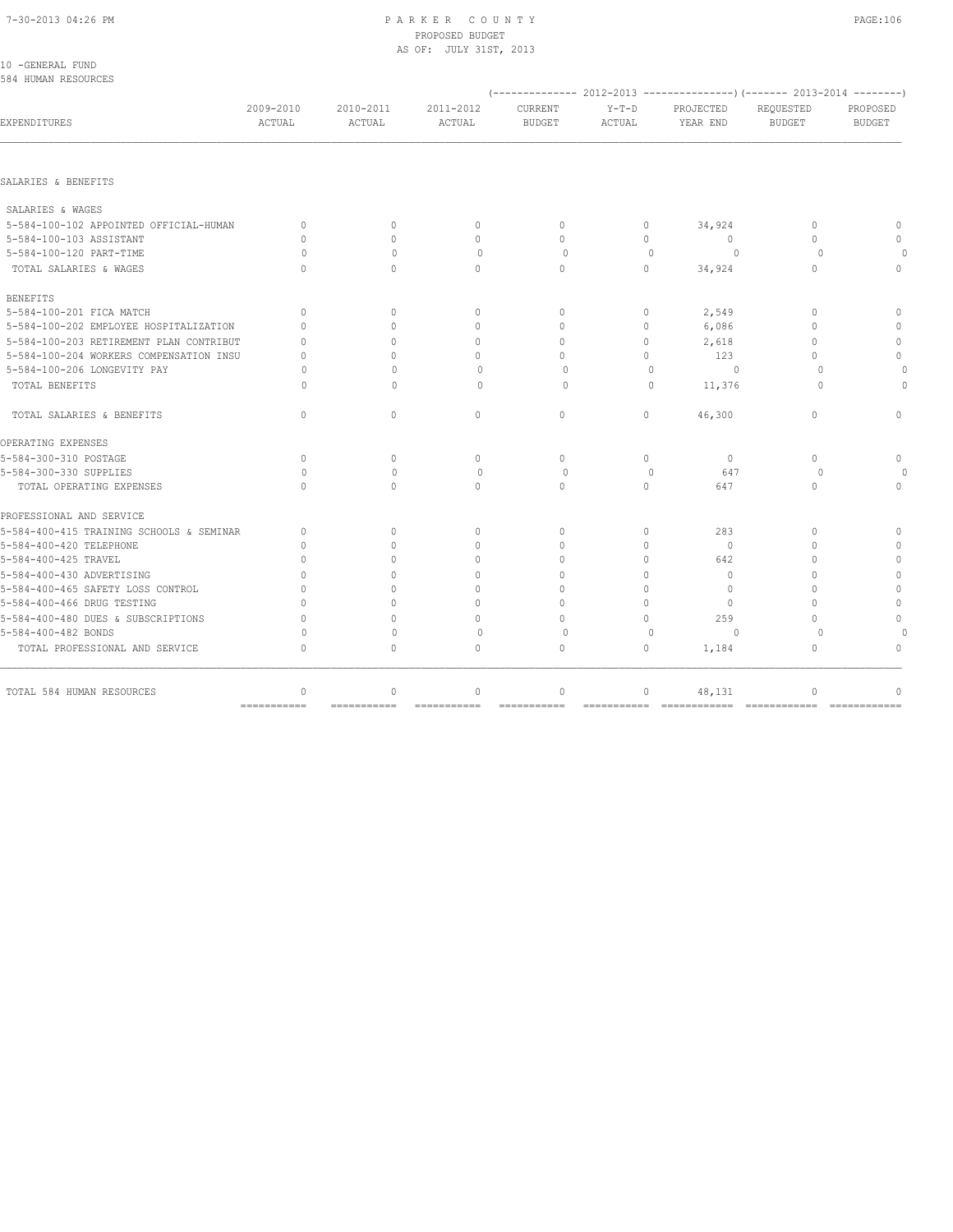## 7-30-2013 04:26 PM P A R K E R C O U N T Y PAGE:107 PROPOSED BUDGET AS OF: JULY 31ST, 2013<br>10 -GENERAL FUND

|  | 10 -GENERAL FUND   |
|--|--------------------|
|  | 601 911 ADDRESSING |

|                                          |                     |                     |                     |                                 |                   | $(---------- 2012-2013$ ----------------) $(---- 2013-2014$ -------) |                            |                           |
|------------------------------------------|---------------------|---------------------|---------------------|---------------------------------|-------------------|----------------------------------------------------------------------|----------------------------|---------------------------|
| <b>EXPENDITURES</b>                      | 2009-2010<br>ACTUAL | 2010-2011<br>ACTUAL | 2011-2012<br>ACTUAL | <b>CURRENT</b><br><b>BUDGET</b> | $Y-T-D$<br>ACTUAL | PROJECTED<br>YEAR END                                                | REOUESTED<br><b>BUDGET</b> | PROPOSED<br><b>BUDGET</b> |
|                                          |                     |                     |                     |                                 |                   |                                                                      |                            |                           |
| SALARIES & BENEFITS                      |                     |                     |                     |                                 |                   |                                                                      |                            |                           |
| SALARIES & WAGES                         |                     |                     |                     |                                 |                   |                                                                      |                            |                           |
| 5-601-100-106 DEPUTIES                   | 17,512              | $\circ$             | $\circ$             | 34,953                          | 23,647            | $\circ$                                                              | 34,953                     | 34,953                    |
| 5-601-100-120 PART-TIME                  | $\overline{0}$      | $\circ$             | $\mathbb O$         | $\overline{0}$                  | $\overline{0}$    | 22,544                                                               | $\overline{0}$             | $\overline{\phantom{0}}$  |
| 5-601-100-129 911 COORDINATOR            | 42,106              | 42,106              | 12,729              | $\circ$                         | $\circ$           | 35,540                                                               | $\overline{0}$             | $\sim$ 0                  |
| TOTAL SALARIES & WAGES                   | 59,619              | 42,106              | 12,729              | 34,953                          | 23,647            | 58,084                                                               | 34,953                     | 34,953                    |
| <b>BENEFITS</b>                          |                     |                     |                     |                                 |                   |                                                                      |                            |                           |
| 5-601-100-201 FICA MATCH                 | 4,297               | 2,977               | 1,004               | 2,674                           | 1,668             | 4,516                                                                | 2,674                      | 2,674                     |
| 5-601-100-202 EMPLOYEE HOSPITALIZATION   | 21,016              | 15,771              | 3,484               | 9,279                           | 7,497             | 12,287                                                               | 9,279                      | 9,279                     |
| 5-601-100-203 RETIREMENT PLAN CONTRIBUT  | 7,018               | 5,264               | 1,691               | 3,810                           | 2,611             | 4,413                                                                | 3,810                      | 3,810                     |
| 5-601-100-204 WORKERS COMPENSATION INSU  | 1,649               | 1,571               | 555                 | 138                             | 66                | 3,699                                                                | 138                        | 138                       |
| 5-601-100-206 LONGEVITY PAY              | 1,500               | 1,200               | 1,260               | $\mathbf{0}$                    | $\circ$           | $\circ$                                                              | $\mathbf{0}$               | $\overline{0}$            |
| 5-601-100-209 CELL PHONE ALLOWANCE       | 602                 | 602                 | 150                 | $\overline{0}$                  | $\mathbf{0}$      | $\circ$                                                              | $\circ$                    | $\circ$                   |
| TOTAL BENEFITS                           | 36,082              | 27,384              | 8,145               | 15,901                          | 11,842            | 24,915                                                               | 15,901                     | 15,901                    |
| TOTAL SALARIES & BENEFITS                | 95,701              | 69,491              | 20,873              | 50,854                          | 35,489            | 82,999                                                               | 50,854                     | 50,854                    |
| OPERATING EXPENSES                       |                     |                     |                     |                                 |                   |                                                                      |                            |                           |
| 5-601-300-310 POSTAGE                    | 59                  | 47                  | 41                  | 100                             | 5                 | 167                                                                  | 50                         | 100                       |
| 5-601-300-330 SUPPLIES                   | 1,089               | 782                 | 356                 | 1,000                           | 449               | 3,434                                                                | 1,000                      | 1,000                     |
| 5-601-300-331 GASOLINE, OIL & DIESEL     | 841                 | 1,055               | 380                 | 500                             | 52                | 722                                                                  | 100                        | 500                       |
| 5-601-300-337 TIRES                      | $\overline{0}$      | $\circ$             | $\circ$             | 200                             | $\circ$           | $\circ$                                                              | 100                        | 200                       |
| 5-601-300-350 EQUIPMENT REPAIR           | 110                 | 1,469               | 100                 | 700                             | 28                | 267                                                                  | 500                        | 700                       |
| 5-601-300-370 OFFICE EQUIPMENT-NON CAP   | $\Omega$            | $\circ$             | $\mathbf 0$         | $\mathbf{0}$                    | 0                 | $\Omega$                                                             | $\mathbf{0}$               | $\overline{0}$            |
| 5-601-300-371 ELECTRONIC EQUIPMENT-NON C | $\Omega$            | $\mathbf{0}$        | $\mathbf{0}$        | $\mathbf{0}$                    | $\Omega$          | $\circ$                                                              | $\mathbf{0}$               | $\circ$                   |
| 5-601-300-373 AUTOMOBILE EQUIPMENT-NON C | $\Omega$            | $\circ$             | $\mathbf{0}$        | $\mathbf{0}$                    | $\circ$           | $\circ$                                                              | $\mathbf{0}$               | $\mathbf{0}$              |
| 5-601-300-374 OFFICE FURNITURE-NON CAP   | $\Omega$            | $\bigcap$           | $\Omega$            | $\cap$                          | $\Omega$          | $\Omega$                                                             | $\Omega$                   | $\cap$                    |
| TOTAL OPERATING EXPENSES                 | 2,099               | 3,352               | 877                 | 2,500                           | 534               | 4,590                                                                | 1,750                      | 2,500                     |
| PROFESSIONAL AND SERVICE                 |                     |                     |                     |                                 |                   |                                                                      |                            |                           |
| 5-601-400-408 CONTRACT SERVICES          | $\mathbf{0}$        | $\circ$             | $\circ$             | 0                               | 0                 | $\circ$                                                              | 0                          | 0                         |
| 5-601-400-415 TRAINING SCHOOLS & SEMINAR | $\circ$             | $\circ$             | $\mathbf{0}$        | $\mathbf 0$                     | 0                 | $\circ$                                                              | $\mathbf{0}$               | $\mathbf{0}$              |
| 5-601-400-420 TELEPHONE                  | $\Omega$            | $\Omega$            | $\Omega$            | $\Omega$                        | $\Omega$          | 610                                                                  | $\Omega$                   | $\mathbf{0}$              |
| 5-601-400-425 TRAVEL                     | $\Omega$            | 62                  | $\Omega$            | $\Omega$                        | $\Omega$          | $\Omega$                                                             | $\Omega$                   | $\mathbf{0}$              |
| 5-601-400-444 MAPS & CHARTS              | $\Omega$            | $\mathbf{0}$        | $\Omega$            | $\Omega$                        | $\Omega$          | $\Omega$                                                             | $\Omega$                   | $\mathbf 0$               |
| 5-601-400-450 OFFICE EQUIPMENT REPAIR    | $\circ$             | $\mathbf{0}$        | $\mathbf 0$         | $\circ$                         | $\mathbf{0}$      | $\circ$                                                              | $\circ$                    | $\circ$                   |
| TOTAL PROFESSIONAL AND SERVICE           | $\Omega$            | 62                  | $\mathbf 0$         | $\mathbf 0$                     | $\Omega$          | 610                                                                  | $\Omega$                   | $\mathbf{0}$              |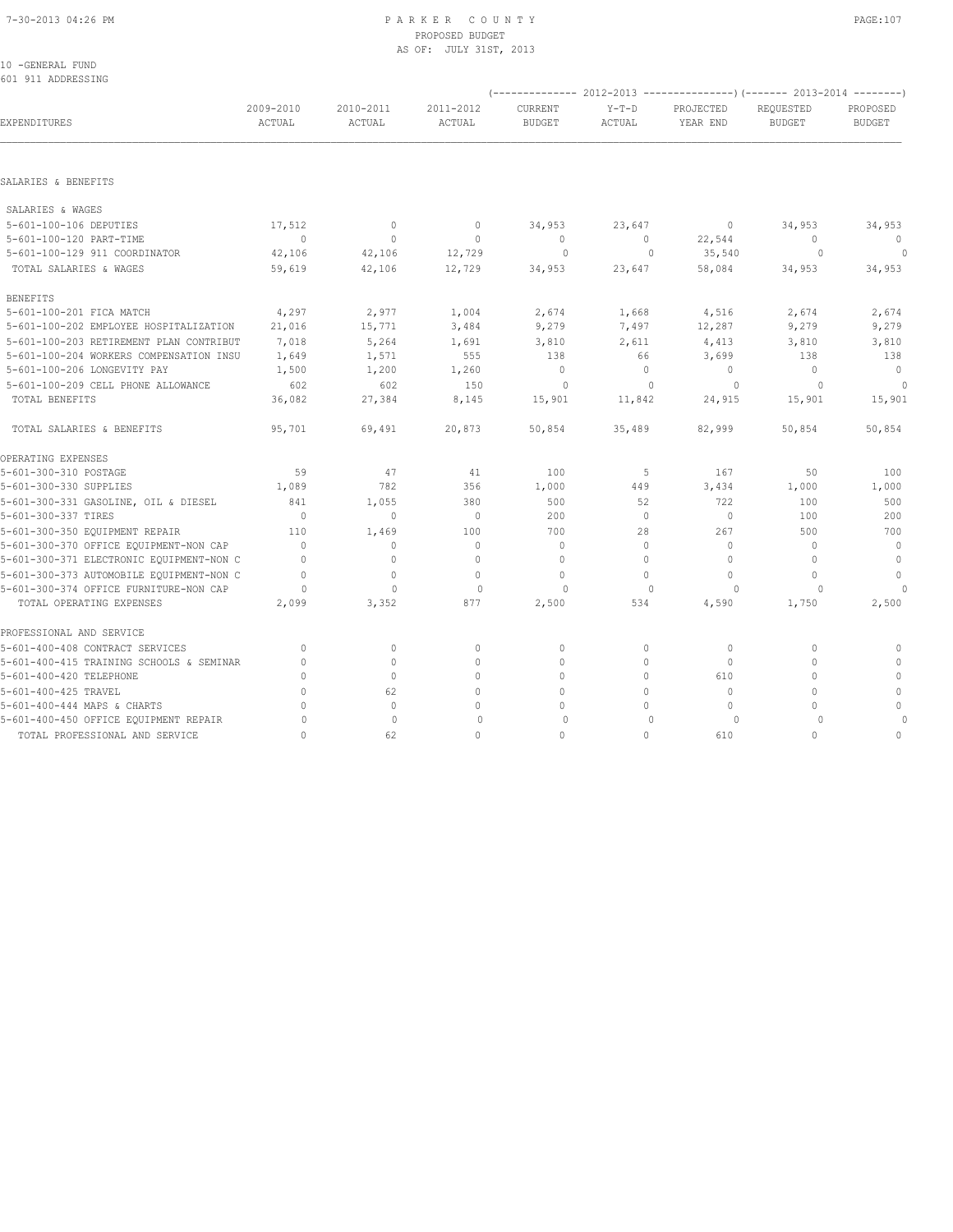#### 7-30-2013 04:26 PM P A R K E R C O U N T Y PAGE:108 PROPOSED BUDGET AS OF: JULY 31ST, 2013

| 10 -GENERAL FUND                   |              |              |              |               |           |               |               |               |
|------------------------------------|--------------|--------------|--------------|---------------|-----------|---------------|---------------|---------------|
| 601 911 ADDRESSING                 |              |              |              |               |           |               |               |               |
|                                    |              |              |              |               |           |               |               |               |
|                                    | 2009-2010    | 2010-2011    | 2011-2012    | CURRENT       | Y-T-D     | PROJECTED     | REQUESTED     | PROPOSED      |
| EXPENDITURES                       | ACTUAL       | ACTUAL       | ACTUAL       | <b>BUDGET</b> | ACTUAL    | YEAR END      | <b>BUDGET</b> | BUDGET        |
| CAPITAL EXPENDITURES               |              |              |              |               |           |               |               |               |
| 5-601-500-571 ELECTRONIC EOUIPMENT |              |              | $\mathbf{0}$ | 0             | 0         |               |               | 0             |
| 5-601-500-572 AUTOMOBILES          |              |              | 0            | $\Omega$      | $\Omega$  |               |               | $\mathbf{0}$  |
| 5-601-500-590 OFFICE FURNITURE     |              |              |              |               |           |               |               |               |
| TOTAL CAPITAL EXPENDITURES         |              |              | 0            | $\circ$       | $\Omega$  |               |               | $\Omega$      |
| TOTAL 601 911 ADDRESSING           | 97,800       | 72,905       | 21,750       | 53,354        | 36,024    | 88,199        | 52,604        | 53,354        |
|                                    | ------------ | ------------ | -----------  | -----------   | --------- | ------------- | ------------- | ------------- |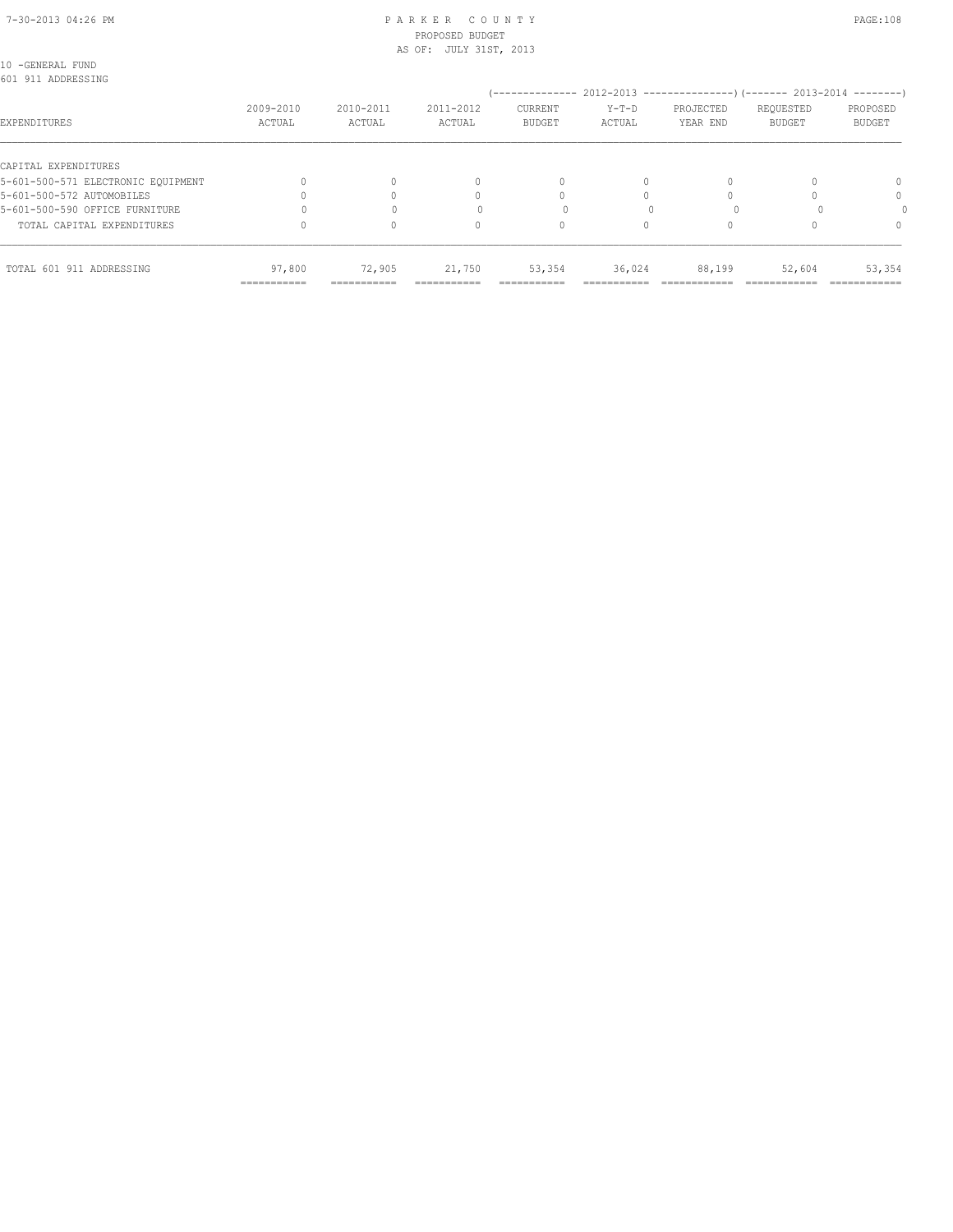#### 7-30-2013 04:26 PM P A R K E R C O U N T Y PAGE:109 PROPOSED BUDGET AS OF: JULY 31ST, 2013

| 10 -GENERAL FUND |  |
|------------------|--|
| 602 GAME WARDEN  |  |

|                                          |                     |                                  |                     |                          |                   |                       | $(---------- 2012-2013$ ----------------) (------- 2013-2014 --------) |                           |
|------------------------------------------|---------------------|----------------------------------|---------------------|--------------------------|-------------------|-----------------------|------------------------------------------------------------------------|---------------------------|
| EXPENDITURES                             | 2009-2010<br>ACTUAL | 2010-2011<br>ACTUAL              | 2011-2012<br>ACTUAL | CURRENT<br><b>BUDGET</b> | $Y-T-D$<br>ACTUAL | PROJECTED<br>YEAR END | REQUESTED<br><b>BUDGET</b>                                             | PROPOSED<br><b>BUDGET</b> |
|                                          |                     |                                  |                     |                          |                   |                       |                                                                        |                           |
| SALARIES & BENEFITS                      |                     |                                  |                     |                          |                   |                       |                                                                        |                           |
| <b>BENEFITS</b>                          |                     |                                  |                     |                          |                   |                       |                                                                        |                           |
| 5-602-100-201 FICA MATCH                 | 46                  | 46                               | 46                  | 47                       | 36                | $\Omega$              | 0                                                                      | 47                        |
| 5-602-100-209 CELL PHONE ALLOWANCE       | 602                 | 602                              | 603                 | 602                      | 470               | $\Omega$              | $\Omega$                                                               | 602                       |
| TOTAL BENEFITS                           | 648                 | 648                              | 649                 | 649                      | 506               | $\Omega$              | $\Omega$                                                               | 649                       |
| TOTAL SALARIES & BENEFITS                | 648                 | 648                              | 649                 | 649                      | 506               | $\circ$               | 0                                                                      | 649                       |
| OPERATING EXPENSES                       |                     |                                  |                     |                          |                   |                       |                                                                        |                           |
| 5-602-300-330 SUPPLIES                   | 467                 | $\Omega$                         | 741                 | 750                      | 720               | 2,107                 | 0                                                                      | 750                       |
| 5-602-300-371 ELECTRONIC EOUIPMENT-NON C | $\overline{0}$      | $\begin{array}{c} \n\end{array}$ | $\mathbf{0}$        | $\mathbf{0}$             | $\Omega$          | $\circ$               | $\cap$                                                                 | $\overline{0}$            |
| 5-602-300-373 AUTOMOBILE EQUIPMENT-NON C | $\Omega$            | $\Omega$                         | $\bigcirc$          | $\circ$                  | $\Omega$          | $\Omega$              | $\Omega$                                                               | $\Omega$                  |
| TOTAL OPERATING EXPENSES                 | 467                 | $\Omega$                         | 741                 | 750                      | 720               | 2,107                 | $\cap$                                                                 | 750                       |
| PROFESSIONAL AND SERVICE                 |                     |                                  |                     |                          |                   |                       |                                                                        |                           |
| 5-602-400-420 TELEPHONE                  | $\mathbf{0}$        | $\circ$                          | $\mathbf{0}$        | $\mathbf{0}$             | 0                 | 551                   | $\Omega$                                                               | $\mathbf{0}$              |
| 5-602-400-499 MISCELLANEOUS              | $\bigcap$           | $\mathbf{0}$                     | $\mathbf{0}$        | $\circ$                  | $\mathbf{0}$      | 719                   | $\Omega$                                                               | $\Omega$                  |
| TOTAL PROFESSIONAL AND SERVICE           | $\bigcap$           | $\Omega$                         | $\Omega$            | $\Omega$                 | $\Omega$          | 1,270                 | 0                                                                      | $\Omega$                  |
| CAPITAL EXPENDITURES                     |                     |                                  |                     |                          |                   |                       |                                                                        |                           |
| 5-602-500-571 ELECTRONIC EQUIPMENT       | $\bigcap$           | $\Omega$                         | $\Omega$            | $\Omega$                 | $\Omega$          | $\Omega$              | $\bigcap$                                                              | $\mathbf{0}$              |
| 5-602-500-577 UNIFORMS & PROTECTIVE CLOT | $\bigcap$           | $\mathbf{0}$                     | $\mathbf{0}$        | $\circ$                  | $\mathbf{0}$      | $\circ$               | $\circ$                                                                | $\Omega$                  |
| TOTAL CAPITAL EXPENDITURES               | 0                   | $\Omega$                         | $\Omega$            | $\Omega$                 | $\Omega$          | $\Omega$              | 0                                                                      | $\Omega$                  |
| TOTAL 602 GAME WARDEN                    | 1,114               | 648                              | 1,390               | 1,399                    | 1,226             | 3,377                 | 0                                                                      | 1,399                     |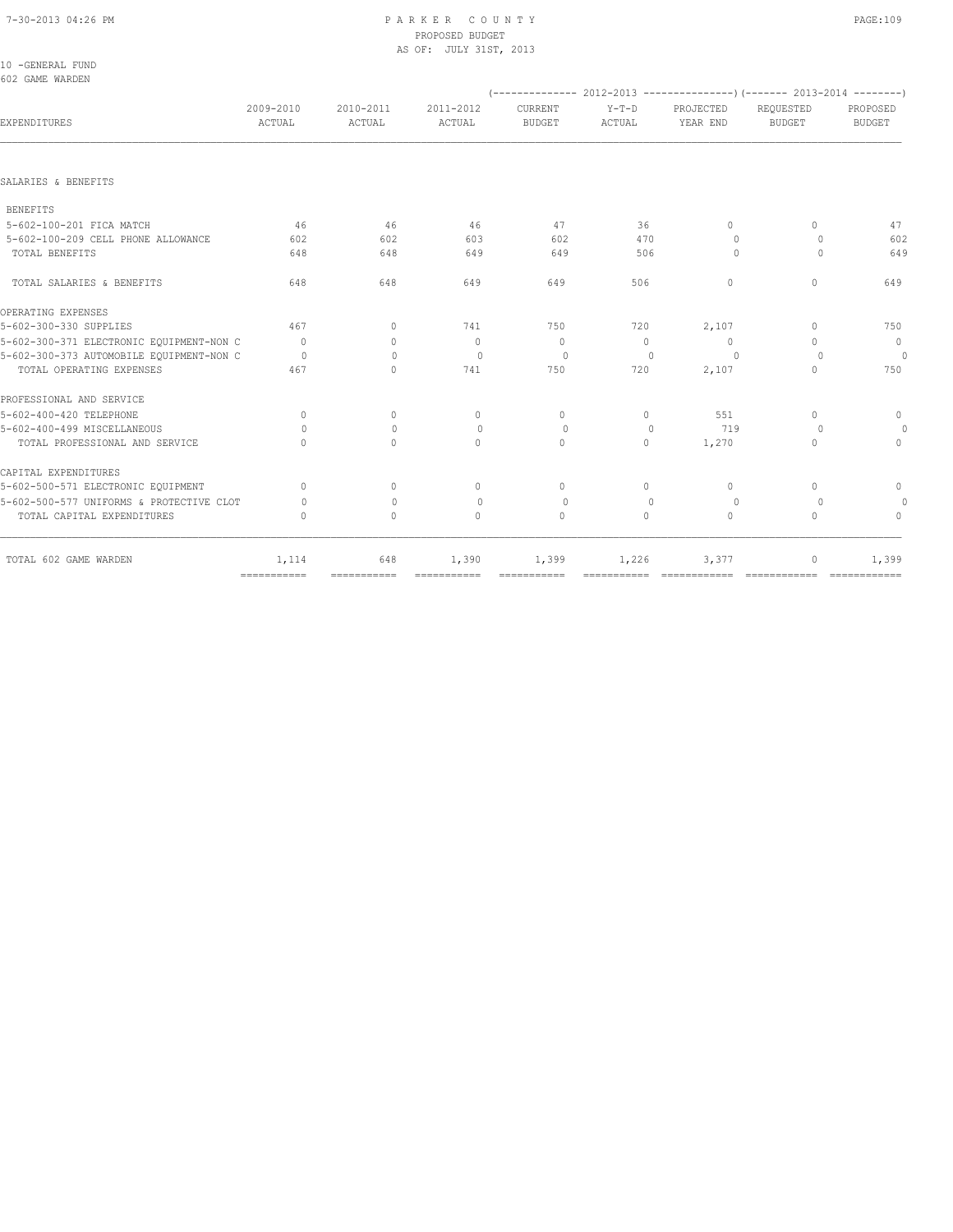# 7-30-2013 04:26 PM P A R K E R C O U N T Y PAGE:110 PROPOSED BUDGET

|                                              |                                  |                                  | AS OF: JULY 31ST, 2013           |                          |                                  |                                                                                                     |                                  |                                  |
|----------------------------------------------|----------------------------------|----------------------------------|----------------------------------|--------------------------|----------------------------------|-----------------------------------------------------------------------------------------------------|----------------------------------|----------------------------------|
| 10 -GENERAL FUND<br>603 WEIGHTS AND MEASURES |                                  |                                  |                                  |                          |                                  |                                                                                                     |                                  |                                  |
| EXPENDITURES                                 | 2009-2010<br>ACTUAL              | 2010-2011<br>ACTUAL              | 2011-2012<br>ACTUAL              | CURRENT<br><b>BUDGET</b> | $Y-T-D$<br>ACTUAL                | $($ -------------- 2012-2013 ----------------) (------- 2013-2014 --------<br>PROJECTED<br>YEAR END | REQUESTED<br><b>BUDGET</b>       | PROPOSED<br><b>BUDGET</b>        |
|                                              |                                  |                                  |                                  |                          |                                  |                                                                                                     |                                  |                                  |
| SALARIES & BENEFITS                          |                                  |                                  |                                  |                          |                                  |                                                                                                     |                                  |                                  |
| <b>BENEFITS</b>                              |                                  |                                  |                                  |                          |                                  |                                                                                                     |                                  |                                  |
| 5-603-100-209 CELL PHONE ALLOWANCE           | $\Omega$                         | $\Omega$                         | $\cap$                           | $\Omega$                 |                                  | $\Omega$                                                                                            |                                  |                                  |
| TOTAL BENEFITS                               | Ω                                | $\Omega$                         | $\begin{array}{c} \n\end{array}$ | $\Omega$                 | $\Omega$                         | $\Omega$                                                                                            |                                  |                                  |
| TOTAL SALARIES & BENEFITS                    | $\begin{array}{c} \n\end{array}$ | $\begin{array}{c} \n\end{array}$ | $\begin{array}{c} \n\end{array}$ | $\mathbf{0}$             | 0                                | $\Omega$                                                                                            | ∩                                | $\mathbf{0}$                     |
| OPERATING EXPENSES                           |                                  |                                  |                                  |                          |                                  |                                                                                                     |                                  |                                  |
| 5-603-300-373 AUTOMOBILE EQUIPMENT-NON C     | $\Omega$                         | $\Omega$                         | $\Omega$                         | $\circ$                  | $\begin{array}{c} \n\end{array}$ | $\Omega$                                                                                            |                                  | 0                                |
| TOTAL OPERATING EXPENSES                     |                                  | $\bigcap$                        | $\Omega$                         | $\Omega$                 | $\Omega$                         | $\begin{array}{c} \n\end{array}$                                                                    | $\cap$                           | $\begin{array}{c} \n\end{array}$ |
| PROFESSIONAL AND SERVICE                     |                                  |                                  |                                  |                          |                                  |                                                                                                     |                                  |                                  |
| 5-603-400-420 TELEPHONE                      | $\bigcap$                        | $\Omega$                         | $\Omega$                         | $\Omega$                 |                                  | $\Omega$                                                                                            |                                  |                                  |
| TOTAL PROFESSIONAL AND SERVICE               | $\cup$                           | $\mathbf{0}$                     | $\mathbf{0}$                     | $\mathbf{0}$             | $\circ$                          | $\mathbf{0}$                                                                                        | $\begin{array}{c} \n\end{array}$ | $\begin{array}{c} \n\end{array}$ |
| TOTAL 603 WEIGHTS AND MEASURES               |                                  | $\cap$                           | $\bigcap$                        | $\Omega$                 | $\Omega$                         |                                                                                                     |                                  |                                  |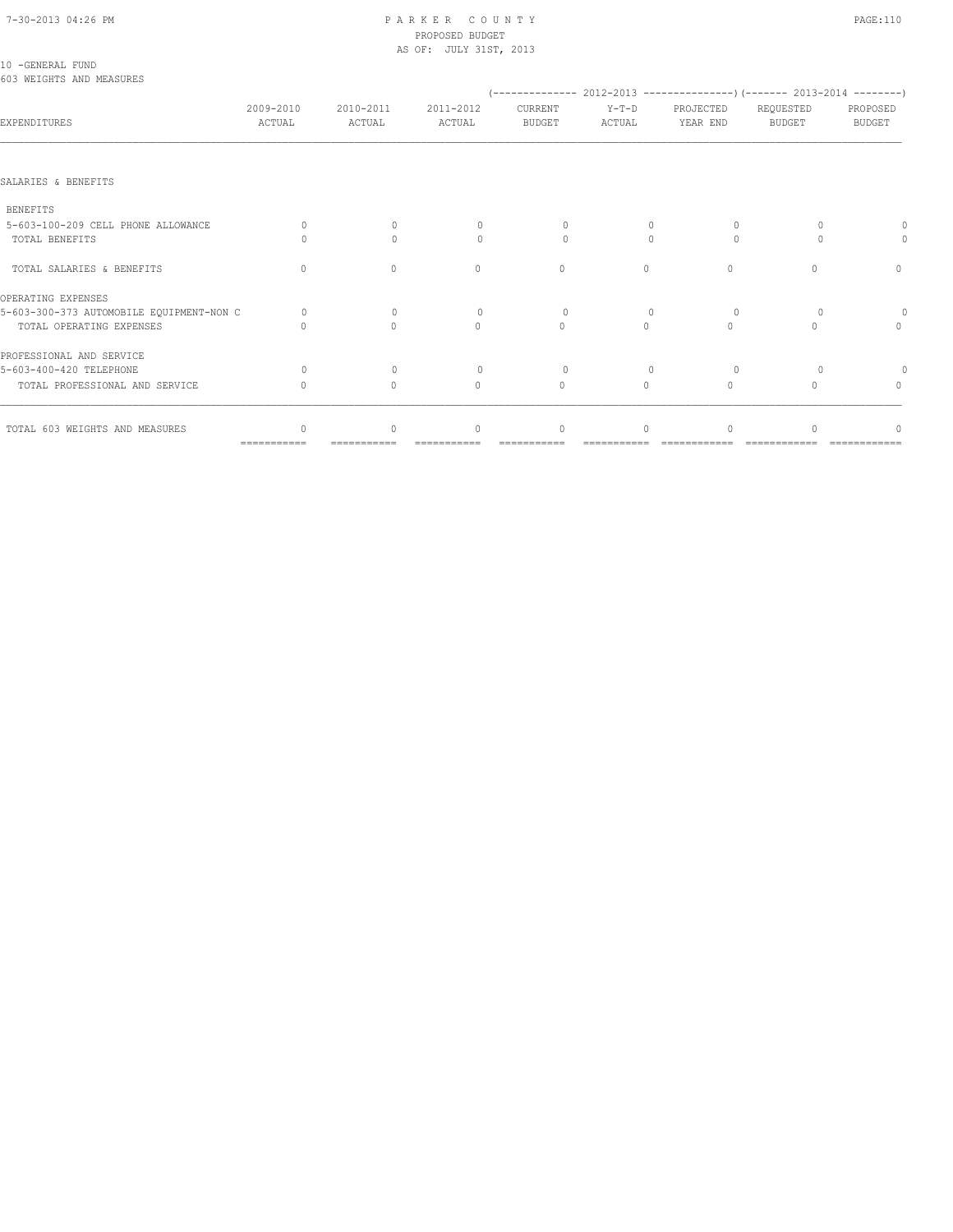## PROPOSED BUDGET AS OF: JULY 31ST, 2013

10 -GENERAL FUND 630 COUNTY PERMITTING

|                                          |                          |                                                     |                     |                          |                   | (-------------- 2012-2013 ----------------) (------- 2013-2014 --------) |                            |                           |
|------------------------------------------|--------------------------|-----------------------------------------------------|---------------------|--------------------------|-------------------|--------------------------------------------------------------------------|----------------------------|---------------------------|
| EXPENDITURES                             | 2009-2010<br>ACTUAL      | 2010-2011<br>ACTUAL                                 | 2011-2012<br>ACTUAL | CURRENT<br><b>BUDGET</b> | $Y-T-D$<br>ACTUAL | PROJECTED<br>YEAR END                                                    | REQUESTED<br><b>BUDGET</b> | PROPOSED<br><b>BUDGET</b> |
|                                          |                          |                                                     |                     |                          |                   |                                                                          |                            |                           |
| SALARIES & BENEFITS                      |                          |                                                     |                     |                          |                   |                                                                          |                            |                           |
| SALARIES & WAGES                         |                          |                                                     |                     |                          |                   |                                                                          |                            |                           |
| 5-630-100-102 APPOINTED OFFICIAL-HEALTH  | 61,869                   | 61,869                                              | 62,038              | 63,551                   | 49,732            | 53,325                                                                   | 63,551                     | 63,551                    |
| 5-630-100-104 INSPECTOR II               | $\overline{0}$           | $\circ$                                             | $\overline{0}$      | $\circ$                  | $\circ$           | 43,584                                                                   | $\mathbf{0}$               | $\overline{\phantom{0}}$  |
| 5-630-100-106 INSPECTOR I                | 73,050                   | 73,050                                              | 73,250              | 75,038                   | 58,722            | 29,724                                                                   | 75,038                     | 75,038                    |
| 5-630-100-120 PART-TIME                  | $\overline{0}$           | $\mathbf{0}$                                        | $\overline{0}$      | $\circ$                  | $\circ$           | $\circ$                                                                  | $\mathbf{0}$               | $\overline{0}$            |
| 5-630-100-138 OFFICE MANAGER             | 37,182                   | 37,191                                              | 37,284              | 38,194                   | 29,889            | 26,928                                                                   | 38,194                     | 38,194                    |
| 5-630-100-139 DEPARTMENT HEAD-FLOOD PLA  | $\overline{0}$           | $\Omega$                                            | $\Omega$            | $\mathbf{0}$             | $\Omega$          | $\Omega$                                                                 | $\Omega$                   | $\mathbf{0}$              |
| 5-630-100-156 OFFICE MANAGER             | $\circ$                  | $\mathbf{0}$                                        | $\mathbf{0}$        | $\circ$                  | $\mathbf{0}$      | $\circ$                                                                  | $\Omega$                   | $\theta$                  |
| TOTAL SALARIES & WAGES                   | 172,101                  | 172,109                                             | 172,572             | 176,783                  | 138,343           | 153,561                                                                  | 176,783                    | 176,783                   |
| <b>BENEFITS</b>                          |                          |                                                     |                     |                          |                   |                                                                          |                            |                           |
| 5-630-100-201 FICA MATCH                 | 12,760                   | 12,820                                              | 12,653              | 13,662                   | 10,168            | 11,353                                                                   | 13,662                     | 13,662                    |
| 5-630-100-202 EMPLOYEE HOSPITALIZATION   | 47,182                   | 48,992                                              | 50,198              | 52,351                   | 41,322            | 28,437                                                                   | 52,351                     | 52,351                    |
| 5-630-100-203 RETIREMENT PLAN CONTRIBUT  | 19,447                   | 20,860                                              | 18,681              | 19,484                   | 15,826            | 11,417                                                                   | 19,484                     | 19,484                    |
| 5-630-100-204 WORKERS COMPENSATION INSU  | 901                      | 884                                                 | 897                 | 897                      | 772               | 1,949                                                                    | 897                        | 897                       |
| 5-630-100-206 LONGEVITY PAY              | 2,880                    | 3,120                                               | 3,360               | 3,600                    | 3,600             | $\circ$                                                                  | 3,840                      | 3,600                     |
| 5-630-100-208 AUTO ALLOWANCE             | $\sim$ 0                 | $\overline{0}$                                      | $\overline{0}$      | $\sim$ 0                 | $\circ$           | $\mathbf{0}$                                                             | $\overline{0}$             | $\overline{0}$            |
| 5-630-100-209 CELL PHONE ALLOWANCE       | 1,805                    | 1,805                                               | 1,810               | 1,805                    | 1,410             | $\circ$                                                                  | 1,805                      | 1,805                     |
| TOTAL BENEFITS                           | 84,975                   | 88,481                                              | 87,601              | 91,799                   | 73,099            | 53,156                                                                   | 92,039                     | 91,799                    |
| 5-630-100-209CELL PHONE ALLOWANCE        | PERMANENT NOTES:         |                                                     |                     |                          |                   |                                                                          |                            |                           |
|                                          |                          | $$23.08 \times 3$ phones x 26 pay periods = 1800.24 |                     |                          |                   |                                                                          |                            |                           |
| TOTAL SALARIES & BENEFITS                | 257,076                  | 260,590                                             | 260,173             | 268,582                  | 211,442           | 206,717                                                                  | 268,822                    | 268,582                   |
| OPERATING EXPENSES                       |                          |                                                     |                     |                          |                   |                                                                          |                            |                           |
| 5-630-300-310 POSTAGE                    | 2,090                    | 2,341                                               | 202                 | 500                      | 158               | 1,168                                                                    | 500                        | 500                       |
| 5-630-300-330 SUPPLIES                   | 2,267                    | 2,989                                               | 939                 | 750                      | 453               | 1,877                                                                    | 1,500                      | 750                       |
| 5-630-300-331 GASOLINE, OIL & DIESEL     | 3,603                    | 3,605                                               | 3,775               | 850                      | 2,480             | 3,569                                                                    | 2,850                      | 850                       |
| 5-630-300-337 TIRES                      | $\Omega$                 | $\circ$                                             | 233                 | 500                      | $\circ$           | 489                                                                      | 500                        | 500                       |
| 5-630-300-350 EQUIPMENT REPAIR           | 400                      | 85                                                  | 599                 | 1,000                    | 766               | 1,161                                                                    | 1,000                      | 1,000                     |
| 5-630-300-370 OFFICE EQUIPMENT-NON CAP   | $\overline{0}$           | $\mathbf{0}$                                        | $\mathbf{0}$        | $\mathbf 0$              | $\circ$           | $\circ$                                                                  | $\mathbf{0}$               | $\sim$ 0                  |
| 5-630-300-371 ELECTRONIC EQUIPMENT-NON C | $\overline{0}$           | $\mathbf{0}$                                        | $\mathbf{0}$        | $\mathbf{0}$             | $\circ$           | $\circ$                                                                  | 4,000                      | $\overline{0}$            |
| 5-630-300-374 OFFICE FURNITURE-NON CAP   | $\overline{\phantom{0}}$ | $\mathbf{0}$                                        | $\Omega$            | $\circ$                  | $\cap$            | 0                                                                        | $\Omega$                   | $\circ$                   |
| TOTAL OPERATING EXPENSES                 | 8,361                    | 9,020                                               | 5,748               | 3,600                    | 3,857             | 8,264                                                                    | 10,350                     | 3,600                     |

5-630-300-330SUPPLIES PERMANENT NOTES:

 The ink cartridges for the new printer are \$150 for each of four colors.

5-630-300-371ELECTRONIC EQUIPMENT-NON CPERMANENT NOTES:

 need a new printer and two computers to replace outdated equipment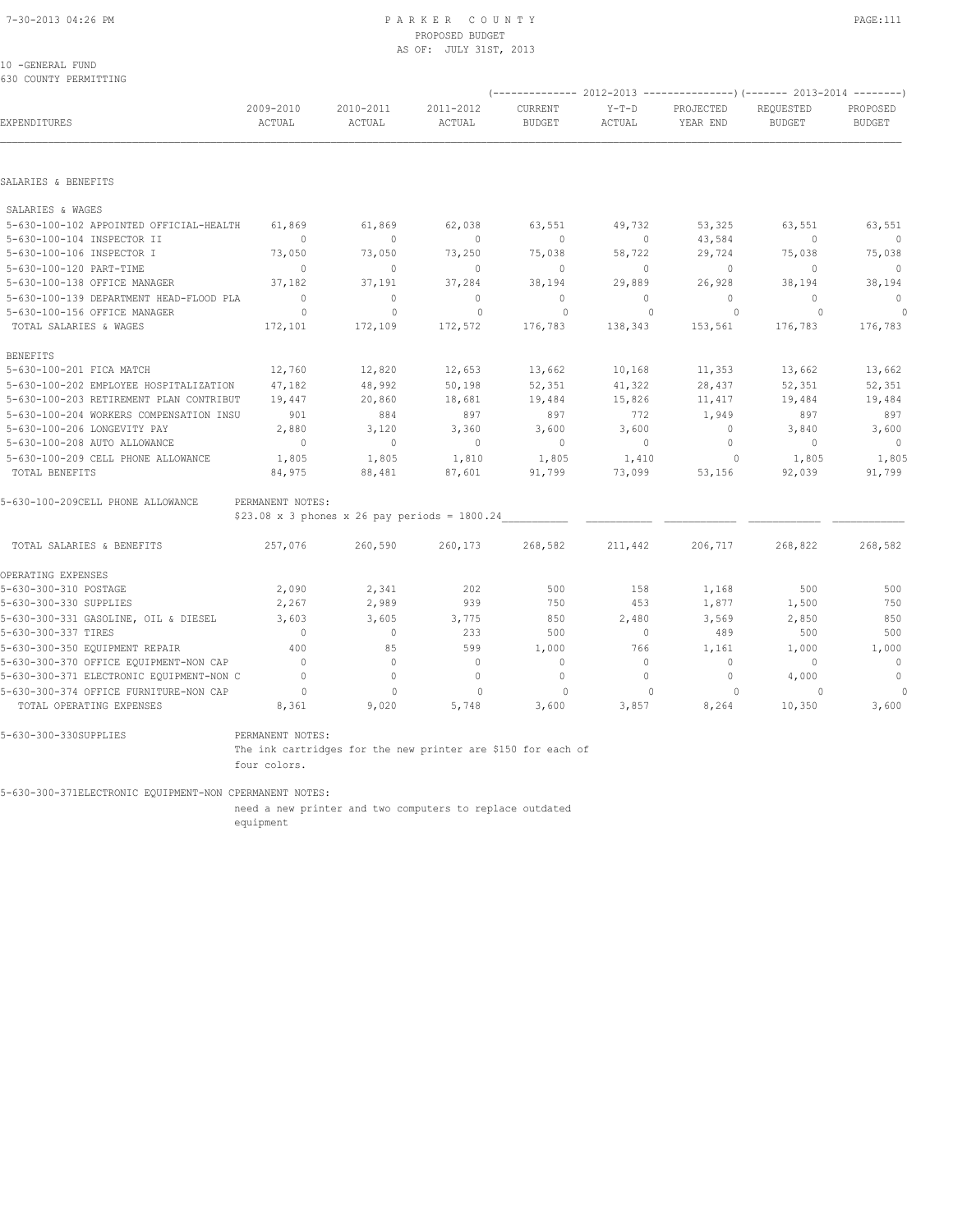## PROPOSED BUDGET AS OF: JULY 31ST, 2013

10 -GENERAL FUND

| JJV COONII IILINIIIIII                   |                                        |                                                                                                                 |                                  |                          |                   |                                  |                            |                           |
|------------------------------------------|----------------------------------------|-----------------------------------------------------------------------------------------------------------------|----------------------------------|--------------------------|-------------------|----------------------------------|----------------------------|---------------------------|
| <b>EXPENDITURES</b>                      | 2009-2010<br>ACTUAL                    | 2010-2011<br><b>ACTUAL</b>                                                                                      | 2011-2012<br>ACTUAL              | CURRENT<br><b>BUDGET</b> | $Y-T-D$<br>ACTUAL | PROJECTED<br>YEAR END            | REQUESTED<br><b>BUDGET</b> | PROPOSED<br><b>BUDGET</b> |
| PROFESSIONAL AND SERVICE                 |                                        |                                                                                                                 |                                  |                          |                   |                                  |                            |                           |
| 5-630-400-408 CONTRACT SERVICES          | 7,663                                  | 8,149                                                                                                           | 7,370                            | 8,000                    | 5,935             | 7,437                            | 7,500                      | 8,000                     |
| 5-630-400-415 TRAINING SCHOOLS & SEMINAR | 1,906                                  | 1,891                                                                                                           | 861                              | 1,500                    | 1,210             | 794                              | 1,500                      | 1,500                     |
| 5-630-400-420 TELEPHONE                  | $\mathbf{0}$                           | $\mathbf{0}$                                                                                                    | $\mathbf{0}$                     | $\circ$                  | 0                 | 2,392                            | $\Omega$                   | 0                         |
| 5-630-400-425 TRAVEL                     | $\Omega$                               | $\begin{array}{c} \n\end{array}$                                                                                | $\begin{array}{c} \n\end{array}$ | $\Omega$                 | 0                 | 1,474                            | ∩                          | $\Omega$                  |
| 5-630-400-430 ADVERTISING                | 213                                    | $\begin{array}{c} \n\end{array}$                                                                                | $\begin{array}{c} \n\end{array}$ | $\Omega$                 | $\Omega$          | $\Omega$                         | $\Omega$                   | 0                         |
| 5-630-400-450 OFFICE EQUIPMENT REPAIR    | $\bigcap$                              | $\bigcap$                                                                                                       | $\bigcap$                        | $\bigcap$                | $\bigcap$         | $\cup$                           | ∩                          | $\cap$                    |
| 5-630-400-451 RADIO MAINTENANCE          | $\cap$                                 | $\bigcap$                                                                                                       | $\begin{array}{c} \n\end{array}$ | $\cap$                   | $\cap$            | $\bigcap$                        |                            |                           |
| 5-630-400-460 OFFICE & EQUIPMENT RENTAL  | $\begin{array}{c} \n\end{array}$       | $\Omega$                                                                                                        | $\begin{array}{c} \n\end{array}$ | 0                        | $\Omega$          | 187                              | $\bigcap$                  |                           |
| 5-630-400-480 DUES & SUBSCRIPTIONS       | 85                                     | 444                                                                                                             | 85                               | $\bigcap$                | $\bigcap$         | 745                              | 500                        | $\Omega$                  |
| 5-630-400-482 BONDS                      | $\Omega$                               | $\mathbf{0}$                                                                                                    | $\Omega$                         | $\Omega$                 | $\Omega$          | $\begin{array}{c} \n\end{array}$ | $\Omega$                   | $\mathbf{0}$              |
| 5-630-400-499 MISCELLANEOUS              | 0                                      | $\Omega$                                                                                                        | $\bigcap$                        | $\bigcap$                | $\cap$            |                                  |                            | $\Omega$                  |
| TOTAL PROFESSIONAL AND SERVICE           | 9,866                                  | 10,484                                                                                                          | 8,315                            | 9,500                    | 7,145             | 13,029                           | 9,500                      | 9,500                     |
| 5-630-400-408CONTRACT SERVICES           | PERMANENT NOTES:<br>increased as well. | Permits are up 20% for the first six months of this fiscal<br>year. Laboratory fees paid to Tarrant County have |                                  |                          |                   |                                  |                            |                           |
| 5-630-400-480DUES & SUBSCRIPTIONS        | PERMANENT NOTES:                       |                                                                                                                 |                                  |                          |                   |                                  |                            |                           |
|                                          |                                        | four state licenses are up for renewal in 2014                                                                  |                                  |                          |                   |                                  |                            |                           |
| CAPITAL EXPENDITURES                     |                                        |                                                                                                                 |                                  |                          |                   |                                  |                            |                           |
| 5-630-500-570 OFFICE EQUIPMENT           | 0                                      | $\Omega$                                                                                                        | $\mathbf{0}$                     | $\Omega$                 | 0                 | $\Omega$                         | $\Omega$                   |                           |
| 5-630-500-571 ELECTRONIC EQUIPMENT       | $\cap$                                 |                                                                                                                 | $\begin{array}{c} \n\end{array}$ | $\Omega$                 | $\bigcap$         | 1,200                            | ∩                          |                           |
| 5-630-500-572 AUTOMOBILES                | 0                                      | $\Omega$                                                                                                        | $\Omega$                         | $\Omega$                 | $\cap$            | $\Omega$                         | $\Omega$                   |                           |

=========== =========== =========== =========== =========== ============ ============ ============

TOTAL CAPITAL EXPENDITURES  $\begin{matrix}0\end{matrix}$  0 0 0 0 0 1,200 0 0 0 0

TOTAL 630 COUNTY PERMITTING 275,303 280,094 274,236 281,682 222,443 229,210 288,672 281,682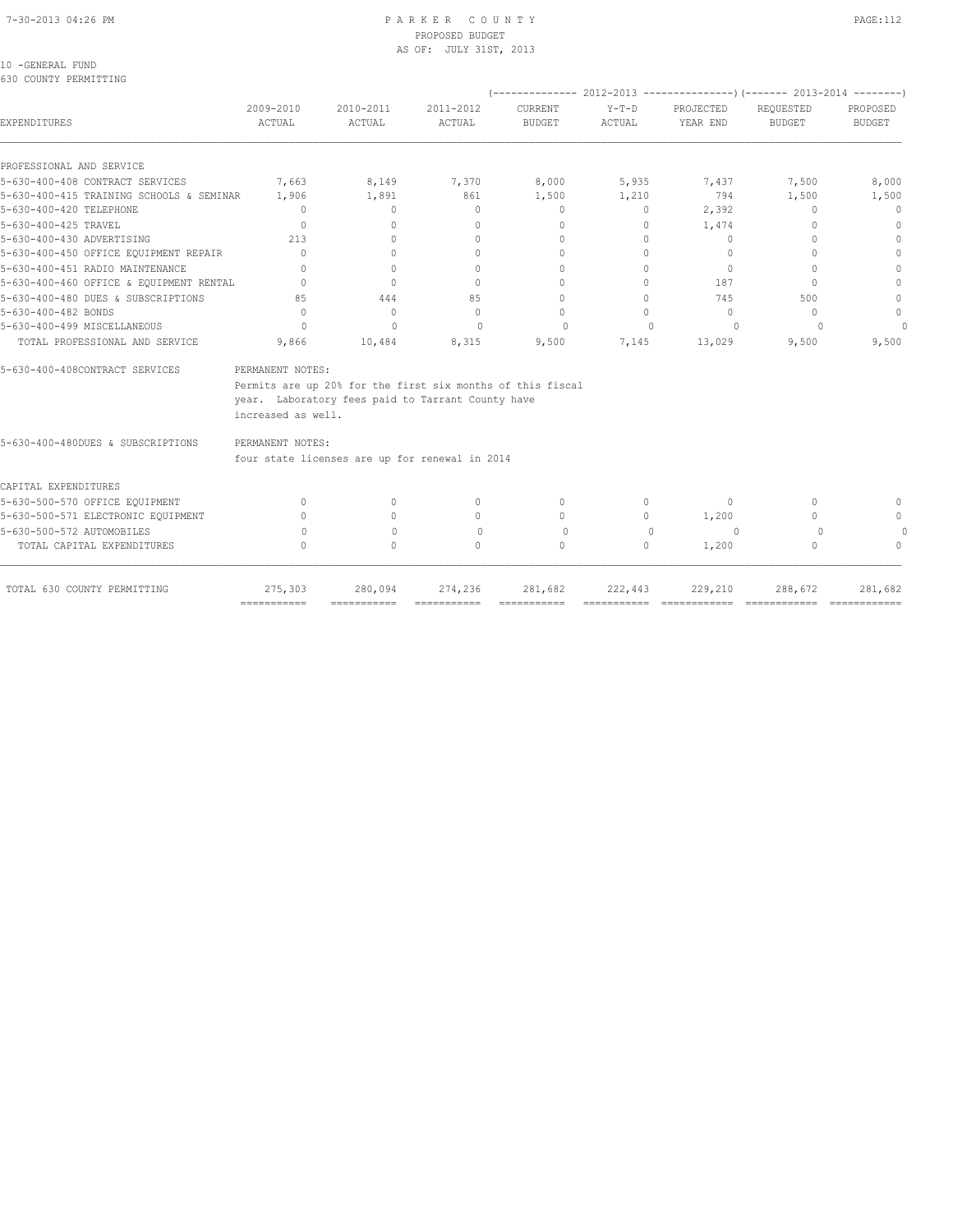#### 7-30-2013 04:26 PM P A R K E R C O U N T Y PAGE:113 PROPOSED BUDGET AS OF: JULY 31ST, 2013

10 -GENERAL FUND

| 640 SOCIAL SERVICES                      |                                  |                     |                     | --------------           |                          |                                  | $2012 - 2013$ ----------------) (------- 2013-2014 -------- |                           |
|------------------------------------------|----------------------------------|---------------------|---------------------|--------------------------|--------------------------|----------------------------------|-------------------------------------------------------------|---------------------------|
| <b>EXPENDITURES</b>                      | 2009-2010<br>ACTUAL              | 2010-2011<br>ACTUAL | 2011-2012<br>ACTUAL | CURRENT<br><b>BUDGET</b> | $Y-T-D$<br><b>ACTUAL</b> | PROJECTED<br>YEAR END            | REQUESTED<br><b>BUDGET</b>                                  | PROPOSED<br><b>BUDGET</b> |
|                                          |                                  |                     |                     |                          |                          |                                  |                                                             |                           |
| PROFESSIONAL AND SERVICE                 |                                  |                     |                     |                          |                          |                                  |                                                             |                           |
| 5-640-400-406 MENTAL HLTH-MENTAL RETARDA | 25,000                           | 25,000              | 24,500              | 24,500                   | 19,250                   | 34,441                           | 24,500                                                      | 24,500                    |
| 5-640-400-431 EAST PARKER COUNTY PUBLIC  | 20,200                           | 20,200              | 19,800              | 19,800                   | 19,800                   | 20,200                           | 19,800                                                      | 19,800                    |
| 5-640-400-432 TRANSPORTATION SERVICES    | $\begin{array}{c} \n\end{array}$ | $\Omega$            | 0                   | $\Omega$                 | $\Omega$                 | $\Omega$                         | $\bigcap$                                                   | $\mathbf{0}$              |
| 5-640-400-433 LOCAL EMERGENCY PLANNING C | $\Omega$                         | $\bigcap$           | $\Omega$            | $\Omega$                 | $\Omega$                 | $\begin{array}{c} \n\end{array}$ | $\Omega$                                                    | $\Omega$                  |
| 5-640-400-434 SUBSTANCE ABUSE            | $\Omega$                         |                     | $\Omega$            | $\Omega$                 | $\Omega$                 | $\begin{array}{c} \n\end{array}$ |                                                             | $\Omega$                  |
| 5-640-400-436 FREEDOM HOUSE              | 30,000                           |                     |                     | 29,400                   | 29,400                   | 30,000                           | 29,400                                                      | 29,400                    |
| 5-640-400-437 FREEDON HOUSE-CRISIS COUNC | $\overline{a}$                   |                     | $\bigcap$           | $\Omega$                 | $\Omega$                 | $\mathbf{0}$                     | $\bigcap$                                                   | $\circ$                   |
| 5-640-400-438 GUARDIANSHIP PROGRAMS      | $\Omega$                         | $\Omega$            | $\Omega$            | $\Omega$                 | $\Omega$                 | $\Omega$                         | $\Omega$                                                    | $\overline{0}$            |
| 5-640-400-449 ABANDONED CEMETERY ASSOC   | 10,000                           | 10,000              | 9,800               | 9,800                    | 9,800                    | $\mathbf{0}$                     | 9,800                                                       | 9,800                     |
| 5-640-400-453 WOMEN'S CENTER/RAPE CRISIS | $\overline{0}$                   | $\mathbf{0}$        | $\Omega$            | $\Omega$                 | $\Omega$                 | $\mathbf{0}$                     | $\Omega$                                                    | $\sim$ 0                  |
| 5-640-400-454 CHILD PROTECTIVE SERVICES  | 20,000                           | 20,000              | 19,600              | 19,600                   | 19,600                   | 15,000                           | 19,600                                                      | 19,600                    |
| 5-640-400-455 SENIOR SERVICE CENTER      | 31,000                           | 31,000              | 30,400              | 30,400                   | 30,400                   | 31,000                           | 30,400                                                      | 30,400                    |
| 5-640-400-456 JOINT ECONOMIC DEVELOPMENT | $\sim$ 0                         | $\Omega$            | $\Omega$            | $\Omega$                 | $\Omega$                 | 15,000                           | $\Omega$                                                    | $\overline{0}$            |
| 5-640-400-457 WEATHERFORD PUBLIC LIBRARY | 46,000                           | 46,000              | 45,100              | 45,100                   | 45,100                   | 46,000                           | 45,100                                                      | 45,100                    |
| 5-640-400-458 SPRINGTOWN PUBLIC LIBRARY  | 16,250                           | 16,250              | 15,930              | 15,930                   | 15,930                   | 16,250                           | 15,930                                                      | 15,930                    |
| 5-640-400-459 AZLE PULIC LIBRARY         | 4,500                            | 4,500               | 4,410               | 4,410                    | $\Omega$                 | 4,500                            | 4,410                                                       | 4,410                     |
| 5-640-400-461 DOG KENNEL RENTAL          | $\overline{0}$                   | $\circ$             | $\Omega$            | $\Omega$                 | $\Omega$                 | $\Omega$                         | $\begin{array}{c} \n\end{array}$                            | $\bigcirc$                |
| 5-640-400-487 FOSTER HOME CARE           | $\Omega$                         | $\mathbf{0}$        | $\bigcap$           | $\Omega$                 | $\Omega$                 | $\mathbf{0}$                     | $\bigcap$                                                   | $\circ$                   |
| 5-640-400-489 BURIAL EXPENSE             | 2,624                            | 5,278               | 9,144               | 10,000                   | 3,870                    | $\Omega$                         | 10,000                                                      | 10,000                    |
| 5-640-400-499 MISCELLANEOUS              | $\cap$                           | $\Omega$            | $\bigcap$           | $\Omega$                 | $\cap$                   | $\Omega$                         | $\Omega$                                                    | $\Omega$                  |
| TOTAL PROFESSIONAL AND SERVICE           | 205,574                          | 178,228             | 178,684             | 208,940                  | 193,150                  | 212,391                          | 208,940                                                     | 208,940                   |
| TOTAL 640 SOCIAL SERVICES                | 205,574<br>===========           | 178,228             | 178,684             | 208,940                  | 193,150                  | 212,391                          | 208,940                                                     | 208,940                   |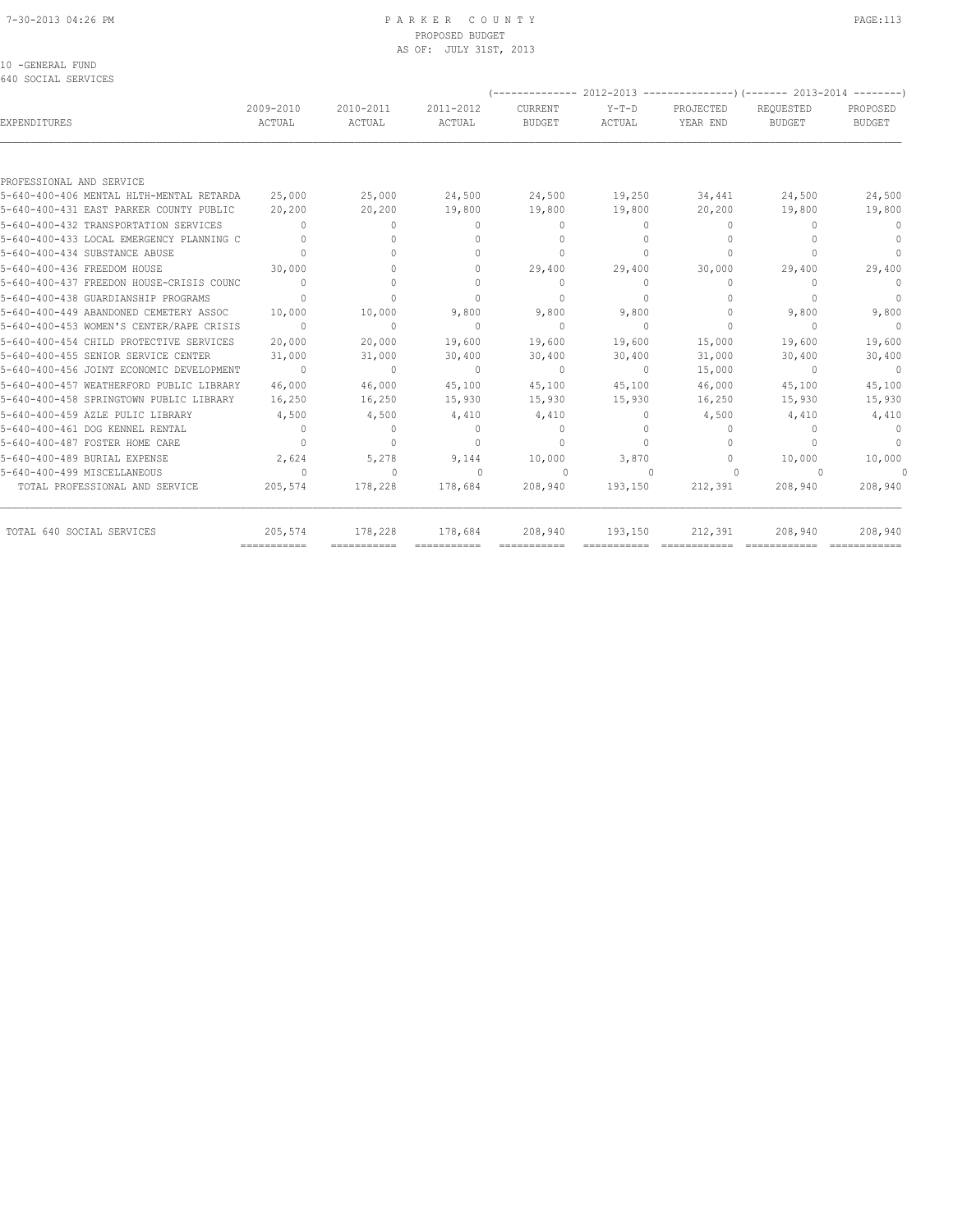## PROPOSED BUDGET AS OF: JULY 31ST, 2013

#### 10 -GENERAL FUND 665 COUNTY EXTENSION

|                                         |                     | $(----------2012-2013---------)$ $(----2013-2014------)$ |                     |                                  |                   |                          |                                  |                           |  |  |
|-----------------------------------------|---------------------|----------------------------------------------------------|---------------------|----------------------------------|-------------------|--------------------------|----------------------------------|---------------------------|--|--|
| EXPENDITURES                            | 2009-2010<br>ACTUAL | 2010-2011<br>ACTUAL                                      | 2011-2012<br>ACTUAL | CURRENT<br><b>BUDGET</b>         | $Y-T-D$<br>ACTUAL | PROJECTED<br>YEAR END    | REOUESTED<br><b>BUDGET</b>       | PROPOSED<br><b>BUDGET</b> |  |  |
|                                         |                     |                                                          |                     |                                  |                   |                          |                                  |                           |  |  |
| SALARIES & BENEFITS                     |                     |                                                          |                     |                                  |                   |                          |                                  |                           |  |  |
| SALARIES & WAGES                        |                     |                                                          |                     |                                  |                   |                          |                                  |                           |  |  |
| 5-665-100-102 APPOINTED OFFICIAL-EXTENS | 60,162              | 60,162                                                   | 60,327              | 61,800                           | 48,358            | 45,242                   | 61,800                           | 61,800                    |  |  |
| 5-665-100-103 CHIEF DEPUTIES, 1ST ASSIS | 35,048              | 35,048                                                   | 35,144              | 36,002                           | 28,173            | 29,816                   | 36,002                           | 36,002                    |  |  |
| 5-665-100-106 DEPUTIES                  | 29,515              | 28,567                                                   | 29,596              | 30,321                           | 23,726            | 26,874                   | 30,321                           | 30,321                    |  |  |
| 5-665-100-116 CLERK                     | 28,036              | 27,618                                                   | 22,607              | 28,916                           | 22,551            | 23,399                   | 28,916                           | 28,916                    |  |  |
| 5-665-100-120 PART-TIME                 | $\overline{0}$      | $\Omega$                                                 | $\sim$ 0            | $\sim$ 0                         | $\sim$ 0          | $\sim$ 0                 | $\Omega$                         | $\sim$ 0                  |  |  |
| TOTAL SALARIES & WAGES                  | 152,762             | 151,396                                                  | 147,674             | 157,039                          | 122,808           | 125,331                  | 157,039                          | 157,039                   |  |  |
| <b>BENEFITS</b>                         |                     |                                                          |                     |                                  |                   |                          |                                  |                           |  |  |
| 5-665-100-201 FICA MATCH                | 10,523              | 10,222                                                   | 9,928               | 13,116                           | 8,178             | 7,461                    | 13,116                           | 13,116                    |  |  |
| 5-665-100-202 EMPLOYEE HOSPITALIZATION  | 62,694              | 70,439                                                   | 72,232              | 75,141                           | 60,700            | 31,057                   | 75,141                           | 75,141                    |  |  |
| 5-665-100-203 RETIREMENT PLAN CONTRIBUT | 10,294              | 10,880                                                   | 9,335               | 18,705                           | 8,388             | 6,035                    | 18,705                           | 18,705                    |  |  |
| 5-665-100-204 WORKERS COMPENSATION INSU | 2,370               | 1,887                                                    | 237                 | 2,310                            | 216               | 431                      | 2,310                            | 2,310                     |  |  |
| 5-665-100-206 LONGEVITY PAY             | 2,460               | 2,640                                                    | 3,120               | 3,360                            | 3,360             | $\overline{0}$           | 4,200                            | 3,360                     |  |  |
| 5-665-100-208 AUTO ALLOWANCE            | 12,635              | 12,635                                                   | 12,669              | 12,600                           | 9,865             | 11,436                   | 12,600                           | 12,600                    |  |  |
| 5-665-100-209 CELL PHONE ALLOWANCE      | 1,805               | 1,805                                                    | 1,810               | 1,805                            | 1,410             | $\overline{\phantom{0}}$ | 1,805                            | 1,805                     |  |  |
| TOTAL BENEFITS                          | 102,781             | 110,508                                                  | 109,332             | 127,037                          | 92,118            | 56,420                   | 127,877                          | 127,037                   |  |  |
| TOTAL SALARIES & BENEFITS               | 255,543             | 261,903                                                  | 257,006             | 284,076                          | 214,926           | 181,751                  | 284,916                          | 284,076                   |  |  |
| OPERATING EXPENSES                      |                     |                                                          |                     |                                  |                   |                          |                                  |                           |  |  |
| 5-665-300-310 POSTAGE                   | 1,943               | 2,178                                                    | 1,266               | 1,300                            | 1,530             | 1,729                    | 1,700                            | 1,300                     |  |  |
| 5-665-300-329 OIL, FILTERS, TUNE-UPS    | 100                 | 59                                                       | 107                 | $\circ$                          | $\circ$           | $\Omega$                 | 150                              | $\bigcirc$                |  |  |
| 5-665-300-330 SUPPLIES                  | 2,743               | 2,761                                                    | 1,485               | 1,565                            | 1,270             | 6,663                    | 2,500                            | 1,565                     |  |  |
| 5-665-300-331 GASOLINE, OIL & DIESEL    | $\mathbf{0}$        | $\bigcap$                                                | $\Omega$            | $\begin{array}{c} \n\end{array}$ | $\circ$           | $\Omega$                 | $\Omega$                         | $\Omega$                  |  |  |
| 5-665-300-337 TIRES                     | 27                  | 27                                                       | 849                 | $\Omega$                         | $\Omega$          | $\bigcap$                | $\begin{array}{c} \n\end{array}$ | $\Omega$                  |  |  |

5-665-300-352 AUTO REPAIR 0 0 101 335 332 0 0 335 5-665-300-370 OFFICE EQUIPMENT-NON CAP 0 0 0 0 0 0 0 0 5-665-300-371 ELECTRONIC EQUIPMENT-NON C 0 0 650 0 0 0 1,500 0 5-665-300-374 OFFICE FURNITURE-NON CAP 0 0 0 0 0 0 0 0 TOTAL OPERATING EXPENSES 4,813 5,025 4,458 3,200 3,132 8,392 5,850 3,200

5-665-300-310POSTAGE CURRENT YEAR NOTES:

 Requesting an increase of \$400 for postage due to rate increase imposed by the Postal Service, as well as larger amount of mailings due to expanding audience being served.

5-665-300-330SUPPLIES CURRENT YEAR NOTES:

 Requesting an increase of \$750 for supplies. We need to replace stock of colored paper, card stock, laser and other printer cartridges, and programming efforts are now requiring more supplies.

5-665-300-371ELECTRONIC EQUIPMENT-NON CCURRENT YEAR NOTES: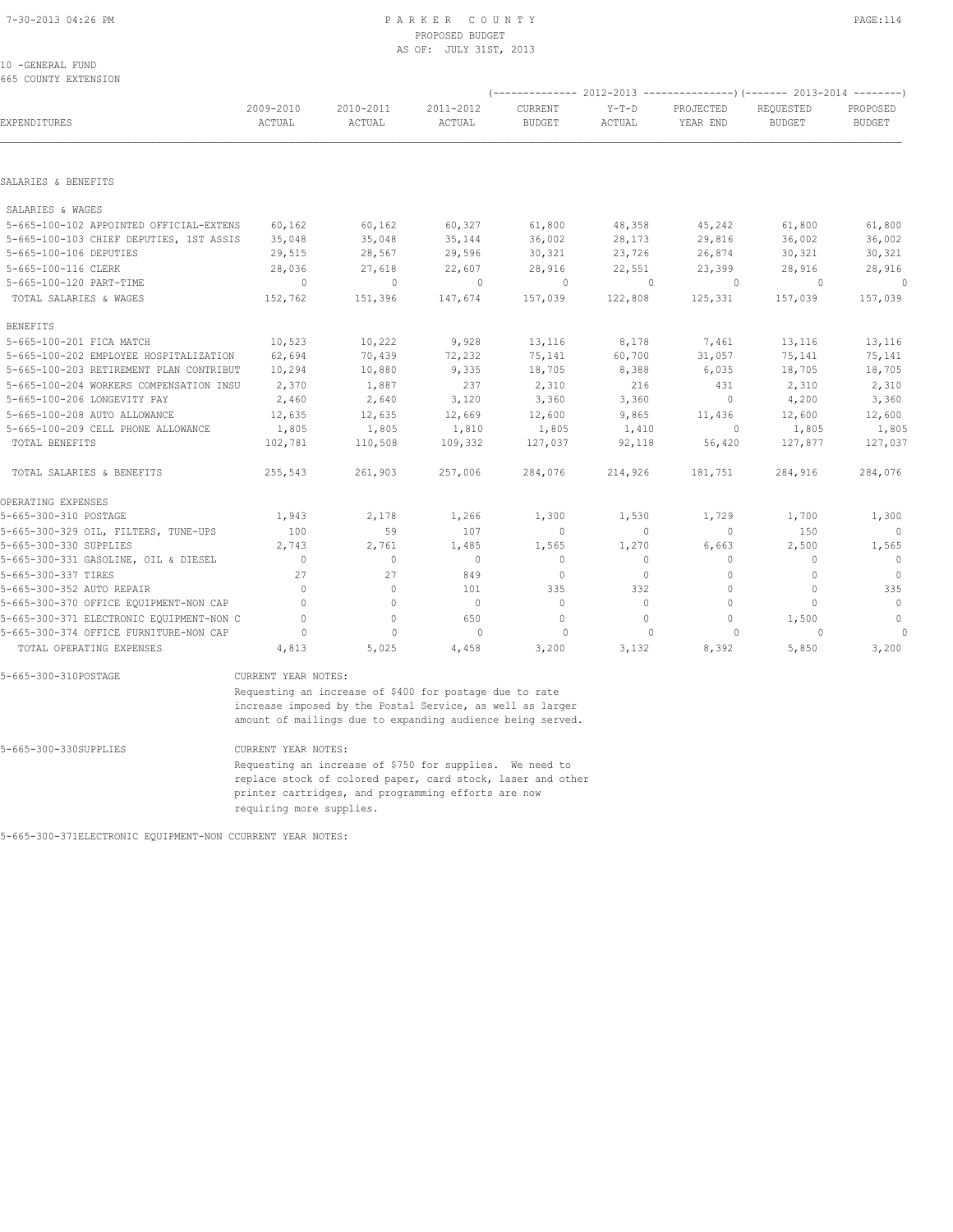#### 7-30-2013 04:26 PM P A R K E R C O U N T Y PAGE:115 PROPOSED BUDGET AS OF: JULY 31ST, 2013

| 10 -GENERAL FUND |                      |
|------------------|----------------------|
|                  | 665 COUNTY EXTENSION |

| UUJ COUNII LAILUUJION                                               |                      |                                           |                                                                                                                      | (-------------- 2012-2013 ---------------) (------- 2013-2014 --------) |                   |                       |                               |                           |
|---------------------------------------------------------------------|----------------------|-------------------------------------------|----------------------------------------------------------------------------------------------------------------------|-------------------------------------------------------------------------|-------------------|-----------------------|-------------------------------|---------------------------|
| EXPENDITURES                                                        | 2009-2010<br>ACTUAL  | 2010-2011<br>ACTUAL                       | 2011-2012<br>ACTUAL                                                                                                  | CURRENT<br><b>BUDGET</b>                                                | $Y-T-D$<br>ACTUAL | PROJECTED<br>YEAR END | REQUESTED<br><b>BUDGET</b>    | PROPOSED<br><b>BUDGET</b> |
|                                                                     |                      |                                           | Requesting an increase of \$1500 for Electronic Equipment-                                                           |                                                                         |                   |                       |                               |                           |
|                                                                     |                      |                                           | non-capital to replace at least one computer cost-shared<br>with AgriLife Extension, 1 projector, and 1 fax machine. |                                                                         |                   |                       |                               |                           |
|                                                                     |                      |                                           |                                                                                                                      |                                                                         |                   |                       |                               |                           |
| PROFESSIONAL AND SERVICE                                            |                      |                                           |                                                                                                                      |                                                                         |                   |                       |                               |                           |
| 5-665-400-415 TRAINING SCHOOLS & SEMINAR<br>5-665-400-420 TELEPHONE | 6,716<br>$\Omega$    | 5,227<br>$\circ$                          | 5,848<br>0                                                                                                           | 7,600<br>$\mathbf{0}$                                                   | 5,962<br>$\circ$  | 405<br>1,923          | 8,000<br>$\mathbf{0}$         | 6,000<br>$\cap$           |
| 5-665-400-425 TRAVEL                                                | 0                    | $\circ$                                   | $\mathbf{0}$                                                                                                         | $\mathbf 0$                                                             | $\circ$           | 6,771                 | $\mathbf 0$                   | $\circ$                   |
| 5-665-400-427 RESULT DEMONSTRATIONS                                 | 1,060                | 523                                       | 599                                                                                                                  | 800                                                                     | 606               | 1,449                 | 1,000                         | 800                       |
| 5-665-400-450 OFFICE EQUIPMENT REPAIR                               | $\Omega$             | $\circ$                                   | $\Omega$                                                                                                             | $\mathbf{0}$                                                            | $\circ$           | $\Omega$              | $\Omega$                      | $\circ$                   |
| 5-665-400-451 RADIO MAINTENANCE                                     | 0                    | $\circ$                                   | $\mathbf{0}$                                                                                                         | $\mathbf{0}$                                                            | $\circ$           | $\mathbf 0$           | $\mathbf{0}$                  | $\mathbf{0}$              |
| 5-665-400-460 OFFICE & EQUIPMENT RENTAL                             | $\Omega$             | $\Omega$                                  | $\Omega$                                                                                                             | $\Omega$                                                                | $\Omega$          | $\Omega$              | $\Omega$                      | $\Omega$                  |
| 5-665-400-480 DUES & SUBSCRIPTIONS                                  | 497                  | 441                                       | 185                                                                                                                  | 530                                                                     | 465               | 462                   | 500                           | 530                       |
| 5-665-400-481 BOOKS & PUBLICATIONS                                  | 373                  | 116                                       | 96                                                                                                                   | $\mathbf{0}$                                                            | $\circ$           | $\mathbf 0$           | 300                           | $\mathbf{0}$              |
| 5-665-400-499 MISCELLANEOUS                                         | $\Omega$             | $\Omega$                                  | $\Omega$                                                                                                             | $\Omega$                                                                | $\Omega$          | $\Omega$              | $\Omega$                      |                           |
| TOTAL PROFESSIONAL AND SERVICE                                      | 8,646                | 6,306                                     | 6,728                                                                                                                | 8,930                                                                   | 7,033             | 11,010                | 9,800                         | 7,330                     |
| 5-665-400-415TRAINING SCHOOLS & SEMINARCURRENT YEAR NOTES:          |                      |                                           |                                                                                                                      |                                                                         |                   |                       |                               |                           |
|                                                                     |                      |                                           | Requesting an increase of \$2000 for Training Schools &                                                              |                                                                         |                   |                       |                               |                           |
|                                                                     |                      |                                           | Seminar to attend professional development conferences                                                               |                                                                         |                   |                       |                               |                           |
|                                                                     |                      |                                           | including possible National meetings that we have been                                                               |                                                                         |                   |                       |                               |                           |
|                                                                     |                      | unable to attend due to past budget cuts. |                                                                                                                      |                                                                         |                   |                       |                               |                           |
|                                                                     |                      |                                           |                                                                                                                      |                                                                         |                   |                       |                               |                           |
| 5-665-400-427RESULT DEMONSTRATIONS                                  | CURRENT YEAR NOTES:  |                                           |                                                                                                                      |                                                                         |                   |                       |                               |                           |
|                                                                     |                      |                                           | Requesting an increase of \$200 for Result Demonstrations to                                                         |                                                                         |                   |                       |                               |                           |
|                                                                     |                      |                                           | cover the cost of replacing worn out incubators used in Egg                                                          |                                                                         |                   |                       |                               |                           |
|                                                                     |                      |                                           | to Chick program for elementary students and to cover                                                                |                                                                         |                   |                       |                               |                           |
|                                                                     |                      |                                           | increased costs of educational equipment and supplies.                                                               |                                                                         |                   |                       |                               |                           |
| 5-665-400-481BOOKS & PUBLICATIONS                                   | CURRENT YEAR NOTES:  |                                           |                                                                                                                      |                                                                         |                   |                       |                               |                           |
|                                                                     |                      |                                           | Requesting an increase of \$300 in Books & Publications line                                                         |                                                                         |                   |                       |                               |                           |
|                                                                     |                      |                                           | to cover costs of new and updated curriculum to be used in                                                           |                                                                         |                   |                       |                               |                           |
|                                                                     | programming efforts. |                                           |                                                                                                                      |                                                                         |                   |                       |                               |                           |
| CAPITAL EXPENDITURES                                                |                      |                                           |                                                                                                                      |                                                                         |                   |                       |                               |                           |
| 5-665-500-570 OFFICE EQUIPMENT                                      | $\mathbf{0}$         | $\circ$                                   | 0                                                                                                                    | $\mathbf{0}$                                                            | 0                 | 1,000                 | 0                             | $\mathbf{0}$              |
| 5-665-500-571 ELECTRONIC EQUIPMENT                                  | 1,490                | $\Omega$                                  | $\Omega$                                                                                                             | $\cap$                                                                  | $\Omega$          | $\Omega$              | $\Omega$                      | $\Omega$                  |
| 5-665-500-572 AUTOMOBILES                                           | $\Omega$             | $\Omega$                                  | $\circ$                                                                                                              | $\circ$                                                                 | $\Omega$          | $\Omega$              | $\circ$                       |                           |
| TOTAL CAPITAL EXPENDITURES                                          | 1,490                | $\circ$                                   | $\mathbf 0$                                                                                                          | $\circ$                                                                 | $\circ$           | 1,000                 | $\circ$                       | $\mathbf{0}$              |
| TOTAL 665 COUNTY EXTENSION                                          | 270,491              | 273,234                                   | 268,192                                                                                                              | 296,206                                                                 | 225,091           | 202,153               | 300,566                       | 294,606                   |
|                                                                     | ===========          |                                           |                                                                                                                      |                                                                         |                   |                       | $=$ = = = = = = = = = = = = = | ============              |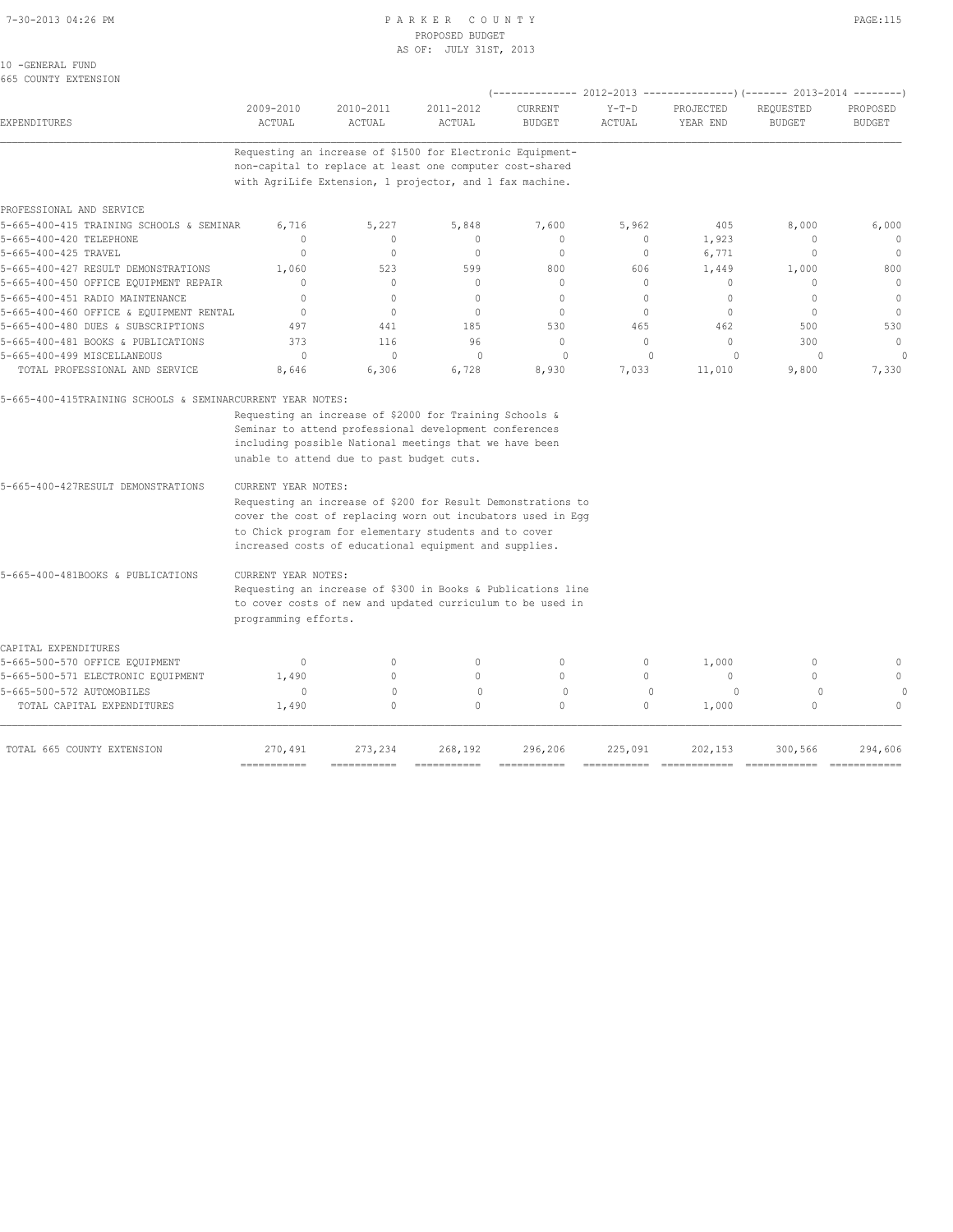# PROPOSED BUDGET

| 2009-2010                        | 2010-2011    | 2011-2012     | CURRENT                          | $Y-T-D$                           | PROJECTED    | REQUESTED     | PROPOSED                                                                            |
|----------------------------------|--------------|---------------|----------------------------------|-----------------------------------|--------------|---------------|-------------------------------------------------------------------------------------|
| ACTUAL                           | ACTUAL       | <b>ACTUAL</b> | <b>BUDGET</b>                    | ACTUAL                            | YEAR END     | <b>BUDGET</b> | <b>BUDGET</b>                                                                       |
|                                  |              |               |                                  |                                   |              |               |                                                                                     |
|                                  |              |               |                                  |                                   |              |               |                                                                                     |
| $\begin{array}{c} \n\end{array}$ | 265,009      | $\mathbf{0}$  | $\mathbf 0$                      | $\circ$                           | 0            | $\Omega$      | $\begin{array}{c} \n\end{array}$                                                    |
| $\Omega$                         | $\mathbf{0}$ | $\Omega$      | $\mathbf{0}$                     | $\circ$                           | $\mathbf{0}$ | $\Omega$      | $\mathbf{0}$                                                                        |
| $\Omega$                         | 26,188       | 30,000        | 35,000                           | $\circ$                           | 41,733       | 35,000        | 35,000                                                                              |
|                                  | $\circ$      | $\mathbf{0}$  | $\mathbf{0}$                     | $\Omega$                          | 0            | $\Omega$      | $\mathbf{0}$                                                                        |
|                                  | $\Omega$     | $\Omega$      | $\begin{array}{c} \n\end{array}$ | $\Omega$                          | $\Omega$     | $\cap$        | $\Omega$                                                                            |
|                                  | $\Omega$     | $\Omega$      | $\circ$                          | 0                                 | 36,614       |               | $\cap$                                                                              |
|                                  | $\Omega$     | 0             | $\Omega$                         | $\Omega$                          | 0            |               | $\Omega$                                                                            |
|                                  |              | $\cap$        | $\Omega$                         | $\Omega$                          | $\Omega$     |               | $\cap$                                                                              |
|                                  |              | $\cap$        | $\bigcap$                        | $\Omega$                          | $\Omega$     |               | $\cap$                                                                              |
|                                  | U            | $\cap$        | $\Omega$                         | $\Omega$                          | $\Omega$     |               | $\cap$                                                                              |
| $\cap$                           | U            | 0             | $\Omega$                         | $\Omega$                          | $\Omega$     |               | $\cap$                                                                              |
|                                  | $\Omega$     | $\cap$        | $\Omega$                         | $\Omega$                          | $\Omega$     |               |                                                                                     |
|                                  | ∩            | $\cap$        | $\Omega$                         | $\Omega$                          | $\Omega$     |               |                                                                                     |
|                                  | $\bigcap$    | $\cap$        | $\begin{array}{c} \n\end{array}$ | $\Omega$                          | $\Omega$     |               | $\cap$                                                                              |
| $\cap$                           | $\Omega$     | $\mathbf{0}$  | $\mathbf{0}$                     | $\circ$                           | $\mathbf{0}$ |               | $\Omega$                                                                            |
| $\Omega$                         | $\Omega$     | $\Omega$      | $\mathbf{0}$                     | $\Omega$                          | 0            | $\bigcap$     | $\Omega$                                                                            |
| 667,098                          | 564,458      | 566,304       | 733,686                          | $\Omega$                          | 204,386      | 767,636       | 733,686                                                                             |
| $\Omega$                         | $\Omega$     | $\Omega$      | $\Omega$                         | $\Omega$                          | $\Omega$     | $\Omega$      | $\Omega$                                                                            |
| 3,333                            | 9,800        | 8,013         | 10,000                           | $\circ$                           | $\mathbf{0}$ | 10,000        | 10,000                                                                              |
| $\Omega$                         | $\mathbf{0}$ | $\Omega$      | $\Omega$                         | $\Omega$                          | $\circ$      | $\Omega$      | $\Omega$                                                                            |
| 670,431                          | 865,455      | 604,317       | 778,686                          | 0                                 | 282,733      | 812,636       | 778,686                                                                             |
|                                  |              |               |                                  |                                   |              |               | 778,686                                                                             |
|                                  | 670,431      | 865,455       | 604,317                          | AS OF: JULY 31ST, 2013<br>778,686 | 0            | 282,733       | (-------------- 2012-2013 ----------------) (------- 2013-2014 --------)<br>812,636 |

=========== =========== =========== =========== =========== ============ ============ ============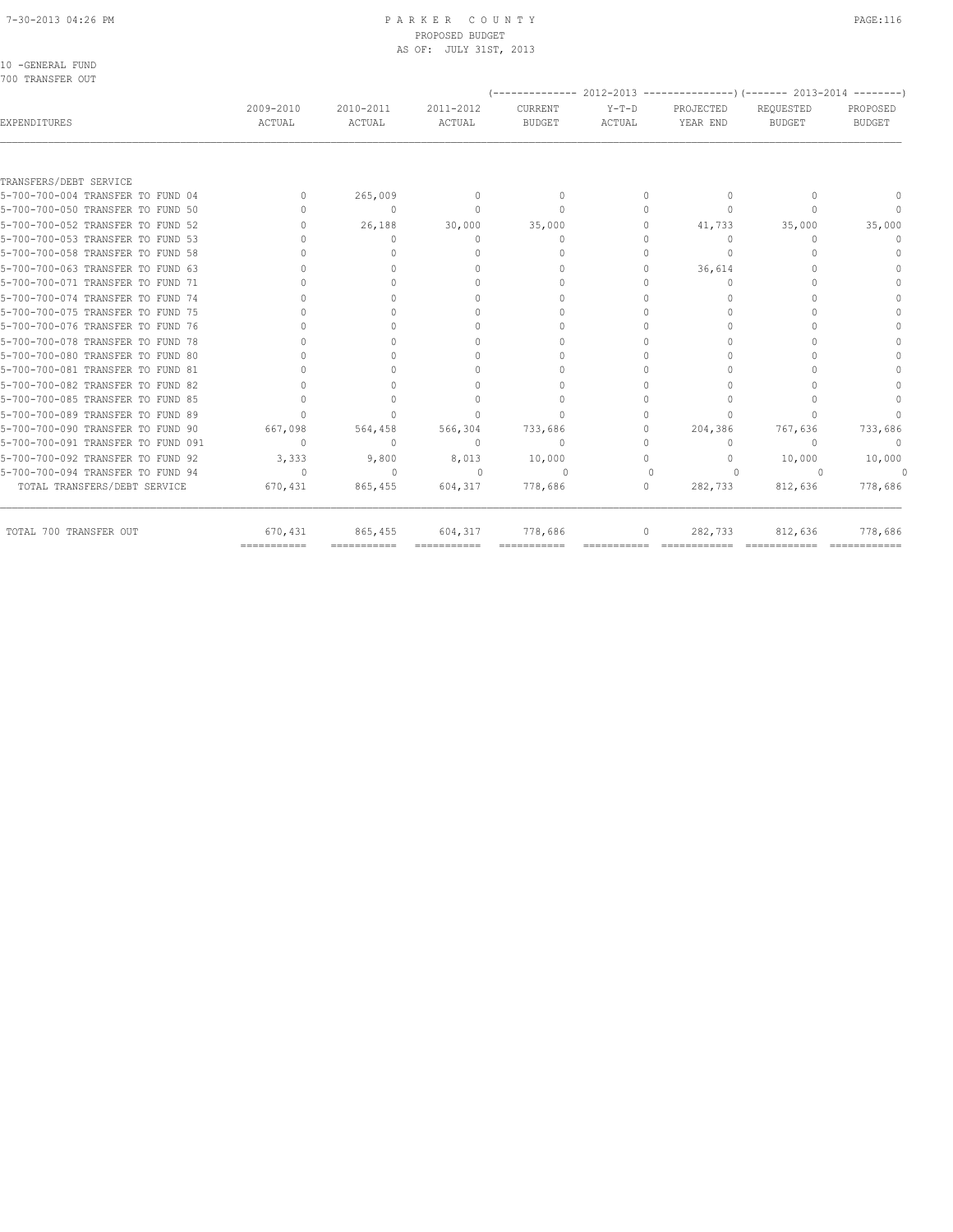## PROPOSED BUDGET AS OF: JULY 31ST, 2013

| w<br>۰, | ×<br>۰ |  |  |
|---------|--------|--|--|
|         |        |  |  |

| 2009-2010<br>ACTUAL | 2010-2011<br>ACTUAL | 2011-2012<br>ACTUAL                                 | CURRENT<br><b>BUDGET</b>                                                              | Y-T-D<br>ACTUAL | PROJECTED<br>YEAR END | REQUESTED<br><b>BUDGET</b> | PROPOSED<br><b>BUDGET</b> |
|---------------------|---------------------|-----------------------------------------------------|---------------------------------------------------------------------------------------|-----------------|-----------------------|----------------------------|---------------------------|
|                     |                     |                                                     |                                                                                       |                 |                       |                            |                           |
|                     |                     |                                                     |                                                                                       |                 |                       |                            |                           |
| 425,593             | 353,761             | 421,974                                             |                                                                                       | 475,042         | $\circ$               | 475,208                    | 475,042                   |
| 155,237             | 117,117             | 103,880                                             | 93,226                                                                                |                 | $\circ$               | 93,062                     | 93,226                    |
| 580,830             | 470,878             | 525,854                                             | 568,268                                                                               | 568,268         | $\circ$               | 568,270                    | 568,268                   |
|                     |                     |                                                     |                                                                                       |                 |                       |                            |                           |
|                     |                     |                                                     |                                                                                       |                 |                       |                            |                           |
| 580,830             | 470,878             | 525,854                                             | 568,268                                                                               | 568,268         | $\circ$               | 568,270                    | 568,268                   |
|                     | ===========         | PERMANENT NOTES:<br>PERMANENT NOTES:<br>=========== | MOTOROLA 383880.00; PCSO AUTOS-#91,328.00<br>MOTOROLA--\$86,999; PCSO AUTOS--\$6,063. | 475,042         | 93,226                |                            |                           |

TOTAL EXPENDITURES 35,124,458 34,433,550 34,435,929 37,842,277 27,716,163 17,131,169 40,419,399 39,047,677

=========== =========== =========== =========== =========== ============ ============ ============

\*\*\* END OF REPORT \*\*\*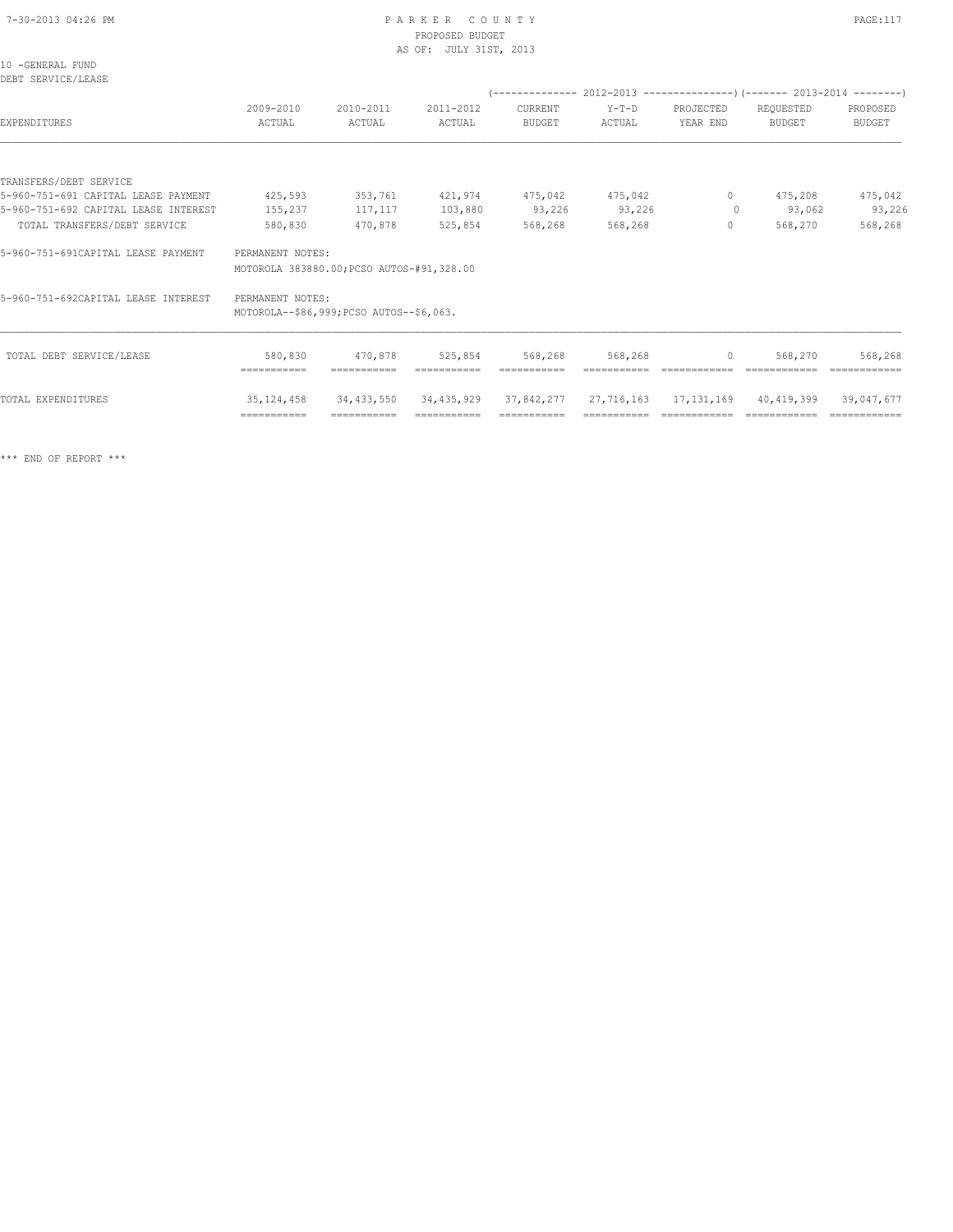#### 7-30-2013 04:28 PM P A R K E R C O U N T Y PAGE: 1 PROPOSED BUDGET AS OF: JULY 31ST, 2013

11 -BAIL BOND BOARD

|                                     |                      |                       |                       |                          | (-------------- 2012-2013 -------------------) (------- 2013-2014 ---------) |                       |                            |                           |
|-------------------------------------|----------------------|-----------------------|-----------------------|--------------------------|------------------------------------------------------------------------------|-----------------------|----------------------------|---------------------------|
|                                     | 2009-2010<br>ACTUAL  | 2010-2011<br>ACTUAL   | 2011-2012<br>ACTUAL   | CURRENT<br><b>BUDGET</b> | $Y-T-D$<br>ACTUAL                                                            | PROJECTED<br>YEAR END | REQUESTED<br><b>BUDGET</b> | PROPOSED<br><b>BUDGET</b> |
| REVENUE SUMMARY                     |                      |                       |                       |                          |                                                                              |                       |                            |                           |
| FEES OF OFFICE<br>INVESTMENT INCOME | 2,300<br>0           | 1,350<br>$\mathbf{0}$ | 5,175<br>$\mathbf{0}$ | 1,775                    | 1,050 (<br>7 <sup>6</sup>                                                    | 14)<br>14)            | 1,500<br>$\Omega$          | 1,775<br>$\sim$ 1         |
| 399 REVENUE                         | $\circ$              | $\circ$               | $\circ$               | 8,574                    | $\mathbf{0}$                                                                 | 0                     | 8,500                      | 8,574                     |
| TOTAL REVENUES                      | 2,300                | 1,350                 | 5,175                 | 10,350                   | $1,057$ (                                                                    | 28)                   | 10,000                     | 10,350                    |
| EXPENDITURE SUMMARY                 |                      |                       |                       |                          |                                                                              |                       |                            |                           |
| 409 NON DEPARTMENT                  | $\circ$              | 211                   | 252                   | 10,350                   | $\mathbf 0$                                                                  | 28                    | 10,000                     | 10,350                    |
| TOTAL EXPENDITURES                  | $\mathbf{0}$         | 211                   | 252                   | 10,350                   | 0                                                                            | 28                    | 10,000                     | 10,350                    |
| REVENUE OVER/(UNDER) EXPENDITURES   | 2,300<br>=========== | 1,139<br>===========  | 4,923                 | $\mathbb O$              | $1,057$ (                                                                    | 56)                   | $\mathbf{0}$               | $\mathbf{0}$              |
|                                     |                      |                       |                       |                          |                                                                              |                       |                            |                           |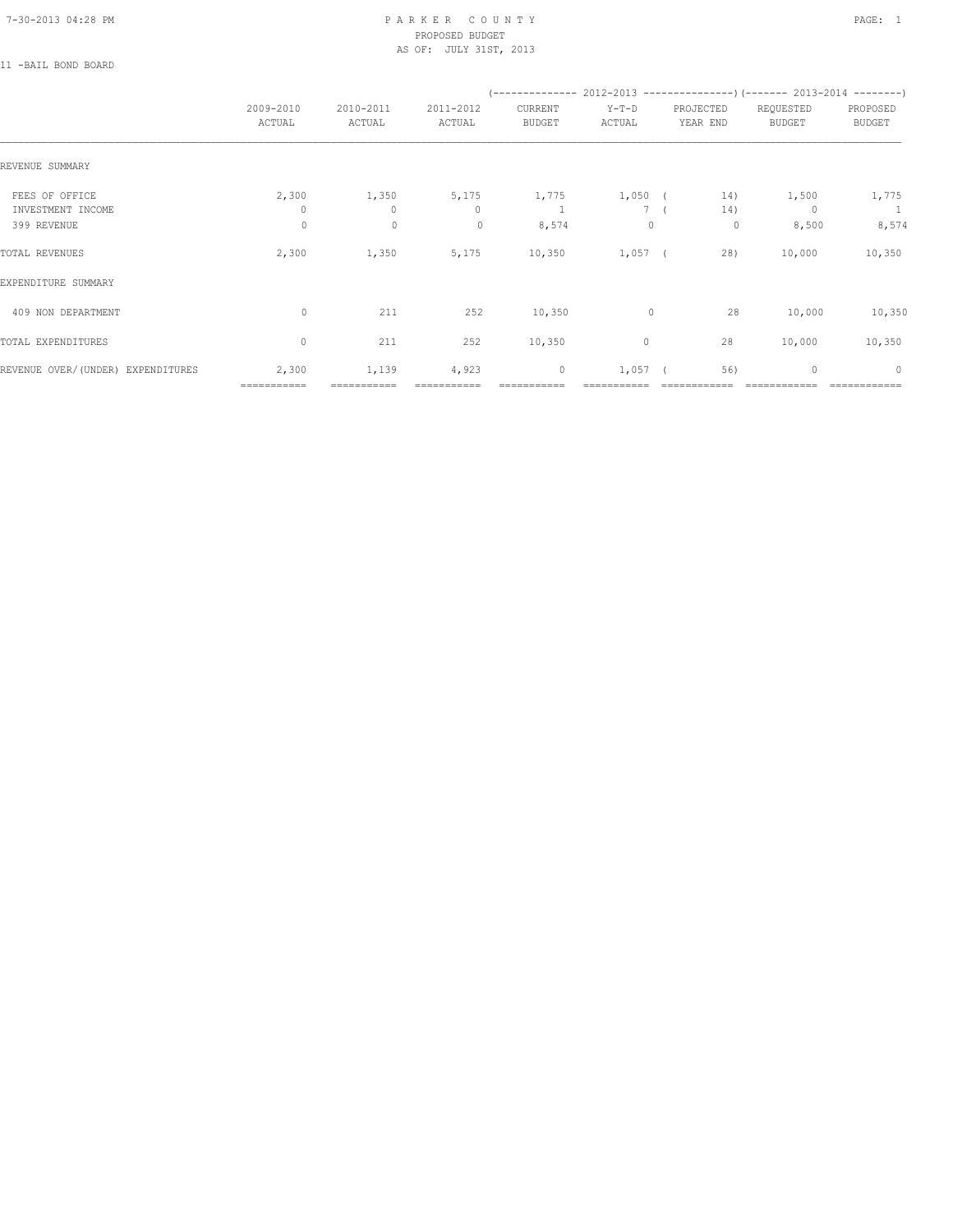11 -BAIL BOND BOARD

#### 7-30-2013 04:28 PM P A R K E R C O U N T Y PAGE: 2 PROPOSED BUDGET AS OF: JULY 31ST, 2013

| 2009-2010<br>ACTUAL | 2010-2011<br>ACTUAL | 2011-2012<br>ACTUAL | CURRENT<br><b>BUDGET</b> | $Y-T-D$<br>ACTUAL |                                                     | REQUESTED<br><b>BUDGET</b>                 | PROPOSED<br><b>BUDGET</b>                                                |
|---------------------|---------------------|---------------------|--------------------------|-------------------|-----------------------------------------------------|--------------------------------------------|--------------------------------------------------------------------------|
|                     |                     |                     |                          |                   |                                                     |                                            |                                                                          |
|                     |                     |                     |                          |                   |                                                     |                                            |                                                                          |
| 2,300               | 1,350               | 5,175               | 1,775                    |                   |                                                     | 1,500                                      | 1,775                                                                    |
| 2,300               | 1,350               | 5,175               | 1,775                    |                   |                                                     | 1,500                                      | 1,775                                                                    |
|                     |                     |                     |                          |                   |                                                     |                                            |                                                                          |
| $\circ$             | $\circ$             | 0                   | 1                        |                   | 14)                                                 | 0                                          | -1                                                                       |
| $\Omega$            | $\Omega$            | $\mathbf{0}$        |                          |                   |                                                     | $\Omega$                                   | $\mathbf{1}$                                                             |
|                     |                     |                     |                          |                   |                                                     |                                            |                                                                          |
| $\circ$             |                     |                     |                          | $\mathbf{0}$      | $\circ$                                             |                                            | 8,574                                                                    |
| $\circ$             | $\circ$             | $\mathbf{0}$        | 8,574                    | $\circ$           | $\circ$                                             | 8,500                                      | 8,574                                                                    |
| 2,300               | 1,350               | 5,175               | 10,350                   |                   |                                                     | 10,000                                     | 10,350                                                                   |
|                     |                     | $\circ$             | $\circ$                  | 8,574             | $1,050$ (<br>$1,050$ (<br>7 (<br>$7-1$<br>$1,057$ ( | PROJECTED<br>YEAR END<br>14)<br>14)<br>28) | $(----------2012-2013---------)$ $(----2013-2014------)$<br>14)<br>8,500 |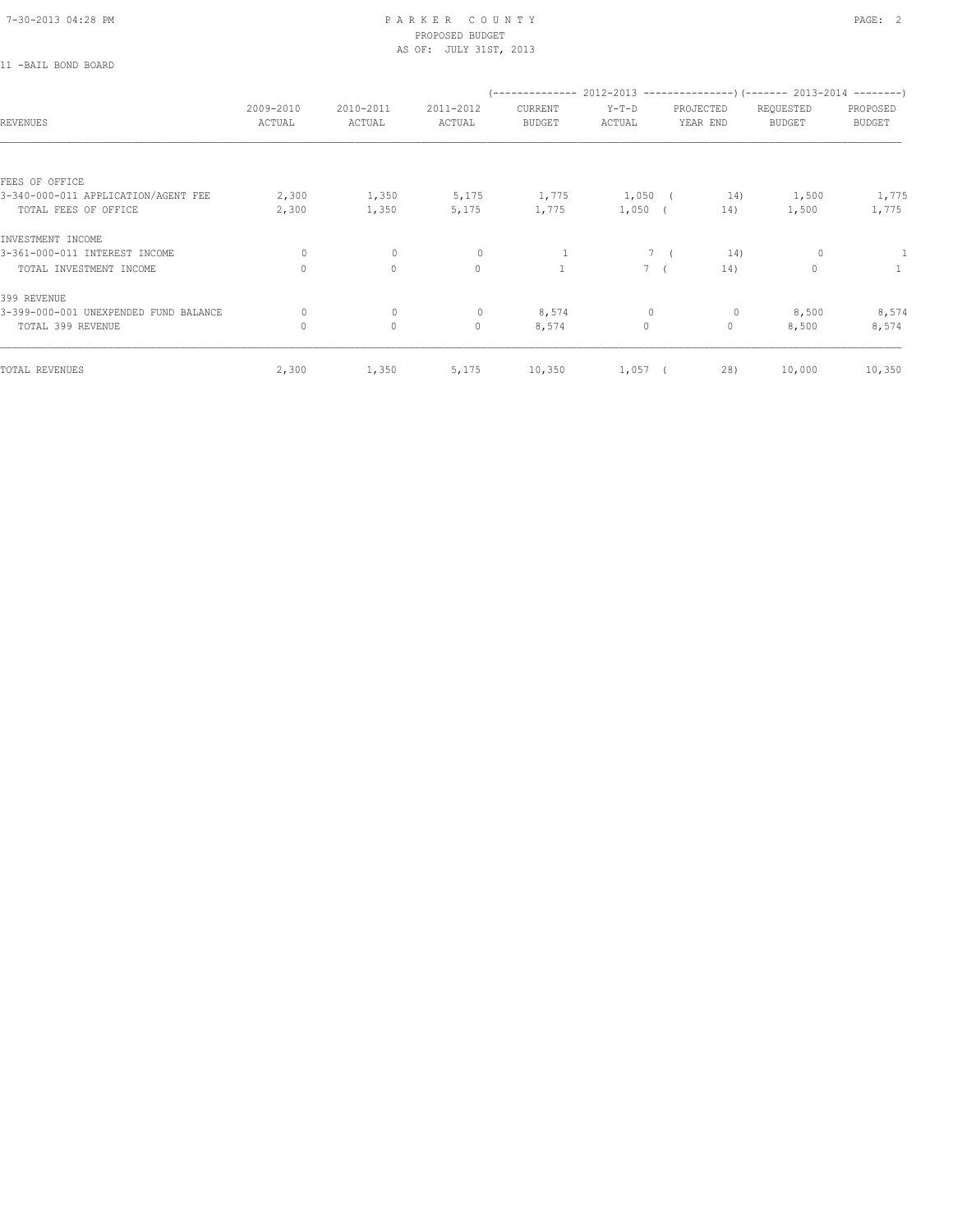## 7-30-2013 04:28 PM P A R K E R C O U N T Y PAGE: 3 PROPOSED BUDGET

|                                                                                                                                        |                                  |                                  | AS OF: JULY 31ST, 2013           |                          |                   |                       |                                                                                |                           |
|----------------------------------------------------------------------------------------------------------------------------------------|----------------------------------|----------------------------------|----------------------------------|--------------------------|-------------------|-----------------------|--------------------------------------------------------------------------------|---------------------------|
| 11 -BAIL BOND BOARD<br>409 NON DEPARTMENT                                                                                              |                                  |                                  |                                  |                          |                   |                       |                                                                                |                           |
|                                                                                                                                        |                                  |                                  |                                  |                          |                   |                       | $(-$ -------------- 2012-2013 -----------------) (------- 2013-2014 ---------) |                           |
| EXPENDITURES                                                                                                                           | 2009-2010<br>ACTUAL              | 2010-2011<br>ACTUAL              | 2011-2012<br>ACTUAL              | CURRENT<br><b>BUDGET</b> | $Y-T-D$<br>ACTUAL | PROJECTED<br>YEAR END | REQUESTED<br><b>BUDGET</b>                                                     | PROPOSED<br><b>BUDGET</b> |
|                                                                                                                                        |                                  |                                  |                                  |                          |                   |                       |                                                                                |                           |
| OPERATING EXPENSES                                                                                                                     |                                  |                                  |                                  |                          |                   |                       |                                                                                |                           |
| 5-409-300-330 SUPPLIES                                                                                                                 | $\Omega$                         | 211                              | $\circ$                          | 500                      | $\Omega$          | 14                    | 500                                                                            | 500                       |
| 5-409-300-371 ELECTRONIC EQUIPMENT-NON C                                                                                               | 0                                | $\mathbf{0}$                     | 252                              | 5,000                    | $\Omega$          | $\circ$               | 5,000                                                                          | 5,000                     |
| TOTAL OPERATING EXPENSES                                                                                                               | $\begin{array}{c} \n\end{array}$ | 211                              | 252                              | 5,500                    | $\circ$           | 14                    | 5,500                                                                          | 5,500                     |
| PROFESSIONAL AND SERVICE                                                                                                               |                                  |                                  |                                  |                          |                   |                       |                                                                                |                           |
| 5-409-400-415 TRAINING SCHOOLS & SEMINAR                                                                                               | $\mathbf{0}$                     | 0                                | $\mathbf{0}$                     | 1,000                    | $\circ$           | $\circ$               | 1,500                                                                          | 1,000                     |
| 5-409-400-499 MISCELLANEOUS                                                                                                            | 0                                | $\bigcap$                        | $\mathbf{0}$                     | 3,850                    | $\Omega$          | 14                    | 3,000                                                                          | 3,850                     |
| TOTAL PROFESSIONAL AND SERVICE                                                                                                         | $\cap$                           | $\Omega$                         | $\Omega$                         | 4,850                    | $\Omega$          | 14                    | 4,500                                                                          | 4,850                     |
| CAPITAL EXPENDITURES                                                                                                                   |                                  |                                  |                                  |                          |                   |                       |                                                                                |                           |
| 5-409-500-571 ELECTRONIC EQUIPMENT                                                                                                     | $\Omega$                         | $\mathbf{0}$                     | $\circ$                          | $\circ$                  | $\mathbf{0}$      | $\circ$               | $\circ$                                                                        |                           |
| TOTAL CAPITAL EXPENDITURES                                                                                                             | $\begin{array}{c} \n\end{array}$ | $\begin{array}{c} \n\end{array}$ | $\begin{array}{c} \n\end{array}$ | $\Omega$                 | $\Omega$          | $\Omega$              | $\Omega$                                                                       | $\Omega$                  |
| TOTAL 409 NON DEPARTMENT                                                                                                               | $\mathbf{0}$                     | 211                              | 252                              | 10,350                   | $\circ$           | 28                    | 10,000                                                                         | 10,350                    |
| Possible 24 entities contracting for May '07 Elections.<br>Requires additional Jdgs. and Clerks. Also, additional<br>programming fees. |                                  |                                  |                                  |                          |                   |                       |                                                                                |                           |
|                                                                                                                                        | ===========                      |                                  |                                  |                          |                   |                       |                                                                                |                           |
| TOTAL EXPENDITURES                                                                                                                     | $\mathbf{0}$                     | 211                              | 252                              | 10,350                   | $\circ$           | 28                    | 10,000                                                                         | 10,350                    |

\*\*\* END OF REPORT \*\*\*

=========== =========== =========== =========== =========== ============ ============ ============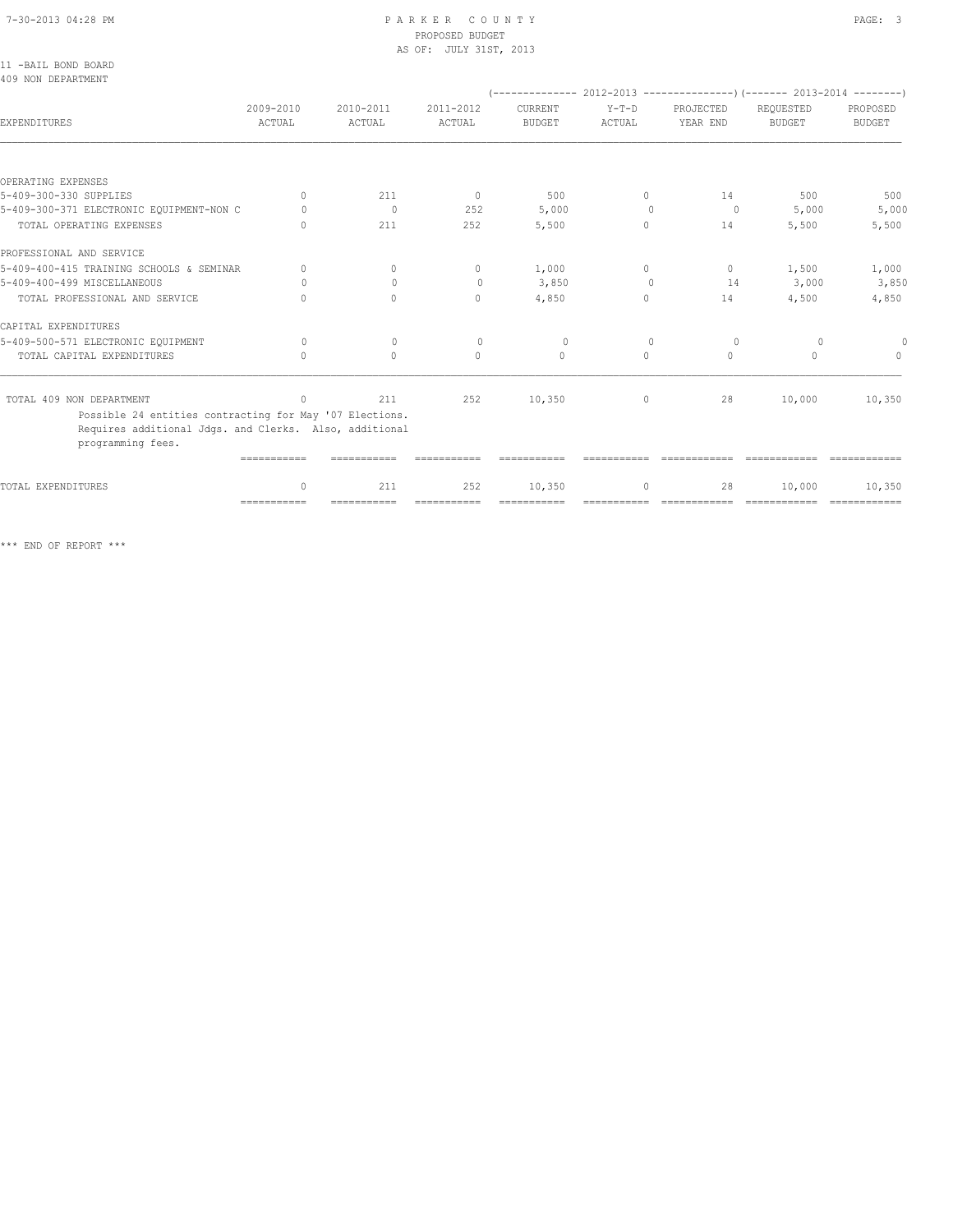#### 7-30-2013 04:28 PM P A R K E R C O U N T Y PAGE: 1 PROPOSED BUDGET AS OF: JULY 31ST, 2013

### 15 -DIST CLERK RECORDS MGMT

|                                   | 2009-2010<br>ACTUAL | 2010-2011<br>ACTUAL | 2011-2012<br>ACTUAL | $(-$ -------------- 2012-2013 ----------------) (------- 2013-2014 --------)<br>CURRENT<br><b>BUDGET</b> | $Y-T-D$<br>ACTUAL | PROJECTED<br>YEAR END | REQUESTED<br><b>BUDGET</b> | PROPOSED<br><b>BUDGET</b> |
|-----------------------------------|---------------------|---------------------|---------------------|----------------------------------------------------------------------------------------------------------|-------------------|-----------------------|----------------------------|---------------------------|
| REVENUE SUMMARY                   |                     |                     |                     |                                                                                                          |                   |                       |                            |                           |
| 343 REVENUE                       | $\mathbf{0}$        | $\circ$             | $\mathbf{0}$        | $\mathbf{0}$                                                                                             | 0                 | $\Omega$              |                            | $\mathbf{0}$              |
| INTEREST INCOME                   | 0                   | $\circ$             | $\mathbf{0}$        | $\circ$                                                                                                  | $\circ$           | $\mathbf{0}$          |                            | $\circ$                   |
| INVESTMENT INCOME                 | $\Omega$            | $\mathbf{0}$        | $\mathbf{0}$        | $\circ$                                                                                                  | 15                | $\mathbf{0}$          |                            | $\circ$                   |
| OTHER INCOME                      | 10,674              | 9,370               | 8,101               | 8,000                                                                                                    | 7,480             | 7,150                 | 8,000                      | 8,000                     |
| 399 REVENUE                       | 0                   | $\mathbf 0$         | 0                   | 6,000                                                                                                    | 0                 | 0                     | 0                          | 6,000                     |
| TOTAL REVENUES                    | 10,674              | 9,370               | 8,101               | 14,000                                                                                                   | 7,495             | 7,150                 | 8,000                      | 14,000                    |
| EXPENDITURE SUMMARY               |                     |                     |                     |                                                                                                          |                   |                       |                            |                           |
| 450 DISTRICT CLERK                | 1,493               | 2,193               | 1,645               | 14,000                                                                                                   | 1,982             | 0                     | 8,000                      | 14,000                    |
| TOTAL EXPENDITURES                | 1,493               | 2,193               | 1,645               | 14,000                                                                                                   | 1,982             | $\mathbb O$           | 8,000                      | 14,000                    |
| REVENUE OVER/(UNDER) EXPENDITURES | 9,181               | 7,178               | 6,456               | 0                                                                                                        | 5,512             | 7,150                 | $\mathbf{0}$               | $\mathbf{0}$              |
|                                   | ===========         | ===========         |                     |                                                                                                          |                   |                       |                            |                           |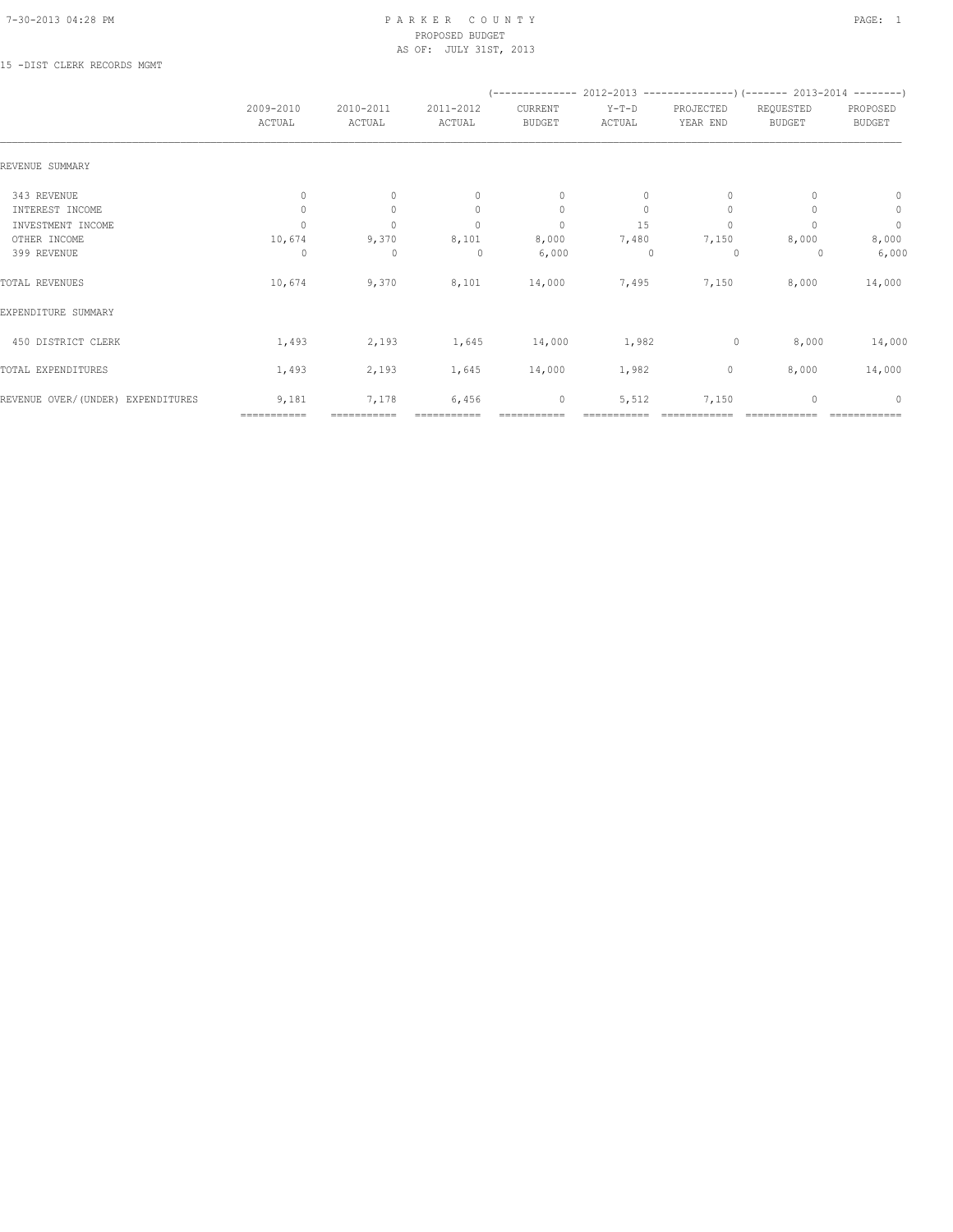#### 7-30-2013 04:28 PM P A R K E R C O U N T Y PAGE: 2 PROPOSED BUDGET AS OF: JULY 31ST, 2013

## 15 -DIST CLERK RECORDS MGMT

| <b>REVENUES</b>                          | 2009-2010<br>ACTUAL              | 2010-2011<br>ACTUAL | 2011-2012<br>ACTUAL | CURRENT<br><b>BUDGET</b> | $Y-T-D$<br>ACTUAL | PROJECTED<br>YEAR END | $(---------- 2012-2013$ ----------------) (------- 2013-2014 --------)<br>REQUESTED<br><b>BUDGET</b> | PROPOSED<br><b>BUDGET</b> |
|------------------------------------------|----------------------------------|---------------------|---------------------|--------------------------|-------------------|-----------------------|------------------------------------------------------------------------------------------------------|---------------------------|
|                                          |                                  |                     |                     |                          |                   |                       |                                                                                                      |                           |
| 343 REVENUE                              |                                  |                     |                     |                          |                   |                       |                                                                                                      |                           |
| 3-343-000-015 INSURANCE ADMINISTRATION F | $\Omega$                         | $\Omega$            | $\Omega$            | $\Omega$                 | $\Omega$          | $\Omega$              | $\Omega$                                                                                             |                           |
| TOTAL 343 REVENUE                        | $\begin{array}{c} \n\end{array}$ | $\Omega$            | $\mathbf{0}$        | $\mathbf{0}$             | $\circ$           | $\circ$               | $\mathbf{0}$                                                                                         | $\mathbf{0}$              |
| INTEREST INCOME                          |                                  |                     |                     |                          |                   |                       |                                                                                                      |                           |
| 3-359-000-015 NOW ACCOUNT INTEREST       | $\Omega$                         | $\mathbf{0}$        | $\Omega$            | $\circ$                  | $\Omega$          | $\Omega$              | $\Omega$                                                                                             |                           |
| TOTAL INTEREST INCOME                    | $\cap$                           | $\circ$             | $\circ$             | $\mathbf{0}$             | $\circ$           | $\circ$               | $\circ$                                                                                              | $\mathbf{0}$              |
| INVESTMENT INCOME                        |                                  |                     |                     |                          |                   |                       |                                                                                                      |                           |
| 3-361-000-015 INTEREST INCOME            | $\circ$                          | $\mathbf{0}$        | $\circ$             | $\circ$                  | 15                | $\circ$               | $\circ$                                                                                              |                           |
| TOTAL INVESTMENT INCOME                  | $\bigcap$                        | $\Omega$            | $\Omega$            | $\Omega$                 | 1.5               | $\Omega$              | $\Omega$                                                                                             | $\Omega$                  |
| OTHER INCOME                             |                                  |                     |                     |                          |                   |                       |                                                                                                      |                           |
| 3-370-000-370 MISCELLANEOUS              | $\overline{0}$                   | $\overline{0}$      | $\circ$             | $\circ$                  | $\circ$           | $\circ$               | $\Omega$                                                                                             | $\overline{0}$            |
| 3-370-000-397 RECORD MANAGEMENT FEES     | 10,674                           | 9,370               | 8,101               | 8,000                    | 7,480             | 7,150                 | 8,000                                                                                                | 8,000                     |
| 3-370-000-398 RECORD ARCHIVE FEES        | $\sim$ 0                         | $\overline{0}$      | $\sim$ 0            | $\sim$ 0                 | $\sim$ 0          | $\sim$ 0              | $\overline{0}$                                                                                       | $\sim$ 0                  |
| TOTAL OTHER INCOME                       | 10,674                           | 9,370               | 8,101               | 8,000                    | 7,480             | 7,150                 | 8,000                                                                                                | 8,000                     |
| 399 REVENUE                              |                                  |                     |                     |                          |                   |                       |                                                                                                      |                           |
| 3-399-000-001 UNEXPENDED FUND BALANCE    | $\circ$                          | 0                   | $\circ$             | 6,000                    | $\Omega$          | $\circ$               | 0                                                                                                    | 6,000                     |
| TOTAL 399 REVENUE                        | $\circ$                          | $\circ$             | $\mathbf{0}$        | 6,000                    | $\circ$           | $\circ$               | $\circ$                                                                                              | 6,000                     |
| TOTAL REVENUES                           | 10,674                           | 9,370               | 8,101               | 14,000                   | 7,495             | 7,150                 | 8,000                                                                                                | 14,000                    |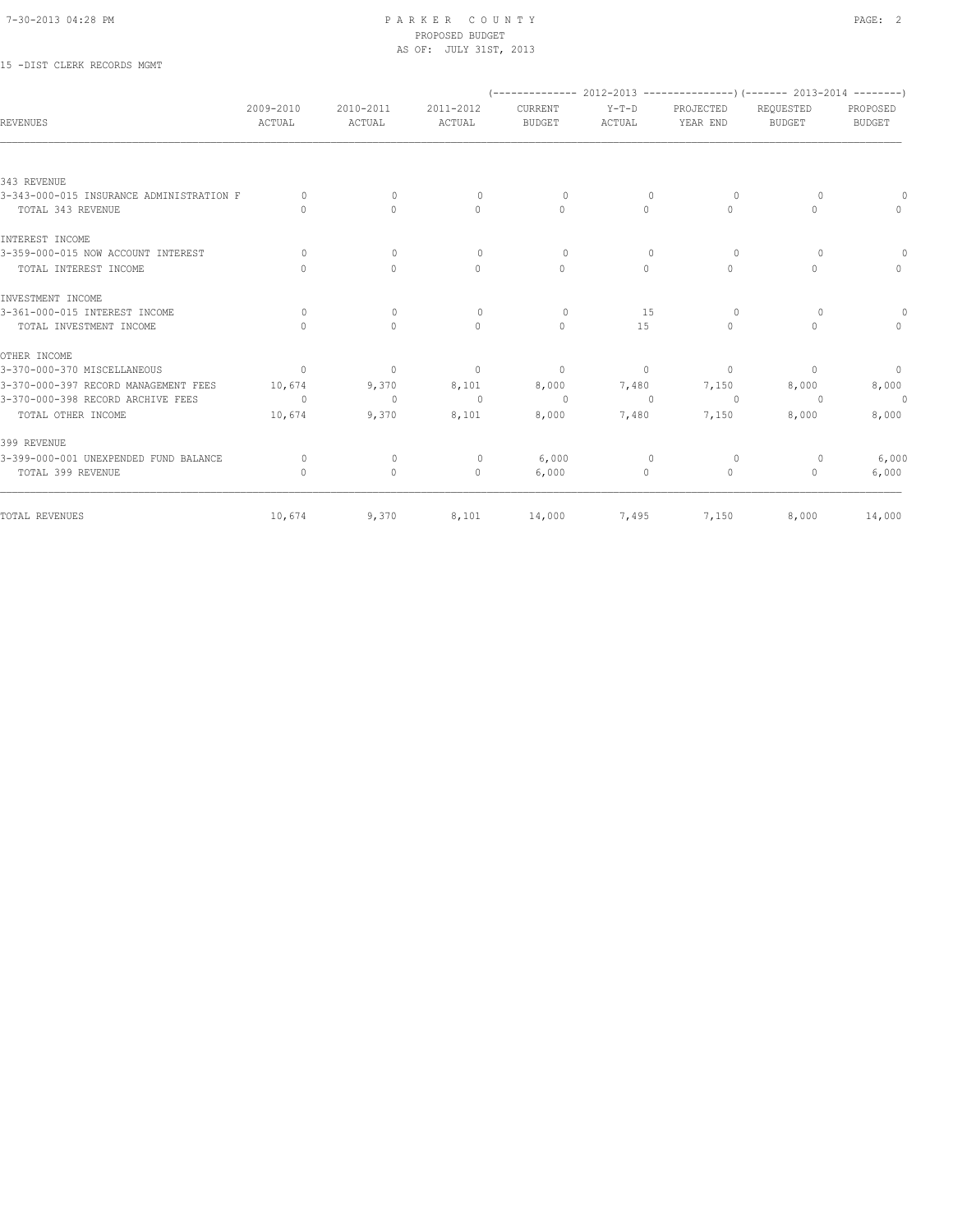#### 7-30-2013 04:28 PM P A R K E R C O U N T Y PAGE: 3 PROPOSED BUDGET AS OF: JULY 31ST, 2013

|  |                    | 15 -DIST CLERK RECORDS MGMT |  |
|--|--------------------|-----------------------------|--|
|  | 450 DISTRICT CLERK |                             |  |

|                                          |                     |                     |                     |                          |                   |                       | (-------------- 2012-2013 ---------------) (------ 2013-2014 --------) |                           |
|------------------------------------------|---------------------|---------------------|---------------------|--------------------------|-------------------|-----------------------|------------------------------------------------------------------------|---------------------------|
| EXPENDITURES                             | 2009-2010<br>ACTUAL | 2010-2011<br>ACTUAL | 2011-2012<br>ACTUAL | CURRENT<br><b>BUDGET</b> | $Y-T-D$<br>ACTUAL | PROJECTED<br>YEAR END | REQUESTED<br><b>BUDGET</b>                                             | PROPOSED<br><b>BUDGET</b> |
|                                          |                     |                     |                     |                          |                   |                       |                                                                        |                           |
| SALARIES & BENEFITS                      |                     |                     |                     |                          |                   |                       |                                                                        |                           |
| SALARIES & WAGES                         |                     |                     |                     |                          |                   |                       |                                                                        |                           |
| 5-450-100-106 DEPUTIES                   | $\mathbf{0}$        | $\mathbf{0}$        | $\mathbf{0}$        | $\mathbf{0}$             | $\circ$           | $\circ$               | $\mathbf{0}$                                                           | $\mathbf 0$               |
| 5-450-100-120 PART-TIME                  | $\circ$             | $\mathbf{0}$        | $\mathbf 0$         | $\circ$                  | $\mathbf 0$       | $\circ$               | 0                                                                      |                           |
| TOTAL SALARIES & WAGES                   | $\Omega$            | $\circ$             | $\circ$             | $\mathbf{0}$             | $\circ$           | $\circ$               | $\circ$                                                                | $\mathbf 0$               |
| <b>BENEFITS</b>                          |                     |                     |                     |                          |                   |                       |                                                                        |                           |
| 5-450-100-201 FICA MATCH                 | $\Omega$            | $\circ$             | $\mathbf{0}$        | $\mathbf{0}$             | $\circ$           | $\circ$               | $\Omega$                                                               | $\circ$                   |
| 5-450-100-202 EMPLOYEE HOSPITALIZATION   | $\Omega$            | 0                   | $\mathbf{0}$        | $\mathbf{0}$             | $\Omega$          | $\Omega$              | $\Omega$                                                               | $\circ$                   |
| 5-450-100-203 RETIREMENT PLAN CONTRIBUT  | $\cap$              | $\Omega$            | $\mathbf{0}$        | $\mathbf{0}$             | $\Omega$          | 0                     | $\Omega$                                                               | $\mathbf{0}$              |
| 5-450-100-204 WORKERS COMPENSATION INSU  | $\Omega$            | $\Omega$            | $\mathbf 0$         | $\circ$                  | $\mathbf{0}$      | $\circ$               | $\circ$                                                                | $\circ$                   |
| TOTAL BENEFITS                           | $\cap$              | $\Omega$            | $\Omega$            | $\circ$                  | $\Omega$          | $\circ$               | $\Omega$                                                               | $\Omega$                  |
| TOTAL SALARIES & BENEFITS                | $\Omega$            | $\circ$             | $\circ$             | $\circ$                  | $\Omega$          | $\circ$               | $\Omega$                                                               | $\mathbf{0}$              |
| OPERATING EXPENSES                       |                     |                     |                     |                          |                   |                       |                                                                        |                           |
| 5-450-300-310 POSTAGE                    | $\mathbf{0}$        | $\circ$             | $\mathbf{0}$        | 500                      | $\circ$           | $\circ$               | $\mathbf{0}$                                                           | 500                       |
| 5-450-300-330 SUPPLIES                   | $\mathbf{0}$        | 324                 | $\mathbb O$         | 500                      | $\mathbf 0$       | 0                     | $\mathbf{0}$                                                           | 500                       |
| 5-450-300-336 MICROFILM SUPPLIES         | 575                 | 278                 | $\mathbf{0}$        | 1,000                    | 73                | 0                     | 1,500                                                                  | 1,000                     |
| 5-450-300-370 OFFICE EQUIPMENT-NON CAP   | $\mathbf{0}$        | $\circ$             | $\mathbf 0$         | $\mathbf{0}$             | $\circ$           | $\circ$               | $\mathbf{0}$                                                           | 0                         |
| 5-450-300-371 ELECTRONIC EQUIPMENT-NON C | $\Omega$            | $\mathbf{0}$        | 985                 | 11,000                   | 1,062             | $\circ$               | 5,500                                                                  | 11,000                    |
| 5-450-300-374 OFFICE FURNITURE-NON CAP   | $\circ$             | $\mathbf 0$         | $\circ$             | $\circ$                  | $\mathbf{0}$      | $\circ$               | $\Omega$                                                               |                           |
| TOTAL OPERATING EXPENSES                 | 575                 | 602                 | 985                 | 13,000                   | 1,135             | $\circ$               | 7,000                                                                  | 13,000                    |
| PROFESSIONAL AND SERVICE                 |                     |                     |                     |                          |                   |                       |                                                                        |                           |
| 5-450-400-408 CONTRACT SERVICES          | $\Omega$            | 660                 | 660                 | 1,000                    | 848               | 0                     | 1,000                                                                  | 1,000                     |
| 5-450-400-415 TRAINING SCHOOLS & SEMINAR | $\mathbf{0}$        | $\mathbf{0}$        | $\mathbb O$         | $\mathbf{0}$             | $\circ$           | $\circ$               | $\mathbf 0$                                                            | 0                         |
| 5-450-400-425 TRAVEL                     | $\cap$              | 0                   | $\mathbf{0}$        | $\Omega$                 | $\Omega$          | $\Omega$              | $\mathbf{0}$                                                           | $\circ$                   |
| 5-450-400-450 OFFICE EQUIPMENT REPAIR    | $\Omega$            | $\Omega$            | $\Omega$            | $\Omega$                 | $\Omega$          | $\Omega$              | $\Omega$                                                               | $\mathbf 0$               |
| 5-450-400-480 DUES & SUBSCRIPTIONS       | $\Omega$            | $\circ$             | $\Omega$            | $\Omega$                 | $\circ$           | $\Omega$              | $\Omega$                                                               | $\circ$                   |
| 5-450-400-481 BOOKS & PUBLICATIONS       | $\Omega$            | $\circ$             | $\mathbf{0}$        | $\mathbf{0}$             | $\circ$           | $\circ$               | $\Omega$                                                               | $\circ$                   |
| 5-450-400-482 BONDS                      | $\cap$              | $\mathbf{0}$        | $\circ$             | $\Omega$                 | $\Omega$          | $\Omega$              | $\Omega$                                                               | $\mathbf{0}$              |
| 5-450-400-499 MISCELLANEOUS              | $\circ$             | $\mathbf 0$         | $\circ$             | $\circ$                  | $\mathbf{0}$      | 0                     | 0                                                                      | $\Omega$                  |
| TOTAL PROFESSIONAL AND SERVICE           | $\Omega$            | 660                 | 660                 | 1,000                    | 848               | $\circ$               | 1,000                                                                  | 1,000                     |
| CAPITAL EXPENDITURES                     |                     |                     |                     |                          |                   |                       |                                                                        |                           |
| 5-450-500-570 OFFICE EQUIPMENT           | $\mathbf{0}$        | $\circ$             | 0                   | 0                        | 0                 | 0                     | $\mathbf{0}$                                                           | 0                         |
| 5-450-500-571 ELECTRONIC EQUIPMENT       | 918                 | 930                 | $\mathbb O$         | $\mathbf 0$              | $\mathbf 0$       | $\circ$               | $\mathbf{0}$                                                           | $\mathbb O$               |
| 5-450-500-590 OFFICE FURNITURE           | $\Omega$            | $\mathbf{0}$        | $\mathbf 0$         | 0                        | $\mathbf{0}$      | $\Omega$              | $\Omega$                                                               |                           |
| TOTAL CAPITAL EXPENDITURES               | 918                 | 930                 | $\mathbf{0}$        | $\mathbf{0}$             | $\mathbf 0$       | 0                     | $\circ$                                                                | $\mathbf{0}$              |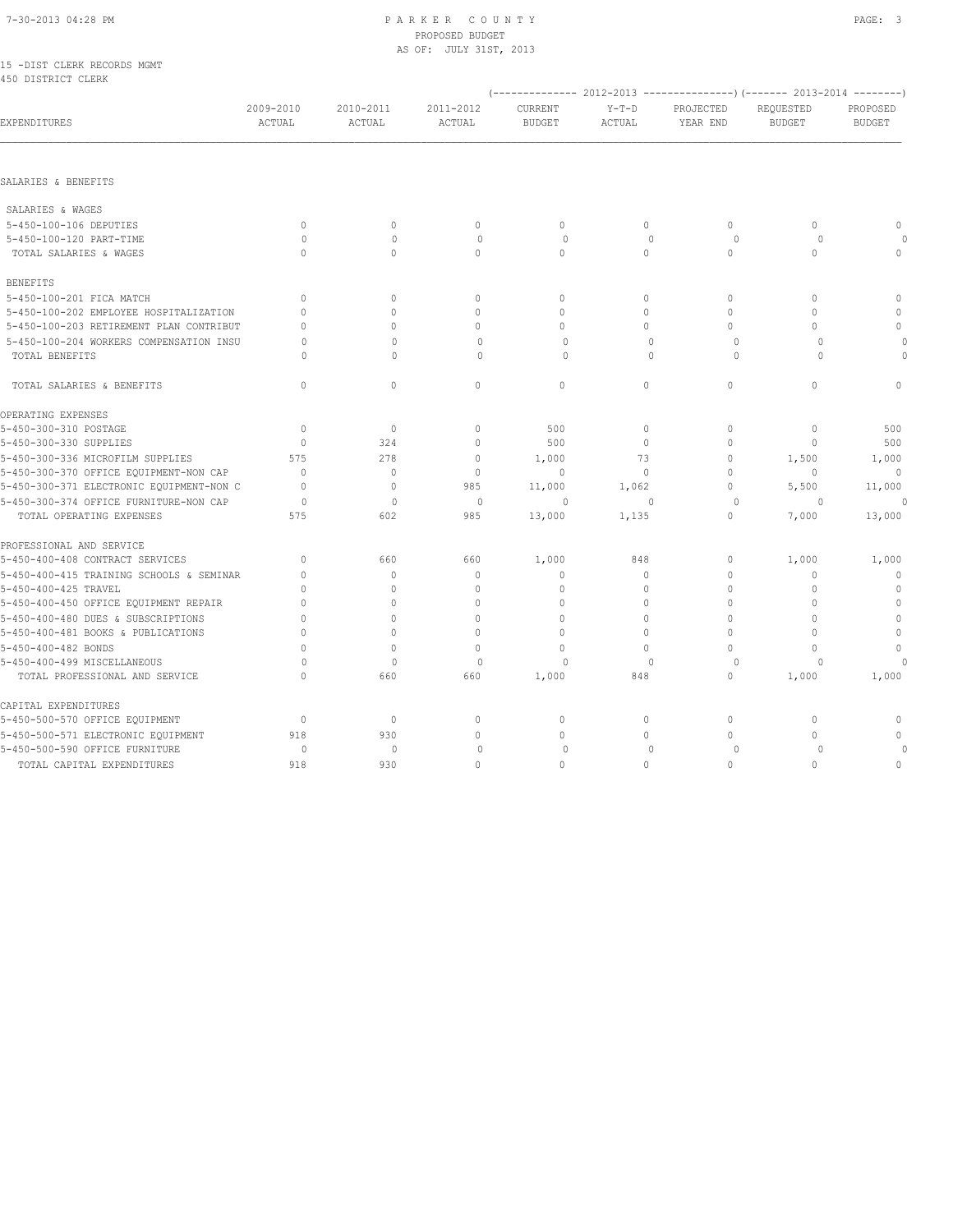#### 7-30-2013 04:28 PM P A R K E R C O U N T Y PAGE: 4 PROPOSED BUDGET AS OF: JULY 31ST, 2013

| 15 -DIST CLERK RECORDS MGMT<br>450 DISTRICT CLERK |                     |                          |                     | (-------------- 2012-2013 --------------------- 2013-2014 ---------- |                   |                       |                            |                           |
|---------------------------------------------------|---------------------|--------------------------|---------------------|----------------------------------------------------------------------|-------------------|-----------------------|----------------------------|---------------------------|
| EXPENDITURES                                      | 2009-2010<br>ACTUAL | 2010-2011<br>ACTUAL      | 2011-2012<br>ACTUAL | CURRENT<br><b>BUDGET</b>                                             | $Y-T-D$<br>ACTUAL | PROJECTED<br>YEAR END | REQUESTED<br><b>BUDGET</b> | PROPOSED<br><b>BUDGET</b> |
| OTHER SERVICES                                    |                     |                          |                     |                                                                      |                   |                       |                            |                           |
| 5-450-600-699 PROGRAM CONTINGENCIES               |                     | $\mathbf{0}$<br>$\Omega$ | $\circ$<br>$\Omega$ | 0<br>$\Omega$                                                        | $\Omega$          | $\circ$<br>$\Omega$   |                            | $\Omega$                  |
| TOTAL OTHER SERVICES                              |                     |                          |                     |                                                                      |                   |                       |                            |                           |
| TOTAL 450 DISTRICT CLERK                          | 1,493               | 2,193                    | 1,645               | 14,000                                                               | 1,982             | $\mathbf{0}$          | 8,000                      | 14,000                    |
|                                                   | ===========         | ------------             |                     | ------------                                                         |                   |                       |                            |                           |
| TOTAL EXPENDITURES                                | 1,493               | 2,193                    | 1,645               | 14,000                                                               | 1,982             | $\mathbf{0}$          | 8,000                      | 14,000                    |
|                                                   | ===========         | ===========              | ===========         | ===========                                                          |                   |                       | ============               | ============              |

\*\*\* END OF REPORT \*\*\*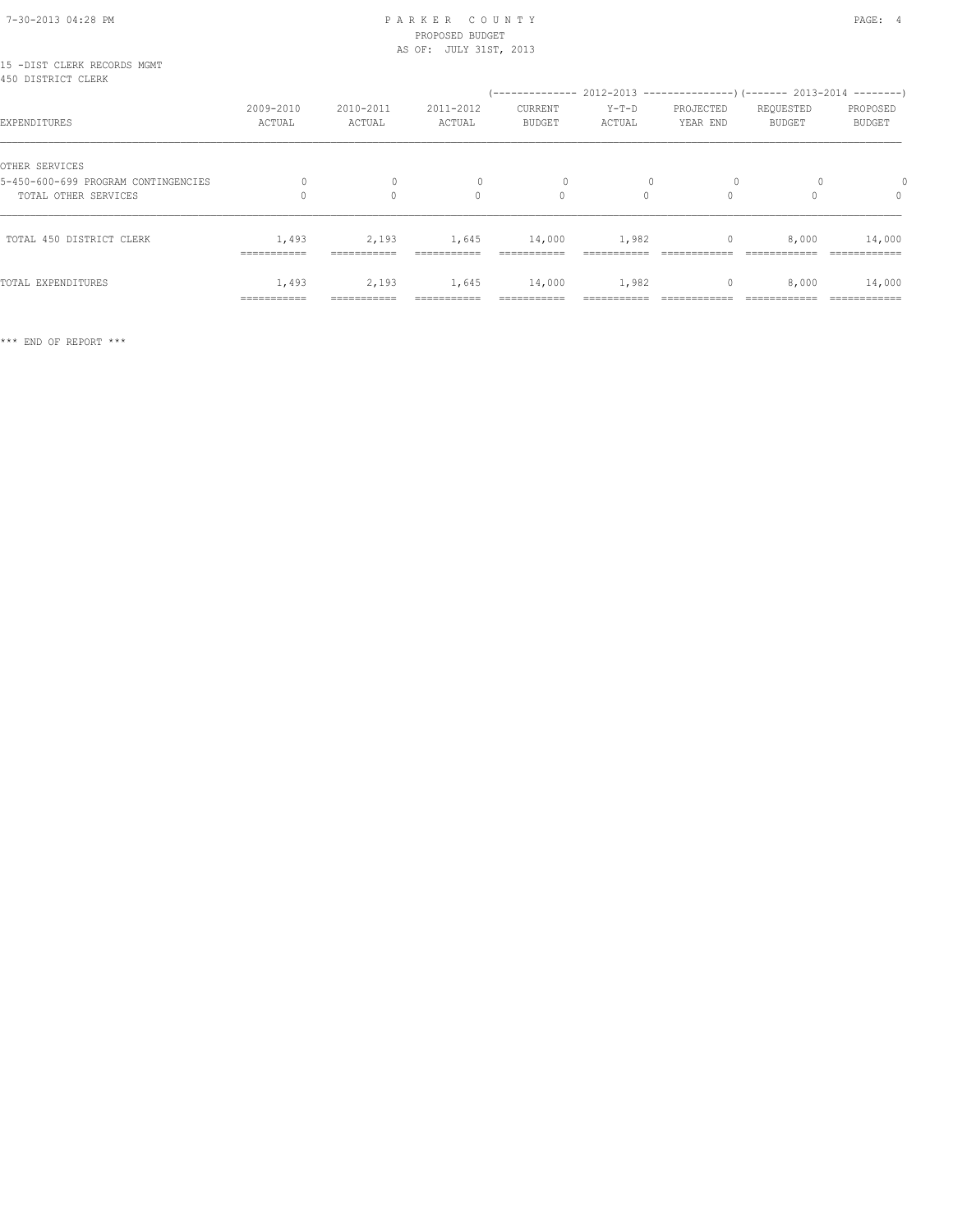#### 7-30-2013 04:28 PM P A R K E R C O U N T Y PAGE: 1 PROPOSED BUDGET AS OF: JULY 31ST, 2013

## 21 -DISTRICT CLERK

|                                     |                       |                       |                        |                          | $(---------- 2012-2013$ ----------------) (------- 2013-2014 --------) |                       |                     |                           |
|-------------------------------------|-----------------------|-----------------------|------------------------|--------------------------|------------------------------------------------------------------------|-----------------------|---------------------|---------------------------|
|                                     | 2009-2010<br>ACTUAL   | 2010-2011<br>ACTUAL   | 2011-2012<br>ACTUAL    | CURRENT<br><b>BUDGET</b> | $Y-T-D$<br>ACTUAL                                                      | PROJECTED<br>YEAR END | REQUESTED<br>BUDGET | PROPOSED<br><b>BUDGET</b> |
| REVENUE SUMMARY                     |                       |                       |                        |                          |                                                                        |                       |                     |                           |
| FEES OF OFFICE<br>INVESTMENT INCOME | 23,543<br>$\Omega$    | 22,406<br>$\circ$     | 21,202<br>$\mathbf{0}$ | 16,000<br>$\mathbf{0}$   | 25                                                                     | 16,367 ( 14)<br>14)   | 17,000              | 16,000<br>$\mathbf{0}$    |
| 399 REVENUE                         | $\circ$               | $\mathbf 0$           | $\mathbf{0}$           | $\circ$                  | $\Omega$                                                               | 0                     | $\Omega$            | 0                         |
| TOTAL REVENUES                      | 23,543                | 22,406                | 21,202                 | 16,000                   | $16,392$ (                                                             | 28)                   | 17,000              | 16,000                    |
| EXPENDITURE SUMMARY                 |                       |                       |                        |                          |                                                                        |                       |                     |                           |
| 409 NON DEPARTMENT                  | $\circ$               | $\circ$               | 0                      | 16,000                   | $\circ$                                                                | 14                    | 17,000              | 16,000                    |
| TOTAL EXPENDITURES                  | $\mathbf{0}$          | $\circ$               | $\circ$                | 16,000                   | 0                                                                      | 14                    | 17,000              | 16,000                    |
| REVENUE OVER/(UNDER) EXPENDITURES   | 23,543<br>=========== | 22,406<br>=========== | 21,202                 | $\circ$                  | $16,392$ (                                                             | 42)                   | $\mathbf{0}$        | $\circ$                   |
|                                     |                       |                       |                        |                          |                                                                        |                       |                     |                           |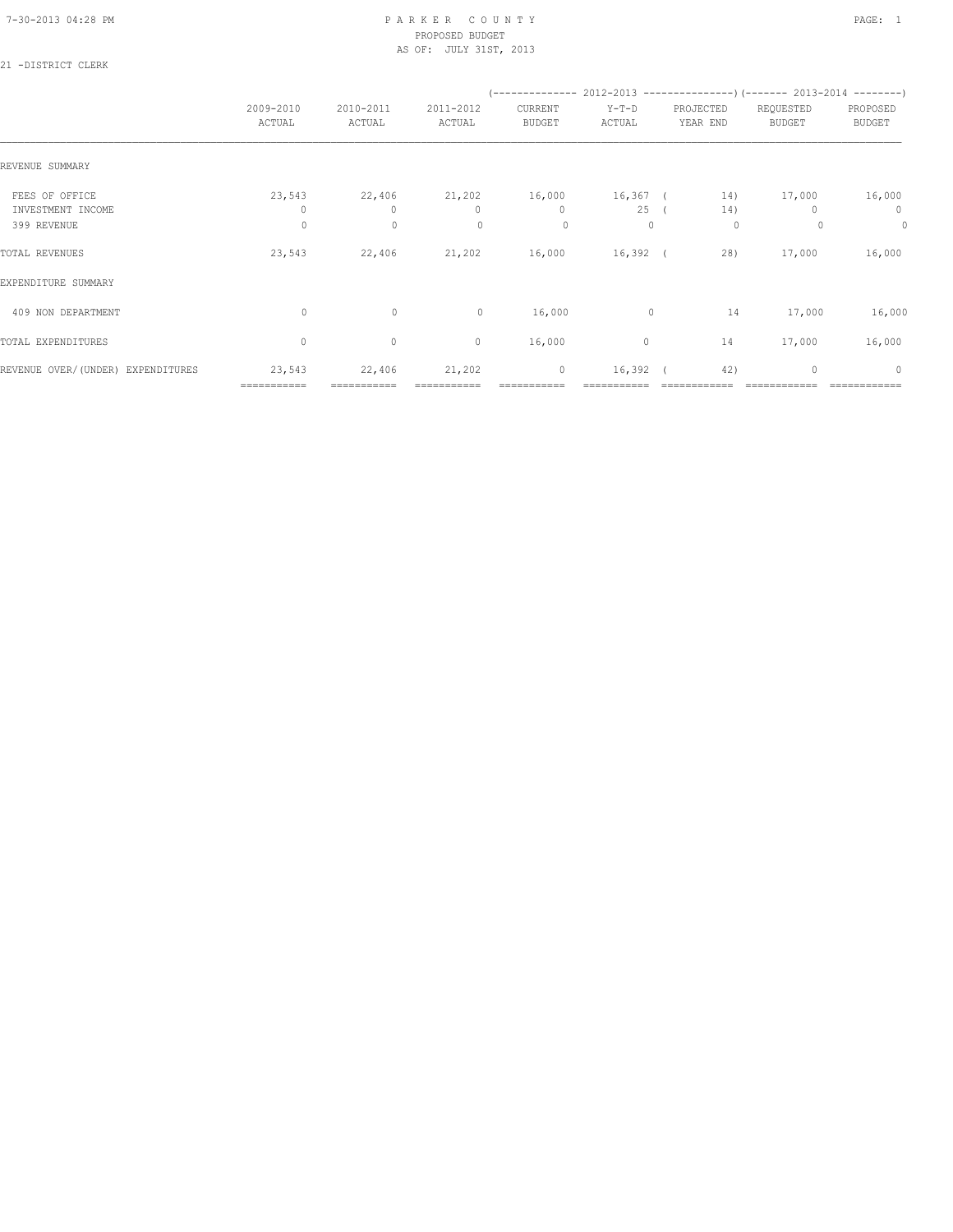21 -DISTRICT CLERK

#### 7-30-2013 04:28 PM P A R K E R C O U N T Y PAGE: 2 PROPOSED BUDGET AS OF: JULY 31ST, 2013

| <b>REVENUES</b>                       | 2009-2010<br>ACTUAL | 2010-2011<br>ACTUAL | 2011-2012<br>ACTUAL | CURRENT<br><b>BUDGET</b> | $Y-T-D$<br>ACTUAL | PROJECTED<br>YEAR END |         | $(----------2012-2013---------)$ $(----2013-2014------)$<br>REQUESTED<br><b>BUDGET</b> | PROPOSED<br><b>BUDGET</b> |
|---------------------------------------|---------------------|---------------------|---------------------|--------------------------|-------------------|-----------------------|---------|----------------------------------------------------------------------------------------|---------------------------|
|                                       |                     |                     |                     |                          |                   |                       |         |                                                                                        |                           |
| FEES OF OFFICE                        |                     |                     |                     |                          |                   |                       |         |                                                                                        |                           |
| 3-340-000-450 DISPUTE RESOLUTION FEES | 23,543              | 22,406              | 21,202              | 16,000                   | $16,367$ (        |                       | 14)     | 17,000                                                                                 | 16,000                    |
| TOTAL FEES OF OFFICE                  | 23,543              | 22,406              | 21,202              | 16,000                   | 16,367 (          |                       | 14)     | 17,000                                                                                 | 16,000                    |
| INVESTMENT INCOME                     |                     |                     |                     |                          |                   |                       |         |                                                                                        |                           |
| 3-361-000-021 INTEREST INCOME         | 0                   | $\mathbf 0$         | $\mathbf{0}$        | 0                        | 25                | $\sqrt{2}$            | 14)     |                                                                                        | 0                         |
| TOTAL INVESTMENT INCOME               | $\Omega$            | $\circ$             | $\circ$             | $\mathbf{0}$             | 25(               |                       | 14)     | 0                                                                                      | $\circ$                   |
| 399 REVENUE                           |                     |                     |                     |                          |                   |                       |         |                                                                                        |                           |
| 3-399-000-001 UNEXPENDED FUND BALANCE | 0                   | $\mathbf 0$         | $\mathbf{0}$        | 0                        |                   |                       | 0       |                                                                                        |                           |
| TOTAL 399 REVENUE                     | $\circ$             | $\mathbb O$         | $\circ$             | $\circ$                  | $\circ$           |                       | $\circ$ | 0                                                                                      | $\circ$                   |
| TOTAL REVENUES                        | 23,543              | 22,406              | 21,202              | 16,000                   | $16,392$ (        |                       | 28)     | 17,000                                                                                 | 16,000                    |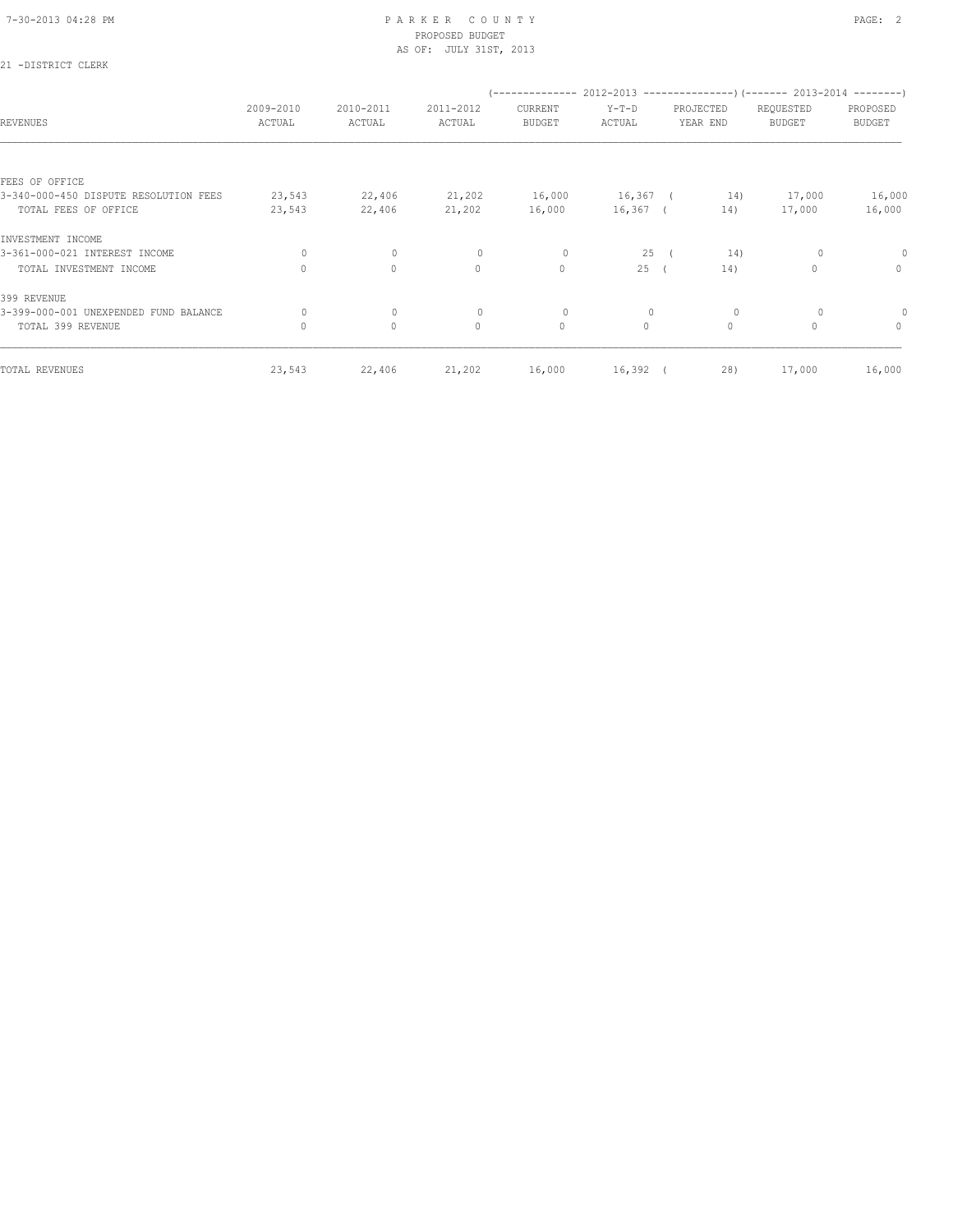## 7-30-2013 04:28 PM P A R K E R C O U N T Y PAGE: 3 PROPOSED BUDGET

|                                                                                                                                        |                     |                     | AS OF: JULY 31ST, 2013 |                          |                   |                       |                                                                      |                           |
|----------------------------------------------------------------------------------------------------------------------------------------|---------------------|---------------------|------------------------|--------------------------|-------------------|-----------------------|----------------------------------------------------------------------|---------------------------|
| 21 -DISTRICT CLERK<br>409 NON DEPARTMENT                                                                                               |                     |                     |                        |                          |                   |                       | $(----------2012-2013$ ----------------) (------- 2013-2014 -------) |                           |
| EXPENDITURES                                                                                                                           | 2009-2010<br>ACTUAL | 2010-2011<br>ACTUAL | 2011-2012<br>ACTUAL    | CURRENT<br><b>BUDGET</b> | $Y-T-D$<br>ACTUAL | PROJECTED<br>YEAR END | REQUESTED<br><b>BUDGET</b>                                           | PROPOSED<br><b>BUDGET</b> |
|                                                                                                                                        |                     |                     |                        |                          |                   |                       |                                                                      |                           |
| PROFESSIONAL AND SERVICE                                                                                                               |                     |                     |                        |                          |                   |                       |                                                                      |                           |
| 5-409-400-499 MISCELLANEOUS                                                                                                            | $\Omega$            | $\Omega$            | $\Omega$               | $\circ$                  | $\Omega$          | 14                    |                                                                      | $\circ$                   |
| TOTAL PROFESSIONAL AND SERVICE                                                                                                         | $\cap$              | $\Omega$            | $\Omega$               | $\mathbf{0}$             | $\Omega$          | 14                    | $\Omega$                                                             | $\Omega$                  |
| OTHER SERVICES                                                                                                                         |                     |                     |                        |                          |                   |                       |                                                                      |                           |
| 5-409-600-699 PROGRAM CONTINGENCIES                                                                                                    | $\bigcap$           | $\mathbf{0}$        | $\circ$                | 16,000                   | $\mathbf{0}$      | $\circ$               | 17,000                                                               | 16,000                    |
| TOTAL OTHER SERVICES                                                                                                                   | $\Omega$            | $\Omega$            | $\mathbf{0}$           | 16,000                   | $\circ$           | $\circ$               | 17,000                                                               | 16,000                    |
| TOTAL 409 NON DEPARTMENT                                                                                                               | $\mathbf{0}$        | $\sim$ 0            | $\overline{0}$         | 16,000                   | $\circ$           | 14                    | 17,000                                                               | 16,000                    |
| Possible 24 entities contracting for May '07 Elections.<br>Requires additional Jdgs. and Clerks. Also, additional<br>programming fees. |                     |                     |                        |                          |                   |                       |                                                                      |                           |
|                                                                                                                                        | -----------         |                     |                        |                          |                   |                       |                                                                      |                           |
| TOTAL EXPENDITURES                                                                                                                     | $\mathbf{0}$        | $\mathbf{0}$        | $\mathbf{0}$           | 16,000                   | $\circ$           | 14                    | 17,000                                                               | 16,000                    |

=========== =========== =========== =========== =========== ============ ============ ============

\*\*\* END OF REPORT \*\*\*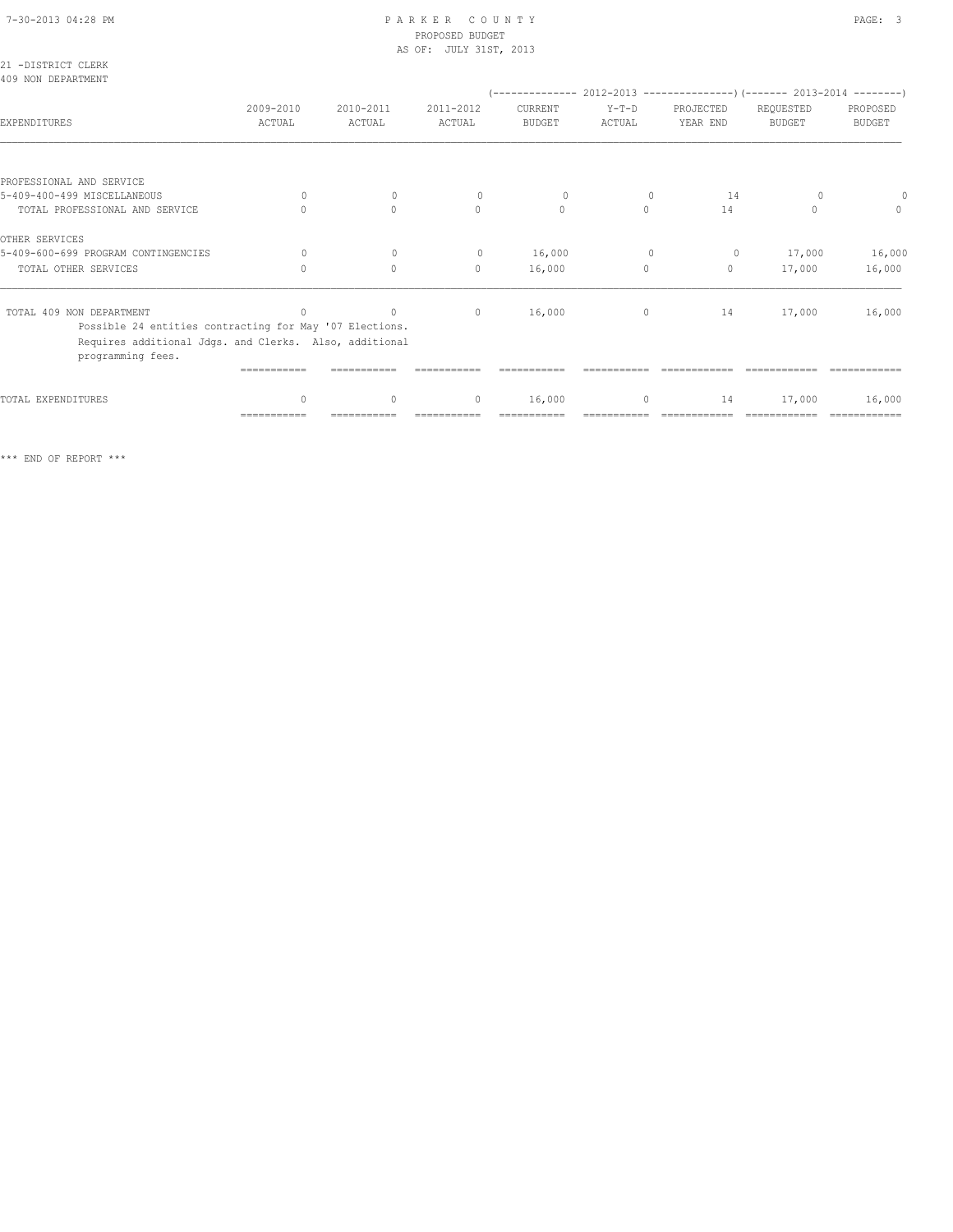#### 7-30-2013 04:28 PM P A R K E R C O U N T Y PAGE: 1 PROPOSED BUDGET AS OF: JULY 31ST, 2013

## 22 -INVESTMENT CLEARING

|                   | 2009-2010<br>ACTUAL | 2010-2011<br>ACTUAL | 2011-2012<br>ACTUAL | --------------<br>CURRENT<br><b>BUDGET</b> | $Y-T-D$<br>ACTUAL | PROJECTED<br>YEAR END | $2012-2013$ ---------------) (------- 2013-2014 --------)<br>REQUESTED<br><b>BUDGET</b> | PROPOSED<br>BUDGET               |
|-------------------|---------------------|---------------------|---------------------|--------------------------------------------|-------------------|-----------------------|-----------------------------------------------------------------------------------------|----------------------------------|
| REVENUE SUMMARY   |                     |                     |                     |                                            |                   |                       |                                                                                         |                                  |
| INTEREST INCOME   | $\circ$             |                     | $\mathbf{0}$        | $\circ$                                    | 0                 | $\Omega$              |                                                                                         | $\Omega$                         |
| INVESTMENT INCOME | 0                   |                     | 0                   | $\mathbf{0}$                               | 2,014             | $\Omega$              |                                                                                         | $\begin{array}{c} \n\end{array}$ |
| 399 REVENUE       | 0                   | $\Omega$            |                     | 0                                          | $\mathbf{0}$      | 0                     |                                                                                         |                                  |
| TOTAL REVENUES    | $\Omega$            |                     | $\mathbf{0}$        | $\mathbf{0}$                               | 2,014             | $\Omega$              |                                                                                         | n                                |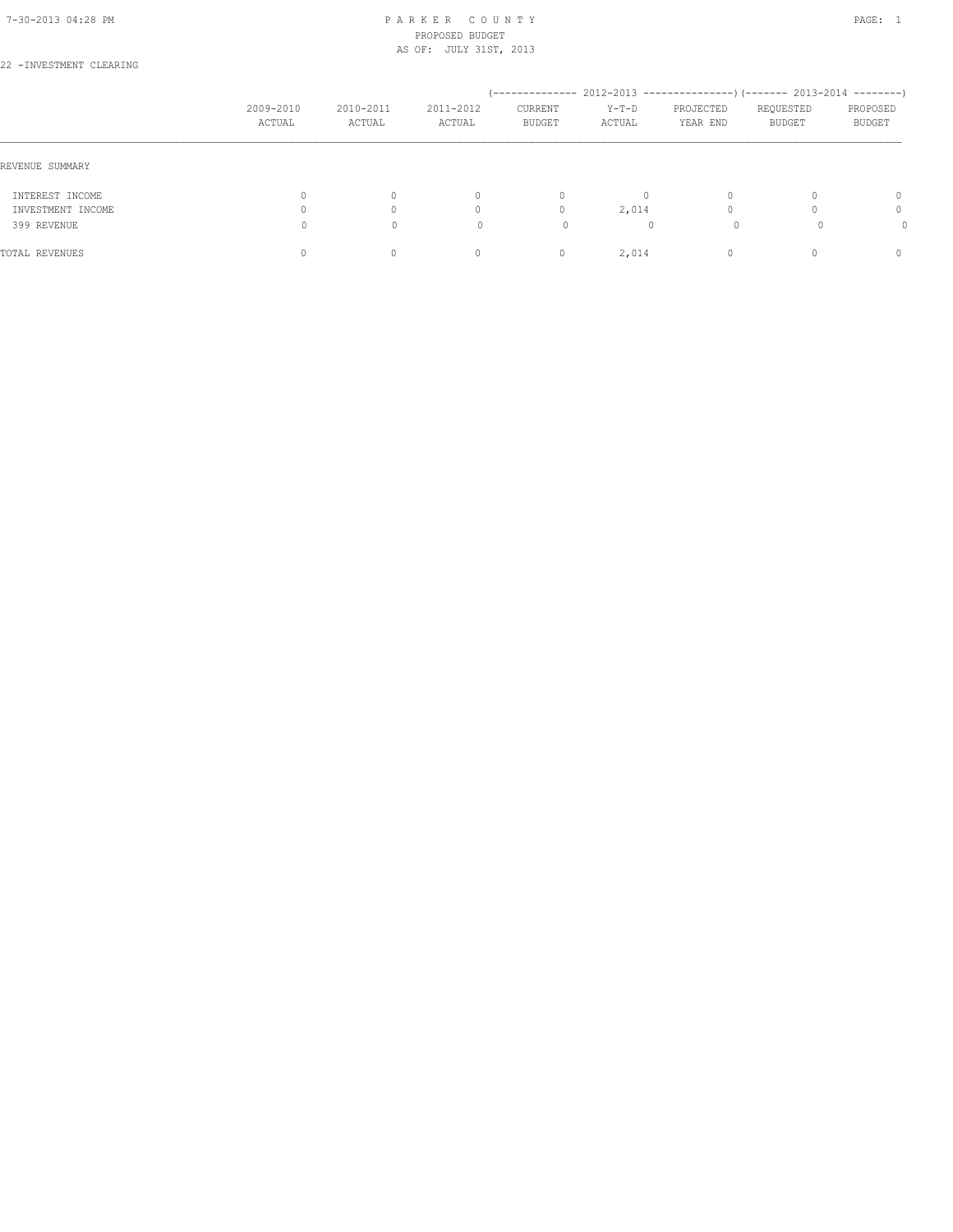#### 7-30-2013 04:28 PM P A R K E R C O U N T Y PAGE: 2 PROPOSED BUDGET AS OF: JULY 31ST, 2013

## 22 -INVESTMENT CLEARING

|                                       |                     |                                  |                                  | (-------------- 2012-2013 ----------------) (------- 2013-2014 --------) |                   |                       |                            |                           |
|---------------------------------------|---------------------|----------------------------------|----------------------------------|--------------------------------------------------------------------------|-------------------|-----------------------|----------------------------|---------------------------|
| <b>REVENUES</b>                       | 2009-2010<br>ACTUAL | 2010-2011<br>ACTUAL              | 2011-2012<br>ACTUAL              | CURRENT<br><b>BUDGET</b>                                                 | $Y-T-D$<br>ACTUAL | PROJECTED<br>YEAR END | REQUESTED<br><b>BUDGET</b> | PROPOSED<br><b>BUDGET</b> |
|                                       |                     |                                  |                                  |                                                                          |                   |                       |                            |                           |
| INTEREST INCOME                       |                     |                                  |                                  |                                                                          |                   |                       |                            |                           |
| 3-359-000-022 BANK INTEREST EARNED    | $\cap$              | $\Omega$                         | $\bigcap$                        | $\Omega$                                                                 |                   | $\Omega$              |                            |                           |
| TOTAL INTEREST INCOME                 |                     | $\begin{array}{c} \n\end{array}$ | $\begin{array}{c} \n\end{array}$ | $\mathbf{0}$                                                             | $\Omega$          | $\Omega$              |                            | $\mathbf{0}$              |
| INVESTMENT INCOME                     |                     |                                  |                                  |                                                                          |                   |                       |                            |                           |
| 3-361-000-022 TEMPORARY INTEREST      | $\bigcap$           | $\Omega$                         | $\Omega$                         | $\circ$                                                                  | 2,014             | $\Omega$              |                            |                           |
| TOTAL INVESTMENT INCOME               |                     | $\Omega$                         | $\circ$                          | $\mathbf{0}$                                                             | 2,014             | $\bigcap$             |                            | $\mathbf{0}$              |
| 399 REVENUE                           |                     |                                  |                                  |                                                                          |                   |                       |                            |                           |
| 3-399-000-001 UNEXPENDED FUND BALANCE | $\Omega$            | $\bigcap$                        |                                  | $\Omega$                                                                 |                   | $\Omega$              |                            |                           |
| TOTAL 399 REVENUE                     |                     | $\begin{array}{c} \n\end{array}$ | $\begin{array}{c} \n\end{array}$ | $\mathbf{0}$                                                             | $\Omega$          | $\Omega$              | $\cap$                     | $\mathbf{0}$              |
|                                       |                     |                                  |                                  |                                                                          |                   |                       |                            |                           |
| TOTAL REVENUES                        | $\Omega$            | $\circ$                          | $\mathbf{0}$                     | $\mathbb O$                                                              | 2,014             | 0                     |                            | 0                         |
| TOTAL EXPENDITURES                    | $\cap$              | $\bigcap$                        | $\begin{array}{c} \n\end{array}$ | $\mathbf{0}$                                                             | $\Omega$          | $\Omega$              |                            | $\cap$                    |
|                                       | ===========         |                                  |                                  |                                                                          |                   |                       |                            |                           |

\*\*\* END OF REPORT \*\*\*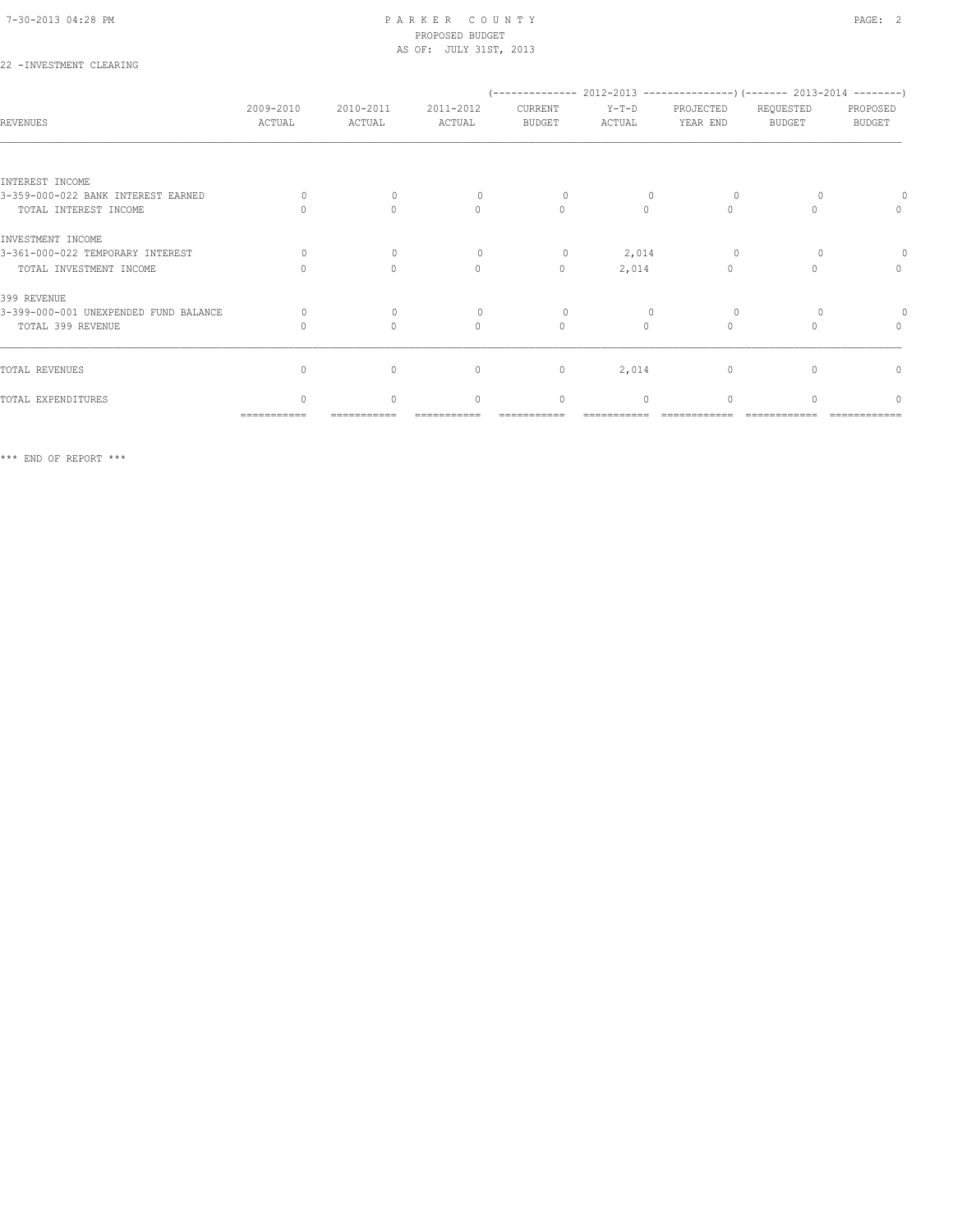#### 7-30-2013 04:28 PM P A R K E R C O U N T Y PAGE: 1 PROPOSED BUDGET AS OF: JULY 31ST, 2013

408-'09 TRANSPORTATION BOND

|                                   |                     |                                                    |                     |                          |                   | (-------------- 2012-2013 ----------------) (------- 2013-2014 --------) |                                  |                           |
|-----------------------------------|---------------------|----------------------------------------------------|---------------------|--------------------------|-------------------|--------------------------------------------------------------------------|----------------------------------|---------------------------|
|                                   | 2009-2010<br>ACTUAL | 2010-2011<br>ACTUAL                                | 2011-2012<br>ACTUAL | CURRENT<br><b>BUDGET</b> | $Y-T-D$<br>ACTUAL | PROJECTED<br>YEAR END                                                    | REQUESTED<br><b>BUDGET</b>       | PROPOSED<br><b>BUDGET</b> |
| REVENUE SUMMARY                   |                     |                                                    |                     |                          |                   |                                                                          |                                  |                           |
| OTHER INCOME                      | 153,499             | 576,970                                            | 181,039             | 21,035,000               | 20,084,260        | $\circ$                                                                  | $\mathbf{0}$                     | $\mathbf{0}$              |
| 399 REVENUE                       | $\circ$             | $\circ$                                            | $\Omega$            | 8,871,967                | - 0               | $\circ$                                                                  | 22,285,000                       | 22,285,000                |
| TOTAL REVENUES                    | 153,499             | 576,970                                            | 181,039             | 29,906,967               | 20,084,260        | $\circ$                                                                  | 22,285,000                       | 22,285,000                |
| EXPENDITURE SUMMARY               |                     |                                                    |                     |                          |                   |                                                                          |                                  |                           |
| 409 NON DEPARTMENT                | 73,906              | 57,162                                             | 52,976              | 9,295,189                | 48,113            | $\circ$                                                                  | 22,285,000                       | 22,285,000                |
| 611 ROAD PRECINCT 1               | 280,076             | 40,955                                             | 86,634              | 92,335                   | $\sim$ 0          | $\mathbf{0}$                                                             | $\begin{array}{c} \n\end{array}$ | $\Omega$                  |
| 612 ROAD PRECINCT 2               | 155,712             | 67,402                                             | 3,109               | 485,682                  | 26,834            | $\begin{array}{c} \n\end{array}$                                         |                                  | $\mathbf{0}$              |
| 613 ROAD PRECINCT 3               | 259,881             | 248,469                                            | $\sim$ 0            | 361,183                  | 175,795           | $\Omega$                                                                 | n                                | $\mathbf{0}$              |
| 614 ROAD PRECINCT 4               | 420,975             | $\overline{0}$                                     | 270,456             | 231,269                  | 69,989            | $\Omega$                                                                 |                                  | $\mathbf{0}$              |
| 700 TRANSFER OUT                  | $\overline{0}$      | $\Omega$                                           | $\Omega$            | $\overline{0}$           | $\Omega$          | $\mathbf{0}$                                                             |                                  | $\mathbf{0}$              |
| PRECINCT 1                        | 5,667,534           | 2,736,637                                          | 900,552             | 8,100                    | 80,516            | $\bigcap$                                                                |                                  | $\mathbf{0}$              |
| PRECINCT 2                        | 4,469,100           | 9,387,773                                          | 8,168,625           | 710,895                  | 569,699           | 0                                                                        |                                  | $\circ$                   |
| PRECINCT 3                        | 3, 311, 510         | 3,704,814                                          | 5,441,024           | 8,820,673                | 4,845,437         | $\mathbf{0}$                                                             |                                  | $\mathbb O$               |
| PRECINCT 4                        | 1,246,319           | 1,658,724                                          | 560,394             | 4,015,877                | 742,276           | $\circ$                                                                  | 0                                | $\circ$                   |
| DEBT SERVICE/LEASE                | $\circ$             | $\mathbf{0}$                                       | $\Omega$            | $\Omega$                 | $\Omega$          | $\circ$                                                                  |                                  | $\circ$                   |
| TOTAL EXPENDITURES                | 15,885,013          | 17,901,936                                         | 15,483,769          | 24,021,203               | 6,558,658         | $\circ$                                                                  | 22,285,000                       | 22,285,000                |
| REVENUE OVER/(UNDER) EXPENDITURES |                     | $(15, 731, 514)$ $(17, 324, 967)$ $(15, 302, 730)$ |                     | 5,885,764                | 13,525,602        | $\mathbf 0$                                                              |                                  | $\Omega$                  |
|                                   | ============        | ============                                       | ============        |                          |                   |                                                                          |                                  |                           |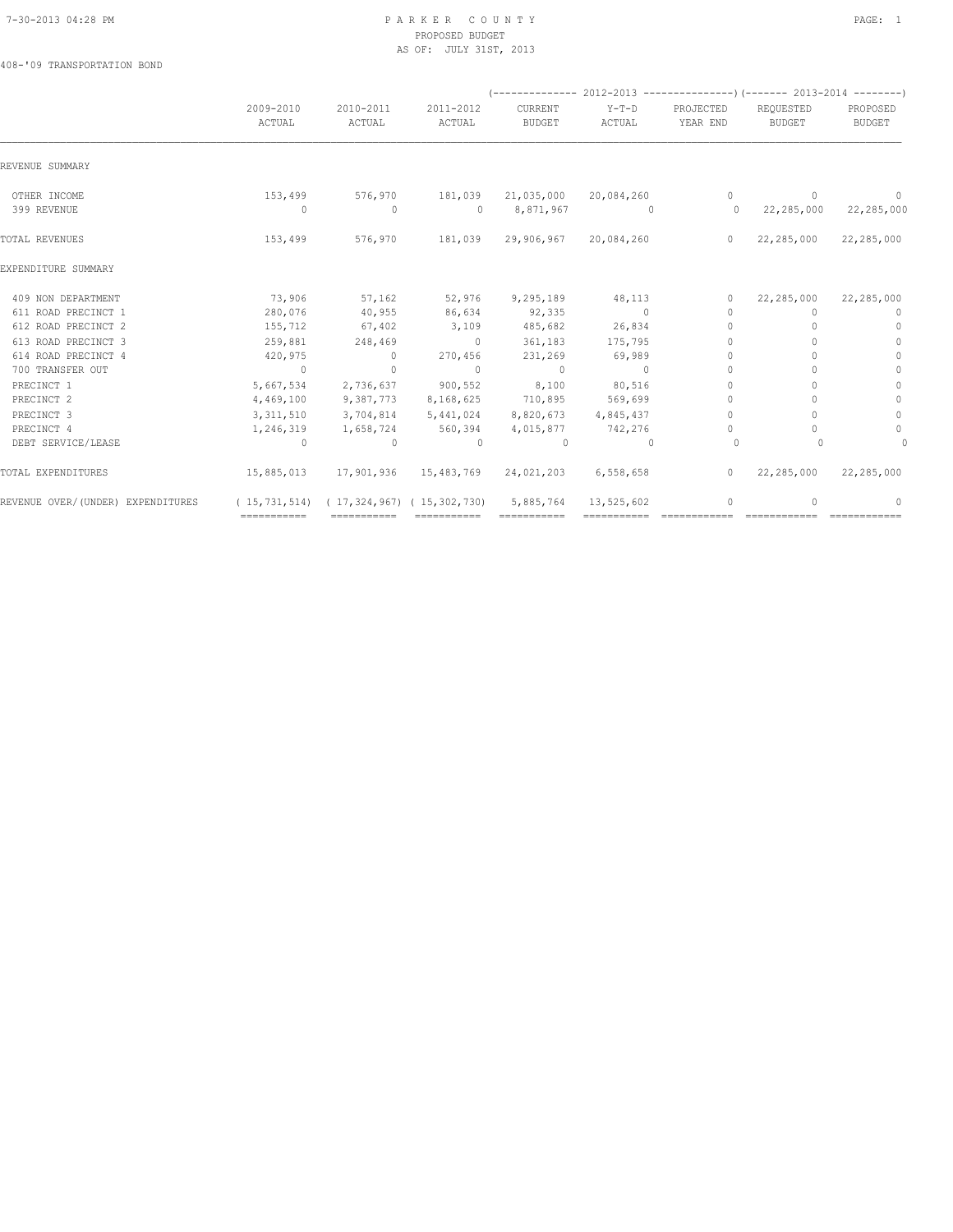#### 7-30-2013 04:28 PM P A R K E R C O U N T Y PAGE: 2 PROPOSED BUDGET AS OF: JULY 31ST, 2013

## 408-'09 TRANSPORTATION BOND

|         |                                |                                | . <u>.</u>                     |                                        |                                 |                            |                                                                                                            |
|---------|--------------------------------|--------------------------------|--------------------------------|----------------------------------------|---------------------------------|----------------------------|------------------------------------------------------------------------------------------------------------|
|         |                                |                                |                                |                                        |                                 |                            | PROPOSED                                                                                                   |
|         |                                |                                |                                |                                        |                                 |                            | <b>BUDGET</b>                                                                                              |
|         |                                |                                |                                |                                        |                                 |                            |                                                                                                            |
|         |                                |                                |                                |                                        |                                 |                            |                                                                                                            |
|         | 0                              | $\circ$                        | 21,035,000                     | 20,003,435                             |                                 |                            |                                                                                                            |
|         | 0                              | 0                              | 0                              | 0                                      |                                 | n                          | $\Omega$                                                                                                   |
|         | $\Omega$                       |                                | $\Omega$                       | 55,375                                 |                                 |                            | $\Omega$                                                                                                   |
| 124,408 | 576,970                        | 181,039                        |                                |                                        |                                 |                            | 0                                                                                                          |
| 29,090  | $\mathbf{0}$                   | 0                              | 0                              | 25,450                                 |                                 |                            | 0                                                                                                          |
| 153,499 | 576,970                        | 181,039                        | 21,035,000                     | 20,084,260                             | $\Omega$                        |                            | $\Omega$                                                                                                   |
|         |                                |                                |                                |                                        |                                 |                            |                                                                                                            |
| 0       | $\circ$                        | $\circ$                        | 8,871,967                      |                                        | $\Omega$                        | 22,285,000                 | 22,285,000                                                                                                 |
|         | 0                              | $\circ$                        | 8,871,967                      | 0                                      | 0                               | 22,285,000                 | 22,285,000                                                                                                 |
|         |                                |                                |                                |                                        |                                 |                            | 22,285,000                                                                                                 |
|         | 2009-2010<br>ACTUAL<br>153,499 | 2010-2011<br>ACTUAL<br>576,970 | 2011-2012<br>ACTUAL<br>181,039 | CURRENT<br><b>BUDGET</b><br>29,906,967 | $Y-T-D$<br>ACTUAL<br>20,084,260 | PROJECTED<br>YEAR END<br>0 | 2012-2013 ---------------------- (------- 2013-2014 ----------<br>REQUESTED<br><b>BUDGET</b><br>22,285,000 |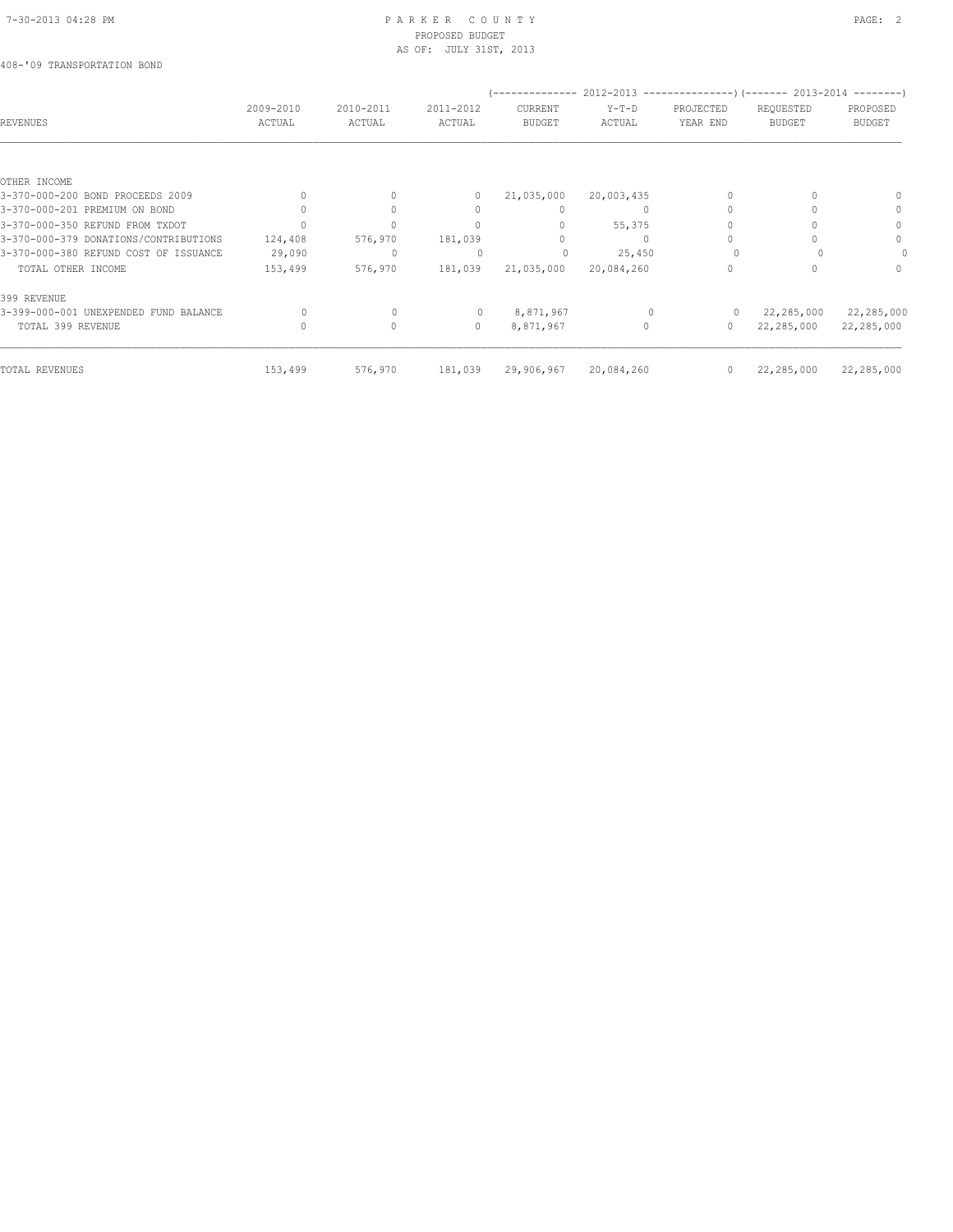## PROPOSED BUDGET AS OF: JULY 31ST, 2013

|  | 408-'09 TRANSPORTATION BOND |  |
|--|-----------------------------|--|
|  | 409 NON DEPARTMENT          |  |

| 2009-2010<br>ACTUAL              | 2010-2011<br>ACTUAL | 2011-2012<br>ACTUAL | <b>CURRENT</b><br><b>BUDGET</b> | $Y-T-D$<br>ACTUAL | PROJECTED<br>YEAR END            | REQUESTED<br><b>BUDGET</b> | PROPOSED<br><b>BUDGET</b> |
|----------------------------------|---------------------|---------------------|---------------------------------|-------------------|----------------------------------|----------------------------|---------------------------|
|                                  |                     |                     |                                 |                   |                                  |                            |                           |
|                                  |                     |                     |                                 |                   |                                  |                            |                           |
| 180                              | 137                 | $\Omega$            | 0                               | 0                 | $\circ$                          | 0                          | $\bigcap$                 |
| 180                              | 137                 | $\circ$             | $\circ$                         | 0                 | $\circ$                          |                            | $\Omega$                  |
|                                  |                     |                     |                                 |                   |                                  |                            |                           |
| 6,750                            | 5,125               | $\circ$             | $\mathbf{0}$                    | 0                 | $\begin{array}{c} \n\end{array}$ | $\Omega$                   | $\mathbf{0}$              |
| 64,173                           | 82,349)             | 22,682              | 0                               | 5,488             | 0                                |                            | $\mathbf{0}$              |
| $\mathbf{0}$                     | $\mathbf{0}$        | $\mathbf{0}$        | $\Omega$                        | 0                 | 0                                |                            | $\mathbf{0}$              |
| 2,803                            | 2,019               | 2,114               | 0                               | 2,403             | U                                |                            | $\mathbf{0}$              |
| $\begin{array}{c} \n\end{array}$ | $\mathbf{0}$        | $\mathbf{0}$        | $\Omega$                        | $\bigcap$         | 0                                |                            | $\circ$                   |
| $\Omega$                         | 132,229             | 28,180              | 423,492                         | 40,222            |                                  |                            | $\Omega$                  |
| 73,726                           | 57,024              | 52,976              | 423,492                         | 48,113            | 0                                | $\cap$                     | $\bigcap$                 |
|                                  |                     |                     |                                 |                   |                                  |                            |                           |
| $\Omega$                         | $\circ$             | $\circ$             | 8,871,697                       | $\mathbf{0}$      |                                  |                            | 22,285,000                |
| $\begin{array}{c} \n\end{array}$ | $\mathbf{0}$        | $\mathbf{0}$        | 8,871,697                       | $\Omega$          | $\circ$                          | 22,285,000                 | 22,285,000                |
| 73,906                           | 57,162              | 52,976              | 9,295,189                       | 48,113            | $\circ$                          | 22,285,000                 | 22,285,000                |
|                                  |                     |                     |                                 |                   |                                  |                            | $0 \qquad 22,285,000$     |

=========== =========== =========== =========== =========== ============ ============ ============

 Possible 24 entities contracting for May '07 Elections. Requires additional Jdgs. and Clerks. Also, additional

programming fees.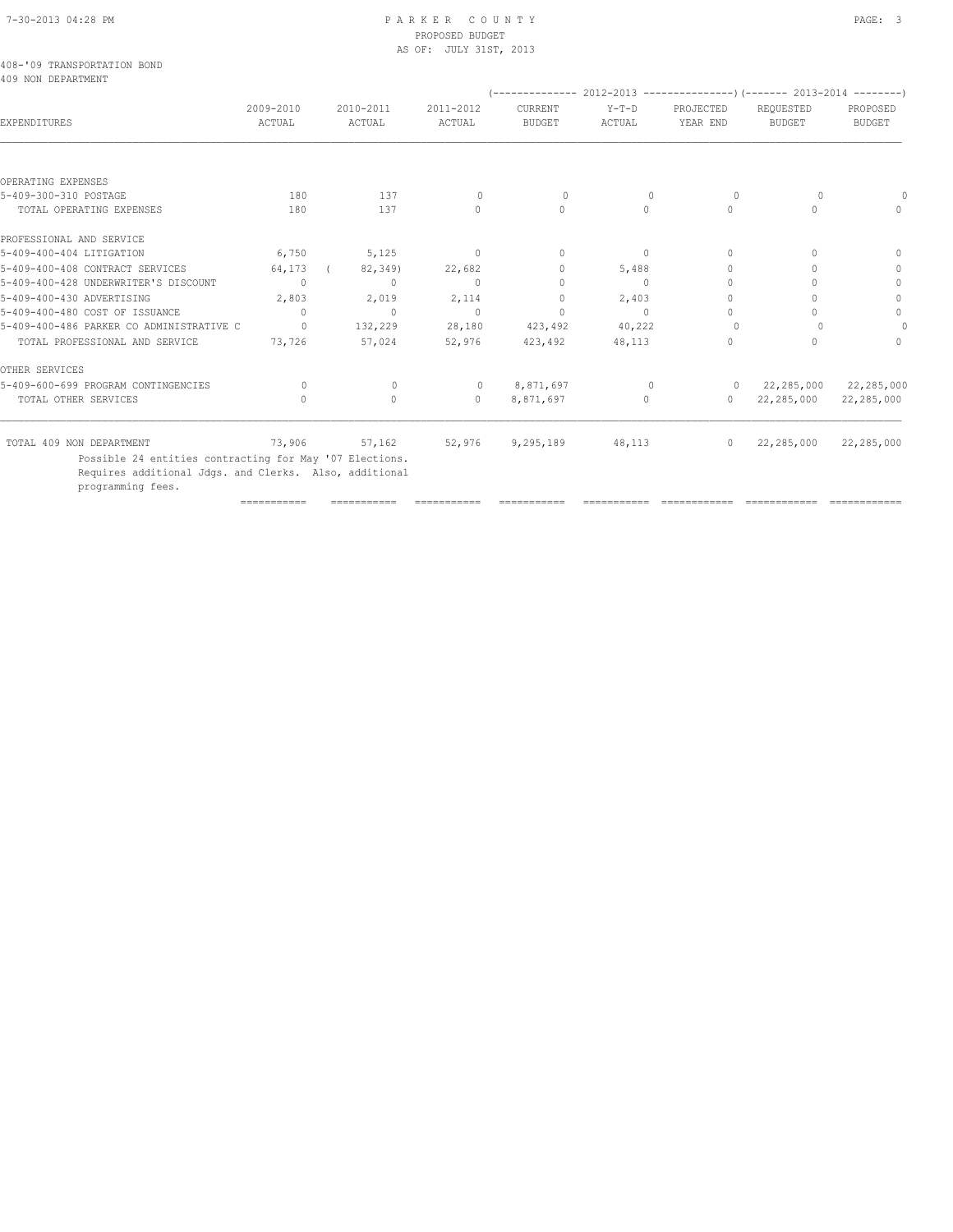#### 7-30-2013 04:28 PM P A R K E R C O U N T Y PAGE: 4 PROPOSED BUDGET AS OF: JULY 31ST, 2013

|  | 408-'09 TRANSPORTATION BOND |  |  |
|--|-----------------------------|--|--|
|  | 611 ROAD PRECINCT 1         |  |  |

|                                                                      |                     |                                  |                                  |                          |                                  |                       | (-------------- 2012-2013 --------------------- 2013-2014 ---------- ) |                           |
|----------------------------------------------------------------------|---------------------|----------------------------------|----------------------------------|--------------------------|----------------------------------|-----------------------|------------------------------------------------------------------------|---------------------------|
| EXPENDITURES                                                         | 2009-2010<br>ACTUAL | 2010-2011<br>ACTUAL              | 2011-2012<br>ACTUAL              | CURRENT<br><b>BUDGET</b> | $Y-T-D$<br><b>ACTUAL</b>         | PROJECTED<br>YEAR END | REQUESTED<br><b>BUDGET</b>                                             | PROPOSED<br><b>BUDGET</b> |
|                                                                      |                     |                                  |                                  |                          |                                  |                       |                                                                        |                           |
| OPERATING EXPENSES                                                   |                     |                                  |                                  |                          |                                  |                       |                                                                        |                           |
| 5-611-300-354 ROAD CONST. & REPAIR MATER<br>TOTAL OPERATING EXPENSES | 280,076<br>280,076  | 40,955<br>40,955                 | 86,634<br>86,634                 | 92,335<br>92,335         | $\mathbf{0}$<br>0                | 0<br>$\Omega$         | $\circ$<br>$\bigcap$                                                   | $\Omega$<br>$\Omega$      |
| PROFESSIONAL AND SERVICE                                             |                     |                                  |                                  |                          |                                  |                       |                                                                        |                           |
| 5-611-400-408 CONTRACT SERVICES                                      | $\bigcap$           | $\circ$                          | $\begin{array}{c} \n\end{array}$ | $\Omega$                 | $\Omega$                         | $\circ$               | $\Omega$                                                               | $\Omega$                  |
| TOTAL PROFESSIONAL AND SERVICE                                       | $\cap$              | $\Omega$                         | $\begin{array}{c} \n\end{array}$ | $\Omega$                 | $\Omega$                         | $\Omega$              | $\bigcap$                                                              | $\Omega$                  |
| CAPITAL EXPENDITURES                                                 |                     |                                  |                                  |                          |                                  |                       |                                                                        |                           |
| 5-611-500-557 RIGHT OF WAY PURCHASE                                  | $\Omega$            | $\circ$                          | $\Omega$                         | 0                        | $\Omega$                         | 0                     | $\begin{array}{c} \n\end{array}$                                       | $\Omega$                  |
| 5-611-500-579 BRIDGE CONSTRUCTION                                    | $\bigcap$           | $\mathbf{0}$                     | $\circ$                          | 0                        | $\begin{array}{c} \n\end{array}$ | $\Omega$              | $\Omega$                                                               | $\circ$                   |
| TOTAL CAPITAL EXPENDITURES                                           |                     | $\Omega$                         | $\cap$                           | $\Omega$                 | 0                                | $\Omega$              | $\bigcap$                                                              | $\Omega$                  |
| OTHER SERVICES                                                       |                     |                                  |                                  |                          |                                  |                       |                                                                        |                           |
| 5-611-600-699 PROGRAM CONTINGENCIES                                  | $\cap$              | $\begin{array}{c} \n\end{array}$ | $\Omega$                         | $\Omega$                 | $\begin{array}{c} \n\end{array}$ | $\Omega$              | $\Omega$                                                               | $\Omega$                  |
| TOTAL OTHER SERVICES                                                 | $\bigcap$           | $\circ$                          | $\cap$                           | $\bigcap$                | $\Omega$                         | $\Omega$              | $\bigcap$                                                              | $\Omega$                  |
| TOTAL 611 ROAD PRECINCT 1                                            | 280,076             | 40,955                           | 86,634                           | 92,335                   | $\cap$                           | $\bigcap$             | $\bigcap$                                                              | $\cap$                    |
|                                                                      | ============        | ===========                      |                                  |                          |                                  |                       |                                                                        |                           |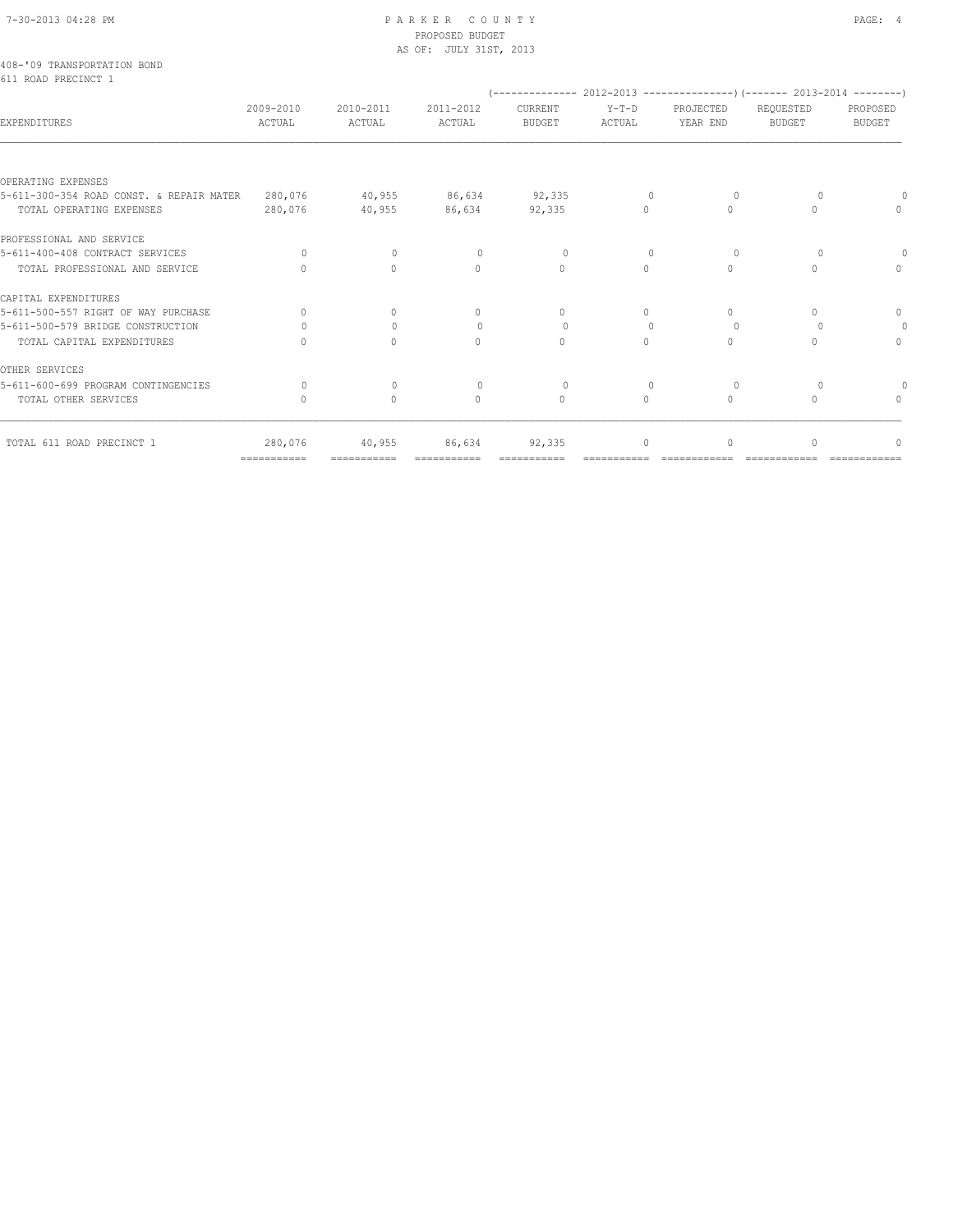### 7-30-2013 04:28 PM P A R K E R C O U N T Y PAGE: 5 PROPOSED BUDGET AS OF: JULY 31ST, 2013

|  | 408-'09 TRANSPORTATION BOND |  |  |
|--|-----------------------------|--|--|
|  | 612 ROAD PRECINCT 2         |  |  |

|                                          |                     |                                  |                                  |                   |                   |                       | (-------------- 2012-2013 ----------------) (------- 2013-2014 --------) |                                  |
|------------------------------------------|---------------------|----------------------------------|----------------------------------|-------------------|-------------------|-----------------------|--------------------------------------------------------------------------|----------------------------------|
| EXPENDITURES                             | 2009-2010<br>ACTUAL | 2010-2011<br>ACTUAL              | 2011-2012<br>ACTUAL              | CURRENT<br>BUDGET | $Y-T-D$<br>ACTUAL | PROJECTED<br>YEAR END | REQUESTED<br>BUDGET                                                      | PROPOSED<br>BUDGET               |
|                                          |                     |                                  |                                  |                   |                   |                       |                                                                          |                                  |
| OPERATING EXPENSES                       |                     |                                  |                                  |                   |                   |                       |                                                                          |                                  |
| 5-612-300-354 ROAD CONST. & REPAIR MATER |                     | $\Omega$                         | 0                                | 218,240           | 205               |                       |                                                                          |                                  |
| TOTAL OPERATING EXPENSES                 |                     | $\Omega$                         | $\Omega$                         | 218,240           | 205               | $\Omega$              | <sup>0</sup>                                                             | $\Omega$                         |
| CAPITAL EXPENDITURES                     |                     |                                  |                                  |                   |                   |                       |                                                                          |                                  |
| 5-612-500-557 RIGHT OF WAY PURCHASE      | 69,485              | 773                              | 3,109                            | 10,737            | 25,925            | O                     |                                                                          | $\Omega$                         |
| 5-612-500-579 BRIDGE CONSTRUCTION        | 86,227              | 65,751                           | $\Omega$                         | 256,000           | $\Omega$          | $\Omega$              |                                                                          | $\Omega$                         |
| 5-612-500-589 ROAD CONST-DISCRETIONARY   | $\circ$             | 878                              | $\begin{array}{c} \n\end{array}$ | 704               | 704               |                       |                                                                          | $\Omega$                         |
| TOTAL CAPITAL EXPENDITURES               | 155,712             | 67,402                           | 3,109                            | 267,442           | 26,629            |                       |                                                                          | $\begin{array}{c} \n\end{array}$ |
| OTHER SERVICES                           |                     |                                  |                                  |                   |                   |                       |                                                                          |                                  |
| 5-612-600-699 PROGRAM CONTINGENCIES      | 0                   | $\begin{array}{c} \n\end{array}$ | 0                                | $\Omega$          |                   |                       |                                                                          |                                  |
| TOTAL OTHER SERVICES                     |                     | $\circ$                          | $\Omega$                         | $\circ$           | $\Omega$          | $\Omega$              | $\cap$                                                                   | $\Omega$                         |
| TOTAL 612 ROAD PRECINCT 2                | 155,712             | 67,402                           | 3,109                            | 485,682           | 26,834            | 0                     | 0                                                                        | $\mathbb O$                      |

=========== =========== =========== =========== =========== ============ ============ ============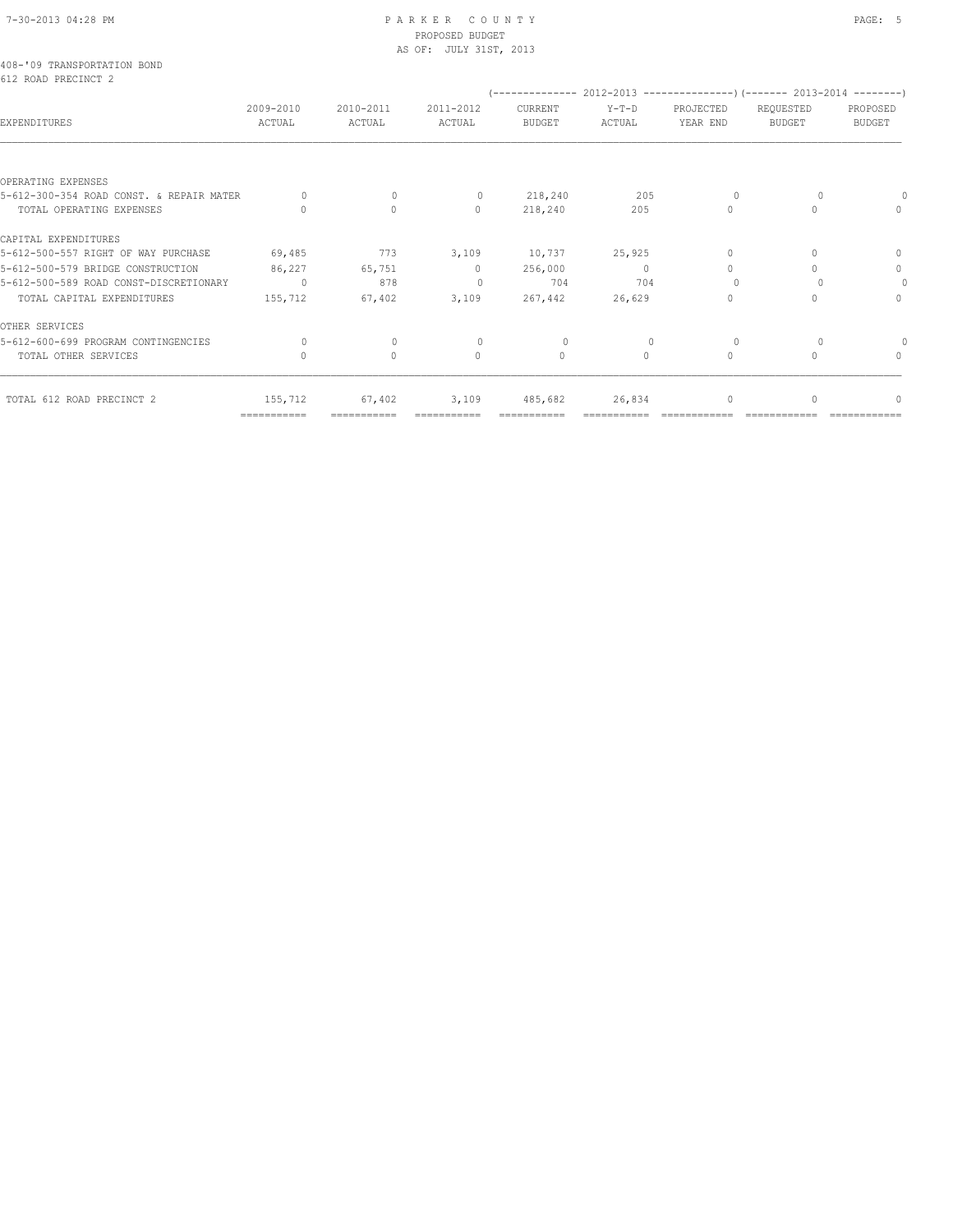### 7-30-2013 04:28 PM P A R K E R C O U N T Y PAGE: 6 PROPOSED BUDGET AS OF: JULY 31ST, 2013

|  | 408-'09 TRANSPORTATION BOND |  |  |
|--|-----------------------------|--|--|
|  | 613 ROAD PRECINCT 3         |  |  |

|                                          |                           |                     |                                  |                          |                 |                       | $(---------- 2012-2013$ ----------------) (------- 2013-2014 --------) |                           |
|------------------------------------------|---------------------------|---------------------|----------------------------------|--------------------------|-----------------|-----------------------|------------------------------------------------------------------------|---------------------------|
| <b>EXPENDITURES</b>                      | 2009-2010<br>ACTUAL       | 2010-2011<br>ACTUAL | 2011-2012<br>ACTUAL              | CURRENT<br><b>BUDGET</b> | Y-T-D<br>ACTUAL | PROJECTED<br>YEAR END | REQUESTED<br><b>BUDGET</b>                                             | PROPOSED<br><b>BUDGET</b> |
|                                          |                           |                     |                                  |                          |                 |                       |                                                                        |                           |
| OPERATING EXPENSES                       |                           |                     |                                  |                          |                 |                       |                                                                        |                           |
| 5-613-300-310 POSTAGE                    | $\bigcap$                 |                     |                                  | $\Omega$                 | $\Omega$        |                       |                                                                        |                           |
| 5-613-300-352 BRIDGE MAINTENANCE         |                           |                     | $\begin{array}{c} \n\end{array}$ | $\mathbf{0}$             | $\Omega$        | $\cap$                |                                                                        |                           |
| 5-613-300-354 ROAD CONST. & REPAIR MATER | 238,308                   | 248,469             | $\circ$                          | 361,183                  | 169,605         |                       |                                                                        |                           |
| TOTAL OPERATING EXPENSES                 | 238,308                   | 248,469             | $\Omega$                         | 361,183                  | 169,605         | $\bigcap$             |                                                                        |                           |
| CAPITAL EXPENDITURES                     |                           |                     |                                  |                          |                 |                       |                                                                        |                           |
| 5-613-500-557 RIGHT OF WAY PURCHASE      | $\Omega$                  | $\cap$              | $\Omega$                         | $\Omega$                 | 6,190           | $\Omega$              |                                                                        |                           |
| 5-613-500-579 BRIDGE CONSTRUCTION        | 21,574                    |                     | $\begin{array}{c} \n\end{array}$ | $\Omega$                 |                 | $\Omega$              |                                                                        |                           |
| TOTAL CAPITAL EXPENDITURES               | 21,574                    |                     | $\bigcap$                        | $\mathbf{0}$             | 6,190           | $\bigcap$             |                                                                        |                           |
| OTHER SERVICES                           |                           |                     |                                  |                          |                 |                       |                                                                        |                           |
| 5-613-600-699 PROGRAM CONTINGENCIES      |                           | $\bigcap$           |                                  |                          |                 | $\bigcap$             |                                                                        |                           |
| TOTAL OTHER SERVICES                     | ∩                         | 0                   | $\bigcap$                        | $\Omega$                 | $\bigcap$       | $\Omega$              |                                                                        |                           |
| TOTAL 613 ROAD PRECINCT 3                | 259,881                   | 248,469             | $\Omega$                         | 361,183                  | 175,795         |                       |                                                                        |                           |
|                                          | $=$ = = = = = = = = = = = |                     |                                  |                          |                 |                       |                                                                        |                           |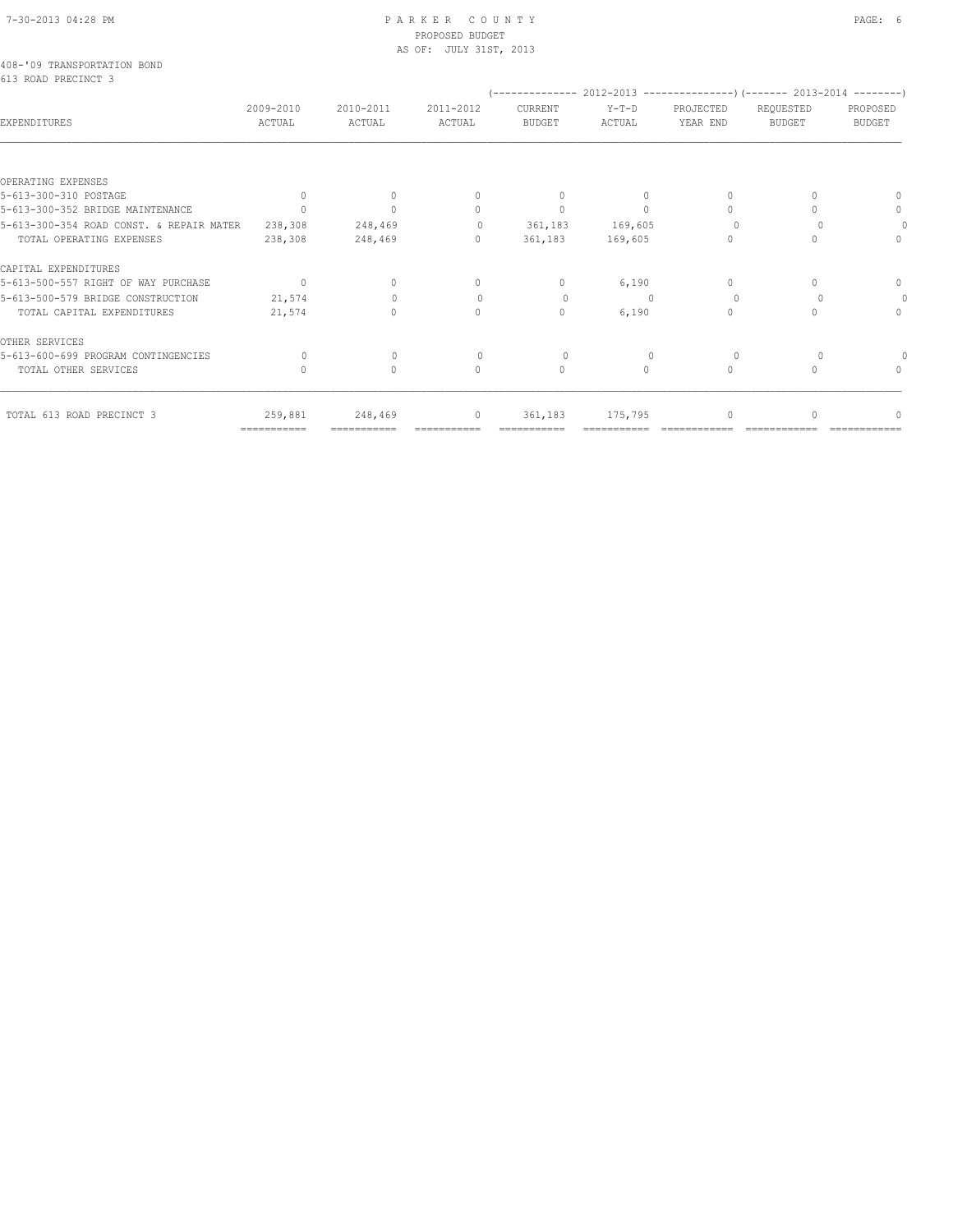### 7-30-2013 04:28 PM P A R K E R C O U N T Y PAGE: 7 PROPOSED BUDGET AS OF: JULY 31ST, 2013

|  | 408-'09 TRANSPORTATION BOND |  |  |
|--|-----------------------------|--|--|
|  | 614 ROAD PRECINCT 4         |  |  |

|                                          |                     |                     |                     |                   | (-------------- 2012-2013 -----------------) (------- 2013-2014 --------) |                       |                                  |                           |
|------------------------------------------|---------------------|---------------------|---------------------|-------------------|---------------------------------------------------------------------------|-----------------------|----------------------------------|---------------------------|
| EXPENDITURES                             | 2009-2010<br>ACTUAL | 2010-2011<br>ACTUAL | 2011-2012<br>ACTUAL | CURRENT<br>BUDGET | $Y-T-D$<br>ACTUAL                                                         | PROJECTED<br>YEAR END | REQUESTED<br>BUDGET              | PROPOSED<br><b>BUDGET</b> |
|                                          |                     |                     |                     |                   |                                                                           |                       |                                  |                           |
| OPERATING EXPENSES                       |                     |                     |                     |                   |                                                                           |                       |                                  |                           |
| 5-614-300-354 ROAD CONST. & REPAIR MATER | 345,352             | $\circ$             | 115,626             | 229,169           | 67, 247                                                                   | 0                     | $\Omega$                         | $\Omega$                  |
| TOTAL OPERATING EXPENSES                 | 345,352             | $\Omega$            | 115,626             | 229,169           | 67,247                                                                    | $\Omega$              | $\begin{array}{c} \n\end{array}$ | $\Omega$                  |
| CAPITAL EXPENDITURES                     |                     |                     |                     |                   |                                                                           |                       |                                  |                           |
| 5-614-500-557 RIGHT OF WAY PURCHASE      | 75,623              | 0                   | 9,830               | 2,100             | 2,742                                                                     | 0                     | $\Omega$                         | $\circ$                   |
| 5-614-500-579 BRIDGE CONSTRUCTION        | $\cap$              | $\Omega$            | 145,000             | $\circ$           | $\Omega$                                                                  | $\Omega$              | $\Omega$                         | $\circ$                   |
| TOTAL CAPITAL EXPENDITURES               | 75,623              | 0                   | 154,830             | 2,100             | 2,742                                                                     | $\Omega$              | $\cap$                           | $\Omega$                  |
| OTHER SERVICES                           |                     |                     |                     |                   |                                                                           |                       |                                  |                           |
| 5-614-600-699 PROGRAM CONTINGENCIES      | $\Omega$            | $\mathbf{0}$        | $\Omega$            | $\Omega$          | $\mathbf{0}$                                                              | $\Omega$              | $\Omega$                         |                           |
| TOTAL OTHER SERVICES                     | $\cap$              | $\Omega$            | $\Omega$            | $\mathbf{0}$      | $\cap$                                                                    | $\Omega$              | $\bigcap$                        | $\Omega$                  |
| TOTAL 614 ROAD PRECINCT 4                | 420,975             | $\mathbf{0}$        | 270,456             | 231,269           | 69,989                                                                    | 0                     | $\begin{array}{c} \n\end{array}$ | $\cap$                    |
|                                          | ===========         |                     |                     |                   |                                                                           |                       |                                  |                           |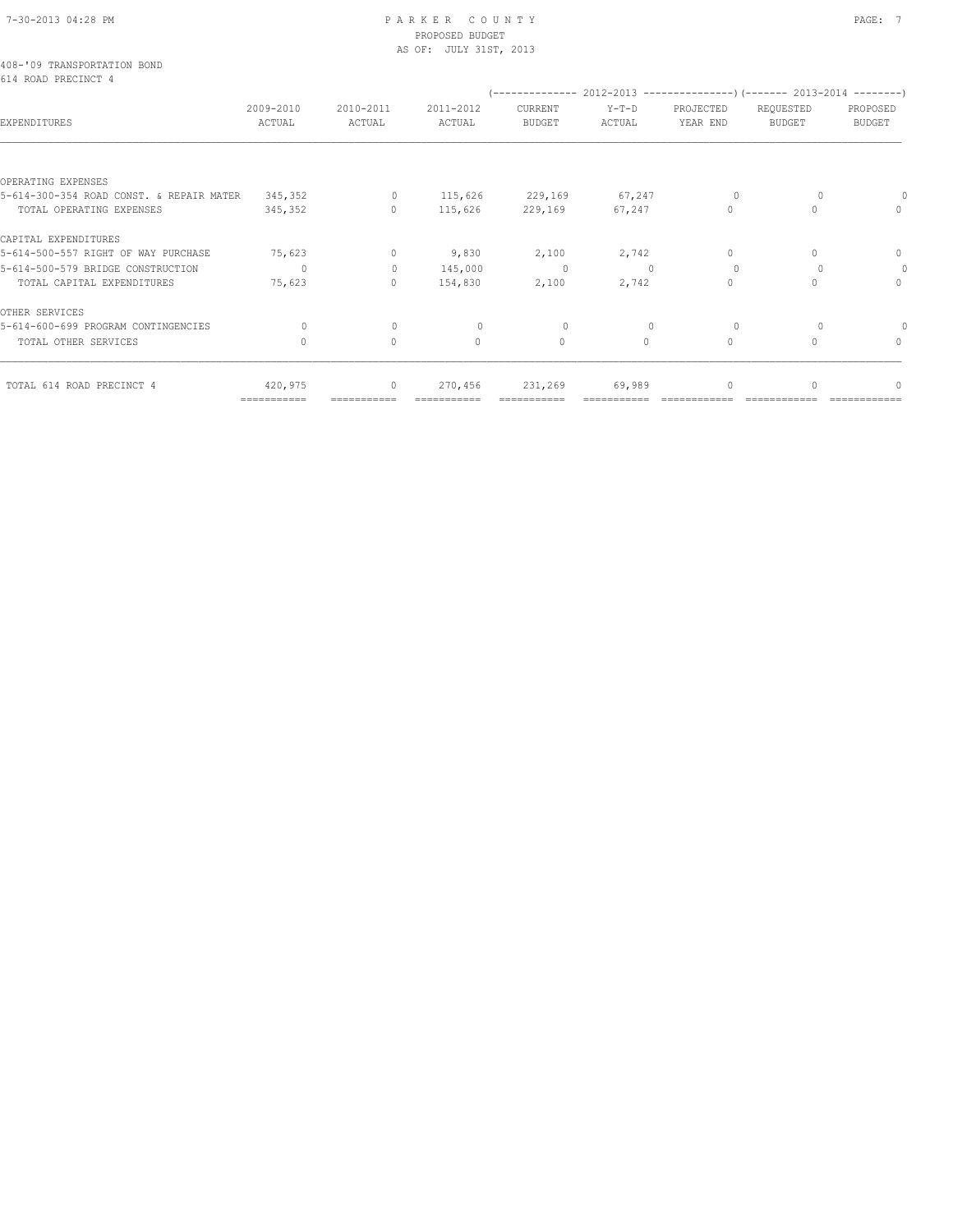# 7-30-2013 04:28 PM P A R K E R C O U N T Y PAGE: 8 PROPOSED BUDGET

|                                                 |                     |                     | AS OF: JULY 31ST, 2013           |                                  |                   |                                                          |                            |                           |
|-------------------------------------------------|---------------------|---------------------|----------------------------------|----------------------------------|-------------------|----------------------------------------------------------|----------------------------|---------------------------|
| 408-'09 TRANSPORTATION BOND<br>700 TRANSFER OUT |                     |                     |                                  |                                  |                   |                                                          |                            |                           |
|                                                 |                     |                     |                                  |                                  |                   | $(----------2012-2013---------)$ $(----2013-2014------)$ |                            |                           |
| EXPENDITURES                                    | 2009-2010<br>ACTUAL | 2010-2011<br>ACTUAL | 2011-2012<br>ACTUAL              | CURRENT<br><b>BUDGET</b>         | $Y-T-D$<br>ACTUAL | PROJECTED<br>YEAR END                                    | REQUESTED<br><b>BUDGET</b> | PROPOSED<br><b>BUDGET</b> |
|                                                 |                     |                     |                                  |                                  |                   |                                                          |                            |                           |
| TRANSFERS/DEBT SERVICE                          |                     |                     |                                  |                                  |                   |                                                          |                            |                           |
| 5-700-700-208 TRANSFER TO FUND 208              |                     |                     |                                  |                                  |                   |                                                          |                            |                           |
| TOTAL TRANSFERS/DEBT SERVICE                    |                     |                     | 0                                | $\Omega$                         |                   |                                                          |                            | 0                         |
| TOTAL 700 TRANSFER OUT                          |                     | $\bigcap$           | $\begin{array}{c} \n\end{array}$ | $\begin{array}{c} \n\end{array}$ | $\Omega$          | $\Omega$                                                 |                            | $\Omega$                  |
|                                                 | ===========         | ===========         |                                  |                                  |                   |                                                          |                            |                           |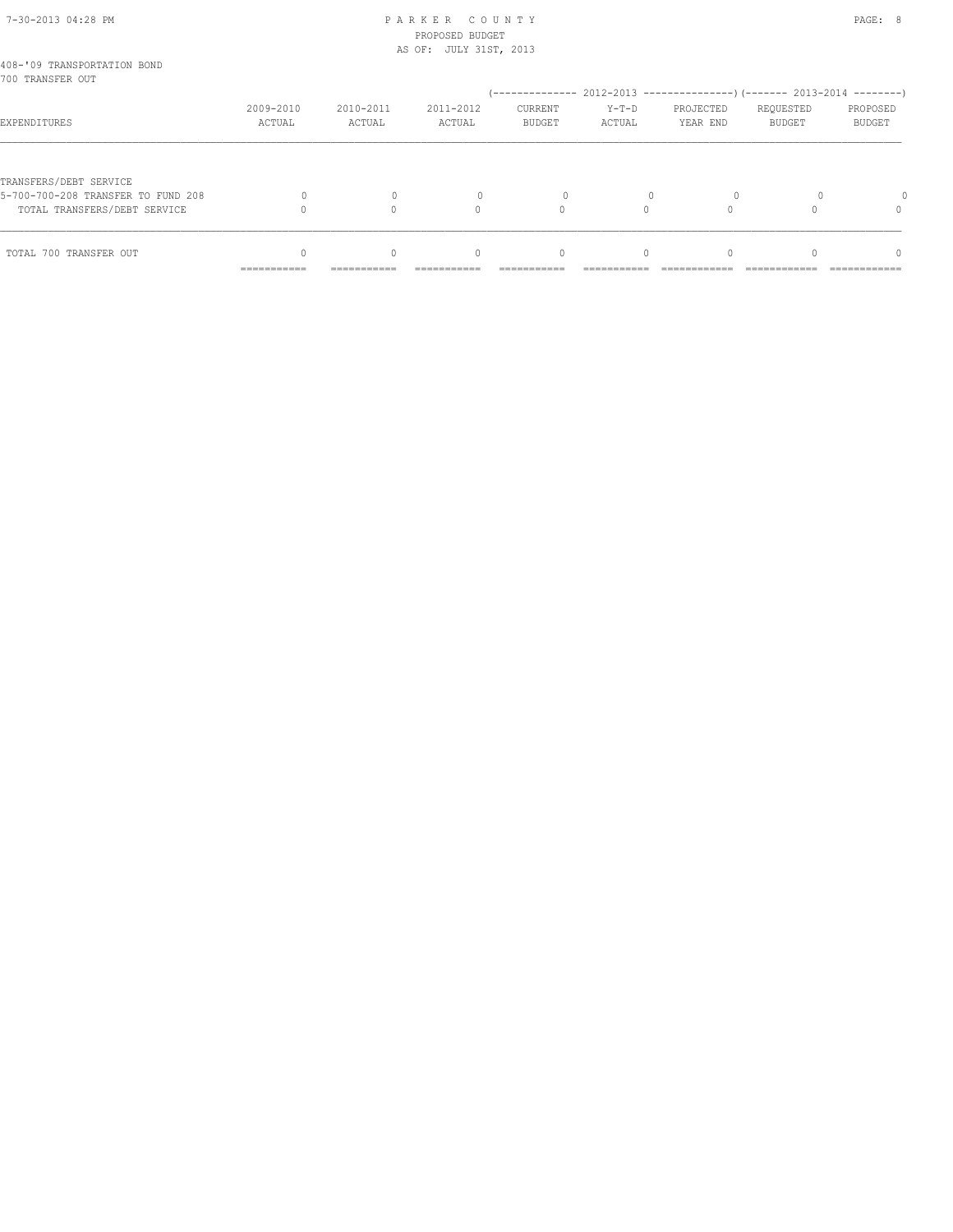### 7-30-2013 04:28 PM P A R K E R C O U N T Y PAGE: 9 PROPOSED BUDGET AS OF: JULY 31ST, 2013

|            | 408-'09 TRANSPORTATION BOND |  |
|------------|-----------------------------|--|
| PRECINCT 1 |                             |  |

| 2009-2010<br>ACTUAL | 2010-2011<br>ACTUAL                                                                                                                                                          | 2011-2012<br>ACTUAL | CURRENT<br><b>BUDGET</b>         | $Y-T-D$<br>ACTUAL | PROJECTED<br>YEAR END            | REOUESTED<br><b>BUDGET</b> | PROPOSED<br>BUDGET                                                      |
|---------------------|------------------------------------------------------------------------------------------------------------------------------------------------------------------------------|---------------------|----------------------------------|-------------------|----------------------------------|----------------------------|-------------------------------------------------------------------------|
|                     |                                                                                                                                                                              |                     |                                  |                   |                                  |                            |                                                                         |
|                     |                                                                                                                                                                              |                     |                                  |                   |                                  |                            |                                                                         |
| 394,206             | 40,515                                                                                                                                                                       |                     | $\Omega$                         | 793               | $\Omega$                         | $\Omega$                   |                                                                         |
| 394,206             | 40,515                                                                                                                                                                       |                     | $\Omega$                         | 793               | $\begin{array}{c} \n\end{array}$ | $\Omega$                   |                                                                         |
|                     |                                                                                                                                                                              |                     |                                  |                   |                                  |                            |                                                                         |
| $\overline{0}$      | $\Omega$                                                                                                                                                                     | $\Omega$            | $\Omega$                         | $\cap$            | $\Omega$                         | $\cap$                     | $\bigcap$                                                               |
| 883                 | $\bigcap$                                                                                                                                                                    | $\bigcap$           | $\Omega$                         | $\Omega$          | $\cap$                           | $\Omega$                   |                                                                         |
| 883                 | $\Omega$                                                                                                                                                                     | $\Omega$            | $\bigcap$                        | $\cap$            | $\Omega$                         | $\cap$                     | $\begin{array}{c} \n\end{array}$                                        |
|                     |                                                                                                                                                                              |                     |                                  |                   |                                  |                            |                                                                         |
| 406                 | $\overline{\phantom{0}}$                                                                                                                                                     | $\circ$             | $\Omega$                         | $\overline{0}$    | $\Omega$                         | $\Omega$                   | $\cap$                                                                  |
| 31,479              | 118                                                                                                                                                                          | 502,439             | 1,000                            | 731               | $\Omega$                         | $\Omega$                   |                                                                         |
| 49,346              | 4,030                                                                                                                                                                        | 121,991             | $\mathbf{0}$                     | 715               | $\Omega$                         | ∩                          | $\begin{array}{c} \n\end{array}$                                        |
| 263                 | $\overline{0}$                                                                                                                                                               | $\Omega$            | $\Omega$                         | $\bigcirc$        | $\Omega$                         | $\cap$                     | $\Omega$                                                                |
| 2, 313, 517         | 522,565                                                                                                                                                                      | 59,200              | 5,600                            | 7,465             | $\cap$                           |                            | $\bigcap$                                                               |
| 1,633,336           | 364,216                                                                                                                                                                      | 287                 | $\mathbf{0}$                     | 38,442            | $\Omega$                         | $\cap$                     | $\bigcap$                                                               |
| $\sim$ 0            | $\bigcirc$                                                                                                                                                                   | $\Omega$            | $\Omega$                         | $\Omega$          | $\Omega$                         | $\Omega$                   | $\begin{array}{c} \n\end{array}$                                        |
| 98,824              | 31,564                                                                                                                                                                       | 73,837              | 1,500                            | 32,371            | $\Omega$                         | 0                          | $\Omega$                                                                |
| 161,237             | $\sim$ 0                                                                                                                                                                     | $\circ$             | $\mathbf{0}$                     | $\Omega$          | $\Omega$                         | $\cap$                     | $\Omega$                                                                |
| 847,089             | 9,974                                                                                                                                                                        | $\mathbf{0}$        | $\begin{array}{c} \n\end{array}$ | 0                 | $\Omega$                         | 0                          | $\mathbf{0}$                                                            |
| 71,759              | 1,256,135                                                                                                                                                                    | 141,188             | $\Omega$                         | $\bigcap$         | $\cap$                           |                            | $\Omega$                                                                |
| $\overline{0}$      | 506,040                                                                                                                                                                      | $\Omega$            | $\Omega$                         | $\cap$            | $\Omega$                         | $\cap$                     | $\Omega$                                                                |
| $\overline{0}$      | $\Omega$                                                                                                                                                                     | $\Omega$            | $\Omega$                         | $\cap$            | $\bigcap$                        | 0                          | $\begin{array}{c} \n\end{array}$                                        |
| 65,188              | 1,479                                                                                                                                                                        | $\Omega$            | $\Omega$                         | $\bigcap$         | $\Omega$                         | $\cap$                     |                                                                         |
| 5,272,444           | 2,696,122                                                                                                                                                                    | 898,942             | 8,100                            | 79,723            | $\bigcap$                        | 0                          | $\begin{array}{c} \n\end{array}$                                        |
|                     |                                                                                                                                                                              |                     |                                  |                   |                                  |                            |                                                                         |
| $\Omega$            | $\mathbf{0}$                                                                                                                                                                 | $\circ$             | $\circ$                          | $\mathbf{0}$      | 0                                | $\Omega$                   |                                                                         |
| $\bigcap$           | $\Omega$                                                                                                                                                                     | $\Omega$            | $\Omega$                         | $\Omega$          | $\bigcap$                        | $\cap$                     |                                                                         |
| 5,667,534           |                                                                                                                                                                              | 900,552             | 8,100                            | 80,516            | 0                                | 0                          | $\begin{array}{c} \n\end{array}$                                        |
|                     | 5-801-500-504 FM 2557 & SPRINGFIELD/RENO<br>5-801-500-509 FM 730 FLAT ROCK TO TARRAN<br>5-801-500-510 FM 730/FM 1886 (CHURCH ST)<br>5-801-500-511 SPGTN E LOOP 119 TO SPRING | 2,736,637           | 1,610<br>1,610                   |                   |                                  |                            | -------------- 2012-2013 ----------------) (------- 2013-2014 --------) |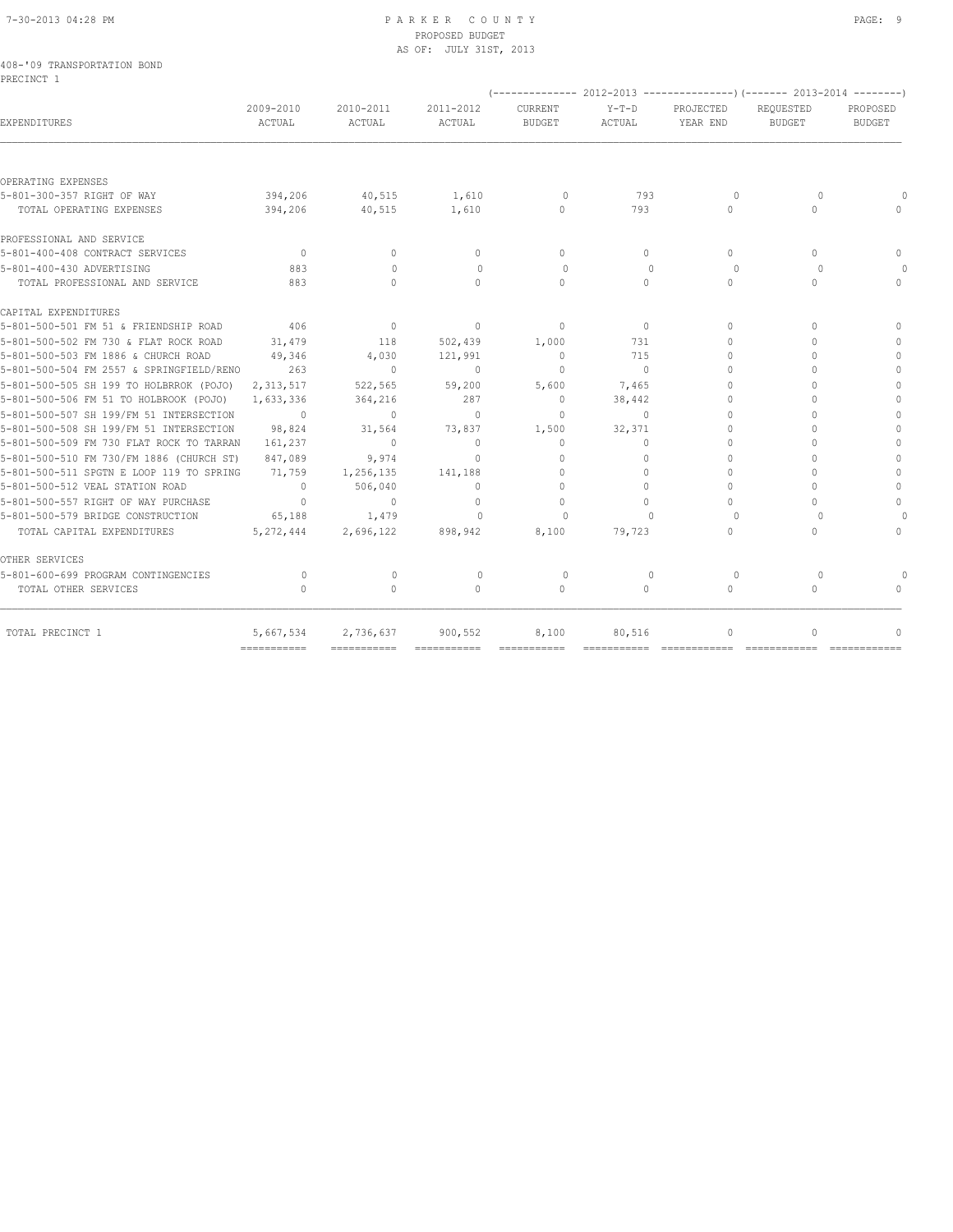# 7-30-2013 04:28 PM P A R K E R C O U N T Y PAGE: 10 PROPOSED BUDGET

| 408-'09 TRANSPORTATION BOND              |                                  |                     | AS OF: JULY 31ST, 2013           |                                  |                   |                                                                          |                                  |                           |
|------------------------------------------|----------------------------------|---------------------|----------------------------------|----------------------------------|-------------------|--------------------------------------------------------------------------|----------------------------------|---------------------------|
| PRECINCT <sub>2</sub>                    |                                  |                     |                                  |                                  |                   |                                                                          |                                  |                           |
|                                          |                                  |                     |                                  |                                  |                   | (-------------- 2012-2013 -----------------) (------- 2013-2014 -------- |                                  |                           |
| EXPENDITURES                             | 2009-2010<br>ACTUAL              | 2010-2011<br>ACTUAL | 2011-2012<br>ACTUAL              | CURRENT<br><b>BUDGET</b>         | $Y-T-D$<br>ACTUAL | PROJECTED<br>YEAR END                                                    | REQUESTED<br><b>BUDGET</b>       | PROPOSED<br><b>BUDGET</b> |
|                                          |                                  |                     |                                  |                                  |                   |                                                                          |                                  |                           |
| OPERATING EXPENSES                       |                                  |                     |                                  |                                  |                   |                                                                          |                                  |                           |
| 5-802-300-357 RIGHT OF WAY               | 1,632,088                        | 3, 239, 375         | 17,626                           | $\Omega$                         | 539               | $\circ$                                                                  | $\Omega$                         |                           |
| TOTAL OPERATING EXPENSES                 | 1,632,088                        | 3,239,375           | 17,626                           | $\Omega$                         | 539               | $\Omega$                                                                 | $\begin{array}{c} \n\end{array}$ |                           |
| PROFESSIONAL AND SERVICE                 |                                  |                     |                                  |                                  |                   |                                                                          |                                  |                           |
| 5-802-400-408 CONTRACT SERVICES          | $\circ$                          | $\Omega$            | $\mathbf{0}$                     | $\Omega$                         | $\circ$           | $\Omega$                                                                 | $\Omega$                         | $\Omega$                  |
| 5-802-400-430 ADVERTISING                | 514                              | $\mathbf{0}$        | $\mathbf{0}$                     | $\circ$                          | $\Omega$          | 0                                                                        | $\Omega$                         |                           |
| TOTAL PROFESSIONAL AND SERVICE           | 514                              | $\Omega$            | $\Omega$                         | $\Omega$                         | $\Omega$          | $\Omega$                                                                 | $\Omega$                         | $\Omega$                  |
| CAPITAL EXPENDITURES                     |                                  |                     |                                  |                                  |                   |                                                                          |                                  |                           |
| 5-802-500-514 SH 199 TO GOSHEN (POJO)    | 639,304                          | $\Omega$            | $\mathbf{0}$                     | $\mathbf{0}$                     | $\circ$           | $\mathbf{0}$                                                             | $\Omega$                         | $\mathbf{0}$              |
| 5-802-500-515 GOSHEN TO JE WOODY (POJO)  | 17,694                           | $\bigcap$           | $\begin{array}{c} \n\end{array}$ | $\begin{array}{c} \n\end{array}$ | $\Omega$          | $\Omega$                                                                 | $\bigcap$                        |                           |
| 5-802-500-516 SH 199 & POOLVILLE CUTOFF  | 6,772                            | $\Omega$            | $\mathbf{0}$                     | $\begin{array}{c} \n\end{array}$ | $\circ$           | $\Omega$                                                                 | $\Omega$                         | $\Omega$                  |
| 5-802-500-517 FM 920 & POOLVILLE CUTOFF  | 15,535                           | $\Omega$            | $\begin{array}{c} \n\end{array}$ | $\begin{array}{c} \n\end{array}$ | $\Omega$          | $\Omega$                                                                 | $\bigcap$                        | $\Omega$                  |
| 5-802-500-518 FM 920 & HARWELL LAKE RD   | 23,430                           | $\Omega$            | $\mathbf{0}$                     | $\mathbf{0}$                     | $\circ$           | $\mathbf{0}$                                                             |                                  | $\mathbf{0}$              |
| 5-802-500-519 OLD AGNES ROAD             | 654,033                          | 52                  | $\Omega$                         | $\Omega$                         | $\bigcap$         | $\Omega$                                                                 | O                                | $\Omega$                  |
| 5-802-500-520 POOLVILLE CUTOFF           | 17,384                           | $\Omega$            | $\Omega$                         | $\Omega$                         | $\Omega$          | $\Omega$                                                                 | $\Omega$                         | $\Omega$                  |
| 5-802-500-521 OLD GARNER ROAD            | 14,818                           | 42,852              | 795,656                          | 45,000                           | 47,533            | $\Omega$                                                                 |                                  | $\Omega$                  |
| 5-802-500-522 MADDUX ROAD                | 6,142                            | $\mathbf{0}$        | 688                              | 209,070                          | 7,754             | $\Omega$                                                                 | $\Omega$                         | $\mathbf{0}$              |
| 5-802-500-523 US 180 TO FM 920 (WEST LOO | 487,273                          | 1,425,671           | 6,481,660                        | 456,325                          | 513,416           | $\Omega$                                                                 | $\Omega$                         | $\mathbf{0}$              |
| 5-802-500-524 FM 920 TO FM 51 (WEST LOOP | 321,022                          | 4,107,942           | 800,128                          | 500                              | 458               | 0                                                                        | $\Omega$                         | $\mathbf{0}$              |
| 5-802-500-525 POOLVILLE CUTOFF           | 548,339                          | 531,189             | $\mathbf{0}$                     | $\circ$                          | $\circ$           | $\Omega$                                                                 | $\cap$                           | $\mathbf{0}$              |
| 5-802-500-557 RIGHT OF WAY PURCHASE      | $\overline{0}$                   | $\mathbf{0}$        | $\mathbf{0}$                     | $\mathbf{0}$                     | $\circ$           | $\Omega$                                                                 | $\begin{array}{c} \n\end{array}$ | $\mathbf{0}$              |
| 5-802-500-579 BRIDGE CONSTRUCTION        | 84,753                           | 40,690              | 72,866                           | $\cap$                           | $\cap$            | $\Omega$                                                                 | $\Omega$                         |                           |
| TOTAL CAPITAL EXPENDITURES               | 2,836,499                        | 6,148,398           | 8,150,999                        | 710,895                          | 569,160           | $\Omega$                                                                 | $\Omega$                         | $\Omega$                  |
| OTHER SERVICES                           |                                  |                     |                                  |                                  |                   |                                                                          |                                  |                           |
| 5-802-600-699 PROGRAM CONTINGENCIES      | $\circ$                          | $\circ$             | $\mathbf 0$                      | $\circ$                          | $\mathbf{0}$      | $\circ$                                                                  | $\circ$                          |                           |
| TOTAL OTHER SERVICES                     | $\begin{array}{c} \n\end{array}$ | $\circ$             | $\Omega$                         | $\mathbf{0}$                     | $\circ$           | $\circ$                                                                  | $\mathbf{0}$                     |                           |
|                                          |                                  |                     |                                  |                                  |                   |                                                                          |                                  |                           |
| TOTAL PRECINCT 2                         | 4,469,100                        | 9,387,773           | 8,168,625                        | 710,895                          | 569,699           | $\Omega$                                                                 | $\Omega$                         | $\Omega$                  |

=========== =========== =========== =========== =========== ============ ============ ============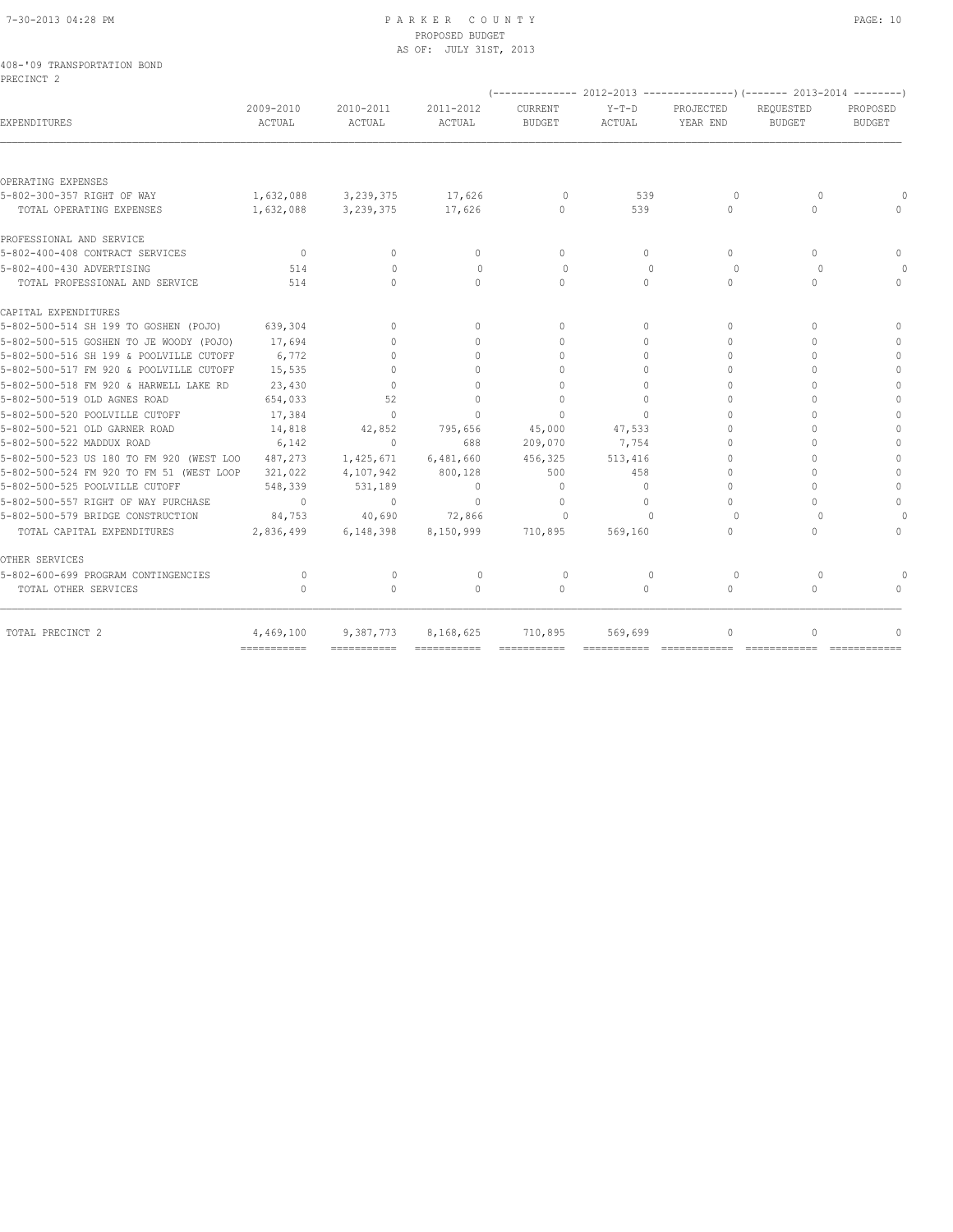#### 7-30-2013 04:28 PM P A R K E R C O U N T Y PAGE: 11 PROPOSED BUDGET AS OF: JULY 31ST, 2013

| 408-'09 TRANSPORTATION BOND<br>PRECINCT 3 |           |
|-------------------------------------------|-----------|
|                                           | 2009-2010 |

|                                          |                     |                     |                           |                   |                   | (-------------- 2012-2013 ----------------) (------- 2013-2014 --------) |                            |                    |
|------------------------------------------|---------------------|---------------------|---------------------------|-------------------|-------------------|--------------------------------------------------------------------------|----------------------------|--------------------|
| EXPENDITURES                             | 2009-2010<br>ACTUAL | 2010-2011<br>ACTUAL | 2011-2012<br>ACTUAL       | CURRENT<br>BUDGET | $Y-T-D$<br>ACTUAL | PROJECTED<br>YEAR END                                                    | REOUESTED<br><b>BUDGET</b> | PROPOSED<br>BUDGET |
|                                          |                     |                     |                           |                   |                   |                                                                          |                            |                    |
| OPERATING EXPENSES                       |                     |                     |                           |                   |                   |                                                                          |                            |                    |
| 5-803-300-357 RIGHT OF WAY               |                     | 629,371 2,908,694   | 892,752                   | $\Omega$          | 795               | $\Omega$                                                                 | $\Omega$                   |                    |
| TOTAL OPERATING EXPENSES                 | 629,371             | 2,908,694           | 892,752                   | $\bigcap$         | 795               | $\bigcap$                                                                | 0                          |                    |
| PROFESSIONAL AND SERVICE                 |                     |                     |                           |                   |                   |                                                                          |                            |                    |
| 5-803-400-408 CONTRACT SERVICES          | 28,750              | $\bigcap$           | $\Omega$                  | $\Omega$          | $\cap$            | $\Omega$                                                                 | 0                          | $\bigcap$          |
| 5-803-400-430 ADVERTISING                | $\sim$ 0            | $\Omega$            | $\Omega$                  | 1,000             | $\bigcap$         | $\Omega$                                                                 | $\bigcap$                  | $\Omega$           |
| TOTAL PROFESSIONAL AND SERVICE           | 28,750              | $\bigcap$           | $\Omega$                  | 1,000             | $\Omega$          | $\Omega$                                                                 | 0                          | $\bigcap$          |
| CAPITAL EXPENDITURES                     |                     |                     |                           |                   |                   |                                                                          |                            |                    |
| 5-803-500-527 IH-20 INTERCHANGE (WEST LO | 305,679             | 173,932             | 257,110 3,828,405 195,994 |                   |                   | $\bigcap$                                                                | 0                          | $\cap$             |
| 5-803-500-528 IH-20 TO US 180 (WEST LOOP | 476,073             | 358,974             | 2,628,118                 | 3,785,570         | 4,138,983         | $\cap$                                                                   | $\cap$                     | $\bigcap$          |
| 5-803-500-529 US 180 INTERCHANGE (WEST L | 297,252             | 116,652             | 1,619,614                 | 3,000             | 18,682            | $\cap$                                                                   |                            | $\Omega$           |
| 5-803-500-530 RANGER HWY/DENNIS RD       | 1,386               | $\Omega$            | $\Omega$                  | $\Omega$          | $\bigcap$         | $\cap$                                                                   |                            | $\bigcap$          |
| 5-803-500-531 SPRING CREEK BRIDGE        | 124,773             | 10,420              | $\Omega$                  | $\bigcap$         | $\bigcap$         | $\cap$                                                                   | 0                          | $\bigcap$          |
| 5-803-500-532 LUTION RD-PHASE 1          | 700,674             | 6,919               | $\Omega$                  | $\bigcap$         | $\bigcap$         | $\cap$                                                                   |                            | $\Omega$           |
| 5-803-500-533 LUTION RD-PHASE 2          | $\sim$ 0            | $\Omega$            | $\Omega$                  | $\Omega$          | $\Omega$          | $\Omega$                                                                 |                            | $\Omega$           |
| 5-803-500-534 GREENWOOD ROAD             | 677,066             | 101,877             | 1,410                     | $\Omega$          | $\cap$            | $\Omega$                                                                 | $\cap$                     | $\Omega$           |
| 5-803-500-535 OLD BROCK ROAD             | $\overline{0}$      | 14,672              | 16,118                    | 402,698           | 3,034             | $\Omega$                                                                 | $\cap$                     | $\Omega$           |
| 5-803-500-557 RIGHT OF WAY PURCHASE      | $\overline{0}$      | $\sqrt{2}$          | $\overline{0}$            | 800,000           | 483,383           | $\begin{array}{c} \n\end{array}$                                         | 0                          | $\Omega$           |
| 5-803-500-579 BRIDGE CONSTRUCTION        | 70,487              | 12,674              | 25,902                    | $\Omega$          | 4,566             | $\Omega$                                                                 | $\Omega$                   |                    |
| TOTAL CAPITAL EXPENDITURES               | 2,653,389           | 796,120             | 4,548,271                 | 8,819,673         | 4,844,642         | $\bigcap$                                                                | $\cap$                     | $\bigcap$          |
| OTHER SERVICES                           |                     |                     |                           |                   |                   |                                                                          |                            |                    |
| 5-803-600-699 PROGRAM CONTINGENCIES      | $\Omega$            | $\Omega$            | $\Omega$                  | $\Omega$          | $\Omega$          | $\Omega$                                                                 | $\Omega$                   |                    |
| TOTAL OTHER SERVICES                     | $\Omega$            | $\Omega$            | $\Omega$                  | $\Omega$          | $\Omega$          | $\Omega$                                                                 | $\cap$                     | $\bigcap$          |
| TOTAL PRECINCT 3                         | 3, 311, 510         | 3,704,814           | 5,441,024                 | 8,820,673         | 4,845,437         | $\begin{array}{c} \n\end{array}$                                         | 0                          | 0                  |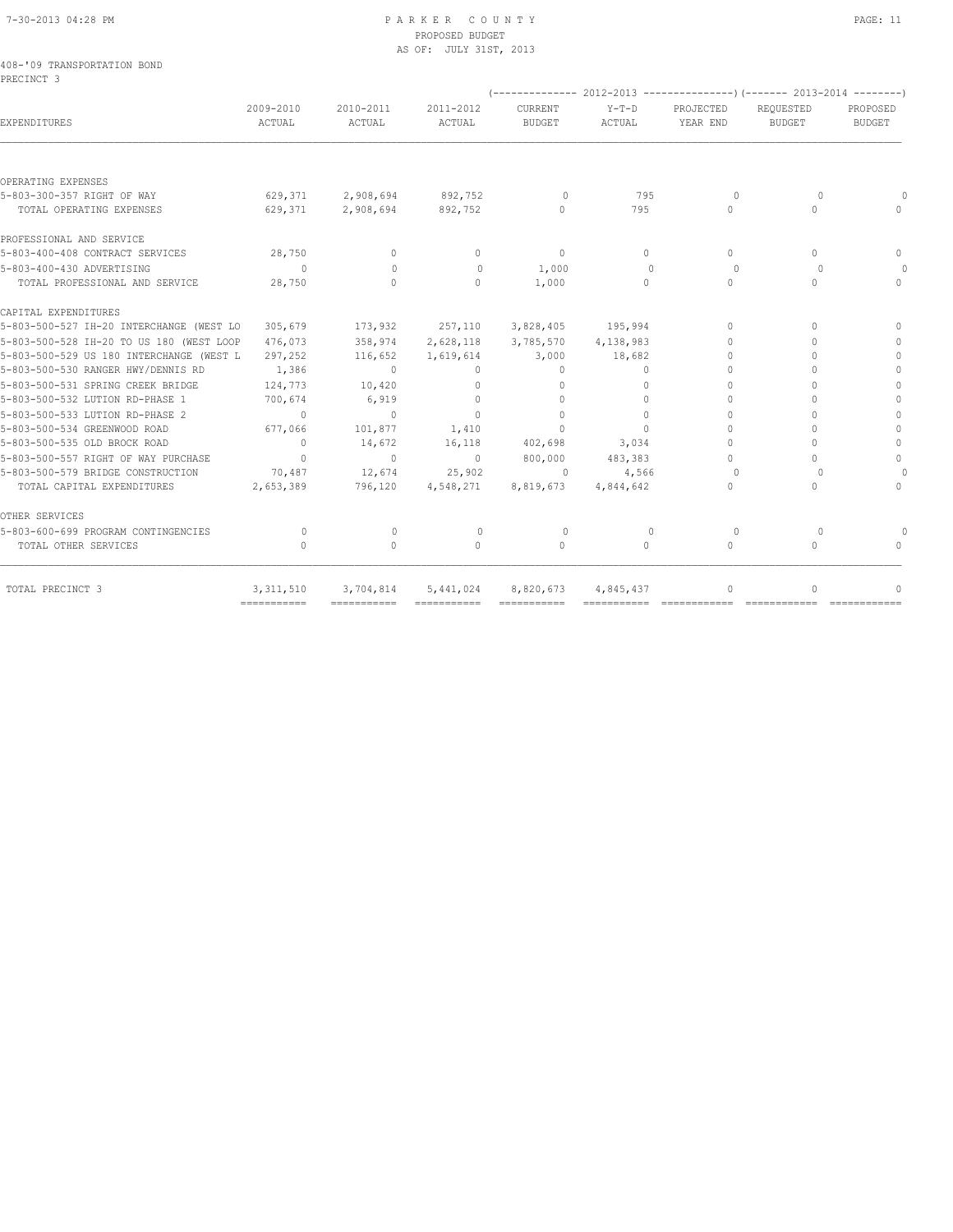# 7-30-2013 04:28 PM P A R K E R C O U N T Y PAGE: 12 PROPOSED BUDGET

|                                           |           |           | AS OF: JULY 31ST, 2013 |               |         |                                                                                |               |               |
|-------------------------------------------|-----------|-----------|------------------------|---------------|---------|--------------------------------------------------------------------------------|---------------|---------------|
| 408-'09 TRANSPORTATION BOND<br>PRECINCT 4 |           |           |                        |               |         |                                                                                |               |               |
|                                           |           |           |                        |               |         | $(-$ ------------- 2012-2013 ------------------- (------- 2013-2014 ---------) |               |               |
|                                           | 2009-2010 | 2010-2011 | 2011-2012              | CURRENT       | $Y-T-D$ | PROJECTED                                                                      | REQUESTED     | PROPOSED      |
| EXPENDITURES                              | ACTUAL    | ACTUAL    | ACTUAL                 | <b>BUDGET</b> | ACTUAL  | YEAR END                                                                       | <b>BUDGET</b> | <b>BUDGET</b> |
|                                           |           |           |                        |               |         |                                                                                |               |               |

| EXPENDITURES                             | ACTUAL                           | ACTUAL                           | ACTUAL                           | <b>BUDGET</b>                    | ACTUAL    | YEAR END                         | <b>BUDGET</b> | <b>BUDGET</b> |
|------------------------------------------|----------------------------------|----------------------------------|----------------------------------|----------------------------------|-----------|----------------------------------|---------------|---------------|
|                                          |                                  |                                  |                                  |                                  |           |                                  |               |               |
| OPERATING EXPENSES                       |                                  |                                  |                                  |                                  |           |                                  |               |               |
| 5-804-300-357 RIGHT OF WAY               | 8,625                            | 113,022                          | 229,793                          | $\Omega$                         | 8,070     | $\Omega$                         | $\Omega$      |               |
| TOTAL OPERATING EXPENSES                 | 8,625                            | 113,022                          | 229,793                          | $\Omega$                         | 8,070     | $\bigcap$                        | $\cap$        |               |
| PROFESSIONAL AND SERVICE                 |                                  |                                  |                                  |                                  |           |                                  |               |               |
| 5-804-400-408 CONTRACT SERVICES          | $\circ$                          | $\Omega$                         | $\Omega$                         | $\Omega$                         | $\Omega$  | $\Omega$                         | $\bigcap$     | $\cap$        |
| 5-804-400-430 ADVERTISING                | $\Omega$                         | $\Omega$                         | $\Omega$                         | $\circ$                          | $\Omega$  | 0                                | $\Omega$      |               |
| TOTAL PROFESSIONAL AND SERVICE           | $\bigcap$                        | $\cap$                           | $\cap$                           | $\Omega$                         | $\Omega$  | $\Omega$                         | $\cap$        | $\bigcap$     |
| CAPITAL EXPENDITURES                     |                                  |                                  |                                  |                                  |           |                                  |               |               |
| 5-804-500-536 FM 1187 (ELM ST TO BANKHEA | 620,246                          | 368,204                          | 130,599                          | 57,949                           | 20,694    | $\begin{array}{c} \n\end{array}$ | $\bigcap$     |               |
| 5-804-500-537 FM 1187 (BANKHEAD TO IH-20 | $\overline{0}$                   | $\Omega$                         | $\mathbf{0}$                     | $\mathbf{0}$                     | $\Omega$  | $\Omega$                         | $\bigcap$     |               |
| 5-804-500-538 FM 1187-DUAL TURN LN       | $\Omega$                         | $\begin{array}{c} \n\end{array}$ | $\Omega$                         | $\Omega$                         | $\Omega$  | $\bigcap$                        |               | $\cap$        |
| 5-804-500-539 FM 1187 ALEDO COUPLET      | 205,366                          | 275,921                          | 181,141                          | 3,655,044                        | 488,330   | $\Omega$                         |               | $\bigcap$     |
| 5-804-500-540 SCHOOL RD (BANKHEAD/BAILEY | 262,646                          | 891,330 (                        | 21,276)                          | $\begin{array}{c} \n\end{array}$ | $\Omega$  | $\Omega$                         |               |               |
| 5-804-500-541 1187 / HW 5 INT- WIDENING  | 2,224                            | 1,274                            | $\Omega$                         | $\begin{array}{c} \n\end{array}$ | $\Omega$  | $\Omega$                         |               |               |
| 5-804-500-542 FM 1187 TURN LANES (JR HIG | 24,715                           | 3,443                            | $\begin{array}{c} \n\end{array}$ | $\begin{array}{c} \n\end{array}$ | $\Omega$  | $\Omega$                         |               | $\Omega$      |
| 5-804-500-543 LAKESHORE BRIDGE (RAMPS)   | 3,020                            | 526                              | $\bigcap$                        | $\bigcap$                        | $\cap$    | $\Omega$                         |               |               |
| 5-804-500-544 US 180 & OAKRIDGE INTERSEC | 113,962                          | $\begin{array}{c} \n\end{array}$ | $\bigcap$                        | $\bigcap$                        | $\cap$    | $\bigcap$                        |               | $\cap$        |
| 5-804-500-545 PRELIM STUDY RR CROSSING   | 1,908                            | 5,006                            | 19,359                           | $\begin{array}{c} \n\end{array}$ | $\Omega$  | $\bigcap$                        |               | $\mathbf{0}$  |
| 5-804-500-546 FM 1187/IH-20 (INTERCHANGE | 3,608                            | $\Omega$                         | $\Omega$                         | $\begin{array}{c} \n\end{array}$ | $\Omega$  | $\cap$                           | $\cap$        | $\circ$       |
| 5-804-500-547 W'FORD EASTERN LOOP        | $\Omega$                         | $\Omega$                         | 20,735                           | 282,884                          | 210,484   | $\Omega$                         |               | $\mathbf{0}$  |
| 5-804-500-557 RIGHT OF WAY PURCHASE      | $\bigcap$                        | $\bigcap$                        | $\circ$                          | 20,000                           | 14,697    | $\bigcap$                        | $\cap$        | $\mathbf{0}$  |
| 5-804-500-579 BRIDGE CONSTRUCTION        | $\Omega$                         | $\bigcap$                        | 42                               | $\Omega$                         | $\bigcap$ | $\Omega$                         |               |               |
| TOTAL CAPITAL EXPENDITURES               | 1,237,694                        | 1,545,703                        | 330,600                          | 4,015,877                        | 734,206   | $\Omega$                         | $\Omega$      | $\Omega$      |
| OTHER SERVICES                           |                                  |                                  |                                  |                                  |           |                                  |               |               |
| 5-804-600-699 PROGRAM CONTINGENCIES      | $\Omega$                         | $\Omega$                         | $\mathbf{0}$                     | $\Omega$                         | $\Omega$  | $\circ$                          | $\cap$        |               |
| TOTAL OTHER SERVICES                     | $\begin{array}{c} \n\end{array}$ | $\Omega$                         | $\Omega$                         | $\Omega$                         | $\Omega$  | $\Omega$                         | $\Omega$      |               |
| TOTAL PRECINCT 4                         | 1,246,319                        | 1,658,724                        | 560,394                          | 4,015,877                        | 742,276   | $\mathbf{0}$                     | $\Omega$      |               |
|                                          | ===========                      |                                  |                                  |                                  |           |                                  |               |               |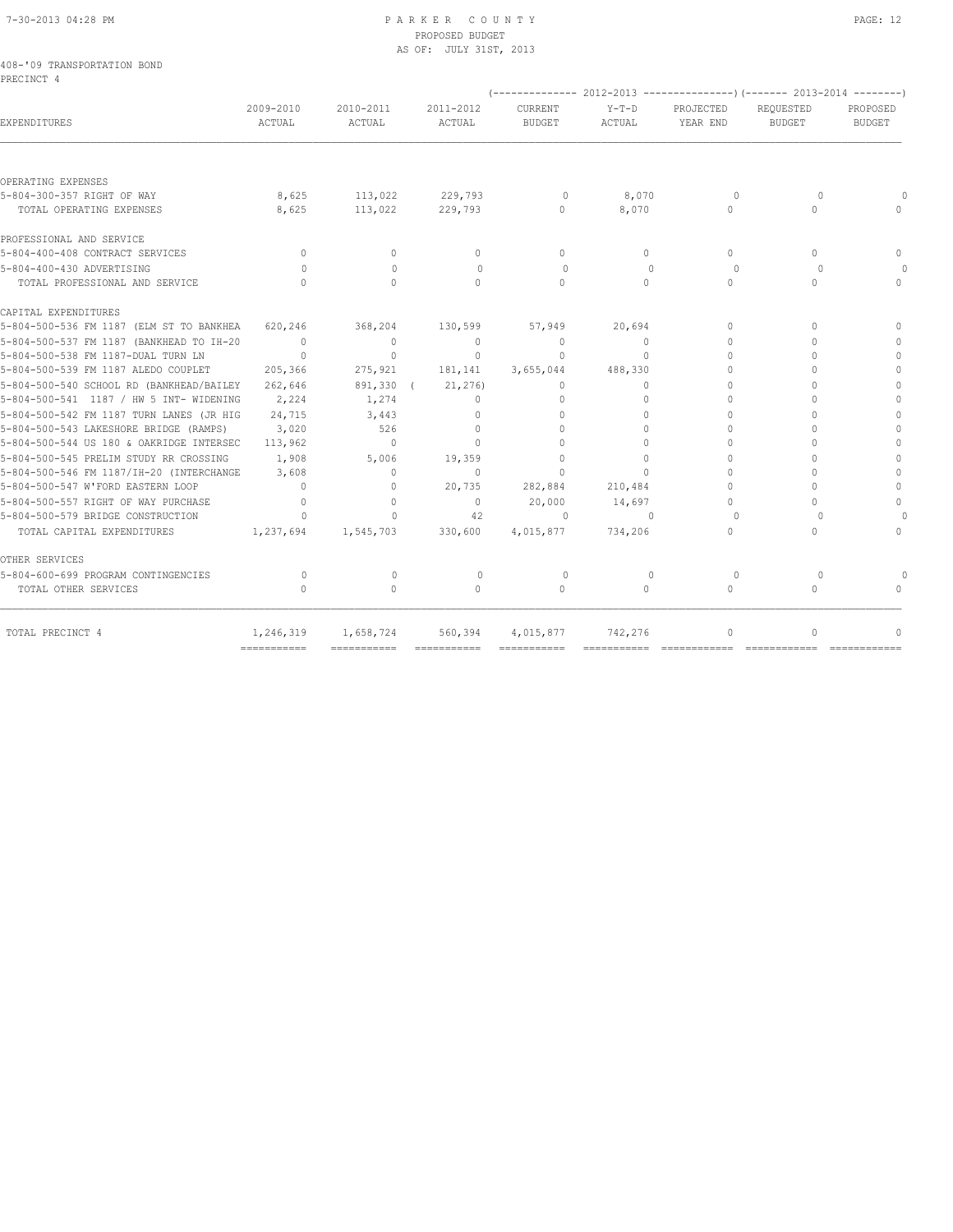# 7-30-2013 04:28 PM P A R K E R C O U N T Y PAGE: 13 PROPOSED BUDGET

|                                                                                        |                     |                     | AS OF: JULY 31ST, 2013             |                                                                                                      |                   |                       |                            |                                  |
|----------------------------------------------------------------------------------------|---------------------|---------------------|------------------------------------|------------------------------------------------------------------------------------------------------|-------------------|-----------------------|----------------------------|----------------------------------|
| 408-'09 TRANSPORTATION BOND<br>DEBT SERVICE/LEASE                                      |                     |                     |                                    |                                                                                                      |                   |                       |                            |                                  |
| EXPENDITURES                                                                           | 2009-2010<br>ACTUAL | 2010-2011<br>ACTUAL | 2011-2012<br>ACTUAL                | (-------------- 2012-2013 ----------------) (------- 2013-2014 --------)<br>CURRENT<br><b>BUDGET</b> | $Y-T-D$<br>ACTUAL | PROJECTED<br>YEAR END | REQUESTED<br><b>BUDGET</b> | PROPOSED<br><b>BUDGET</b>        |
| TRANSFERS/DEBT SERVICE<br>5-960-751-693 FISCAL CHARGES<br>TOTAL TRANSFERS/DEBT SERVICE |                     | 0<br>$\Omega$       | $\Omega$                           | $\circ$                                                                                              | $\Omega$          | $\Omega$              |                            | $\begin{array}{c} \n\end{array}$ |
| TOTAL DEBT SERVICE/LEASE                                                               | -----------         | $\cap$              | $\Omega$<br>---------------------- | $\Omega$<br>-----------                                                                              | $\Omega$          |                       |                            | $\bigcap$                        |
| TOTAL EXPENDITURES                                                                     | 15,885,013          | 17,901,936          | 15,483,769 24,021,203              |                                                                                                      | 6,558,658         | $\circ$               | 22,285,000                 | 22,285,000                       |

=========== =========== =========== =========== =========== ============ ============ ============

\*\*\* END OF REPORT \*\*\*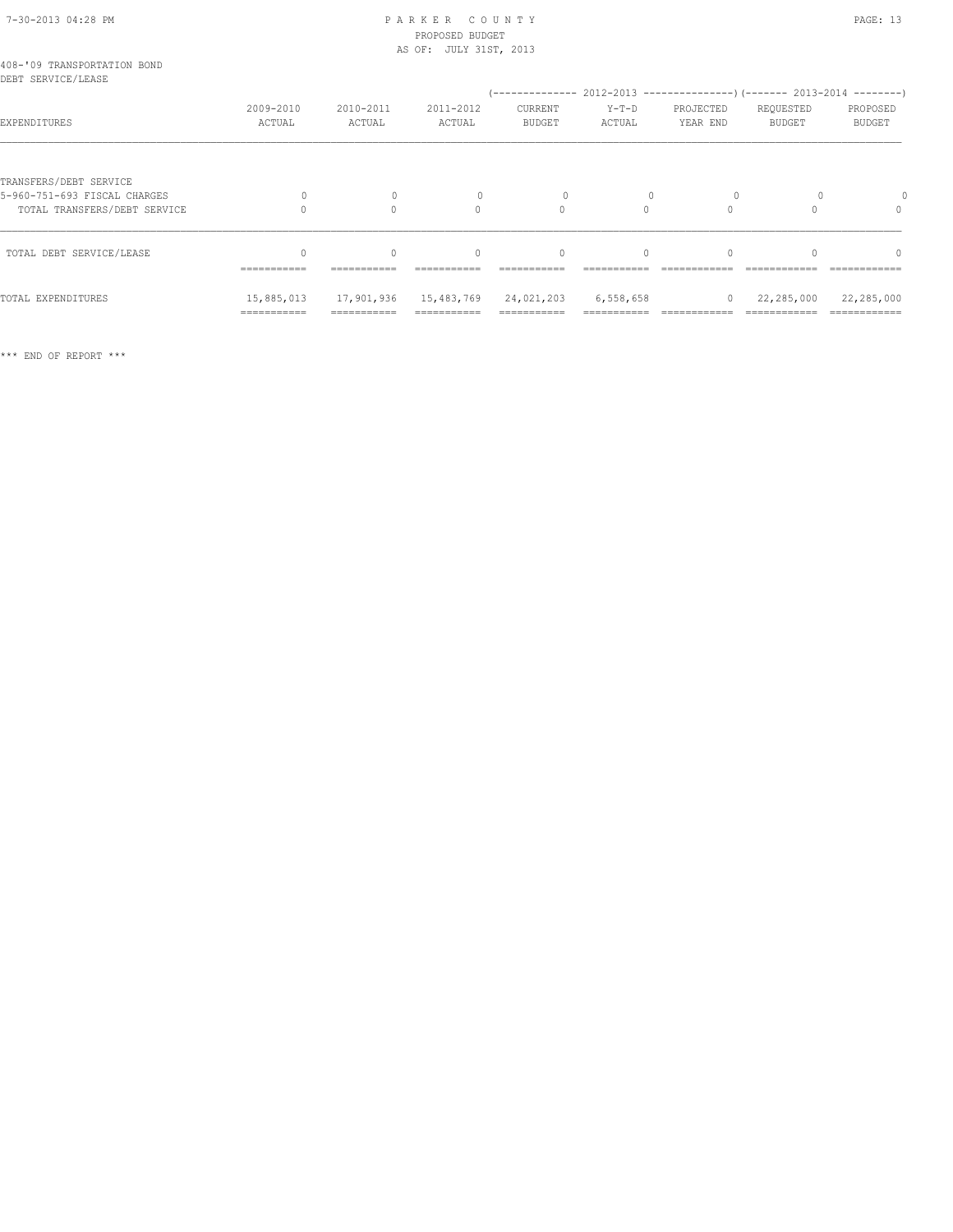#### 7-30-2013 04:28 PM P A R K E R C O U N T Y PAGE: 1 PROPOSED BUDGET AS OF: JULY 31ST, 2013

### 45 -DA STATE SUPPLEMENT

|                                             | 2009-2010<br>ACTUAL    | 2010-2011<br>ACTUAL | 2011-2012<br>ACTUAL | CURRENT<br>BUDGET       | $Y-T-D$<br>ACTUAL | PROJECTED<br>YEAR END | REQUESTED<br><b>BUDGET</b> | PROPOSED<br>BUDGET |
|---------------------------------------------|------------------------|---------------------|---------------------|-------------------------|-------------------|-----------------------|----------------------------|--------------------|
| REVENUE SUMMARY                             |                        |                     |                     |                         |                   |                       |                            |                    |
| 330 REVENUE                                 | 0                      | 29,054              | 22,500              | 22,500                  | 22,500            | $\circ$               | 22,500                     | 22,500             |
| INVESTMENT INCOME<br>INTERFUND TRANSFERS IN | $\Omega$<br>0          | $\mathbf{0}$<br>0   | $\circ$<br>6,690    | $\mathbf{0}$<br>$\circ$ | $\Omega$          | $\Omega$<br>$\circ$   |                            | $\circ$<br>$\circ$ |
| TOTAL REVENUES                              | $\circ$                | 29,054              | 29,190              | 22,500                  | 22,501            | 0                     | 22,500                     | 22,500             |
| EXPENDITURE SUMMARY                         |                        |                     |                     |                         |                   |                       |                            |                    |
| 476 DISTRICT ATTORNEY                       | $\circ$                | 27,665              | 29,170              | 22,500                  | 24,477            | $\circ$               | 22,500                     | 22,500             |
| TOTAL EXPENDITURES                          | $\circ$                | 27,665              | 29,170              | 22,500                  | 24,477            | $\circ$               | 22,500                     | 22,500             |
| REVENUE OVER/(UNDER) EXPENDITURES           | $\circ$<br>=========== | 1,389               | 20                  |                         | 1,976)<br>0(      | $\mathbf{0}$          | $\mathbf{0}$               | $\circ$            |
|                                             |                        |                     |                     |                         |                   |                       |                            |                    |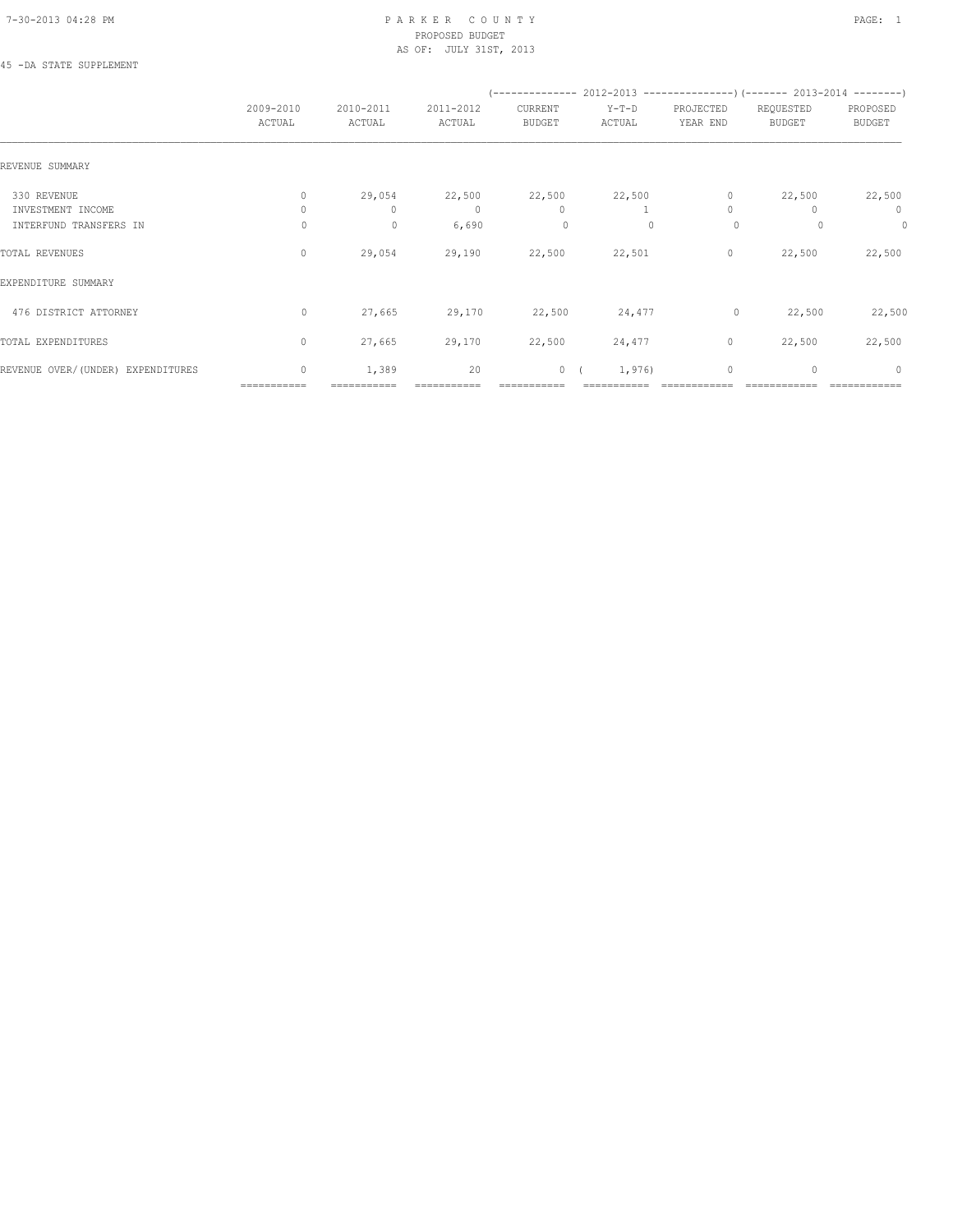45 -DA STATE SUPPLEMENT

### 7-30-2013 04:28 PM P A R K E R C O U N T Y PAGE: 2 PROPOSED BUDGET AS OF: JULY 31ST, 2013

|                                     | 2009-2010    | 2010-2011    | 2011-2012    | /--------------<br>CURRENT | $Y-T-D$      | PROJECTED | $2012-2013$ ----------------) (------- 2013-2014 --------)<br>REQUESTED | PROPOSED      |
|-------------------------------------|--------------|--------------|--------------|----------------------------|--------------|-----------|-------------------------------------------------------------------------|---------------|
| <b>REVENUES</b>                     | ACTUAL       | ACTUAL       | ACTUAL       | <b>BUDGET</b>              | ACTUAL       | YEAR END  | <b>BUDGET</b>                                                           | <b>BUDGET</b> |
|                                     |              |              |              |                            |              |           |                                                                         |               |
| 330 REVENUE                         |              |              |              |                            |              |           |                                                                         |               |
| 3-330-000-370 DA STATE SUPPLEMENT   | 0            | 29,054       | 22,500       | 22,500                     | 22,500       | $\circ$   | 22,500                                                                  | 22,500        |
| TOTAL 330 REVENUE                   | $\bigcap$    | 29,054       | 22,500       | 22,500                     | 22,500       | $\circ$   | 22,500                                                                  | 22,500        |
| INVESTMENT INCOME                   |              |              |              |                            |              |           |                                                                         |               |
| 3-361-000-045 INTEREST INCOME       | 0            | $\mathbf{0}$ | $\mathbf{0}$ | 0                          |              | $\circ$   |                                                                         |               |
| TOTAL INVESTMENT INCOME             | $\Omega$     | $\circ$      | $\circ$      | $\circ$                    |              | $\circ$   | $\Omega$                                                                | $\circ$       |
| INTERFUND TRANSFERS IN              |              |              |              |                            |              |           |                                                                         |               |
| 3-371-000-054 TRANSFER FROM FUND 54 | $\circ$      | $\circ$      | 6,690        | 0                          | $\mathbf{0}$ | $\circ$   |                                                                         |               |
| TOTAL INTERFUND TRANSFERS IN        | $\circ$      | $\circ$      | 6,690        | $\circ$                    | $\circ$      | $\circ$   | $\Omega$                                                                | $\circ$       |
| TOTAL REVENUES                      | $\mathbf{0}$ | 29,054       | 29,190       | 22,500                     | 22,501       | 0         | 22,500                                                                  | 22,500        |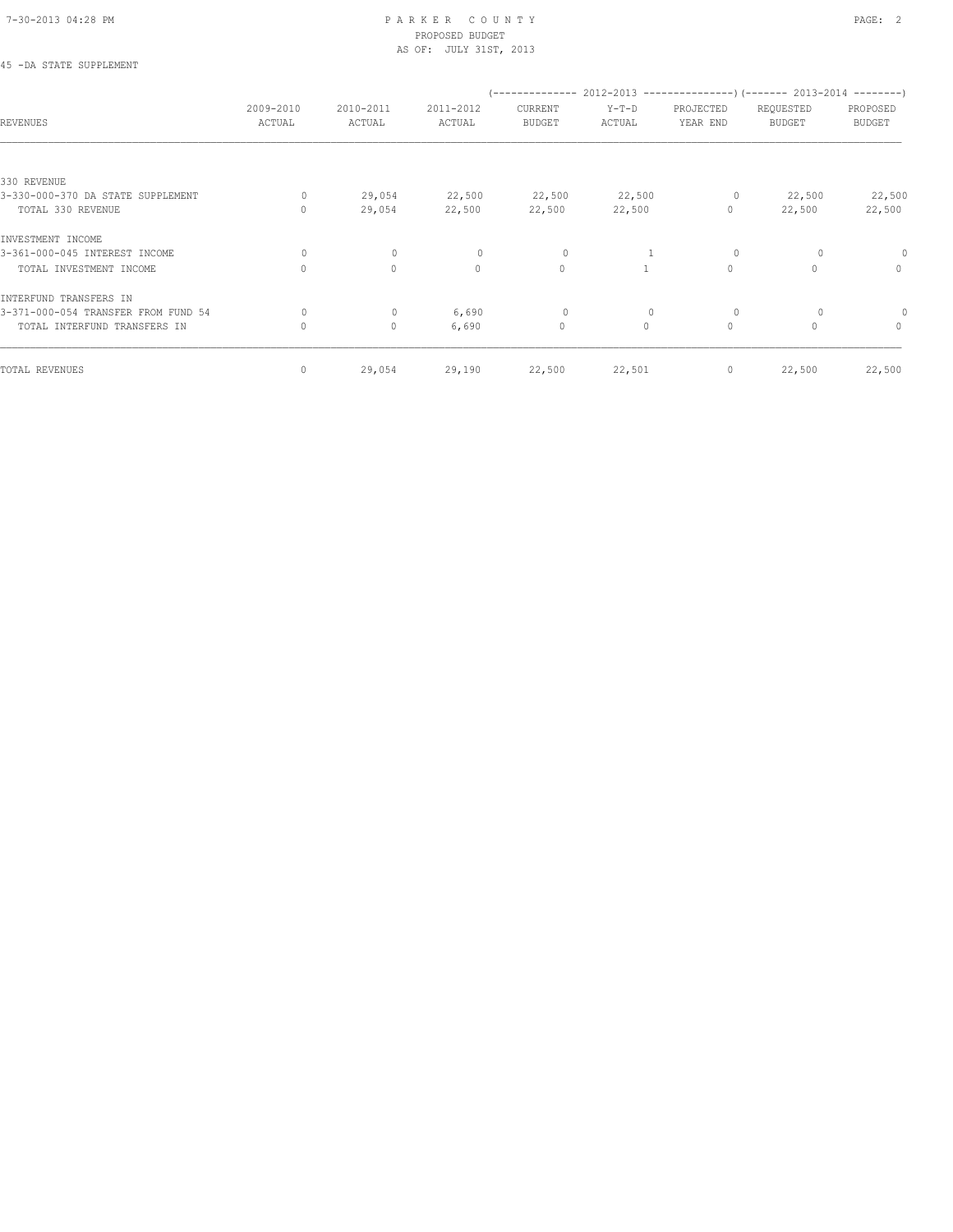#### 7-30-2013 04:28 PM P A R K E R C O U N T Y PAGE: 3 PROPOSED BUDGET AS OF: JULY 31ST, 2013

#### 45 -DA STATE SUPPLEMENT 476 DISTRICT ATTORNEY

|                                         |                     |                     |                       |                          |                   |                       | $(-$ -------------- 2012-2013 -----------------) (------- 2013-2014 --------) |                           |
|-----------------------------------------|---------------------|---------------------|-----------------------|--------------------------|-------------------|-----------------------|-------------------------------------------------------------------------------|---------------------------|
| EXPENDITURES                            | 2009-2010<br>ACTUAL | 2010-2011<br>ACTUAL | 2011-2012<br>ACTUAL   | CURRENT<br><b>BUDGET</b> | $Y-T-D$<br>ACTUAL | PROJECTED<br>YEAR END | REQUESTED<br><b>BUDGET</b>                                                    | PROPOSED<br><b>BUDGET</b> |
|                                         |                     |                     |                       |                          |                   |                       |                                                                               |                           |
| SALARIES & BENEFITS                     |                     |                     |                       |                          |                   |                       |                                                                               |                           |
| SALARIES & WAGES                        |                     |                     |                       |                          |                   |                       |                                                                               |                           |
| 5-476-100-120 PART TIME                 | $\Omega$            | 9,246               | 10,028                | $\sim$ 0                 | $\sim$ 0          | $\Omega$              | $\mathbf{0}$                                                                  | $\circ$                   |
| 5-476-100-198 STATE SALARY SUPPLEMENT   | $\Omega$            | 17,696              | 14,844                | 18,977 19,451            |                   | $\overline{0}$        | 22,500                                                                        | 18,977                    |
| TOTAL SALARIES & WAGES                  | $\cap$              | 26,942              | 24,872                | 18,977                   | 19,451            | $\Omega$              | 22,500                                                                        | 18,977                    |
| <b>BENEFITS</b>                         |                     |                     |                       |                          |                   |                       |                                                                               |                           |
| 5-476-100-201 FICA MATCH                | $\Omega$            | 707                 | 1,645                 | 1,452                    | 1,459             | $\Omega$              | $\Omega$                                                                      | 1,452                     |
| 5-476-100-202 EMPLOYEE HOSPITALIZATION  | $\cap$              | $\circ$             | 1,436                 | $\overline{0}$           | 1,434             | $\mathbf{0}$          | 0                                                                             | $\overline{0}$            |
| 5-476-100-203 RETIREMENT PLAN CONTRIBUT |                     | $\circ$             | 1,188                 | 2,071                    | 2,126             | $\bigcap$             |                                                                               | 2,071                     |
| 5-476-100-204 WORKERS COMPENSATION INSU | $\Omega$            | 16                  | 29                    | $\Omega$                 | $\overline{7}$    | $\Omega$              | 0                                                                             | $\circ$                   |
| TOTAL BENEFITS                          | $\Omega$            | 723                 | 4,298                 | 3,523                    | 5,027             | $\Omega$              | $\Omega$                                                                      | 3,523                     |
| TOTAL SALARIES & BENEFITS               | $\circ$             | 27,665              | 29,170                | 22,500                   | 24,477            | $\circ$               | 22,500                                                                        | 22,500                    |
| TOTAL 476 DISTRICT ATTORNEY             | $\mathbf{0}$        | 27,665              | 29,170                | 22,500                   | 24,477            | $\mathbf{0}$          | 22,500                                                                        | 22,500                    |
|                                         | ===========         |                     |                       |                          |                   |                       |                                                                               |                           |
| TOTAL EXPENDITURES                      | $\Omega$            | 27,665              | 29,170<br>=========== | 22,500                   | 24,477            | 0                     | 22,500<br>============= =============                                         | 22,500                    |
|                                         | $=$ ===========     | ===========         |                       |                          |                   |                       |                                                                               |                           |

\*\*\* END OF REPORT \*\*\*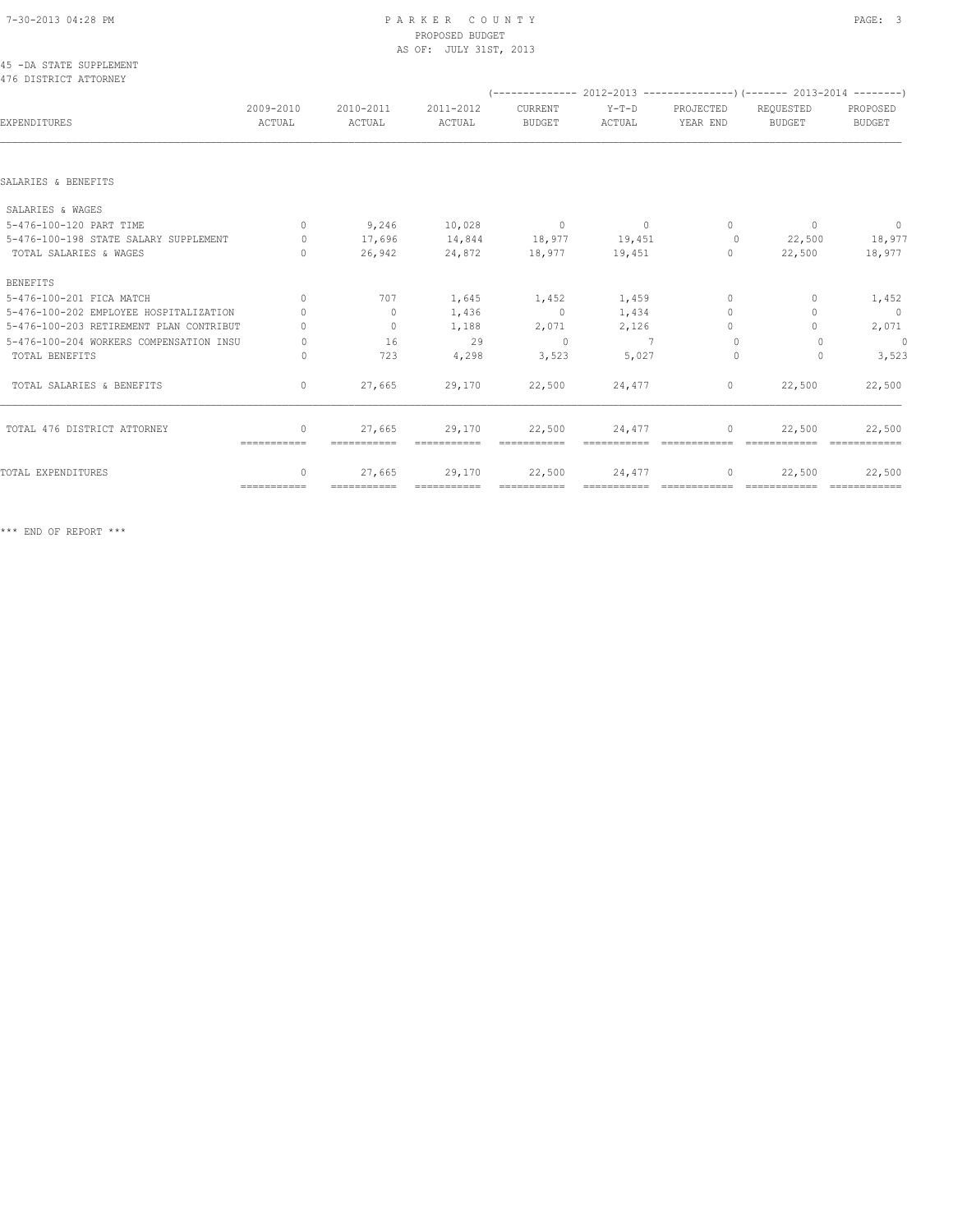### 7-30-2013 04:28 PM P A R K E R C O U N T Y PAGE: 1 PROPOSED BUDGET AS OF: JULY 31ST, 2013

### 49 -ORCA GRANT

|                                   |                                  |                                  |                                               | (-------------- 2012-2013 ----------------) (------- 2013-2014 --------) |                    |                       |                            |                           |
|-----------------------------------|----------------------------------|----------------------------------|-----------------------------------------------|--------------------------------------------------------------------------|--------------------|-----------------------|----------------------------|---------------------------|
|                                   | 2009-2010<br>ACTUAL              | 2010-2011<br>ACTUAL              | 2011-2012<br>ACTUAL                           | CURRENT<br><b>BUDGET</b>                                                 | $Y-T-D$<br>ACTUAL  | PROJECTED<br>YEAR END | REQUESTED<br><b>BUDGET</b> | PROPOSED<br><b>BUDGET</b> |
| REVENUE SUMMARY                   |                                  |                                  |                                               |                                                                          |                    |                       |                            |                           |
| INVESTMENT INCOME<br>399 REVENUE  | Λ                                | $\begin{array}{c} \n\end{array}$ | $\begin{array}{c} \n\end{array}$<br>$\bigcap$ | $\mathbf{0}$<br>0                                                        | $\Omega$<br>$\cap$ | $\circ$               |                            | 0<br>0                    |
|                                   |                                  |                                  |                                               |                                                                          |                    |                       |                            |                           |
| TOTAL REVENUES                    | $\Omega$                         | $\begin{array}{c} \n\end{array}$ | $\mathbf{0}$                                  | $\mathbf{0}$                                                             | $\circ$            | 0                     | 0                          | $\mathbf{0}$              |
| EXPENDITURE SUMMARY               |                                  |                                  |                                               |                                                                          |                    |                       |                            |                           |
| 700 TRANSFER OUT                  | U                                | $\Omega$                         | $\Omega$                                      | $\Omega$                                                                 |                    | $\Omega$              |                            | 0                         |
| TOTAL EXPENDITURES                | $\begin{array}{c} \n\end{array}$ | $\Omega$                         | $\mathbf{0}$                                  | $\mathbf{0}$                                                             | $\circ$            | $\Omega$              | $\Omega$                   | 0                         |
| REVENUE OVER/(UNDER) EXPENDITURES | $\Omega$                         | $\Omega$                         | $\begin{array}{c} \n\end{array}$              | $\Omega$                                                                 | $\Omega$           |                       |                            | $\Omega$                  |
|                                   | ===========                      |                                  |                                               |                                                                          |                    |                       |                            |                           |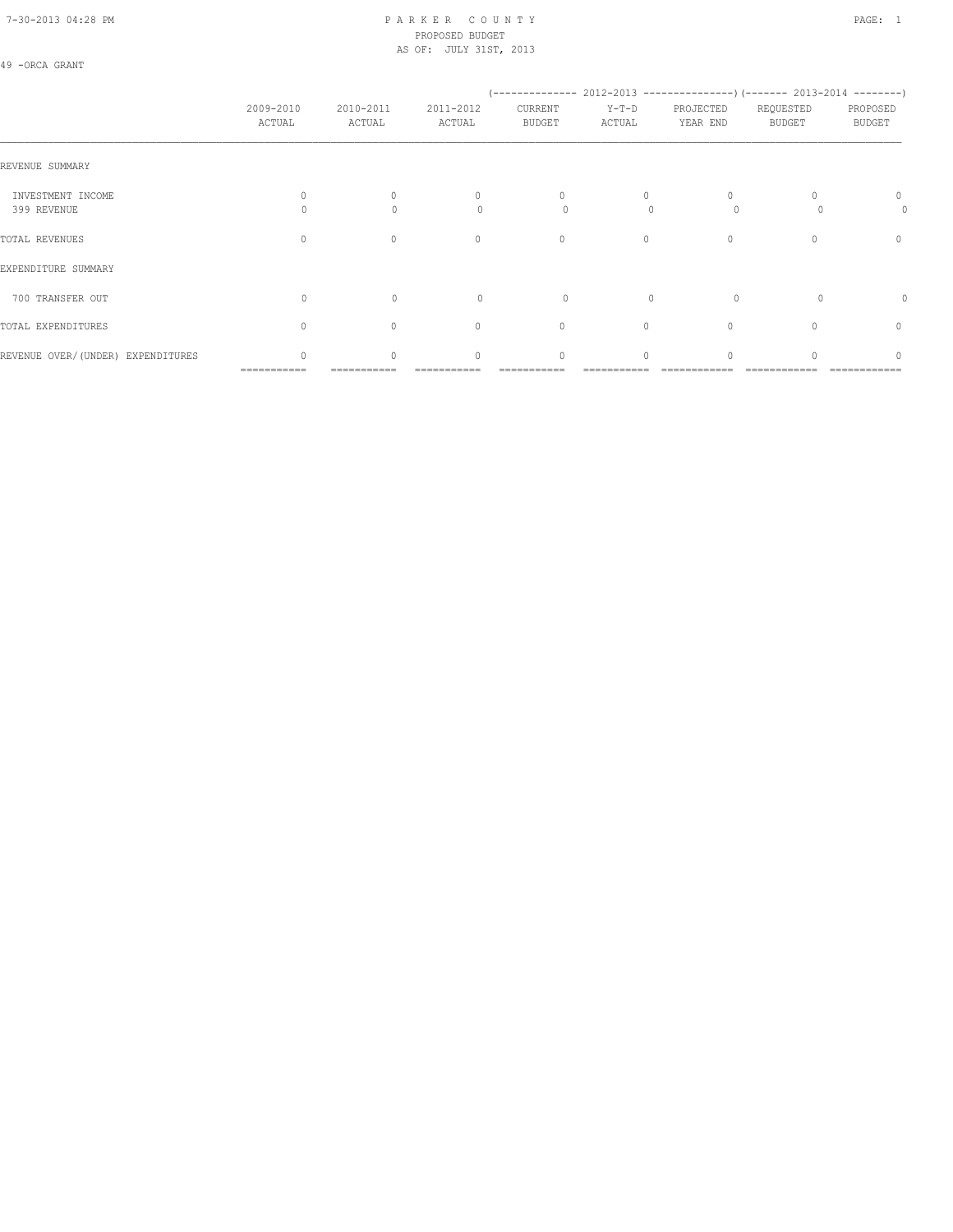#### 7-30-2013 04:28 PM P A R K E R C O U N T Y PAGE: 2 PROPOSED BUDGET AS OF: JULY 31ST, 2013

| 49 |  | -ORCA GRANT |  |
|----|--|-------------|--|
|----|--|-------------|--|

| 2009-2010 | 2010-2011          | 2011-2012                        | CURRENT                                    | $Y-T-D$       | PROJECTED | REQUESTED | PROPOSED                                                                                  |
|-----------|--------------------|----------------------------------|--------------------------------------------|---------------|-----------|-----------|-------------------------------------------------------------------------------------------|
|           |                    |                                  |                                            |               |           |           | <b>BUDGET</b>                                                                             |
|           |                    |                                  |                                            |               |           |           |                                                                                           |
|           |                    |                                  |                                            |               |           |           |                                                                                           |
|           | $\mathbf{0}$       |                                  |                                            | 0             |           |           | 0                                                                                         |
| $\bigcap$ | $\Omega$           | $\Omega$                         |                                            |               |           |           | $\circ$                                                                                   |
|           |                    |                                  |                                            |               |           |           |                                                                                           |
|           | 0                  |                                  |                                            | 0             |           |           |                                                                                           |
| $\Omega$  | 0                  | $\begin{array}{c} \n\end{array}$ |                                            |               |           |           | $\circ$                                                                                   |
|           |                    |                                  |                                            |               |           |           | $\mathbf{0}$                                                                              |
|           | ACTUAL<br>$\Omega$ | ACTUAL<br>0                      | ACTUAL<br>$\begin{array}{c} \n\end{array}$ | <b>BUDGET</b> | ACTUAL    | YEAR END  | (-------------- 2012-2013 ----------------) (------- 2013-2014 --------)<br><b>BUDGET</b> |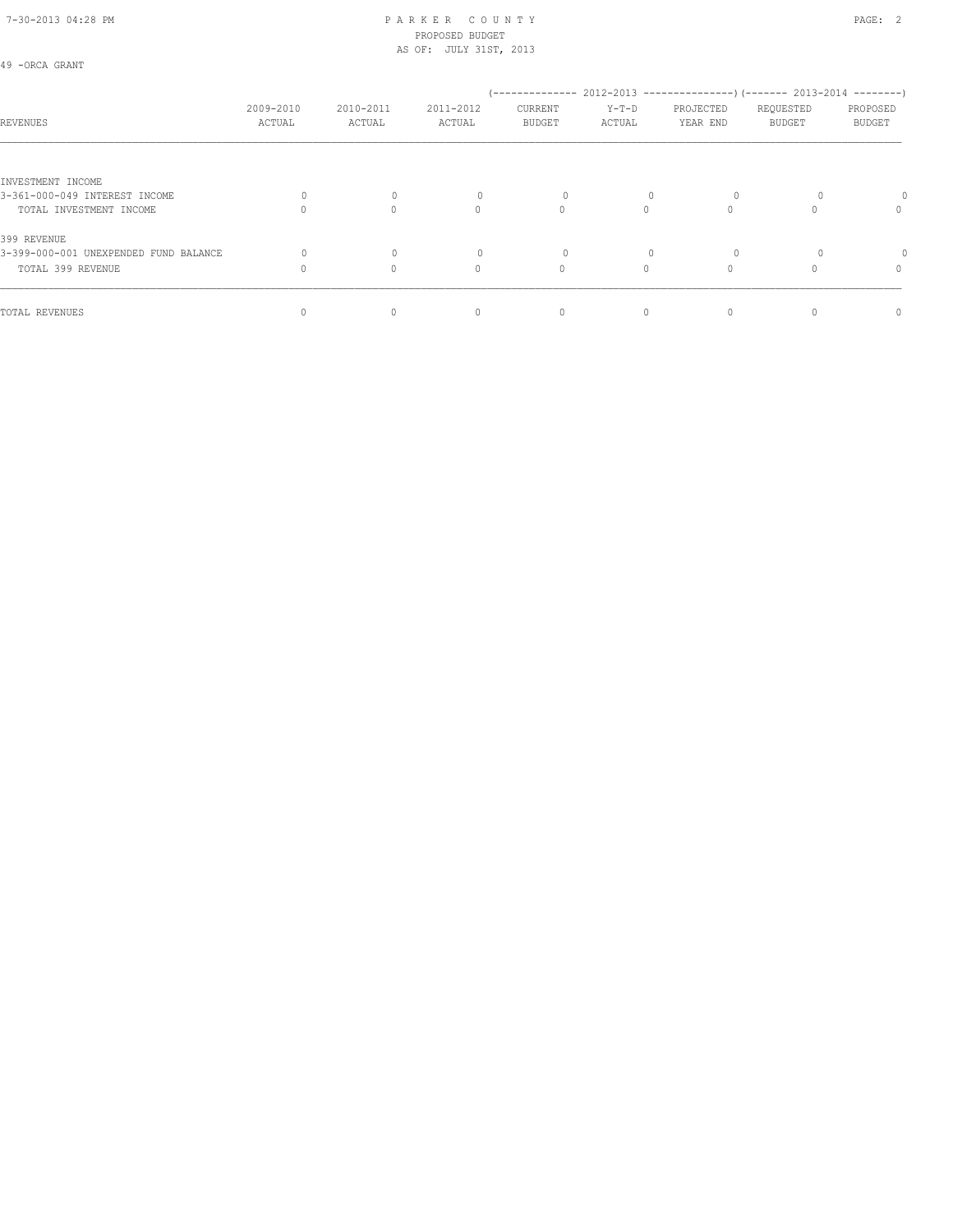### 7-30-2013 04:28 PM P A R K E R C O U N T Y PAGE: 3 PROPOSED BUDGET AS OF: JULY 31ST, 2013

| 49 -ORCA GRANT<br>700 TRANSFER OUT                                                          |                     |                     |                                  |                          |                   |                       |                            |                           |
|---------------------------------------------------------------------------------------------|---------------------|---------------------|----------------------------------|--------------------------|-------------------|-----------------------|----------------------------|---------------------------|
| EXPENDITURES                                                                                | 2009-2010<br>ACTUAL | 2010-2011<br>ACTUAL | 2011-2012<br>ACTUAL              | CURRENT<br><b>BUDGET</b> | $Y-T-D$<br>ACTUAL | PROJECTED<br>YEAR END | REQUESTED<br><b>BUDGET</b> | PROPOSED<br><b>BUDGET</b> |
| TRANSFERS/DEBT SERVICE<br>5-700-700-010 TRANSFER TO FUND 10<br>TOTAL TRANSFERS/DEBT SERVICE |                     |                     | $\cap$                           | $\Omega$                 | $\cap$            |                       |                            | $\Omega$                  |
| TOTAL 700 TRANSFER OUT                                                                      | ===========         | ===========         | $\begin{array}{c} \n\end{array}$ | $\Omega$                 | $\Omega$          |                       |                            | $\Omega$                  |
| TOTAL EXPENDITURES                                                                          | ===========         |                     | $\Omega$                         | 0                        |                   |                       |                            | $\cap$                    |

\*\*\* END OF REPORT \*\*\*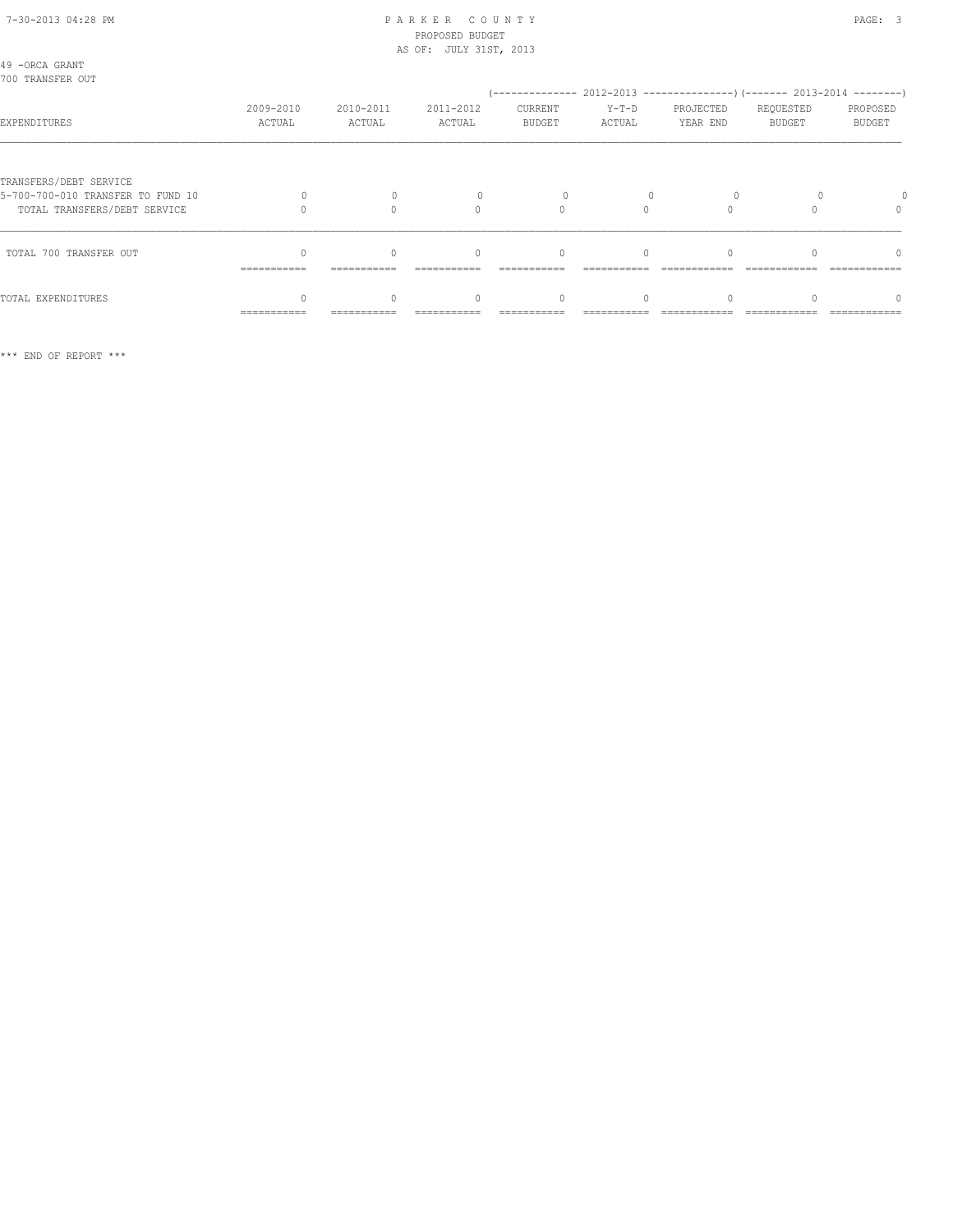50 -ROAD & BRIDGE

#### 7-30-2013 04:28 PM P A R K E R C O U N T Y PAGE: 1 PROPOSED BUDGET AS OF: JULY 31ST, 2013

|                                   |                                  |                                  |                                            | $(----------2012-2013------------)$ $(----2013-2014------)$ |                     |                         |                                  |                    |  |
|-----------------------------------|----------------------------------|----------------------------------|--------------------------------------------|-------------------------------------------------------------|---------------------|-------------------------|----------------------------------|--------------------|--|
|                                   | 2009-2010<br>ACTUAL              | 2010-2011<br>ACTUAL              | 2011-2012<br>ACTUAL                        | CURRENT<br><b>BUDGET</b>                                    | $Y-T-D$<br>ACTUAL   | PROJECTED<br>YEAR END   | REQUESTED<br><b>BUDGET</b>       | PROPOSED<br>BUDGET |  |
| REVENUE SUMMARY                   |                                  |                                  |                                            |                                                             |                     |                         |                                  |                    |  |
| AD VALOREM TAXES                  | 8,429,779                        | 8,099,582                        | 7,746,986                                  |                                                             | 7,865,606 7,738,043 | 4,328,477               | 8,024,742                        | 7,955,535          |  |
| 333 REVENUE                       | 151,701                          | $\circ$                          | 75,445                                     | 75,000                                                      | 78,970              | 74,158                  | 79,000                           | 75,000             |  |
| INTERGOVERNMENTAL                 | $\Omega$                         | $\Omega$                         | $\Omega$                                   | 150,000                                                     | $\Omega$            | $\Omega$                | $\Omega$                         | 150,000            |  |
| 335 REVENUE                       | $\begin{array}{c} \n\end{array}$ | $\Omega$                         | $\Omega$                                   | $\mathbf{0}$                                                | $\Omega$            | $\circ$                 | $\begin{array}{c} \n\end{array}$ | $\mathbf{0}$       |  |
| 336 REVENUE                       | $\Omega$                         | $\begin{array}{c} \n\end{array}$ | $\Omega$                                   | $\mathbf{0}$                                                | $\Omega$            | $\mathbf{0}$            | $\begin{array}{c} \n\end{array}$ | $\mathbf{0}$       |  |
| SALE OF ASSETS                    | $\Omega$                         | $\Omega$                         | $\Omega$                                   | $\Omega$                                                    | $\Omega$            | $\Omega$                | $\Omega$                         | $\mathbf{0}$       |  |
| 338 REVENUE                       | $\bigcap$                        | $\Omega$                         | $\cap$                                     | $\Omega$                                                    | $\Omega$            | $\mathbf{0}$            | $\bigcap$                        | $\mathbf{0}$       |  |
| FEES OF OFFICE                    | 2,120,322                        | 2,146,584                        | 2,194,433                                  | 2,100,000                                                   | 1,411,836           | 2,439,078               | 1,700,000                        | 2,100,000          |  |
| 343 REVENUE                       | $\Omega$                         | $\circ$                          | $\Omega$                                   | $\Omega$                                                    | $\circ$             | $\circ$                 | $\Omega$                         | $\mathbf{0}$       |  |
| FINES AND FORFEITURES             | 395,002                          | 351,499                          | 365,666                                    | 266,000                                                     | 295,988             | 322,136                 | 327,000                          | 266,000            |  |
| INTEREST INCOME                   | $\overline{0}$                   | $\Omega$                         | $\Omega$                                   | $\Omega$                                                    | $\Omega$            | $\Omega$                | $\Omega$                         | $\overline{0}$     |  |
| 360 REVENUE                       | $\Omega$                         | $\Omega$                         | $\Omega$                                   | $\Omega$                                                    | $\Omega$            | $\circ$                 | $\Omega$                         | $\overline{0}$     |  |
| INVESTMENT INCOME                 | 4,274                            | 1,890                            | 802                                        | 600                                                         | 506                 | 29,077                  | 350                              | 600                |  |
| OTHER INCOME                      | $\Omega$                         | $\mathbf{0}$                     | $\Omega$                                   | $\Omega$                                                    | $\Omega$            | 28,631                  | $\Omega$                         | $\overline{0}$     |  |
| INTERFUND TRANSFERS IN            | $\Omega$                         | $\circ$                          | $\Omega$                                   | $\Omega$                                                    | $\Omega$            | $\Omega$                | $\cap$                           | $\Omega$           |  |
| 399 REVENUE                       | $\Omega$                         | $\mathbf{0}$                     | $\Omega$                                   | 230,451                                                     | $\sim$ 0            | $\circ$                 | 501,058                          | 230,451            |  |
| TOTAL REVENUES                    | 11,101,080                       |                                  | 10,599,555 10,383,332 10,687,657 9,525,342 |                                                             |                     |                         | 7,221,557 10,632,150             | 10,777,586         |  |
| EXPENDITURE SUMMARY               |                                  |                                  |                                            |                                                             |                     |                         |                                  |                    |  |
| 401 COMMISSIONERS COURT           | 458,888                          | 479,992                          | 2,243 2,196                                |                                                             |                     | 0 $286,650$ 2,196 2,196 |                                  |                    |  |
| 409 NON DEPARTMENT                | 203,737                          | 261,161                          | 275,717                                    | 241,700                                                     | 229,466             | 320,775                 | 241,200                          | 241,700            |  |
| 615 PLATTING DEPARTMENT           | 99,156                           | 70,397                           | 381                                        | $\overline{0}$                                              | $\overline{0}$      | $\sim$ 0                | $\Omega$                         | $\sim$ 0           |  |
| 700 TRANSFER OUT                  | 10,762,337                       | 10,070,822                       | 10,443,761                                 | 10,443,761                                                  | 7,832,821           | 6,782,000               | 10,388,754                       | 10,533,690         |  |
| TOTAL EXPENDITURES                | 11,524,118                       | 10,882,372                       | 10,722,101                                 | 10,687,657                                                  | 8,062,286           | 7,389,425               | 10,632,150                       | 10,777,586         |  |
| REVENUE OVER/(UNDER) EXPENDITURES |                                  |                                  | $(423,038)$ $(282,817)$ $(338,769)$        | $\sim$ 0                                                    | $1,463,056$ (       | 167,868)                | $\mathbf{0}$                     | 0                  |  |
|                                   | $=$ = = = = = = = = = = =        |                                  | ============  ============                 |                                                             |                     |                         |                                  |                    |  |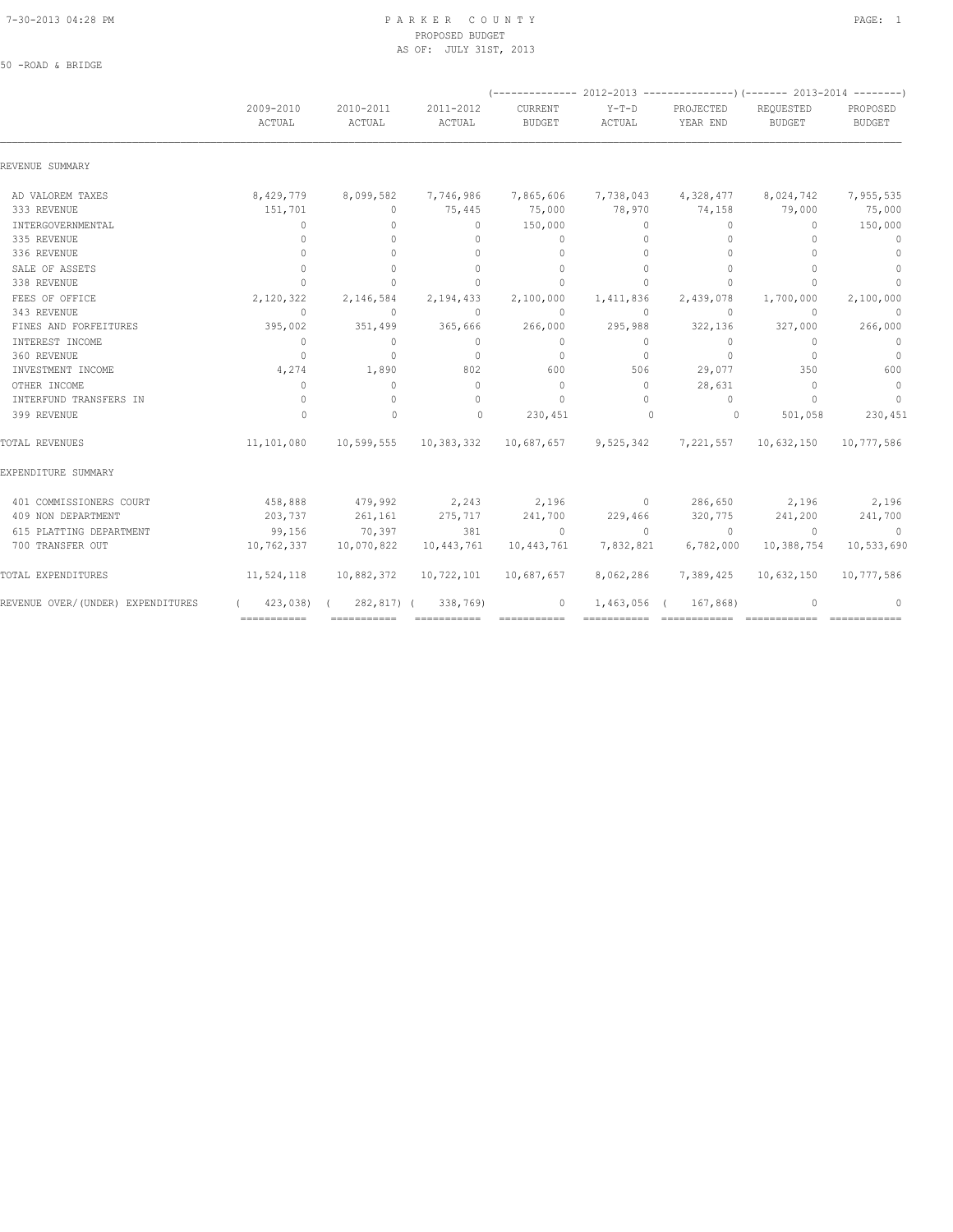50 -ROAD & BRIDGE

#### 7-30-2013 04:28 PM P A R K E R C O U N T Y PAGE: 2 PROPOSED BUDGET AS OF: JULY 31ST, 2013

|                                                                                 |                      |                                       |                      |                          |                      |                       | (-------------- 2012-2013 ------------------- 2013-2014 --------- ) |                           |
|---------------------------------------------------------------------------------|----------------------|---------------------------------------|----------------------|--------------------------|----------------------|-----------------------|---------------------------------------------------------------------|---------------------------|
| REVENUES                                                                        | 2009-2010<br>ACTUAL  | 2010-2011<br>ACTUAL                   | 2011-2012<br>ACTUAL  | CURRENT<br><b>BUDGET</b> | $Y-T-D$<br>ACTUAL    | PROJECTED<br>YEAR END | REQUESTED<br><b>BUDGET</b>                                          | PROPOSED<br><b>BUDGET</b> |
|                                                                                 |                      |                                       |                      |                          |                      |                       |                                                                     |                           |
| AD VALOREM TAXES                                                                |                      |                                       |                      |                          |                      |                       |                                                                     |                           |
| 3-310-000-110 CURRENT PROPERTY TAXES<br>3-310-000-120 DELINQUENT PROPERTY TAXES | 8,243,476<br>186,303 | 7,919,252<br>180,330                  | 7,589,249<br>157,737 | 7,715,606<br>150,000     | 7,576,654<br>161,388 | 4,093,477<br>235,000  | 7,874,742<br>150,000                                                | 7,805,535<br>150,000      |
| 3-310-000-170 DEL. TAX REV.                                                     | $\circ$              | $\mathbf{0}$                          | $\mathbf{0}$         | $\circ$                  | $\mathbf{0}$         | $\circ$               | $\circ$                                                             | $\theta$                  |
| TOTAL AD VALOREM TAXES                                                          | 8,429,779            | 8,099,582                             | 7,746,986            | 7,865,606                | 7,738,043            | 4,328,477             | 8,024,742                                                           | 7,955,535                 |
| 3-310-000-110CURRENT PROPERTY TAXES                                             | PERMANENT NOTES:     | $.00092 \times 6487190814 = 5968215.$ |                      |                          |                      |                       |                                                                     |                           |
| 333 REVENUE                                                                     |                      |                                       |                      |                          |                      |                       |                                                                     |                           |
| 3-333-000-370 STATE GRANTS                                                      | 151,701              | $\mathbf 0$                           | 75,445               | 75,000                   | 78,970               | 74,158                | 79,000                                                              | 75,000                    |
| TOTAL 333 REVENUE                                                               | 151,701              | $\circ$                               | 75,445               | 75,000                   | 78,970               | 74,158                | 79,000                                                              | 75,000                    |
| INTERGOVERNMENTAL                                                               |                      |                                       |                      |                          |                      |                       |                                                                     |                           |
| 3-334-000-601 9-1-1 REIMBURSEMENT                                               | $\mathbf{0}$         | $\Omega$                              | $\mathbf{0}$         | $\mathbf{0}$             | 0                    | 0                     | $\mathbf{0}$                                                        | 0                         |
| 3-334-000-611 FEMA REIMB.-PCT. 1                                                | $\Omega$             | $\circ$                               | $\mathbf{0}$         | $\mathbf{0}$             | $\circ$              | $\mathbf{0}$          | $\mathbf{0}$                                                        | $\mathbf{0}$              |
| 3-334-000-612 FEMA REIMB.-PCT. 2                                                | $\Omega$             | $\Omega$                              | $\Omega$             | $\Omega$                 | $\Omega$             | $\Omega$              | $\Omega$                                                            | $\mathbb O$               |
| 3-334-000-613 FEMA REIMB.-PCT. 3                                                | $\Omega$             | $\cap$                                | $\Omega$             | $\Omega$                 | $\Omega$             | $\Omega$              | $\cap$                                                              | $\mathbf{0}$              |
| 3-334-000-614 FEMA REIMB.-PCT. 4                                                | $\cap$               | $\Omega$                              | $\Omega$             | $\Omega$                 | $\Omega$             | $\Omega$              | $\Omega$                                                            | $\Omega$                  |
| 3-334-000-900 FEMA-REIMBURSEMENT                                                | 0                    | $\mathbf{0}$                          | $\circ$              | 150,000                  | $\Omega$             | $\circ$               | $\Omega$                                                            | 150,000                   |
| TOTAL INTERGOVERNMENTAL                                                         | $\cap$               | $\circ$                               | 0                    | 150,000                  | $\circ$              | $\circ$               | $\mathbf{0}$                                                        | 150,000                   |
| 335 REVENUE                                                                     |                      |                                       |                      |                          |                      |                       |                                                                     |                           |
| 3-335-000-611 REIMB. CONST./911-PCT. 1                                          | $\mathbf{0}$         | $\circ$                               | $\circ$              | $\mathbb O$              | $\circ$              | $\circ$               | $\mathbf{0}$                                                        | $\mathbb O$               |
| 3-335-000-612 REIMB. CONST./911-PCT. 2                                          | $\mathbf{0}$         | $\circ$                               | $\Omega$             | $\mathbf{0}$             | $\circ$              | $\mathbf{0}$          | $\mathbf{0}$                                                        | $\mathbf{0}$              |
| 3-335-000-613 REIMB. CONST./911-PCT. 3                                          | $\Omega$             | $\Omega$                              | $\Omega$             | $\Omega$                 | $\Omega$             | $\Omega$              | $\Omega$                                                            | $\circ$                   |
| 3-335-000-614 REIMB. CONST./911- PCT. 4                                         | 0                    | $\mathbf{0}$                          | $\circ$              | $\circ$                  | $\mathbf{0}$         | $\circ$               | $\Omega$                                                            |                           |
| TOTAL 335 REVENUE                                                               | $\Omega$             | $\Omega$                              | $\Omega$             | $\Omega$                 | $\circ$              | $\mathbf{0}$          | $\mathbf{0}$                                                        | $\circ$                   |
| 336 REVENUE                                                                     |                      |                                       |                      |                          |                      |                       |                                                                     |                           |
| 3-336-000-611 INSECTICIDE SALES-PCT. 1                                          | $\mathbf{0}$         | $\Omega$                              | $\mathbf{0}$         | $\Omega$                 | $\circ$              | $\mathbf{0}$          | $\mathbf{0}$                                                        | $\Omega$                  |
| 3-336-000-612 INSECTICIDE SALES-PCT. 2                                          | $\cap$               | $\Omega$                              | $\Omega$             | $\Omega$                 | $\Omega$             | $\Omega$              | $\Omega$                                                            | $\mathbf{0}$              |
| 3-336-000-613 INSECTICIDE SALES-PCT. 3                                          | $\mathbf{0}$         | $\mathbf{0}$                          | $\circ$              | $\circ$                  | $\circ$              | $\Omega$              | $\Omega$                                                            | $\Omega$                  |
| 3-336-000-614 INSECTICIDE SALES-PCT. 4                                          | $\Omega$             | $\mathbf{0}$                          | $\circ$              | 0                        | $\mathbf{0}$         | $\circ$               | $\circ$                                                             | 0                         |
| TOTAL 336 REVENUE                                                               | $\Omega$             | $\Omega$                              | $\Omega$             | $\Omega$                 | $\Omega$             | $\Omega$              | $\Omega$                                                            | $\circ$                   |
| SALE OF ASSETS                                                                  |                      |                                       |                      |                          |                      |                       |                                                                     |                           |
| 3-337-000-409 REVENUE-SALE OF EQUIPMENT                                         | $\mathbf{0}$         | $\circ$                               | $\circ$              | $\mathbf{0}$             | $\circ$              | $\mathbf{0}$          | $\mathbf{0}$                                                        | $\mathbb O$               |
| 3-337-000-611 REVENUE-SALE OF EQUIPMENT                                         | $\mathbf{0}$         | $\Omega$                              | $\mathbf{0}$         | $\mathbf{0}$             | $\circ$              | $\mathbf{0}$          | $\Omega$                                                            | $\Omega$                  |
| 3-337-000-612 REVENUE-SALE OF EQUIPMENT                                         | $\mathbf{0}$         | $\Omega$                              | $\mathbf{0}$         | $\mathbf{0}$             | $\circ$              | $\Omega$              | $\Omega$                                                            | $\mathbf{0}$              |
| 3-337-000-613 REVENUE-SALE OF EQUIPMENT                                         | $\cap$               | $\Omega$                              | 0                    | $\Omega$                 | 0                    | $\Omega$              | $\Omega$                                                            | $\Omega$                  |
| 3-337-000-614 REVENUE-SALE OF EQUIPMENT                                         | $\Omega$             | $\mathbf 0$                           | $\Omega$             | $\mathbf 0$              | $\Omega$             | $\circ$               | $\Omega$                                                            | $\Omega$                  |
| TOTAL SALE OF ASSETS                                                            | $\cap$               | $\cap$                                | $\cap$               | $\cap$                   | $\bigcap$            | $\Omega$              | $\cap$                                                              | $\Omega$                  |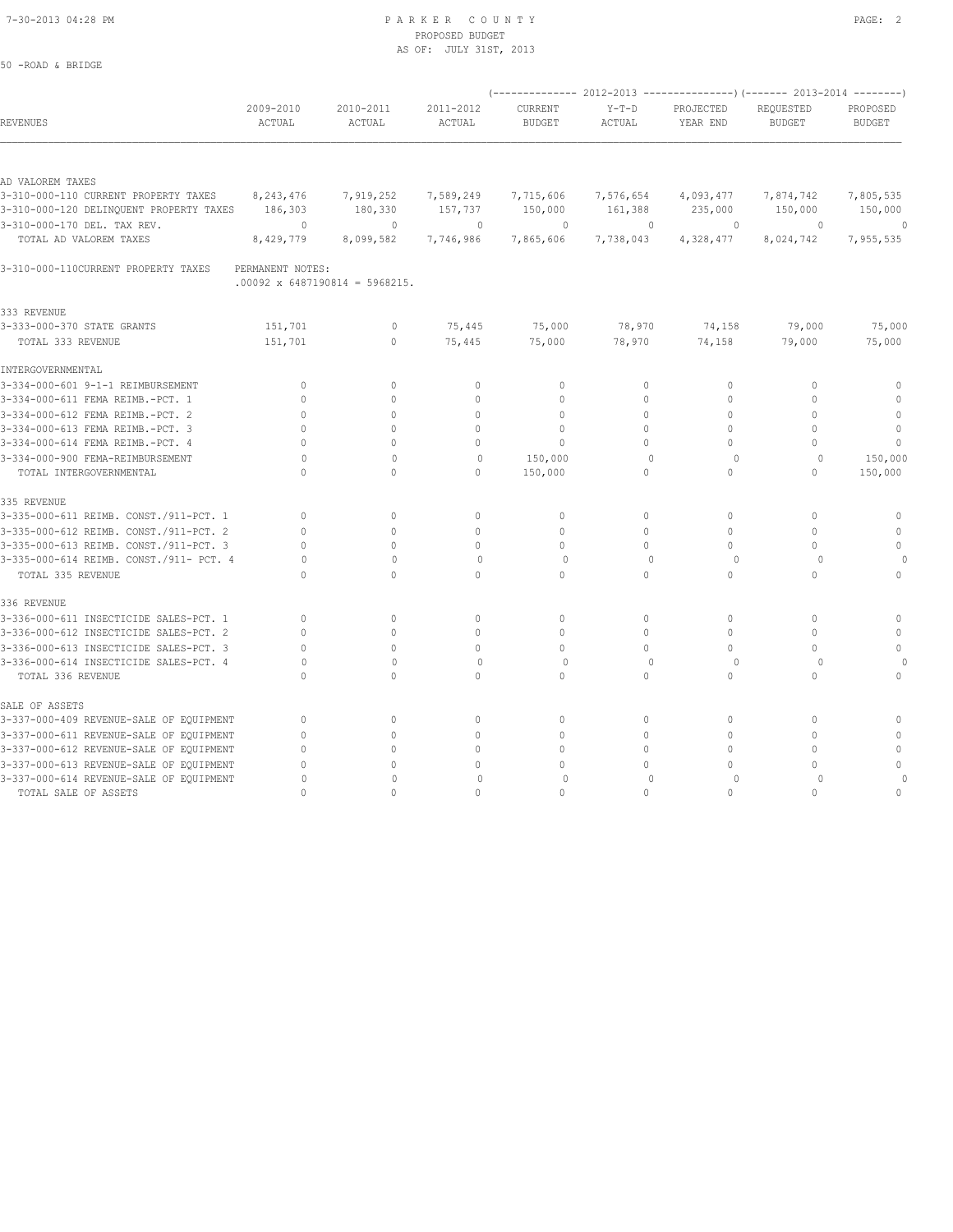### 7-30-2013 04:28 PM P A R K E R C O U N T Y PAGE: 3 PROPOSED BUDGET AS OF: JULY 31ST, 2013

### 50 -ROAD & BRIDGE

|                                                      |                     |                     |                     |                          |                   |                       | (-------------- 2012-2013 ---------------) (------- 2013-2014 --------) |                                  |
|------------------------------------------------------|---------------------|---------------------|---------------------|--------------------------|-------------------|-----------------------|-------------------------------------------------------------------------|----------------------------------|
| <b>REVENUES</b>                                      | 2009-2010<br>ACTUAL | 2010-2011<br>ACTUAL | 2011-2012<br>ACTUAL | CURRENT<br><b>BUDGET</b> | $Y-T-D$<br>ACTUAL | PROJECTED<br>YEAR END | REQUESTED<br><b>BUDGET</b>                                              | PROPOSED<br><b>BUDGET</b>        |
| 338 REVENUE                                          |                     |                     |                     |                          |                   |                       |                                                                         |                                  |
| 3-338-000-611 DONATED ASSET                          | $\circ$             | $\mathbf{0}$        | $\circ$             | $\circ$                  | $\mathbf{0}$      | $\circ$               | $\circ$                                                                 |                                  |
| TOTAL 338 REVENUE                                    | $\Omega$            | $\Omega$            | $\circ$             | $\Omega$                 | $\Omega$          | $\Omega$              | $\Omega$                                                                |                                  |
| FEES OF OFFICE                                       |                     |                     |                     |                          |                   |                       |                                                                         |                                  |
| 3-340-000-401 FEES OF OFFICE                         | 1,382               | 1,470               | $\circ$             | $\mathbf{0}$             | $\circ$           | $\circ$               | $\mathbf{0}$                                                            | $\begin{array}{c} \n\end{array}$ |
| 3-340-000-499 TAX ASSESSOR FEES OF OFFIC 2, 118, 941 |                     | 2, 145, 114         | 2,194,433           | 2,100,000                | 1,411,836         | 2,439,078             | 1,700,000                                                               | 2,100,000                        |
| TOTAL FEES OF OFFICE                                 | 2,120,322           | 2,146,584           | 2,194,433           | 2,100,000                | 1,411,836         | 2,439,078             | 1,700,000                                                               | 2,100,000                        |
| 343 REVENUE                                          |                     |                     |                     |                          |                   |                       |                                                                         |                                  |
| 3-343-000-015 INSURANCE ADMINISTRATION F             | $\circ$             | $\mathbf{0}$        | $\mathbf{0}$        | $\circ$                  | $\mathbf{0}$      | $\circ$               | $\circ$                                                                 | $\circ$                          |
| TOTAL 343 REVENUE                                    | $\Omega$            | $\circ$             | $\circ$             | $\circ$                  | $\circ$           | 0                     | $\mathbf{0}$                                                            |                                  |
| FINES AND FORFEITURES                                |                     |                     |                     |                          |                   |                       |                                                                         |                                  |
| 3-350-000-402 COUNTY JUDGE FINES                     | $\mathbf{0}$        | $\circ$             | $\mathbb O$         | $\mathbf{0}$             | $\circ$           | $\circ$               | $\mathbf{0}$                                                            | $\mathbf{0}$                     |
| 3-350-000-403 COUNTY CLERK FINES                     | 20,530              | 21,635              | 68,964              | 44,000                   | 22,519            | 15,000                | 37,000                                                                  | 44,000                           |
| 3-350-000-438 COUNTY CLERK-COUNTY COURT              | 361,807             | 310,444             | 282,447             | 210,000                  | 255,070           | 290,116               | 270,000                                                                 | 210,000                          |
| 3-350-000-450 DISTRICT CLERK FINES                   | 12,666              | 19,420              | 14,255              | 12,000                   | 18,400            | 17,020                | 20,000                                                                  | 12,000                           |
| 3-350-000-451 DISTRICT CLERK FINES                   | $\Omega$            | 0                   | $\circ$             | $\Omega$                 | $\circ$           | $\Omega$              | $\Omega$                                                                | $\Omega$                         |
| 3-350-000-461 JUSTICE OF THE PEACE #1                | $\circ$             | 0                   | 0                   | $\Omega$                 | $\circ$           | $\Omega$              | $\circ$                                                                 |                                  |
| TOTAL FINES AND FORFEITURES                          | 395,002             | 351,499             | 365,666             | 266,000                  | 295,988           | 322,136               | 327,000                                                                 | 266,000                          |
| INTEREST INCOME                                      |                     |                     |                     |                          |                   |                       |                                                                         |                                  |
| 3-359-000-050 NOW ACCOUNT INTEREST                   | $\circ$             | $\mathbf 0$         | $\circ$             | $\circ$                  | $\mathbf{0}$      | $\circ$               | $\circ$                                                                 | $\Omega$                         |
| TOTAL INTEREST INCOME                                | $\Omega$            | $\Omega$            | $\Omega$            | $\Omega$                 | $\Omega$          | $\Omega$              | $\Omega$                                                                | $\begin{array}{c} \n\end{array}$ |
| 360 REVENUE                                          |                     |                     |                     |                          |                   |                       |                                                                         |                                  |
| 3-360-000-050 TEXPOOL INTEREST                       | $\circ$             | $\mathbf{0}$        | $\mathbf{0}$        | $\circ$                  | $\mathbf{0}$      | $\circ$               | $\circ$                                                                 |                                  |
| TOTAL 360 REVENUE                                    | $\Omega$            | $\Omega$            | $\Omega$            | $\Omega$                 | $\Omega$          | $\Omega$              | $\Omega$                                                                |                                  |
| INVESTMENT INCOME                                    |                     |                     |                     |                          |                   |                       |                                                                         |                                  |
| 3-361-000-050 INTEREST INCOME                        | 4,274               | 1,890               | 802                 | 600                      | 506               | 29,077                | 350                                                                     | 600                              |
| TOTAL INVESTMENT INCOME                              | 4,274               | 1,890               | 802                 | 600                      | 506               | 29,077                | 350                                                                     | 600                              |
| OTHER INCOME                                         |                     |                     |                     |                          |                   |                       |                                                                         |                                  |
| 3-370-000-100 SPINDLETOP LAWSUIT SETTLEM             | $\mathbf{0}$        | $\mathbf{0}$        | $\mathbf{0}$        | $\mathbf{0}$             | 0                 | $\circ$               | $\mathbf{0}$                                                            | $\mathbf{0}$                     |
| 3-370-000-205 EMPLOYEE UNIFORMS                      | $\Omega$            | 0                   | $\mathbf{0}$        | $\Omega$                 | $\Omega$          | 0                     | $\mathbf{0}$                                                            | $\Omega$                         |
| 3-370-000-370 MISCELLANEOUS                          | $\Omega$            | 0                   | $\mathbf{0}$        | $\mathbf{0}$             | $\Omega$          | 28,631                | $\Omega$                                                                | $\Omega$                         |
| 3-370-000-375 VENDING MACHINE REVENUE                | $\Omega$            | $\Omega$            | $\Omega$            | $\Omega$                 | $\Omega$          | 0                     | $\Omega$                                                                | $\begin{array}{c} \n\end{array}$ |
| 3-370-000-394 TIME WARRANT PROCEEDS                  | $\Omega$            | $\Omega$            | $\Omega$            | $\Omega$                 | $\Omega$          | 0                     | O                                                                       |                                  |
| 3-370-000-516 COUNTY FARM LEASE                      | $\cap$              | $\Omega$            | $\mathbf{0}$        | $\Omega$                 | $\Omega$          | 0                     | 0                                                                       | $\mathbf{0}$                     |
| 3-370-000-999 UNEXPENDED FUNDS RETURN                | $\Omega$            | $\cap$              | $\mathbf 0$         | $\Omega$                 | $\mathbf{0}$      | $\Omega$              | $\cap$                                                                  |                                  |
| TOTAL OTHER INCOME                                   | $\cap$              | $\Omega$            | $\Omega$            | $\Omega$                 | $\Omega$          | 28,631                | U                                                                       | $\Omega$                         |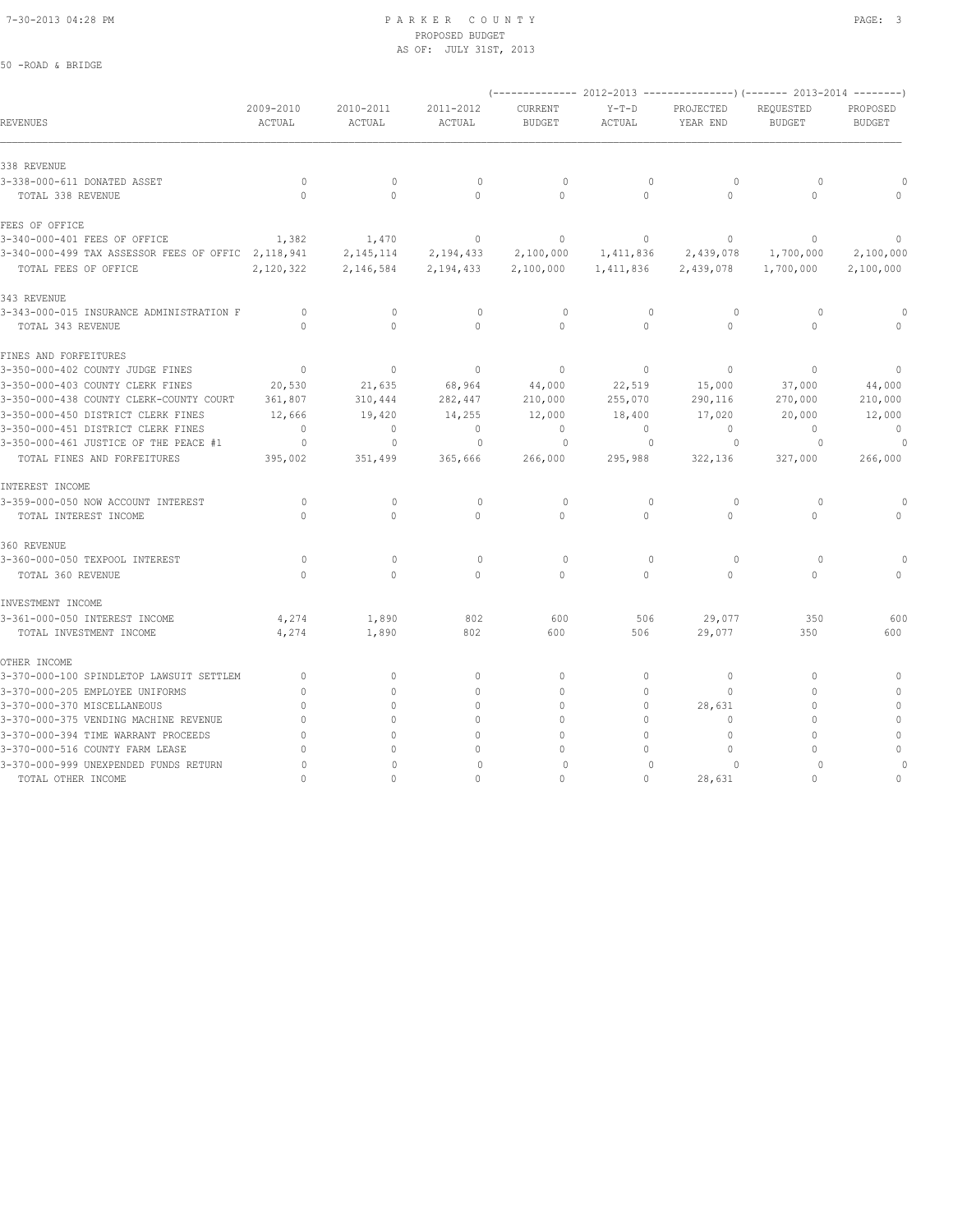#### 7-30-2013 04:28 PM P A R K E R C O U N T Y PAGE: 4 PROPOSED BUDGET AS OF: JULY 31ST, 2013

|                                          |                     |                     |                     | (-------------- 2012-2013 --------------------) (------- 2013-2014 ---------) |                   |                       |                            |                           |
|------------------------------------------|---------------------|---------------------|---------------------|-------------------------------------------------------------------------------|-------------------|-----------------------|----------------------------|---------------------------|
| <b>REVENUES</b>                          | 2009-2010<br>ACTUAL | 2010-2011<br>ACTUAL | 2011-2012<br>ACTUAL | CURRENT<br><b>BUDGET</b>                                                      | $Y-T-D$<br>ACTUAL | PROJECTED<br>YEAR END | REQUESTED<br><b>BUDGET</b> | PROPOSED<br><b>BUDGET</b> |
|                                          |                     |                     |                     |                                                                               |                   |                       |                            |                           |
| INTERFUND TRANSFERS IN                   |                     |                     |                     |                                                                               |                   |                       |                            |                           |
| 3-371-000-001 TRANSFER FROM FUND 01      |                     |                     | $\cap$              | $\Omega$                                                                      |                   |                       |                            |                           |
| 3-371-000-002 TRANSFER FROM FUND 02      |                     |                     |                     |                                                                               |                   |                       |                            | $\Omega$                  |
| 3-371-000-003 TRANSFER FROM FUND 03      |                     |                     | n                   |                                                                               |                   |                       |                            | $\Omega$                  |
| 3-371-000-004 TRANSFER FROM FUND 04      |                     |                     | 0                   |                                                                               |                   |                       |                            | $\Omega$                  |
| 3-371-000-010 TRANSFER FROM FUND 10      |                     |                     |                     |                                                                               |                   |                       |                            | $\Omega$                  |
| 3-371-000-399 TRANSFER FROM PRIOR FUND B |                     |                     |                     |                                                                               |                   |                       |                            |                           |
| TOTAL INTERFUND TRANSFERS IN             |                     |                     | 0                   | $\Omega$                                                                      | $\bigcap$         |                       |                            | $\Omega$                  |
| 399 REVENUE                              |                     |                     |                     |                                                                               |                   |                       |                            |                           |
| 3-399-000-001 UNEXPENDED FUND BALANCE    |                     |                     |                     | 230,451                                                                       |                   | 0                     | 501,058                    | 230,451                   |
| TOTAL 399 REVENUE                        |                     |                     | $\mathbf{0}$        | 230,451                                                                       | 0                 | 0                     | 501,058                    | 230,451                   |
| TOTAL REVENUES                           | 11,101,080          | 10,599,555          | 10,383,332          | 10,687,657                                                                    | 9,525,342         | 7,221,557             | 10,632,150                 | 10,777,586                |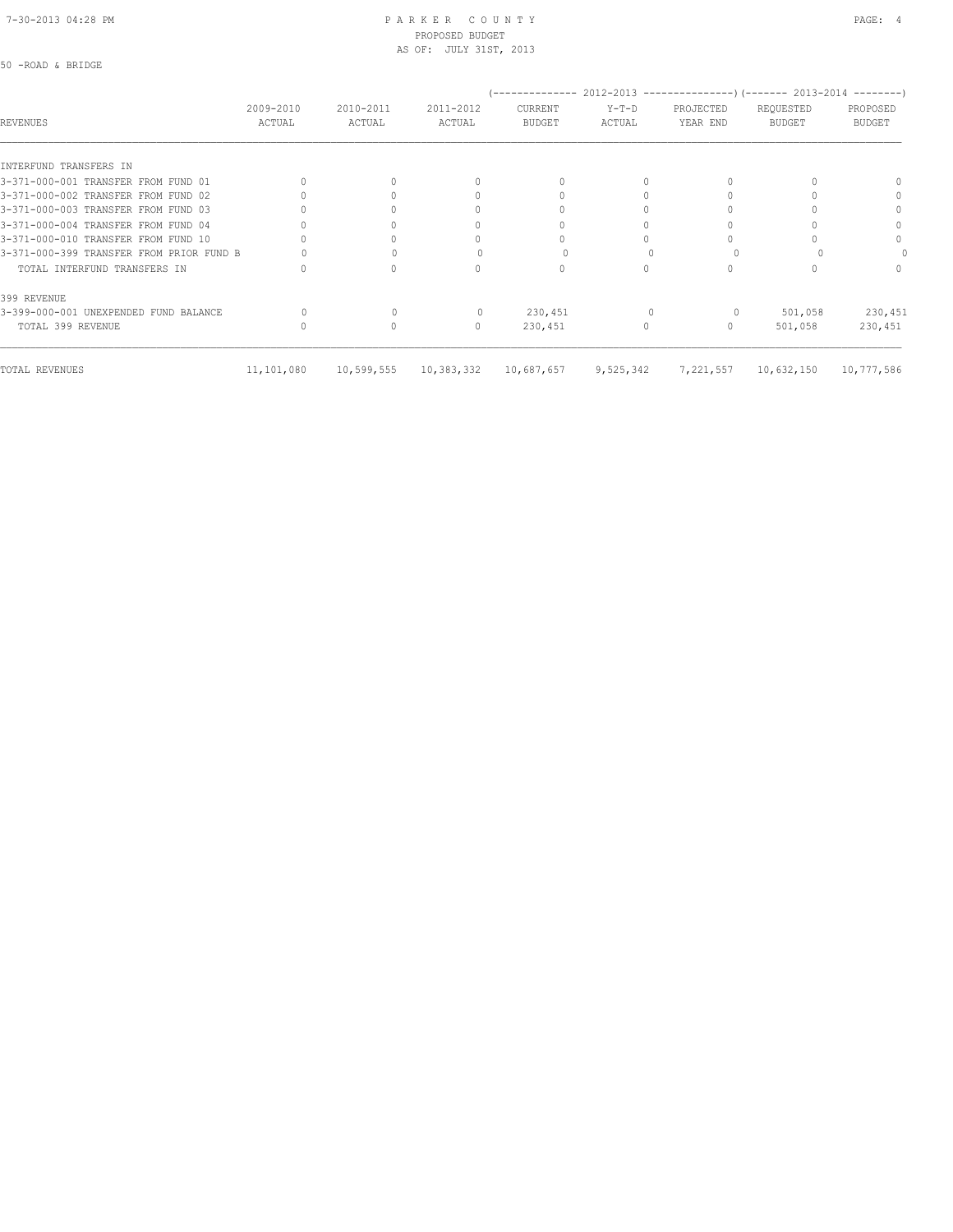#### 7-30-2013 04:28 PM P A R K E R C O U N T Y PAGE: 5 PROPOSED BUDGET AS OF: JULY 31ST, 2013

#### 50 -ROAD & BRIDGE 401 COMMISSIONERS COURT

| ANI COMMISSIOMEKS COOKI                  |                     |                     |                     |                                 |                   |                       | (-------------- 2012-2013 -------------------) (------- 2013-2014 ---------) |                           |
|------------------------------------------|---------------------|---------------------|---------------------|---------------------------------|-------------------|-----------------------|------------------------------------------------------------------------------|---------------------------|
| EXPENDITURES                             | 2009-2010<br>ACTUAL | 2010-2011<br>ACTUAL | 2011-2012<br>ACTUAL | <b>CURRENT</b><br><b>BUDGET</b> | $Y-T-D$<br>ACTUAL | PROJECTED<br>YEAR END | REQUESTED<br><b>BUDGET</b>                                                   | PROPOSED<br><b>BUDGET</b> |
| SALARIES & BENEFITS                      |                     |                     |                     |                                 |                   |                       |                                                                              |                           |
| SALARIES & WAGES                         |                     |                     |                     |                                 |                   |                       |                                                                              |                           |
| 5-401-100-101 ELECTED OFFICIAL-COMMISSI  | 335,995             | 348,918             | $\mathbf{0}$        | $\Omega$                        | 0                 | 195,951               | $\begin{array}{c} \n\end{array}$                                             | $\circ$                   |
| 5-401-100-120 PART TIME                  | $\circ$             | $\circ$             | $\circ$             | $\mathbf{0}$                    | 0                 | $\Omega$              | $\mathbf{0}$                                                                 | $\circ$                   |
| 5-401-100-165 PLATS COORDINATOR          | $\Omega$            | $\bigcirc$          | $\mathbf{0}$        | $\Omega$                        | 0                 | $\Omega$              | $\Omega$                                                                     | $\Omega$                  |
| 5-401-100-170 SUPPLEMENTAL/H.E.A.T       | 1,760               | 1,964               | 1,536               | 1,500                           | $\Omega$          | $\mathbf{0}$          | 1,500                                                                        | 1,500                     |
| 5-401-100-185 PARALEGAL                  | $\Omega$            | $\mathbf{0}$        | $\mathbf{0}$        | 0                               | $\mathbf{0}$      | 38,000                | 0                                                                            | $\cap$                    |
| TOTAL SALARIES & WAGES                   | 337,755             | 350,882             | 1,536               | 1,500                           | $\Omega$          | 233,951               | 1,500                                                                        | 1,500                     |
| <b>BENEFITS</b>                          |                     |                     |                     |                                 |                   |                       |                                                                              |                           |
| 5-401-100-201 FICA MATCH                 | 25,081              | 25,791              | 105                 | 115                             | 0                 | 14,989                | 115                                                                          | 115                       |
| 5-401-100-202 EMPLOYEE HOSPITALIZATION   | 50,557              | 58,957              | 433                 | 416                             | 0                 | 17,604                | 416                                                                          | 416                       |
| 5-401-100-203 RETIREMENT PLAN CONTRIBUT  | 38,115              | 40,182              | 170                 | 165                             | 0                 | 16,519                | 165                                                                          | 165                       |
| 5-401-100-204 WORKERS COMPENSATION INSU  | 4,164               | 4,181               | $\mathbf{0}$        | $\mathbf{0}$                    | 0                 | 3,587                 | $\mathbf{0}$                                                                 | $\circ$                   |
| 5-401-100-206 LONGEVITY PAY              | 720                 | $\mathbf{0}$        | $\mathbf{0}$        | $\Omega$                        | $\Omega$          | $\Omega$              | $\Omega$                                                                     | $\mathbf{0}$              |
| 5-401-100-209 CELL PHONE ALLOWANCE       | 2,492               | $\Omega$            | $\mathbf{0}$        | $\circ$                         | $\Omega$          | $\circ$               | $\Omega$                                                                     | $\circ$                   |
| TOTAL BENEFITS                           | 121,128             | 129,110             | 707                 | 696                             | $\Omega$          | 52,699                | 696                                                                          | 696                       |
| TOTAL SALARIES & BENEFITS                | 458,884             | 479,992             | 2,243               | 2,196                           | $\Omega$          | 286,650               | 2,196                                                                        | 2,196                     |
| OPERATING EXPENSES                       |                     |                     |                     |                                 |                   |                       |                                                                              |                           |
| 5-401-300-310 POSTAGE                    | 4                   | $\circ$             | 0                   | $\circ$                         | 0                 | $\circ$               | $\mathbf{0}$                                                                 | $\mathbf 0$               |
| 5-401-300-330 OFFICE SUPPLIES            | $\bigcap$           | $\Omega$            | $\Omega$            | $\Omega$                        | $\Omega$          | $\Omega$              | $\Omega$                                                                     | $\mathbf{0}$              |
| 5-401-300-331 GASOLINE, OIL & DIESEL     | $\Omega$            | $\Omega$            | $\Omega$            | $\Omega$                        | $\Omega$          | $\Omega$              | $\bigcap$                                                                    | $\Omega$                  |
| 5-401-300-371 ELECTRONIC EQUIPMENT-NON C | $\cap$              | $\Omega$            | $\Omega$            | $\circ$                         | $\Omega$          | $\Omega$              | $\bigcap$                                                                    | $\mathbf{0}$              |
| 5-401-300-374 OFFICE FURNITURE-NON CAP   |                     | $\Omega$            | $\Omega$            | $\Omega$                        | $\Omega$          | $\Omega$              | $\cap$                                                                       | $\Omega$                  |
| TOTAL OPERATING EXPENSES                 |                     | $\Omega$            | $\Omega$            | $\Omega$                        | $\Omega$          | $\Omega$              | $\cap$                                                                       | $\Omega$                  |
| PROFESSIONAL AND SERVICE                 |                     |                     |                     |                                 |                   |                       |                                                                              |                           |
| 5-401-400-408 CONTRACT SERVICES          | $\mathbf{0}$        | $\circ$             | $\circ$             | $\Omega$                        | 0                 | $\circ$               | $\mathbf{0}$                                                                 | 0                         |
| 5-401-400-420 TELEPHONE                  | $\bigcap$           | $\Omega$            | $\mathbf{0}$        | $\Omega$                        | $\Omega$          | $\Omega$              | $\bigcap$                                                                    | $\Omega$                  |
| 5-401-400-425 TRAVEL                     | $\bigcap$           | $\Omega$            | $\Omega$            | $\Omega$                        | $\cap$            | $\Omega$              | $\bigcap$                                                                    | $\Omega$                  |
| 5-401-400-430 ADVERTISING                | $\Omega$            | $\circ$             | $\mathbf{0}$        | $\circ$                         | 0                 | $\Omega$              | $\Omega$                                                                     | $\circ$                   |
| 5-401-400-480 DUES & SUBSCRIPTIONS       | $\cap$              | $\cap$              | $\Omega$            | $\Omega$                        | 0                 | $\cap$                | $\cap$                                                                       | $\mathbf{0}$              |
| 5-401-400-481 BOOKS & PUBLICATIONS       | O                   | $\Omega$            | $\Omega$            | $\Omega$                        | $\Omega$          | 0                     | $\Omega$                                                                     | $\Omega$                  |
| TOTAL PROFESSIONAL AND SERVICE           | $\cap$              | $\Omega$            | $\Omega$            | $\cap$                          | $\cap$            | $\Omega$              | $\bigcap$                                                                    | $\Omega$                  |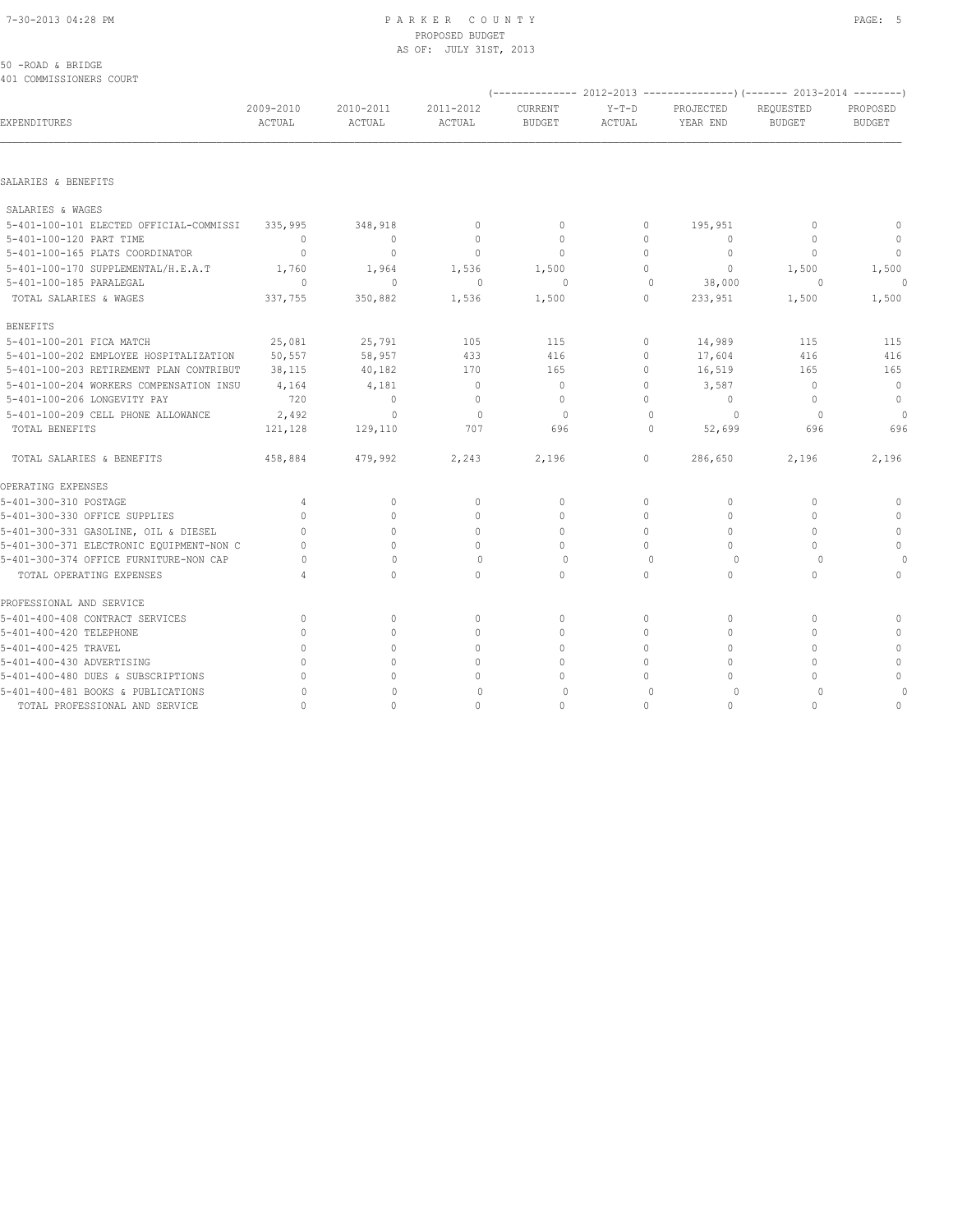#### 7-30-2013 04:28 PM P A R K E R C O U N T Y PAGE: 6 PROPOSED BUDGET AS OF: JULY 31ST, 2013

#### 50 -ROAD & BRIDGE 401 COMMISSIONERS COURT

| IVI COMMITORIONALUM COUNI           |                     |                     |                                  |                                 |                   | -------------        2012-2013 ---------------------        2013-2014 ---------- |                            |                           |
|-------------------------------------|---------------------|---------------------|----------------------------------|---------------------------------|-------------------|----------------------------------------------------------------------------------|----------------------------|---------------------------|
| EXPENDITURES                        | 2009-2010<br>ACTUAL | 2010-2011<br>ACTUAL | 2011-2012<br>ACTUAL              | <b>CURRENT</b><br><b>BUDGET</b> | $Y-T-D$<br>ACTUAL | PROJECTED<br>YEAR END                                                            | REQUESTED<br><b>BUDGET</b> | PROPOSED<br><b>BUDGET</b> |
| CAPITAL EXPENDITURES                |                     |                     |                                  |                                 |                   |                                                                                  |                            |                           |
| 5-401-500-559 BUILDING IMPROVEMENTS |                     |                     | $\begin{array}{c} \n\end{array}$ | $\Omega$                        | $\Omega$          |                                                                                  |                            |                           |
| 5-401-500-571 ELECTRONIC EOUIPMENT  |                     |                     |                                  |                                 |                   |                                                                                  |                            | $\Omega$                  |
| 5-401-500-590 OFFICE FURNITURE      |                     |                     |                                  |                                 |                   |                                                                                  |                            |                           |
| TOTAL CAPITAL EXPENDITURES          |                     |                     | $\Omega$                         |                                 |                   |                                                                                  |                            | $\Omega$                  |
| OTHER SERVICES                      |                     |                     |                                  |                                 |                   |                                                                                  |                            |                           |
| 5-401-600-699 PROGRAM CONTINGENCIES |                     |                     |                                  |                                 |                   |                                                                                  |                            |                           |
| TOTAL OTHER SERVICES                |                     |                     | $\Omega$                         | $\circ$                         |                   |                                                                                  |                            | $^{0}$                    |
| TOTAL 401 COMMISSIONERS COURT       | 458,888             | 479,992             | 2,243                            | 2,196                           | $\circ$           | 286,650                                                                          | 2,196                      | 2,196                     |
|                                     | ===========         |                     |                                  |                                 |                   |                                                                                  |                            |                           |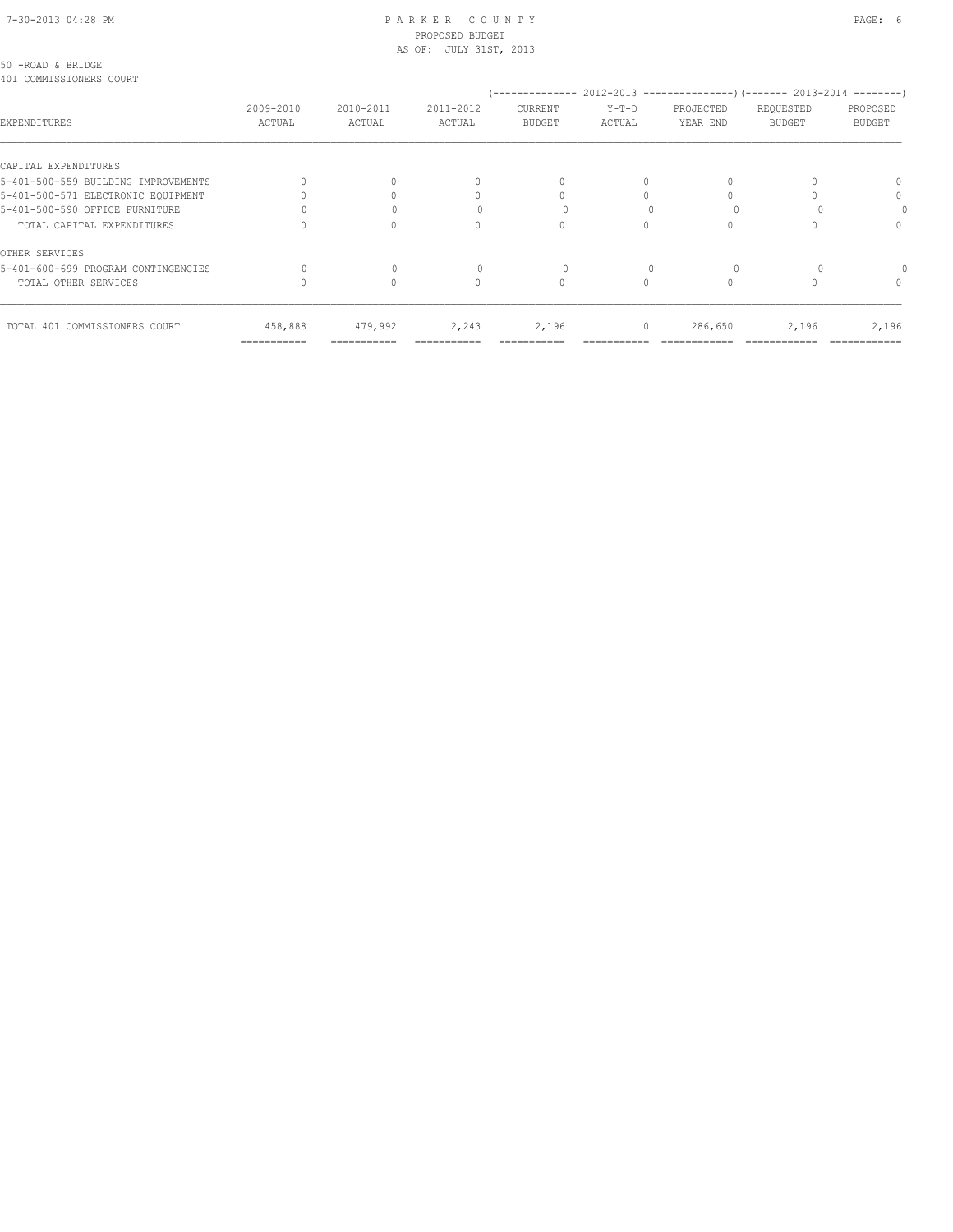| 50 -ROAD & BRIDGE                       |                     |                     |                     |                                 |                   |                                                                          |                            |                           |
|-----------------------------------------|---------------------|---------------------|---------------------|---------------------------------|-------------------|--------------------------------------------------------------------------|----------------------------|---------------------------|
| 409 NON DEPARTMENT                      |                     |                     |                     |                                 |                   | (-------------- 2012-2013 ----------------) (------- 2013-2014 --------) |                            |                           |
| EXPENDITURES                            | 2009-2010<br>ACTUAL | 2010-2011<br>ACTUAL | 2011-2012<br>ACTUAL | <b>CURRENT</b><br><b>BUDGET</b> | $Y-T-D$<br>ACTUAL | PROJECTED<br>YEAR END                                                    | REQUESTED<br><b>BUDGET</b> | PROPOSED<br><b>BUDGET</b> |
| SALARIES & BENEFITS                     |                     |                     |                     |                                 |                   |                                                                          |                            |                           |
| <b>BENEFITS</b>                         |                     |                     |                     |                                 |                   |                                                                          |                            |                           |
| 5-409-100-204 WORKERS COMPENSATION INSU | $\Omega$            | $\Omega$            | $\mathbf{0}$        | $\circ$                         | $\circ$           | $\Omega$                                                                 | $\Omega$                   |                           |
| 5-409-100-205 CLOTHING ALLOWANCE        | $\Omega$            | $\Omega$            | $\Omega$            | $\Omega$                        | $\Omega$          | $\Omega$                                                                 | $\bigcap$                  |                           |
| TOTAL BENEFITS                          | $\Omega$            | $\Omega$            | $\Omega$            | $\Omega$                        | $\Omega$          | $\Omega$                                                                 | $\Omega$                   |                           |
| TOTAL SALARIES & BENEFITS               | $\Omega$            | $\Omega$            | $\Omega$            | $\Omega$                        | $\Omega$          | $\Omega$                                                                 | $\Omega$                   | $\Omega$                  |
| OPERATING EXPENSES                      |                     |                     |                     |                                 |                   |                                                                          |                            |                           |
| 5-409-300-325 UNIFORMS                  | $\circ$             | $\mathbf{0}$        | $\mathbf{0}$        | $\mathbf{0}$                    | $\circ$           | $\mathbf{0}$                                                             | $\Omega$                   | $\circ$                   |
| 5-409-300-350 EQUIPMENT REPAIR          | $\Omega$            | $\Omega$            | $\mathbf{0}$        | $\mathbf{0}$                    | $\circ$           | $\Omega$                                                                 | $\Omega$                   | $\mathbf 0$               |
| 5-409-300-356 RIGHT OF WAY & FENCING    | $\mathbf{0}$        | $\circ$             | $\mathbf{0}$        | $\mathbf{0}$                    | $\circ$           | 291,025                                                                  | $\Omega$                   | $\mathbb O$               |
| 5-409-300-357 FLOOD CONTROL DAMS        | 30,000              | 30,000              | 30,000              | 30,000                          | 30,000            | 14,250                                                                   | 30,000                     | 30,000                    |
| 5-409-300-358 TIME WARRANT-HIGHWAY 199  | $\Omega$            | $\Omega$            | $\Omega$            | $\Omega$                        | $\Omega$          | $\Omega$                                                                 | $\Omega$                   | $\circ$                   |
| TOTAL OPERATING EXPENSES                | 30,000              | 30,000              | 30,000              | 30,000                          | 30,000            | 305,275                                                                  | 30,000                     | 30,000                    |
| PROFESSIONAL AND SERVICE                |                     |                     |                     |                                 |                   |                                                                          |                            |                           |
| 5-409-400-408 CONTRACT SERVICES         | $\circ$             | $\mathbf{0}$        | 5,596               | 7,500                           | 5,242             | $\mathbf 0$                                                              | 7,000                      | 7,500                     |
| 5-409-400-410 APPRAISAL FEES            | 173,556             | 230,976             | 239,873             | 204,000                         | 194,046           | $\mathbf 0$                                                              | 204,000                    | 204,000                   |
| 5-409-400-418 COUNTY FARM EXPENDITURES  | $\mathbf{0}$        | $\mathbf{0}$        | $\circ$             | $\mathbf{0}$                    | 0                 | 500                                                                      | $\mathbf{0}$               | $\overline{0}$            |
| 5-409-400-440 BOAT RAMP UTILITIES       | 182                 | 185                 | 248                 | 200                             | 177               | $\mathbf 0$                                                              | 200                        | 200                       |
| 5-409-400-499 MISCELLANEOUS             | $\circ$             | $\Omega$            | $\mathbf{0}$        | $\circ$                         | $\mathbf{0}$      | 15,000                                                                   | $\Omega$                   | $\Omega$                  |
| TOTAL PROFESSIONAL AND SERVICE          | 173,737             | 231,161             | 245,717             | 211,700                         | 199,466           | 15,500                                                                   | 211,200                    | 211,700                   |
| CAPITAL EXPENDITURES                    |                     |                     |                     |                                 |                   |                                                                          |                            |                           |
| 5-409-500-578 HEAVY EQUIPMENT           | $\circ$             | $\circ$             | $\mathbf{0}$        | $\mathbf{0}$                    | $\circ$           | $\circ$                                                                  | $\circ$                    | $\mathbf{0}$              |
| 5-409-500-599 MISC. CAPITAL OUTLAY      | $\bigcap$           | $\Omega$            | $\Omega$            | $\Omega$                        | $\Omega$          | $\Omega$                                                                 | $\Omega$                   |                           |
| TOTAL CAPITAL EXPENDITURES              | $\Omega$            | $\Omega$            | $\Omega$            | $\Omega$                        | $\Omega$          | $\Omega$                                                                 | $\Omega$                   | $\mathbf{0}$              |
| OTHER SERVICES                          |                     |                     |                     |                                 |                   |                                                                          |                            |                           |
| 5-409-600-699 PROGRAM CONTINGENCIES     | $\circ$             | $\mathbf{0}$        | $\circ$             | $\circ$                         | $\mathbf{0}$      | $\circ$                                                                  | $\Omega$                   |                           |
| TOTAL OTHER SERVICES                    | $\Omega$            | $\Omega$            | $\Omega$            | $\circ$                         | $\circ$           | $\circ$                                                                  | $\Omega$                   |                           |
| TOTAL 409 NON DEPARTMENT                | 203,737             |                     |                     |                                 |                   | 320,775                                                                  | 241,200                    |                           |
|                                         |                     | 261,161             | 275,717             | 241,700                         | 229,466           |                                                                          |                            | 241,700                   |

POSSIBLE 24 entities contracting for May '07 Elections. Requires additional Jdgs. and Clerks. Also, additional

programming fees.

=========== =========== =========== =========== =========== ============ ============ ============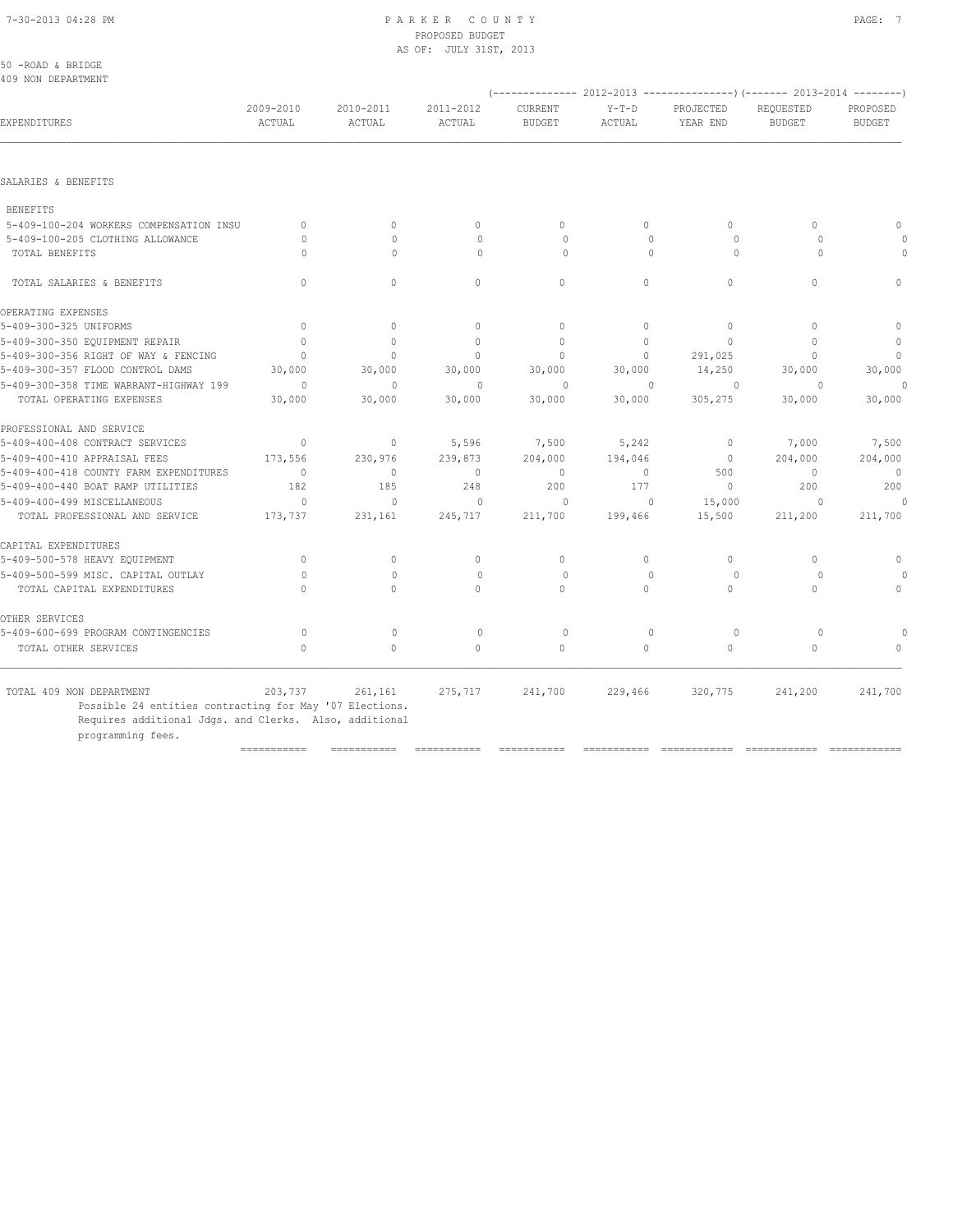#### 7-30-2013 04:28 PM P A R K E R C O U N T Y PAGE: 8 PROPOSED BUDGET AS OF: JULY 31ST, 2013

| 50 - ROAD & BRIDGE |  |                         |
|--------------------|--|-------------------------|
|                    |  | 615 PLATTING DEPARTMENT |

|                                          |                     |                     |                     |                          |                   |                       | (-------------- 2012-2013 ----------------) (------- 2013-2014 --------) |                           |
|------------------------------------------|---------------------|---------------------|---------------------|--------------------------|-------------------|-----------------------|--------------------------------------------------------------------------|---------------------------|
| EXPENDITURES                             | 2009-2010<br>ACTUAL | 2010-2011<br>ACTUAL | 2011-2012<br>ACTUAL | CURRENT<br><b>BUDGET</b> | $Y-T-D$<br>ACTUAL | PROJECTED<br>YEAR END | REQUESTED<br><b>BUDGET</b>                                               | PROPOSED<br><b>BUDGET</b> |
|                                          |                     |                     |                     |                          |                   |                       |                                                                          |                           |
| SALARIES & BENEFITS                      |                     |                     |                     |                          |                   |                       |                                                                          |                           |
| SALARIES & WAGES                         |                     |                     |                     |                          |                   |                       |                                                                          |                           |
| 5-615-100-101 ELECTED OFFICIALS-COMMISS  | $\overline{0}$      | $\mathbf{0}$        | $\mathbf{0}$        | $\mathbf{0}$             | $\circ$           | $\circ$               | $\mathbf{0}$                                                             | $\mathbf{0}$              |
| 5-615-100-120 PART TIME                  | 24,360              | $\circ$             | $\mathbf{0}$        | $\mathbf{0}$             | $\circ$           | $\circ$               | $\mathbf{0}$                                                             | $\mathbf 0$               |
| 5-615-100-165 PLAT COORDINATOR           | 46,566              | 48,986              | $\mathbf{0}$        | $\circ$                  | $\mathbf{0}$      | $\circ$               | $\Omega$                                                                 | $\Omega$                  |
| TOTAL SALARIES & WAGES                   | 70,926              | 48,986              | $\mathbf{0}$        | $\mathbf{0}$             | $\circ$           | $\circ$               | $\Omega$                                                                 | $\mathbf{0}$              |
| <b>BENEFITS</b>                          |                     |                     |                     |                          |                   |                       |                                                                          |                           |
| 5-615-100-201 FICA MATCH                 | 5,173               | 3,707               | $\mathbb O$         | $\mathbf{0}$             | 0                 | $\circ$               | $\mathbf{0}$                                                             | $\circ$                   |
| 5-615-100-202 EMPLOYEE HOSPITALIZATION   | 8,115               | 8,821               | $\mathbf{0}$        | $\Omega$                 | $\circ$           | $\circ$               | $\Omega$                                                                 | $\circ$                   |
| 5-615-100-203 RETIREMENT PLAN CONTRIBUT  | 7,114               | 5,622               | 381                 | $\mathbf{0}$             | $\circ$           | $\Omega$              | $\Omega$                                                                 | $\mathbb O$               |
| 5-615-100-204 WORKERS COMPENSATION INSU  | 191                 | 99                  | $\mathbf{0}$        | $\mathbf{0}$             | $\Omega$          | 0                     | $\Omega$                                                                 | $\mathbf 0$               |
| 5-615-100-206 LONGEVITY PAY              | 480                 | 540                 | $\mathbf{0}$        | $\Omega$                 | $\Omega$          | 0                     | $\Omega$                                                                 | $\mathbf 0$               |
| 5-615-100-209 CELL PHONE ALLOWANCE       | 610                 | 590                 | $\Omega$            | $\Omega$                 | $\Omega$          | $\Omega$              | $\Omega$                                                                 |                           |
| TOTAL BENEFITS                           | 21,683              | 19,379              | 381                 | 0                        | $\mathbf{0}$      | 0                     | 0                                                                        | $\Omega$                  |
| TOTAL SALARIES & BENEFITS                | 92,609              | 68,365              | 381                 | $\mathbf 0$              | $\circ$           | $\circ$               | $\circ$                                                                  | $\mathbf{0}$              |
| OPERATING EXPENSES                       |                     |                     |                     |                          |                   |                       |                                                                          |                           |
| 5-615-300-310 POSTAGE                    | 1,119               | 877                 | $\mathbf{0}$        | $\mathbf{0}$             | $\circ$           | $\circ$               | $\mathbf{0}$                                                             | $\mathbf{0}$              |
| 5-615-300-330 SUPPLIES                   | 1,928               | 693                 | $\mathbf{0}$        | $\mathbf{0}$             | $\circ$           | $\Omega$              | $\Omega$                                                                 | $\mathbf 0$               |
| 5-615-300-331 GASOLINE, OIL & DIESEL     | 173                 | 273                 | $\Omega$            | $\Omega$                 | $\Omega$          | $\Omega$              | $\Omega$                                                                 | $\circ$                   |
| TOTAL OPERATING EXPENSES                 | 3,220               | 1,842               | $\circ$             | $\mathbf{0}$             | $\Omega$          | $\circ$               | $\Omega$                                                                 | $\mathbf{0}$              |
| PROFESSIONAL AND SERVICE                 |                     |                     |                     |                          |                   |                       |                                                                          |                           |
| 5-615-400-408 CONTRACT SERVICES          | $\mathbf{0}$        | $\circ$             | $\mathbf{0}$        | $\mathbf{0}$             | $\circ$           | $\circ$               | $\mathbf{0}$                                                             | $\mathbf{0}$              |
| 5-615-400-415 TRAINING SCHOOLS & SEMINAR | $\mathbf{0}$        | 99                  | $\mathbf 0$         | $\mathbf{0}$             | $\circ$           | $\circ$               | $\Omega$                                                                 | $\circ$                   |
| 5-615-400-425 TRAVEL                     | 350                 | $\mathbf{0}$        | $\mathbf{0}$        | $\mathbf{0}$             | $\circ$           | $\circ$               | $\Omega$                                                                 | $\circ$                   |
| 5-615-400-430 ADVERTISING                | $\overline{0}$      | $\circ$             | $\mathbf{0}$        | $\Omega$                 | $\Omega$          | $\Omega$              | $\Omega$                                                                 | $\mathbb O$               |
| 5-615-400-480 DUES & SUBSCRIPTIONS       | 96                  | 48                  | $\mathbf{0}$        | $\mathbf 0$              | $\mathbf 0$       | 0                     | $\mathbf{0}$                                                             | $\mathbb O$               |
| 5-615-400-481 BOOKS & PUBLICATIONS       | 118                 | 42                  | $\Omega$            | $\Omega$                 | $\Omega$          | 0                     | $\cap$                                                                   | $\Omega$                  |
| TOTAL PROFESSIONAL AND SERVICE           | 564                 | 189                 | $\circ$             | $\mathbf 0$              | $\circ$           | 0                     | $\mathbf 0$                                                              | $\mathbf{0}$              |
| CAPITAL EXPENDITURES                     |                     |                     |                     |                          |                   |                       |                                                                          |                           |
| 5-615-500-559 BUILDING IMPROVEMENTS      | $\overline{0}$      | $\mathbf{0}$        | $\mathbf 0$         | $\mathbf{0}$             | $\circ$           | $\circ$               | $\mathbf{0}$                                                             | 0                         |
| 5-615-500-571 ELECTRONIC EQUIPMENT       | 25                  | $\mathbf{0}$        | $\mathbb O$         | $\mathbf 0$              | $\circ$           | $\circ$               | $\mathbf{0}$                                                             | $\mathbf 0$               |
| 5-615-500-590 OFFICE FURNITURE           | 2,738               | $\Omega$            | $\mathbf 0$         | $\Omega$                 | $\mathbf{0}$      | $\Omega$              | $\Omega$                                                                 |                           |
| TOTAL CAPITAL EXPENDITURES               | 2,763               | $\circ$             | $\mathbf{0}$        | $\mathbf{0}$             | $\circ$           | $\circ$               | $\mathbf{0}$                                                             | $\mathbf{0}$              |
|                                          |                     |                     |                     |                          |                   |                       |                                                                          |                           |

(-------------- 2012-2013 ---------------)(------- 2013-2014 --------)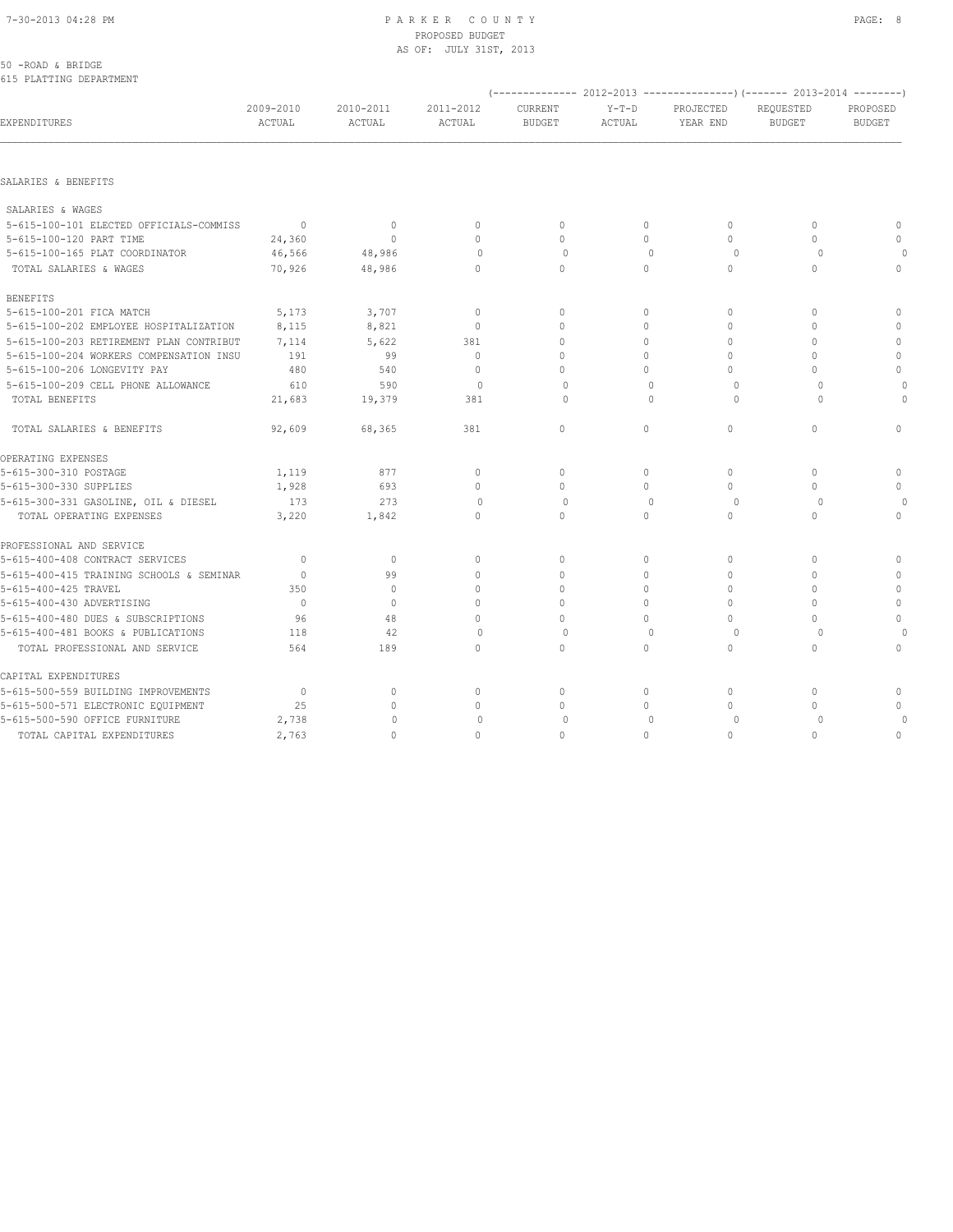### 7-30-2013 04:28 PM P A R K E R C O U N T Y PAGE: 9 PROPOSED BUDGET AS OF: JULY 31ST, 2013

| TOTAL 615 PLATTING DEPARTMENT                         | 99,156<br>------------ | 70,397<br>---------- | 381                 | 0<br>--------------                                                    | $\Omega$          |                       |                            | $\Omega$<br>------------- |
|-------------------------------------------------------|------------------------|----------------------|---------------------|------------------------------------------------------------------------|-------------------|-----------------------|----------------------------|---------------------------|
|                                                       |                        |                      |                     |                                                                        |                   |                       |                            |                           |
| TOTAL OTHER SERVICES                                  |                        |                      | $\Omega$            | 0                                                                      |                   |                       |                            | $\Omega$                  |
| OTHER SERVICES<br>5-615-600-699 PROGRAM CONTINGNECIES |                        |                      |                     | $\Omega$                                                               |                   | $\Omega$              |                            |                           |
| EXPENDITURES                                          | 2009-2010<br>ACTUAL    | 2010-2011<br>ACTUAL  | 2011-2012<br>ACTUAL | CURRENT<br><b>BUDGET</b>                                               | $Y-T-D$<br>ACTUAL | PROJECTED<br>YEAR END | REQUESTED<br><b>BUDGET</b> | PROPOSED<br>BUDGET        |
| 50 -ROAD & BRIDGE<br>615 PLATTING DEPARTMENT          |                        |                      |                     | (-------------- 2012-2013 --------------------- 2013-2014 ---------- ) |                   |                       |                            |                           |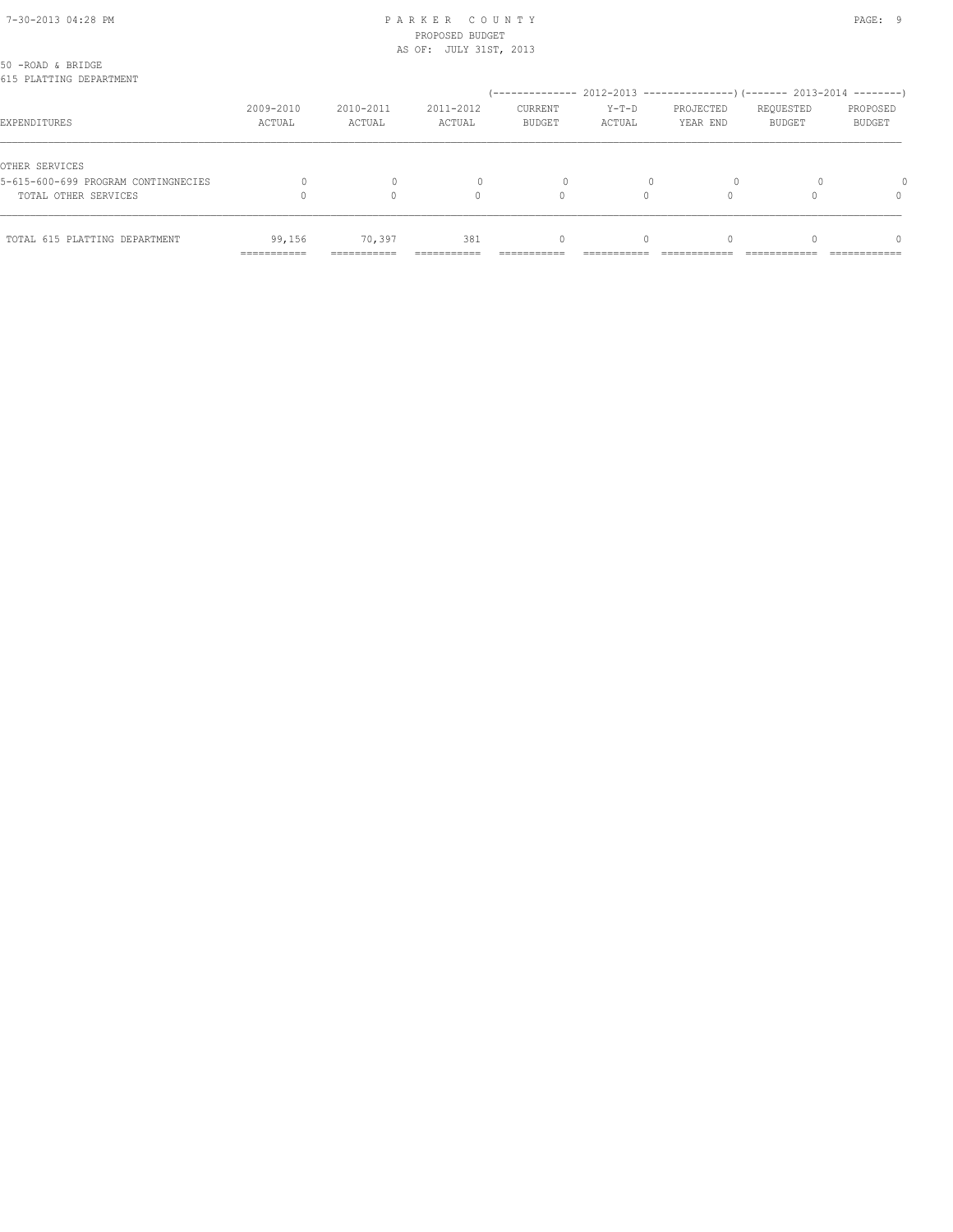#### 7-30-2013 04:28 PM P A R K E R C O U N T Y PAGE: 10 PROPOSED BUDGET AS OF: JULY 31ST, 2013

50 -ROAD & BRIDGE

| 700 TRANSFER OUT                  |             |             |             |               |             | $(----------2012-2013---------)$ $(----2013-2014------)$ |               |               |
|-----------------------------------|-------------|-------------|-------------|---------------|-------------|----------------------------------------------------------|---------------|---------------|
|                                   | 2009-2010   | 2010-2011   | 2011-2012   | CURRENT       | $Y-T-D$     | PROJECTED                                                | REQUESTED     | PROPOSED      |
| EXPENDITURES                      | ACTUAL      | ACTUAL      | ACTUAL      | <b>BUDGET</b> | ACTUAL      | YEAR END                                                 | <b>BUDGET</b> | <b>BUDGET</b> |
|                                   |             |             |             |               |             |                                                          |               |               |
| TRANSFERS/DEBT SERVICE            |             |             |             |               |             |                                                          |               |               |
| 5-700-700-001 TRANSFER TO FUND 01 | 2,210,535   | 2,232,327   | 2,248,752   | 2,248,752     | 1,686,564   | 1,372,000                                                | 2,232,543     | 2,268,114     |
| 5-700-700-002 TRANSFER TO FUND 02 | 2,914,343   | 2,730,043   | 2,847,178   | 2,847,178     | 2, 135, 384 | 1,842,000                                                | 2,848,596     | 2,871,695     |
| 5-700-700-003 TRANSFER TO FUND 03 | 2,967,898   | 2,842,770   | 2,962,059   | 2,962,059     | 2,221,544   | 1,706,000                                                | 2,956,639     | 2,987,562     |
| 5-700-700-004 TRANSFER TO FUND 04 | 2,357,225   | 2,265,682   | 2,385,772   | 2,385,772     | 1,789,329   | 1,652,000                                                | 2,350,976     | 2,406,319     |
| 5-700-700-010 TRANSFER TO FUND 10 | 312,336     |             | $\Omega$    | $\Omega$      | $\Omega$    | 210,000                                                  |               | $^{0}$        |
| 5-700-700-053 TRANSFER TO FUND 53 |             |             | 0           | $\Omega$      |             |                                                          |               | $\Omega$      |
| 5-700-700-081 TRANSFER TO FUND 81 |             |             |             |               |             |                                                          |               |               |
| TOTAL TRANSFERS/DEBT SERVICE      | 10,762,337  | 10,070,822  | 10,443,761  | 10,443,761    | 7,832,821   | 6,782,000                                                | 10,388,754    | 10,533,690    |
| TOTAL 700 TRANSFER OUT            | 10,762,337  | 10,070,822  | 10,443,761  | 10,443,761    | 7,832,821   | 6,782,000                                                | 10,388,754    | 10,533,690    |
|                                   | =========== | =========== | ----------- | ------------  |             |                                                          |               | ============  |
| TOTAL EXPENDITURES                | 11,524,118  | 10,882,372  | 10,722,101  | 10,687,657    | 8,062,286   | 7,389,425                                                | 10,632,150    | 10,777,586    |

=========== =========== =========== =========== =========== ============ ============ ============

\*\*\* END OF REPORT \*\*\*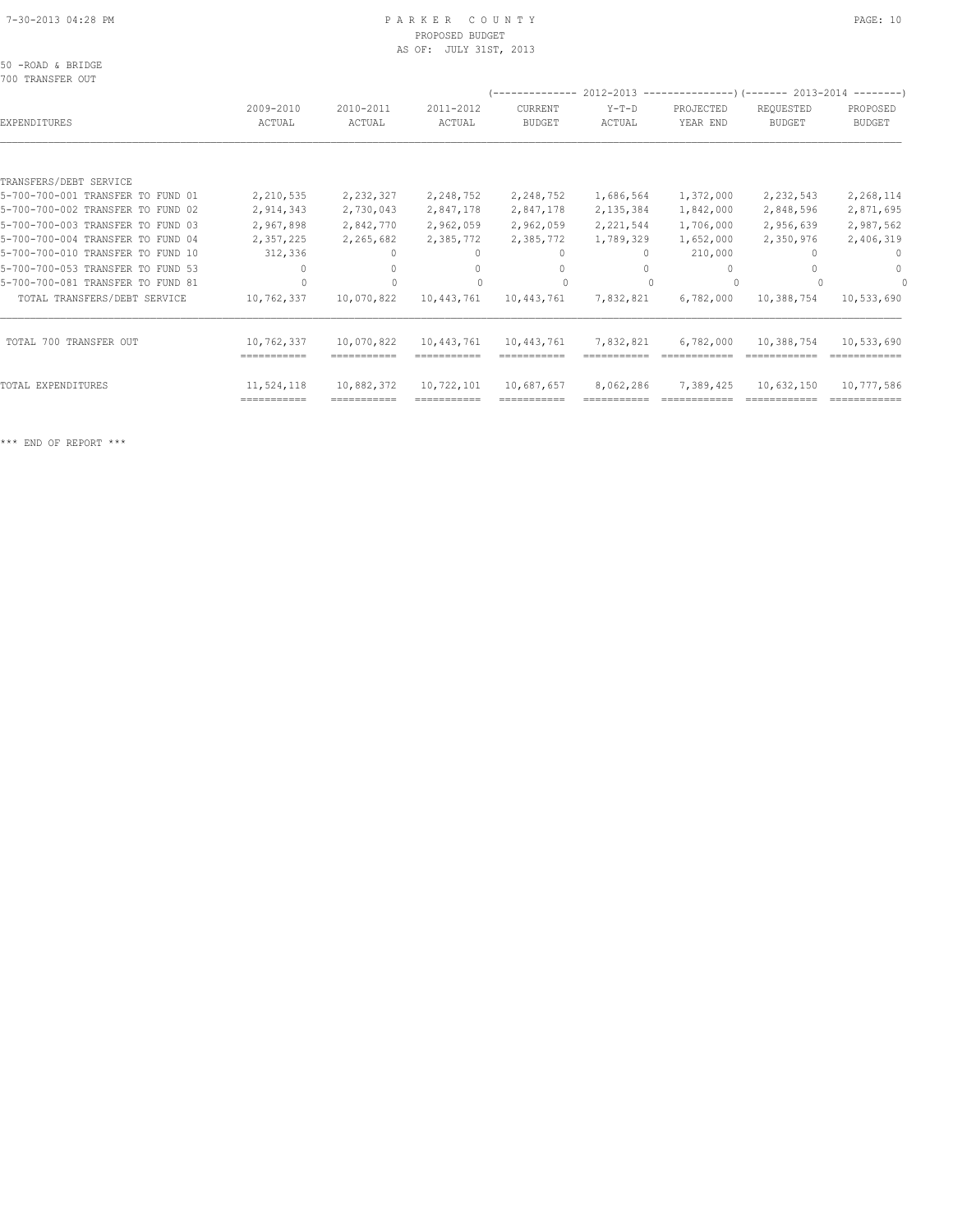52 -JURY

### 7-30-2013 04:28 PM P A R K E R C O U N T Y PAGE: 1 PROPOSED BUDGET AS OF: JULY 31ST, 2013

| REVENUE SUMMARY                    | 2009-2010<br>ACTUAL   | 2010-2011<br>ACTUAL | 2011-2012<br>ACTUAL              | CURRENT<br><b>BUDGET</b>         | $Y-T-D$<br>ACTUAL | PROJECTED<br>YEAR END            | REQUESTED                        | PROPOSED      |
|------------------------------------|-----------------------|---------------------|----------------------------------|----------------------------------|-------------------|----------------------------------|----------------------------------|---------------|
|                                    |                       |                     |                                  |                                  |                   |                                  | <b>BUDGET</b>                    | <b>BUDGET</b> |
|                                    |                       |                     |                                  |                                  |                   |                                  |                                  |               |
| AD VALOREM TAXES                   | $\mathbf{0}$          | $\mathbf{0}$        | $\mathbf{0}$                     | $\mathbf{0}$                     | $\circ$           | $\Omega$                         | $\begin{array}{c} \n\end{array}$ | $\mathbf{0}$  |
| 343 REVENUE                        | $\Omega$              | $\mathbf{0}$        | $\begin{array}{c} \n\end{array}$ | $\mathbf{0}$                     | $\circ$           | $\begin{array}{c} \n\end{array}$ | $\begin{array}{c} \n\end{array}$ | 0             |
| 353 REVENUE                        | $\Omega$              | $\Omega$            | $\Omega$                         | $\Omega$                         | $\Omega$          | $\Omega$                         | $\bigcap$                        | $\circ$       |
| 354 REVENUE                        | $\cap$                | 129                 | 63                               | $\begin{array}{c} \n\end{array}$ | 217               | $\Omega$                         | $\Omega$                         | $\circ$       |
| 355 REVENUE                        | $\Omega$              | $\Omega$            | $\Omega$                         | $\mathbf{0}$                     | $\Omega$          | $\mathbf{0}$                     | $\bigcap$                        | $\mathbb O$   |
| INTEREST INCOME                    | $\mathbf{0}$          | $\circ$             | $\Omega$                         | $\mathbf{0}$                     | 2                 | $\mathbf{0}$                     | $\cap$                           | $\mathbf{0}$  |
| 360 REVENUE                        | $\mathbf{0}$          | $\circ$             | $\Omega$                         | $\mathbf{0}$                     | $\circ$           | $\mathbf{0}$                     | $\Omega$                         | $\mathbf{0}$  |
| INVESTMENT INCOME                  | $\Omega$              | $\Omega$            | $\Omega$                         | $\Omega$                         | $\overline{4}$    | 180                              | $\bigcap$                        | $\mathbf{0}$  |
| OTHER INCOME                       | 43,419                | 31,776              | 35,934                           | 28,900                           | 11,908            | 3,100                            | 29,000                           | 28,900        |
| INTERFUND TRANSFERS IN             | 19,847                | 26,188              | 60,000                           | 35,000                           | $\circ$           | 41,733                           | 35,000                           | 35,000        |
| 399 REVENUE                        | $\Omega$              | $\Omega$            | $\Omega$                         | $\Omega$                         | $\Omega$          | $\Omega$                         | $\Omega$                         | $\circ$       |
| TOTAL REVENUES                     | 63,266                | 58,093              | 95,997                           | 63,900                           | 12,131            | 45,013                           | 64,000                           | 63,900        |
| EXPENDITURE SUMMARY                |                       |                     |                                  |                                  |                   |                                  |                                  |               |
| 402 COUNTY JUDGE                   | $\overline{0}$        | $\circ$             | $\overline{0}$                   | $\overline{\phantom{0}}$         | $\circ$           | 800                              | $\overline{0}$                   | $\sim$ 0      |
| 409 NON DEPARTMENT                 | $\overline{0}$        | $\circ$             | $\circ$                          | 300                              | $\circ$           | 52                               | 26,600                           | 300           |
| 435 43RD DISTRICT COURT            | 28,524                | 20,387              | 28,852                           | 23,500                           | 14,794            | 21,500                           | 12,600                           | 23,500        |
| 436 415th DISTRICT COURT           | 26,919                | 15,175              | 23,287                           | 22,000                           | 10,354            | $\overline{\phantom{0}}$         | 14,000                           | 22,000        |
| 438 COUNTY-COURT-AT-LAW            | 7,152                 | 4,650               | 5,984                            | 6,500                            | 2,121             | 5,000                            | 3,000                            | 6,500         |
| 439 COUNTY CRT AT LAW 2            | 10,463                | 5,054               | 6,222                            | 6,500                            | 3,216             | $\sim$ 0                         | 3,000                            | 6,500         |
| 461 JUSTICE COURT PCT 1            | 356                   | 1,179               | 877                              | 1,200                            | 521               | 1,350                            | 1,200                            | 1,200         |
| 462 JUSTICE COURT PCT 2            | 721                   | 815                 | 1,568                            | 1,500                            | 825               | 1,150                            | 1,200                            | 1,500         |
| 463 JUSTICE COURT PCT 3            | 1,232                 | 1,011               | 1,052                            | 1,200                            | 1,122             | 500                              | 1,200                            | 1,200         |
| 464 JUSTICE COURT PCT 4            | 875                   | 440                 | 303                              | 1,200                            | 910               | $\sim$ 0                         | 1,200                            | 1,200         |
| TOTAL EXPENDITURES                 | 76,242                | 48,711              | 68,145                           | 63,900                           | 33,863            | 30,352                           | 64,000                           | 63,900        |
| REVENUE OVER/ (UNDER) EXPENDITURES | 12,976<br>=========== | 9,382               | 27,853                           | 0(                               | 21,732)           | 14,661                           | $\Omega$                         | $\Omega$      |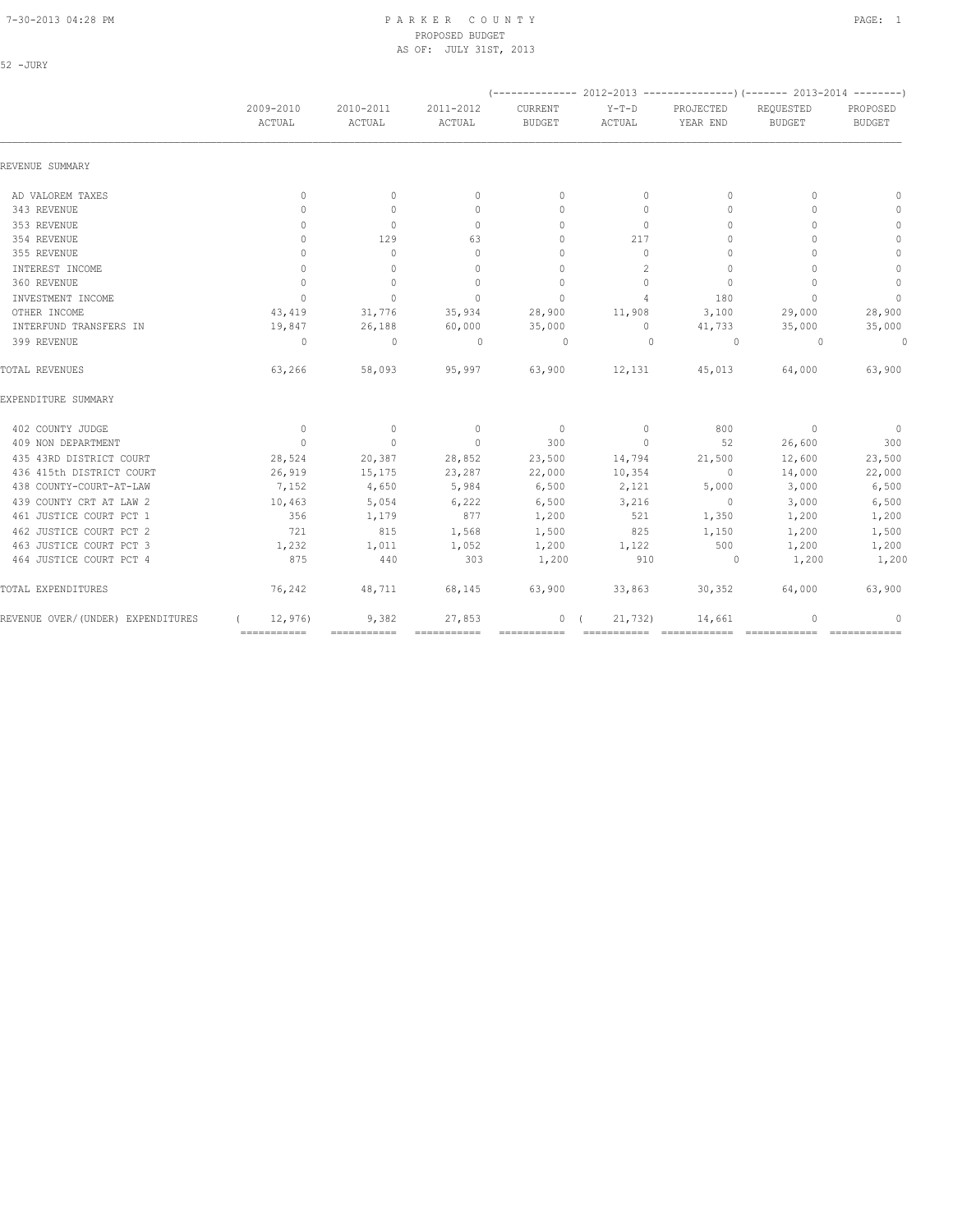52 -JURY

### 7-30-2013 04:28 PM P A R K E R C O U N T Y PAGE: 2 PROPOSED BUDGET AS OF: JULY 31ST, 2013

|                                          |                     |                     |                     |                          |                   |                       | (-------------- 2012-2013 ----------------) (------- 2013-2014 --------) |                           |
|------------------------------------------|---------------------|---------------------|---------------------|--------------------------|-------------------|-----------------------|--------------------------------------------------------------------------|---------------------------|
| <b>REVENUES</b>                          | 2009-2010<br>ACTUAL | 2010-2011<br>ACTUAL | 2011-2012<br>ACTUAL | CURRENT<br><b>BUDGET</b> | $Y-T-D$<br>ACTUAL | PROJECTED<br>YEAR END | REQUESTED<br><b>BUDGET</b>                                               | PROPOSED<br><b>BUDGET</b> |
|                                          |                     |                     |                     |                          |                   |                       |                                                                          |                           |
| AD VALOREM TAXES                         |                     |                     |                     |                          |                   |                       |                                                                          |                           |
| 3-310-000-110 CURRENT PROPERTY TAXES     | $\Omega$            | $\Omega$            | $\mathbf{0}$        | $\Omega$                 | $\Omega$          | $\Omega$              | $\Omega$                                                                 | $\mathbf{0}$              |
| 3-310-000-120 DELINQUENT PROPERTY TAXES  | $\Omega$            | $\Omega$            | $\Omega$            | $\Omega$                 | $\Omega$          | $\Omega$              | $\Omega$                                                                 |                           |
| TOTAL AD VALOREM TAXES                   | $\bigcap$           | $\Omega$            | $\Omega$            | $\Omega$                 | $\Omega$          | $\Omega$              | $\Omega$                                                                 | $\mathbf{0}$              |
| 343 REVENUE                              |                     |                     |                     |                          |                   |                       |                                                                          |                           |
| 3-343-000-015 INSURANCE ADMINISTRATION F | $\circ$             | $\mathbf{0}$        | $\mathbf{0}$        | $\circ$                  | $\mathbf{0}$      | $\circ$               | $\circ$                                                                  | $\Omega$                  |
| TOTAL 343 REVENUE                        | $\Omega$            | $\Omega$            | $\mathbf{0}$        | $\Omega$                 | $\circ$           | $\Omega$              | 0                                                                        | $\mathbf{0}$              |
| 353 REVENUE                              |                     |                     |                     |                          |                   |                       |                                                                          |                           |
| 3-353-000-052 JUROR DONATIONS-LOCAL C.P. | $\Omega$            | $\mathbf{0}$        | $\mathbf{0}$        | $\circ$                  | $\mathbf{0}$      | $\circ$               | $\circ$                                                                  | $\cap$                    |
| TOTAL 353 REVENUE                        | $\Omega$            | $\Omega$            | $\circ$             | $\Omega$                 | $\circ$           | $\Omega$              | $\Omega$                                                                 | 0                         |
| 354 REVENUE                              |                     |                     |                     |                          |                   |                       |                                                                          |                           |
| 3-354-000-052 JUROR DONATIONS-JURY FUND  | $\circ$             | 129                 | 63                  | $\circ$                  | 217               | $\circ$               | $\circ$                                                                  | $\circ$                   |
| TOTAL 354 REVENUE                        | $\cap$              | 129                 | 63                  | $\bigcap$                | 217               | $\Omega$              | $\Omega$                                                                 | $\Omega$                  |
| 355 REVENUE                              |                     |                     |                     |                          |                   |                       |                                                                          |                           |
| 3-355-000-052 JUROR DONATIONS-FREEDOM HO | $\Omega$            | $\Omega$            | $\mathbf{0}$        | $\Omega$                 | $\mathbf{0}$      | $\circ$               | $\Omega$                                                                 | $\Omega$                  |
| TOTAL 355 REVENUE                        | $\Omega$            | $\Omega$            | $\circ$             | $\Omega$                 | $\circ$           | $\Omega$              | $\mathbf{0}$                                                             | $\Omega$                  |
| INTEREST INCOME                          |                     |                     |                     |                          |                   |                       |                                                                          |                           |
| 3-359-000-052 NOW ACCOUNT INTEREST       | $\circ$             | $\mathbf{0}$        | 0                   | $\circ$                  | $\overline{c}$    | $\circ$               | $\circ$                                                                  | $\bigcap$                 |
| TOTAL INTEREST INCOME                    | $\Omega$            | $\Omega$            | $\Omega$            | $\Omega$                 | $\overline{c}$    | $\Omega$              | $\Omega$                                                                 | $\mathbf{0}$              |
| 360 REVENUE                              |                     |                     |                     |                          |                   |                       |                                                                          |                           |
| 3-360-000-052 TEXPOOL INTEREST           | $\circ$             | $\mathbf{0}$        | $\mathbf{0}$        | $\circ$                  | $\mathbf{0}$      | $\circ$               | $\circ$                                                                  | $\Omega$                  |
| TOTAL 360 REVENUE                        | $\Omega$            | $\Omega$            | $\circ$             | $\mathbf{0}$             | 0                 | $\circ$               | $\mathbf{0}$                                                             | 0                         |
| INVESTMENT INCOME                        |                     |                     |                     |                          |                   |                       |                                                                          |                           |
| 3-361-000-052 INTEREST INCOME            | $\circ$             | $\mathbf{0}$        | $\mathbf{0}$        | $\circ$                  | $\overline{4}$    | 180                   | $\circ$                                                                  | $\Omega$                  |
| TOTAL INVESTMENT INCOME                  | $\Omega$            | $\Omega$            | $\Omega$            | $\Omega$                 | $\overline{4}$    | 180                   | $\Omega$                                                                 | $\Omega$                  |
| OTHER INCOME                             |                     |                     |                     |                          |                   |                       |                                                                          |                           |
| 3-370-000-370 MISCELLANEOUS              | 3,741               | 4,066               | 3,118               | 2,800                    | 2,518             | 3,100                 | 2,000                                                                    | 2,800                     |
| 3-370-000-450 REIMB JURY FEES FROM STATE | 39,678              | 27,710              | 32,816              | 26,100                   | 9,390             | $\circ$               | 27,000                                                                   | 26,100                    |
| 3-370-000-999 UNEXPENDED FUNDS RETURN    | $\circ$             | $\mathbf{0}$        | $\mathbf{0}$        | 0                        | $\mathbf 0$       | 0                     | $\circ$                                                                  | $\circ$                   |
| TOTAL OTHER INCOME                       | 43,419              | 31,776              | 35,934              | 28,900                   | 11,908            | 3,100                 | 29,000                                                                   | 28,900                    |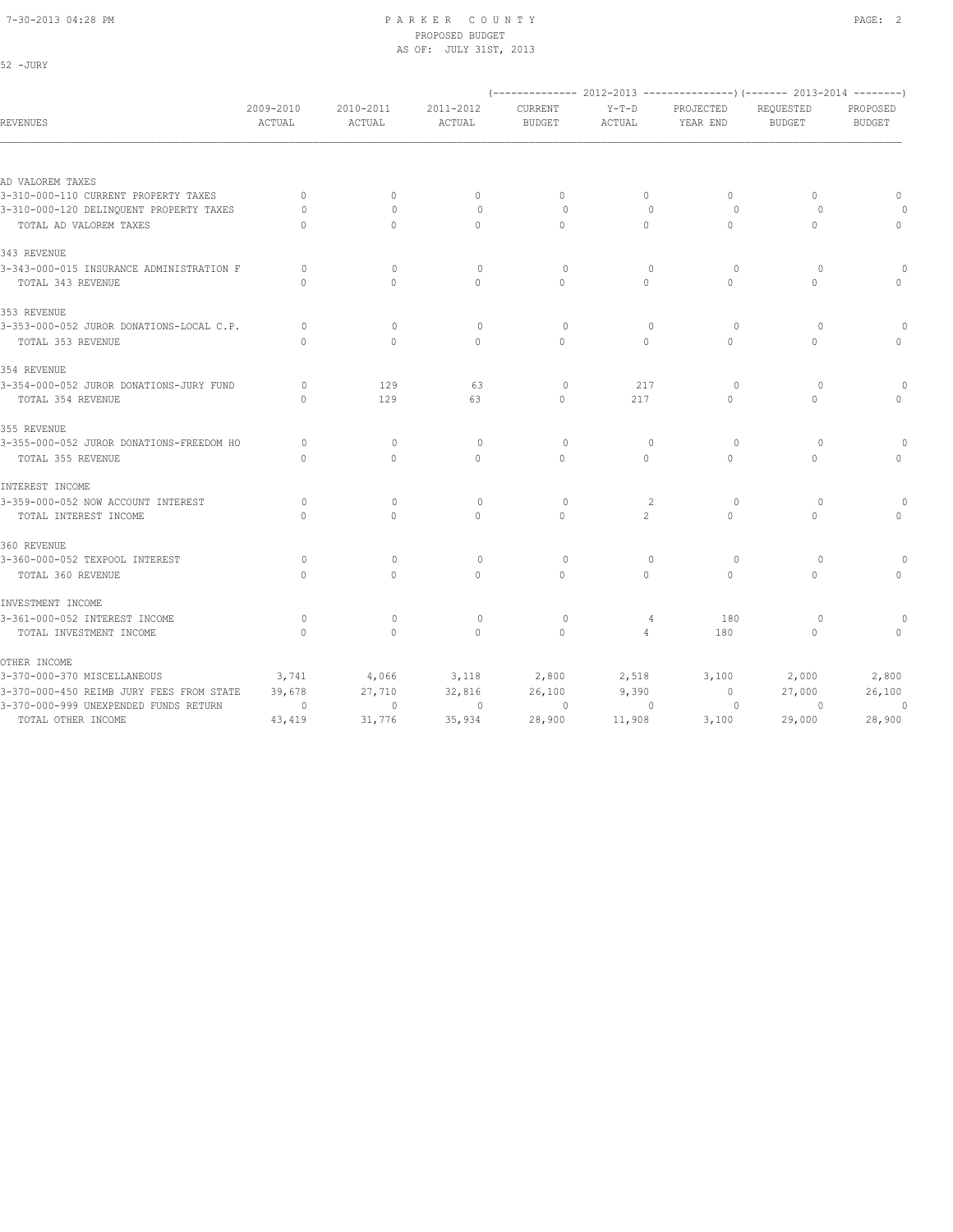#### 7-30-2013 04:28 PM P A R K E R C O U N T Y PAGE: 3 PROPOSED BUDGET AS OF: JULY 31ST, 2013

52 -JURY

| REVENUES                                 | 2009-2010<br>ACTUAL | 2010-2011<br>ACTUAL | 2011-2012<br>ACTUAL | CURRENT<br><b>BUDGET</b> | $Y-T-D$<br>ACTUAL | (-------------- 2012-2013 --------------------- 2013-2014 ---------- )<br>PROJECTED<br>YEAR END | REQUESTED<br><b>BUDGET</b> | PROPOSED<br><b>BUDGET</b> |
|------------------------------------------|---------------------|---------------------|---------------------|--------------------------|-------------------|-------------------------------------------------------------------------------------------------|----------------------------|---------------------------|
|                                          |                     |                     |                     |                          |                   |                                                                                                 |                            |                           |
| INTERFUND TRANSFERS IN                   |                     |                     |                     |                          |                   |                                                                                                 |                            |                           |
| 3-371-000-010 TRANSFER FROM FUND 10      |                     | 26,188              | 30,000              | 35,000                   | 0                 | 41,733                                                                                          | 35,000                     | 35,000                    |
| 3-371-000-061 TRANSFER FROM FUND 61      | 19,847              |                     | 30,000              | $\mathbf{0}$             | Ω                 |                                                                                                 |                            | $\Omega$                  |
| 3-371-000-399 TRANSFER FROM PRIOR FUND B | 0                   | $\mathbf{0}$        |                     | 0                        | $\Omega$          | $\Omega$                                                                                        |                            | 0                         |
| TOTAL INTERFUND TRANSFERS IN             | 19,847              | 26,188              | 60,000              | 35,000                   | 0                 | 41,733                                                                                          | 35,000                     | 35,000                    |
| 399 REVENUE                              |                     |                     |                     |                          |                   |                                                                                                 |                            |                           |
| 3-399-000-001 UNEXPENDED FUND BALANCE    |                     | 0                   |                     | 0                        |                   |                                                                                                 |                            |                           |
| TOTAL 399 REVENUE                        |                     | $\circ$             | 0                   | $\circ$                  | 0                 |                                                                                                 |                            | 0                         |
| TOTAL REVENUES                           | 63,266              | 58,093              | 95,997              | 63,900                   | 12,131            | 45,013                                                                                          | 64,000                     | 63,900                    |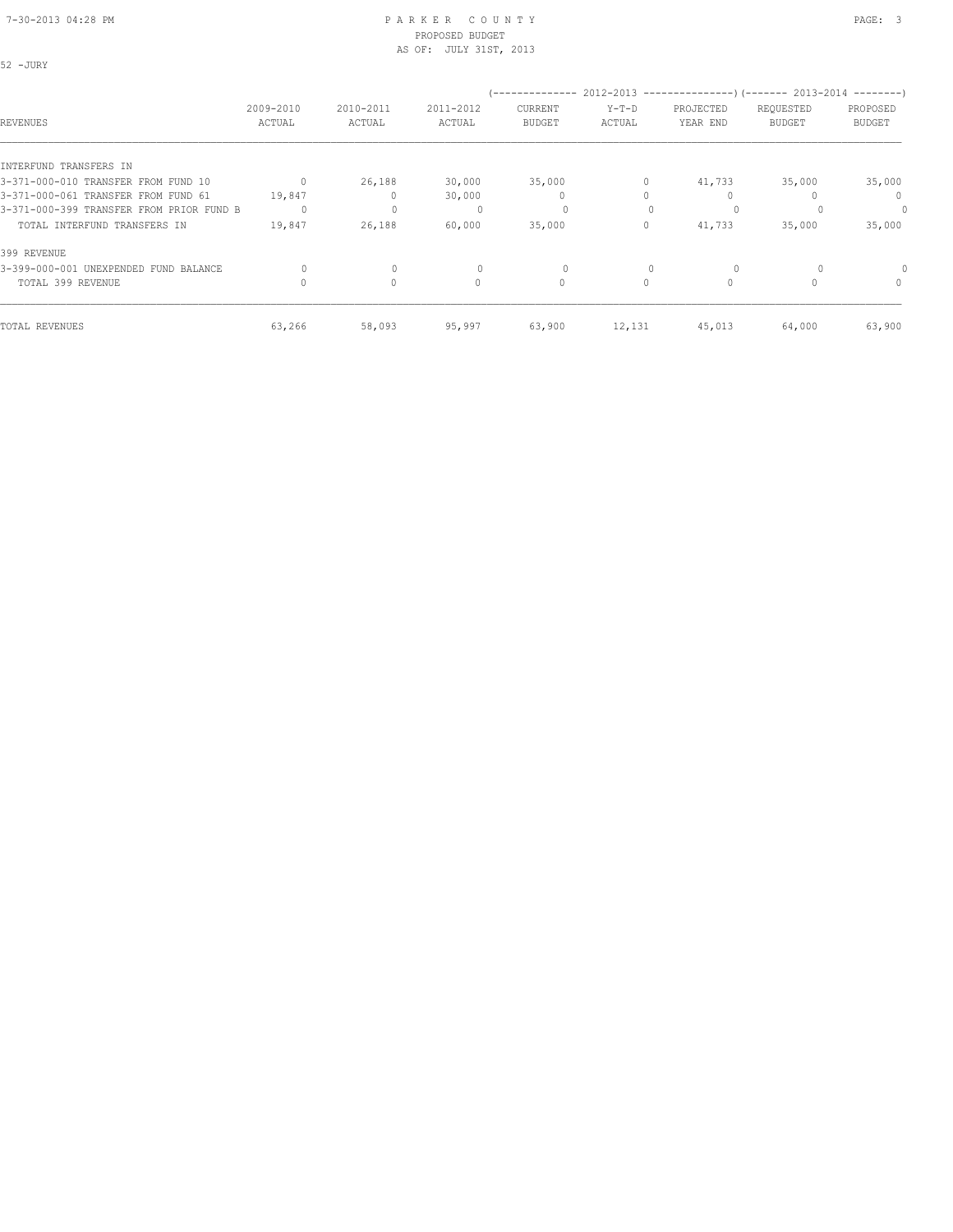# 7-30-2013 04:28 PM P A R K E R C O U N T Y PAGE: 4 PROPOSED BUDGET

|                                                       | AS OF: JULY 31ST, 2013 |              |              |               |          |           |               |               |
|-------------------------------------------------------|------------------------|--------------|--------------|---------------|----------|-----------|---------------|---------------|
| 52 - JURY<br>402 COUNTY JUDGE                         |                        |              |              |               |          |           |               |               |
|                                                       |                        |              |              |               |          |           |               |               |
|                                                       | 2009-2010              | 2010-2011    | 2011-2012    | CURRENT       | $Y-T-D$  | PROJECTED | REQUESTED     | PROPOSED      |
| EXPENDITURES                                          | ACTUAL                 | ACTUAL       | ACTUAL       | <b>BUDGET</b> | ACTUAL   | YEAR END  | <b>BUDGET</b> | <b>BUDGET</b> |
| PROFESSIONAL AND SERVICE<br>5-402-400-485 PETIT JUROR | 0                      | $\mathbf{0}$ | $\mathbf{0}$ | 0             |          | 800       |               |               |
|                                                       |                        |              |              |               |          |           |               |               |
| TOTAL PROFESSIONAL AND SERVICE                        |                        | $\Omega$     | $\Omega$     | $\circ$       | $\Omega$ | 800       |               | 0             |
| TOTAL 402 COUNTY JUDGE                                | $\Omega$               | $\Omega$     | $\mathbf{0}$ | $\mathbf{0}$  | $\circ$  | 800       |               | $\Omega$      |
|                                                       | ------------           | ------------ |              |               |          |           |               |               |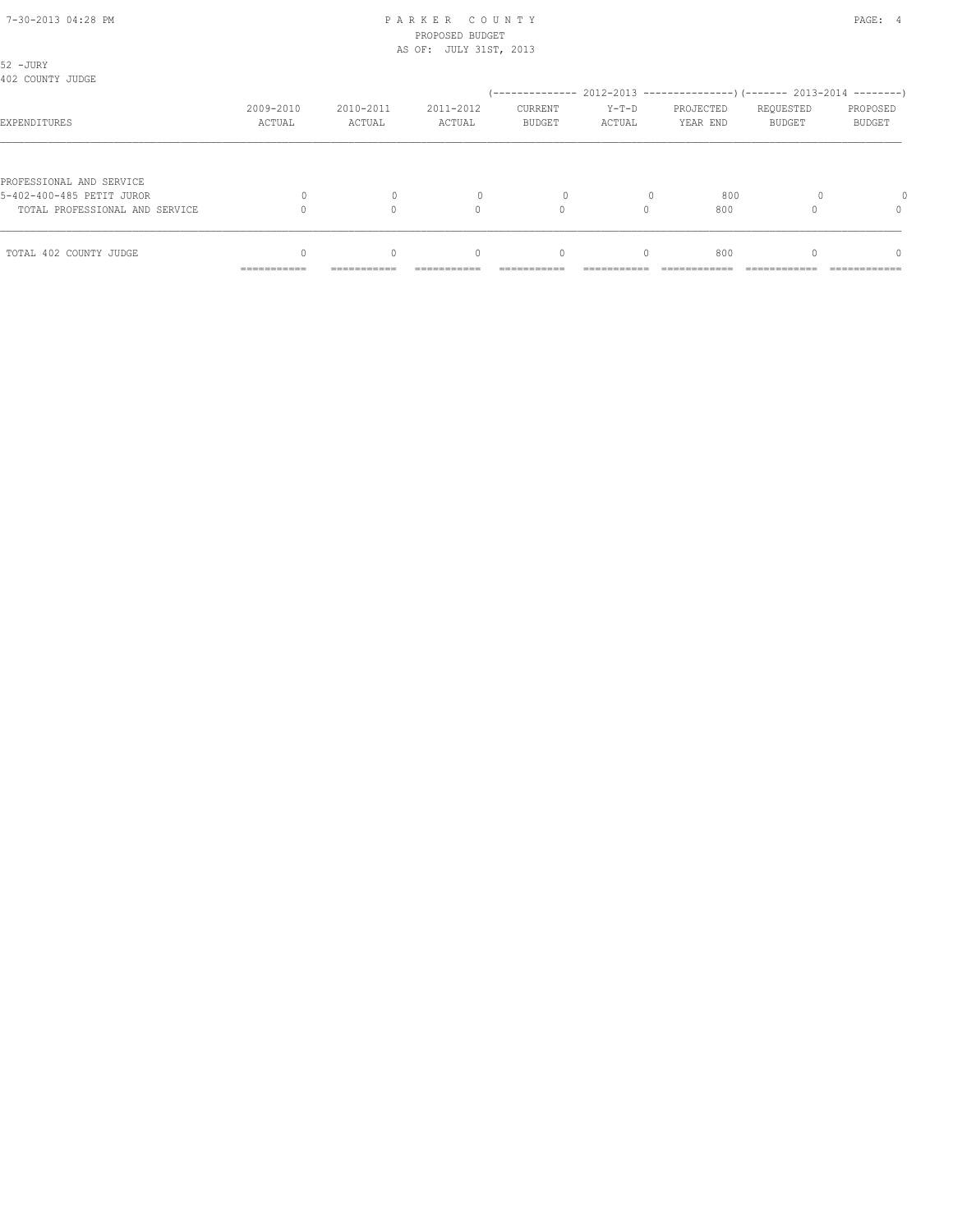| 52 - JURY<br>409 NON DEPARTMENT                                             |                     |                     |                                  |                                            |                   |                                                                                        |                            |                           |
|-----------------------------------------------------------------------------|---------------------|---------------------|----------------------------------|--------------------------------------------|-------------------|----------------------------------------------------------------------------------------|----------------------------|---------------------------|
| EXPENDITURES                                                                | 2009-2010<br>ACTUAL | 2010-2011<br>ACTUAL | 2011-2012<br>ACTUAL              | --------------<br>CURRENT<br><b>BUDGET</b> | $Y-T-D$<br>ACTUAL | 2012-2013 --------------------- (------- 2013-2014 ---------)<br>PROJECTED<br>YEAR END | REQUESTED<br><b>BUDGET</b> | PROPOSED<br><b>BUDGET</b> |
|                                                                             |                     |                     |                                  |                                            |                   |                                                                                        |                            |                           |
| PROFESSIONAL AND SERVICE                                                    |                     |                     |                                  |                                            |                   |                                                                                        |                            |                           |
| 5-409-400-499 MISCELLANEOUS                                                 | $\Omega$            | $\mathbf{0}$        | $\Omega$                         | $\circ$                                    |                   | 52                                                                                     |                            |                           |
| TOTAL PROFESSIONAL AND SERVICE                                              | $\bigcap$           | $\Omega$            | $\Omega$                         | $\circ$                                    | $\Omega$          | 52                                                                                     | $\Omega$                   | $\mathbf{0}$              |
| OTHER SERVICES                                                              |                     |                     |                                  |                                            |                   |                                                                                        |                            |                           |
| 5-409-600-699 PROGRAM CONTINGENCIES                                         | $\Omega$            | $\mathbf{0}$        | $\Omega$                         | 300                                        | $\mathbf{0}$      | $\circ$                                                                                | 26,600                     | 300                       |
| TOTAL OTHER SERVICES                                                        | $\Omega$            | $\Omega$            | $\begin{array}{c} \n\end{array}$ | 300                                        | $\circ$           | $\mathbf{0}$                                                                           | 26,600                     | 300                       |
| TOTAL 409 NON DEPARTMENT                                                    |                     | $\Omega$            | $\mathbf{0}$                     | 300                                        | 0                 | 52                                                                                     | 26,600                     | 300                       |
| Possible 24 entities contracting for May '07 Elections.                     |                     |                     |                                  |                                            |                   |                                                                                        |                            |                           |
| Requires additional Jdgs. and Clerks. Also, additional<br>programming fees. |                     |                     |                                  |                                            |                   |                                                                                        |                            |                           |
|                                                                             | ===========         |                     |                                  |                                            |                   |                                                                                        |                            |                           |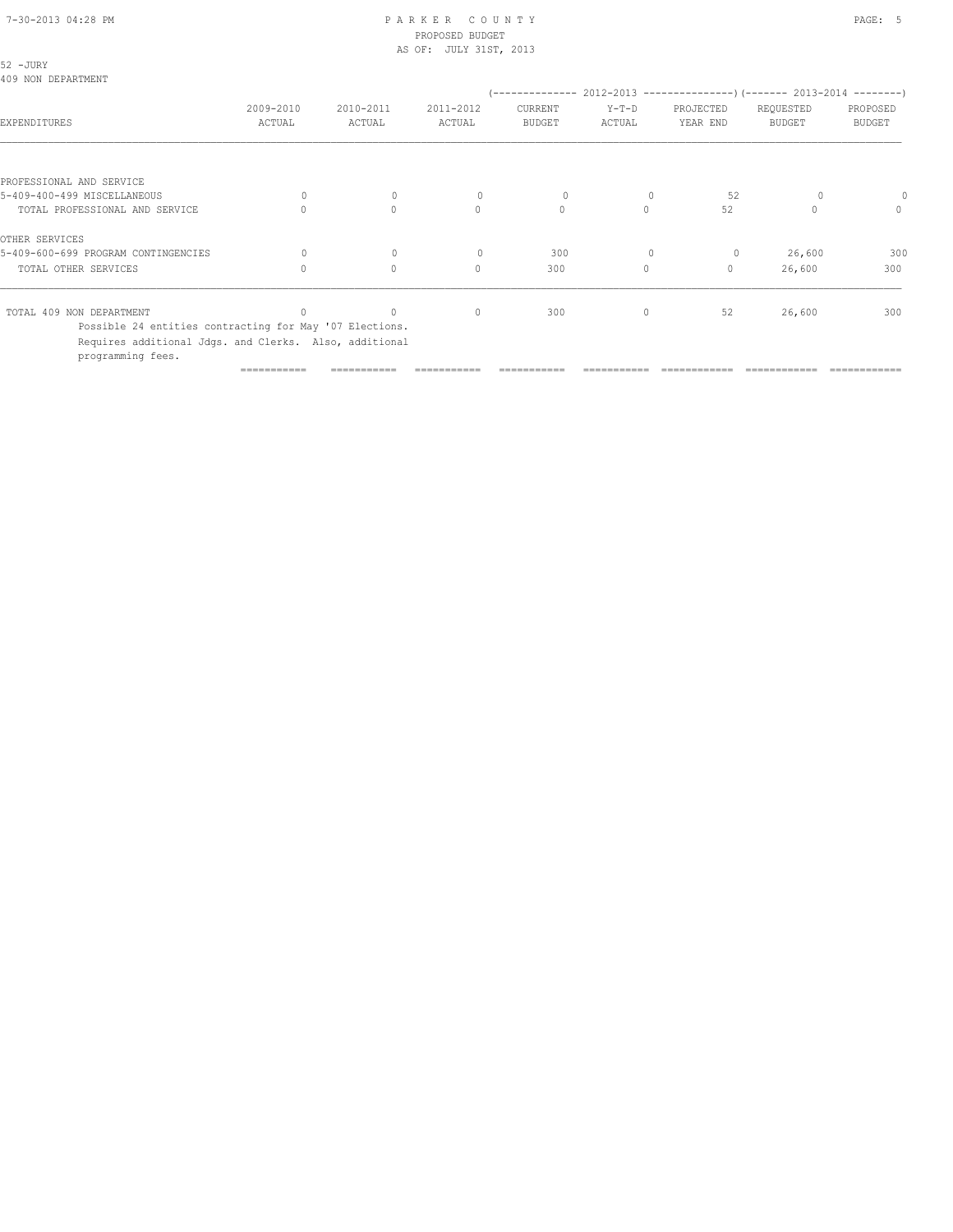#### 7-30-2013 04:28 PM P A R K E R C O U N T Y PAGE: 6 PROPOSED BUDGET AS OF: JULY 31ST, 2013

## 52 -JURY

|                                | =========== |              |                                  |                |         |                                                        |               |              |
|--------------------------------|-------------|--------------|----------------------------------|----------------|---------|--------------------------------------------------------|---------------|--------------|
| TOTAL 435 43RD DISTRICT COURT  | 28,524      | 20,387       | 28,852                           | 23,500         | 14,794  | 21,500                                                 | 12,600        | 23,500       |
| TOTAL PROFESSIONAL AND SERVICE | 28,524      | 20,387       | 28,852                           | 23,500         | 14,794  | 21,500                                                 | 12,600        | 23,500       |
| 5-435-400-497 JUROR BOARD      |             | $\mathbf{0}$ |                                  | 0              |         | $\Omega$                                               |               | 0            |
| 5-435-400-485 PETIT JUROR      | 28,362      | 19,727       | 26,473                           | 23,000         | 11,941  | 21,000                                                 | 10,000        | 23,000       |
| 5-435-400-484 GRAND JUROR      | 162         | 660          | 2,379                            | 500            | 2,779   | 500                                                    | 2,600         | 500          |
| 5-435-400-483 JURY COMMISSION  |             | $\Omega$     | $\begin{array}{c} \n\end{array}$ | $\mathbf{0}$   | 74      |                                                        |               | $\mathbf{0}$ |
| PROFESSIONAL AND SERVICE       |             |              |                                  |                |         |                                                        |               |              |
|                                |             |              |                                  |                |         |                                                        |               |              |
| EXPENDITURES                   | ACTUAL      | ACTUAL       | ACTUAL                           | <b>BUDGET</b>  | ACTUAL  | YEAR END                                               | <b>BUDGET</b> | BUDGET       |
|                                | 2009-2010   | 2010-2011    | 2011-2012                        | CURRENT        | $Y-T-D$ | PROJECTED                                              | REQUESTED     | PROPOSED     |
|                                |             |              |                                  | -------------- |         | 2012-2013 ---------------------- 2013-2014 ----------- |               |              |
| 435 43RD DISTRICT COURT        |             |              |                                  |                |         |                                                        |               |              |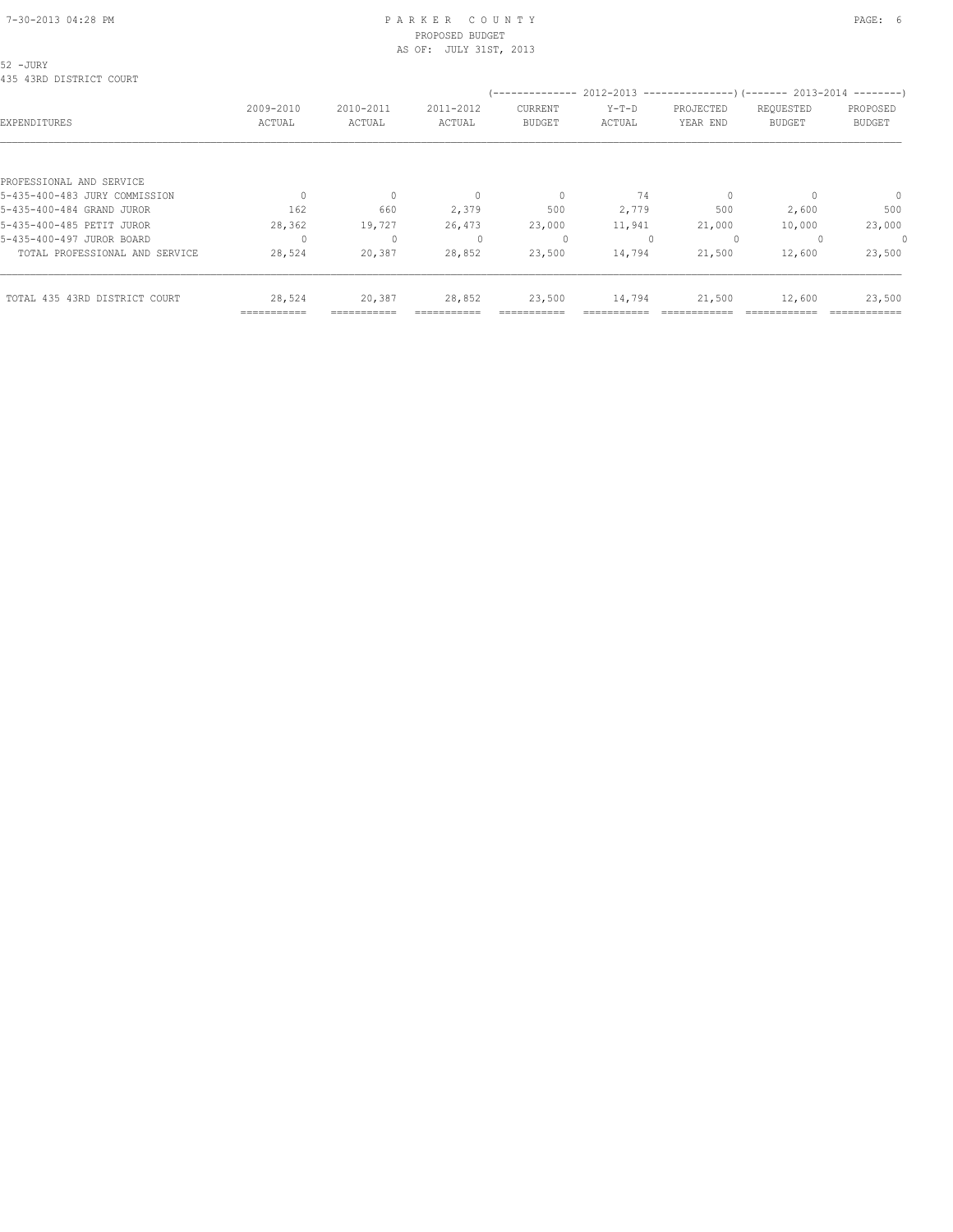# 7-30-2013 04:28 PM P A R K E R C O U N T Y PAGE: 7 PROPOSED BUDGET

|                                                            | =========== |           |                        |               |         |              |               |               |
|------------------------------------------------------------|-------------|-----------|------------------------|---------------|---------|--------------|---------------|---------------|
| TOTAL 436 415th DISTRICT COURT                             | 26,919      | 15,175    | 23,287                 | 22,000        | 10,354  | 0            | 14,000        | 22,000        |
| TOTAL PROFESSIONAL AND SERVICE                             | 26,919      | 15,175    | 23,287                 | 22,000        | 10,354  | 0            | 14,000        | 22,000        |
| 5-436-400-485 415TH DISTRICT CT PETIT                      | 26,188      | 14,410    | 19,268                 | 18,000        | 6,058   | $\circ$      | 10,000        | 18,000        |
| PROFESSIONAL AND SERVICE<br>5-436-400-484 415th GRAND JURY | 731         | 765       | 4,019                  | 4,000         | 4,296   | $\mathbf{0}$ | 4,000         | 4,000         |
| EXPENDITURES                                               | ACTUAL      | ACTUAL    | ACTUAL                 | <b>BUDGET</b> | ACTUAL  | YEAR END     | <b>BUDGET</b> | <b>BUDGET</b> |
|                                                            | 2009-2010   | 2010-2011 | 2011-2012              | CURRENT       | $Y-T-D$ | PROJECTED    | REQUESTED     | PROPOSED      |
| 52 -JURY<br>436 415th DISTRICT COURT                       |             |           |                        |               |         |              |               |               |
|                                                            |             |           | AS OF: JULY 31ST, 2013 |               |         |              |               |               |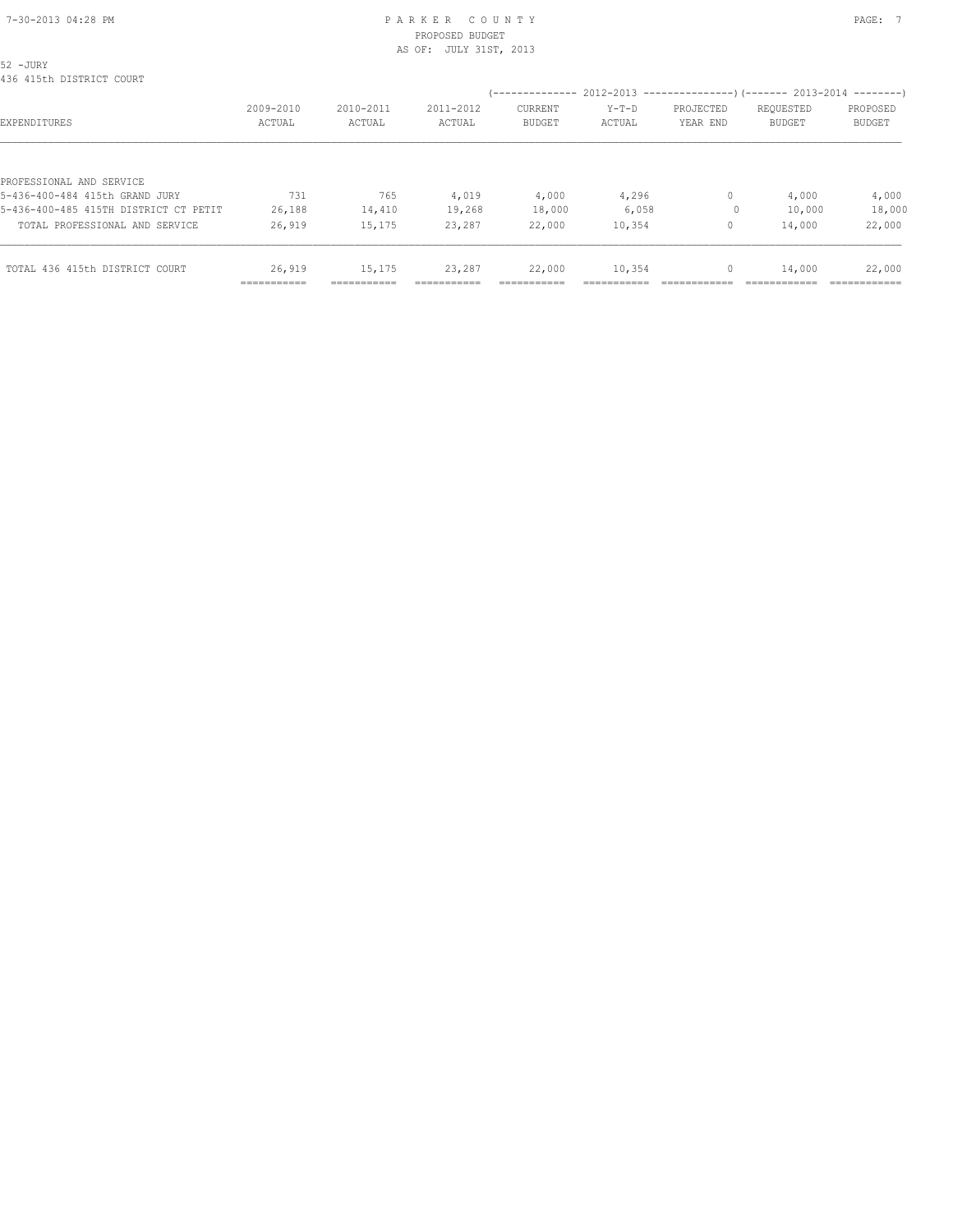| 52 - JURY                      |                          |            |           |                                                                        |         |           |               |               |
|--------------------------------|--------------------------|------------|-----------|------------------------------------------------------------------------|---------|-----------|---------------|---------------|
| 438 COUNTY-COURT-AT-LAW        |                          |            |           |                                                                        |         |           |               |               |
|                                |                          |            |           | (-------------- 2012-2013 --------------------- 2013-2014 ---------- ) |         |           |               |               |
|                                | 2009-2010                | 2010-2011  | 2011-2012 | <b>CURRENT</b>                                                         | $Y-T-D$ | PROJECTED | REQUESTED     | PROPOSED      |
| EXPENDITURES                   | ACTUAL                   | ACTUAL     | ACTUAL    | <b>BUDGET</b>                                                          | ACTUAL  | YEAR END  | <b>BUDGET</b> | <b>BUDGET</b> |
|                                |                          |            |           |                                                                        |         |           |               |               |
| PROFESSIONAL AND SERVICE       |                          |            |           |                                                                        |         |           |               |               |
| 5-438-400-485 PETIT JUROR      | 7,152                    | 4,650      | 5,984     | 6,500                                                                  | 2,121   | 5,000     | 3,000         | 6,500         |
| TOTAL PROFESSIONAL AND SERVICE | 7,152                    | 4,650      | 5,984     | 6,500                                                                  | 2,121   | 5,000     | 3,000         | 6,500         |
|                                |                          |            |           |                                                                        |         |           |               |               |
| TOTAL 438 COUNTY-COURT-AT-LAW  | 7,152                    | 4,650      | 5,984     | 6,500                                                                  | 2,121   | 5,000     | 3,000         | 6,500         |
|                                | ----------<br>---------- | ---------- |           |                                                                        |         |           |               |               |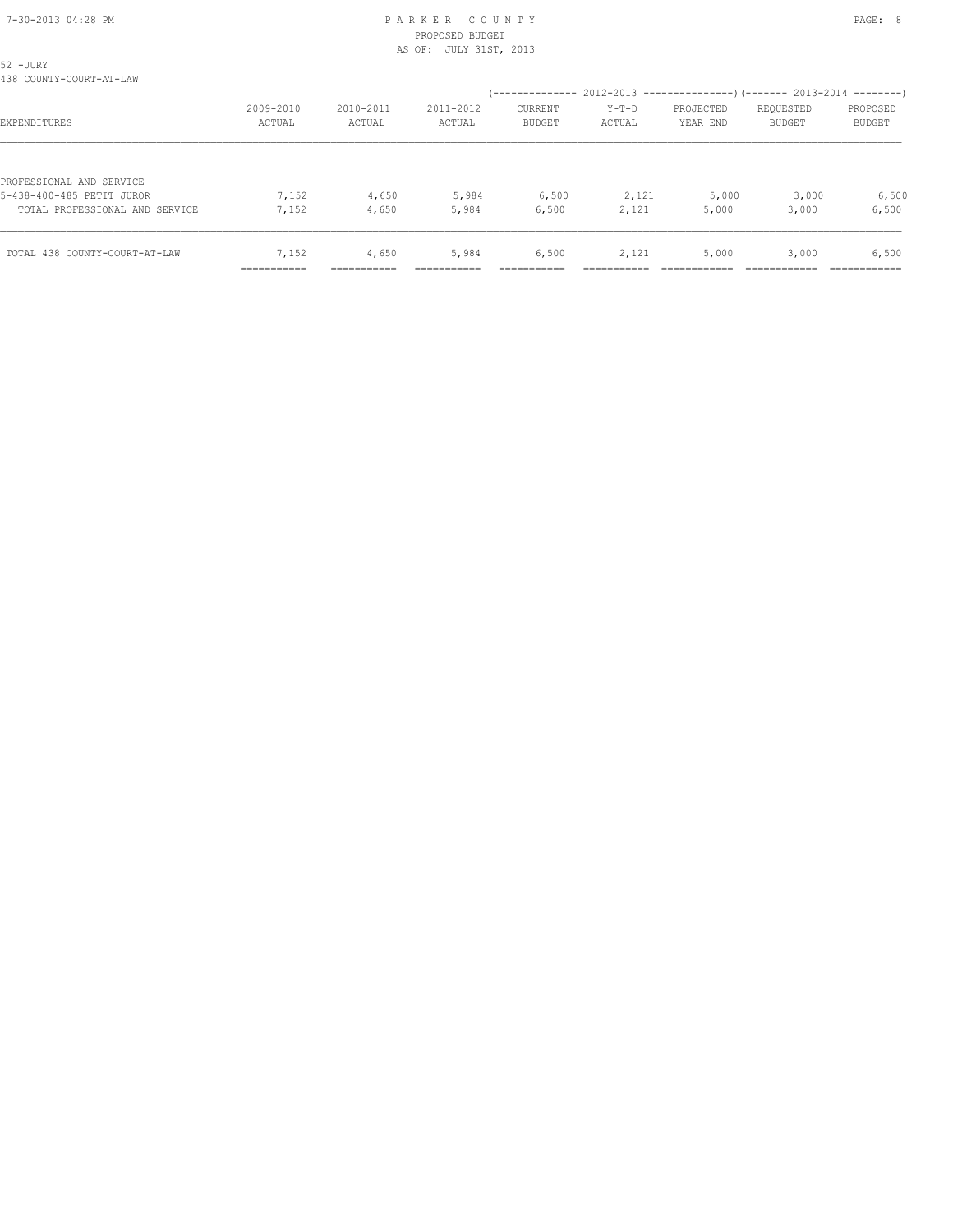| TOTAL 439 COUNTY CRT AT LAW 2                         | 10,463<br>__________<br>----------- | 5,054<br>---------- | 6,222               | 6,500                                                                    | 3,216             | $\mathbf{0}$          | 3,000               | 6,500<br>.                |
|-------------------------------------------------------|-------------------------------------|---------------------|---------------------|--------------------------------------------------------------------------|-------------------|-----------------------|---------------------|---------------------------|
| TOTAL PROFESSIONAL AND SERVICE                        | 10,463                              | 5,054               | 6,222               | 6,500                                                                    | 3,216             | $\Omega$              | 3,000               | 6,500                     |
| PROFESSIONAL AND SERVICE<br>5-439-400-485 CCL 2 PETIT | 10,463                              | 5,054               | 6,222               | 6,500                                                                    | 3,216             | $\circ$               | 3,000               | 6,500                     |
| EXPENDITURES                                          | 2009-2010<br>ACTUAL                 | 2010-2011<br>ACTUAL | 2011-2012<br>ACTUAL | CURRENT<br><b>BUDGET</b>                                                 | $Y-T-D$<br>ACTUAL | PROJECTED<br>YEAR END | REQUESTED<br>BUDGET | PROPOSED<br><b>BUDGET</b> |
| 52 - JURY<br>439 COUNTY CRT AT LAW 2                  |                                     |                     |                     | (-------------- 2012-2013 ----------------) (------- 2013-2014 --------) |                   |                       |                     |                           |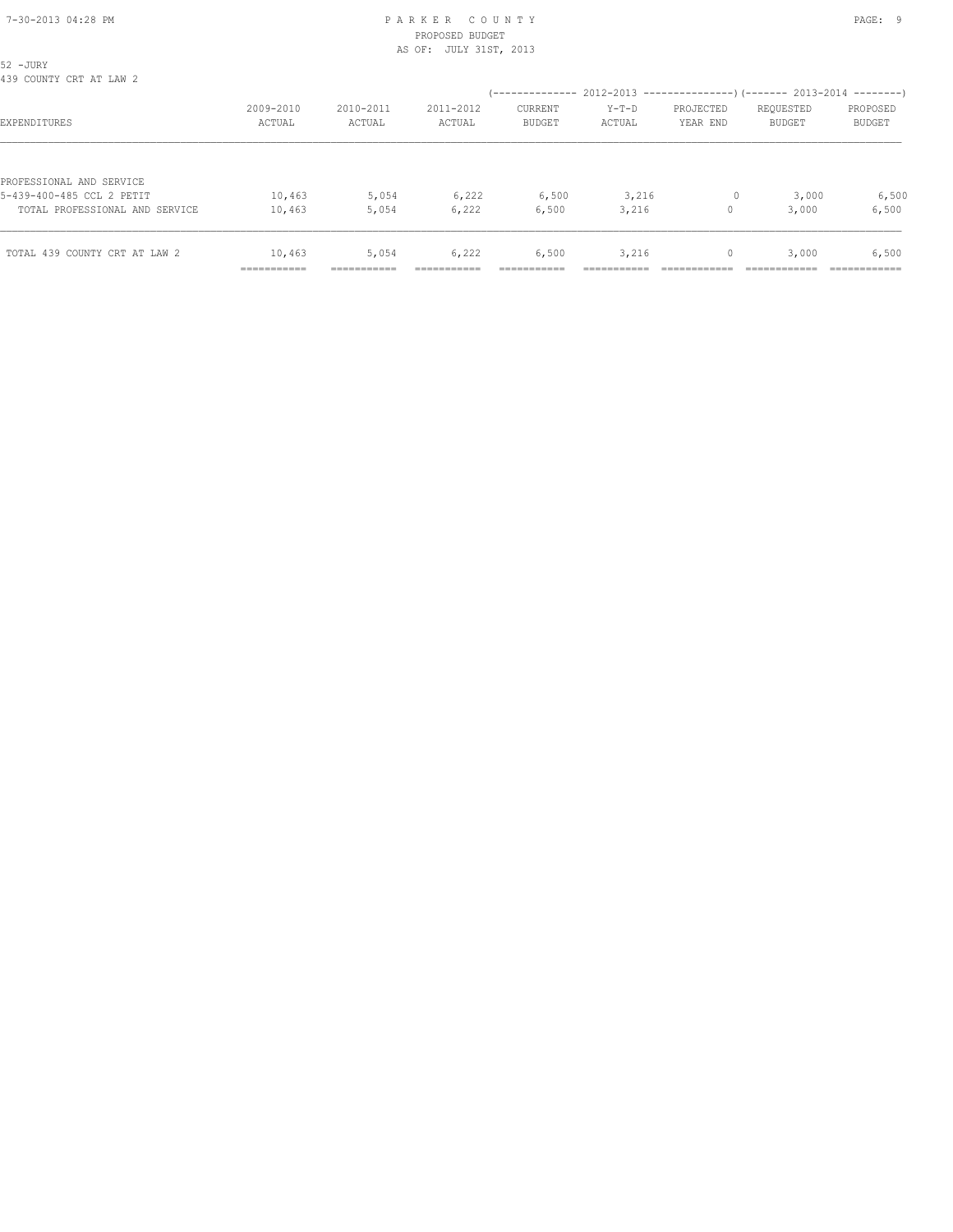| 52 - JURY<br>461 JUSTICE COURT PCT 1 |                           |             |           |               |         |           |               |               |
|--------------------------------------|---------------------------|-------------|-----------|---------------|---------|-----------|---------------|---------------|
|                                      | 2009-2010                 | 2010-2011   | 2011-2012 | CURRENT       | $Y-T-D$ | PROJECTED | REQUESTED     | PROPOSED      |
| EXPENDITURES                         | ACTUAL                    | ACTUAL      | ACTUAL    | <b>BUDGET</b> | ACTUAL  | YEAR END  | <b>BUDGET</b> | <b>BUDGET</b> |
| PROFESSIONAL AND SERVICE             |                           |             |           |               |         |           |               |               |
| 5-461-400-485 PETIT JUROR            | 356                       | 1,179       | 877       | 1,200         | 521     | 1,350     | 1,200         | 1,200         |
| TOTAL PROFESSIONAL AND SERVICE       | 356                       | 1,179       | 877       | 1,200         | 521     | 1,350     | 1,200         | 1,200         |
| TOTAL 461 JUSTICE COURT PCT 1        | 356                       | 1,179       | 877       | 1,200         | 521     | 1,350     | 1,200         | 1,200         |
|                                      | __________<br>----------- | ----------- |           |               |         |           |               | ------------  |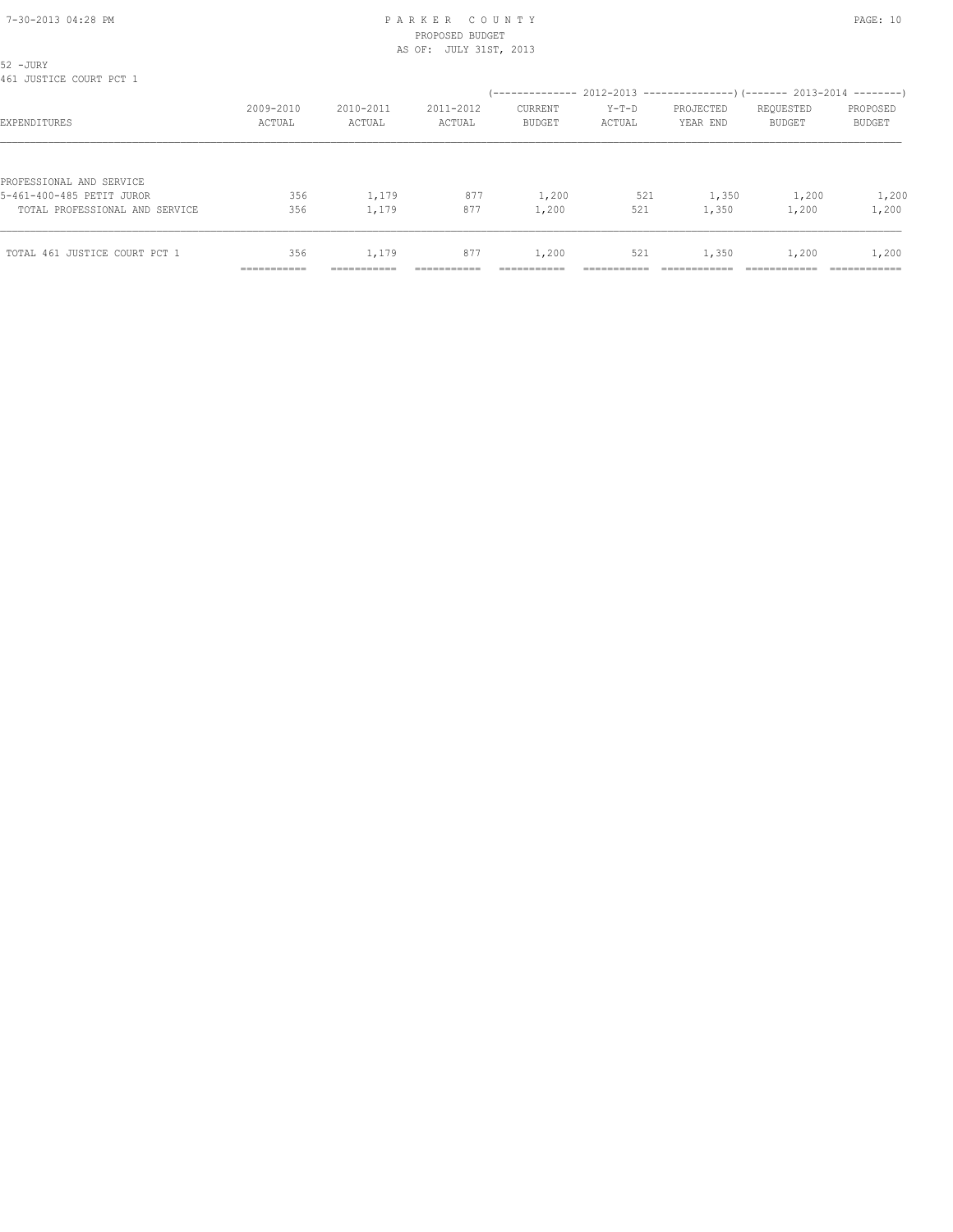| 52 - JURY<br>462 JUSTICE COURT PCT 2 |                     |                     |                     |                                                                       |                   |                       |                            |                           |
|--------------------------------------|---------------------|---------------------|---------------------|-----------------------------------------------------------------------|-------------------|-----------------------|----------------------------|---------------------------|
|                                      |                     |                     |                     | (-------------- 2012-2013 --------------------- 2013-2014 --------- ) |                   |                       |                            |                           |
| EXPENDITURES                         | 2009-2010<br>ACTUAL | 2010-2011<br>ACTUAL | 2011-2012<br>ACTUAL | CURRENT<br><b>BUDGET</b>                                              | $Y-T-D$<br>ACTUAL | PROJECTED<br>YEAR END | REQUESTED<br><b>BUDGET</b> | PROPOSED<br><b>BUDGET</b> |
|                                      |                     |                     |                     |                                                                       |                   |                       |                            |                           |
| PROFESSIONAL AND SERVICE             |                     |                     |                     |                                                                       |                   |                       |                            |                           |
| 5-462-400-485 PETIT JUROR            | 721                 | 815                 | 1,568               | 1,500                                                                 | 825               | 1,150                 | 1,200                      | 1,500                     |
| TOTAL PROFESSIONAL AND SERVICE       | 721                 | 815                 | 1,568               | 1,500                                                                 | 825               | 1,150                 | 1,200                      | 1,500                     |
| TOTAL 462 JUSTICE COURT PCT 2        | 721                 | 815                 | 1,568               | 1,500                                                                 | 825               | 1,150                 | 1,200                      | 1,500                     |
|                                      | __________          |                     |                     |                                                                       |                   |                       |                            |                           |
|                                      | -----------         | -----------         | ----------          | ----------                                                            | --------          |                       |                            | ----------                |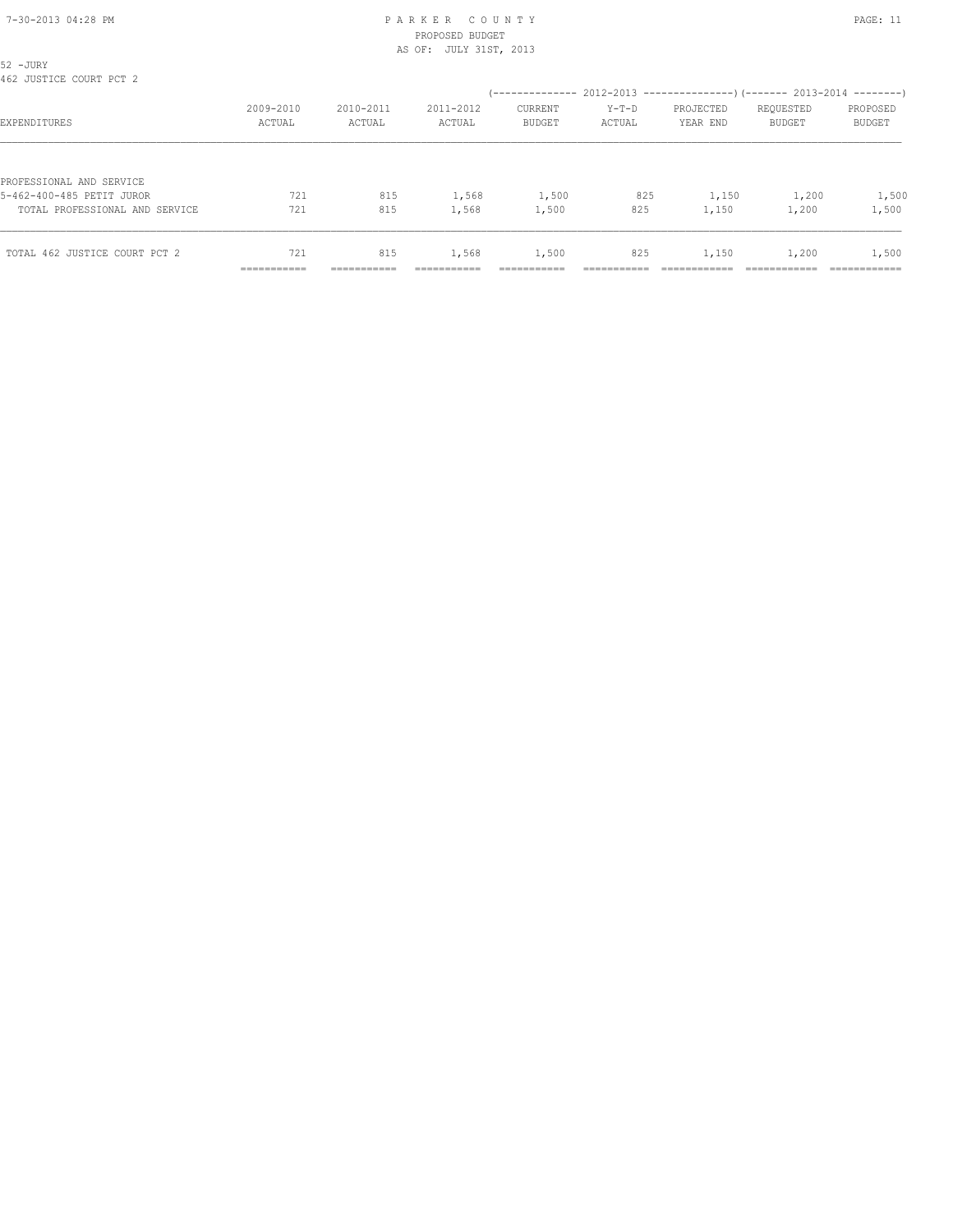## PROPOSED BUDGET AS OF: JULY 31ST, 2013

| TOTAL 463 JUSTICE COURT PCT 3                                                           | 1,232<br>__________ | 1,011               | 1,052               | 1,200                                                                | 1,122             | 500                   | 1,200                      | 1,200              |
|-----------------------------------------------------------------------------------------|---------------------|---------------------|---------------------|----------------------------------------------------------------------|-------------------|-----------------------|----------------------------|--------------------|
| PROFESSIONAL AND SERVICE<br>5-463-400-485 PETIT JUROR<br>TOTAL PROFESSIONAL AND SERVICE | 1,232<br>1,232      | 1,011<br>1,011      | 1,052<br>1,052      | 1,200<br>1,200                                                       | 1,122<br>1,122    | 500<br>500            | 1,200<br>1,200             | 1,200<br>1,200     |
| EXPENDITURES                                                                            | 2009-2010<br>ACTUAL | 2010-2011<br>ACTUAL | 2011-2012<br>ACTUAL | <b>CURRENT</b><br><b>BUDGET</b>                                      | $Y-T-D$<br>ACTUAL | PROJECTED<br>YEAR END | REQUESTED<br><b>BUDGET</b> | PROPOSED<br>BUDGET |
| 52 - JURY<br>463 JUSTICE COURT PCT 3                                                    |                     |                     |                     | (-------------- 2012-2013 --------------------- 2013-2014 ---------- |                   |                       |                            |                    |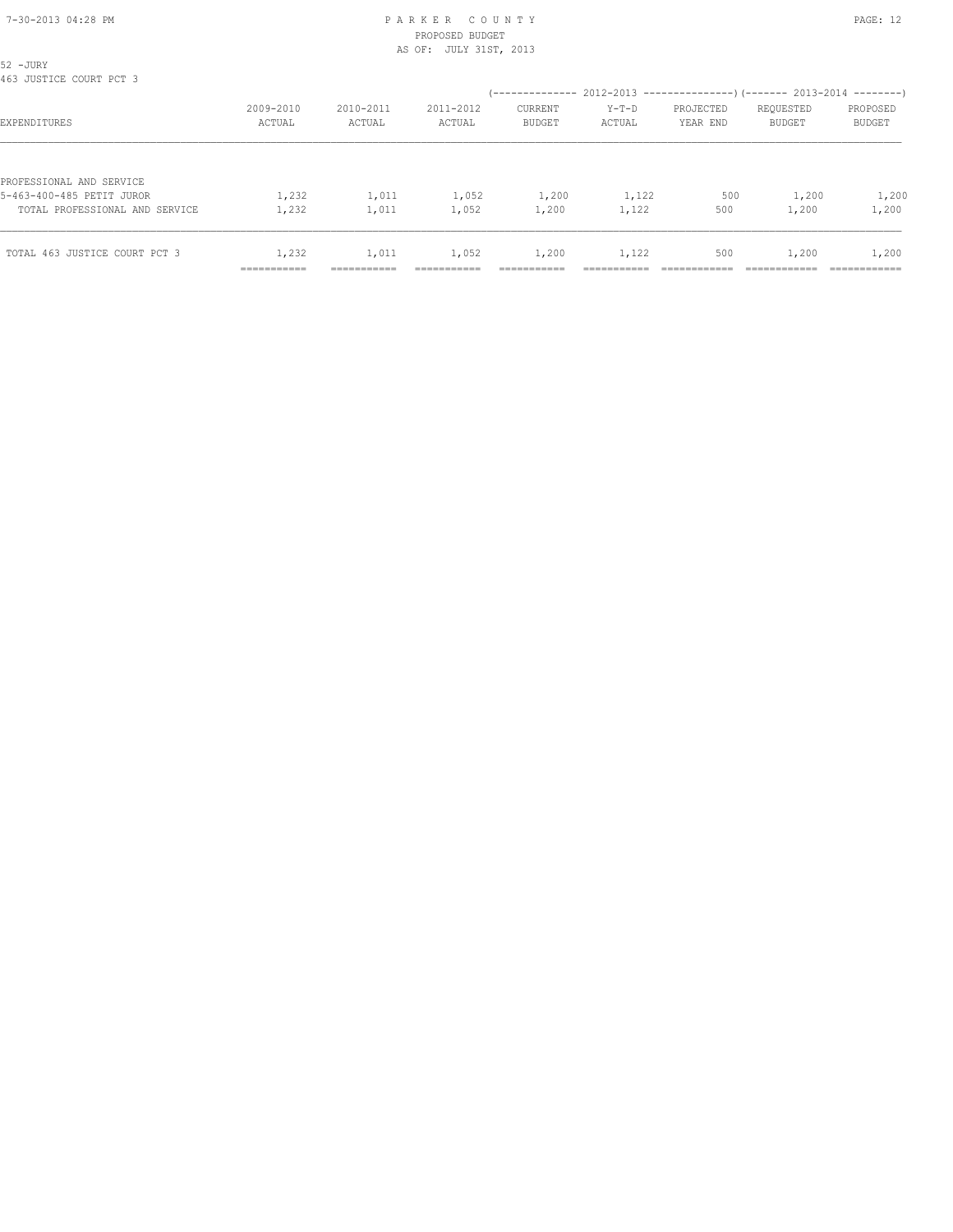## PROPOSED BUDGET AS OF: JULY 31ST, 2013

| 52 -JURY<br>464 JUSTICE COURT PCT 4                         |                       |                     |                     |                          |                   |                       |                                                                                                      |                           |
|-------------------------------------------------------------|-----------------------|---------------------|---------------------|--------------------------|-------------------|-----------------------|------------------------------------------------------------------------------------------------------|---------------------------|
| EXPENDITURES                                                | 2009-2010<br>ACTUAL   | 2010-2011<br>ACTUAL | 2011-2012<br>ACTUAL | CURRENT<br><b>BUDGET</b> | $Y-T-D$<br>ACTUAL | PROJECTED<br>YEAR END | (-------------- 2012-2013 --------------------- 2013-2014 ---------- )<br>REQUESTED<br><b>BUDGET</b> | PROPOSED<br><b>BUDGET</b> |
| PROFESSIONAL AND SERVICE                                    |                       |                     |                     |                          |                   |                       |                                                                                                      |                           |
| 5-464-400-485 PETIT JUROR<br>TOTAL PROFESSIONAL AND SERVICE | 875<br>875            | 440<br>440          | 303<br>303          | 1,200<br>1,200           | 910<br>910        | $\circ$<br>$\circ$    | 1,200<br>1,200                                                                                       | 1,200<br>1,200            |
| TOTAL 464 JUSTICE COURT PCT 4                               | 875<br>===========    | 440<br>===========  | 303<br>===========  | 1,200<br>===========     | 910               | $\mathbf{0}$          | 1,200                                                                                                | 1,200                     |
| TOTAL EXPENDITURES                                          | 76,242<br>=========== | 48,711              | 68,145              | 63,900                   | 33,863            | 30,352                | 64,000                                                                                               | 63,900                    |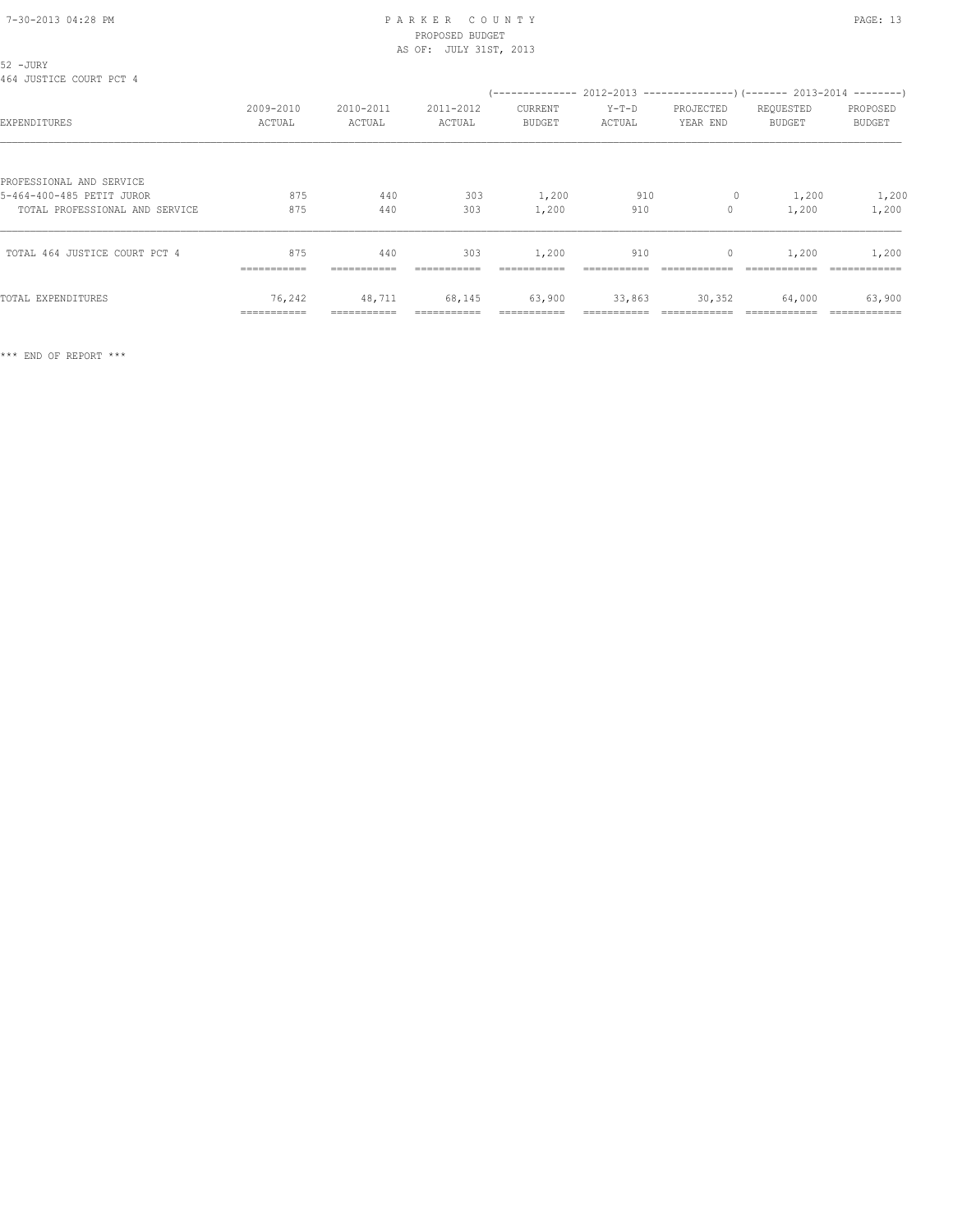#### 7-30-2013 04:28 PM P A R K E R C O U N T Y PAGE: 1 PROPOSED BUDGET AS OF: JULY 31ST, 2013

#### 53 -INSURANCE ESCROW

|                                   |                                  |                     |                                  |                                  |                   | (-------------- 2012-2013 ----------------) (------- 2013-2014 --------) |                            |                           |
|-----------------------------------|----------------------------------|---------------------|----------------------------------|----------------------------------|-------------------|--------------------------------------------------------------------------|----------------------------|---------------------------|
|                                   | 2009-2010<br>ACTUAL              | 2010-2011<br>ACTUAL | 2011-2012<br>ACTUAL              | CURRENT<br><b>BUDGET</b>         | $Y-T-D$<br>ACTUAL | PROJECTED<br>YEAR END                                                    | REQUESTED<br><b>BUDGET</b> | PROPOSED<br><b>BUDGET</b> |
| REVENUE SUMMARY                   |                                  |                     |                                  |                                  |                   |                                                                          |                            |                           |
| 343 REVENUE                       | $\begin{array}{c} \n\end{array}$ | $\Omega$            | $\begin{array}{c} \n\end{array}$ | $\begin{array}{c} \n\end{array}$ | $\Omega$          | $\cup$                                                                   |                            | $^{0}$                    |
| INTEREST INCOME                   |                                  | $\Omega$            | $\begin{array}{c} \n\end{array}$ | $\mathbf{0}$                     | 1,517             | $\cup$                                                                   |                            | 0                         |
| 360 REVENUE                       |                                  |                     | $\begin{array}{c} \n\end{array}$ | $\Omega$                         | $\Omega$          |                                                                          |                            | $\mathbf{0}$              |
| INVESTMENT INCOME                 |                                  |                     |                                  | n                                | 55                |                                                                          |                            | n                         |
| OTHER INCOME                      | 6,928,200                        | 7,439,560           | 6,523,352                        | 7,300,000                        | 5,442,618         | 2,627,000                                                                | 8,135,000                  | 7,300,000                 |
| INTERFUND TRANSFERS IN            |                                  | $\Omega$            | 0                                | $\mathbf{0}$                     | $\Omega$          | $\Omega$                                                                 |                            | 0                         |
| 399 REVENUE                       |                                  | 0                   | $\begin{array}{c} \n\end{array}$ | 150,000                          |                   | 0                                                                        |                            | 150,000                   |
| TOTAL REVENUES                    | 6,928,200                        | 7,439,560           | 6,523,352                        | 7,450,000                        | 5,444,189         | 2,627,000                                                                | 8,135,000                  | 7,450,000                 |
| EXPENDITURE SUMMARY               |                                  |                     |                                  |                                  |                   |                                                                          |                            |                           |
| 409 NON DEPARTMENT                | 6,457,178                        | 7,097,313           | 5,352,991                        | 7,450,000                        | 5, 212, 734       | 2,385,000                                                                | 8,135,000                  | 7,450,000                 |
| TOTAL EXPENDITURES                | 6,457,178                        | 7,097,313           | 5,352,991                        | 7,450,000                        | 5, 212, 734       | 2,385,000                                                                | 8,135,000                  | 7,450,000                 |
| REVENUE OVER/(UNDER) EXPENDITURES | 471,023                          | 342,248             | 1,170,361                        | 0                                | 231,455           | 242,000                                                                  |                            |                           |
|                                   | ===========                      | ===========         |                                  |                                  |                   |                                                                          |                            |                           |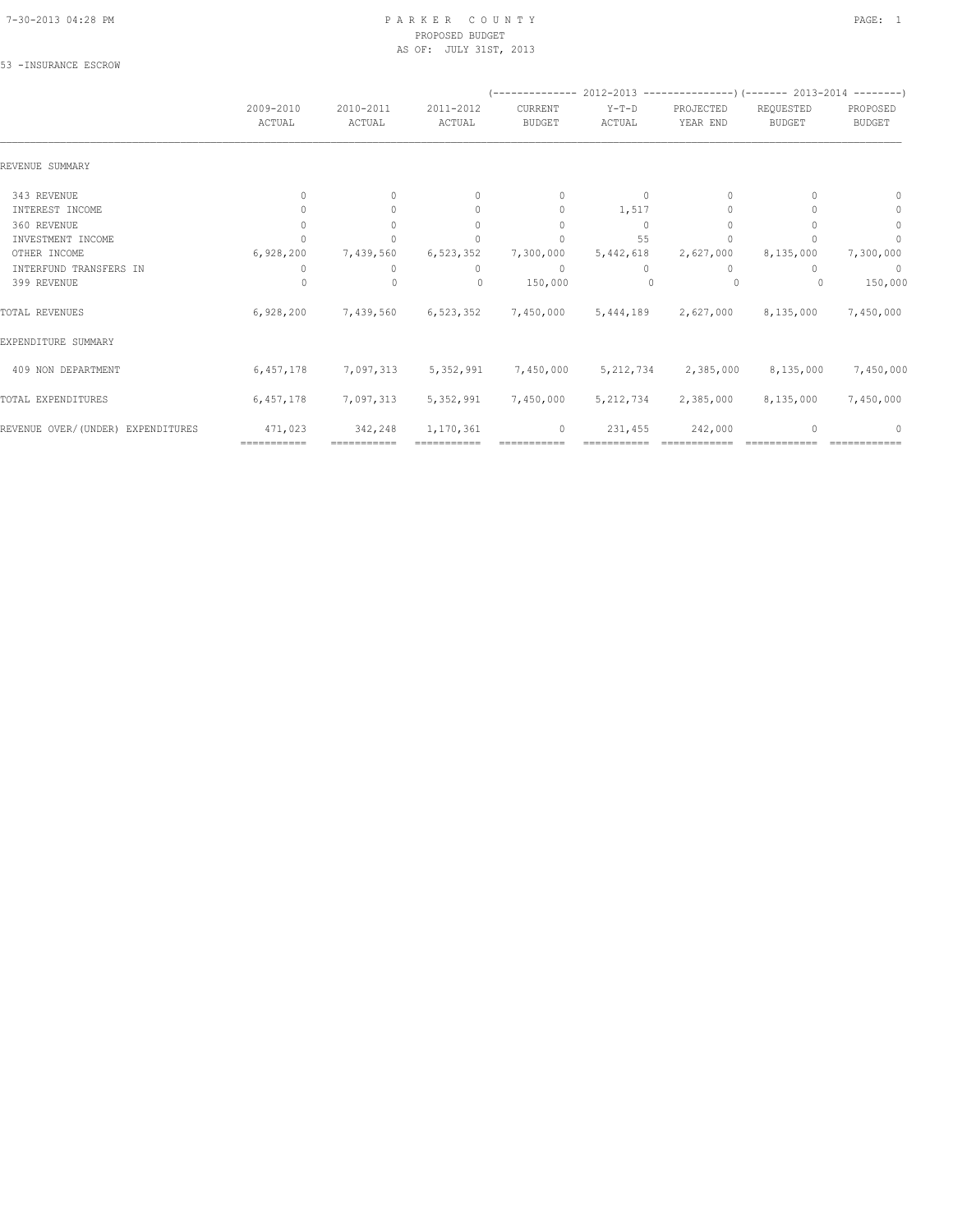53 -INSURANCE ESCROW

#### 7-30-2013 04:28 PM P A R K E R C O U N T Y PAGE: 2 PROPOSED BUDGET AS OF: JULY 31ST, 2013

|                                          |                     |                                                           |                     | (-------------- 2012-2013 ----------------) (------- 2013-2014 --------) |                   |                       |                            |                           |
|------------------------------------------|---------------------|-----------------------------------------------------------|---------------------|--------------------------------------------------------------------------|-------------------|-----------------------|----------------------------|---------------------------|
| <b>REVENUES</b>                          | 2009-2010<br>ACTUAL | 2010-2011<br>ACTUAL                                       | 2011-2012<br>ACTUAL | CURRENT<br><b>BUDGET</b>                                                 | $Y-T-D$<br>ACTUAL | PROJECTED<br>YEAR END | REQUESTED<br><b>BUDGET</b> | PROPOSED<br><b>BUDGET</b> |
|                                          |                     |                                                           |                     |                                                                          |                   |                       |                            |                           |
| 343 REVENUE                              |                     |                                                           |                     |                                                                          |                   |                       |                            |                           |
| 3-343-000-015 INSURANCE ADMINISTRATION F | 0                   | $\mathbf{0}$                                              | $\circ$             | $\circ$                                                                  | $\mathbf{0}$      | $\circ$               | $\circ$                    |                           |
| TOTAL 343 REVENUE                        | $\mathbf{0}$        | $\mathbf{0}$                                              | 0                   | $\circ$                                                                  | $\circ$           | $\circ$               | $\circ$                    |                           |
| INTEREST INCOME                          |                     |                                                           |                     |                                                                          |                   |                       |                            |                           |
| 3-359-000-053 NOW ACCOUNT INTEREST       | $\Omega$            | $\Omega$                                                  | $\Omega$            | $\circ$                                                                  | 1,517             | $\Omega$              | $\Omega$                   |                           |
| TOTAL INTEREST INCOME                    | $\Omega$            | $\Omega$                                                  | $\mathbf{0}$        | $\circ$                                                                  | 1,517             | $\circ$               | $\circ$                    |                           |
| 360 REVENUE                              |                     |                                                           |                     |                                                                          |                   |                       |                            |                           |
| 3-360-000-053 TEXPOOL INTEREST           | 0                   | $\Omega$                                                  | $\mathbf{0}$        | $\circ$                                                                  | $\mathbf{0}$      | $\Omega$              | $\Omega$                   |                           |
| TOTAL 360 REVENUE                        | $\Omega$            | $\Omega$                                                  | 0                   | $\Omega$                                                                 | $\circ$           | $\circ$               | $\mathbf{0}$               |                           |
| INVESTMENT INCOME                        |                     |                                                           |                     |                                                                          |                   |                       |                            |                           |
| 3-361-000-053 INTEREST INCOME            | $\circ$             | $\circ$                                                   | $\circ$             | $\circ$                                                                  | 55                | $\circ$               | $\circ$                    |                           |
| TOTAL INVESTMENT INCOME                  | $\mathbf{0}$        | $\mathbf{0}$                                              | $\circ$             | $\circ$                                                                  | 55                | $\circ$               | $\circ$                    |                           |
| OTHER INCOME                             |                     |                                                           |                     |                                                                          |                   |                       |                            |                           |
| 3-370-000-370 MISCELLANEOUS              | 774,180             | 976,929                                                   | 63,185              | 500,000                                                                  | 21,473            | 177,000               | 100,000                    | 500,000                   |
| 3-370-000-500 COUNTY TRANSFERS/INS.      | 6,147,706           | 6,462,083                                                 | 6,459,077           | 6,800,000                                                                | 5, 421, 144       | 2,450,000             | 7,500,000                  | 6,800,000                 |
| 3-370-000-550 EMPLOYEE CONTRIBUTION/INS. | 871                 | 549                                                       | 1,090               | $\mathbf{0}$                                                             | 0                 | $\circ$               | $\mathbf{0}$               | $\mathbf 0$               |
| 3-370-000-600 US TREASURY REFUND-COBRA   | 4,066               | 0                                                         | 0                   | 0                                                                        | $\circ$           | $\mathbf 0$           | $\mathbf{0}$               | $\mathbb O$               |
| 3-370-000-610 BILLINGS-COMM. AGING       | $\Omega$            | $\Omega$                                                  | $\mathbf{0}$        | $\Omega$                                                                 | $\circ$           | $\Omega$              | $\Omega$                   | $\mathbf{0}$              |
| 3-370-000-620 BILLINGS-COBRA             | 1,378               | $\Omega$                                                  | $\mathbf{0}$        | $\Omega$                                                                 | $\circ$           | $\Omega$              | $\Omega$                   | $\Omega$                  |
| 3-370-000-630 BILLINGS-PC TRANSPORTATION | $\Omega$            | $\Omega$                                                  | $\Omega$            | $\Omega$                                                                 | $\Omega$          | $\Omega$              | 535,000                    | $\mathbf{0}$              |
| 3-370-000-640 BILLINGS-PARK VIEW TERR    | $\circ$             | $\Omega$                                                  | $\mathbf{0}$        | $\Omega$                                                                 | $\bigcap$         | $\Omega$              | $\Omega$                   |                           |
| TOTAL OTHER INCOME                       | 6,928,200           | 7,439,560                                                 | 6,523,352           | 7,300,000                                                                | 5,442,618         | 2,627,000             | 8,135,000                  | 7,300,000                 |
| 3-370-000-500COUNTY TRANSFERS/INS.       | PERMANENT NOTES:    |                                                           |                     |                                                                          |                   |                       |                            |                           |
|                                          |                     | This is taking 08 ytd, adding appx. 8 new employees at an |                     |                                                                          |                   |                       |                            |                           |
|                                          |                     | average of \$8,000 per year in insurance transfers.       |                     |                                                                          |                   |                       |                            |                           |
| INTERFUND TRANSFERS IN                   |                     |                                                           |                     |                                                                          |                   |                       |                            |                           |
| 3-371-000-010 TRANSFER FROM FUND 10      | $\mathbf{0}$        | $\circ$                                                   | $\mathbf{0}$        | $\mathbf{0}$                                                             | $\circ$           | $\mathbf{0}$          | $\mathbf{0}$               |                           |
| 3-371-000-050 TRANSFER FROM FUND 50      | $\mathbf{0}$        | $\Omega$                                                  | 0                   | $\Omega$                                                                 | $\circ$           | $\circ$               | $\mathbf{0}$               | $\Omega$                  |
| 3-371-000-399 TRANSFER FROM PRIOR FUND B | $\circ$             | $\mathbf{0}$                                              | $\circ$             | $\circ$                                                                  | $\mathbf{0}$      | $\circ$               | $\circ$                    |                           |
| TOTAL INTERFUND TRANSFERS IN             | $\mathbf{0}$        | $\mathbf{0}$                                              | 0                   | $\mathbf{0}$                                                             | $\circ$           | $\circ$               | $\circ$                    | $\circ$                   |
| 399 REVENUE                              |                     |                                                           |                     |                                                                          |                   |                       |                            |                           |
| 3-399-000-001 UNEXPENDED FUND BALANCE    | $\circ$             | $\mathbf 0$                                               | 0                   | 150,000                                                                  | $\mathbf 0$       | $\circ$               | 0                          | 150,000                   |
| TOTAL 399 REVENUE                        | $\mathbf{0}$        | $\mathbf{0}$                                              | $\circ$             | 150,000                                                                  | $\circ$           | $\circ$               | $\circ$                    | 150,000                   |
|                                          |                     |                                                           |                     |                                                                          |                   |                       |                            |                           |
| TOTAL REVENUES                           | 6,928,200           | 7,439,560                                                 | 6,523,352           | 7,450,000                                                                | 5,444,189         | 2,627,000             | 8,135,000                  | 7,450,000                 |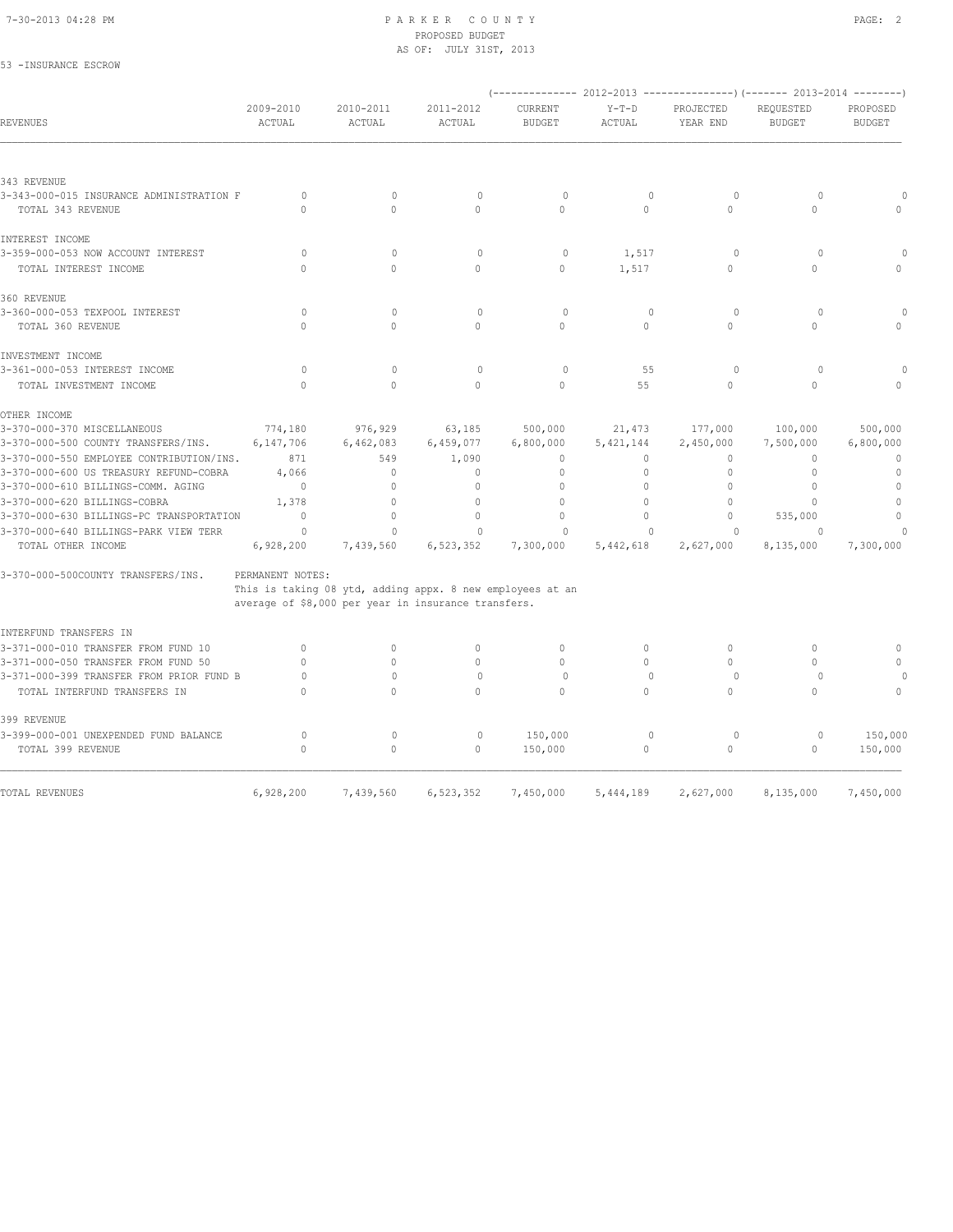#### 7-30-2013 04:28 PM P A R K E R C O U N T Y PAGE: 3 PROPOSED BUDGET AS OF: JULY 31ST, 2013

53 -INSURANCE ESCROW 409 NON DEPARTMENT

| 409 NON DEFAKIMENI                                                                  |                           |                     |                     |                           | $(----------2012-2013$ ----------------) (------- 2013-2014 -------) |                         |                            |                           |
|-------------------------------------------------------------------------------------|---------------------------|---------------------|---------------------|---------------------------|----------------------------------------------------------------------|-------------------------|----------------------------|---------------------------|
| EXPENDITURES                                                                        | 2009-2010<br>ACTUAL       | 2010-2011<br>ACTUAL | 2011-2012<br>ACTUAL | CURRENT<br><b>BUDGET</b>  | $Y-T-D$<br>ACTUAL                                                    | PROJECTED<br>YEAR END   | REQUESTED<br><b>BUDGET</b> | PROPOSED<br><b>BUDGET</b> |
|                                                                                     |                           |                     |                     |                           |                                                                      |                         |                            |                           |
| SALARIES & BENEFITS                                                                 |                           |                     |                     |                           |                                                                      |                         |                            |                           |
| SALARIES & WAGES                                                                    |                           |                     |                     |                           |                                                                      |                         |                            |                           |
| 5-409-100-150 ADMINISTRATIVE FEES/INS.<br>TOTAL SALARIES & WAGES                    | 828,307<br>828,307        | 800,884<br>800,884  | 742,231<br>742,231  | 850,000<br>850,000        | 736,850<br>736,850                                                   | $\circ$<br>$\mathbf{0}$ | 875,000<br>875,000         | 850,000<br>850,000        |
| <b>BENEFITS</b>                                                                     |                           |                     |                     |                           |                                                                      |                         |                            |                           |
| 5-409-100-202 INCREASE/DECREASE PREM. C 5,619,467                                   |                           | 6,296,429           | 4,590,025           | 6,600,000                 | 4,475,884                                                            | 2,385,000               | 7,260,000                  | 6,600,000                 |
| 5-409-100-203 IBNR EXPENSE                                                          | $\Omega$                  | $\Omega$            | 20,735              | $\Omega$                  | $\Omega$                                                             | $\Omega$                | $\Omega$                   | $\Omega$                  |
| TOTAL BENEFITS                                                                      | 5,619,467                 | 6,296,429           | 4,610,760           | 6,600,000                 | 4,475,884                                                            | 2,385,000               | 7,260,000                  | 6,600,000                 |
| TOTAL SALARIES & BENEFITS                                                           | 6,447,774                 | 7,097,313           | 5,352,991           | 7,450,000                 | 5, 212, 734                                                          | 2,385,000               | 8,135,000                  | 7,450,000                 |
| OPERATING EXPENSES                                                                  |                           |                     |                     |                           |                                                                      |                         |                            |                           |
| 5-409-300-330 SUPPLIES                                                              | $\circ$                   | $\mathbf{0}$        | $\circ$             | $\circ$                   | $\mathbf{0}$                                                         | $\circ$                 | $\circ$                    |                           |
| TOTAL OPERATING EXPENSES                                                            | $\bigcap$                 | $\Omega$            | $\bigcap$           | $\bigcap$                 | $\Omega$                                                             | $\Omega$                | $\bigcap$                  |                           |
| PROFESSIONAL AND SERVICE                                                            |                           |                     |                     |                           |                                                                      |                         |                            |                           |
| 5-409-400-405 MEDICAL SERVICE                                                       | 1,003                     | $\circ$             | $\mathbf{0}$        | $\circ$                   | $\circ$                                                              | 0                       | $\Omega$                   | $\mathbf{0}$              |
| 5-409-400-406 MEDICAL SUPPLIES & EOUIP                                              | $\Omega$                  | $\Omega$            | $\Omega$            | $\Omega$                  | $\Omega$                                                             | $\Omega$                | $\Omega$                   | $\Omega$                  |
| 5-409-400-408 CONTRACT SERVICES                                                     | 8,401                     | $\Omega$            | $\Omega$            | $\Omega$                  | $\Omega$                                                             | $\Omega$                | $\Omega$                   | $\mathbf{0}$              |
| 5-409-400-499 MISCELLANEOUS                                                         | $\circ$                   | $\Omega$            | $\circ$             | $\Omega$                  | $\Omega$                                                             | $\circ$                 | $\Omega$                   |                           |
| TOTAL PROFESSIONAL AND SERVICE                                                      | 9,404                     | $\Omega$            | $\cap$              | $\cap$                    | $\Omega$                                                             | $\Omega$                | $\bigcap$                  | $\Omega$                  |
| CAPITAL EXPENDITURES                                                                |                           |                     |                     |                           |                                                                      |                         |                            |                           |
| 5-409-500-571 ELECTRONIC EQUIPMENT                                                  | $\Omega$                  | $\Omega$            | $\mathbf{0}$        | $\circ$                   | $\mathbf{0}$                                                         | $\circ$                 | $\circ$                    |                           |
| TOTAL CAPITAL EXPENDITURES                                                          | $\bigcap$                 | $\Omega$            | $\Omega$            | $\Omega$                  | $\Omega$                                                             | $\Omega$                | $\Omega$                   | $\bigcap$                 |
| OTHER SERVICES                                                                      |                           |                     |                     |                           |                                                                      |                         |                            |                           |
| 5-409-600-699 PROGRAM CONTINGENCIES                                                 | $\circ$                   | $\mathbf{0}$        | $\circ$             | $\circ$                   | $\circ$                                                              | $\circ$                 | $\circ$                    | $\cap$                    |
| TOTAL OTHER SERVICES                                                                | $\Omega$                  | $\Omega$            | $\Omega$            | $\Omega$                  | $\Omega$                                                             | $\Omega$                | $\Omega$                   | $\bigcap$                 |
|                                                                                     |                           |                     |                     |                           |                                                                      |                         |                            |                           |
| TOTAL 409 NON DEPARTMENT<br>Possible 24 entities contracting for May '07 Elections. | 6,457,178                 | 7,097,313           | 5,352,991           | 7,450,000                 | 5, 212, 734                                                          | 2,385,000               | 8,135,000                  | 7,450,000                 |
| Requires additional Jdgs. and Clerks. Also, additional                              |                           |                     |                     |                           |                                                                      |                         |                            |                           |
| programming fees.                                                                   |                           |                     |                     |                           |                                                                      |                         |                            |                           |
|                                                                                     | .==========               | ===========         | ===========         | ===========               |                                                                      | ============            |                            |                           |
| TOTAL EXPENDITURES                                                                  | 6,457,178                 | 7,097,313           | 5,352,991           | 7,450,000                 | 5, 212, 734                                                          | 2,385,000               | 8,135,000                  | 7,450,000                 |
|                                                                                     | $=$ = = = = = = = = = = = | $=$ ============    | ===========         | $=$ = = = = = = = = = = = | $=$ = = = = = = = = = = =                                            |                         | =============              |                           |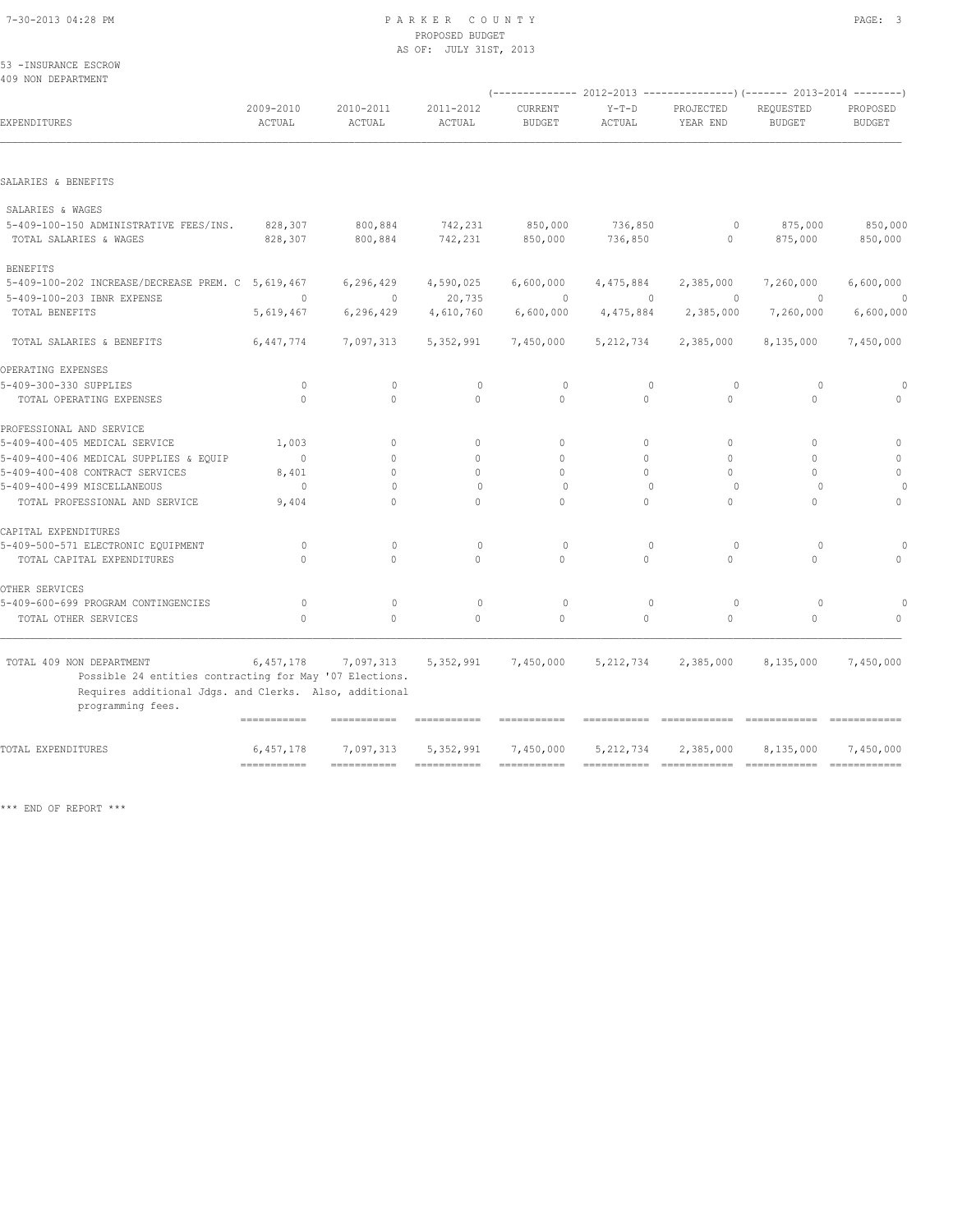#### 7-30-2013 04:28 PM P A R K E R C O U N T Y PAGE: 1 PROPOSED BUDGET AS OF: JULY 31ST, 2013

### 54 -DA FORFEITURE

|                                   |                     |                          |                     |                          |                   |                       |                            | $(---------- 2012-2013$ ----------------) (------- 2013-2014 --------) |  |
|-----------------------------------|---------------------|--------------------------|---------------------|--------------------------|-------------------|-----------------------|----------------------------|------------------------------------------------------------------------|--|
|                                   | 2009-2010<br>ACTUAL | 2010-2011<br>ACTUAL      | 2011-2012<br>ACTUAL | CURRENT<br><b>BUDGET</b> | $Y-T-D$<br>ACTUAL | PROJECTED<br>YEAR END | REQUESTED<br><b>BUDGET</b> | PROPOSED<br><b>BUDGET</b>                                              |  |
| REVENUE SUMMARY                   |                     |                          |                     |                          |                   |                       |                            |                                                                        |  |
| 333 REVENUE                       | $\circ$             | $\Omega$                 | $\Omega$            | $\Omega$                 | $\Omega$          | $\Omega$              |                            | 0                                                                      |  |
| 343 REVENUE                       | $\circ$             | $\circ$                  | $\mathbf{0}$        | $\mathbf{0}$             | $\circ$           | $\mathbf{0}$          |                            | $\circ$                                                                |  |
| INTEREST INCOME                   | 47                  | 31                       | 23                  | $\mathbf{0}$             | 10                | $\Omega$              |                            | $\circ$                                                                |  |
| INVESTMENT INCOME                 | 344                 | 201                      | 89                  | $\mathbf{0}$             | 42                | 7,000                 |                            | $\mathbb O$                                                            |  |
| OTHER INCOME                      | 28,558              | 35,124                   | 11,397              | 15,000                   | 37,881            | 130,000               | 35,000                     | 15,000                                                                 |  |
| INTERFUND TRANSFERS IN            | $\circ$             | $\circ$                  | $\circ$             | $\sim$ 0                 | $\Omega$          | $\Omega$              | $\Omega$                   | $\overline{0}$                                                         |  |
| 399 REVENUE                       | $\circ$             | $\mathbf 0$              | $\circ$             | 35,050                   | $\mathbf{0}$      | $\overline{0}$        | 25,855                     | 35,050                                                                 |  |
| TOTAL REVENUES                    | 28,950              |                          | 35,356 11,508       |                          |                   | 50,050 37,933 137,000 | 60,855                     | 50,050                                                                 |  |
| EXPENDITURE SUMMARY               |                     |                          |                     |                          |                   |                       |                            |                                                                        |  |
| 409 NON DEPARTMENT                | 36,769              | 46,743                   | $25,313$ 0          |                          | 26,057            | 65,100                | $\Omega$                   | $\circ$                                                                |  |
| 476 DISTRICT ATTORNEY             | $\circ$             | 2,580                    | 4,013               | 50,050                   | 11,652            | $\circ$               | 60,855                     | 50,050                                                                 |  |
| 700 TRANSFER OUT                  | $\circ$             | $\overline{\phantom{0}}$ | 6,690               | $\sim$ 0                 | $\sim$ 0          | $\sim$ 0              | $\circ$                    | $\circ$                                                                |  |
| TOTAL EXPENDITURES                | 36,769              | 49,323 36,016            |                     |                          | 50,050 37,709     | 65,100                | 60,855                     | 50,050                                                                 |  |
| REVENUE OVER/(UNDER) EXPENDITURES | 7,819)              | $13,967$ ) (             | 24,508)             | 0                        | 224               | 71,900                | 0                          | 0                                                                      |  |
|                                   | ===========         |                          |                     |                          |                   |                       |                            |                                                                        |  |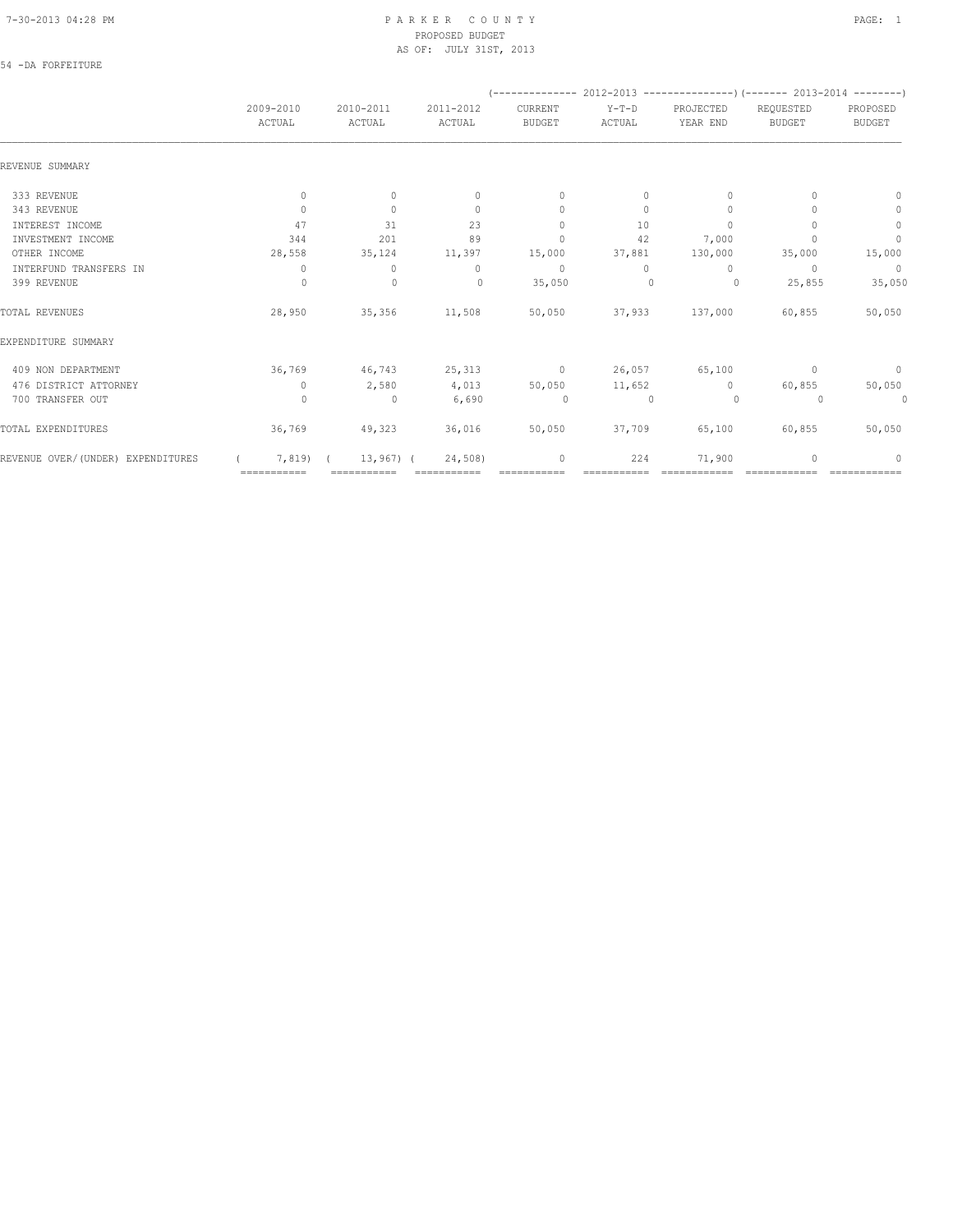#### 7-30-2013 04:28 PM P A R K E R C O U N T Y PAGE: 2 PROPOSED BUDGET AS OF: JULY 31ST, 2013

## 54 -DA FORFEITURE

|                                          |                                  |                     |                                  |                                  |                          |                       | $(---------- 2012-2013$ ----------------) (------- 2013-2014 --------) |                           |
|------------------------------------------|----------------------------------|---------------------|----------------------------------|----------------------------------|--------------------------|-----------------------|------------------------------------------------------------------------|---------------------------|
| REVENUES                                 | 2009-2010<br>ACTUAL              | 2010-2011<br>ACTUAL | 2011-2012<br>ACTUAL              | CURRENT<br><b>BUDGET</b>         | $Y-T-D$<br><b>ACTUAL</b> | PROJECTED<br>YEAR END | REQUESTED<br><b>BUDGET</b>                                             | PROPOSED<br><b>BUDGET</b> |
|                                          |                                  |                     |                                  |                                  |                          |                       |                                                                        |                           |
| 333 REVENUE                              |                                  |                     |                                  |                                  |                          |                       |                                                                        |                           |
| 3-333-000-370 STATE GRANTS               | $\circ$                          | $\circ$             | $\circ$                          | $\circ$                          | $\mathbf{0}$             | $\circ$               | $\circ$                                                                |                           |
| TOTAL 333 REVENUE                        | $\begin{array}{c} \n\end{array}$ | $\Omega$            | $\circ$                          | $\begin{array}{c} \n\end{array}$ | $\circ$                  | 0                     | $\Omega$                                                               | $\Omega$                  |
| 343 REVENUE                              |                                  |                     |                                  |                                  |                          |                       |                                                                        |                           |
| 3-343-000-015 INSURANCE ADMINISTRATION F | $\Omega$                         | $\mathbf{0}$        | $\begin{array}{c} \n\end{array}$ | $\circ$                          | $\Omega$                 | $\Omega$              | $\Omega$                                                               | $\bigcap$                 |
| TOTAL 343 REVENUE                        | $\Omega$                         | $\Omega$            | $\Omega$                         | $\begin{array}{c} \n\end{array}$ | $\Omega$                 | 0                     | $\Omega$                                                               | $\Omega$                  |
| INTEREST INCOME                          |                                  |                     |                                  |                                  |                          |                       |                                                                        |                           |
| 3-359-000-054 NOW ACCOUNT INTEREST       | 47                               | 31                  | 23                               | $\circ$                          | 10                       | $\Omega$              | $\Omega$                                                               | $\bigcap$                 |
| TOTAL INTEREST INCOME                    | 47                               | 31                  | 23                               | $\begin{array}{c} \n\end{array}$ | 10                       | 0                     | $\Omega$                                                               | $\Omega$                  |
| INVESTMENT INCOME                        |                                  |                     |                                  |                                  |                          |                       |                                                                        |                           |
| 3-361-000-054 INTEREST INCOME            | 344                              | 201                 | 89                               | $\circ$                          | 42                       | 7,000                 | $\Omega$                                                               |                           |
| TOTAL INVESTMENT INCOME                  | 344                              | 201                 | 89                               | $\begin{array}{c} \n\end{array}$ | 42                       | 7,000                 | $\circ$                                                                | $\bigcap$                 |
| OTHER INCOME                             |                                  |                     |                                  |                                  |                          |                       |                                                                        |                           |
| 3-370-000-370 MISCELLANEOUS              | $\overline{0}$                   | $\mathbf{0}$        | 70                               | $\mathbf{0}$                     | $\circ$                  | $\circ$               | $\mathbf{0}$                                                           | $\circ$                   |
| 3-370-000-373 SALE OF ASSET              | $\Omega$                         | $\mathbf{0}$        | $\Omega$                         | $\Omega$                         | $\Omega$                 | $\Omega$              | $\Omega$                                                               | $\overline{0}$            |
| 3-370-000-380 DA AWARDED FUNDS           | 28,558                           | 35,124              | 11,327                           | 15,000                           | 37,881                   | 130,000               | 35,000                                                                 | 15,000                    |
| TOTAL OTHER INCOME                       | 28,558                           | 35,124              | 11,397                           | 15,000                           | 37,881                   | 130,000               | 35,000                                                                 | 15,000                    |
| INTERFUND TRANSFERS IN                   |                                  |                     |                                  |                                  |                          |                       |                                                                        |                           |
| 3-371-000-399 TRANSFER FROM PRIOR FUND B | $\Omega$                         | $\circ$             | $\circ$                          | 0                                | $\mathbf{0}$             | $\circ$               | $\circ$                                                                | $\bigcap$                 |
| TOTAL INTERFUND TRANSFERS IN             | $\begin{array}{c} \n\end{array}$ | $\Omega$            | $\Omega$                         | $\Omega$                         | $\Omega$                 | $\Omega$              | $\Omega$                                                               | $\bigcap$                 |
| 399 REVENUE                              |                                  |                     |                                  |                                  |                          |                       |                                                                        |                           |
| 3-399-000-001 UNEXPENDED FUND BALANCE    | $\circ$                          | 0                   | 0                                | 35,050                           | 0                        | 0                     | 25,855                                                                 | 35,050                    |
| TOTAL 399 REVENUE                        | $\mathbf{0}$                     | $\circ$             | $\mathbf{0}$                     | 35,050                           | 0                        | $\mathbf{0}$          | 25,855                                                                 | 35,050                    |
| TOTAL REVENUES                           | 28,950                           | 35,356              | 11,508                           | 50,050                           | 37,933                   | 137,000               | 60,855                                                                 | 50,050                    |
|                                          |                                  |                     |                                  |                                  |                          |                       |                                                                        |                           |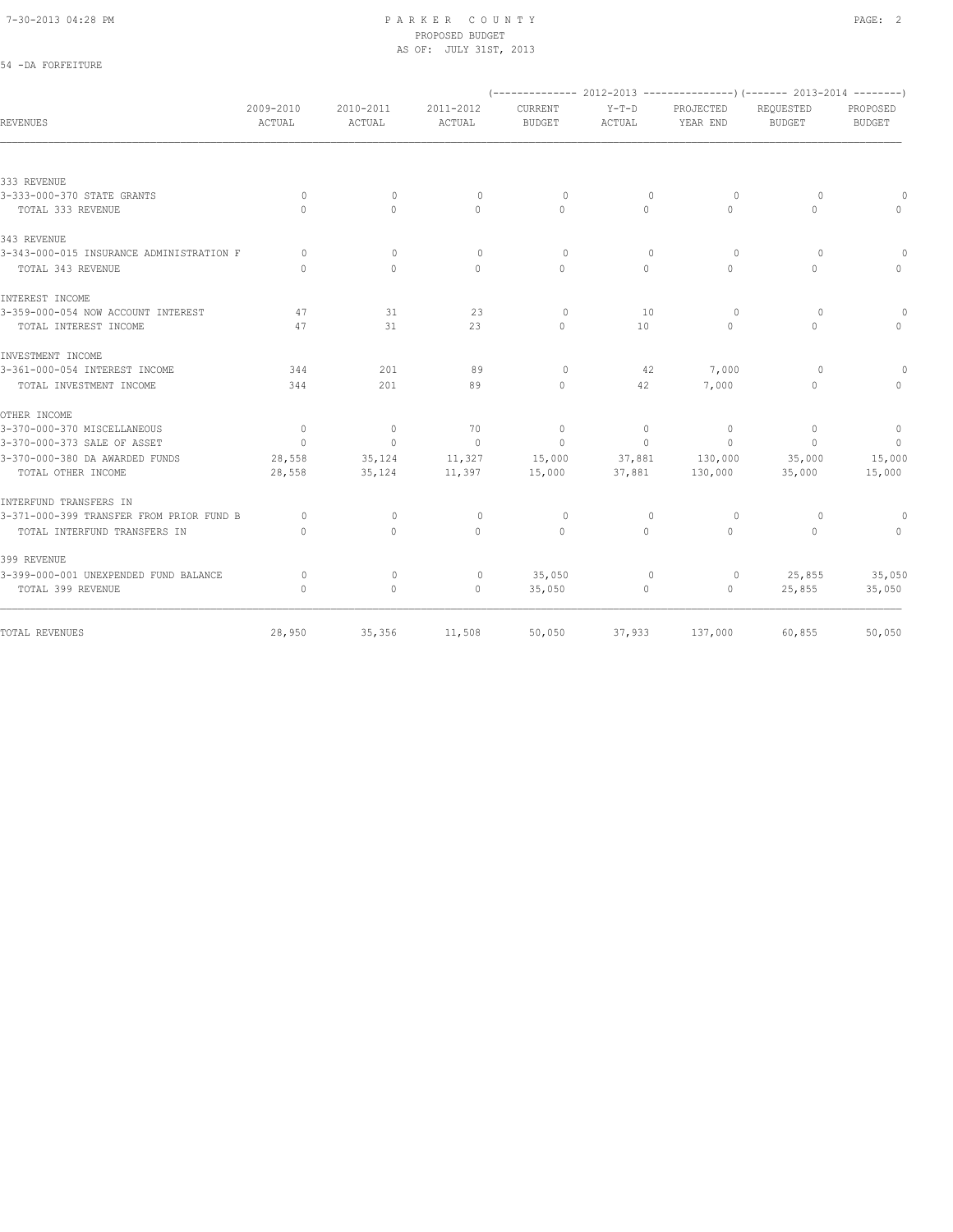## 7-30-2013 04:28 PM P A R K E R C O U N T Y PAGE: 3 PROPOSED BUDGET

|                                                         |                                  |                                                            | AS OF: JULY 31ST, 2013 |                          |                   |                       |                                                                        |                           |
|---------------------------------------------------------|----------------------------------|------------------------------------------------------------|------------------------|--------------------------|-------------------|-----------------------|------------------------------------------------------------------------|---------------------------|
| 54 -DA FORFEITURE                                       |                                  |                                                            |                        |                          |                   |                       |                                                                        |                           |
| 409 NON DEPARTMENT                                      |                                  |                                                            |                        |                          |                   |                       | (-------------- 2012-2013 ---------------) (------- 2013-2014 -------- |                           |
| EXPENDITURES                                            | 2009-2010<br>ACTUAL              | 2010-2011<br>ACTUAL                                        | 2011-2012<br>ACTUAL    | CURRENT<br><b>BUDGET</b> | $Y-T-D$<br>ACTUAL | PROJECTED<br>YEAR END | REQUESTED<br><b>BUDGET</b>                                             | PROPOSED<br><b>BUDGET</b> |
|                                                         |                                  |                                                            |                        |                          |                   |                       |                                                                        |                           |
| SALARIES & BENEFITS                                     |                                  |                                                            |                        |                          |                   |                       |                                                                        |                           |
| SALARIES & WAGES                                        |                                  |                                                            |                        |                          |                   |                       |                                                                        |                           |
| 5-409-100-103 ASSISTANT DISTRICT ATTORN                 | $\Omega$                         | $\Omega$                                                   | $\circ$                | $\Omega$                 | $\circ$           | 20,250                | $\begin{array}{c} \n\end{array}$                                       | $\Omega$                  |
| 5-409-100-199 SALARY SUPPLEMENTS                        | $\Omega$                         | $\Omega$                                                   | $\circ$                | $\circ$                  | $\Omega$          | 3,500                 | $\Omega$                                                               |                           |
| TOTAL SALARIES & WAGES                                  | $\begin{array}{c} \n\end{array}$ | $\Omega$                                                   | $\Omega$               | $\Omega$                 | $\circ$           | 23,750                | $\mathbf{0}$                                                           | $\Omega$                  |
| <b>BENEFITS</b>                                         |                                  |                                                            |                        |                          |                   |                       |                                                                        |                           |
| 5-409-100-201 FICA MATCH                                | $\circ$                          | $\circ$                                                    | $\circ$                | $\circ$                  | $\circ$           | 1,750                 | $\mathbf{0}$                                                           | $\mathbf{0}$              |
| 5-409-100-202 EMPLOYEE HOSPITALIZATION                  | $\Omega$                         | $\Omega$                                                   | $\Omega$               | $\Omega$                 | $\Omega$          | $\Omega$              | $\Omega$                                                               | $\mathbf{0}$              |
| 5-409-100-203 RETIREMENT PLAN CONTRIBUT                 | $\cap$                           | $\bigcap$                                                  | $\Omega$               | $\Omega$                 | $\Omega$          | $\Omega$              | $\bigcap$                                                              | $\mathbf{0}$              |
| 5-409-100-204 WORKERS COMPENSATION INSU                 | O                                | $\Omega$                                                   | $\Omega$               | $\Omega$                 | $\Omega$          | 0                     | $\Omega$                                                               |                           |
| TOTAL BENEFITS                                          | O                                | $\Omega$                                                   | $\Omega$               | $\Omega$                 | $\Omega$          | 1,750                 | $\Omega$                                                               | $\Omega$                  |
| TOTAL SALARIES & BENEFITS                               | $\circ$                          | $\circ$                                                    | $\mathbf{0}$           | $\circ$                  | $\circ$           | 25,500                | $\mathbf{0}$                                                           | $\Omega$                  |
| PROFESSIONAL AND SERVICE                                |                                  |                                                            |                        |                          |                   |                       |                                                                        |                           |
| 5-409-400-499 MISCELLANEOUS                             | 36,769                           | 46,743                                                     | 25,313                 | $\circ$                  | 26,057            | 39,600                | $\circ$                                                                |                           |
| TOTAL PROFESSIONAL AND SERVICE                          | 36,769                           | 46,743                                                     | 25,313                 | $\circ$                  | 26,057            | 39,600                | $\circ$                                                                | $\Omega$                  |
| 5-409-400-499MISCELLANEOUS                              | PERMANENT NOTES:                 |                                                            |                        |                          |                   |                       |                                                                        |                           |
|                                                         |                                  | AT & T Mobility for wireless connection for investigators; |                        |                          |                   |                       |                                                                        |                           |
|                                                         |                                  | Accurint program for investigators; miscellaneous office   |                        |                          |                   |                       |                                                                        |                           |
|                                                         |                                  | supplies or equipment that may be needed.                  |                        |                          |                   |                       |                                                                        |                           |
| TOTAL 409 NON DEPARTMENT                                | 36,769                           | 46,743                                                     | 25,313                 | $\circ$                  | 26,057            | 65,100                | $\mathbf{0}$                                                           | $\mathbf{0}$              |
| Possible 24 entities contracting for May '07 Elections. |                                  |                                                            |                        |                          |                   |                       |                                                                        |                           |
| Requires additional Jdgs. and Clerks. Also, additional  |                                  |                                                            |                        |                          |                   |                       |                                                                        |                           |
| programming fees.                                       |                                  |                                                            |                        |                          |                   |                       |                                                                        |                           |
|                                                         | $=$ = = = = = = = = = = =        | ===========                                                | ===========            | ===========              | ===========       | ============          | =============                                                          | =============             |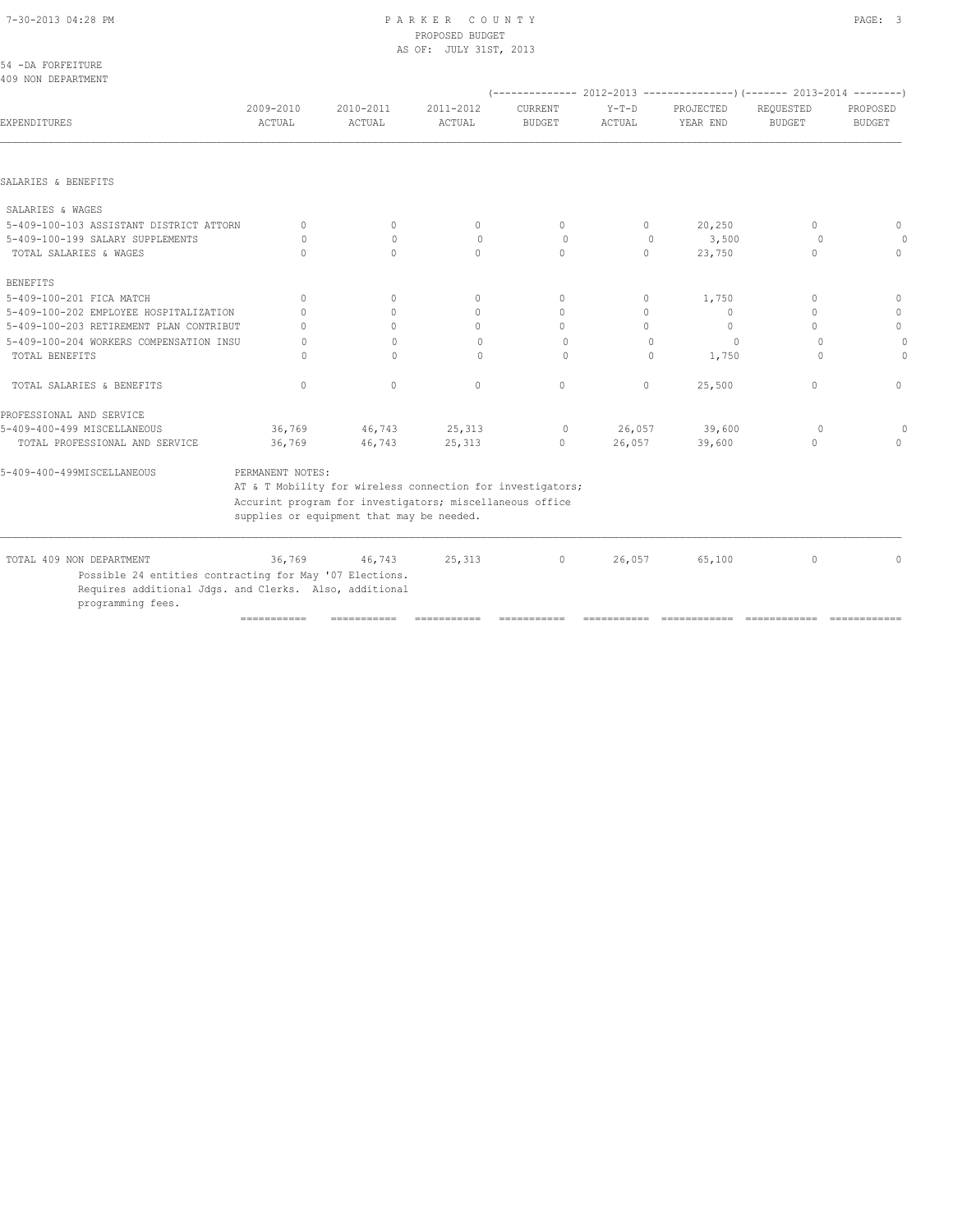## PROPOSED BUDGET AS OF: JULY 31ST, 2013

| 54 -DA FORFEITURE<br>476 DISTRICT ATTORNEY |                                  |                                                              |                     |                          |                                  |                                                                                                  |                            |                           |
|--------------------------------------------|----------------------------------|--------------------------------------------------------------|---------------------|--------------------------|----------------------------------|--------------------------------------------------------------------------------------------------|----------------------------|---------------------------|
| EXPENDITURES                               | 2009-2010<br>ACTUAL              | 2010-2011<br>ACTUAL                                          | 2011-2012<br>ACTUAL | CURRENT<br><b>BUDGET</b> | $Y-T-D$<br>ACTUAL                | (-------------- 2012-2013 ----------------) (------- 2013-2014 --------<br>PROJECTED<br>YEAR END | REQUESTED<br><b>BUDGET</b> | PROPOSED<br><b>BUDGET</b> |
|                                            |                                  |                                                              |                     |                          |                                  |                                                                                                  |                            |                           |
| SALARIES & BENEFITS                        |                                  |                                                              |                     |                          |                                  |                                                                                                  |                            |                           |
| SALARIES & WAGES                           |                                  |                                                              |                     |                          |                                  |                                                                                                  |                            |                           |
| 5-476-100-120 PART-TIME                    | $\mathbf{0}$                     | $\circ$                                                      | 3,728               | 11,200                   | 9,402                            | $\mathbf{0}$                                                                                     | 12,683                     | 11,200                    |
| 5-476-100-199 SALARY SUPPLEMENTS           | $\circ$                          | $\mathbf{0}$                                                 | $\mathbf{0}$        | 0                        | $\mathbf{0}$                     | 0                                                                                                | 5,317                      | 0                         |
| TOTAL SALARIES & WAGES                     | $\mathbf{0}$                     | $\circ$                                                      | 3,728               | 11,200                   | 9,402                            | $\circ$                                                                                          | 18,000                     | 11,200                    |
| 5-476-100-199SALARY SUPPLEMENTS            | CURRENT YEAR NOTES:              |                                                              |                     |                          |                                  |                                                                                                  |                            |                           |
|                                            |                                  | Based upon calculations from the Auditor's office, amount is |                     |                          |                                  |                                                                                                  |                            |                           |
|                                            |                                  | necessary to keep two assistant prosecutors at present       |                     |                          |                                  |                                                                                                  |                            |                           |
|                                            |                                  | salaries and to retain part-time record management person.   |                     |                          |                                  |                                                                                                  |                            |                           |
| <b>BENEFITS</b>                            |                                  |                                                              |                     |                          |                                  |                                                                                                  |                            |                           |
| 5-476-100-201 FICA MATCH                   | $\circ$                          | 141                                                          | 285                 | 900                      | 719                              | $\circ$                                                                                          | $\circ$                    | 900                       |
| 5-476-100-202 EMPLOYEE HOSPITALIZATION     | $\mathbf{0}$                     | 350                                                          | $\mathbb O$         | $\mathbb O$              | $\circ$                          | 0                                                                                                | $\mathbf 0$                | $\circ$                   |
| 5-476-100-203 RETIREMENT PLAN CONTRIBUT    | $\mathbf{0}$                     | 220                                                          | $\circ$             | $\mathbb O$              | $\circ$                          | 0                                                                                                | $\mathbf 0$                | $\mathbf 0$               |
| 5-476-100-204 WORKERS COMPENSATION INSU    | $\mathbf{0}$                     | $\circ$                                                      | $\mathbf{0}$        | 20                       | 17                               | $\mathbf{0}$                                                                                     | $\mathbf 0$                | 20                        |
| 5-476-100-206 LONGEVITY PAY                | $\mathbf{0}$                     | $\mathbf{0}$                                                 | $\circ$             | $\mathbf{0}$             | $\circ$                          | 0                                                                                                | $\Omega$                   | $\circ$                   |
| 5-476-100-209 CELL PHONE ALLOWANCE         | $\Omega$                         | 1,869                                                        | $\circ$             | $\circ$                  | $\mathbf{0}$                     | $\circ$                                                                                          | $\circ$                    | $\Omega$                  |
| TOTAL BENEFITS                             | $\Omega$                         | 2,580                                                        | 285                 | 920                      | 736                              | $\circ$                                                                                          | $\Omega$                   | 920                       |
| TOTAL SALARIES & BENEFITS                  | $\circ$                          | 2,580                                                        | 4,013               | 12,120                   | 10,137                           | $\circ$                                                                                          | 18,000                     | 12,120                    |
| OPERATING EXPENSES                         |                                  |                                                              |                     |                          |                                  |                                                                                                  |                            |                           |
| 5-476-300-330 SUPPLIES                     | $\mathbf{0}$                     | $\circ$                                                      | 0                   | 1,000                    | $\circ$                          | $\mathbf{0}$                                                                                     | 1,000                      | 1,000                     |
| 5-476-300-370 OFFICE EQUIPMENT-NON CAP     | $\Omega$                         | $\Omega$                                                     | $\mathbf{0}$        | $\mathbf{0}$             | $\circ$                          | $\mathbf{0}$                                                                                     | $\circ$                    | $\mathbf{0}$              |
| 5-476-300-371 ELECTRONIC EQUIPMENT-NON C   | 0                                | $\Omega$                                                     | $\mathbf{0}$        | $\Omega$                 | $\begin{array}{c} \n\end{array}$ | 0                                                                                                | $\Omega$                   |                           |
| TOTAL OPERATING EXPENSES                   | $\Omega$                         | $\circ$                                                      | $\circ$             | 1,000                    | $\circ$                          | 0                                                                                                | 1,000                      | 1,000                     |
| PROFESSIONAL AND SERVICE                   |                                  |                                                              |                     |                          |                                  |                                                                                                  |                            |                           |
| 5-476-400-415 TRAINING SCHOOLS & SEMINAR   | $\begin{array}{c} \n\end{array}$ | $\circ$                                                      | $\mathbf{0}$        | 2,000                    | $\circ$                          | $\mathbf{0}$                                                                                     | 2,000                      | 2,000                     |
| 5-476-400-420 TELEPHONE                    | $\mathbf{0}$                     | $\circ$                                                      | $\mathbf{0}$        | 6,600                    | $\circ$                          | 0                                                                                                | 6,600                      | 6,600                     |
| 5-476-400-425 TRAVEL                       | $\Omega$                         | $\Omega$                                                     | $\circ$             | $\mathbf{0}$             | $\circ$                          | 0                                                                                                | $\mathbf{0}$               | $\mathbf{0}$              |
| 5-476-400-450 OFFICE EQUIPMENT REPAIR      | $\mathbf{0}$                     | $\Omega$                                                     | $\circ$             | $\mathbf 0$              | $\circ$                          | 0                                                                                                | 0                          | $\mathbf 0$               |
| 5-476-400-480 DUES & SUBSCRIPTIONS         | $\mathbf{0}$                     | $\Omega$                                                     | $\mathbf{0}$        | 1,700                    | 1,515                            | 0                                                                                                | 1,700                      | 1,700                     |
| 5-476-400-497 TRIAL COSTS                  | $\Omega$                         | $\Omega$                                                     | $\mathbf{0}$        | 2,000                    | $\circ$                          | 0                                                                                                | 2,000                      | 2,000                     |
| 5-476-400-498 LIABILITY INSURANCE          | $\bigcap$                        | $\Omega$                                                     | $\circ$             | 8,280                    | $\circ$                          | 0                                                                                                | 13,205                     | 8,280                     |
| 5-476-400-499 MISCELLANEOUS                | $\Omega$                         | $\mathbf{0}$                                                 | $\mathbf{0}$        | 1,500                    | $\mathbf{0}$                     | $\circ$                                                                                          | 1,500                      | 1,500                     |
|                                            |                                  |                                                              |                     |                          |                                  |                                                                                                  |                            |                           |

TOTAL PROFESSIONAL AND SERVICE 0 0 0 22,080 1,515 0 27,005 22,080

5-476-400-498LIABILITY INSURANCE CURRENT YEAR NOTES:

Increase in Liability Insurance TY 13,205.00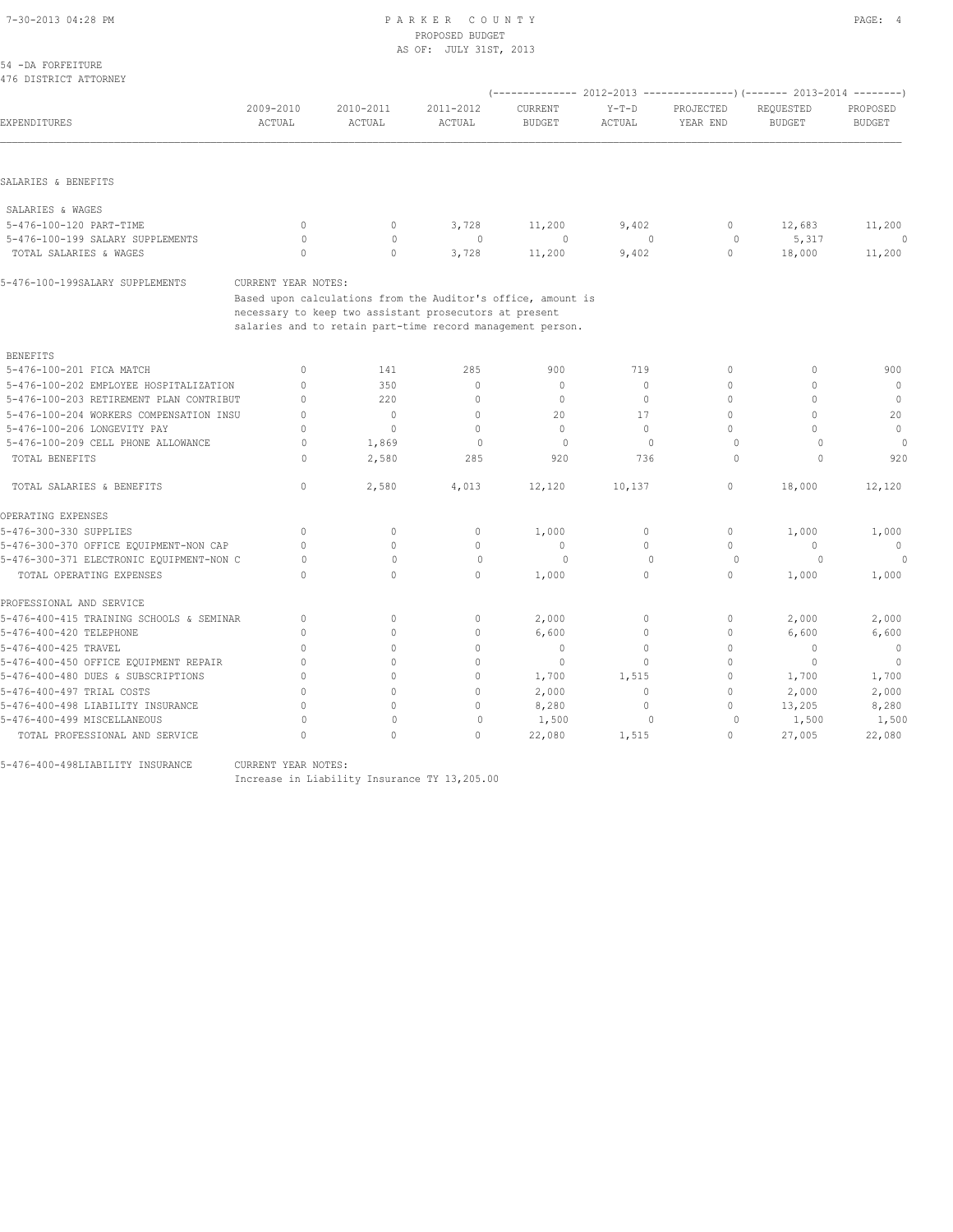## 7-30-2013 04:28 PM P A R K E R C O U N T Y PAGE: 5 PROPOSED BUDGET

| TOTAL 476 DISTRICT ATTORNEY                |           | 2,580     | 4,013                  | 50,050        | 11,652  | 0                                                                                   | 60,855        | 50,050        |
|--------------------------------------------|-----------|-----------|------------------------|---------------|---------|-------------------------------------------------------------------------------------|---------------|---------------|
| TOTAL CAPITAL EXPENDITURES                 |           | 0         | 0                      | 14,850        | 0       | 0                                                                                   | 14,850        | 14,850        |
| 5-476-500-572 AUTOMOBILES                  |           |           |                        | 0             |         |                                                                                     |               | 0             |
| 5-476-500-571 ELECTRONIC EOUIPMENT         |           |           | 0                      | 9,850         |         |                                                                                     | 9,850         | 9,850         |
| 5-476-500-570 OFFICE EQUIPMENT             |           | $\Omega$  | 0                      | 5,000         | 0       | $\Omega$                                                                            | 5,000         | 5,000         |
| CAPITAL EXPENDITURES                       |           |           |                        |               |         |                                                                                     |               |               |
| EXPENDITURES                               | ACTUAL    | ACTUAL    | ACTUAL                 | <b>BUDGET</b> | ACTUAL  | YEAR END                                                                            | <b>BUDGET</b> | <b>BUDGET</b> |
|                                            | 2009-2010 | 2010-2011 | 2011-2012              | CURRENT       | $Y-T-D$ | (-------------- 2012-2013 --------------------- 2013-2014 ---------- )<br>PROJECTED | REQUESTED     | PROPOSED      |
| 54 -DA FORFEITURE<br>476 DISTRICT ATTORNEY |           |           |                        |               |         |                                                                                     |               |               |
|                                            |           |           | AS OF: JULY 31ST, 2013 |               |         |                                                                                     |               |               |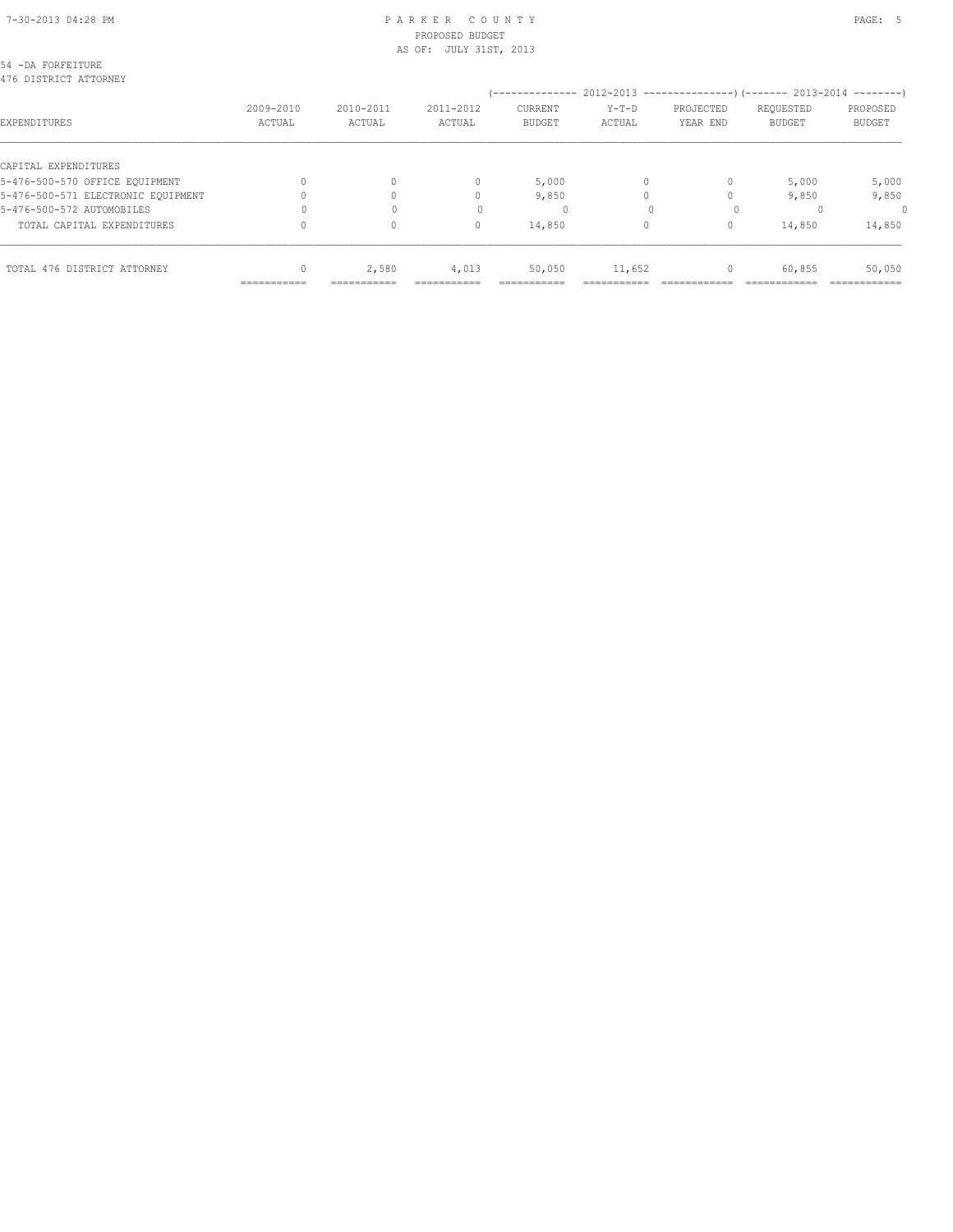#### 7-30-2013 04:28 PM P A R K E R C O U N T Y PAGE: 6 PROPOSED BUDGET AS OF: JULY 31ST, 2013

| 54 -DA FORFEITURE<br>700 TRANSFER OUT |                     |                     |                     |                                                                                                  |                 |                       |                            |                           |
|---------------------------------------|---------------------|---------------------|---------------------|--------------------------------------------------------------------------------------------------|-----------------|-----------------------|----------------------------|---------------------------|
| EXPENDITURES                          | 2009-2010<br>ACTUAL | 2010-2011<br>ACTUAL | 2011-2012<br>ACTUAL | (-------------- 2012-2013 --------------------- 2013-2014 ----------<br>CURRENT<br><b>BUDGET</b> | Y-T-D<br>ACTUAL | PROJECTED<br>YEAR END | REQUESTED<br><b>BUDGET</b> | PROPOSED<br><b>BUDGET</b> |
|                                       |                     |                     |                     |                                                                                                  |                 |                       |                            |                           |
| TRANSFERS/DEBT SERVICE                |                     |                     |                     |                                                                                                  |                 |                       |                            |                           |
| 5-700-700-010 TRANSFER TO FUND 10     |                     | $\circ$             | $\mathbf{0}$        | $\mathbf{0}$                                                                                     | 0               | $\Omega$              |                            | $\mathbf{0}$              |
| 5-700-700-045 TRANSFER TO FUND 45     |                     | $\bigcap$           | 6,690               |                                                                                                  |                 |                       |                            | 0                         |
| TOTAL TRANSFERS/DEBT SERVICE          |                     | $\circ$             | 6,690               | $\mathbf{0}$                                                                                     | $\circ$         |                       |                            | $\mathbf{0}$              |
| TOTAL 700 TRANSFER OUT                |                     | $\circ$             | 6,690               | $\mathbf{0}$                                                                                     | $\Omega$        |                       |                            | $\Omega$                  |
|                                       | ===========         |                     |                     |                                                                                                  |                 |                       |                            |                           |
| TOTAL EXPENDITURES                    | 36,769              | 49,323              | 36,016              | 50,050                                                                                           | 37,709          | 65,100                | 60,855                     | 50,050                    |
|                                       | ===========         |                     |                     |                                                                                                  |                 |                       |                            |                           |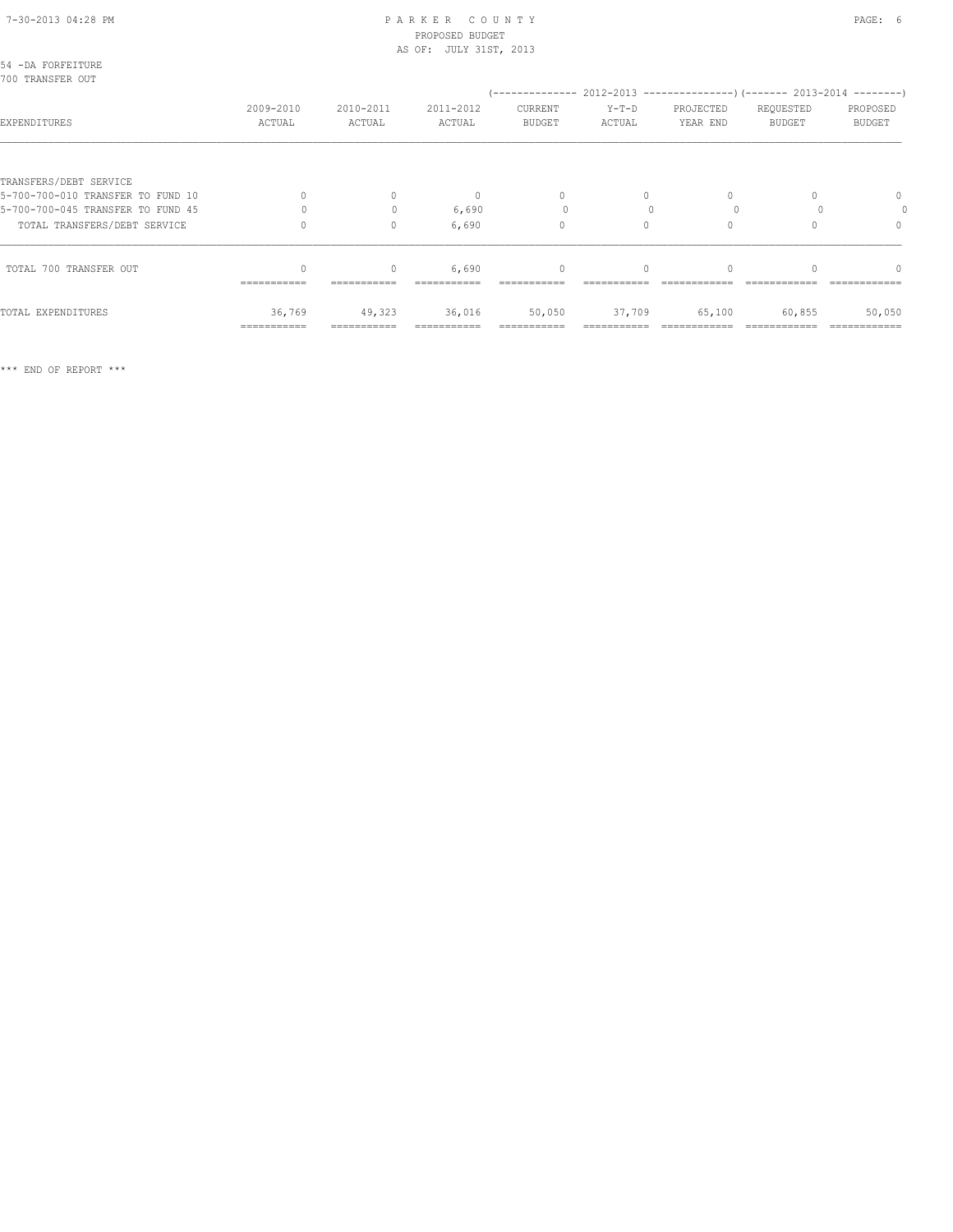#### 7-30-2013 04:28 PM P A R K E R C O U N T Y PAGE: 1 PROPOSED BUDGET AS OF: JULY 31ST, 2013

#### 55 -SPECIAL DISTRICT ATTY

|                                   |                     |                                  |                                  | $(---------- 2012-2013$ ----------------) (------- 2013-2014 --------) |                   |                       |                            |                           |
|-----------------------------------|---------------------|----------------------------------|----------------------------------|------------------------------------------------------------------------|-------------------|-----------------------|----------------------------|---------------------------|
|                                   | 2009-2010<br>ACTUAL | 2010-2011<br>ACTUAL              | 2011-2012<br>ACTUAL              | CURRENT<br><b>BUDGET</b>                                               | $Y-T-D$<br>ACTUAL | PROJECTED<br>YEAR END | REQUESTED<br><b>BUDGET</b> | PROPOSED<br><b>BUDGET</b> |
| REVENUE SUMMARY                   |                     |                                  |                                  |                                                                        |                   |                       |                            |                           |
| 333 REVENUE                       | $\mathbf{0}$        | $\mathbf{0}$                     | $\overline{0}$                   | $\circ$                                                                | $\circ$           | $\mathbf{0}$          | $\Omega$                   | $\mathbf 0$               |
| FEES OF OFFICE                    | 1,886               | 1,087                            | 1,223                            | 2,000                                                                  | 975               | 2,400                 | 1,200                      | 2,000                     |
| 343 REVENUE                       | 0                   | $\begin{array}{c} \n\end{array}$ | $\begin{array}{c} \n\end{array}$ | $\mathbf{0}$                                                           | 0                 | 0                     |                            | $\mathbf 0$               |
| 360 REVENUE                       | $\mathbf{0}$        | $\mathbf{0}$                     | $\begin{array}{c} \n\end{array}$ | $\mathbf{0}$                                                           | $\Omega$          | $\mathbf{0}$          |                            | 0                         |
| INVESTMENT INCOME                 | 25                  | 15                               | 8                                | $\mathbf{0}$                                                           | 4                 | 46                    |                            | $\circ$                   |
| 399 REVENUE                       | $\circ$             | $\mathbf 0$                      | $\begin{array}{c} \n\end{array}$ | 0                                                                      | $\cup$            | $\circ$               |                            | $\mathbf 0$               |
| TOTAL REVENUES                    | 1,911               | 1,103                            | 1,231                            | 2,000                                                                  | 979               | 2,446                 | 1,200                      | 2,000                     |
| EXPENDITURE SUMMARY               |                     |                                  |                                  |                                                                        |                   |                       |                            |                           |
| 409 NON DEPARTMENT                | 1,480               | $\circ$                          | $\circ$                          | 2,000                                                                  | 22                | 500                   | 1,200                      | 2,000                     |
| 476 DISTRICT ATTORNEY             | $\circ$             | $\mathbf{0}$                     | $\mathbf{0}$                     | $\circ$                                                                | $\mathbf{0}$      | 0                     |                            | $\circ$                   |
| TOTAL EXPENDITURES                | 1,480               | 0                                | $\mathbf 0$                      | 2,000                                                                  | 22                | 500                   | 1,200                      | 2,000                     |
| REVENUE OVER/(UNDER) EXPENDITURES | 431                 | 1,103                            | 1,231                            | $\mathbf 0$                                                            | 957               | 1,946                 |                            | $\Omega$                  |
|                                   | ============        | ===========                      |                                  |                                                                        |                   |                       |                            |                           |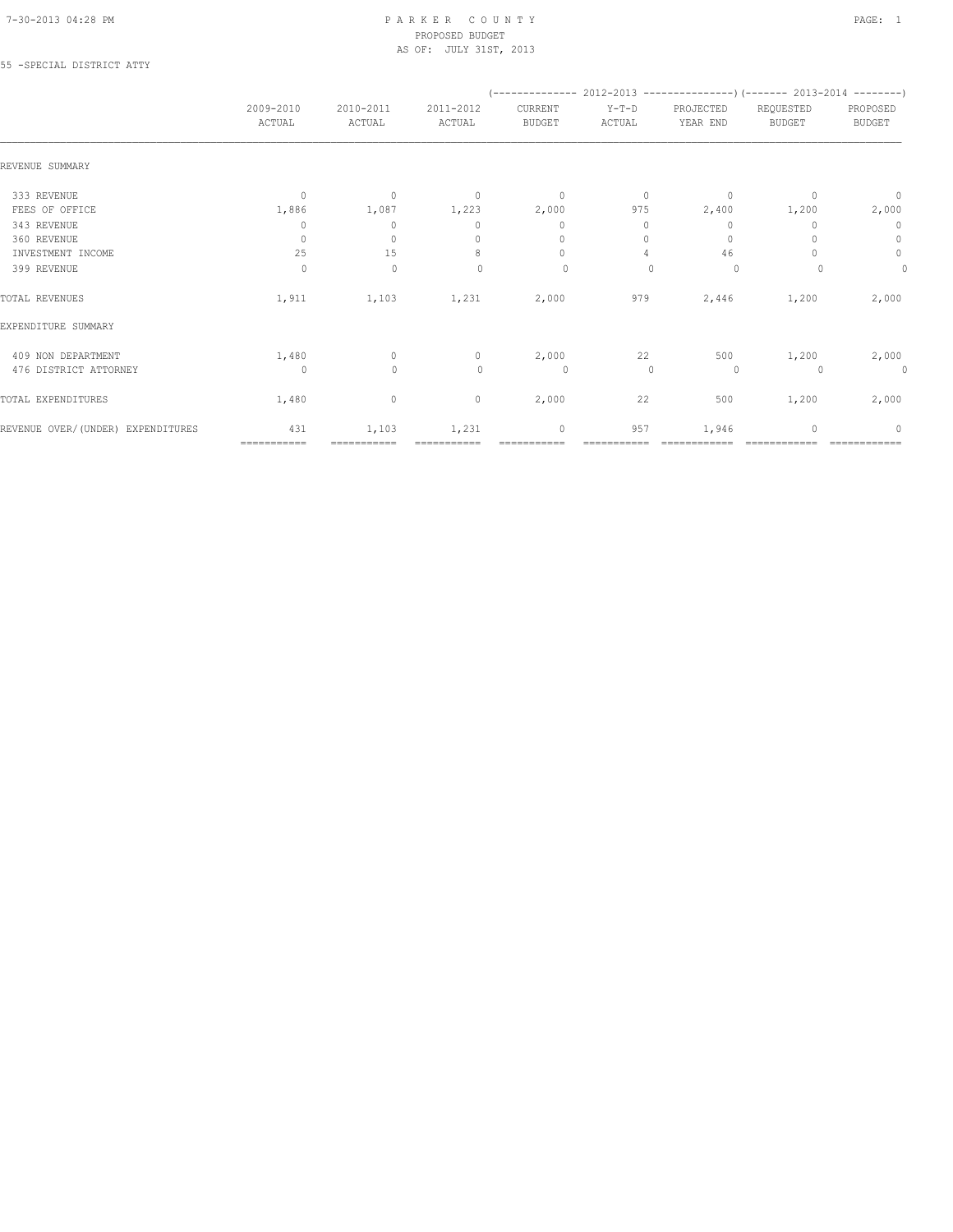#### 7-30-2013 04:28 PM P A R K E R C O U N T Y PAGE: 2 PROPOSED BUDGET AS OF: JULY 31ST, 2013

## 55 -SPECIAL DISTRICT ATTY

|                                          |                                  |                                  |                                  |                          |                                  |                       | $(-$ -------------- 2012-2013 -----------------) (------- 2013-2014 ---------) |                           |
|------------------------------------------|----------------------------------|----------------------------------|----------------------------------|--------------------------|----------------------------------|-----------------------|--------------------------------------------------------------------------------|---------------------------|
| REVENUES                                 | 2009-2010<br>ACTUAL              | 2010-2011<br>ACTUAL              | 2011-2012<br>ACTUAL              | CURRENT<br><b>BUDGET</b> | $Y-T-D$<br>ACTUAL                | PROJECTED<br>YEAR END | REQUESTED<br><b>BUDGET</b>                                                     | PROPOSED<br><b>BUDGET</b> |
|                                          |                                  |                                  |                                  |                          |                                  |                       |                                                                                |                           |
| 333 REVENUE                              |                                  |                                  |                                  |                          |                                  |                       |                                                                                |                           |
| 3-333-000-370 STATE GRANT - INTENSIVE SU | $\Omega$                         | $\circ$                          | $\circ$                          | $\circ$                  | $\circ$                          | 0                     | 0                                                                              |                           |
| TOTAL 333 REVENUE                        | $\bigcap$                        | $\Omega$                         | $\Omega$                         | $\Omega$                 | $\Omega$                         | $\Omega$              | $\Omega$                                                                       | $\Omega$                  |
| FEES OF OFFICE                           |                                  |                                  |                                  |                          |                                  |                       |                                                                                |                           |
| 3-340-000-476 D.A. FEES OF OFFICE        | 1,886                            | 1,087                            | 1,223                            | 2,000                    | 975                              | 2,400                 | 1,200                                                                          | 2,000                     |
| TOTAL FEES OF OFFICE                     | 1,886                            | 1,087                            | 1,223                            | 2,000                    | 975                              | 2,400                 | 1,200                                                                          | 2,000                     |
| 343 REVENUE                              |                                  |                                  |                                  |                          |                                  |                       |                                                                                |                           |
| 3-343-000-015 INSURANCE ADMINISTRATION F | $\Omega$                         | $\mathbf{0}$                     | $\circ$                          | $\Omega$                 | $\mathbf{0}$                     | 0                     | $\Omega$                                                                       | $\Omega$                  |
| TOTAL 343 REVENUE                        | $\begin{array}{c} \n\end{array}$ | $\Omega$                         | $\Omega$                         | $\Omega$                 | $\Omega$                         | $\Omega$              | $\Omega$                                                                       | $\Omega$                  |
| 360 REVENUE                              |                                  |                                  |                                  |                          |                                  |                       |                                                                                |                           |
| 3-360-000-055 TEXPOOL INTEREST           | $\circ$                          | $\mathbf{0}$                     | $\circ$                          | $\Omega$                 | $\begin{array}{c} \n\end{array}$ | 0                     | $\Omega$                                                                       | $\circ$                   |
| TOTAL 360 REVENUE                        | $\bigcap$                        | $\begin{array}{c} \n\end{array}$ | $\begin{array}{c} \n\end{array}$ | $\Omega$                 | $\circ$                          | $\Omega$              | $\Omega$                                                                       | $\Omega$                  |
| INVESTMENT INCOME                        |                                  |                                  |                                  |                          |                                  |                       |                                                                                |                           |
| 3-361-000-055 INTEREST INCOME            | 25                               | 15                               | 8                                | $\circ$                  | 4                                | 46                    | 0                                                                              | 0                         |
| TOTAL INVESTMENT INCOME                  | 25                               | 15                               | 8                                | $\mathbf{0}$             | $\overline{4}$                   | 46                    | $\Omega$                                                                       | $\circ$                   |
| 399 REVENUE                              |                                  |                                  |                                  |                          |                                  |                       |                                                                                |                           |
| 3-399-000-001 UNEXPENDED FUND BALANCE    | $\Omega$                         | $\mathbf{0}$                     | $\Omega$                         | $\circ$                  | $\Omega$                         | $\Omega$              | $\Omega$                                                                       |                           |
| TOTAL 399 REVENUE                        | $\begin{array}{c} \n\end{array}$ | 0                                | $\mathbf{0}$                     | $\mathbf{0}$             | $\circ$                          | $\circ$               | $\Omega$                                                                       | $\Omega$                  |
| TOTAL REVENUES                           | 1,911                            | 1,103                            | 1,231                            | 2,000                    | 979                              | 2,446                 | 1,200                                                                          | 2,000                     |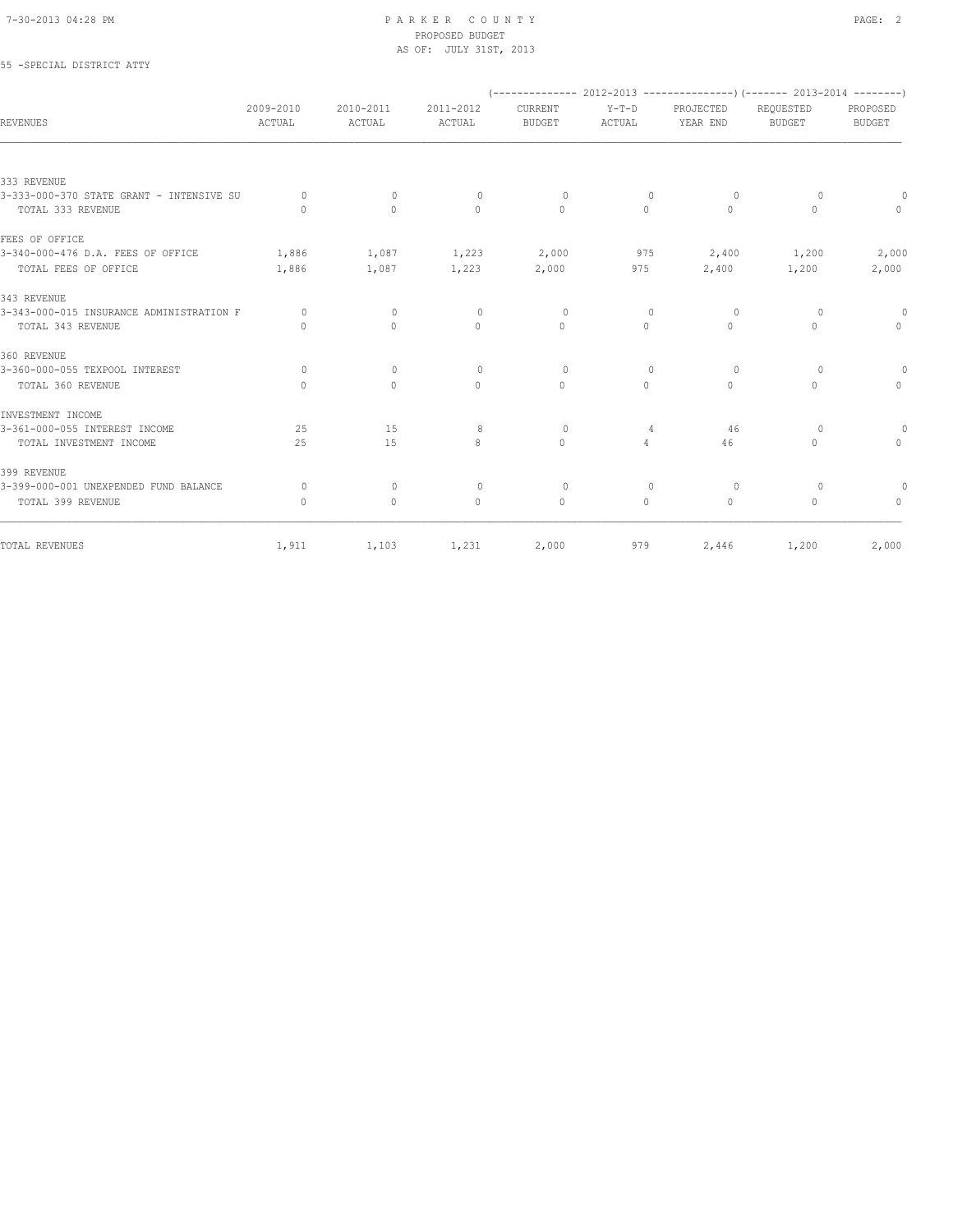# 7-30-2013 04:28 PM P A R K E R C O U N T Y PAGE: 3 PROPOSED BUDGET

|                                                         |                     |                     | AS OF: JULY 31ST, 2013 |                          |                   |                       |                                                                               |                           |
|---------------------------------------------------------|---------------------|---------------------|------------------------|--------------------------|-------------------|-----------------------|-------------------------------------------------------------------------------|---------------------------|
| 55 - SPECIAL DISTRICT ATTY<br>409 NON DEPARTMENT        |                     |                     |                        |                          |                   |                       | $(-$ -------------- 2012-2013 -----------------) (------- 2013-2014 --------) |                           |
| EXPENDITURES                                            | 2009-2010<br>ACTUAL | 2010-2011<br>ACTUAL | 2011-2012<br>ACTUAL    | CURRENT<br><b>BUDGET</b> | $Y-T-D$<br>ACTUAL | PROJECTED<br>YEAR END | REQUESTED<br><b>BUDGET</b>                                                    | PROPOSED<br><b>BUDGET</b> |
| SALARIES & BENEFITS                                     |                     |                     |                        |                          |                   |                       |                                                                               |                           |
|                                                         |                     |                     |                        |                          |                   |                       |                                                                               |                           |
| SALARIES & WAGES                                        |                     |                     |                        |                          |                   |                       |                                                                               |                           |
| 5-409-100-199 SALARY SUPPLEMENTS                        | $\Omega$            | $\mathbf{0}$        | $\Omega$               | 0                        | $\mathbf{0}$      | $\circ$               | 0                                                                             |                           |
| TOTAL SALARIES & WAGES                                  | $\Omega$            | $\mathbf{0}$        | $\circ$                | $\Omega$                 | $\Omega$          | $\Omega$              | $\circ$                                                                       | 0                         |
| TOTAL SALARIES & BENEFITS                               | $\mathbf{0}$        | $\circ$             | $\mathbf{0}$           | $\mathbf{0}$             | $\circ$           | $\circ$               | $\begin{array}{c} \n\end{array}$                                              | $\mathbf{0}$              |
| PROFESSIONAL AND SERVICE                                |                     |                     |                        |                          |                   |                       |                                                                               |                           |
| 5-409-400-499 MISCELLANEOUS                             | 1,480               | $\circ$             | $\circ$                | 2,000                    | 22                | 500                   | 1,200                                                                         | 2,000                     |
| TOTAL PROFESSIONAL AND SERVICE                          | 1,480               | $\circ$             | $\mathbf{0}$           | 2,000                    | 22                | 500                   | 1,200                                                                         | 2,000                     |
| TOTAL 409 NON DEPARTMENT                                | 1,480               | $\overline{0}$      | $\circ$                | 2,000                    | 22                | 500                   | 1,200                                                                         | 2,000                     |
| Possible 24 entities contracting for May '07 Elections. |                     |                     |                        |                          |                   |                       |                                                                               |                           |

Requires additional Jdgs. and Clerks. Also, additional

programming fees.

=========== =========== =========== =========== =========== ============ ============ ============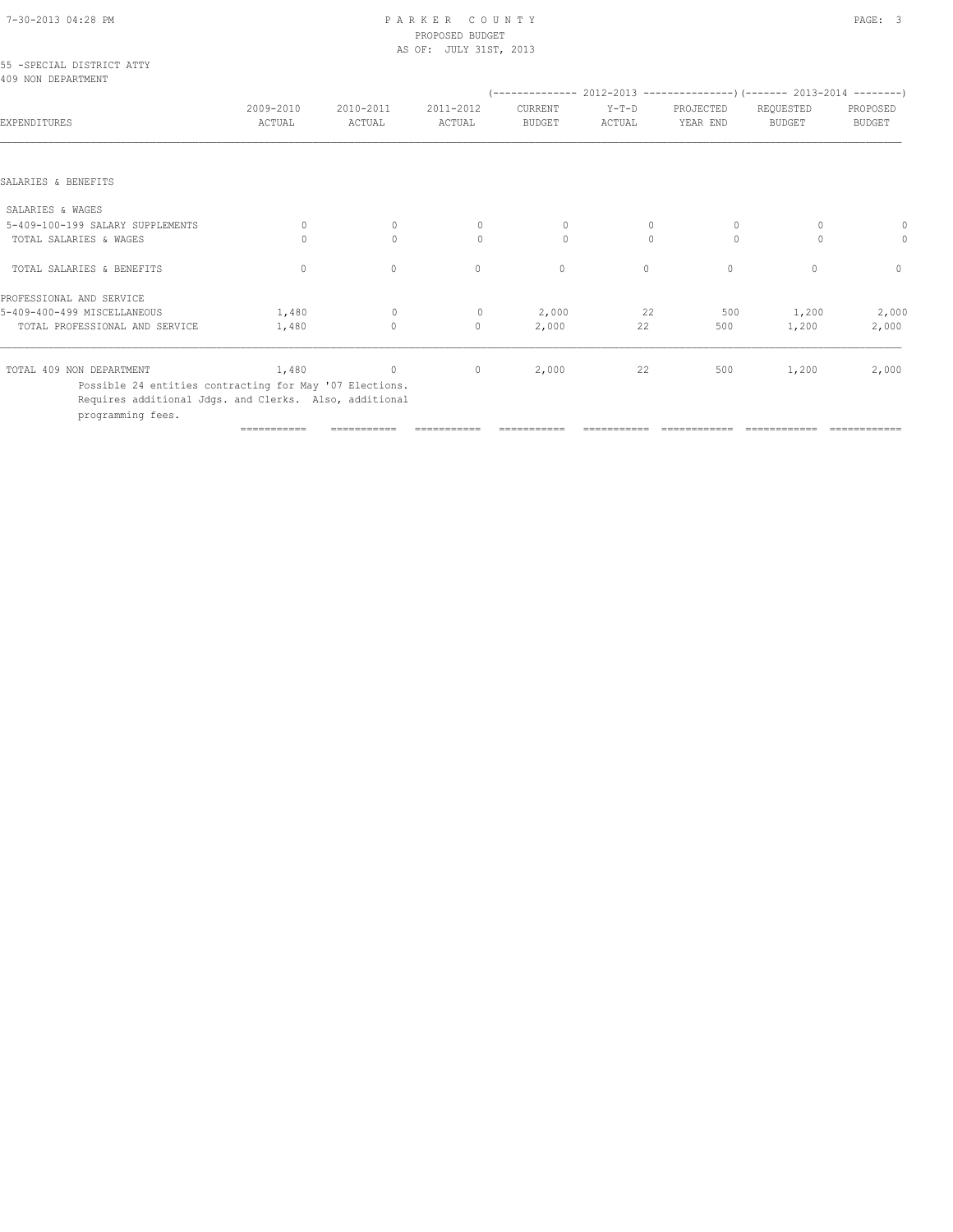## 7-30-2013 04:28 PM P A R K E R C O U N T Y PAGE: 4 PROPOSED BUDGET

|                                                     |                                                 |                                  | AS OF: JULY 31ST, 2013 |                          |                   |                                  |                            |                           |
|-----------------------------------------------------|-------------------------------------------------|----------------------------------|------------------------|--------------------------|-------------------|----------------------------------|----------------------------|---------------------------|
| 55 - SPECIAL DISTRICT ATTY<br>476 DISTRICT ATTORNEY |                                                 |                                  |                        |                          |                   |                                  |                            |                           |
| EXPENDITURES                                        | 2009-2010<br>ACTUAL                             | 2010-2011<br>ACTUAL              | 2011-2012<br>ACTUAL    | CURRENT<br><b>BUDGET</b> | $Y-T-D$<br>ACTUAL | PROJECTED<br>YEAR END            | REQUESTED<br><b>BUDGET</b> | PROPOSED<br><b>BUDGET</b> |
| SALARIES & BENEFITS                                 |                                                 |                                  |                        |                          |                   |                                  |                            |                           |
| SALARIES & WAGES                                    |                                                 |                                  |                        |                          |                   |                                  |                            |                           |
| 5-476-100-120 PART-TIME                             | $\circ$                                         | $\mathbf{0}$                     | $\Omega$               | $\circ$                  | $\mathbf{0}$      | $\circ$                          | $\Omega$                   |                           |
| TOTAL SALARIES & WAGES                              | $\bigcap$                                       | $\Omega$                         | $\Omega$               | $\Omega$                 | $\Omega$          | $\Omega$                         | $\bigcap$                  | 0                         |
| TOTAL SALARIES & BENEFITS                           | $\circ$                                         | $\circ$                          | $\mathbf{0}$           | $\mathbf{0}$             | $\circ$           | $\mathbf{0}$                     | $\Omega$                   | $\mathbf{0}$              |
| TOTAL 476 DISTRICT ATTORNEY                         | $\begin{array}{c} \n\end{array}$<br>=========== | $\begin{array}{c} \n\end{array}$ | $\Omega$               | $\mathbf{0}$             | $\Omega$          | $\begin{array}{c} \n\end{array}$ |                            | $\cap$                    |
| TOTAL EXPENDITURES                                  | 1,480<br>===========                            | 0                                | $\circ$                | 2,000                    | 22                | 500                              | 1,200                      | 2,000<br>============     |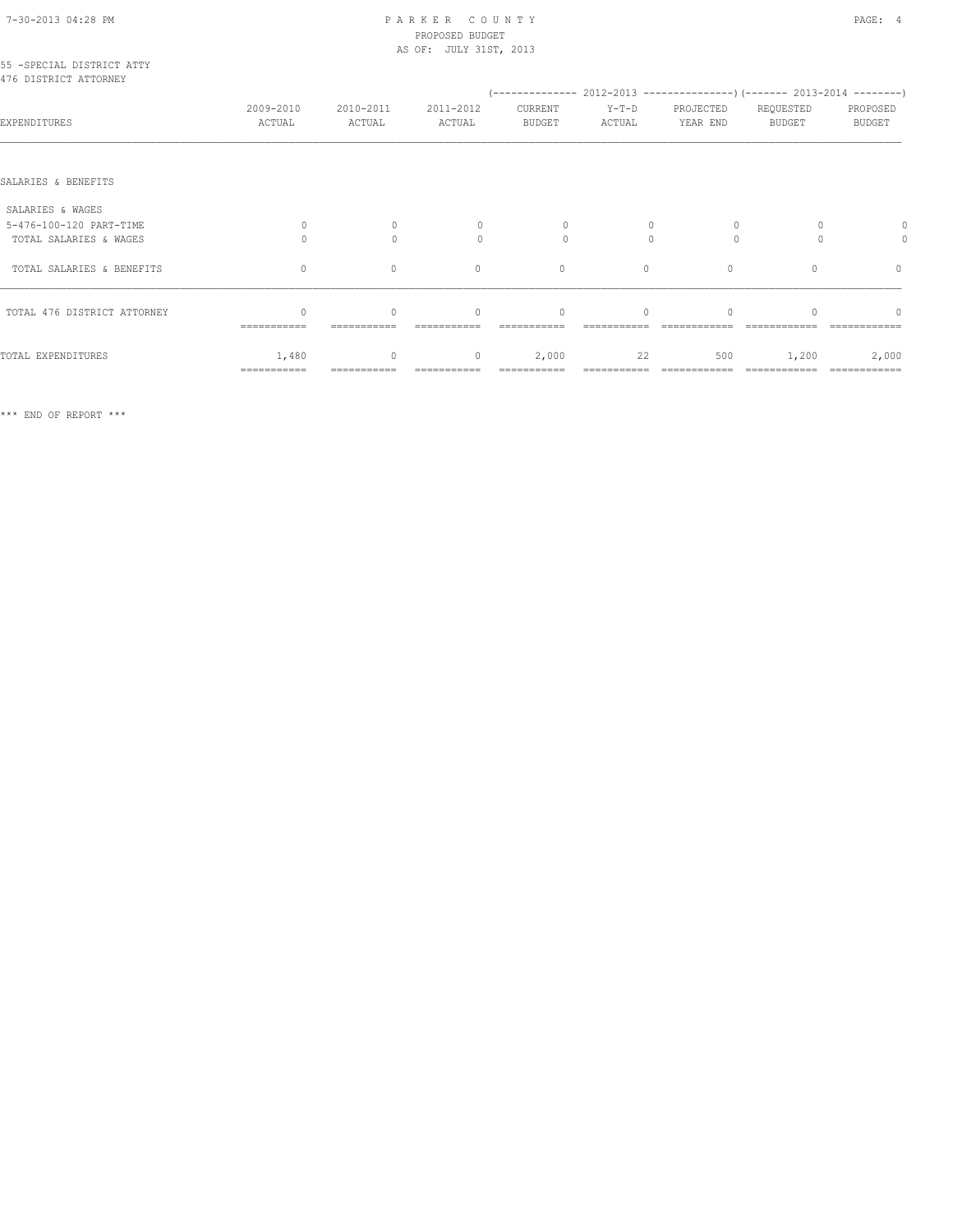#### 7-30-2013 04:28 PM P A R K E R C O U N T Y PAGE: 1 PROPOSED BUDGET AS OF: JULY 31ST, 2013

#### 56 -SPECIAL COUNTY ATTY

|                                   |                     |                     |                     |                          | (-------------- 2012-2013 -----------------) (------- 2013-2014 --------) |                       |                            |                                  |
|-----------------------------------|---------------------|---------------------|---------------------|--------------------------|---------------------------------------------------------------------------|-----------------------|----------------------------|----------------------------------|
|                                   | 2009-2010<br>ACTUAL | 2010-2011<br>ACTUAL | 2011-2012<br>ACTUAL | CURRENT<br><b>BUDGET</b> | $Y-T-D$<br>ACTUAL                                                         | PROJECTED<br>YEAR END | REQUESTED<br><b>BUDGET</b> | PROPOSED<br><b>BUDGET</b>        |
| REVENUE SUMMARY                   |                     |                     |                     |                          |                                                                           |                       |                            |                                  |
| FEES OF OFFICE                    | 12,102              | 10,214              | 10,188              | 9,000                    | 4,981                                                                     | 66,000                | 6,750                      | 9,000                            |
| 343 REVENUE                       | 0                   | $\mathbf{0}$        | $\mathbf{0}$        | $\mathbf{0}$             | 0                                                                         | 0                     |                            | 0                                |
| 360 REVENUE                       | $\circ$             | $\mathbf{0}$        | $\Omega$            | $\mathbf{0}$             | $\Omega$                                                                  | $\circ$               |                            | $\mathbf{0}$                     |
| INVESTMENT INCOME                 | 166                 | 95                  | 35                  | $\mathbf{0}$             | 16                                                                        | 850                   |                            | $\mathbb O$                      |
| OTHER INCOME                      | $\mathbf{0}$        | 1,311               | $\mathbf{0}$        | $\mathbf{0}$             | $\Omega$                                                                  | $\Omega$              |                            | $\mathbf{0}$                     |
| 399 REVENUE                       | $\circ$             | $\circ$             | $\circ$             | 13,877                   | $\mathbf{0}$                                                              | 0                     | 9,377                      | 13,877                           |
| TOTAL REVENUES                    | 12,269              | 11,619              | 10,223              | 22,877                   | 4,996                                                                     | 66,850                | 16,127                     | 22,877                           |
| EXPENDITURE SUMMARY               |                     |                     |                     |                          |                                                                           |                       |                            |                                  |
| 409 NON DEPARTMENT                | 64                  | $\sim$ 0            |                     |                          | $1,059$ 0 3,020                                                           | 48,950                | $\sim$ 0                   | $\overline{0}$                   |
| 475 COUNTY ATTORNEY               | 11,430              | 36,613              | 14,394              | 22,877                   | 8,009                                                                     | $\overline{0}$        | 16,127                     | 22,877                           |
| TOTAL EXPENDITURES                | 11,494              | 36,613              | 15,453              | 22,877                   | 11,029                                                                    | 48,950                | 16,127                     | 22,877                           |
| REVENUE OVER/(UNDER) EXPENDITURES | 775                 | $24,994$ ) (        | 5,229               | $\overline{0}$           | 6,033                                                                     | 17,900                |                            | $\begin{array}{c} \n\end{array}$ |
|                                   | ============        | ===========         |                     |                          |                                                                           |                       |                            |                                  |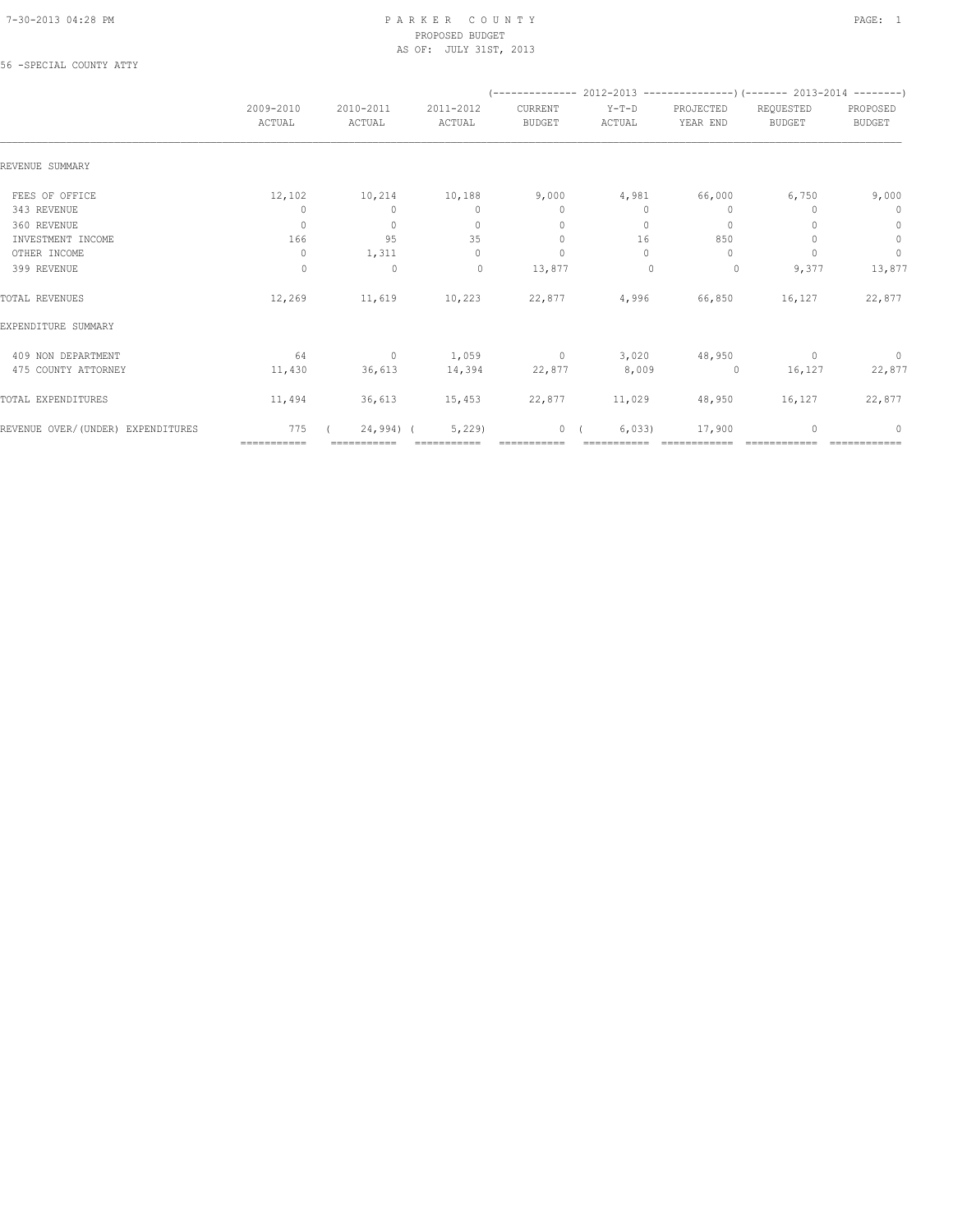#### 7-30-2013 04:28 PM P A R K E R C O U N T Y PAGE: 2 PROPOSED BUDGET AS OF: JULY 31ST, 2013

| 56 -SPECIAL COUNTY ATTY                  |                                  |                     |                     |                          |                   |                       |                                                                                |                           |
|------------------------------------------|----------------------------------|---------------------|---------------------|--------------------------|-------------------|-----------------------|--------------------------------------------------------------------------------|---------------------------|
|                                          |                                  |                     |                     |                          |                   |                       | $(-$ -------------- 2012-2013 -----------------) (------- 2013-2014 ---------) |                           |
| REVENUES                                 | 2009-2010<br>ACTUAL              | 2010-2011<br>ACTUAL | 2011-2012<br>ACTUAL | CURRENT<br><b>BUDGET</b> | $Y-T-D$<br>ACTUAL | PROJECTED<br>YEAR END | REQUESTED<br><b>BUDGET</b>                                                     | PROPOSED<br><b>BUDGET</b> |
|                                          |                                  |                     |                     |                          |                   |                       |                                                                                |                           |
| FEES OF OFFICE                           |                                  |                     |                     |                          |                   |                       |                                                                                |                           |
| 3-340-000-475 C.A. FEES OF OFFICE        | 12,102                           | 10,214              | 10,188              | 9,000                    | 4,981             | 66,000                | 6,750                                                                          | 9,000                     |
| TOTAL FEES OF OFFICE                     | 12,102                           | 10,214              | 10,188              | 9,000                    | 4,981             | 66,000                | 6,750                                                                          | 9,000                     |
| 343 REVENUE                              |                                  |                     |                     |                          |                   |                       |                                                                                |                           |
| 3-343-000-015 INSURANCE ADMINISTRATION F | $\circ$                          | $\mathbf{0}$        | $\circ$             | $\circ$                  | $\mathbf 0$       | 0                     | $\circ$                                                                        | $\Omega$                  |
| TOTAL 343 REVENUE                        | $\begin{array}{c} \n\end{array}$ | 0                   | $\mathbf{0}$        | $\mathbf{0}$             | $\circ$           | $\circ$               | 0                                                                              | $\circ$                   |
| 360 REVENUE                              |                                  |                     |                     |                          |                   |                       |                                                                                |                           |
| 3-360-000-056 TEXPOOL INTEREST           | $\Omega$                         | $\Omega$            | $\circ$             | $\Omega$                 | $\Omega$          | $\Omega$              | $\Omega$                                                                       | $\circ$                   |
| TOTAL 360 REVENUE                        | $\Omega$                         | $\Omega$            | $\Omega$            | $\Omega$                 | $\Omega$          | $\Omega$              | $\Omega$                                                                       | $\Omega$                  |
| INVESTMENT INCOME                        |                                  |                     |                     |                          |                   |                       |                                                                                |                           |
| 3-361-000-056 INTEREST INCOME            | 166                              | 95                  | 35                  | $\circ$                  | 16                | 850                   | $\Omega$                                                                       | $\circ$                   |
| TOTAL INVESTMENT INCOME                  | 166                              | 95                  | 35                  | $\mathbf{0}$             | 16                | 850                   | $\Omega$                                                                       | $\Omega$                  |
| OTHER INCOME                             |                                  |                     |                     |                          |                   |                       |                                                                                |                           |
| 3-370-000-370 MISCELLANEOUS REVENUE      | $\circ$                          | 1,311               | $\mathbf{0}$        | $\mathbf{0}$             | $\circ$           | $\mathbf{0}$          | $\Omega$                                                                       | $\mathbf{0}$              |
| 3-370-000-373 SALE OF ASSET              | $\Omega$                         | $\mathbf{0}$        | $\circ$             | $\Omega$                 | $\mathbf{0}$      | $\Omega$              | $\Omega$                                                                       | $\circ$                   |
| TOTAL OTHER INCOME                       | $\begin{array}{c} \n\end{array}$ | 1,311               | $\Omega$            | $\mathbf{0}$             | $\Omega$          | $\circ$               | $\Omega$                                                                       | $\mathbf{0}$              |
| 399 REVENUE                              |                                  |                     |                     |                          |                   |                       |                                                                                |                           |
| 3-399-000-001 UNEXPENDED FUND BALANCE    | $\circ$                          | $\mathbf{0}$        | $\circ$             | 13,877                   | $\mathbf{0}$      | 0                     | 9,377                                                                          | 13,877                    |
| TOTAL 399 REVENUE                        | $\begin{array}{c} \n\end{array}$ | $\circ$             | $\circ$             | 13,877                   | 0                 | $\circ$               | 9,377                                                                          | 13,877                    |
| TOTAL REVENUES                           | 12,269                           | 11,619              | 10,223              | 22,877                   | 4,996             | 66,850                | 16,127                                                                         | 22,877                    |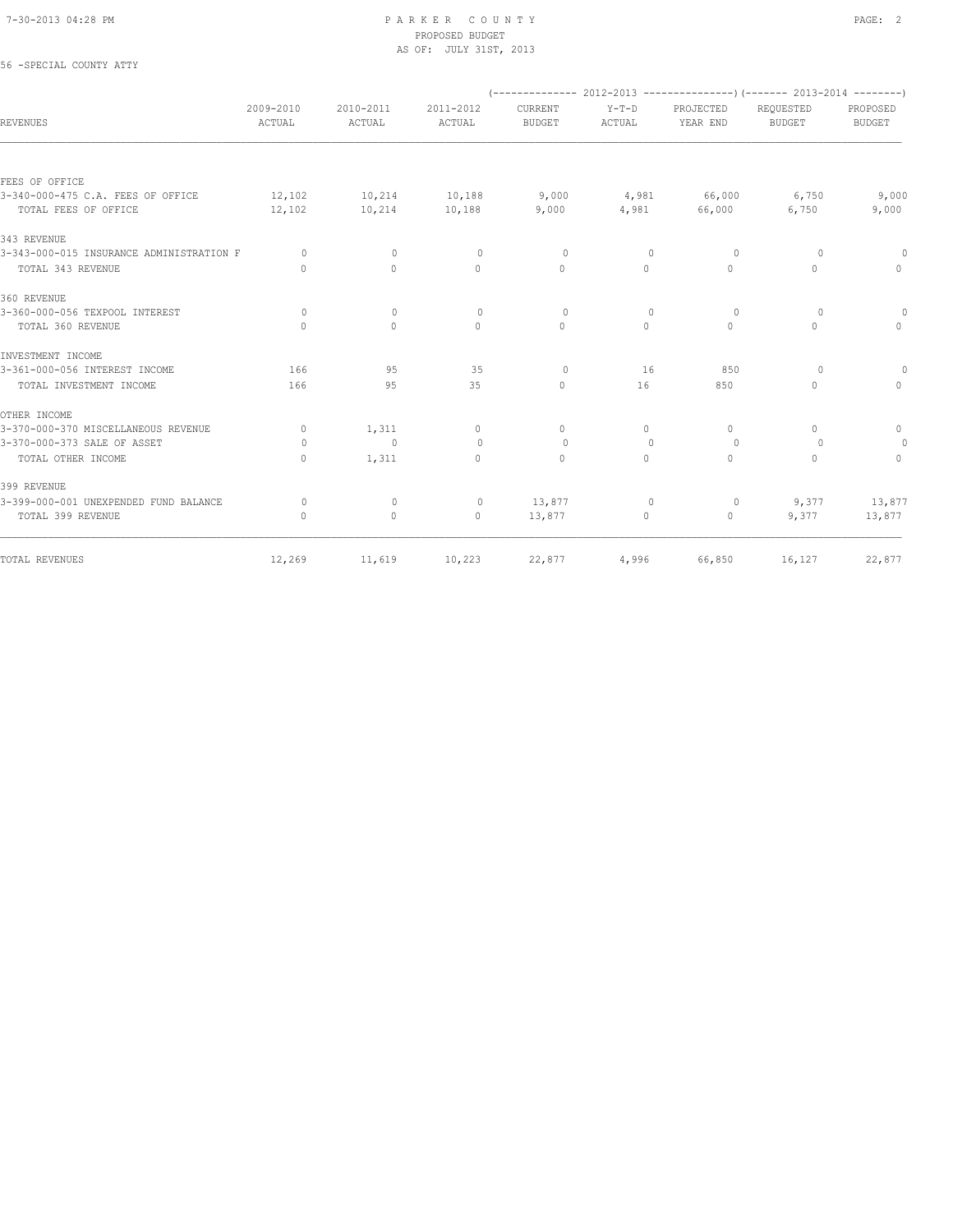# PROPOSED BUDGET

|                                                |                                  |                                  | AS OF: JULY 31ST, 2013 |                                  |                   |                                                                             |                                  |                           |
|------------------------------------------------|----------------------------------|----------------------------------|------------------------|----------------------------------|-------------------|-----------------------------------------------------------------------------|----------------------------------|---------------------------|
| 56 - SPECIAL COUNTY ATTY<br>409 NON DEPARTMENT |                                  |                                  |                        |                                  |                   |                                                                             |                                  |                           |
|                                                |                                  |                                  |                        |                                  |                   | $($ -------------- 2012-2013 ----------------) (------- 2013-2014 --------) |                                  |                           |
| EXPENDITURES                                   | 2009-2010<br>ACTUAL              | 2010-2011<br>ACTUAL              | 2011-2012<br>ACTUAL    | CURRENT<br><b>BUDGET</b>         | $Y-T-D$<br>ACTUAL | PROJECTED<br>YEAR END                                                       | REQUESTED<br><b>BUDGET</b>       | PROPOSED<br><b>BUDGET</b> |
|                                                |                                  |                                  |                        |                                  |                   |                                                                             |                                  |                           |
| SALARIES & BENEFITS                            |                                  |                                  |                        |                                  |                   |                                                                             |                                  |                           |
| SALARIES & WAGES                               |                                  |                                  |                        |                                  |                   |                                                                             |                                  |                           |
| 5-409-100-199 SALARY SUPPLEMENTS               | $\Omega$                         | $\mathbf{0}$                     | 714                    | $\circ$                          | 2,014             | 13,000                                                                      | $\circ$                          |                           |
| TOTAL SALARIES & WAGES                         | $\cap$                           | $\Omega$                         | 714                    | $\mathbf{0}$                     | 2,014             | 13,000                                                                      | $\begin{array}{c} \n\end{array}$ | $\mathbf{0}$              |
| <b>BENEFITS</b>                                |                                  |                                  |                        |                                  |                   |                                                                             |                                  |                           |
| 5-409-100-201 FICA MATCH                       | $\begin{array}{c} \n\end{array}$ | $\Omega$                         | 53                     | $\Omega$                         | 146               | 1,000                                                                       | $\Omega$                         | $\mathbf{0}$              |
| 5-409-100-202 EMPLOYEE HOSPITALIZATION         | $\cap$                           | $\begin{array}{c} \n\end{array}$ | 223                    | $\begin{array}{c} \n\end{array}$ | 639               | 1,800                                                                       | $\Omega$                         | 0                         |
| 5-409-100-203 RETIREMENT PLAN CONTRIBUT        | U                                | $\Omega$                         | 69                     | $\circ$                          | 222               | 1,150                                                                       | $\Omega$                         | $\circ$                   |
| TOTAL BENEFITS                                 | U                                | $\Omega$                         | 345                    | 0                                | 1,006             | 3,950                                                                       | $\Omega$                         | $\mathbf{0}$              |
| TOTAL SALARIES & BENEFITS                      | $\mathbf{0}$                     | 0                                | 1,059                  | $\mathbf 0$                      | 3,020             | 16,950                                                                      | $\mathbf{0}$                     | $\mathbf{0}$              |
| PROFESSIONAL AND SERVICE                       |                                  |                                  |                        |                                  |                   |                                                                             |                                  |                           |
| 5-409-400-499 MISCELLANEOUS                    | 64                               | $\Omega$                         | $\Omega$               | $\Omega$                         | $\Omega$          | 32,000                                                                      | $\Omega$                         | 0                         |
| TOTAL PROFESSIONAL AND SERVICE                 | 64                               | $\circ$                          | $\circ$                | $\circ$                          | $\circ$           | 32,000                                                                      | $\mathbf{0}$                     | $\mathbf{0}$              |
| TOTAL 409 NON DEPARTMENT                       | 64                               | $\circ$                          | 1,059                  | $\circ$                          | 3,020             | 48,950                                                                      | $\mathbf{0}$                     | $\circ$                   |

=========== =========== =========== =========== =========== ============ ============ ============

 Possible 24 entities contracting for May '07 Elections. Requires additional Jdgs. and Clerks. Also, additional programming fees.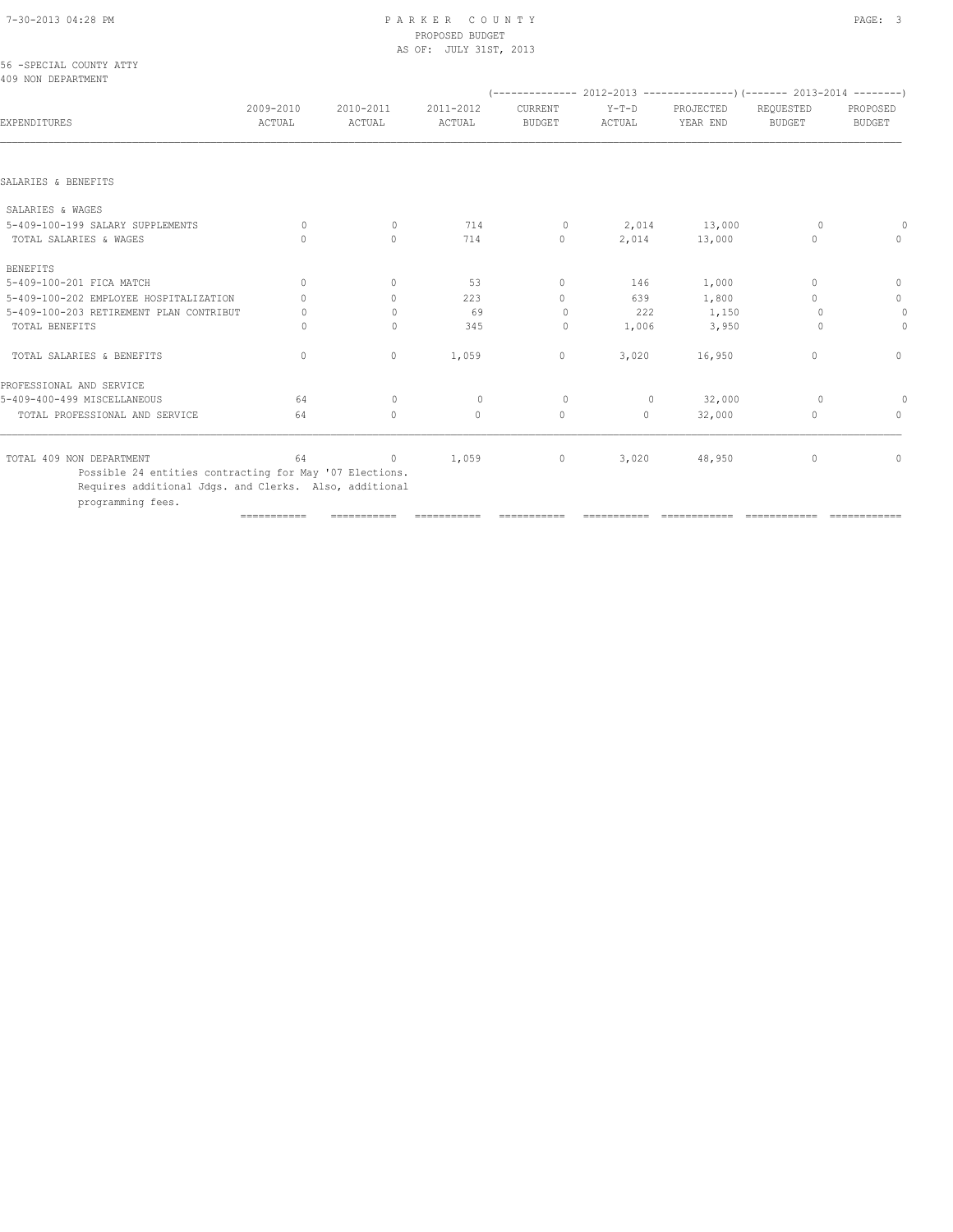#### 7-30-2013 04:28 PM P A R K E R C O U N T Y PAGE: 4 PROPOSED BUDGET AS OF: JULY 31ST, 2013

#### 56 -SPECIAL COUNTY ATTY 475 COUNTY ATTORNEY

|                                          |                     |                     |                     |                          |                   |                       | $(----------2012-2013---------)$ $(----2013-2014------)$ |                                  |
|------------------------------------------|---------------------|---------------------|---------------------|--------------------------|-------------------|-----------------------|----------------------------------------------------------|----------------------------------|
| EXPENDITURES                             | 2009-2010<br>ACTUAL | 2010-2011<br>ACTUAL | 2011-2012<br>ACTUAL | CURRENT<br><b>BUDGET</b> | $Y-T-D$<br>ACTUAL | PROJECTED<br>YEAR END | REQUESTED<br><b>BUDGET</b>                               | PROPOSED<br><b>BUDGET</b>        |
|                                          |                     |                     |                     |                          |                   |                       |                                                          |                                  |
| SALARIES & BENEFITS                      |                     |                     |                     |                          |                   |                       |                                                          |                                  |
| SALARIES & WAGES                         |                     |                     |                     |                          |                   |                       |                                                          |                                  |
| 5-475-100-103 ASSISTANT COUNTY ATTORNEY  | 5,872               | 5,926               | 3,983               | 10,000                   | 85                | 0                     | 1,000                                                    | 10,000                           |
| 5-475-100-115 SECRETARY                  | $\mathbf{0}$        | 3,365               | 374                 | $\mathbf{0}$             | $\circ$           | 0                     | 2,750                                                    | $\mathbf{0}$                     |
| 5-475-100-120 PART TIME                  | $\mathbf{0}$        | 10,047              | 345                 | $\mathbf{0}$             | $\Omega$          | 0                     | $\mathbf{0}$                                             | $\mathbf{0}$                     |
| 5-475-100-125 RESEARCH COORDINATOR       | $\mathbf{0}$        | $\circ$             | $\circ$             | $\Omega$                 | $\Omega$          | 0                     | $\mathbf{0}$                                             | $\circ$                          |
| 5-475-100-185 PARALEGAL                  | $\bigcap$           | $\mathbf{0}$        | $\Omega$            | $\Omega$                 | $\Omega$          | 0                     | $\begin{array}{c} \n\end{array}$                         | $\Omega$                         |
| 5-475-100-199 CERTIFICATION PAY          | $\Omega$            | $\mathbf{0}$        | $\Omega$            | $\Omega$                 | $\Omega$          | $\circ$               | $\Omega$                                                 | $\Omega$                         |
| TOTAL SALARIES & WAGES                   | 5,872               | 19,338              | 4,701               | 10,000                   | 85                | 0                     | 3,750                                                    | 10,000                           |
| <b>BENEFITS</b>                          |                     |                     |                     |                          |                   |                       |                                                          |                                  |
| 5-475-100-201 FICA MATCH                 | 458                 | 1,437               | 338                 | 765                      | 23                | 0                     | 765                                                      | 765                              |
| 5-475-100-202 EMPLOYEE HOSPITALIZATION   | 1,745               | 2,413               | 1,238               | 2,500                    | 74                | 0                     | 2,500                                                    | 2,500                            |
| 5-475-100-203 RETIREMENT PLAN CONTRIBUT  | 700                 | 2,148               | 603                 | 1,091                    | 36                | 0                     | 1,091                                                    | 1,091                            |
| 5-475-100-204 WORKERS COMPENSATION INSU  | $\overline{0}$      | $\mathbf{0}$        | $\mathbf{0}$        | 21                       | $\circ$           | 0                     | 21                                                       | 21                               |
| 5-475-100-206 LONGEVITY PAY              | $\mathbf 0$         | $\circ$             | $\mathbf{0}$        | $\mathbf{0}$             | $\Omega$          | 0                     | $\mathbf{0}$                                             | $\overline{0}$                   |
| 5-475-100-209 CELL PHONE ALLOWANCE       | $\circ$             | $\circ$             | $\Omega$            | $\circ$                  | $\Omega$          | $\circ$               | $\circ$                                                  | $\Omega$                         |
| TOTAL BENEFITS                           | 2,902               | 5,998               | 2,180               | 4,377                    | 133               | $\circ$               | 4,377                                                    | 4,377                            |
| TOTAL SALARIES & BENEFITS                | 8,774               | 25,335              | 6,881               | 14,377                   | 218               | 0                     | 8,127                                                    | 14,377                           |
| OPERATING EXPENSES                       |                     |                     |                     |                          |                   |                       |                                                          |                                  |
| 5-475-300-330 SUPPLIES                   | 10                  | 2,212               | 1,802               | 4,200                    | 3,556             | 0                     | 5,000                                                    | 4,200                            |
| 5-475-300-371 ELECTRONIC EQUIPMENT-NON C | $\overline{0}$      | $\overline{0}$      | $\circ$             | $\circ$                  | $\Omega$          | $\circ$               | $\Omega$                                                 |                                  |
| TOTAL OPERATING EXPENSES                 | 10                  | 2,212               | 1,802               | 4,200                    | 3,556             | 0                     | 5,000                                                    | 4,200                            |
| PROFESSIONAL AND SERVICE                 |                     |                     |                     |                          |                   |                       |                                                          |                                  |
| 5-475-400-415 TRAINING SCHOOLS & SEMINAR | $\mathbb O$         | 9,048               | $\mathbf 0$         | 0                        | 0                 | 0                     | 0                                                        | $\mathbf 0$                      |
| 5-475-400-420 TELEPHONE                  | $\mathbf{0}$        | $\circ$             | $\circ$             | $\mathbf{0}$             | $\circ$           | 0                     | $\mathbf{0}$                                             | $\circ$                          |
| 5-475-400-425 TRAVEL                     | $\mathbf{0}$        | $\mathbf{0}$        | $\mathbf{0}$        | $\mathbf{0}$             | $\circ$           | 0                     | $\mathbf{0}$                                             | $\overline{0}$                   |
| 5-475-400-499 MISCELLANEOUS              | 2,646               | 17                  | 5,711               | 4,300                    | 4,235             | $\circ$               | 3,000                                                    | 4,300                            |
| TOTAL PROFESSIONAL AND SERVICE           | 2,646               | 9,066               | 5,711               | 4,300                    | 4,235             | 0                     | 3,000                                                    | 4,300                            |
| CAPITAL EXPENDITURES                     |                     |                     |                     |                          |                   |                       |                                                          |                                  |
| 5-475-500-571 ELECTRONIC EQUIPMENT       | $\circ$             | $\mathbf 0$         | 0                   | 0                        | $\mathbf 0$       | 0                     | 0                                                        |                                  |
| TOTAL CAPITAL EXPENDITURES               | $\Omega$            | 0                   | $\Omega$            | $\mathbf{0}$             | $\Omega$          | $\Omega$              | $\Omega$                                                 | $\begin{array}{c} \n\end{array}$ |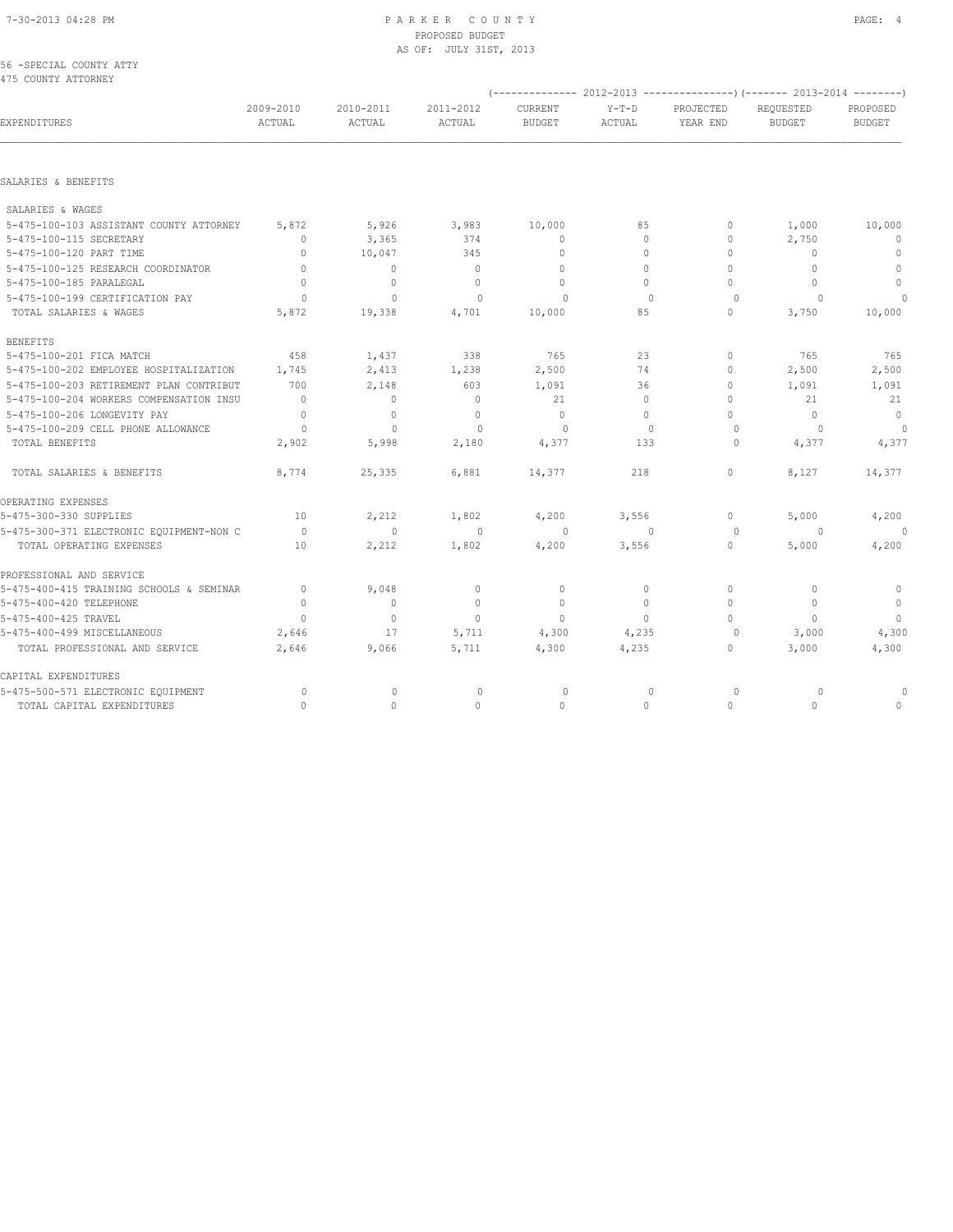## PROPOSED BUDGET AS OF: JULY 31ST, 2013

| 56 -SPECIAL COUNTY ATTY<br>475 COUNTY ATTORNEY |                       |                       |                       | (-------------- 2012-2013 --------------------- 2013-2014 ---------- |                       |                       |                            |                        |
|------------------------------------------------|-----------------------|-----------------------|-----------------------|----------------------------------------------------------------------|-----------------------|-----------------------|----------------------------|------------------------|
| EXPENDITURES                                   | 2009-2010<br>ACTUAL   | 2010-2011<br>ACTUAL   | 2011-2012<br>ACTUAL   | CURRENT<br><b>BUDGET</b>                                             | $Y-T-D$<br>ACTUAL     | PROJECTED<br>YEAR END | REQUESTED<br><b>BUDGET</b> | PROPOSED<br>BUDGET     |
| OTHER SERVICES                                 |                       |                       |                       |                                                                      |                       |                       |                            |                        |
| 5-475-600-699 PROGRAM CONTINGENCIES            |                       |                       |                       |                                                                      |                       |                       |                            |                        |
| TOTAL OTHER SERVICES                           |                       | $\Omega$              | $\Omega$              | $\Omega$                                                             | $\Omega$              | $\Omega$              |                            | $\Omega$               |
| TOTAL 475 COUNTY ATTORNEY                      | 11,430<br>=========== | 36,613                | 14,394                | 22,877                                                               | 8,009                 |                       | 16,127                     | 22,877                 |
| TOTAL EXPENDITURES                             | 11,494<br>=========== | 36,613<br>=========== | 15,453<br>=========== | 22,877                                                               | 11,029<br>:========== | 48,950                | 16,127                     | 22,877<br>============ |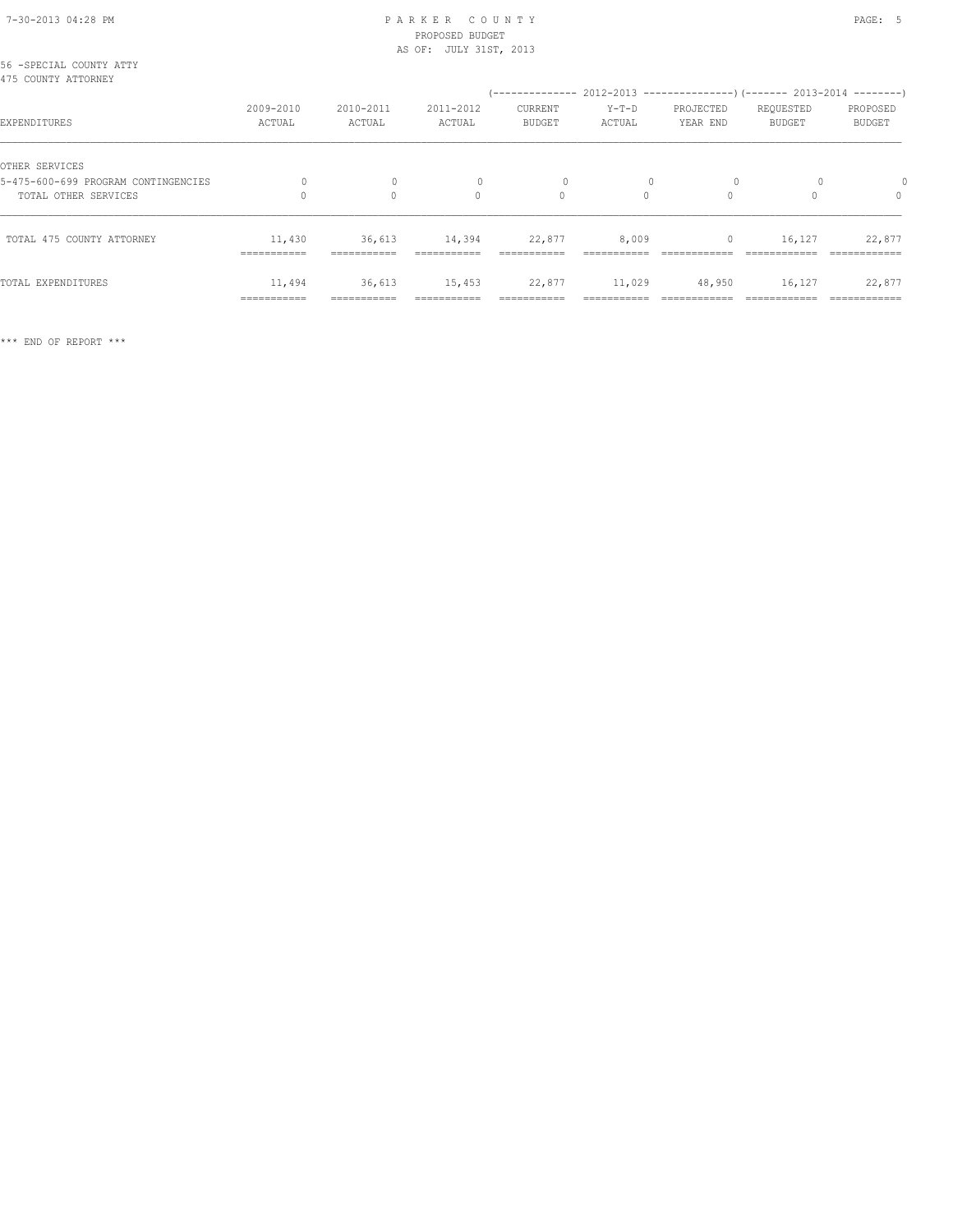#### 7-30-2013 04:29 PM P A R K E R C O U N T Y PAGE: 1 PROPOSED BUDGET AS OF: JULY 31ST, 2013

57 -JUSTICE TECHNOLOGY FUND

|                                   |                                  |                     |                                  |                          |                 |                       | (-------------- 2012-2013 ----------------) (------- 2013-2014 --------) |                           |
|-----------------------------------|----------------------------------|---------------------|----------------------------------|--------------------------|-----------------|-----------------------|--------------------------------------------------------------------------|---------------------------|
|                                   | 2009-2010<br>ACTUAL              | 2010-2011<br>ACTUAL | 2011-2012<br>ACTUAL              | CURRENT<br><b>BUDGET</b> | Y-T-D<br>ACTUAL | PROJECTED<br>YEAR END | REQUESTED<br><b>BUDGET</b>                                               | PROPOSED<br><b>BUDGET</b> |
| REVENUE SUMMARY                   |                                  |                     |                                  |                          |                 |                       |                                                                          |                           |
| FEES OF OFFICE                    | 49,951                           | 49,525              | 57,209                           | 47,000                   | 40,119          | 51,950                | 48,000                                                                   | 47,000                    |
| 343 REVENUE                       | 0                                | $\circ$             | $\mathbf{0}$                     | $\mathbf{0}$             | 0               | $\mathbf{0}$          | $\begin{array}{c} \n\end{array}$                                         | 0                         |
| INTEREST INCOME                   | 0                                | $\circ$             | $\mathbf{0}$                     | $\mathbf{0}$             | $\circ$         | $\mathbf{0}$          |                                                                          | $\mathbf 0$               |
| INVESTMENT INCOME                 | $\circ$                          | $\circ$             | $\mathbf{0}$                     | $\mathbf{0}$             | 73              | 200                   |                                                                          | $\circ$                   |
| INTERFUND TRANSFERS IN            | $\begin{array}{c} \n\end{array}$ | $\Omega$            | $\begin{array}{c} \n\end{array}$ | $\Omega$                 | $\bigcap$       | $\Omega$              | $\bigcap$                                                                | $\mathbb O$               |
| 399 REVENUE                       | $\circ$                          | $\mathbf{0}$        | $\circ$                          | 200,000                  | $\mathbf{0}$    | $\circ$               | 253,700                                                                  | 200,000                   |
| TOTAL REVENUES                    | 49,951                           | 49,525              | 57,209                           | 247,000                  | 40,192          | 52,150                | 301,700                                                                  | 247,000                   |
| EXPENDITURE SUMMARY               |                                  |                     |                                  |                          |                 |                       |                                                                          |                           |
| 409 NON DEPARTMENT                | $\overline{0}$                   | 9,559               | 1,505                            | 198,500                  | $\sim$ 0        | 95,400                | 250,000                                                                  | 198,500                   |
| 461 JUSTICE COURT PCT 1           | 5,537                            | 5,798               | 10,923                           | 16,000                   | 7,401           | $\circ$               | 17,000                                                                   | 16,000                    |
| 462 JUSTICE COURT PCT 2           | 5,362                            | 5,423               | 7,384                            | 13,000                   | 1,212           | $\circ$               | 15,200                                                                   | 13,000                    |
| 463 JUSTICE COURT PCT 3           | 3,294                            | 4,059               | 245                              | 3,000                    | 107             | $\circ$               | 3,000                                                                    | 3,000                     |
| 464 JUSTICE COURT PCT 4           | 6,001                            | 4,498               | 5,207                            | 16,500                   | 1,135           | 0                     | 16,500                                                                   | 16,500                    |
| TOTAL EXPENDITURES                | 20,194                           | 29,338              | 25,263                           | 247,000                  | 9,855           | 95,400                | 301,700                                                                  | 247,000                   |
| REVENUE OVER/(UNDER) EXPENDITURES | 29,757                           | 20,187              | 31,947                           | $\mathbf{0}$             | 30,337          | 43, 250               |                                                                          | 0                         |
|                                   | ===========                      | ===========         |                                  | ===========              |                 |                       |                                                                          |                           |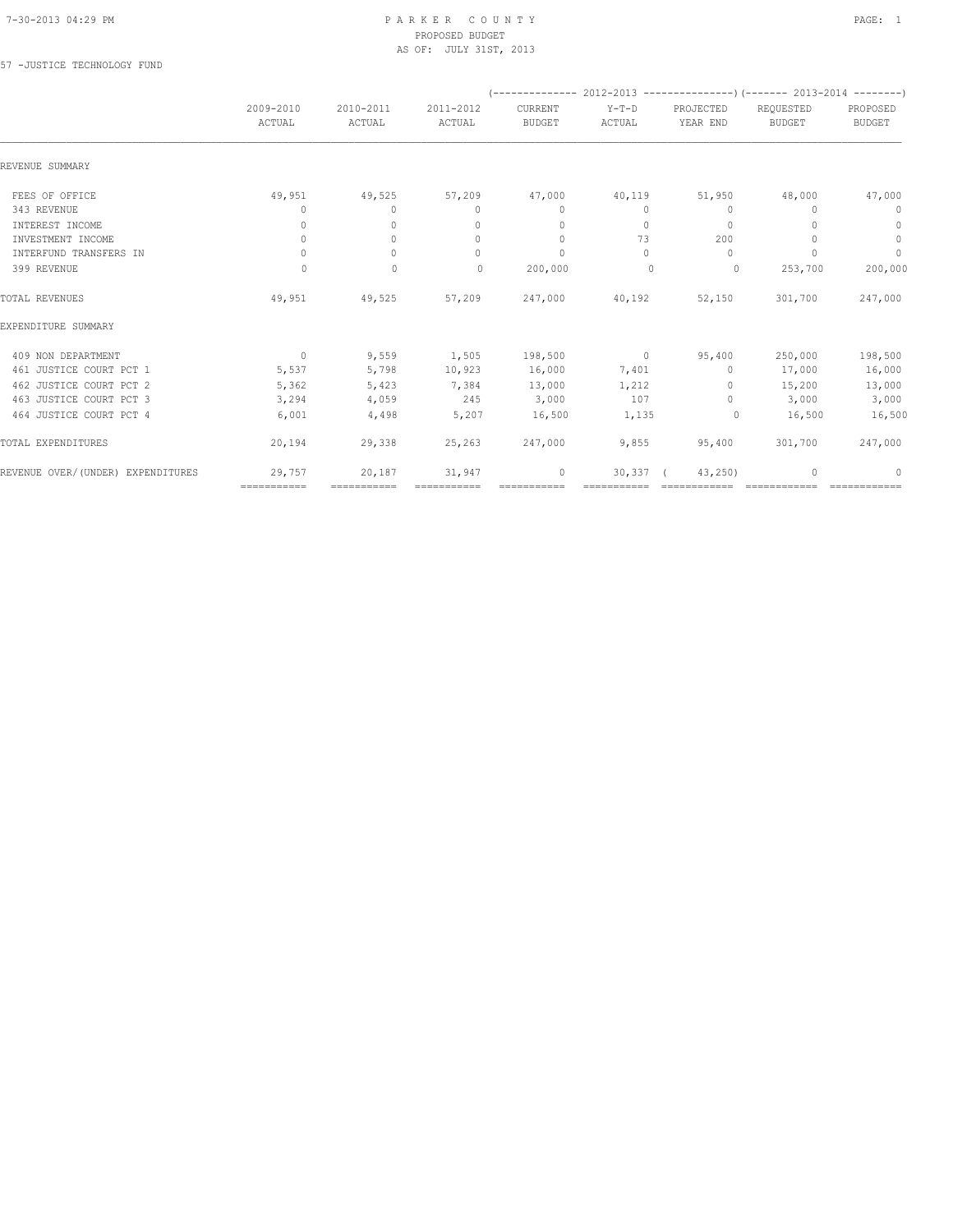#### 7-30-2013 04:29 PM P A R K E R C O U N T Y PAGE: 2 PROPOSED BUDGET AS OF: JULY 31ST, 2013

## 57 -JUSTICE TECHNOLOGY FUND

|                                          |                                  |                                  |                                  |                          |                          |                       | (-------------- 2012-2013 ----------------) (------- 2013-2014 --------) |                           |
|------------------------------------------|----------------------------------|----------------------------------|----------------------------------|--------------------------|--------------------------|-----------------------|--------------------------------------------------------------------------|---------------------------|
| REVENUES                                 | 2009-2010<br>ACTUAL              | 2010-2011<br>ACTUAL              | 2011-2012<br>ACTUAL              | CURRENT<br><b>BUDGET</b> | $Y-T-D$<br><b>ACTUAL</b> | PROJECTED<br>YEAR END | REQUESTED<br><b>BUDGET</b>                                               | PROPOSED<br><b>BUDGET</b> |
|                                          |                                  |                                  |                                  |                          |                          |                       |                                                                          |                           |
| FEES OF OFFICE                           |                                  |                                  |                                  |                          |                          |                       |                                                                          |                           |
| 3-340-000-461 JUSTICE 1 TECHNOLOGY FEE   | 7,288                            | 9,480                            | 9,288                            | 8,600                    | 6,031                    | 9,600                 | 7,500                                                                    | 8,600                     |
| 3-340-000-462 JUSTICE 2 TECHNOLOGY FEE   | 11,960                           | 10,612                           | 11,906                           | 10,280                   | 8,284                    | 9,250                 | 10,500                                                                   | 10,280                    |
| 3-340-000-463 JUSTICE 3 TECHNOLOGY FEE   | 19,301                           | 17,961                           | 19,073                           | 15,060                   | 15,032                   | 22,000                | 17,500                                                                   | 15,060                    |
| 3-340-000-464 JUSTICE 4 TECHNOLOGY FEE   | 11,402                           | 11,472                           | 16,943                           | 13,060                   | 10,772                   | 11,100                | 12,500                                                                   | 13,060                    |
| TOTAL FEES OF OFFICE                     | 49,951                           | 49,525                           | 57,209                           | 47,000                   | 40,119                   | 51,950                | 48,000                                                                   | 47,000                    |
| 343 REVENUE                              |                                  |                                  |                                  |                          |                          |                       |                                                                          |                           |
| 3-343-000-015 INSURANCE ADMINISTRATION F | $\Omega$                         | $\circ$                          | $\circ$                          | $\Omega$                 | $\mathbf{0}$             | $\circ$               | $\circ$                                                                  |                           |
| TOTAL 343 REVENUE                        | $\Omega$                         | 0                                | $\Omega$                         | $\Omega$                 | $\Omega$                 | $\Omega$              | $\mathbf{0}$                                                             | $\Omega$                  |
| INTEREST INCOME                          |                                  |                                  |                                  |                          |                          |                       |                                                                          |                           |
| 3-359-000-057 NOW ACCOUNT INTEREST       | $\bigcap$                        | $\begin{array}{c} \n\end{array}$ | $\Omega$                         | $\Omega$                 | $\Omega$                 | $\Omega$              | 0                                                                        | 0                         |
| TOTAL INTEREST INCOME                    | $\bigcap$                        | $\Omega$                         | $\Omega$                         | $\Omega$                 | $\Omega$                 | $\Omega$              | $\Omega$                                                                 | $\cap$                    |
| INVESTMENT INCOME                        |                                  |                                  |                                  |                          |                          |                       |                                                                          |                           |
| 3-361-000-057 INTEREST INCOME            | $\bigcap$                        | $\begin{array}{c} \n\end{array}$ | $\begin{array}{c} \n\end{array}$ | $\Omega$                 | 73                       | 200                   | $\Omega$                                                                 |                           |
| TOTAL INVESTMENT INCOME                  | $\circ$                          | $\circ$                          | $\mathbf{0}$                     | $\circ$                  | 73                       | 200                   | $\mathbf{0}$                                                             | $\Omega$                  |
| INTERFUND TRANSFERS IN                   |                                  |                                  |                                  |                          |                          |                       |                                                                          |                           |
| 3-371-000-399 TRANSFER FROM PRIOR FUND B | $\cap$                           | $\circ$                          | $\mathbf{0}$                     | $\circ$                  | $\mathbf{0}$             | $\circ$               | 0                                                                        |                           |
| TOTAL INTERFUND TRANSFERS IN             | $\bigcap$                        | $\Omega$                         | $\Omega$                         | $\Omega$                 | $\Omega$                 | $\Omega$              | $\Omega$                                                                 | $\cap$                    |
| 399 REVENUE                              |                                  |                                  |                                  |                          |                          |                       |                                                                          |                           |
| 3-399-000-001 UNEXPENDED FUND BALANCE    | $\circ$                          | $\circ$                          | $\circ$                          | 200,000                  | $\mathbf{0}$             | 0                     | 253,700                                                                  | 200,000                   |
| TOTAL 399 REVENUE                        | $\begin{array}{c} \n\end{array}$ | $\circ$                          | $\mathbf{0}$                     | 200,000                  | $\circ$                  | $\circ$               | 253,700                                                                  | 200,000                   |
| TOTAL REVENUES                           | 49,951                           | 49,525                           | 57,209                           | 247,000                  | 40,192                   | 52,150                | 301,700                                                                  | 247,000                   |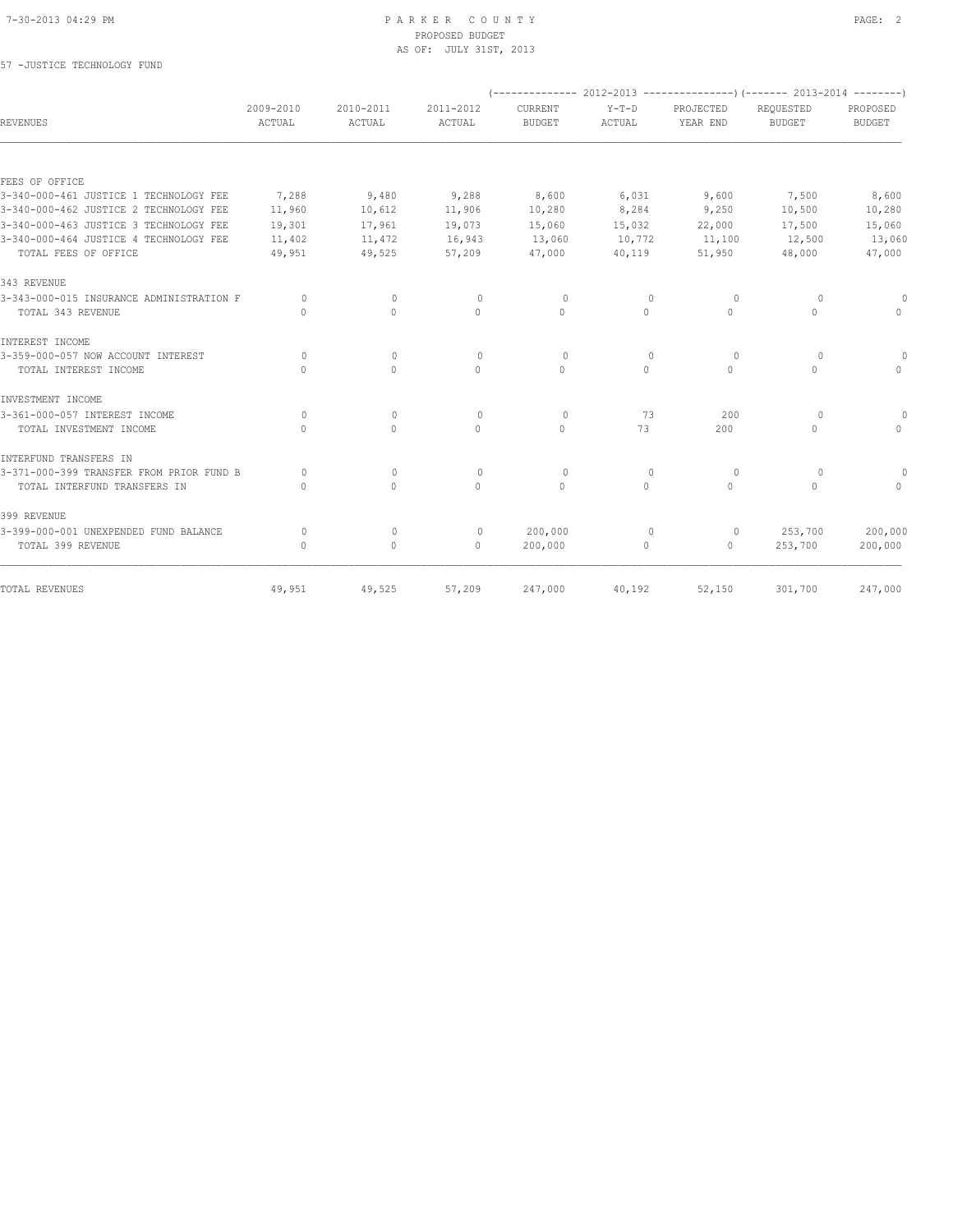## PROPOSED BUDGET AS OF: JULY 31ST, 2013

|  | 57 -JUSTICE TECHNOLOGY FUND |  |
|--|-----------------------------|--|
|  | 409 NON DEPARTMENT          |  |

| 409 NON DEPARTMENT                       |                     |                     |                     |                          |                   |                       |                            |                           |
|------------------------------------------|---------------------|---------------------|---------------------|--------------------------|-------------------|-----------------------|----------------------------|---------------------------|
| <b>EXPENDITURES</b>                      | 2009-2010<br>ACTUAL | 2010-2011<br>ACTUAL | 2011-2012<br>ACTUAL | CURRENT<br><b>BUDGET</b> | $Y-T-D$<br>ACTUAL | PROJECTED<br>YEAR END | REQUESTED<br><b>BUDGET</b> | PROPOSED<br><b>BUDGET</b> |
|                                          |                     |                     |                     |                          |                   |                       |                            |                           |
| OPERATING EXPENSES                       |                     |                     |                     |                          |                   |                       |                            |                           |
| 5-409-300-371 ELECTRONIC EQUIPMENT-NON C | $\circ$             | $\circ$             | 1,505               | 0                        | $\mathbf{0}$      | $\circ$               | $\circ$                    | $\circ$                   |
| TOTAL OPERATING EXPENSES                 | $\bigcap$           | $\circ$             | 1,505               | $\mathbf{0}$             | $\Omega$          | $\circ$               | $\bigcap$                  | $\mathbf{0}$              |
| PROFESSIONAL AND SERVICE                 |                     |                     |                     |                          |                   |                       |                            |                           |
| 5-409-400-499 MISCELLANEOUS              | $\circ$             | $\mathbf{0}$        | $\circ$             | 198,500                  | $\circ$           | 95,400                | $\circ$                    | 198,500                   |
| TOTAL PROFESSIONAL AND SERVICE           | $\bigcap$           | $\circ$             | $\mathbf{0}$        | 198,500                  | $\circ$           | 95,400                | $\circ$                    | 198,500                   |
| CAPITAL EXPENDITURES                     |                     |                     |                     |                          |                   |                       |                            |                           |
| 5-409-500-571 ELECTRONIC EQUIPMENT       | $\circ$             | 9,559               | $\circ$             | 0                        | $\mathbf{0}$      | $\circ$               | 0                          | $\circ$                   |
| TOTAL CAPITAL EXPENDITURES               | $\bigcap$           | 9,559               | $\Omega$            | $\Omega$                 | $\Omega$          | $\Omega$              | $\cap$                     | $\circ$                   |
| OTHER SERVICES                           |                     |                     |                     |                          |                   |                       |                            |                           |
| 5-409-600-699 PROGRAM CONTINGENCIES      | $\Omega$            | $\mathbf{0}$        | 0                   | 0                        | $\mathbf{0}$      | 0                     | 250,000                    | $\circ$                   |
| TOTAL OTHER SERVICES                     | $\Omega$            | $\circ$             | $\mathbf{0}$        | $\mathbf{0}$             | 0                 | $\circ$               | 250,000                    | $\mathbf{0}$              |
| TOTAL 409 NON DEPARTMENT                 | $\mathbf{0}$        | 9,559               | 1,505               | 198,500                  | $\circ$           | 95,400                | 250,000                    | 198,500                   |

Possible 24 entities contracting for May '07 Elections.

Requires additional Jdgs. and Clerks. Also, additional

programming fees.

=========== =========== =========== =========== =========== ============ ============ ============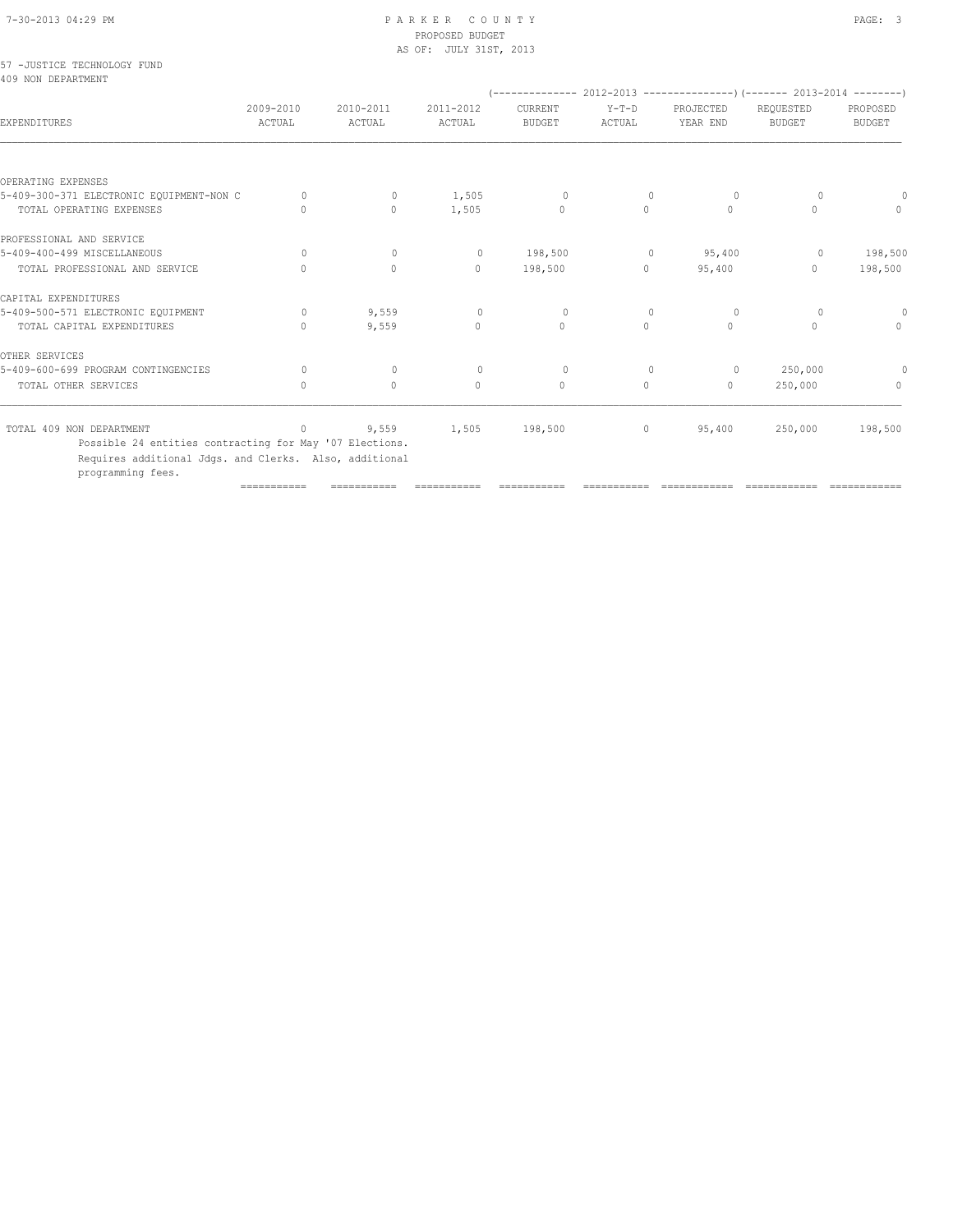#### 7-30-2013 04:29 PM P A R K E R C O U N T Y PAGE: 4 PROPOSED BUDGET AS OF: JULY 31ST, 2013

57 -JUSTICE TECHNOLOGY FUND 461 JUSTICE COURT PCT 1

|                                          |                           |                     |                     |                          |                   |                       | $(---------- 2012-2013$ ----------------) (------- 2013-2014 --------) |                                  |
|------------------------------------------|---------------------------|---------------------|---------------------|--------------------------|-------------------|-----------------------|------------------------------------------------------------------------|----------------------------------|
| <b>EXPENDITURES</b>                      | 2009-2010<br>ACTUAL       | 2010-2011<br>ACTUAL | 2011-2012<br>ACTUAL | CURRENT<br><b>BUDGET</b> | $Y-T-D$<br>ACTUAL | PROJECTED<br>YEAR END | REQUESTED<br><b>BUDGET</b>                                             | PROPOSED<br><b>BUDGET</b>        |
|                                          |                           |                     |                     |                          |                   |                       |                                                                        |                                  |
| OPERATING EXPENSES                       |                           |                     |                     |                          |                   |                       |                                                                        |                                  |
| 5-461-300-330 OFFICE SUPPLIES            | 462                       | 998                 | 955                 | 2,000                    | 541               | $\circ$               | 3,000                                                                  | 2,000                            |
| 5-461-300-371 ELECTRONIC EQUIPMENT-NON C | $\Omega$                  | $\overline{0}$      | 847                 | 7,000                    | 533               | $\circ$               | 7,000                                                                  | 7,000                            |
| TOTAL OPERATING EXPENSES                 | 462                       | 998                 | 1,802               | 9,000                    | 1,075             | $\circ$               | 10,000                                                                 | 9,000                            |
| PROFESSIONAL AND SERVICE                 |                           |                     |                     |                          |                   |                       |                                                                        |                                  |
| 5-461-400-408 CONTRACT SERVICES          | $\Omega$                  | $\mathbf{0}$        | $\mathbf{0}$        | $\mathbf{0}$             | 252               | $\circ$               | $\mathbf{0}$                                                           | $\circ$                          |
| 5-461-400-415 TRAINING SCHOOLS & SEMINAR | 1,793                     | 3,771               | 7,855               | 6,000                    | 5,930             | $\circ$               | 6,000                                                                  | 6,000                            |
| 5-461-400-480 DUES & SUBSCRIPTIONS       | 0                         | $\mathbf{0}$        | 185                 | 1,000                    | 145               | $\Omega$              | 1,000                                                                  | 1,000                            |
| TOTAL PROFESSIONAL AND SERVICE           | 1,793                     | 3,771               | 8,040               | 7,000                    | 6,327             | $\circ$               | 7,000                                                                  | 7,000                            |
| CAPITAL EXPENDITURES                     |                           |                     |                     |                          |                   |                       |                                                                        |                                  |
| 5-461-500-571 ELECTRONIC EQUIPMENT       | 3,282                     | 1,028               | 1,081               | $\circ$                  | $\mathbf{0}$      | 0                     | 0                                                                      |                                  |
| TOTAL CAPITAL EXPENDITURES               | 3,282                     | 1,028               | 1,081               | $\mathbf{0}$             | $\bigcap$         | $\circ$               | $\mathbf{0}$                                                           | $\begin{array}{c} \n\end{array}$ |
| TOTAL 461 JUSTICE COURT PCT 1            | 5,537                     | 5,798               | 10,923              | 16,000                   | 7,401             | $\circ$               | 17,000                                                                 | 16,000                           |
|                                          | $=$ = = = = = = = = = = = | ===========         |                     |                          |                   |                       |                                                                        | ============                     |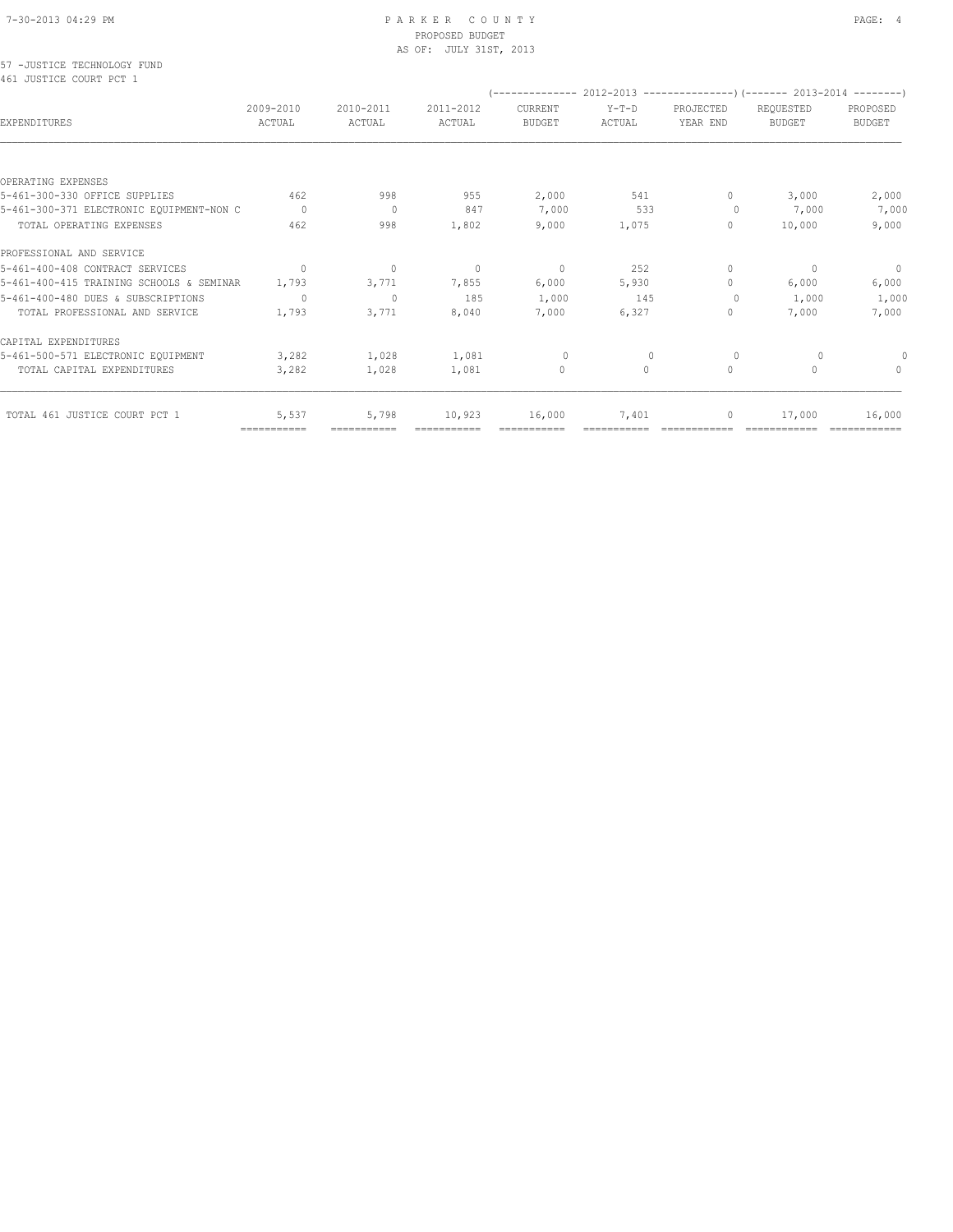#### 7-30-2013 04:29 PM P A R K E R C O U N T Y PAGE: 5 PROPOSED BUDGET AS OF: JULY 31ST, 2013

| 57 -JUSTICE TECHNOLOGY FUND<br>462 JUSTICE COURT PCT 2     |                     |                                                     |                     |                          |                   |                       |                            |                           |
|------------------------------------------------------------|---------------------|-----------------------------------------------------|---------------------|--------------------------|-------------------|-----------------------|----------------------------|---------------------------|
|                                                            |                     |                                                     |                     |                          |                   |                       |                            |                           |
| EXPENDITURES                                               | 2009-2010<br>ACTUAL | 2010-2011<br><b>ACTUAL</b>                          | 2011-2012<br>ACTUAL | CURRENT<br><b>BUDGET</b> | $Y-T-D$<br>ACTUAL | PROJECTED<br>YEAR END | REQUESTED<br><b>BUDGET</b> | PROPOSED<br><b>BUDGET</b> |
|                                                            |                     |                                                     |                     |                          |                   |                       |                            |                           |
| OPERATING EXPENSES                                         |                     |                                                     |                     |                          |                   |                       |                            |                           |
| 5-462-300-330 OFFICE SUPPLIES                              | $\mathbf{0}$        | 274                                                 | 495                 | 1,000                    | 284               | $\circ$               | 1,000                      | 1,000                     |
| 5-462-300-371 ELECTRONIC EQUIPMENT-NON C                   | $\Omega$            | $\circ$                                             | 746                 | 6,000                    | 237               | 0                     | 6,000                      | 6,000                     |
| TOTAL OPERATING EXPENSES                                   | $\circ$             | 274                                                 | 1,241               | 7,000                    | 521               | $\mathbf{0}$          | 7,000                      | 7,000                     |
| 5-462-300-330OFFICE SUPPLIES                               | CURRENT YEAR NOTES: |                                                     |                     |                          |                   |                       |                            |                           |
|                                                            | No change.          |                                                     |                     |                          |                   |                       |                            |                           |
| 5-462-300-371ELECTRONIC EQUIPMENT-NON CCURRENT YEAR NOTES: |                     |                                                     |                     |                          |                   |                       |                            |                           |
|                                                            | No Change           |                                                     |                     |                          |                   |                       |                            |                           |
| PROFESSIONAL AND SERVICE                                   |                     |                                                     |                     |                          |                   |                       |                            |                           |
| 5-462-400-415 TRAINING SCHOOLS & SEMINAR                   | 3,005               | 2,469                                               | 4,402               | 3,000                    | 522               | $\Omega$              | 3,000                      | 3,000                     |
| 5-462-400-480 DUES & SUBSCRIPTIONS                         | $\Omega$            | $\mathbf{0}$                                        | 489                 | 3,000                    | 169               | $\circ$               | 5,200                      | 3,000                     |
| TOTAL PROFESSIONAL AND SERVICE                             | 3,005               | 2,469                                               | 4,891               | 6,000                    | 691               | $\circ$               | 8,200                      | 6,000                     |
| 5-462-400-415TRAINING SCHOOLS & SEMINARCURRENT YEAR NOTES: | No Change           |                                                     |                     |                          |                   |                       |                            |                           |
| 5-462-400-480DUES & SUBSCRIPTIONS                          | CURRENT YEAR NOTES: | Dramatic increase in Weslaw subscription this year. |                     |                          |                   |                       |                            |                           |
|                                                            |                     |                                                     |                     |                          |                   |                       |                            |                           |
| CAPITAL EXPENDITURES<br>5-462-500-571 ELECTRONIC EQUIPMENT | 2,358               | 2,681                                               | 1,251               | $\circ$                  | $\Omega$          | $\circ$               | 0                          | 0                         |
| TOTAL CAPITAL EXPENDITURES                                 | 2,358               | 2,681                                               | 1,251               | $\circ$                  | $\circ$           | $\circ$               | $\circ$                    | $\mathbf{0}$              |
|                                                            |                     |                                                     |                     |                          |                   |                       |                            |                           |
| TOTAL 462 JUSTICE COURT PCT 2                              | 5,362               | 5,423                                               | 7,384               | 13,000                   | 1,212             | $\circ$               | 15,200                     | 13,000                    |

=========== =========== =========== =========== =========== ============ ============ ============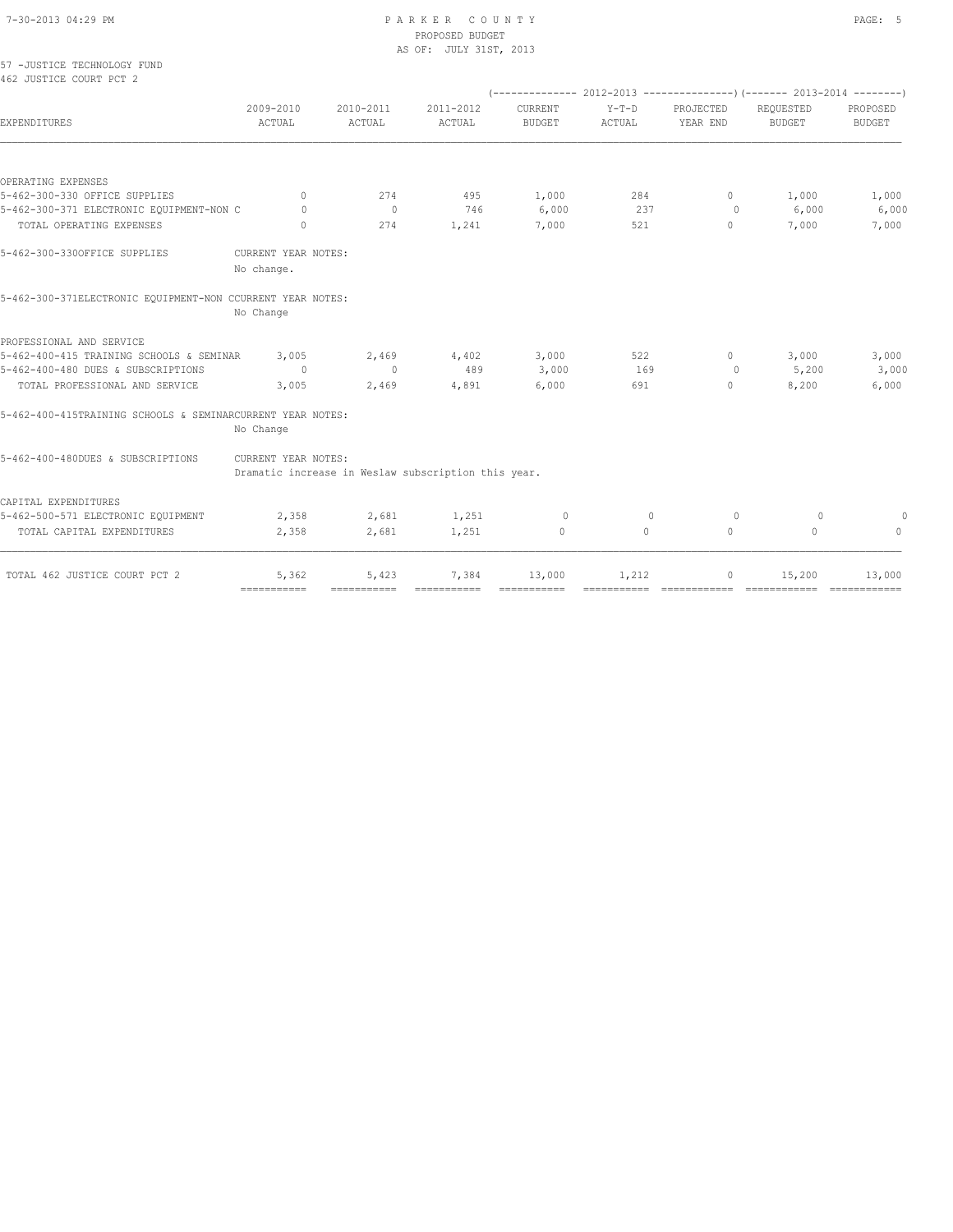#### 7-30-2013 04:29 PM P A R K E R C O U N T Y PAGE: 6 PROPOSED BUDGET AS OF: JULY 31ST, 2013

57 -JUSTICE TECHNOLOGY FUND 463 JUSTICE COURT PCT 3

|                                          |                     |                     |                                  |                                  |                   |                       | (-------------- 2012-2013 ----------------) (------- 2013-2014 ---------) |                           |
|------------------------------------------|---------------------|---------------------|----------------------------------|----------------------------------|-------------------|-----------------------|---------------------------------------------------------------------------|---------------------------|
| EXPENDITURES                             | 2009-2010<br>ACTUAL | 2010-2011<br>ACTUAL | 2011-2012<br>ACTUAL              | CURRENT<br><b>BUDGET</b>         | $Y-T-D$<br>ACTUAL | PROJECTED<br>YEAR END | REQUESTED<br><b>BUDGET</b>                                                | PROPOSED<br><b>BUDGET</b> |
|                                          |                     |                     |                                  |                                  |                   |                       |                                                                           |                           |
| OPERATING EXPENSES                       |                     |                     |                                  |                                  |                   |                       |                                                                           |                           |
| 5-463-300-330 OFFICE SUPPLIES            | $\Omega$            | 0                   | $\begin{array}{c} \n\end{array}$ | $\begin{array}{c} \n\end{array}$ | $\circ$           | $\Omega$              | $\cap$                                                                    | 0                         |
| 5-463-300-371 ELECTRONIC EQUIPMENT-NON C |                     | $\Omega$            |                                  | $\Omega$                         | 107               | $\Omega$              |                                                                           | 0                         |
| TOTAL OPERATING EXPENSES                 | ∩                   | $\Omega$            | $\Omega$                         | $\Omega$                         | 107               | $\Omega$              | $\bigcap$                                                                 | $\Omega$                  |
| PROFESSIONAL AND SERVICE                 |                     |                     |                                  |                                  |                   |                       |                                                                           |                           |
| 5-463-400-415 TRAINING SCHOOLS & SEMINAR | $\Omega$            | 749                 | $\mathbf{0}$                     | 3,000                            | $\bigcap$         | $\Omega$              | 3,000                                                                     | 3,000                     |
| 5-463-400-480 DUES & SUBSCRIPTIONS       | 865                 | 457                 |                                  | $\Omega$                         | $\mathbf{0}$      | $\Omega$              |                                                                           | $\theta$                  |
| TOTAL PROFESSIONAL AND SERVICE           | 865                 | 1,206               | 0                                | 3,000                            | $\Omega$          | $\mathbf{0}$          | 3,000                                                                     | 3,000                     |
| CAPITAL EXPENDITURES                     |                     |                     |                                  |                                  |                   |                       |                                                                           |                           |
| 5-463-500-571 ELECTRONIC EQUIPMENT       | 2,430               | 2,853               | 245                              | $\Omega$                         | $\Omega$          | $\Omega$              |                                                                           |                           |
| TOTAL CAPITAL EXPENDITURES               | 2,430               | 2,853               | 245                              | $\mathbf{0}$                     | 0                 | $\circ$               | $\Omega$                                                                  | $\mathbf{0}$              |
| TOTAL 463 JUSTICE COURT PCT 3            | 3,294               | 4,059               | 245                              | 3,000                            | 107               | 0                     | 3,000                                                                     | 3,000                     |

=========== =========== =========== =========== =========== ============ ============ ============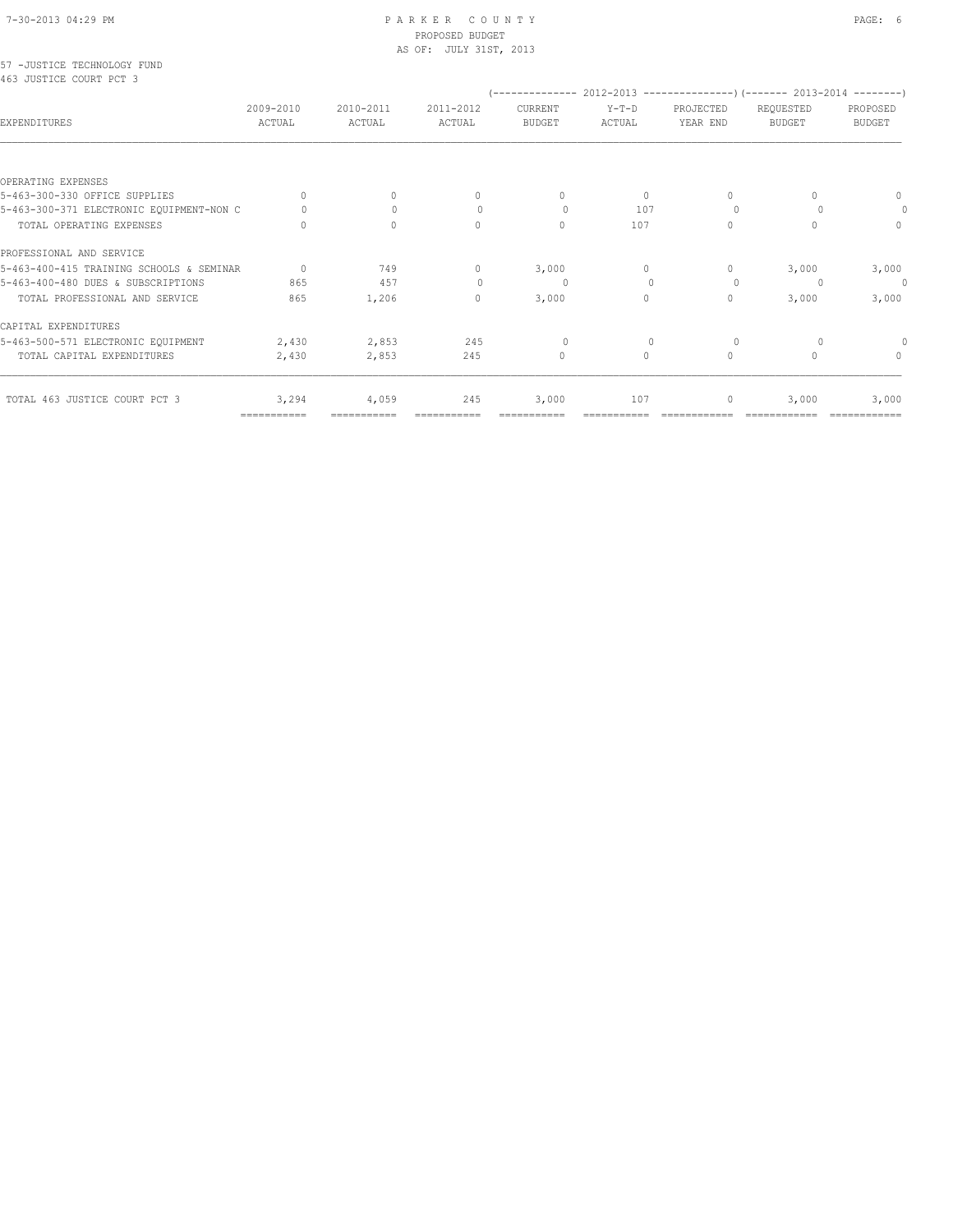#### 7-30-2013 04:29 PM P A R K E R C O U N T Y PAGE: 7 PROPOSED BUDGET AS OF: JULY 31ST, 2013

57 -JUSTICE TECHNOLOGY FUND 464 JUSTICE COURT PCT 4

|                                          |                                  |                     |                            | (-------------- 2012-2013 ----------------) (------- 2013-2014 ---------) |                   |                                  |                            |                           |
|------------------------------------------|----------------------------------|---------------------|----------------------------|---------------------------------------------------------------------------|-------------------|----------------------------------|----------------------------|---------------------------|
| EXPENDITURES                             | 2009-2010<br>ACTUAL              | 2010-2011<br>ACTUAL | 2011-2012<br><b>ACTUAL</b> | CURRENT<br><b>BUDGET</b>                                                  | $Y-T-D$<br>ACTUAL | PROJECTED<br>YEAR END            | REQUESTED<br><b>BUDGET</b> | PROPOSED<br><b>BUDGET</b> |
|                                          |                                  |                     |                            |                                                                           |                   |                                  |                            |                           |
| OPERATING EXPENSES                       |                                  |                     |                            |                                                                           |                   |                                  |                            |                           |
| 5-464-300-330 OFFICE SUPPLIES            | $\bigcap$                        | 116                 | 680                        | 1,250                                                                     | 201               | $\circ$                          | 1,250                      | 1,250                     |
| 5-464-300-371 ELECTRONIC EQUIPMENT-NON C | $\Omega$                         | $\circ$             | 1,960                      | 6,750                                                                     | 682               | $\circ$                          | 6,750                      | 6,750                     |
| TOTAL OPERATING EXPENSES                 | $\Omega$                         | 116                 | 2,640                      | 8,000                                                                     | 883               | $\mathbf{0}$                     | 8,000                      | 8,000                     |
| PROFESSIONAL AND SERVICE                 |                                  |                     |                            |                                                                           |                   |                                  |                            |                           |
| 5-464-400-408 CONTRACT SERVICES          | 85                               | $\Omega$            | $\mathbf{0}$               | 3,000                                                                     | 2.52              | $\begin{array}{c} \n\end{array}$ | 3,000                      | 3,000                     |
| 5-464-400-415 TRAINING SCHOOLS & SEMINAR | $\begin{array}{c} \n\end{array}$ | $\mathbf{0}$        | $\mathbf{0}$               | 4,500                                                                     | $\circ$           | $\circ$                          | 4,500                      | 4,500                     |
| 5-464-400-480 DUES & SUBSCRIPTIONS       | $\cap$                           | $\bigcap$           | $\mathbf{0}$               | 1,000                                                                     | 0                 | $\circ$                          | 1,000                      | 1,000                     |
| TOTAL PROFESSIONAL AND SERVICE           | 85                               | $\Omega$            | $\Omega$                   | 8,500                                                                     | 252               | $\circ$                          | 8,500                      | 8,500                     |
| CAPITAL EXPENDITURES                     |                                  |                     |                            |                                                                           |                   |                                  |                            |                           |
| 5-464-500-571 ELECTRONIC EQUIPMENT       | 5,916                            | 4,382               | 2,566                      | $\overline{0}$                                                            | $\mathbf{0}$      | $\circ$                          | $\circ$                    |                           |
| TOTAL CAPITAL EXPENDITURES               | 5,916                            | 4,382               | 2,566                      | $\Omega$                                                                  | $\Omega$          | $\Omega$                         | $\cap$                     | $\cap$                    |
| TOTAL 464 JUSTICE COURT PCT 4            | 6,001                            | 4,498               | 5,207                      | 16,500                                                                    | 1,135             | 0                                | 16,500                     | 16,500                    |
|                                          | ===========                      | ===========         |                            |                                                                           |                   |                                  |                            |                           |
| TOTAL EXPENDITURES                       | 20,194                           | 29,338              | 25,263                     | 247,000                                                                   | 9,855             | 95,400                           | 301,700                    | 247,000                   |
|                                          | ============                     | ===========         | ============               | ============                                                              |                   |                                  |                            |                           |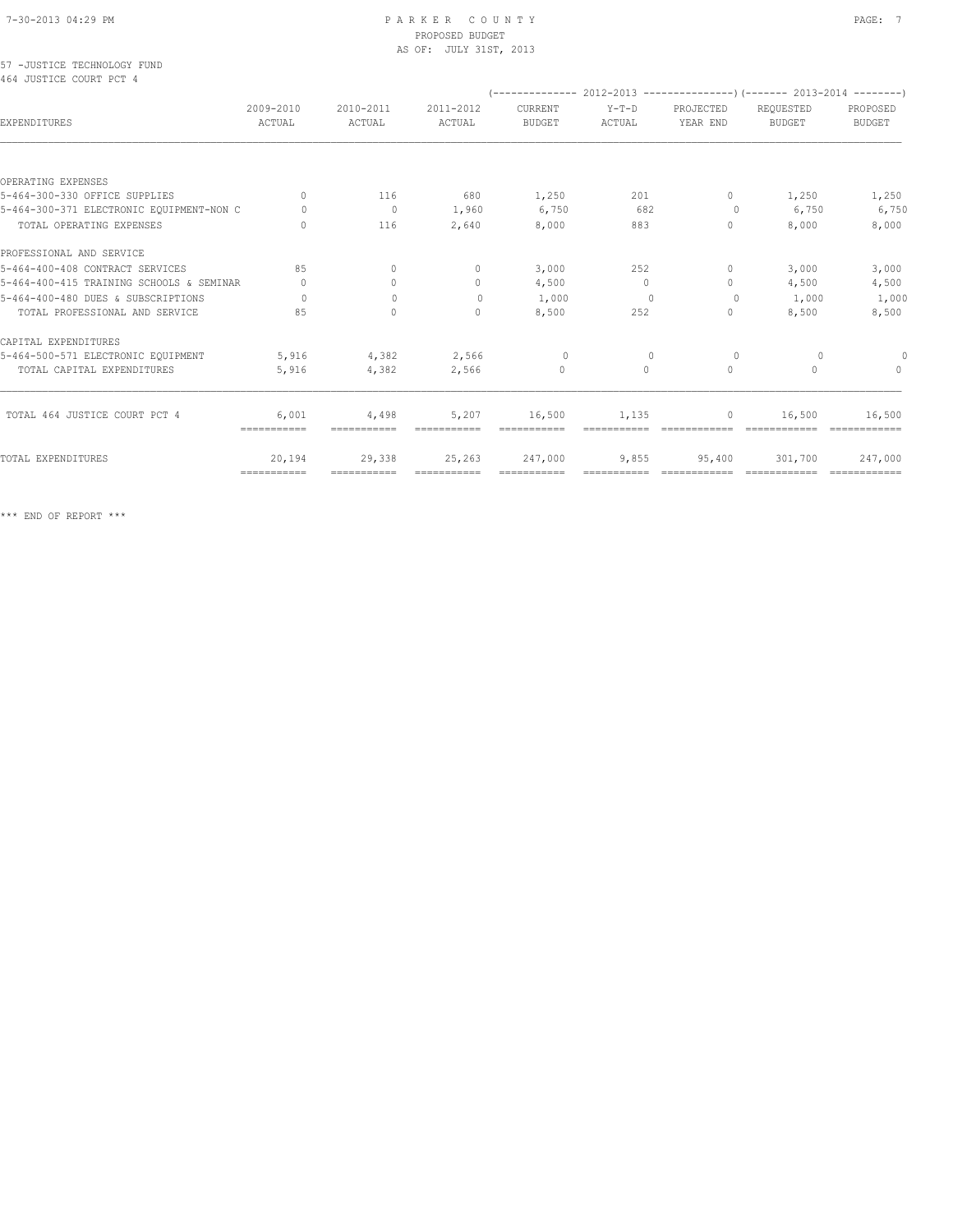#### 7-30-2013 04:29 PM P A R K E R C O U N T Y PAGE: 1 PROPOSED BUDGET AS OF: JULY 31ST, 2013

| .AM | <b>T.TRRAR</b> |  |
|-----|----------------|--|
|     |                |  |

|                                   |                                  |                                  |                                  |                          | (-------------- 2012-2013 -------------------) (------- 2013-2014 ---------) |                       |                            |                           |
|-----------------------------------|----------------------------------|----------------------------------|----------------------------------|--------------------------|------------------------------------------------------------------------------|-----------------------|----------------------------|---------------------------|
|                                   | 2009-2010<br>ACTUAL              | 2010-2011<br>ACTUAL              | 2011-2012<br>ACTUAL              | CURRENT<br><b>BUDGET</b> | $Y-T-D$<br>ACTUAL                                                            | PROJECTED<br>YEAR END | REQUESTED<br><b>BUDGET</b> | PROPOSED<br><b>BUDGET</b> |
| REVENUE SUMMARY                   |                                  |                                  |                                  |                          |                                                                              |                       |                            |                           |
| FEES OF OFFICE                    | 50,206                           | 44,984                           | 42,771                           | 35,200                   | 32,994                                                                       | 37,900                | 37,200                     | 35,200                    |
| INTEREST INCOME                   | 0                                | $\circ$                          | $\circ$                          | $\mathbf{0}$             | 0                                                                            | $\mathbf{0}$          | 0                          | $\mathbf 0$               |
| 360 REVENUE                       | 0                                | $\circ$                          | $\mathbf{0}$                     | $\mathbf{0}$             | $\circ$                                                                      | $\mathbf{0}$          |                            | $\circ$                   |
| INVESTMENT INCOME                 | $\mathbf{0}$                     | $\Omega$                         | $\mathbf{0}$                     | $\mathbf{0}$             | 33                                                                           | 300                   |                            | $\mathbb O$               |
| OTHER INCOME                      | $\begin{array}{c} \n\end{array}$ | $\bigcap$                        | $\begin{array}{c} \n\end{array}$ | $\mathbf{0}$             | $\Omega$                                                                     | $\mathbf{0}$          |                            | $\mathbb O$               |
| INTERFUND TRANSFERS IN            | $\begin{array}{c} \n\end{array}$ | $\Omega$                         | $\begin{array}{c} \n\end{array}$ | 23,912                   | $\Omega$                                                                     | $\Omega$              | 0                          | 23,912                    |
| 399 REVENUE                       | $\circ$                          | $\mathbf{0}$                     | 0                                | $\circ$                  | $\mathbf{0}$                                                                 | $\circ$               | $\Omega$                   | 0                         |
| TOTAL REVENUES                    | 50,206                           | 44,984                           | 42,771                           | 59,112                   | 33,027                                                                       | 38,200                | 37,200                     | 59,112                    |
| EXPENDITURE SUMMARY               |                                  |                                  |                                  |                          |                                                                              |                       |                            |                           |
| 409 NON DEPARTMENT                | 3,276                            | 23,378                           | 3,300                            | 15,200                   | 2,591                                                                        | 61,800                | 15,200                     | 15,200                    |
| 436 415th DISTRICT COURT          | $\Omega$                         | $\begin{array}{c} \n\end{array}$ | $\overline{0}$                   | 23,912                   | $\Omega$                                                                     | $\Omega$              | $\Omega$                   | 23,912                    |
| LAW LIBRARY                       | 18,771                           | $\circ$                          | 14,128                           | 20,000                   | 11,068                                                                       | $\overline{0}$        | 22,000                     | 20,000                    |
| TOTAL EXPENDITURES                | 22,047                           | 23,378                           | 17,428                           | 59,112                   | 13,660                                                                       | 61,800                | 37,200                     | 59,112                    |
| REVENUE OVER/(UNDER) EXPENDITURES | 28,159                           | 21,607                           | 25,344                           | 0                        | 19,367                                                                       | 23,600                |                            | $\mathbf{0}$              |
|                                   | ============                     | ============                     | ===========                      |                          |                                                                              |                       |                            |                           |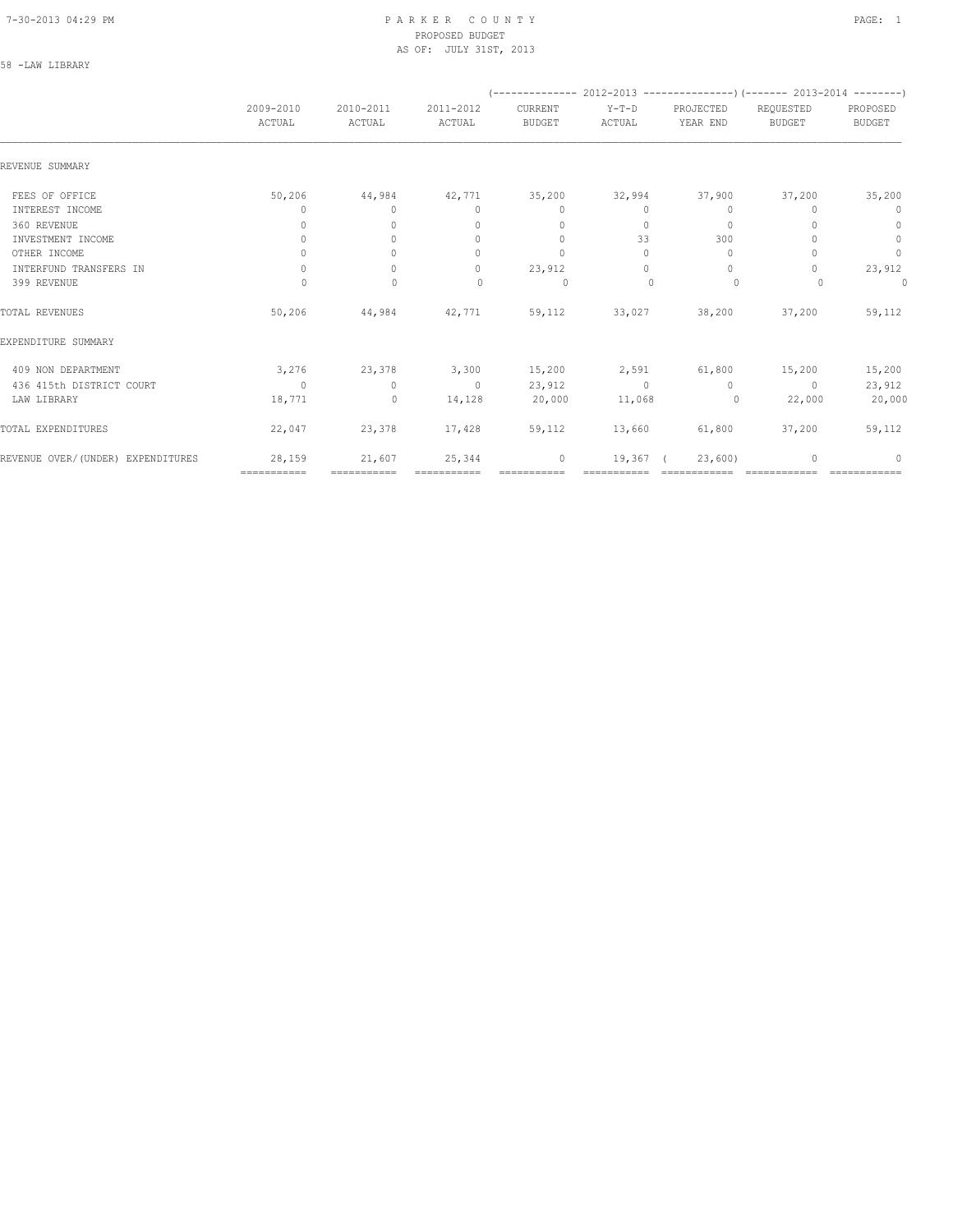58 -LAW LIBRARY

#### 7-30-2013 04:29 PM P A R K E R C O U N T Y PAGE: 2 PROPOSED BUDGET AS OF: JULY 31ST, 2013

|                                          |                                  |                                  |                     |                                 |                                  | $(---------- 2012-2013$ ----------------) (------- 2013-2014 --------) |                                  |                           |
|------------------------------------------|----------------------------------|----------------------------------|---------------------|---------------------------------|----------------------------------|------------------------------------------------------------------------|----------------------------------|---------------------------|
| <b>REVENUES</b>                          | 2009-2010<br>ACTUAL              | 2010-2011<br>ACTUAL              | 2011-2012<br>ACTUAL | <b>CURRENT</b><br><b>BUDGET</b> | $Y-T-D$<br>ACTUAL                | PROJECTED<br>YEAR END                                                  | REOUESTED<br><b>BUDGET</b>       | PROPOSED<br><b>BUDGET</b> |
|                                          |                                  |                                  |                     |                                 |                                  |                                                                        |                                  |                           |
| FEES OF OFFICE                           |                                  |                                  |                     |                                 |                                  |                                                                        |                                  |                           |
| 3-342-000-403 COUNTY CLERK FEES OF OFFIC | 27,706                           | 25,440                           | 25,510              | 20,000                          | 18,780                           | 8,600                                                                  | 21,100                           | 20,000                    |
| 3-342-000-450 DISTRICT CLERK FEES OF OFF | 22,500                           | 19,544                           | 17,262              | 15,200                          | 14,214                           | 29,300                                                                 | 16,100                           | 15,200                    |
| TOTAL FEES OF OFFICE                     | 50,206                           | 44,984                           | 42,771              | 35,200                          | 32,994                           | 37,900                                                                 | 37,200                           | 35,200                    |
| INTEREST INCOME                          |                                  |                                  |                     |                                 |                                  |                                                                        |                                  |                           |
| 3-359-000-058 NOW ACCOUNT INTEREST       | 0                                | $\circ$                          | $\circ$             | $\Omega$                        | $\mathbf{0}$                     | $\circ$                                                                | $\circ$                          | $\Omega$                  |
| TOTAL INTEREST INCOME                    | $\begin{array}{c} \n\end{array}$ | $\Omega$                         | $\Omega$            | $\Omega$                        | $\Omega$                         | $\Omega$                                                               | $\Omega$                         | $\Omega$                  |
| 360 REVENUE                              |                                  |                                  |                     |                                 |                                  |                                                                        |                                  |                           |
| 3-360-000-058 TEXPOOL INTEREST           | $\Omega$                         | $\Omega$                         | $\mathbf{0}$        | $\Omega$                        | $\begin{array}{c} \n\end{array}$ | $\Omega$                                                               | 0                                | $\circ$                   |
| TOTAL 360 REVENUE                        | $\Omega$                         | $\Omega$                         | $\Omega$            | $\Omega$                        | $\Omega$                         | $\Omega$                                                               | $\Omega$                         | $\Omega$                  |
| INVESTMENT INCOME                        |                                  |                                  |                     |                                 |                                  |                                                                        |                                  |                           |
| 3-361-000-058 INTEREST INCOME            | $\circ$                          | $\mathbf{0}$                     | $\circ$             | $\circ$                         | 33                               | 300                                                                    | $\circ$                          |                           |
| TOTAL INVESTMENT INCOME                  | $\begin{array}{c} \n\end{array}$ | $\Omega$                         | $\Omega$            | $\Omega$                        | 33                               | 300                                                                    | $\Omega$                         | $\cap$                    |
| OTHER INCOME                             |                                  |                                  |                     |                                 |                                  |                                                                        |                                  |                           |
| 3-370-000-370 MISCELLANEOUS              | $\circ$                          | $\circ$                          | $\mathbf{0}$        | $\circ$                         | $\mathbf{0}$                     | $\circ$                                                                | $\circ$                          |                           |
| TOTAL OTHER INCOME                       | $\Omega$                         | $\Omega$                         | $\Omega$            | $\Omega$                        | $\Omega$                         | $\Omega$                                                               | $\Omega$                         | $\cap$                    |
| INTERFUND TRANSFERS IN                   |                                  |                                  |                     |                                 |                                  |                                                                        |                                  |                           |
| 3-371-000-010 TRANSFER FROM FUND 10      | $\begin{array}{c} \n\end{array}$ | $\begin{array}{c} \n\end{array}$ | $\Omega$            | $\mathbf{0}$                    | $\Omega$                         | $\cap$                                                                 | $\begin{array}{c} \n\end{array}$ | $\mathbf{0}$              |
| 3-371-000-399 TRANSFER FROM PRIOR FUND B | 0                                | $\begin{array}{c} \n\end{array}$ | $\mathbf{0}$        | 23,912                          | $\begin{array}{c} \n\end{array}$ | $\Omega$                                                               | $\circ$                          | 23,912                    |
| TOTAL INTERFUND TRANSFERS IN             | $\cap$                           | $\Omega$                         | $\Omega$            | 23,912                          | $\Omega$                         | $\begin{array}{c} \n\end{array}$                                       | $\begin{array}{c} \n\end{array}$ | 23,912                    |
| 399 REVENUE                              |                                  |                                  |                     |                                 |                                  |                                                                        |                                  |                           |
| 3-399-000-001 UNEXPENDED FUND BALANCE    | $\Omega$                         | $\mathbf{0}$                     | $\mathbf{0}$        | $\circ$                         | $\mathbf{0}$                     | $\circ$                                                                | $\circ$                          |                           |
| TOTAL 399 REVENUE                        | $\begin{array}{c} \n\end{array}$ | $\mathbf{0}$                     | $\Omega$            | $\mathbf{0}$                    | $\Omega$                         | $\Omega$                                                               | $\Omega$                         | $\cap$                    |
| TOTAL REVENUES                           | 50,206                           | 44,984                           | 42,771              | 59,112                          | 33,027                           | 38,200                                                                 | 37,200                           | 59,112                    |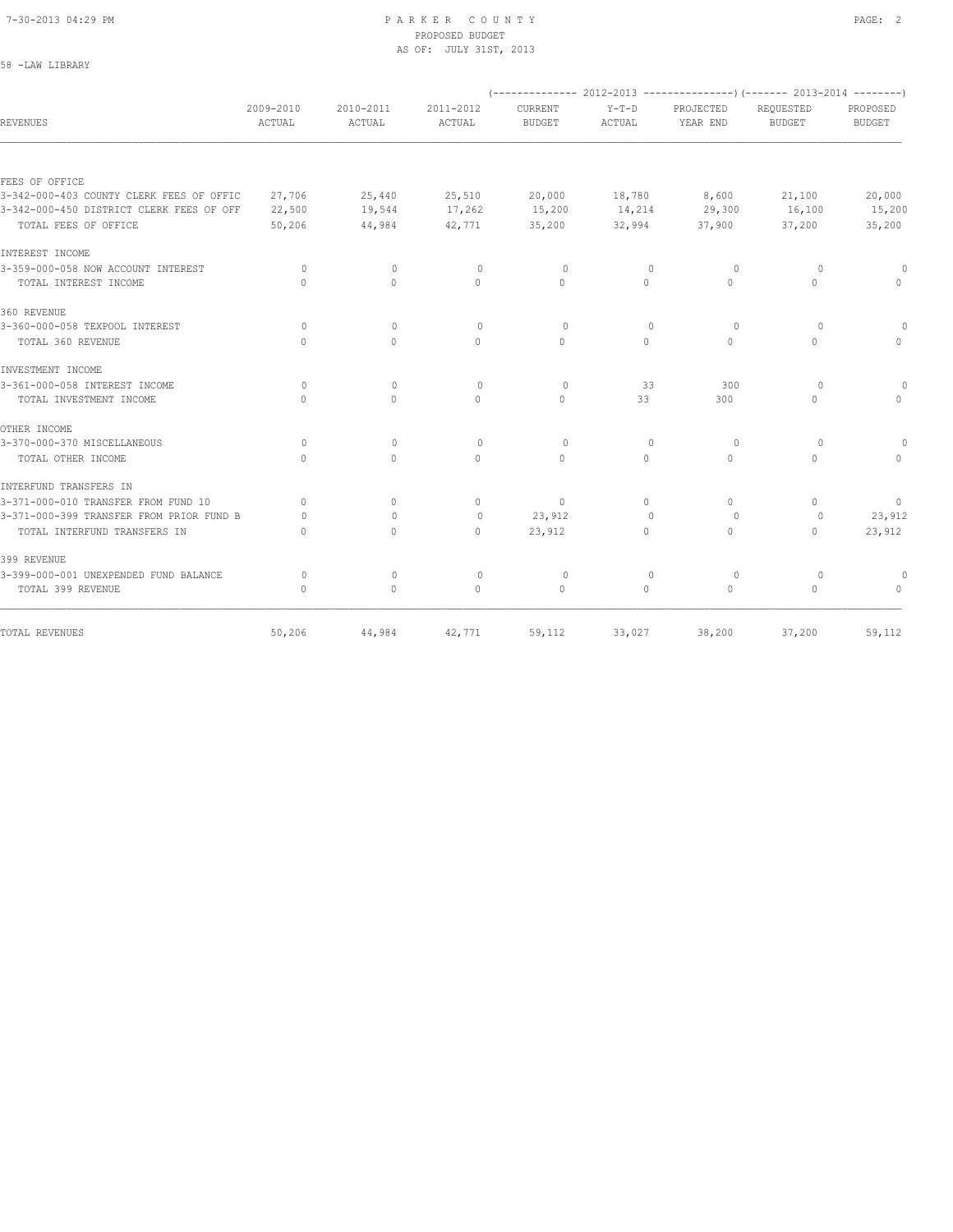#### 7-30-2013 04:29 PM P A R K E R C O U N T Y PAGE: 3 PROPOSED BUDGET AS OF: JULY 31ST, 2013

| 58.           | -LAW LIBRARY |
|---------------|--------------|
| $\sim$ $\sim$ |              |

| (-------------- 2012-2013 ----------------) (------- 2013-2014 --------)<br>2009-2010<br>2010-2011<br>2011-2012<br>$Y-T-D$<br>CURRENT<br>PROJECTED<br>REQUESTED<br>PROPOSED<br>EXPENDITURES<br>ACTUAL<br>ACTUAL<br>ACTUAL<br><b>BUDGET</b><br>ACTUAL<br>YEAR END<br><b>BUDGET</b><br><b>BUDGET</b><br>SALARIES & WAGES<br>2,407<br>2,413<br>2,400<br>5-409-100-120 PART-TIME<br>2,407<br>2,400<br>1,879<br>2,400<br>2,400<br>TOTAL SALARIES & WAGES<br>2,407<br>2,407<br>2,413<br>2,400<br>1,879<br>2,400<br><b>BENEFITS</b><br>5-409-100-201 FICA MATCH<br>181<br>181<br>181<br>185<br>141<br>$\circ$<br>$\Omega$<br>437<br>450<br>5-409-100-202 EMPLOYEE HOSPITALIZATION<br>423<br>452<br>363<br>185<br>$\begin{array}{c} \n\end{array}$<br>5-409-100-203 RETIREMENT PLAN CONTRIBUT<br>265<br>284<br>253<br>270<br>208<br>$\Omega$<br>450<br>270<br>5-409-100-204 WORKERS COMPENSATION INSU<br>$\overline{0}$<br>$\mathbf 0$<br>$\circ$<br>0<br>$\mathbf{0}$<br>0<br>869<br>TOTAL BENEFITS<br>902<br>886<br>905<br>712<br>905<br>$\circ$<br>3,276<br>2,591<br>3,305<br>TOTAL SALARIES & BENEFITS<br>3,308<br>3,300<br>3,305<br>2,400<br>$\circ$<br>$\mathbf{0}$<br>$\circ$<br>$\circ$<br>$\mathbf{0}$<br>$\circ$<br>$\circ$<br>$\Omega$<br>$\circ$<br>$\mathbf{0}$<br>$\Omega$<br>$\Omega$<br>$\circ$<br>$\Omega$<br>TOTAL OPERATING EXPENSES<br>$\Omega$<br>20,069<br>$\mathbf{0}$<br>$\circ$<br>31,700<br>$\mathbf{0}$<br>0<br>$\mathbf{0}$<br>$\mathbf{0}$<br>$\circ$<br>27,700<br>$\mathbf{0}$<br>$\Omega$<br>0<br>$\Omega$<br>11,895<br>11,895<br>$\mathbf{0}$<br>$\mathbf{0}$<br>$\circ$<br>$\Omega$<br>TOTAL PROFESSIONAL AND SERVICE<br>20,069<br>$\Omega$<br>11,895<br>$\Omega$<br>59,400<br>11,895<br>$\bigcap$ |              |
|-----------------------------------------------------------------------------------------------------------------------------------------------------------------------------------------------------------------------------------------------------------------------------------------------------------------------------------------------------------------------------------------------------------------------------------------------------------------------------------------------------------------------------------------------------------------------------------------------------------------------------------------------------------------------------------------------------------------------------------------------------------------------------------------------------------------------------------------------------------------------------------------------------------------------------------------------------------------------------------------------------------------------------------------------------------------------------------------------------------------------------------------------------------------------------------------------------------------------------------------------------------------------------------------------------------------------------------------------------------------------------------------------------------------------------------------------------------------------------------------------------------------------------------------------------------------------------------------------------------------------------------------------------------------------------------------------------------------------------|--------------|
| SALARIES & BENEFITS<br>OPERATING EXPENSES<br>5-409-300-330 SUPPLIES<br>PROFESSIONAL AND SERVICE<br>5-409-400-480 SUBSCRIPTION SERVICE - WES<br>5-409-400-481 BOOKS & PUBLICATIONS<br>5-409-400-499 MISCELLANEOUS                                                                                                                                                                                                                                                                                                                                                                                                                                                                                                                                                                                                                                                                                                                                                                                                                                                                                                                                                                                                                                                                                                                                                                                                                                                                                                                                                                                                                                                                                                            |              |
|                                                                                                                                                                                                                                                                                                                                                                                                                                                                                                                                                                                                                                                                                                                                                                                                                                                                                                                                                                                                                                                                                                                                                                                                                                                                                                                                                                                                                                                                                                                                                                                                                                                                                                                             |              |
|                                                                                                                                                                                                                                                                                                                                                                                                                                                                                                                                                                                                                                                                                                                                                                                                                                                                                                                                                                                                                                                                                                                                                                                                                                                                                                                                                                                                                                                                                                                                                                                                                                                                                                                             |              |
|                                                                                                                                                                                                                                                                                                                                                                                                                                                                                                                                                                                                                                                                                                                                                                                                                                                                                                                                                                                                                                                                                                                                                                                                                                                                                                                                                                                                                                                                                                                                                                                                                                                                                                                             |              |
|                                                                                                                                                                                                                                                                                                                                                                                                                                                                                                                                                                                                                                                                                                                                                                                                                                                                                                                                                                                                                                                                                                                                                                                                                                                                                                                                                                                                                                                                                                                                                                                                                                                                                                                             | 2,400        |
|                                                                                                                                                                                                                                                                                                                                                                                                                                                                                                                                                                                                                                                                                                                                                                                                                                                                                                                                                                                                                                                                                                                                                                                                                                                                                                                                                                                                                                                                                                                                                                                                                                                                                                                             | 2,400        |
|                                                                                                                                                                                                                                                                                                                                                                                                                                                                                                                                                                                                                                                                                                                                                                                                                                                                                                                                                                                                                                                                                                                                                                                                                                                                                                                                                                                                                                                                                                                                                                                                                                                                                                                             |              |
|                                                                                                                                                                                                                                                                                                                                                                                                                                                                                                                                                                                                                                                                                                                                                                                                                                                                                                                                                                                                                                                                                                                                                                                                                                                                                                                                                                                                                                                                                                                                                                                                                                                                                                                             | 185          |
|                                                                                                                                                                                                                                                                                                                                                                                                                                                                                                                                                                                                                                                                                                                                                                                                                                                                                                                                                                                                                                                                                                                                                                                                                                                                                                                                                                                                                                                                                                                                                                                                                                                                                                                             | 450          |
|                                                                                                                                                                                                                                                                                                                                                                                                                                                                                                                                                                                                                                                                                                                                                                                                                                                                                                                                                                                                                                                                                                                                                                                                                                                                                                                                                                                                                                                                                                                                                                                                                                                                                                                             | 270          |
|                                                                                                                                                                                                                                                                                                                                                                                                                                                                                                                                                                                                                                                                                                                                                                                                                                                                                                                                                                                                                                                                                                                                                                                                                                                                                                                                                                                                                                                                                                                                                                                                                                                                                                                             | 0            |
|                                                                                                                                                                                                                                                                                                                                                                                                                                                                                                                                                                                                                                                                                                                                                                                                                                                                                                                                                                                                                                                                                                                                                                                                                                                                                                                                                                                                                                                                                                                                                                                                                                                                                                                             | 905          |
|                                                                                                                                                                                                                                                                                                                                                                                                                                                                                                                                                                                                                                                                                                                                                                                                                                                                                                                                                                                                                                                                                                                                                                                                                                                                                                                                                                                                                                                                                                                                                                                                                                                                                                                             | 3,305        |
|                                                                                                                                                                                                                                                                                                                                                                                                                                                                                                                                                                                                                                                                                                                                                                                                                                                                                                                                                                                                                                                                                                                                                                                                                                                                                                                                                                                                                                                                                                                                                                                                                                                                                                                             |              |
|                                                                                                                                                                                                                                                                                                                                                                                                                                                                                                                                                                                                                                                                                                                                                                                                                                                                                                                                                                                                                                                                                                                                                                                                                                                                                                                                                                                                                                                                                                                                                                                                                                                                                                                             | $\Omega$     |
|                                                                                                                                                                                                                                                                                                                                                                                                                                                                                                                                                                                                                                                                                                                                                                                                                                                                                                                                                                                                                                                                                                                                                                                                                                                                                                                                                                                                                                                                                                                                                                                                                                                                                                                             | $\mathbf{0}$ |
|                                                                                                                                                                                                                                                                                                                                                                                                                                                                                                                                                                                                                                                                                                                                                                                                                                                                                                                                                                                                                                                                                                                                                                                                                                                                                                                                                                                                                                                                                                                                                                                                                                                                                                                             |              |
|                                                                                                                                                                                                                                                                                                                                                                                                                                                                                                                                                                                                                                                                                                                                                                                                                                                                                                                                                                                                                                                                                                                                                                                                                                                                                                                                                                                                                                                                                                                                                                                                                                                                                                                             | $\mathbf{0}$ |
|                                                                                                                                                                                                                                                                                                                                                                                                                                                                                                                                                                                                                                                                                                                                                                                                                                                                                                                                                                                                                                                                                                                                                                                                                                                                                                                                                                                                                                                                                                                                                                                                                                                                                                                             | $\Omega$     |
|                                                                                                                                                                                                                                                                                                                                                                                                                                                                                                                                                                                                                                                                                                                                                                                                                                                                                                                                                                                                                                                                                                                                                                                                                                                                                                                                                                                                                                                                                                                                                                                                                                                                                                                             | 11,895       |
|                                                                                                                                                                                                                                                                                                                                                                                                                                                                                                                                                                                                                                                                                                                                                                                                                                                                                                                                                                                                                                                                                                                                                                                                                                                                                                                                                                                                                                                                                                                                                                                                                                                                                                                             | 11,895       |
| CAPITAL EXPENDITURES                                                                                                                                                                                                                                                                                                                                                                                                                                                                                                                                                                                                                                                                                                                                                                                                                                                                                                                                                                                                                                                                                                                                                                                                                                                                                                                                                                                                                                                                                                                                                                                                                                                                                                        |              |
| 5-409-500-550 REMODELING<br>$\mathbb O$<br>$\circ$<br>$\circ$<br>$\circ$<br>$\circ$<br>$\mathbf 0$<br>$\circ$                                                                                                                                                                                                                                                                                                                                                                                                                                                                                                                                                                                                                                                                                                                                                                                                                                                                                                                                                                                                                                                                                                                                                                                                                                                                                                                                                                                                                                                                                                                                                                                                               | $\circ$      |
| $\mathbf{0}$<br>$\circ$<br>$\circ$<br>$\circ$<br>$\mathbf{0}$<br>$\mathbf{0}$<br>TOTAL CAPITAL EXPENDITURES<br>$\mathbf{0}$                                                                                                                                                                                                                                                                                                                                                                                                                                                                                                                                                                                                                                                                                                                                                                                                                                                                                                                                                                                                                                                                                                                                                                                                                                                                                                                                                                                                                                                                                                                                                                                                 | $\mathbf{0}$ |
|                                                                                                                                                                                                                                                                                                                                                                                                                                                                                                                                                                                                                                                                                                                                                                                                                                                                                                                                                                                                                                                                                                                                                                                                                                                                                                                                                                                                                                                                                                                                                                                                                                                                                                                             |              |
| 3,276<br>3,300<br>15,200<br>TOTAL 409 NON DEPARTMENT<br>23,378<br>15,200<br>2,591<br>61,800<br>Possible 24 entities contracting for May '07 Elections.                                                                                                                                                                                                                                                                                                                                                                                                                                                                                                                                                                                                                                                                                                                                                                                                                                                                                                                                                                                                                                                                                                                                                                                                                                                                                                                                                                                                                                                                                                                                                                      | 15,200       |
| Requires additional Jdgs. and Clerks. Also, additional                                                                                                                                                                                                                                                                                                                                                                                                                                                                                                                                                                                                                                                                                                                                                                                                                                                                                                                                                                                                                                                                                                                                                                                                                                                                                                                                                                                                                                                                                                                                                                                                                                                                      |              |
| programming fees.<br>$=$ = = = = = = = = = = =<br>===========<br>===========<br>===========<br>===========<br>=============<br>============                                                                                                                                                                                                                                                                                                                                                                                                                                                                                                                                                                                                                                                                                                                                                                                                                                                                                                                                                                                                                                                                                                                                                                                                                                                                                                                                                                                                                                                                                                                                                                                 |              |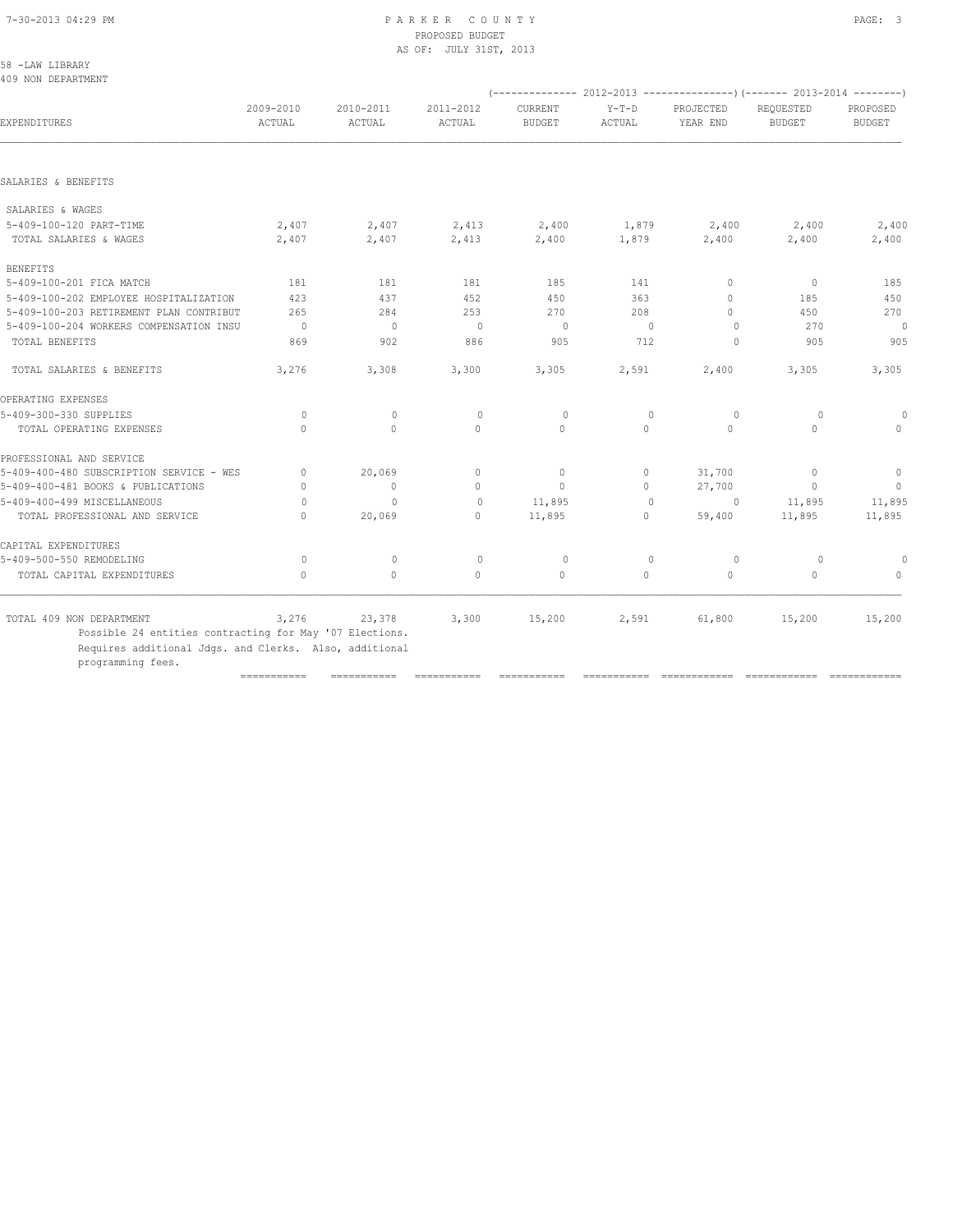#### 7-30-2013 04:29 PM P A R K E R C O U N T Y PAGE: 4 PROPOSED BUDGET AS OF: JULY 31ST, 2013

| 58 -LAW LIBRARY<br>436 415th DISTRICT COURT |                     |                     |                                  |                          |                   |                                                                          |                                  |                           |
|---------------------------------------------|---------------------|---------------------|----------------------------------|--------------------------|-------------------|--------------------------------------------------------------------------|----------------------------------|---------------------------|
|                                             |                     |                     |                                  |                          |                   | (-------------- 2012-2013 ----------------) (------- 2013-2014 --------) |                                  |                           |
| EXPENDITURES                                | 2009-2010<br>ACTUAL | 2010-2011<br>ACTUAL | 2011-2012<br>ACTUAL              | CURRENT<br><b>BUDGET</b> | $Y-T-D$<br>ACTUAL | PROJECTED<br>YEAR END                                                    | REQUESTED<br><b>BUDGET</b>       | PROPOSED<br><b>BUDGET</b> |
|                                             |                     |                     |                                  |                          |                   |                                                                          |                                  |                           |
| SALARIES & BENEFITS                         |                     |                     |                                  |                          |                   |                                                                          |                                  |                           |
| SALARIES & WAGES                            |                     |                     |                                  |                          |                   |                                                                          |                                  |                           |
| 5-436-100-120 PART TIME                     | $\Omega$            | $\Omega$            | $\circ$                          | 20,000                   | $\Omega$          | $\circ$                                                                  | 0                                | 20,000                    |
| TOTAL SALARIES & WAGES                      | 0                   | $\circ$             | $\mathbf{0}$                     | 20,000                   | $\circ$           | $\circ$                                                                  | 0                                | 20,000                    |
| <b>BENEFITS</b>                             |                     |                     |                                  |                          |                   |                                                                          |                                  |                           |
| 5-436-100-201 FICA MATCH                    | $\Omega$            | $\Omega$            | $\mathbf 0$                      | 1,530                    | $\circ$           | $\Omega$                                                                 | 0                                | 1,530                     |
| 5-436-100-203 RETIREMENT PLAN CONTIBUT      |                     | $\Omega$            | $\mathbf{0}$                     | 2,182                    | $\Omega$          | $\Omega$                                                                 |                                  | 2,182                     |
| 5-436-100-204 WORKERS COMPENSATION INSU     | 0                   | $\Omega$            | $\begin{array}{c} \n\end{array}$ | 200                      |                   | $\Omega$                                                                 |                                  | 200                       |
| TOTAL BENEFITS                              | Ω                   | $\Omega$            | $\Omega$                         | 3,912                    | $\Omega$          | $\Omega$                                                                 | $\Omega$                         | 3,912                     |
| TOTAL SALARIES & BENEFITS                   | $\mathbf{0}$        | $\mathbf{0}$        | $\mathbf{0}$                     | 23,912                   | $\circ$           | $\mathbf{0}$                                                             | $\begin{array}{c} \n\end{array}$ | 23,912                    |
| TOTAL 436 415th DISTRICT COURT              | $\mathbf{0}$        | 0                   | $\circ$                          | 23,912                   | $\circ$           | 0                                                                        | $\mathbf{0}$                     | 23,912                    |

=========== =========== =========== =========== =========== ============ ============ ============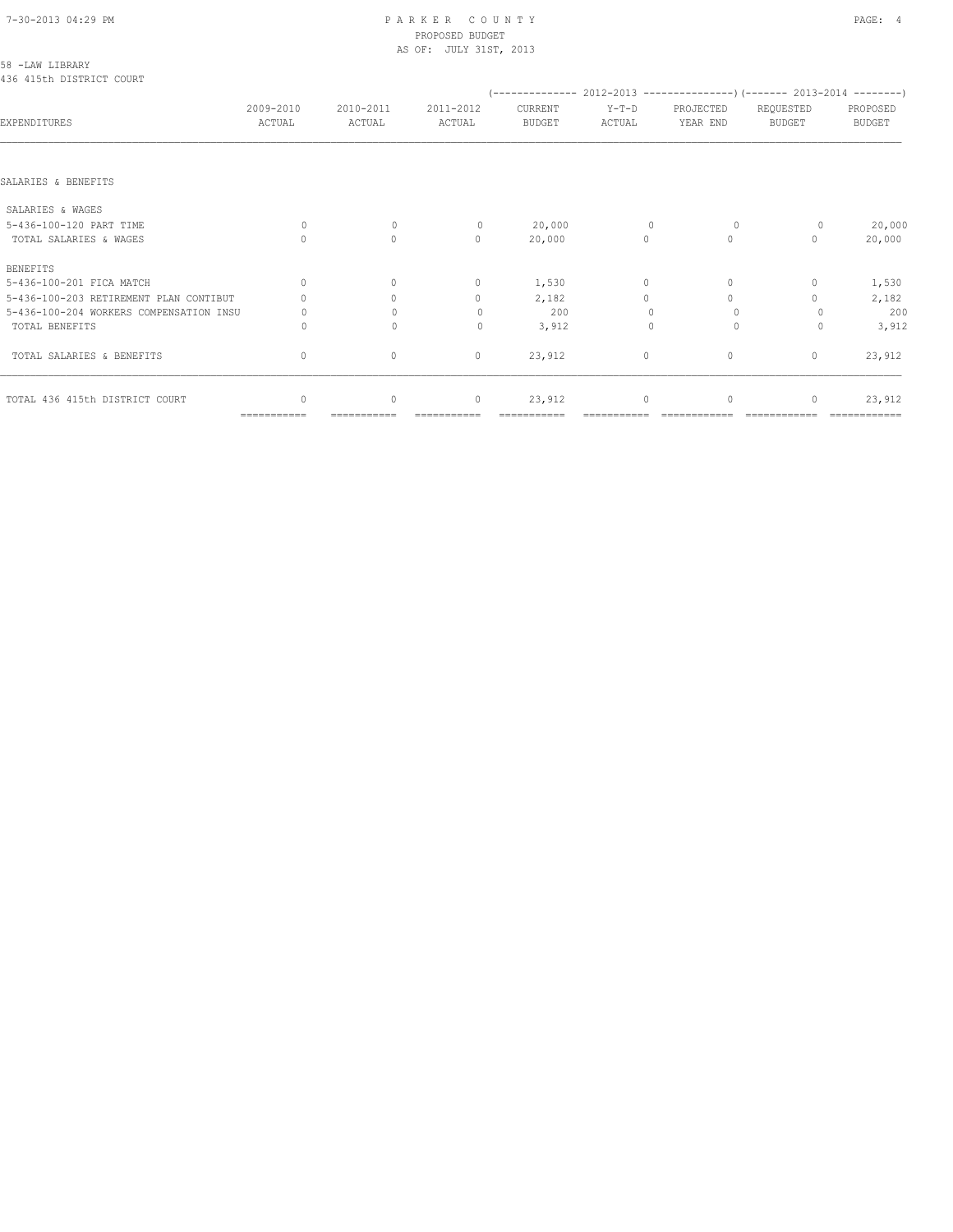#### 7-30-2013 04:29 PM P A R K E R C O U N T Y PAGE: 5 PROPOSED BUDGET AS OF: JULY 31ST, 2013

| 58 -LAW LIBRARY<br>LAW LIBRARY           |                                     |                        |                           |                          |                       |                         |                                                                                                        |                             |
|------------------------------------------|-------------------------------------|------------------------|---------------------------|--------------------------|-----------------------|-------------------------|--------------------------------------------------------------------------------------------------------|-----------------------------|
| EXPENDITURES                             | 2009-2010<br>ACTUAL                 | 2010-2011<br>ACTUAL    | 2011-2012<br>ACTUAL       | CURRENT<br><b>BUDGET</b> | $Y-T-D$<br>ACTUAL     | PROJECTED<br>YEAR END   | (-------------- 2012-2013 ----------------) (------- 2013-2014 --------)<br>REQUESTED<br><b>BUDGET</b> | PROPOSED<br><b>BUDGET</b>   |
|                                          |                                     |                        |                           |                          |                       |                         |                                                                                                        |                             |
| SALARIES & BENEFITS                      |                                     |                        |                           |                          |                       |                         |                                                                                                        |                             |
| SALARIES & WAGES                         |                                     |                        |                           |                          |                       |                         |                                                                                                        |                             |
| 5-800-100-120 PART-TIME                  | $\circ$                             | $\mathbf{0}$           | $\circ$                   | $\circ$                  | $\mathbf{0}$          | $\circ$                 | 2,000                                                                                                  | $\Omega$                    |
| TOTAL SALARIES & WAGES                   | $\circ$                             | $\circ$                | $\Omega$                  | $\circ$                  | $\circ$               | $\mathbf{0}$            | 2,000                                                                                                  |                             |
| 5-800-100-120PART-TIME                   | PERMANENT NOTES:<br>No change.      |                        |                           |                          |                       |                         |                                                                                                        |                             |
| <b>BENEFITS</b>                          |                                     |                        |                           |                          |                       |                         |                                                                                                        |                             |
| 5-800-100-201 FICA MATCH                 | $\mathbf{0}$                        | $\mathbf{0}$           | $\mathbf{0}$              | $\mathbf{0}$             | $\circ$               | $\mathbf{0}$            | $\mathbf{0}$                                                                                           | $\mathbf{0}$                |
| 5-800-100-202 EMPLOYEE HOSPITALIZATION   | $\Omega$                            | $\Omega$               | $\circ$                   | $\Omega$                 | $\circ$               | $\Omega$                | $\mathbf{0}$                                                                                           | $\mathbf{0}$                |
| 5-800-100-203 RETIREMENT PLAN CONTRIBUT  | $\Omega$                            | $\Omega$               | $\circ$                   | $\Omega$                 | $\circ$               | $\Omega$                | $\Omega$                                                                                               | $\theta$                    |
| 5-800-100-204 WORKERS COMPENSATION INSU  | 0                                   | $\Omega$               | $\circ$                   | $\circ$                  | $\mathbf{0}$          | $\circ$                 | $\circ$                                                                                                | $\Omega$                    |
| TOTAL BENEFITS                           | 0                                   | $\mathbf{0}$           | $\circ$                   | $\circ$                  | $\mathbf{0}$          | $\circ$                 | $\mathbf 0$                                                                                            | $\Omega$                    |
| TOTAL SALARIES & BENEFITS                | $\Omega$                            | $\Omega$               | $\Omega$                  | $\Omega$                 | $\Omega$              | $\Omega$                | 2,000                                                                                                  | $\mathbb O$                 |
| OPERATING EXPENSES                       |                                     |                        |                           |                          |                       |                         |                                                                                                        |                             |
| 5-800-300-330 SUPPLIES                   | $\mathbf{0}$                        | $\circ$                | $\mathbf{0}$              | $\mathbf{0}$             | $\circ$               | $\circ$                 | $\mathbf 0$                                                                                            | $\mathbb O$                 |
| 5-800-300-370 OFFICE EQUIPMENT-NON CAP   | $\Omega$                            | $\Omega$               | $\Omega$                  | $\Omega$                 | $\Omega$              | $\Omega$                | $\Omega$                                                                                               | $\mathbf{0}$                |
| 5-800-300-371 ELECTRONIC EQUIPMENT-NON C | $\mathbb O$                         | $\mathbf{0}$           | $\circ$                   | $\circ$                  | $\circ$               | $\circ$                 | $\mathbf{0}$                                                                                           | $\mathbf{0}$                |
| 5-800-300-374 OFFICE FURNITURE-NON CAP   | $\circ$                             | $\circ$                | $\circ$                   | $\circ$                  | $\mathbf{0}$          | $\circ$                 | $\circ$                                                                                                | $\circ$                     |
| TOTAL OPERATING EXPENSES                 | $\Omega$                            | $\Omega$               | $\Omega$                  | $\circ$                  | $\circ$               | $\circ$                 | $\Omega$                                                                                               | $\circ$                     |
| PROFESSIONAL AND SERVICE                 |                                     |                        |                           |                          |                       |                         |                                                                                                        |                             |
| 5-800-400-480 SUBSCRIPTION SERVICE       | 18,533                              | $\mathbf{0}$           | 14,128                    | 20,000                   | 11,068                | $\circ$                 | 20,000                                                                                                 | 20,000                      |
| 5-800-400-481 BOOKS & PUBLICATIONS       | $\mathbf{0}$                        | $\Omega$               | $\circ$                   | $\mathbf{0}$             | $\circ$               | $\Omega$                | $\mathbf{0}$                                                                                           | $\circ$                     |
| 5-800-400-499 MISCELLANEOUS              | $\circ$                             | $\mathbf{0}$           | $\circ$                   | $\mathbf 0$              | $\circ$               | $\circ$                 | $\circ$                                                                                                | 0                           |
| TOTAL PROFESSIONAL AND SERVICE           | 18,533                              | $\Omega$               | 14,128                    | 20,000                   | 11,068                | $\Omega$                | 20,000                                                                                                 | 20,000                      |
| 5-800-400-480SUBSCRIPTION SERVICE        | PERMANENT NOTES:<br>No change.      |                        |                           |                          |                       |                         |                                                                                                        |                             |
| CAPITAL EXPENDITURES                     |                                     |                        |                           |                          |                       |                         |                                                                                                        |                             |
| 5-800-500-570 OFFICE EQUIPMENT           | $\mathbf{0}$                        | $\mathbf{0}$           | $\mathbf{0}$              | $\mathbf{0}$             | $\circ$               | $\mathbf{0}$            | $\mathbf{0}$                                                                                           | $\mathbf{0}$                |
| 5-800-500-571 ELECTRONIC EQUIPMENT       | 238                                 | $\mathbf{0}$           | $\circ$                   | $\circ$                  | $\circ$               | $\circ$                 | $\circ$                                                                                                | $\mathbb O$                 |
| 5-800-500-590 OFFICE FURNITURE           | $\circ$                             | $\mathbf{0}$           | $\mathbf{0}$              | $\circ$                  | $\mathbf{0}$          | $\circ$                 | $\circ$                                                                                                | $\Omega$                    |
| TOTAL CAPITAL EXPENDITURES               | 238                                 | $\Omega$               | $\Omega$                  | $\Omega$                 | $\circ$               | $\Omega$                | $\Omega$                                                                                               | $\mathbf{0}$                |
| TOTAL LAW LIBRARY                        | 18,771<br>$=$ = = = = = = = = = = = | $\circ$<br>=========== | 14,128<br>===========     | 20,000<br>===========    | 11,068<br>=========== | $\circ$<br>============ | 22,000<br>============                                                                                 | 20,000<br>============      |
| TOTAL EXPENDITURES                       | 22,047                              | 23,378                 | 17,428                    | 59,112                   | 13,660                | 61,800                  | 37,200                                                                                                 | 59,112                      |
|                                          | $=$ = = = = = = = = = = =           | ===========            | $=$ = = = = = = = = = = = | ===========              | ===========           |                         | $=$ = = = = = = = = = = = =                                                                            | $=$ = = = = = = = = = = = = |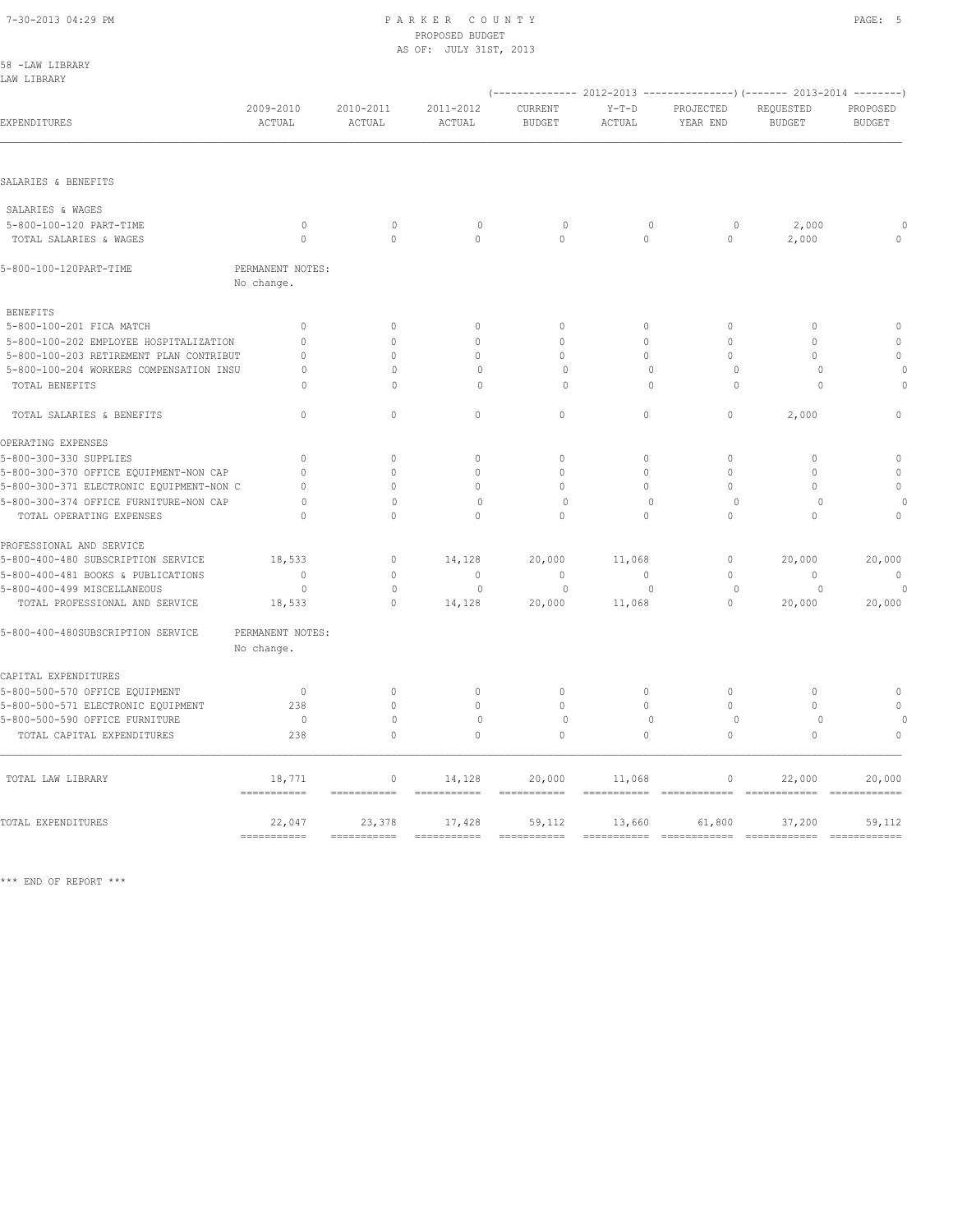#### 7-30-2013 04:29 PM P A R K E R C O U N T Y PAGE: 1 PROPOSED BUDGET AS OF: JULY 31ST, 2013

#### 59 -ESCROW FOR ROAD &BRIDGE

|                                   | 2009-2010<br>ACTUAL | 2010-2011<br>ACTUAL | 2011-2012<br>ACTUAL | CURRENT<br><b>BUDGET</b>         | $Y-T-D$<br>ACTUAL | PROJECTED<br>YEAR END | REQUESTED<br><b>BUDGET</b> | PROPOSED<br><b>BUDGET</b> |
|-----------------------------------|---------------------|---------------------|---------------------|----------------------------------|-------------------|-----------------------|----------------------------|---------------------------|
| REVENUE SUMMARY                   |                     |                     |                     |                                  |                   |                       |                            |                           |
| INTERGOVERNMENTAL                 |                     |                     | $\bigcap$           | $\begin{array}{c} \n\end{array}$ | $\Omega$          |                       |                            | 0                         |
| 343 REVENUE                       |                     |                     | 0                   | $\cap$                           |                   |                       |                            | $\Omega$                  |
| INVESTMENT INCOME                 |                     |                     | n                   |                                  |                   |                       |                            | 0                         |
| OTHER INCOME                      |                     |                     |                     |                                  |                   |                       |                            | 0                         |
| 399 REVENUE                       |                     |                     |                     |                                  |                   |                       |                            |                           |
| TOTAL REVENUES                    | $\bigcap$           | $\Omega$            | $\mathbf{0}$        | $\mathbf{0}$                     | 0                 | $\Omega$              |                            | $\Omega$                  |
| EXPENDITURE SUMMARY               |                     |                     |                     |                                  |                   |                       |                            |                           |
| 700 TRANSFER OUT                  | $\Omega$            | $\Omega$            | $\bigcap$           | $\Omega$                         | $\bigcap$         | $\Omega$              | $\Omega$                   | 0                         |
| TOTAL EXPENDITURES                | $\Omega$            | $\Omega$            | $\mathbf{0}$        | $\begin{array}{c} \n\end{array}$ | $\circ$           | $\Omega$              |                            | $\mathbf{0}$              |
| REVENUE OVER/(UNDER) EXPENDITURES | $\bigcap$           | $\cap$              | $\Omega$            | $\Omega$                         | $\Omega$          | $\cap$                |                            | n                         |
|                                   | ===========         |                     |                     |                                  |                   |                       |                            |                           |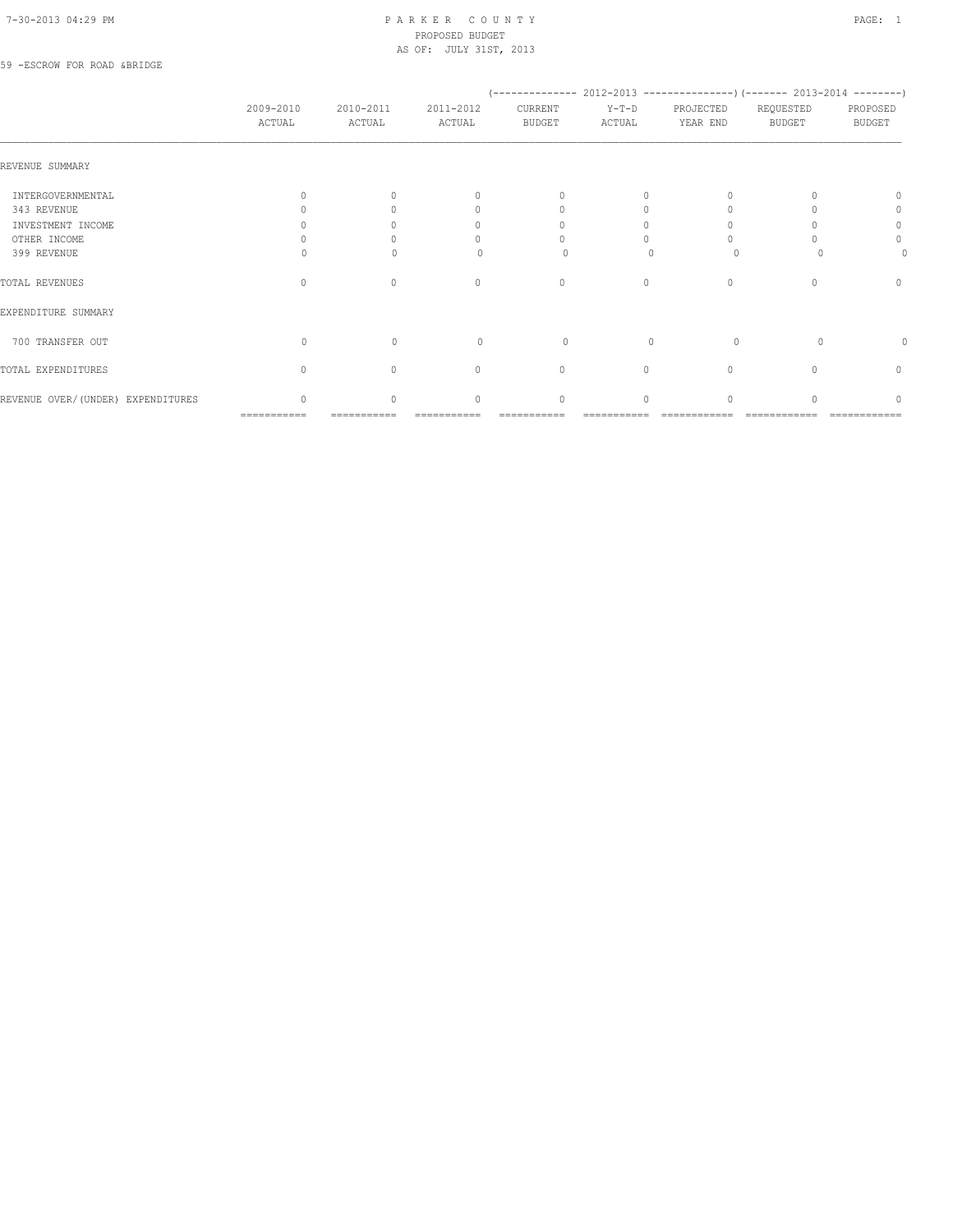#### 7-30-2013 04:29 PM P A R K E R C O U N T Y PAGE: 2 PROPOSED BUDGET AS OF: JULY 31ST, 2013

## 59 -ESCROW FOR ROAD &BRIDGE

| 2009-2010<br>ACTUAL | 2010-2011<br>ACTUAL              | 2011-2012<br>ACTUAL | CURRENT<br><b>BUDGET</b> | $Y-T-D$<br>ACTUAL | PROJECTED<br>YEAR END            | REQUESTED<br><b>BUDGET</b> | PROPOSED<br><b>BUDGET</b>                                                                 |
|---------------------|----------------------------------|---------------------|--------------------------|-------------------|----------------------------------|----------------------------|-------------------------------------------------------------------------------------------|
|                     |                                  |                     |                          |                   |                                  |                            |                                                                                           |
|                     |                                  |                     |                          |                   |                                  |                            |                                                                                           |
| $\Omega$            | $\Omega$                         | $\Omega$            | $\Omega$                 | $\Omega$          | $\Omega$                         |                            |                                                                                           |
|                     | $\Omega$                         | $\Omega$            | $\Omega$                 | $\Omega$          | $\Omega$                         | $\Omega$                   | $\Omega$                                                                                  |
|                     |                                  |                     |                          |                   |                                  |                            |                                                                                           |
| $\Omega$            | $\mathbf{0}$                     | $\mathbf{0}$        | $\circ$                  | $\mathbf{0}$      | $\circ$                          | $\circ$                    |                                                                                           |
| $\cap$              | $\mathbf{0}$                     | $\mathbf{0}$        | $\Omega$                 | $\circ$           | $\begin{array}{c} \n\end{array}$ | $\circ$                    | 0                                                                                         |
|                     |                                  |                     |                          |                   |                                  |                            |                                                                                           |
| $\bigcap$           | $\begin{array}{c} \n\end{array}$ | $\circ$             | $\Omega$                 | 0                 | $\Omega$                         | $\Omega$                   | $\circ$                                                                                   |
| $\cap$              | $\Omega$                         | $\Omega$            | $\Omega$                 | $\Omega$          | $\Omega$                         | $\Omega$                   | $\begin{array}{c} \n\end{array}$                                                          |
|                     |                                  |                     |                          |                   |                                  |                            |                                                                                           |
| $\Omega$            | $\mathbf{0}$                     | $\mathbf{0}$        | $\Omega$                 | $\mathbf{0}$      | $\Omega$                         | $\Omega$                   |                                                                                           |
| $\cap$              | $\Omega$                         | $\bigcap$           | $\bigcap$                | $\cap$            | $\bigcap$                        | $\bigcap$                  | $\circ$                                                                                   |
|                     |                                  |                     |                          |                   |                                  |                            |                                                                                           |
| $\Omega$            | $\mathbf{0}$                     | $\circ$             | $\circ$                  | $\mathbf{0}$      | $\circ$                          | $\circ$                    |                                                                                           |
| $\Omega$            | $\mathbf{0}$                     | $\Omega$            | $\mathbf{0}$             | $\Omega$          | $\Omega$                         | $\circ$                    | $\Omega$                                                                                  |
|                     |                                  |                     |                          |                   |                                  |                            | $\circ$                                                                                   |
|                     | $\circ$                          | $\circ$             | $\mathbf{0}$             | $\circ$           | $\circ$                          | 0                          | $(-$ -------------- 2012-2013 -----------------) (------- 2013-2014 ---------)<br>$\circ$ |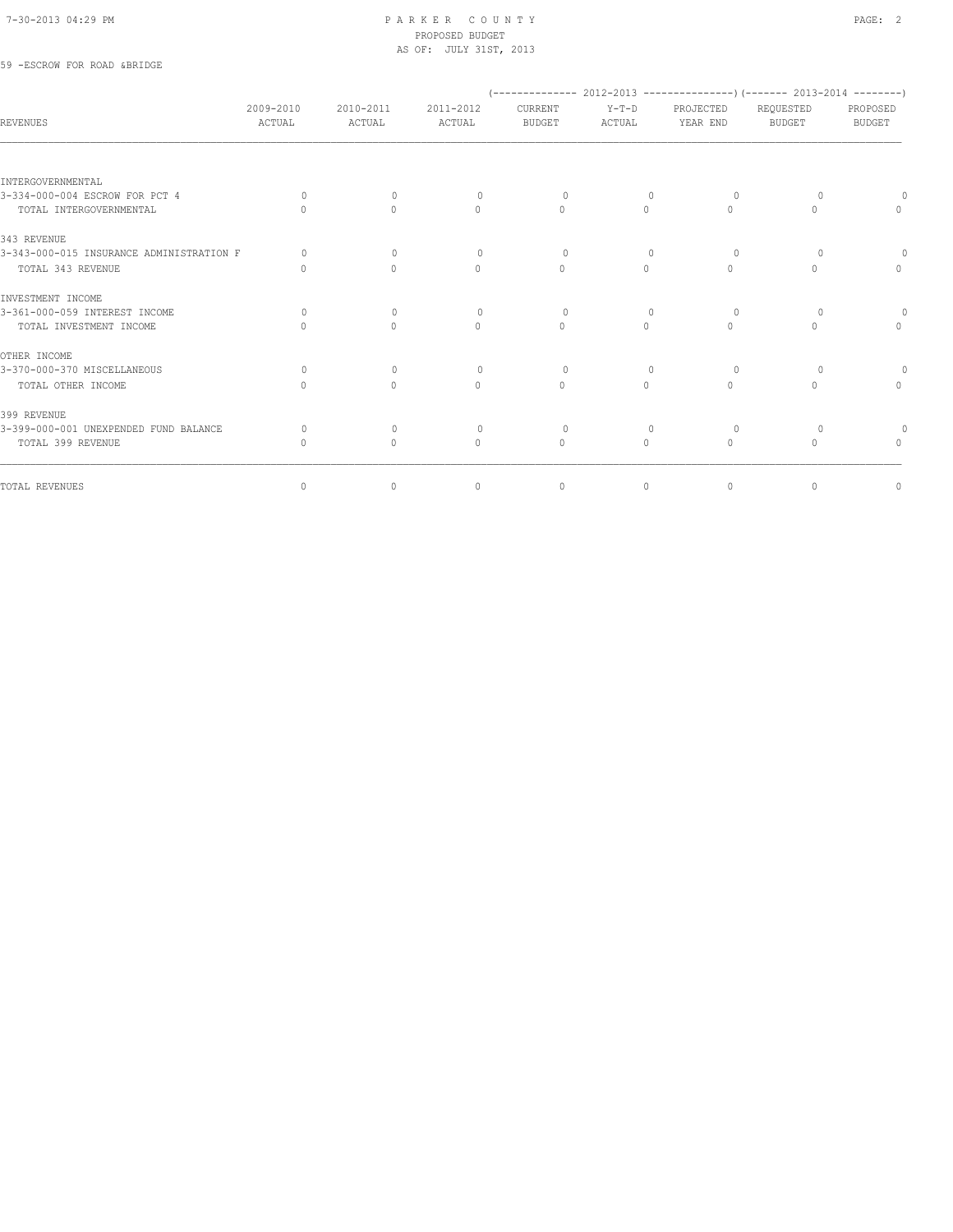#### 7-30-2013 04:29 PM P A R K E R C O U N T Y PAGE: 3 PROPOSED BUDGET AS OF: JULY 31ST, 2013

| 59 -ESCROW FOR ROAD &BRIDGE<br>700 TRANSFER OUT                                             |                     |                     |                     |                                  |                   |                                                                                      |                     |                           |
|---------------------------------------------------------------------------------------------|---------------------|---------------------|---------------------|----------------------------------|-------------------|--------------------------------------------------------------------------------------|---------------------|---------------------------|
| EXPENDITURES                                                                                | 2009-2010<br>ACTUAL | 2010-2011<br>ACTUAL | 2011-2012<br>ACTUAL | CURRENT<br><b>BUDGET</b>         | $Y-T-D$<br>ACTUAL | $(---------- 2012-2013 ----------)$ $(---- 2013-2014 ----)$<br>PROJECTED<br>YEAR END | REQUESTED<br>BUDGET | PROPOSED<br><b>BUDGET</b> |
| TRANSFERS/DEBT SERVICE<br>5-700-700-010 TRANSFER TO FUND 10<br>TOTAL TRANSFERS/DEBT SERVICE |                     |                     | $\cap$              |                                  |                   |                                                                                      |                     |                           |
| TOTAL 700 TRANSFER OUT                                                                      | ===========         |                     | $\bigcap$           | $\begin{array}{c} \n\end{array}$ | $\cap$            |                                                                                      |                     | $\cap$                    |
| TOTAL EXPENDITURES                                                                          | ===========         |                     |                     | $\Omega$                         |                   |                                                                                      |                     | 0                         |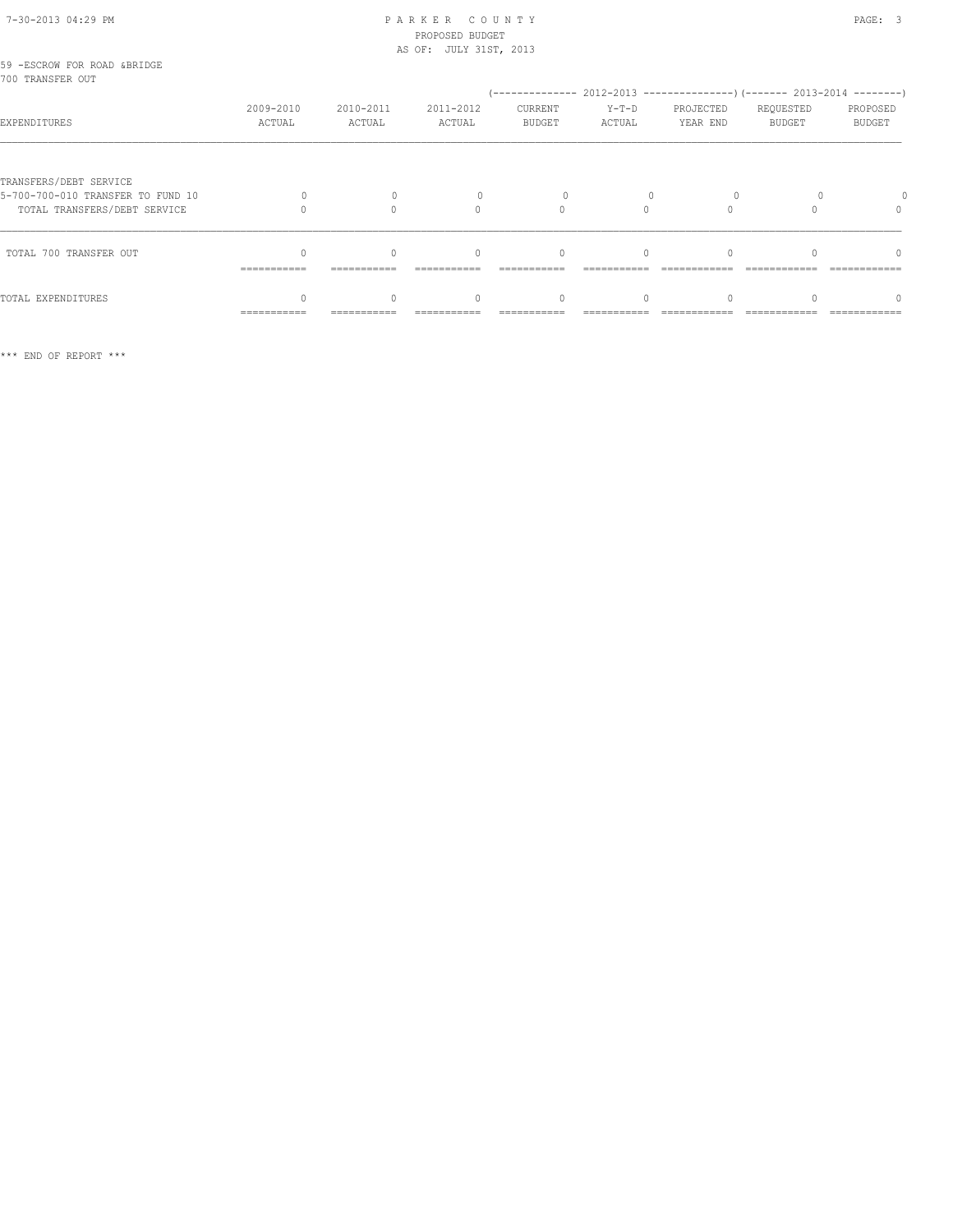#### 7-30-2013 04:29 PM P A R K E R C O U N T Y PAGE: 1 PROPOSED BUDGET AS OF: JULY 31ST, 2013

#### 60 -ABANDONED VEHICLES

|                                   |                       | 2010-2011<br>ACTUAL  |                                  |                                  |                   |                       | (-------------- 2012-2013 ----------------) (------- 2013-2014 --------) |                           |  |
|-----------------------------------|-----------------------|----------------------|----------------------------------|----------------------------------|-------------------|-----------------------|--------------------------------------------------------------------------|---------------------------|--|
|                                   | 2009-2010<br>ACTUAL   |                      | 2011-2012<br>ACTUAL              | CURRENT<br><b>BUDGET</b>         | $Y-T-D$<br>ACTUAL | PROJECTED<br>YEAR END | REQUESTED<br><b>BUDGET</b>                                               | PROPOSED<br><b>BUDGET</b> |  |
| REVENUE SUMMARY                   |                       |                      |                                  |                                  |                   |                       |                                                                          |                           |  |
| 343 REVENUE                       | $\Omega$              | $\Omega$             | $\begin{array}{c} \n\end{array}$ | $\begin{array}{c} \n\end{array}$ | $\Omega$          | $\Omega$              |                                                                          | $\Omega$                  |  |
| INTEREST INCOME                   | $\Omega$              | $\Omega$             | $\begin{array}{c} \n\end{array}$ | $\mathbf{0}$                     | $\Omega$          | 0                     |                                                                          | 0                         |  |
| 360 REVENUE                       | $\mathbf{0}$          | $\Omega$             | $\begin{array}{c} \n\end{array}$ | $\mathbf{0}$                     | $\Omega$          | $\Omega$              |                                                                          | $\circ$                   |  |
| INVESTMENT INCOME                 |                       | $\cap$               | $\Omega$                         | $\begin{array}{c} \n\end{array}$ |                   | 120                   |                                                                          | $\mathbf{0}$              |  |
| OTHER INCOME                      | 6,370                 | 6,650                | 3,975                            | 3,900                            | 4,745             | 43,200                | 4,000                                                                    | 3,900                     |  |
| INTERFUND TRANSFERS IN            | 0                     | 0                    | 0                                | $\mathbf{0}$                     | $\Omega$          | 0                     |                                                                          | $\overline{0}$            |  |
| 399 REVENUE                       | $\Omega$              | $\mathbf 0$          | $\mathbf{0}$                     | 5,000                            |                   | 0                     |                                                                          | 5,000                     |  |
| TOTAL REVENUES                    | 6,370                 | 6,650                | 3,975                            | 8,900                            | 4,749             | 43,320                | 4,000                                                                    | 8,900                     |  |
| EXPENDITURE SUMMARY               |                       |                      |                                  |                                  |                   |                       |                                                                          |                           |  |
| 409 NON DEPARTMENT                | 8,039                 | 3,132                | 3,878                            | 8,900                            | 133               | 43,200                | 4,000                                                                    | 8,900                     |  |
| TOTAL EXPENDITURES                | 8,039                 | 3,132                | 3,878                            | 8,900                            | 133               | 43,200                | 4,000                                                                    | 8,900                     |  |
| REVENUE OVER/(UNDER) EXPENDITURES | 1,669)<br>=========== | 3,518<br>=========== | 98                               | 0                                | 4,617             | 120                   |                                                                          | 0                         |  |
|                                   |                       |                      |                                  |                                  |                   |                       |                                                                          |                           |  |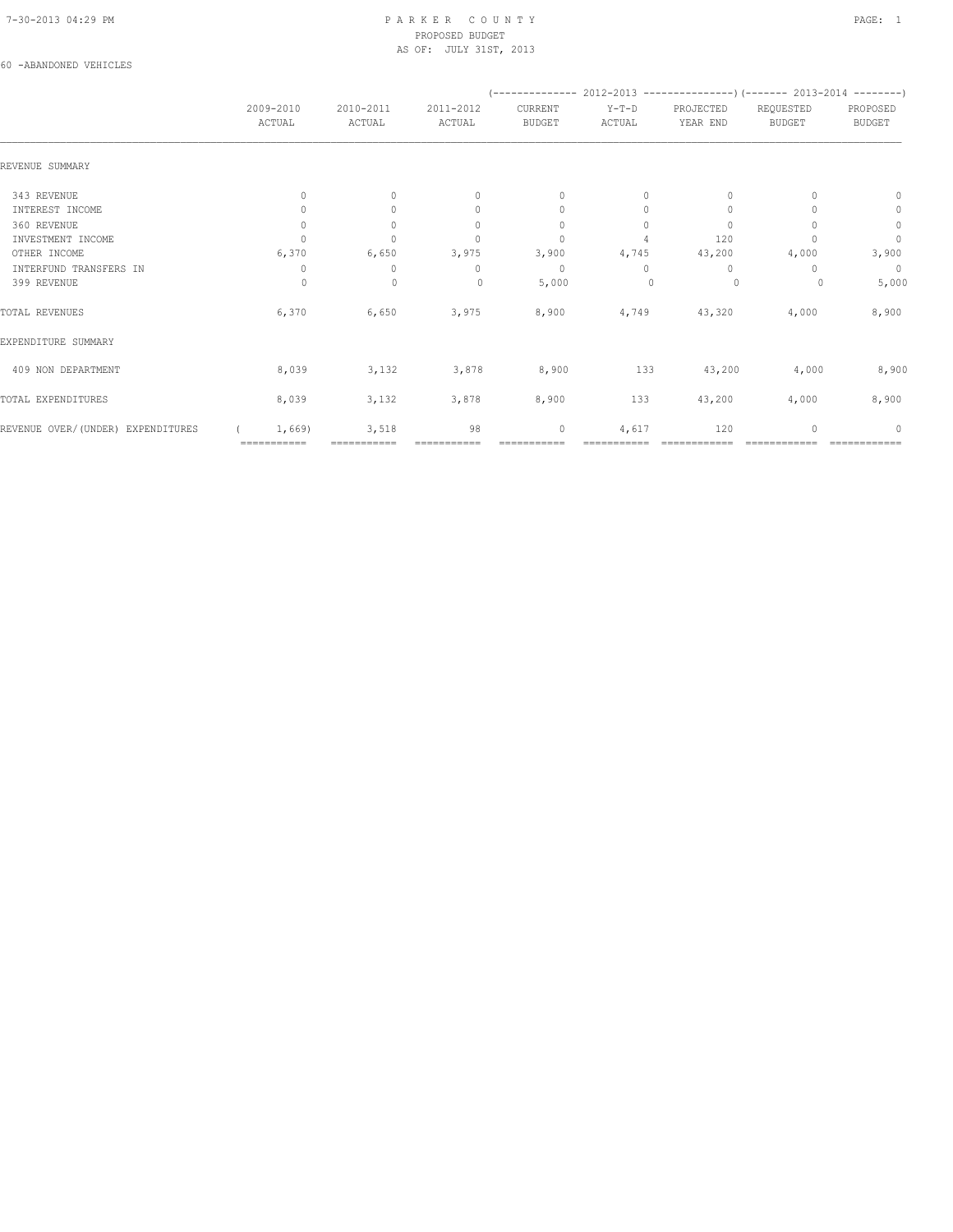60 -ABANDONED VEHICLES

#### 7-30-2013 04:29 PM P A R K E R C O U N T Y PAGE: 2 PROPOSED BUDGET AS OF: JULY 31ST, 2013

|                                          |                                  |                     |                                  |                          |                   |                       | (-------------- 2012-2013 ----------------) (------- 2013-2014 --------) |                           |
|------------------------------------------|----------------------------------|---------------------|----------------------------------|--------------------------|-------------------|-----------------------|--------------------------------------------------------------------------|---------------------------|
| <b>REVENUES</b>                          | 2009-2010<br>ACTUAL              | 2010-2011<br>ACTUAL | 2011-2012<br>ACTUAL              | CURRENT<br><b>BUDGET</b> | $Y-T-D$<br>ACTUAL | PROJECTED<br>YEAR END | REQUESTED<br><b>BUDGET</b>                                               | PROPOSED<br><b>BUDGET</b> |
|                                          |                                  |                     |                                  |                          |                   |                       |                                                                          |                           |
| 343 REVENUE                              |                                  |                     |                                  |                          |                   |                       |                                                                          |                           |
| 3-343-000-015 INSURANCE ADMINISTRATION F | $\Omega$                         | $\Omega$            | $\circ$                          | $\Omega$                 | $\mathbf{0}$      | 0                     | $\overline{0}$                                                           |                           |
| TOTAL 343 REVENUE                        | $\bigcap$                        | $\bigcap$           | $\Omega$                         | $\Omega$                 | $\Omega$          | $\Omega$              | $\Omega$                                                                 | $\Omega$                  |
| INTEREST INCOME                          |                                  |                     |                                  |                          |                   |                       |                                                                          |                           |
| 3-359-000-060 NOW ACCOUNT INTEREST       | $\Omega$                         | $\Omega$            | $\Omega$                         | $\Omega$                 | $\Omega$          | $\Omega$              | $\Omega$                                                                 | $\Omega$                  |
| TOTAL INTEREST INCOME                    | $\bigcap$                        | $\Omega$            | $\begin{array}{c} \n\end{array}$ | $\Omega$                 | $\bigcap$         | $\Omega$              | $\Omega$                                                                 | $\Omega$                  |
| 360 REVENUE                              |                                  |                     |                                  |                          |                   |                       |                                                                          |                           |
| 3-360-000-060 TEXPOOL                    | $\Omega$                         | $\Omega$            | $\begin{array}{c} \n\end{array}$ | $\Omega$                 | $\Omega$          | $\Omega$              | $\Omega$                                                                 | $\Omega$                  |
| TOTAL 360 REVENUE                        | $\bigcap$                        | $\bigcap$           | $\Omega$                         | $\Omega$                 | $\Omega$          | $\Omega$              | $\bigcap$                                                                | $\Omega$                  |
| INVESTMENT INCOME                        |                                  |                     |                                  |                          |                   |                       |                                                                          |                           |
| 3-361-000-060 INTEREST INCOME            | $\Omega$                         | $\mathbf{0}$        | $\mathbf{0}$                     | $\circ$                  | 4                 | 120                   | $\Omega$                                                                 | $\circ$                   |
| TOTAL INVESTMENT INCOME                  | $\begin{array}{c} \n\end{array}$ | $\Omega$            | $\Omega$                         | $\mathbf{0}$             | 4                 | 120                   | $\Omega$                                                                 | $\circ$                   |
| OTHER INCOME                             |                                  |                     |                                  |                          |                   |                       |                                                                          |                           |
| 3-370-000-370 MISCELLANEOUS              | 6,370                            | 6,650               | 3,975                            | 3,900                    |                   | 4,745 43,200          | 4,000                                                                    | 3,900                     |
| TOTAL OTHER INCOME                       | 6,370                            | 6,650               | 3,975                            | 3,900                    | 4,745             | 43,200                | 4,000                                                                    | 3,900                     |
| INTERFUND TRANSFERS IN                   |                                  |                     |                                  |                          |                   |                       |                                                                          |                           |
| 3-371-000-399 TRANSFER FROM PRIOR FUND B | $\Omega$                         | $\Omega$            | $\circ$                          | $\Omega$                 | $\mathbf{0}$      | $\Omega$              | $\Omega$                                                                 | $\overline{0}$            |
| TOTAL INTERFUND TRANSFERS IN             | $\Omega$                         | $\Omega$            | $\Omega$                         | $\circ$                  | $\Omega$          | $\Omega$              | $\Omega$                                                                 | $\Omega$                  |
| 399 REVENUE                              |                                  |                     |                                  |                          |                   |                       |                                                                          |                           |
| 3-399-000-001 UNEXPENDED FUND BALANCE    | $\circ$                          | $\mathbf{0}$        | $\circ$                          | 5,000                    | $\mathbf{0}$      | 0                     | $\circ$                                                                  | 5,000                     |
| TOTAL 399 REVENUE                        | $\mathbf{0}$                     | $\circ$             | $\circ$                          | 5,000                    | $\circ$           | $\circ$               | 0                                                                        | 5,000                     |
| TOTAL REVENUES                           | 6,370                            | 6,650               | 3,975                            | 8,900                    | 4,749             | 43,320                | 4,000                                                                    | 8,900                     |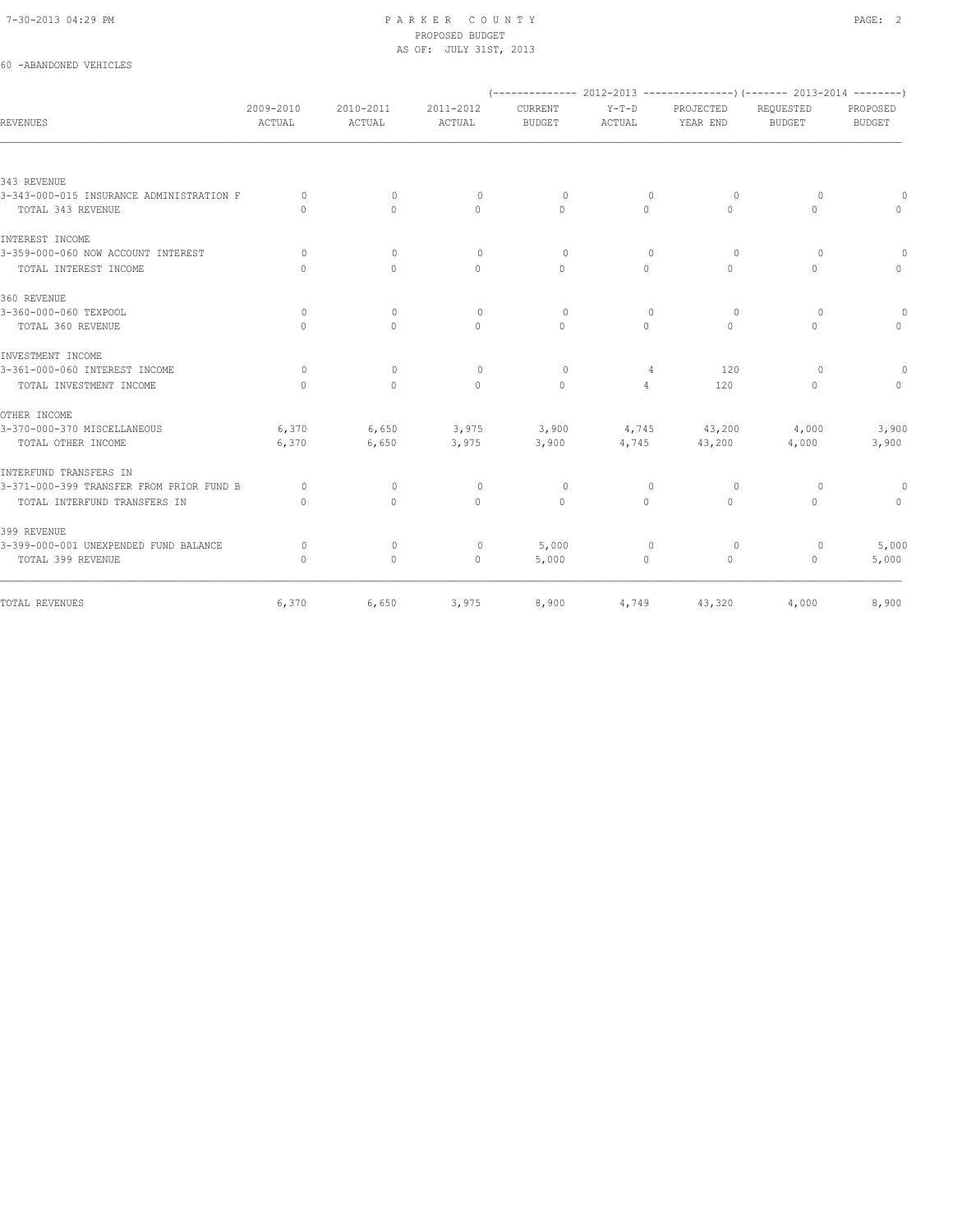# PROPOSED BUDGET AS OF: JULY 31ST, 2013

| 60 -ABANDONED VEHICLES<br>409 NON DEPARTMENT                                |              |                           |             |               |          |               |                                                                               |              |
|-----------------------------------------------------------------------------|--------------|---------------------------|-------------|---------------|----------|---------------|-------------------------------------------------------------------------------|--------------|
|                                                                             |              |                           |             |               |          |               | $(-$ -------------- 2012-2013 -----------------) (------- 2013-2014 --------) |              |
|                                                                             | 2009-2010    | 2010-2011                 | 2011-2012   | CURRENT       | $Y-T-D$  | PROJECTED     | REQUESTED                                                                     | PROPOSED     |
| EXPENDITURES                                                                | ACTUAL       | ACTUAL                    | ACTUAL      | <b>BUDGET</b> | ACTUAL   | YEAR END      | <b>BUDGET</b>                                                                 | BUDGET       |
|                                                                             |              |                           |             |               |          |               |                                                                               |              |
| OPERATING EXPENSES                                                          |              |                           |             |               |          |               |                                                                               |              |
| 5-409-300-371 ELECTRONIC EQUIPMENT-NON C                                    | $\circ$      | $\circ$                   | $\circ$     | $\circ$       | $\circ$  | $\circ$       | 0                                                                             |              |
| TOTAL OPERATING EXPENSES                                                    | $\Omega$     | $\Omega$                  | $\Omega$    | $\Omega$      | $\Omega$ | $\Omega$      | $\Omega$                                                                      | $\cap$       |
| PROFESSIONAL AND SERVICE                                                    |              |                           |             |               |          |               |                                                                               |              |
| 5-409-400-499 MISCELLANEOUS                                                 | 8,039        | 3,132                     | 3,878       | 8,900         | 133      | 43,200        | $\overline{0}$                                                                | 8,900        |
| TOTAL PROFESSIONAL AND SERVICE                                              | 8,039        | 3,132                     | 3,878       | 8,900         | 133      | 43,200        | $\begin{array}{c} \n\end{array}$                                              | 8,900        |
| CAPITAL EXPENDITURES                                                        |              |                           |             |               |          |               |                                                                               |              |
| 5-409-500-571 ELECTRONIC EQUIPMENT                                          | $\circ$      | $\circ$                   | $\circ$     | $\circ$       | $\circ$  | $\circ$       | 0                                                                             | $\circ$      |
| TOTAL CAPITAL EXPENDITURES                                                  | $\cap$       | $\bigcap$                 | $\Omega$    | $\Omega$      | $\Omega$ | $\cap$        | $\bigcap$                                                                     | $\bigcap$    |
| OTHER SERVICES                                                              |              |                           |             |               |          |               |                                                                               |              |
| 5-409-600-699 PROGRAM CONTINGENCIES                                         | $\Omega$     | $\Omega$                  | $\Omega$    | $\Omega$      | $\circ$  | $\circ$       | 4,000                                                                         |              |
| TOTAL OTHER SERVICES                                                        | $\bigcap$    | $\Omega$                  | $\Omega$    | $\mathbf{0}$  | $\circ$  | $\circ$       | 4,000                                                                         | $\mathbf{0}$ |
| TOTAL 409 NON DEPARTMENT                                                    | 8,039        |                           | 3,132 3,878 | 8,900         |          | 133<br>43,200 | 4,000                                                                         | 8,900        |
| Possible 24 entities contracting for May '07 Elections.                     |              |                           |             |               |          |               |                                                                               |              |
| Requires additional Jdgs. and Clerks. Also, additional<br>programming fees. |              |                           |             |               |          |               |                                                                               |              |
|                                                                             | ===========  |                           |             |               |          |               |                                                                               |              |
| TOTAL EXPENDITURES                                                          | 8,039        | 3,132                     | 3,878       | 8,900         | 133      | 43,200        | 4,000                                                                         | 8,900        |
|                                                                             | ============ | ============ ============ |             | ===========   |          |               |                                                                               |              |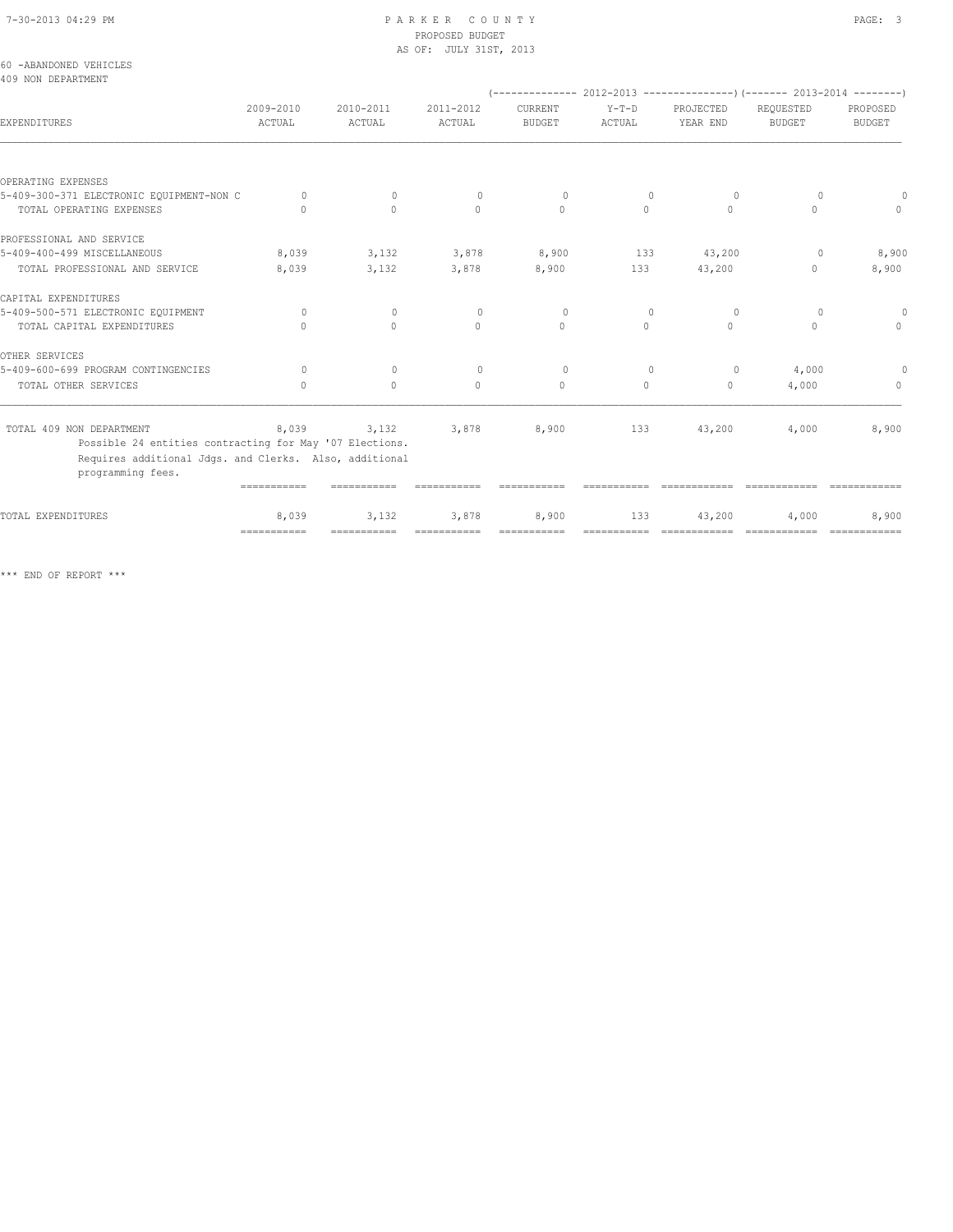| $\sim$ | $\sim$ |  |
|--------|--------|--|

|                                   |                     |                     |                                  | (--------------          | 2012-2013 ---------------------- 2013-2014 ----------- |                       |                            |                           |
|-----------------------------------|---------------------|---------------------|----------------------------------|--------------------------|--------------------------------------------------------|-----------------------|----------------------------|---------------------------|
|                                   | 2009-2010<br>ACTUAL | 2010-2011<br>ACTUAL | 2011-2012<br>ACTUAL              | CURRENT<br><b>BUDGET</b> | $Y-T-D$<br>ACTUAL                                      | PROJECTED<br>YEAR END | REQUESTED<br><b>BUDGET</b> | PROPOSED<br><b>BUDGET</b> |
| REVENUE SUMMARY                   |                     |                     |                                  |                          |                                                        |                       |                            |                           |
| 343 REVENUE                       | $\mathbf{0}$        | $\circ$             | $\mathbf{0}$                     | $\mathbf{0}$             | 0                                                      | $\mathbf{0}$          | $\Omega$                   | $\mathbf{0}$              |
| INTEREST INCOME                   | 0                   | $\Omega$            | $\begin{array}{c} \n\end{array}$ | $\mathbf{0}$             | $\Omega$                                               | $\mathbf{0}$          |                            | $\circ$                   |
| 360 REVENUE                       | $\mathbf{0}$        | $\Omega$            | $\mathbf{0}$                     | $\mathbf{0}$             | 0                                                      | $\mathbf{0}$          |                            | $\mathbb O$               |
| INVESTMENT INCOME                 | $\cap$              | $\Omega$            | $\Omega$                         | $\mathbf{0}$             |                                                        | 5                     |                            | $\mathbf{0}$              |
| OTHER INCOME                      | 6,120               | 12,720              | 15,535                           | 9,000                    | 18,519                                                 | 16,300                | 9,000                      | 9,000                     |
| INTERFUND TRANSFERS IN            | 0                   | $\circ$             | 0                                | $\mathbf{0}$             | $\Omega$                                               | 3,000                 | n                          | $\circ$                   |
| 399 REVENUE                       | 0                   | $\mathbf 0$         | $\mathbf{0}$                     | 7,000                    | $\Omega$                                               | 0                     | 0                          | 7,000                     |
| TOTAL REVENUES                    | 6,120               | 12,720              | 15,535                           | 16,000                   | 18,520                                                 | 19,305                | 9,000                      | 16,000                    |
| EXPENDITURE SUMMARY               |                     |                     |                                  |                          |                                                        |                       |                            |                           |
| 409 NON DEPARTMENT                | 8,242               | 8,306               | 8,930                            | 16,000                   |                                                        | 15,665 19,300         | 9,000                      | 16,000                    |
| 700 TRANSFER OUT                  | 19,847              | $\overline{0}$      | 30,000                           | $\circ$                  | $\mathbf{0}$                                           | 0                     | $\Omega$                   | 0                         |
| TOTAL EXPENDITURES                | 28,089              | 8,306               | 38,930                           | 16,000                   | 15,665                                                 | 19,300                | 9,000                      | 16,000                    |
| REVENUE OVER/(UNDER) EXPENDITURES | 21,969              | 4,414               | 23, 395                          | $\mathbf 0$              | 2,855                                                  | 5                     | $\mathbf{0}$               | 0                         |
|                                   | ===========         | ===========         |                                  | ===========              |                                                        |                       |                            | ============              |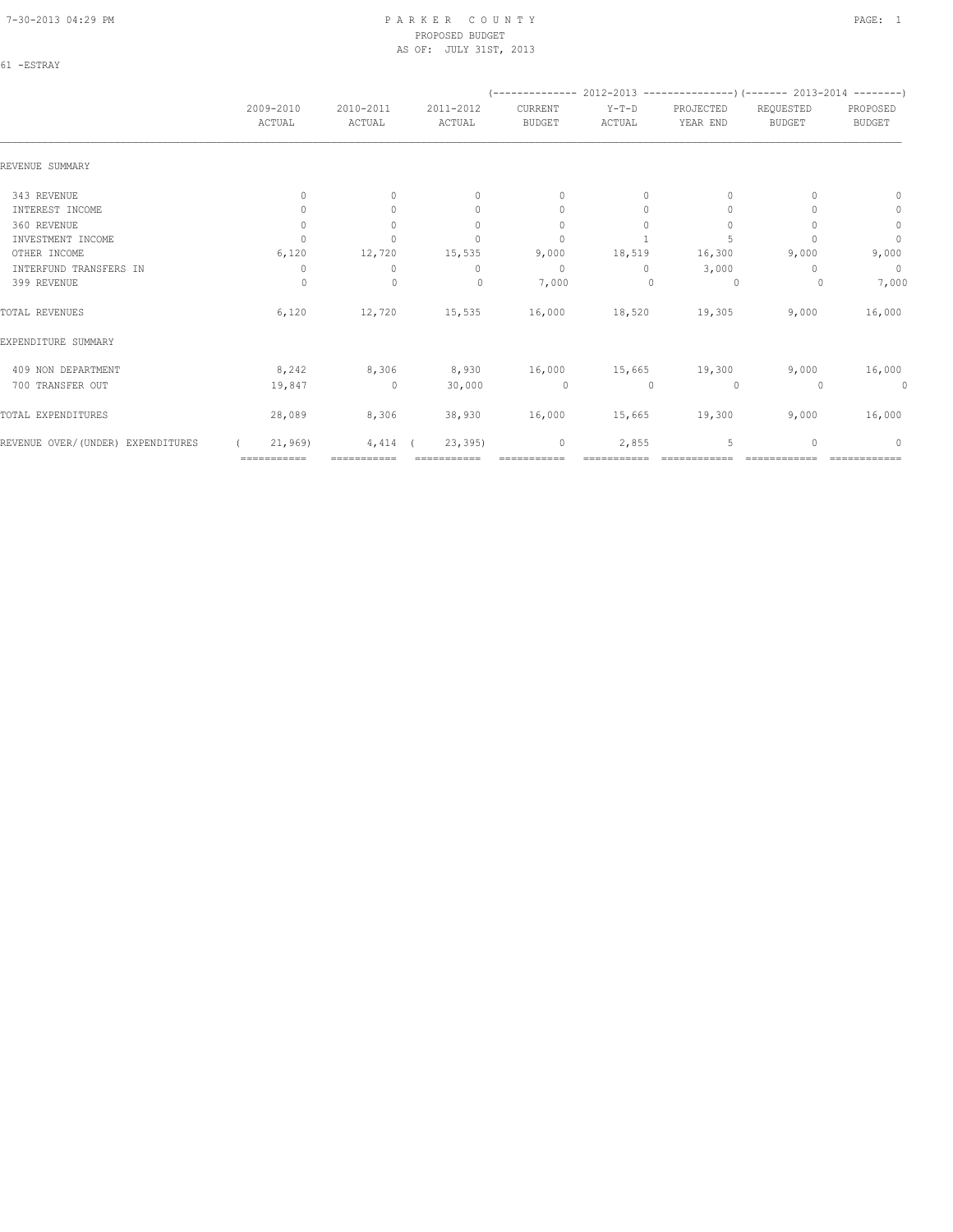61 -ESTRAY

#### 7-30-2013 04:29 PM P A R K E R C O U N T Y PAGE: 2 PROPOSED BUDGET AS OF: JULY 31ST, 2013

|                                          |                                  |                     |                     |                                 |                   |                       | (-------------- 2012-2013 ----------------) (------- 2013-2014 --------) |                           |
|------------------------------------------|----------------------------------|---------------------|---------------------|---------------------------------|-------------------|-----------------------|--------------------------------------------------------------------------|---------------------------|
| REVENUES                                 | 2009-2010<br>ACTUAL              | 2010-2011<br>ACTUAL | 2011-2012<br>ACTUAL | <b>CURRENT</b><br><b>BUDGET</b> | $Y-T-D$<br>ACTUAL | PROJECTED<br>YEAR END | REQUESTED<br><b>BUDGET</b>                                               | PROPOSED<br><b>BUDGET</b> |
|                                          |                                  |                     |                     |                                 |                   |                       |                                                                          |                           |
| 343 REVENUE                              |                                  |                     |                     |                                 |                   |                       |                                                                          |                           |
| 3-343-000-015 INSURANCE ADMINISTRATION F | $\Omega$                         | $\mathbf{0}$        | $\mathbf{0}$        | $\circ$                         | $\mathbf{0}$      | 0                     | $\Omega$                                                                 |                           |
| TOTAL 343 REVENUE                        | $\Omega$                         | $\Omega$            | $\Omega$            | $\Omega$                        | $\Omega$          | $\Omega$              | $\Omega$                                                                 |                           |
| INTEREST INCOME                          |                                  |                     |                     |                                 |                   |                       |                                                                          |                           |
| 3-359-000-061 NOW ACCOUNT INTEREST       | $\bigcap$                        | $\mathbf{0}$        | $\Omega$            | $\Omega$                        | $\Omega$          | 0                     | $\Omega$                                                                 |                           |
| TOTAL INTEREST INCOME                    | $\begin{array}{c} \n\end{array}$ | $\Omega$            | $\mathbf{0}$        | $\circ$                         | $\circ$           | $\Omega$              | $\mathbf{0}$                                                             |                           |
| 360 REVENUE                              |                                  |                     |                     |                                 |                   |                       |                                                                          |                           |
| 3-360-000-061 TEXPOOL INTEREST           | 0                                | $\mathbf{0}$        | $\mathbf{0}$        | $\circ$                         | 0                 | 0                     | 0                                                                        |                           |
| TOTAL 360 REVENUE                        | $\Omega$                         | $\Omega$            | $\Omega$            | $\Omega$                        | $\Omega$          | $\Omega$              | $\Omega$                                                                 | $\Omega$                  |
| INVESTMENT INCOME                        |                                  |                     |                     |                                 |                   |                       |                                                                          |                           |
| 3-361-000-061 INTEREST INCOME            | $\circ$                          | $\mathbf{0}$        | $\mathbf{0}$        | $\circ$                         | 1                 | -5                    | $\circ$                                                                  |                           |
| TOTAL INVESTMENT INCOME                  | $\circ$                          | $\circ$             | $\mathbf{0}$        | $\circ$                         | $\mathbf{1}$      | 5                     | $\mathbf{0}$                                                             | $\Omega$                  |
| OTHER INCOME                             |                                  |                     |                     |                                 |                   |                       |                                                                          |                           |
| 3-370-000-370 MISCELLANEOUS              | 6,120                            | 12,720              | 15,535              | 9,000                           | 18,519            | 16,300                | 9,000                                                                    | 9,000                     |
| TOTAL OTHER INCOME                       | 6,120                            | 12,720              | 15,535              | 9,000                           | 18,519            | 16,300                | 9,000                                                                    | 9,000                     |
| INTERFUND TRANSFERS IN                   |                                  |                     |                     |                                 |                   |                       |                                                                          |                           |
| 3-371-000-052 TRANSFER FROM FUND 52      | $\circ$                          | $\circ$             | $\mathbf{0}$        | $\mathbf{0}$                    | $\circ$           | 3,000                 | $\mathbf{0}$                                                             | $\mathbf{0}$              |
| 3-371-000-399 TRANSFER FROM PRIOR FUND B | $\Omega$                         | $\Omega$            | $\mathbf{0}$        | $\circ$                         | $\mathbf{0}$      | $\circ$               | $\Omega$                                                                 | 0                         |
| TOTAL INTERFUND TRANSFERS IN             | $\begin{array}{c} \n\end{array}$ | $\Omega$            | $\Omega$            | $\mathbf{0}$                    | $\circ$           | 3,000                 | $\mathbf{0}$                                                             | $\mathbf{0}$              |
| 399 REVENUE                              |                                  |                     |                     |                                 |                   |                       |                                                                          |                           |
| 3-399-000-001 UNEXPENDED FUND BALANCE    | 0                                | $\mathbf{0}$        | $\mathbf{0}$        | 7,000                           | $\Omega$          | $\circ$               | 0                                                                        | 7,000                     |
| TOTAL 399 REVENUE                        | $\mathbf{0}$                     | $\circ$             | $\circ$             | 7,000                           | 0                 | $\circ$               | $\mathbf{0}$                                                             | 7,000                     |
| TOTAL REVENUES                           | 6,120                            | 12,720              | 15,535              | 16,000                          | 18,520            | 19,305                | 9,000                                                                    | 16,000                    |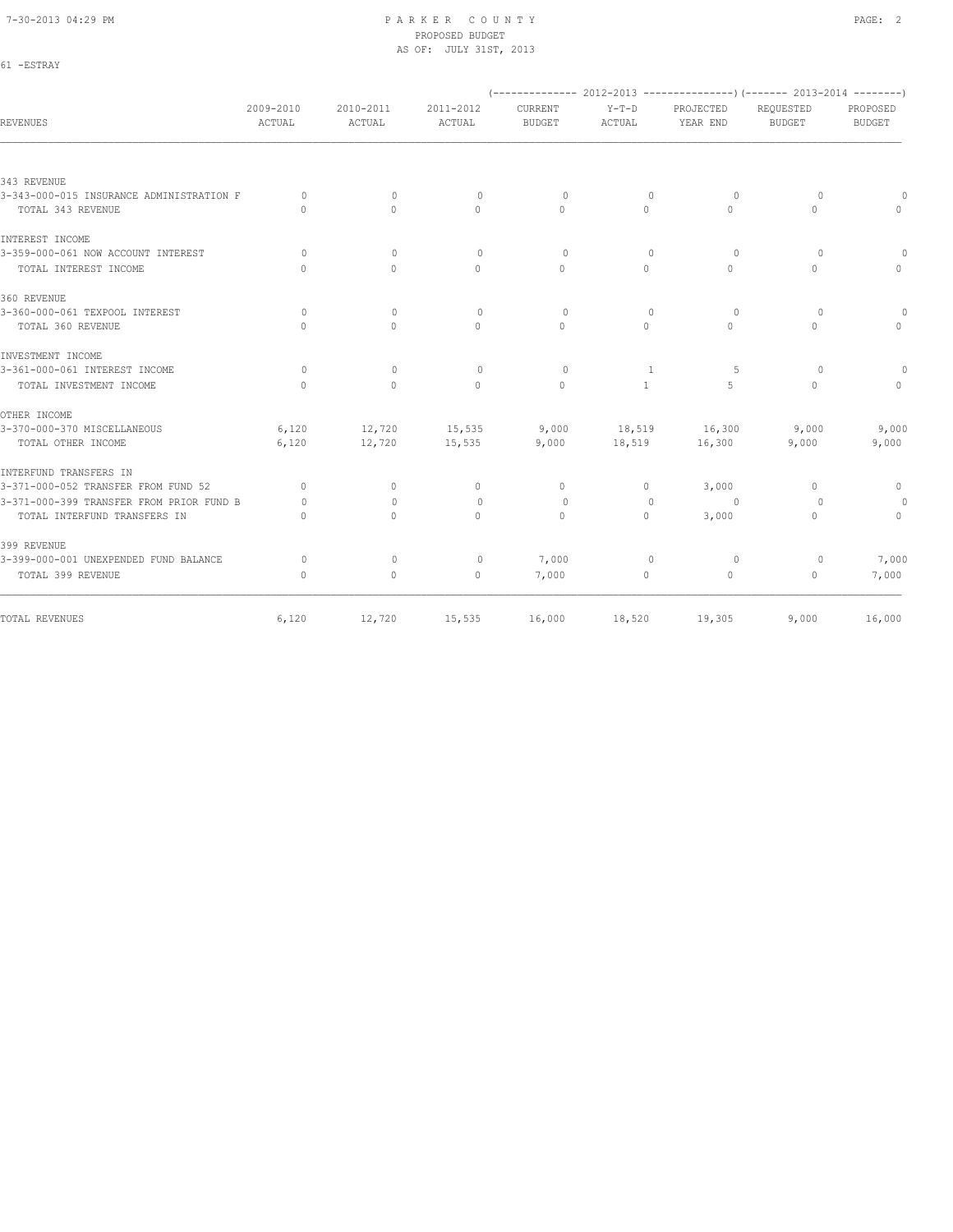# PROPOSED BUDGET AS OF: JULY 31ST, 2013

| 61 -ESTRAY<br>409 NON DEPARTMENT                        |                     |                     |                     |                          |                   |                       |                                                                          |                           |
|---------------------------------------------------------|---------------------|---------------------|---------------------|--------------------------|-------------------|-----------------------|--------------------------------------------------------------------------|---------------------------|
|                                                         |                     |                     |                     |                          |                   |                       | (-------------- 2012-2013 ----------------) (------- 2013-2014 --------) |                           |
| EXPENDITURES                                            | 2009-2010<br>ACTUAL | 2010-2011<br>ACTUAL | 2011-2012<br>ACTUAL | CURRENT<br><b>BUDGET</b> | $Y-T-D$<br>ACTUAL | PROJECTED<br>YEAR END | REQUESTED<br><b>BUDGET</b>                                               | PROPOSED<br><b>BUDGET</b> |
|                                                         |                     |                     |                     |                          |                   |                       |                                                                          |                           |
| PROFESSIONAL AND SERVICE                                |                     |                     |                     |                          |                   |                       |                                                                          |                           |
| 5-409-400-405 MEDICAL SERVICE                           | $\mathbf{0}$        | $\circ$             | $\circ$             | $\circ$                  | $\circ$           | $\circ$               | $\mathbf{0}$                                                             | $\overline{0}$            |
| 5-409-400-499 MISCELLANEOUS                             | 2,667               | 8,306               | 8,930               | 9,500                    | 9,215             | 19,300                | 9,000                                                                    | 9,500                     |
| TOTAL PROFESSIONAL AND SERVICE                          | 2,667               | 8,306               | 8,930               | 9,500                    | 9,215             | 19,300                | 9,000                                                                    | 9,500                     |
| CAPITAL EXPENDITURES                                    |                     |                     |                     |                          |                   |                       |                                                                          |                           |
| 5-409-500-573 TRAILERS                                  | 5,575               | $\circ$             | $\circ$             | 6,500                    | 6,450             | $\circ$               | $\circ$                                                                  | 6,500                     |
| TOTAL CAPITAL EXPENDITURES                              | 5,575               | $\circ$             | $\circ$             | 6,500                    | 6,450             | $\circ$               | 0                                                                        | 6,500                     |
| TOTAL 409 NON DEPARTMENT                                | 8,242               | 8,306               | 8,930               | 16,000                   | 15,665            | 19,300                | 9,000                                                                    | 16,000                    |
| Possible 24 entities contracting for May '07 Elections. |                     |                     |                     |                          |                   |                       |                                                                          |                           |

Requires additional Jdgs. and Clerks. Also, additional

programming fees.

=========== =========== =========== =========== =========== ============ ============ ============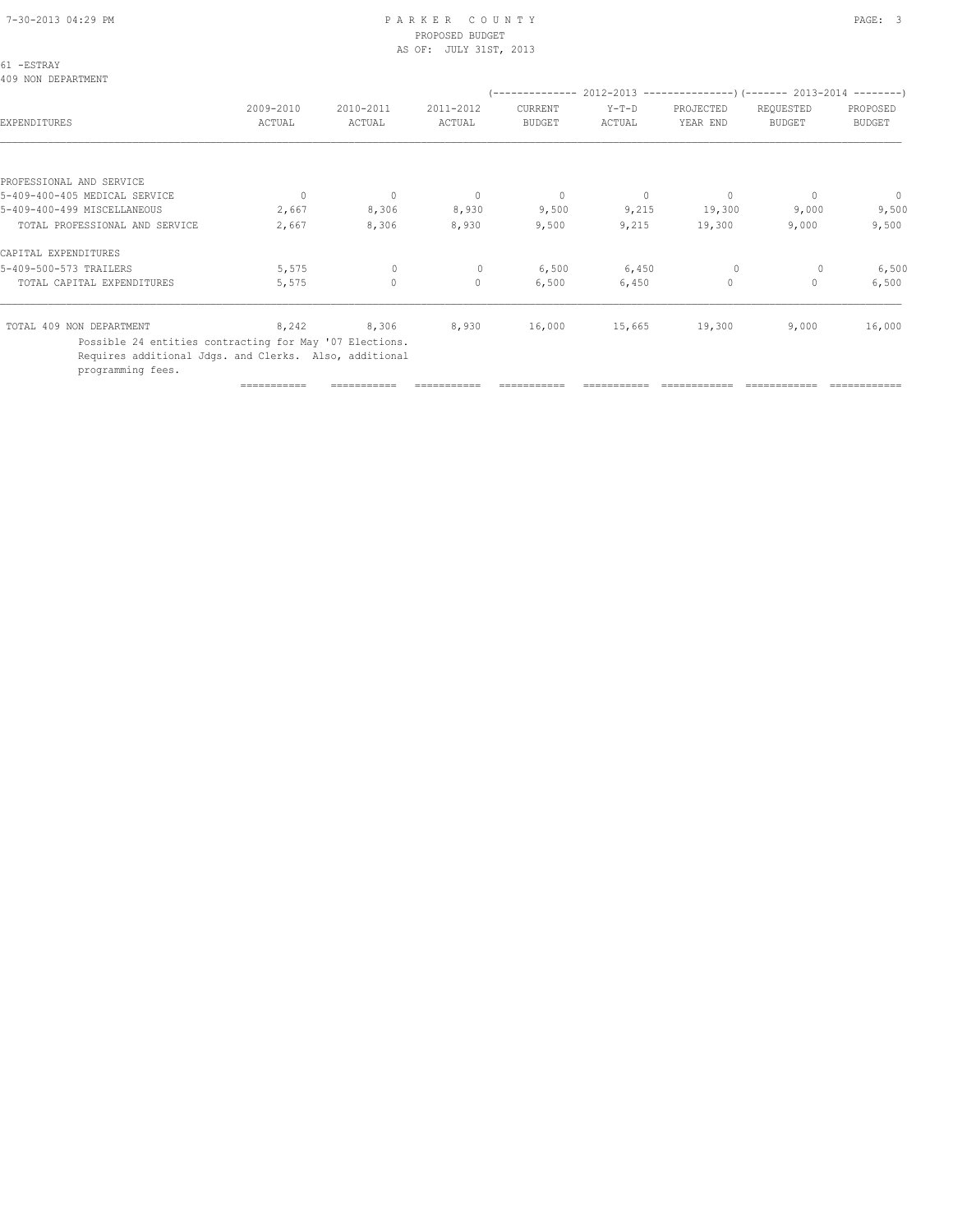| 61 -ESTRAY<br>700 TRANSFER OUT                                    |                       |                          |                       |                          |                   |                       |                            |                                  |
|-------------------------------------------------------------------|-----------------------|--------------------------|-----------------------|--------------------------|-------------------|-----------------------|----------------------------|----------------------------------|
| EXPENDITURES                                                      | 2009-2010<br>ACTUAL   | 2010-2011<br>ACTUAL      | 2011-2012<br>ACTUAL   | CURRENT<br><b>BUDGET</b> | $Y-T-D$<br>ACTUAL | PROJECTED<br>YEAR END | REQUESTED<br><b>BUDGET</b> | PROPOSED<br><b>BUDGET</b>        |
| TRANSFERS/DEBT SERVICE                                            |                       |                          |                       |                          |                   |                       |                            |                                  |
| 5-700-700-052 TRANSFER TO FUND 52<br>TOTAL TRANSFERS/DEBT SERVICE | 19,847<br>19,847      | $\mathbf{0}$<br>$\Omega$ | 30,000<br>30,000      | $\circ$<br>$\circ$       | $\Omega$          | $\Omega$              |                            | $\mathbf{0}$                     |
| TOTAL 700 TRANSFER OUT                                            | 19,847<br>=========== | $\circ$<br>===========   | 30,000<br>=========== | $\mathbf{0}$             | $\Omega$          | $\Omega$              | $\Omega$                   | $\begin{array}{c} \n\end{array}$ |
| TOTAL EXPENDITURES                                                | 28,089<br>=========== | 8,306                    | 38,930                | 16,000                   | 15,665            | 19,300                | 9,000                      | 16,000                           |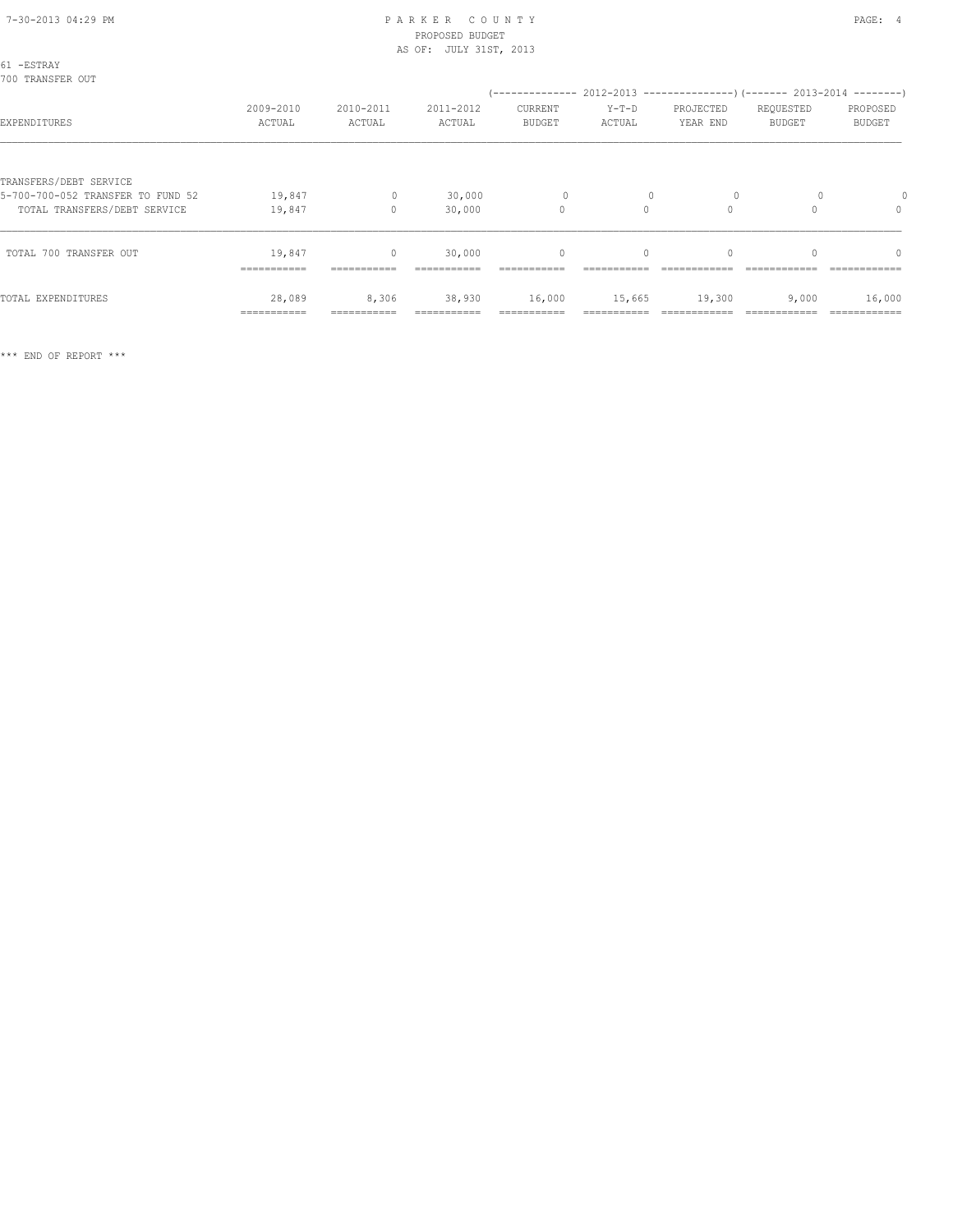#### 62 -PRE TRIAL INTERVENTION

|                                   |                     |                     |                     | (-------------- 2012-2013 -----------------) (------- 2013-2014 --------) |                   |                       |                     |                    |
|-----------------------------------|---------------------|---------------------|---------------------|---------------------------------------------------------------------------|-------------------|-----------------------|---------------------|--------------------|
|                                   | 2009-2010<br>ACTUAL | 2010-2011<br>ACTUAL | 2011-2012<br>ACTUAL | CURRENT<br>BUDGET                                                         | $Y-T-D$<br>ACTUAL | PROJECTED<br>YEAR END | REQUESTED<br>BUDGET | PROPOSED<br>BUDGET |
| REVENUE SUMMARY                   |                     |                     |                     |                                                                           |                   |                       |                     |                    |
| 333 REVENUE                       | $\mathbf{0}$        | $\mathbf{0}$        | $\overline{0}$      | $\circ$                                                                   | 0(                | 14)                   | $\mathbf{0}$        | $\circ$            |
| FEES OF OFFICE                    | 3,160               | 2,266               | 4,839               | 4,000                                                                     | 5,449             | $\circ$               | 5,000               | 4,000              |
| INTEREST INCOME                   | $\circ$             | $\mathbf{0}$        | $\mathbf{0}$        | $\mathbf{0}$                                                              | $\circ$           | 14)                   | 0                   | $\circ$            |
| INVESTMENT INCOME                 | $\circ$             | $\mathbf{0}$        | $\Omega$            | $\circ$                                                                   | 3                 | $\circ$               |                     | $\circ$            |
| TOTAL REVENUES                    | 3,160               | 2,266               | 4,839               | 4,000                                                                     | $5,452$ (         | 28)                   | 5,000               | 4,000              |
| EXPENDITURE SUMMARY               |                     |                     |                     |                                                                           |                   |                       |                     |                    |
| 409 NON DEPARTMENT                | $\circ$             | $\circ$             | $\circ$             | 4,000                                                                     | $\circ$           | $\circ$               | 5,000               | 4,000              |
| 570 JUVENILE PROBATION            | $\Omega$            | $\mathbf{0}$        | $\circ$             | 0                                                                         | $\mathbf{0}$      | 42                    | 0                   | $\circ$            |
| TOTAL EXPENDITURES                | $\circ$             | $\circ$             | $\circ$             | 4,000                                                                     | $\circ$           | 42                    | 5,000               | 4,000              |
| REVENUE OVER/(UNDER) EXPENDITURES | 3,160               | 2,266               | 4,839               | $\mathbb O$                                                               | 5,452             | 70)                   | $\mathbf{0}$        | $\Omega$           |
|                                   | ===========         |                     |                     |                                                                           |                   |                       |                     |                    |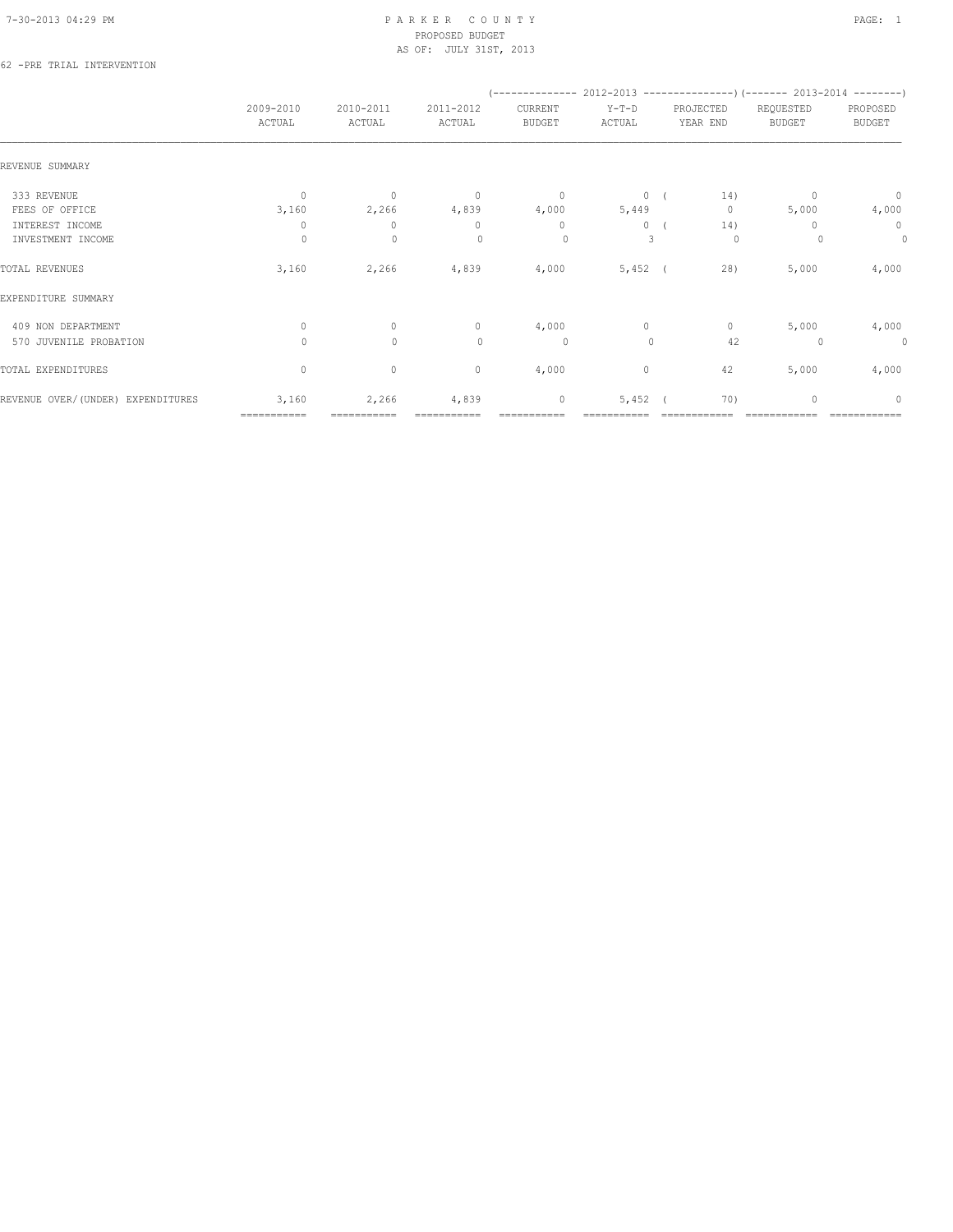## 62 -PRE TRIAL INTERVENTION

|                                          |                     |                     |                     |                          |                   |                       | (-------------- 2012-2013 ----------------) (------- 2013-2014 --------) |                           |
|------------------------------------------|---------------------|---------------------|---------------------|--------------------------|-------------------|-----------------------|--------------------------------------------------------------------------|---------------------------|
| <b>REVENUES</b>                          | 2009-2010<br>ACTUAL | 2010-2011<br>ACTUAL | 2011-2012<br>ACTUAL | CURRENT<br><b>BUDGET</b> | $Y-T-D$<br>ACTUAL | PROJECTED<br>YEAR END | REQUESTED<br><b>BUDGET</b>                                               | PROPOSED<br><b>BUDGET</b> |
|                                          |                     |                     |                     |                          |                   |                       |                                                                          |                           |
| 333 REVENUE                              |                     |                     |                     |                          |                   |                       |                                                                          |                           |
| 3-333-000-370 STATE GRANT                | 0                   | $\mathbf{0}$        | $\Omega$            | $\circ$                  | $\circ$           | 14)                   |                                                                          |                           |
| TOTAL 333 REVENUE                        | $\Omega$            | $\circ$             | $\circ$             | $\mathbf{0}$             | $\overline{0}$    | 14)                   | $\mathbf{0}$                                                             | $\circ$                   |
| FEES OF OFFICE                           |                     |                     |                     |                          |                   |                       |                                                                          |                           |
| 3-340-000-562 PRE TRIAL INTERVENTION REV | 3,160               | 2,266               | 4,839               | 4,000                    | 5,449             | $\circ$               | 5,000                                                                    | 4,000                     |
| TOTAL FEES OF OFFICE                     | 3,160               | 2,266               | 4,839               | 4,000                    | 5,449             | $\circ$               | 5,000                                                                    | 4,000                     |
| INTEREST INCOME                          |                     |                     |                     |                          |                   |                       |                                                                          |                           |
| 3-359-000-062 NOW ACCOUNT INTEREST       | $\Omega$            | $\mathbf{0}$        | $\circ$             | $\circ$                  | $\mathbf{0}$      | 14)                   | $\circ$                                                                  | $\circ$                   |
| TOTAL INTEREST INCOME                    | $\mathbf{0}$        | $\circ$             | $\mathbf{0}$        | $\circ$                  | $\circ$           | 14)                   | $\mathbf{0}$                                                             | $\mathbf{0}$              |
| INVESTMENT INCOME                        |                     |                     |                     |                          |                   |                       |                                                                          |                           |
| 3-361-000-062 INTEREST INCOME            | $\bigcap$           | $\mathbf{0}$        | $\Omega$            | $\circ$                  | 3                 | 0                     | 0                                                                        |                           |
| TOTAL INVESTMENT INCOME                  | $\circ$             | $\circ$             | $\mathbf{0}$        | $\circ$                  | 3                 | $\circ$               | $\Omega$                                                                 | $\mathbf{0}$              |
| TOTAL REVENUES                           | 3,160               | 2,266               | 4,839               | 4,000                    | $5,452$ (         | 28)                   | 5,000                                                                    | 4,000                     |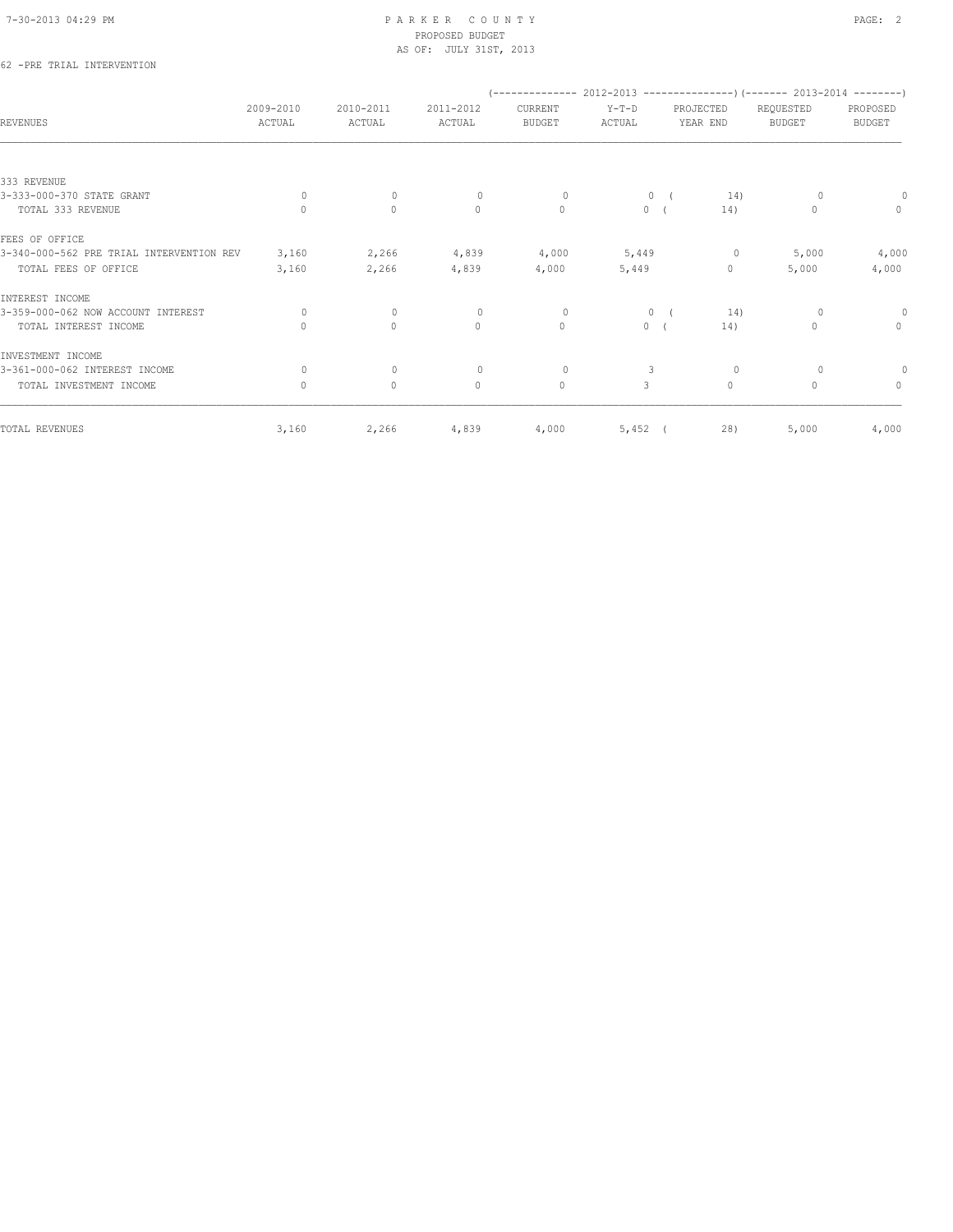# 7-30-2013 04:29 PM P A R K E R C O U N T Y PAGE: 3 PROPOSED BUDGET

|                                                                                                                                        |                     |                     | AS OF: JULY 31ST, 2013 |                          |                   |                       |                                                               |                           |
|----------------------------------------------------------------------------------------------------------------------------------------|---------------------|---------------------|------------------------|--------------------------|-------------------|-----------------------|---------------------------------------------------------------|---------------------------|
| 62 -PRE TRIAL INTERVENTION<br>409 NON DEPARTMENT                                                                                       |                     |                     |                        | ------------             |                   |                       | 2012-2013 --------------------- (------- 2013-2014 ---------) |                           |
| EXPENDITURES                                                                                                                           | 2009-2010<br>ACTUAL | 2010-2011<br>ACTUAL | 2011-2012<br>ACTUAL    | CURRENT<br><b>BUDGET</b> | $Y-T-D$<br>ACTUAL | PROJECTED<br>YEAR END | REQUESTED<br><b>BUDGET</b>                                    | PROPOSED<br><b>BUDGET</b> |
|                                                                                                                                        |                     |                     |                        |                          |                   |                       |                                                               |                           |
| PROFESSIONAL AND SERVICE                                                                                                               |                     |                     |                        |                          |                   |                       |                                                               |                           |
| 5-409-400-499 MISCELLANEOUS                                                                                                            | $\Omega$            | $\mathbf{0}$        | $\mathbf{0}$           | $\circ$                  |                   | $\circ$               |                                                               |                           |
| TOTAL PROFESSIONAL AND SERVICE                                                                                                         | $\Omega$            | $\circ$             | $\Omega$               | $\circ$                  | $\circ$           | $\circ$               | $\Omega$                                                      | $\mathbf{0}$              |
| OTHER SERVICES                                                                                                                         |                     |                     |                        |                          |                   |                       |                                                               |                           |
| 5-409-600-699 PROGRAM CONTINGENCIES                                                                                                    | 0                   | $\mathbf 0$         | $\mathbf{0}$           | 4,000                    | $\mathbf{0}$      | $\circ$               | 5,000                                                         | 4,000                     |
| TOTAL OTHER SERVICES                                                                                                                   | $\mathbf{0}$        | $\circ$             | $\mathbf{0}$           | 4,000                    | $\circ$           | $\mathbf{0}$          | 5,000                                                         | 4,000                     |
| TOTAL 409 NON DEPARTMENT                                                                                                               |                     | $\circ$             | $\mathbf{0}$           | 4,000                    | $\circ$           | $\mathbf{0}$          | 5,000                                                         | 4,000                     |
| Possible 24 entities contracting for May '07 Elections.<br>Requires additional Jdgs. and Clerks. Also, additional<br>programming fees. |                     |                     |                        |                          |                   |                       |                                                               |                           |
|                                                                                                                                        |                     |                     |                        |                          |                   |                       |                                                               |                           |

=========== =========== =========== =========== =========== ============ ============ ============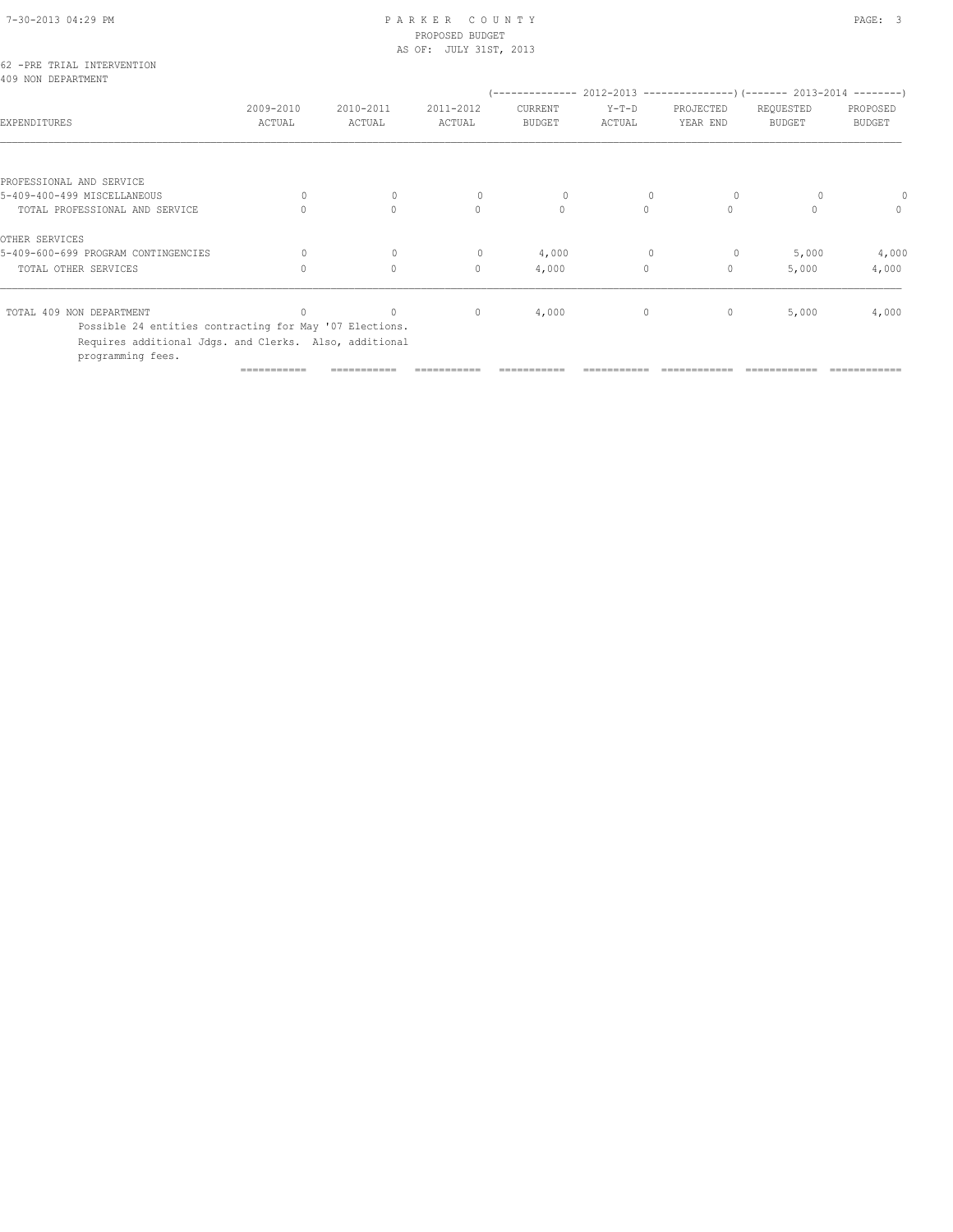| 62 -PRE TRIAL INTERVENTION<br>570 JUVENILE PROBATION | $(---------- 2012-2013$ ----------------) (------- 2013-2014 --------) |                     |                                  |                                  |                   |                       |                     |                                  |  |  |
|------------------------------------------------------|------------------------------------------------------------------------|---------------------|----------------------------------|----------------------------------|-------------------|-----------------------|---------------------|----------------------------------|--|--|
| EXPENDITURES                                         | 2009-2010<br>ACTUAL                                                    | 2010-2011<br>ACTUAL | 2011-2012<br>ACTUAL              | CURRENT<br><b>BUDGET</b>         | $Y-T-D$<br>ACTUAL | PROJECTED<br>YEAR END | REQUESTED<br>BUDGET | PROPOSED<br><b>BUDGET</b>        |  |  |
| OPERATING EXPENSES                                   |                                                                        |                     |                                  |                                  |                   |                       |                     |                                  |  |  |
| 5-570-300-321 DIVERSIONARY PLACEMENT                 |                                                                        |                     | $\begin{array}{c} \n\end{array}$ |                                  | $\Omega$          | 14                    |                     | $\Omega$                         |  |  |
| 5-570-300-322 DETENTION                              |                                                                        |                     |                                  |                                  |                   | 14                    |                     | 0                                |  |  |
| 5-570-300-323 RESIDENTIAL EXPENSE                    |                                                                        |                     |                                  |                                  |                   | 14                    |                     |                                  |  |  |
| TOTAL OPERATING EXPENSES                             |                                                                        |                     | $\cap$                           | $\Omega$                         | $\cap$            | 42                    |                     | $\begin{array}{c} \n\end{array}$ |  |  |
| TOTAL 570 JUVENILE PROBATION                         | ===========                                                            |                     | $\bigcap$                        | $\begin{array}{c} \n\end{array}$ | $\bigcap$         | 42                    |                     | $\cap$                           |  |  |
| TOTAL EXPENDITURES                                   |                                                                        | $\circ$             | $\circ$                          | 4,000                            | $\circ$           | 42                    | 5,000               | 4,000                            |  |  |
|                                                      | ===========                                                            |                     |                                  |                                  |                   |                       |                     |                                  |  |  |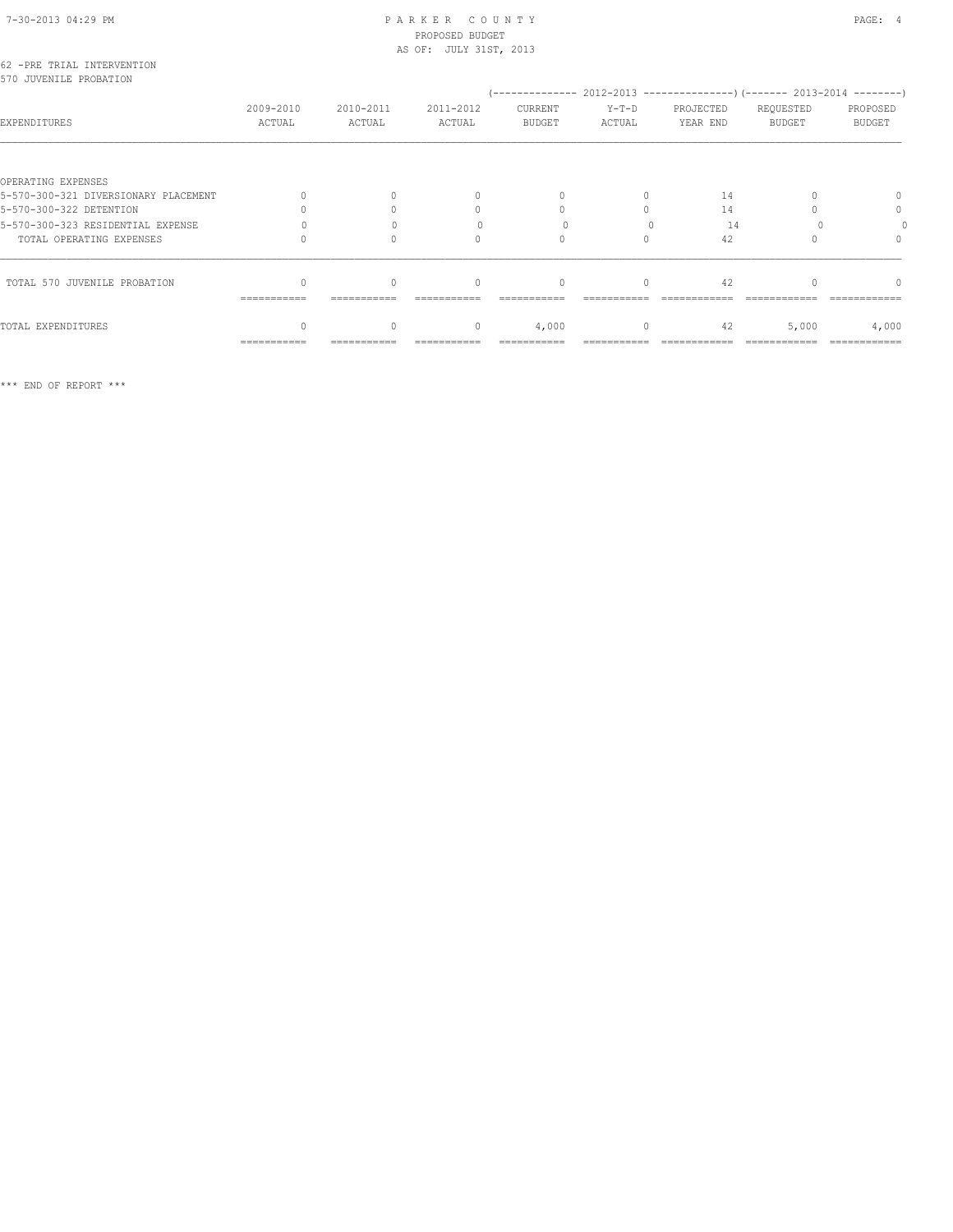### 63 -VOTER REGISTRATION

|                                   |                     |                     |                                  | (-------------- 2012-2013 -------------------) (------- 2013-2014 ---------) |                   |                                  |                            |                           |
|-----------------------------------|---------------------|---------------------|----------------------------------|------------------------------------------------------------------------------|-------------------|----------------------------------|----------------------------|---------------------------|
|                                   | 2009-2010<br>ACTUAL | 2010-2011<br>ACTUAL | 2011-2012<br>ACTUAL              | CURRENT<br><b>BUDGET</b>                                                     | $Y-T-D$<br>ACTUAL | PROJECTED<br>YEAR END            | REQUESTED<br><b>BUDGET</b> | PROPOSED<br><b>BUDGET</b> |
| REVENUE SUMMARY                   |                     |                     |                                  |                                                                              |                   |                                  |                            |                           |
| INTEREST INCOME                   | $\mathbf{0}$        | $\mathbf{0}$        | $\Omega$                         | $\mathbf{0}$                                                                 | $\Omega$          | $\mathbf{0}$                     |                            | 0                         |
| INVESTMENT INCOME                 |                     | $\Omega$            | $\begin{array}{c} \n\end{array}$ | $\mathbf{0}$                                                                 | $\overline{4}$    | 10                               |                            | $\circ$                   |
| OTHER INCOME                      | 13,746              | 40,770              | 73,895                           | 5,700                                                                        | 7,036             | 0                                | 6,000                      | 5,700                     |
| INTERFUND TRANSFERS IN            | 0                   | 0                   | $\begin{array}{c} \n\end{array}$ | 0                                                                            | $\Omega$          | $\begin{array}{c} \n\end{array}$ |                            | 0                         |
| 399 REVENUE                       | $\Omega$            | $\mathbf{0}$        | $\Omega$                         | 0                                                                            |                   | $\circ$                          |                            | $\theta$                  |
| TOTAL REVENUES                    | 13,746              | 40,770              | 73,895                           | 5,700                                                                        | 7,040             | 10                               | 6,000                      | 5,700                     |
| EXPENDITURE SUMMARY               |                     |                     |                                  |                                                                              |                   |                                  |                            |                           |
| 409 NON DEPARTMENT                | $\mathbf{0}$        | 4,258               | 450                              | $\mathbf 0$                                                                  | $\circ$           | $\mathbf{0}$                     | $\Omega$                   | $\mathbb O$               |
| 490 ELECTION                      | 13,746              | 36,822              | 49,404                           | 5,700                                                                        | 7,000             | $\mathbf{0}$                     | 6,000                      | 5,700                     |
| 700 TRANSFER OUT                  | 39,492              | $\circ$             | $\circ$                          | $\circ$                                                                      | $\Omega$          | $\circ$                          |                            | $\circ$                   |
| TOTAL EXPENDITURES                | 53,239              | 41,080              | 49,854                           | 5,700                                                                        | 7,000             | 0                                | 6,000                      | 5,700                     |
| REVENUE OVER/(UNDER) EXPENDITURES | 39,492)             | 310)                | 24,041                           | $\mathbf{0}$                                                                 | 40                | 10                               |                            | $\Omega$                  |
|                                   | ===========         |                     |                                  |                                                                              |                   |                                  |                            |                           |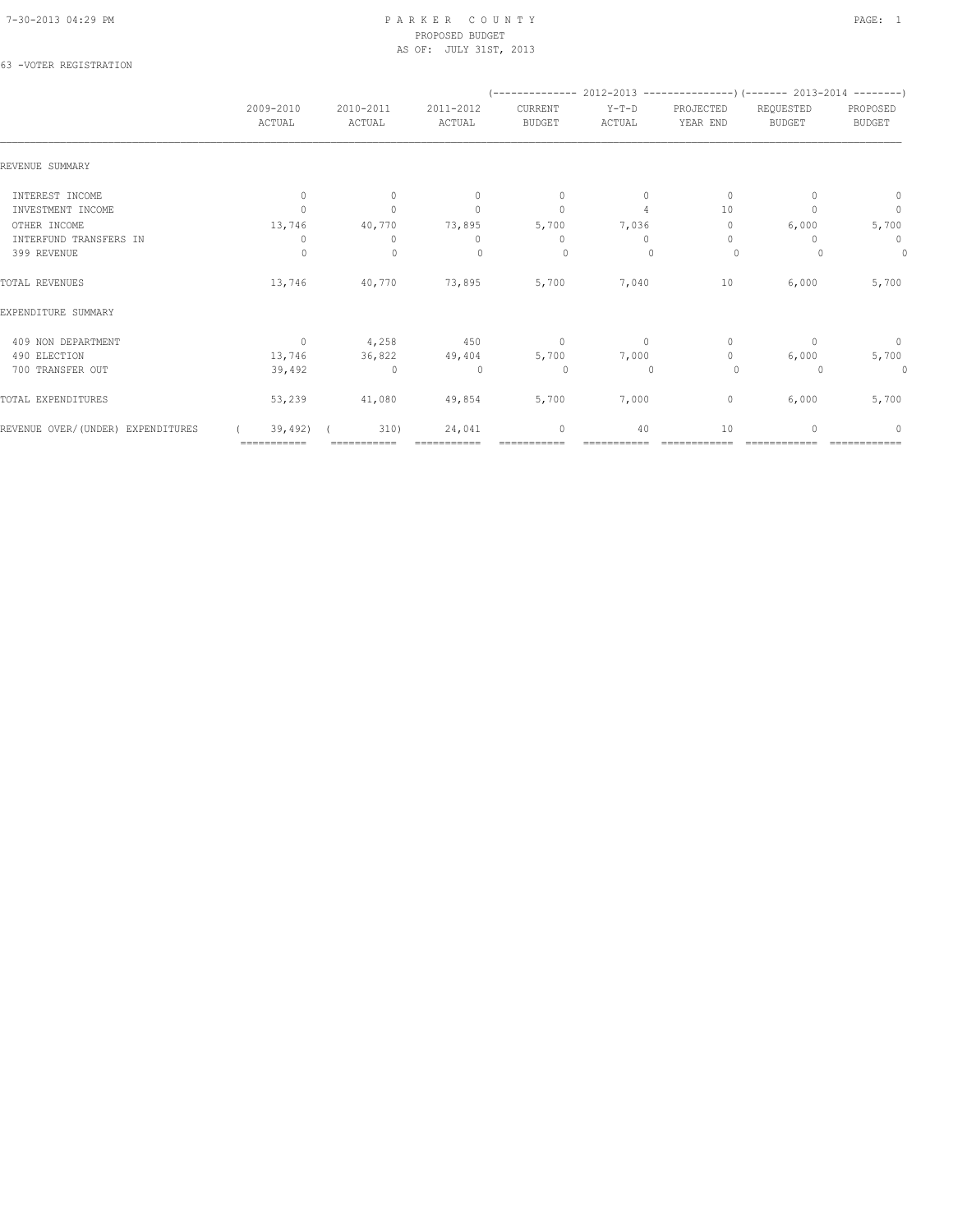| 63 -VOTER REGISTRATION                   |                                  |              |              |                                  |                |                                  |                                                                      |               |
|------------------------------------------|----------------------------------|--------------|--------------|----------------------------------|----------------|----------------------------------|----------------------------------------------------------------------|---------------|
|                                          |                                  |              |              |                                  |                |                                  | $(----------2012-2013$ ----------------) (------- 2013-2014 -------) |               |
|                                          | 2009-2010                        | 2010-2011    | 2011-2012    | CURRENT                          | $Y-T-D$        | PROJECTED                        | REQUESTED                                                            | PROPOSED      |
| <b>REVENUES</b>                          | ACTUAL                           | ACTUAL       | ACTUAL       | <b>BUDGET</b>                    | ACTUAL         | YEAR END                         | <b>BUDGET</b>                                                        | <b>BUDGET</b> |
| INTEREST INCOME                          |                                  |              |              |                                  |                |                                  |                                                                      |               |
| 3-359-000-063 NOW ACCOUNT INTEREST       | $\Omega$                         | $\Omega$     | $\circ$      | $\Omega$                         | $\Omega$       | $\circ$                          | $\Omega$                                                             |               |
| TOTAL INTEREST INCOME                    | $\cap$                           | $\Omega$     | $\Omega$     | $\Omega$                         | $\Omega$       | $\Omega$                         | $\begin{array}{c} \n\end{array}$                                     | $\cap$        |
| INVESTMENT INCOME                        |                                  |              |              |                                  |                |                                  |                                                                      |               |
| 3-361-000-063 INTEREST INCOME            | $\Omega$                         | $\Omega$     | $\Omega$     | $\Omega$                         | $\overline{4}$ | 10                               | $\Omega$                                                             | $\Omega$      |
| TOTAL INVESTMENT INCOME                  | $\begin{array}{c} \n\end{array}$ | $\Omega$     | $\mathbf{0}$ | $\begin{array}{c} \n\end{array}$ | 4              | 10                               | $\Omega$                                                             |               |
| OTHER INCOME                             |                                  |              |              |                                  |                |                                  |                                                                      |               |
| 3-370-000-370 MISCELLANEOUS              | $\Omega$                         | $\Omega$     | $\mathbf{0}$ | $\Omega$                         | $\Omega$       | $\begin{array}{c} \n\end{array}$ | $\begin{array}{c} \n\end{array}$                                     | $\mathbf{0}$  |
| 3-370-000-397 PROCEEDS FROM ELECTION CON | $\Omega$                         | $\Omega$     | $\Omega$     | $\Omega$                         | $\Omega$       | $\Omega$                         |                                                                      | $\circ$       |
| 3-370-000-409 REIMBURSEMENTS FROM STATE  | $\Omega$                         | $\Omega$     | $\Omega$     | $\Omega$                         | $\Omega$       | $\begin{array}{c} \n\end{array}$ | $\begin{array}{c} \n\end{array}$                                     | $\circ$       |
| 3-370-000-585 HAVA GRANT REVENUE         | $\Omega$                         | 20,639       | 56,883       | $\mathbf{0}$                     | $\Omega$       | $\bigcap$                        | $\bigcap$                                                            | $\circ$       |
| 3-370-000-588 CH. 19 FUNDS REVENUE       | 13,746                           | 20,131       | 17,012       | 5,700                            | 7,036          | $\circ$                          | 6,000                                                                | 5,700         |
| TOTAL OTHER INCOME                       | 13,746                           | 40,770       | 73,895       | 5,700                            | 7,036          | 0                                | 6,000                                                                | 5,700         |
| INTERFUND TRANSFERS IN                   |                                  |              |              |                                  |                |                                  |                                                                      |               |
| 3-371-000-399 TRANSFER FROM PRIOR FUND B | $\Omega$                         | $\Omega$     | $\Omega$     | $\Omega$                         | $\Omega$       | $\Omega$                         | $\Omega$                                                             |               |
| TOTAL INTERFUND TRANSFERS IN             | $\bigcap$                        | $\bigcap$    | $\Omega$     | $\begin{array}{c} \n\end{array}$ | $\Omega$       | $\Omega$                         | $\begin{array}{c} \n\end{array}$                                     | $\Omega$      |
| 399 REVENUE                              |                                  |              |              |                                  |                |                                  |                                                                      |               |
| 3-399-000-001 UNEXPENDED FUND BALANCE    | $\Omega$                         | $\mathbf{0}$ | $\mathbf{0}$ | $\circ$                          | 0              | $\circ$                          | 0                                                                    |               |
| TOTAL 399 REVENUE                        | $\Omega$                         | 0            | $\mathbf{0}$ | $\mathbf{0}$                     | $\circ$        | $\mathbf{0}$                     | $\mathbf{0}$                                                         | $\Omega$      |
| TOTAL REVENUES                           | 13,746                           | 40,770       | 73,895       | 5,700                            | 7,040          | 10                               | 6,000                                                                | 5,700         |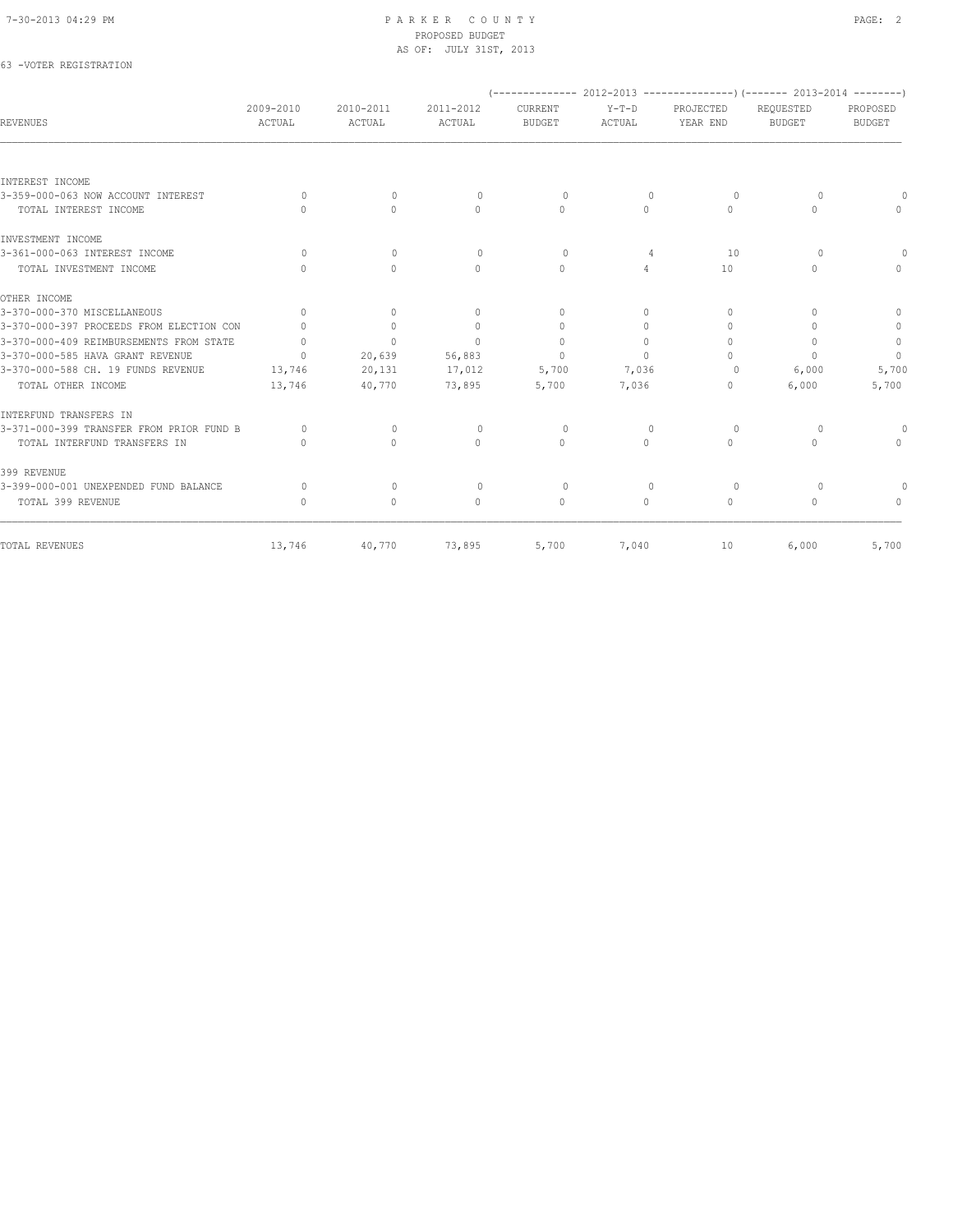# PROPOSED BUDGET

|                                                                  |           |                   | AS OF: JULY 31ST, 2013 |                                  |          |                                  |                                                                                       |          |
|------------------------------------------------------------------|-----------|-------------------|------------------------|----------------------------------|----------|----------------------------------|---------------------------------------------------------------------------------------|----------|
| 63 -VOTER REGISTRATION<br>409 NON DEPARTMENT                     |           |                   |                        |                                  |          |                                  |                                                                                       |          |
|                                                                  | 2009-2010 | 2010-2011         | 2011-2012              | CURRENT                          | $Y-T-D$  | PROJECTED                        | (-------------- 2012-2013 ----------------) (------- 2013-2014 --------)<br>REQUESTED | PROPOSED |
| EXPENDITURES                                                     | ACTUAL    | ACTUAL            | ACTUAL                 | BUDGET                           | ACTUAL   | YEAR END                         | BUDGET                                                                                | BUDGET   |
|                                                                  |           |                   |                        |                                  |          |                                  |                                                                                       |          |
| PROFESSIONAL AND SERVICE                                         |           |                   |                        | $\begin{array}{c} \n\end{array}$ |          |                                  |                                                                                       |          |
| 5-409-400-415 TRAINING SCHOOLS & SEMINAR<br>5-409-400-425 TRAVEL |           | 4,258<br>$\Omega$ | 450<br>0               | $\Omega$                         | $\Omega$ |                                  |                                                                                       | 0<br>0   |
|                                                                  |           |                   | $\Omega$               | $\Omega$                         |          |                                  |                                                                                       | $\Omega$ |
| 5-409-400-499 MISCELLANEOUS                                      |           | $\mathbf{0}$      |                        | $\Omega$                         | $\Omega$ | $\Omega$                         |                                                                                       |          |
| TOTAL PROFESSIONAL AND SERVICE                                   |           | 4,258             | 450                    |                                  |          |                                  |                                                                                       | 0        |
| CAPITAL EXPENDITURES                                             |           |                   |                        |                                  |          |                                  |                                                                                       |          |
| 5-409-500-599 MISC. CAPITAL OUTLAY                               | $\Omega$  | $\mathbf{0}$      |                        | 0                                |          |                                  |                                                                                       |          |
| TOTAL CAPITAL EXPENDITURES                                       |           | $\Omega$          | $\mathbf{0}$           | $\circ$                          | $\Omega$ | $\begin{array}{c} \n\end{array}$ |                                                                                       | 0        |
| TOTAL 409 NON DEPARTMENT                                         |           | 4,258             | 450                    | $\circ$                          | $\circ$  | $\mathbf{0}$                     |                                                                                       | 0        |

=========== =========== =========== =========== =========== ============ ============ ============

 Possible 24 entities contracting for May '07 Elections. Requires additional Jdgs. and Clerks. Also, additional programming fees.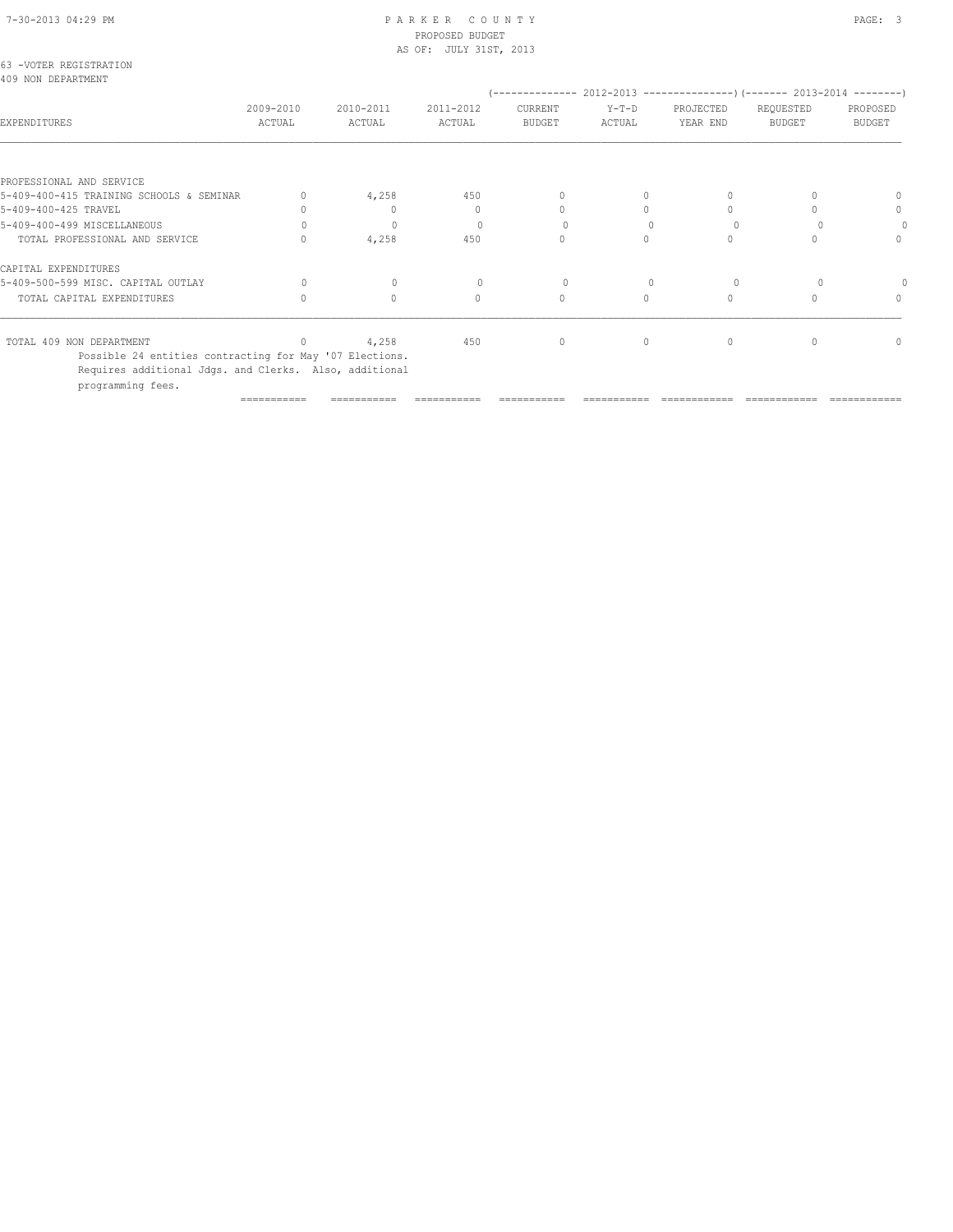| 63 -VOTER REGISTRATION<br>490 ELECTION |                     |                     |                     |                          | (-------------- 2012-2013 ----------------) (------- 2013-2014 --------) |                       |                            |                    |
|----------------------------------------|---------------------|---------------------|---------------------|--------------------------|--------------------------------------------------------------------------|-----------------------|----------------------------|--------------------|
| EXPENDITURES                           | 2009-2010<br>ACTUAL | 2010-2011<br>ACTUAL | 2011-2012<br>ACTUAL | CURRENT<br><b>BUDGET</b> | $Y-T-D$<br>ACTUAL                                                        | PROJECTED<br>YEAR END | REQUESTED<br><b>BUDGET</b> | PROPOSED<br>BUDGET |
| CAPITAL EXPENDITURES                   |                     |                     |                     |                          |                                                                          |                       |                            |                    |
| 5-490-500-585 HAVA GRANT EXPENSE       | $\Omega$            | 20,639              | 32,392              | 5,700                    | $\circ$                                                                  | $\mathbf{0}$          | $\Omega$                   | 5,700              |
| 5-490-500-588 CH. 19 FUNDS EXPENSE     | 13,746              | 16,183              | 17,012              | 0                        | 7,000                                                                    | $\Omega$              | 6,000                      | 0                  |
| TOTAL CAPITAL EXPENDITURES             | 13,746              | 36,822              | 49,404              | 5,700                    | 7,000                                                                    | $\circ$               | 6,000                      | 5,700              |
| TOTAL 490 ELECTION                     | 13,746              | 36,822              | 49,404              | 5,700                    | 7,000                                                                    | $\mathbf{0}$          | 6,000                      | 5,700              |
| Includes 7,000 HAVE Grant Money        | ===========         | ===========         |                     |                          |                                                                          |                       |                            |                    |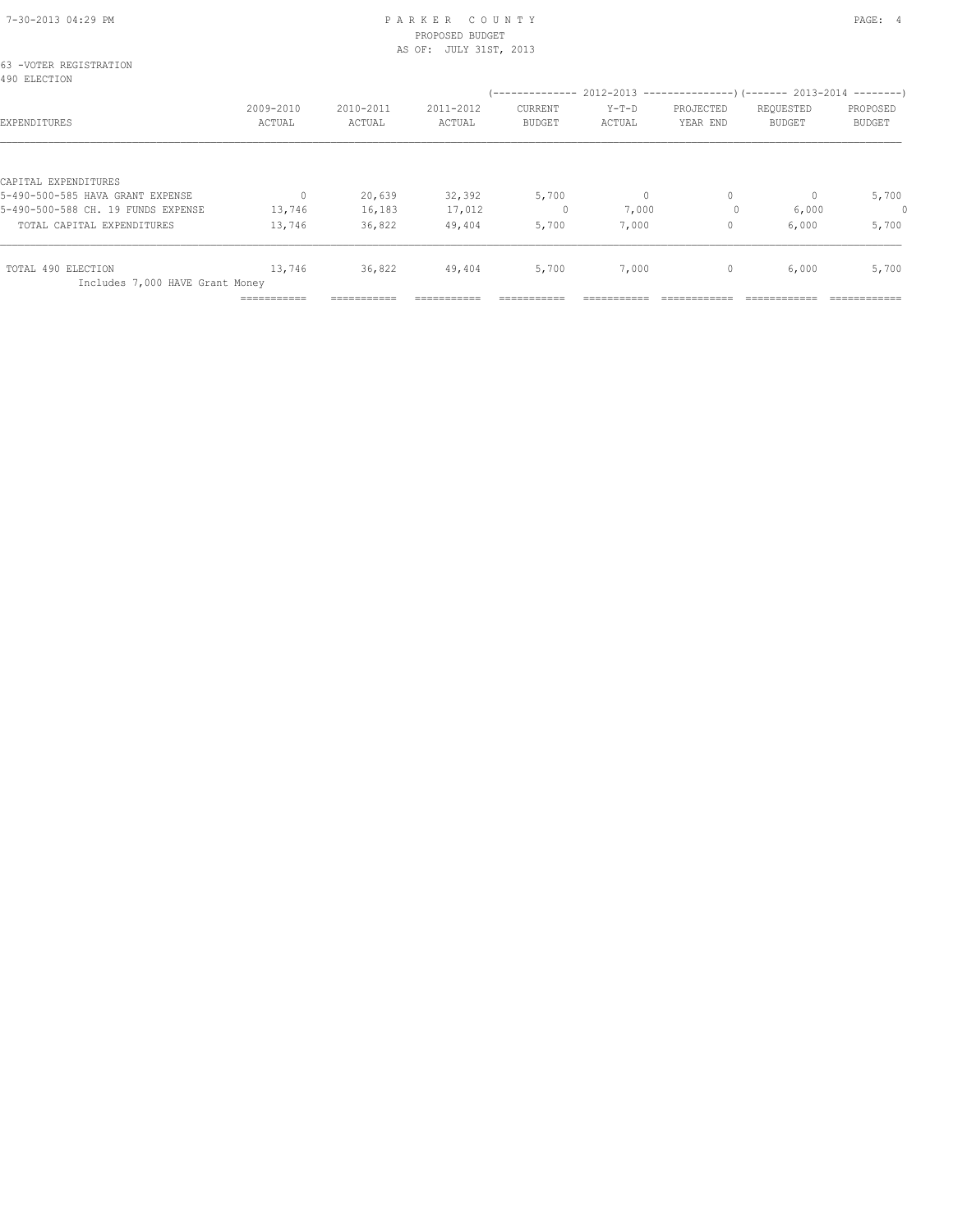# 7-30-2013 04:29 PM P A R K E R C O U N T Y PAGE: 5 PROPOSED BUDGET

|                                            |                     |                     | AS OF: JULY 31ST, 2013 |                          |                   |                                                                          |                     |                           |
|--------------------------------------------|---------------------|---------------------|------------------------|--------------------------|-------------------|--------------------------------------------------------------------------|---------------------|---------------------------|
| 63 -VOTER REGISTRATION<br>700 TRANSFER OUT |                     |                     |                        |                          |                   | (-------------- 2012-2013 ----------------) (------- 2013-2014 --------) |                     |                           |
| EXPENDITURES                               | 2009-2010<br>ACTUAL | 2010-2011<br>ACTUAL | 2011-2012<br>ACTUAL    | CURRENT<br><b>BUDGET</b> | $Y-T-D$<br>ACTUAL | PROJECTED<br>YEAR END                                                    | REQUESTED<br>BUDGET | PROPOSED<br><b>BUDGET</b> |
| TRANSFERS/DEBT SERVICE                     |                     |                     |                        |                          |                   |                                                                          |                     |                           |
| 5-700-700-010 TRANSFER TO FUND 10          | 39,492              | 0                   |                        | 0                        |                   | $\Omega$                                                                 |                     |                           |
| TOTAL TRANSFERS/DEBT SERVICE               | 39,492              |                     | 0                      | 0                        | 0                 |                                                                          |                     | 0                         |

| TOTAL 700 TRANSFER OUT | 39,492      | O           |             | 0                    |            | 0 | $\Omega$ | 0     |
|------------------------|-------------|-------------|-------------|----------------------|------------|---|----------|-------|
|                        | =========== | ----------  | ___________ | ----------           | ---------- |   |          |       |
| TOTAL EXPENDITURES     | 53,239      | 41,080      | 49,854      | 5,700                | 7,000      | 0 | 6,000    | 5,700 |
|                        | =========== | ----------- |             | ______<br>---------- |            |   |          |       |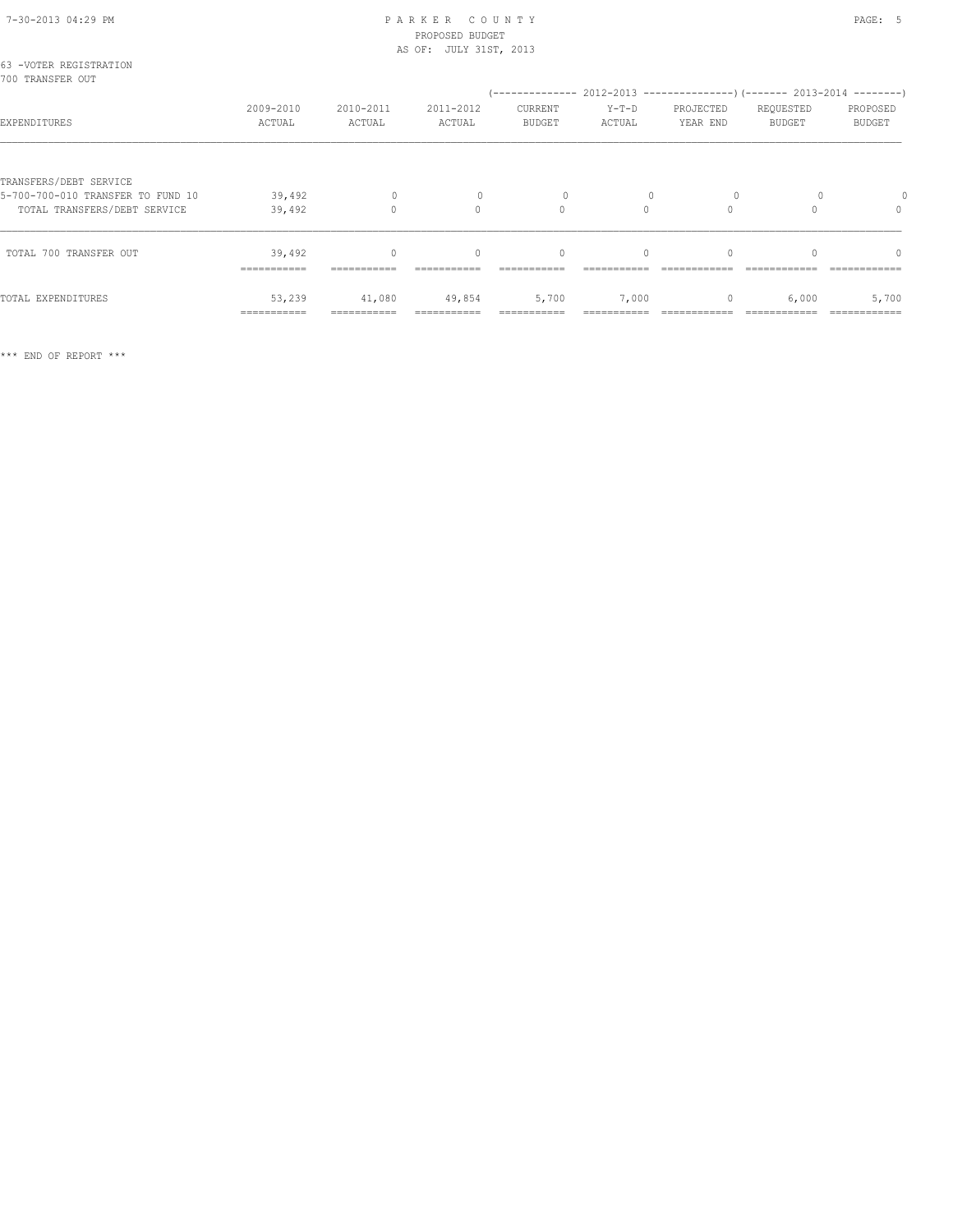### 64 -SHERIFF-COPS GRANT

|                                   | 2009-2010<br>ACTUAL | 2010-2011<br>ACTUAL | 2011-2012<br>ACTUAL              | CURRENT<br><b>BUDGET</b>         | $Y-T-D$<br>ACTUAL | PROJECTED<br>YEAR END | REQUESTED<br><b>BUDGET</b> | PROPOSED<br><b>BUDGET</b> |
|-----------------------------------|---------------------|---------------------|----------------------------------|----------------------------------|-------------------|-----------------------|----------------------------|---------------------------|
| REVENUE SUMMARY                   |                     |                     |                                  |                                  |                   |                       |                            |                           |
| INTERGOVERNMENTAL                 | 149,817             |                     | $\begin{array}{c} \n\end{array}$ | $\begin{array}{c} \n\end{array}$ | $\circ$           | 14)                   |                            | $\Omega$                  |
| INTEREST INCOME                   | 0                   |                     | $\begin{array}{c} \n\end{array}$ | $\begin{array}{c} \n\end{array}$ | $\circ$           | 14)                   |                            | 0                         |
| INVESTMENT INCOME                 | $\Omega$            |                     | $\mathbf{0}$                     | $\Omega$                         | $\Omega$          | $\mathbf{0}$          |                            | $\circ$                   |
| OTHER INCOME                      |                     |                     | 0                                | 0                                | $\circ$           | 14)                   |                            | $\circ$                   |
| INTERFUND TRANSFERS IN            |                     |                     | $\Omega$                         | 0                                | $\mathbf{0}$      | 14)                   |                            | 0                         |
| TOTAL REVENUES                    | 149,817             | $\Omega$            | $\mathbf{0}$                     | $\mathbf{0}$                     | $\circ$           | 56)                   | $\Omega$                   | $\mathbf{0}$              |
| EXPENDITURE SUMMARY               |                     |                     |                                  |                                  |                   |                       |                            |                           |
| 476 DISTRICT ATTORNEY             | 90,380              | $\mathbf{0}$        | $\begin{array}{c} \n\end{array}$ | 0                                | $\mathbf{0}$      | $\circ$               | $\Omega$                   | 0                         |
| TOTAL EXPENDITURES                | 90,380              | $\circ$             | $\circ$                          | $\mathbf{0}$                     | $\circ$           | $\mathbf{0}$          | $\cap$                     | 0                         |
| REVENUE OVER/(UNDER) EXPENDITURES | 59,436              | $\circ$             | $\mathbf{0}$                     | $\mathbf{0}$                     | $\circ$           | 56)                   | O                          | $\Omega$                  |
|                                   | ============        |                     |                                  |                                  |                   |                       |                            |                           |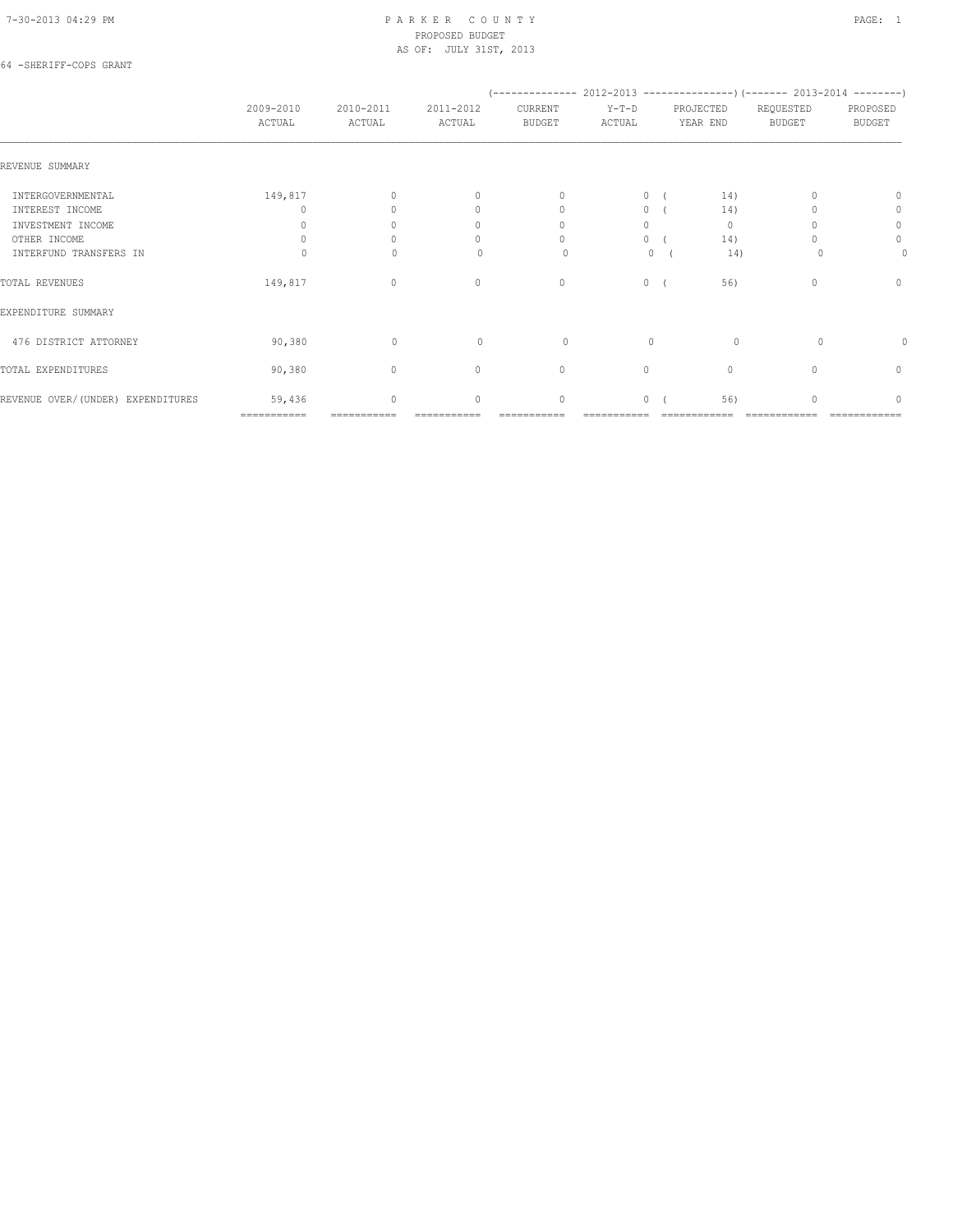64 -SHERIFF-COPS GRANT

#### 7-30-2013 04:29 PM P A R K E R C O U N T Y PAGE: 2 PROPOSED BUDGET AS OF: JULY 31ST, 2013

|                                          |                                  |                     |                     | (-------------- 2012-2013 -----------------) (------- 2013-2014 --------) |                   |            |                              |                            |                           |
|------------------------------------------|----------------------------------|---------------------|---------------------|---------------------------------------------------------------------------|-------------------|------------|------------------------------|----------------------------|---------------------------|
| <b>REVENUES</b>                          | 2009-2010<br>ACTUAL              | 2010-2011<br>ACTUAL | 2011-2012<br>ACTUAL | CURRENT<br><b>BUDGET</b>                                                  | $Y-T-D$<br>ACTUAL |            | <b>PROJECTED</b><br>YEAR END | REQUESTED<br><b>BUDGET</b> | PROPOSED<br><b>BUDGET</b> |
|                                          |                                  |                     |                     |                                                                           |                   |            |                              |                            |                           |
| INTERGOVERNMENTAL                        |                                  |                     |                     |                                                                           |                   |            |                              |                            |                           |
| 3-334-000-370 STATE GRANT                | $\sim$ 0                         | $\mathbf{0}$        | $\circ$             | $\Omega$                                                                  |                   | 0(         | 14)                          | $\Omega$                   | $\mathbf{0}$              |
| 3-334-000-523 U.S. DEPT JUSTICE GRANT    | 149,817                          | $\bigcap$           | $\Omega$            | $\Omega$                                                                  | $\mathbf{0}$      |            | $\Omega$                     | $\Omega$                   | $\overline{0}$            |
| TOTAL INTERGOVERNMENTAL                  | 149,817                          | $\circ$             | $\circ$             | $\Omega$                                                                  |                   | 0(         | 14)                          | $\Omega$                   | $\mathbf{0}$              |
| INTEREST INCOME                          |                                  |                     |                     |                                                                           |                   |            |                              |                            |                           |
| 3-359-000-064 NOW ACCOUNT INTEREST       | $\Omega$                         | $\Omega$            | $\Omega$            | $\Omega$                                                                  |                   | 0(         | 14)                          | $\Omega$                   | $\Omega$                  |
| TOTAL INTEREST INCOME                    | $\begin{array}{c} \n\end{array}$ | $\Omega$            | $\circ$             | $\mathbf{0}$                                                              |                   | 0(         | 14)                          | $\Omega$                   | $\Omega$                  |
| INVESTMENT INCOME                        |                                  |                     |                     |                                                                           |                   |            |                              |                            |                           |
| 3-361-000-064 INTEREST INCOME            | $\Omega$                         | $\Omega$            | $\Omega$            | $\Omega$                                                                  | $\Omega$          |            | $\Omega$                     | $\Omega$                   | $\Omega$                  |
| TOTAL INVESTMENT INCOME                  | $\begin{array}{c} \n\end{array}$ | $\Omega$            | $\circ$             | $\Omega$                                                                  | $\circ$           |            | $\Omega$                     | $\Omega$                   | $\Omega$                  |
| OTHER INCOME                             |                                  |                     |                     |                                                                           |                   |            |                              |                            |                           |
| 3-370-000-370 MISCELLANEOUS              | $\Omega$                         | $\Omega$            | $\Omega$            | $\Omega$                                                                  | $\circ$           | $\sqrt{2}$ | 14)                          | $\Omega$                   | $\circ$                   |
| TOTAL OTHER INCOME                       | $\begin{array}{c} \n\end{array}$ | $\circ$             | $\circ$             | $\mathbf{0}$                                                              |                   | 0(         | 14)                          | 0                          | $\mathbf{0}$              |
| INTERFUND TRANSFERS IN                   |                                  |                     |                     |                                                                           |                   |            |                              |                            |                           |
| 3-371-000-010 TRANSFER FROM GENERAL FUND | $\Omega$                         | $\circ$             | $\circ$             | $\circ$                                                                   |                   | 0(         | 14)                          | $\circ$                    | $\Omega$                  |
| TOTAL INTERFUND TRANSFERS IN             | $\begin{array}{c} \n\end{array}$ | $\circ$             | $\mathbf{0}$        | $\mathbf{0}$                                                              |                   | 0(         | 14)                          | 0                          | $\Omega$                  |
| TOTAL REVENUES                           | 149,817                          | $\circ$             | $\circ$             | $\circ$                                                                   |                   | 0(         | 56)                          | 0                          | $\circ$                   |
|                                          |                                  |                     |                     |                                                                           |                   |            |                              |                            |                           |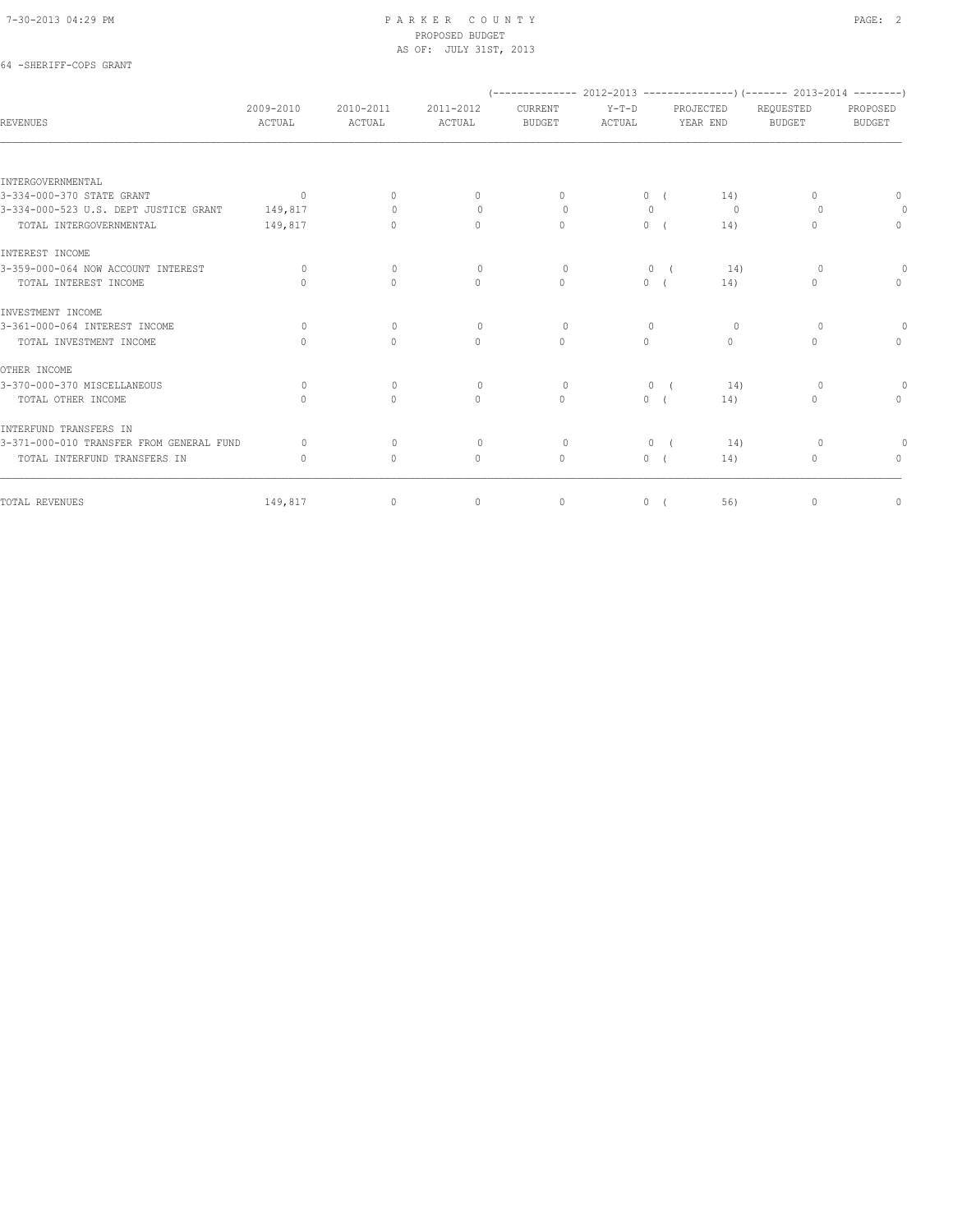# PROPOSED BUDGET AS OF: JULY 31ST, 2013

| 64 -SHERIFF-COPS GRANT |  |
|------------------------|--|
| 476 DISTRICT ATTORNEY  |  |

|                                         |                                     |                                  |                             |                                          |                                      |                              | (-------------- 2012-2013 ----------------) (------- 2013-2014 --------) |                           |
|-----------------------------------------|-------------------------------------|----------------------------------|-----------------------------|------------------------------------------|--------------------------------------|------------------------------|--------------------------------------------------------------------------|---------------------------|
| EXPENDITURES                            | 2009-2010<br>ACTUAL                 | 2010-2011<br>ACTUAL              | 2011-2012<br>ACTUAL         | <b>CURRENT</b><br><b>BUDGET</b>          | $Y-T-D$<br><b>ACTUAL</b>             | PROJECTED<br>YEAR END        | REOUESTED<br><b>BUDGET</b>                                               | PROPOSED<br><b>BUDGET</b> |
|                                         |                                     |                                  |                             |                                          |                                      |                              |                                                                          |                           |
| SALARIES & BENEFITS                     |                                     |                                  |                             |                                          |                                      |                              |                                                                          |                           |
| SALARIES & WAGES                        |                                     |                                  |                             |                                          |                                      |                              |                                                                          |                           |
| 5-476-100-103 ASSISTANT DISTRICT ATTORN | 53,957                              | $\mathbf{0}$                     | $\mathbf{0}$                | $\mathbf{0}$                             | $\circ$                              | $\Omega$                     | $\mathbf{0}$                                                             | $\Omega$                  |
| 5-476-100-124 ADMINISTRATIVE ASSISTANT  | 530                                 | $\begin{array}{c} \n\end{array}$ | $\Omega$                    | $\Omega$                                 | $\Omega$                             | $\Omega$                     | $\Omega$                                                                 |                           |
| TOTAL SALARIES & WAGES                  | 54,487                              | $\cap$                           | $\cap$                      | $\Omega$                                 | $\Omega$                             | $\cap$                       | $\Omega$                                                                 | $\Omega$                  |
| <b>BENEFITS</b>                         |                                     |                                  |                             |                                          |                                      |                              |                                                                          |                           |
| 5-476-100-201 FICA MATCH                | 3,558                               | $\mathbf{0}$                     | $\mathbf{0}$                | $\Omega$                                 | $\circ$                              | $\Omega$                     | $\cap$                                                                   | $\bigcap$                 |
| 5-476-100-202 EMPLOYEE HOSPITALIZATION  | 6,103                               | $\cap$                           | $\Omega$                    | $\Omega$                                 | $\Omega$                             | $\Omega$                     | $\Omega$                                                                 | $\cap$                    |
| 5-476-100-203 RETIREMENT PLAN CONTRIBUT | 5,579                               |                                  | $\Omega$                    | $\bigcap$                                | $\Omega$                             | $\bigcap$                    | $\cap$                                                                   | $\Omega$                  |
| 5-476-100-204 WORKERS COMPENSATION INSU | $\overline{0}$                      |                                  | $\Omega$                    | $\Omega$                                 | $\Omega$                             | $\cap$                       | $\Omega$                                                                 | $\Omega$                  |
| 5-476-100-209 CELL PHONE ALLOWANCE      | 377                                 | $\cap$                           | 0                           | $\Omega$                                 | $\cap$                               | $\cap$                       | $\Omega$                                                                 |                           |
| TOTAL BENEFITS                          | 15,618                              | $\bigcap$                        | $\Omega$                    | $\cap$                                   | $\Omega$                             | $\bigcap$                    | $\Omega$                                                                 |                           |
| TOTAL SALARIES & BENEFITS               | 70,104                              | $\Omega$                         | $\Omega$                    | $\Omega$                                 | $\Omega$                             | $\Omega$                     | $\Omega$                                                                 | ∩                         |
| PROFESSIONAL AND SERVICE                |                                     |                                  |                             |                                          |                                      |                              |                                                                          |                           |
| 5-476-400-330 SUPPLIES                  | 413                                 | $\Omega$                         | $\Omega$                    | $\Omega$                                 | $\Omega$                             | $\Omega$                     | $\Omega$                                                                 | $\bigcap$                 |
| 5-476-400-408 CONTRACT SERVICES         | 19,329                              | 0                                | $\circ$                     | $\mathbf{0}$                             | $\circ$                              | $\Omega$                     | $\mathbf{0}$                                                             | $\Omega$                  |
| 5-476-400-499 MISCELLANEOUS             | 534                                 | $\cap$                           | $\Omega$                    | $\Omega$                                 | $\Omega$                             | $\Omega$                     | $\Omega$                                                                 |                           |
| TOTAL PROFESSIONAL AND SERVICE          | 20,276                              | $\cap$                           | $\Omega$                    | $\Omega$                                 | $\Omega$                             | $\Omega$                     | $\Omega$                                                                 | $\mathbf{0}$              |
| CAPITAL EXPENDITURES                    |                                     |                                  |                             |                                          |                                      |                              |                                                                          |                           |
| 5-476-500-570 OFFICE EQUIPMENT          | $\Omega$                            | $\Omega$                         | $\Omega$                    | $\Omega$                                 | $\Omega$                             | $\Omega$                     | $\Omega$                                                                 |                           |
| 5-476-500-571 ELECTRONIC EQUIPMENT      | $\Omega$                            | $\begin{array}{c} \n\end{array}$ | $\mathbf{0}$                | $\circ$                                  | $\Omega$                             | $\circ$                      | $\Omega$                                                                 |                           |
| TOTAL CAPITAL EXPENDITURES              | $\bigcap$                           | 0                                | $\bigcap$                   | $\Omega$                                 | $\Omega$                             | $\Omega$                     | $\Omega$                                                                 |                           |
| TOTAL 476 DISTRICT ATTORNEY             | 90,380                              | $\mathbf{0}$                     | $\mathbf{0}$                | $\mathbf{0}$                             | $\circ$                              | $\Omega$                     | $\Omega$                                                                 |                           |
|                                         | ===========                         |                                  |                             |                                          |                                      |                              |                                                                          |                           |
| TOTAL EXPENDITURES                      | 90,380<br>$=$ = = = = = = = = = = = | $\mathbf{0}$<br>===========      | $\mathbf{0}$<br>=========== | $\mathbf 0$<br>$=$ = = = = = = = = = = = | $\circ$<br>$=$ = = = = = = = = = = = | $\mathbf{0}$<br>============ | $\mathbf{0}$<br>=============                                            | -------------             |
|                                         |                                     |                                  |                             |                                          |                                      |                              |                                                                          |                           |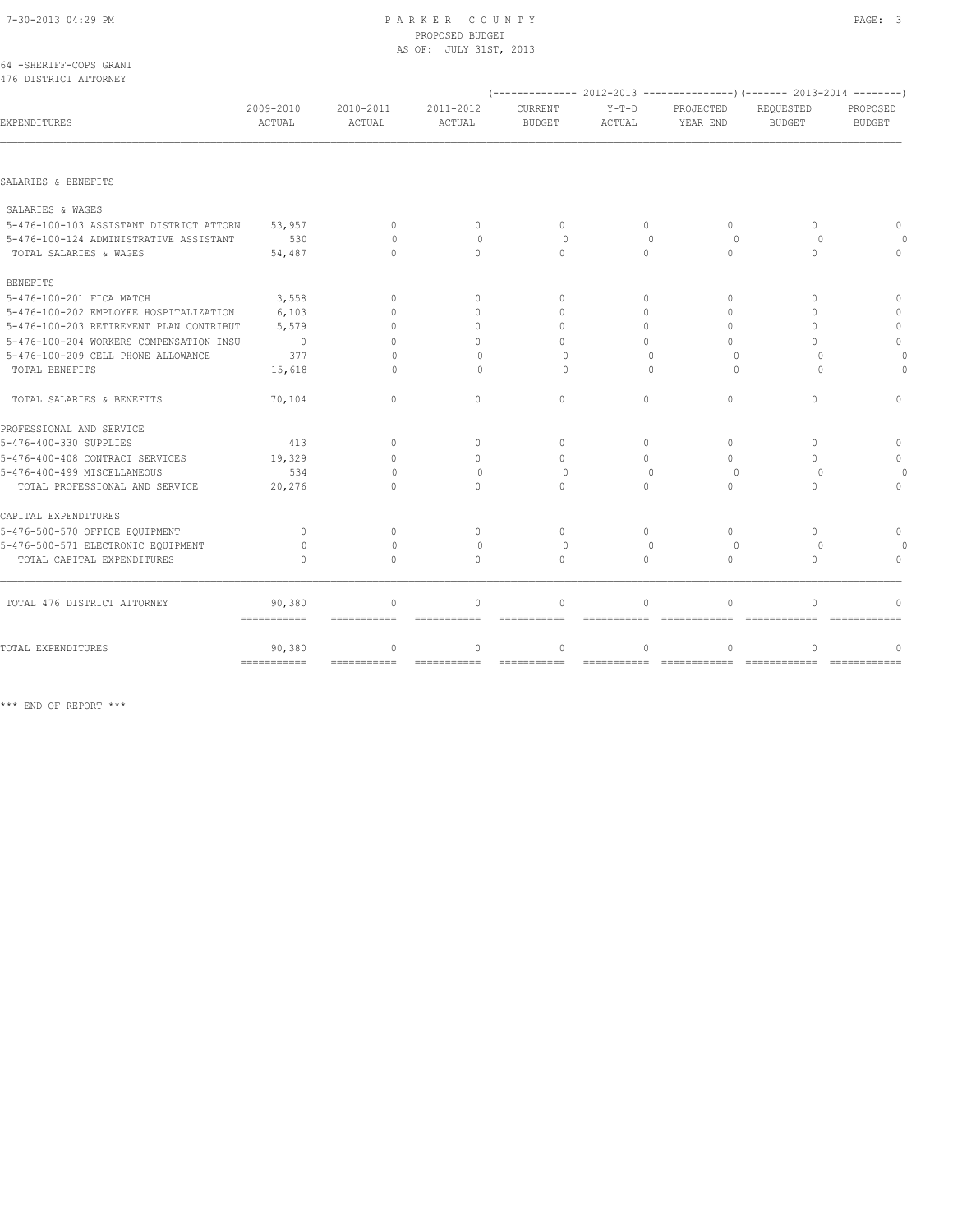#### 65 -SHERIFF FORFT-FED SHAR

|                                   |                     |                     |                     |                          | $(----------2012-2013$ ----------------) (------- 2013-2014 -------) |                       |                            |                           |
|-----------------------------------|---------------------|---------------------|---------------------|--------------------------|----------------------------------------------------------------------|-----------------------|----------------------------|---------------------------|
|                                   | 2009-2010<br>ACTUAL | 2010-2011<br>ACTUAL | 2011-2012<br>ACTUAL | CURRENT<br><b>BUDGET</b> | $Y-T-D$<br>ACTUAL                                                    | PROJECTED<br>YEAR END | REQUESTED<br><b>BUDGET</b> | PROPOSED<br><b>BUDGET</b> |
| REVENUE SUMMARY                   |                     |                     |                     |                          |                                                                      |                       |                            |                           |
| INTERGOVERNMENTAL                 | $\mathbf{0}$        | $\circ$             | 58,461              | $\circ$                  | 87,829                                                               | 0                     |                            | $\mathbf{0}$              |
| INTEREST INCOME                   | $\Omega$            | $\Omega$            | $\mathbf{0}$        | $\mathbf{0}$             | 32 <sup>0</sup>                                                      | 14)                   |                            | $\circ$                   |
| INVESTMENT INCOME                 | $\Omega$            | $\circ$             | $\mathbf{0}$        | $\mathbf{0}$             | 21                                                                   | $\mathbf{0}$          | 20,000                     | $\circ$                   |
| OTHER INCOME                      | 255                 | 145,984             | 35,364              | 20,000                   | $\Omega$                                                             | $\mathbf{0}$          |                            | 20,000                    |
| 399 REVENUE                       | $\Omega$            | $\mathbf{0}$        | $\Omega$            | 0                        | $\Omega$                                                             | $\circ$               |                            | 0                         |
| TOTAL REVENUES                    | 255                 | 145,984             | 93,826              | 20,000                   | $87,882$ (                                                           | 14)                   | 20,000                     | 20,000                    |
| EXPENDITURE SUMMARY               |                     |                     |                     |                          |                                                                      |                       |                            |                           |
| 409 NON DEPARTMENT                | 107,141             | 32,422              | 31,200              | 20,000                   | 93,763                                                               | $\Omega$              | 20,000                     | 20,000                    |
| 560 SHERIFF ADMIN                 | $\bigcap$           | $\mathbf{0}$        | $\Omega$            | $\circ$                  | $\Omega$                                                             | $\Omega$              | $\Omega$                   | 0                         |
| TOTAL EXPENDITURES                | 107,141             | 32,422              | 31,200              | 20,000                   | 93,763                                                               | $\circ$               | 20,000                     | 20,000                    |
| REVENUE OVER/(UNDER) EXPENDITURES | 106,886)            | 113,561             | 62,626              | 0(                       | $5,881$ (                                                            | 14)                   | $\Omega$                   | $\Omega$                  |
|                                   | ============        | ===========         |                     |                          |                                                                      |                       |                            |                           |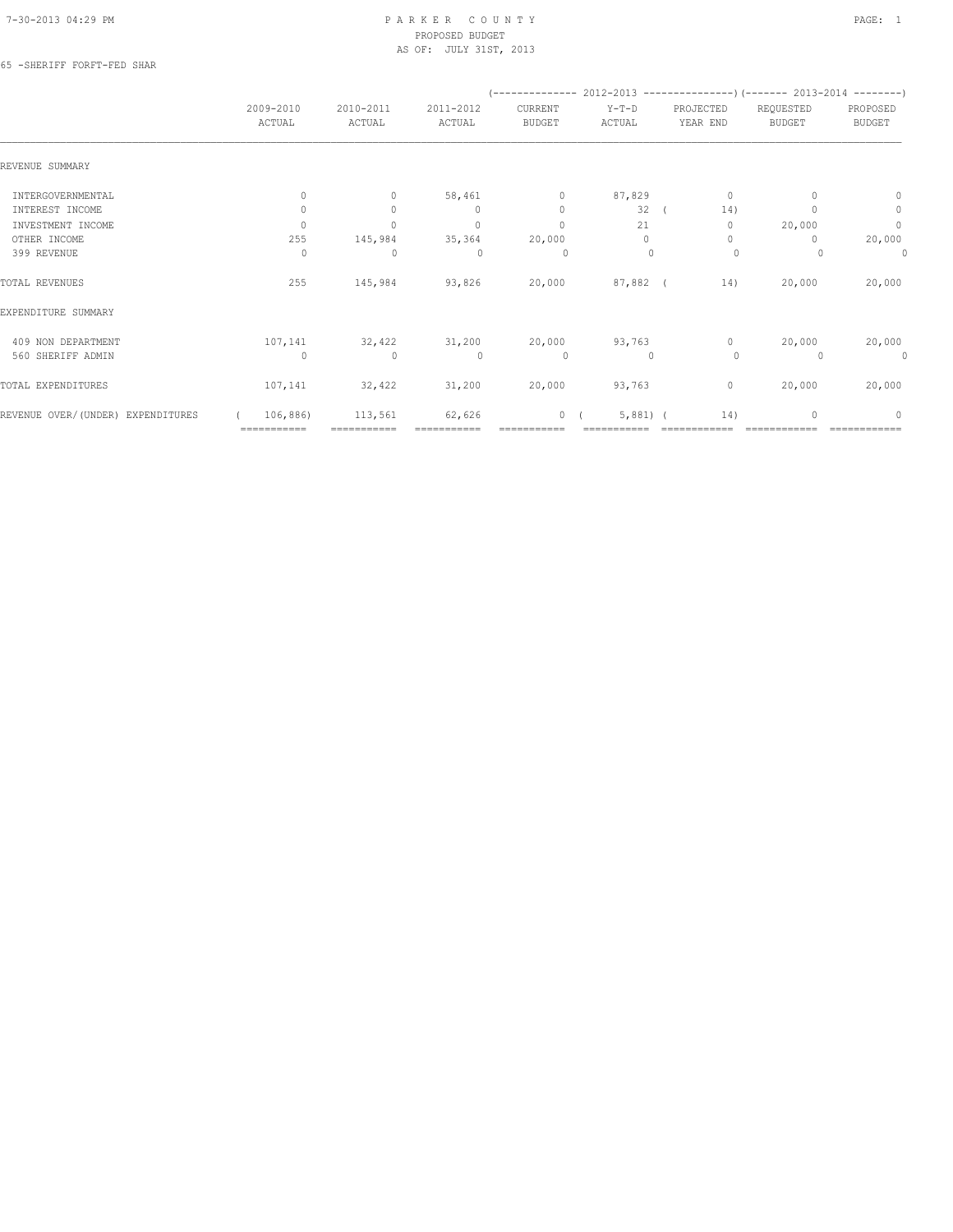## 65 -SHERIFF FORFT-FED SHAR

| 2009-2010<br>ACTUAL | 2010-2011<br>ACTUAL | 2011-2012<br>ACTUAL | CURRENT<br><b>BUDGET</b> | $Y-T-D$<br>ACTUAL | PROJECTED<br>YEAR END            | REQUESTED<br><b>BUDGET</b> | PROPOSED<br>BUDGET                                                       |
|---------------------|---------------------|---------------------|--------------------------|-------------------|----------------------------------|----------------------------|--------------------------------------------------------------------------|
|                     |                     |                     |                          |                   |                                  |                            |                                                                          |
|                     |                     |                     |                          |                   |                                  |                            |                                                                          |
| $\Omega$            | $\circ$             | 58,461              | $\circ$                  | 87,829            | $\circ$                          | $\Omega$                   | $\Omega$                                                                 |
| $\bigcap$           | $\Omega$            | 58,461              | $\circ$                  | 87,829            | $\begin{array}{c} \n\end{array}$ | 0                          | $\Omega$                                                                 |
|                     |                     |                     |                          |                   |                                  |                            |                                                                          |
| $\Omega$            | $\mathbf{0}$        | $\circ$             | $\circ$                  | 32                | 14)                              | $\Omega$                   | $\Omega$                                                                 |
| $\Omega$            | $\circ$             | $\mathbf{0}$        | $\mathbf{0}$             |                   | 14)                              | $\Omega$                   | $\circ$                                                                  |
|                     |                     |                     |                          |                   |                                  |                            |                                                                          |
| $\Omega$            | $\mathbf{0}$        | $\mathbf{0}$        | $\circ$                  | 21                | $\circ$                          | 20,000                     | $\circ$                                                                  |
| $\mathbf 0$         | $\mathbf{0}$        | $\mathbf{0}$        | $\circ$                  | 21                | $\circ$                          | 20,000                     | $\circ$                                                                  |
|                     |                     |                     |                          |                   |                                  |                            |                                                                          |
| 255                 | 145,984             | 35,364              | 20,000                   | $\mathbf 0$       | $\circ$                          | $\circ$                    | 20,000                                                                   |
| 255                 | 145,984             | 35,364              | 20,000                   | 0                 | $\circ$                          | 0                          | 20,000                                                                   |
|                     |                     |                     |                          |                   |                                  |                            |                                                                          |
| 0                   | $\mathbf 0$         | $\circ$             | 0                        | $\mathbf{0}$      | 0                                | $\Omega$                   | 0                                                                        |
| $\Omega$            | $\Omega$            | $\Omega$            | $\mathbf{0}$             | $\Omega$          | $\Omega$                         | $\Omega$                   | $\Omega$                                                                 |
| 255                 | 145,984             |                     |                          |                   | 14)                              | 20,000                     | 20,000                                                                   |
|                     |                     |                     | 93,826                   | 20,000            |                                  | 32(<br>87,882 (            | (-------------- 2012-2013 ----------------) (------- 2013-2014 --------) |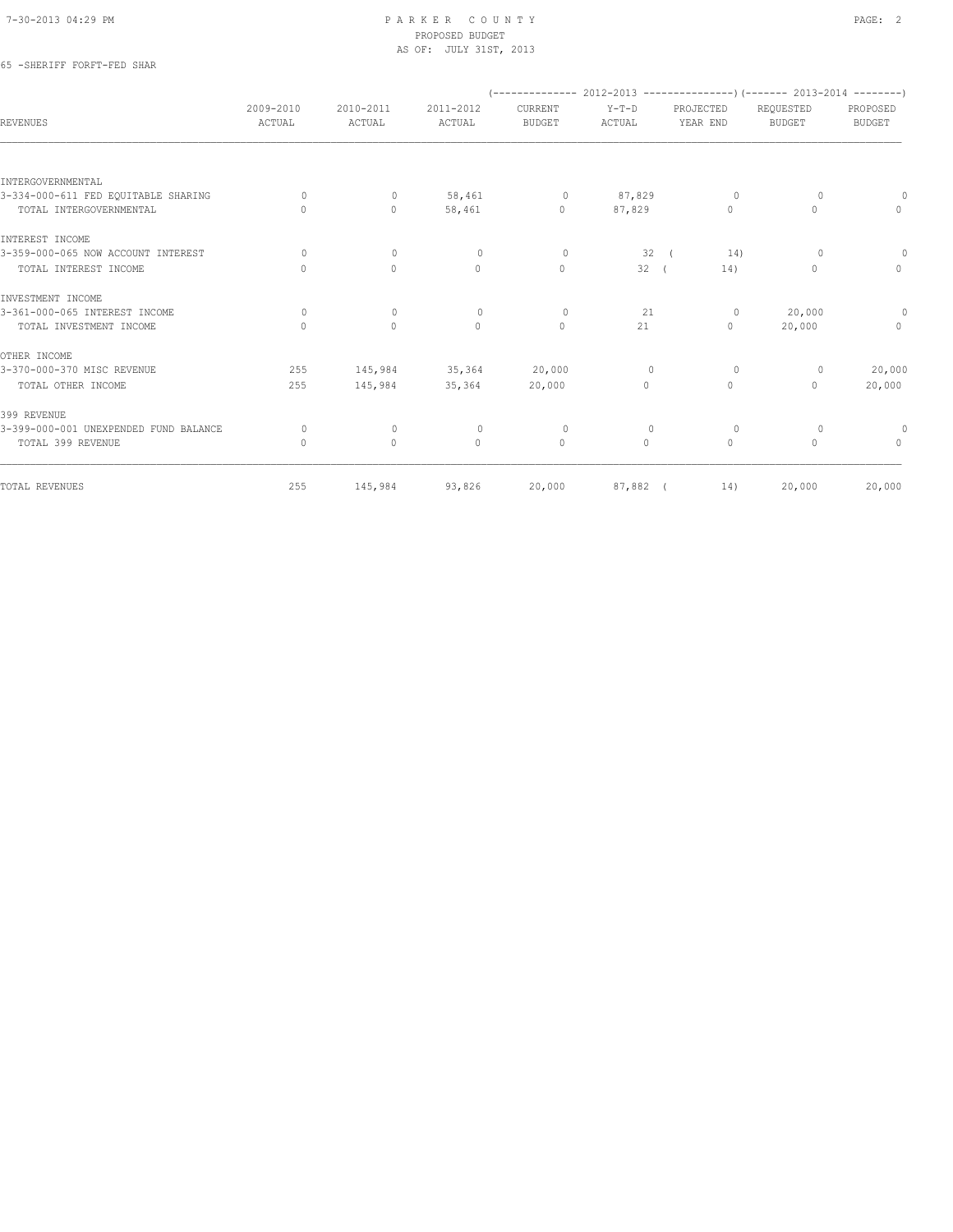| 7-30-2013 04:29 PM |  |
|--------------------|--|

# PARKER COUNTY PAGE: 3 PROPOSED BUDGET

|                                                                                                                                        |                     |                     | AS OF: JULY 31ST, 2013 |                          |                   |                       |                            |                           |
|----------------------------------------------------------------------------------------------------------------------------------------|---------------------|---------------------|------------------------|--------------------------|-------------------|-----------------------|----------------------------|---------------------------|
| 65 -SHERIFF FORFT-FED SHAR<br>409 NON DEPARTMENT                                                                                       |                     |                     |                        |                          |                   |                       |                            |                           |
| EXPENDITURES                                                                                                                           | 2009-2010<br>ACTUAL | 2010-2011<br>ACTUAL | 2011-2012<br>ACTUAL    | CURRENT<br><b>BUDGET</b> | $Y-T-D$<br>ACTUAL | PROJECTED<br>YEAR END | REQUESTED<br><b>BUDGET</b> | PROPOSED<br><b>BUDGET</b> |
| PROFESSIONAL AND SERVICE                                                                                                               |                     |                     |                        |                          |                   |                       |                            |                           |
| 5-409-400-499 MISCELLANEOUS                                                                                                            | 107,141             | 32,422              | 31,200                 | $\circ$                  | 93,763            | $\circ$               |                            |                           |
| TOTAL PROFESSIONAL AND SERVICE                                                                                                         | 107,141             | 32,422              | 31,200                 | $\circ$                  | 93,763            | $\circ$               | $\Omega$                   | $\Omega$                  |
| OTHER SERVICES                                                                                                                         |                     |                     |                        |                          |                   |                       |                            |                           |
| 5-409-600-699 PROGRAM CONTINGENCIES                                                                                                    | 0                   | $\mathbf{0}$        | $\mathbf{0}$           | 20,000                   | $\mathbf{0}$      | $\circ$               | 20,000                     | 20,000                    |
| TOTAL OTHER SERVICES                                                                                                                   | $\circ$             | $\mathbf{0}$        | $\Omega$               | 20,000                   | $\circ$           | $\circ$               | 20,000                     | 20,000                    |
| TOTAL 409 NON DEPARTMENT                                                                                                               | 107,141             | 32,422              | 31,200                 | 20,000                   | 93,763            | $\circ$               | 20,000                     | 20,000                    |
| Possible 24 entities contracting for May '07 Elections.<br>Requires additional Jdgs. and Clerks. Also, additional<br>programming fees. |                     |                     |                        |                          |                   |                       |                            |                           |

=========== =========== =========== =========== =========== ============ ============ ============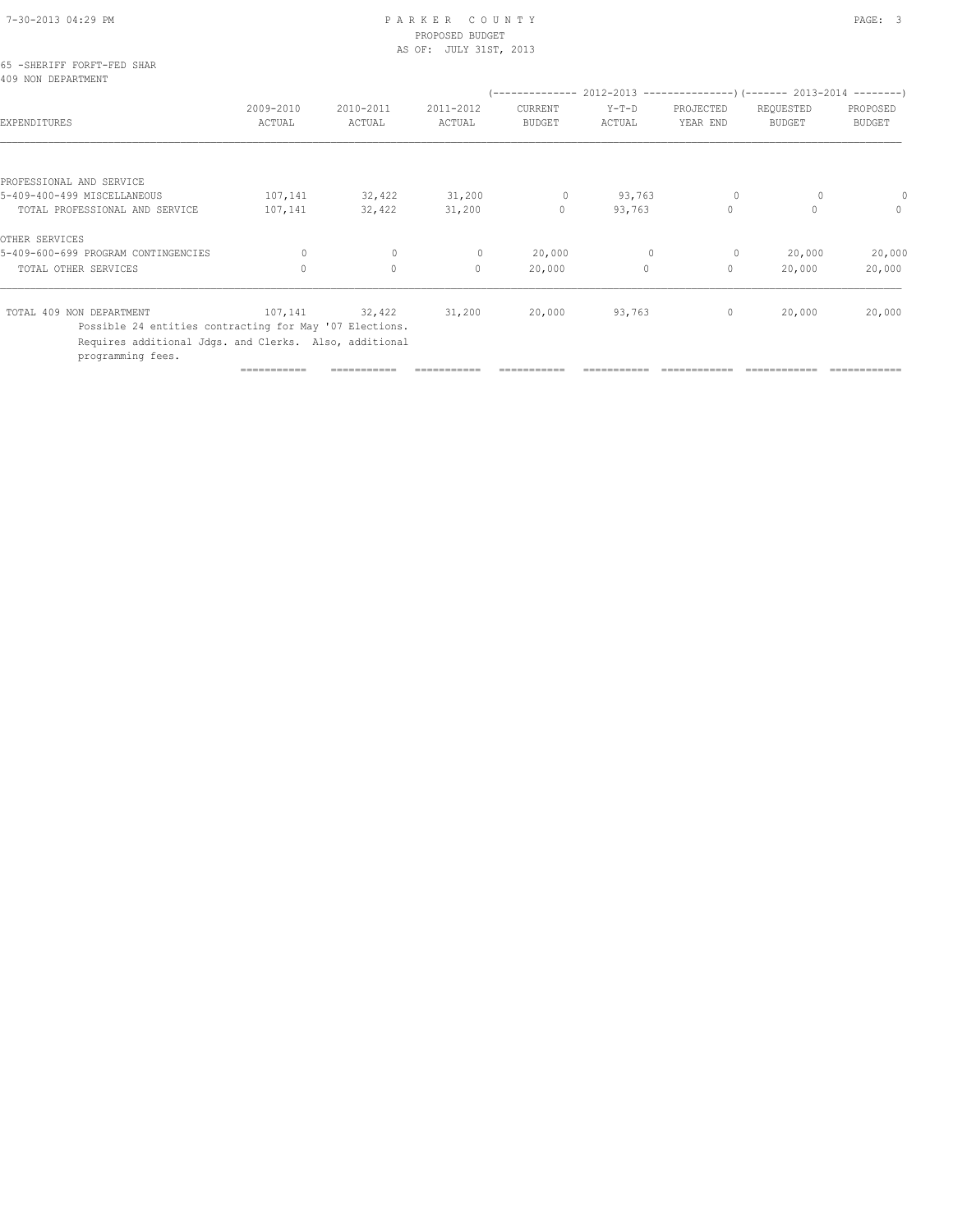|                   | 65 -SHERIFF FORFT-FED SHAR |  |
|-------------------|----------------------------|--|
| 560 SHERIFF ADMIN |                            |  |

|                                          |                     |                     |                                  | (-------------- 2012-2013 -----------------) (------- 2013-2014 --------) |                   |                       |                            |                    |
|------------------------------------------|---------------------|---------------------|----------------------------------|---------------------------------------------------------------------------|-------------------|-----------------------|----------------------------|--------------------|
| <b>EXPENDITURES</b>                      | 2009-2010<br>ACTUAL | 2010-2011<br>ACTUAL | 2011-2012<br>ACTUAL              | CURRENT<br><b>BUDGET</b>                                                  | $Y-T-D$<br>ACTUAL | PROJECTED<br>YEAR END | REQUESTED<br><b>BUDGET</b> | PROPOSED<br>BUDGET |
|                                          |                     |                     |                                  |                                                                           |                   |                       |                            |                    |
| OPERATING EXPENSES                       |                     |                     |                                  |                                                                           |                   |                       |                            |                    |
| 5-560-300-330 SUPPLIES                   | $\bigcap$           |                     | 0                                |                                                                           | $\bigcap$         |                       |                            |                    |
| 5-560-300-331 GASOLINE, OIL & DIESEL     |                     |                     | 0                                |                                                                           | $\bigcap$         |                       |                            |                    |
| 5-560-300-353 PURCHASE OF INFORMATION    |                     |                     | $\Omega$                         |                                                                           |                   |                       |                            | $\Omega$           |
| 5-560-300-371 ELECTRONIC EQUIPMENT-NON C |                     |                     |                                  |                                                                           |                   | $\cup$                |                            |                    |
| TOTAL OPERATING EXPENSES                 |                     |                     | $\Omega$                         | $\bigcap$                                                                 | $\bigcap$         |                       |                            |                    |
| PROFESSIONAL AND SERVICE                 |                     |                     |                                  |                                                                           |                   |                       |                            |                    |
| 5-560-400-425 TRAVEL                     | $\bigcap$           | $\cap$              | $\Omega$                         | $\Omega$                                                                  | $\Omega$          | $\Omega$              |                            | $\Omega$           |
| 5-560-400-460 OFFICE & EQUIPMENT RENTAL  |                     |                     | 0                                |                                                                           |                   |                       |                            |                    |
| TOTAL PROFESSIONAL AND SERVICE           |                     |                     | $\bigcap$                        |                                                                           |                   |                       |                            | $\Omega$           |
| CAPITAL EXPENDITURES                     |                     |                     |                                  |                                                                           |                   |                       |                            |                    |
| 5-560-500-571 ELECTRONIC EQUIPMENT       | $\bigcap$           | $\bigcap$           | $\begin{array}{c} \n\end{array}$ | $\cap$                                                                    | $\bigcap$         | $\bigcap$             |                            | $\cap$             |
| 5-560-500-587 RETURN OF EXCESS FUNDS     |                     |                     | 0                                |                                                                           |                   | $\bigcap$             |                            |                    |
| TOTAL CAPITAL EXPENDITURES               |                     |                     | $\Omega$                         | $\Omega$                                                                  | $\Omega$          | $\bigcap$             |                            |                    |
| TOTAL 560 SHERIFF ADMIN                  | $\mathbf{0}$        | $\circ$             | $\mathbf{0}$                     | $\mathbf{0}$                                                              | $\Omega$          | $\Omega$              | $\cap$                     |                    |
|                                          | ===========         |                     |                                  |                                                                           |                   |                       |                            |                    |
| TOTAL EXPENDITURES                       | 107,141             | 32,422              | 31,200                           | 20,000                                                                    | 93,763            | $\circ$               | 20,000                     | 20,000             |
|                                          | ============        | ============        | ============                     | ============                                                              |                   |                       |                            |                    |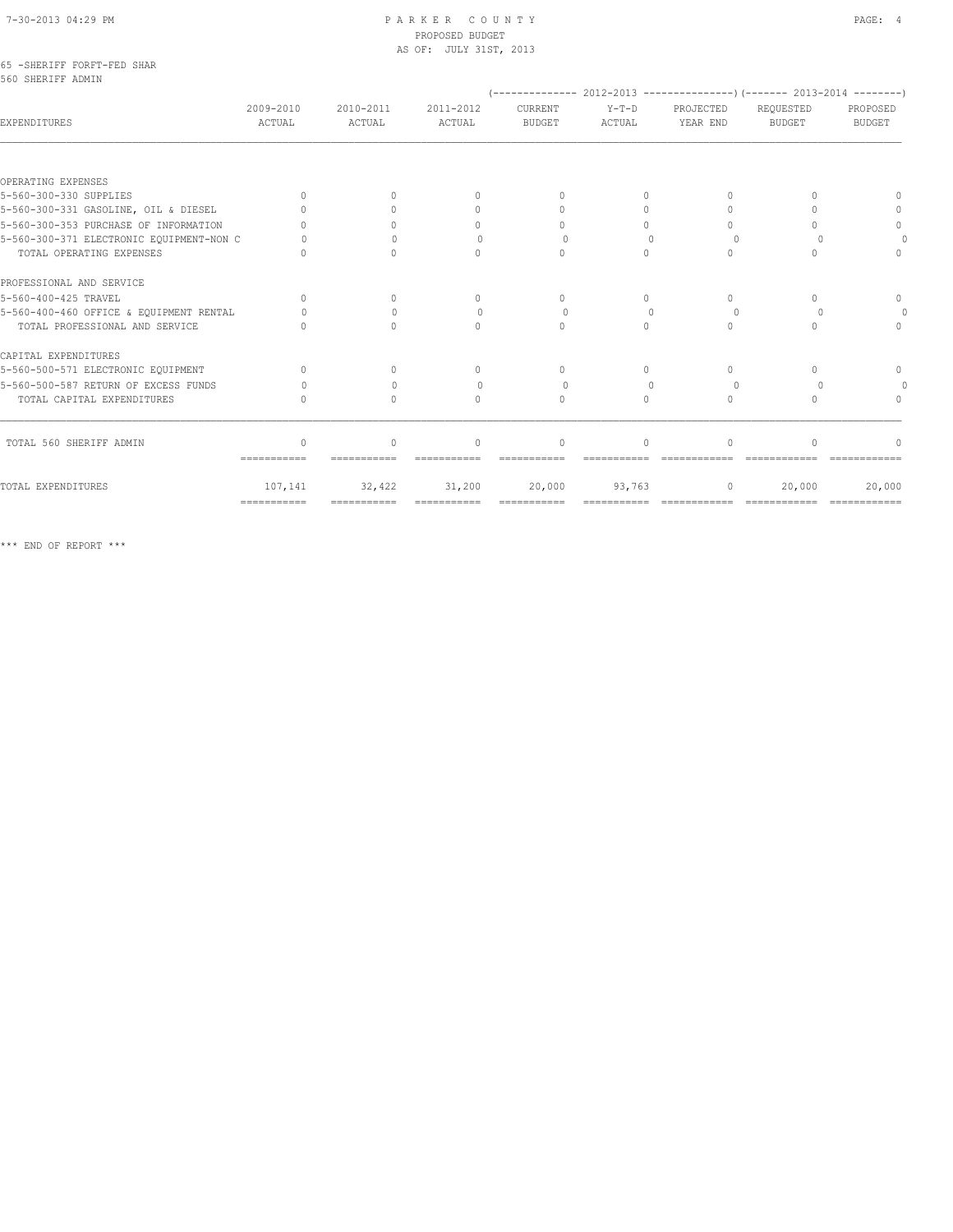#### 66 -SHERIFF'S EVIDENCE

|                                   |                     |                     |                     |                                  |                          | (-------------- 2012-2013 ----------------) (------- 2013-2014 --------) |                            |                           |
|-----------------------------------|---------------------|---------------------|---------------------|----------------------------------|--------------------------|--------------------------------------------------------------------------|----------------------------|---------------------------|
|                                   | 2009-2010<br>ACTUAL | 2010-2011<br>ACTUAL | 2011-2012<br>ACTUAL | CURRENT<br><b>BUDGET</b>         | $Y-T-D$<br>ACTUAL        | PROJECTED<br>YEAR END                                                    | REQUESTED<br><b>BUDGET</b> | PROPOSED<br><b>BUDGET</b> |
| REVENUE SUMMARY                   |                     |                     |                     |                                  |                          |                                                                          |                            |                           |
| 343 REVENUE                       | $\bigcap$           | $\bigcap$           | $\bigcap$           | $\begin{array}{c} \n\end{array}$ | $\Omega$                 | $\Omega$                                                                 |                            | $\cup$                    |
| INTEREST INCOME                   |                     |                     | n                   | $\Omega$                         | $\Omega$                 |                                                                          |                            |                           |
| 360 REVENUE                       |                     |                     | $\cap$              |                                  |                          | $\Omega$                                                                 |                            | 0                         |
| INVESTMENT INCOME                 |                     |                     | ∩                   |                                  |                          | 50                                                                       |                            |                           |
| OTHER INCOME                      |                     | 988                 | n                   |                                  |                          | 338                                                                      |                            | 0                         |
| INTERFUND TRANSFERS IN            |                     | $\Omega$            | n                   |                                  |                          | $\Omega$                                                                 |                            | 0                         |
| 399 REVENUE                       |                     | 0                   |                     | $\Omega$                         |                          | 0                                                                        |                            |                           |
| TOTAL REVENUES                    | $\bigcap$           | 988                 | $\Omega$            | $\mathbf{0}$                     | 2                        | 388                                                                      |                            | $\Omega$                  |
| EXPENDITURE SUMMARY               |                     |                     |                     |                                  |                          |                                                                          |                            |                           |
| 409 NON DEPARTMENT                | $\Omega$            | $\Omega$            | $\Omega$            | $\Omega$                         | $\bigcap$                | $\Omega$                                                                 | $\Omega$                   |                           |
| TOTAL EXPENDITURES                | $\Omega$            | $\mathbf{0}$        | $\mathbf{0}$        | $\circ$                          | $\circ$                  | $\mathbf{0}$                                                             |                            | $\mathbf{0}$              |
| REVENUE OVER/(UNDER) EXPENDITURES | ===========         | 988<br>===========  | $\bigcap$           | $\Omega$                         | $\overline{\mathcal{L}}$ | 388                                                                      |                            |                           |
|                                   |                     |                     |                     |                                  |                          |                                                                          |                            |                           |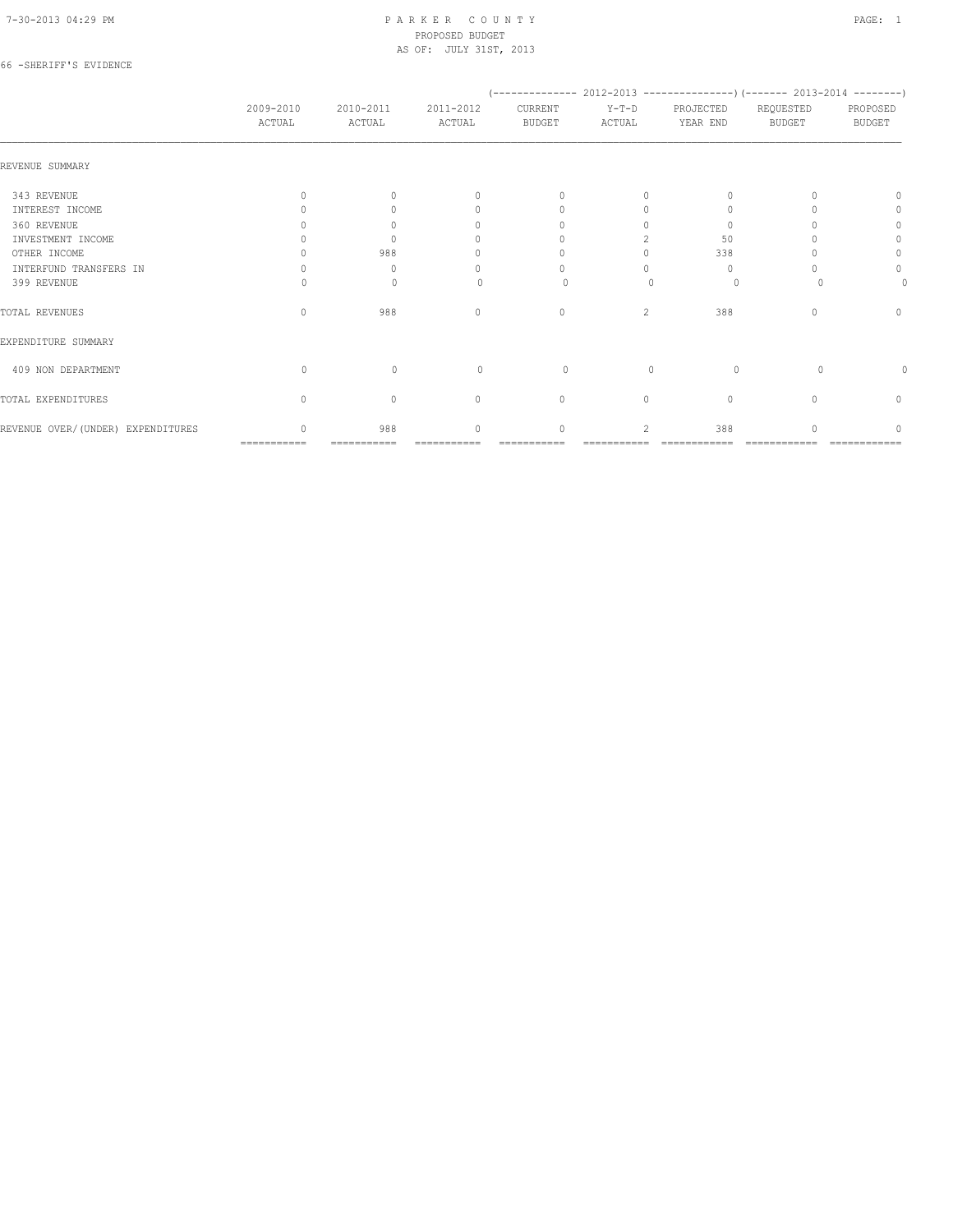66 -SHERIFF'S EVIDENCE

#### 7-30-2013 04:29 PM P A R K E R C O U N T Y PAGE: 2 PROPOSED BUDGET AS OF: JULY 31ST, 2013

|                                          |                                  |                                  |                                  |                                  |                   |                       | (-------------- 2012-2013 ----------------) (------- 2013-2014 --------) |                                  |
|------------------------------------------|----------------------------------|----------------------------------|----------------------------------|----------------------------------|-------------------|-----------------------|--------------------------------------------------------------------------|----------------------------------|
| REVENUES                                 | 2009-2010<br>ACTUAL              | 2010-2011<br>ACTUAL              | 2011-2012<br><b>ACTUAL</b>       | CURRENT<br><b>BUDGET</b>         | $Y-T-D$<br>ACTUAL | PROJECTED<br>YEAR END | REQUESTED<br><b>BUDGET</b>                                               | PROPOSED<br><b>BUDGET</b>        |
|                                          |                                  |                                  |                                  |                                  |                   |                       |                                                                          |                                  |
| 343 REVENUE                              |                                  |                                  |                                  |                                  |                   |                       |                                                                          |                                  |
| 3-343-000-015 INSURANCE ADMINISTRATION F | $\Omega$                         | $\Omega$                         | $\circ$                          | $\circ$                          | $\circ$           | $\circ$               | 0                                                                        |                                  |
| TOTAL 343 REVENUE                        | $\begin{array}{c} \n\end{array}$ | $\bigcap$                        | $\Omega$                         | $\Omega$                         | $\Omega$          | $\Omega$              | $\Omega$                                                                 |                                  |
| INTEREST INCOME                          |                                  |                                  |                                  |                                  |                   |                       |                                                                          |                                  |
| 3-359-000-066 NOW ACCOUNT INTEREST       | $\Omega$                         | $\Omega$                         | $\Omega$                         | $\Omega$                         | $\Omega$          | $\Omega$              | $\Omega$                                                                 |                                  |
| TOTAL INTEREST INCOME                    | $\cap$                           | $\Omega$                         | $\begin{array}{c} \n\end{array}$ | $\begin{array}{c} \n\end{array}$ | $\Omega$          | $\Omega$              | $\begin{array}{c} \n\end{array}$                                         | $\Omega$                         |
| 360 REVENUE                              |                                  |                                  |                                  |                                  |                   |                       |                                                                          |                                  |
| 3-360-000-066 TEXPOOL                    | $\Omega$                         | $\Omega$                         | $\Omega$                         | $\Omega$                         | $\Omega$          | $\Omega$              | $\Omega$                                                                 |                                  |
| TOTAL 360 REVENUE                        | $\Omega$                         | $\begin{array}{c} \n\end{array}$ | $\begin{array}{c} \n\end{array}$ | $\begin{array}{c} \n\end{array}$ | $\Omega$          | $\Omega$              | $\begin{array}{c} \n\end{array}$                                         | $\Omega$                         |
| INVESTMENT INCOME                        |                                  |                                  |                                  |                                  |                   |                       |                                                                          |                                  |
| 3-361-000-066 INTEREST INCOME            | $\Omega$                         | $\Omega$                         | $\Omega$                         | $\Omega$                         | 2                 | .50                   | $\Omega$                                                                 | $\Omega$                         |
| TOTAL INVESTMENT INCOME                  | $\bigcap$                        | $\Omega$                         | $\Omega$                         | $\Omega$                         | $\overline{2}$    | 50                    | $\Omega$                                                                 | $\circ$                          |
| OTHER INCOME                             |                                  |                                  |                                  |                                  |                   |                       |                                                                          |                                  |
| 3-370-000-370 MISCELLANEOUS              | $\Omega$                         | 988                              | $\Omega$                         | $\Omega$                         | $\Omega$          | 338                   | $\Omega$                                                                 | $\Omega$                         |
| TOTAL OTHER INCOME                       | $\Omega$                         | 988                              | $\Omega$                         | $\Omega$                         | $\circ$           | 338                   | $\Omega$                                                                 | $\circ$                          |
| INTERFUND TRANSFERS IN                   |                                  |                                  |                                  |                                  |                   |                       |                                                                          |                                  |
| 3-371-000-399 TRANSFER FROM PRIOR FUND B | $\bigcap$                        | $\bigcap$                        | $\Omega$                         | $\bigcap$                        | $\cap$            | $\Omega$              | $\bigcap$                                                                | $\Omega$                         |
| TOTAL INTERFUND TRANSFERS IN             | $\begin{array}{c} \n\end{array}$ | $\Omega$                         | $\Omega$                         | $\Omega$                         | $\Omega$          | $\Omega$              | $\Omega$                                                                 | $\Omega$                         |
| 399 REVENUE                              |                                  |                                  |                                  |                                  |                   |                       |                                                                          |                                  |
| 3-399-000-001 UNEXPENDED FUND BALANCE    | $\Omega$                         | $\Omega$                         | $\Omega$                         | $\Omega$                         | $\Omega$          | $\circ$               | $\Omega$                                                                 |                                  |
| TOTAL 399 REVENUE                        | $\begin{array}{c} \n\end{array}$ | $\circ$                          | $\circ$                          | $\mathbf{0}$                     | $\circ$           | $\circ$               | $\mathbf{0}$                                                             | $\begin{array}{c} \n\end{array}$ |
| TOTAL REVENUES                           | $\circ$                          | 988                              | $\circ$                          | $\circ$                          | $\mathbf{2}$      | 388                   | $\circ$                                                                  | $\mathbb O$                      |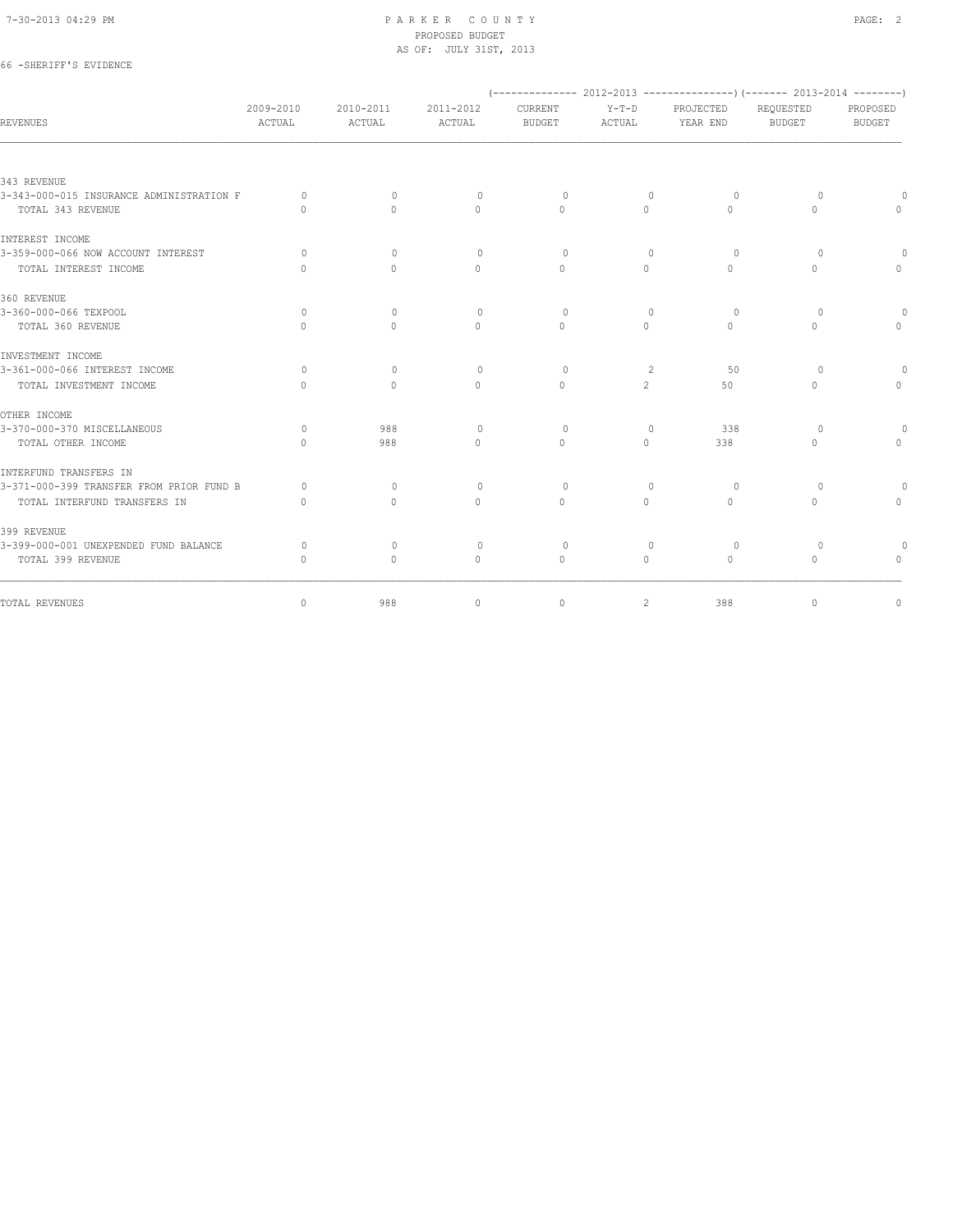| 66 -SHERIFF'S EVIDENCE                                                                                                                 |                     |                     |                                  |                          |                   |                       |                            |                           |
|----------------------------------------------------------------------------------------------------------------------------------------|---------------------|---------------------|----------------------------------|--------------------------|-------------------|-----------------------|----------------------------|---------------------------|
| 409 NON DEPARTMENT                                                                                                                     |                     |                     |                                  |                          |                   |                       |                            |                           |
|                                                                                                                                        |                     |                     |                                  |                          |                   |                       |                            |                           |
| EXPENDITURES                                                                                                                           | 2009-2010<br>ACTUAL | 2010-2011<br>ACTUAL | 2011-2012<br>ACTUAL              | CURRENT<br><b>BUDGET</b> | $Y-T-D$<br>ACTUAL | PROJECTED<br>YEAR END | REQUESTED<br><b>BUDGET</b> | PROPOSED<br><b>BUDGET</b> |
|                                                                                                                                        |                     |                     |                                  |                          |                   |                       |                            |                           |
| PROFESSIONAL AND SERVICE                                                                                                               |                     |                     |                                  |                          |                   |                       |                            |                           |
| 5-409-400-499 MISCELLANEOUS                                                                                                            | $\Omega$            | $\Omega$            | 0                                | 0                        |                   | $\circ$               |                            |                           |
| TOTAL PROFESSIONAL AND SERVICE                                                                                                         |                     |                     | $\Omega$                         | $\mathbf{0}$             | $\Omega$          | $\Omega$              |                            |                           |
| TOTAL 409 NON DEPARTMENT                                                                                                               |                     | $\cap$              | $\circ$                          | $\Omega$                 | $\Omega$          | $\Omega$              |                            | $\Omega$                  |
| Possible 24 entities contracting for May '07 Elections.<br>Requires additional Jdgs. and Clerks. Also, additional<br>programming fees. |                     |                     |                                  |                          |                   |                       |                            |                           |
|                                                                                                                                        |                     |                     |                                  |                          |                   |                       |                            |                           |
| TOTAL EXPENDITURES                                                                                                                     |                     |                     | $\begin{array}{c} \n\end{array}$ | $\Omega$                 | $\bigcap$         |                       |                            |                           |
|                                                                                                                                        | ===========         |                     |                                  |                          |                   |                       |                            |                           |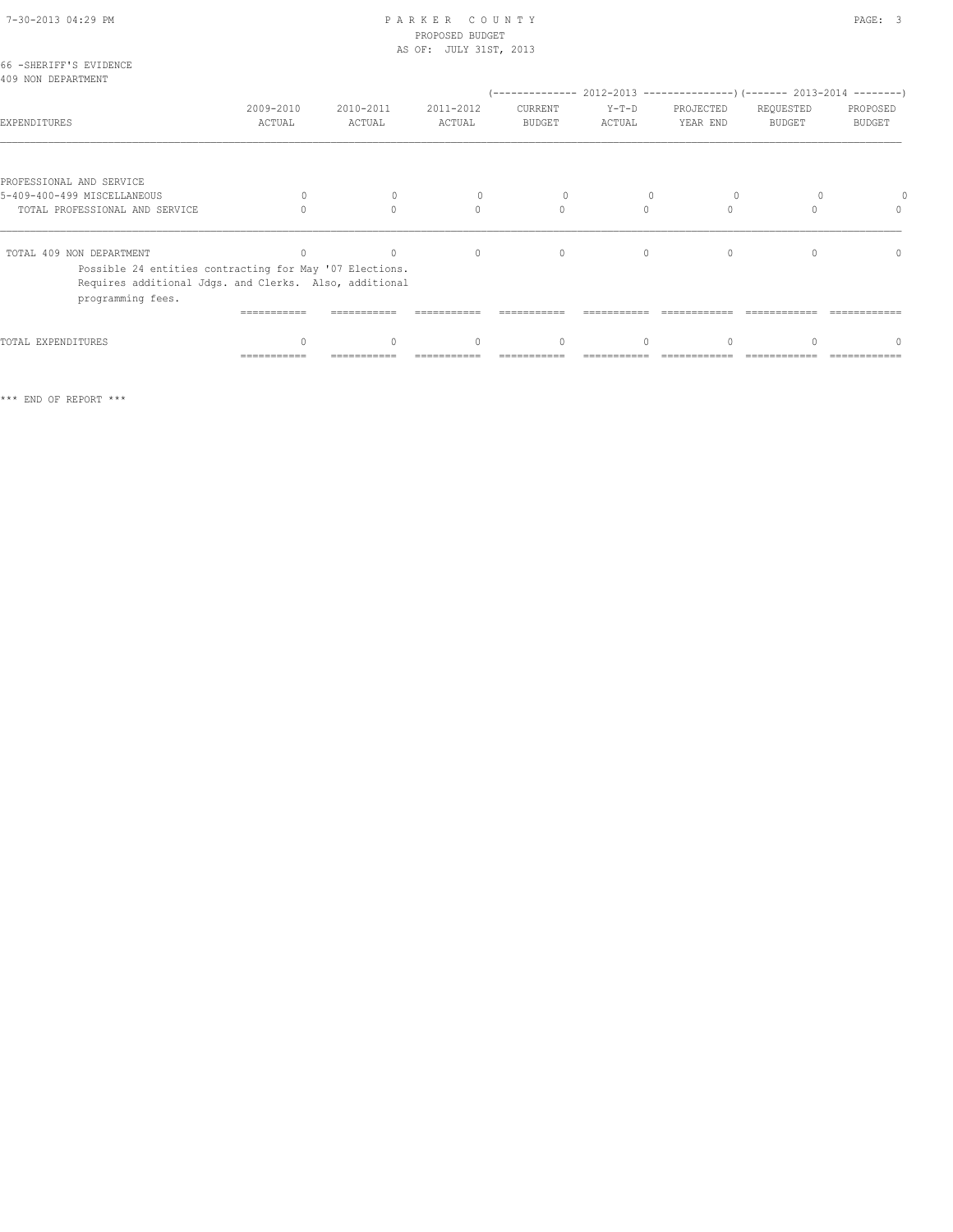### 67 -SHERIFF'S FORFEITURE

|                                   |                                  |                     |                                  |                          |                   | $(----------2012-2013$ ----------------) (------- 2013-2014 -------) |                            |                           |
|-----------------------------------|----------------------------------|---------------------|----------------------------------|--------------------------|-------------------|----------------------------------------------------------------------|----------------------------|---------------------------|
|                                   | 2009-2010<br>ACTUAL              | 2010-2011<br>ACTUAL | 2011-2012<br>ACTUAL              | CURRENT<br><b>BUDGET</b> | $Y-T-D$<br>ACTUAL | PROJECTED<br>YEAR END                                                | REQUESTED<br><b>BUDGET</b> | PROPOSED<br><b>BUDGET</b> |
| REVENUE SUMMARY                   |                                  |                     |                                  |                          |                   |                                                                      |                            |                           |
| 343 REVENUE                       | $\circ$                          | $\circ$             | $\mathbf{0}$                     | $\mathbf{0}$             | $\circ$           | $\mathbf{0}$                                                         | $\Omega$                   | $\mathbf{0}$              |
| INTEREST INCOME                   | $\begin{array}{c} \n\end{array}$ | $\Omega$            | $\begin{array}{c} \n\end{array}$ | $\mathbf{0}$             | 10                | $\mathbf{0}$                                                         |                            | $\circ$                   |
| 360 REVENUE                       | $\mathbf{0}$                     | $\circ$             | $\mathbf{0}$                     | $\mathbf{0}$             | $\circ$           | $\mathbf{0}$                                                         |                            | $\mathbf 0$               |
| INVESTMENT INCOME                 | $\cap$                           | $\Omega$            | $\Omega$                         | $\mathbf{0}$             | 8                 | 50                                                                   |                            | $\mathbf{0}$              |
| OTHER INCOME                      | 143,748                          | 49,044              | 102,675                          | 50,000                   | 48,466            | 19,300                                                               | 50,000                     | 50,000                    |
| INTERFUND TRANSFERS IN            | 0                                | $\mathbf{0}$        | 0                                | $\mathbf{0}$             | $\Omega$          | $\mathbf{0}$                                                         | 0                          | $\circ$                   |
| 399 REVENUE                       | $\Omega$                         | $\mathbf{0}$        | $\Omega$                         | 56,290                   | $\Omega$          | 0                                                                    | $\Omega$                   | 56,290                    |
| TOTAL REVENUES                    | 143,748                          | 49,044              | 102,675                          | 106,290                  | 48,484            | 19,350                                                               | 50,000                     | 106,290                   |
| EXPENDITURE SUMMARY               |                                  |                     |                                  |                          |                   |                                                                      |                            |                           |
| 409 NON DEPARTMENT                | 82,434                           | 65,348              | 39,366                           | 15,000                   | 427               | 4,500                                                                | 50,000                     | 15,000                    |
| 512 JAIL                          | $\circ$                          | 57                  | 4,025                            | 3,809                    | $\Omega$          | $\Omega$                                                             | $\Omega$                   | 3,809                     |
| 560 SHERIFF ADMIN                 | $\mathbf{0}$                     | 1,245               | 95,294                           | 82,501                   | 94,580            | $\mathbf{0}$                                                         | $\cap$                     | 82,501                    |
| 561 SPECIAL CRIMES DIV            | 43,794                           | $\circ$             | 18,904                           | 4,980                    | $\Omega$          | 0                                                                    | $\Omega$                   | 4,980                     |
| TOTAL EXPENDITURES                | 126,227                          | 66,651              | 157,590                          | 106,290                  | 95,007            | 4,500                                                                | 50,000                     | 106,290                   |
| REVENUE OVER/(UNDER) EXPENDITURES | 17,521                           | $17,607$ (          | 54, 914)                         | $\mathbf{0}$             | 46,524)           | 14,850                                                               |                            | $\Omega$                  |
|                                   | ============                     | ===========         |                                  | ===========              |                   |                                                                      |                            |                           |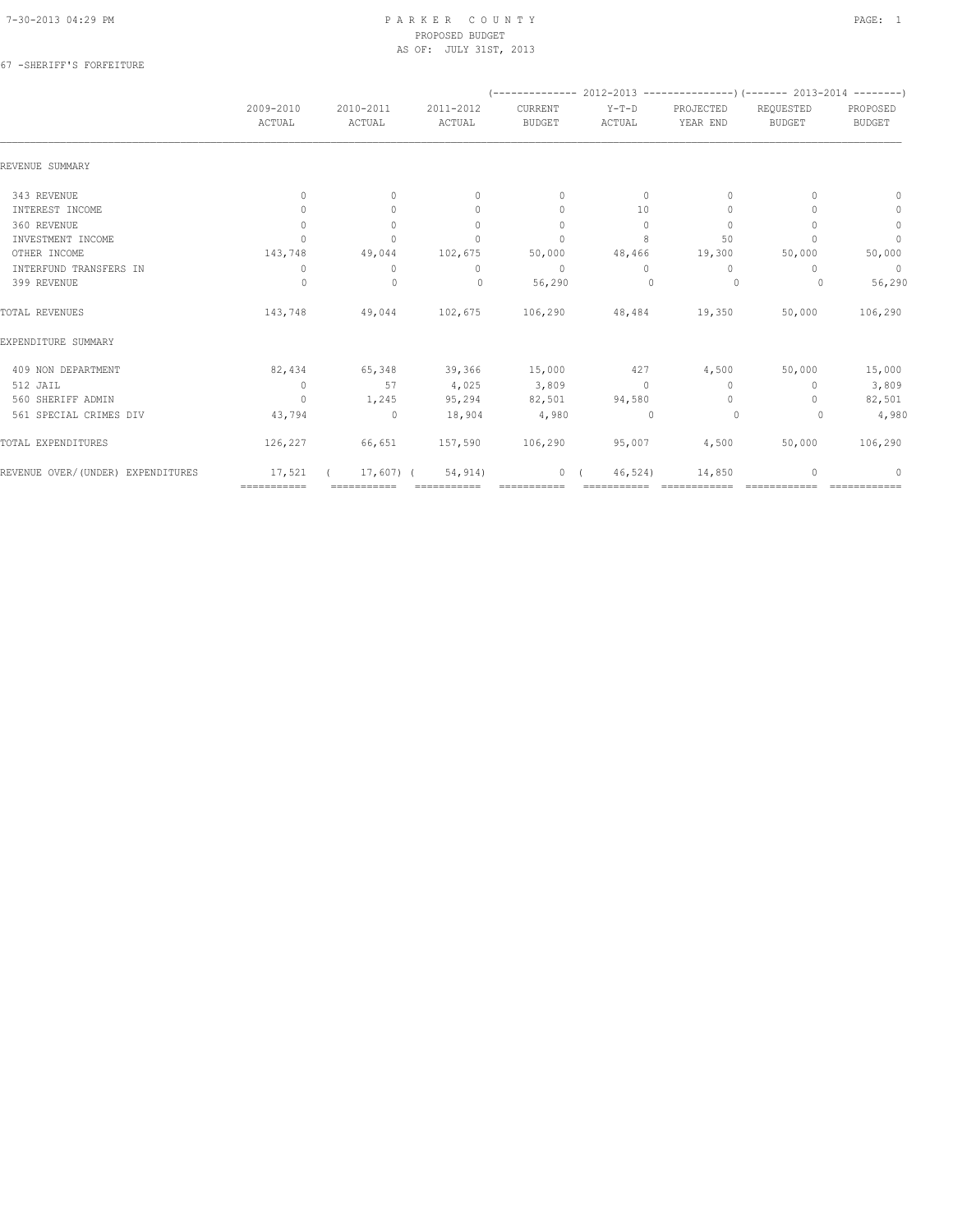# 67 -SHERIFF'S FORFEITURE

|                                          |                                  |                                  |                     |                          |                          |                       | $(----------2012-2013------------)$ $(----2013-2014------)$ |                           |
|------------------------------------------|----------------------------------|----------------------------------|---------------------|--------------------------|--------------------------|-----------------------|-------------------------------------------------------------|---------------------------|
| REVENUES                                 | $2009 - 2010$<br>ACTUAL          | $2010 - 2011$<br>ACTUAL          | 2011-2012<br>ACTUAL | CURRENT<br><b>BUDGET</b> | $Y-T-D$<br>ACTUAL        | PROJECTED<br>YEAR END | REQUESTED<br><b>BUDGET</b>                                  | PROPOSED<br><b>BUDGET</b> |
|                                          |                                  |                                  |                     |                          |                          |                       |                                                             |                           |
| 343 REVENUE                              |                                  |                                  |                     |                          |                          |                       |                                                             |                           |
| 3-343-000-015 INSURANCE ADMINISTRATION F | $\circ$                          | $\mathbf{0}$                     | $\circ$             | $\circ$                  | $\overline{0}$           | $\circ$               | $\circ$                                                     |                           |
| TOTAL 343 REVENUE                        | $\begin{array}{c} \n\end{array}$ | $\Omega$                         | $\Omega$            | $\Omega$                 | $\Omega$                 | $\Omega$              | $\circ$                                                     | $\cap$                    |
| INTEREST INCOME                          |                                  |                                  |                     |                          |                          |                       |                                                             |                           |
| 3-359-000-067 NOW ACCOUNT INTEREST       | $\Omega$                         | $\Omega$                         | $\circ$             | $\Omega$                 | 10                       | $\Omega$              | $\circ$                                                     |                           |
| TOTAL INTEREST INCOME                    | $\begin{array}{c} \n\end{array}$ | $\begin{array}{c} \n\end{array}$ | $\Omega$            | $\Omega$                 | 10                       | $\Omega$              | $\Omega$                                                    | $\Omega$                  |
| 360 REVENUE                              |                                  |                                  |                     |                          |                          |                       |                                                             |                           |
| 3-360-000-067 TEXPOOL                    | $\circ$                          | $\mathbf{0}$                     | $\circ$             | $\circ$                  | $\mathbf{0}$             | $\circ$               | $\circ$                                                     | 0                         |
| TOTAL 360 REVENUE                        | $\bigcap$                        | $\begin{array}{c} \n\end{array}$ | $\Omega$            | $\Omega$                 | $\Omega$                 | $\Omega$              | $\Omega$                                                    | $\Omega$                  |
| INVESTMENT INCOME                        |                                  |                                  |                     |                          |                          |                       |                                                             |                           |
| 3-361-000-067 INTEREST INCOME            | $\circ$                          | $\mathbf{0}$                     | $\circ$             | $\circ$                  | 8                        | 50                    | $\circ$                                                     | $\circ$                   |
| TOTAL INVESTMENT INCOME                  | $\bigcap$                        | $\Omega$                         | $\bigcap$           | $\Omega$                 | 8                        | 50                    | $\Omega$                                                    | $\Omega$                  |
| OTHER INCOME                             |                                  |                                  |                     |                          |                          |                       |                                                             |                           |
| 3-370-000-370 MISCELLANEOUS              | 138,508                          | 49,044                           | 102,675             | 50,000                   |                          | 48,466 19,300         | 50,000                                                      | 50,000                    |
| 3-370-000-373 SALE OF ASSET              | 5,240                            | $\sim$ 0                         | $\overline{0}$      | $\sim$ 0                 | $\overline{\phantom{0}}$ | $\sim$ 0              | $\overline{0}$                                              | $\overline{\phantom{0}}$  |
| TOTAL OTHER INCOME                       | 143,748                          | 49,044                           | 102,675             | 50,000                   |                          | 48,466 19,300         | 50,000                                                      | 50,000                    |
| INTERFUND TRANSFERS IN                   |                                  |                                  |                     |                          |                          |                       |                                                             |                           |
| 3-371-000-399 TRANSFER FROM PRIOR FUND B | $\circ$                          | $\mathbf{0}$                     | $\circ$             | $\circ$                  | $\mathbf{0}$             | 0                     | $\circ$                                                     | $\circ$                   |
| TOTAL INTERFUND TRANSFERS IN             | $\bigcap$                        | $\Omega$                         | $\bigcap$           | $\Omega$                 | $\Omega$                 | $\Omega$              | $\Omega$                                                    | $\Omega$                  |
| 399 REVENUE                              |                                  |                                  |                     |                          |                          |                       |                                                             |                           |
| 3-399-000-001 UNEXPENDED FUND BALANCE    | $\Omega$                         | $\Omega$                         | $\circ$             | 56,290                   | $\mathbf{0}$             | $\Omega$              | $\circ$                                                     | 56,290                    |
| TOTAL 399 REVENUE                        | $\mathbf{0}$                     | 0                                | $\circ$             | 56,290                   | $\circ$                  | 0                     | $\Omega$                                                    | 56,290                    |
| TOTAL REVENUES                           | 143,748                          | 49,044                           |                     | 102,675 106,290          |                          | 48,484 19,350         | 50,000                                                      | 106,290                   |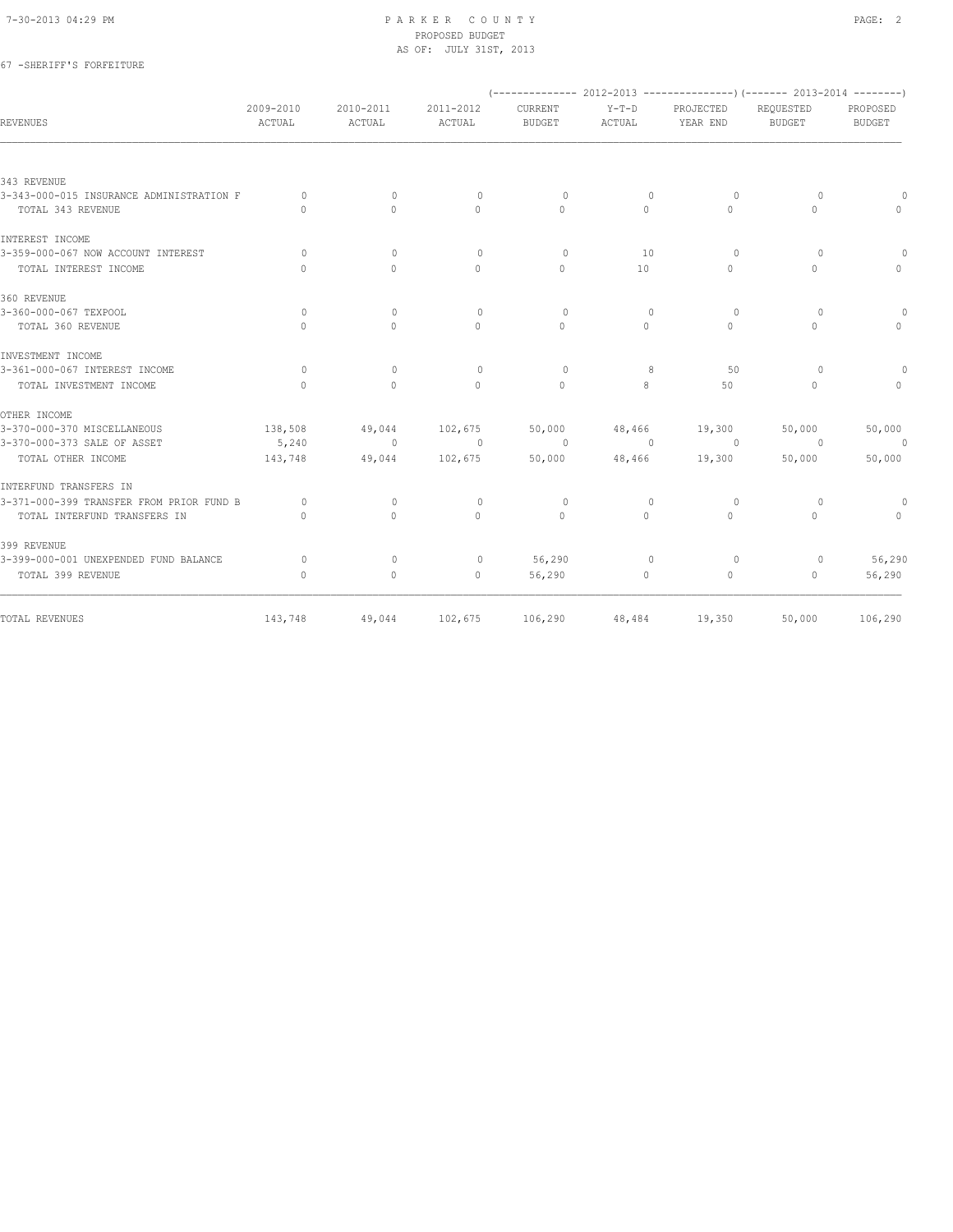# PROPOSED BUDGET

|                                                 |                                  |                     | AS OF: JULY 31ST, 2013 |                                  |                                  |                       |                            |                           |
|-------------------------------------------------|----------------------------------|---------------------|------------------------|----------------------------------|----------------------------------|-----------------------|----------------------------|---------------------------|
| 67 - SHERIFF'S FORFEITURE<br>409 NON DEPARTMENT |                                  |                     |                        |                                  |                                  |                       |                            |                           |
| EXPENDITURES                                    | 2009-2010<br>ACTUAL              | 2010-2011<br>ACTUAL | 2011-2012<br>ACTUAL    | CURRENT<br><b>BUDGET</b>         | $Y-T-D$<br>ACTUAL                | PROJECTED<br>YEAR END | REQUESTED<br><b>BUDGET</b> | PROPOSED<br><b>BUDGET</b> |
|                                                 |                                  |                     |                        |                                  |                                  |                       |                            |                           |
| OPERATING EXPENSES                              |                                  |                     |                        |                                  |                                  |                       |                            |                           |
| 5-409-300-371 ELECTRONIC EQUIPMENT-NON C        | $\mathbf{0}$                     | 0                   | 0                      | $\mathbf{0}$                     | 0                                | $\circ$               | $\mathbf{0}$               | $\mathbf{0}$              |
| 5-409-300-373 AUTOMOBILE EQUIPMENT-NON C        | $\Omega$                         | $\Omega$            | $\circ$                | $\circ$                          | $\begin{array}{c} \n\end{array}$ | $\Omega$              | $\Omega$                   | 0                         |
| TOTAL OPERATING EXPENSES                        | $\bigcap$                        | $\Omega$            | $\Omega$               | $\Omega$                         | $\Omega$                         | $\Omega$              | $\Omega$                   | $\Omega$                  |
| PROFESSIONAL AND SERVICE                        |                                  |                     |                        |                                  |                                  |                       |                            |                           |
| 5-409-400-499 MISCELLANEOUS                     | 82,434                           | $62,576$ 39,366     |                        | 15,000                           | 427                              | 4,500                 | $\circ$                    | 15,000                    |
| TOTAL PROFESSIONAL AND SERVICE                  | 82,434                           | 62,576              | 39,366                 | 15,000                           | 427                              | 4,500                 | $\circ$                    | 15,000                    |
| CAPITAL EXPENDITURES                            |                                  |                     |                        |                                  |                                  |                       |                            |                           |
| 5-409-500-571 ELECTRONIC EQUIPMENT              | $\mathbf{0}$                     | 0                   | 0                      | $\begin{array}{c} \n\end{array}$ | $\Omega$                         | $\circ$               | $\circ$                    | $\mathbf{0}$              |
| 5-409-500-572 AUTOMOBILES                       | $\Omega$                         | $\Omega$            | 0                      | $\mathbf{0}$                     | $\Omega$                         | 0                     | $\Omega$                   | 0                         |
| 5-409-500-573 AUTOMOBILE EQUIPMENT              | $\circ$                          | 2,771               | $\circ$                | $\circ$                          | $\mathbf{0}$                     | $\Omega$              | $\circ$                    | 0                         |
| TOTAL CAPITAL EXPENDITURES                      | $\begin{array}{c} \n\end{array}$ | 2,771               | $\mathbf{0}$           | $\begin{array}{c} \n\end{array}$ | $\circ$                          | $\circ$               | $\circ$                    | $\mathbf{0}$              |
| OTHER SERVICES                                  |                                  |                     |                        |                                  |                                  |                       |                            |                           |

5-409-600-699 PROGRAM CONTINGENCIES 0 0 0 0 0 0 50,000 0  $\begin{array}{ccccccc} 0 & & & 0 & & 50,000 \ 0 & & & 0 & & 50,000 \end{array}$ 

 TOTAL 409 NON DEPARTMENT 82,434 65,348 39,366 15,000 427 4,500 50,000 15,000 Possible 24 entities contracting for May '07 Elections.

Requires additional Jdgs. and Clerks. Also, additional

programming fees.

=========== =========== =========== =========== =========== ============ ============ ============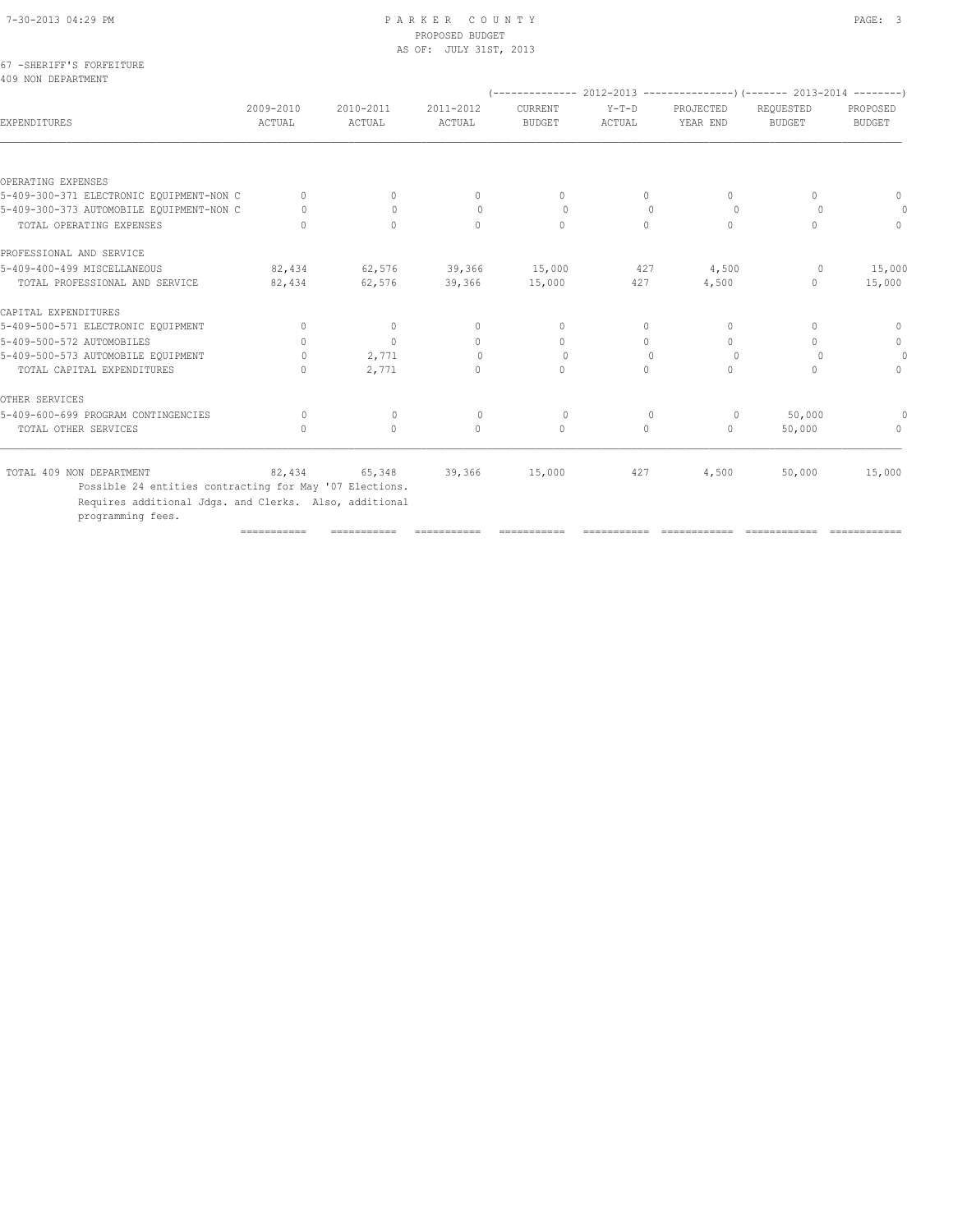# 7-30-2013 04:29 PM P A R K E R C O U N T Y PAGE: 4 PROPOSED BUDGET

|                                         |                     |                                  | AS OF: JULY 31ST, 2013 |                                                                            |                   |                       |                     |                           |
|-----------------------------------------|---------------------|----------------------------------|------------------------|----------------------------------------------------------------------------|-------------------|-----------------------|---------------------|---------------------------|
| 67 -SHERIFF'S FORFEITURE<br>512 JAIL    |                     |                                  |                        |                                                                            |                   |                       |                     |                           |
|                                         |                     |                                  |                        | (-------------- 2012-2013 -----------------) (------- 2013-2014 ---------) |                   |                       |                     |                           |
| EXPENDITURES                            | 2009-2010<br>ACTUAL | 2010-2011<br>ACTUAL              | 2011-2012<br>ACTUAL    | CURRENT<br><b>BUDGET</b>                                                   | $Y-T-D$<br>ACTUAL | PROJECTED<br>YEAR END | REQUESTED<br>BUDGET | PROPOSED<br><b>BUDGET</b> |
|                                         |                     |                                  |                        |                                                                            |                   |                       |                     |                           |
| SALARIES & BENEFITS                     |                     |                                  |                        |                                                                            |                   |                       |                     |                           |
| SALARIES & WAGES                        |                     |                                  |                        |                                                                            |                   |                       |                     |                           |
| 5-512-100-103 PERSONNAL SALARIES-SUPPLE | $\Omega$            | 53                               | 2,794                  | 2,672                                                                      | $\mathbf{0}$      | $\Omega$              | $\circ$             | 2,672                     |
| TOTAL SALARIES & WAGES                  | $\Omega$            | 53                               | 2,794                  | 2,672                                                                      | $\circ$           | $\circ$               | 0                   | 2,672                     |
| <b>BENEFITS</b>                         |                     |                                  |                        |                                                                            |                   |                       |                     |                           |
| 5-512-100-201 FICA MATCH                | $\Omega$            | $\overline{4}$                   | 208                    | 204                                                                        | $\circ$           | $\mathbf{0}$          | $\cap$              | 204                       |
| 5-512-100-202 EMPLOYEE HOSPITALIZATION  |                     | $\begin{array}{c} \n\end{array}$ | 730                    | 641                                                                        | $\Omega$          | $\Omega$              |                     | 641                       |
| 5-512-100-203 RETIREMENT PLAN CONTRIBUT |                     | $\Omega$                         | 293                    | 292                                                                        | $\Omega$          | $\Omega$              |                     | 292                       |
| 5-512-100-204 WORKERS COMPENSATION INSU |                     | $\Omega$                         | $\Omega$               | $\circ$                                                                    |                   | $\Omega$              |                     | $\circ$                   |
| TOTAL BENEFITS                          | 0                   | $\overline{4}$                   | 1,231                  | 1,137                                                                      | $\Omega$          | $\circ$               | $\Omega$            | 1,137                     |
| TOTAL SALARIES & BENEFITS               | 0                   | 57                               | 4,025                  | 3,809                                                                      | 0                 | $\circ$               | $\mathbf{0}$        | 3,809                     |
| TOTAL 512 JAIL                          | $\mathbf{0}$        | 57                               | 4,025                  | 3,809                                                                      | 0                 | $\mathbf{0}$          | 0                   | 3,809                     |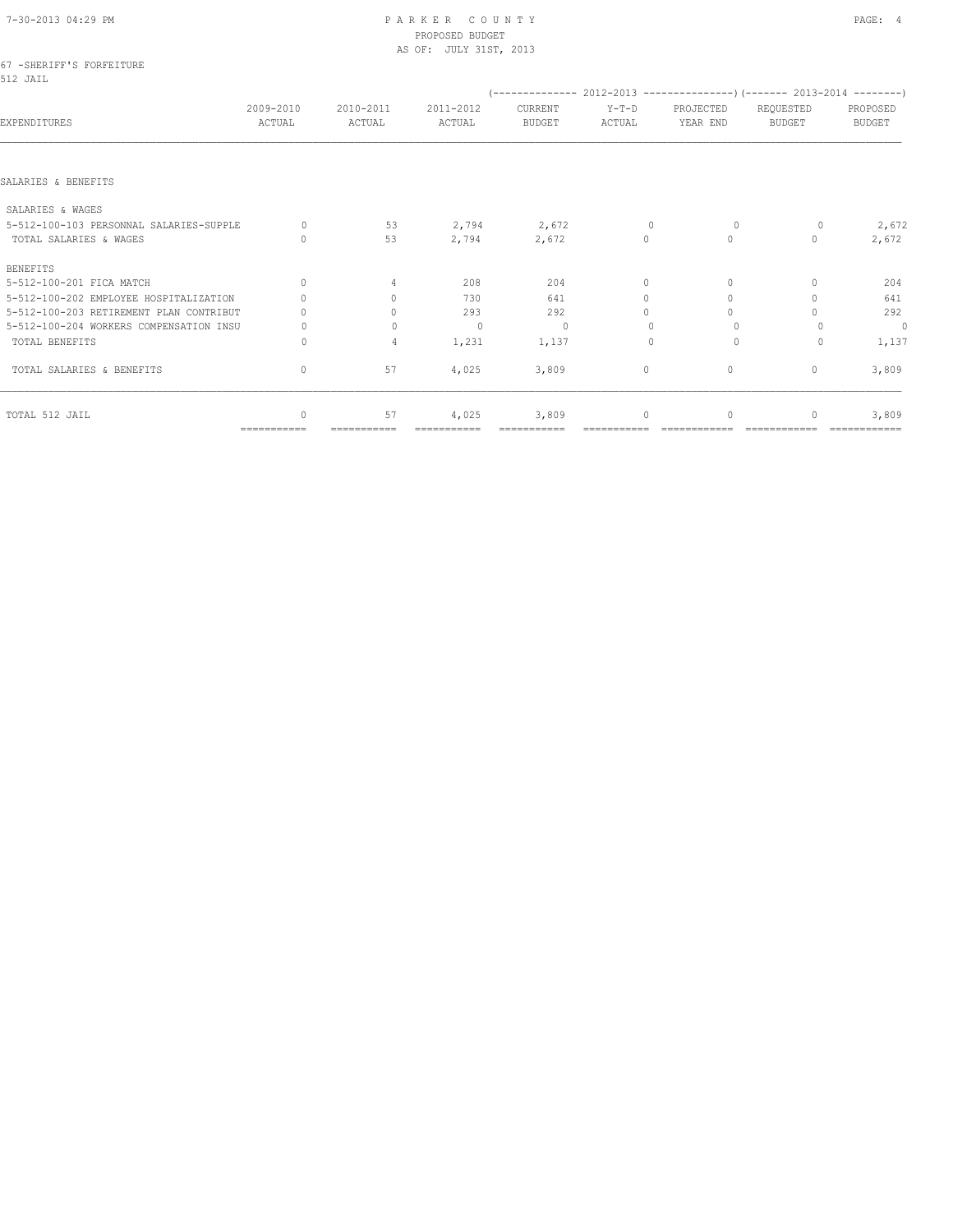# 7-30-2013 04:29 PM P A R K E R C O U N T Y PAGE: 5 PROPOSED BUDGET

| 2009-2010<br>ACTUAL                                | 2010-2011<br>ACTUAL              | 2011-2012<br>ACTUAL | CURRENT<br><b>BUDGET</b> | $Y-T-D$<br>ACTUAL      | PROJECTED<br>YEAR END | REQUESTED<br><b>BUDGET</b>       | PROPOSED<br><b>BUDGET</b>                                                  |
|----------------------------------------------------|----------------------------------|---------------------|--------------------------|------------------------|-----------------------|----------------------------------|----------------------------------------------------------------------------|
|                                                    |                                  |                     |                          |                        |                       |                                  |                                                                            |
|                                                    |                                  |                     |                          |                        |                       |                                  |                                                                            |
|                                                    |                                  |                     |                          |                        |                       |                                  |                                                                            |
| 5-560-100-103 PERSONNAL SALARIES-SUPPLE<br>$\circ$ | 1,164                            | 61,791              | 52,800                   | 61,702                 | $\circ$               | 0                                | 52,800                                                                     |
| $\cap$                                             | 1,164                            | 61,791              | 52,800                   | 61,702                 | $\circ$               | $\bigcap$                        | 52,800                                                                     |
|                                                    |                                  |                     |                          |                        |                       |                                  |                                                                            |
| $\Omega$                                           | 81                               | 4,275               | 4,040                    | 4,295                  | $\mathbf{0}$          | $\begin{array}{c} \n\end{array}$ | 4,040                                                                      |
|                                                    | $\Omega$                         | 22,749              | 19,900                   | 21,776                 | $\Omega$              | 0                                | 19,900                                                                     |
| 5-560-100-203 RETIREMENT PLAN CONTRIBUT            | $\begin{array}{c} \n\end{array}$ | 6,479               | 5,761                    | 6,807                  | $\Omega$              |                                  | 5,761                                                                      |
| 5-560-100-204 WORKERS COMPENSATION INSU<br>Ω       | $\mathbf{0}$                     | $\circ$             | $\Omega$                 | $\Omega$               | $\Omega$              |                                  | $\mathbf{0}$                                                               |
| 0                                                  | 81                               | 33,503              | 29,701                   | 32,878                 | $\Omega$              | 0                                | 29,701                                                                     |
| $\circ$                                            | 1,245                            | 95,294              | 82,501                   | 94,580                 | $\mathbf{0}$          | $\mathbf{0}$                     | 82,501                                                                     |
| $\bigcap$                                          | 1,245                            | 95,294              | 82,501                   | 94,580                 | 0                     |                                  | 82,501                                                                     |
|                                                    |                                  |                     |                          | AS OF: JULY 31ST, 2013 |                       |                                  | (-------------- 2012-2013 -----------------) (------- 2013-2014 ---------) |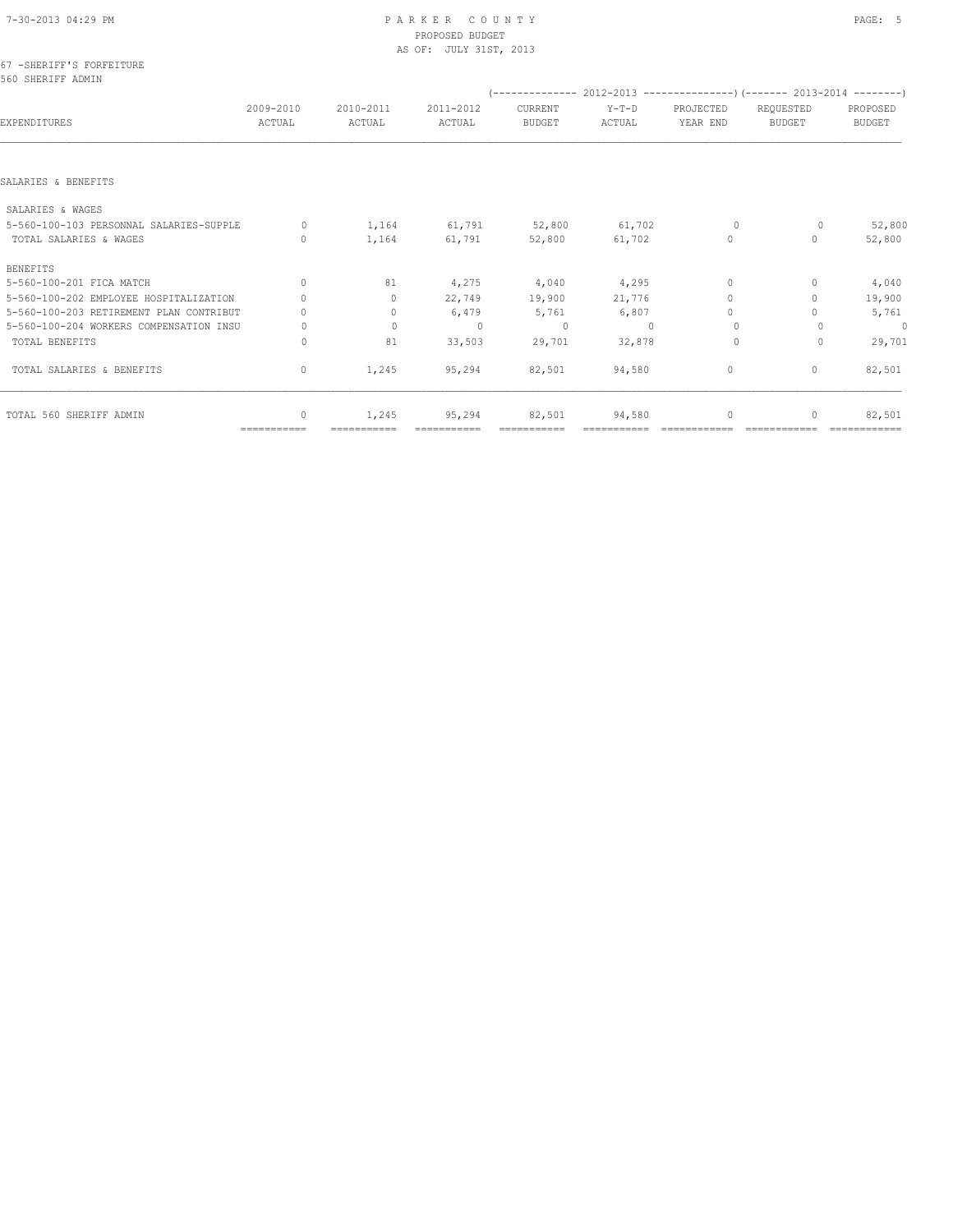#### 67 -SHERIFF'S FORFEITURE 561 SPECIAL CRIMES DIV

|                                         |                           |                                  |                     |                          |                   |                       | $(----------2012-2013$ ----------------) (------- 2013-2014 -------) |                           |
|-----------------------------------------|---------------------------|----------------------------------|---------------------|--------------------------|-------------------|-----------------------|----------------------------------------------------------------------|---------------------------|
| EXPENDITURES                            | 2009-2010<br>ACTUAL       | 2010-2011<br>ACTUAL              | 2011-2012<br>ACTUAL | CURRENT<br><b>BUDGET</b> | $Y-T-D$<br>ACTUAL | PROJECTED<br>YEAR END | REOUESTED<br><b>BUDGET</b>                                           | PROPOSED<br><b>BUDGET</b> |
|                                         |                           |                                  |                     |                          |                   |                       |                                                                      |                           |
| SALARIES & BENEFITS                     |                           |                                  |                     |                          |                   |                       |                                                                      |                           |
| SALARIES & WAGES                        |                           |                                  |                     |                          |                   |                       |                                                                      |                           |
| 5-561-100-127 TASK FORCE                | 32,550                    | $\Omega$                         | 15,870              | 4,200                    | $\Omega$          | $\Omega$              | $\cap$                                                               | 4,200                     |
| 5-561-100-198 OVERTIME                  | $\overline{0}$            | $\Omega$                         | $\circ$             | $\circ$                  | $\Omega$          | $\cap$                | $\cap$                                                               | $\overline{0}$            |
| 5-561-100-199 CERTIFICATION PAY         | 1,137                     | $\Omega$                         | $\circ$             | $\Omega$                 | $\Omega$          | $\Omega$              | $\Omega$                                                             | $\circ$                   |
| TOTAL SALARIES & WAGES                  | 33,687                    | $\mathbf{0}$                     | 15,870              | 4,200                    | $\Omega$          | $\Omega$              | $\cap$                                                               | 4,200                     |
| <b>BENEFITS</b>                         |                           |                                  |                     |                          |                   |                       |                                                                      |                           |
| 5-561-100-201 FICA MATCH                | 2,514                     | $\Omega$                         | 1,214               | 322                      | $\circ$           | $\Omega$              | $\cap$                                                               | 322                       |
| 5-561-100-202 EMPLOYEE HOSPITALIZATION  | 4,177                     | $\begin{array}{c} \n\end{array}$ | 19                  | $\circ$                  | $\circ$           | $\Omega$              | $\cap$                                                               | $\Omega$                  |
| 5-561-100-203 RETIREMENT PLAN CONTRIBUT | 3,415                     | $\bigcap$                        | 1,510               | 458                      | $\Omega$          | $\Omega$              |                                                                      | 458                       |
| 5-561-100-204 WORKERS COMPENSATION INSU | $\circ$                   | $\Omega$                         | 291                 | $\circ$                  | $\Omega$          | $\Omega$              |                                                                      | $\mathbf{0}$              |
| 5-561-100-205 CLOTHING ALLOWANCE        | $\bigcap$                 | $\bigcap$                        | $\cap$              | $\Omega$                 | $\bigcap$         | $\bigcap$             | $\cap$                                                               | $\circ$                   |
| 5-561-100-209 CELL PHONE ALLOWANCE      | $\Omega$                  | $\bigcap$                        | $\bigcap$           | $\Omega$                 | $\cap$            | $\Omega$              |                                                                      | $\theta$                  |
| TOTAL BENEFITS                          | 10,107                    | $\mathbf{0}$                     | 3,034               | 780                      | $\bigcap$         | $\Omega$              | $\Omega$                                                             | 780                       |
| TOTAL SALARIES & BENEFITS               | 43,794                    | $\mathbf{0}$                     | 18,904              | 4,980                    | $\circ$           | $\circ$               | $\mathbf{0}$                                                         | 4,980                     |
| TOTAL 561 SPECIAL CRIMES DIV            | 43,794<br>===========     | $\circ$<br>===========           | 18,904              | 4,980                    | $\circ$           | $\Omega$              | $\Omega$                                                             | 4,980                     |
| TOTAL EXPENDITURES                      | 126,227                   | 66,651                           | 157,590             | 106,290                  | 95,007            | 4,500                 | 50,000                                                               | 106,290                   |
|                                         | $=$ = = = = = = = = = = = | $=$ ===========                  | ===========         | ===========              | ===========       | =============         | =============                                                        | - =============           |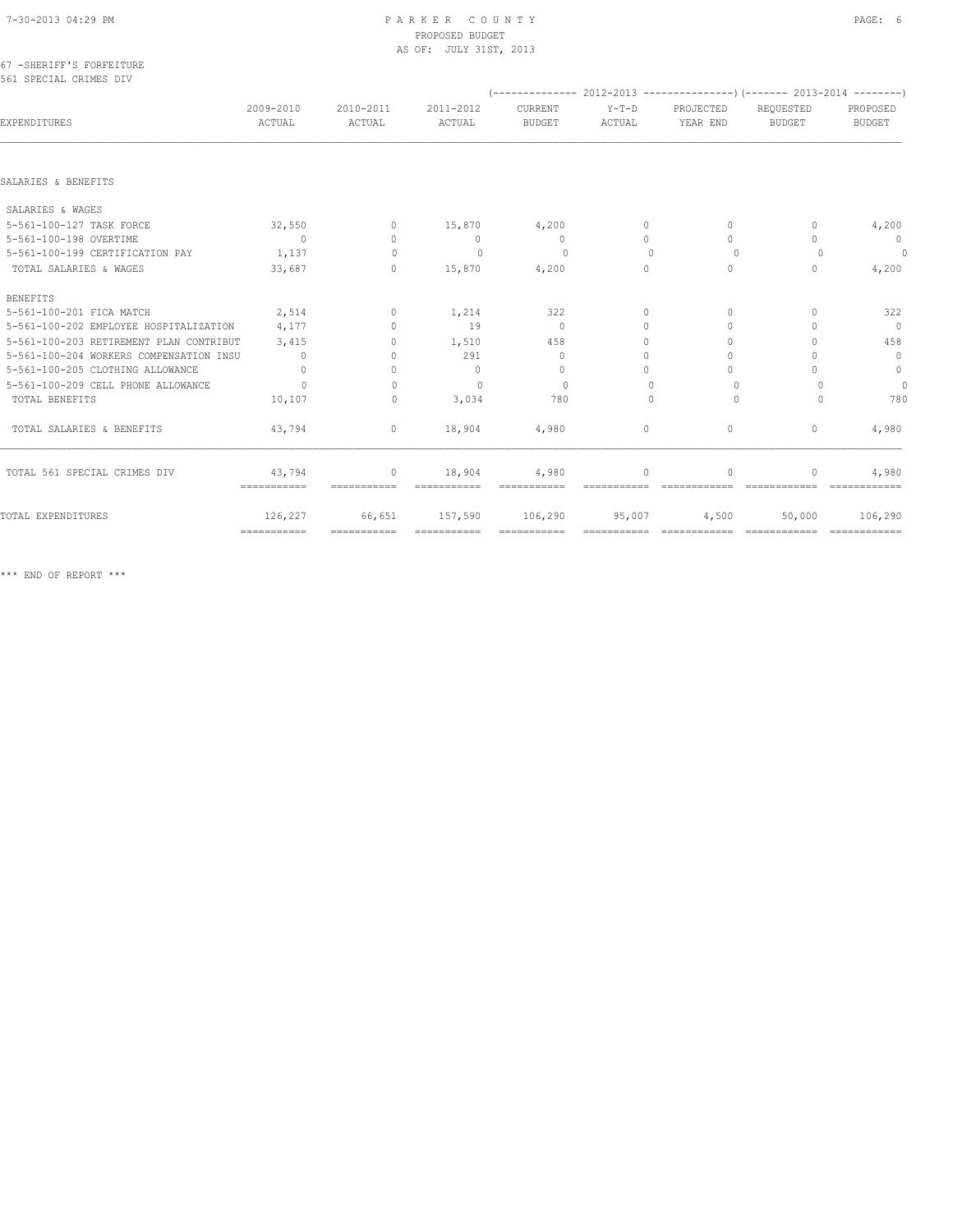70 -RECORD MGMT COUNTYWIDE

|                                   |                     |                     |                                  |                                  | $(---------- 2012-2013$ ----------------) (------- 2013-2014 --------) |                       |                            |                           |
|-----------------------------------|---------------------|---------------------|----------------------------------|----------------------------------|------------------------------------------------------------------------|-----------------------|----------------------------|---------------------------|
|                                   | 2009-2010<br>ACTUAL | 2010-2011<br>ACTUAL | 2011-2012<br>ACTUAL              | CURRENT<br><b>BUDGET</b>         | $Y-T-D$<br>ACTUAL                                                      | PROJECTED<br>YEAR END | REQUESTED<br><b>BUDGET</b> | PROPOSED<br><b>BUDGET</b> |
| REVENUE SUMMARY                   |                     |                     |                                  |                                  |                                                                        |                       |                            |                           |
| FEES OF OFFICE                    | 44,530              | 39,526              | 36,505                           | 30,100                           | 33,031                                                                 | 34,900                | 32,500                     | 30,100                    |
| 343 REVENUE                       | 0                   | $\Omega$            | $\begin{array}{c} \n\end{array}$ | $\Omega$                         | $\Omega$                                                               | $\Omega$              |                            | 0                         |
| INTEREST INCOME                   | $\Omega$            | $\Omega$            | $\begin{array}{c} \n\end{array}$ | $\mathbf{0}$                     | 0                                                                      | 0                     |                            | $\mathbf{0}$              |
| 360 REVENUE                       | 0                   | $\Omega$            | $\mathbf{0}$                     | $\mathbf{0}$                     | $\circ$                                                                | $\mathbf{0}$          |                            | $\mathbf{0}$              |
| INVESTMENT INCOME                 | 0                   | $\Omega$            | $\mathbf{0}$                     | $\mathbf{0}$                     | 21                                                                     | 850                   |                            | $\mathbf{0}$              |
| OTHER INCOME                      | 0                   | $\Omega$            | $\mathbf{0}$                     | $\begin{array}{c} \n\end{array}$ | 0                                                                      | 0                     |                            | 0                         |
| INTERFUND TRANSFERS IN            | $\Omega$            | $\Omega$            | $\begin{array}{c} \n\end{array}$ | $\Omega$                         | $\bigcap$                                                              | $\Omega$              |                            | 0                         |
| 399 REVENUE                       | 0                   | $\mathbf{0}$        | $\begin{array}{c} \n\end{array}$ | $\circ$                          | $\bigcap$                                                              | $\circ$               |                            | 0                         |
| TOTAL REVENUES                    | 44,530              | 39,526              | 36,505                           | 30,100                           | 33,052                                                                 | 35,750                | 32,500                     | 30,100                    |
| EXPENDITURE SUMMARY               |                     |                     |                                  |                                  |                                                                        |                       |                            |                           |
| 409 NON DEPARTMENT                | 44,319              | 25,866              | 27,912                           | 30,100                           | 1,449                                                                  | 38,225                | 32,500                     | 30,100                    |
| TOTAL EXPENDITURES                | 44,319              | 25,866              | 27,912                           | 30,100                           | 1,449                                                                  | 38,225                | 32,500                     | 30,100                    |
| REVENUE OVER/(UNDER) EXPENDITURES | 212                 | 13,660              | 8,593                            | $\mathbb O$                      | $31,603$ (                                                             | 2,475                 | $\mathbf{0}$               | $\Omega$                  |
|                                   | ===========         | ===========         |                                  |                                  |                                                                        |                       |                            |                           |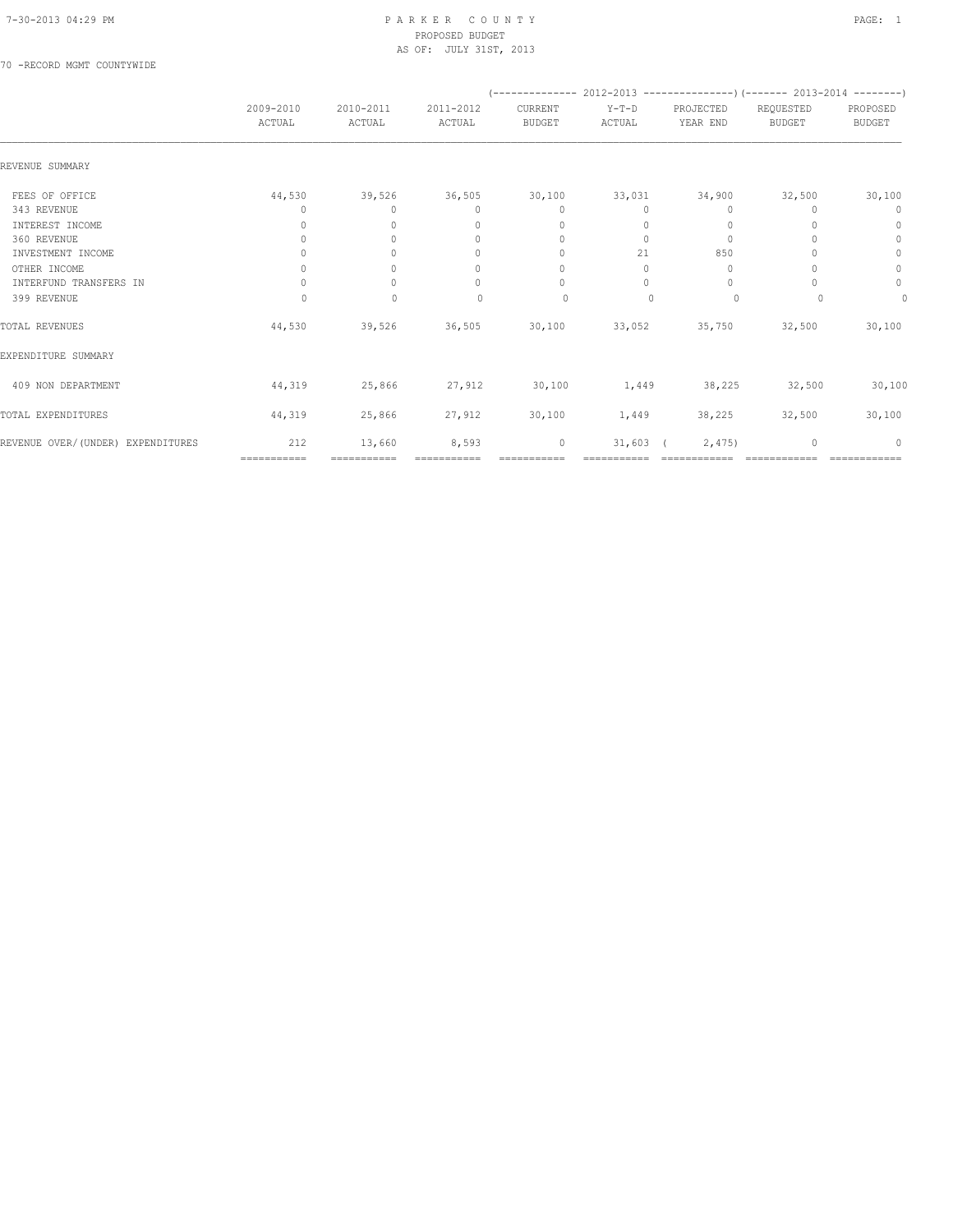70 -RECORD MGMT COUNTYWIDE

#### 7-30-2013 04:29 PM P A R K E R C O U N T Y PAGE: 2 PROPOSED BUDGET AS OF: JULY 31ST, 2013

| <b>REVENUES</b>                          | 2009-2010<br><b>ACTUAL</b>       | 2010-2011<br>ACTUAL | 2011-2012<br>ACTUAL | CURRENT<br><b>BUDGET</b> | $Y-T-D$<br>ACTUAL | PROJECTED<br>YEAR END | (-------------- 2012-2013 ----------------) (------- 2013-2014 --------)<br>REQUESTED<br><b>BUDGET</b> | PROPOSED<br><b>BUDGET</b> |
|------------------------------------------|----------------------------------|---------------------|---------------------|--------------------------|-------------------|-----------------------|--------------------------------------------------------------------------------------------------------|---------------------------|
|                                          |                                  |                     |                     |                          |                   |                       |                                                                                                        |                           |
| FEES OF OFFICE                           |                                  |                     |                     |                          |                   |                       |                                                                                                        |                           |
| 3-340-000-403 COUNTY CLERK FEES OF OFFIC | 28,557                           | 23,503              | 22,744              | 17,800                   | 20,762            | 16,500                | 20,000                                                                                                 | 17,800                    |
| 3-340-000-450 DISTRICT CLERK FEES OF OFF | 15,973                           | 16,023              | 13,761              | 12,300                   | 12,269            | 18,400                | 12,500                                                                                                 | 12,300                    |
| TOTAL FEES OF OFFICE                     | 44,530                           | 39,526              | 36,505              | 30,100                   | 33,031            | 34,900                | 32,500                                                                                                 | 30,100                    |
| 343 REVENUE                              |                                  |                     |                     |                          |                   |                       |                                                                                                        |                           |
| 3-343-000-015 INSURANCE ADMINISTRATION F | $\circ$                          | $\mathbf 0$         | $\circ$             | $\circ$                  | $\mathbf{0}$      | $\circ$               | $\circ$                                                                                                |                           |
| TOTAL 343 REVENUE                        | $\Omega$                         | $\Omega$            | $\Omega$            | $\Omega$                 | $\Omega$          | $\Omega$              | $\Omega$                                                                                               |                           |
| INTEREST INCOME                          |                                  |                     |                     |                          |                   |                       |                                                                                                        |                           |
| 3-359-000-070 NOW ACCOUNT INTEREST       | $\bigcap$                        | $\Omega$            | $\Omega$            | $\Omega$                 | $\Omega$          | $\Omega$              | $\Omega$                                                                                               |                           |
| TOTAL INTEREST INCOME                    | $\begin{array}{c} \n\end{array}$ | $\Omega$            | $\Omega$            | $\Omega$                 | $\circ$           | $\Omega$              | $\circ$                                                                                                | $\bigcap$                 |
| 360 REVENUE                              |                                  |                     |                     |                          |                   |                       |                                                                                                        |                           |
| 3-360-000-070 TEXPOOL INTEREST           | $\circ$                          | $\circ$             | $\mathbf{0}$        | $\mathbf{0}$             | 0                 | $\circ$               | $\begin{array}{c} \n\end{array}$                                                                       | $\mathbf{0}$              |
| 3-360-000-370 TEXPOOL INTEREST           | $\Omega$                         | $\Omega$            | $\Omega$            | $\Omega$                 | $\Omega$          | $\circ$               | $\Omega$                                                                                               |                           |
| TOTAL 360 REVENUE                        | $\Omega$                         | $\Omega$            | $\Omega$            | $\Omega$                 | $\Omega$          | $\circ$               | $\Omega$                                                                                               | $\mathbf{0}$              |
| INVESTMENT INCOME                        |                                  |                     |                     |                          |                   |                       |                                                                                                        |                           |
| 3-361-000-070 INTEREST INCOME            | $\circ$                          | $\mathbf{0}$        | $\circ$             | $\circ$                  | 21                | 850                   | $\Omega$                                                                                               |                           |
| TOTAL INVESTMENT INCOME                  | $\Omega$                         | $\Omega$            | $\Omega$            | $\Omega$                 | 21                | 850                   | $\Omega$                                                                                               | $\Omega$                  |
| OTHER INCOME                             |                                  |                     |                     |                          |                   |                       |                                                                                                        |                           |
| 3-370-000-999 UNEXPENDED FUNDS RETURNED  | $\Omega$                         | $\mathbf{0}$        | $\circ$             | $\circ$                  | $\mathbf{0}$      | $\circ$               | $\circ$                                                                                                |                           |
| TOTAL OTHER INCOME                       | $\Omega$                         | $\Omega$            | $\Omega$            | $\Omega$                 | $\Omega$          | $\Omega$              | $\Omega$                                                                                               | $\Omega$                  |
| INTERFUND TRANSFERS IN                   |                                  |                     |                     |                          |                   |                       |                                                                                                        |                           |
| 3-371-000-399 TRANSFER FROM PRIOR FUND B | $\circ$                          | $\mathbf{0}$        | $\circ$             | $\circ$                  | $\mathbf{0}$      | $\circ$               | $\circ$                                                                                                |                           |
| TOTAL INTERFUND TRANSFERS IN             | $\mathbf{0}$                     | $\Omega$            | $\Omega$            | $\Omega$                 | $\circ$           | $\Omega$              | $\circ$                                                                                                | $\Omega$                  |
| 399 REVENUE                              |                                  |                     |                     |                          |                   |                       |                                                                                                        |                           |
| 3-399-000-001 UNEXPENDED FUND BALANCE    | $\circ$                          | $\mathbf{0}$        | $\circ$             | $\circ$                  | $\Omega$          | 0                     | $\Omega$                                                                                               |                           |
| TOTAL 399 REVENUE                        | $\Omega$                         | $\Omega$            | $\Omega$            | $\Omega$                 | $\Omega$          | $\Omega$              | $\Omega$                                                                                               | $\cap$                    |
|                                          |                                  |                     |                     |                          |                   |                       |                                                                                                        |                           |
| TOTAL REVENUES                           | 44,530                           | 39,526              | 36,505              | 30,100                   | 33,052            | 35,750                | 32,500                                                                                                 | 30,100                    |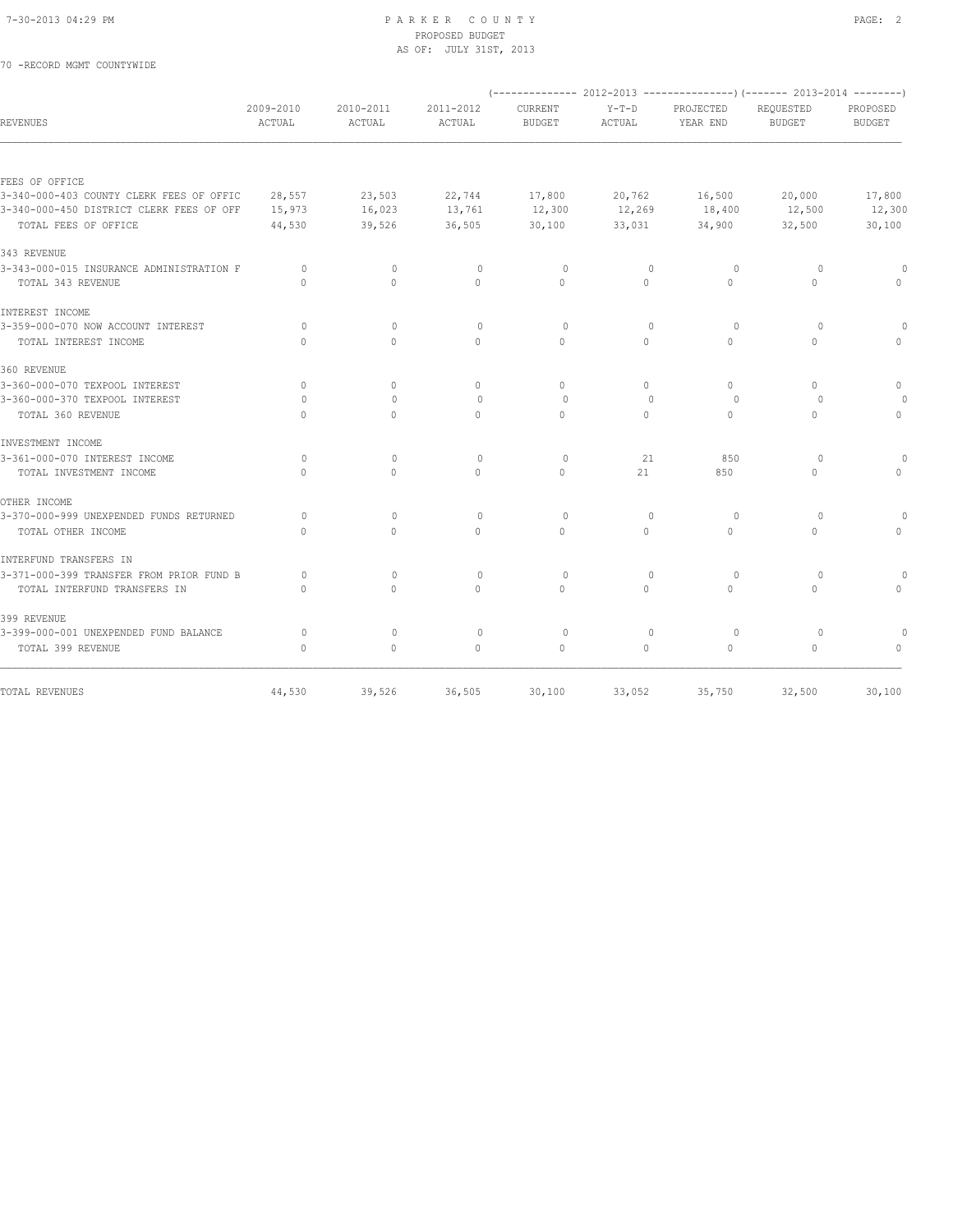|  |                    | 70 -RECORD MGMT COUNTYWIDE |
|--|--------------------|----------------------------|
|  | 409 NON DEPARTMENT |                            |

|                                                                                                                                                                    |                                     |                           |                           |                           |                      |                                         | $(---------- 2012-2013 ----------)$ $(---- 2013-2014 ----)$ |                           |  |
|--------------------------------------------------------------------------------------------------------------------------------------------------------------------|-------------------------------------|---------------------------|---------------------------|---------------------------|----------------------|-----------------------------------------|-------------------------------------------------------------|---------------------------|--|
| EXPENDITURES                                                                                                                                                       | 2009-2010<br>ACTUAL                 | 2010-2011<br>ACTUAL       | 2011-2012<br>ACTUAL       | CURRENT<br><b>BUDGET</b>  | $Y-T-D$<br>ACTUAL    | PROJECTED<br>YEAR END                   | REQUESTED<br><b>BUDGET</b>                                  | PROPOSED<br><b>BUDGET</b> |  |
| SALARIES & BENEFITS                                                                                                                                                |                                     |                           |                           |                           |                      |                                         |                                                             |                           |  |
|                                                                                                                                                                    |                                     |                           |                           |                           |                      |                                         |                                                             |                           |  |
| SALARIES & WAGES                                                                                                                                                   |                                     |                           |                           |                           |                      |                                         |                                                             |                           |  |
| 5-409-100-106 DEPUTIES                                                                                                                                             | $\circ$                             | $\mathbf{0}$              | $\circ$                   | $\circ$                   | $\mathbb O$          | 20,600                                  | $\circ$                                                     | $\cap$                    |  |
| TOTAL SALARIES & WAGES                                                                                                                                             | $\mathbf{0}$                        | $\circ$                   | $\mathbf 0$               | $\circ$                   | $\circ$              | 20,600                                  | $\circ$                                                     | $\circ$                   |  |
| <b>BENEFITS</b>                                                                                                                                                    |                                     |                           |                           |                           |                      |                                         |                                                             |                           |  |
| 5-409-100-201 FICA MATCH                                                                                                                                           | $\Omega$                            | $\circ$                   | $\mathbf 0$               | $\circ$                   | $\circ$              | 1,300                                   | $\Omega$                                                    | $\mathbf 0$               |  |
| 5-409-100-202 EMPLOYEE HOSPITALIZATION                                                                                                                             | $\mathbf{0}$                        | $\circ$                   | $\mathbf{0}$              | $\mathbf{0}$              | $\circ$              | 6,800                                   | $\mathbf{0}$                                                | $\mathbb O$               |  |
| 5-409-100-203 RETIREMENT PLAN CONTRIBUT                                                                                                                            | $\mathbf{0}$                        | $\mathbf{0}$              | $\mathbf 0$               | $\mathbf{0}$              | $\circ$              | 1,750                                   | $\mathbf{0}$                                                | $\circ$                   |  |
| 5-409-100-204 WORKERS COMPENSATION INSU                                                                                                                            | $\mathbf{0}$                        | $\circ$                   | $\mathbf{0}$              | $\circ$                   | $\circ$              | 75                                      | $\circ$                                                     | $\mathbb O$               |  |
| 5-409-100-206 LONGEVITY PAY                                                                                                                                        | $\Omega$                            | $\Omega$                  | $\mathbf{0}$              | $\Omega$                  | $\mathbf{0}$         | $\circ$                                 | $\Omega$                                                    | $\Omega$                  |  |
| TOTAL BENEFITS                                                                                                                                                     | $\cap$                              | $\mathbf{0}$              | $\mathbf{0}$              | $\circ$                   | $\mathbf{0}$         | 9,925                                   | $\cap$                                                      | $\circ$                   |  |
| TOTAL SALARIES & BENEFITS                                                                                                                                          | $\mathbf{0}$                        | $\circ$                   | $\mathbf 0$               | $\circ$                   | $\circ$              | 30,525                                  | $\mathbf{0}$                                                | $\mathbf{0}$              |  |
| OPERATING EXPENSES                                                                                                                                                 |                                     |                           |                           |                           |                      |                                         |                                                             |                           |  |
| 5-409-300-330 SUPPLIES                                                                                                                                             | $\mathbf{0}$                        | $\mathbf{0}$              | 1,976                     | 1,000                     | $\circ$              | $\mathbf{0}$                            | 1,000                                                       | 1,000                     |  |
| 5-409-300-336 MICROFILM SUPPLIES                                                                                                                                   | $\Omega$                            | $\mathbf{0}$              | $\mathbf 0$               | $\mathbf{0}$              | $\circ$              | 2,700                                   | $\mathbf{0}$                                                | $\mathbf{0}$              |  |
| 5-409-300-371 ELECTRONIC EQUIPMENT-NON C                                                                                                                           | $\Omega$                            | $\mathbf{0}$              | $\mathbf{0}$              | $\mathbf{0}$              | $\Omega$             | $\Omega$                                | $\mathbf{0}$                                                | $\mathbf{0}$              |  |
| 5-409-300-374 OFFICE FURNITURE-NON CAP                                                                                                                             | $\circ$                             | $\mathbf{0}$              | $\mathbf{0}$              | $\Omega$                  | $\circ$              | $\circ$                                 | $\circ$                                                     | $\Omega$                  |  |
| TOTAL OPERATING EXPENSES                                                                                                                                           | $\mathbf{0}$                        | $\circ$                   | 1,976                     | 1,000                     | $\circ$              | 2,700                                   | 1,000                                                       | 1,000                     |  |
| PROFESSIONAL AND SERVICE                                                                                                                                           |                                     |                           |                           |                           |                      |                                         |                                                             |                           |  |
| 5-409-400-408 CONTRACT SERVICES                                                                                                                                    | 44,319                              | 25,866                    | 25,936                    | 6,000                     | 1,449                | $\mathbf{0}$                            | 13,225                                                      | 6,000                     |  |
| 5-409-400-450 OFFICE EQUIPMENT REPAIR                                                                                                                              | $\mathbf{0}$                        | $\mathbf{0}$              | $\mathbf{0}$              | 11,300                    | $\circ$              | $\mathbf{0}$                            | 2,000                                                       | 11,300                    |  |
| 5-409-400-499 MISCELLANEOUS                                                                                                                                        | $\circ$                             | $\mathbf{0}$              | $\circ$                   | 11,800                    | $\mathbf{0}$         | 5,000                                   | $\circ$                                                     | 11,800                    |  |
| TOTAL PROFESSIONAL AND SERVICE                                                                                                                                     | 44,319                              | 25,866                    | 25,936                    | 29,100                    | 1,449                | 5,000                                   | 15,225                                                      | 29,100                    |  |
| CAPITAL EXPENDITURES                                                                                                                                               |                                     |                           |                           |                           |                      |                                         |                                                             |                           |  |
| 5-409-500-571 ELECTRONIC EQUIPMENT                                                                                                                                 | $\mathbf{0}$                        | $\mathbf{0}$              | $\mathbf 0$               | $\mathbf{0}$              | $\circ$              | $\circ$                                 | $\mathbf{0}$                                                | $\mathbf{0}$              |  |
| 5-409-500-590 OFFICE FURNITURE                                                                                                                                     | $\mathbf{0}$                        | $\circ$                   | $\mathbf{0}$              | $\circ$                   | $\circ$              | $\mathbf{0}$                            | $\mathbf{0}$                                                | $\mathbf{0}$              |  |
| 5-409-500-599 MISC. CAPITAL OUTLAY                                                                                                                                 | $\circ$                             | $\mathbf{0}$              | $\mathbf{0}$              | $\circ$                   | $\mathbf{0}$         | $\circ$                                 | 0                                                           | $\Omega$                  |  |
| TOTAL CAPITAL EXPENDITURES                                                                                                                                         | $\Omega$                            | $\Omega$                  | $\Omega$                  | $\Omega$                  | $\Omega$             | $\Omega$                                | $\Omega$                                                    | $\Omega$                  |  |
| OTHER SERVICES                                                                                                                                                     |                                     |                           |                           |                           |                      |                                         |                                                             |                           |  |
| 5-409-600-699 PROGRAM CONTINGENCIES                                                                                                                                | $\circ$                             | $\mathbf{0}$              | $\mathbf{0}$              | $\circ$                   | $\mathbf{0}$         | $\circ$                                 | 16,275                                                      | $\circ$                   |  |
| TOTAL OTHER SERVICES                                                                                                                                               | $\mathbf{0}$                        | $\circ$                   | $\mathbf{0}$              | $\circ$                   | $\circ$              | $\circ$                                 | 16,275                                                      | $\circ$                   |  |
| TOTAL 409 NON DEPARTMENT<br>Possible 24 entities contracting for May '07 Elections.<br>Requires additional Jdgs. and Clerks. Also, additional<br>programming fees. | 44,319<br>$=$ = = = = = = = = = = = | 25,866                    | 27,912                    | 30,100                    | 1,449<br>=========== | 38,225<br>============================= | 32,500                                                      | 30,100<br>============    |  |
|                                                                                                                                                                    |                                     |                           |                           |                           |                      |                                         |                                                             |                           |  |
| TOTAL EXPENDITURES                                                                                                                                                 | 44,319                              | 25,866<br>$=$ =========== | 27,912<br>$=$ =========== | 30,100<br>$=$ =========== | 1,449<br>=========== | 38,225                                  | 32,500                                                      | 30,100                    |  |
|                                                                                                                                                                    |                                     |                           |                           |                           |                      |                                         |                                                             |                           |  |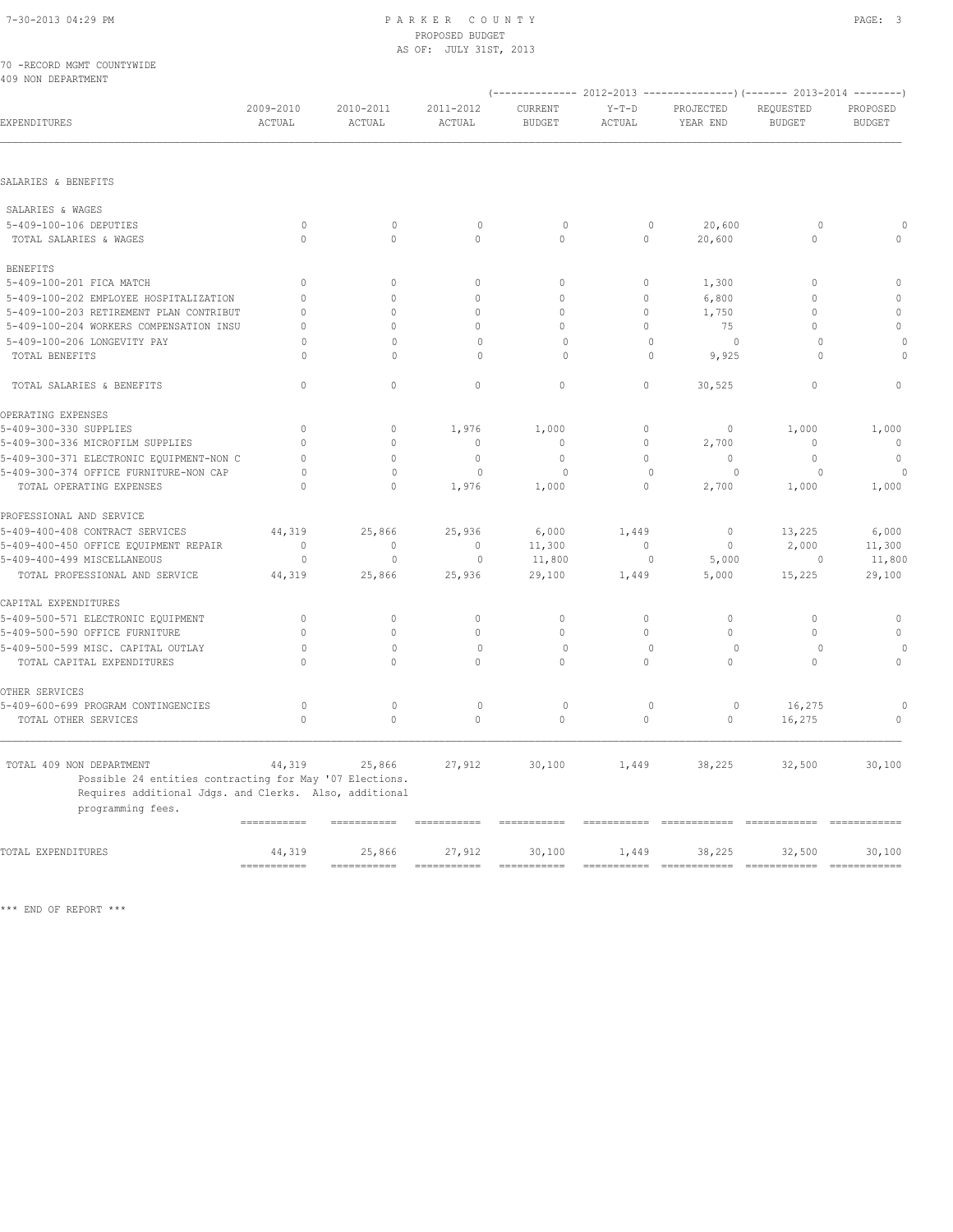## 72 -CONTRACT ELECTIONS

|                                   |                     |                     |                                  |                          |                   |                       |                            | (-------------- 2012-2013 -------------------) (------- 2013-2014 ---------) |  |
|-----------------------------------|---------------------|---------------------|----------------------------------|--------------------------|-------------------|-----------------------|----------------------------|------------------------------------------------------------------------------|--|
|                                   | 2009-2010<br>ACTUAL | 2010-2011<br>ACTUAL | 2011-2012<br>ACTUAL              | CURRENT<br><b>BUDGET</b> | $Y-T-D$<br>ACTUAL | PROJECTED<br>YEAR END | REQUESTED<br><b>BUDGET</b> | PROPOSED<br><b>BUDGET</b>                                                    |  |
| REVENUE SUMMARY                   |                     |                     |                                  |                          |                   |                       |                            |                                                                              |  |
| 343 REVENUE                       | $\mathbf{0}$        | $\circ$             | $\mathbf{0}$                     | $\mathbf{0}$             | $\circ$           | $\mathbf{0}$          |                            | $\mathbf{0}$                                                                 |  |
| INTEREST INCOME                   | 0                   | $\Omega$            | $\begin{array}{c} \n\end{array}$ | $\mathbf{0}$             | $\Omega$          | $\mathbf{0}$          |                            | $\mathbf{0}$                                                                 |  |
| 360 REVENUE                       | 0                   | $\circ$             | $\mathbf{0}$                     | 0                        | 0                 | 0                     |                            | $\mathbb O$                                                                  |  |
| INVESTMENT INCOME                 |                     |                     | $\Omega$                         | $\mathbf{0}$             |                   | 500                   |                            | $\circ$                                                                      |  |
| OTHER INCOME                      | 118,092             | 107,870             | 160,715                          | 92,000                   | 85,914            | 13,000                | 269,656                    | 92,000                                                                       |  |
| 399 REVENUE                       | 0                   | $\mathbf 0$         | $\circ$                          | 21,000                   | 0                 | $\circ$               | 0                          | 21,000                                                                       |  |
| TOTAL REVENUES                    | 118,092             | 107,870             | 160,715                          | 113,000                  | 85,918            | 13,500                | 269,656                    | 113,000                                                                      |  |
| EXPENDITURE SUMMARY               |                     |                     |                                  |                          |                   |                       |                            |                                                                              |  |
| 409 NON DEPARTMENT                | 219,468             | 127,902             | 213,762                          | 113,000                  | 98,688            | 9,400                 | 269,656                    | 113,000                                                                      |  |
| TOTAL EXPENDITURES                | 219,468             | 127,902             | 213,762                          | 113,000                  | 98,688            | 9,400                 | 269,656                    | 113,000                                                                      |  |
| REVENUE OVER/(UNDER) EXPENDITURES | 101,377)            | $20,032)$ (         | 53,047)                          | 0                        | 12,769            | 4,100                 | $\Omega$                   | $\Omega$                                                                     |  |
|                                   | ===========         | ===========         |                                  |                          |                   |                       |                            |                                                                              |  |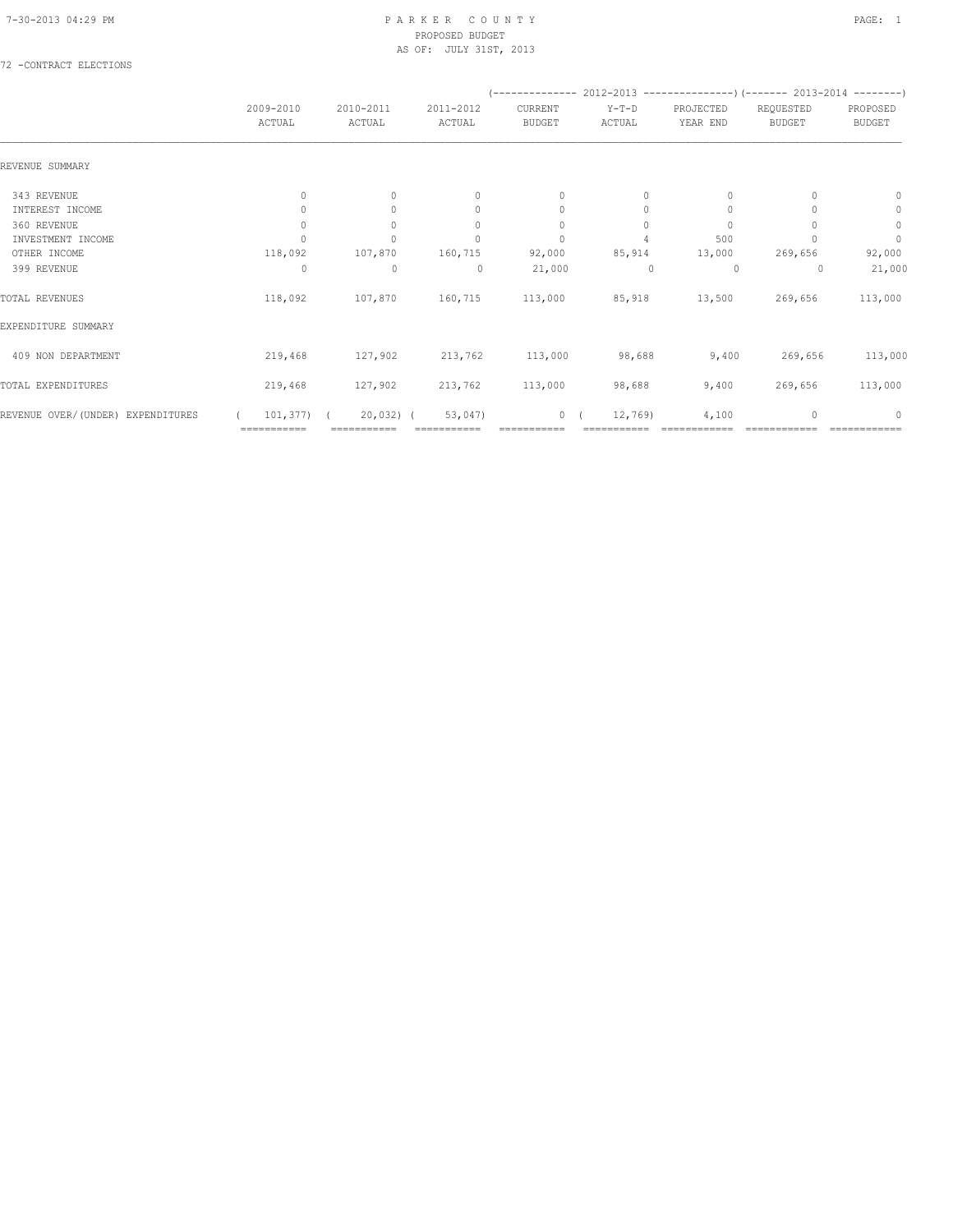72 -CONTRACT ELECTIONS

#### 7-30-2013 04:29 PM P A R K E R C O U N T Y PAGE: 2 PROPOSED BUDGET AS OF: JULY 31ST, 2013

| <b>REVENUES</b>                                               | 2009-2010<br>ACTUAL                          | 2010-2011<br>ACTUAL              | 2011-2012<br>ACTUAL  | CURRENT<br><b>BUDGET</b> | $Y-T-D$<br>ACTUAL                | PROJECTED<br>YEAR END            | (-------------- 2012-2013 ----------------) (------- 2013-2014 --------)<br>REOUESTED<br><b>BUDGET</b> | PROPOSED<br><b>BUDGET</b> |
|---------------------------------------------------------------|----------------------------------------------|----------------------------------|----------------------|--------------------------|----------------------------------|----------------------------------|--------------------------------------------------------------------------------------------------------|---------------------------|
|                                                               |                                              |                                  |                      |                          |                                  |                                  |                                                                                                        |                           |
| 343 REVENUE                                                   |                                              |                                  |                      |                          |                                  |                                  |                                                                                                        |                           |
| 3-343-000-015 INSURANCE ADMINISTRATION F<br>TOTAL 343 REVENUE | $\Omega$<br>$\begin{array}{c} \n\end{array}$ | $\Omega$<br>$\Omega$             | $\Omega$<br>$\Omega$ | $\Omega$<br>$\Omega$     | $\Omega$<br>$\Omega$             | $\Omega$<br>$\Omega$             | $\Omega$<br>$\Omega$                                                                                   | $\Omega$                  |
|                                                               |                                              |                                  |                      |                          |                                  |                                  |                                                                                                        |                           |
| INTEREST INCOME                                               |                                              |                                  |                      |                          |                                  |                                  |                                                                                                        |                           |
| 3-359-000-072 NOW ACCOUNT INTEREST                            | $\Omega$                                     | $\mathbf{0}$                     | $\mathbf{0}$         | $\circ$                  | $\begin{array}{c} \n\end{array}$ | $\Omega$                         | $\circ$                                                                                                | $\circ$                   |
| TOTAL INTEREST INCOME                                         | $\Omega$                                     | $\circ$                          | $\mathbf{0}$         | $\Omega$                 | $\circ$                          | $\Omega$                         | $\mathbf{0}$                                                                                           | $\mathbf{0}$              |
| 360 REVENUE                                                   |                                              |                                  |                      |                          |                                  |                                  |                                                                                                        |                           |
| 3-360-000-072 TEXPOOL INTEREST                                | $\Omega$                                     | $\mathbf{0}$                     | $\mathbf{0}$         | $\circ$                  | $\mathbf{0}$                     | $\circ$                          | 0                                                                                                      | $\circ$                   |
| TOTAL 360 REVENUE                                             | $\cap$                                       | $\begin{array}{c} \n\end{array}$ | $\Omega$             | $\Omega$                 | $\Omega$                         | $\begin{array}{c} \n\end{array}$ | $\circ$                                                                                                | $\Omega$                  |
| INVESTMENT INCOME                                             |                                              |                                  |                      |                          |                                  |                                  |                                                                                                        |                           |
| 3-361-000-072 INTEREST INCOME                                 | $\Omega$                                     | $\mathbf{0}$                     | $\circ$              | $\Omega$                 | 4                                | 500                              | 0                                                                                                      | 0                         |
| TOTAL INVESTMENT INCOME                                       | $\begin{array}{c} \n\end{array}$             | $\Omega$                         | $\Omega$             | $\Omega$                 | $\overline{4}$                   | 500                              | $\circ$                                                                                                | $\Omega$                  |
| OTHER INCOME                                                  |                                              |                                  |                      |                          |                                  |                                  |                                                                                                        |                           |
| 3-370-000-370 MISCELLANEOUS                                   | $\circ$                                      | 0                                | $\circ$              | $\mathbf{0}$             | $\circ$                          | $\circ$                          | $\mathbf{0}$                                                                                           | $\circ$                   |
| 3-370-000-397 PROCEEDS FROM ELECTION CON                      | 118,092                                      | 107,870                          | 160,715              | 92,000                   | 85,914                           | 13,000                           | 269,656                                                                                                | 92,000                    |
| TOTAL OTHER INCOME                                            | 118,092                                      | 107,870                          | 160,715              | 92,000                   | 85,914                           | 13,000                           | 269,656                                                                                                | 92,000                    |
| 399 REVENUE                                                   |                                              |                                  |                      |                          |                                  |                                  |                                                                                                        |                           |
| 3-399-000-001 UNEXPENDED FUND BALANCE                         | $\circ$                                      | $\circ$                          | $\circ$              | 21,000                   | $\mathbf{0}$                     | $\circ$                          | $\circ$                                                                                                | 21,000                    |
| TOTAL 399 REVENUE                                             | $\mathbf{0}$                                 | $\mathbf{0}$                     | $\circ$              | 21,000                   | $\circ$                          | $\circ$                          | $\mathbf{0}$                                                                                           | 21,000                    |
| TOTAL REVENUES                                                | 118,092                                      | 107,870                          | 160,715              | 113,000                  | 85,918                           | 13,500                           | 269,656                                                                                                | 113,000                   |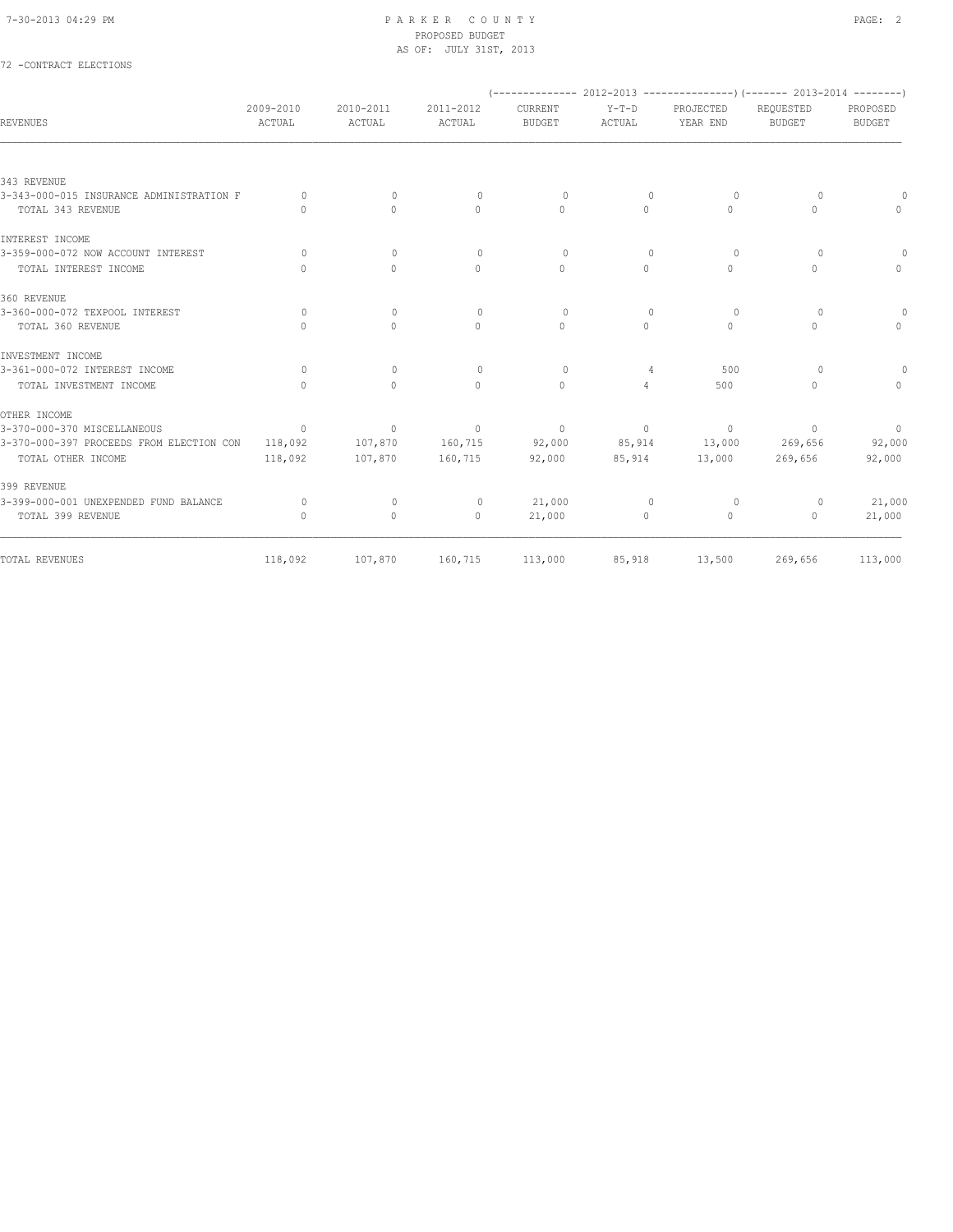#### 7-30-2013 04:29 PM P A R K E R C O U N T Y PAGE: 3 PROPOSED BUDGET AS OF: JULY 31ST, 2013

72 -CONTRACT ELECTIONS 409 NON DEPARTMENT

|                                                                             |                           |                     |                     |                          |                   |                             | (-------------- 2012-2013 ------------------- 2013-2014 --------- ) |                             |
|-----------------------------------------------------------------------------|---------------------------|---------------------|---------------------|--------------------------|-------------------|-----------------------------|---------------------------------------------------------------------|-----------------------------|
| EXPENDITURES                                                                | 2009-2010<br>ACTUAL       | 2010-2011<br>ACTUAL | 2011-2012<br>ACTUAL | CURRENT<br><b>BUDGET</b> | $Y-T-D$<br>ACTUAL | PROJECTED<br>YEAR END       | REQUESTED<br><b>BUDGET</b>                                          | PROPOSED<br><b>BUDGET</b>   |
|                                                                             |                           |                     |                     |                          |                   |                             |                                                                     |                             |
| SALARIES & BENEFITS                                                         |                           |                     |                     |                          |                   |                             |                                                                     |                             |
| SALARIES & WAGES                                                            |                           |                     |                     |                          |                   |                             |                                                                     |                             |
| 5-409-100-106 DEPUTIES                                                      | $\mathbf{0}$              | $\mathbf{0}$        | $\mathbf{0}$        | $\mathbf{0}$             | $\circ$           | $\Omega$                    | $\mathbf{0}$                                                        | $\Omega$                    |
| 5-409-100-120 PART-TIME                                                     | 3,827                     | 4,327               | 7,536               | 21,000                   | 12,215            | $\Omega$                    | 20,000                                                              | 21,000                      |
| 5-409-100-130 ELECTION JUDGES AND CLERK                                     | 121,540                   | 76,113              | 138,186             | 50,000                   | 47,140            | $\circ$                     | 184,156                                                             | 50,000                      |
| TOTAL SALARIES & WAGES                                                      | 125,367                   | 80,439              | 145,722             | 71,000                   | 59,354            | 0                           | 204,156                                                             | 71,000                      |
| <b>BENEFITS</b>                                                             |                           |                     |                     |                          |                   |                             |                                                                     |                             |
| 5-409-100-201 FICA MATCH                                                    | 8,174                     | 3,725               | 5,888               | $\mathbf 0$              | 1,416             | $\circ$                     | $\Omega$                                                            | $\mathbb O$                 |
| 5-409-100-202 EMPLOYEE HOSPITALIZATION                                      | $\circ$                   | $\mathbf{0}$        | $\mathbf{0}$        | $\Omega$                 | $\mathbf 0$       | $\Omega$                    | $\mathbf{0}$                                                        | $\circ$                     |
| 5-409-100-203 RETIREMENT PLAN CONTRIBUT                                     | 257                       | 606                 | 749                 | $\Omega$                 | 1,337             | $\Omega$                    | $\Omega$                                                            | $\Omega$                    |
| 5-409-100-204 WORKERS COMPENSATION INSU                                     | $\circ$                   | 14                  | 73                  | $\Omega$                 | 67                | $\circ$                     | $\Omega$                                                            | $\Omega$                    |
| TOTAL BENEFITS                                                              | 8,431                     | 4,345               | 6,710               | 0                        | 2,820             | $\circ$                     | $\Omega$                                                            | $\Omega$                    |
| TOTAL SALARIES & BENEFITS                                                   | 133,799                   | 84,784              | 152,432             | 71,000                   | 62,174            | $\circ$                     | 204,156                                                             | 71,000                      |
| OPERATING EXPENSES                                                          |                           |                     |                     |                          |                   |                             |                                                                     |                             |
| 5-409-300-310 POSTAGE                                                       | 1,900                     | 75                  | 51                  | 2,000                    | 1,000             | $\circ$                     | 2,000                                                               | 2,000                       |
| 5-409-300-330 SUPPLIES                                                      | 9,791                     | 10,191              | 9,808               | 10,000                   | 8,696             | 9,000                       | 10,000                                                              | 10,000                      |
| TOTAL OPERATING EXPENSES                                                    | 11,691                    | 10,266              | 9,859               | 12,000                   | 9,696             | 9,000                       | 12,000                                                              | 12,000                      |
| PROFESSIONAL AND SERVICE                                                    |                           |                     |                     |                          |                   |                             |                                                                     |                             |
| 5-409-400-408 CONTRACT SERVICES                                             | 42,637                    | 28,002              | 49,264              | 25,000                   | 23,904            | $\mathbf 0$                 | 5,000                                                               | 25,000                      |
| 5-409-400-415 TRAINING SCHOOLS & SEMINAR                                    | 3,237                     | 3,270               | 1,229               | 3,500                    | 2,484             | $\mathbb O$                 | 3,500                                                               | 3,500                       |
| 5-409-400-425 TRAVEL                                                        | 402                       | 1,379               | 933                 | 1,000                    | 429               | 375                         | 1,000                                                               | 1,000                       |
| 5-409-400-429 PROGRAMMING                                                   | $\mathbf{0}$              | $\circ$             | $\mathbf{0}$        | $\circ$                  | $\circ$           | $\circ$                     | 43,500                                                              | $\mathbb O$                 |
| 5-409-400-460 RENT                                                          | $\mathbf{0}$              | 200                 | 45                  | 500                      | $\Omega$          | 25                          | 500                                                                 | 500                         |
| 5-409-400-499 MISCELLANEOUS                                                 | $\circ$                   | $\mathbf{0}$        | $\circ$             | $\circ$                  | $\mathbf{0}$      | $\circ$                     | $\circ$                                                             | $\cap$                      |
| TOTAL PROFESSIONAL AND SERVICE                                              | 46,276                    | 32,852              | 51,471              | 30,000                   | 26,817            | 400                         | 53,500                                                              | 30,000                      |
| CAPITAL EXPENDITURES                                                        |                           |                     |                     |                          |                   |                             |                                                                     |                             |
| 5-409-500-599 MISC. CAPITAL OUTLAY                                          | 27,703                    | $\circ$             | $\mathbb O$         | $\circ$                  | $\circ$           | $\circ$                     | $\circ$                                                             | $\Omega$                    |
| TOTAL CAPITAL EXPENDITURES                                                  | 27,703                    | $\mathbb O$         | $\cap$              | $\Omega$                 | $\Omega$          | $\Omega$                    | $\Omega$                                                            | $\bigcap$                   |
| TOTAL 409 NON DEPARTMENT                                                    | 219,468                   | 127,902             | 213,762             | 113,000                  | 98,688            | 9,400                       | 269,656                                                             | 113,000                     |
| Possible 24 entities contracting for May '07 Elections.                     |                           |                     |                     |                          |                   |                             |                                                                     |                             |
| Requires additional Jdgs. and Clerks. Also, additional<br>programming fees. |                           |                     |                     |                          |                   |                             |                                                                     |                             |
|                                                                             | ===========               | ===========         | ===========         | ===========              | ___________       | ============                | =============                                                       |                             |
| TOTAL EXPENDITURES                                                          | 219,468                   | 127,902             | 213,762             | 113,000                  | 98,688            | 9,400                       | 269,656                                                             | 113,000                     |
|                                                                             | $=$ = = = = = = = = = = = | ===========         | ===========         | ===========              | ===========       | $=$ = = = = = = = = = = = = |                                                                     | $=$ = = = = = = = = = = = = |

\*\*\* END OF REPORT \*\*\*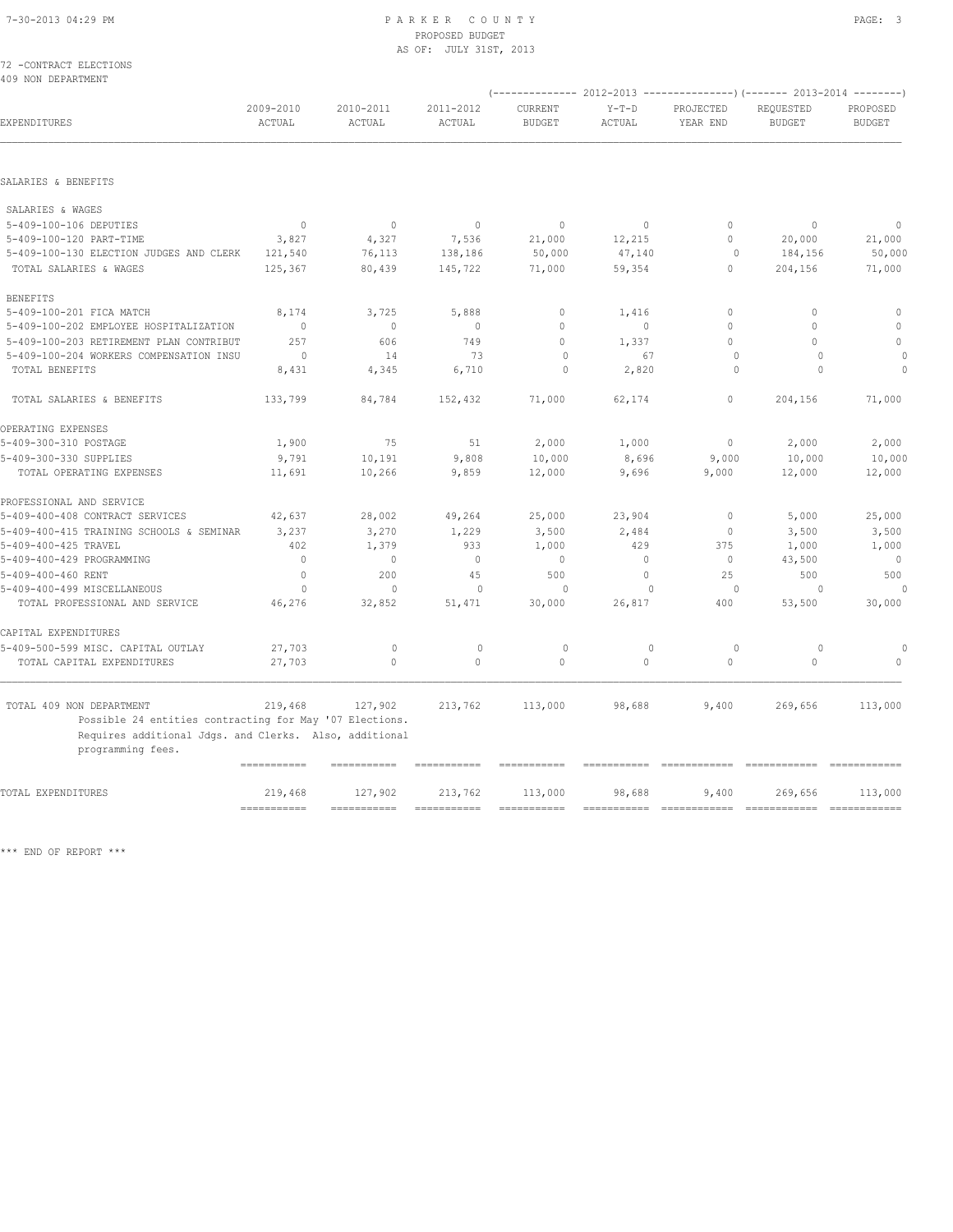#### 7-30-2013 04:29 PM P A R K E R C O U N T Y PAGE: 1 PROPOSED BUDGET AS OF: JULY 31ST, 2013

## 73 -COURTHOUSE SECURITY

|                                    | 2009-2010<br>ACTUAL | 2010-2011<br>ACTUAL | 2011-2012<br>ACTUAL              | CURRENT<br><b>BUDGET</b>         | $Y-T-D$<br>ACTUAL      | PROJECTED<br>YEAR END            | REQUESTED<br><b>BUDGET</b> | PROPOSED<br><b>BUDGET</b> |
|------------------------------------|---------------------|---------------------|----------------------------------|----------------------------------|------------------------|----------------------------------|----------------------------|---------------------------|
| REVENUE SUMMARY                    |                     |                     |                                  |                                  |                        |                                  |                            |                           |
| INTERGOVERNMENTAL                  | $\circ$             | $\circ$             | 79,190                           | $\sim$ 0                         | $\circ$                | $\circ$                          | $\Omega$                   | $\mathbf{0}$              |
| FEES OF OFFICE                     | 85,742              | 83,269              | 88,048                           | 83,700                           | 70,183                 | 94,300                           | 82,624                     | 83,700                    |
| 343 REVENUE                        | $\Omega$            | $\mathbf{0}$        | $\mathbf{0}$                     | $\mathbf{0}$                     | $\circ$                | $\mathbf{0}$                     | 0                          | $\mathbf 0$               |
| 360 REVENUE                        | 0                   | $\Omega$            | $\mathbf{0}$                     | $\begin{array}{c} \n\end{array}$ | $\circ$                | $\begin{array}{c} \n\end{array}$ |                            | $\mathbf 0$               |
| INVESTMENT INCOME                  | $\Omega$            | $\bigcap$           | $\begin{array}{c} \n\end{array}$ | 3                                | 17                     | 2,500                            |                            | 3                         |
| OTHER INCOME                       | $\circ$             | $\circ$             | $\mathbf{0}$                     | $\mathbf{0}$                     | $\circ$                | 0                                |                            | $\mathbb O$               |
| INTERFUND TRANSFERS IN             | $\circ$             | $\Omega$            | $\Omega$                         | $\mathbf{0}$                     | $\Omega$               | $\Omega$                         | ∩                          | $\circ$                   |
| 399 REVENUE                        | $\circ$             | $\mathbf{0}$        | $\Omega$                         | 52,276                           | $\mathbf{0}$           | $\circ$                          | 901                        | 22,276                    |
| TOTAL REVENUES                     | 85,742              | 83,269              |                                  |                                  | 167,238 135,979 70,199 | 96,800                           | 83,525                     | 105,979                   |
| EXPENDITURE SUMMARY                |                     |                     |                                  |                                  |                        |                                  |                            |                           |
| 409 NON DEPARTMENT                 | $\circ$             | $\circ$             | $\sim$ 0                         | $\sim$ 0                         | $\sim$ 0               | 120,400                          | $\sim$ 0                   | 400                       |
| 567 COURTHOUSE SECURITY            | 82,279              | 76,785              | 164,800                          | 110,779                          | 58,163                 | $\sim$ 0                         | 83,525                     | 80,379                    |
| DEBT SERVICE/LEASE                 | $\Omega$            | $\mathbf{0}$        | 19,713                           | 25,200                           | 25,197                 | $\Omega$                         | $\Omega$                   | 25,200                    |
| TOTAL EXPENDITURES                 | 82,279              |                     | 76,785 184,514 135,979           |                                  | 83,360                 | 120,400                          | 83,525                     | 105,979                   |
| REVENUE OVER/ (UNDER) EXPENDITURES | 3,463               | 6,484               | 17,276)                          | $\circ$                          | $13, 161)$ (           | 23,600                           |                            | $\Omega$                  |
|                                    | ===========         | ===========         |                                  |                                  |                        |                                  |                            |                           |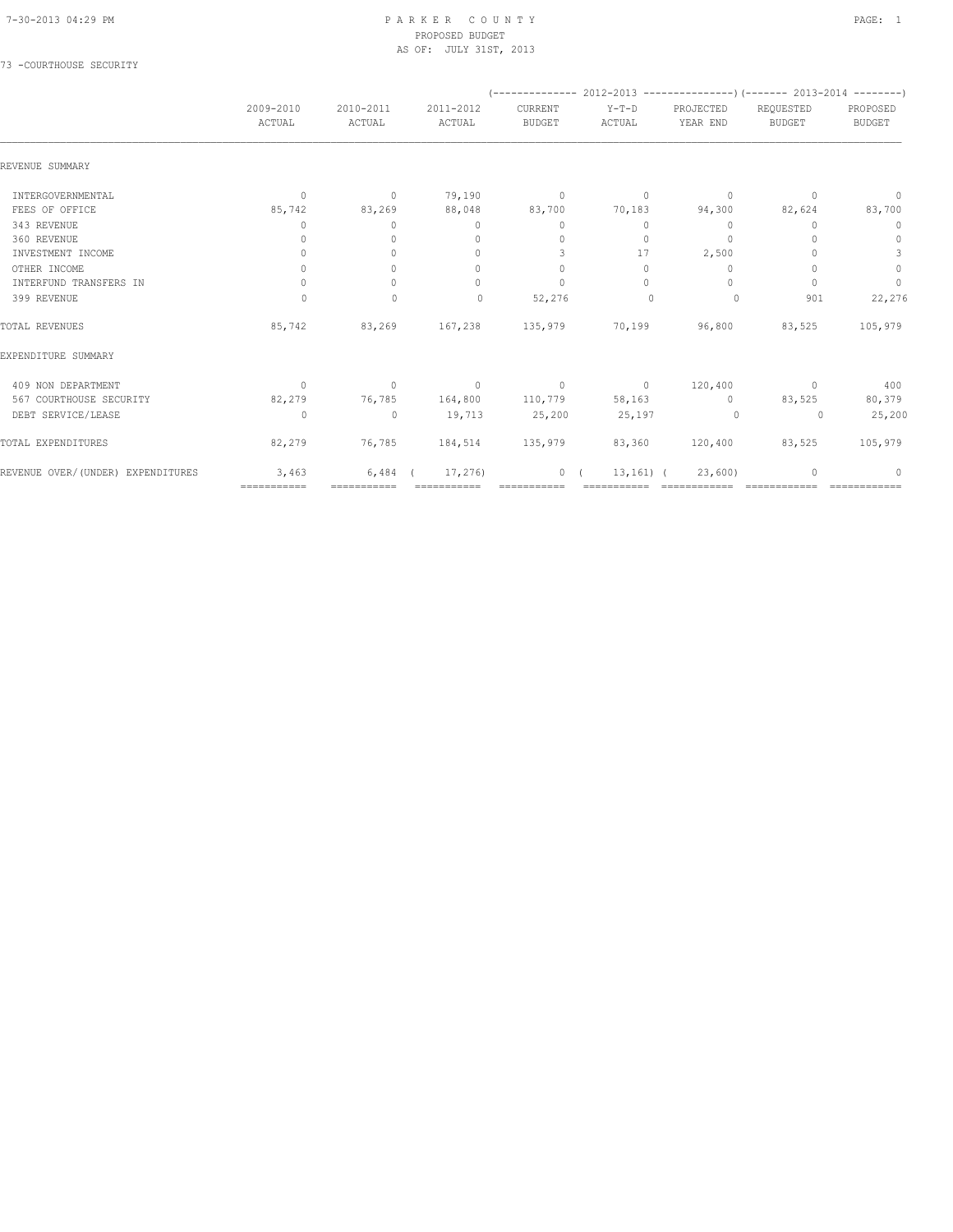73 -COURTHOUSE SECURITY

#### 7-30-2013 04:29 PM P A R K E R C O U N T Y PAGE: 2 PROPOSED BUDGET AS OF: JULY 31ST, 2013

|                                                                 |                          |                     |                     |                                 |                         |                       | (-------------- 2012-2013 ----------------) (------- 2013-2014 --------) |                           |
|-----------------------------------------------------------------|--------------------------|---------------------|---------------------|---------------------------------|-------------------------|-----------------------|--------------------------------------------------------------------------|---------------------------|
| REVENUES                                                        | 2009-2010<br>ACTUAL      | 2010-2011<br>ACTUAL | 2011-2012<br>ACTUAL | <b>CURRENT</b><br><b>BUDGET</b> | $Y-T-D$<br>ACTUAL       | PROJECTED<br>YEAR END | REQUESTED<br><b>BUDGET</b>                                               | PROPOSED<br><b>BUDGET</b> |
|                                                                 |                          |                     |                     |                                 |                         |                       |                                                                          |                           |
| INTERGOVERNMENTAL                                               |                          |                     |                     |                                 |                         |                       |                                                                          |                           |
| 3-334-000-354 CAPITAL LEASE PROCEEDS<br>TOTAL INTERGOVERNMENTAL | $\Omega$<br>$\mathbf{0}$ | $\Omega$<br>$\circ$ | 79,190<br>79,190    | $\circ$<br>$\Omega$             | $\mathbf{0}$<br>$\circ$ | $\circ$<br>$\Omega$   | $\Omega$<br>$\Omega$                                                     |                           |
| FEES OF OFFICE                                                  |                          |                     |                     |                                 |                         |                       |                                                                          |                           |
| 3-340-000-403 COUNTY CLERK FEES OF OFFIC                        | 38,080                   | 35,655              | 36,904              | 36,400                          | 32,712                  | 40,000                | 38,624                                                                   | 36,400                    |
| 3-340-000-450 DISTRICT CLERK FEES OF OFF                        | 9,978                    | 10,318              | 7,928               | 8,300                           | 7,324                   | 13,900                | 8,700                                                                    | 8,300                     |
| 3-340-000-461 JP PCT.1 FEES OF OFFICE                           | 5,469                    | 7,113               | 7,010               | 6,000                           | 4,523                   | 7,300                 | 5,000                                                                    | 6,000                     |
| 3-340-000-462 JP PCT.2 FEES OF OFFICE                           | 8,973                    | 7,959               | 8,945               | 8,600                           | 6,213                   | 7,200                 | 7,200                                                                    | 8,600                     |
| 3-340-000-463 JP PCT.3 FEES OF OFFICE                           | 14,437                   | 13,485              | 14,458              | 13,900                          | 11,301                  | 17,200                | 13,500                                                                   | 13,900                    |
| 3-340-000-464 JP PCT.4 FEES OF OFFICE                           | 8,803                    | 8,739               | 12,803              | 10,500                          | 8,109                   | 8,700                 | 9,600                                                                    | 10,500                    |
| TOTAL FEES OF OFFICE                                            | 85,742                   | 83,269              | 88,048              | 83,700                          | 70,183                  | 94,300                | 82,624                                                                   | 83,700                    |
| 343 REVENUE                                                     |                          |                     |                     |                                 |                         |                       |                                                                          |                           |
| 3-343-000-015 INSURANCE ADMINISTRATION F                        | $\circ$                  | $\mathbf{0}$        | 0                   | $\circ$                         | $\mathbf{0}$            | 0                     | $\circ$                                                                  |                           |
| TOTAL 343 REVENUE                                               | $\Omega$                 | $\Omega$            | $\circ$             | $\Omega$                        | $\circ$                 | $\Omega$              | $\circ$                                                                  | $\Omega$                  |
| 360 REVENUE                                                     |                          |                     |                     |                                 |                         |                       |                                                                          |                           |
| 3-360-000-073 TEXPOOL INTEREST                                  | 0                        | $\mathbf{0}$        | $\mathbf{0}$        | $\circ$                         | $\mathbf{0}$            | 0                     | $\circ$                                                                  |                           |
| TOTAL 360 REVENUE                                               | $\Omega$                 | $\Omega$            | $\Omega$            | $\Omega$                        | $\Omega$                | $\circ$               | $\Omega$                                                                 |                           |
| INVESTMENT INCOME                                               |                          |                     |                     |                                 |                         |                       |                                                                          |                           |
| 3-361-000-073 INTEREST INCOME                                   | $\circ$                  | $\mathbf{0}$        | $\circ$             | 3                               | 17                      | 2,500                 | $\Omega$                                                                 |                           |
| TOTAL INVESTMENT INCOME                                         | $\Omega$                 | $\Omega$            | $\Omega$            | 3                               | 17                      | 2,500                 | $\Omega$                                                                 | 3                         |
| OTHER INCOME                                                    |                          |                     |                     |                                 |                         |                       |                                                                          |                           |
| 3-370-000-370 MISCELLANEOUS                                     | $\circ$                  | $\mathbf{0}$        | $\mathbf{0}$        | $\circ$                         | $\mathbf{0}$            | 0                     | $\circ$                                                                  |                           |
| TOTAL OTHER INCOME                                              | $\Omega$                 | $\circ$             | $\mathbf{0}$        | $\Omega$                        | $\circ$                 | $\circ$               | $\circ$                                                                  | $\Omega$                  |
| INTERFUND TRANSFERS IN                                          |                          |                     |                     |                                 |                         |                       |                                                                          |                           |
| 3-371-000-399 TRANSFER FROM PRIOR FUND B                        | $\circ$                  | $\mathbf{0}$        | $\circ$             | $\circ$                         | $\mathbf{0}$            | $\circ$               | $\circ$                                                                  |                           |
| TOTAL INTERFUND TRANSFERS IN                                    | $\Omega$                 | $\Omega$            | $\Omega$            | $\Omega$                        | $\Omega$                | $\Omega$              | $\Omega$                                                                 |                           |
| 399 REVENUE                                                     |                          |                     |                     |                                 |                         |                       |                                                                          |                           |
| 3-399-000-001 UNEXPENDED FUND BALANCE                           | $\circ$                  | $\mathbf{0}$        | 0                   | 52,276                          | $\mathbf{0}$            | $\circ$               | 901                                                                      | 22,276                    |
| TOTAL 399 REVENUE                                               | $\mathbf{0}$             | $\circ$             | $\mathbf{0}$        | 52,276                          | $\circ$                 | $\circ$               | 901                                                                      | 22,276                    |
|                                                                 |                          |                     |                     |                                 |                         |                       |                                                                          |                           |
| TOTAL REVENUES                                                  | 85,742                   | 83,269              | 167,238             | 135,979                         | 70,199                  | 96,800                | 83,525                                                                   | 105,979                   |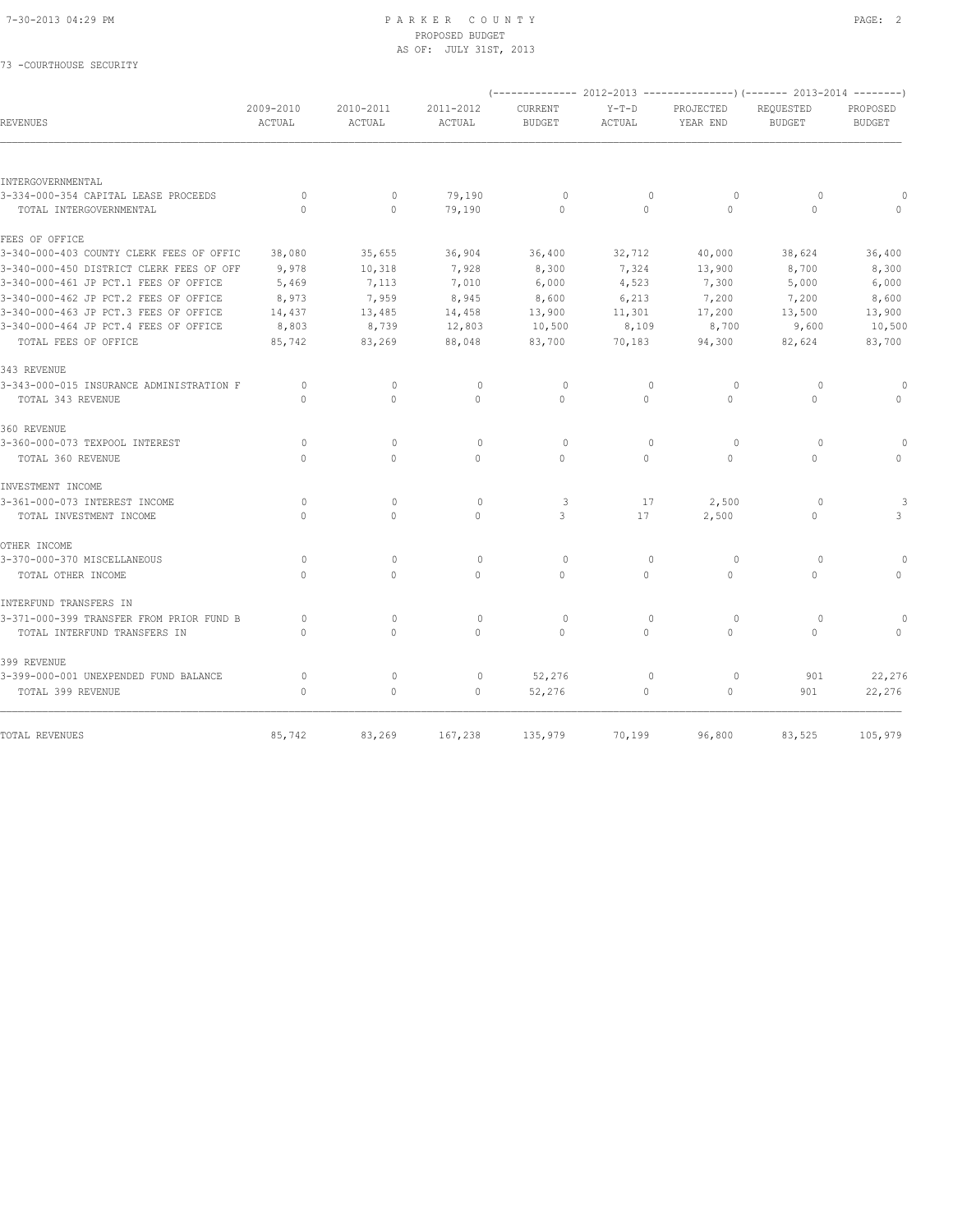|  |                    | 73 -COURTHOUSE SECURITY |
|--|--------------------|-------------------------|
|  | 409 NON DEPARTMENT |                         |

|                                        |                                                                                    |                     |                          |                   | $(---------- 2012-2013 ----------)$ $(---- 2013-2014 ----)$ |                                  |                           |
|----------------------------------------|------------------------------------------------------------------------------------|---------------------|--------------------------|-------------------|-------------------------------------------------------------|----------------------------------|---------------------------|
| 2009-2010<br>ACTUAL                    | 2010-2011<br>ACTUAL                                                                | 2011-2012<br>ACTUAL | CURRENT<br><b>BUDGET</b> | $Y-T-D$<br>ACTUAL | PROJECTED<br>YEAR END                                       | REQUESTED<br><b>BUDGET</b>       | PROPOSED<br><b>BUDGET</b> |
|                                        |                                                                                    |                     |                          |                   |                                                             |                                  |                           |
|                                        |                                                                                    |                     |                          |                   |                                                             |                                  |                           |
|                                        |                                                                                    |                     |                          |                   |                                                             |                                  |                           |
| $\mathbf{0}$                           | $\circ$                                                                            | $\circ$             | $\circ$                  | $\circ$           | 51,000                                                      | $\mathbf{0}$                     | $\Omega$                  |
| $\Omega$                               | $\Omega$                                                                           | $\circ$             | $\Omega$                 | $\Omega$          | $\Omega$                                                    | $\Omega$                         | $\Omega$                  |
| $\bigcap$                              | $\bigcap$                                                                          | $\bigcap$           | $\bigcap$                | $\cap$            | 51,000                                                      | $\bigcap$                        | $\Omega$                  |
|                                        |                                                                                    |                     |                          |                   |                                                             |                                  |                           |
| $\Omega$                               | $\Omega$                                                                           | $\mathbf{0}$        | $\Omega$                 | $\Omega$          | 3,900                                                       | $\Omega$                         | $\Omega$                  |
| $\bigcap$                              | $\Omega$                                                                           | $\circ$             | $\Omega$                 | $\Omega$          | 10,200                                                      | $\Omega$                         | $\mathbf{0}$              |
| $\bigcap$                              | $\Omega$                                                                           | $\Omega$            | $\cap$                   | $\cap$            | 4,300                                                       | $\cap$                           | $\circ$                   |
| 0                                      | $\Omega$                                                                           | $\circ$             | $\Omega$                 | $\mathbf{0}$      | 1,000                                                       | $\Omega$                         | $\Omega$                  |
| 0                                      | $\Omega$                                                                           | $\Omega$            | $\Omega$                 | $\Omega$          | 19,400                                                      | $\circ$                          | 0                         |
| $\Omega$                               | $\Omega$                                                                           | $\mathbf{0}$        | $\mathbf{0}$             | $\Omega$          | 70,400                                                      | $\begin{array}{c} \n\end{array}$ | $\Omega$                  |
|                                        |                                                                                    |                     |                          |                   |                                                             |                                  |                           |
| $\Omega$                               | $\Omega$                                                                           | $\circ$             | $\circ$                  | $\circ$           | 50,000                                                      | $\circ$                          | 400                       |
| $\Omega$                               | $\Omega$                                                                           | $\Omega$            | $\Omega$                 | $\Omega$          | 50,000                                                      | $\Omega$                         | 400                       |
|                                        |                                                                                    |                     |                          |                   |                                                             |                                  |                           |
| $\bigcap$                              | $\Omega$                                                                           | $\Omega$            | $\Omega$                 | $\Omega$          | $\Omega$                                                    | $\Omega$                         | $\Omega$                  |
| $\cap$                                 | $\Omega$                                                                           | $\Omega$            | $\Omega$                 | $\cap$            | $\Omega$                                                    | $\cap$                           | $\Omega$                  |
| $\bigcap$                              | $\Omega$                                                                           | $\circ$             | $\circ$                  | $\circ$           | 120,400                                                     | 0                                | 400                       |
| 5-409-100-202 EMPLOYEE HOSPITALIZATION | 5-409-100-203 RETIREMENT PLAN CONTRIBUT<br>5-409-100-204 WORKERS COMPENSATION INSU |                     |                          |                   |                                                             |                                  |                           |

=========== =========== =========== =========== =========== ============ ============ ============

Requires additional Jdgs. and Clerks. Also, additional

programming fees.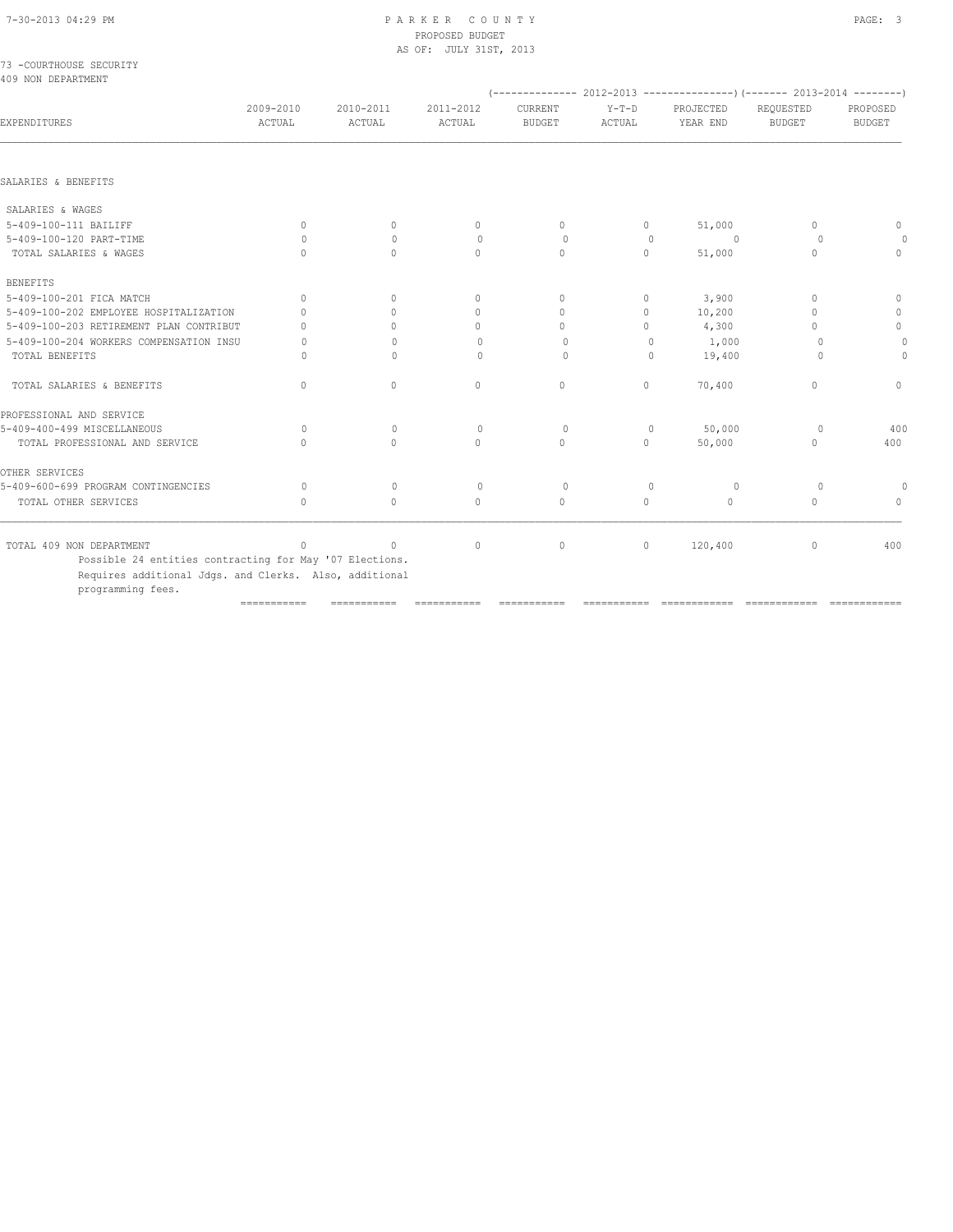#### 73 -COURTHOUSE SECURITY 567 COURTHOUSE SECURITY

|                                          |                     |                                                            |                     |                          |                   |                                  | (-------------- 2012-2013 --------------------- 2013-2014 ----------) |                           |
|------------------------------------------|---------------------|------------------------------------------------------------|---------------------|--------------------------|-------------------|----------------------------------|-----------------------------------------------------------------------|---------------------------|
| EXPENDITURES                             | 2009-2010<br>ACTUAL | 2010-2011<br>ACTUAL                                        | 2011-2012<br>ACTUAL | CURRENT<br><b>BUDGET</b> | $Y-T-D$<br>ACTUAL | PROJECTED<br>YEAR END            | REQUESTED<br><b>BUDGET</b>                                            | PROPOSED<br><b>BUDGET</b> |
|                                          |                     |                                                            |                     |                          |                   |                                  |                                                                       |                           |
| SALARIES & BENEFITS                      |                     |                                                            |                     |                          |                   |                                  |                                                                       |                           |
| SALARIES & WAGES                         |                     |                                                            |                     |                          |                   |                                  |                                                                       |                           |
| 5-567-100-106 DEPUTIES                   | 35,985              | 35,985                                                     | 36,083              | 37,683                   | 29,479            | $\circ$                          | 39,729                                                                | 37,683                    |
| 5-567-100-199 CERTIFICATION PAY          | 1,805               | 1,805                                                      | 1,810               | 1,800                    | 1,409             | $\Omega$                         | 1,800                                                                 | 1,800                     |
| TOTAL SALARIES & WAGES                   | 37,790              | 37,790                                                     | 37,893              | 39,483                   | 30,888            | $\Omega$                         | 41,529                                                                | 39,483                    |
| <b>BENEFITS</b>                          |                     |                                                            |                     |                          |                   |                                  |                                                                       |                           |
| 5-567-100-201 FICA MATCH                 | 2,670               | 2,656                                                      | 2,637               | 3,067                    | 2,158             | 0                                | 3,067                                                                 | 3,067                     |
| 5-567-100-202 EMPLOYEE HOSPITALIZATION   | 15,815              | 15,893                                                     | 16,478              | 16,851                   | 13,612            | $\Omega$                         | 16,851                                                                | 16,851                    |
| 5-567-100-203 RETIREMENT PLAN CONTRIBUT  | 4,198               | 4,504                                                      | 4,031               | 4,373                    | 3,470             | $\begin{array}{c} \n\end{array}$ | 4,373                                                                 | 4,373                     |
| 5-567-100-204 WORKERS COMPENSATION INSU  | 769                 | 755                                                        | 766                 | 2,005                    | 669               | $\begin{array}{c} \n\end{array}$ | 2,005                                                                 | 2,005                     |
| 5-567-100-206 LONGEVITY PAY              | 360                 | 420                                                        | 480                 | 600                      | 540               | $\Omega$                         | 600                                                                   | 600                       |
| TOTAL BENEFITS                           | 23,812              | 24,227                                                     | 24,393              | 26,896                   | 20,449            | $\circ$                          | 26,896                                                                | 26,896                    |
| TOTAL SALARIES & BENEFITS                | 61,602              | 62,017                                                     | 62,286              | 66,379                   | 51,337            | 0                                | 68,425                                                                | 66,379                    |
| OPERATING EXPENSES                       |                     |                                                            |                     |                          |                   |                                  |                                                                       |                           |
| 5-567-300-350 EQUIPMENT REPAIR           | 1,520               | 305                                                        | 207                 | 2,000                    | 1,058             | 0                                | 2,000                                                                 | 2,000                     |
| 5-567-300-368 SAFETY EQUIPMENT-NON CAP   | $\Omega$            | $\Omega$                                                   | $\mathbf{0}$        | $\overline{0}$           | $\Omega$          | $\Omega$                         | 1,100                                                                 | $\overline{0}$            |
| 5-567-300-371 ELECTRONIC EQUIP-NON CAP   | $\Omega$            | $\Omega$                                                   | $\mathbf{0}$        | 2,400                    | $\overline{0}$    | $\bigcap$                        | $\overline{0}$                                                        | $\overline{\phantom{0}}$  |
| 5-567-300-375 SECURITY EQUIPMENT-NON CAP | $\Omega$            | $\circ$                                                    | 11,877              | 10,000                   | 5,768             | $\circ$                          | 10,000                                                                | 10,000                    |
| TOTAL OPERATING EXPENSES                 | 1,520               | 305                                                        | 12,085              | 14,400                   | 6,826             | 0                                | 13,100                                                                | 12,000                    |
| 5-567-300-350EQUIPMENT REPAIR            | CURRENT YEAR NOTES: |                                                            |                     |                          |                   |                                  |                                                                       |                           |
|                                          |                     | 2013/14- Repairs for Security Cameras, Metal Detectors and |                     |                          |                   |                                  |                                                                       |                           |
|                                          | Door Locks          |                                                            |                     |                          |                   |                                  |                                                                       |                           |

5-567-300-368SAFETY EQUIPMENT-NON CAP CURRENT YEAR NOTES:

2013/14- Taser,Holster,Cartridges

| PROFESSIONAL AND SERVICE                 |        |        |        |        |  |       |              |
|------------------------------------------|--------|--------|--------|--------|--|-------|--------------|
| 5-567-400-408 CONTRACT SERVICES          |        | 4,257  |        | 30,000 |  |       | $\cap$       |
| 5-567-400-415 TRAINING SCHOOLS & SEMINAR |        | 0      | 800    |        |  | 2,000 | 2,000        |
| 5-567-400-499 MISCELLANEOUS              |        |        |        |        |  |       | $\Omega$     |
| TOTAL PROFESSIONAL AND SERVICE           |        | 4,257  | 800    | 30,000 |  | 2,000 | 2,000        |
| CAPITAL EXPENDITURES                     |        |        |        |        |  |       |              |
| 5-567-500-568 SAFETY EQUIPMENT           |        | 0      |        |        |  |       | $\cap$       |
| 5-567-500-575 COURTHOUSE SECURITY EQUIPM | 19,157 | 10,206 | 89,630 |        |  |       | <sup>0</sup> |
| TOTAL CAPITAL EXPENDITURES               | 19,157 | 10,206 | 89,630 |        |  |       |              |
|                                          |        |        |        |        |  |       |              |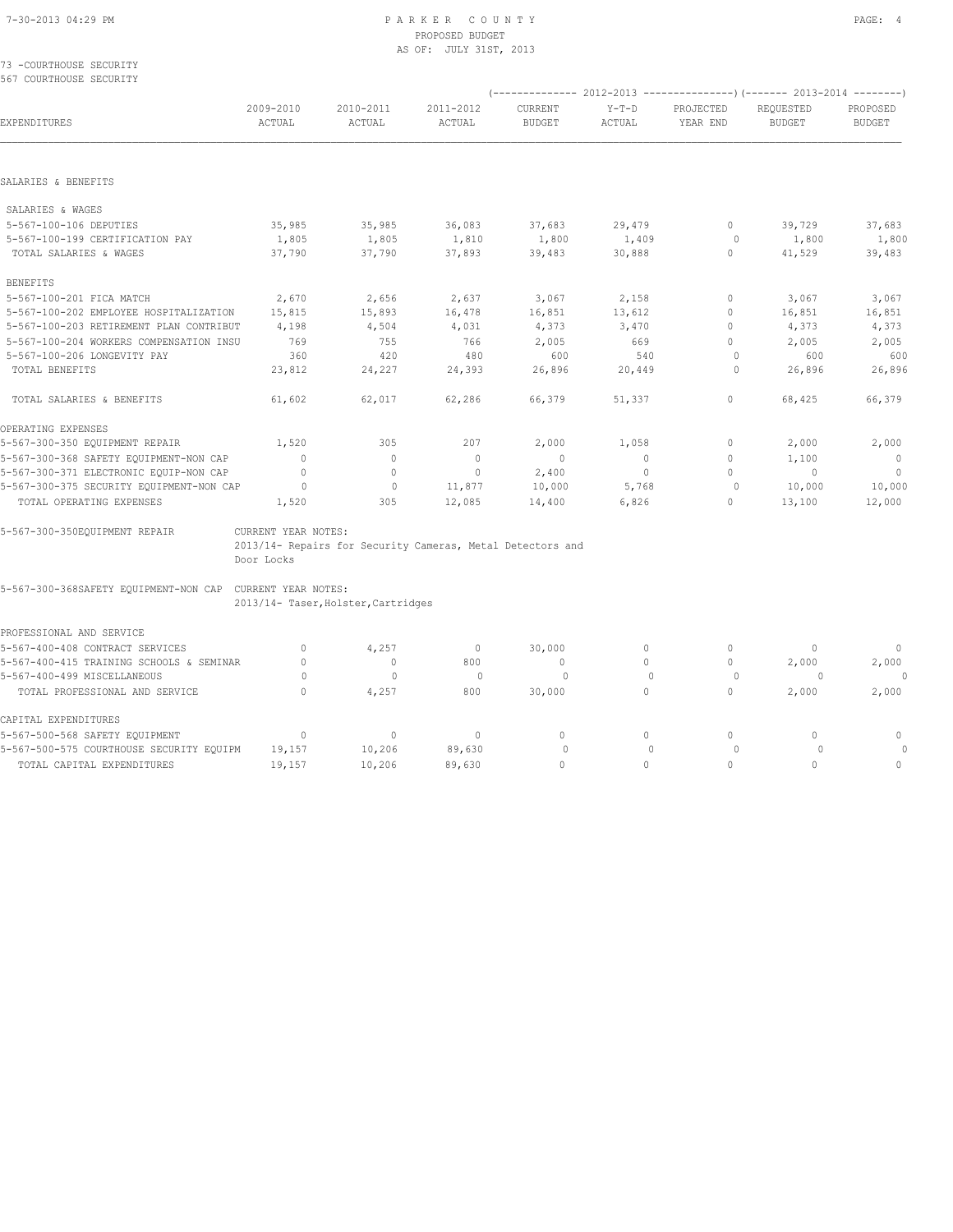| TOTAL OTHER SERVICES                                  |                     |                     | 0                   | 0                        | 0                 |                                                           |                            | $\Omega$           |
|-------------------------------------------------------|---------------------|---------------------|---------------------|--------------------------|-------------------|-----------------------------------------------------------|----------------------------|--------------------|
| OTHER SERVICES<br>5-567-600-699 PROGRAM CONTINGENCIES |                     | $\Omega$            |                     | 0                        |                   |                                                           |                            |                    |
| EXPENDITURES                                          | 2009-2010<br>ACTUAL | 2010-2011<br>ACTUAL | 2011-2012<br>ACTUAL | CURRENT<br><b>BUDGET</b> | $Y-T-D$<br>ACTUAL | PROJECTED<br>YEAR END                                     | REQUESTED<br><b>BUDGET</b> | PROPOSED<br>BUDGET |
| 73 -COURTHOUSE SECURITY<br>567 COURTHOUSE SECURITY    |                     |                     |                     | '--------------          |                   | 2012-2013 ----------------) (------- 2013-2014 ---------) |                            |                    |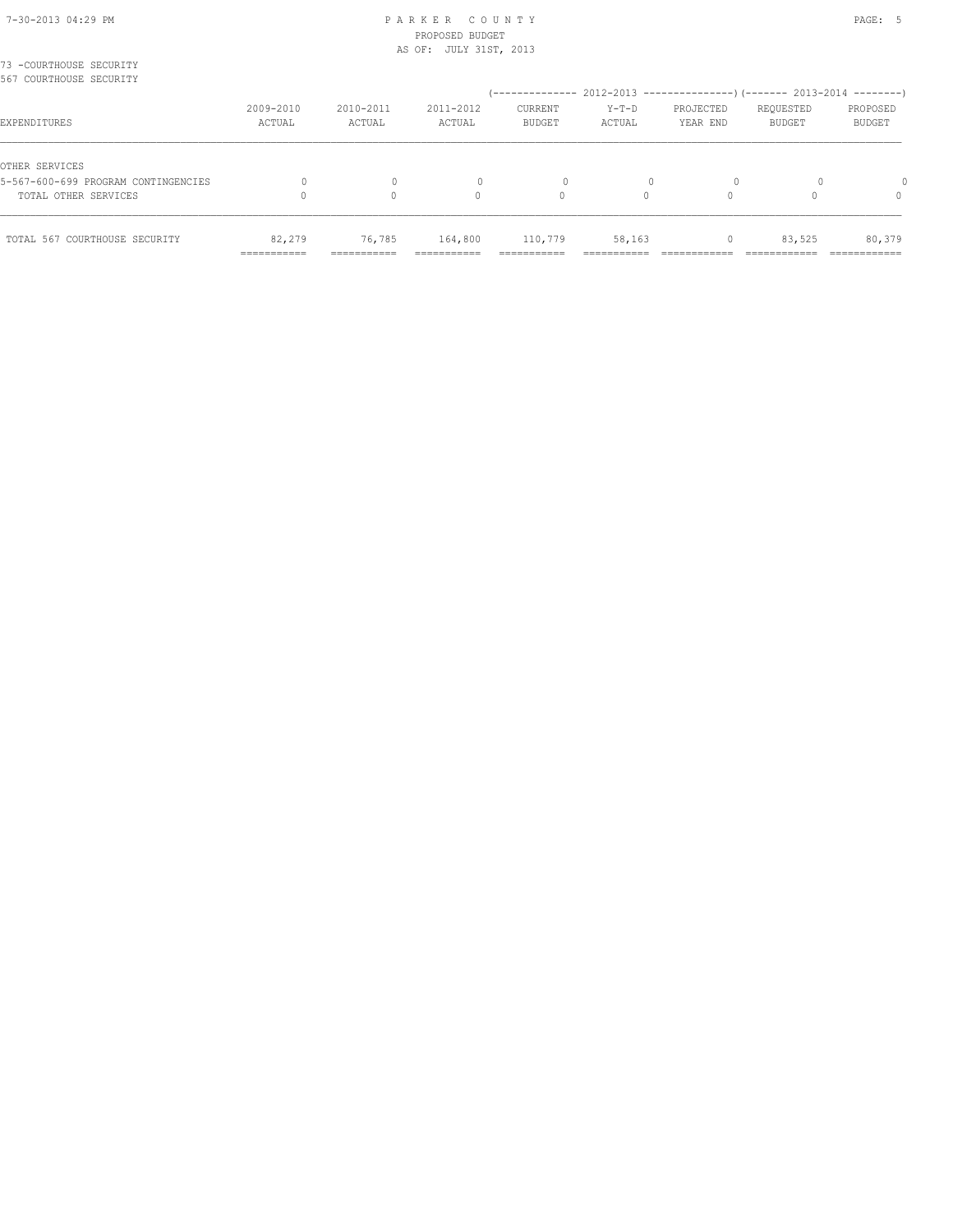#### 7-30-2013 04:29 PM P A R K E R C O U N T Y PAGE: 6 PROPOSED BUDGET AS OF: JULY 31ST, 2013

| 73 -COURTHOUSE SECURITY<br>DEBT SERVICE/LEASE |                     |                     |                     |                          |                 |                       |                                                                                                          |                           |
|-----------------------------------------------|---------------------|---------------------|---------------------|--------------------------|-----------------|-----------------------|----------------------------------------------------------------------------------------------------------|---------------------------|
| EXPENDITURES                                  | 2009-2010<br>ACTUAL | 2010-2011<br>ACTUAL | 2011-2012<br>ACTUAL | CURRENT<br><b>BUDGET</b> | Y-T-D<br>ACTUAL | PROJECTED<br>YEAR END | (-------------- 2012-2013 -----------------) (------- 2013-2014 ---------)<br>REQUESTED<br><b>BUDGET</b> | PROPOSED<br><b>BUDGET</b> |
|                                               |                     |                     |                     |                          |                 |                       |                                                                                                          |                           |
| TRANSFERS/DEBT SERVICE                        |                     |                     |                     |                          |                 |                       |                                                                                                          |                           |
| 5-960-751-691 CAPITAL LEASE PAYMENT           | 0                   | $\circ$             | 19,536              | 22,545                   | 22,543          | $\circ$               | 0                                                                                                        | 22,545                    |
| 5-960-751-692 CAPITAL LEASE INTEREST          |                     | $\Omega$            | 177                 | 2,655                    | 2,654           | $\Omega$              |                                                                                                          | 2,655                     |
| TOTAL TRANSFERS/DEBT SERVICE                  |                     | $\circ$             | 19,713              | 25,200                   | 25,197          | $\Omega$              | $\Omega$                                                                                                 | 25,200                    |
| TOTAL DEBT SERVICE/LEASE                      |                     | $\circ$             | 19,713              | 25,200                   | 25,197          | $\mathbf{0}$          | $\mathbf{0}$                                                                                             | 25,200                    |
|                                               | ===========         |                     |                     |                          |                 |                       |                                                                                                          |                           |
| TOTAL EXPENDITURES                            | 82,279              | 76,785              | 184,514             | 135,979                  | 83,360          | 120,400               | 83,525                                                                                                   | 105,979                   |
|                                               | ===========         |                     |                     |                          |                 |                       |                                                                                                          |                           |

\*\*\* END OF REPORT \*\*\*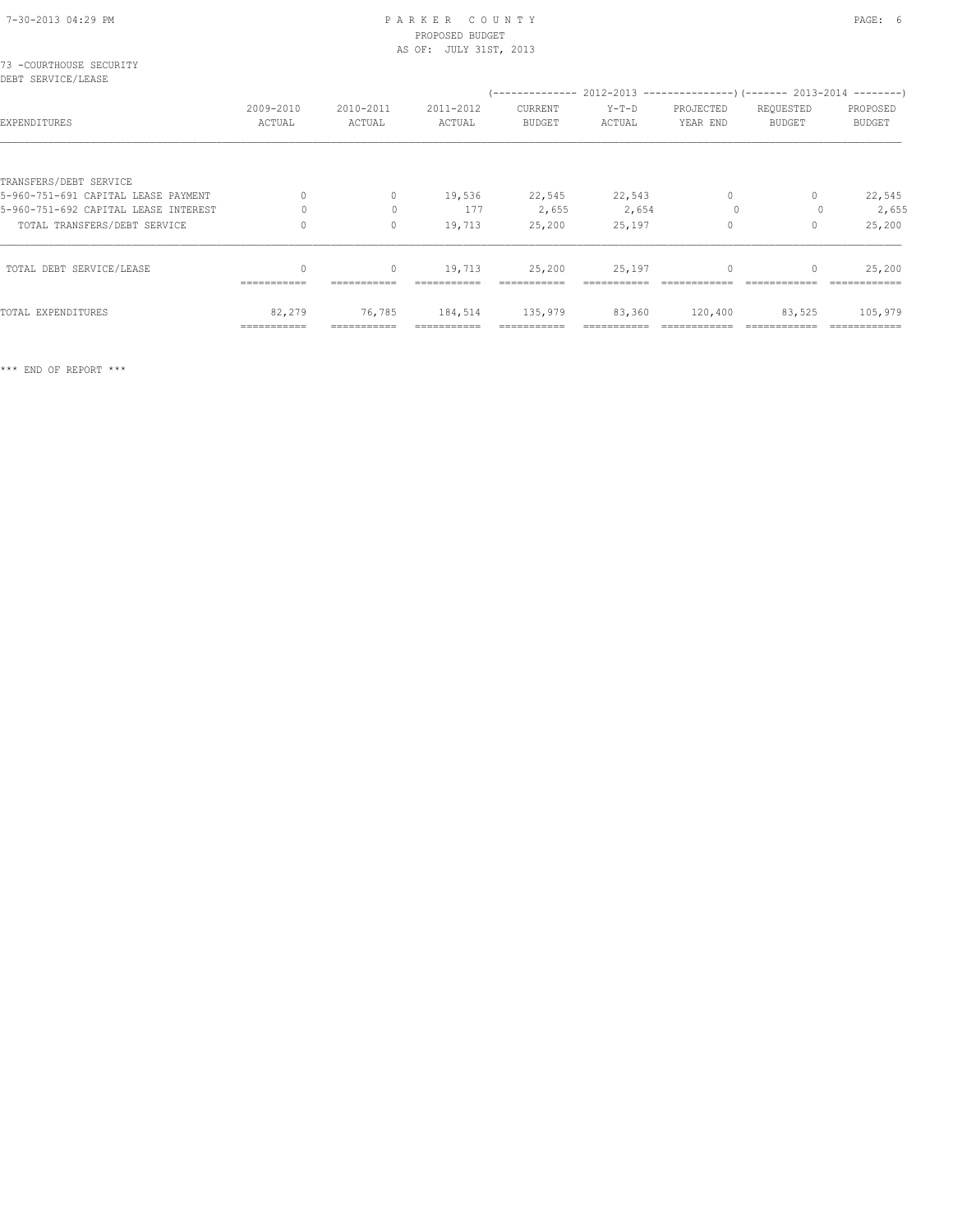#### 7-30-2013 04:29 PM P A R K E R C O U N T Y PAGE: 1 PROPOSED BUDGET AS OF: JULY 31ST, 2013

## 74 -JUV PROBATION FEES

|                                   |                     |                     |                                  | $(----------2012-2013------------)$ $(----2013-2014------)$ |                   |                       |                            |                           |
|-----------------------------------|---------------------|---------------------|----------------------------------|-------------------------------------------------------------|-------------------|-----------------------|----------------------------|---------------------------|
|                                   | 2009-2010<br>ACTUAL | 2010-2011<br>ACTUAL | 2011-2012<br>ACTUAL              | CURRENT<br><b>BUDGET</b>                                    | $Y-T-D$<br>ACTUAL | PROJECTED<br>YEAR END | REQUESTED<br><b>BUDGET</b> | PROPOSED<br><b>BUDGET</b> |
| REVENUE SUMMARY                   |                     |                     |                                  |                                                             |                   |                       |                            |                           |
| 330 REVENUE                       | 15,633              | 5,750               | $\mathbb O$                      | $\mathbf{0}$                                                | $\circ$           | 14)                   |                            | $\mathbf{0}$              |
| 343 REVENUE                       | $\Omega$            | $\bigcap$           | $\Omega$                         | $\Omega$                                                    | $\Omega$          | $\mathbf{0}$          |                            | $\mathbf{0}$              |
| INVESTMENT INCOME                 | $\Omega$            | $\mathbf{0}$        | $\begin{array}{c} \n\end{array}$ | $\mathbf{0}$                                                | 6                 | 14)                   |                            | $\circ$                   |
| OTHER INCOME                      | 14,269              | 15,473              | 15,358                           | 10,000                                                      | $22, 292$ (       | 42)                   |                            | 10,000                    |
| INTERFUND TRANSFERS IN            | 0                   | $\Omega$            | 0                                | $\circ$                                                     | $\circ$           | 14)                   |                            | $\overline{0}$            |
| 399 REVENUE                       | $\circ$             | $\mathbf 0$         | $\circ$                          | 7,000                                                       | $\mathbf 0$       | 0                     | 0                          | 7,000                     |
| TOTAL REVENUES                    | 29,902              | 21,223              | 15,358                           | 17,000                                                      | 22,297 (          | 84)                   | $\circ$                    | 17,000                    |
| EXPENDITURE SUMMARY               |                     |                     |                                  |                                                             |                   |                       |                            |                           |
| 570 JUVENILE PROBATION            | 30,643              | 29,339              | 40,000                           | 17,000                                                      | 14,774            | 70                    | $\circ$                    | 17,000                    |
| TOTAL EXPENDITURES                | 30,643              | 29,339              | 40,000                           | 17,000                                                      | 14,774            | 70                    | $\circ$                    | 17,000                    |
| REVENUE OVER/(UNDER) EXPENDITURES | 741)                | $8,116)$ (          | 24,643)                          | $\circ$                                                     | 7,523             | 154)                  | $\cap$                     | $\Omega$                  |
|                                   | ===========         |                     |                                  |                                                             |                   |                       |                            |                           |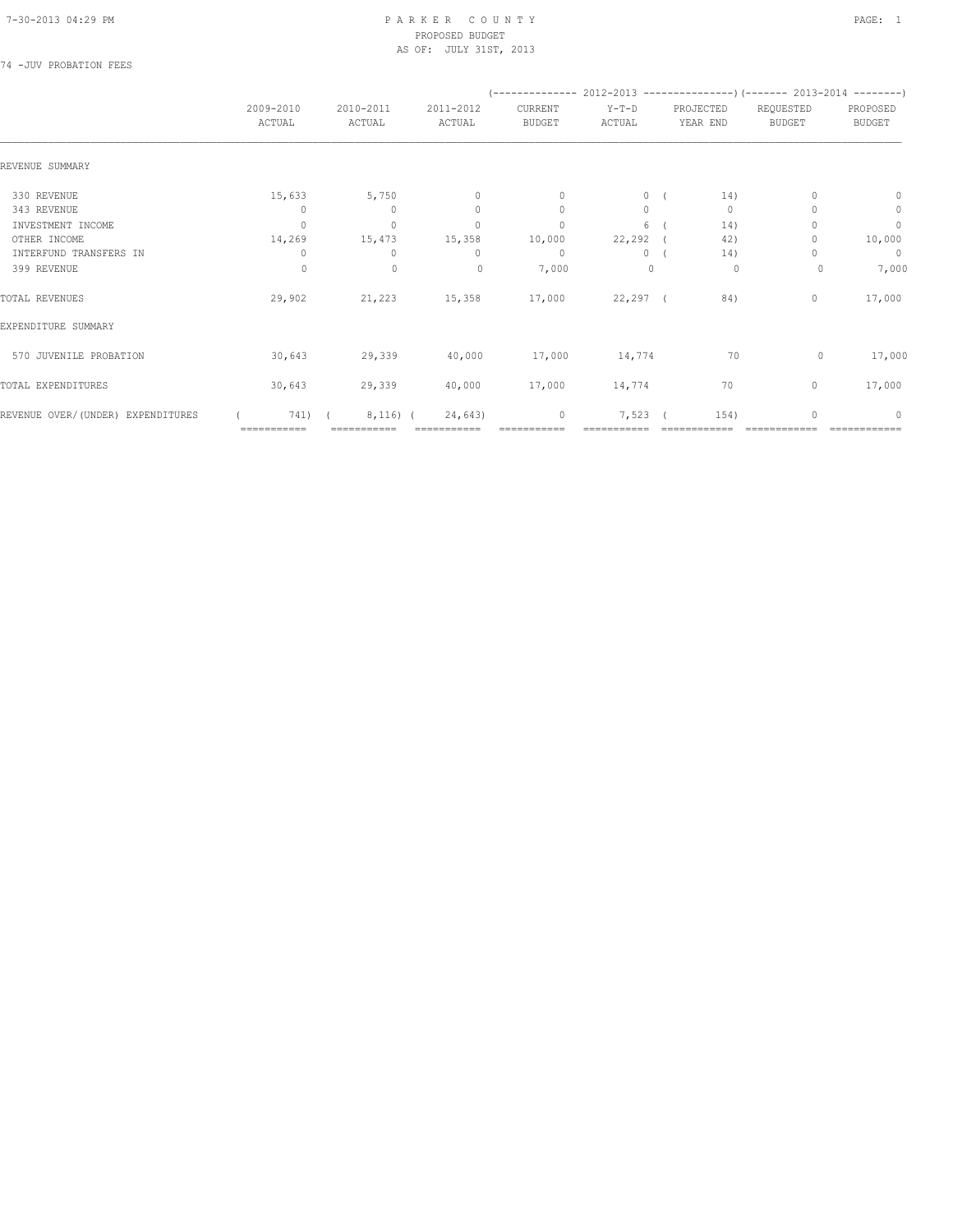#### 7-30-2013 04:29 PM P A R K E R C O U N T Y PAGE: 2 PROPOSED BUDGET AS OF: JULY 31ST, 2013

## 74 -JUV PROBATION FEES

| REVENUES                                 | 2009-2010<br>ACTUAL | 2010-2011<br>ACTUAL | 2011-2012<br>ACTUAL | CURRENT<br><b>BUDGET</b> | $Y-T-D$<br>ACTUAL |            | PROJECTED<br>YEAR END            | REQUESTED<br><b>BUDGET</b>       | PROPOSED<br><b>BUDGET</b> |
|------------------------------------------|---------------------|---------------------|---------------------|--------------------------|-------------------|------------|----------------------------------|----------------------------------|---------------------------|
|                                          |                     |                     |                     |                          |                   |            |                                  |                                  |                           |
| 330 REVENUE                              |                     |                     |                     |                          |                   |            |                                  |                                  |                           |
| 3-330-000-100 TYC GRANT FUNDS            | 15,633              | 5,750               | $\mathbf{0}$        | $\Omega$                 | $\circ$           |            | $\Omega$                         | 0                                | $\Omega$                  |
| 3-330-000-370 STATE IV E FUNDS           | $\overline{0}$      | $\overline{0}$      | $\circ$             | $\circ$                  | $\circ$           | $\sqrt{2}$ | 14)                              | $\Omega$                         | $\Omega$                  |
| TOTAL 330 REVENUE                        | 15,633              | 5,750               | $\Omega$            | $\Omega$                 | $\circ$           | $\sqrt{2}$ | 14)                              | 0                                | $\mathbf{0}$              |
| 343 REVENUE                              |                     |                     |                     |                          |                   |            |                                  |                                  |                           |
| 3-343-000-015 INSURANCE ADMINISTRATION F | $\Omega$            | $\mathbf{0}$        | $\circ$             | $\circ$                  | $\circ$           |            | $\circ$                          | $\Omega$                         | $\cap$                    |
| TOTAL 343 REVENUE                        | $\bigcap$           | $\Omega$            | $\Omega$            | $\Omega$                 | $\Omega$          |            | $\begin{array}{c} \n\end{array}$ | 0                                | $\Omega$                  |
| INVESTMENT INCOME                        |                     |                     |                     |                          |                   |            |                                  |                                  |                           |
| 3-361-000-074 INTEREST INCOME            | $\circ$             | $\mathbf{0}$        | $\mathbf{0}$        | $\circ$                  | 6                 | $\sqrt{2}$ | 14)                              | $\circ$                          | $\Omega$                  |
| TOTAL INVESTMENT INCOME                  | $\bigcap$           | $\Omega$            | $\Omega$            | $\Omega$                 | 6 (               |            | 14)                              | $\Omega$                         | $\Omega$                  |
| OTHER INCOME                             |                     |                     |                     |                          |                   |            |                                  |                                  |                           |
| 3-370-000-074 CHILD SUPPORT              | $\circ$             | $\circ$             | $\circ$             | $\Omega$                 | 0(                |            | 14)                              | 0                                | $\mathbf{0}$              |
| 3-370-000-370 MISCELLANEOUS              | $\overline{0}$      | $\circ$             | $\mathbf{0}$        | $\circ$                  | 0(                |            | 14)                              | $\begin{array}{c} \n\end{array}$ | $\overline{0}$            |
| 3-370-000-570 JUVENILE PROBATION FEES    | 14,269              | 15,473              | 15,358              | 10,000                   | $22, 292$ (       |            | 14)                              | $\circ$                          | 10,000                    |
| TOTAL OTHER INCOME                       | 14,269              | 15,473              | 15,358              | 10,000                   | $22, 292$ (       |            | 42)                              | 0                                | 10,000                    |
| INTERFUND TRANSFERS IN                   |                     |                     |                     |                          |                   |            |                                  |                                  |                           |
| 3-371-000-399 TRANSFER FROM PRIOR FUND B | $\Omega$            | $\Omega$            | $\circ$             | 0                        |                   | 0(         | 14)                              | $\Omega$                         | $\Omega$                  |
| TOTAL INTERFUND TRANSFERS IN             | $\bigcap$           | $\bigcap$           | $\Omega$            | $\Omega$                 | 0(                |            | 14)                              | $\Omega$                         | $\Omega$                  |
| 399 REVENUE                              |                     |                     |                     |                          |                   |            |                                  |                                  |                           |
| 3-399-000-001 UNEXPENDED FUND BALANCE    | 0                   | $\mathbf{0}$        | $\circ$             | 7,000                    | $\overline{0}$    |            | 0                                | $\circ$                          | 7,000                     |
| TOTAL 399 REVENUE                        | $\circ$             | $\circ$             | $\mathbf{0}$        | 7,000                    | 0                 |            | $\circ$                          | $\mathbf{0}$                     | 7,000                     |
| TOTAL REVENUES                           | 29,902              | 21,223              | 15,358              | 17,000                   | $22, 297$ (       |            | 84)                              | 0                                | 17,000                    |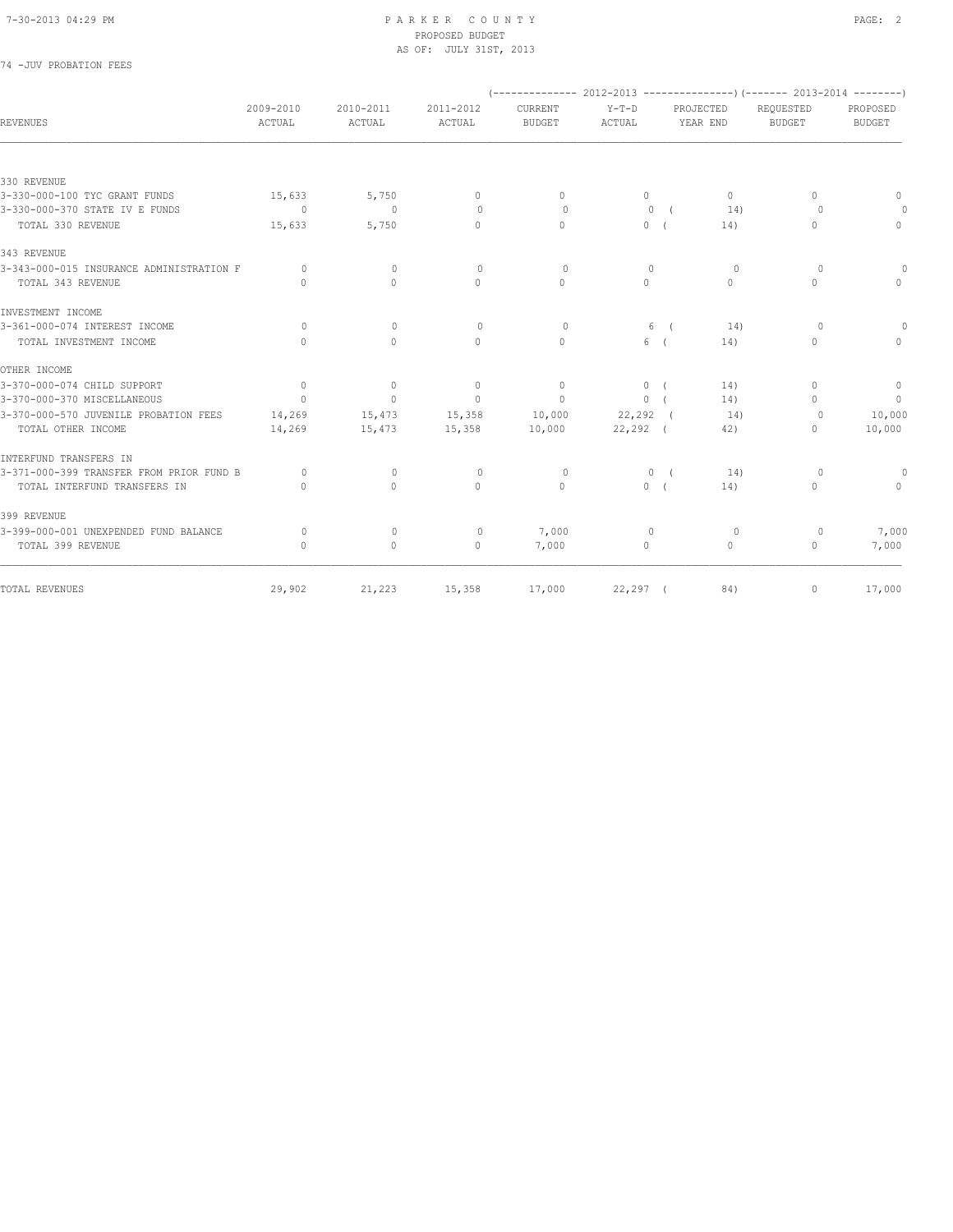# 7-30-2013 04:29 PM P A R K E R C O U N T Y PAGE: 3 PROPOSED BUDGET

|                                         |                       |                           | AS OF: JULY 31ST, 2013              |                       |                       |                                                                          |                                  |                         |  |  |
|-----------------------------------------|-----------------------|---------------------------|-------------------------------------|-----------------------|-----------------------|--------------------------------------------------------------------------|----------------------------------|-------------------------|--|--|
| 74 - JUV PROBATION FEES                 |                       |                           |                                     |                       |                       |                                                                          |                                  |                         |  |  |
| 570 JUVENILE PROBATION                  |                       |                           |                                     |                       |                       | (-------------- 2012-2013 ----------------) (------- 2013-2014 --------) |                                  |                         |  |  |
|                                         | 2009-2010             | 2010-2011                 | 2011-2012                           | CURRENT               | $Y-T-D$               | PROJECTED                                                                | REQUESTED                        | PROPOSED                |  |  |
| EXPENDITURES                            | ACTUAL                | ACTUAL                    | ACTUAL                              | <b>BUDGET</b>         | ACTUAL                | YEAR END                                                                 | <b>BUDGET</b>                    | <b>BUDGET</b>           |  |  |
|                                         |                       |                           |                                     |                       |                       |                                                                          |                                  |                         |  |  |
| SALARIES & BENEFITS                     |                       |                           |                                     |                       |                       |                                                                          |                                  |                         |  |  |
| SALARIES & WAGES                        |                       |                           |                                     |                       |                       |                                                                          |                                  |                         |  |  |
| 5-570-100-102 BOARD MEMBER SUPPLEMENT   | $\mathbf{0}$          | $\mathbf{0}$              | $\mathbf{0}$                        | $\circ$               | $\circ$               | $\circ$                                                                  | $\mathbf{0}$                     | $\Omega$                |  |  |
| 5-570-100-120 PART-TIME                 | $\Omega$              | $\Omega$                  | $\circ$                             | $\circ$               | $\Omega$              | $\circ$                                                                  | $\Omega$                         |                         |  |  |
| TOTAL SALARIES & WAGES                  | $\Omega$              | $\Omega$                  | $\Omega$                            | $\Omega$              | $\Omega$              | $\Omega$                                                                 | $\Omega$                         | $\Omega$                |  |  |
| <b>BENEFITS</b>                         |                       |                           |                                     |                       |                       |                                                                          |                                  |                         |  |  |
| 5-570-100-201 FICA MATCH                | $\mathbf{0}$          | $\Omega$                  | $\mathbf{0}$                        | $\mathbf{0}$          | $\circ$               | $\mathbf{0}$                                                             | $\mathbf{0}$                     | $\mathbf{0}$            |  |  |
| 5-570-100-202 EMPLOYEE HOSPITALIZATION  | $\mathbf{0}$          | $\Omega$                  | $\mathbf{0}$                        | $\Omega$              | $\circ$               | $\Omega$                                                                 | $\Omega$                         | $\Omega$                |  |  |
| 5-570-100-203 RETIREMENT PLAN CONTRIBUT | $\mathbf{0}$          | $\circ$                   | $\mathbf{0}$                        | $\circ$               | $\circ$               | $\mathbf{0}$                                                             | $\mathbf{0}$                     | $\circ$                 |  |  |
| 5-570-100-204 WORKERS COMPENSATION INSU | $\mathbf{0}$          | $\Omega$                  | $\Omega$                            | $\Omega$              | $\Omega$              | $\Omega$                                                                 | $\Omega$                         | $\mathbf{0}$            |  |  |
| 5-570-100-208 AUTO ALLOWANCE            | 0                     | $\mathbf{0}$              | 0                                   | $\circ$               | $\mathbf{0}$          | $\circ$                                                                  | $\circ$                          |                         |  |  |
| TOTAL BENEFITS                          | $\cap$                | $\bigcap$                 | $\Omega$                            | $\cap$                | $\cap$                | $\Omega$                                                                 | $\cap$                           | 0                       |  |  |
| TOTAL SALARIES & BENEFITS               | $\Omega$              | $\Omega$                  | $\Omega$                            | $\mathbf{0}$          | $\circ$               | $\circ$                                                                  | $\Omega$                         | $\theta$                |  |  |
| OPERATING EXPENSES                      |                       |                           |                                     |                       |                       |                                                                          |                                  |                         |  |  |
| 5-570-300-322 DETENTION                 | $\mathbf{0}$          | $\mathbf{0}$              | $\mathbf{0}$                        | $\mathbf{0}$          | $\circ$               | $\Omega$                                                                 | $\Omega$                         | $\mathbb O$             |  |  |
| 5-570-300-323 RESIDENTIAL SERVICES      | $\mathbf{0}$          | $\Omega$                  | $\Omega$                            | $\mathbf{0}$          | $\Omega$              | $\circ$                                                                  | $\Omega$                         | $\Omega$                |  |  |
| 5-570-300-324 NON-RESIDENTIAL SERVICES  | 23,443                | 22,184                    | 40,000                              | 17,000                | 14,774                | 14                                                                       | $\circ$                          | 17,000                  |  |  |
| TOTAL OPERATING EXPENSES                | 23,443                | 22,184                    | 40,000                              | 17,000                | 14,774                | 14                                                                       | $\mathbf{0}$                     | 17,000                  |  |  |
| PROFESSIONAL AND SERVICE                |                       |                           |                                     |                       |                       |                                                                          |                                  |                         |  |  |
| 5-570-400-425 TRAVEL                    | 744                   | 289                       | $\mathbb O$                         | $\Omega$              | $\circ$               | 14                                                                       | $\Omega$                         | $\mathbb O$             |  |  |
| 5-570-400-452 VOC AND ED TRAIN COST     | $\mathbf{0}$          | $\Omega$                  | $\mathbf{0}$                        | $\Omega$              | $\circ$               | 14                                                                       | $\Omega$                         | $\mathbf{0}$            |  |  |
| 5-570-400-480 DUES & SUBSCRIPTIONS      | $\mathbf{0}$          | $\mathbf{0}$              | $\mathbf{0}$                        | $\Omega$              | $\Omega$              | $\circ$                                                                  | $\Omega$                         | $\circ$                 |  |  |
| 5-570-400-498 CHILD SUPPORT PAYMENTS    | $\mathbf{0}$          | $\circ$                   | $\mathbf{0}$                        | $\Omega$              | $\circ$               | 14                                                                       | $\Omega$                         | $\Omega$                |  |  |
| 5-570-400-499 MISCELLANEOUS             | 6,456                 | 6,867                     | $\Omega$                            | $\circ$               | $\Omega$              | 14                                                                       | $\Omega$                         |                         |  |  |
| TOTAL PROFESSIONAL AND SERVICE          | 7,200                 | 7,156                     | 0                                   | $\circ$               | $\circ$               | 40                                                                       | $\mathbf{0}$                     | $\mathbf{0}$            |  |  |
| CAPITAL EXPENDITURES                    |                       |                           |                                     |                       |                       |                                                                          |                                  |                         |  |  |
| 5-570-500-571 ELECTRONIC EQUIPMENT      | 0                     | $\circ$                   | $\mathbf{0}$                        | $\circ$               | $\circ$               | $\mathbf{0}$                                                             | $\mathbf{0}$                     | $\mathbf{0}$            |  |  |
| 5-570-500-572 AUTOMOBILES               | $\Omega$              | $\Omega$                  | $\Omega$                            | $\Omega$              | $\Omega$              | $\Omega$                                                                 | $\Omega$                         | $\Omega$                |  |  |
| 5-570-500-596 BUILDING ANNEX            | $\circ$               | $\mathbf{0}$              | $\circ$                             | $\mathbf 0$           | $\mathbf{0}$          | $\circ$                                                                  | $\circ$                          | $\Omega$                |  |  |
| TOTAL CAPITAL EXPENDITURES              | $\Omega$              | $\circ$                   | $\Omega$                            | $\Omega$              | $\Omega$              | $\circ$                                                                  | $\Omega$                         | $\mathbf{0}$            |  |  |
| TOTAL 570 JUVENILE PROBATION            | 30,643<br>=========== | 29,339<br>$=$ =========== | 40,000<br>$=$ = = = = = = = = = = = | 17,000<br>=========== | 14,774<br>=========== | 54                                                                       | 0<br>$=$ = = = = = = = = = = = = | 17,000<br>============= |  |  |
| TOTAL EXPENDITURES                      | 30,643                | 29,339                    | 40,000                              | 17,000                | 14,774                | 54                                                                       | 0                                | 17,000                  |  |  |
|                                         | $=$ ============      | ===========               | ===========                         | ===========           | ===========           | $=$ ============                                                         | $=$ ============                 | $=$ ============        |  |  |

\*\*\* END OF REPORT \*\*\*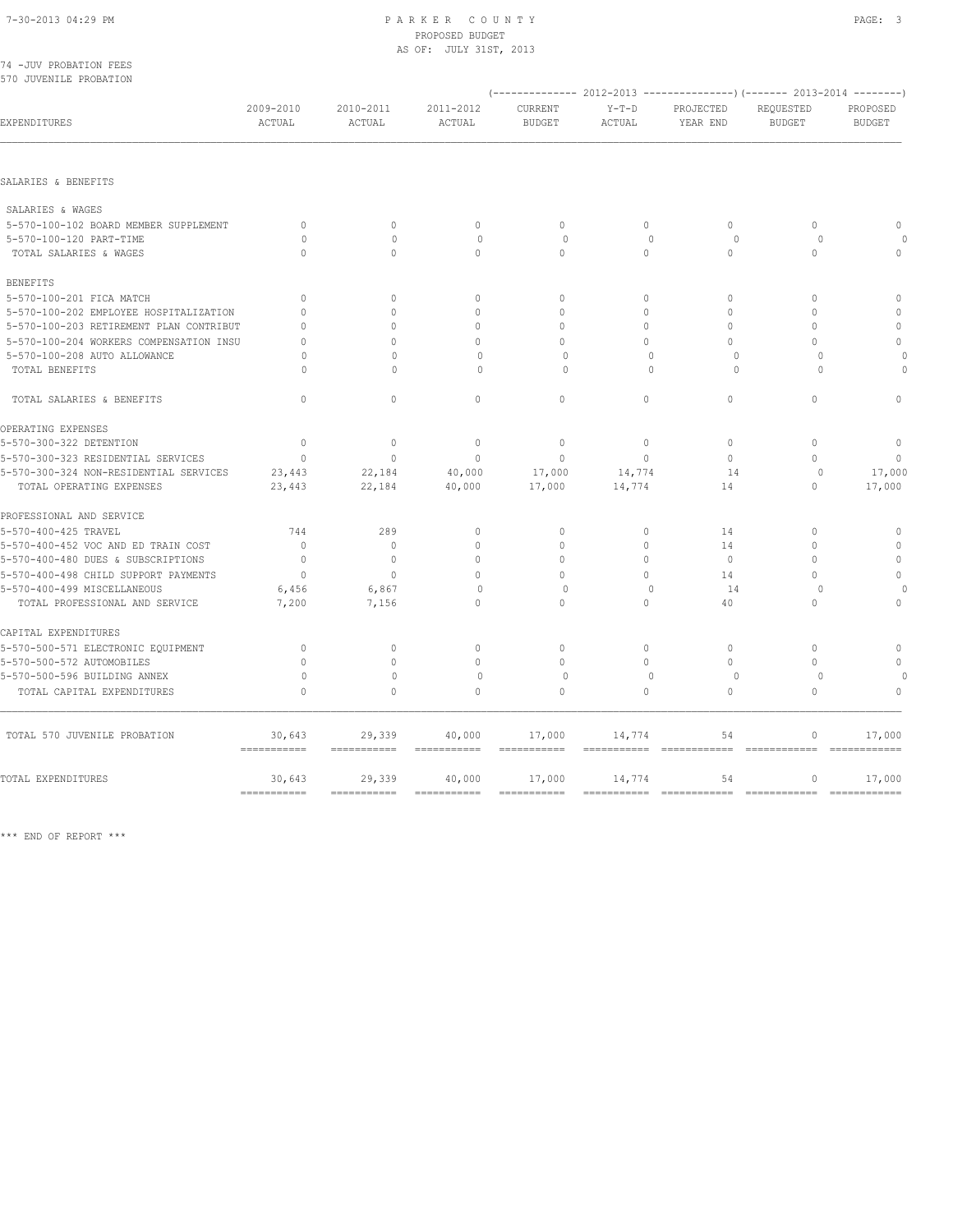#### 7-30-2013 04:29 PM P A R K E R C O U N T Y PAGE: 1 PROPOSED BUDGET AS OF: JULY 31ST, 2013

| ı | TTV7<br>. . I | STA.<br>$\sim$ | T |  |
|---|---------------|----------------|---|--|

|                                   |                     |                                         |                                  |                          |                   |                       | $($ -------------- 2012-2013 ----------------) (------- 2013-2014 --------) |                           |
|-----------------------------------|---------------------|-----------------------------------------|----------------------------------|--------------------------|-------------------|-----------------------|-----------------------------------------------------------------------------|---------------------------|
|                                   | 2009-2010<br>ACTUAL | 2010-2011<br>ACTUAL                     | 2011-2012<br>ACTUAL              | CURRENT<br><b>BUDGET</b> | $Y-T-D$<br>ACTUAL | PROJECTED<br>YEAR END | REQUESTED<br><b>BUDGET</b>                                                  | PROPOSED<br><b>BUDGET</b> |
| REVENUE SUMMARY                   |                     |                                         |                                  |                          |                   |                       |                                                                             |                           |
| 330 REVENUE                       | 141,287             | 140,805                                 | 515,059                          | 505,099                  | 505,099 (         | 14)                   | 0                                                                           | 505,099                   |
| 333 REVENUE                       | 0                   | $\Omega$                                | $\mathbf{0}$                     | $\mathbf{0}$             | $\circ$           | 14)                   |                                                                             | $\mathbf 0$               |
| 343 REVENUE                       | $\Omega$            | $\Omega$                                | $\begin{array}{c} \n\end{array}$ | $\mathbf{0}$             | $\Omega$          | $\mathbf{0}$          |                                                                             | $\circ$                   |
| INTEREST INCOME                   | 0                   |                                         | $\mathbf{0}$                     | $\mathbf{0}$             | $\circ$           | 14)                   |                                                                             | $\circ$                   |
| 360 REVENUE                       | 0                   |                                         | 0                                | $\Omega$                 | $\circ$           | 14)                   |                                                                             | $\circ$                   |
| INVESTMENT INCOME                 | $\Omega$            | $\bigcap$                               | $\mathbf{0}$                     | $\mathbf{0}$             | 13                | 14)                   |                                                                             | 0                         |
| OTHER INCOME                      | 0                   | $\Omega$                                | $\circ$                          | $\mathbf{0}$             | 0                 | 14)                   |                                                                             | $\circ$                   |
| INTERFUND TRANSFERS IN            | $\mathbf{0}$        | $\Omega$                                | $\mathbf{0}$                     | $\mathbf{0}$             | $\circ$           | 14)                   |                                                                             | $\circ$                   |
| 399 REVENUE                       | $\Omega$            | $\Omega$                                | $\begin{array}{c} \n\end{array}$ | $\Omega$                 | $\Omega$          | 0                     | $\Omega$                                                                    | 0                         |
| TOTAL REVENUES                    | 141,287             | 140,805 515,059 505,099                 |                                  |                          | $505, 112$ (      | 98)                   | $\mathbf{0}$                                                                | 505,099                   |
| EXPENDITURE SUMMARY               |                     |                                         |                                  |                          |                   |                       |                                                                             |                           |
| 570 JUVENILE PROBATION            |                     | 141,287 140,805 515,059 505,099 440,748 |                                  |                          |                   | 188                   | $\circ$                                                                     | 505,099                   |
| 700 TRANSFER OUT                  | $\Omega$            | $\circ$                                 | $\mathbf{0}$                     | $\circ$                  | $\Omega$          | 14                    | 0                                                                           | 0                         |
| TOTAL EXPENDITURES                | 141,287             | 140,805 515,059 505,099                 |                                  |                          | 440,748           | 202                   | $\circ$                                                                     | 505,099                   |
| REVENUE OVER/(UNDER) EXPENDITURES | $\mathbf{0}$        | $\circ$                                 | $\mathbf{0}$                     | 0                        | 64,364            | 300)                  |                                                                             | 0                         |
|                                   | $=$ ===========     |                                         |                                  |                          |                   |                       |                                                                             |                           |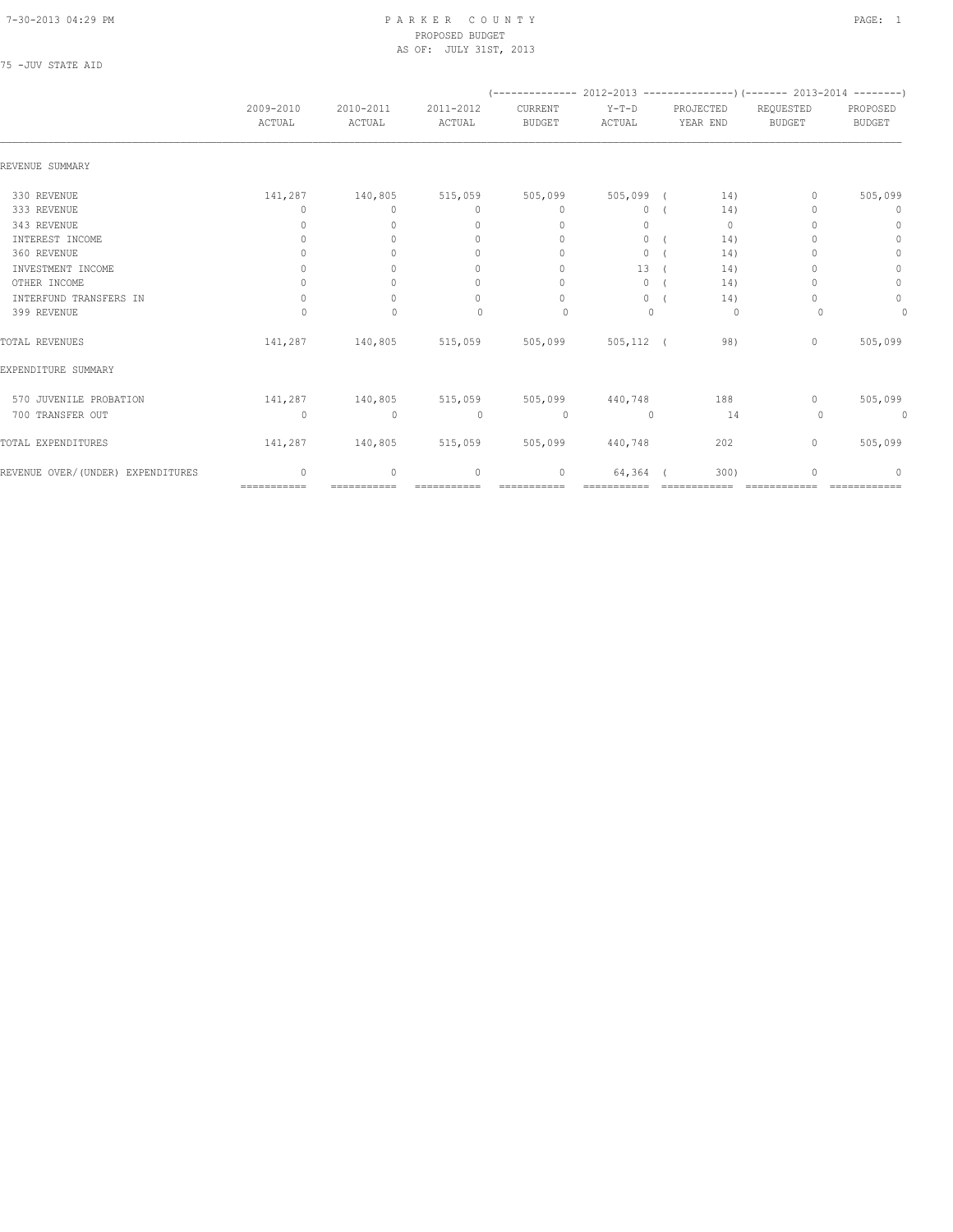75 -JUV STATE AID

#### 7-30-2013 04:29 PM P A R K E R C O U N T Y PAGE: 2 PROPOSED BUDGET AS OF: JULY 31ST, 2013

|                                          |                     |                                  |                     |                                 |                        |                       | (-------------- 2012-2013 ----------------) (------- 2013-2014 --------) |                                  |
|------------------------------------------|---------------------|----------------------------------|---------------------|---------------------------------|------------------------|-----------------------|--------------------------------------------------------------------------|----------------------------------|
| <b>REVENUES</b>                          | 2009-2010<br>ACTUAL | 2010-2011<br>ACTUAL              | 2011-2012<br>ACTUAL | <b>CURRENT</b><br><b>BUDGET</b> | $Y-T-D$<br>ACTUAL      | PROJECTED<br>YEAR END | REQUESTED<br><b>BUDGET</b>                                               | PROPOSED<br><b>BUDGET</b>        |
|                                          |                     |                                  |                     |                                 |                        |                       |                                                                          |                                  |
| 330 REVENUE                              |                     |                                  |                     |                                 |                        |                       |                                                                          |                                  |
| 3-330-000-370 STATE GRANT                | 141,287             | 140,805                          | 515,059             | 505,099                         | $505,099$ (            | 14)                   | $\circ$                                                                  | 505,099                          |
| TOTAL 330 REVENUE                        | 141,287             | 140,805                          | 515,059             | 505,099                         | $505,099$ (            | 14)                   | $\circ$                                                                  | 505,099                          |
| 333 REVENUE                              |                     |                                  |                     |                                 |                        |                       |                                                                          |                                  |
| 3-333-000-370 STATE GRANT SALARY SUPPLEM | $\circ$             | $\mathbf{0}$                     | $\mathbf{0}$        | $\circ$                         | 0(                     | 14)                   | $\circ$                                                                  | $\theta$                         |
| TOTAL 333 REVENUE                        | $\Omega$            | $\Omega$                         | $\mathbf{0}$        | $\Omega$                        | 0(                     | 14)                   | $\circ$                                                                  | $\circ$                          |
| 343 REVENUE                              |                     |                                  |                     |                                 |                        |                       |                                                                          |                                  |
| 3-343-000-015 INSURANCE ADMINISTRATION F | $\Omega$            | $\begin{array}{c} \n\end{array}$ | $\circ$             | $\Omega$                        | $\mathbf{0}$           | $\circ$               | 0                                                                        | $\Omega$                         |
| TOTAL 343 REVENUE                        | $\Omega$            | $\Omega$                         | $\Omega$            | $\Omega$                        | $\Omega$               | $\Omega$              | $\Omega$                                                                 | $\Omega$                         |
| INTEREST INCOME                          |                     |                                  |                     |                                 |                        |                       |                                                                          |                                  |
| 3-359-000-075 NOW ACCOUNT INTEREST       | $\circ$             | $\mathbf{0}$                     | $\mathbf{0}$        | $\circ$                         | $0 \sqrt{2}$           | 14)                   | $\circ$                                                                  |                                  |
| TOTAL INTEREST INCOME                    | $\Omega$            | $\Omega$                         | $\Omega$            | $\Omega$                        | 0(                     | 14)                   | $\Omega$                                                                 | $\Omega$                         |
| 360 REVENUE                              |                     |                                  |                     |                                 |                        |                       |                                                                          |                                  |
| 3-360-000-075 TEXPOOL INTEREST           | $\circ$             | $\mathbf{0}$                     | $\mathbf{0}$        | $\circ$                         | 0(                     | 14)                   | $\circ$                                                                  | $\Omega$                         |
| TOTAL 360 REVENUE                        | $\bigcap$           | $\Omega$                         | $\Omega$            | $\Omega$                        | 0(                     | 14)                   | $\mathbf{0}$                                                             | $\Omega$                         |
| INVESTMENT INCOME                        |                     |                                  |                     |                                 |                        |                       |                                                                          |                                  |
| 3-361-000-075 INTEREST INCOME            | $\circ$             | $\mathbf{0}$                     | $\mathbf{0}$        | $\circ$                         | 13 (                   | 14)                   | $\circ$                                                                  |                                  |
| TOTAL INVESTMENT INCOME                  | $\circ$             | $\circ$                          | $\mathbf{0}$        | $\circ$                         | 13(                    | 14)                   | $\mathbf{0}$                                                             | $\mathbf 0$                      |
| OTHER INCOME                             |                     |                                  |                     |                                 |                        |                       |                                                                          |                                  |
| 3-370-000-370 MISCELLANEOUS              | $\circ$             | $\circ$                          | $\circ$             | $\circ$                         | 0(                     | 14)                   | $\circ$                                                                  | $\Omega$                         |
| TOTAL OTHER INCOME                       | $\Omega$            | $\Omega$                         | $\Omega$            | $\Omega$                        | 0(                     | 14)                   | $\Omega$                                                                 | $\begin{array}{c} \n\end{array}$ |
| INTERFUND TRANSFERS IN                   |                     |                                  |                     |                                 |                        |                       |                                                                          |                                  |
| 3-371-000-071 TRANSFER FROM FUND 71      | $\circ$             | $\mathbf{0}$                     | $\circ$             | $\mathbf{0}$                    | $\circ$                | $\circ$               | $\mathbf{0}$                                                             | $\circ$                          |
| 3-371-000-078 TRANSFER FROM FUND 78      | $\circ$             | $\Omega$                         | $\circ$             | $\circ$                         | $\mathbf{0}$           | 14)<br>$\sqrt{ }$     | $\circ$                                                                  |                                  |
| TOTAL INTERFUND TRANSFERS IN             | $\Omega$            | $\Omega$                         | $\Omega$            | $\Omega$                        | $\Omega$<br>$\sqrt{ }$ | 14)                   | $\Omega$                                                                 | $\circ$                          |
| 399 REVENUE                              |                     |                                  |                     |                                 |                        |                       |                                                                          |                                  |
| 3-399-000-001 UNEXPENDED FUND BALANCE    | $\circ$             | $\mathbf{0}$                     | $\mathbf{0}$        | $\Omega$                        | $\mathbf{0}$           | $\circ$               | $\circ$                                                                  | $\Omega$                         |
| TOTAL 399 REVENUE                        | $\circ$             | $\mathbf{0}$                     | $\Omega$            | $\mathbf{0}$                    | $\Omega$               | $\circ$               | $\circ$                                                                  | $\Omega$                         |
|                                          |                     |                                  |                     |                                 |                        |                       |                                                                          |                                  |
| TOTAL REVENUES                           | 141,287             | 140,805                          | 515,059             | 505,099                         | $505, 112$ (           | 98)                   | $\circ$                                                                  | 505,099                          |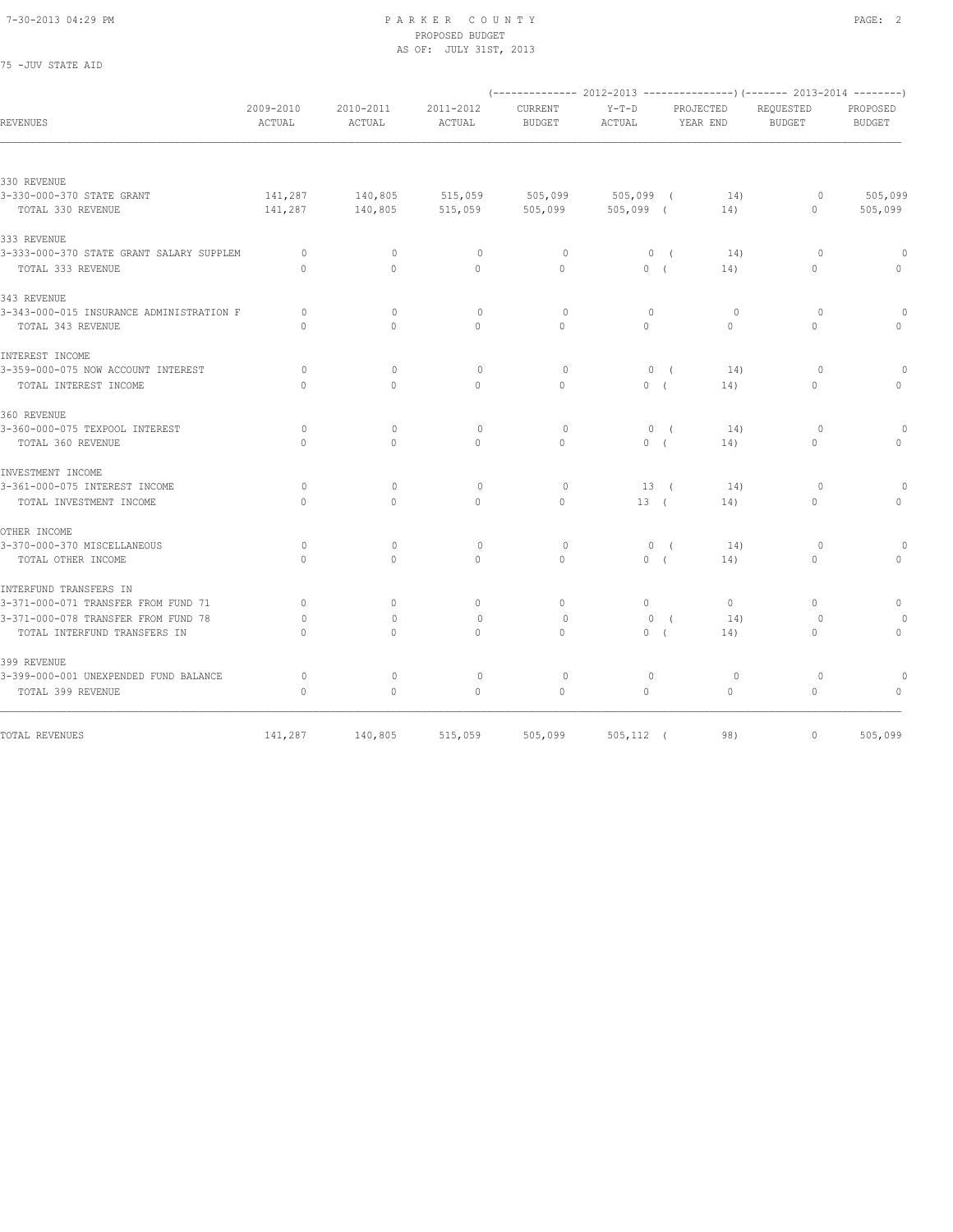#### 7-30-2013 04:29 PM P A R K E R C O U N T Y PAGE: 3 PROPOSED BUDGET AS OF: JULY 31ST, 2013

|  | 75 -JUV STATE AID |                        |  |
|--|-------------------|------------------------|--|
|  |                   | 570 JUVENILE PROBATION |  |

| EXPENDITURES                                                    | 2009-2010<br>ACTUAL       | 2010-2011<br>ACTUAL | 2011-2012<br>ACTUAL | CURRENT<br><b>BUDGET</b> | $Y-T-D$<br>ACTUAL                | PROJECTED<br>YEAR END | REQUESTED<br><b>BUDGET</b> | PROPOSED<br><b>BUDGET</b> |
|-----------------------------------------------------------------|---------------------------|---------------------|---------------------|--------------------------|----------------------------------|-----------------------|----------------------------|---------------------------|
| SALARIES & BENEFITS                                             |                           |                     |                     |                          |                                  |                       |                            |                           |
|                                                                 |                           |                     |                     |                          |                                  |                       |                            |                           |
| SALARIES & WAGES                                                |                           |                     |                     |                          |                                  |                       |                            |                           |
| 5-570-100-102 APPOINTED OFFICIAL-JUVENI                         | 78,207<br>$\Omega$        | 78,207<br>$\Omega$  | 298,815<br>$\Omega$ | 307,161<br>$\Omega$      | 265,645<br>$\Omega$              | 14<br>$\Omega$        | $\circ$<br>$\circ$         | 307,161                   |
| 5-570-100-198 STATE SALARY SUPPLEMENT<br>TOTAL SALARIES & WAGES | 78,207                    | 78,207              | 298,815             | 307,161                  | 265,645                          | 14                    | $\circ$                    | 307,161                   |
|                                                                 |                           |                     |                     |                          |                                  |                       |                            |                           |
| <b>BENEFITS</b>                                                 |                           |                     |                     |                          |                                  |                       |                            |                           |
| 5-570-100-201 FICA MATCH                                        | 6,212                     | 6,212               | 22,859              | 23,533                   | 20,470                           | 14                    | $\Omega$                   | 23,533                    |
| 5-570-100-202 EMPLOYEE HOSPITALIZAITON                          | 25,090                    | 29,832              | 96,640              | 96,394                   | 87,991                           | 14                    | O                          | 96,394                    |
| 5-570-100-203 RETIREMENT PLAN CONTRIBUT                         | 8,455                     | 9,103               | 32,482              | 34,432                   | 28,863                           | 14                    | $\Omega$                   | 34,432                    |
| 5-570-100-204 WORKERS COMPENSATION INSU                         | 850                       | 845                 | 1,730               | 3,194                    | 1,763                            | 14                    | 0                          | 3,194                     |
| 5-570-100-206 LONGEVITY PAY                                     | $\Omega$                  | $\mathbf{0}$        | $\mathbf{0}$        | $\Omega$                 | $\Omega$                         | $\Omega$              | O                          | $\mathbf{0}$              |
| 5-570-100-208 AUTO ALLOWANCE                                    | $\Omega$                  | $\mathbf{0}$        | $\mathbf{0}$        | $\mathbf{0}$             | $\circ$                          | 14                    | U                          | $\mathbf{0}$              |
| 5-570-100-209 CELL PHONE ALLOWANCE                              | $\circ$                   | $\mathbf{0}$        | 0                   | $\circ$                  | $\begin{array}{c} \n\end{array}$ | $\circ$               | $\circ$                    |                           |
| TOTAL BENEFITS                                                  | 40,607                    | 45,992              | 153,711             | 157,553                  | 139,087                          | 54                    | $\Omega$                   | 157,553                   |
| TOTAL SALARIES & BENEFITS                                       | 118,814                   | 124,199             | 452,526             | 464,714                  | 404,732                          | 68                    | $\circ$                    | 464,714                   |
| OPERATING EXPENSES                                              |                           |                     |                     |                          |                                  |                       |                            |                           |
| 5-570-300-310 POSTAGE                                           | $\mathbf{0}$              | $\mathbf{0}$        | $\mathbf 0$         | $\mathbf 0$              | $\circ$                          | 14                    | $\circ$                    | $\mathbf 0$               |
| 5-570-300-323 RESIDENTIAL SERVICES                              | 21,991                    | 16,606              | 62,533              | 40,385                   | 36,016                           | 14                    | $\circ$                    | 40,385                    |
| 5-570-300-330 SUPPLIES                                          | $\mathbf{0}$              | $\mathbf{0}$        | $\mathbf{0}$        | $\mathbf{0}$             | $\circ$                          | 14                    | $\Omega$                   | $\mathbf{0}$              |
| 5-570-300-335 OPERATING EXPENSES                                | $\circ$                   | $\mathbf{0}$        | $\mathbf{0}$        | $\mathbf 0$              | $\mathbf{0}$                     | 14                    | $\circ$                    | $\Omega$                  |
| TOTAL OPERATING EXPENSES                                        | 21,991                    | 16,606              | 62,533              | 40,385                   | 36,016                           | 40                    | 0                          | 40,385                    |
| PROFESSIONAL AND SERVICE                                        |                           |                     |                     |                          |                                  |                       |                            |                           |
| 5-570-400-405 MEDICAL SERVICE                                   | $\mathbf{0}$              | 0                   | $\mathbf 0$         | $\mathbf{0}$             | $\circ$                          | 14                    | $\circ$                    | $\mathbf{0}$              |
| 5-570-400-414 OUTSIDE AUDIT                                     | $\mathbf{0}$              | 0                   | $\mathbf{0}$        | $\mathbf{0}$             | 0                                | 14                    | $\theta$                   | $\circ$                   |
| 5-570-400-420 TELEPHONE                                         | $\Omega$                  | $\Omega$            | $\Omega$            | $\Omega$                 | $\Omega$                         | 14                    | $\cap$                     | $\circ$                   |
| 5-570-400-425 TRAVEL                                            |                           | $\Omega$            | $\Omega$            | $\Omega$                 | $\Omega$                         | 14                    | O                          | $\mathbf{0}$              |
| 5-570-400-452 VOC AND ED TRAIN COST                             | $\cap$                    | $\Omega$            | $\Omega$            | $\Omega$                 | $\Omega$                         | 14                    | O                          | $\circ$                   |
| 5-570-400-480 DUES/REGISTRATION FEES                            | $\Omega$                  | $\Omega$            | $\Omega$            | $\Omega$                 | $\Omega$                         | 14                    | O                          | $\mathbf{0}$              |
| 5-570-400-499 MISCELLANEOUS                                     | $\circ$                   | $\Omega$            | $\mathbf{0}$        | $\mathbf 0$              | $\Omega$                         | 14                    | $\circ$                    |                           |
| TOTAL PROFESSIONAL AND SERVICE                                  | $\cap$                    | $\Omega$            | $\Omega$            | $\Omega$                 | $\Omega$                         | 82                    | O                          | $\Omega$                  |
| CAPITAL EXPENDITURES                                            |                           |                     |                     |                          |                                  |                       |                            |                           |
| 5-570-500-571 ELECTRONIC EQUIPMENT                              | 482                       | 0                   | $\mathbf{0}$        | $\circ$                  | $\circ$                          | $\circ$               | $\circ$                    | $\mathbf{0}$              |
| 5-570-500-589 TRANSFER TO JUV PROB FEES-                        | $\Omega$                  | $\mathbf{0}$        | $\mathbf{0}$        | $\Omega$                 | $\Omega$                         | 14                    | $\Omega$                   |                           |
| TOTAL CAPITAL EXPENDITURES                                      | 482                       | 0                   | $\mathbf{0}$        | $\mathbf{0}$             | 0                                | 14                    | $\circ$                    | $\mathbf{0}$              |
| TOTAL 570 JUVENILE PROBATION                                    | 141,287                   | 140,805             | 515,059             | 505,099                  | 440,748                          | 204                   | $\Omega$                   | 505,099                   |
|                                                                 | $=$ = = = = = = = = = = = |                     |                     |                          |                                  |                       |                            | =============             |

(-------------- 2012-2013 ---------------)(------- 2013-2014 --------)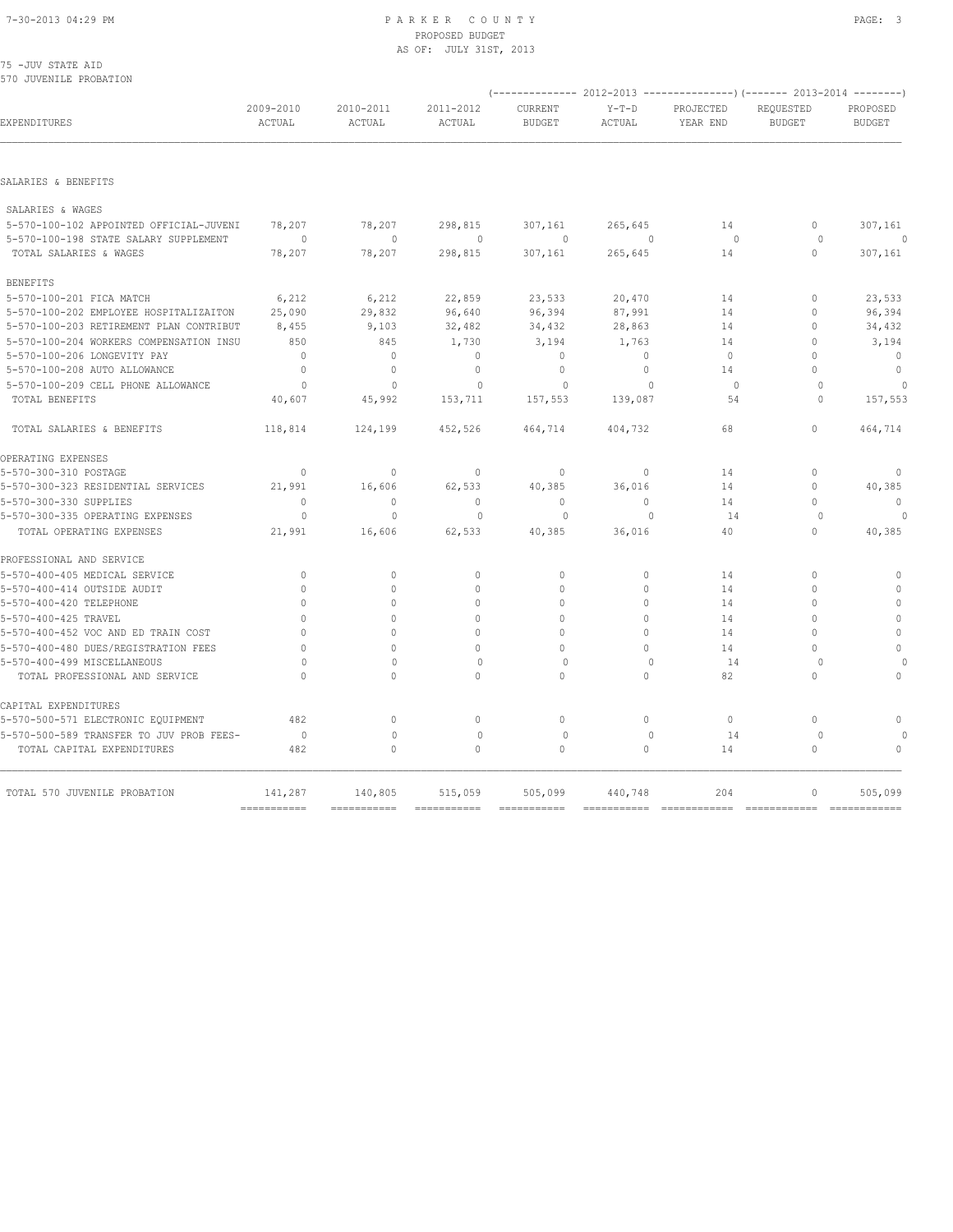#### 7-30-2013 04:29 PM P A R K E R C O U N T Y PAGE: 4 PROPOSED BUDGET AS OF: JULY 31ST, 2013

| 75 -JUV STATE AID<br>700 TRANSFER OUT                                                    |                        |                         |                                                 |                                 |                   |                                                                                                 |                            |                                  |
|------------------------------------------------------------------------------------------|------------------------|-------------------------|-------------------------------------------------|---------------------------------|-------------------|-------------------------------------------------------------------------------------------------|----------------------------|----------------------------------|
| EXPENDITURES                                                                             | 2009-2010<br>ACTUAL    | 2010-2011<br>ACTUAL     | 2011-2012<br>ACTUAL                             | <b>CURRENT</b><br><b>BUDGET</b> | $Y-T-D$<br>ACTUAL | (-------------- 2012-2013 --------------------- 2013-2014 ---------- )<br>PROJECTED<br>YEAR END | REQUESTED<br><b>BUDGET</b> | PROPOSED<br><b>BUDGET</b>        |
| TRANSFERS/DEBT SERVICE<br>5-700-700-075 TRANSFER TO TJPC<br>TOTAL TRANSFERS/DEBT SERVICE |                        | $\mathbf 0$<br>$\Omega$ | $\Omega$                                        | $\circ$                         | $\Omega$          | 14<br>14                                                                                        |                            | $\begin{array}{c} \n\end{array}$ |
| TOTAL 700 TRANSFER OUT                                                                   | $\cap$<br>===========  | $\cap$<br>===========   | $\begin{array}{c} \n\end{array}$<br>=========== | $\Omega$<br>===========         | $\Omega$          | 14                                                                                              |                            | $\Omega$                         |
| TOTAL EXPENDITURES                                                                       | 141,287<br>=========== | 140,805<br>------------ | 515,059                                         | 505,099                         | 440,748           | 218                                                                                             |                            | 505,099                          |

\*\*\* END OF REPORT \*\*\*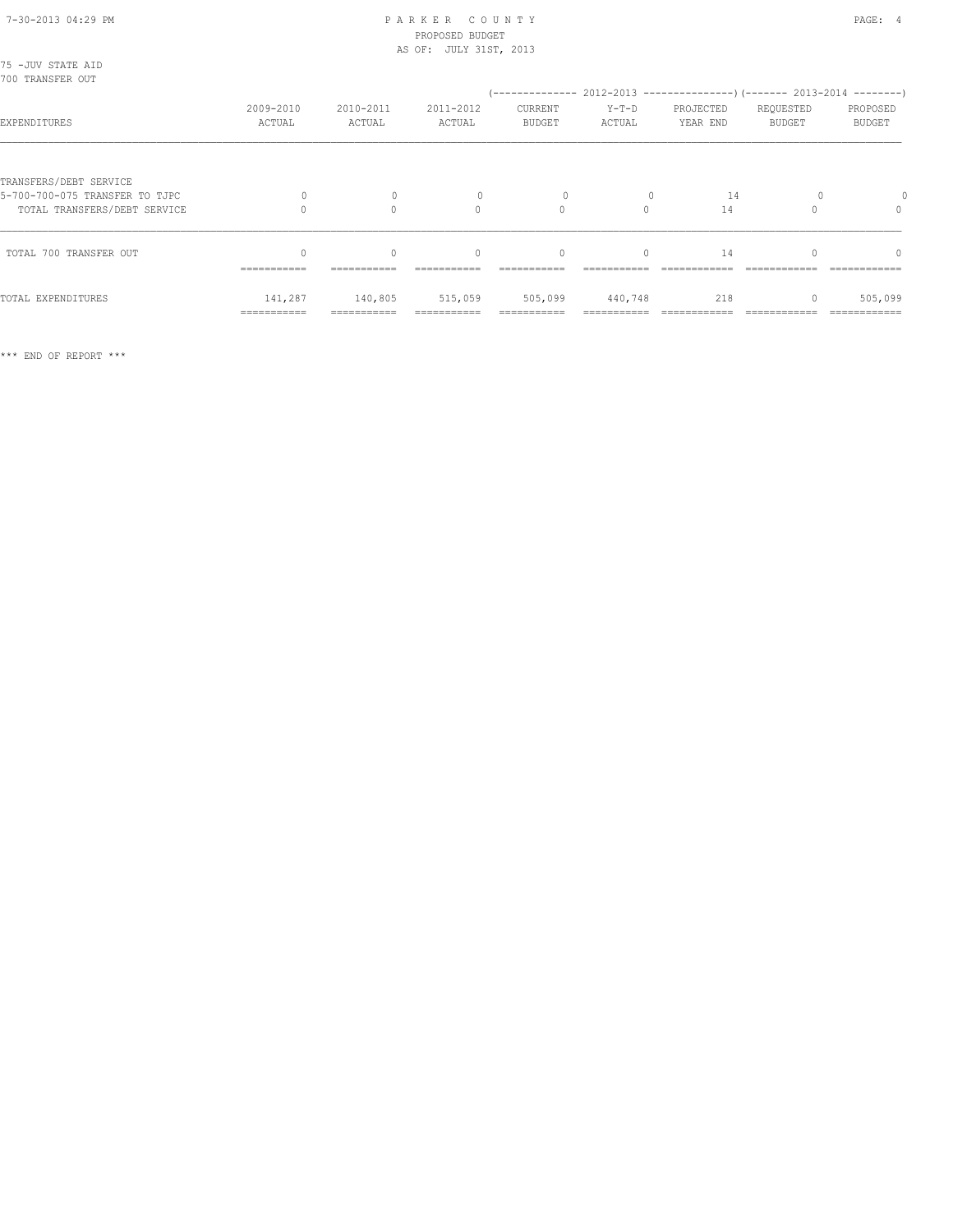#### 7-30-2013 04:29 PM P A R K E R C O U N T Y PAGE: 1 PROPOSED BUDGET AS OF: JULY 31ST, 2013

79 -RECORD MGMT COUNTY CLK

|                                   |                                  |                     |                                  |                          |                 |                       | (-------------- 2012-2013 ----------------) (------- 2013-2014 --------) |                           |  |
|-----------------------------------|----------------------------------|---------------------|----------------------------------|--------------------------|-----------------|-----------------------|--------------------------------------------------------------------------|---------------------------|--|
|                                   | 2009-2010<br>ACTUAL              | 2010-2011<br>ACTUAL | 2011-2012<br>ACTUAL              | CURRENT<br><b>BUDGET</b> | Y-T-D<br>ACTUAL | PROJECTED<br>YEAR END | REQUESTED<br><b>BUDGET</b>                                               | PROPOSED<br><b>BUDGET</b> |  |
| REVENUE SUMMARY                   |                                  |                     |                                  |                          |                 |                       |                                                                          |                           |  |
| 343 REVENUE                       | $\begin{array}{c} \n\end{array}$ | $\Omega$            | $\begin{array}{c} \n\end{array}$ | $\mathbf{0}$             | $\Omega$        | $\Omega$              |                                                                          | 0                         |  |
| INTEREST INCOME                   | $\Omega$                         | $\bigcap$           | $\begin{array}{c} \n\end{array}$ | $\mathbf{0}$             | $\Omega$        | 0                     |                                                                          | 0                         |  |
| 360 REVENUE                       | 0                                |                     | $\begin{array}{c} \n\end{array}$ | $\mathbf{0}$             | $\Omega$        | $\Omega$              |                                                                          | $\circ$                   |  |
| INVESTMENT INCOME                 |                                  |                     | n                                | $\mathbf{0}$             | 15              | 1,200                 |                                                                          | $\mathbf{0}$              |  |
| OTHER INCOME                      | 144,695                          | 130,280             | 137,859                          | 98,000                   | 124,295         | 207,900               | 125,000                                                                  | 98,000                    |  |
| INTERFUND TRANSFERS IN            | 0                                | 0                   | $\mathbf{0}$                     | 14,828                   | $\Omega$        | $\mathbf{0}$          | 0                                                                        | 14,828                    |  |
| 399 REVENUE                       | $\Omega$                         | $\mathbf{0}$        | $\begin{array}{c} \n\end{array}$ | $\Omega$                 | $\Omega$        | $\Omega$              |                                                                          | 0                         |  |
| TOTAL REVENUES                    | 144,695                          | 130,280             | 137,859                          | 112,828                  | 124,310         | 209,100               | 125,000                                                                  | 112,828                   |  |
| EXPENDITURE SUMMARY               |                                  |                     |                                  |                          |                 |                       |                                                                          |                           |  |
| 409 NON DEPARTMENT                | 90,696                           | 107,521             | 85,912                           | 112,828                  | 59,869          | 282,258               | 125,000                                                                  | 112,828                   |  |
| TOTAL EXPENDITURES                | 90,696                           | 107,521             | 85,912                           | 112,828                  | 59,869          | 282,258               | 125,000                                                                  | 112,828                   |  |
| REVENUE OVER/(UNDER) EXPENDITURES | 53,999                           | 22,759              | 51,947                           | 0                        | 64,440          | 73, 158)              |                                                                          | $\Omega$                  |  |
|                                   | ===========                      | ===========         |                                  |                          |                 |                       |                                                                          |                           |  |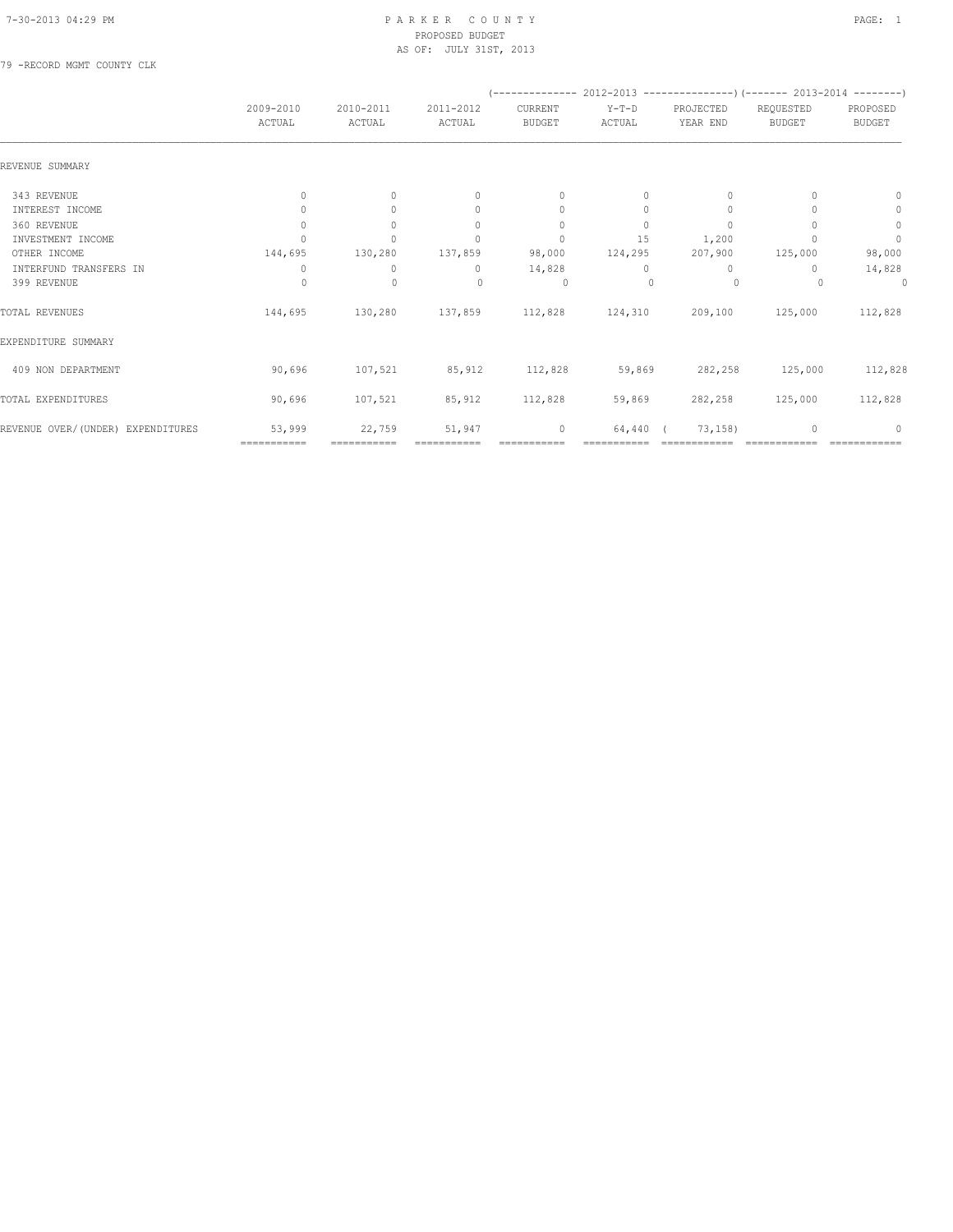## 7-30-2013 04:29 PM P A R K E R C O U N T Y PAGE: 2 PROPOSED BUDGET AS OF: JULY 31ST, 2013<br>
THE SECORD MGMT COUNTY CLK

| 79 -RECORD MGMT COUNTY CLK |  |  |
|----------------------------|--|--|
|                            |  |  |

|                                          |                     |                     |                                  |                          |                   |                                  | $(-$ ------------- 2012-2013 ----------------) $(-$ ------ 2013-2014 --------) |                           |
|------------------------------------------|---------------------|---------------------|----------------------------------|--------------------------|-------------------|----------------------------------|--------------------------------------------------------------------------------|---------------------------|
| REVENUES                                 | 2009-2010<br>ACTUAL | 2010-2011<br>ACTUAL | 2011-2012<br>ACTUAL              | CURRENT<br><b>BUDGET</b> | $Y-T-D$<br>ACTUAL | PROJECTED<br>YEAR END            | REQUESTED<br><b>BUDGET</b>                                                     | PROPOSED<br><b>BUDGET</b> |
|                                          |                     |                     |                                  |                          |                   |                                  |                                                                                |                           |
| 343 REVENUE                              |                     |                     |                                  |                          |                   |                                  |                                                                                |                           |
| 3-343-000-015 INSURANCE ADMINISTRATION F | $\Omega$            | $\Omega$            | $\circ$                          | $\Omega$                 | $\mathbf{0}$      | $\Omega$                         | $\Omega$                                                                       |                           |
| TOTAL 343 REVENUE                        | $\Omega$            | $\Omega$            | $\Omega$                         | $\Omega$                 | $\Omega$          | $\Omega$                         | $\Omega$                                                                       | $\Omega$                  |
| INTEREST INCOME                          |                     |                     |                                  |                          |                   |                                  |                                                                                |                           |
| 3-359-000-079 NOW ACCOUNT INTEREST       | $\Omega$            | $\Omega$            | $\Omega$                         | $\Omega$                 | $\Omega$          | $\Omega$                         | $\Omega$                                                                       | $\Omega$                  |
| TOTAL INTEREST INCOME                    | $\bigcap$           | $\Omega$            | $\Omega$                         | $\Omega$                 | $\Omega$          | $\begin{array}{c} \n\end{array}$ | $\Omega$                                                                       | $\Omega$                  |
| 360 REVENUE                              |                     |                     |                                  |                          |                   |                                  |                                                                                |                           |
| 3-360-000-079 TEXPOOL INTEREST           | $\Omega$            | $\Omega$            | $\begin{array}{c} \n\end{array}$ | $\Omega$                 | $\mathbf{0}$      | $\circ$                          | $\Omega$                                                                       | $\Omega$                  |
| TOTAL 360 REVENUE                        | $\cap$              | $\Omega$            | $\Omega$                         | $\Omega$                 | $\cap$            | $\Omega$                         | $\Omega$                                                                       | $\Omega$                  |
| INVESTMENT INCOME                        |                     |                     |                                  |                          |                   |                                  |                                                                                |                           |
| 3-361-000-079 INTEREST INCOME            | $\Omega$            | $\mathbf{0}$        | $\mathbf{0}$                     | 0                        | 15                | 1,200                            | $\Omega$                                                                       |                           |
| TOTAL INVESTMENT INCOME                  | $\Omega$            | $\Omega$            | $\Omega$                         | $\Omega$                 | 15                | 1,200                            | $\Omega$                                                                       | $\Omega$                  |
| OTHER INCOME                             |                     |                     |                                  |                          |                   |                                  |                                                                                |                           |
| 3-370-000-370 MISCELLANEOUS              | $\overline{0}$      | 300                 | $\circ$                          | $\mathbf{0}$             | $\circ$           | $\Omega$                         | $\Omega$                                                                       | $\overline{0}$            |
| 3-370-000-397 RECORD MANAGEMENT FEES     | 138,525             | 129,870             | 137,859                          | 98,000                   | 124,295           | 207,900                          | 125,000                                                                        | 98,000                    |
| 3-370-000-398 RECORD PRESERVATION FEES   | 6,170               | 110                 | $\overline{0}$                   | $\circ$                  | $\overline{0}$    | $\circ$                          | $\overline{0}$                                                                 | $\circ$                   |
| TOTAL OTHER INCOME                       | 144,695             | 130,280             | 137,859                          | 98,000                   | 124,295           | 207,900                          | 125,000                                                                        | 98,000                    |
| INTERFUND TRANSFERS IN                   |                     |                     |                                  |                          |                   |                                  |                                                                                |                           |
| 3-371-000-399 TRANSFER FROM PRIOR FUND B | $\circ$             | $\mathbf{0}$        | $\mathbf 0$                      | 14,828                   | 0                 | 0                                | 0                                                                              | 14,828                    |
| TOTAL INTERFUND TRANSFERS IN             | $\Omega$            | $\mathbf{0}$        | $\mathbf{0}$                     | 14,828                   | $\circ$           | $\circ$                          | $\mathbf{0}$                                                                   | 14,828                    |
| 399 REVENUE                              |                     |                     |                                  |                          |                   |                                  |                                                                                |                           |
| 3-399-000-001 UNEXPENDED FUND BALANCE    | $\circ$             | $\mathbf{0}$        | $\mathbf{0}$                     | 0                        | $\mathbf{0}$      | $\circ$                          | $\Omega$                                                                       | $\Omega$                  |
| TOTAL 399 REVENUE                        | $\mathbf{0}$        | $\mathbf{0}$        | $\mathbf{0}$                     | $\circ$                  | $\circ$           | $\circ$                          | $\circ$                                                                        | $\circ$                   |
| TOTAL REVENUES                           | 144,695             | 130,280             |                                  | 137,859 112,828          | 124,310           | 209,100                          | 125,000                                                                        | 112,828                   |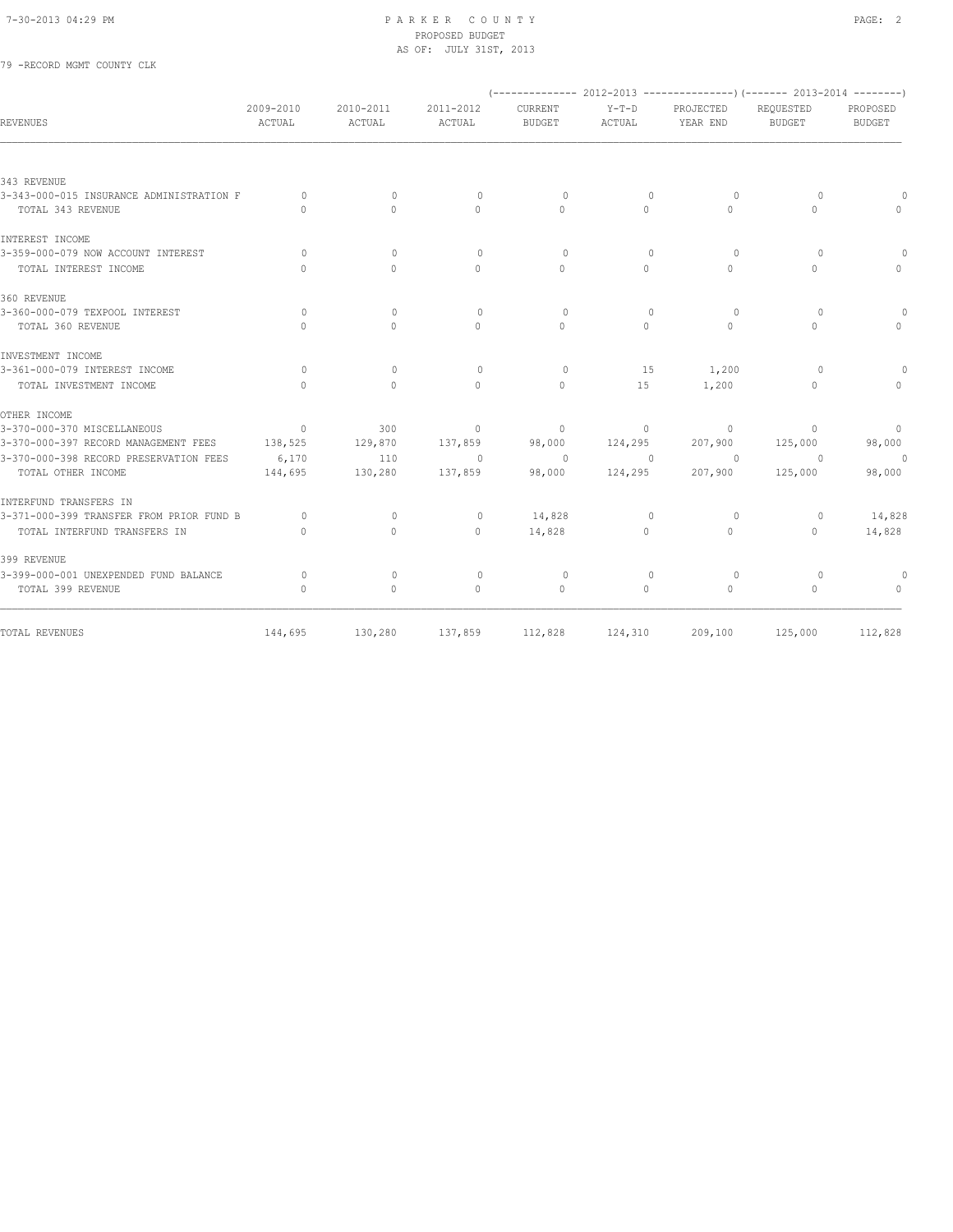#### 7-30-2013 04:29 PM P A R K E R C O U N T Y PAGE: 3 PROPOSED BUDGET AS OF: JULY 31ST, 2013

| 79 - RECORD MGMT COUNTY CLK<br>409 NON DEPARTMENT |                     |                     |                     |                          |                   |                                                                          |                            |                           |
|---------------------------------------------------|---------------------|---------------------|---------------------|--------------------------|-------------------|--------------------------------------------------------------------------|----------------------------|---------------------------|
|                                                   |                     |                     |                     |                          |                   | (-------------- 2012-2013 ----------------) (------- 2013-2014 --------) |                            |                           |
| EXPENDITURES                                      | 2009-2010<br>ACTUAL | 2010-2011<br>ACTUAL | 2011-2012<br>ACTUAL | CURRENT<br><b>BUDGET</b> | $Y-T-D$<br>ACTUAL | PROJECTED<br>YEAR END                                                    | REQUESTED<br><b>BUDGET</b> | PROPOSED<br><b>BUDGET</b> |
|                                                   |                     |                     |                     |                          |                   |                                                                          |                            |                           |
| SALARIES & BENEFITS                               |                     |                     |                     |                          |                   |                                                                          |                            |                           |
| SALARIES & WAGES                                  |                     |                     |                     |                          |                   |                                                                          |                            |                           |
| 5-409-100-106 DEPUTIES                            | 57,629              | 33,820              | 33,459              | 34,739                   | 27,185            | 49,500                                                                   | $\mathbf{0}$               | 34,739                    |
| 5-409-100-120 PART-TIME                           | $\Omega$            | $\Omega$            | $\Omega$            | $\Omega$                 | $\Omega$          | $\cap$                                                                   | $\Omega$                   | $\Omega$                  |
| TOTAL SALARIES & WAGES                            | 57,629              | 33,820              | 33,459              | 34,739                   | 27,185            | 49,500                                                                   | $\mathbf{0}$               | 34,739                    |
| 5-409-100-106DEPUTIES                             | PERMANENT NOTES:    |                     |                     |                          |                   |                                                                          |                            |                           |
|                                                   | 2 EMPLOYEES         |                     |                     |                          |                   |                                                                          |                            |                           |
| <b>BENEFITS</b>                                   |                     |                     |                     |                          |                   |                                                                          |                            |                           |
| 5-409-100-201 FICA MATCH                          | 4,159               | 2,384               | 2,333               | 2,658                    | 1,887             | 3,784                                                                    | $\mathbf 0$                | 2,658                     |
| 5-409-100-202 EMPLOYEE HOSPITALIZATION            | 17,199              | 14,896              | 15,429              | 15,800                   | 12,754            | 10,816                                                                   | $\mathbf{0}$               | 15,800                    |
| 5-409-100-203 RETIREMENT PLAN CONTRIBUT           | 6,588               | 3,989               | 3,511               | 3,791                    | 3,007             | 4,172                                                                    | $\mathbf{0}$               | 3,791                     |
| 5-409-100-204 WORKERS COMPENSATION INSU           | 176                 | 154                 | 89                  | 140                      | 77                | 186                                                                      | $\mathbf{0}$               | 140                       |
| 5-409-100-206 LONGEVITY PAY                       | 540                 | $\mathbf{0}$        | $\mathbf{0}$        | 700                      | $\circ$           | $\mathbf{0}$                                                             | $\Omega$                   | 700                       |
| 5-409-100-209 CELL PHONE ALLOWANCE                | $\circ$             | $\mathbf{0}$        | $\circ$             | $\circ$                  | $\mathbf{0}$      | $\circ$                                                                  | $\Omega$                   | $\mathbf{0}$              |
| TOTAL BENEFITS                                    | 28,661              | 21,423              | 21,362              | 23,089                   | 17,726            | 18,958                                                                   | $\Omega$                   | 23,089                    |
| TOTAL SALARIES & BENEFITS                         | 86,290              | 55,243              | 54,821              | 57,828                   | 44,910            | 68,458                                                                   | $\mathbb O$                | 57,828                    |
| OPERATING EXPENSES                                |                     |                     |                     |                          |                   |                                                                          |                            |                           |
| 5-409-300-330 SUPPLIES                            | $\mathbf{0}$        | $\mathbf{0}$        | $\mathbf{0}$        | $\circ$                  | $\circ$           | $\mathbf{0}$                                                             | $\Omega$                   | $\mathbb O$               |
| 5-409-300-336 MICROFILM SUPPLIES                  | $\mathbf{0}$        | $\circ$             | $\mathbf{0}$        | $\circ$                  | $\circ$           | 100,000                                                                  | $\mathbf{0}$               | $\mathbf{0}$              |
| 5-409-300-346 COPY MACHINE RENTAL                 | $\Omega$            | $\Omega$            | $\Omega$            | $\circ$                  | $\circ$           | 1,400                                                                    | $\mathbf{0}$               | $\mathbb O$               |
| 5-409-300-349 COPIER EXPENSE                      | $\cap$              | $\Omega$            | $\Omega$            | $\Omega$                 | $\Omega$          | 0                                                                        | $\Omega$                   | $\mathbf{0}$              |
| 5-409-300-370 OFFICE EQUIPMENT-NON CAP            | $\cap$              | $\Omega$            | $\Omega$            | $\cap$                   | $\circ$           | 0                                                                        | $\Omega$                   | $\mathbb O$               |
| 5-409-300-371 ELECTRONIC EQUIPMENT-NON C          | $\Omega$            | $\cap$              | $\cap$              | $\Omega$                 | $\Omega$          | $\Omega$                                                                 | $\Omega$                   | $\mathbb O$               |
| 5-409-300-374 OFFICE FURNITURE-NON CAP            | $\Omega$            | $\mathbf{0}$        | $\mathbf{0}$        | $\Omega$                 | $\cap$            | $\Omega$                                                                 | $\cap$                     |                           |
| TOTAL OPERATING EXPENSES                          | $\Omega$            | $\Omega$            | $\Omega$            | $\mathbf{0}$             | $\circ$           | 101,400                                                                  | $\mathbf{0}$               | $\Omega$                  |
| PROFESSIONAL AND SERVICE                          |                     |                     |                     |                          |                   |                                                                          |                            |                           |
| 5-409-400-408 CONTRACT SERVICES                   | 2,015               | 52,278              | 29,998              | 51,000                   | 13,508            | 108,700                                                                  | 42,000                     | 51,000                    |
| 5-409-400-409 RECORD ARCHIVE EXPENDITURE          | $\mathbf{0}$        | $\circ$             | $\mathbf{0}$        | $\mathbf{0}$             | $\circ$           | 0                                                                        | $\mathbf{0}$               | $\mathbf{0}$              |
| 5-409-400-415 TRAINING SCHOOLS & SEMINAR          | 2,391               | $\mathbb O$         | 1,093               | 2,500                    | 1,450             | 700                                                                      | 3,000                      | 2,500                     |
| 5-409-400-420 TELEPHONE                           | $\mathbf{0}$        | $\Omega$            | $\mathbf{0}$        | 1,200                    | $\circ$           | 1,200                                                                    | $\Omega$                   | 1,200                     |
| 5-409-400-425 TRAVEL                              | $\mathbf{0}$        | $\circ$             | $\mathbf{0}$        | 300                      | 0                 | 1,800                                                                    | $\mathbf{0}$               | 300                       |
| 5-409-400-450 OFFICE EQUIPMENT REPAIR             | $\mathbf{0}$        | $\circ$             | $\mathbf{0}$        | $\mathbf{0}$             | $\circ$           | $\mathbf 0$                                                              | $\mathbf{0}$               | $\mathbb O$               |
| 5-409-400-481 BOOKS & PUBLICATIONS                | $\mathbf{0}$        | $\circ$             | $\mathbf{0}$        | $\mathbf{0}$             | $\Omega$          | $\Omega$                                                                 | $\Omega$                   | $\Omega$                  |
| 5-409-400-499 MISCELLANEOUS                       | $\Omega$            | $\Omega$            | $\Omega$            | $\circ$                  | $\Omega$          | $\circ$                                                                  | $\Omega$                   | $\theta$                  |
| TOTAL PROFESSIONAL AND SERVICE                    | 4,406               | 52,278              | 31,091              | 55,000                   | 14,959            | 112,400                                                                  | 45,000                     | 55,000                    |

5-409-400-408CONTRACT SERVICES PERMANENT NOTES:

 Stuart Engineering - Plat Copier Maintenance @ \$175.00 per month - excess to be applied to other maintenance agreements or wherever necessary. Deficit of \$70,381. has been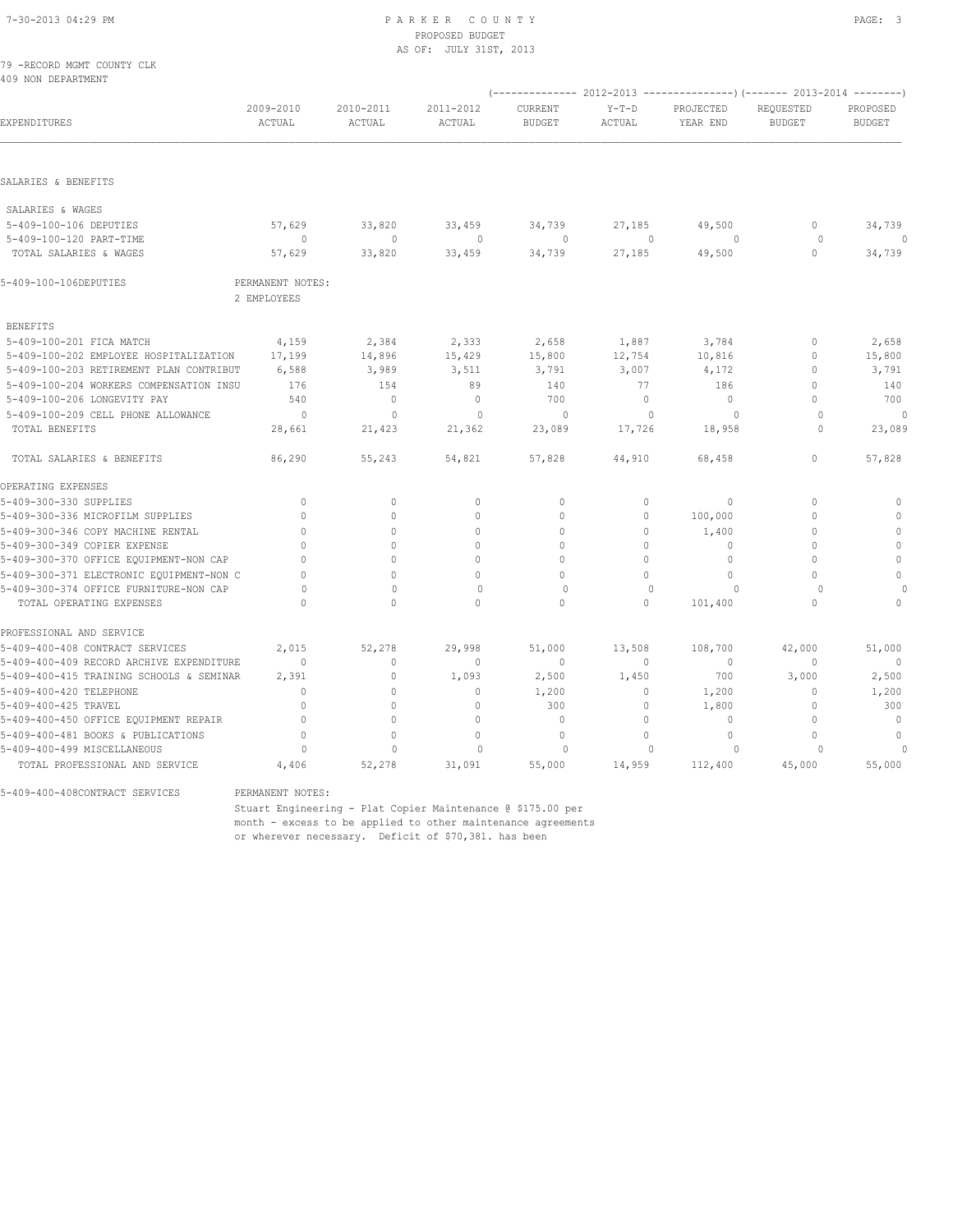#### 7-30-2013 04:29 PM P A R K E R C O U N T Y PAGE: 4 PROPOSED BUDGET AS OF: JULY 31ST, 2013

79 -RECORD MGMT COUNTY CLK 409 NON DEPARTMENT

|                                                                             |                            |                                                                                                              |                     |                          |                   |                                  | $(---------- 2012-2013 ----------)$ $(---- 2013-2014 ----)$ |                           |
|-----------------------------------------------------------------------------|----------------------------|--------------------------------------------------------------------------------------------------------------|---------------------|--------------------------|-------------------|----------------------------------|-------------------------------------------------------------|---------------------------|
| EXPENDITURES                                                                | 2009-2010<br><b>ACTUAL</b> | 2010-2011<br><b>ACTUAL</b>                                                                                   | 2011-2012<br>ACTUAL | CURRENT<br><b>BUDGET</b> | $Y-T-D$<br>ACTUAL | PROJECTED<br>YEAR END            | REQUESTED<br><b>BUDGET</b>                                  | PROPOSED<br><b>BUDGET</b> |
|                                                                             |                            | considered in this line, although not reflected. This<br>deficit should be reduced totally this budget year. |                     |                          |                   |                                  |                                                             |                           |
| CAPITAL EXPENDITURES                                                        |                            |                                                                                                              |                     |                          |                   |                                  |                                                             |                           |
| 5-409-500-570 OFFICE EQUIPMENT                                              | $\Omega$                   | $\Omega$                                                                                                     | $\Omega$            | $\Omega$                 | $\Omega$          | $\Omega$                         | $\cap$                                                      |                           |
| 5-409-500-571 ELECTRONIC EQUIPMENT                                          |                            | $\circ$                                                                                                      | $\mathbf{0}$        | $\mathbf{0}$             | 0                 | 0                                | 0                                                           | $\mathbf{0}$              |
| 5-409-500-590 OFFICE FURNITURE                                              |                            | $\Omega$                                                                                                     | $\Omega$            | $\Omega$                 | $\Omega$          | $\Omega$                         |                                                             |                           |
| TOTAL CAPITAL EXPENDITURES                                                  | $\cap$                     | $\bigcap$                                                                                                    | $\cap$              | $\bigcap$                | $\cap$            | $\Omega$                         | $\cap$                                                      | $\bigcap$                 |
| OTHER SERVICES                                                              |                            |                                                                                                              |                     |                          |                   |                                  |                                                             |                           |
| 5-409-600-699 PROGRAM CONTINGENCIES                                         | $\Omega$                   | $\mathbf{0}$                                                                                                 | $\mathbf{0}$        | $\circ$                  | $\circ$           | $\circ$                          | 80,000                                                      |                           |
| TOTAL OTHER SERVICES                                                        |                            | $\Omega$                                                                                                     | $\bigcap$           | $\Omega$                 | $\bigcap$         | $\begin{array}{c} \n\end{array}$ | 80,000                                                      | $\Omega$                  |
| TOTAL 409 NON DEPARTMENT                                                    |                            | 90,696 107,521                                                                                               | 85,912 112,828      |                          |                   | 59,869 282,258                   | 125,000                                                     | 112,828                   |
| Possible 24 entities contracting for May '07 Elections.                     |                            |                                                                                                              |                     |                          |                   |                                  |                                                             |                           |
| Requires additional Jdgs. and Clerks. Also, additional<br>programming fees. |                            |                                                                                                              |                     |                          |                   |                                  |                                                             |                           |
|                                                                             |                            |                                                                                                              |                     |                          |                   |                                  |                                                             |                           |
| TOTAL EXPENDITURES                                                          | 90,696                     | 107,521                                                                                                      | 85,912              | 112,828                  | 59,869            | 282,258                          | 125,000                                                     | 112,828                   |
|                                                                             | $=$ = = = = = = = = = = =  | ===========                                                                                                  | ===========         | ===========              |                   | =============                    | =============                                               | =============             |

\*\*\* END OF REPORT \*\*\*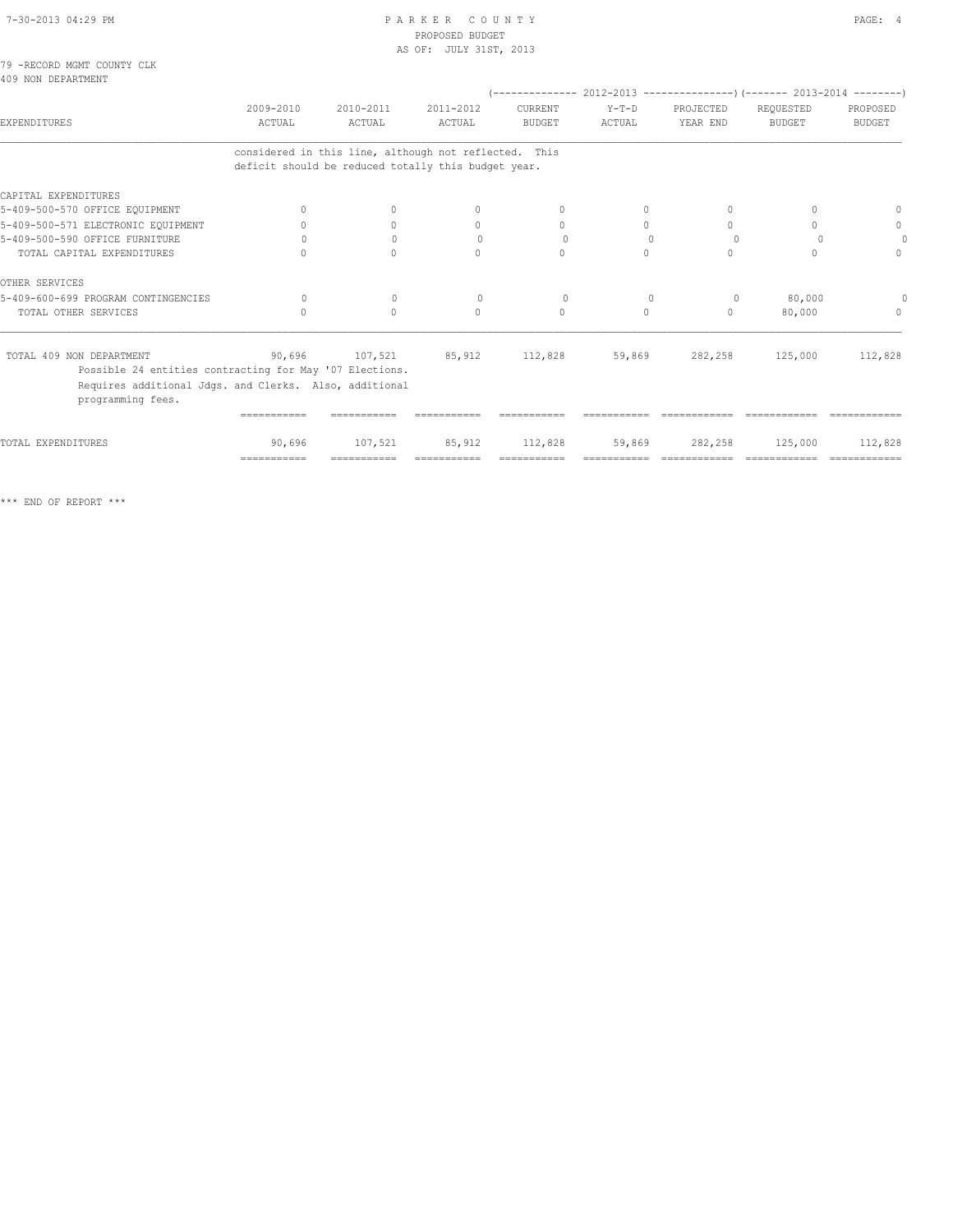## 7-30-2013 04:29 PM P A R K E R C O U N T Y PAGE: 1 PROPOSED BUDGET AS OF: JULY 31ST, 2013<br>
AS OF: JULY 31ST, 2013

|  | 81 - INTEREST AND SINKING |  |  |
|--|---------------------------|--|--|
|--|---------------------------|--|--|

|                                   |                     |                                  |                     |                          |                   | $(---------- 2012-2013 ---------- 2013-2014 ---- 2013-2014 ---- 2013-2014 ---- 2013-2014 ---- 2013-2014 ---- 2013-2014 ---- 2013-2014 ---- 2013-2014 ---- 2013-2014 ---- 2013-2014 ---- 2013-2014 ---- 2013-2014 ---- 2013-2014 ---- 2013-2014 ---- 2013-2014 ---- 2013-2014 ---- 2013-2014$ |                                  |                           |
|-----------------------------------|---------------------|----------------------------------|---------------------|--------------------------|-------------------|----------------------------------------------------------------------------------------------------------------------------------------------------------------------------------------------------------------------------------------------------------------------------------------------|----------------------------------|---------------------------|
|                                   | 2009-2010<br>ACTUAL | 2010-2011<br>ACTUAL              | 2011-2012<br>ACTUAL | CURRENT<br><b>BUDGET</b> | $Y-T-D$<br>ACTUAL | PROJECTED<br>YEAR END                                                                                                                                                                                                                                                                        | REQUESTED<br><b>BUDGET</b>       | PROPOSED<br><b>BUDGET</b> |
| REVENUE SUMMARY                   |                     |                                  |                     |                          |                   |                                                                                                                                                                                                                                                                                              |                                  |                           |
| 301 REVENUE                       | $\mathbf{0}$        | $\overline{0}$                   | $\circ$             | $\circ$                  | $\circ$           | $\overline{0}$                                                                                                                                                                                                                                                                               | $\mathbf{0}$                     | 0                         |
| AD VALOREM TAXES                  | 5,158,650           | 6, 262, 950                      | 5,723,797           | 5,861,336                | 5,839,402         | 1,327,690                                                                                                                                                                                                                                                                                    | 5,946,012                        | 6,089,667                 |
| SALE OF ASSETS                    | $\mathbf{0}$        | 0                                | 0                   | 0                        | $\circ$           | 473,016                                                                                                                                                                                                                                                                                      | 0                                | $\mathbf 0$               |
| 343 REVENUE                       | $\circ$             | $\mathbf{0}$                     | $\mathbf{0}$        | 0                        | $\circ$           | $\mathbf{0}$                                                                                                                                                                                                                                                                                 | $\begin{array}{c} \n\end{array}$ | $\mathbf{0}$              |
| INTEREST INCOME                   | $\circ$             | $\circ$                          | $\mathbf{0}$        | $\mathbf{0}$             | $\circ$           | $\mathbf{0}$                                                                                                                                                                                                                                                                                 | $\begin{array}{c} \n\end{array}$ | $\mathbf{0}$              |
| 360 REVENUE                       | $\bigcirc$          | $\Omega$                         | $\Omega$            | $\Omega$                 | $\Omega$          | $\Omega$                                                                                                                                                                                                                                                                                     | $\bigcap$                        | $\Omega$                  |
| INVESTMENT INCOME                 | 6,964               | 3,132                            | 1,481               | $\Omega$                 | 829               | 900                                                                                                                                                                                                                                                                                          | $\Omega$                         | $\Omega$                  |
| OTHER INCOME                      | $\overline{0}$      | $\Omega$                         | $\Omega$            | $\Omega$                 | $\Omega$          | $\Omega$                                                                                                                                                                                                                                                                                     | $\bigcap$                        | $\mathbb O$               |
| INTERFUND TRANSFERS IN            | 1,461               | $\begin{array}{c} \n\end{array}$ | $\Omega$            | $\mathbf{0}$             | $\Omega$          | $\Omega$                                                                                                                                                                                                                                                                                     | $\Omega$                         | $\circ$                   |
| 399 REVENUE                       | $\Omega$            | $\Omega$                         | $\Omega$            | 167,841                  | $\bigcirc$        | $\circ$                                                                                                                                                                                                                                                                                      | 636,553                          | 492,896                   |
| TOTAL REVENUES                    | 5,167,076           |                                  | 6,266,082 5,725,278 |                          |                   | 6,029,177 5,840,231 1,801,606 6,582,565                                                                                                                                                                                                                                                      |                                  | 6,582,563                 |
| EXPENDITURE SUMMARY               |                     |                                  |                     |                          |                   |                                                                                                                                                                                                                                                                                              |                                  |                           |
| 2004 TAX NOTES                    | $\circ$             | 693,430                          | $\sim$ 0            | $\sim$ 0                 | $\sim$ 0          | $\circ$                                                                                                                                                                                                                                                                                      | $\overline{0}$                   | $\overline{0}$            |
| 2005 GEN OBLIGATION REF           | $\mathbf{0}$        | 289,714                          | 289,026 288,148     |                          | 230,785           | $\circ$                                                                                                                                                                                                                                                                                      | 286,851                          | 286,850                   |
| 2005 CERT OF OBLIGATION           | $\mathbf{0}$        | 737,969                          | 1,427,950           | 1,429,144                | 1, 114, 612       | $\circ$                                                                                                                                                                                                                                                                                      | 1,431,476                        | 1,430,975                 |
| 2005 TAX NOTES                    | $\mathbf{0}$        | 431,147                          | 459,000             | $\overline{0}$           | $\overline{0}$    | $\mathbf{0}$                                                                                                                                                                                                                                                                                 | $\circ$                          | $\overline{0}$            |
| 2006 TAX NOTES                    | $\mathbf{0}$        | 581,478                          |                     | 579,543 582,185 581,685  |                   | $\mathbf{0}$                                                                                                                                                                                                                                                                                 | $\Omega$                         | 500                       |
| 2009 TRANSPORTATION BOND          | $\mathbf{0}$        | 2,998,550                        | 3,000,275           | 3,729,700                | 2,282,050         | $\circ$                                                                                                                                                                                                                                                                                      | 4,054,700                        | 4,054,700                 |
| SERIES 2013 ROAD BONDS            | $\Omega$            | $\Omega$                         | $\Omega$            | $\Omega$                 | $\circ$           | $\Omega$                                                                                                                                                                                                                                                                                     | 809,538                          | 809,538                   |
| 409 NON DEPARTMENT                | 5,489,619           | $\Omega$                         | $\mathbf{0}$        | $\circ$                  | $\circ$           | 1,721,141                                                                                                                                                                                                                                                                                    | $\Omega$                         | $\overline{0}$            |
| 700 TRANSFER OUT                  | $\circ$             | $\mathbf{0}$                     | $\Omega$            | $\circ$                  | $\Omega$          | $\circ$                                                                                                                                                                                                                                                                                      | $\Omega$                         | $\circ$                   |
| TOTAL EXPENDITURES                | 5,489,619           | 5,732,286                        | 5,755,793           | 6,029,177                | 4,209,132         | 1,721,141                                                                                                                                                                                                                                                                                    | 6,582,565                        | 6,582,563                 |
| REVENUE OVER/(UNDER) EXPENDITURES | 322, 544)           | 533,796 (                        | 30, 516             | $\circ$                  | 1,631,099         | 80,465                                                                                                                                                                                                                                                                                       | 0                                |                           |
|                                   | ============        |                                  | ============        |                          |                   |                                                                                                                                                                                                                                                                                              |                                  |                           |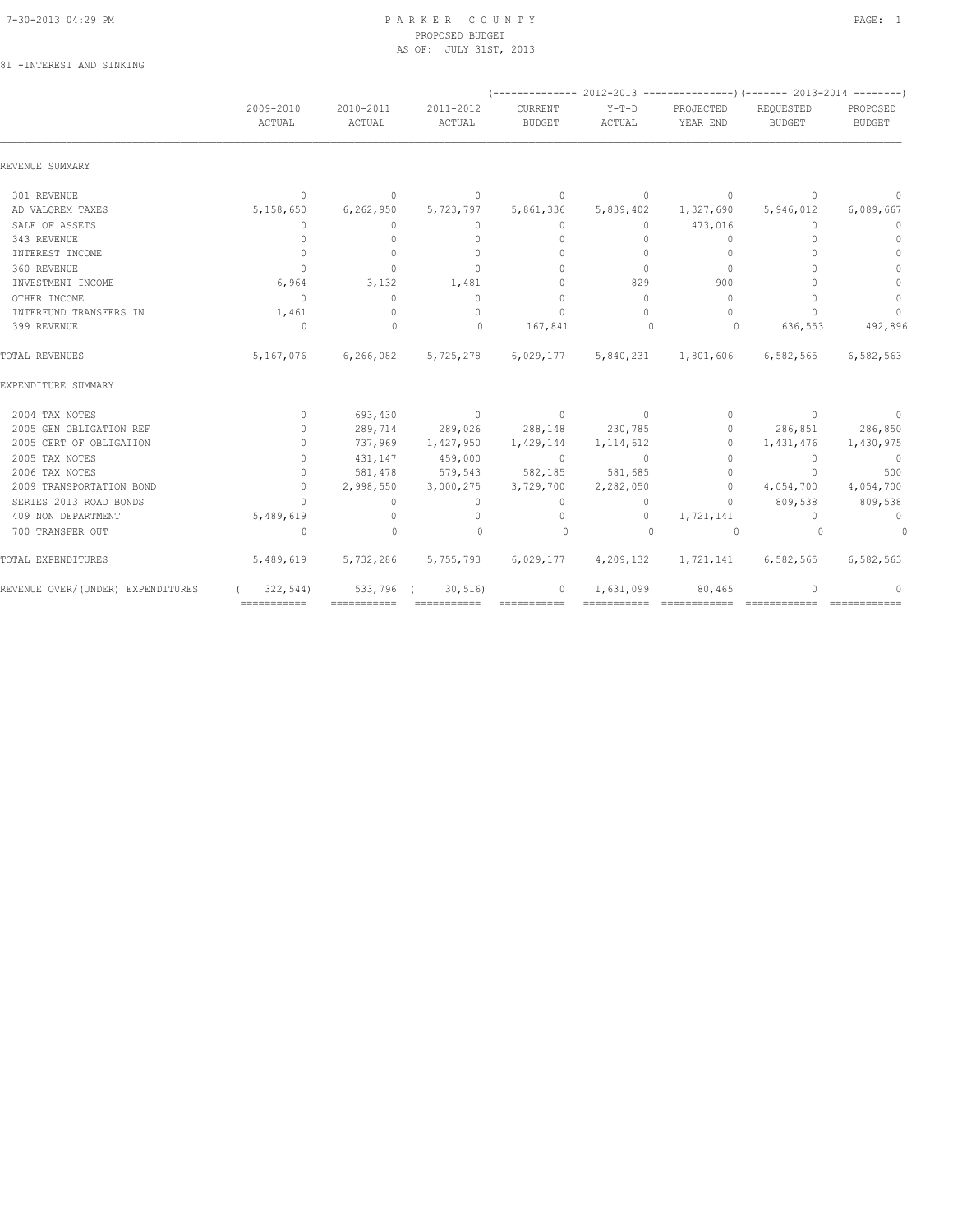#### 7-30-2013 04:29 PM P A R K E R C O U N T Y PAGE: 2 PROPOSED BUDGET AS OF: JULY 31ST, 2013

### 81 -INTEREST AND SINKING

|                                                |                                  |                                  |                     |                          |                   |                       | $(-$ ------------- 2012-2013 ----------------) (------- 2013-2014 --------) |                           |
|------------------------------------------------|----------------------------------|----------------------------------|---------------------|--------------------------|-------------------|-----------------------|-----------------------------------------------------------------------------|---------------------------|
| <b>REVENUES</b>                                | 2009-2010<br>ACTUAL              | 2010-2011<br>ACTUAL              | 2011-2012<br>ACTUAL | CURRENT<br><b>BUDGET</b> | $Y-T-D$<br>ACTUAL | PROJECTED<br>YEAR END | REQUESTED<br><b>BUDGET</b>                                                  | PROPOSED<br><b>BUDGET</b> |
|                                                |                                  |                                  |                     |                          |                   |                       |                                                                             |                           |
| 301 REVENUE                                    |                                  |                                  |                     |                          |                   |                       |                                                                             |                           |
| 3-301-000-120 DEL. PROP. TAX REV. #82          | $\circ$                          | $\mathbf{0}$                     | $\circ$             | $\circ$                  | $\mathbb O$       | $\circ$               | $\circ$                                                                     |                           |
| TOTAL 301 REVENUE                              | $\bigcap$                        | $\Omega$                         | $\Omega$            | $\Omega$                 | $\Omega$          | $\Omega$              | $\Omega$                                                                    |                           |
| AD VALOREM TAXES                               |                                  |                                  |                     |                          |                   |                       |                                                                             |                           |
| 3-310-000-110 CURRENT PROPERTY TAXES           | 5,090,530                        | 6,168,931                        | 5,625,228           | 5,861,336                | 5,732,659         | 1,282,690             | 5,946,012                                                                   | 6,089,667                 |
| 3-310-000-120 DELINQUENT PROPERTY TAXES 68,119 |                                  | 94,019                           | 98,569              | $\sim$ 0                 |                   | 106,743 45,000        | $\sim$ 000 $\sim$ 000 $\sim$ 000 $\sim$ 000 $\sim$                          | $\overline{0}$            |
| TOTAL AD VALOREM TAXES                         | 5,158,650                        | 6,262,950                        | 5,723,797           | 5,861,336                | 5,839,402         | 1,327,690             | 5,946,012                                                                   | 6,089,667                 |
| SALE OF ASSETS                                 |                                  |                                  |                     |                          |                   |                       |                                                                             |                           |
| 3-337-000-409 SALE OF EQUIPMENT                | $\circ$                          | $\mathbf{0}$                     | $\mathbf{0}$        | $\circ$                  | $\mathbb O$       | 473,016               | $\circ$                                                                     | 0                         |
| TOTAL SALE OF ASSETS                           | $\cap$                           | $\Omega$                         | $\circ$             | $\Omega$                 | $\circ$           | 473,016               | $\circ$                                                                     | $\mathbf{0}$              |
| 343 REVENUE                                    |                                  |                                  |                     |                          |                   |                       |                                                                             |                           |
| 3-343-000-015 INSURANCE ADMINISTRATION F       | 0                                | $\begin{array}{c} \n\end{array}$ | $\mathbf{0}$        | $\circ$                  | $\mathbf 0$       | $\circ$               | $\circ$                                                                     | $\Omega$                  |
| TOTAL 343 REVENUE                              | $\cap$                           | $\Omega$                         | $\Omega$            | $\Omega$                 | $\Omega$          | $\Omega$              | $\Omega$                                                                    |                           |
| INTEREST INCOME                                |                                  |                                  |                     |                          |                   |                       |                                                                             |                           |
| 3-359-000-081 NOW ACCOUNT INTEREST             | $\Omega$                         | $\circ$                          | $\mathbf{0}$        | $\mathbf{0}$             | 0                 | $\circ$               | $\Omega$                                                                    | 0                         |
| 3-359-000-082 INTEREST INCOME                  | $\Omega$                         | $\Omega$                         | $\Omega$            | $\Omega$                 | $\mathbf{0}$      | 0                     | $\Omega$                                                                    |                           |
| TOTAL INTEREST INCOME                          | $\Omega$                         | $\Omega$                         | $\mathbf{0}$        | $\mathbf{0}$             | 0                 | $\circ$               | $\Omega$                                                                    | $\mathbf{0}$              |
| 360 REVENUE                                    |                                  |                                  |                     |                          |                   |                       |                                                                             |                           |
| 3-360-000-081 TEXPOOL INTEREST                 | $\circ$                          | $\mathbf{0}$                     | $\mathbf{0}$        | $\circ$                  | $\mathbf 0$       | $\circ$               | $\circ$                                                                     | $\Omega$                  |
| TOTAL 360 REVENUE                              | $\Omega$                         | $\Omega$                         | $\Omega$            | $\Omega$                 | $\circ$           | $\circ$               | 0                                                                           | $\Omega$                  |
| INVESTMENT INCOME                              |                                  |                                  |                     |                          |                   |                       |                                                                             |                           |
| 3-361-000-081 INTEREST INCOME                  | 6,964                            | 3,132                            | 1,481               | 0                        | 829               | 900                   | $\Omega$                                                                    |                           |
| TOTAL INVESTMENT INCOME                        | 6,964                            | 3,132                            | 1,481               | $\mathbf{0}$             | 829               | 900                   | $\mathbf{0}$                                                                |                           |
| OTHER INCOME                                   |                                  |                                  |                     |                          |                   |                       |                                                                             |                           |
| 3-370-000-200 BOND PROCEEDS                    | $\mathbf{0}$                     | $\mathbf{0}$                     | $\mathbf{0}$        | $\mathbf{0}$             | 0                 | 0                     | 0                                                                           | 0                         |
| 3-370-000-394 PROCEEDS FROM TIME WARRANT       | $\mathbf{0}$                     | $\circ$                          | $\mathbf{0}$        | $\mathbf{0}$             | $\circ$           | $\Omega$              | $\Omega$                                                                    |                           |
| 3-370-000-396 PROCEEDS FROM ROAD/BRIDGE        | $\mathbf{0}$                     | $\cap$                           | $\Omega$            | $\Omega$                 | $\Omega$          | $\Omega$              | 0                                                                           | $\mathbf{0}$              |
| 3-370-000-398 RECEIPT OF CLEARING              | $\begin{array}{c} \n\end{array}$ | $\bigcap$                        | $\Omega$            | $\cap$                   | $\Omega$          | $\cap$                | 0                                                                           | $\Omega$                  |
| 3-370-000-500 OTHER SOURCES-REFUNDING PR       | $\circ$                          | 0                                | $\mathbf{0}$        | 0                        | $\mathbf{0}$      | 0                     | $\circ$                                                                     |                           |
| TOTAL OTHER INCOME                             | $\Omega$                         | $\Omega$                         | $\circ$             | $\circ$                  | $\mathbf 0$       | $\mathbf{0}$          | $\Omega$                                                                    | 0                         |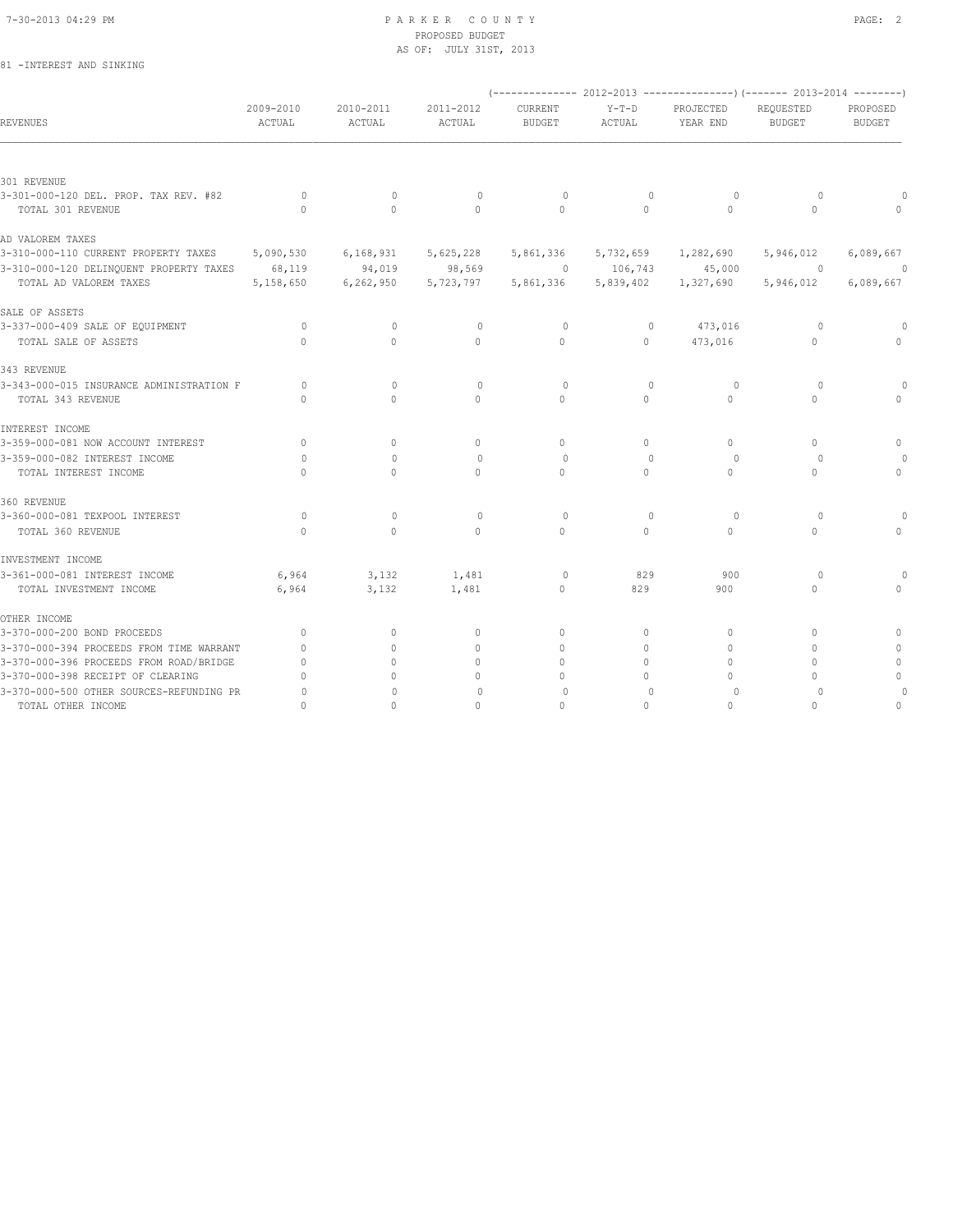#### 7-30-2013 04:29 PM P A R K E R C O U N T Y PAGE: 3 PROPOSED BUDGET AS OF: JULY 31ST, 2013

#### 81 -INTEREST AND SINKING

|                                          |                     |                     |                                  |                                 |                   | (-------------- 2012-2013 --------------------) (------- 2013-2014 ---------) |                            |                           |
|------------------------------------------|---------------------|---------------------|----------------------------------|---------------------------------|-------------------|-------------------------------------------------------------------------------|----------------------------|---------------------------|
| REVENUES                                 | 2009-2010<br>ACTUAL | 2010-2011<br>ACTUAL | 2011-2012<br>ACTUAL              | <b>CURRENT</b><br><b>BUDGET</b> | $Y-T-D$<br>ACTUAL | PROJECTED<br>YEAR END                                                         | REQUESTED<br><b>BUDGET</b> | PROPOSED<br><b>BUDGET</b> |
|                                          |                     |                     |                                  |                                 |                   |                                                                               |                            |                           |
| INTERFUND TRANSFERS IN                   |                     |                     |                                  |                                 |                   |                                                                               |                            |                           |
| 3-371-000-010 TRANSFER FROM GENERAL FUND |                     |                     | $\begin{array}{c} \n\end{array}$ | $\Omega$                        |                   |                                                                               |                            | $\cap$                    |
| 3-371-000-050 TRANSFER FROM FUND 50      |                     |                     | $\Omega$                         |                                 |                   |                                                                               |                            | 0                         |
| 3-371-000-200 TRANSFER FROM FUND 200     | 578                 |                     | 0                                |                                 |                   |                                                                               |                            | $\Omega$                  |
| 3-371-000-202 TRANSFER FROM FUND 202     | 883                 |                     | 0                                |                                 |                   |                                                                               |                            | $\Omega$                  |
| 3-371-000-397 TRANSFER FROM CAPITAL PRO  |                     |                     | 0                                |                                 |                   |                                                                               |                            | $\Omega$                  |
| 3-371-000-399 TRANSFER FROM PRIOR FUND B |                     |                     |                                  |                                 |                   |                                                                               |                            |                           |
| TOTAL INTERFUND TRANSFERS IN             | 1,461               |                     | 0                                | $\Omega$                        | $\Omega$          |                                                                               |                            | $\Omega$                  |
| 399 REVENUE                              |                     |                     |                                  |                                 |                   |                                                                               |                            |                           |
| 3-399-000-001 UNEXPENDED FUND BALANCE    |                     |                     | 0                                | 167,841                         |                   | 0                                                                             | 636,553                    | 492,896                   |
| TOTAL 399 REVENUE                        |                     | $\bigcap$           | $\begin{array}{c} \n\end{array}$ | 167,841                         | $\Omega$          | $\Omega$                                                                      | 636,553                    | 492,896                   |
| TOTAL REVENUES                           | 5,167,076           | 6,266,082           | 5,725,278                        | 6,029,177                       | 5,840,231         | 1,801,606                                                                     | 6,582,565                  | 6,582,563                 |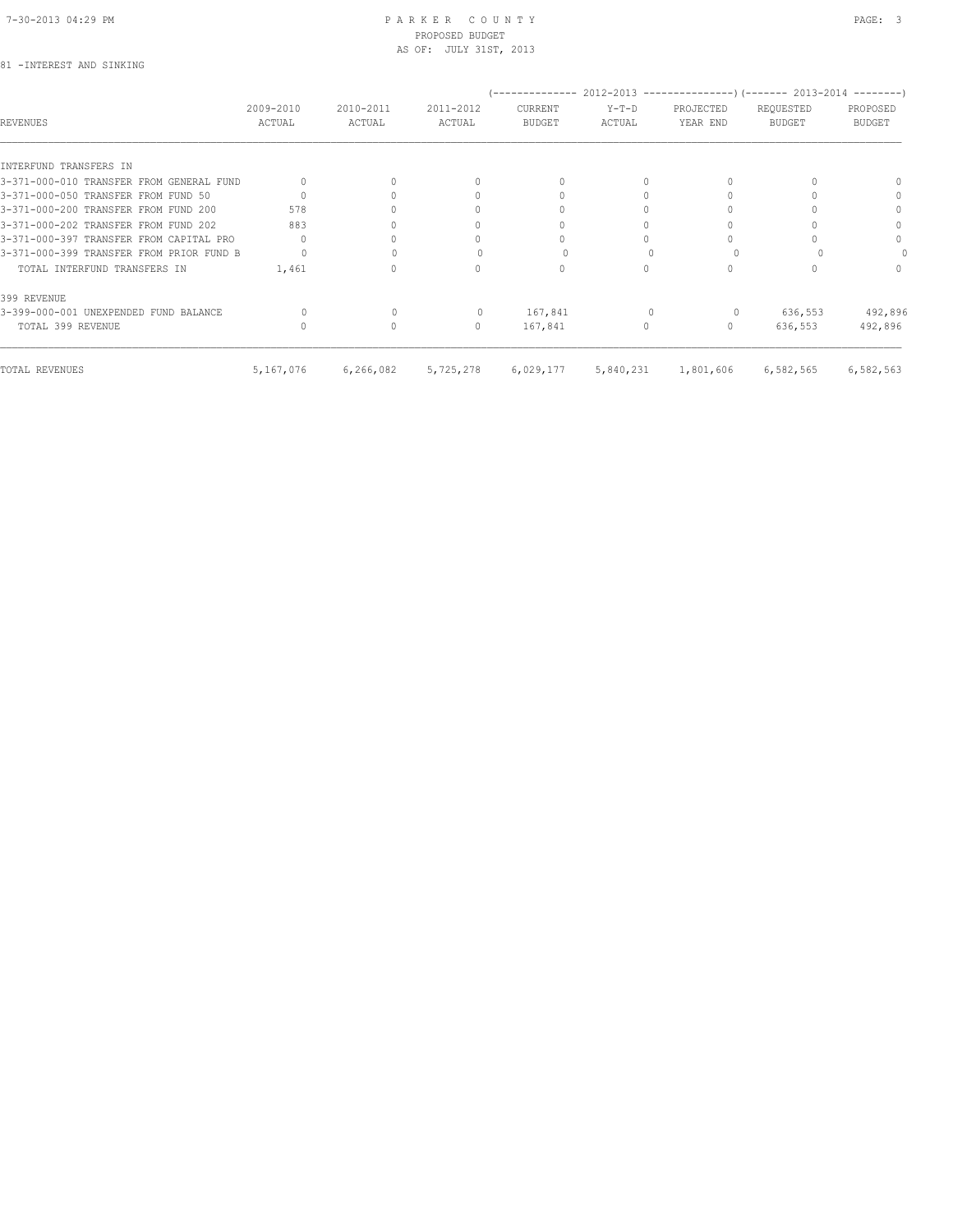#### 7-30-2013 04:29 PM P A R K E R C O U N T Y PAGE: 4 PROPOSED BUDGET AS OF: JULY 31ST, 2013

|                                                            | ===========         | :==========         |                     |                          |                                                                                               |                       |                            |                           |
|------------------------------------------------------------|---------------------|---------------------|---------------------|--------------------------|-----------------------------------------------------------------------------------------------|-----------------------|----------------------------|---------------------------|
| TOTAL 2004 TAX NOTES                                       | $\Omega$            | 693,430             | $\mathbf{0}$        | $\mathbf{0}$             | $\Omega$                                                                                      |                       |                            | $\Omega$                  |
| TOTAL TRANSFERS/DEBT SERVICE                               |                     | 693,430             | 0                   |                          |                                                                                               |                       |                            | $\Omega$                  |
| 5-203-751-693 FISCAL SERVICE FEES                          |                     | $\Omega$            |                     |                          |                                                                                               |                       |                            |                           |
| 5-203-751-692 INTEREST PAYMENTS                            |                     | 13,430              | 0                   |                          |                                                                                               |                       |                            | $\Omega$                  |
| TRANSFERS/DEBT SERVICE<br>5-203-751-691 PRINCIPAL PAYMENTS |                     | 680,000             | $\Omega$            | $\Omega$                 | $\Omega$                                                                                      |                       |                            | $\Omega$                  |
|                                                            |                     |                     |                     |                          |                                                                                               |                       |                            |                           |
| EXPENDITURES                                               | 2009-2010<br>ACTUAL | 2010-2011<br>ACTUAL | 2011-2012<br>ACTUAL | CURRENT<br><b>BUDGET</b> | (-------------- 2012-2013 ----------------) (------- 2013-2014 --------)<br>$Y-T-D$<br>ACTUAL | PROJECTED<br>YEAR END | REQUESTED<br><b>BUDGET</b> | PROPOSED<br><b>BUDGET</b> |
| 81 - INTEREST AND SINKING<br>2004 TAX NOTES                |                     |                     |                     |                          |                                                                                               |                       |                            |                           |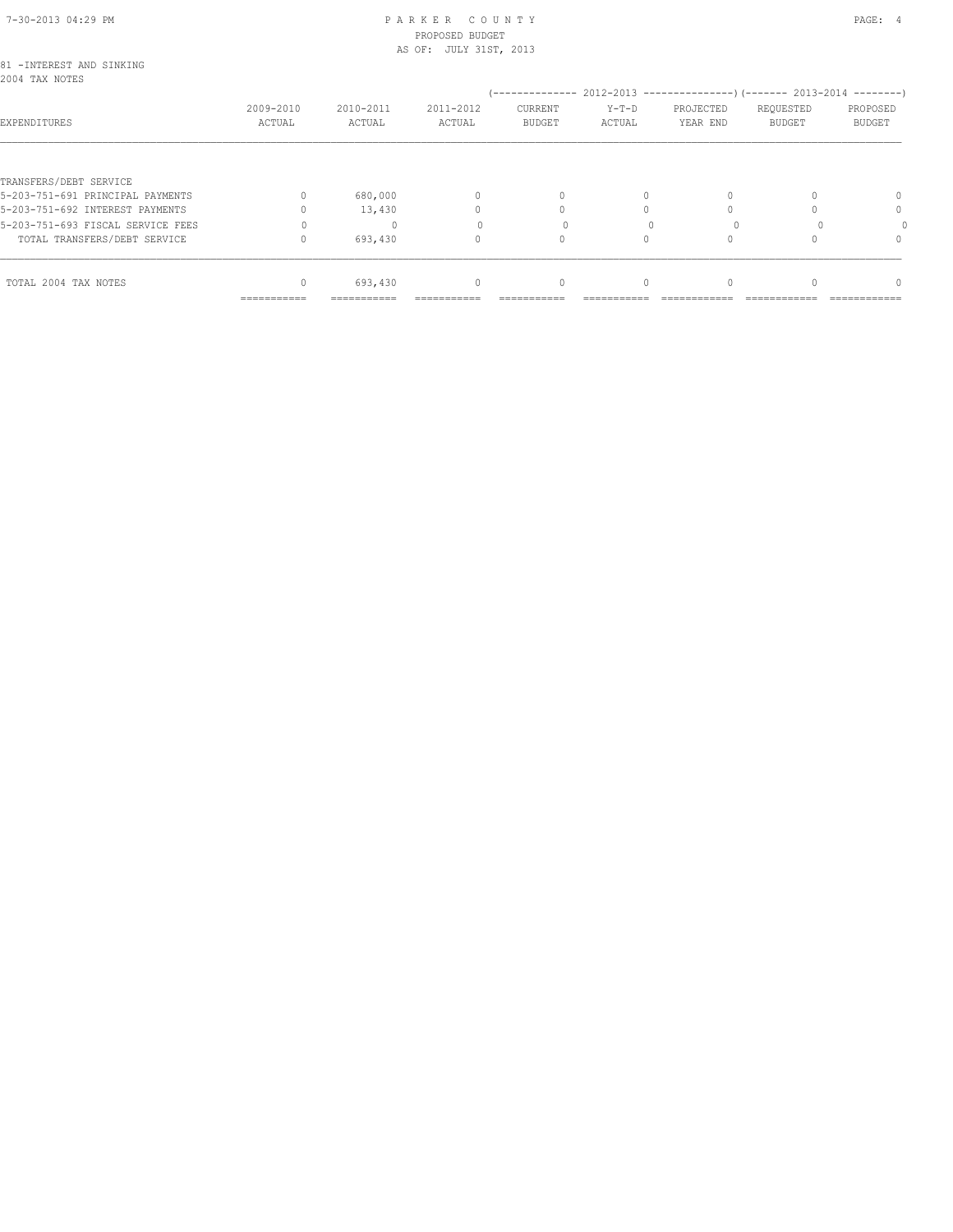# 7-30-2013 04:29 PM P A R K E R C O U N T Y PAGE: 5 PROPOSED BUDGET

|                                                      |           |           | AS OF: JULY 31ST, 2013 |               |         |              |               |               |
|------------------------------------------------------|-----------|-----------|------------------------|---------------|---------|--------------|---------------|---------------|
| 81 - INTEREST AND SINKING<br>2005 GEN OBLIGATION REF |           |           |                        |               |         |              |               |               |
|                                                      |           |           |                        |               |         |              |               |               |
|                                                      | 2009-2010 | 2010-2011 | 2011-2012              | CURRENT       | $Y-T-D$ | PROJECTED    | REQUESTED     | PROPOSED      |
| EXPENDITURES                                         | ACTUAL    | ACTUAL    | ACTUAL                 | <b>BUDGET</b> | ACTUAL  | YEAR END     | <b>BUDGET</b> | <b>BUDGET</b> |
|                                                      |           |           |                        |               |         |              |               |               |
| TRANSFERS/DEBT SERVICE                               |           |           |                        |               |         |              |               |               |
| 5-204-751-691 PRINCIPAL PAYMENTS                     | $\Omega$  | 160,000   | 165,000                | 170,000       | 170,000 | $\circ$      | 175,000       | 175,000       |
| 5-204-751-692 INTEREST PAYMENTS                      | 0         | 129,283   | 123,595                | 117,648       | 60,354  | $\circ$      | 111,351       | 111,350       |
| 5-204-751-693 FISCAL SERVICE FEES                    |           | 431       | 431                    | 500           | 431     | $\circ$      | 500           | 500           |
| TOTAL TRANSFERS/DEBT SERVICE                         |           | 289,714   | 289,026                | 288,148       | 230,785 | $\circ$      | 286,851       | 286,850       |
| TOTAL 2005 GEN OBLIGATION REF                        |           | 289,714   | 289,026                | 288,148       | 230,785 | $\mathbf{0}$ | 286,851       | 286,850       |

=========== =========== =========== =========== =========== ============ ============ ============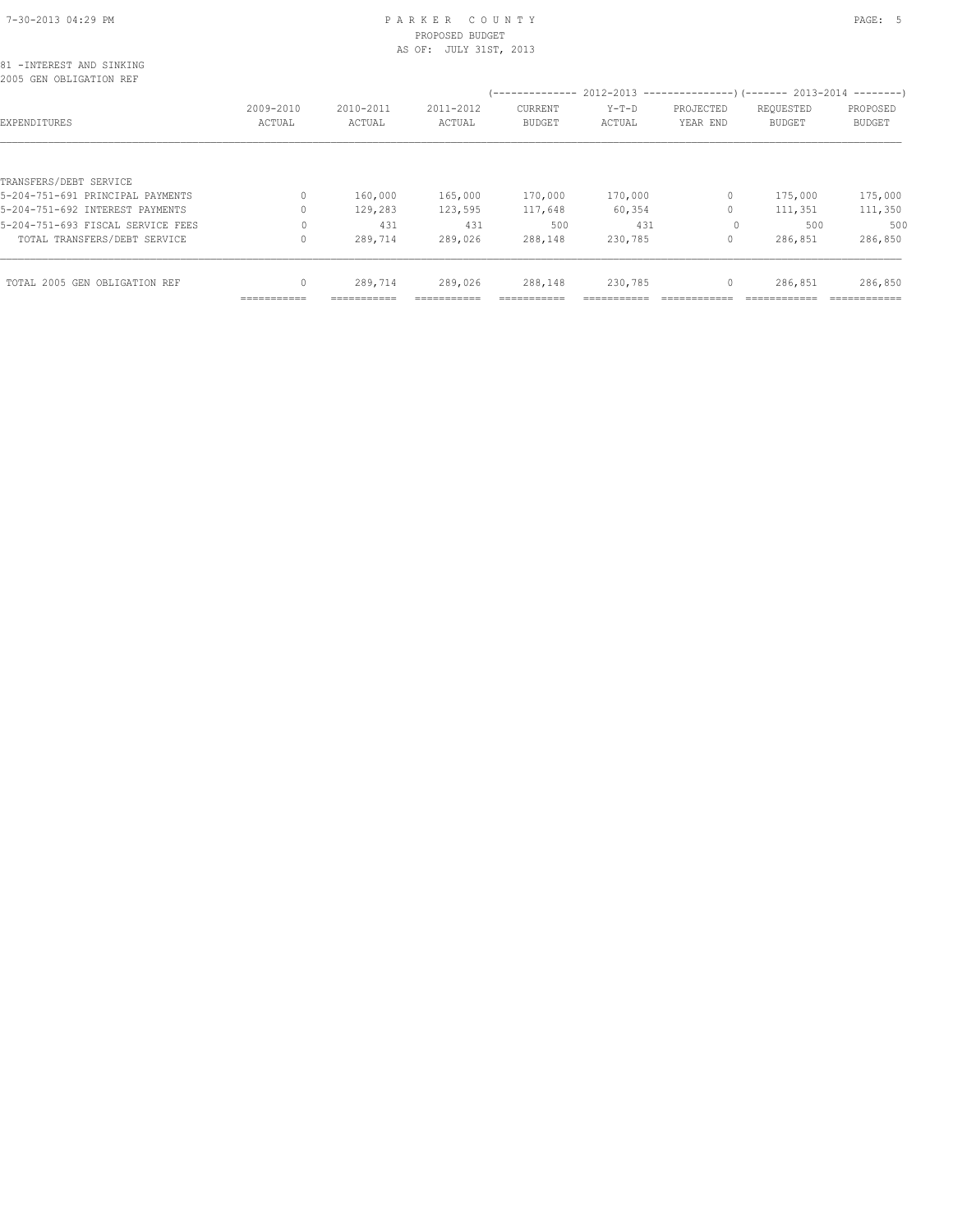# 7-30-2013 04:29 PM P A R K E R C O U N T Y PAGE: 6 PROPOSED BUDGET

|                                                     |              |           | AS OF: JULY 31ST, 2013 |                                                                        |             |           |               |               |
|-----------------------------------------------------|--------------|-----------|------------------------|------------------------------------------------------------------------|-------------|-----------|---------------|---------------|
| 81 -INTEREST AND SINKING<br>2005 CERT OF OBLIGATION |              |           |                        |                                                                        |             |           |               |               |
|                                                     |              |           |                        | (-------------- 2012-2013 --------------------- 2013-2014 ---------- ) |             |           |               |               |
|                                                     | 2009-2010    | 2010-2011 | 2011-2012              | CURRENT                                                                | $Y-T-D$     | PROJECTED | REQUESTED     | PROPOSED      |
| EXPENDITURES                                        | ACTUAL       | ACTUAL    | ACTUAL                 | <b>BUDGET</b>                                                          | ACTUAL      | YEAR END  | <b>BUDGET</b> | <b>BUDGET</b> |
|                                                     |              |           |                        |                                                                        |             |           |               |               |
| TRANSFERS/DEBT SERVICE                              |              |           |                        |                                                                        |             |           |               |               |
| 5-205-751-691 PRINCIPAL PAYMENTS                    | 0            | 50,000    | 755,000                | 785,000                                                                | 785,000     | 0         | 820,000       | 820,000       |
| 5-205-751-692 INTEREST PAYMENTS                     |              | 687,538   | 672,519                | 643,644                                                                | 329,181     |           | 610,476       | 610,475       |
| 5-205-751-693 FISCAL SERVICE FEES                   | 0            | 431       | 431                    | 500                                                                    | 431         | $\circ$   | 1,000         | 500           |
| TOTAL TRANSFERS/DEBT SERVICE                        | $\Omega$     | 737,969   | 1,427,950              | 1,429,144                                                              | 1, 114, 612 | $\circ$   | 1,431,476     | 1,430,975     |
| TOTAL 2005 CERT OF OBLIGATION                       | $\mathbf{0}$ | 737,969   | 1,427,950              | 1,429,144                                                              | 1, 114, 612 | $\circ$   | 1,431,476     | 1,430,975     |
|                                                     |              |           |                        |                                                                        |             |           |               |               |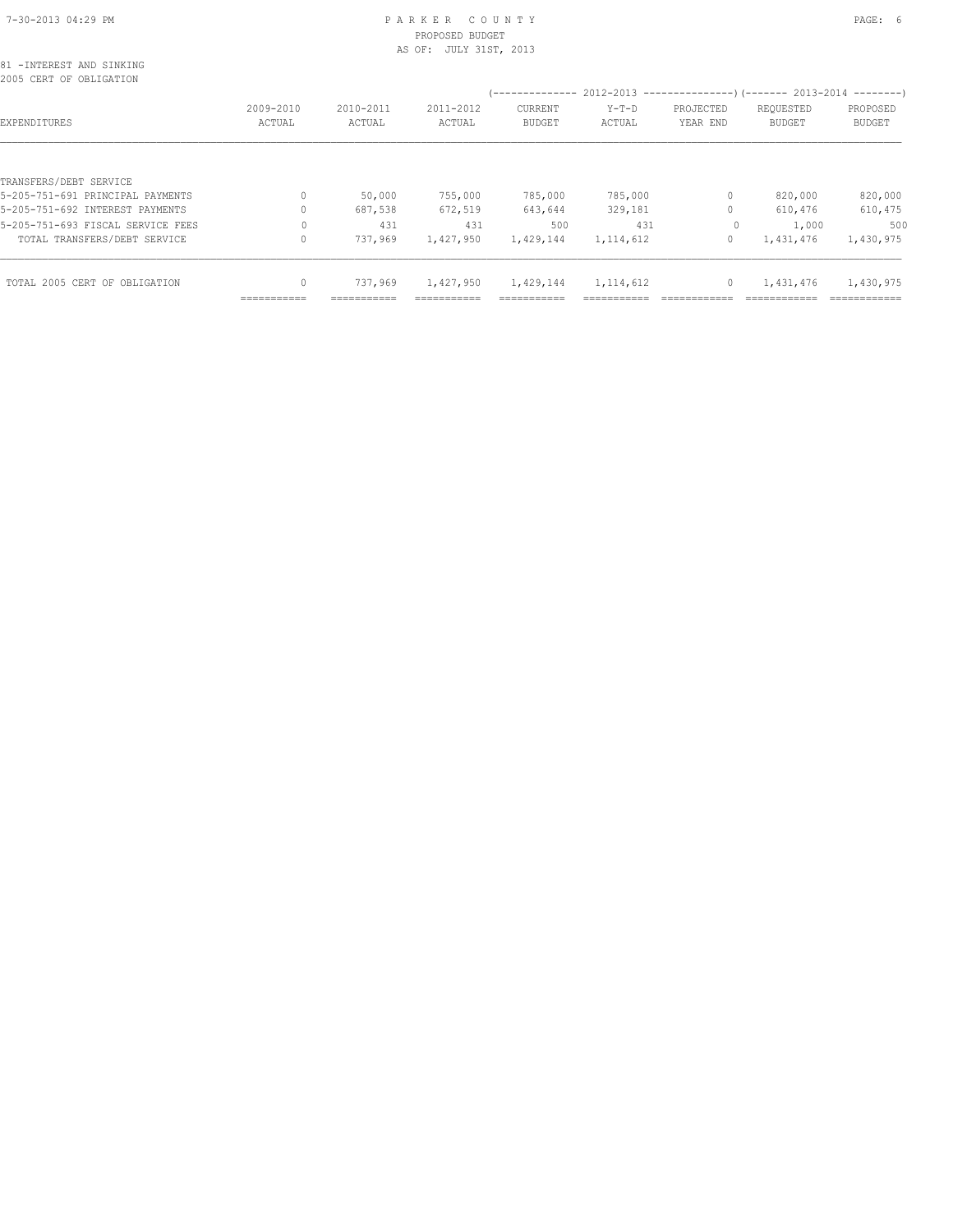#### 7-30-2013 04:29 PM P A R K E R C O U N T Y PAGE: 7 PROPOSED BUDGET AS OF: JULY 31ST, 2013

| 81 - INTEREST AND SINKING<br>2005 TAX NOTES |                     |                     |                     |                          |                                                                          |                       |                     |                           |
|---------------------------------------------|---------------------|---------------------|---------------------|--------------------------|--------------------------------------------------------------------------|-----------------------|---------------------|---------------------------|
|                                             |                     |                     |                     |                          | (-------------- 2012-2013 ----------------) (------- 2013-2014 --------) |                       |                     |                           |
| EXPENDITURES                                | 2009-2010<br>ACTUAL | 2010-2011<br>ACTUAL | 2011-2012<br>ACTUAL | CURRENT<br><b>BUDGET</b> | $Y-T-D$<br>ACTUAL                                                        | PROJECTED<br>YEAR END | REQUESTED<br>BUDGET | PROPOSED<br><b>BUDGET</b> |
|                                             |                     |                     |                     |                          |                                                                          |                       |                     |                           |
| TRANSFERS/DEBT SERVICE                      |                     |                     |                     |                          |                                                                          |                       |                     |                           |
| 5-206-751-691 PRINCIPAL PAYMENTS            |                     | 405,000             | 450,000             | 0                        | $\Omega$                                                                 |                       |                     | $\Omega$                  |
| 5-206-751-692 INTEREST PAYMENTS             |                     | 25,847              | 9,000               |                          |                                                                          |                       |                     | 0                         |
| 5-206-751-693 FISCAL SERVICE FEES           |                     | 300                 |                     |                          |                                                                          |                       |                     |                           |
| TOTAL TRANSFERS/DEBT SERVICE                |                     | 431,147             | 459,000             | 0                        | 0                                                                        |                       |                     | $\Omega$                  |
| TOTAL 2005 TAX NOTES                        | 0                   | 431,147             | 459,000             | $\mathbf{0}$             | $\circ$                                                                  |                       |                     | $\Omega$                  |
|                                             | ===========         | ===========         |                     |                          |                                                                          |                       |                     |                           |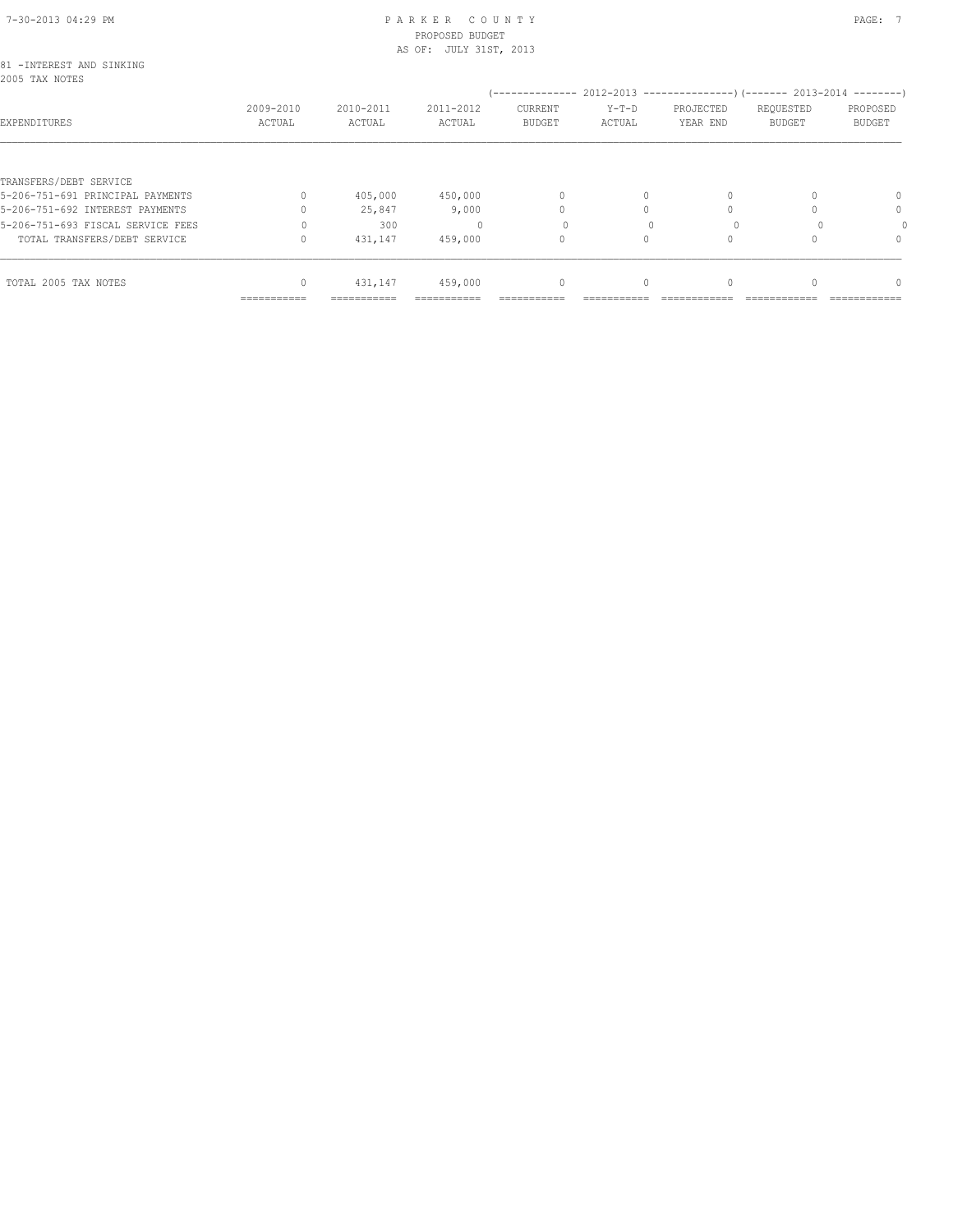# 7-30-2013 04:29 PM P A R K E R C O U N T Y PAGE: 8 PROPOSED BUDGET

|                                             |              |              | AS OF: JULY 31ST, 2013 |                                                                          |         |           |               |               |
|---------------------------------------------|--------------|--------------|------------------------|--------------------------------------------------------------------------|---------|-----------|---------------|---------------|
| 81 - INTEREST AND SINKING<br>2006 TAX NOTES |              |              |                        |                                                                          |         |           |               |               |
|                                             |              |              |                        | (-------------- 2012-2013 ----------------) (------- 2013-2014 --------) |         |           |               |               |
|                                             | 2009-2010    | 2010-2011    | 2011-2012              | CURRENT                                                                  | $Y-T-D$ | PROJECTED | REQUESTED     | PROPOSED      |
| EXPENDITURES                                | ACTUAL       | ACTUAL       | ACTUAL                 | <b>BUDGET</b>                                                            | ACTUAL  | YEAR END  | <b>BUDGET</b> | <b>BUDGET</b> |
|                                             |              |              |                        |                                                                          |         |           |               |               |
| TRANSFERS/DEBT SERVICE                      |              |              |                        |                                                                          |         |           |               |               |
| 5-207-751-691 PRINCIPAL PAYMENTS            |              | 525,000      | 545,000                | 570,000                                                                  | 570,000 |           |               | $\mathbf{0}$  |
| 5-207-751-692 INTEREST PAYMENTS             |              | 56,478       | 34,543                 | 11,685                                                                   | 11,685  |           |               | $\mathbf{0}$  |
| 5-207-751-693 FISCAL SERVICE FEES           | $\Omega$     | $\mathbf{0}$ |                        | 500                                                                      |         | $\Omega$  |               | 500           |
| TOTAL TRANSFERS/DEBT SERVICE                |              | 581,478      | 579,543                | 582,185                                                                  | 581,685 |           |               | 500           |
|                                             |              |              |                        |                                                                          |         |           |               |               |
| TOTAL 2006 TAX NOTES                        | $\mathbf{0}$ | 581,478      | 579,543                | 582,185                                                                  | 581,685 | 0         |               | 500           |
|                                             | ------------ |              |                        |                                                                          |         |           |               |               |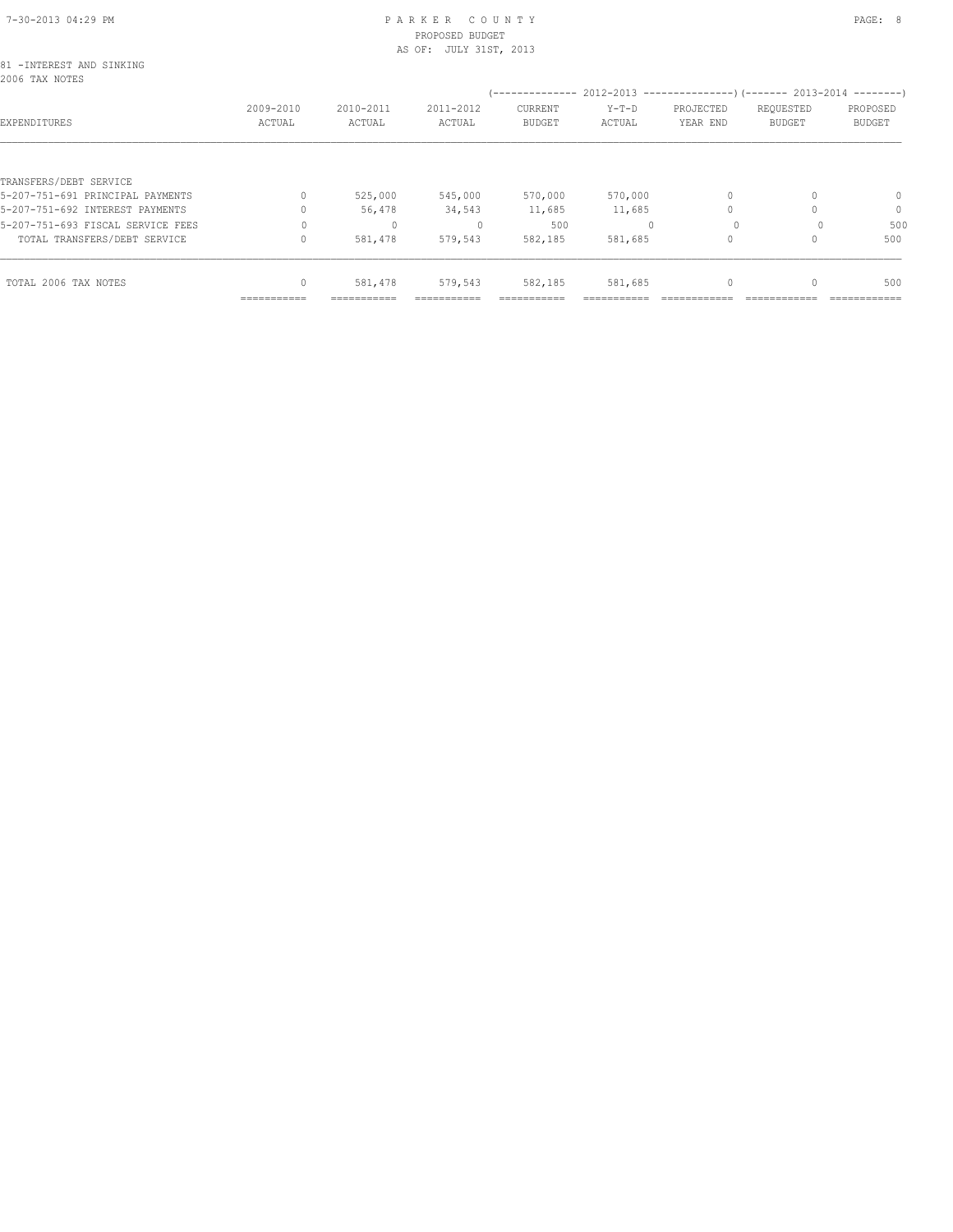#### 7-30-2013 04:29 PM P A R K E R C O U N T Y PAGE: 9 PROPOSED BUDGET AS OF: JULY 31ST, 2013

| 81 - INTEREST AND SINKING |  |  |
|---------------------------|--|--|
| 2009 TRANSPORTATION BOND  |  |  |

|                                   |                            |                            |                     | ---------------                 | 2012-2013         |                       | ----------------) (------- 2013-2014 | ---------                 |
|-----------------------------------|----------------------------|----------------------------|---------------------|---------------------------------|-------------------|-----------------------|--------------------------------------|---------------------------|
| EXPENDITURES                      | 2009-2010<br>ACTUAL        | 2010-2011<br>ACTUAL        | 2011-2012<br>ACTUAL | <b>CURRENT</b><br><b>BUDGET</b> | $Y-T-D$<br>ACTUAL | PROJECTED<br>YEAR END | REQUESTED<br><b>BUDGET</b>           | PROPOSED<br><b>BUDGET</b> |
|                                   |                            |                            |                     |                                 |                   |                       |                                      |                           |
| TRANSFERS/DEBT SERVICE            |                            |                            |                     |                                 |                   |                       |                                      |                           |
| 5-208-751-691 PRINCIPAL PAYMENTS  |                            | 100,000                    | 105,000             | 391,423                         | 370,189           | 0                     | 422, 414                             | 422,414                   |
| 5-208-751-692 INTEREST PAYMENTS   |                            | 2,898,350                  | 2,895,275           | 3,337,277                       | 1,911,661         | 0                     | 3,631,286                            | 3,631,286                 |
| 5-208-751-693 FISCAL SERVICE FEES |                            | 200                        | $\Omega$            | 1,000                           | 200               | $\circ$               | 1,000                                | 1,000                     |
| TOTAL TRANSFERS/DEBT SERVICE      |                            | 2,998,550                  | 3,000,275           | 3,729,700                       | 2,282,050         | 0                     | 4,054,700                            | 4,054,700                 |
|                                   |                            |                            |                     |                                 |                   |                       |                                      |                           |
| TOTAL 2009 TRANSPORTATION BOND    |                            | 2,998,550                  | 3,000,275           | 3,729,700                       | 2,282,050         | 0                     | 4,054,700                            | 4,054,700                 |
|                                   | -----------<br>----------- | -----------<br>----------- | ----------          | -----------<br>-----------      | ----------        |                       |                                      | ------------              |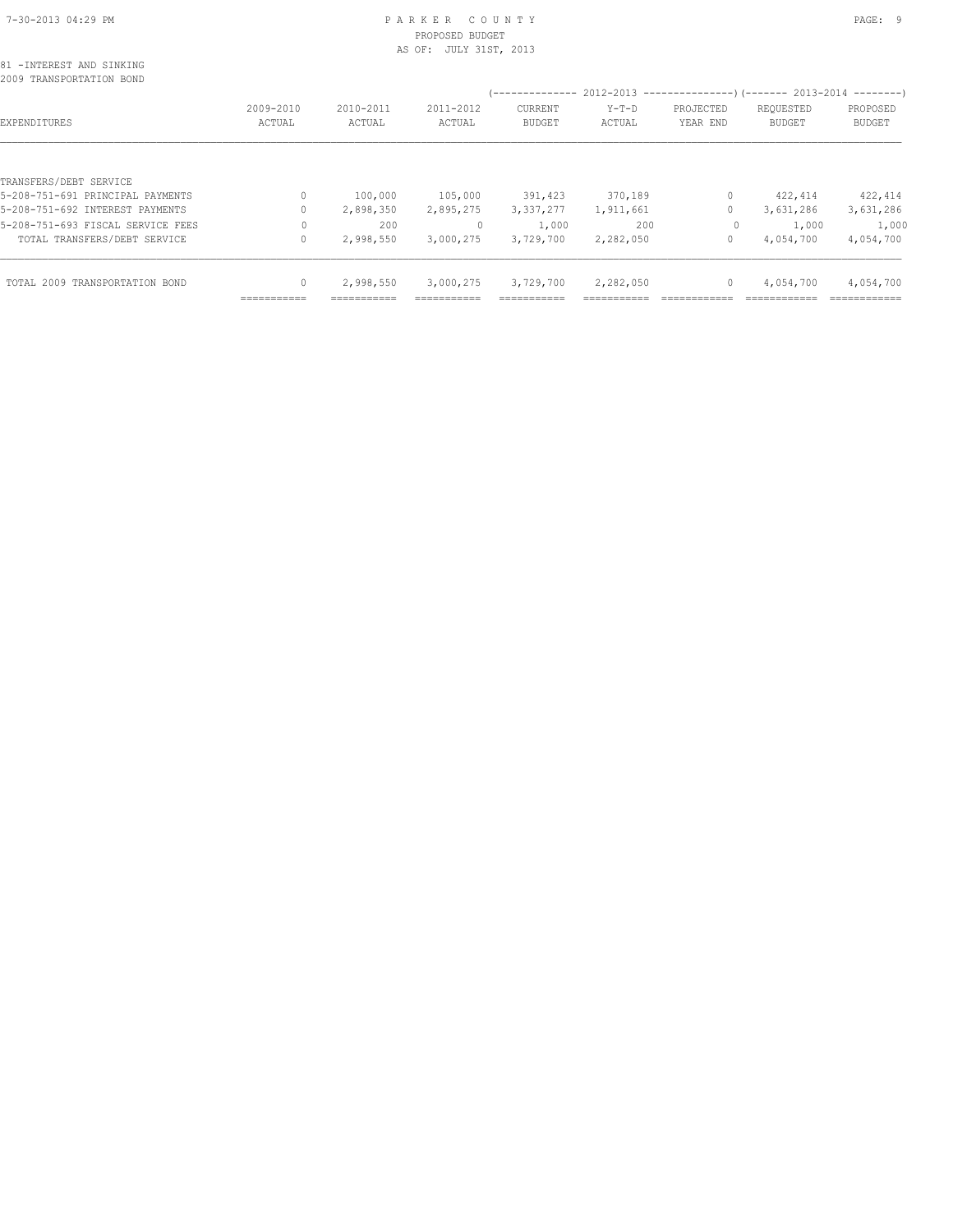# 7-30-2013 04:29 PM P A R K E R C O U N T Y PAGE: 10 PROPOSED BUDGET

|                                                     |           |           | AS OF: JULY 31ST, 2013 |                                                                       |          |                                  |               |               |
|-----------------------------------------------------|-----------|-----------|------------------------|-----------------------------------------------------------------------|----------|----------------------------------|---------------|---------------|
| 81 - INTEREST AND SINKING<br>SERIES 2013 ROAD BONDS |           |           |                        |                                                                       |          |                                  |               |               |
|                                                     |           |           |                        | (-------------- 2012-2013 ---------------------- 2013-2014 ---------- |          |                                  |               |               |
|                                                     | 2009-2010 | 2010-2011 | 2011-2012              | CURRENT                                                               | $Y-T-D$  | PROJECTED                        | REQUESTED     | PROPOSED      |
| EXPENDITURES                                        | ACTUAL    | ACTUAL    | ACTUAL                 | <b>BUDGET</b>                                                         | ACTUAL   | YEAR END                         | <b>BUDGET</b> | <b>BUDGET</b> |
|                                                     |           |           |                        |                                                                       |          |                                  |               |               |
| TRANSFERS/DEBT SERVICE                              |           |           |                        |                                                                       |          |                                  |               |               |
| 5-209-751-691 PRINCIPAL PAYMENTS                    |           | $\Omega$  | $\mathbf{0}$           | $\mathbf{0}$                                                          | $\Omega$ | 0                                | 125,000       | 125,000       |
| 5-209-751-692 INTEREST PAYMENTS                     |           |           | 0                      | $\Omega$                                                              | $\Omega$ | $\begin{array}{c} \n\end{array}$ | 683,538       | 683,538       |
| 5-209-751-693 FISCAL SERVICE FEES                   |           |           |                        | 0                                                                     |          | $\circ$                          | 1,000         | 1,000         |
| TOTAL TRANSFERS/DEBT SERVICE                        |           | $\Omega$  | 0                      | $\circ$                                                               | $\Omega$ | $\circ$                          | 809,538       | 809,538       |
|                                                     |           |           |                        |                                                                       |          |                                  |               |               |
| TOTAL SERIES 2013 ROAD BONDS                        |           | $\Omega$  | $\mathbf{0}$           | $\mathbf{0}$                                                          | $\circ$  | $\mathbf{0}$                     | 809,538       | 809,538       |
|                                                     |           |           |                        |                                                                       |          |                                  |               |               |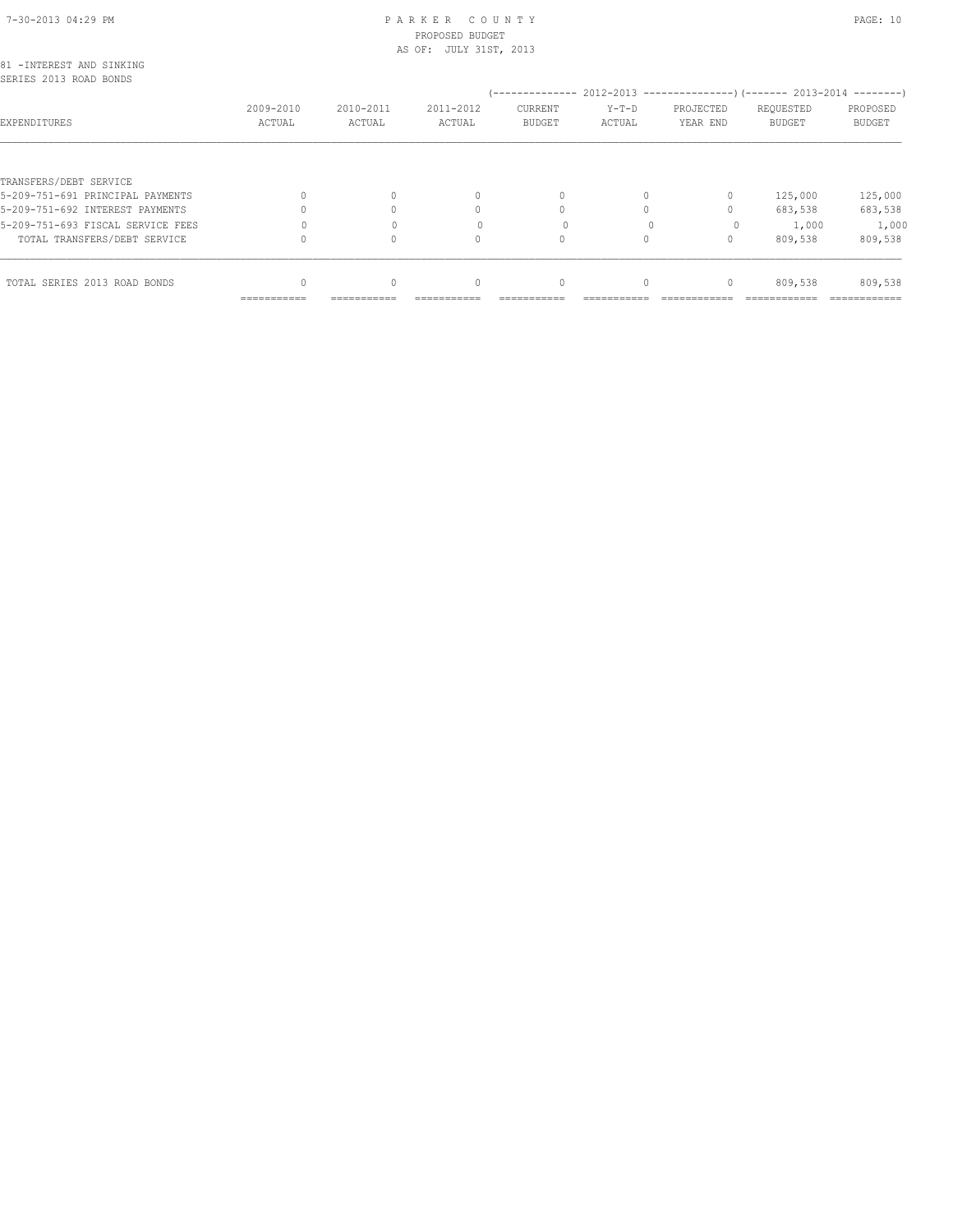|  |                    | 81 - INTEREST AND SINKING |
|--|--------------------|---------------------------|
|  | 409 NON DEPARTMENT |                           |

| $Y-T-D$<br>ACTUAL | CURRENT<br><b>BUDGET</b> | PROJECTED<br>YEAR END            | REQUESTED<br><b>BUDGET</b>       | PROPOSED<br><b>BUDGET</b> |
|-------------------|--------------------------|----------------------------------|----------------------------------|---------------------------|
|                   |                          |                                  |                                  |                           |
|                   |                          |                                  |                                  |                           |
| $\mathbf{0}$      | 0                        | $\circ$                          | $\Omega$                         |                           |
| $\Omega$          | $\Omega$                 | $\begin{array}{c} \n\end{array}$ | $\begin{array}{c} \n\end{array}$ | $\Omega$                  |
|                   |                          |                                  |                                  |                           |
| $\Omega$          | $\Omega$                 | $\Omega$                         | $\Omega$                         | $\bigcap$                 |
| $\Omega$          | $\Omega$                 | $\bigcap$                        | $\bigcap$                        |                           |
| $\Omega$          | 0                        | 2,500                            |                                  |                           |
| $\Omega$          | $\Omega$                 | 191,325                          |                                  |                           |
| Λ                 | $\bigcap$                | $\bigcap$                        |                                  |                           |
|                   | 0                        | $\bigcap$                        |                                  |                           |
| 0                 | $\Omega$                 | 295,075                          |                                  |                           |
| 0                 | $\Omega$                 | 530,525                          |                                  |                           |
| 0                 | 0                        | 155,423                          |                                  |                           |
| $\Omega$          | $\bigcap$                | 546,293                          |                                  | $\bigcap$                 |
| $\Omega$          | $\Omega$                 | $\Omega$                         | $\Omega$                         |                           |
| $\Omega$          | $\Omega$                 | 1,721,141                        | $\Omega$                         | $\Omega$                  |
|                   |                          |                                  |                                  |                           |
| $\mathbf{0}$      | 0                        | $\circ$                          | $\circ$                          |                           |
| 0                 | $\Omega$                 | $\cap$                           | $\begin{array}{c} \n\end{array}$ | $\cap$                    |
| $\circ$           | $\mathbf{0}$             | 1,721,141                        | $\mathbf{0}$                     | 0                         |
|                   |                          |                                  |                                  |                           |

=========== =========== =========== =========== =========== ============ ============ ============

programming fees.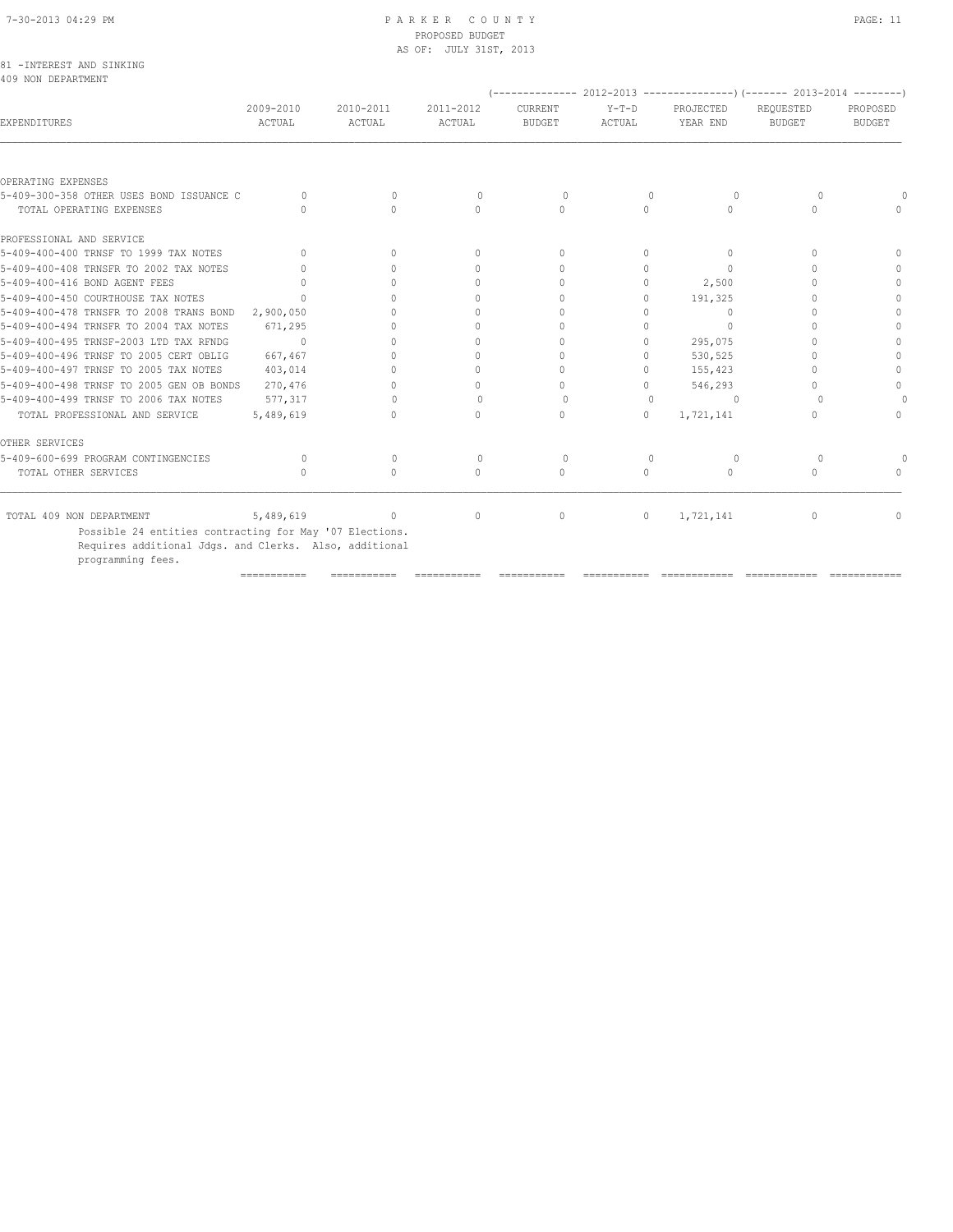#### 7-30-2013 04:29 PM P A R K E R C O U N T Y PROPOSED BUDGET AS OF: JULY 31ST, 2013

| w<br>۰, |  |
|---------|--|
|---------|--|

| 81 - INTEREST AND SINKING<br>700 TRANSFER OUT                                               |                                        |                          |                          |                          |                          |                                                                                                       |                     |                           |
|---------------------------------------------------------------------------------------------|----------------------------------------|--------------------------|--------------------------|--------------------------|--------------------------|-------------------------------------------------------------------------------------------------------|---------------------|---------------------------|
| EXPENDITURES                                                                                | 2009-2010<br>ACTUAL                    | 2010-2011<br>ACTUAL      | 2011-2012<br>ACTUAL      | CURRENT<br>BUDGET        | Y-T-D<br>ACTUAL          | (-------------- 2012-2013 -------------------) (------- 2013-2014 ---------)<br>PROJECTED<br>YEAR END | REQUESTED<br>BUDGET | PROPOSED<br><b>BUDGET</b> |
| TRANSFERS/DEBT SERVICE<br>5-700-700-080 TRANSFER TO FUND 80<br>TOTAL TRANSFERS/DEBT SERVICE | $\Omega$                               | $\Omega$<br>0            | $\Omega$                 | $\Omega$                 | $\mathbf{0}$<br>$\Omega$ | $\Omega$                                                                                              |                     | $\Omega$                  |
| TOTAL 700 TRANSFER OUT                                                                      | -----------                            | $\Omega$                 | $\Omega$                 |                          | $\Omega$                 |                                                                                                       | $\cap$              | $\cap$                    |
| TOTAL EXPENDITURES                                                                          | 5,489,619<br>$=$ = = = = = = = = = = = | 5,732,286<br>=========== | 5,755,793<br>=========== | 6,029,177<br>=========== |                          | 4,209,132 1,721,141                                                                                   | 6,582,565           | 6,582,563                 |

\*\*\* END OF REPORT \*\*\*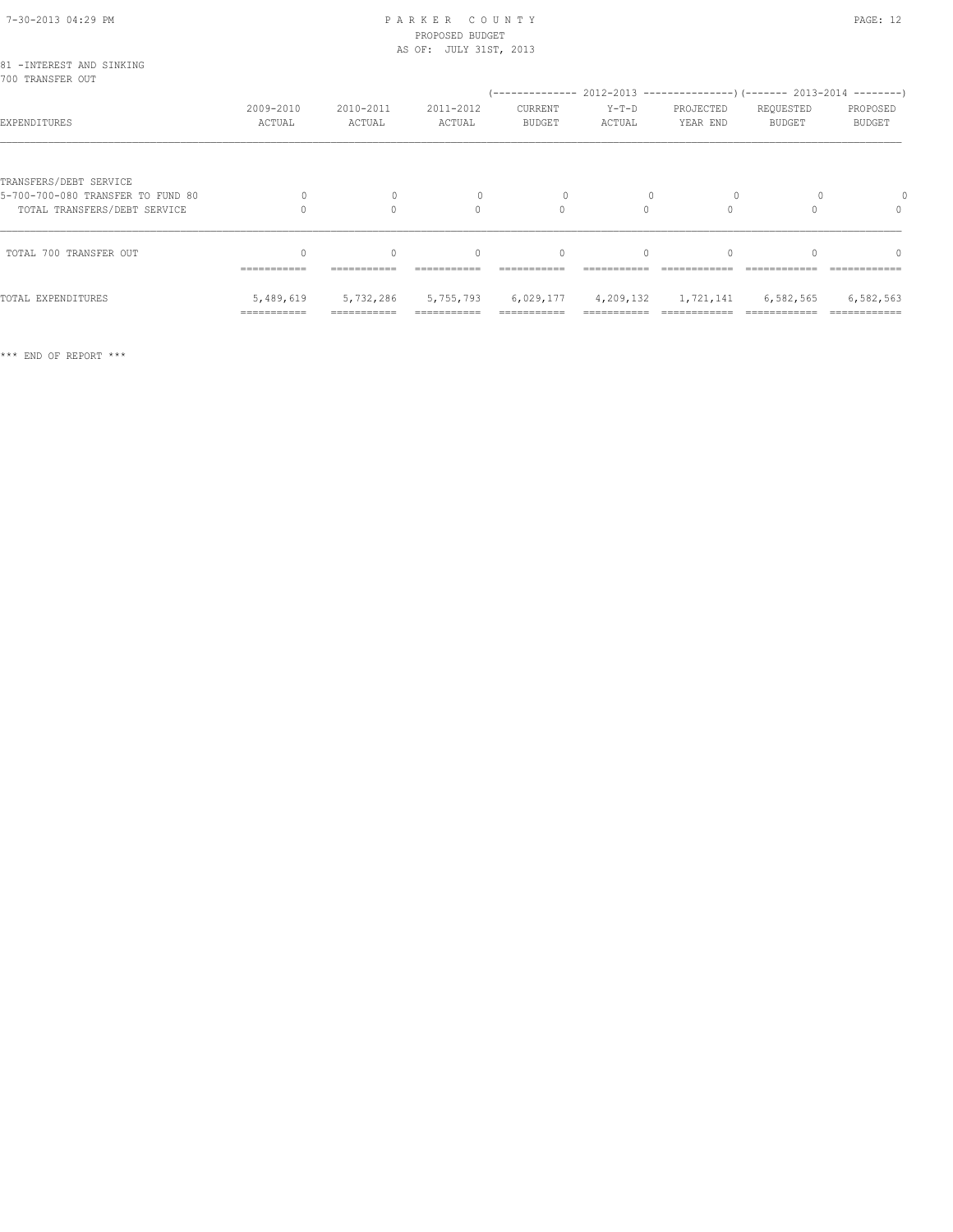#### 7-30-2013 04:30 PM P A R K E R C O U N T Y PAGE: 1 PROPOSED BUDGET AS OF: JULY 31ST, 2013

82 -COURT REP RELATED SERV

|                                    |                                  |                     |                                  |                                  |                   |                                  | $(---------- 2012-2013$ ----------------) (------- 2013-2014 --------) |                           |
|------------------------------------|----------------------------------|---------------------|----------------------------------|----------------------------------|-------------------|----------------------------------|------------------------------------------------------------------------|---------------------------|
|                                    | 2009-2010<br>ACTUAL              | 2010-2011<br>ACTUAL | 2011-2012<br>ACTUAL              | CURRENT<br><b>BUDGET</b>         | $Y-T-D$<br>ACTUAL | PROJECTED<br>YEAR END            | REQUESTED<br><b>BUDGET</b>                                             | PROPOSED<br><b>BUDGET</b> |
| REVENUE SUMMARY                    |                                  |                     |                                  |                                  |                   |                                  |                                                                        |                           |
| FEES OF OFFICE                     | 31,170                           | 28,784              | 27,639                           | 21,000                           | 20,951            | 25,500                           | 24,000                                                                 | 21,000                    |
| 343 REVENUE                        | 0                                | $\Omega$            | $\mathbf{0}$                     | $\mathbf{0}$                     | $\circ$           | $\mathbf{0}$                     | n                                                                      | 0                         |
| INTEREST INCOME                    | 0                                | $\Omega$            | $\mathbf{0}$                     | $\mathbf{0}$                     | $\circ$           | $\mathbf{0}$                     |                                                                        | $\mathbf{0}$              |
| INVESTMENT INCOME                  | $\mathbf{0}$                     | $\Omega$            | $\mathbf{0}$                     | $\mathbf{0}$                     | 31                | 1,100                            |                                                                        | $\mathbf{0}$              |
| INTERFUND TRANSFERS IN             | $\begin{array}{c} \n\end{array}$ | $\bigcap$           | $\begin{array}{c} \n\end{array}$ | $\begin{array}{c} \n\end{array}$ | $\Omega$          | $\Omega$                         |                                                                        | $\circ$                   |
| 399 REVENUE                        | 0                                | $\mathbf{0}$        | 0                                | $\circ$                          | $\mathbf{0}$      | $\circ$                          |                                                                        | 0                         |
| TOTAL REVENUES                     | 31,170                           | 28,784              | 27,639                           | 21,000                           | 20,982            | 26,600                           | 24,000                                                                 | 21,000                    |
| EXPENDITURE SUMMARY                |                                  |                     |                                  |                                  |                   |                                  |                                                                        |                           |
| 409 NON DEPARTMENT                 | $\mathbf{0}$                     | $\circ$             | $\mathbf{0}$                     | 21,000                           | $\circ$           | 73,679                           | 24,000                                                                 | 21,000                    |
| 435 43RD DISTRICT COURT            |                                  | $\bigcap$           | $\mathbf{0}$                     | $\mathbf{0}$                     | 0                 | $\mathbf{0}$                     | $\Omega$                                                               | $\mathbf 0$               |
| 436 415th DISTRICT COURT           | $\begin{array}{c} \n\end{array}$ | $\bigcap$           | $\begin{array}{c} \n\end{array}$ | $\begin{array}{c} \n\end{array}$ | $\Omega$          | $\begin{array}{c} \n\end{array}$ |                                                                        | $\mathbf 0$               |
| 438 COUNTY-COURT-AT-LAW            | 0                                | $\Omega$            | 0                                | $\circ$                          | 0                 | $\mathbf{0}$                     |                                                                        | $\circ$                   |
| 439 COUNTY CRT AT LAW 2            | $\Omega$                         | $\Omega$            | $\bigcap$                        | $\circ$                          | $\bigcap$         | $\circ$                          | $\Omega$                                                               | 0                         |
| TOTAL EXPENDITURES                 | $\mathbf{0}$                     | $\circ$             | $\circ$                          | 21,000                           | $\circ$           | 73,679                           | 24,000                                                                 | 21,000                    |
| REVENUE OVER/ (UNDER) EXPENDITURES | 31,170                           | 28,784              | 27,639                           | $\mathbf{0}$                     | 20,982            | 47,079)                          |                                                                        | 0                         |
|                                    | ============                     | ===========         |                                  | ===========                      |                   |                                  |                                                                        |                           |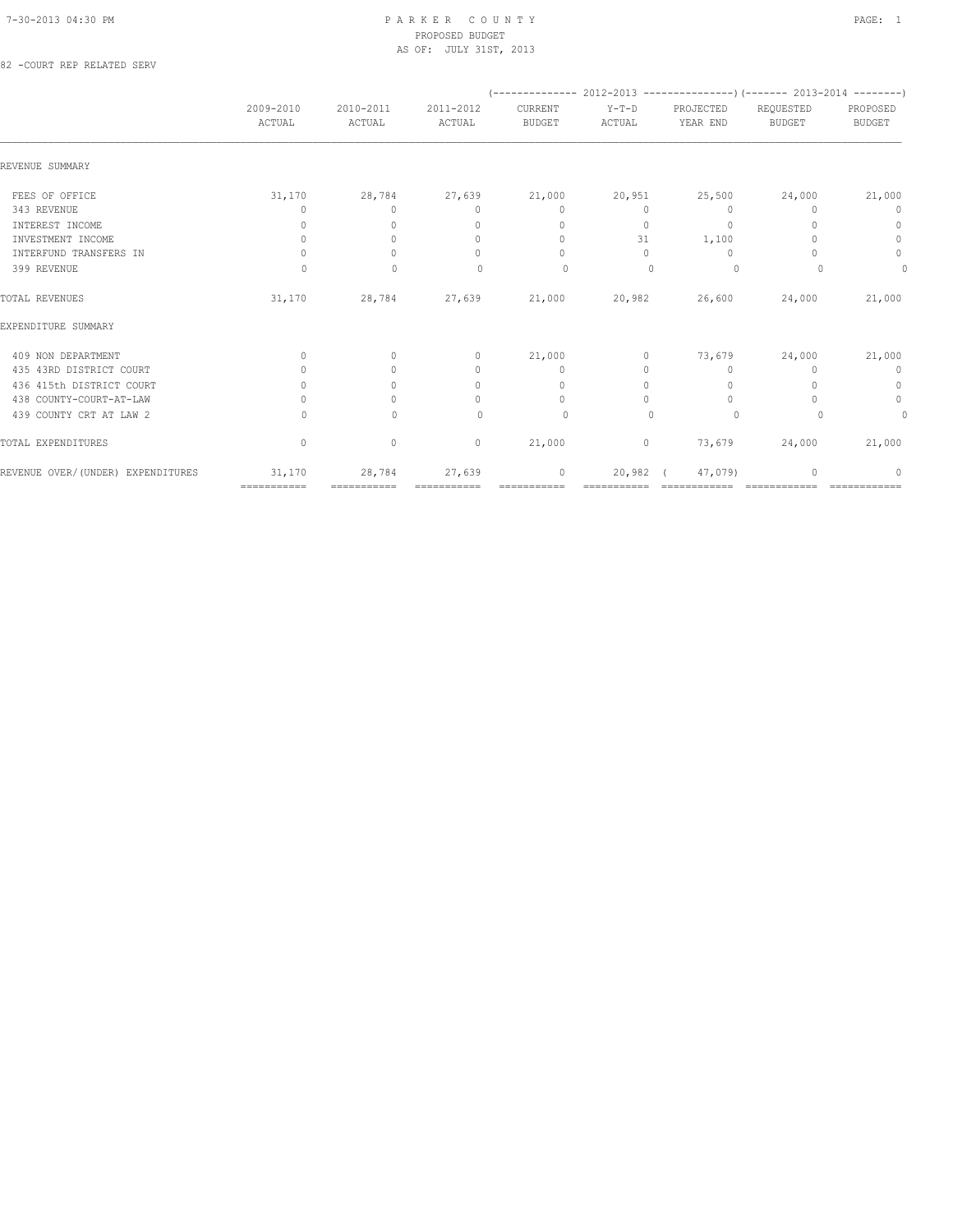# 7-30-2013 04:30 PM P A R K E R C O U N T Y PAGE: 2 PROPOSED BUDGET AS OF: JULY 31ST, 2013<br>
AS OF: JULY 31ST, 2013

|  | 82 -COURT REP RELATED SERV |  |
|--|----------------------------|--|
|  |                            |  |

|                                          |                                  |                                  |                     | $(-$ -------------- 2012-2013 -----------------) (------- 2013-2014 ---------) |                   |                                  |                            |                           |
|------------------------------------------|----------------------------------|----------------------------------|---------------------|--------------------------------------------------------------------------------|-------------------|----------------------------------|----------------------------|---------------------------|
| <b>REVENUES</b>                          | 2009-2010<br>ACTUAL              | 2010-2011<br>ACTUAL              | 2011-2012<br>ACTUAL | CURRENT<br><b>BUDGET</b>                                                       | $Y-T-D$<br>ACTUAL | PROJECTED<br>YEAR END            | REQUESTED<br><b>BUDGET</b> | PROPOSED<br><b>BUDGET</b> |
|                                          |                                  |                                  |                     |                                                                                |                   |                                  |                            |                           |
| FEES OF OFFICE                           |                                  |                                  |                     |                                                                                |                   |                                  |                            |                           |
| 3-340-000-403 COUNTY CLERK FEES OF OFFIC | 14,295                           | 14,130                           | 14,707              | 11,000                                                                         | 10,290            | 3,300                            | 12,000                     | 11,000                    |
| 3-340-000-450 DISTRICT CLERK FEES OF OFF | 16,875                           | 14,654                           | 12,931              | 10,000                                                                         | 10,661            | 22,200                           | 12,000                     | 10,000                    |
| TOTAL FEES OF OFFICE                     | 31,170                           | 28,784                           | 27,639              | 21,000                                                                         | 20,951            | 25,500                           | 24,000                     | 21,000                    |
| 343 REVENUE                              |                                  |                                  |                     |                                                                                |                   |                                  |                            |                           |
| 3-343-000-015 INSURANCE ADMINISTRATION F | $\Omega$                         | $\Omega$                         | $\circ$             | $\Omega$                                                                       | $\Omega$          | $\Omega$                         | $\Omega$                   |                           |
| TOTAL 343 REVENUE                        | $\cap$                           | $\Omega$                         | $\Omega$            | $\Omega$                                                                       | $\circ$           | $\Omega$                         | $\circ$                    | $\Omega$                  |
| INTEREST INCOME                          |                                  |                                  |                     |                                                                                |                   |                                  |                            |                           |
| 3-359-000-082 NOW ACCOUNT INTEREST       | $\bigcap$                        | $\circ$                          | $\Omega$            | $\Omega$                                                                       | $\Omega$          | $\Omega$                         | $\Omega$                   | 0                         |
| TOTAL INTEREST INCOME                    | $\begin{array}{c} \n\end{array}$ | $\Omega$                         | $\Omega$            | $\Omega$                                                                       | $\circ$           | $\circ$                          | $\circ$                    | $\Omega$                  |
| INVESTMENT INCOME                        |                                  |                                  |                     |                                                                                |                   |                                  |                            |                           |
| 3-361-000-082 INTEREST INCOME            | $\Omega$                         | $\circ$                          | $\mathbf{0}$        | $\circ$                                                                        | 31                | 1,100                            | $\Omega$                   |                           |
| TOTAL INVESTMENT INCOME                  | $\bigcap$                        | $\begin{array}{c} \n\end{array}$ | $\Omega$            | $\Omega$                                                                       | 31                | 1,100                            | $\circ$                    | $\Omega$                  |
| INTERFUND TRANSFERS IN                   |                                  |                                  |                     |                                                                                |                   |                                  |                            |                           |
| 3-371-000-399 TRANSFER FROM PRIOR FUND B | $\bigcap$                        | $\mathbf{0}$                     | $\mathbf{0}$        | $\circ$                                                                        | 0                 | 0                                | $\circ$                    | 0                         |
| TOTAL INTERFUND TRANSFERS IN             | $\begin{array}{c} \n\end{array}$ | $\Omega$                         | $\Omega$            | $\Omega$                                                                       | $\Omega$          | $\begin{array}{c} \n\end{array}$ | $\Omega$                   | $\Omega$                  |
| 399 REVENUE                              |                                  |                                  |                     |                                                                                |                   |                                  |                            |                           |
| 3-399-000-001 UNEXPENDED FUND BALANCE    | $\circ$                          | 0                                | $\circ$             | $\circ$                                                                        | 0                 | $\circ$                          | $\circ$                    |                           |
| TOTAL 399 REVENUE                        | $\bigcap$                        | $\mathbf{0}$                     | $\Omega$            | $\Omega$                                                                       | $\Omega$          | $\Omega$                         | $\Omega$                   | $\cap$                    |
| TOTAL REVENUES                           | 31,170                           | 28,784                           | 27,639              | 21,000                                                                         | 20,982            | 26,600                           | 24,000                     | 21,000                    |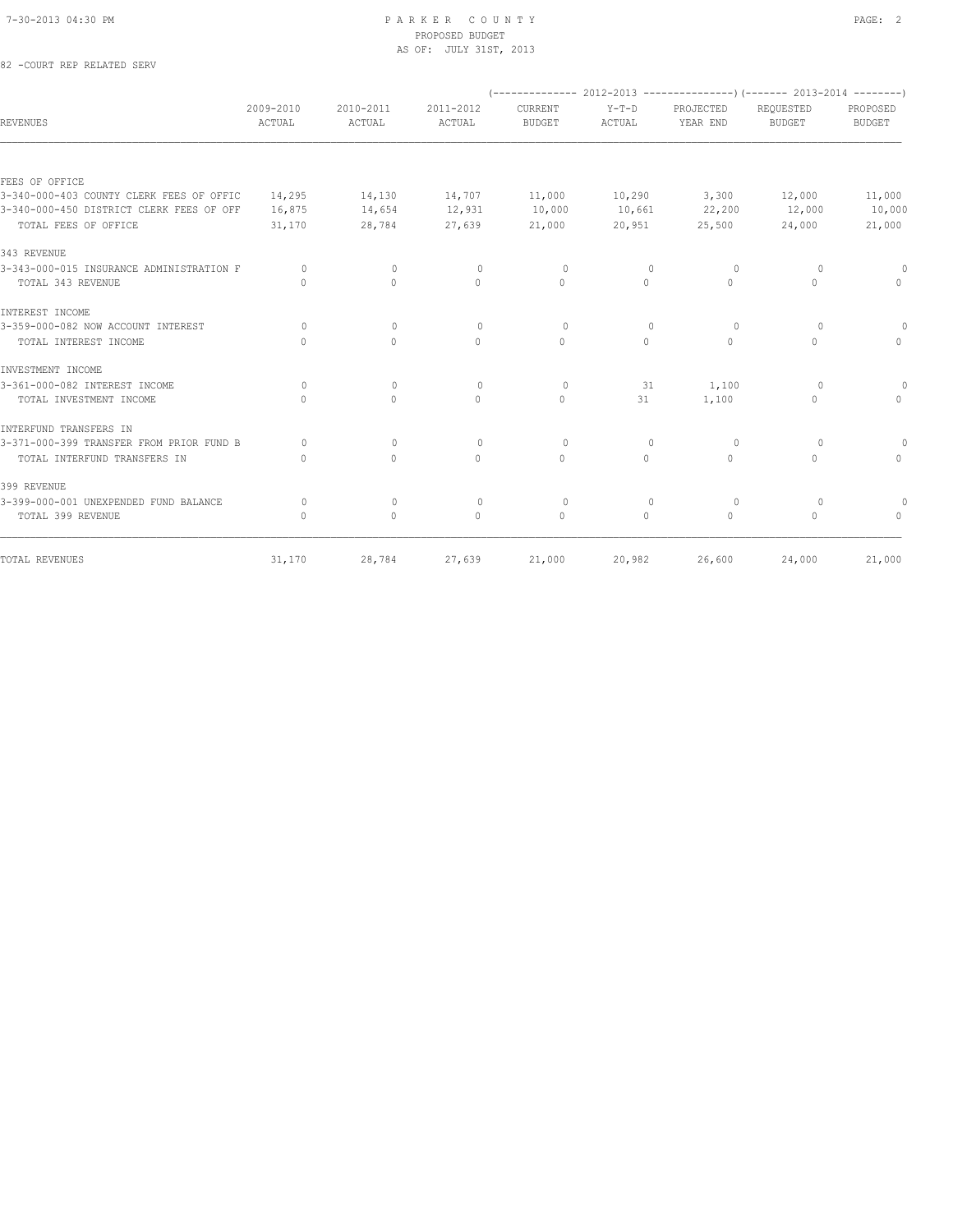|                                                  |                                  |                     | PROPOSED BUDGET        |                          |                 |                             |                            |                           |
|--------------------------------------------------|----------------------------------|---------------------|------------------------|--------------------------|-----------------|-----------------------------|----------------------------|---------------------------|
| 82 -COURT REP RELATED SERV<br>409 NON DEPARTMENT |                                  |                     | AS OF: JULY 31ST, 2013 |                          |                 |                             |                            |                           |
| <b>EXPENDITURES</b>                              | 2009-2010<br>ACTUAL              | 2010-2011<br>ACTUAL | 2011-2012<br>ACTUAL    | CURRENT<br><b>BUDGET</b> | Y-T-D<br>ACTUAL | PROJECTED<br>YEAR END       | REQUESTED<br><b>BUDGET</b> | PROPOSED<br><b>BUDGET</b> |
| SALARIES & BENEFITS                              |                                  |                     |                        |                          |                 |                             |                            |                           |
| SALARIES & WAGES                                 |                                  |                     |                        |                          |                 |                             |                            |                           |
| 5-409-100-110 COURT REPORTER                     | $\circ$                          | $\Omega$            | $\circ$                | $\circ$                  | $\overline{0}$  | 24,242                      | - 0                        | 0                         |
| TOTAL SALARIES & WAGES                           | $\Omega$                         | $\Omega$            | $\Omega$               | $\circ$                  | $\circ$         | 24,242                      | $\mathbf{0}$               | $\Omega$                  |
| <b>BENEFITS</b>                                  |                                  |                     |                        |                          |                 |                             |                            |                           |
| 5-409-100-201 FICA MATCH                         | $\Omega$                         | $\bigcap$           | $\circ$                | $\mathbf{0}$             | $\circ$         | 1,770                       | $\circ$                    | $\mathbf{0}$              |
| 5-409-100-202 EMPLOYEE HOSPITALIZATION           | $\Omega$                         | $\bigcap$           | $\Omega$               | $\Omega$                 | 0               | 3,590                       | $\mathbf{0}$               | $\mathbf{0}$              |
| 5-409-100-203 RETIREMENT PLAN CONTRIBUT          | $\bigcap$                        | $\bigcap$           | $\Omega$               | $\Omega$                 | $\Omega$        | 2,077                       | $\Omega$                   | $\circ$                   |
| 5-409-100-204 WORKERS COMPENSATION INSU          | $\circ$                          | $\Omega$            | $\mathbf{0}$           | $\circ$                  | $\Omega$        | $\overline{0}$              | $\Omega$                   | 0                         |
| TOTAL BENEFITS                                   | $\Omega$                         | $\bigcap$           | $\Omega$               | $\Omega$                 | $\Omega$        | 7,437                       | $\Omega$                   | $\Omega$                  |
| TOTAL SALARIES & BENEFITS                        | $\begin{array}{c} \n\end{array}$ | $\Omega$            | $\mathbf{0}$           | $\mathbf{0}$             | $\circ$         | 31,679                      | $\mathbf{0}$               | $\Omega$                  |
| PROFESSIONAL AND SERVICE                         |                                  |                     |                        |                          |                 |                             |                            |                           |
| 5-409-400-498 COURT REPORTER RELATED SER         | $\circ$                          | $\mathbf{0}$        | $\circ$                | $\overline{0}$           | $\overline{0}$  | $\sim$ 0                    | $\sim$ 0                   | $\circ$                   |
| 5-409-400-499 MISCELLANEOUS                      | $\circ$                          | $\Omega$            | $\mathbf{0}$           | 21,000                   | $\overline{0}$  | 42,000 24,000               |                            | 21,000                    |
| TOTAL PROFESSIONAL AND SERVICE                   | $\bigcap$                        | $\Omega$            | $\Omega$               | 21,000                   |                 | $0 \qquad \qquad$<br>42,000 | 24,000                     | 21,000                    |
| TOTAL 409 NON DEPARTMENT                         | $\circ$                          | $\circ$             | $\circ$                | 21,000                   |                 | $\overline{0}$<br>73,679    | 24,000                     | 21,000                    |

 Possible 24 entities contracting for May '07 Elections. Requires additional Jdgs. and Clerks. Also, additional

programming fees.

=========== =========== =========== =========== =========== ============ ============ ============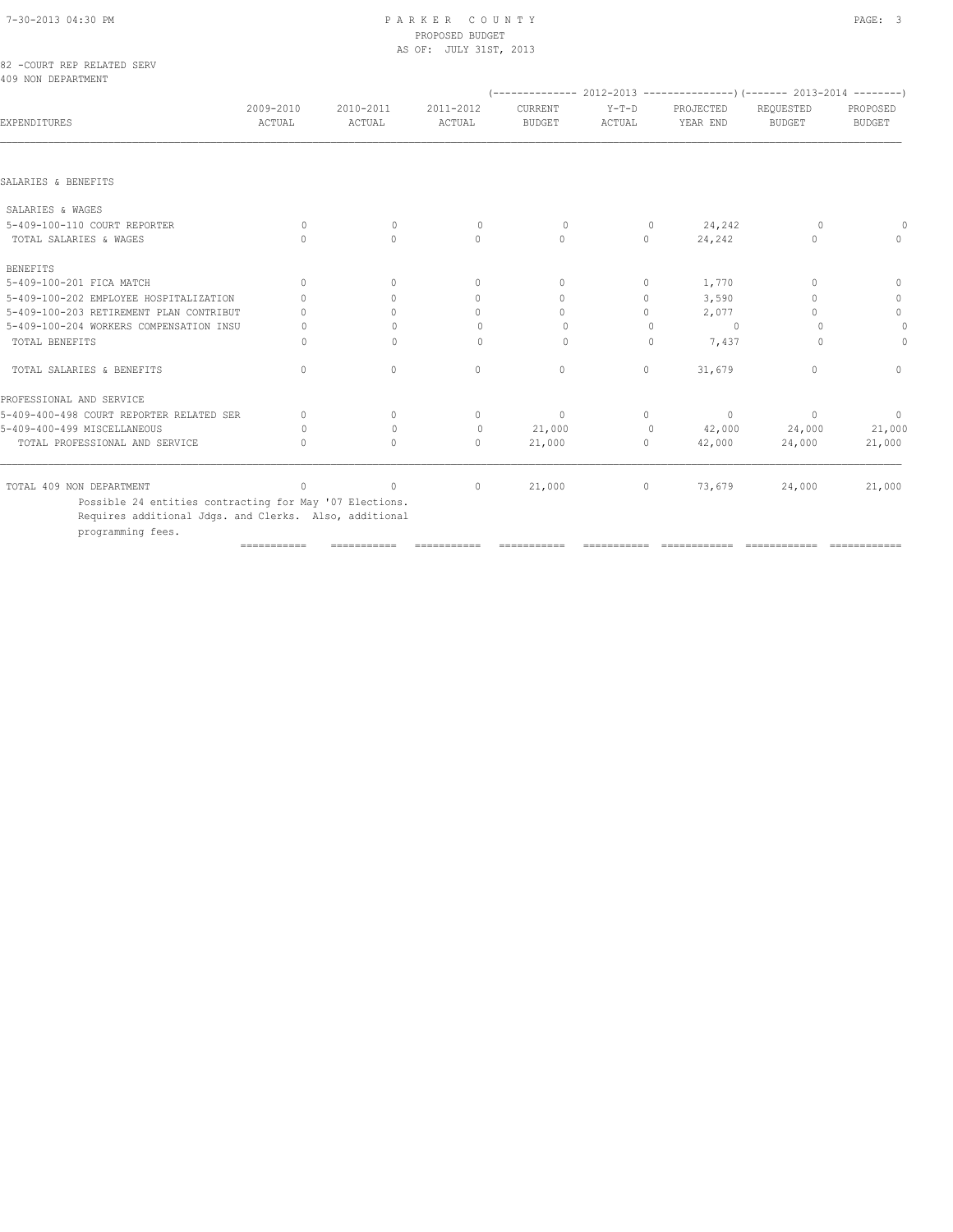# 7-30-2013 04:30 PM P A R K E R C O U N T Y PAGE: 4 PROPOSED BUDGET

|                                                       | AS OF: JULY 31ST, 2013 |                     |                                  |                          |                   |                       |                            |                    |
|-------------------------------------------------------|------------------------|---------------------|----------------------------------|--------------------------|-------------------|-----------------------|----------------------------|--------------------|
| 82 -COURT REP RELATED SERV<br>435 43RD DISTRICT COURT |                        |                     |                                  |                          |                   |                       |                            |                    |
| EXPENDITURES                                          | 2009-2010<br>ACTUAL    | 2010-2011<br>ACTUAL | 2011-2012<br>ACTUAL              | CURRENT<br><b>BUDGET</b> | $Y-T-D$<br>ACTUAL | PROJECTED<br>YEAR END | REQUESTED<br><b>BUDGET</b> | PROPOSED<br>BUDGET |
| PROFESSIONAL AND SERVICE                              |                        |                     |                                  |                          |                   |                       |                            |                    |
| 5-435-400-401 OUTSIDE COURT REPORTER                  |                        |                     | $\begin{array}{c} \n\end{array}$ | 0                        | $\Omega$          |                       |                            |                    |
| 5-435-400-498 STATEMENT OF FACTS                      |                        |                     |                                  |                          |                   |                       |                            |                    |
| TOTAL PROFESSIONAL AND SERVICE                        |                        |                     | 0                                | $\Omega$                 |                   |                       |                            |                    |
| TOTAL 435 43RD DISTRICT COURT                         |                        |                     | 0                                |                          |                   |                       |                            |                    |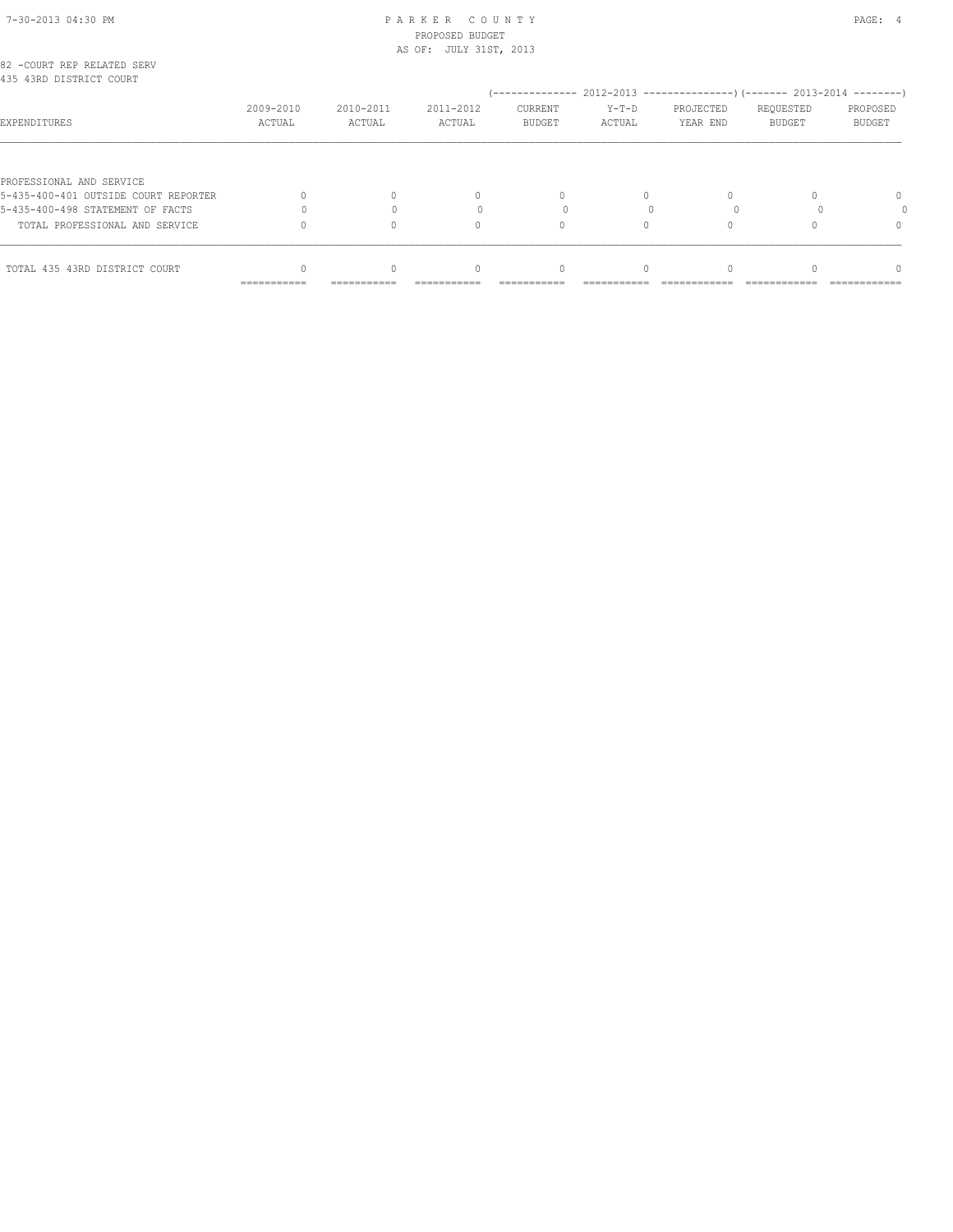# 7-30-2013 04:30 PM P A R K E R C O U N T Y PAGE: 5 PROPOSED BUDGET

| TOTAL 436 415th DISTRICT COURT                                   |                     |                     | $\Omega$                         |                          |                   |                                                                      |                            |                           |  |  |
|------------------------------------------------------------------|---------------------|---------------------|----------------------------------|--------------------------|-------------------|----------------------------------------------------------------------|----------------------------|---------------------------|--|--|
| TOTAL PROFESSIONAL AND SERVICE                                   |                     |                     | 0                                |                          |                   |                                                                      |                            | $\Omega$                  |  |  |
| 5-436-400-498 STATEMENT OF FACTS                                 |                     |                     |                                  |                          |                   |                                                                      |                            |                           |  |  |
| PROFESSIONAL AND SERVICE<br>5-436-400-401 OUTSIDE COURT REPORTER |                     |                     | $\begin{array}{c} \n\end{array}$ | $\Omega$                 | $\Omega$          |                                                                      |                            | $\Omega$                  |  |  |
| EXPENDITURES                                                     | 2009-2010<br>ACTUAL | 2010-2011<br>ACTUAL | 2011-2012<br>ACTUAL              | CURRENT<br><b>BUDGET</b> | $Y-T-D$<br>ACTUAL | PROJECTED<br>YEAR END                                                | REQUESTED<br><b>BUDGET</b> | PROPOSED<br><b>BUDGET</b> |  |  |
| 82 -COURT REP RELATED SERV<br>436 415th DISTRICT COURT           |                     |                     |                                  |                          |                   | (-------------- 2012-2013 --------------------- 2013-2014 ---------- |                            |                           |  |  |
|                                                                  |                     |                     | AS OF: JULY 31ST, 2013           |                          |                   |                                                                      |                            |                           |  |  |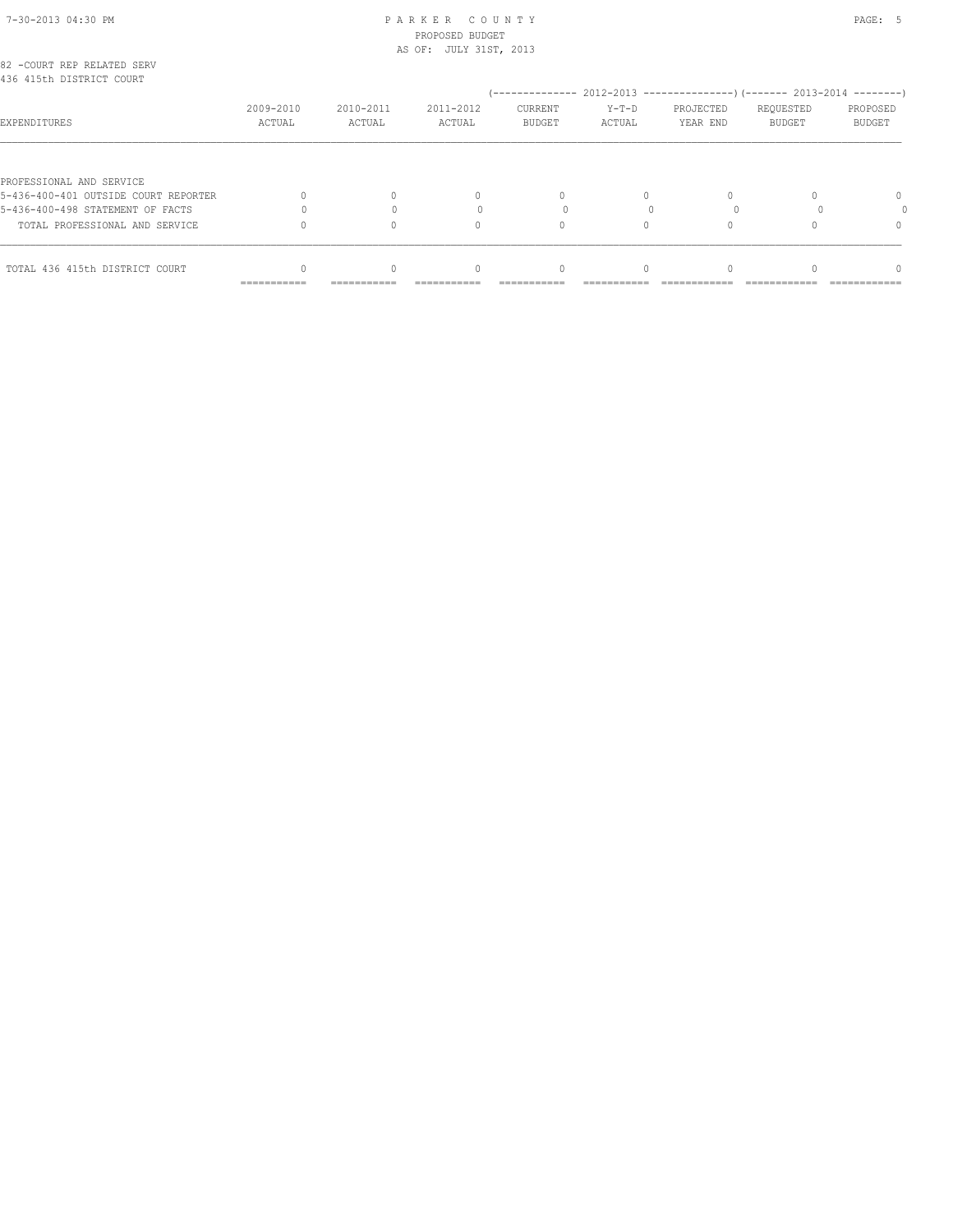# 7-30-2013 04:30 PM P A R K E R C O U N T Y PAGE: 6 PROPOSED BUDGET

|                                                       |                     |                     | AS OF: JULY 31ST, 2013           |                          |                   |                       |                            |                    |  |
|-------------------------------------------------------|---------------------|---------------------|----------------------------------|--------------------------|-------------------|-----------------------|----------------------------|--------------------|--|
| 82 -COURT REP RELATED SERV<br>438 COUNTY-COURT-AT-LAW |                     |                     |                                  |                          |                   |                       |                            |                    |  |
| EXPENDITURES                                          | 2009-2010<br>ACTUAL | 2010-2011<br>ACTUAL | 2011-2012<br>ACTUAL              | CURRENT<br><b>BUDGET</b> | $Y-T-D$<br>ACTUAL | PROJECTED<br>YEAR END | REQUESTED<br><b>BUDGET</b> | PROPOSED<br>BUDGET |  |
| PROFESSIONAL AND SERVICE                              |                     |                     |                                  |                          |                   |                       |                            |                    |  |
| 5-438-400-401 OUTSIDE COURT REPORTER                  |                     |                     | $\begin{array}{c} \n\end{array}$ | 0                        | $\Omega$          |                       |                            |                    |  |
| 5-438-400-498 STATEMENT OF FACTS                      |                     |                     |                                  |                          |                   |                       |                            |                    |  |
| TOTAL PROFESSIONAL AND SERVICE                        |                     |                     | 0                                | $\Omega$                 | 0                 |                       |                            |                    |  |
| TOTAL 438 COUNTY-COURT-AT-LAW                         |                     |                     | 0                                | 0                        |                   |                       |                            |                    |  |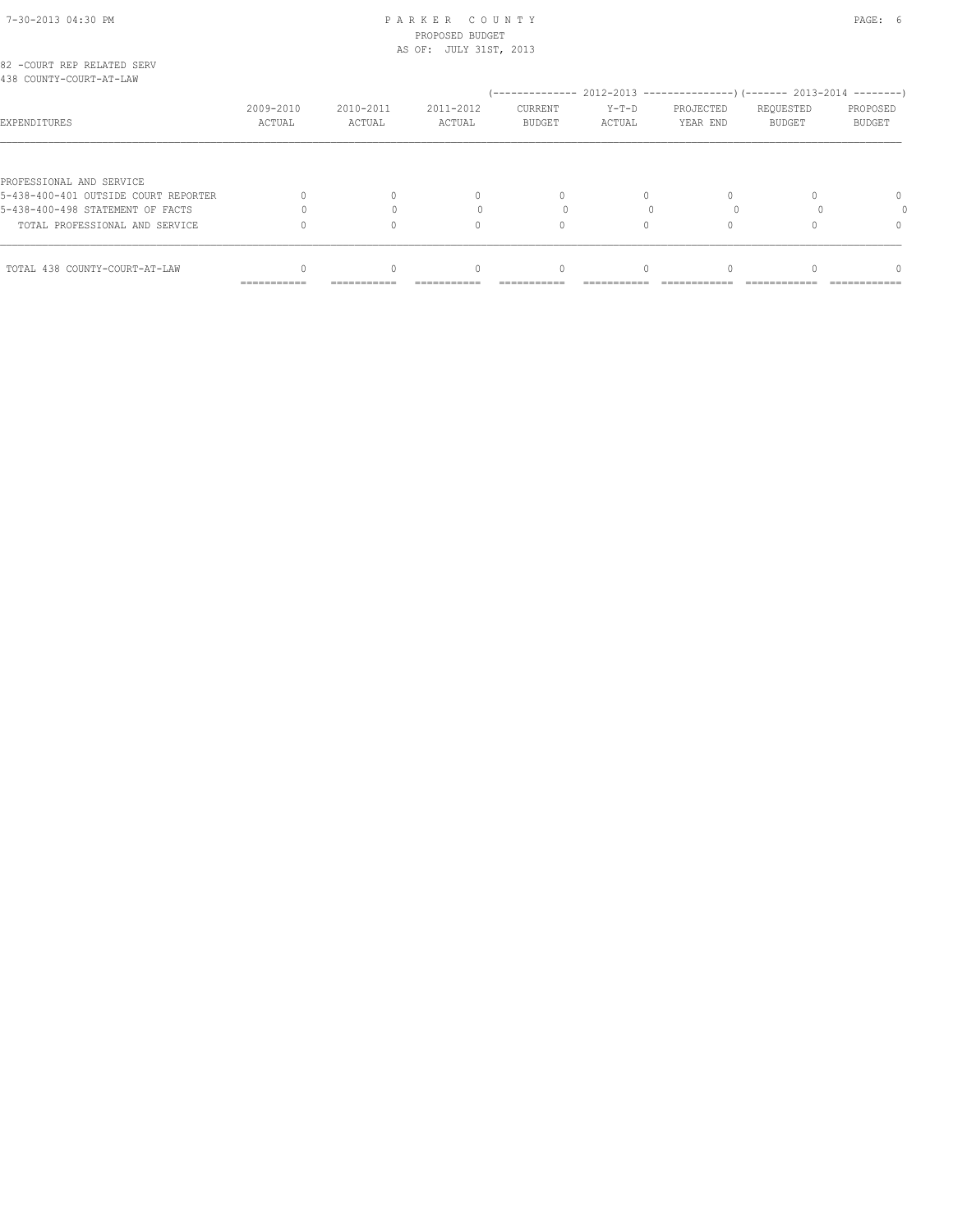| 82 -COURT REP RELATED SERV |  |  |
|----------------------------|--|--|
| 439 COUNTY CRT AT LAW 2    |  |  |

| RJY CUUNII CRI AI LAW Z               |                     |                     |                     |                          |                   |                       |                     |                    |
|---------------------------------------|---------------------|---------------------|---------------------|--------------------------|-------------------|-----------------------|---------------------|--------------------|
| EXPENDITURES                          | 2009-2010<br>ACTUAL | 2010-2011<br>ACTUAL | 2011-2012<br>ACTUAL | CURRENT<br><b>BUDGET</b> | $Y-T-D$<br>ACTUAL | PROJECTED<br>YEAR END | REQUESTED<br>BUDGET | PROPOSED<br>BUDGET |
|                                       |                     |                     |                     |                          |                   |                       |                     |                    |
| PROFESSIONAL AND SERVICE              |                     |                     |                     |                          |                   |                       |                     |                    |
| 5-439-400-401 OUTSIDE COURT REPORTER  |                     |                     |                     |                          |                   |                       |                     |                    |
| 5-439-400-450 OFFICE EQUIPMENT REPAIR |                     |                     |                     |                          |                   |                       |                     | 0                  |
| 5-439-400-498 STATEMENT OF FACTS      |                     |                     |                     |                          |                   |                       |                     |                    |
| TOTAL PROFESSIONAL AND SERVICE        |                     |                     |                     |                          |                   |                       |                     |                    |
| TOTAL 439 COUNTY CRT AT LAW 2         |                     |                     | $\bigcap$           |                          |                   |                       |                     |                    |
|                                       | ------------        |                     |                     |                          |                   |                       |                     |                    |
| TOTAL EXPENDITURES                    |                     |                     | $\mathbf{0}$        | 21,000                   | $\circ$           | 73,679                | 24,000              | 21,000             |
|                                       | ===========         |                     |                     |                          |                   |                       |                     |                    |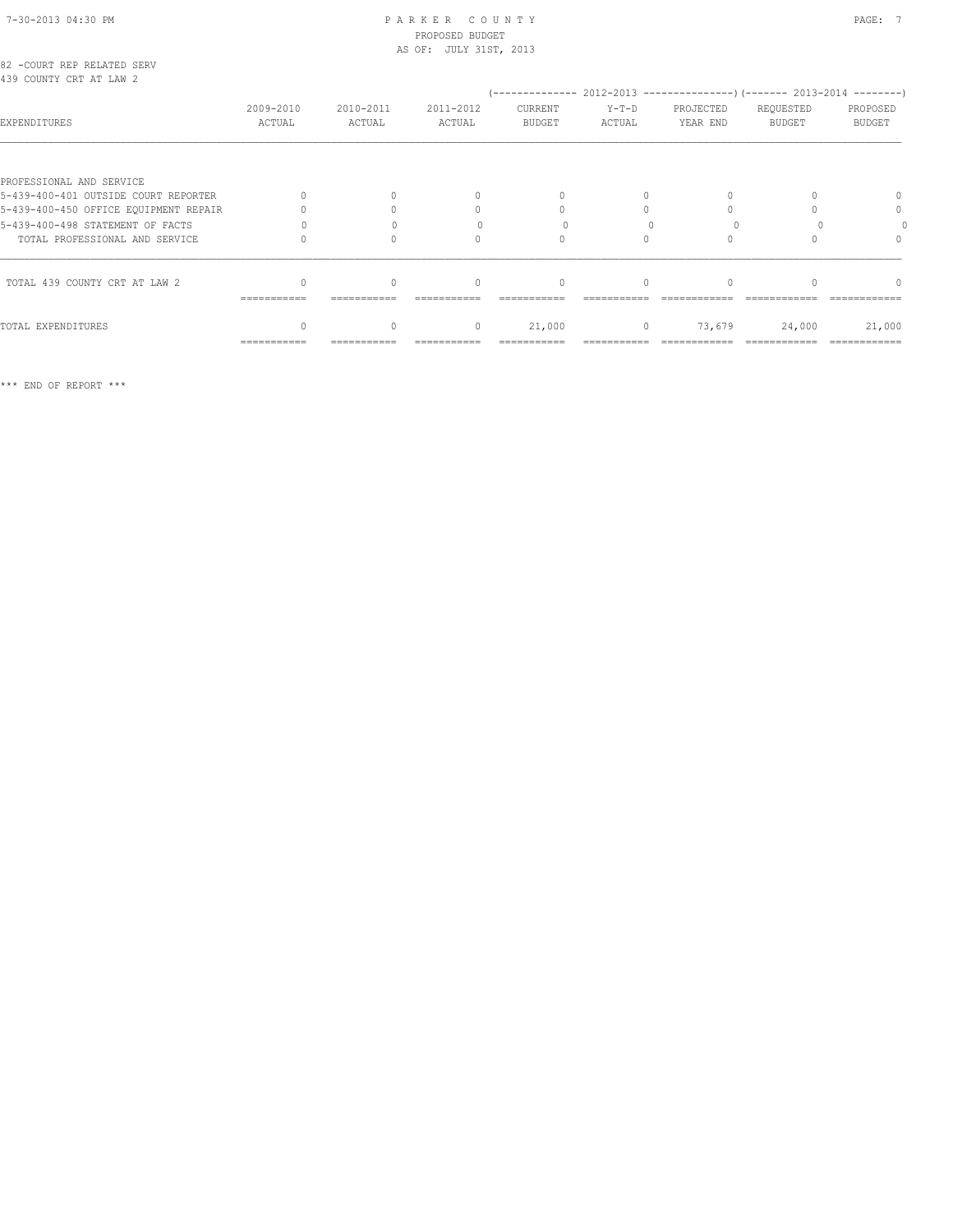# 83 -ADULT PROBATION

|                                    |                                  |                                  |                                  |                                  |                   |                       | (-------------- 2012-2013 ----------------) (------- 2013-2014 --------) |                           |
|------------------------------------|----------------------------------|----------------------------------|----------------------------------|----------------------------------|-------------------|-----------------------|--------------------------------------------------------------------------|---------------------------|
|                                    | 2009-2010<br>ACTUAL              | 2010-2011<br>ACTUAL              | 2011-2012<br>ACTUAL              | CURRENT<br><b>BUDGET</b>         | $Y-T-D$<br>ACTUAL | PROJECTED<br>YEAR END | REQUESTED<br><b>BUDGET</b>                                               | PROPOSED<br><b>BUDGET</b> |
| REVENUE SUMMARY                    |                                  |                                  |                                  |                                  |                   |                       |                                                                          |                           |
| INTERGOVERNMENTAL                  | $\Omega$                         | $\bigcap$                        | $\Omega$                         | $\Omega$                         | $\circ$           | 14)                   |                                                                          | n                         |
| 335 REVENUE                        |                                  | ∩                                | $\begin{array}{c} \n\end{array}$ | $\begin{array}{c} \n\end{array}$ | $\Omega$          | $\Omega$              |                                                                          | 0                         |
| 341 REVENUE                        |                                  |                                  | 0                                | $\Omega$                         | $\Omega$          | 0                     |                                                                          | 0                         |
| 343 REVENUE                        |                                  |                                  | n                                | $\cap$                           | $\Omega$          | $\mathbf{0}$          |                                                                          | $\mathbf{0}$              |
| INTEREST INCOME                    |                                  |                                  | 0                                |                                  | 0                 | 14)                   |                                                                          | $\Omega$                  |
| 360 REVENUE                        |                                  |                                  | 0                                | $\cap$                           | 0                 | 14)                   |                                                                          | $\Omega$                  |
| INVESTMENT INCOME                  |                                  |                                  | 0                                | $\Omega$                         | 0                 | 14)                   |                                                                          | 0                         |
| OTHER INCOME                       |                                  |                                  | $\Omega$                         | $\Omega$                         | $\Omega$          | $\mathbf{0}$          |                                                                          | $\circ$                   |
| INTERFUND TRANSFERS IN             |                                  |                                  | $\cap$                           | $\bigcap$                        | $\cap$            | $\Omega$              |                                                                          | $\mathbf{0}$              |
| 399 REVENUE                        |                                  | $\cap$                           | $\Omega$                         | $\Omega$                         | $\Omega$          | $\Omega$              |                                                                          |                           |
| TOTAL REVENUES                     | $\begin{array}{c} \n\end{array}$ | $\Omega$                         | $\mathbf{0}$                     | $\mathbf{0}$                     | $\circ$           | 56)                   | $\Omega$                                                                 | $\Omega$                  |
| EXPENDITURE SUMMARY                |                                  |                                  |                                  |                                  |                   |                       |                                                                          |                           |
| 571 ADULT PROBATION                | $\begin{array}{c} \n\end{array}$ | $\begin{array}{c} \n\end{array}$ | $\mathbf{0}$                     | $\Omega$                         | $\circ$           | 108                   | n                                                                        | 0                         |
| 700 TRANSFER OUT                   |                                  | $\Omega$                         | $\Omega$                         | $\Omega$                         | $\bigcap$         | $\circ$               | $\Omega$                                                                 | 0                         |
| TOTAL EXPENDITURES                 | $\begin{array}{c} \n\end{array}$ | $\begin{array}{c} \n\end{array}$ | $\mathbf{0}$                     | $\mathbf{0}$                     | $\circ$           | 108                   | $\Omega$                                                                 | 0                         |
| REVENUE OVER/ (UNDER) EXPENDITURES | $\cap$                           | $\Omega$                         | $\Omega$                         | $\circ$                          | 0                 | 164)                  |                                                                          | ∩                         |
|                                    | $=$ ===========                  | ===========                      | ===========                      | ===========                      | ===========       | ============          | =============                                                            | ============              |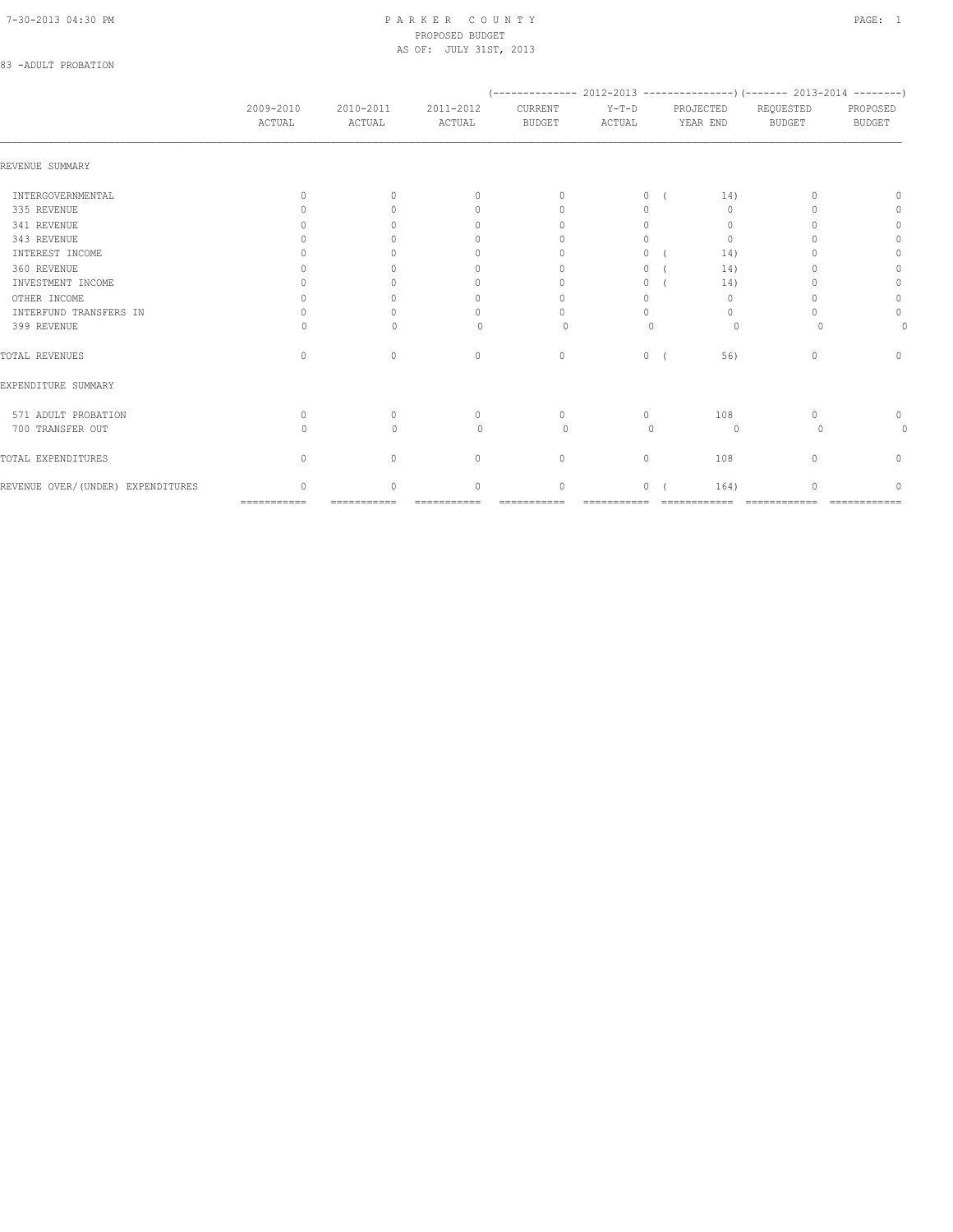83 -ADULT PROBATION

#### 7-30-2013 04:30 PM P A R K E R C O U N T Y PAGE: 2 PROPOSED BUDGET AS OF: JULY 31ST, 2013

|                                          |                     |                                  |                     | (-------------- 2012-2013 ----------------) (------- 2013-2014 --------) |                   |                       |              |                            |                    |
|------------------------------------------|---------------------|----------------------------------|---------------------|--------------------------------------------------------------------------|-------------------|-----------------------|--------------|----------------------------|--------------------|
| <b>REVENUES</b>                          | 2009-2010<br>ACTUAL | 2010-2011<br>ACTUAL              | 2011-2012<br>ACTUAL | CURRENT<br><b>BUDGET</b>                                                 | $Y-T-D$<br>ACTUAL | PROJECTED<br>YEAR END |              | REQUESTED<br><b>BUDGET</b> | PROPOSED<br>BUDGET |
|                                          |                     |                                  |                     |                                                                          |                   |                       |              |                            |                    |
| INTERGOVERNMENTAL                        |                     |                                  |                     |                                                                          |                   |                       |              |                            |                    |
| 3-334-000-083 STATE GRANT                | $\circ$             | $\circ$                          | $\mathbf{0}$        | $\circ$                                                                  |                   | 0(                    | 14)          | $\circ$                    |                    |
| TOTAL INTERGOVERNMENTAL                  | $\Omega$            | $\cap$                           | $\Omega$            | $\Omega$                                                                 | 0(                |                       | 14)          | $\Omega$                   |                    |
| 335 REVENUE                              |                     |                                  |                     |                                                                          |                   |                       |              |                            |                    |
| 3-335-000-083 STATE AID-SUBSTANCE ABUSE  | $\circ$             | $\mathbf{0}$                     | $\circ$             | $\circ$                                                                  | $\mathbf{0}$      |                       | $\circ$      | $\circ$                    |                    |
| TOTAL 335 REVENUE                        | $\Omega$            | $\Omega$                         | $\circ$             | $\Omega$                                                                 | $\circ$           |                       | $\Omega$     | $\circ$                    | $\mathbf{0}$       |
| 341 REVENUE                              |                     |                                  |                     |                                                                          |                   |                       |              |                            |                    |
| 3-341-000-083 PROGRAM PARTICIPANTS       | 0                   | $\circ$                          | $\mathbf{0}$        | $\circ$                                                                  | $\mathbf{0}$      |                       | $\circ$      | $\circ$                    |                    |
| TOTAL 341 REVENUE                        | $\Omega$            | $\Omega$                         | $\circ$             | $\Omega$                                                                 | $\Omega$          |                       | $\Omega$     | $\Omega$                   | $\Omega$           |
| 343 REVENUE                              |                     |                                  |                     |                                                                          |                   |                       |              |                            |                    |
| 3-343-000-015 INSURANCE ADMINISTRATION F | 0                   | $\begin{array}{c} \n\end{array}$ | $\mathbf 0$         | $\circ$                                                                  | 0                 |                       | $\circ$      | $\circ$                    |                    |
| TOTAL 343 REVENUE                        | $\mathbf{0}$        | $\circ$                          | $\circ$             | $\circ$                                                                  | $\circ$           |                       | $\mathbf{0}$ | $\circ$                    | $\Omega$           |
| INTEREST INCOME                          |                     |                                  |                     |                                                                          |                   |                       |              |                            |                    |
| 3-359-000-083 NOW ACCOUNT INTEREST       | $\circ$             | $\Omega$                         | $\circ$             | $\circ$                                                                  |                   | 0(                    | 14)          | $\Omega$                   |                    |
| TOTAL INTEREST INCOME                    | $\cap$              | $\Omega$                         | $\circ$             | $\Omega$                                                                 | 0(                |                       | 14)          | $\Omega$                   |                    |
| 360 REVENUE                              |                     |                                  |                     |                                                                          |                   |                       |              |                            |                    |
| 3-360-000-083 TEXPOOL INTEREST           | $\circ$             | $\Omega$                         | $\mathbf{0}$        | $\circ$                                                                  |                   | 0(                    | 14)          | $\circ$                    |                    |
| TOTAL 360 REVENUE                        | $\cap$              | $\bigcap$                        | $\circ$             | $\cap$                                                                   | 0(                |                       | 14)          | $\circ$                    |                    |
| INVESTMENT INCOME                        |                     |                                  |                     |                                                                          |                   |                       |              |                            |                    |
| 3-361-000-083 INTEREST INCOME            | $\circ$             | $\mathbf{0}$                     | $\circ$             | $\circ$                                                                  |                   | 0(                    | 14)          | $\circ$                    |                    |
| TOTAL INVESTMENT INCOME                  | $\Omega$            | $\Omega$                         | $\Omega$            | $\Omega$                                                                 | 0(                |                       | 14)          | $\circ$                    |                    |
| OTHER INCOME                             |                     |                                  |                     |                                                                          |                   |                       |              |                            |                    |
| 3-370-000-370 MISCELLANEOUS              | $\circ$             | $\Omega$                         | $\mathbf{0}$        | $\circ$                                                                  | $\mathbf{0}$      |                       | $\circ$      | $\circ$                    |                    |
| TOTAL OTHER INCOME                       | $\cap$              | $\cap$                           | $\Omega$            | $\Omega$                                                                 | $\Omega$          |                       | $\Omega$     | $\Omega$                   | $\Omega$           |
| INTERFUND TRANSFERS IN                   |                     |                                  |                     |                                                                          |                   |                       |              |                            |                    |
| 3-371-000-085 TRANSFER FROM CCP FUND (85 | $\circ$             | $\mathbf{0}$                     | $\mathbf 0$         | $\circ$                                                                  | $\mathbf{0}$      |                       | $\circ$      | $\circ$                    |                    |
| TOTAL INTERFUND TRANSFERS IN             | $\Omega$            | $\Omega$                         | $\circ$             | $\Omega$                                                                 | $\circ$           |                       | $\circ$      | $\mathbf{0}$               |                    |
| 399 REVENUE                              |                     |                                  |                     |                                                                          |                   |                       |              |                            |                    |
| 3-399-000-001 UNEXPENDED FUND BALANCE    | $\circ$             | $\mathbf{0}$                     | $\mathbf{0}$        | $\circ$                                                                  | $\mathbf{0}$      |                       | $\circ$      | $\circ$                    |                    |
| TOTAL 399 REVENUE                        | $\Omega$            | $\circ$                          | $\circ$             | $\circ$                                                                  | $\circ$           |                       | $\circ$      | $\circ$                    |                    |
|                                          |                     |                                  |                     |                                                                          |                   |                       |              |                            |                    |
| TOTAL REVENUES                           | $\circ$             | $\circ$                          | $\circ$             | $\mathbf{0}$                                                             | $0 \left($        |                       | 56)          | $\mathbf{0}$               | $\circ$            |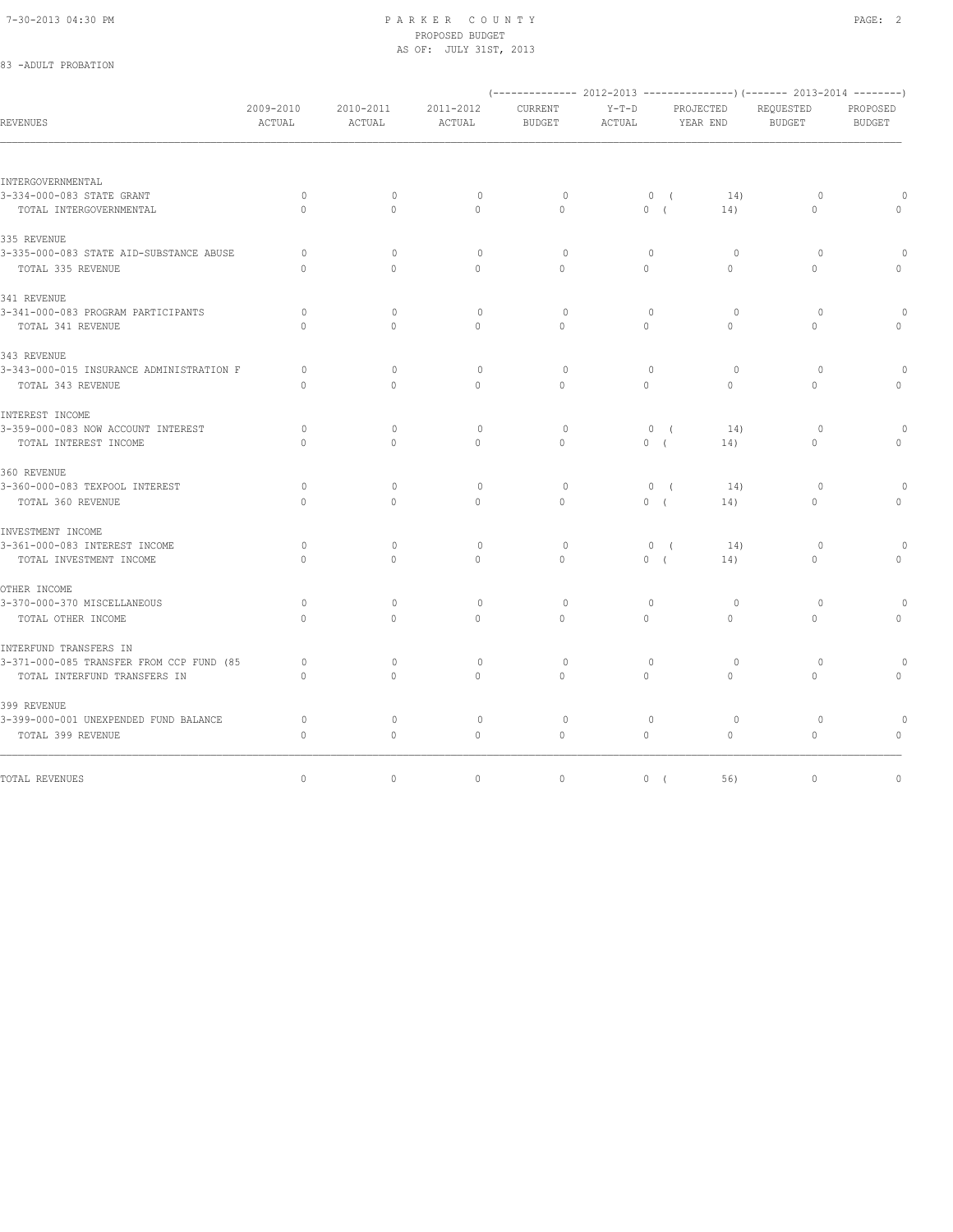| 83 -ADULT PROBATION<br>571 ADULT PROBATION |                                                                                                                                                                                   |                                  |                            |                                          |                        |                       |                                                                                                        |                             |
|--------------------------------------------|-----------------------------------------------------------------------------------------------------------------------------------------------------------------------------------|----------------------------------|----------------------------|------------------------------------------|------------------------|-----------------------|--------------------------------------------------------------------------------------------------------|-----------------------------|
| EXPENDITURES                               | 2009-2010<br>ACTUAL                                                                                                                                                               | 2010-2011<br>$\verb ACTUAL $     | 2011-2012<br>ACTUAL        | CURRENT<br><b>BUDGET</b>                 | $Y-T-D$<br>ACTUAL      | PROJECTED<br>YEAR END | (-------------- 2012-2013 ----------------) (------- 2013-2014 --------)<br>REQUESTED<br><b>BUDGET</b> | PROPOSED<br><b>BUDGET</b>   |
|                                            |                                                                                                                                                                                   |                                  |                            |                                          |                        |                       |                                                                                                        |                             |
| SALARIES & BENEFITS                        |                                                                                                                                                                                   |                                  |                            |                                          |                        |                       |                                                                                                        |                             |
| SALARIES & WAGES                           |                                                                                                                                                                                   |                                  |                            |                                          |                        |                       |                                                                                                        |                             |
| 5-571-100-100 SALARIES                     | $\circ$                                                                                                                                                                           | $\mathbf{0}$                     | $\mathbb O$                | $\circ$                                  | $\mathbf{0}$           | 14                    | $\circ$                                                                                                | $\cap$                      |
| TOTAL SALARIES & WAGES                     | $\Omega$                                                                                                                                                                          | $\Omega$                         | $\Omega$                   | $\Omega$                                 | $\Omega$               | 14                    | $\Omega$                                                                                               | $\Omega$                    |
| BENEFITS                                   |                                                                                                                                                                                   |                                  |                            |                                          |                        |                       |                                                                                                        |                             |
| 5-571-100-201 FICA MATCH                   | $\Omega$                                                                                                                                                                          | $\Omega$                         | $\Omega$                   | $\Omega$                                 | $\Omega$               | 14                    | $\Omega$                                                                                               | $\Omega$                    |
| 5-571-100-202 EMPLOYEE HOSPITALIZAITON     | $\Omega$                                                                                                                                                                          | $\Omega$                         | $\Omega$                   | $\Omega$                                 | $\Omega$               | 14                    | $\Omega$                                                                                               | $\Omega$                    |
| 5-571-100-203 RETIREMENT PLAN CONTRIBUT    | 0                                                                                                                                                                                 | $\Omega$                         | $\circ$                    | $\circ$                                  | $\mathbf{0}$           | 14                    | $\circ$                                                                                                |                             |
| TOTAL BENEFITS                             | O                                                                                                                                                                                 | $\circ$                          | $\circ$                    | $\circ$                                  | $\mathbf{0}$           | 42                    | $\circ$                                                                                                | $\circ$                     |
| TOTAL SALARIES & BENEFITS                  | $\Omega$                                                                                                                                                                          | $\Omega$                         | $\Omega$                   | $\Omega$                                 | $\Omega$               | 56                    | $\Omega$                                                                                               | $\Omega$                    |
| OPERATING EXPENSES                         |                                                                                                                                                                                   |                                  |                            |                                          |                        |                       |                                                                                                        |                             |
| 5-571-300-330 SUPPLIES                     | $\circ$                                                                                                                                                                           | $\circ$                          | $\circ$                    | $\mathbf{0}$                             | $\circ$                | 14                    | $\circ$                                                                                                | $\circ$                     |
| 5-571-300-335 SUPPLIES/OPERATING EXPENSE   | $\circ$                                                                                                                                                                           | $\mathbf{0}$                     | $\circ$                    | 0                                        | $\mathbf{0}$           | 14                    | $\circ$                                                                                                |                             |
| TOTAL OPERATING EXPENSES                   | $\Omega$                                                                                                                                                                          | $\Omega$                         | $\Omega$                   | $\circ$                                  | $\circ$                | 28                    | $\circ$                                                                                                | $\circ$                     |
| PROFESSIONAL AND SERVICE                   |                                                                                                                                                                                   |                                  |                            |                                          |                        |                       |                                                                                                        |                             |
| 5-571-400-406 PROFESSIONAL FEES            | $\mathbf{0}$                                                                                                                                                                      | $\mathbf{0}$                     | $\mathbf{0}$               | $\circ$                                  | $\circ$                | 14                    | $\mathbf{0}$                                                                                           | $\mathbf{0}$                |
| 5-571-400-408 CONTRACT SERVICES            | $\mathbf{0}$                                                                                                                                                                      | $\circ$                          | $\mathbf{0}$               | $\circ$                                  | $\circ$                | 14                    | $\mathbf{0}$                                                                                           | $\mathbf{0}$                |
| 5-571-400-424 TRAVEL                       | $\Omega$                                                                                                                                                                          | $\Omega$                         | $\Omega$                   | $\Omega$                                 | $\Omega$               | 14                    | $\Omega$                                                                                               | $\Omega$                    |
| 5-571-400-460 FACILITIES, UTILITIES & EQ   | 0                                                                                                                                                                                 | $\Omega$                         | $\Omega$                   | $\Omega$                                 | $\Omega$               | 14                    | $\circ$                                                                                                | $\circ$                     |
| TOTAL PROFESSIONAL AND SERVICE             | $\Omega$                                                                                                                                                                          | $\Omega$                         | $\Omega$                   | $\Omega$                                 | $\Omega$               | 40                    | $\Omega$                                                                                               | $\Omega$                    |
| 5-571-400-406PROFESSIONAL FEES             | PERMANENT NOTES:<br>FISCAL SERVICE FEE = 1,988.<br>BONDS & INSURANCE = $1,500$ .                                                                                                  |                                  |                            |                                          |                        |                       |                                                                                                        |                             |
| 5-571-400-408CONTRACT SERVICES             | PERMANENT NOTES:<br>OUTPATIENT (GROUP) = 42,075<br>INTENSIVE RESIDENT = 74,538<br>RESIDENTIAL = $83,160$<br>$SASSI = 814$<br>EVALUATIONS = $2,205$<br>SAE EVALUATIONS = $1470.00$ | OUTPATIENT (INDIVIDUAL) = 10,880 |                            |                                          |                        |                       |                                                                                                        |                             |
| 5-571-400-424TRAVEL                        | PERMANENT NOTES:<br>MILEAGE BASED ON .35/MILE<br>PER DEIM AT \$30 PER DAY                                                                                                         |                                  |                            |                                          |                        |                       |                                                                                                        |                             |
| TOTAL 571 ADULT PROBATION                  | $\circ$<br>$=$ ===========                                                                                                                                                        | $\circ$<br>===========           | $\mathbb O$<br>=========== | $\mathbb O$<br>$=$ = = = = = = = = = = = | $\circ$<br>=========== | 124<br>============   | $\mathbf 0$<br>$=$ ============                                                                        | $\mathbf 0$<br>============ |
|                                            |                                                                                                                                                                                   |                                  |                            |                                          |                        |                       |                                                                                                        |                             |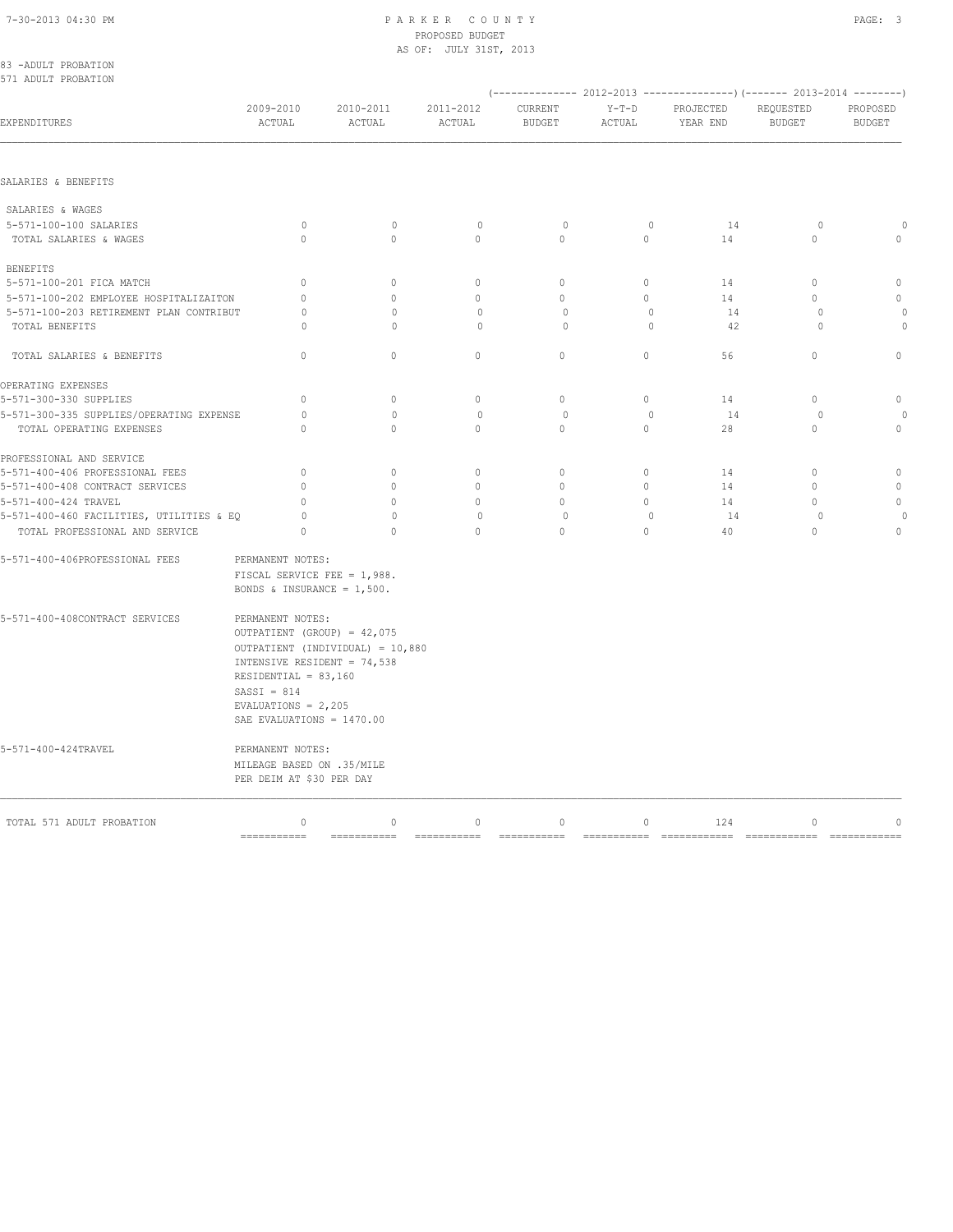| 83 -ADULT PROBATION<br>700 TRANSFER OUT                                                            |                     |                     |                          |                          |                   |                       |                            |                                                                                                     |
|----------------------------------------------------------------------------------------------------|---------------------|---------------------|--------------------------|--------------------------|-------------------|-----------------------|----------------------------|-----------------------------------------------------------------------------------------------------|
| EXPENDITURES                                                                                       | 2009-2010<br>ACTUAL | 2010-2011<br>ACTUAL | 2011-2012<br>ACTUAL      | CURRENT<br><b>BUDGET</b> | $Y-T-D$<br>ACTUAL | PROJECTED<br>YEAR END | REQUESTED<br><b>BUDGET</b> | (-------------- 2012-2013 --------------------- 2013-2014 ---------- )<br>PROPOSED<br><b>BUDGET</b> |
| TRANSFERS/DEBT SERVICE<br>5-700-700-083 TRANSFER TO JACK COUNTY CS<br>TOTAL TRANSFERS/DEBT SERVICE |                     |                     | $\cap$                   | O                        |                   |                       |                            | $\cap$                                                                                              |
| TOTAL 700 TRANSFER OUT                                                                             | ===========         | ===========         | $\bigcap$<br>=========== | $\Omega$<br>===========  | $\Omega$          |                       |                            | $\Omega$<br>============                                                                            |
| TOTAL EXPENDITURES                                                                                 | ===========         |                     | $\Omega$                 | $\Omega$                 |                   | 124                   |                            |                                                                                                     |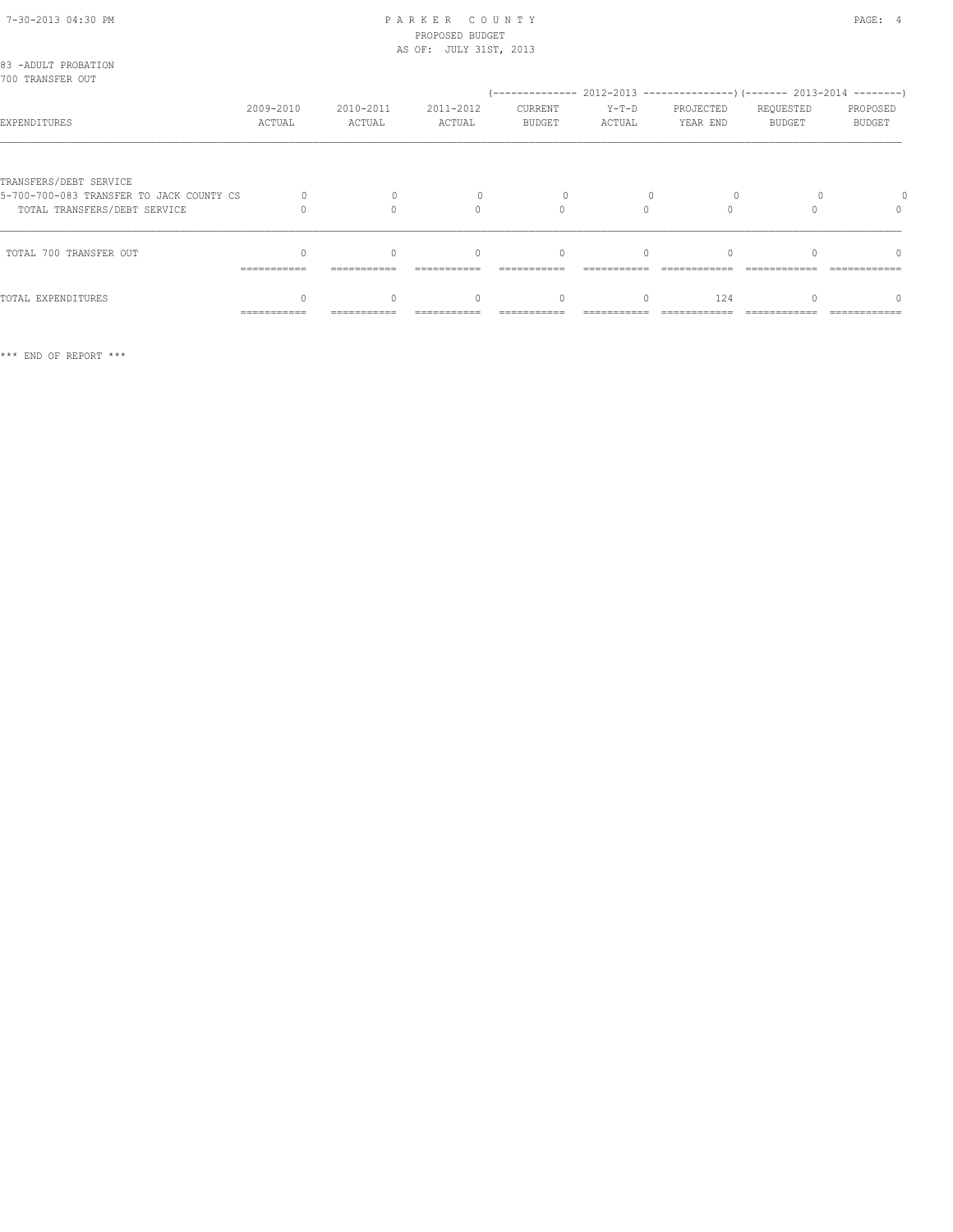84 -ADULT PROB SUPERVISION

| 2009-2010<br>ACTUAL              | 2010-2011<br>ACTUAL | 2011-2012<br>ACTUAL              | CURRENT<br><b>BUDGET</b>         | $Y-T-D$<br>ACTUAL | PROJECTED<br>YEAR END |                                                                       | REQUESTED<br><b>BUDGET</b>       | PROPOSED<br><b>BUDGET</b> |
|----------------------------------|---------------------|----------------------------------|----------------------------------|-------------------|-----------------------|-----------------------------------------------------------------------|----------------------------------|---------------------------|
|                                  |                     |                                  |                                  |                   |                       |                                                                       |                                  |                           |
|                                  |                     |                                  |                                  |                   |                       |                                                                       |                                  |                           |
| 419,361                          | 442,162             | 437,706                          | 416,138                          |                   |                       | 14)                                                                   | $\mathbf{0}$                     | 416,138                   |
| 1,146,405                        | 1,090,431           | 1,182,809                        | 1,100,000                        |                   |                       | 14)                                                                   | $\Omega$                         | 1,100,000                 |
| 46,770                           | 55,512              | 41,698                           | 35,000                           |                   |                       | 14)                                                                   | $\begin{array}{c} \n\end{array}$ | 35,000                    |
| 2,885                            | 8,121               | 22,369                           | 8,000                            | 16,213            |                       | 14)                                                                   | $\mathbf{0}$                     | 8,000                     |
| $\mathbf{0}$                     | $\circ$             | $\mathbf{0}$                     | $\circ$                          | $\circ$           |                       | 14)                                                                   | $\mathbf{0}$                     | $\mathbf{0}$              |
| $\circ$                          | $\mathbf{0}$        | $\mathbf{0}$                     | $\mathbf{0}$                     | $\circ$           |                       | 14)                                                                   | $\Omega$                         | $\mathbf{0}$              |
| $\begin{array}{c} \n\end{array}$ | $\Omega$            | $\begin{array}{c} \n\end{array}$ | $\mathbf{0}$                     | $\circ$           |                       | 14)                                                                   | $\Omega$                         | $\mathbf{0}$              |
| $\mathbf{0}$                     | $\Omega$            | $\mathbf{0}$                     | $\mathbf{0}$                     | $\circ$           |                       | 14)                                                                   | $\Omega$                         | $\circ$                   |
| $\mathbf{0}$                     | $\Omega$            | $\Omega$                         | $\Omega$                         | $\circ$           |                       | 14)                                                                   | $\bigcap$                        | $\circ$                   |
| $\mathbf{0}$                     | $\Omega$            | $\begin{array}{c} \n\end{array}$ | $\begin{array}{c} \n\end{array}$ | $\circ$           |                       | 14)                                                                   | $\Omega$                         | $\mathbb O$               |
| $\mathbf{0}$                     | $\mathbf{0}$        | $\mathbf{0}$                     | $\mathbf{0}$                     | $\circ$           |                       | 14)                                                                   | 0                                | $\mathbb O$               |
| $\mathbf{0}$                     | $\circ$             | $\mathbf{0}$                     | $\mathbf{0}$                     | $\circ$           |                       | 14)                                                                   | $\mathbf{0}$                     | $\mathbf{0}$              |
| 1,220                            | 706                 | 356                              | 1,500                            | 217               |                       | 14)                                                                   | $\mathbf{0}$                     | 1,500                     |
| 33,147                           | 31,202              | 33,240                           | 257,000                          |                   |                       | 28)                                                                   | $\mathbf{0}$                     | 257,000                   |
| $\mathbf{0}$                     | $\circ$             | $\mathbf{0}$                     | $\mathbf{0}$                     | $\circ$           |                       | 14)                                                                   | $\Omega$                         | $\mathbf 0$               |
| $\Omega$                         | $\mathbf{0}$        | $\Omega$                         | $\circ$                          | $\Omega$          |                       | $\Omega$                                                              | $\Omega$                         | $\circ$                   |
| 1,649,788                        | 1,628,133           | 1,718,178                        | 1,817,638                        |                   |                       |                                                                       | $\Omega$                         | 1,817,638                 |
|                                  |                     |                                  |                                  |                   |                       |                                                                       |                                  |                           |
| 1,729,495                        | 1,768,885           | 1,673,150                        | 1,817,638                        | 1,409,924         |                       |                                                                       | $\Omega$                         | 1,817,638                 |
| $\circ$                          | $\mathbf{0}$        | 6,565                            | $\circ$                          | $\mathbf{0}$      |                       | $\overline{0}$                                                        | $\Omega$                         | 0                         |
| 1,729,495                        | 1,768,885           | 1,679,715                        | 1,817,638                        | 1,409,924         |                       |                                                                       | $\mathbf{0}$                     | 1,817,638                 |
|                                  | 140,752)            | 38,463                           | $\circ$                          | 170,297           |                       |                                                                       | $\mathbf{0}$                     | $\mathbf{0}$              |
|                                  | ===========         | 79,708)                          |                                  |                   |                       | 425,460 (<br>$1,072,440$ (<br>$38,133$ (<br>$27,757$ (<br>1,580,221 ( | 224)<br>148<br>148<br>372)       |                           |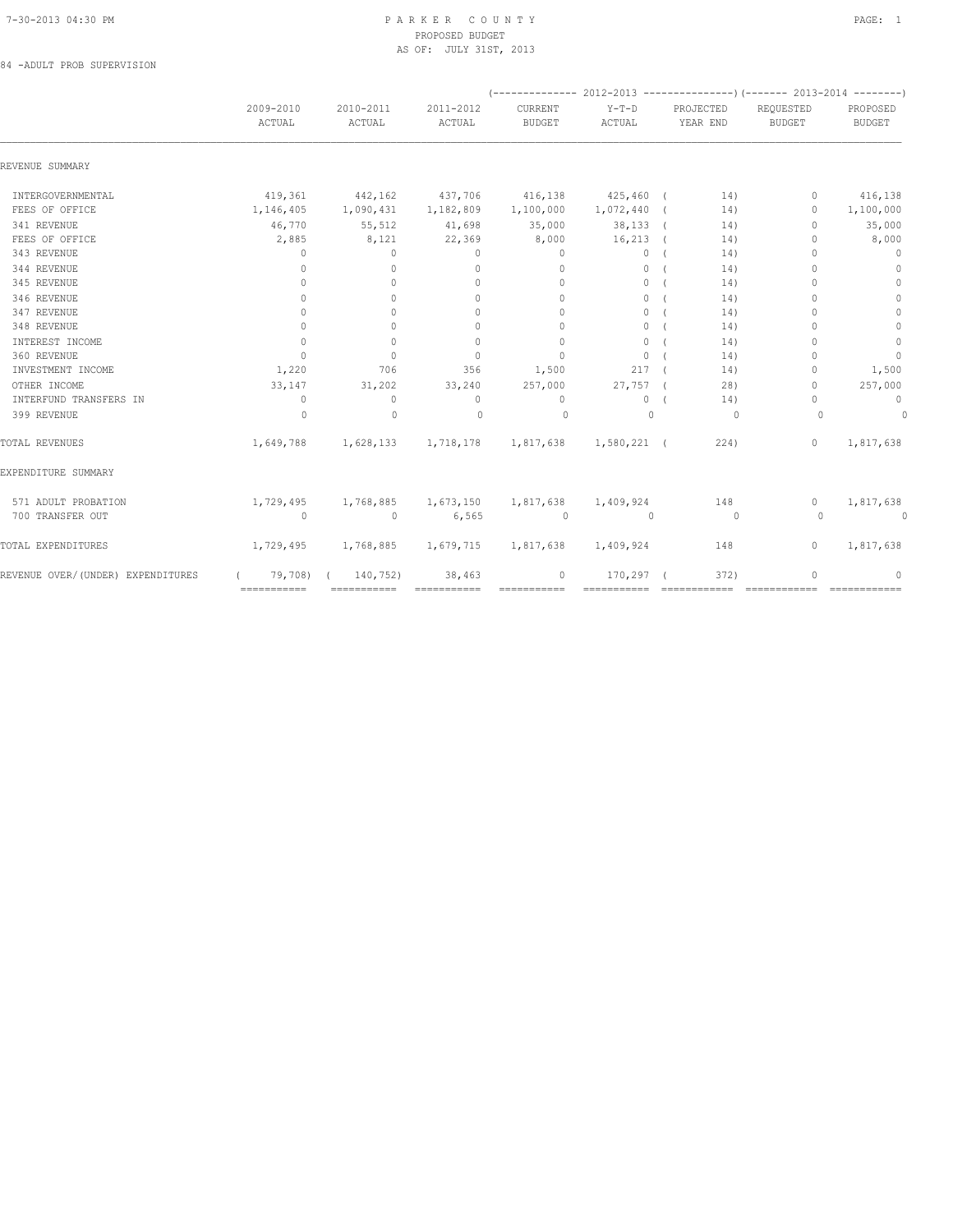# 84 -ADULT PROB SUPERVISION

|                                          |                                  |                     |                     | (-------------- 2012-2013 ---------------) (------- 2013-2014 --------) |                   |                       |                                  |                           |
|------------------------------------------|----------------------------------|---------------------|---------------------|-------------------------------------------------------------------------|-------------------|-----------------------|----------------------------------|---------------------------|
| <b>REVENUES</b>                          | 2009-2010<br>ACTUAL              | 2010-2011<br>ACTUAL | 2011-2012<br>ACTUAL | CURRENT<br><b>BUDGET</b>                                                | $Y-T-D$<br>ACTUAL | PROJECTED<br>YEAR END | REOUESTED<br><b>BUDGET</b>       | PROPOSED<br><b>BUDGET</b> |
|                                          |                                  |                     |                     |                                                                         |                   |                       |                                  |                           |
| INTERGOVERNMENTAL                        |                                  |                     |                     |                                                                         |                   |                       |                                  |                           |
| 3-334-000-084 STATE GRANT                | 388,779                          | 393,260             | 437,706             | 416,138                                                                 | $425,460$ (       | 14)                   | $\mathbf{0}$                     | 416,138                   |
| 3-334-000-184 RIDER 80 STATE AID         | 30,582                           | 48,902              | $\sim$ 0            | $\sim$ 0                                                                | $\circ$           | 0                     | $\circ$                          | $\overline{\phantom{0}}$  |
| TOTAL INTERGOVERNMENTAL                  | 419,361                          | 442,162             | 437,706             | 416,138                                                                 | $425,460$ (       | 14)                   | $\circ$                          | 416,138                   |
| FEES OF OFFICE                           |                                  |                     |                     |                                                                         |                   |                       |                                  |                           |
| 3-340-000-084 FEES OF OFFICE             | 1,146,405                        | 1,090,431           | 1,182,809           | 1,100,000                                                               | 1,072,440 (       | 14)                   | $\circ$                          | 1,100,000                 |
| TOTAL FEES OF OFFICE                     | 1,146,405                        | 1,090,431           | 1,182,809           | 1,100,000                                                               | $1,072,440$ (     | 14)                   | $\circ$                          | 1,100,000                 |
| 341 REVENUE                              |                                  |                     |                     |                                                                         |                   |                       |                                  |                           |
| 3-341-000-084 PAYMENTS BY PROGRAM PARTIC | 46,770                           | 55,512              | 41,698              | 35,000                                                                  | $38,133$ (        | 14)                   | $\circ$                          | 35,000                    |
| TOTAL 341 REVENUE                        | 46,770                           | 55,512              | 41,698              | 35,000                                                                  | $38,133$ (        | 14)                   | $\mathbf{0}$                     | 35,000                    |
| FEES OF OFFICE                           |                                  |                     |                     |                                                                         |                   |                       |                                  |                           |
| 3-342-000-084 SAFPF                      | 2,885                            | 8,121               | 22,369              | 8,000                                                                   | $16,213$ (        | 14)                   | $\circ$                          | 8,000                     |
| TOTAL FEES OF OFFICE                     | 2,885                            | 8,121               | 22,369              | 8,000                                                                   | $16,213$ (        | 14)                   | $\circ$                          | 8,000                     |
| 343 REVENUE                              |                                  |                     |                     |                                                                         |                   |                       |                                  |                           |
| 3-343-000-015 INSURANCE ADMINISTRATION F | $\Omega$                         | $\Omega$            | $\circ$             | $\mathbf{0}$                                                            | $\circ$           | $\Omega$              | $\begin{array}{c} \n\end{array}$ | 0                         |
| 3-343-000-084 ALCOLHOL/DRUG INTERVENTION | $\Omega$                         | $\Omega$            | $\mathbf{0}$        | $\Omega$                                                                | $\Omega$          | 14)<br>$\sqrt{2}$     | $\Omega$                         |                           |
| TOTAL 343 REVENUE                        | $\mathbf{0}$                     | $\circ$             | $\mathbf{0}$        | $\circ$                                                                 | 0(                | 14)                   | $\mathbf{0}$                     | $\circ$                   |
| 344 REVENUE                              |                                  |                     |                     |                                                                         |                   |                       |                                  |                           |
| 3-344-000-084 SUBSTANCE ABUSE EDUCATION  | $\Omega$                         | $\Omega$            | $\mathbf{0}$        | $\circ$                                                                 | 0(                | 14)                   | $\Omega$                         | $\circ$                   |
| TOTAL 344 REVENUE                        | $\begin{array}{c} \n\end{array}$ | $\Omega$            | $\mathbf{0}$        | $\begin{array}{c} \n\end{array}$                                        | 0(                | 14)                   | $\Omega$                         | $\Omega$                  |
| 345 REVENUE                              |                                  |                     |                     |                                                                         |                   |                       |                                  |                           |
| 3-345-000-084 ALCOHOL EDUCATION PROGRAM  | $\circ$                          | $\mathbf 0$         | $\circ$             | 0                                                                       | 0(                | 14)                   | $\circ$                          | 0                         |
| TOTAL 345 REVENUE                        | $\Omega$                         | $\circ$             | $\mathbf{0}$        | $\circ$                                                                 | 0(                | 14)                   | $\mathbf{0}$                     | $\mathbf{0}$              |
| 346 REVENUE                              |                                  |                     |                     |                                                                         |                   |                       |                                  |                           |
| 3-346-000-084 LIFE SKILLS                | $\circ$                          | $\mathbf{0}$        | 0                   | $\circ$                                                                 | 0(                | 14)                   | $\circ$                          | $\Omega$                  |
| TOTAL 346 REVENUE                        | $\mathbf{0}$                     | $\circ$             | $\mathbf{0}$        | $\circ$                                                                 | 0(                | 14)                   | $\mathbf{0}$                     | $\circ$                   |
| 347 REVENUE                              |                                  |                     |                     |                                                                         |                   |                       |                                  |                           |
| 3-347-000-084 D.W.I. REPEAT OFFENDERS    | $\circ$                          | $\mathbf{0}$        | $\circ$             | $\circ$                                                                 | 0(                | 14)                   | $\circ$                          | 0                         |
| TOTAL 347 REVENUE                        | $\Omega$                         | $\Omega$            | $\Omega$            | $\Omega$                                                                | 0(                | 14)                   | $\Omega$                         | $\mathbf{0}$              |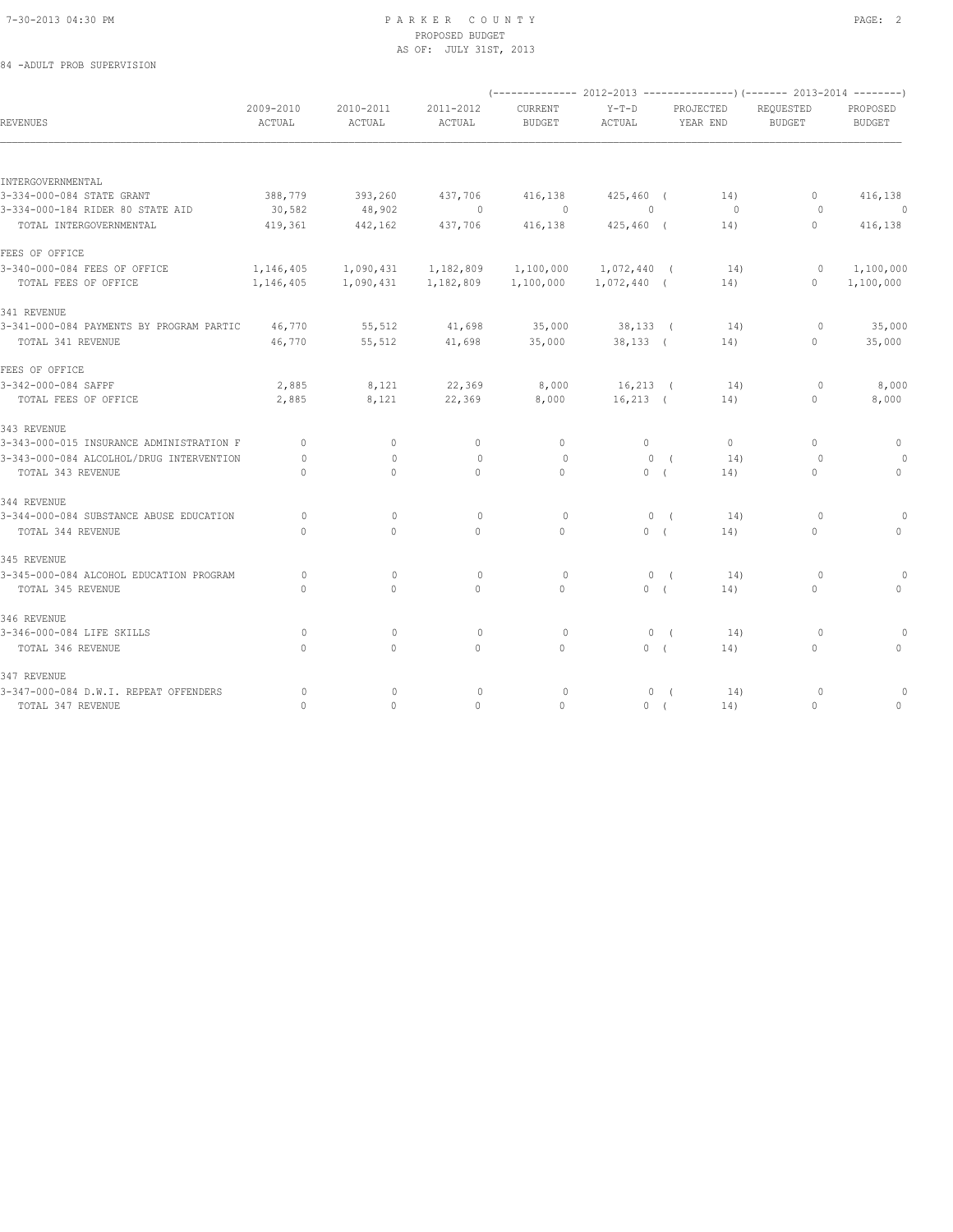# 84 -ADULT PROB SUPERVISION

|                                          |                                  |                     |                     |                          |                                                 |                       |              | $(----------2012-2013------------)$ $(----2013-2014------)$ |                           |
|------------------------------------------|----------------------------------|---------------------|---------------------|--------------------------|-------------------------------------------------|-----------------------|--------------|-------------------------------------------------------------|---------------------------|
| <b>REVENUES</b>                          | 2009-2010<br>ACTUAL              | 2010-2011<br>ACTUAL | 2011-2012<br>ACTUAL | CURRENT<br><b>BUDGET</b> | $Y-T-D$<br>ACTUAL                               | PROJECTED<br>YEAR END |              | REQUESTED<br><b>BUDGET</b>                                  | PROPOSED<br><b>BUDGET</b> |
| 348 REVENUE                              |                                  |                     |                     |                          |                                                 |                       |              |                                                             |                           |
| 3-348-000-084 URINE ANALYSIS             | $\circ$                          | $\circ$             | $\circ$             | $\Omega$                 |                                                 | 0(                    | 14)          | $\circ$                                                     | $\circ$                   |
| TOTAL 348 REVENUE                        | $\Omega$                         | $\Omega$            | $\Omega$            | $\Omega$                 |                                                 | 0(                    | 14)          | $\begin{array}{c} \n\end{array}$                            | $\circ$                   |
| INTEREST INCOME                          |                                  |                     |                     |                          |                                                 |                       |              |                                                             |                           |
| 3-359-000-084 NOW ACCOUNT INTEREST       | 0                                | $\mathbf{0}$        | $\mathbf{0}$        | $\circ$                  |                                                 | $0 \left($            | 14)          | $\Omega$                                                    | $\circ$                   |
| TOTAL INTEREST INCOME                    | $\begin{array}{c} \n\end{array}$ | $\circ$             | $\mathbf{0}$        | $\mathbf{0}$             | 0(                                              |                       | 14)          | $\mathbf{0}$                                                | $\mathbf{0}$              |
| 360 REVENUE                              |                                  |                     |                     |                          |                                                 |                       |              |                                                             |                           |
| 3-360-000-084 INTEREST INCOME            | $\Omega$                         | $\circ$             | $\Omega$            | $\circ$                  | 0(                                              |                       | 14)          | $\Omega$                                                    | $\circ$                   |
| TOTAL 360 REVENUE                        | $\bigcap$                        | $\Omega$            | $\Omega$            | $\Omega$                 | 0(                                              |                       | 14)          | $\begin{array}{c} \n\end{array}$                            | $\Omega$                  |
| INVESTMENT INCOME                        |                                  |                     |                     |                          |                                                 |                       |              |                                                             |                           |
| 3-361-000-084 INTEREST INCOME            | 1,220                            | 706                 | 356                 | 1,500                    | 217 (                                           |                       | 14)          | $\circ$                                                     | 1,500                     |
| TOTAL INVESTMENT INCOME                  | 1,220                            | 706                 | 356                 | 1,500                    | 217(                                            |                       | 14)          | $\Omega$                                                    | 1,500                     |
| OTHER INCOME                             |                                  |                     |                     |                          |                                                 |                       |              |                                                             |                           |
| 3-370-000-084 OTHER REVENUE              | 33,147                           | 31,202              | 33,240              | 32,000                   | $27,757$ (                                      |                       | 14)          | $\circ$                                                     | 32,000                    |
| 3-370-000-999 UNEXPENDED FUNDS RETURN    | $\sim$ 0                         | $\sim$ 0            | $\sim$ 0            | 225,000                  | $\begin{array}{ccc} & & 0 & \\ & & \end{array}$ |                       | 14)          | $\overline{0}$                                              | 225,000                   |
| TOTAL OTHER INCOME                       | 33,147                           | 31,202              | 33,240              | 257,000                  | 27,757 (                                        |                       | 28)          | $\Omega$                                                    | 257,000                   |
| INTERFUND TRANSFERS IN                   |                                  |                     |                     |                          |                                                 |                       |              |                                                             |                           |
| 3-371-000-399 TRANSFER FROM PRIOR FUND B | $\Omega$                         | $\Omega$            | $\Omega$            | $\Omega$                 | 0(                                              |                       | 14)          | $\circ$                                                     | 0                         |
| TOTAL INTERFUND TRANSFERS IN             | $\begin{array}{c} \n\end{array}$ | $\Omega$            | $\Omega$            | $\Omega$                 | 0(                                              |                       | 14)          | $\mathbf{0}$                                                | $\circ$                   |
| 399 REVENUE                              |                                  |                     |                     |                          |                                                 |                       |              |                                                             |                           |
| 3-399-000-001 UNEXPENDED FUND BALANCE    | $\Omega$                         | $\Omega$            | $\Omega$            | $\Omega$                 | $\Omega$                                        |                       | $\circ$      | $\Omega$                                                    | $\circ$                   |
| TOTAL 399 REVENUE                        | $\mathbf{0}$                     | $\mathbf{0}$        | $\mathbf{0}$        | $\mathbf{0}$             | $\circ$                                         |                       | $\mathbf{0}$ | $\circ$                                                     | $\mathbf{0}$              |
|                                          |                                  |                     |                     |                          |                                                 |                       |              |                                                             |                           |
| TOTAL REVENUES                           | 1,649,788                        | 1,628,133           | 1,718,178           | 1,817,638                | $1,580,221$ (                                   |                       | 224)         | $\mathbf{0}$                                                | 1,817,638                 |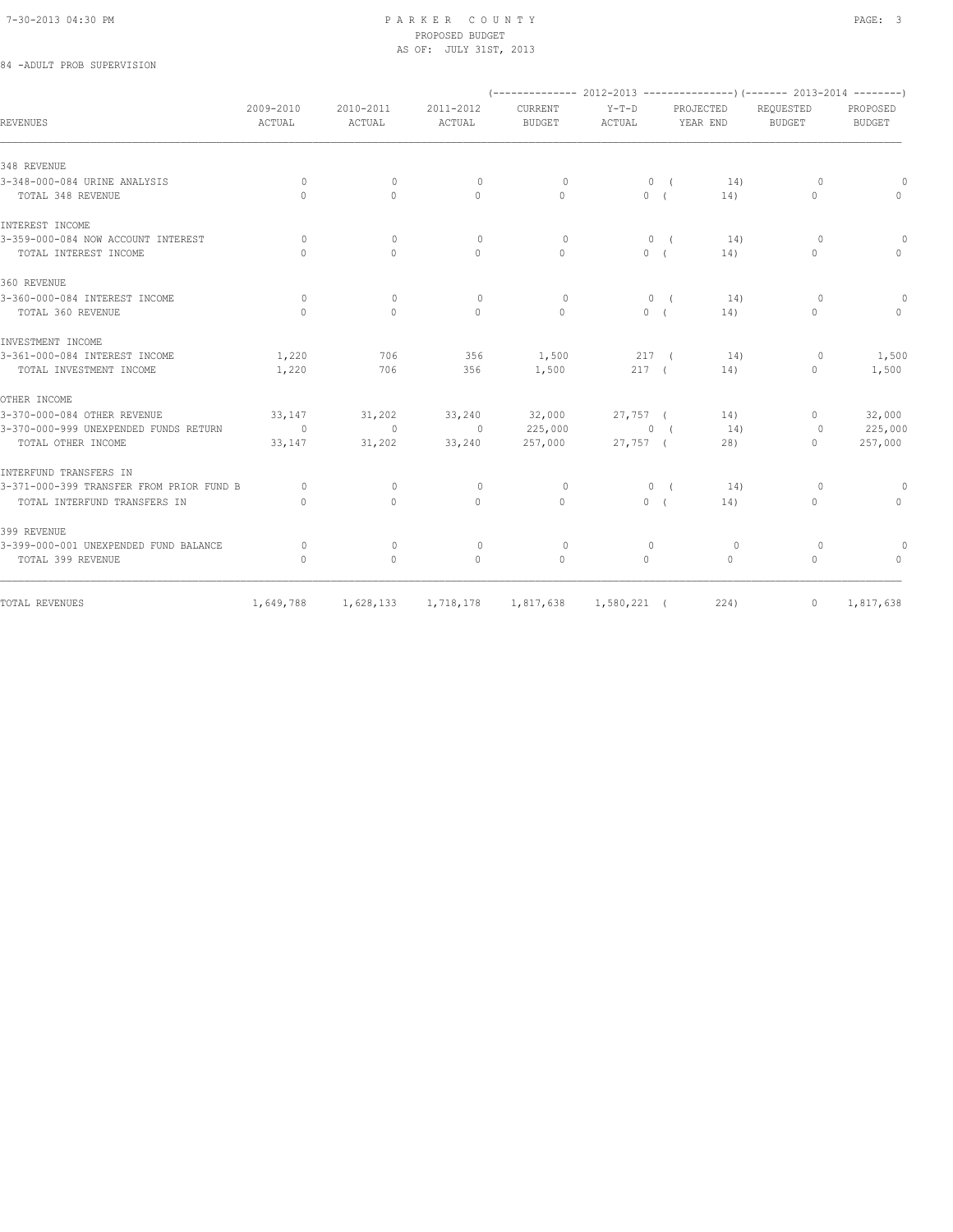#### 84 -ADULT PROB SUPERVISION 571 ADULT PROBATION

| 2009-2010<br>ACTUAL | 2010-2011<br>ACTUAL       | 2011-2012<br>ACTUAL      | <b>CURRENT</b><br><b>BUDGET</b>                                   | $Y-T-D$<br>ACTUAL | PROJECTED<br>YEAR END                         | REOUESTED<br><b>BUDGET</b>       | PROPOSED<br><b>BUDGET</b>                        |
|---------------------|---------------------------|--------------------------|-------------------------------------------------------------------|-------------------|-----------------------------------------------|----------------------------------|--------------------------------------------------|
|                     |                           |                          |                                                                   |                   |                                               |                                  |                                                  |
|                     |                           |                          |                                                                   |                   |                                               |                                  |                                                  |
|                     |                           |                          |                                                                   |                   |                                               |                                  |                                                  |
|                     |                           |                          |                                                                   |                   |                                               |                                  |                                                  |
|                     |                           |                          |                                                                   |                   |                                               |                                  |                                                  |
| 1,321,070           |                           |                          | 1,263,950                                                         |                   | 14                                            | $\circ$                          | 1,263,950<br>1,263,950                           |
|                     |                           |                          |                                                                   |                   |                                               |                                  |                                                  |
| 98,047              | 100,273                   | 96,362                   | 96,922                                                            | 79,851            | 14                                            | $\Omega$                         | 96,922                                           |
| $\sim$ 0            | $\circ$                   | $\overline{0}$           | $\overline{0}$                                                    | 1,037             | 14                                            | $\mathbf{0}$                     | $\overline{0}$                                   |
| 146,808             | 155,776                   | 139,758                  | 139,365                                                           | 117,834           | 14                                            | $\Omega$                         | 139,365                                          |
| 9,000               | 9,900                     | 11,100                   | 11,400                                                            | 11,400            | $\circ$                                       | $\Omega$                         | 11,400                                           |
| $\sim$ 0            | $\sim$ 0                  | $\sim$ 0                 | $\sim$ 0                                                          | $\sim$ 0          | 14                                            | $\Omega$                         | $\sim$ 0                                         |
| 253,855             | 265,948                   | 247,220                  | 247,687                                                           | 210,123           | 56                                            | $\cap$                           | 247,687                                          |
| 1,574,925           | 1,623,407                 | 1,548,156                | 1,511,637                                                         |                   | 70                                            | $\Omega$                         | 1,511,637                                        |
|                     |                           |                          |                                                                   |                   |                                               |                                  |                                                  |
| 71,498              | 70,002                    | 62,099                   | 154,680                                                           | 61,391            | 14                                            | $\circ$                          | 154,680                                          |
| 71,498              | 70,002                    | 62,099                   | 154,680                                                           | 61,391            | 14                                            | $\Omega$                         | 154,680                                          |
|                     |                           |                          |                                                                   |                   |                                               |                                  |                                                  |
| 14,306              | 16,938                    | 14,241                   | 32,421                                                            | 11,467            | 14                                            | $\Omega$                         | 32,421                                           |
| 18,740              | 6,959                     | 7,973                    | 15,000                                                            | 5,614             | 14                                            | $\mathbf{0}$                     | 15,000                                           |
| $\sim$ 0            | $\sim$ 0                  | $\sim$ 0                 | $\overline{0}$                                                    | $\sim$ 0          | 14                                            | $\Omega$                         | $\overline{0}$                                   |
| 22,811              | 21,272                    | 22,053                   | 50,600                                                            | 14,852            | 14                                            | $\mathbf{0}$                     | 50,600                                           |
| 12,797              | 11,322                    | 9,107                    | 25,000                                                            | 6,766             | 14                                            | $\Omega$                         | 25,000                                           |
| $\overline{0}$      | $\circ$                   | $\circ$                  | $\mathbf{0}$                                                      | $\circ$           | 14                                            | $\begin{array}{c} \n\end{array}$ | $\sim$ 0                                         |
| $\overline{0}$      | $\circ$                   | $\mathbf{0}$             | $\mathbf{0}$                                                      | $\circ$           | 14                                            | $\bigcap$                        | $\overline{0}$                                   |
| $\overline{0}$      | $\mathbf{0}$              | $\circ$                  | $\Omega$                                                          | $\Omega$          | 14                                            | $\Omega$                         | $\Omega$                                         |
| 68,655              | 56,491                    | 53,375                   | 123,021                                                           | 38,698            | 80                                            | $\Omega$                         | 123,021                                          |
|                     |                           |                          |                                                                   |                   |                                               |                                  |                                                  |
| 14,418              | 18,985                    | 9,520                    | 28,300                                                            | 10,630            | $\circ$                                       | $\circ$                          | 28,300                                           |
| 14,418              | 18,985                    | 9,520                    | 28,300                                                            | 10,630            | $\circ$                                       | $\circ$                          | 28,300                                           |
| 1,729,495           |                           |                          | 1,817,638                                                         | 1,409,924         | 164                                           | $\mathbf{0}$                     | 1,817,638                                        |
|                     | $=$ = = = = = = = = = = = | 1,768,885<br>=========== | 1,321,070 1,357,459 1,300,936<br>1,357,459 1,300,936<br>1,673,150 |                   | 1,263,950 1,089,083<br>1,089,083<br>1,299,205 | 14                               | $\circ$<br>------------ ------------ ----------- |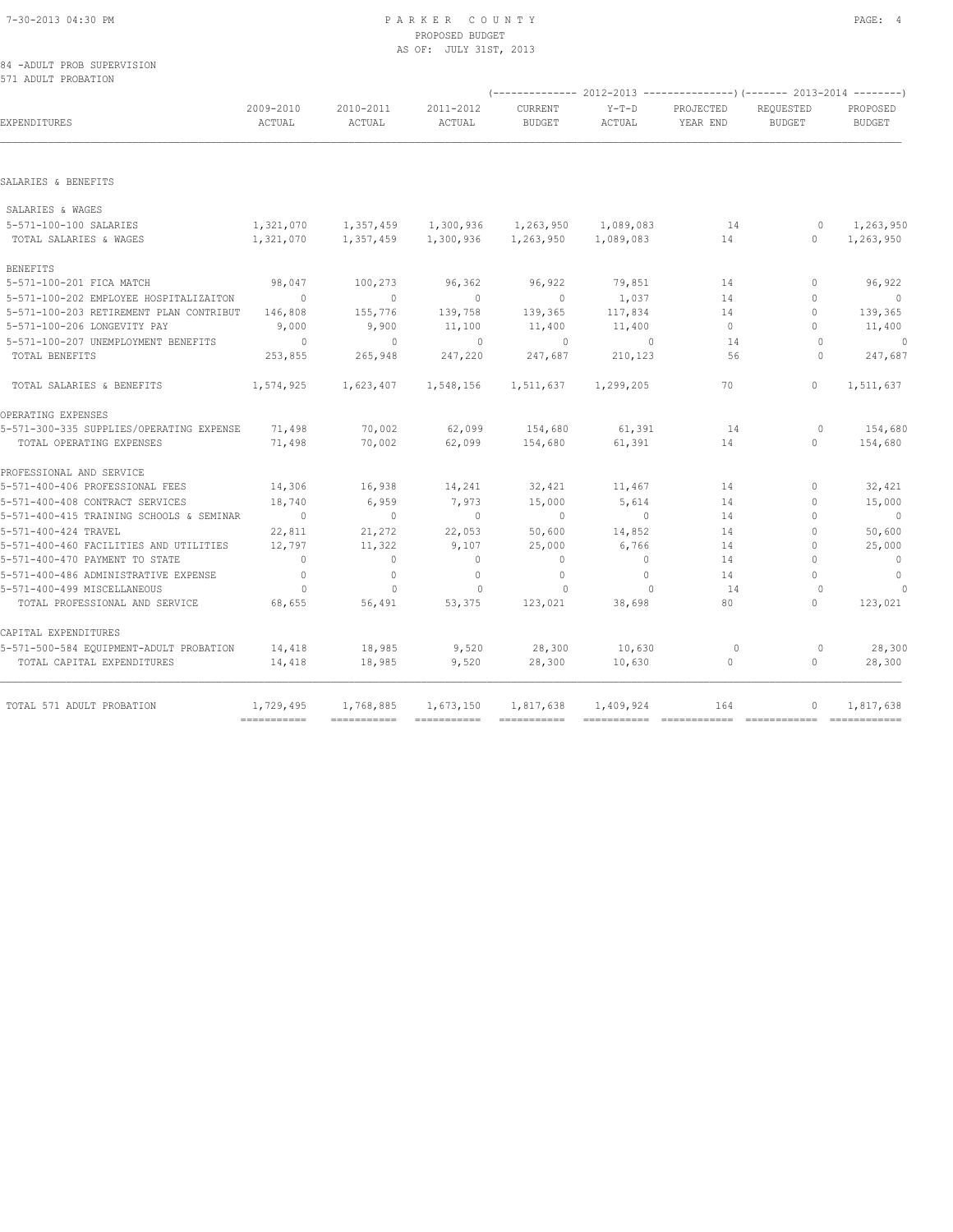| 84 -ADULT PROB SUPERVISION<br>700 TRANSFER OUT |                        |                |                 |
|------------------------------------------------|------------------------|----------------|-----------------|
|                                                | 2009-2010              | 2010-2011      | $2011 -$        |
| FYDFNDTTHIPFS                                  | $\Delta$ $\cap$ TITAT. | <b>ACTILAT</b> | $\Delta \cap T$ |

| EXPENDITURES                             | 2009-2010<br>ACTUAL | 2010-2011<br>ACTUAL | 2011-2012<br>ACTUAL | <b>CURRENT</b><br><b>BUDGET</b> | $Y-T-D$<br>ACTUAL | PROJECTED<br>YEAR END | REQUESTED<br><b>BUDGET</b> | PROPOSED<br><b>BUDGET</b> |
|------------------------------------------|---------------------|---------------------|---------------------|---------------------------------|-------------------|-----------------------|----------------------------|---------------------------|
|                                          |                     |                     |                     |                                 |                   |                       |                            |                           |
| TRANSFERS/DEBT SERVICE                   |                     |                     |                     |                                 |                   |                       |                            |                           |
| 5-700-700-083 TRANSFER TO TIAP FUND (83) |                     |                     | n                   | $\Omega$                        | $\Omega$          |                       |                            | 0                         |
| 5-700-700-085 TRANSFER TO CCP FUND (85)  |                     |                     | 6,565               |                                 |                   |                       |                            |                           |
| TOTAL TRANSFERS/DEBT SERVICE             |                     | $\Omega$            | 6,565               | 0                               | 0                 |                       |                            | 0                         |
| TOTAL 700 TRANSFER OUT                   |                     |                     | 6,565               | $\Omega$                        | $\Omega$          |                       |                            | $\Omega$                  |
|                                          | ===========         | ===========         | ===========         | ===========                     |                   |                       |                            | ============              |
| TOTAL EXPENDITURES                       | 1,729,495           | 1,768,885           | 1,679,715           | 1,817,638                       | 1,409,924         | 164                   |                            | 1,817,638                 |
|                                          | ===========         | ===========         | ===========         | ===========                     | ----------        |                       |                            | ============              |

\*\*\* END OF REPORT \*\*\*

(-------------- 2012-2013 ---------------)(------- 2013-2014 --------)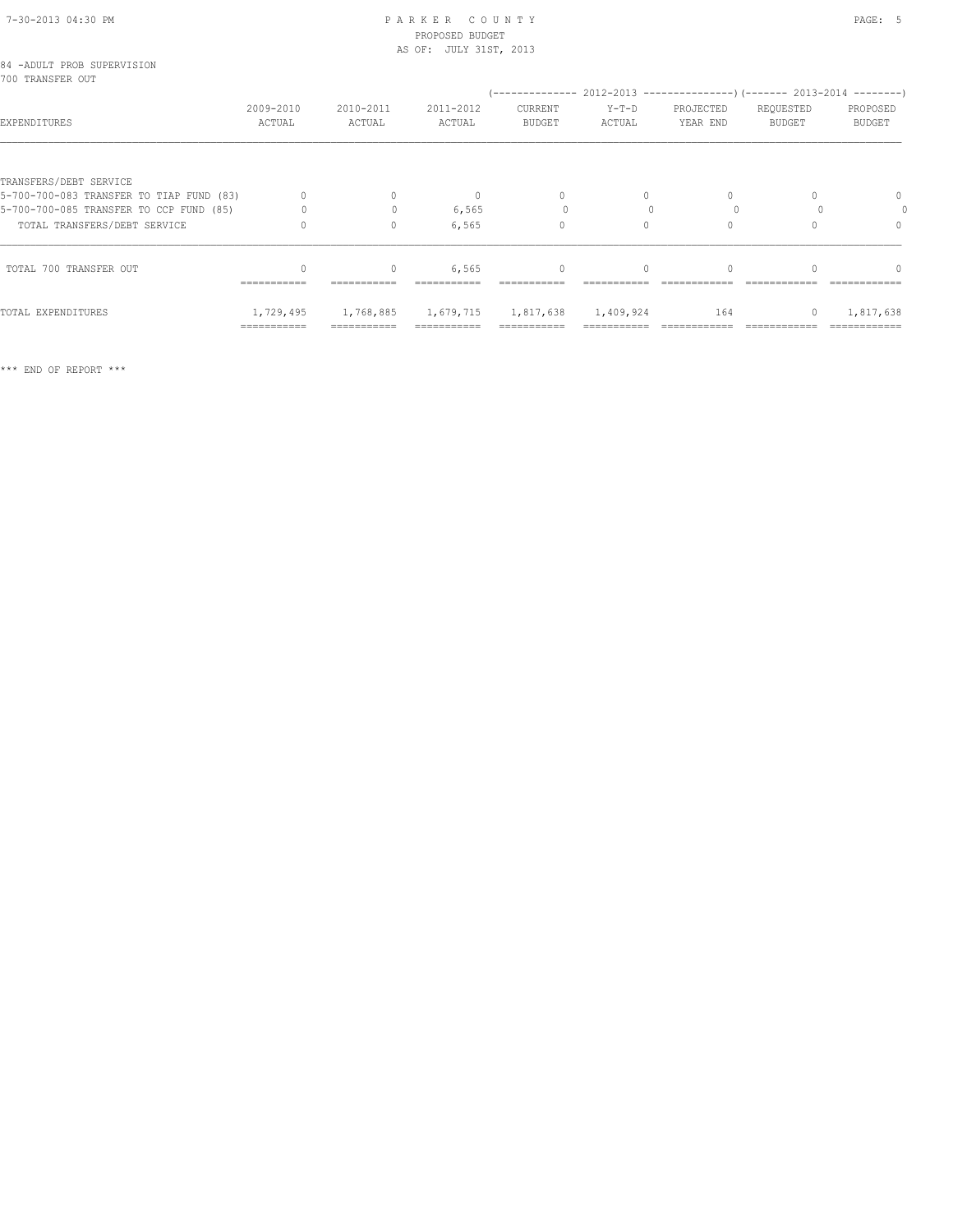### 85 -ADULT PROBATION CCP

|                                   |                     |                                  |                                  | (-------------- 2012-2013 ----------------) (------- 2013-2014 --------) |                   |                       |                            |                                  |
|-----------------------------------|---------------------|----------------------------------|----------------------------------|--------------------------------------------------------------------------|-------------------|-----------------------|----------------------------|----------------------------------|
|                                   | 2009-2010<br>ACTUAL | 2010-2011<br>ACTUAL              | 2011-2012<br>ACTUAL              | CURRENT<br><b>BUDGET</b>                                                 | $Y-T-D$<br>ACTUAL | PROJECTED<br>YEAR END | REQUESTED<br><b>BUDGET</b> | PROPOSED<br><b>BUDGET</b>        |
| REVENUE SUMMARY                   |                     |                                  |                                  |                                                                          |                   |                       |                            |                                  |
| INTERGOVERNMENTAL                 | 159,055             | 163,022                          | 141,282                          | 149,751                                                                  | 149,751 (         | 14)                   | 0                          | 149,751                          |
| 335 REVENUE                       | 0                   | $\circ$                          | $\mathbf{0}$                     | $\mathbf{0}$                                                             | $\circ$           | 14)                   |                            | $\circ$                          |
| 343 REVENUE                       | 0                   | $\Omega$                         | $\mathbf{0}$                     | $\mathbf{0}$                                                             | $\circ$           | $\mathbf{0}$          |                            | $\mathbf{0}$                     |
| INTEREST INCOME                   | 0                   | $\bigcap$                        | $\begin{array}{c} \n\end{array}$ | $\begin{array}{c} \n\end{array}$                                         | $\circ$           | 14)                   |                            | $\circ$                          |
| 360 REVENUE                       | $\Omega$            |                                  | $\Omega$                         | $\Omega$                                                                 | $\circ$           | 14)                   |                            | $\mathbb O$                      |
| INVESTMENT INCOME                 | $\circ$             | $\circ$                          | $\mathbf{0}$                     | $\Omega$                                                                 | $\overline{2}$    | 14)                   |                            | $\circ$                          |
| INTERFUND TRANSFERS IN            | 0                   | $\begin{array}{c} \n\end{array}$ | 6,565                            | $\Omega$                                                                 | $\circ$           | 28)                   |                            | $\mathbb O$                      |
| 399 REVENUE                       | $\Omega$            | $\mathbf{0}$                     | $\Omega$                         | $\Omega$                                                                 | $\Omega$          | 0                     | $\Omega$                   | $\mathbf{0}$                     |
| TOTAL REVENUES                    | 159,055             | 163,022                          |                                  | 147,847 149,751                                                          | 149,753 (         | 98)                   | $\mathbf{0}$               | 149,751                          |
| EXPENDITURE SUMMARY               |                     |                                  |                                  |                                                                          |                   |                       |                            |                                  |
| 571 ADULT PROBATION               | 155,965             | 165,012                          | 147,847                          | 149,751                                                                  | 124,497           | 134                   | $\Omega$                   | 149,751                          |
| 700 TRANSFER OUT                  | $\circ$             | $\mathbf{0}$                     | $\circ$                          | $\circ$                                                                  | $\mathbf{0}$      | 14                    | $\Omega$                   | 0                                |
| TOTAL EXPENDITURES                | 155,965             | 165,012                          | 147,847 149,751                  |                                                                          | 124,497           | 148                   | $\mathbf{0}$               | 149,751                          |
| REVENUE OVER/(UNDER) EXPENDITURES | 3,090               | 1,990)                           | $\mathbf{0}$                     | 0                                                                        | 25,256            | 246)                  | O                          | $\begin{array}{c} \n\end{array}$ |
|                                   | ===========         | ===========                      |                                  |                                                                          |                   |                       |                            |                                  |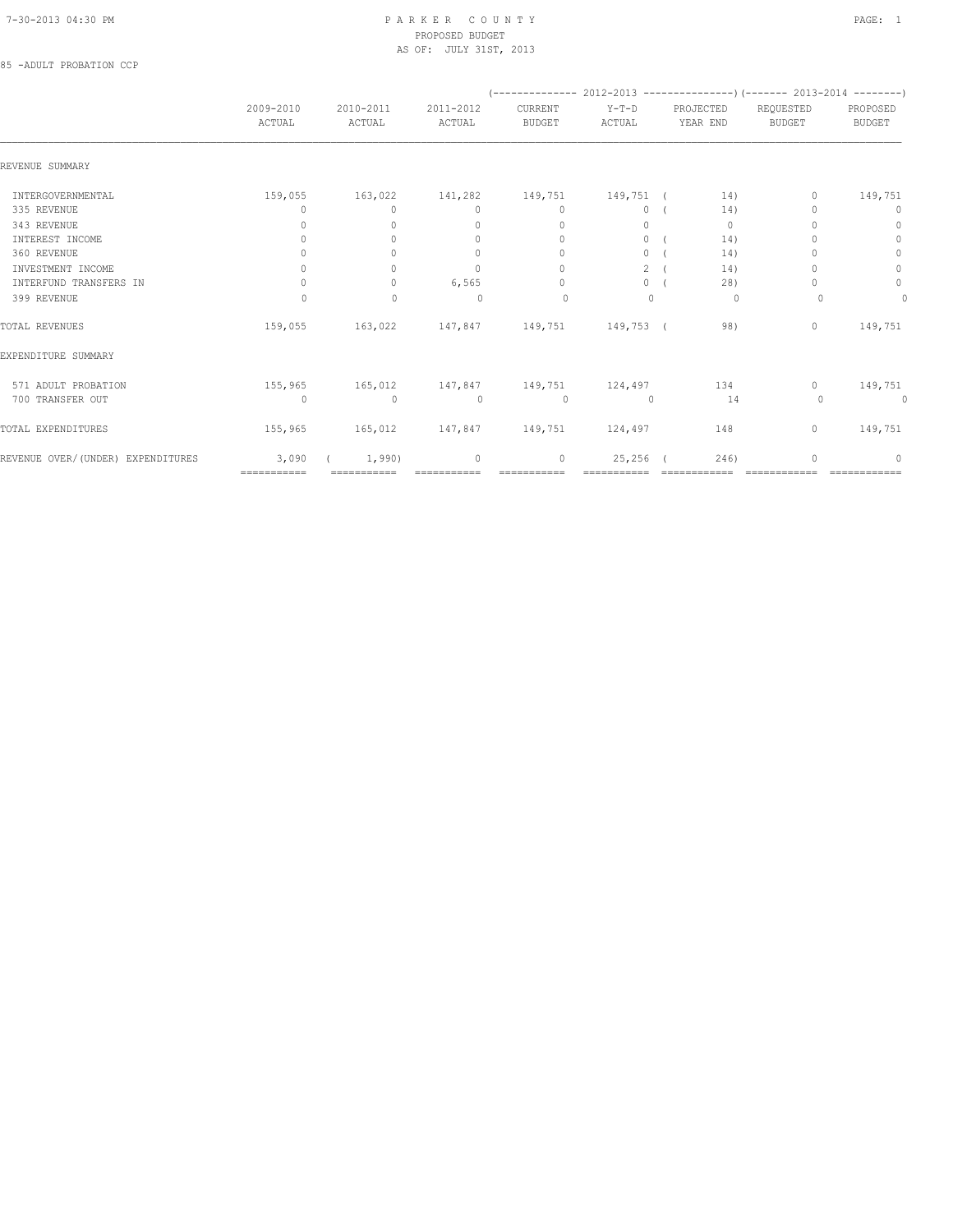85 -ADULT PROBATION CCP

#### 7-30-2013 04:30 PM P A R K E R C O U N T Y PAGE: 2 PROPOSED BUDGET AS OF: JULY 31ST, 2013

|                                          |                                  |                                  |                     |                          |                   |                       | (-------------- 2012-2013 ----------------) (------- 2013-2014 --------) |                           |
|------------------------------------------|----------------------------------|----------------------------------|---------------------|--------------------------|-------------------|-----------------------|--------------------------------------------------------------------------|---------------------------|
| <b>REVENUES</b>                          | 2009-2010<br>ACTUAL              | 2010-2011<br>ACTUAL              | 2011-2012<br>ACTUAL | CURRENT<br><b>BUDGET</b> | $Y-T-D$<br>ACTUAL | PROJECTED<br>YEAR END | REQUESTED<br><b>BUDGET</b>                                               | PROPOSED<br><b>BUDGET</b> |
|                                          |                                  |                                  |                     |                          |                   |                       |                                                                          |                           |
| INTERGOVERNMENTAL                        |                                  |                                  |                     |                          |                   |                       |                                                                          |                           |
| 3-334-000-085 STATE GRANT                | 156,217                          | 158,045                          | 141,282             | 149,751                  | 149,751 (         | 14)                   | $\circ$                                                                  | 149,751                   |
| 3-334-000-185 RIDER 80 STATE AID         | 2,838                            | 4,977                            | $\circ$             | $\circ$                  | $\circ$           | $\circ$               | $\circ$                                                                  | 0                         |
| TOTAL INTERGOVERNMENTAL                  | 159,055                          | 163,022                          | 141,282             | 149,751                  | 149,751 (         | 14)                   | $\mathbf{0}$                                                             | 149,751                   |
| 335 REVENUE                              |                                  |                                  |                     |                          |                   |                       |                                                                          |                           |
| 3-335-000-085 CCP GRANT                  | $\circ$                          | $\mathbf{0}$                     | $\mathbf 0$         | $\circ$                  | 0(                | 14)                   | $\circ$                                                                  | $\Omega$                  |
| TOTAL 335 REVENUE                        | $\Omega$                         | $\Omega$                         | $\circ$             | $\circ$                  | 0(                | 14)                   | $\circ$                                                                  | $\mathbf{0}$              |
| 343 REVENUE                              |                                  |                                  |                     |                          |                   |                       |                                                                          |                           |
| 3-343-000-015 INSURANCE ADMINISTRATION F | $\circ$                          | $\Omega$                         | $\mathbf{0}$        | $\circ$                  | $\circ$           | $\circ$               | $\Omega$                                                                 | $\Omega$                  |
| TOTAL 343 REVENUE                        | $\Omega$                         | $\Omega$                         | $\circ$             | $\Omega$                 | $\Omega$          | $\Omega$              | $\Omega$                                                                 | $\Omega$                  |
| INTEREST INCOME                          |                                  |                                  |                     |                          |                   |                       |                                                                          |                           |
| 3-359-000-085 NOW ACCOUNT INTEREST       | $\Omega$                         | $\Omega$                         | $\mathbf{0}$        | $\circ$                  | 0(                | 14)                   | $\Omega$                                                                 | $\Omega$                  |
| TOTAL INTEREST INCOME                    | $\Omega$                         | $\Omega$                         | $\Omega$            | $\mathbf{0}$             | 0(                | 14)                   | 0                                                                        | $\mathbf{0}$              |
| 360 REVENUE                              |                                  |                                  |                     |                          |                   |                       |                                                                          |                           |
| 3-360-000-085 TEXPOOL INTEREST           | $\circ$                          | $\mathbf{0}$                     | $\circ$             | $\circ$                  | 0(                | 14)                   | $\circ$                                                                  | $\Omega$                  |
| TOTAL 360 REVENUE                        | $\Omega$                         | $\Omega$                         | $\Omega$            | $\Omega$                 | 0(                | 14)                   | 0                                                                        | $\mathbf{0}$              |
| INVESTMENT INCOME                        |                                  |                                  |                     |                          |                   |                       |                                                                          |                           |
| 3-361-000-085 INTEREST INCOME            | $\circ$                          | $\mathbf{0}$                     | $\mathbf{0}$        | $\circ$                  | 2(                | 14)                   | $\circ$                                                                  | $\Omega$                  |
| TOTAL INVESTMENT INCOME                  | $\bigcap$                        | $\cap$                           | $\bigcap$           | $\bigcap$                | $2 \sqrt{2}$      | 14)                   | $\cap$                                                                   | $\bigcap$                 |
| INTERFUND TRANSFERS IN                   |                                  |                                  |                     |                          |                   |                       |                                                                          |                           |
| 3-371-000-084 TRANSFER FROM FUND 84      | $\Omega$                         | $\begin{array}{c} \n\end{array}$ | 6,565               | $\Omega$                 | 0(                | 14)                   | $\begin{array}{c} \n\end{array}$                                         | $\mathbf{0}$              |
| 3-371-000-399 TRANSFER FROM PRIOR FUND B | $\Omega$                         | $\Omega$                         | $\Omega$            | $\circ$                  | $\circ$           | 14)<br>$\sqrt{ }$     | $\circ$                                                                  |                           |
| TOTAL INTERFUND TRANSFERS IN             | $\Omega$                         | $\Omega$                         | 6,565               | $\Omega$                 | 0(                | 28)                   | $\Omega$                                                                 | $\mathbf{0}$              |
| 399 REVENUE                              |                                  |                                  |                     |                          |                   |                       |                                                                          |                           |
| 3-399-000-001 UNEXPENDED FUND BALANCE    | $\circ$                          | $\mathbf{0}$                     | $\mathbf{0}$        | $\circ$                  | $\mathbf{0}$      | $\circ$               | $\circ$                                                                  | $\Omega$                  |
| TOTAL 399 REVENUE                        | $\begin{array}{c} \n\end{array}$ | $\Omega$                         | $\Omega$            | $\Omega$                 | $\Omega$          | $\Omega$              | $\Omega$                                                                 | $\Omega$                  |
| TOTAL REVENUES                           | 159,055                          | 163,022                          | 147,847             | 149,751                  | 149,753 (         | 98)                   | $\mathbf{0}$                                                             | 149,751                   |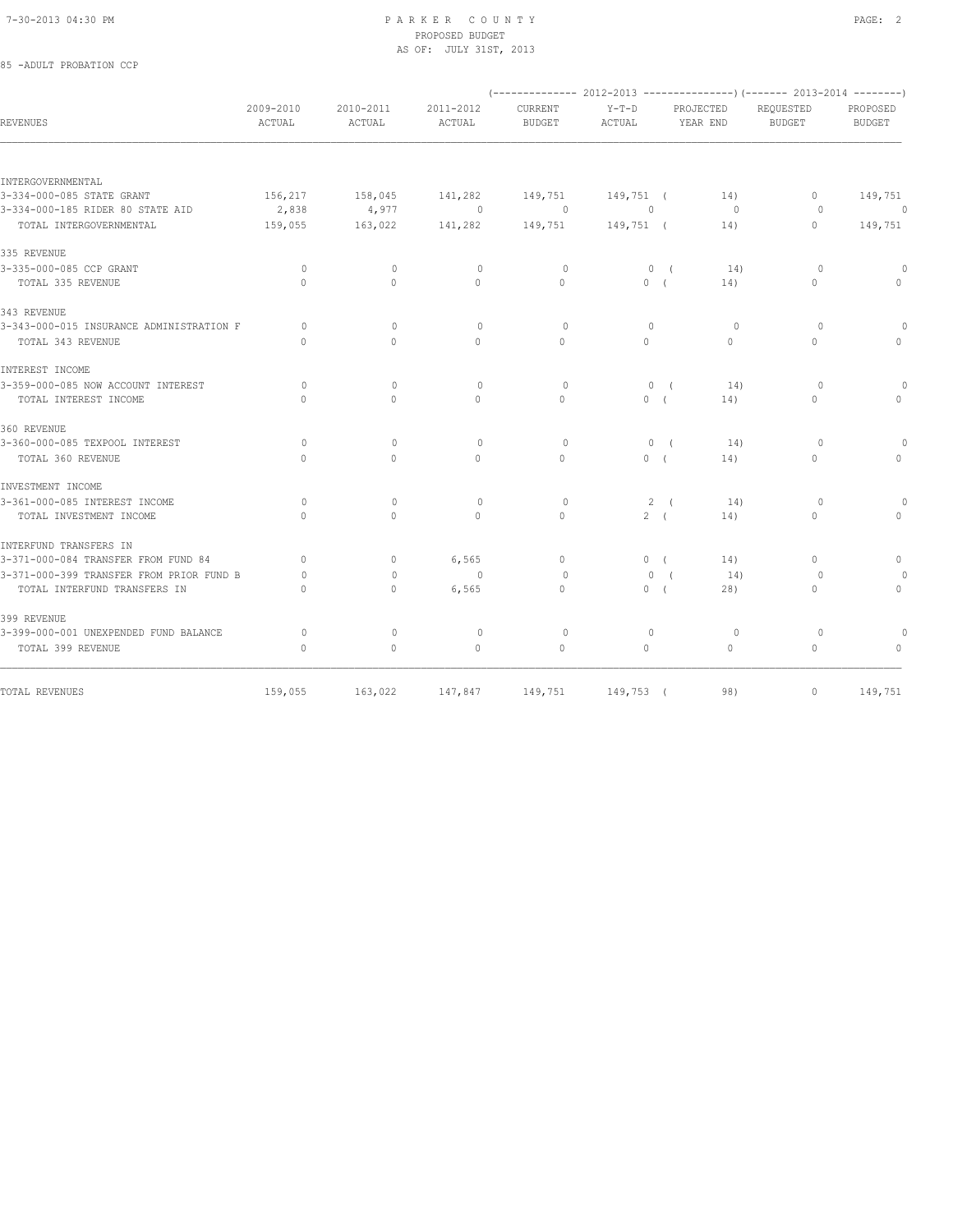|  | 85 -ADULT PROBATION CCP |  |
|--|-------------------------|--|
|  | 571 ADULT PROBATION     |  |

| 2009-2010<br>ACTUAL | 2010-2011<br>ACTUAL                                                                                               | 2011-2012<br>ACTUAL        | CURRENT<br><b>BUDGET</b>   | $Y-T-D$<br>ACTUAL                     | PROJECTED<br>YEAR END      | REQUESTED<br><b>BUDGET</b>     | PROPOSED<br><b>BUDGET</b>                                                                                 |
|---------------------|-------------------------------------------------------------------------------------------------------------------|----------------------------|----------------------------|---------------------------------------|----------------------------|--------------------------------|-----------------------------------------------------------------------------------------------------------|
|                     |                                                                                                                   |                            |                            |                                       |                            |                                |                                                                                                           |
|                     |                                                                                                                   |                            |                            |                                       |                            |                                |                                                                                                           |
|                     |                                                                                                                   |                            |                            |                                       |                            |                                |                                                                                                           |
| 125,042             | 130,894                                                                                                           | 121,377                    |                            | 102,804                               | 14                         | 0                              | 118,741                                                                                                   |
|                     |                                                                                                                   |                            |                            |                                       |                            |                                | 118,741                                                                                                   |
|                     |                                                                                                                   |                            |                            |                                       |                            |                                |                                                                                                           |
| 8,882               | 9,455                                                                                                             | 8,512                      | 9,217                      | 7,217                                 | 14                         | $\mathbf{0}$                   | 9,217                                                                                                     |
| $\overline{0}$      | $\circ$                                                                                                           | $\circ$                    | $\mathbf{0}$               | $\circ$                               | 14                         | $\circ$                        | $\overline{0}$                                                                                            |
| 13,979              | 15,111                                                                                                            | 13,184                     | 13,253                     | 11,208                                | 14                         | $\circ$                        | 13,253                                                                                                    |
|                     |                                                                                                                   |                            |                            |                                       |                            |                                | 1,740                                                                                                     |
| $\sim$ 0            | $\overline{0}$                                                                                                    | $\overline{0}$             | $\circ$                    | $\overline{0}$                        | 14                         | $\circ$                        | $\circ$                                                                                                   |
|                     |                                                                                                                   |                            |                            |                                       |                            |                                | 24,210                                                                                                    |
| 149,103             | 156,780                                                                                                           | 144,813                    | 142,951                    | 122,789                               | 70                         | $\Omega$                       | 142,951                                                                                                   |
|                     |                                                                                                                   |                            |                            |                                       |                            |                                |                                                                                                           |
| 5,690               | 2,800                                                                                                             | $\circ$                    | 1,157                      | $\mathbf{0}$                          | 14                         | $\circ$                        | 1,157                                                                                                     |
| 5,690               | 2,800                                                                                                             | $\mathbf{0}$               | 1,157                      | $\Omega$                              | 14                         | $\Omega$                       | 1,157                                                                                                     |
|                     |                                                                                                                   |                            |                            |                                       |                            |                                |                                                                                                           |
| 1,172               | 1,300                                                                                                             | 1,060                      | 1,623                      | $\circ$                               | 14                         | $\mathbf{0}$                   | 1,623                                                                                                     |
| $\mathbf{0}$        | $\mathbf{0}$                                                                                                      | $\mathbf{0}$               | $\Omega$                   | $\Omega$                              | 14                         | $\Omega$                       |                                                                                                           |
| $\mathbf{0}$        | 500                                                                                                               | 1,371                      | 3,300                      | 1,189                                 | 14                         | $\circ$                        | 3,300                                                                                                     |
| $\mathbf{0}$        | 602                                                                                                               | 603                        | 720                        | 519                                   | 14                         | $\circ$                        | 720                                                                                                       |
| $\Omega$            | $\circ$                                                                                                           | $\mathbf{0}$               | $\Omega$                   | $\circ$                               | 14                         | $\Omega$                       | $\overline{0}$                                                                                            |
| $\Omega$            | $\mathbf{0}$                                                                                                      | $\Omega$                   | $\mathbf{0}$               | $\Omega$                              | 14                         | $\bigcap$                      | $\overline{0}$                                                                                            |
| $\Omega$            | $\mathbf{0}$                                                                                                      | $\mathbf{0}$               | $\circ$                    | $\Omega$                              | 14                         | $\Omega$                       |                                                                                                           |
| 1,172               | 2,402                                                                                                             | 3,034                      | 5,643                      | 1,708                                 | 82                         | $\Omega$                       | 5,643                                                                                                     |
|                     |                                                                                                                   |                            |                            |                                       |                            |                                |                                                                                                           |
| $\circ$             | 3,030                                                                                                             | $\circ$                    | $\circ$                    | $\mathbf{0}$                          | $\circ$                    | $\circ$                        |                                                                                                           |
| $\Omega$            | 3,030                                                                                                             | $\mathbf{0}$               | $\circ$                    | $\Omega$                              | 0                          | $\Omega$                       | $\bigcap$                                                                                                 |
| 155,965             | 165,012                                                                                                           | 147,847                    | 149,751                    |                                       | 166                        | 0                              | 149,751                                                                                                   |
|                     | 125,042<br>5-571-100-203 RETIREMENT PLAN CONTRIBUT<br>1,200<br>24,061<br>5-571-300-335 SUPPLIES/OPERATING EXPENSE | 130,894<br>1,320<br>25,886 | 121,377<br>1,740<br>23,436 | 118,741<br>118,741<br>1,740<br>24,210 | 102,804<br>1,560<br>19,985 | 14<br>$\circ$<br>56<br>124,497 | (-------------- 2012-2013 ---------------) (------- 2013-2014 --------)<br>$\circ$<br>$\Omega$<br>$\circ$ |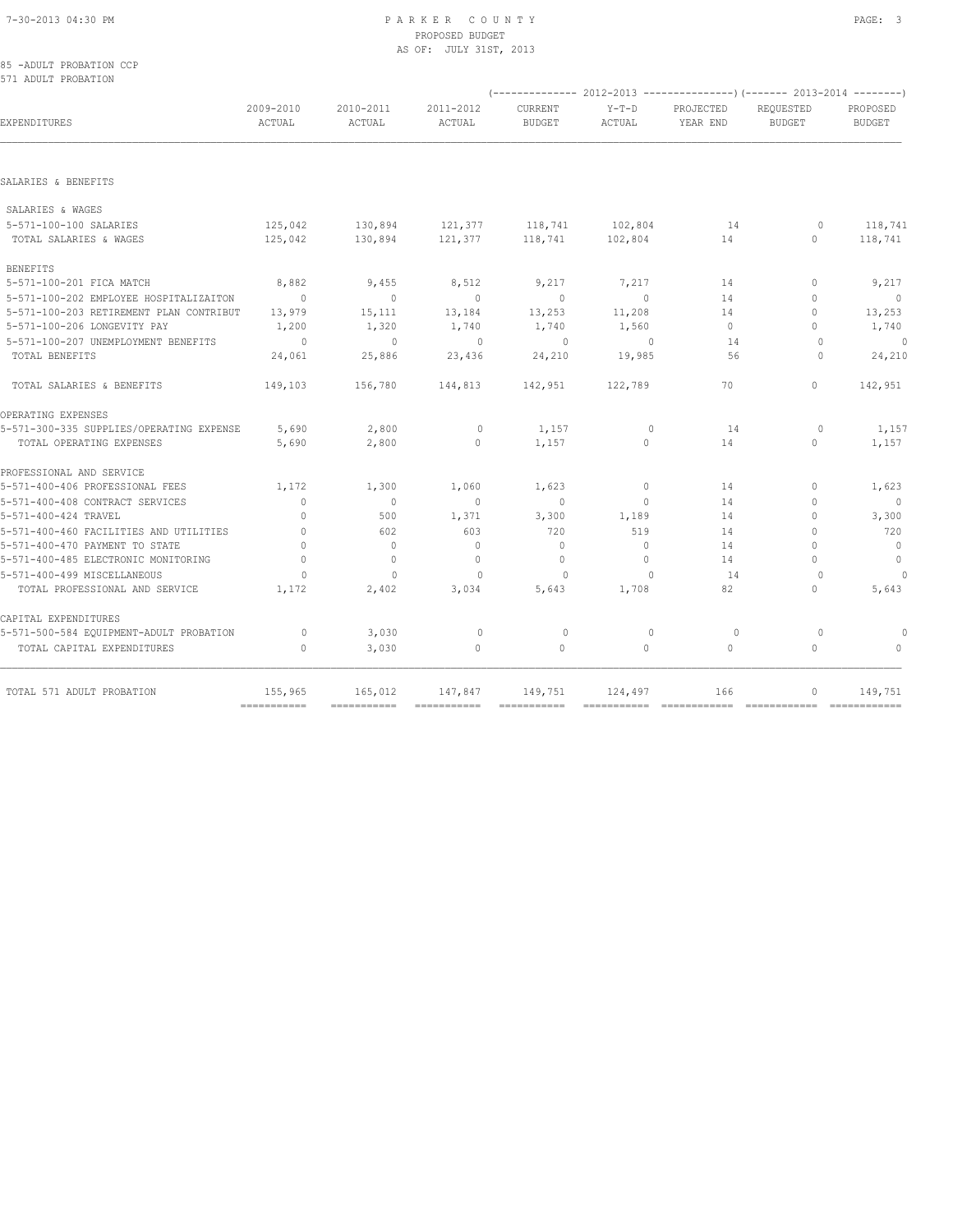| 85 -ADULT PROBATION CCP<br>700 TRANSFER OUT |                     |                     |                     |                                                                               |                   |                       |                     |                           |
|---------------------------------------------|---------------------|---------------------|---------------------|-------------------------------------------------------------------------------|-------------------|-----------------------|---------------------|---------------------------|
| EXPENDITURES                                | 2009-2010<br>ACTUAL | 2010-2011<br>ACTUAL | 2011-2012<br>ACTUAL | $(----------2012-2013---------)$ $(----2013-2014------)$<br>CURRENT<br>BUDGET | $Y-T-D$<br>ACTUAL | PROJECTED<br>YEAR END | REQUESTED<br>BUDGET | PROPOSED<br><b>BUDGET</b> |
|                                             |                     |                     |                     |                                                                               |                   |                       |                     |                           |
| TRANSFERS/DEBT SERVICE                      |                     |                     |                     |                                                                               |                   |                       |                     |                           |
| 5-700-700-083 TRANSFER TO FUND 83           |                     |                     | $\mathbf{0}$        | $\Omega$                                                                      | 0                 | 0                     |                     | $\mathbf{0}$              |
| 5-700-700-084 TRANSFER TO FUND 84           |                     |                     |                     |                                                                               |                   | 14                    |                     |                           |
| TOTAL TRANSFERS/DEBT SERVICE                |                     |                     | $\Omega$            | $\Omega$                                                                      | $\Omega$          | 14                    |                     | $\Omega$                  |
| TOTAL 700 TRANSFER OUT                      |                     | $\Omega$            | $\Omega$            | $\mathbf{0}$                                                                  | $\circ$           | 14                    |                     |                           |
|                                             | ===========         | ===========         |                     |                                                                               |                   |                       |                     |                           |
| TOTAL EXPENDITURES                          | 155,965             | 165,012             |                     | 147,847 149,751 124,497                                                       |                   | 180                   | $\circ$             | 149,751                   |
|                                             | ===========         |                     |                     |                                                                               |                   |                       |                     |                           |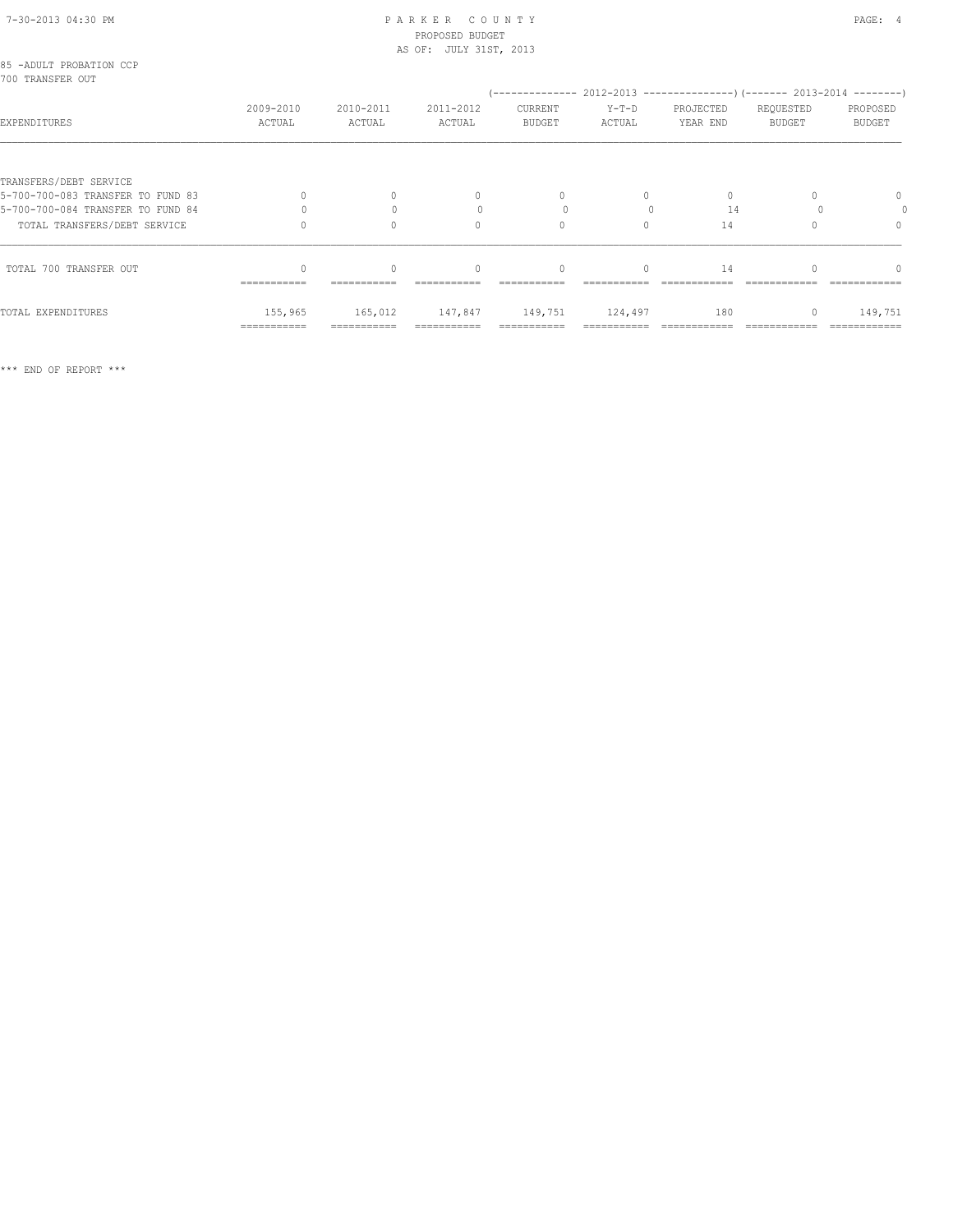# 86 -HISTORICAL COMMISSION

|                                   |                     |                     |                                  |                          | (-------------- 2012-2013 ----------------) (------- 2013-2014 --------) |                       |                            |                                  |
|-----------------------------------|---------------------|---------------------|----------------------------------|--------------------------|--------------------------------------------------------------------------|-----------------------|----------------------------|----------------------------------|
|                                   | 2009-2010<br>ACTUAL | 2010-2011<br>ACTUAL | 2011-2012<br>ACTUAL              | CURRENT<br><b>BUDGET</b> | $Y-T-D$<br>ACTUAL                                                        | PROJECTED<br>YEAR END | REQUESTED<br><b>BUDGET</b> | PROPOSED<br><b>BUDGET</b>        |
| REVENUE SUMMARY                   |                     |                     |                                  |                          |                                                                          |                       |                            |                                  |
| 335 REVENUE                       | 1,000               | $\mathbf{0}$        | $\mathbf{0}$                     | $\mathbf{0}$             | 0                                                                        | $\mathbf{0}$          |                            | $\Omega$                         |
| 343 REVENUE                       |                     | $\Omega$            | $\mathbf{0}$                     | $\mathbf{0}$             | 0                                                                        | 0                     |                            | $\mathbf{0}$                     |
| INTEREST INCOME                   | 0                   | $\circ$             | 0                                | 0                        | $\Omega$                                                                 | 0                     |                            | $\circ$                          |
| 360 REVENUE                       | 0                   | $\circ$             | 0                                | $\mathbf{0}$             | 0                                                                        | $\mathbf{0}$          |                            | $\mathbf{0}$                     |
| INVESTMENT INCOME                 | $\Omega$            | $\circ$             | 0                                | $\Omega$                 | 20                                                                       | 1,285                 |                            | $\circ$                          |
| OTHER INCOME                      | 0                   | 1,100               | $\mathbf{0}$                     | $\mathbf{0}$             | 1,000                                                                    | 75                    |                            | 0                                |
| INTERFUND TRANSFERS IN            | $\Omega$            | $\mathbf{0}$        | $\begin{array}{c} \n\end{array}$ | $\Omega$                 | $\Omega$                                                                 | $\Omega$              |                            | $\circ$                          |
| 399 REVENUE                       | $\Omega$            | $\mathbf{0}$        | $\mathbf{0}$                     | 25,000                   | $\mathbf{0}$                                                             | 0                     | 25,000                     | 25,000                           |
| TOTAL REVENUES                    | 1,000               | 1,100               | $\mathbf 0$                      | 25,000                   | 1,020                                                                    | 1,360                 | 25,000                     | 25,000                           |
| EXPENDITURE SUMMARY               |                     |                     |                                  |                          |                                                                          |                       |                            |                                  |
| 409 NON DEPARTMENT                | 21,135              | $\mathbf 0$         | $\circ$                          | 25,000                   | 1,162                                                                    | 2,950                 | 25,000                     | 25,000                           |
| TOTAL EXPENDITURES                | 21,135              | $\circ$             | $\circ$                          | 25,000                   | 1,162                                                                    | 2,950                 | 25,000                     | 25,000                           |
| REVENUE OVER/(UNDER) EXPENDITURES | 20, 135             | 1,100               | $\mathbf{0}$                     | 0(                       | $142)$ (                                                                 | 1,590)                | $\mathbf{0}$               | $\begin{array}{c} \n\end{array}$ |
|                                   | ===========         | ===========         | ===========                      | ===========              | ===========                                                              | ============          | ============               | ============                     |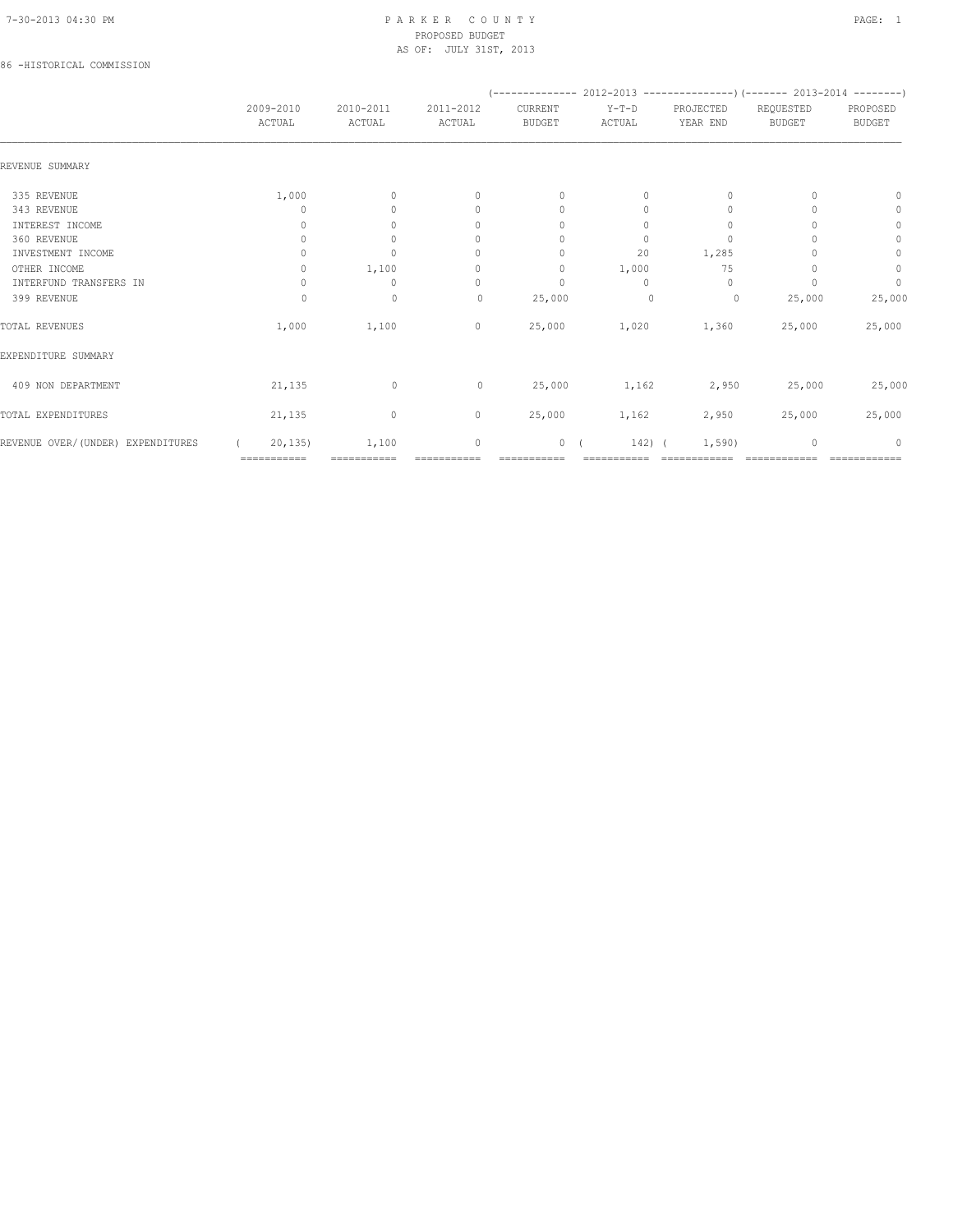# 86 -HISTORICAL COMMISSION

|                                          |                     |                                  |                                  |                          |                   |                       | (-------------- 2012-2013 ---------------) (------- 2013-2014 --------) |                           |
|------------------------------------------|---------------------|----------------------------------|----------------------------------|--------------------------|-------------------|-----------------------|-------------------------------------------------------------------------|---------------------------|
| REVENUES                                 | 2009-2010<br>ACTUAL | 2010-2011<br>ACTUAL              | 2011-2012<br>ACTUAL              | CURRENT<br><b>BUDGET</b> | $Y-T-D$<br>ACTUAL | PROJECTED<br>YEAR END | REQUESTED<br>BUDGET                                                     | PROPOSED<br><b>BUDGET</b> |
|                                          |                     |                                  |                                  |                          |                   |                       |                                                                         |                           |
| 335 REVENUE                              |                     |                                  |                                  |                          |                   |                       |                                                                         |                           |
| 3-335-300-086 DONATIONS TO HISTORICAL CO | 1,000               | $\mathbf{0}$                     | $\circ$                          | $\circ$                  | $\mathbf{0}$      | $\circ$               | $\circ$                                                                 | $\bigcap$                 |
| TOTAL 335 REVENUE                        | 1,000               | $\Omega$                         | $\mathbf{0}$                     | $\Omega$                 | $\Omega$          | $\Omega$              | $\Omega$                                                                | $\mathbf{0}$              |
| 343 REVENUE                              |                     |                                  |                                  |                          |                   |                       |                                                                         |                           |
| 3-343-000-015 INSURANCE ADMINISTRATION F | $\Omega$            | $\Omega$                         | $\circ$                          | $\circ$                  | $\mathbf{0}$      | $\circ$               | $\circ$                                                                 | $\Omega$                  |
| TOTAL 343 REVENUE                        | $\bigcap$           | $\Omega$                         | $\Omega$                         | $\bigcap$                | $\Omega$          | $\Omega$              | $\Omega$                                                                | $\Omega$                  |
| INTEREST INCOME                          |                     |                                  |                                  |                          |                   |                       |                                                                         |                           |
| 3-359-000-086 NOW ACCOUNT INTEREST       | $\Omega$            | $\circ$                          | $\circ$                          | $\Omega$                 | $\mathbf{0}$      | $\Omega$              | $\Omega$                                                                | $\Omega$                  |
| TOTAL INTEREST INCOME                    | $\bigcap$           | $\bigcap$                        | $\Omega$                         | $\bigcap$                | $\Omega$          | $\cap$                | $\Omega$                                                                | $\Omega$                  |
| 360 REVENUE                              |                     |                                  |                                  |                          |                   |                       |                                                                         |                           |
| 3-360-000-086 TEXPOOL INTEREST           | $\Omega$            | $\begin{array}{c} \n\end{array}$ | $\begin{array}{c} \n\end{array}$ | $\Omega$                 | $\Omega$          | $\Omega$              | $\Omega$                                                                | $\Omega$                  |
| TOTAL 360 REVENUE                        | $\Omega$            | $\Omega$                         | $\Omega$                         | $\Omega$                 | $\Omega$          | $\Omega$              | $\Omega$                                                                | $\Omega$                  |
| INVESTMENT INCOME                        |                     |                                  |                                  |                          |                   |                       |                                                                         |                           |
| 3-361-000-086 INTEREST INCOME            | $\circ$             | $\circ$                          | $\circ$                          | $\circ$                  | 20                | 1,285                 | $\Omega$                                                                | $\Omega$                  |
| TOTAL INVESTMENT INCOME                  | $\Omega$            | $\Omega$                         | $\circ$                          | $\Omega$                 | 20                | 1,285                 | 0                                                                       | $\mathbf 0$               |
| OTHER INCOME                             |                     |                                  |                                  |                          |                   |                       |                                                                         |                           |
| 3-370-000-370 MISCELLANEOUS              | $\circ$             | 1,100                            | $\circ$                          | 0                        | 1,000             | 75                    | $\circ$                                                                 | $\Omega$                  |
| TOTAL OTHER INCOME                       | $\Omega$            | 1,100                            | $\circ$                          | $\mathbf{0}$             | 1,000             | 75                    | $\circ$                                                                 | $\circ$                   |
| INTERFUND TRANSFERS IN                   |                     |                                  |                                  |                          |                   |                       |                                                                         |                           |
| 3-371-000-399 TRANSFER FROM PRIOR FUND B | $\circ$             | $\circ$                          | $\circ$                          | $\circ$                  | $\mathbf{0}$      | $\circ$               | $\circ$                                                                 | $\Omega$                  |
| TOTAL INTERFUND TRANSFERS IN             | $\bigcap$           | $\bigcap$                        | $\Omega$                         | $\bigcap$                | $\Omega$          | $\cap$                | $\Omega$                                                                | $\Omega$                  |
| 399 REVENUE                              |                     |                                  |                                  |                          |                   |                       |                                                                         |                           |
| 3-399-000-001 UNEXPENDED FUND BALANCE    | $\Omega$            | $\mathbf{0}$                     | $\circ$                          | 25,000                   | $\circ$           | $\circ$               | 25,000                                                                  | 25,000                    |
| TOTAL 399 REVENUE                        | $\mathbf{0}$        | $\circ$                          | $\mathbf{0}$                     | 25,000                   | 0                 | 0                     | 25,000                                                                  | 25,000                    |
| TOTAL REVENUES                           | 1,000               | 1,100                            | $\circ$                          | 25,000                   | 1,020             | 1,360                 | 25,000                                                                  | 25,000                    |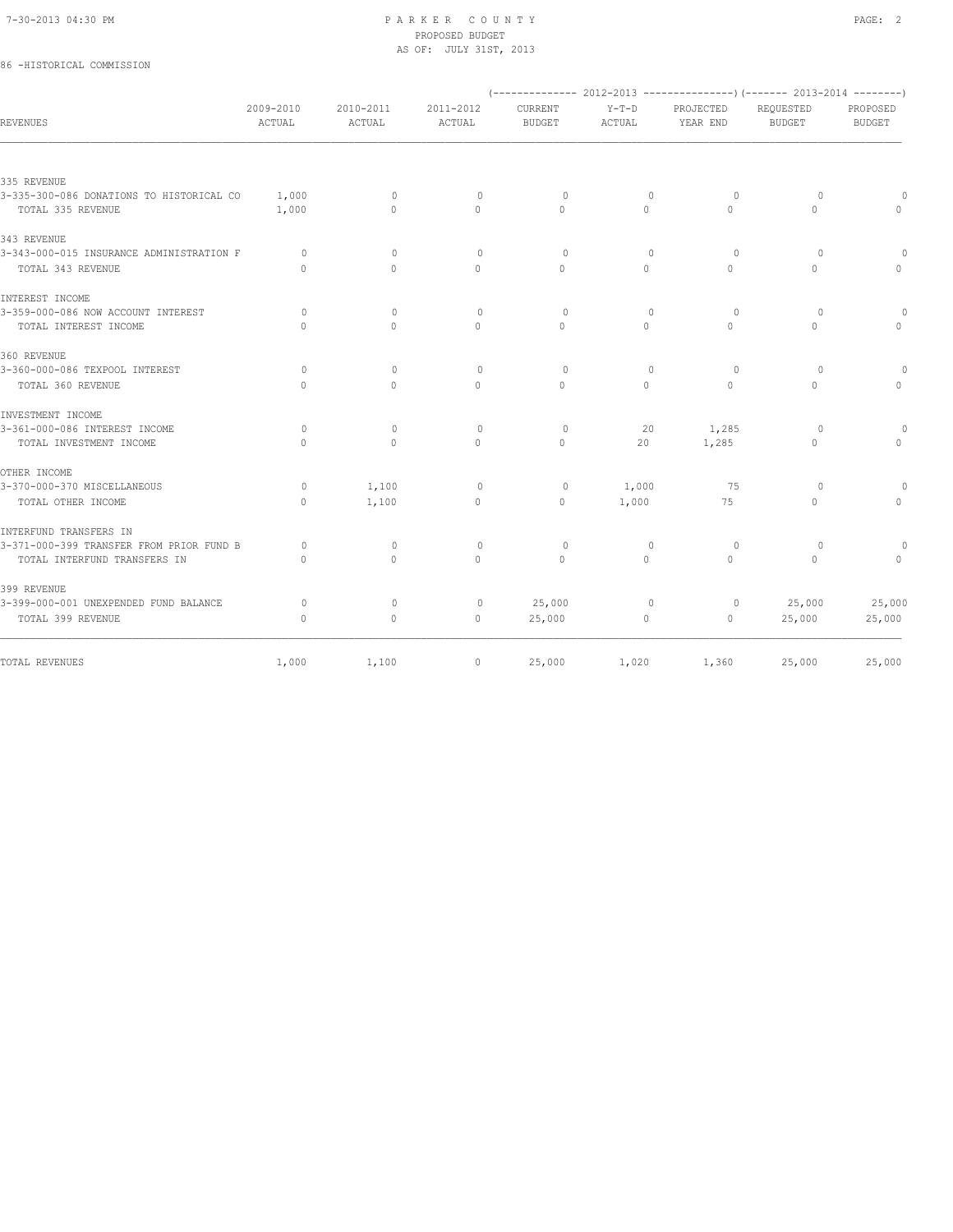|  |                    | 86 -HISTORICAL COMMISSION |
|--|--------------------|---------------------------|
|  | 409 NON DEPARTMENT |                           |

|                                                                                                                                        |                       |                        |                                  |                                  |                      |                                      | $(----------2012-2013---------)$ $(----2013-2014------)$ |                           |
|----------------------------------------------------------------------------------------------------------------------------------------|-----------------------|------------------------|----------------------------------|----------------------------------|----------------------|--------------------------------------|----------------------------------------------------------|---------------------------|
| EXPENDITURES                                                                                                                           | 2009-2010<br>ACTUAL   | 2010-2011<br>ACTUAL    | 2011-2012<br>ACTUAL              | CURRENT<br><b>BUDGET</b>         | $Y-T-D$<br>ACTUAL    | PROJECTED<br>YEAR END                | REOUESTED<br><b>BUDGET</b>                               | PROPOSED<br><b>BUDGET</b> |
|                                                                                                                                        |                       |                        |                                  |                                  |                      |                                      |                                                          |                           |
| OPERATING EXPENSES                                                                                                                     |                       |                        |                                  |                                  |                      |                                      |                                                          |                           |
| 5-409-300-310 POSTAGE                                                                                                                  | $\circ$               | $\Omega$               | $\mathbf{0}$                     | $\mathbf{0}$                     | 0                    | $\begin{array}{c} \n\end{array}$     | 0                                                        | $\bigcap$                 |
| 5-409-300-330 SUPPLIES                                                                                                                 | $\bigcap$             | $\bigcap$              | $\begin{array}{c} \n\end{array}$ | $\bigcap$                        | $\cap$               | $\bigcap$                            | 0                                                        | $\bigcap$                 |
| 5-409-300-351 BUILDING MAINTENANCE                                                                                                     | 21,135                | $\bigcap$              | $\Omega$                         | $\Omega$                         | $\Omega$             | $\Omega$                             | $\Omega$                                                 |                           |
| TOTAL OPERATING EXPENSES                                                                                                               | 21,135                | $\cap$                 | $\bigcap$                        | $\bigcap$                        | $\cap$               | $\bigcap$                            | $\cap$                                                   | $\Omega$                  |
| PROFESSIONAL AND SERVICE                                                                                                               |                       |                        |                                  |                                  |                      |                                      |                                                          |                           |
| 5-409-400-425 TRAVEL                                                                                                                   | $\mathbf{0}$          | $\Omega$               | $\mathbf{0}$                     | $\mathbf{0}$                     | 0                    | $\circ$                              | 0                                                        | $\mathbf{0}$              |
| 5-409-400-430 ADVERTISING                                                                                                              | $\cap$                | $\bigcap$              | $\begin{array}{c} \n\end{array}$ | $\begin{array}{c} \n\end{array}$ | 0                    | $\Omega$                             | 0                                                        | $\Omega$                  |
| 5-409-400-435 PRINTING & BINDING                                                                                                       |                       | $\cap$                 | $\begin{array}{c} \n\end{array}$ | $\Omega$                         | $\bigcap$            | $\Omega$                             |                                                          | $\Omega$                  |
| 5-409-400-460 OFFICE & EQUIPMENT RENTAL                                                                                                |                       | $\bigcap$              | $\begin{array}{c} \n\end{array}$ | $\Omega$                         | $\Omega$             | $\Omega$                             |                                                          | $\mathbf{0}$              |
| 5-409-400-481 BOOKS & PUBLICATIONS                                                                                                     |                       | $\cap$                 | $\Omega$                         | $\Omega$                         | $\Omega$             | $\Omega$                             | $\cap$                                                   | $\mathbf{0}$              |
| 5-409-400-486 ADMINISTRATIVE EXPENSE                                                                                                   | $\Omega$              | $\cap$                 | $\Omega$                         | $\Omega$                         | $\cap$               | $\bigcap$                            | $\bigcap$                                                | $\Omega$                  |
| 5-409-400-499 MISCELLANEOUS                                                                                                            |                       | $\cap$                 | $\mathbf{0}$                     | 25,000                           | 1,162                | 2,950                                | 25,000                                                   | 25,000                    |
| TOTAL PROFESSIONAL AND SERVICE                                                                                                         | $\Omega$              | $\Omega$               | $\begin{array}{c} \n\end{array}$ | 25,000                           | 1,162                | 2,950                                | 25,000                                                   | 25,000                    |
| CAPITAL EXPENDITURES                                                                                                                   |                       |                        |                                  |                                  |                      |                                      |                                                          |                           |
| 5-409-500-599 COURTHOUSE RESTORATION                                                                                                   | $\Omega$              | $\mathbf{0}$           | $\mathbf{0}$                     | $\circ$                          | $\mathbf{0}$         | $\circ$                              | $\Omega$                                                 |                           |
| TOTAL CAPITAL EXPENDITURES                                                                                                             | $\cup$                | $\Omega$               | $\bigcap$                        | $\Omega$                         | $\cap$               | $\Omega$                             | $\cap$                                                   | $\cap$                    |
| TOTAL 409 NON DEPARTMENT                                                                                                               | 21,135                | $\Omega$               | $\mathbf{0}$                     | 25,000                           | 1,162                | 2,950                                | 25,000                                                   | 25,000                    |
| Possible 24 entities contracting for May '07 Elections.<br>Requires additional Jdgs. and Clerks. Also, additional<br>programming fees. |                       |                        |                                  |                                  |                      |                                      |                                                          |                           |
|                                                                                                                                        | ===========           | ===========            |                                  |                                  |                      |                                      |                                                          |                           |
| TOTAL EXPENDITURES                                                                                                                     | 21,135<br>=========== | $\circ$<br>=========== | $\mathbf{0}$<br>============     | 25,000                           | 1,162<br>=========== | 2,950<br>============= ============= | 25,000                                                   | 25,000                    |
|                                                                                                                                        |                       |                        |                                  |                                  |                      |                                      |                                                          |                           |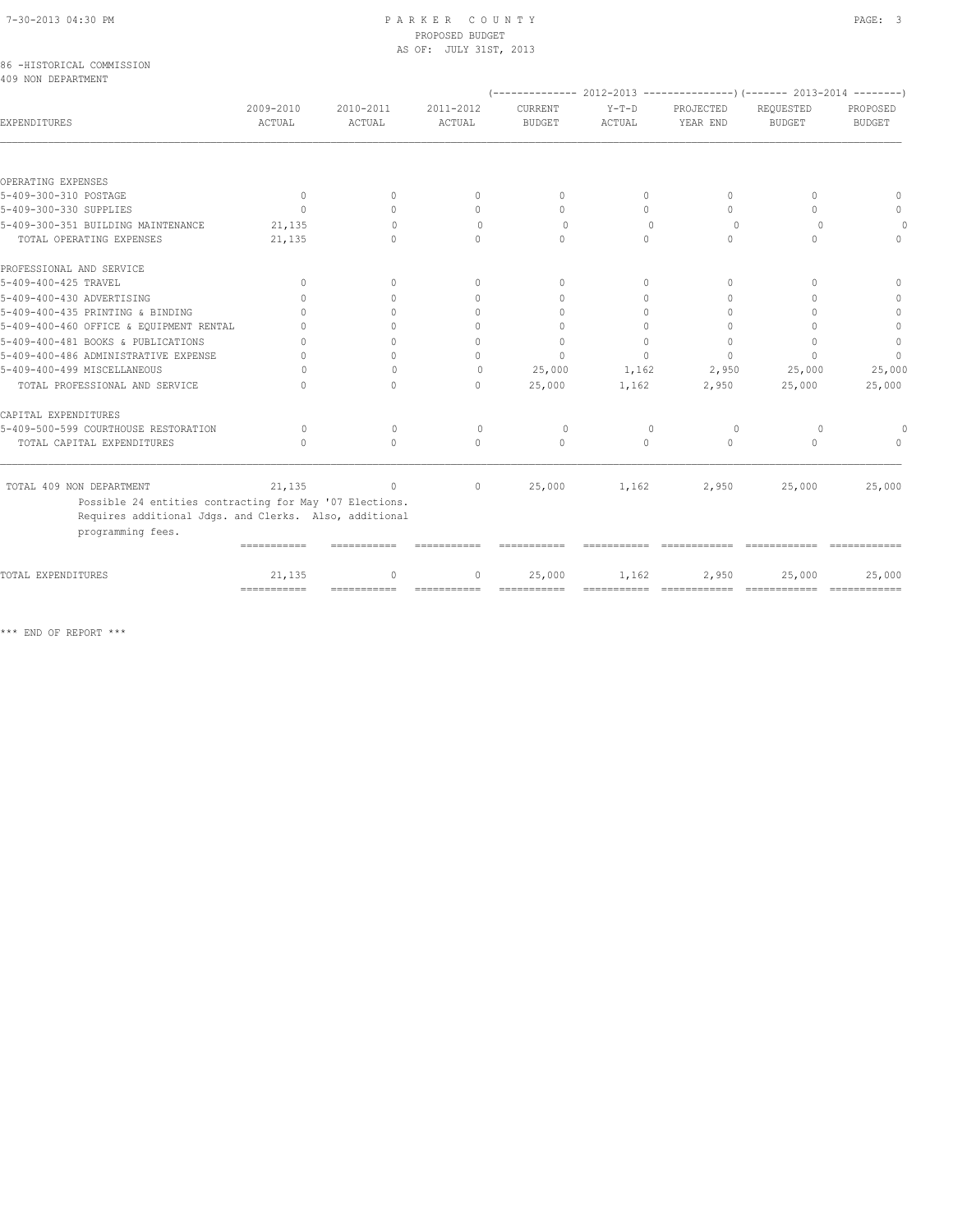# 88 -STATE FEES

|                        | 2009-2010<br>ACTUAL | 2010-2011<br>ACTUAL | 2011-2012<br>ACTUAL              | CURRENT<br><b>BUDGET</b> | $Y-T-D$<br>ACTUAL | PROJECTED<br>YEAR END | -------------- 2012-2013 ----------------) (------- 2013-2014 --------)<br>REQUESTED<br>BUDGET | PROPOSED<br>BUDGET |
|------------------------|---------------------|---------------------|----------------------------------|--------------------------|-------------------|-----------------------|------------------------------------------------------------------------------------------------|--------------------|
| REVENUE SUMMARY        |                     |                     |                                  |                          |                   |                       |                                                                                                |                    |
| INVESTMENT INCOME      |                     | $\circ$             | $\begin{array}{c} \n\end{array}$ | $\mathbf{0}$             | 135               | 14)                   |                                                                                                | 0                  |
| OTHER INCOME           |                     | 0                   | $\Omega$                         | $\Omega$                 |                   |                       |                                                                                                | 0                  |
| INTERFUND TRANSFERS IN |                     | 0                   | $\Omega$                         | $\circ$                  |                   | 14)                   |                                                                                                | 0                  |
| 399 REVENUE            |                     | 0                   | 0                                |                          | 0                 |                       |                                                                                                | 0                  |
| TOTAL REVENUES         |                     | 0                   | 0                                | 0                        | 135               | 28)                   |                                                                                                | 0                  |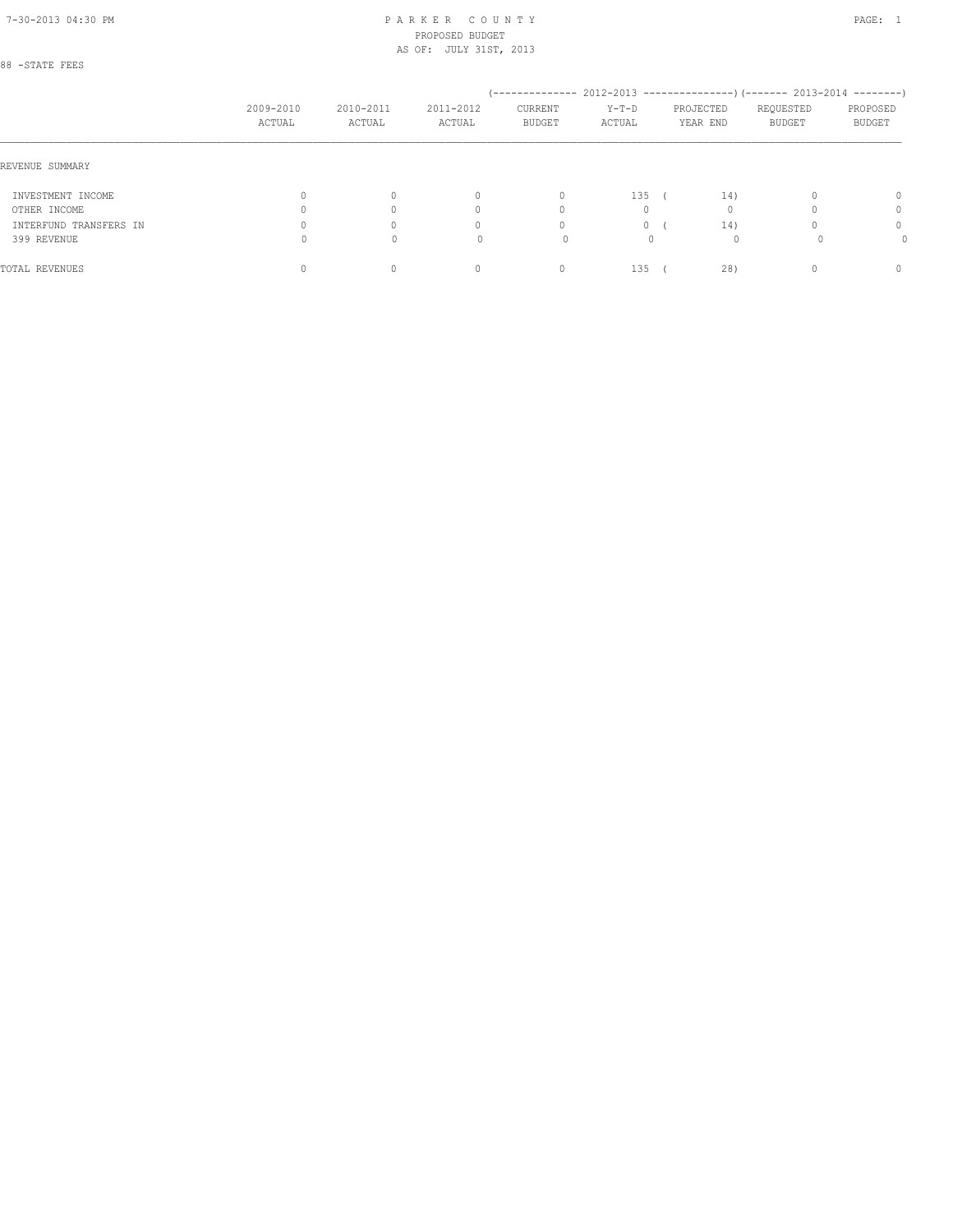88 -STATE FEES

#### 7-30-2013 04:30 PM P A R K E R C O U N T Y PAGE: 2 PROPOSED BUDGET AS OF: JULY 31ST, 2013

| REVENUES                                 | 2009-2010<br>ACTUAL | 2010-2011<br>ACTUAL | 2011-2012<br>ACTUAL              | $(---------- 2012-2013$ ----------------) (------- 2013-2014 --------)<br>CURRENT<br><b>BUDGET</b> | $Y-T-D$<br>ACTUAL | PROJECTED<br>YEAR END | REQUESTED<br><b>BUDGET</b>       | PROPOSED<br><b>BUDGET</b> |
|------------------------------------------|---------------------|---------------------|----------------------------------|----------------------------------------------------------------------------------------------------|-------------------|-----------------------|----------------------------------|---------------------------|
|                                          |                     |                     |                                  |                                                                                                    |                   |                       |                                  |                           |
| INVESTMENT INCOME                        |                     |                     |                                  |                                                                                                    |                   |                       |                                  |                           |
| 3-361-000-088 INTEREST INCOME            | $\Omega$            | $\Omega$            | $\Omega$                         | $\circ$                                                                                            | 135 (             | 14)                   |                                  |                           |
| TOTAL INVESTMENT INCOME                  |                     | $\Omega$            | $\mathbf{0}$                     | $\mathbf{0}$                                                                                       | 135(              | 14)                   | $\begin{array}{c} \n\end{array}$ | $\mathbf{0}$              |
| OTHER INCOME                             |                     |                     |                                  |                                                                                                    |                   |                       |                                  |                           |
| 3-370-000-370 MISCELLANEOUS REVENUES     | $\bigcap$           | $\Omega$            | $\Omega$                         | $\Omega$                                                                                           | $\Omega$          | $\Omega$              | $\Omega$                         |                           |
| TOTAL OTHER INCOME                       | $\Omega$            | $\Omega$            | $\circ$                          | $\mathbf{0}$                                                                                       | $\circ$           | $\Omega$              | $\begin{array}{c} \n\end{array}$ | $\circ$                   |
| INTERFUND TRANSFERS IN                   |                     |                     |                                  |                                                                                                    |                   |                       |                                  |                           |
| 3-371-000-010 TRANSFER FROM GENERAL FUND | $\Omega$            | $\mathbf{0}$        | $\circ$                          | $\circ$                                                                                            | $\Omega$          | 14)                   | 0                                |                           |
| TOTAL INTERFUND TRANSFERS IN             |                     | $\bigcap$           | $\begin{array}{c} \n\end{array}$ | $\Omega$                                                                                           | $\circ$           | 14)                   | $\cap$                           | $\mathbf{0}$              |
| 399 REVENUE                              |                     |                     |                                  |                                                                                                    |                   |                       |                                  |                           |
| 3-399-000-001 UNEXPENDED FUND BALANCE    | $\Omega$            | $\Omega$            | $\Omega$                         | $\Omega$                                                                                           | $\Omega$          | 0                     | $\Omega$                         |                           |
| TOTAL 399 REVENUE                        | 0                   | $\mathbf{0}$        | $\mathbf{0}$                     | $\mathbf{0}$                                                                                       | $\circ$           | $\mathbf{0}$          | n                                | $\mathbf{0}$              |
|                                          |                     |                     |                                  |                                                                                                    |                   |                       |                                  |                           |
| TOTAL REVENUES                           | $\Omega$            | $\circ$             | $\mathbf{0}$                     | $\mathbf{0}$                                                                                       | 135               | 28)                   | $\Omega$                         | 0                         |
| TOTAL EXPENDITURES                       | $\cap$              | $\bigcap$           | $\bigcap$                        | $\mathbf{0}$                                                                                       | $\Omega$          | $\Omega$              |                                  | ∩                         |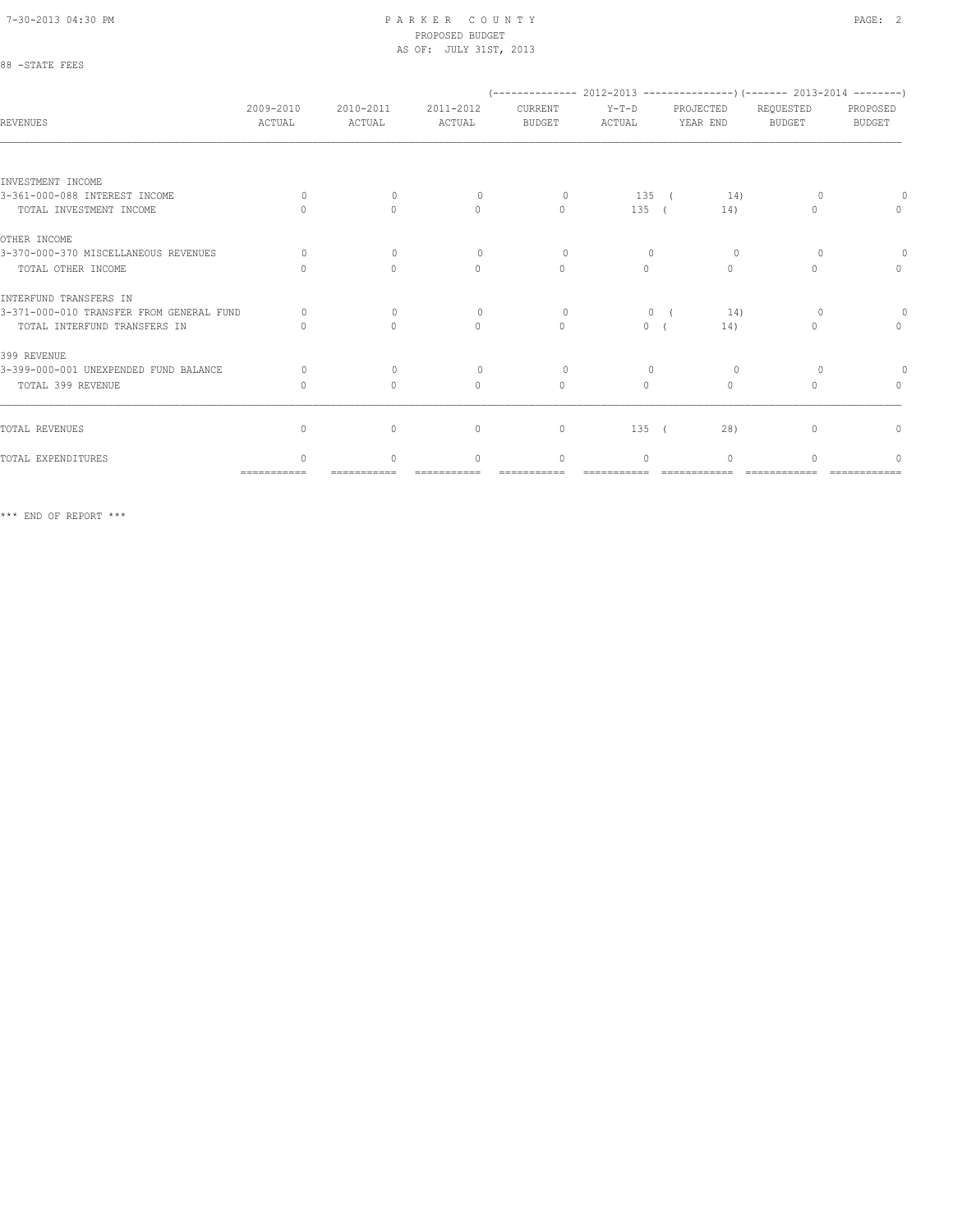## 89 -ADULT PROBATION-BOND

|                                   |                     |                     |                     | $(-$ -------------- 2012-2013 -----------------) (------- 2013-2014 --------) |                   |                                  |                            |                           |
|-----------------------------------|---------------------|---------------------|---------------------|-------------------------------------------------------------------------------|-------------------|----------------------------------|----------------------------|---------------------------|
|                                   | 2009-2010<br>ACTUAL | 2010-2011<br>ACTUAL | 2011-2012<br>ACTUAL | CURRENT<br><b>BUDGET</b>                                                      | $Y-T-D$<br>ACTUAL | PROJECTED<br>YEAR END            | REQUESTED<br><b>BUDGET</b> | PROPOSED<br><b>BUDGET</b> |
| REVENUE SUMMARY                   |                     |                     |                     |                                                                               |                   |                                  |                            |                           |
| FEES OF OFFICE                    | $\circ$             |                     |                     | 22,475 65,855 81,177 90,047                                                   |                   | $\Omega$                         |                            | 81,177                    |
| 341 REVENUE                       | $\Omega$            | 681                 | 4,456               | 3,500                                                                         | 4,807             | $\Omega$                         |                            | 3,500                     |
| INVESTMENT INCOME                 | $\Omega$            | $\mathcal{L}$       | 11                  | $\circ$                                                                       | 14                | $\begin{array}{c} \n\end{array}$ |                            | $\overline{0}$            |
| INTERFUND TRANSFERS IN            | $\mathbf{0}$        | $\mathbf{0}$        | $\circ$             | $\mathbf{0}$                                                                  | $\circ$           | $\circ$                          |                            | $\circ$                   |
| 399 REVENUE                       | 0                   | $\mathbf 0$         | 0                   | 24,000                                                                        | $\mathbf{0}$      | 0                                | $\circ$                    | 24,000                    |
| TOTAL REVENUES                    | $\circ$             | 23,158              |                     | 70,321 108,677 94,868                                                         |                   | $\circ$                          | $\circ$                    | 108,677                   |
| EXPENDITURE SUMMARY               |                     |                     |                     |                                                                               |                   |                                  |                            |                           |
| 571 ADULT PROBATION               | $\circ$             | 5,181               | 54,047              | 108,677                                                                       | 73,613            | $\circ$                          | $\circ$                    | 108,677                   |
| TOTAL EXPENDITURES                | $\mathbf{0}$        | 5,181               | 54,047              | 108,677                                                                       | 73,613            | $\circ$                          | $\circ$                    | 108,677                   |
| REVENUE OVER/(UNDER) EXPENDITURES | $\mathbf{0}$        | 17,977              | 16,274              | $\circ$                                                                       | 21,255            | $\mathbf 0$                      | $\mathbf{0}$               | $\mathbf{0}$              |
|                                   | ===========         |                     |                     |                                                                               |                   |                                  |                            |                           |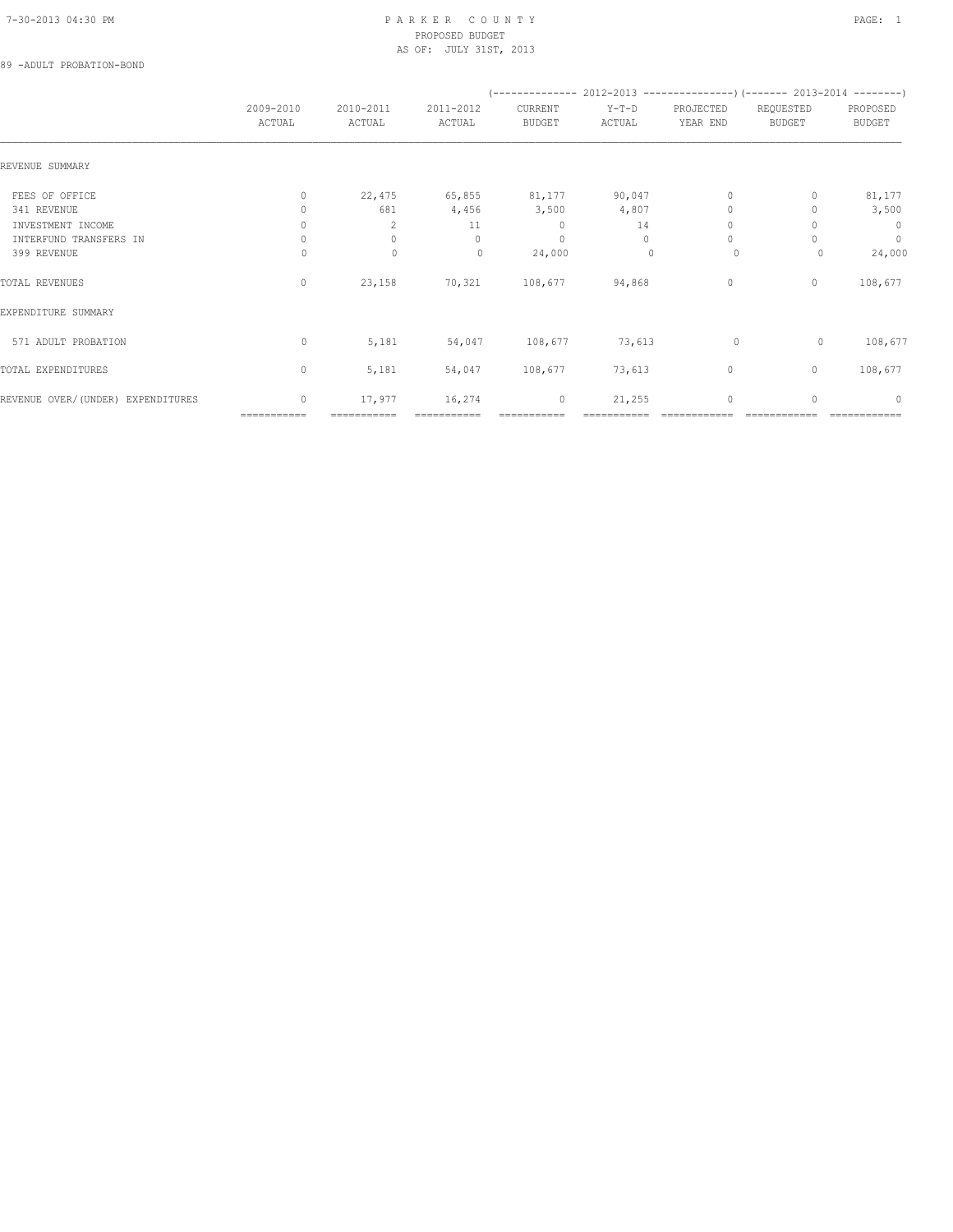| 89 -ADULT PROBATION-BOND                 |                     |                     |                      |                          |                   |                       |                                                                          |                           |
|------------------------------------------|---------------------|---------------------|----------------------|--------------------------|-------------------|-----------------------|--------------------------------------------------------------------------|---------------------------|
|                                          |                     |                     |                      |                          |                   |                       | (-------------- 2012-2013 ----------------) (------- 2013-2014 --------) |                           |
| <b>REVENUES</b>                          | 2009-2010<br>ACTUAL | 2010-2011<br>ACTUAL | 2011-2012<br>ACTUAL  | CURRENT<br><b>BUDGET</b> | $Y-T-D$<br>ACTUAL | PROJECTED<br>YEAR END | REQUESTED<br><b>BUDGET</b>                                               | PROPOSED<br><b>BUDGET</b> |
|                                          |                     |                     |                      |                          |                   |                       |                                                                          |                           |
| FEES OF OFFICE                           |                     |                     |                      |                          |                   |                       |                                                                          |                           |
| 3-340-000-089 BOND ADMIN FEES            | $\circ$             | 22,475              | 65,855               | 81,177                   | 90,047            | $\circ$               | $\circ$                                                                  | 81,177                    |
| TOTAL FEES OF OFFICE                     | $\Omega$            |                     | 22,475 65,855 81,177 |                          | 90,047            | $\circ$               | $\mathbf{0}$                                                             | 81,177                    |
| 341 REVENUE                              |                     |                     |                      |                          |                   |                       |                                                                          |                           |
| 3-341-000-089 PAYMENTS BY PROGRAM PARTIC | $\circ$             | 681                 | $4,456$ 3,500        |                          | 4,807             | $\circ$               | $\circ$                                                                  | 3,500                     |
| TOTAL 341 REVENUE                        | $\mathbf{0}$        | 681                 | 4,456                | 3,500                    | 4,807             | $\circ$               | $\mathbf{0}$                                                             | 3,500                     |
| INVESTMENT INCOME                        |                     |                     |                      |                          |                   |                       |                                                                          |                           |
| 3-361-000-089 INTEREST INCOME            | $\Omega$            | 2                   | 11                   | $\circ$                  | 14                | $\circ$               | $\Omega$                                                                 | $\theta$                  |
| TOTAL INVESTMENT INCOME                  | $\mathbf{0}$        | $\overline{2}$      | 11                   | $\circ$                  | 14                | $\circ$               | $\circ$                                                                  | $\circ$                   |
| INTERFUND TRANSFERS IN                   |                     |                     |                      |                          |                   |                       |                                                                          |                           |
| 3-371-000-010 TRANSFER FROM GENERAL FUND | $\Omega$            | $\Omega$            | $\Omega$             | $\Omega$                 | $\Omega$          | $\Omega$              | $\Omega$                                                                 | $\theta$                  |
| TOTAL INTERFUND TRANSFERS IN             | $\mathbf{0}$        | $\mathbf{0}$        | $\mathbf{0}$         | $\mathbf{0}$             | $\circ$           | $\circ$               | $\circ$                                                                  | $\circ$                   |
| 399 REVENUE                              |                     |                     |                      |                          |                   |                       |                                                                          |                           |
| 3-399-000-001 UNEXPENDED FUND BALANCE    | $\Omega$            | $\Omega$            | $\circ$              | 24,000                   | $\Omega$          | $\circ$               | 0                                                                        | 24,000                    |
| TOTAL 399 REVENUE                        | $\mathbf{0}$        | $\circ$             | $\circ$              | 24,000                   | $\circ$           | $\circ$               | $\Omega$                                                                 | 24,000                    |
| TOTAL REVENUES                           | $\circ$             | 23,158              | 70,321               | 108,677                  | 94,868            | $\circ$               | $\circ$                                                                  | 108,677                   |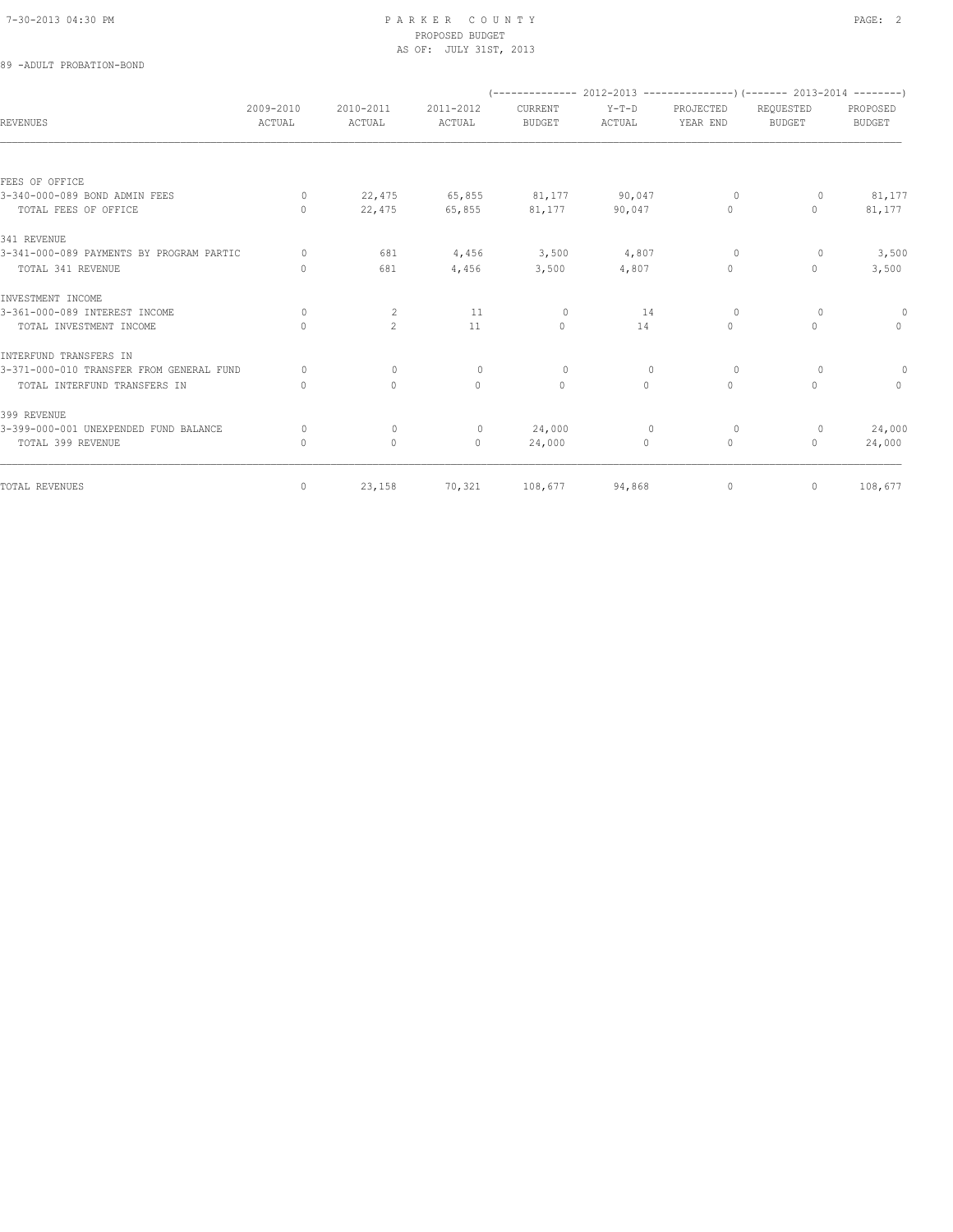|  | 89 -ADULT PROBATION-BOND |
|--|--------------------------|
|  | 571 ADULT PROBATION      |

| 2009-2010<br>2010-2011<br>2011-2012<br>CURRENT<br>EXPENDITURES<br>ACTUAL<br><b>BUDGET</b><br>ACTUAL<br>ACTUAL | $Y-T-D$<br>ACTUAL       | PROJECTED<br>YEAR END            | REOUESTED                        | PROPOSED      |
|---------------------------------------------------------------------------------------------------------------|-------------------------|----------------------------------|----------------------------------|---------------|
|                                                                                                               |                         |                                  | <b>BUDGET</b>                    | <b>BUDGET</b> |
|                                                                                                               |                         |                                  |                                  |               |
| SALARIES & BENEFITS                                                                                           |                         |                                  |                                  |               |
| SALARIES & WAGES                                                                                              |                         |                                  |                                  |               |
| 5-571-100-100 SALARIES<br>36,049<br>64,543<br>$\Omega$<br>468                                                 | 50,379                  | $\circ$                          | $\circ$                          | 64,543        |
| TOTAL SALARIES & WAGES<br>0<br>36,049<br>64,543<br>468                                                        | 50,379                  | 0                                | 0                                | 64,543        |
| <b>BENEFITS</b>                                                                                               |                         |                                  |                                  |               |
| 2,736<br>4,938<br>5-571-100-201 FICA MATCH<br>38<br>$\Omega$                                                  | 3,775                   | $\Omega$                         | $\begin{array}{c} \n\end{array}$ | 4,938         |
| 5-571-100-202 EMPLOYEE HOSPITALIZAITON<br>5,260<br>9,814<br>$\circ$<br>$\Omega$                               | 8,933                   | $\Omega$                         | $\circ$                          | 9,814         |
| 5-571-100-203 RETIREMENT PLAN CONTRIBUT<br>57<br>3,827<br>7,100<br>0                                          | 5,412                   | $\Omega$                         | $\Omega$                         | 7,100         |
| 5-571-100-206 LONGEVITY PAY<br>$\mathbf{0}$<br>$\mathbf{0}$<br>$\Omega$                                       | $\circ$<br>$\mathbf{0}$ | 0                                | 0                                | $\circ$       |
| TOTAL BENEFITS<br>11,823<br>95<br>21,852<br>$\bigcap$                                                         | 18,120                  | $\Omega$                         | $\Omega$                         | 21,852        |
| TOTAL SALARIES & BENEFITS<br>$\Omega$<br>562<br>47,872<br>86,395                                              | 68,499                  | $\circ$                          | 0                                | 86,395        |
| OPERATING EXPENSES                                                                                            |                         |                                  |                                  |               |
| 5-571-300-335 SUPPLIES/OPERATING EXPENSE<br>$\Omega$<br>3,984<br>1,549<br>13,648                              | 2,829                   | 0                                | $\mathbf{0}$                     | 13,648        |
| 5-571-300-350 EQUIPMENT REPAIR<br>1,000<br>$\Omega$<br>$\overline{0}$<br>$\circ$                              | - 0                     | $\begin{array}{c} \n\end{array}$ | 0                                | 1,000         |
| 2,400<br>5-571-300-371 ELECTRONIC EQUIPMENT-NON C<br>$\Omega$<br>$\mathbf{0}$<br>$\circ$                      | $\Omega$                | $\Omega$                         | $\Omega$                         | 2,400         |
| TOTAL OPERATING EXPENSES<br>3,984<br>1,549<br>17,048<br>$\Omega$                                              | 2,829                   | 0                                | 0                                | 17,048        |
| PROFESSIONAL AND SERVICE                                                                                      |                         |                                  |                                  |               |
| 5-571-400-406 PROFESSIONAL FEES<br>$\overline{0}$<br>734<br>$\Omega$<br>$\overline{0}$                        | $\sim$ 0                | $\Omega$                         | $\Omega$                         | 734           |
| 5-571-400-408 CONTRACT SERVICES<br>635<br>4,627<br>3,000<br>$\cup$                                            | 2,286                   | $\bigcap$                        | $\begin{array}{c} \n\end{array}$ | 3,000         |
| 5-571-400-424 TRAVEL<br>$\overline{0}$<br>1,500<br>$\circ$<br>$\Omega$                                        | $\mathbf{0}$            | $\circ$                          | $\circ$                          | 1,500         |
| TOTAL PROFESSIONAL AND SERVICE<br>635<br>4,627<br>5,234<br>0                                                  | 2,286                   | 0                                | 0                                | 5,234         |
| TOTAL 571 ADULT PROBATION<br>$\mathbb O$<br>5,181<br>54,047<br>108,677                                        | 73,613                  | $\Omega$                         | 0                                | 108,677       |
| $=$ = = = = = = = = = = =<br>===========<br>===========                                                       | $=$ ===========         | =============                    | =============                    |               |
| 5,181<br>54,047<br>108,677<br>TOTAL EXPENDITURES<br>$\mathbf{0}$<br>$=$ = = = = = = = = = = =                 | 73,613                  | 0<br>============                | 0<br>-------------               | 108,677       |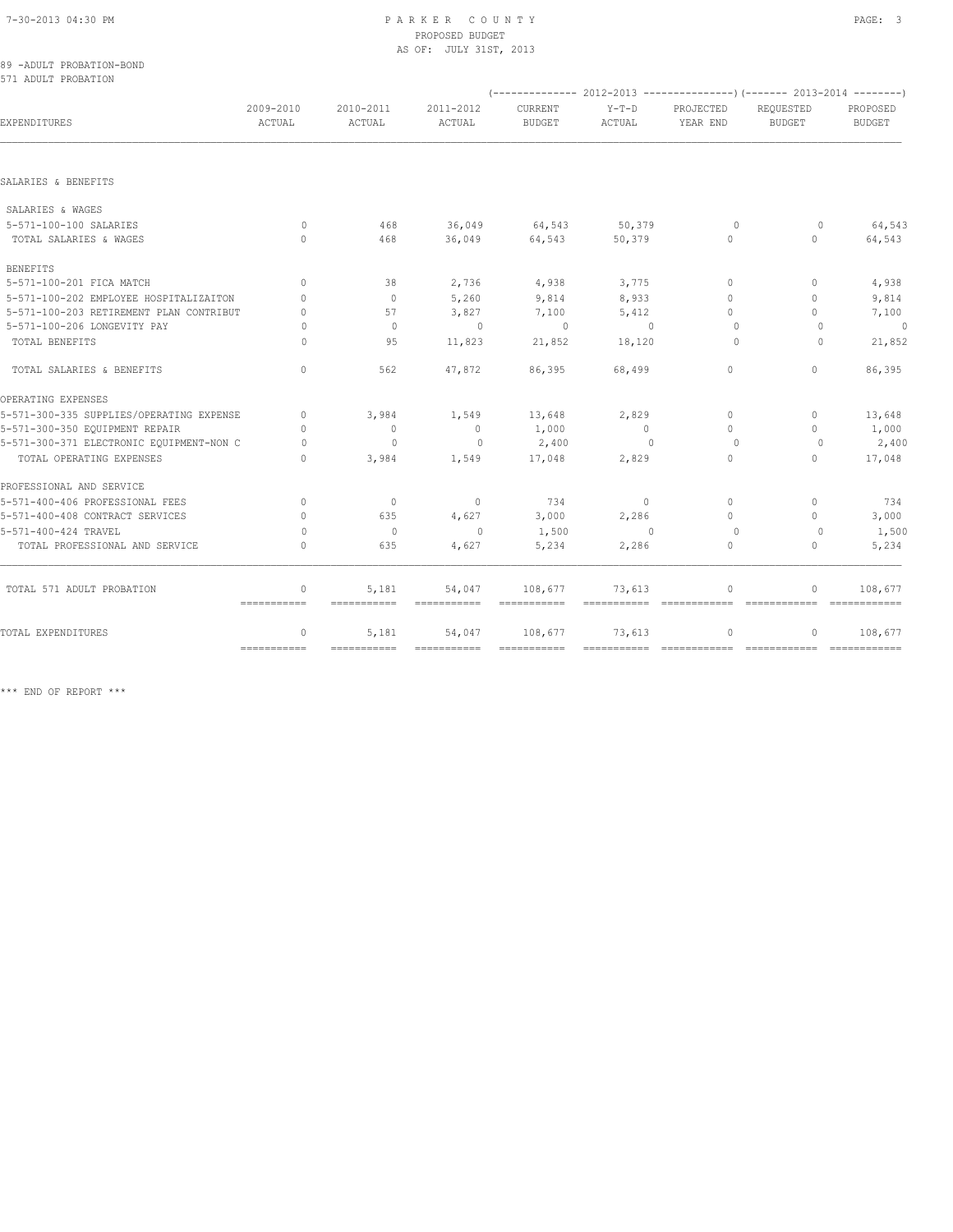90 -JUV PROB COUNTY FUNDED

|                                   |                                  |                                  |                                  |                                  | (-------------- 2012-2013 -----------------) (------- 2013-2014 --------) |                                  |                            |                           |
|-----------------------------------|----------------------------------|----------------------------------|----------------------------------|----------------------------------|---------------------------------------------------------------------------|----------------------------------|----------------------------|---------------------------|
|                                   | 2009-2010<br>ACTUAL              | 2010-2011<br>ACTUAL              | 2011-2012<br>ACTUAL              | CURRENT<br><b>BUDGET</b>         | $Y-T-D$<br>ACTUAL                                                         | PROJECTED<br>YEAR END            | REQUESTED<br><b>BUDGET</b> | PROPOSED<br><b>BUDGET</b> |
| REVENUE SUMMARY                   |                                  |                                  |                                  |                                  |                                                                           |                                  |                            |                           |
| 330 REVENUE                       | 42,585                           | 35,280                           | $\mathbf{0}$                     | $\mathbf{0}$                     | 0                                                                         | 0                                | n                          | $\Omega$                  |
| 343 REVENUE                       | 0                                | $\Omega$                         | $\begin{array}{c} \n\end{array}$ | $\begin{array}{c} \n\end{array}$ | $\Omega$                                                                  | $\begin{array}{c} \n\end{array}$ |                            | 0                         |
| INTEREST INCOME                   | $\Omega$                         | $\Omega$                         | $\begin{array}{c} \n\end{array}$ | $\Omega$                         | $\Omega$                                                                  | $\cup$                           |                            | $\mathbf{0}$              |
| 360 REVENUE                       | $\mathbf{0}$                     | $\Omega$                         | $\mathbf{0}$                     | $\Omega$                         | $\Omega$                                                                  | $\Omega$                         |                            | $\mathbf{0}$              |
| INVESTMENT INCOME                 | 389                              | 196                              | 75                               | $\mathbf{0}$                     |                                                                           | $\Omega$                         |                            | 0                         |
| OTHER INCOME                      | $\begin{array}{c} \n\end{array}$ | $\begin{array}{c} \n\end{array}$ | $\begin{array}{c} \n\end{array}$ | $\bigcap$                        | 0                                                                         | 75                               |                            | $\mathbf{0}$              |
| INTERFUND TRANSFERS IN            | 667,098                          | 564,458                          | 566,304                          | 733,686                          | $\circ$                                                                   | 274,228                          | 767,636                    | 733,686                   |
| 399 REVENUE                       | $\Omega$                         | $\mathbf{0}$                     | $\Omega$                         | $\Omega$                         | $\Omega$                                                                  | $\Omega$                         | $\Omega$                   | 0                         |
| TOTAL REVENUES                    | 710,072                          | 599,935                          | 566,379                          | 733,686                          | $\mathbf{1}$                                                              | 274,303                          | 767,636                    | 733,686                   |
| EXPENDITURE SUMMARY               |                                  |                                  |                                  |                                  |                                                                           |                                  |                            |                           |
| 570 JUVENILE PROBATION            | 551,520                          | 592,373                          | 566,379                          | 733,686                          |                                                                           | 438,375 271,709                  | 767,636                    | 733,686                   |
| 700 TRANSFER OUT                  | $\circ$                          | $\mathbf{0}$                     | $\circ$                          | $\circ$                          | $\mathbf{0}$                                                              | $\circ$                          | $\Omega$                   | 0                         |
| TOTAL EXPENDITURES                | 551,520                          | 592,373                          | 566,379                          | 733,686                          | 438,375                                                                   | 271,709                          | 767,636                    | 733,686                   |
| REVENUE OVER/(UNDER) EXPENDITURES | 158,552                          | 7,562                            | $\mathbf{0}$                     | $\overline{0}$                   | 438,374)                                                                  | 2,594                            |                            | 0                         |
|                                   | ============                     | ===========                      |                                  | <b>:=======</b>                  |                                                                           |                                  |                            |                           |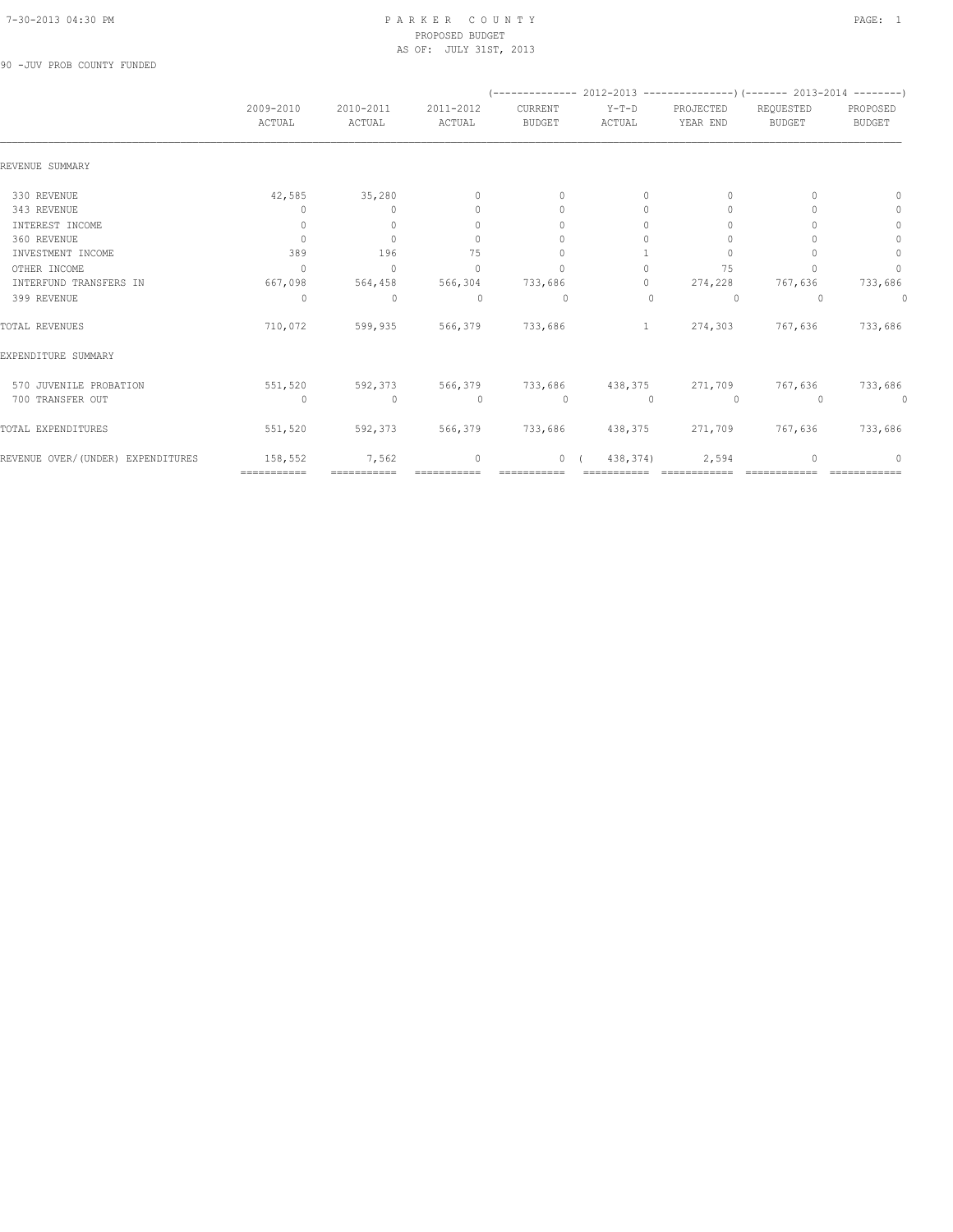90 -JUV PROB COUNTY FUNDED

#### 7-30-2013 04:30 PM P A R K E R C O U N T Y PAGE: 2 PROPOSED BUDGET AS OF: JULY 31ST, 2013

|                                          |                     |                     |                     |                          |                   |                       | (-------------- 2012-2013 ----------------) (------- 2013-2014 --------) |                           |
|------------------------------------------|---------------------|---------------------|---------------------|--------------------------|-------------------|-----------------------|--------------------------------------------------------------------------|---------------------------|
| <b>REVENUES</b>                          | 2009-2010<br>ACTUAL | 2010-2011<br>ACTUAL | 2011-2012<br>ACTUAL | CURRENT<br><b>BUDGET</b> | $Y-T-D$<br>ACTUAL | PROJECTED<br>YEAR END | REQUESTED<br><b>BUDGET</b>                                               | PROPOSED<br><b>BUDGET</b> |
|                                          |                     |                     |                     |                          |                   |                       |                                                                          |                           |
| 330 REVENUE                              |                     |                     |                     |                          |                   |                       |                                                                          |                           |
| 3-330-000-370 STATE GRANT                | 42,585              | 35,280              | $\circ$             | $\circ$                  | $\mathbf{0}$      | $\circ$               | $\circ$                                                                  |                           |
| TOTAL 330 REVENUE                        | 42,585              | 35,280              | $\circ$             | $\Omega$                 | $\circ$           | $\Omega$              | $\Omega$                                                                 |                           |
| 343 REVENUE                              |                     |                     |                     |                          |                   |                       |                                                                          |                           |
| 3-343-000-015 INSURANCE ADMINISTRATION F | $\circ$             | $\circ$             | $\circ$             | $\mathbf 0$              | $\mathbf{0}$      | $\circ$               | $\circ$                                                                  |                           |
| TOTAL 343 REVENUE                        | $\Omega$            | $\Omega$            | $\Omega$            | $\Omega$                 | $\Omega$          | $\Omega$              | $\Omega$                                                                 |                           |
| INTEREST INCOME                          |                     |                     |                     |                          |                   |                       |                                                                          |                           |
| 3-359-000-090 NOW ACCOUNT INTEREST       | $\circ$             | $\mathbb O$         | $\circ$             | $\mathbf 0$              | $\mathbf{0}$      | $\circ$               | $\circ$                                                                  |                           |
| TOTAL INTEREST INCOME                    | $\Omega$            | $\Omega$            | $\Omega$            | $\Omega$                 | $\Omega$          | $\Omega$              | $\Omega$                                                                 |                           |
| 360 REVENUE                              |                     |                     |                     |                          |                   |                       |                                                                          |                           |
| 3-360-000-090 TEXPOOL INTEREST           | $\circ$             | $\mathbf{0}$        | $\circ$             | $\circ$                  | $\mathbf{0}$      | $\circ$               | $\circ$                                                                  |                           |
| TOTAL 360 REVENUE                        | $\Omega$            | $\Omega$            | $\Omega$            | $\Omega$                 | $\Omega$          | $\Omega$              | $\Omega$                                                                 | $\cap$                    |
| INVESTMENT INCOME                        |                     |                     |                     |                          |                   |                       |                                                                          |                           |
| 3-361-000-090 INTEREST INCOME            | 389                 | 196                 | 75                  | $\circ$                  | $\mathbf{1}$      | $\circ$               | $\circ$                                                                  |                           |
| TOTAL INVESTMENT INCOME                  | 389                 | 196                 | 75                  | $\Omega$                 | $\mathbf{1}$      | $\circ$               | $\circ$                                                                  | $\cap$                    |
| OTHER INCOME                             |                     |                     |                     |                          |                   |                       |                                                                          |                           |
| 3-370-000-370 MISCELLANEOUS              | $\circ$             | $\circ$             | $\circ$             | $\circ$                  | $\mathbf{0}$      | 75                    | $\circ$                                                                  |                           |
| TOTAL OTHER INCOME                       | $\Omega$            | $\Omega$            | $\Omega$            | $\Omega$                 | $\circ$           | 75                    | $\mathbf{0}$                                                             | $\cap$                    |
| INTERFUND TRANSFERS IN                   |                     |                     |                     |                          |                   |                       |                                                                          |                           |
| 3-371-000-010 TRANSFER FROM GENERAL FUND | 667,098             | 564,458             | 566,304             | 733,686                  | 0                 | 274,228               | 767,636                                                                  | 733,686                   |
| 3-371-000-052 TRANSFER FROM JURY FUND    | $\mathbf{0}$        | $\circ$             | $\mathbf{0}$        | $\mathbf{0}$             | $\circ$           | 0                     | $\mathbf{0}$                                                             | $\mathbf 0$               |
| 3-371-000-071 TRANSFER FROM FUND 71      | $\mathbf 0$         | $\circ$             | $\mathbf{0}$        | $\circ$                  | $\circ$           | $\mathbf{0}$          | $\mathbf{0}$                                                             | $\mathbb O$               |
| 3-371-000-074 TRANSFER FROM FUND 74      | $\mathbf{0}$        | $\Omega$            | $\mathbf{0}$        | $\Omega$                 | 0                 | 0                     | $\mathbf{0}$                                                             | $\mathbf{0}$              |
| 3-371-000-075 TRANSFER FROM FUND 75      | $\Omega$            | $\Omega$            | $\Omega$            | $\Omega$                 | $\Omega$          | $\Omega$              | $\Omega$                                                                 | $\mathbf{0}$              |
| 3-371-000-076 TRANSFER FROM FUND 76      | $\mathbf{0}$        | $\circ$             | $\mathbf{0}$        | $\mathbf{0}$             | $\circ$           | $\mathbf{0}$          | $\Omega$                                                                 | $\mathbf{0}$              |
| 3-371-000-077 TRANSFER FROM FUND 77      | $\Omega$            | $\cap$              | $\Omega$            | $\Omega$                 | $\Omega$          | $\Omega$              | $\bigcap$                                                                | $\mathbb O$               |
| 3-371-000-078 TRANSFER FROM FUND 78      | $\cap$              | $\Omega$            | $\Omega$            | $\cap$                   | $\Omega$          | $\Omega$              | $\bigcap$                                                                | $\Omega$                  |
| 3-371-000-087 TRANSFER FROM FUND 87      | $\Omega$            | $\Omega$            | $\Omega$            | $\Omega$                 | $\Omega$          | $\Omega$              | $\Omega$                                                                 | $\cap$                    |
| TOTAL INTERFUND TRANSFERS IN             | 667,098             | 564,458             | 566,304             | 733,686                  | $\circ$           | 274,228               | 767,636                                                                  | 733,686                   |
| 399 REVENUE                              |                     |                     |                     |                          |                   |                       |                                                                          |                           |
| 3-399-000-001 UNEXPENDED FUND BALANCE    | $\circ$             | $\mathbf{0}$        | $\circ$             | $\circ$                  | $\mathbf{0}$      | $\circ$               | $\circ$                                                                  | $\Omega$                  |
| TOTAL 399 REVENUE                        | $\mathbf{0}$        | $\circ$             | $\circ$             | $\circ$                  | $\circ$           | $\mathbb O$           | $\circ$                                                                  | $\mathbf{0}$              |
|                                          |                     |                     |                     |                          |                   |                       |                                                                          |                           |
| TOTAL REVENUES                           | 710,072             | 599,935             | 566,379             | 733,686                  | 1                 | 274,303               | 767,636                                                                  | 733,686                   |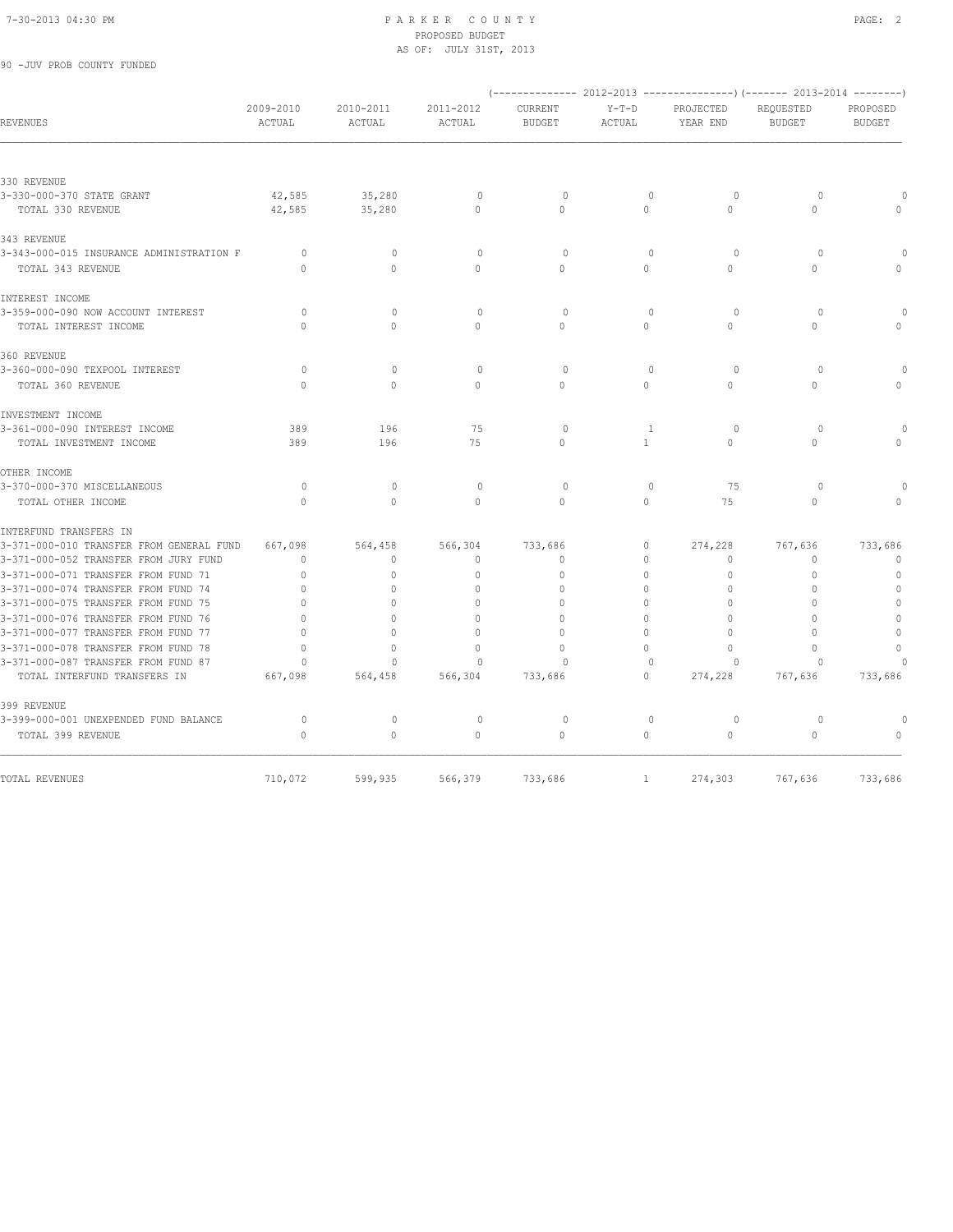90 -JUV PROB COUNTY FUNDED 570 JUVENILE PROBATION

|                                                                    |                     |                         |                         | $--------- 2012-2013$    |                         |                       | ---------------) (------- 2013-2014 --------) |                           |
|--------------------------------------------------------------------|---------------------|-------------------------|-------------------------|--------------------------|-------------------------|-----------------------|-----------------------------------------------|---------------------------|
| EXPENDITURES                                                       | 2009-2010<br>ACTUAL | 2010-2011<br>ACTUAL     | 2011-2012<br>ACTUAL     | CURRENT<br><b>BUDGET</b> | $Y-T-D$<br>ACTUAL       | PROJECTED<br>YEAR END | REQUESTED<br><b>BUDGET</b>                    | PROPOSED<br><b>BUDGET</b> |
| SALARIES & BENEFITS                                                |                     |                         |                         |                          |                         |                       |                                               |                           |
| SALARIES & WAGES                                                   |                     |                         |                         |                          |                         |                       |                                               |                           |
| 5-570-100-102 APPOINTED OFFICIAL-JUVENI                            | 107,533             | 98,877                  | 81,202                  | 89,510                   | 70,005                  | 69,890                | 89,510                                        | 89,510                    |
| 5-570-100-108 JUV BOARD SUPPLEMENT                                 | $\mathbf{0}$        | $\circ$                 | $\mathbf 0$             | 30,000                   | $\circ$                 | 0                     | 30,000                                        | 30,000                    |
| 5-570-100-115 SECRETARY                                            | $\circ$             | $\circ$                 | $\mathbf 0$             | $\mathbf 0$              | $\circ$                 | 30,385                | $\mathbf 0$                                   | $\overline{\phantom{0}}$  |
| 5-570-100-116 OFFICE MANAGER                                       | 37,063              | 37,109                  | 39,555                  | 41,735                   | 32,643                  | $\mathbb O$           | 41,735                                        | 41,735                    |
| 5-570-100-120 PART-TIME                                            | 30,423              | 41,222                  | 38,545                  | 33,000                   | 22,956                  | 15,450                | 33,000                                        | 33,000                    |
| 5-570-100-156 COMMUNITY SERV COORDINATO                            | 25,179              | 24,990                  | 22,193                  | 27,577                   | 21,581                  | $\mathbf{0}$          | 27,577                                        | 27,577                    |
| TOTAL SALARIES & WAGES                                             | 200,198             | 202,198                 | 181,494                 | 221,822                  | 147,185                 | 115,725               | 221,822                                       | 221,822                   |
| <b>BENEFITS</b>                                                    |                     |                         |                         |                          |                         |                       |                                               |                           |
| 5-570-100-201 FICA MATCH                                           | 20,656              | 20,750                  | 14,198                  | 17,379                   | 11,350                  | 8,853                 | 17,379                                        | 17,379                    |
| 5-570-100-202 EMPLOYEE HOSPITALIZATION                             | 80,817              | 73,533                  | 59,633                  | 65,609                   | 43,169                  | 33,136                | 65,609                                        | 65,609                    |
| 5-570-100-203 RETIREMENT PLAN CONTRIBUT                            | 31,113              | 32,365                  | 18,907                  | 24,866                   | 15,731                  | 9,478                 | 24,866                                        | 24,866                    |
| 5-570-100-204 WORKERS COMPENSATION INS (                           | 301)                | 287)<br>$\sqrt{ }$      | $\mathbf 0$             | 1,870                    | $\circ$                 | 8,742                 | 1,870                                         | 1,870                     |
| 5-570-100-206 LONGEVITY PAY                                        | 5,100               | 5,460                   | 5,040                   | 5,340                    | 5,340                   | $\circ$               | 5,640                                         | 5,340                     |
| 5-570-100-208 AUTO ALLOWANCE                                       | $\mathbf 0$         | $\mathbf{0}$            | $\mathbf{0}$            | $\mathbf{0}$             | $\circ$                 | $\circ$               | $\mathbf{0}$                                  | $\mathbf{0}$              |
| 5-570-100-209 CELL PHONE ALLOWANCE                                 | 5,130               | 4,792                   | 4,306                   | 4,600                    | 3,524                   | 0                     | 6,300                                         | 4,600                     |
| TOTAL BENEFITS                                                     | 142,515             | 136,612                 | 102,084                 | 119,664                  | 79,113                  | 60,209                | 121,664                                       | 119,664                   |
| TOTAL SALARIES & BENEFITS                                          | 342,713             | 338,810                 | 283,578                 | 341,486                  | 226,299                 | 175,934               | 343,486                                       | 341,486                   |
| OPERATING EXPENSES                                                 |                     |                         |                         |                          |                         |                       |                                               |                           |
| 5-570-300-310 POSTAGE                                              | 393                 | 495                     | 433                     | 1,000                    | 213                     | 750                   | 1,000                                         | 1,000                     |
| 5-570-300-322 DETENTION                                            | 92,480              | 78,523                  | 84,640                  | 110,000                  | 70,060                  | 60,900                | 110,000                                       | 110,000                   |
| 5-570-300-323 RESIDENTIAL SERVICES                                 | 85,128              | 92,549                  | 146,820                 | 190,000                  | 86,699                  | 11,000                | 210,000                                       | 190,000                   |
| 5-570-300-324 NON-RESIDENTIAL SERVICES                             | $\circ$             | $\circ$                 | 21,873                  | 45,000                   | 31,811                  | $\mathbf 0$           | 35,000                                        | 45,000                    |
| 5-570-300-330 SUPPLIES                                             | 3,874               | 6,488                   | 4,986                   | 5,000                    | 1,254                   | 3,325                 | 5,000                                         | 5,000                     |
| 5-570-300-331 GASOLINE, OIL & DIESEL                               | 4,828               | 7,116                   | 4,749                   | 9,000                    | 4,737                   | 2,000                 | 9,000                                         | 9,000                     |
| 5-570-300-352 AUTO REPAIR                                          | 2,340               | 2,566                   | 2,585                   | 4,500                    | 535                     | 500                   | 4,500                                         | 4,500                     |
| 5-570-300-370 OFFICE EQUIPMENT-NON CAP                             | $\Omega$            | $\mathbf{0}$            | $\mathbf{0}$            | $\mathbf 0$              | 279                     | $\mathbf{0}$          | $\Omega$                                      | $\mathbf{0}$              |
| 5-570-300-371 ELECTRONIC EQUIPMENT-NON C                           | $\Omega$            | $\Omega$                | $\mathbf{0}$            | 1,500                    | $\Omega$                | $\Omega$              | $\circ$                                       | 1,500                     |
| 5-570-300-374 OFFICE FURNITURE-NON CAP<br>TOTAL OPERATING EXPENSES | $\circ$<br>189,041  | $\mathbf{0}$<br>187,737 | $\mathbf{0}$<br>266,086 | $\Omega$<br>366,000      | $\mathbf{0}$<br>195,588 | $\circ$<br>78,475     | $\circ$<br>374,500                            | 366,000                   |
| PROFESSIONAL AND SERVICE                                           |                     |                         |                         |                          |                         |                       |                                               |                           |
| 5-570-400-408 CONTRACT SERVICES                                    | $\mathbf{0}$        | $\mathbb O$             | 1,000                   | $\circ$                  | $\circ$                 | 0                     | 0                                             | 0                         |
| 5-570-400-414 OUTSIDE AUDIT                                        | 8,450               | 7,175                   | 5,100                   | 8,500                    | 6,575                   | $\mathbf 0$           | 9,000                                         | 8,500                     |
| 5-570-400-420 TELEPHONE                                            | $\Omega$            | $\mathbf{0}$            | $\mathbf{0}$            | $\mathbf{0}$             | 0                       | 1,100                 | $\mathbf{0}$                                  |                           |
| 5-570-400-425 TRAVEL                                               | 5,811               | 6,028                   | 5,323                   | 8,000                    | 5,844                   | $\circ$               | 9,000                                         | 8,000                     |
| 5-570-400-450 OFFICE EQUIPMENT REPAIR                              | $\mathbf{0}$        | $\mathbf 0$             | $\mathbf 0$             | 0                        | 0                       | 7,700                 | 0                                             |                           |
| 5-570-400-460 OFFICE & EQUIPMENT RENTAL                            | 1,852               | 2,028                   | 2,314                   | 5,200                    | 1,933                   | 8,500                 | 6,000                                         | 5,200                     |
| 5-570-400-480 DUES & SUBSCRIPTIONS                                 | 2,435               | 1,460                   | 2,978                   | 4,500                    | 2,137                   | $\Omega$              | 5,000                                         | 4,500                     |
| 5-570-400-499 MISCELLANEOUS                                        | $\circ$             | $\mathbf{0}$            | $\circ$                 | $\circ$                  | $\mathbf{0}$            | $\circ$               | 0                                             | $\Omega$                  |
| TOTAL PROFESSIONAL AND SERVICE                                     | 18,548              | 16,691                  | 16,715                  | 26,200                   | 16,488                  | 17,300                | 29,000                                        | 26,200                    |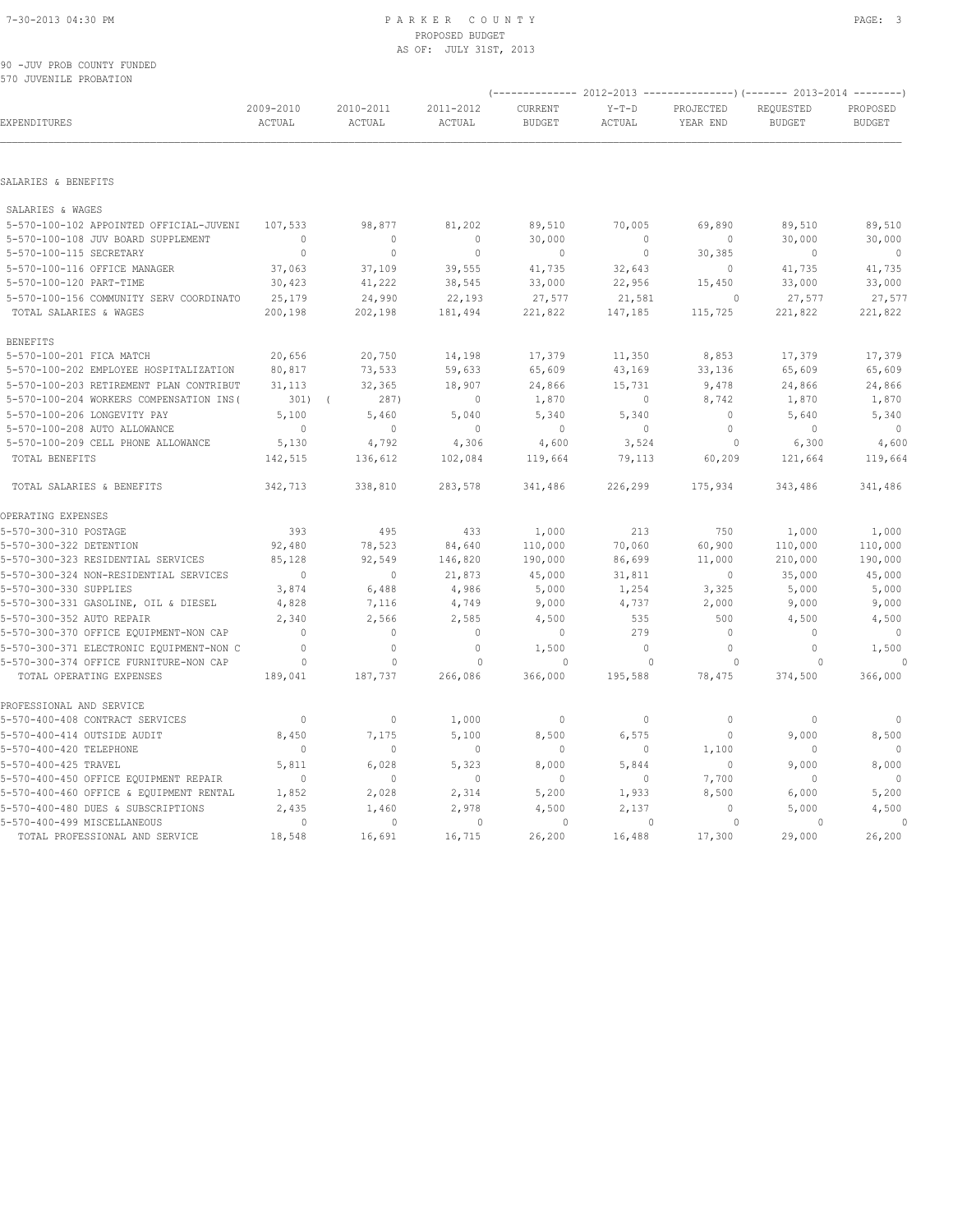|  | 90 -JUV PROB COUNTY FUNDED |  |
|--|----------------------------|--|
|  | 570 JUVENILE PROBATION     |  |

| 570 JUVENILE PROBATION             |                           |                     |                     |                          |                   |                                                           |                            |                           |
|------------------------------------|---------------------------|---------------------|---------------------|--------------------------|-------------------|-----------------------------------------------------------|----------------------------|---------------------------|
|                                    |                           |                     |                     | --------------           |                   | $2012-2013$ ---------------) (------- 2013-2014 --------) |                            |                           |
| EXPENDITURES                       | 2009-2010<br>ACTUAL       | 2010-2011<br>ACTUAL | 2011-2012<br>ACTUAL | CURRENT<br><b>BUDGET</b> | $Y-T-D$<br>ACTUAL | PROJECTED<br>YEAR END                                     | REQUESTED<br><b>BUDGET</b> | PROPOSED<br><b>BUDGET</b> |
| CAPITAL EXPENDITURES               |                           |                     |                     |                          |                   |                                                           |                            |                           |
| 5-570-500-571 ELECTRONIC EQUIPMENT | 1,218                     | 3,686               |                     | 0                        | 0                 | $\begin{array}{c} \n\end{array}$                          | 1,500                      |                           |
| 5-570-500-572 AUTOMOBILES          |                           | 44,445              |                     |                          |                   |                                                           |                            | 0                         |
| 5-570-500-590 OFFICE FURNITURE     |                           | 1,004               |                     |                          |                   |                                                           |                            | 0                         |
| 5-570-500-599 MISC. CAPITAL OUTLAY |                           |                     |                     |                          |                   | $\Omega$                                                  | 19,150                     |                           |
| TOTAL CAPITAL EXPENDITURES         | 1,218                     | 49,135              |                     | 0                        | 0                 | 0                                                         | 20,650                     | 0                         |
| TOTAL 570 JUVENILE PROBATION       | 551,520                   | 592,373             | 566,379             | 733,686                  | 438,375           | 271,709                                                   | 767,636                    | 733,686                   |
|                                    | $=$ = = = = = = = = = = = | ===========         | ===========         | ===========              | ----------        |                                                           |                            | ============              |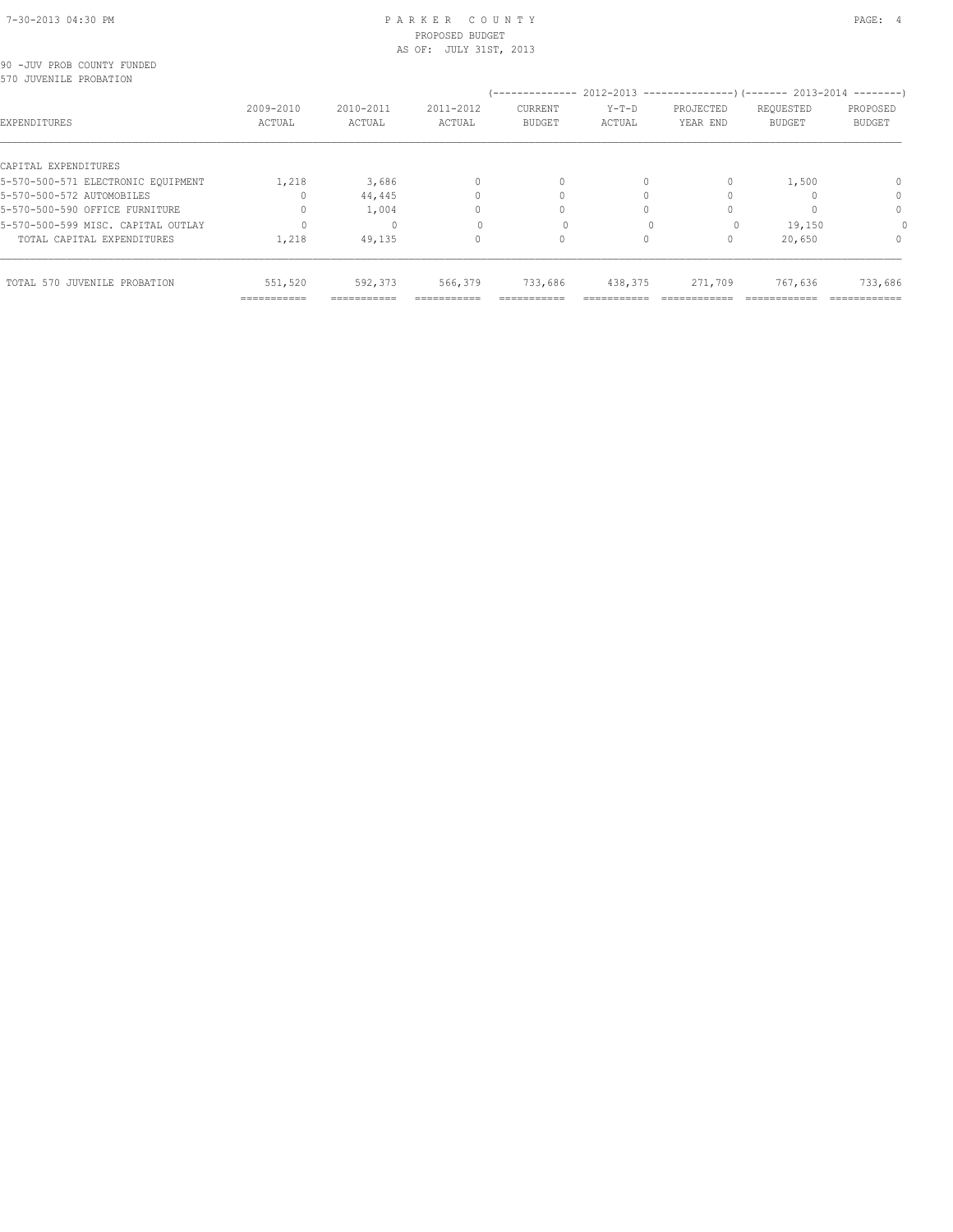# 7-30-2013 04:30 PM P A R K E R C O U N T Y PAGE: 5 PROPOSED BUDGET

|                                                |                     |                     | AS OF: JULY 31ST, 2013           |                                  |                         |                       |                     |                           |
|------------------------------------------------|---------------------|---------------------|----------------------------------|----------------------------------|-------------------------|-----------------------|---------------------|---------------------------|
| 90 -JUV PROB COUNTY FUNDED<br>700 TRANSFER OUT |                     |                     |                                  |                                  |                         |                       |                     |                           |
| EXPENDITURES                                   | 2009-2010<br>ACTUAL | 2010-2011<br>ACTUAL | 2011-2012<br>ACTUAL              | CURRENT<br>BUDGET                | $Y-T-D$<br>ACTUAL       | PROJECTED<br>YEAR END | REQUESTED<br>BUDGET | PROPOSED<br><b>BUDGET</b> |
|                                                |                     |                     |                                  |                                  |                         |                       |                     |                           |
| TRANSFERS/DEBT SERVICE                         |                     |                     |                                  |                                  |                         |                       |                     |                           |
| 5-700-700-071 TRANSFER TO FUND 71              |                     |                     | $\begin{array}{c} \n\end{array}$ | $\begin{array}{c} \n\end{array}$ |                         |                       |                     | 0                         |
| 5-700-700-076 TRANSFER TO FUND 76              |                     |                     | $\mathbf{0}$                     | $\begin{array}{c} \n\end{array}$ | $\Omega$                |                       |                     | $\mathbf{0}$              |
| 5-700-700-077 TRANSFER TO FUND 77              |                     |                     |                                  | $\Omega$                         |                         |                       |                     |                           |
| TOTAL TRANSFERS/DEBT SERVICE                   |                     |                     | $\begin{array}{c} \n\end{array}$ | $\Omega$                         | $\Omega$                |                       |                     |                           |
| TOTAL 700 TRANSFER OUT                         | ===========         | $\Omega$            | $\mathbf{0}$                     | $\mathbf{0}$                     | $\Omega$                |                       |                     | $\cap$                    |
| TOTAL EXPENDITURES                             | 551,520             | 592,373             | 566,379                          |                                  | 733,686 438,375 271,709 |                       | 767,636             | 733,686                   |
|                                                | ===========         | ===========         | ===========                      | ===========                      |                         |                       |                     | ============              |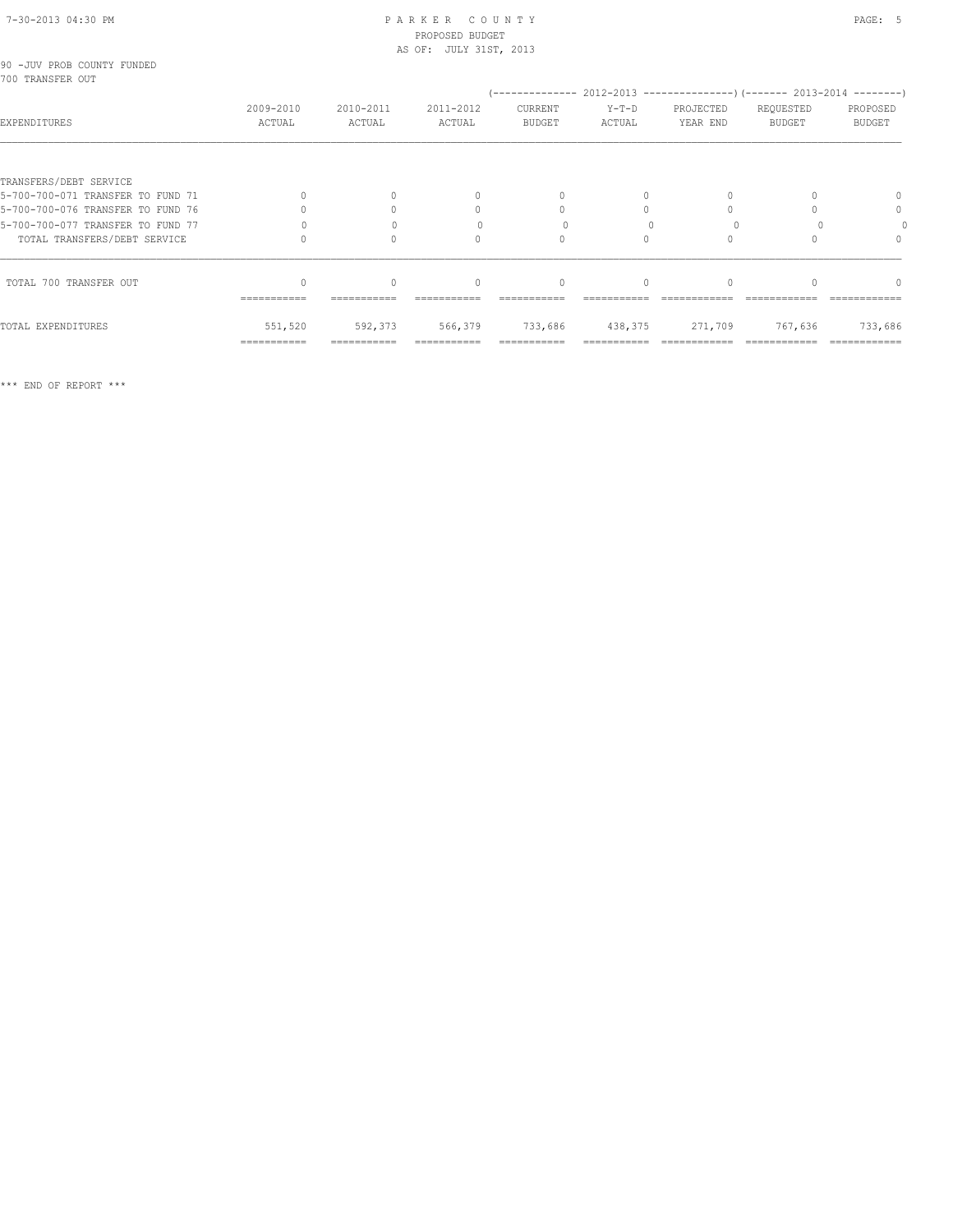92 -ADULT PROB COUNTY FUNDED

|                                   |           |              |                     |                     |                          |                   | (-------------- 2012-2013 -------------------) (------- 2013-2014 ---------) |                            |                           |
|-----------------------------------|-----------|--------------|---------------------|---------------------|--------------------------|-------------------|------------------------------------------------------------------------------|----------------------------|---------------------------|
|                                   | 2009-2010 | ACTUAL       | 2010-2011<br>ACTUAL | 2011-2012<br>ACTUAL | CURRENT<br><b>BUDGET</b> | $Y-T-D$<br>ACTUAL | PROJECTED<br>YEAR END                                                        | REQUESTED<br><b>BUDGET</b> | PROPOSED<br><b>BUDGET</b> |
| REVENUE SUMMARY                   |           |              |                     |                     |                          |                   |                                                                              |                            |                           |
| 343 REVENUE                       |           | $\mathbf{0}$ | $\circ$             | $\mathbf{0}$        | $\mathbf{0}$             | 0                 | $\mathbf{0}$                                                                 |                            | $\Omega$                  |
| INTEREST INCOME                   |           |              | $\Omega$            | 0                   | $\mathbf{0}$             | 0                 | 0                                                                            |                            | $\mathbf{0}$              |
| 360 REVENUE                       |           | 0            | $\Omega$            | 0                   | $\mathbf{0}$             | 0                 | $\mathbf{0}$                                                                 |                            | $\circ$                   |
| INVESTMENT INCOME                 |           | $\mathbf{0}$ | $\circ$             | $\mathbf{0}$        | 0                        | 0                 | 125                                                                          |                            | $\circ$                   |
| OTHER INCOME                      |           | $\cap$       | $\Omega$            | $\Omega$            | $\mathbf{0}$             | $\Omega$          | $\Omega$                                                                     |                            | $\mathbf{0}$              |
| INTERFUND TRANSFERS IN            |           | 3,333        | 9,800               | 8,013               | 10,000                   | $\Omega$          | $\mathbf{0}$                                                                 | 10,000                     | 10,000                    |
| 399 REVENUE                       |           | $\Omega$     | $\mathbf{0}$        | $\Omega$            | $\Omega$                 | $\mathbf{0}$      | $\Omega$                                                                     | $\Omega$                   | 0                         |
| TOTAL REVENUES                    |           | 3,333        | 9,800               | 8,013               | 10,000                   | $\circ$           | 125                                                                          | 10,000                     | 10,000                    |
| EXPENDITURE SUMMARY               |           |              |                     |                     |                          |                   |                                                                              |                            |                           |
| 571 ADULT PROBATION               |           | 7,271        | 9,800               | 8,013               | 10,000                   | 5,835             | 12,800                                                                       | 10,000                     | 10,000                    |
| 700 TRANSFER OUT                  |           | $\Omega$     | $\mathbf 0$         | $\Omega$            | $\circ$                  | $\cup$            | $\Omega$                                                                     | $\Omega$                   | 0                         |
| TOTAL EXPENDITURES                |           | 7,271        | 9,800               | 8,013               | 10,000                   | 5,835             | 12,800                                                                       | 10,000                     | 10,000                    |
| REVENUE OVER/(UNDER) EXPENDITURES |           | 3,937        | 0                   | $\mathbf{0}$        |                          | $5,835$ ) (<br>0( | 12,675                                                                       | $\mathbf{0}$               | $\Omega$                  |
|                                   |           | ===========  | ===========         | ===========         | ===========              |                   | ============                                                                 | ============               | ============              |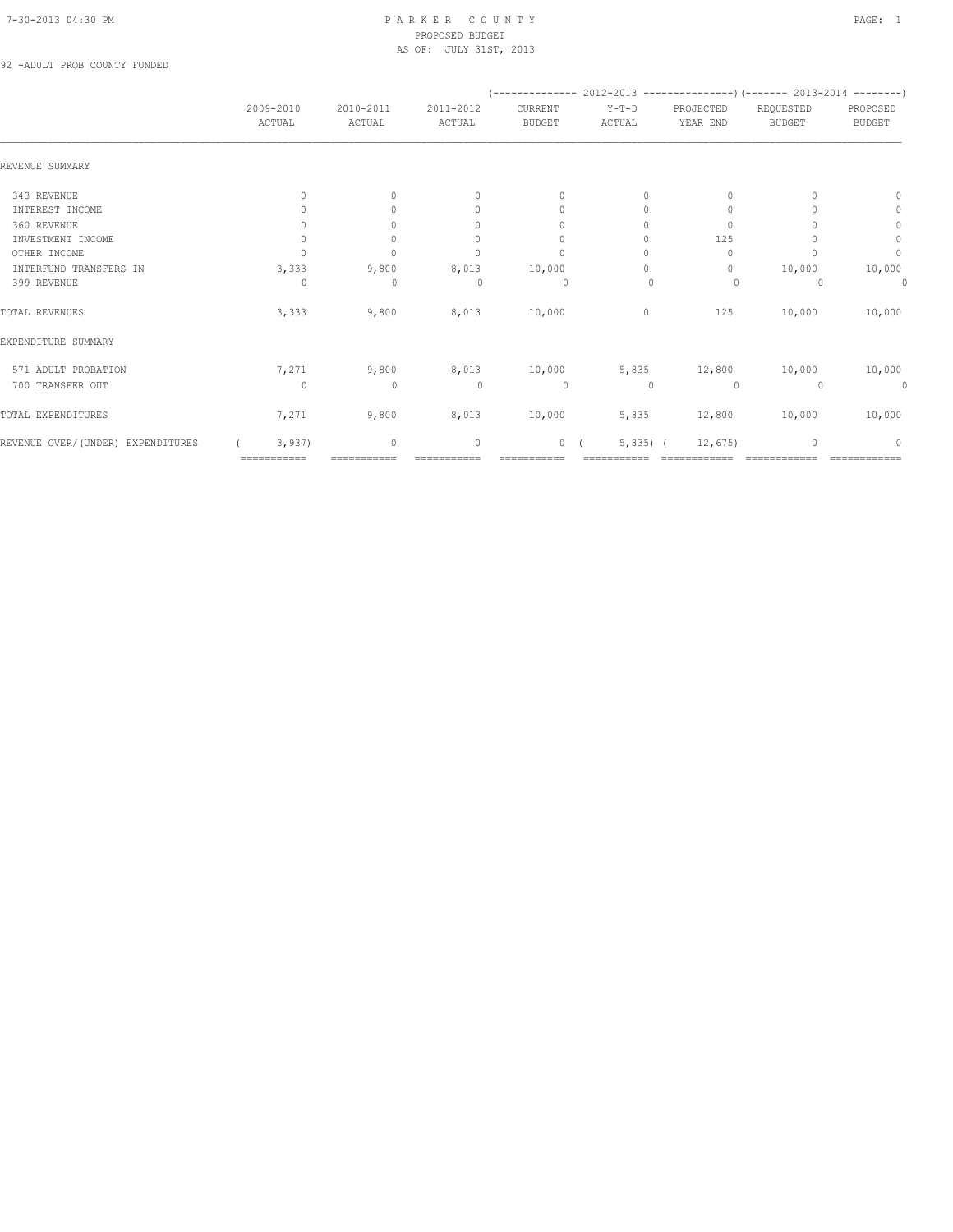# 92 -ADULT PROB COUNTY FUNDED

| <b>REVENUES</b>                          | 2009-2010<br>ACTUAL              | 2010-2011<br>ACTUAL | 2011-2012<br>ACTUAL              | CURRENT<br><b>BUDGET</b>         | $Y-T-D$<br>ACTUAL | PROJECTED<br>YEAR END | REQUESTED<br><b>BUDGET</b> | PROPOSED<br><b>BUDGET</b> |
|------------------------------------------|----------------------------------|---------------------|----------------------------------|----------------------------------|-------------------|-----------------------|----------------------------|---------------------------|
|                                          |                                  |                     |                                  |                                  |                   |                       |                            |                           |
| 343 REVENUE                              |                                  |                     |                                  |                                  |                   |                       |                            |                           |
| 3-343-000-015 INSURANCE ADMINISTRATION F | $\circ$                          | $\mathbf{0}$        | $\circ$                          | $\circ$                          | $\circ$           | $\circ$               | $\overline{0}$             |                           |
| TOTAL 343 REVENUE                        | $\bigcap$                        | $\bigcap$           | $\Omega$                         | $\Omega$                         | $\Omega$          | $\Omega$              | $\Omega$                   | $\cap$                    |
| INTEREST INCOME                          |                                  |                     |                                  |                                  |                   |                       |                            |                           |
| 3-359-000-092 NOW ACCOUNT INTEREST       | $\circ$                          | $\mathbf{0}$        | $\circ$                          | $\circ$                          | $\mathbf{0}$      | $\circ$               | $\circ$                    |                           |
| TOTAL INTEREST INCOME                    | $\begin{array}{c} \n\end{array}$ | $\Omega$            | $\Omega$                         | $\Omega$                         | $\Omega$          | $\Omega$              | $\Omega$                   | $\Omega$                  |
| 360 REVENUE                              |                                  |                     |                                  |                                  |                   |                       |                            |                           |
| 3-360-000-092 TEXPOOL INTEREST           | $\Omega$                         | $\Omega$            | $\circ$                          | $\Omega$                         | $\mathbf{0}$      | $\circ$               | $\circ$                    |                           |
| TOTAL 360 REVENUE                        | $\bigcap$                        | $\bigcap$           | $\begin{array}{c} \n\end{array}$ | $\bigcap$                        | $\Omega$          | $\Omega$              | $\Omega$                   | $\Omega$                  |
| INVESTMENT INCOME                        |                                  |                     |                                  |                                  |                   |                       |                            |                           |
| 3-361-000-092 INTEREST INCOME            | $\circ$                          | $\mathbf{0}$        | $\circ$                          | $\circ$                          | $\mathbf{0}$      | 125                   | $\circ$                    |                           |
| TOTAL INVESTMENT INCOME                  | $\bigcap$                        | $\Omega$            | $\begin{array}{c} \n\end{array}$ | $\begin{array}{c} \n\end{array}$ | $\Omega$          | 125                   | $\Omega$                   | $\Omega$                  |
| OTHER INCOME                             |                                  |                     |                                  |                                  |                   |                       |                            |                           |
| 3-370-000-370 MISCELLANEOUS              | $\circ$                          | $\mathbf{0}$        | $\circ$                          | $\circ$                          | $\mathbf{0}$      | 0                     | $\circ$                    | $\Omega$                  |
| TOTAL OTHER INCOME                       | $\cap$                           | $\cap$              | $\bigcap$                        | $\bigcap$                        | $\bigcap$         | $\cap$                | $\cap$                     | $\bigcap$                 |
| INTERFUND TRANSFERS IN                   |                                  |                     |                                  |                                  |                   |                       |                            |                           |
| 3-371-000-010 TRANSFER FROM GENERAL FUND | 3,333                            | 9,800               | 8,013                            | 10,000                           | $\circ$           | $\circ$               | 10,000                     | 10,000                    |
| 3-371-000-399 TRANSFER FROM PRIOR FUND B | $\sim$ 0                         | $\sim$ 0            | $\sim$ 0                         | $\Omega$                         | $\Omega$          | $\circ$               | $\overline{0}$             | $\overline{0}$            |
| TOTAL INTERFUND TRANSFERS IN             | 3,333                            | 9,800               | 8,013                            | 10,000                           | $\Omega$          | $\circ$               | 10,000                     | 10,000                    |
| 399 REVENUE                              |                                  |                     |                                  |                                  |                   |                       |                            |                           |
| 3-399-000-001 UNEXPENDED FUND BALANCE    | $\circ$                          | $\mathbf{0}$        | $\circ$                          | $\circ$                          | $\mathbf{0}$      | $\Omega$              | $\overline{0}$             | $\circ$                   |
| TOTAL 399 REVENUE                        | $\Omega$                         | $\circ$             | $\mathbf{0}$                     | $\mathbf{0}$                     | $\circ$           | $\circ$               | $\circ$                    | $\circ$                   |
| TOTAL REVENUES                           | 3,333                            | 9,800               |                                  | 8,013 10,000                     | $\circ$           | 125                   | 10,000                     | 10,000                    |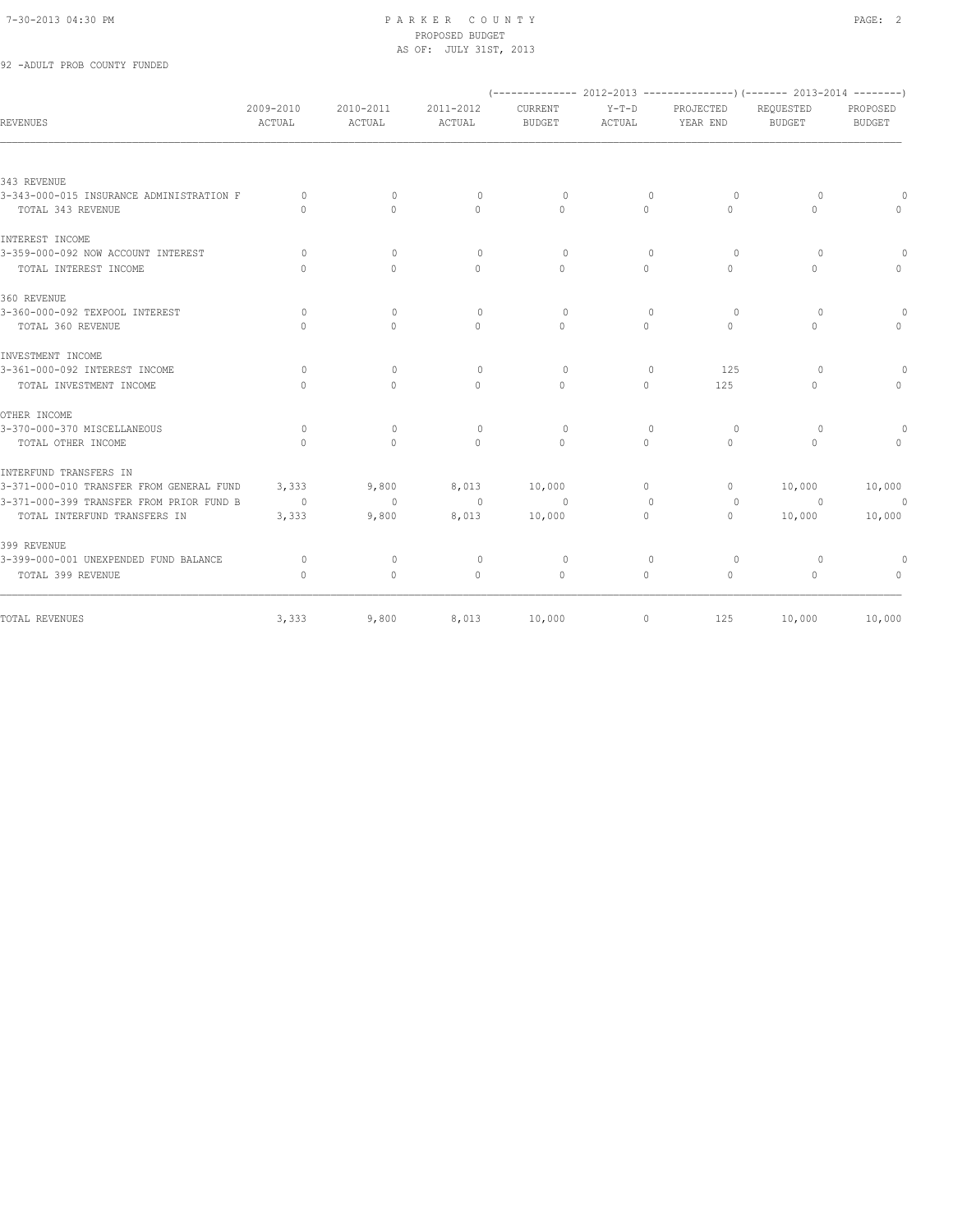|                     | 92 -ADULT PROB COUNTY FUNDED |  |
|---------------------|------------------------------|--|
| 571 ADULT PROBATION |                              |  |

|                                         |                     |                     |                                  |                          |                          |                       | (-------------- 2012-2013 --------------------) (------- 2013-2014 ---------) |                                  |
|-----------------------------------------|---------------------|---------------------|----------------------------------|--------------------------|--------------------------|-----------------------|-------------------------------------------------------------------------------|----------------------------------|
| <b>EXPENDITURES</b>                     | 2009-2010<br>ACTUAL | 2010-2011<br>ACTUAL | 2011-2012<br>ACTUAL              | CURRENT<br><b>BUDGET</b> | $Y-T-D$<br><b>ACTUAL</b> | PROJECTED<br>YEAR END | REOUESTED<br><b>BUDGET</b>                                                    | PROPOSED<br><b>BUDGET</b>        |
|                                         |                     |                     |                                  |                          |                          |                       |                                                                               |                                  |
| OPERATING EXPENSES                      |                     |                     |                                  |                          |                          |                       |                                                                               |                                  |
| 5-571-300-330 SUPPLIES                  | 2,399               | 3,974               | 3,601                            | 4,500                    | 2,925                    | 1,200                 | 4,500                                                                         | 4,500                            |
| 5-571-300-370 OFFICE EQUIPMENT-NON CAP  | $\Omega$            | $\circ$             | $\Omega$                         | $\Omega$                 | $\Omega$                 | $\overline{0}$        | $\Omega$                                                                      | $\circ$                          |
| TOTAL OPERATING EXPENSES                | 2,399               | 3,974               | 3,601                            | 4,500                    | 2,925                    | 1,200                 | 4,500                                                                         | 4,500                            |
| PROFESSIONAL AND SERVICE                |                     |                     |                                  |                          |                          |                       |                                                                               |                                  |
| 5-571-400-420 TELEPHONE                 | 2,581               | 2,163               | 920                              | 1,500                    | $\circ$                  | 1,600                 | 1,000                                                                         | 1,500                            |
| 5-571-400-440 UTILITIES                 | $\Omega$            | $\circ$             | $\mathbf{0}$                     | $\mathbf{0}$             | $\circ$                  | 10,000                | $\begin{array}{c} \n\end{array}$                                              | $\circ$                          |
| 5-571-400-450 OFFICE EQUIPMENT REPAIR   | $\cap$              | $\mathbf{0}$        | $\begin{array}{c} \n\end{array}$ | $\mathbf{0}$             | $\Omega$                 | $\Omega$              | $\bigcap$                                                                     | $\circ$                          |
| 5-571-400-460 OFFICE & EQUIPMENT RENTAL | 2,291               | 3,662               | 3,492                            | 4,000                    | 2,910                    | $\circ$               | 4,500                                                                         | 4,000                            |
| 5-571-400-499 MISCELLANEOUS             | $\Omega$            | $\mathbf{0}$        | $\Omega$                         | $\cap$                   | $\Omega$                 | $\circ$               | $\cup$                                                                        | 0                                |
| TOTAL PROFESSIONAL AND SERVICE          | 4,872               | 5,826               | 4,412                            | 5,500                    | 2,910                    | 11,600                | 5,500                                                                         | 5,500                            |
| CAPITAL EXPENDITURES                    |                     |                     |                                  |                          |                          |                       |                                                                               |                                  |
| 5-571-500-570 OFFICE EQUIPMENT          | $\Omega$            | $\Omega$            | $\bigcap$                        | $\Omega$                 | $\bigcap$                | $\Omega$              |                                                                               |                                  |
| TOTAL CAPITAL EXPENDITURES              | 0                   | $\circ$             | $\mathbf{0}$                     | $\mathbf{0}$             | $\circ$                  | $\circ$               | $\Omega$                                                                      | $\begin{array}{c} \n\end{array}$ |
| TOTAL 571 ADULT PROBATION               | 7,271               | 9,800               | 8,013                            | 10,000                   | 5,835                    | 12,800                | 10,000                                                                        | 10,000                           |
|                                         | ============        | ===========         |                                  |                          |                          |                       |                                                                               |                                  |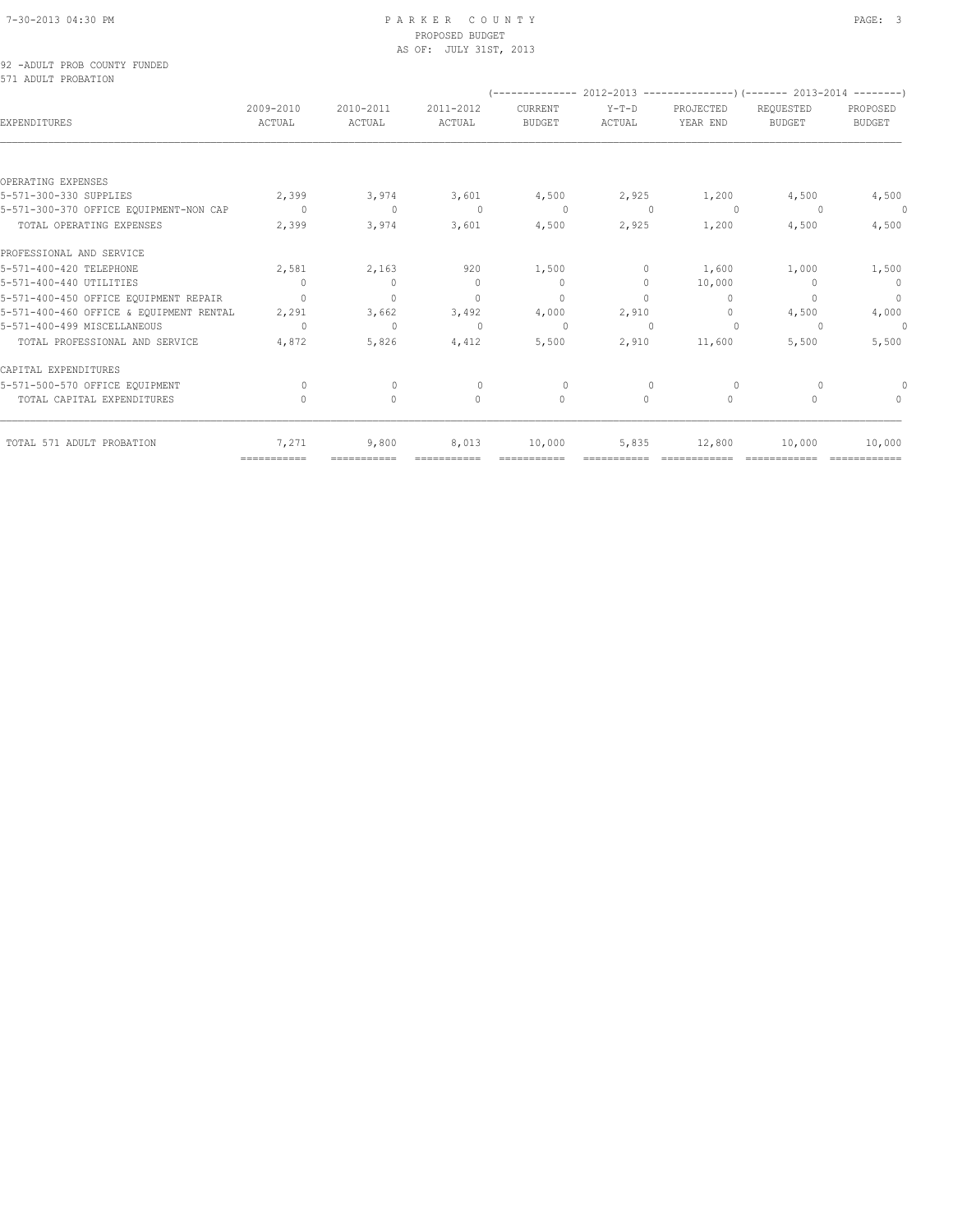| 92 -ADULT PROB COUNTY FUNDED<br>700 TRANSFER OUT                  |                      |                          |                           |                          |                           |                       |                            | (-------------- 2012-2013 -----------------) (------- 2013-2014 --------) |
|-------------------------------------------------------------------|----------------------|--------------------------|---------------------------|--------------------------|---------------------------|-----------------------|----------------------------|---------------------------------------------------------------------------|
| EXPENDITURES                                                      | 2009-2010<br>ACTUAL  | 2010-2011<br>ACTUAL      | 2011-2012<br>ACTUAL       | CURRENT<br><b>BUDGET</b> | $Y-T-D$<br>ACTUAL         | PROJECTED<br>YEAR END | REQUESTED<br><b>BUDGET</b> | PROPOSED<br><b>BUDGET</b>                                                 |
|                                                                   |                      |                          |                           |                          |                           |                       |                            |                                                                           |
| TRANSFERS/DEBT SERVICE                                            |                      |                          |                           |                          |                           |                       |                            |                                                                           |
| 5-700-700-010 TRANSFER TO FUND 10<br>TOTAL TRANSFERS/DEBT SERVICE | 0                    | $\mathbf{0}$<br>$\Omega$ | $\mathbf{0}$<br>$\bigcap$ | 0<br>$\Omega$            | $\mathbf{0}$<br>$\bigcap$ | $\circ$<br>$\Omega$   |                            | $\begin{array}{c} \n\end{array}$                                          |
| TOTAL 700 TRANSFER OUT                                            | $\Omega$             | $\Omega$                 | $\Omega$                  | $\mathbf{0}$             | $\Omega$                  |                       |                            |                                                                           |
|                                                                   | -----------          |                          |                           |                          |                           |                       |                            |                                                                           |
| TOTAL EXPENDITURES                                                | 7,271<br>=========== | 9,800                    | 8,013                     | 10,000                   | 5,835                     | 12,800                | 10,000                     | 10,000                                                                    |
|                                                                   |                      |                          |                           |                          |                           |                       |                            |                                                                           |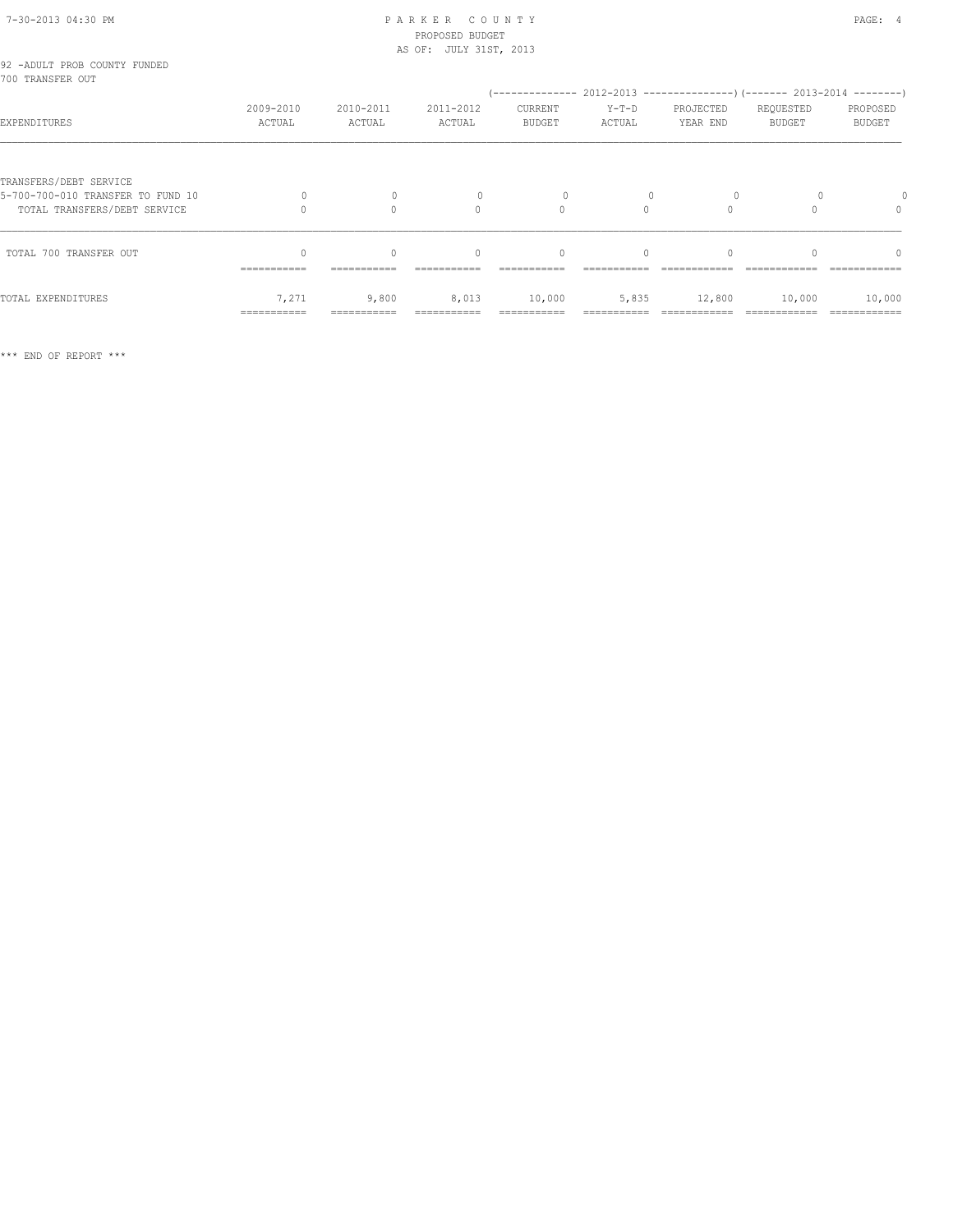99 -POOLED CASH

|                 | 2009-2010<br>ACTUAL | 2010-2011<br>ACTUAL | 2011-2012<br>ACTUAL | CURRENT<br><b>BUDGET</b> | $Y-T-D$<br>ACTUAL | (-------------- 2012-2013 ----------------) (------- 2013-2014 --------)<br>PROJECTED<br>YEAR END | REQUESTED<br>BUDGET | PROPOSED<br><b>BUDGET</b> |
|-----------------|---------------------|---------------------|---------------------|--------------------------|-------------------|---------------------------------------------------------------------------------------------------|---------------------|---------------------------|
| REVENUE SUMMARY |                     |                     |                     |                          |                   |                                                                                                   |                     |                           |
| 399 REVENUE     | 0                   | $\mathbf{0}$        | $\circ$             | $\Omega$                 |                   | $\Omega$                                                                                          |                     | <sup>0</sup>              |
| TOTAL REVENUES  |                     | 0                   | $\Omega$            | $\mathbf{0}$             | $\Omega$          | $\Omega$                                                                                          |                     | $\Omega$                  |